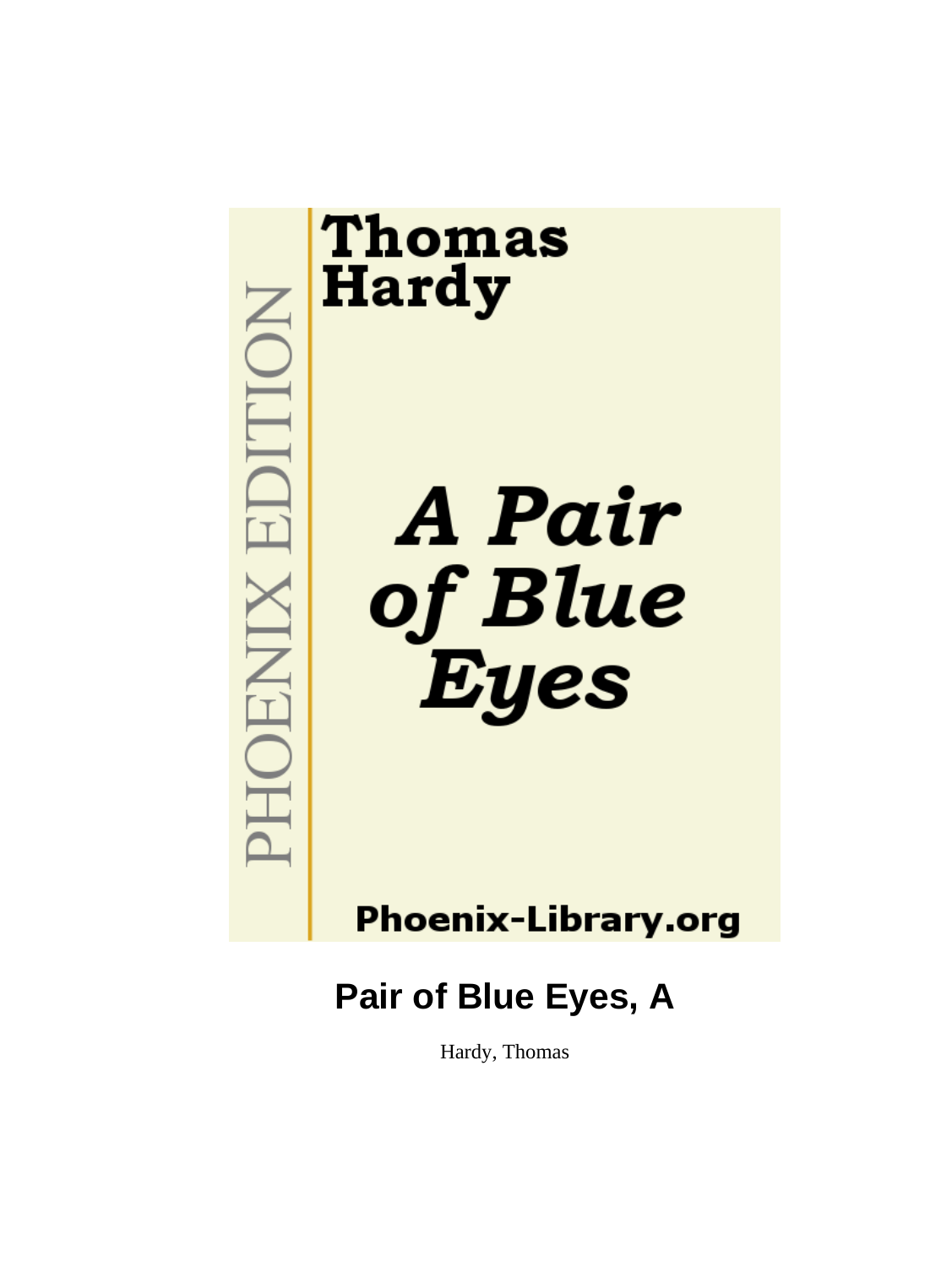[Table Of Content](#page-346-0) [About Phoenix−Edition](#page-348-0) **[Copyright](#page-351-0)**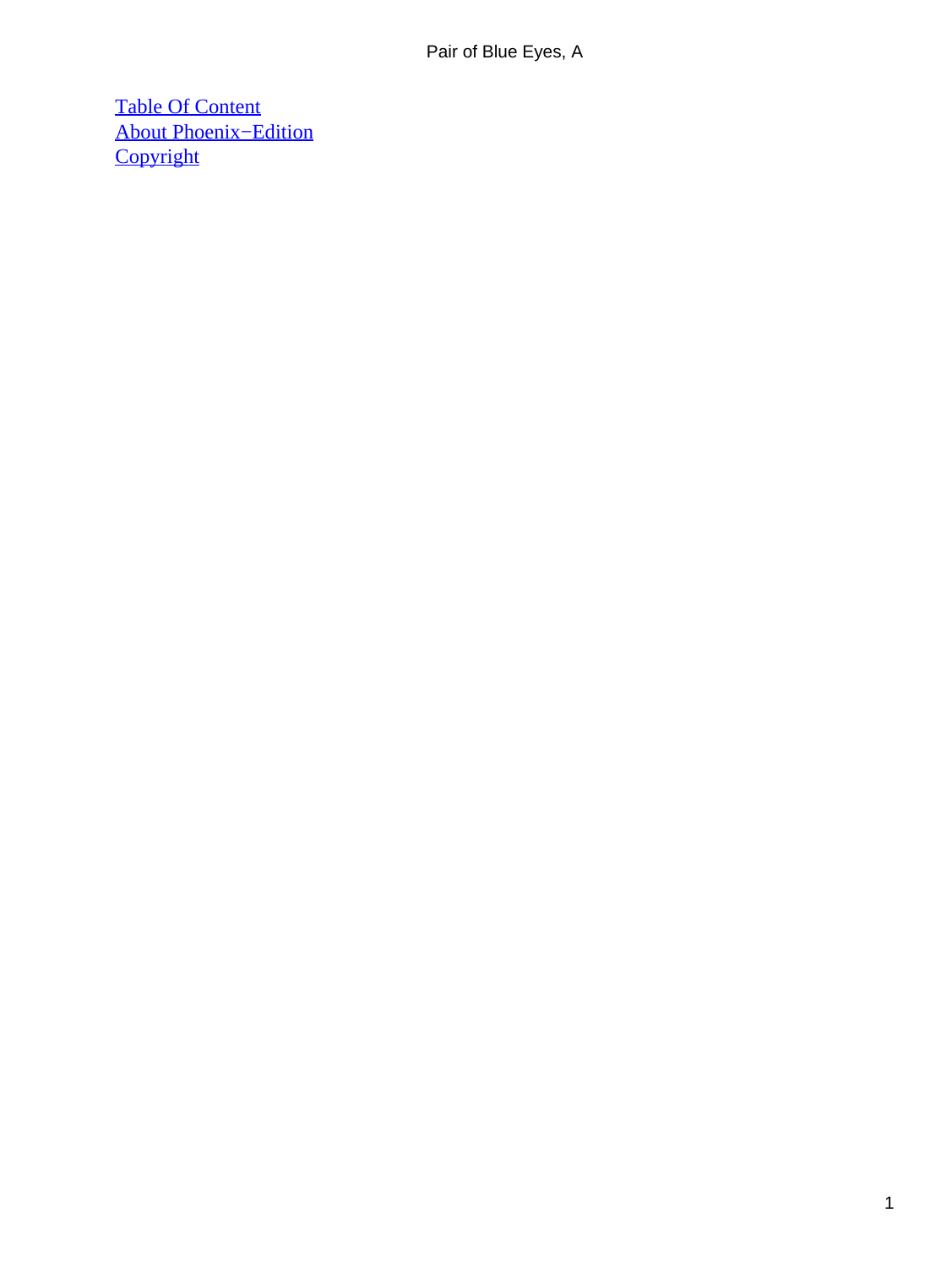*A* Pair of Blue Eyes

by Thomas Hardy

 'A violet in the youth of primy nature, Forward, not permanent, sweet not lasting, The perfume and suppliance of a minute; No more.'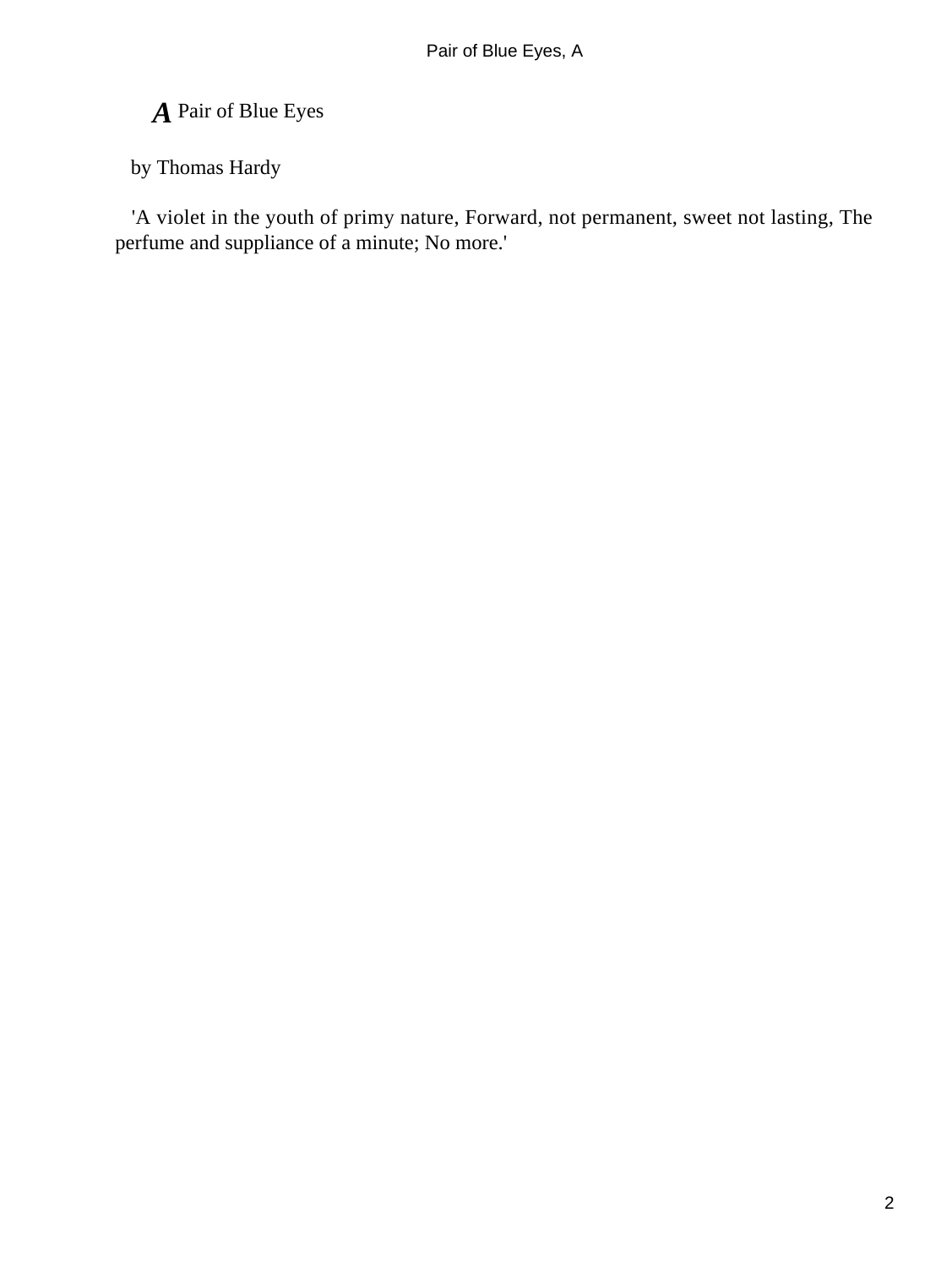## **[PREFACE](#page-346-0)**

**The following chapters were written at a time when the craze for indiscriminate** church−restoration had just reached the remotest nooks of western England, where the wild and tragic features of the coast had long combined in perfect harmony with the crude Gothic Art of the ecclesiastical buildings scattered along it, throwing into extraordinary discord all architectural attempts at newness there. To restore the grey carcases of a mediaevalism whose spirit had fled, seemed a not less incongruous act than to set about renovating the adjoining crags themselves.

 Hence it happened that an imaginary history of three human hearts, whose emotions were not without correspondence with these material circumstances, found in the ordinary incidents of such church− renovations a fitting frame for its presentation.

 The shore and country about 'Castle Boterel' is now getting well known, and will be readily recognized. The spot is, I may add, the furthest westward of all those convenient corners wherein I have ventured to erect my theatre for these imperfect little dramas of country life and passions; and it lies near to, or no great way beyond, the vague border of the Wessex kingdom on that side, which, like the westering verge of modern American settlements, was progressive and uncertain.

 This, however, is of little importance. The place is pre− eminently (for one person at least) the region of dream and mystery. The ghostly birds, the pall−like sea, the frothy wind, the eternal soliloquy of the waters, the bloom of dark purple cast, that seems to exhale from the shoreward precipices, in themselves lend to the scene an atmosphere like the twilight of a night vision.

 One enormous sea−bord cliff in particular figures in the narrative; and for some forgotten reason or other this cliff was described in the story as being without a name. Accuracy would require the statement to be that a remarkable cliff which resembles in many points the cliff of the description bears a name that no event has made famous.

T. H.

*March 1899* 

THE PERSONS

**Elfride Swancourt a** young Lady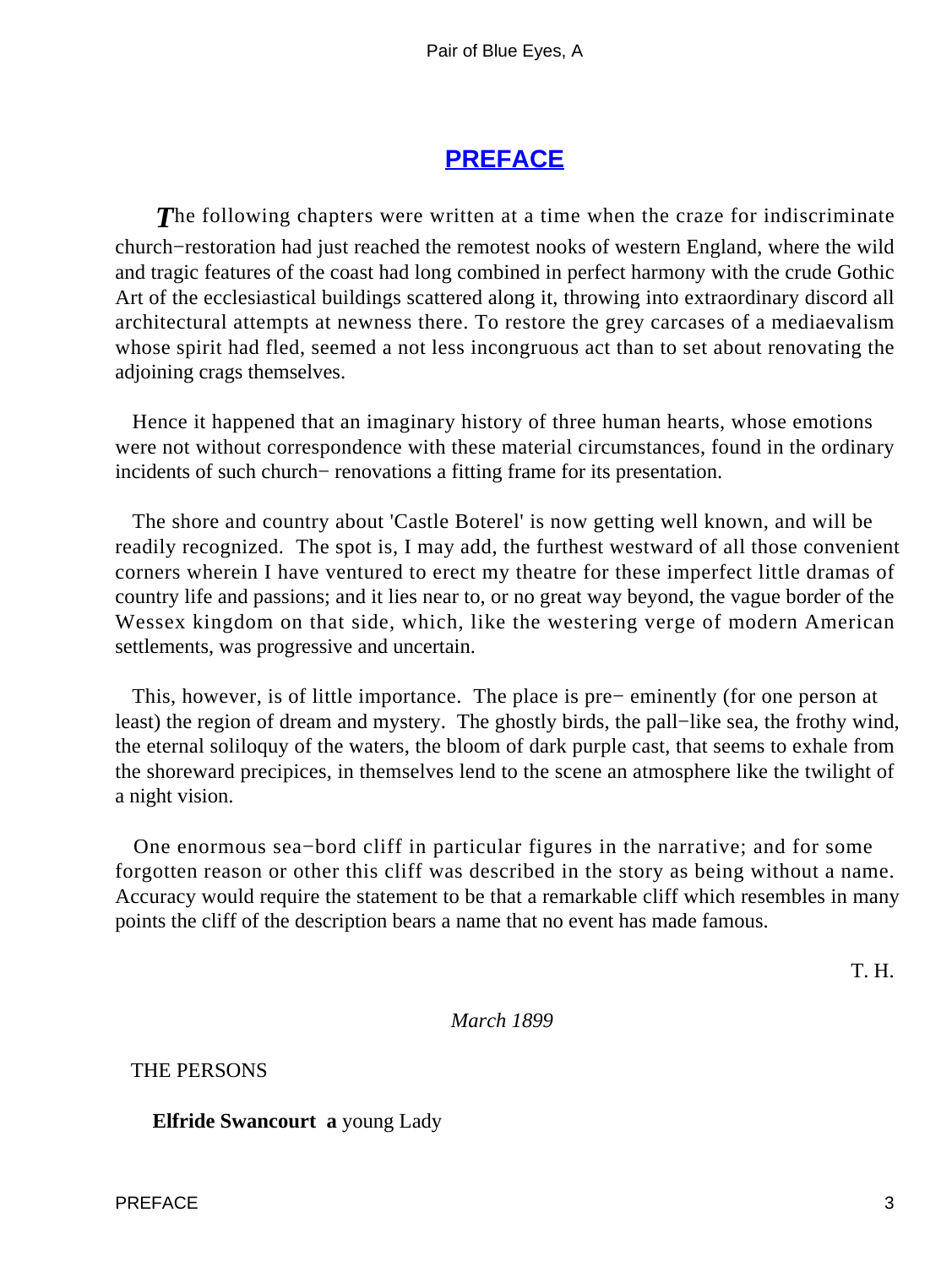**Christopher Swancourt a** Clergyman

**Stephen Smith** an Architect

**Henry Knight a** Reviewer and Essayist

**Charlotte Troyton a** rich Widow

**Gertrude Jethway a** poor Widow

**Spenser Hugo luxellian a** Peer

**Lady Luxellian** his Wife

**Mary And kate** two little Girls

**William Worm a** dazed Factotum

**John Smith a** Master−mason

**Jane Smith** his Wife

**Martin Cannister a** Sexton

**Unity a** Maid−servant

Other servants, masons, labourers, grooms, nondescripts, etc., etc.

THE **Scene** Mostly on the outskirts of Lower Wessex.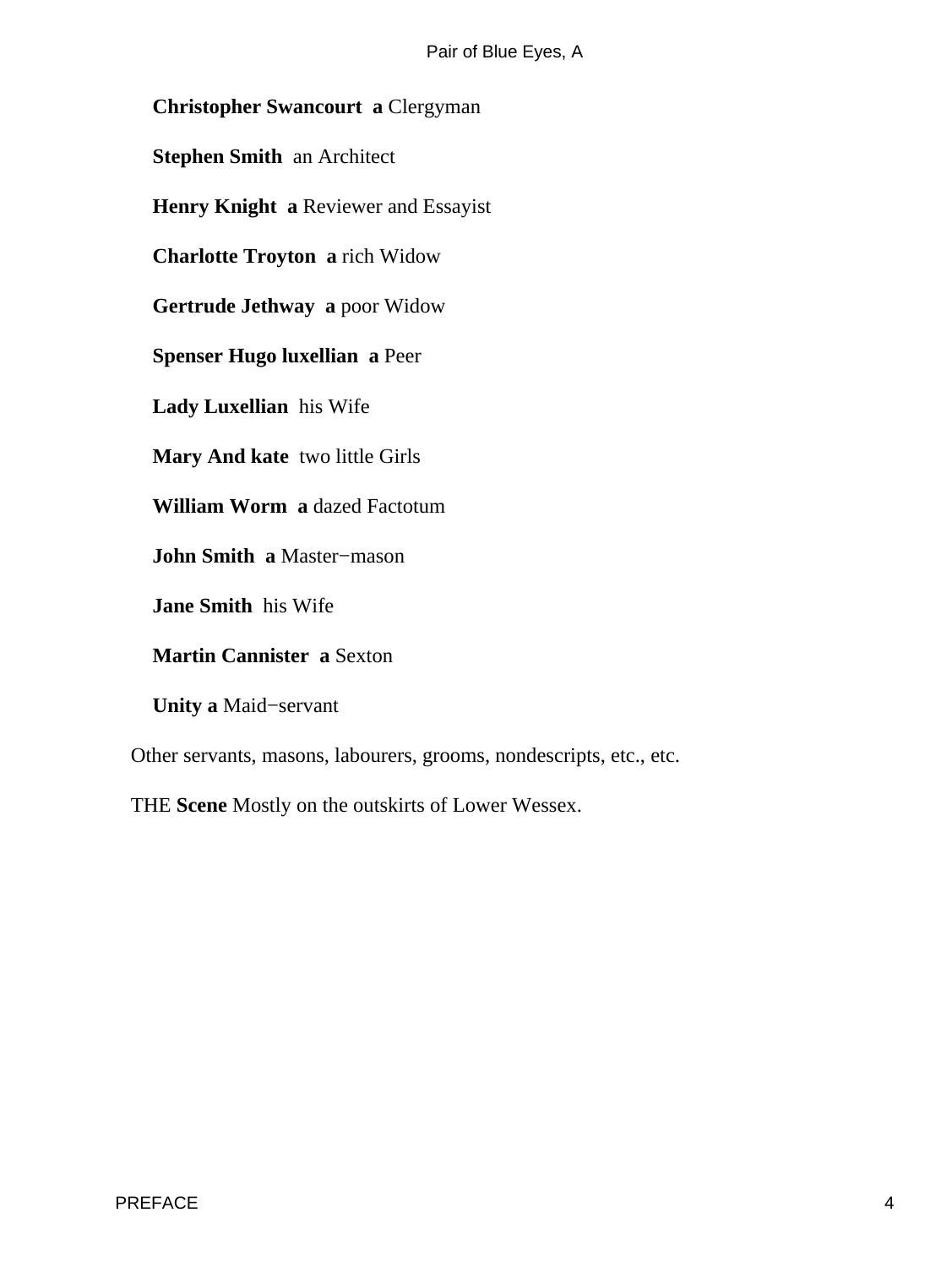# **[Chapter I](#page-346-0)**

*'A* fair vestal, throned in the west'

 Elfride Swancourt was a girl whose emotions lay very near the surface. Their nature more precisely, and as modified by the creeping hours of time, was known only to those who watched the circumstances of her history.

 Personally, she was the combination of very interesting particulars, whose rarity, however, lay in the combination itself rather than in the individual elements combined. As a matter of fact, you did not see the form and substance of her features when conversing with her; and this charming power of preventing a material study of her lineaments by an interlocutor, originated not in the cloaking effect of a well−formed manner (for her manner was childish and scarcely formed), but in the attractive crudeness of the remarks themselves. She had lived all her life in retirement – the monstrari gigito of idle men had not flattered her, and at the age of nineteen or twenty she was no further on in social consciousness than an urban young lady of fifteen.

 One point in her, however, you did notice: that was her eyes. In them was seen a sublimation of all of her; it was not necessary to look further: there she lived.

 These eyes were blue; blue as autumn distance – blue as the blue we see between the retreating mouldings of hills and woody slopes on a sunny September morning. A misty and shady blue, that had no beginning or surface, and was looked **Into** rather than AT.

 As to her presence, it was not powerful; it was weak. Some women can make their personality pervade the atmosphere of a whole banqueting hall; Elfride's was no more pervasive than that of a kitten.

 Elfride had as her own the thoughtfulness which appears in the face of the Madonna della Sedia, without its rapture: the warmth and spirit of the type of woman's feature most common to the beauties – mortal and immortal – of Rubens, without their insistent fleshiness. The characteristic expression of the female faces of Correggio – that of the yearning human thoughts that lie too deep for tears – was hers sometimes, but seldom under ordinary conditions.

 The point in Elfride Swancourt's life at which a deeper current may be said to have permanently set in, was one winter afternoon when she found herself standing, in the character of hostess, face to face with a man she had never seen before – moreover, looking at him with a Miranda−like curiosity and interest that she had never yet bestowed on a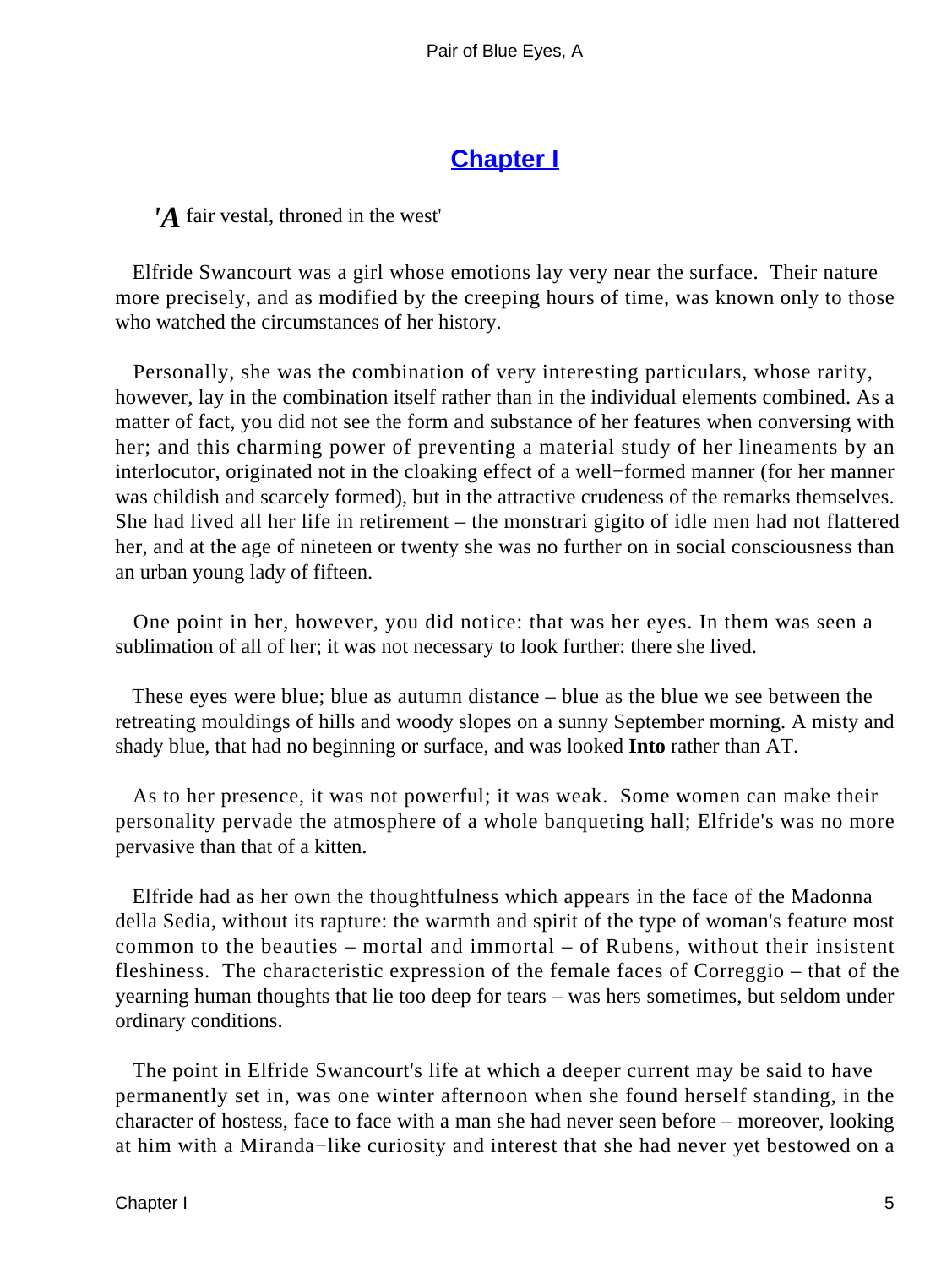mortal.

 On this particular day her father, the vicar of a parish on the sea−swept outskirts of Lower Wessex, and a widower, was suffering from an attack of gout. After finishing her household supervisions Elfride became restless, and several times left the room, ascended the staircase, and knocked at her father's chamber− door.

'Come in!' was always answered in a hearty out−of−door voice from the inside.

 'Papa,' she said on one occasion to the fine, red−faced, handsome man of forty, who, puffing and fizzing like a bursting bottle, lay on the bed wrapped in a dressing−gown, and every now and then enunciating, in spite of himself, about one letter of some word or words that were almost oaths; 'papa, will you not come downstairs this evening?' She spoke distinctly: he was rather deaf.

 'Afraid not – eh−hh ! – very much afraid I shall not, Elfride. Piph−ph−ph! I can't bear even a handkerchief upon this deuced toe of mine, much less a stocking or slipper – piph−ph−ph! There 'tis again! No, I shan't get up till to−morrow.'

'Then I hope this London man won't come; for I don't know what I should do, papa.'

'Well, it would be awkward, certainly.'

'I should hardly think he would come to−day.'

'Why?'

'Because the wind blows so.'

 'Wind! What ideas you have, Elfride! Who ever heard of wind stopping a man from doing his business? The idea of this toe of mine coming on so suddenly!...If he should come, you must send him up to me, I suppose, and then give him some food and put him to bed in some way. Dear me, what a nuisance all this is!'

'Must he have dinner?'

'Too heavy for a tired man at the end of a tedious journey.'

'Tea, then?'

'Not substantial enough.'

'High tea, then? There is cold fowl, rabbit−pie, some pasties, and things of that kind.'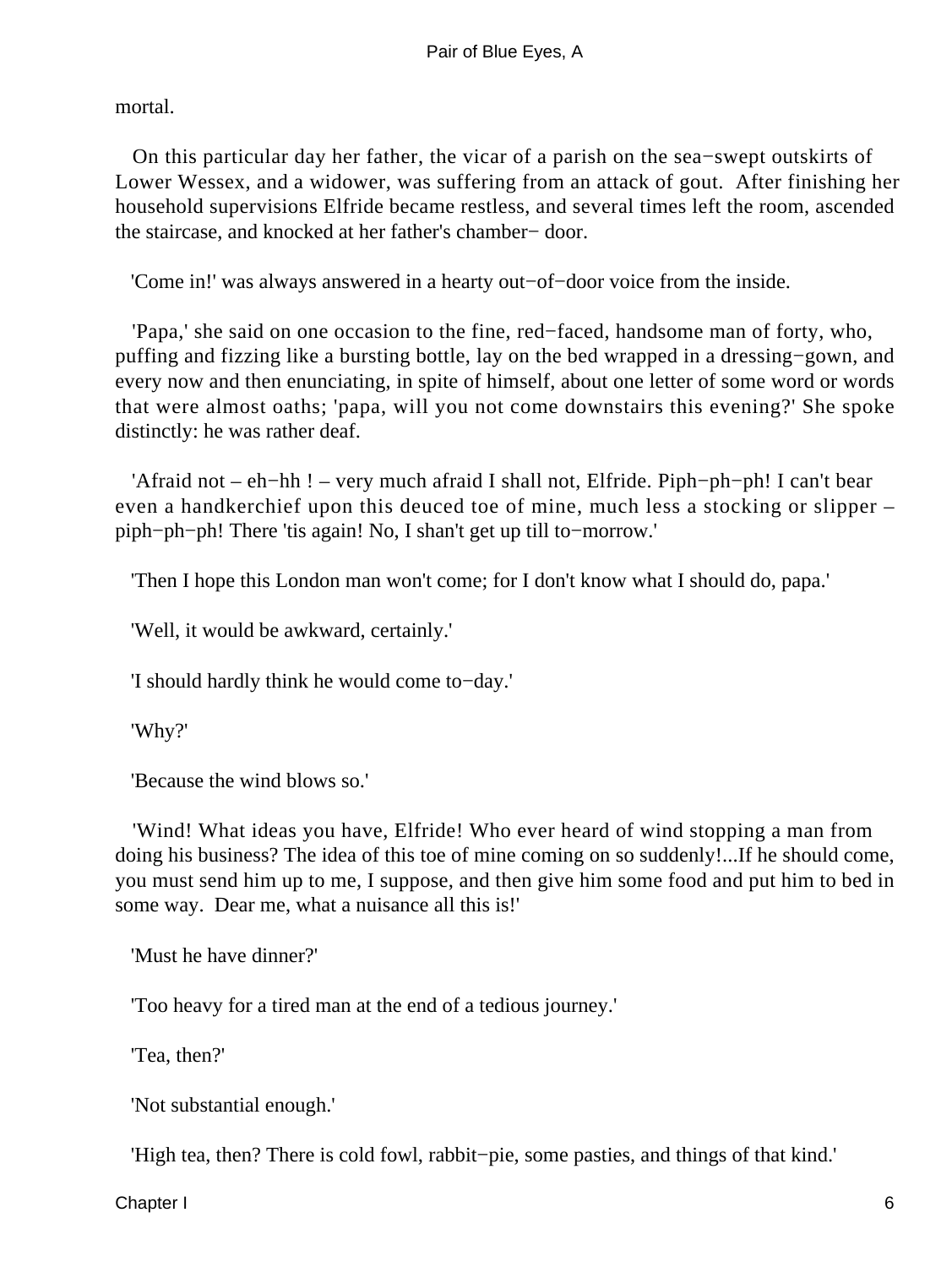'Yes, high tea.'

'Must I pour out his tea, papa?'

'Of course; you are the mistress of the house.'

 'What! sit there all the time with a stranger, just as if I knew him, and not anybody to introduce us?'

 'Nonsense, child, about introducing; you know better than that. A practical professional man, tired and hungry, who has been travelling ever since daylight this morning, will hardly be inclined to talk and air courtesies to−night. He wants food and shelter, and you must see that he has it, simply because I am suddenly laid up and cannot. There is nothing so dreadful in that, I hope? You get all kinds of stuff into your head from reading so many of those novels.'

 'Oh no; there is nothing dreadful in it when it becomes plainly a case of necessity like this. But, you see, you are always there when people come to dinner, even if we know them; and this is some strange London man of the world, who will think it odd, perhaps.'

'Very well; let him.'

'Is he Mr. Hewby's partner?'

'I should scarcely think so: he may be.'

'How old is he, I wonder?'

 'That I cannot tell. You will find the copy of my letter to Mr. Hewby, and his answer, upon the table in the study. You may read them, and then you'll know as much as I do about our visitor.'

'I have read them.'

 'Well, what's the use of asking questions, then? They contain all I know. Ugh−h−h!...Od plague you, you young scamp! don't put anything there! I can't bear the weight of a fly.'

 'Oh, I am sorry, papa. I forgot; I thought you might be cold,' she said, hastily removing the rug she had thrown upon the feet of the sufferer; and waiting till she saw that consciousness of her offence had passed from his face, she withdrew from the room, and retired again downstairs.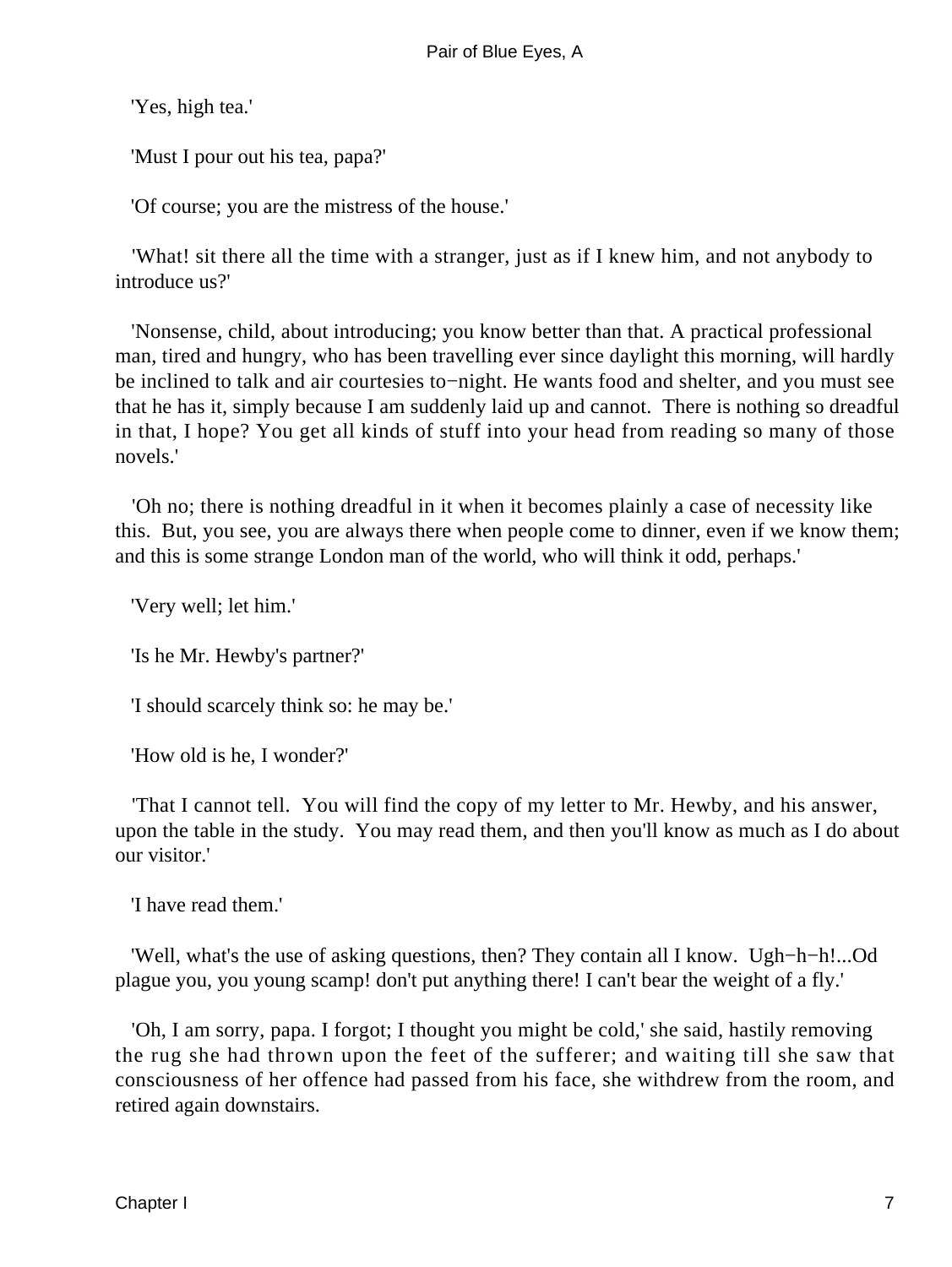## **[Chapter II](#page-346-0)**

*'T*was on the evening of a winter's day.'

When two or three additional hours had merged the same afternoon in evening, some moving outlines might have been observed against the sky on the summit of a wild lone hill in that district. They circumscribed two men, having at present the aspect of silhouettes, sitting in a dog−cart and pushing along in the teeth of the wind. Scarcely a solitary house or man had been visible along the whole dreary distance of open country they were traversing; and now that night had begun to fall, the faint twilight, which still gave an idea of the landscape to their observation, was enlivened by the quiet appearance of the planet Jupiter, momentarily gleaming in intenser brilliancy in front of them, and by Sirius shedding his rays in rivalry from his position over their shoulders. The only lights apparent on earth were some spots of dull red, glowing here and there upon the distant hills, which, as the driver of the vehicle gratuitously remarked to the hirer, were smouldering fires for the consumption of peat and gorse−roots, where the common was being broken up for agricultural purposes. The wind prevailed with but little abatement from its daytime boisterousness, three or four small clouds, delicate and pale, creeping along under the sky southward to the Channel.

 Fourteen of the sixteen miles intervening between the railway terminus and the end of their journey had been gone over, when they began to pass along the brink of a valley some miles in extent, wherein the wintry skeletons of a more luxuriant vegetation than had hitherto surrounded them proclaimed an increased richness of soil, which showed signs of far more careful enclosure and management than had any slopes they had yet passed. A little farther, and an opening in the elms stretching up from this fertile valley revealed a mansion.

'That's Endelstow House, Lord Luxellian's,' said the driver.

 'Endelstow House, Lord Luxellian's,' repeated the other mechanically. He then turned himself sideways, and keenly scrutinized the almost invisible house with an interest which the indistinct picture itself seemed far from adequate to create. 'Yes, that's Lord Luxellian's,' he said yet again after a while, as he still looked in the same direction.

'What, be we going there?'

'No; Endelstow Vicarage, as I have told you.'

 'I thought you m't have altered your mind, sir, as ye have stared that way at nothing so long.'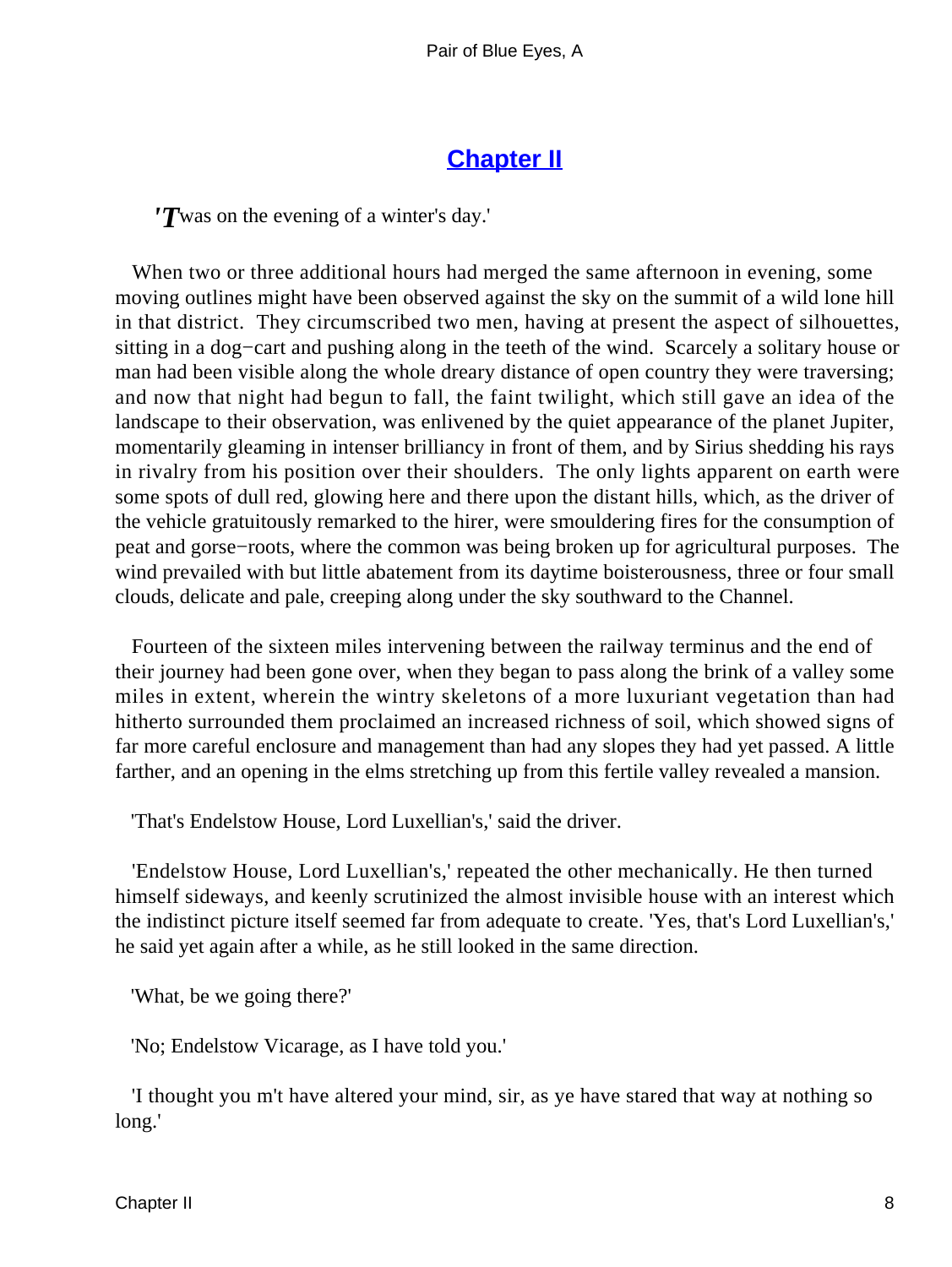'Oh no; I am interested in the house, that's all.'

'Most people be, as the saying is.'

'Not in the sense that I am.'

'Oh!...Well, his family is no better than my own, 'a b'lieve.'

'How is that?'

 'Hedgers and ditchers by rights. But once in ancient times one of 'em, when he was at work, changed clothes with King Charles the Second, and saved the king's life. King Charles came up to him like a common man, and said off−hand, «Man in the smock−frock, my name is Charles the Second, and that's the truth on't. Will you lend me your clothes?» «I don't mind if I do,» said Hedger Luxellian; and they changed there and then. «Now mind ye,» King Charles the Second said, like a common man, as he rode away, «if ever I come to the crown, you come to court, knock at the door, and say out bold, 'Is King Charles the Second at home?' Tell your name, and they shall let you in, and you shall be made a lord.» Now, that was very nice of Master Charley?'

'Very nice indeed.'

 'Well, as the story is, the king came to the throne; and some years after that, away went Hedger Luxellian, knocked at the king's door, and asked if King Charles the Second was in. «No, he isn't,» they said. «Then, is Charles the Third?» said Hedger Luxellian. «Yes,» said a young feller standing by like a common man, only he had a crown on, «my name is Charles the Third.» And  $-$  – '

 'I really fancy that must be a mistake. I don't recollect anything in English history about Charles the Third,' said the other in a tone of mild remonstrance.

 'Oh, that's right history enough, only 'twasn't prented; he was rather a queer−tempered man, if you remember.'

'Very well; go on.'

 'And, by hook or by crook, Hedger Luxellian was made a lord, and everything went on well till some time after, when he got into a most terrible row with King Charles the Fourth

'I can't stand Charles the Fourth. Upon my word, that's too much.'

'Why? There was a George the Fourth, wasn't there?'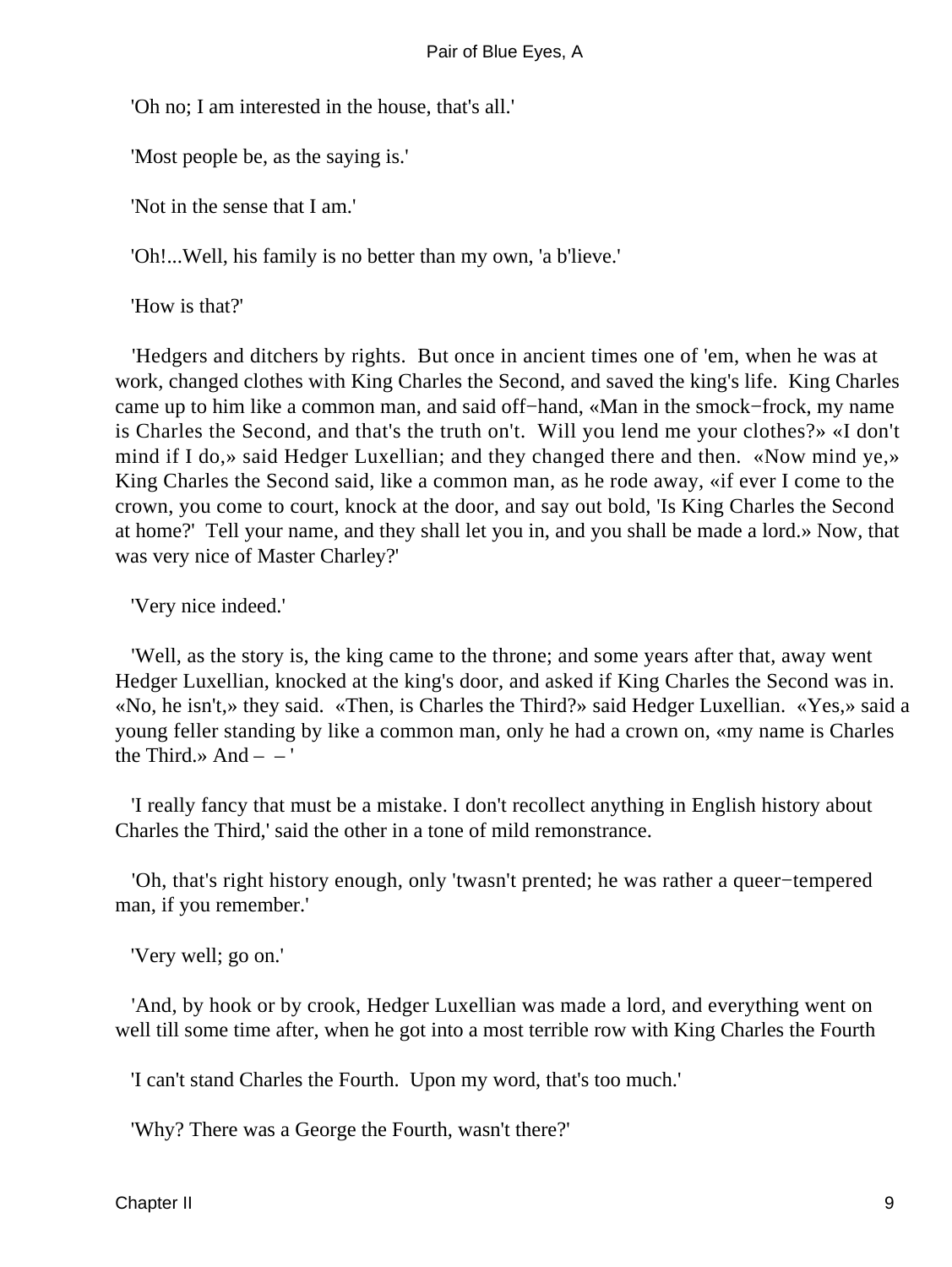'Certainly.'

 'Well, Charleses be as common as Georges. However I'll say no more about it....Ah, well! 'tis the funniest world ever I lived in – upon my life 'tis. Ah, that such should be!'

 The dusk had thickened into darkness while they thus conversed, and the outline and surface of the mansion gradually disappeared. The windows, which had before been as black blots on a lighter expanse of wall, became illuminated, and were transfigured to squares of light on the general dark body of the night landscape as it absorbed the outlines of the edifice into its gloomy monochrome.

 Not another word was spoken for some time, and they climbed a hill, then another hill piled on the summit of the first. An additional mile of plateau followed, from which could be discerned two light−houses on the coast they were nearing, reposing on the horizon with a calm lustre of benignity. Another oasis was reached; a little dell lay like a nest at their feet, towards which the driver pulled the horse at a sharp angle, and descended a steep slope which dived under the trees like a rabbit's burrow. They sank lower and lower.

 'Endelstow Vicarage is inside here,' continued the man with the reins. 'This part about here is West Endelstow; Lord Luxellian's is East Endelstow, and has a church to itself. Pa'son Swancourt is the pa'son of both, and bobs backward and forward. Ah, well! 'tis a funny world. 'A b'lieve there was once a quarry where this house stands. The man who built it in past time scraped all the glebe for earth to put round the vicarage, and laid out a little paradise of flowers and trees in the soil he had got together in this way, whilst the fields he scraped have been good for nothing ever since.'

'How long has the present incumbent been here?'

 'Maybe about a year, or a year and half: 'tisn't two years; for they don't scandalize him yet; and, as a rule, a parish begins to scandalize the pa'son at the end of two years among 'em familiar. But he's a very nice party. Ay, Pa'son Swancourt knows me pretty well from often driving over; and I know Pa'son Swancourt.'

 They emerged from the bower, swept round in a curve, and the chimneys and gables of the vicarage became darkly visible. Not a light showed anywhere. They alighted; the man felt his way into the porch, and rang the bell.

 At the end of three or four minutes, spent in patient waiting without hearing any sounds of a response, the stranger advanced and repeated the call in a more decided manner. He then fancied he heard footsteps in the hall, and sundry movements of the door− knob, but nobody appeared.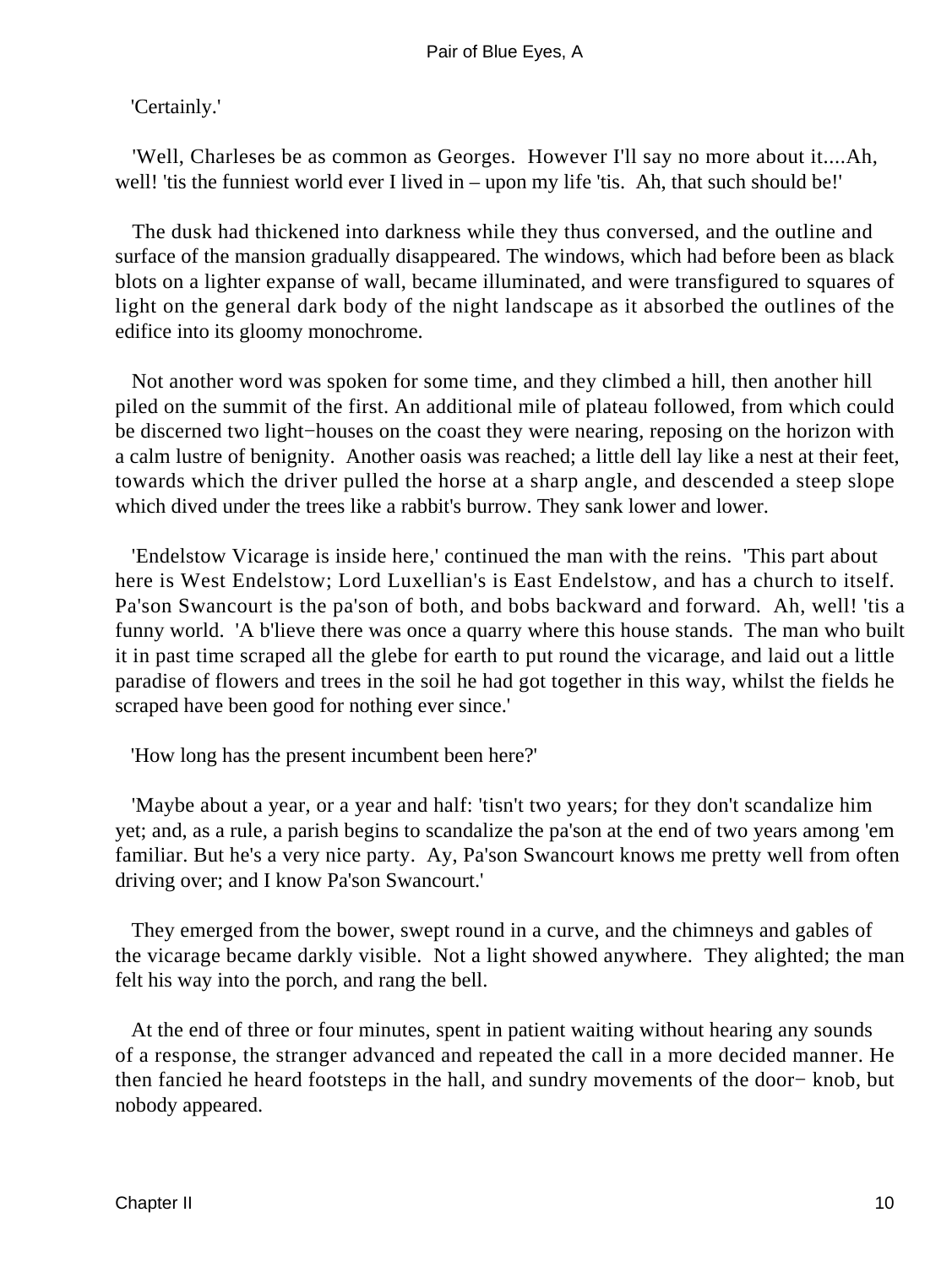'Perhaps they beant at home,' sighed the driver. 'And I promised myself a bit of supper in Pa'son Swancourt's kitchen. Sich lovely mate−pize and figged keakes, and cider, and drops o' cordial that they do keep here!'

 'All right, naibours! Be ye rich men or be ye poor men, that ye must needs come to the world's end at this time o' night?' exclaimed a voice at this instant; and, turning their heads, they saw a rickety individual shambling round from the back door with a horn lantern dangling from his hand.

 'Time o' night, 'a b'lieve! and the clock only gone seven of 'em. Show a light, and let us in, William Worm.'

'Oh, that you, Robert Lickpan?'

'Nobody else, William Worm.'

'And is the visiting man a−come?'

'Yes,' said the stranger. 'Is Mr. Swancourt at home?'

 'That 'a is, sir. And would ye mind coming round by the back way? The front door is got stuck wi' the wet, as he will do sometimes; and the Turk can't open en. I know I am only a poor wambling man that 'ill never pay the Lord for my making, sir; but I can show the way in, sir.'

 The new arrival followed his guide through a little door in a wall, and then promenaded a scullery and a kitchen, along which he passed with eyes rigidly fixed in advance, an inbred horror of prying forbidding him to gaze around apartments that formed the back side of the household tapestry. Entering the hall, he was about to be shown to his room, when from the inner lobby of the front entrance, whither she had gone to learn the cause of the delay, sailed forth the form of Elfride. Her start of amazement at the sight of the visitor coming forth from under the stairs proved that she had not been expecting this surprising flank movement, which had been originated entirely by the ingenuity of William Worm.

 She appeared in the prettiest of all feminine guises, that is to say, in demi−toilette, with plenty of loose curly hair tumbling down about her shoulders. An expression of uneasiness pervaded her countenance; and altogether she scarcely appeared woman enough for the situation. The visitor removed his hat, and the first words were spoken; Elfride prelusively looking with a deal of interest, not unmixed with surprise, at the person towards whom she was to do the duties of hospitality.

'I am Mr. Smith,' said the stranger in a musical voice.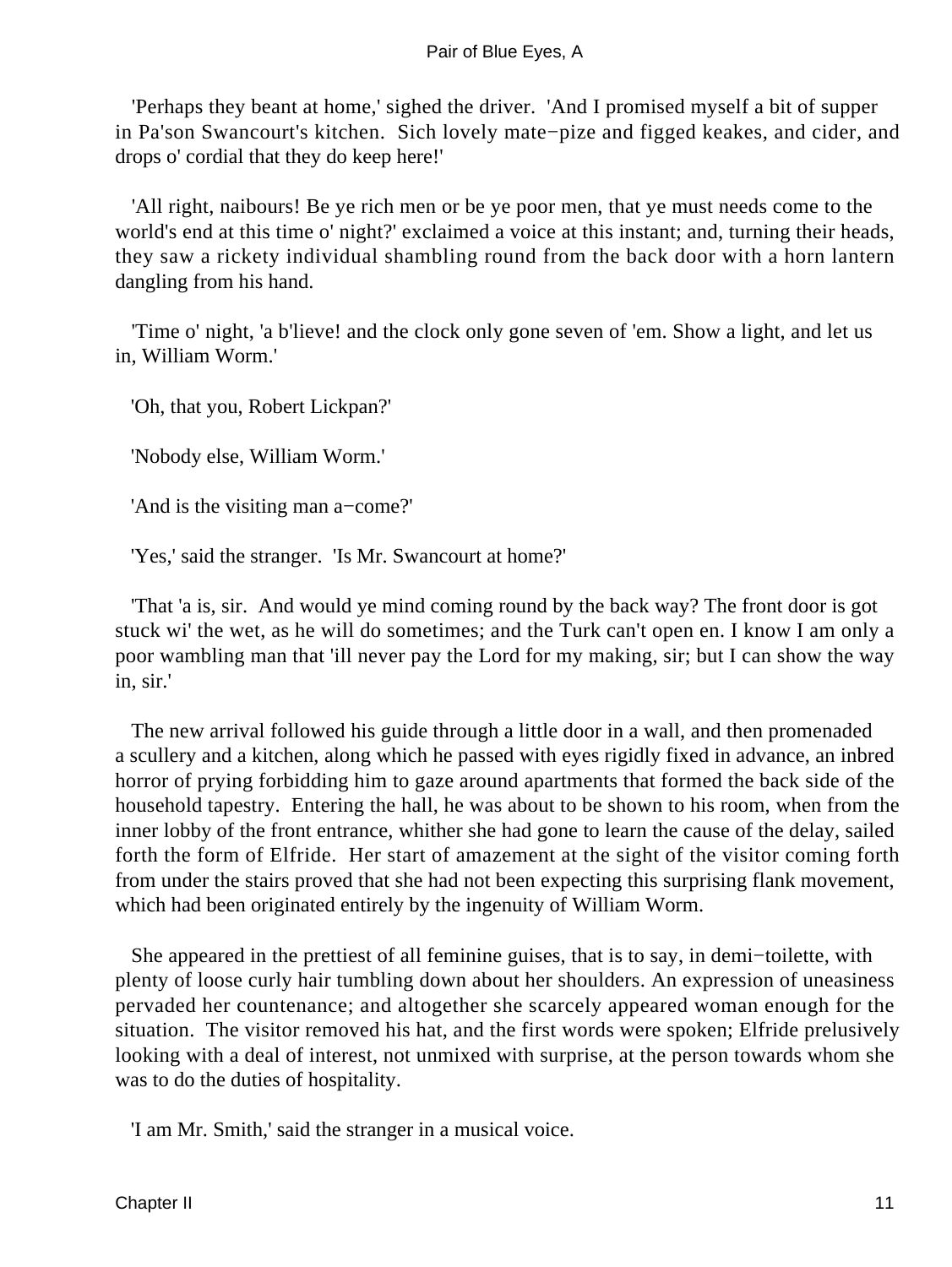'I am Miss Swancourt,' said Elfride.

 Her constraint was over. The great contrast between the reality she beheld before her, and the dark, taciturn, sharp, elderly man of business who had lurked in her imagination – a man with clothes smelling of city smoke, skin sallow from want of sun, and talk flavoured with epigram – was such a relief to her that Elfride smiled, almost laughed, in the new−comer's face.

 Stephen Smith, who has hitherto been hidden from us by the darkness, was at this time of his life but a youth in appearance, and barely a man in years. Judging from his look, London was the last place in the world that one would have imagined to be the scene of his activities: such a face surely could not be nourished amid smoke and mud and fog and dust; such an open countenance could never even have seen anything of 'the weariness, the fever, and the fret' of Babylon the Second.

 His complexion was as fine as Elfride's own; the pink of his cheeks as delicate. His mouth as perfect as Cupid's bow in form, and as cherry−red in colour as hers. Bright curly hair; bright sparkling blue−gray eyes; a boy's blush and manner; neither whisker nor moustache, unless a little light−brown fur on his upper lip deserved the latter title: this composed the London professional man, the prospect of whose advent had so troubled Elfride.

 Elfride hastened to say she was sorry to tell him that Mr. Swancourt was not able to receive him that evening, and gave the reason why. Mr. Smith replied, in a voice boyish by nature and manly by art, that he was very sorry to hear this news; but that as far as his reception was concerned, it did not matter in the least.

 Stephen was shown up to his room. In his absence Elfride stealthily glided into her father's.

'He's come, papa. Such a young man for a business man!'

'Oh, indeed!'

'His face is – well – **Pretty;** just like mine.'

'H'm! what next?'

'Nothing; that's all I know of him yet. It is rather nice, is it not?'

 'Well, we shall see that when we know him better. Go down and give the poor fellow something to eat and drink, for Heaven's sake. And when he has done eating, say I should like to have a few words with him, if he doesn't mind coming up here.'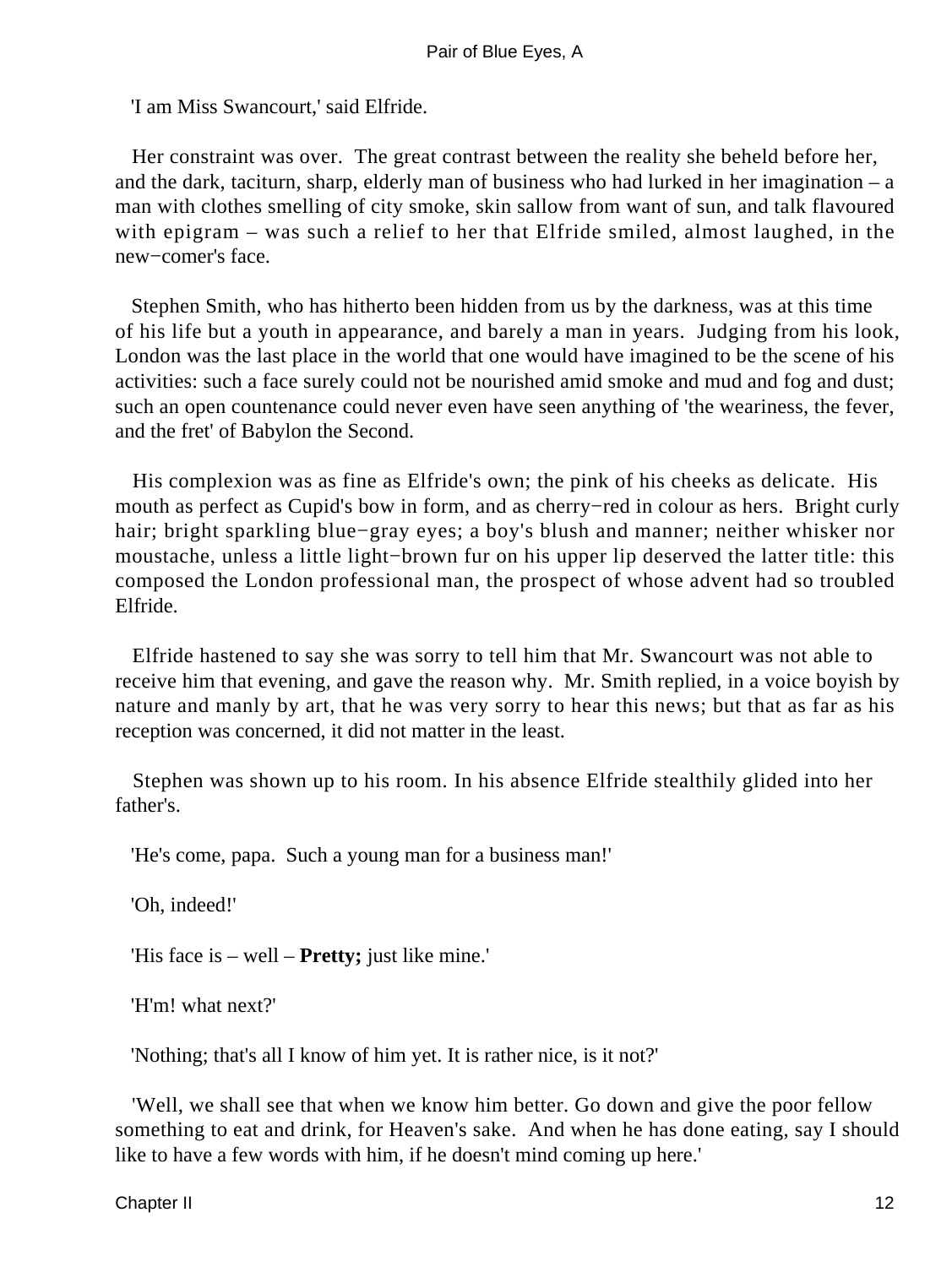The young lady glided downstairs again, and whilst she awaits young Smith's entry, the letters referring to his visit had better be given.

## 1. – MR. SWANCOURT **To mr. Hewby.**

*'ENDELSTOW Vicarage, Feb. 18, 18 – .*

 'SIR, – We are thinking of restoring the tower and aisle of the church in this parish; and Lord Luxellian, the patron of the living, has mentioned your name as that of a trustworthy architect whom it would be desirable to ask to superintend the work.

 'I am exceedingly ignorant of the necessary preliminary steps. Probably, however, the first is that (should you be, as Lord Luxellian says you are, disposed to assist us) yourself or some member of your staff come and see the building, and report thereupon for the satisfaction of parishioners and others.

 'The spot is a very remote one: we have no railway within fourteen miles; and the nearest place for putting up at – called a town, though merely a large village – is Castle Boterel, two miles further on; so that it would be most convenient for you to stay at the vicarage – which I am glad to place at your disposal – instead of pushing on to the hotel at Castle Boterel, and coming back again in the morning.

 'Any day of the next week that you like to name for the visit will find us quite ready to receive you. – Yours very truly, **Christopher swancourt.**

2. – MR. HEWBY **To mr. Swancourt.**

"PERCY **Place, Charing Cross,** Feb. 20, 18 – .

 'DEAR SIR, – Agreeably to your request of the 18th instant, I have arranged to survey and make drawings of the aisle and tower of your parish church, and of the dilapidations which have been suffered to accrue thereto, with a view to its restoration.

 'My assistant, Mr. Stephen Smith, will leave London by the early train to−morrow morning for the purpose. Many thanks for your proposal to accommodate him. He will take advantage of your offer, and will probably reach your house at some hour of the evening. You may put every confidence in him, and may rely upon his discernment in the matter of church architecture.

 'Trusting that the plans for the restoration, which I shall prepare from the details of his survey, will prove satisfactory to yourself and Lord Luxellian, I am, dear sir, yours faithfully, **Walter** HEWBY.'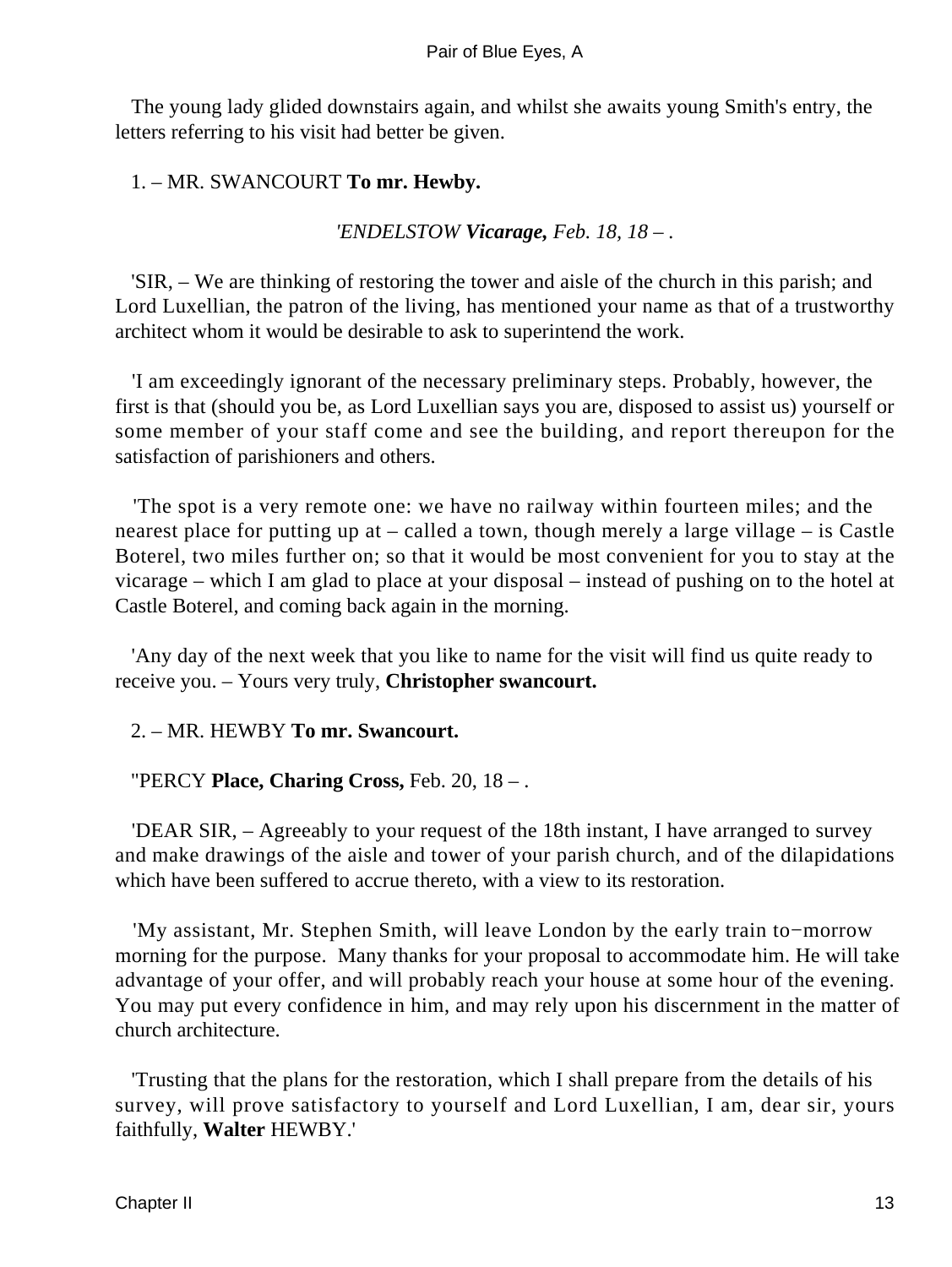# **[Chapter III](#page-346-0)**

*'M*elodious birds sing madrigals'

 That first repast in Endelstow Vicarage was a very agreeable one to young Stephen Smith. The table was spread, as Elfride had suggested to her father, with the materials for the heterogeneous meal called high tea – a class of refection welcome to all when away from men and towns, and particularly attractive to youthful palates. The table was prettily decked with winter flowers and leaves, amid which the eye was greeted by chops, chicken, pie, and two huge pasties overhanging the sides of the dish with a cheerful aspect of abundance.

 At the end, towards the fireplace, appeared the tea−service, of old−fashioned Worcester porcelain, and behind this arose the slight form of Elfride, attempting to add matronly dignity to the movement of pouring out tea, and to have a weighty and concerned look in matters of marmalade, honey, and clotted cream. Having made her own meal before he arrived, she found to her embarrassment that there was nothing left for her to do but talk when not assisting him. She asked him if he would excuse her finishing a letter she had been writing at a side−table, and, after sitting down to it, tingled with a sense of being grossly rude. However, seeing that he noticed nothing personally wrong in her, and that he too was embarrassed when she attentively watched his cup to refill it, Elfride became better at ease; and when furthermore he accidentally kicked the leg of the table, and then nearly upset his tea−cup, just as schoolboys did, she felt herself mistress of the situation, and could talk very well. In a few minutes ingenuousness and a common term of years obliterated all recollection that they were strangers just met. Stephen began to wax eloquent on extremely slight experiences connected with his professional pursuits; and she, having no experiences to fall back upon, recounted with much animation stories that had been related to her by her father, which would have astonished him had he heard with what fidelity of action and tone they were rendered. Upon the whole, a very interesting picture of Sweet−and−Twenty was on view that evening in Mr. Swancourt's house.

 Ultimately Stephen had to go upstairs and talk loud to the vicar, receiving from him between his puffs a great many apologies for calling him so unceremoniously to a stranger's bedroom. 'But,' continued Mr. Swancourt, 'I felt that I wanted to say a few words to you before the morning, on the business of your visit. One's patience gets exhausted by staying a prisoner in bed all day through a sudden freak of one's enemy – new to me, though – for I have known very little of gout as yet. However, he's gone to my other toe in a very mild manner, and I expect he'll slink off altogether by the morning. I hope you have been well attended to downstairs?'

'Perfectly. And though it is unfortunate, and I am sorry to see you laid up, I beg you will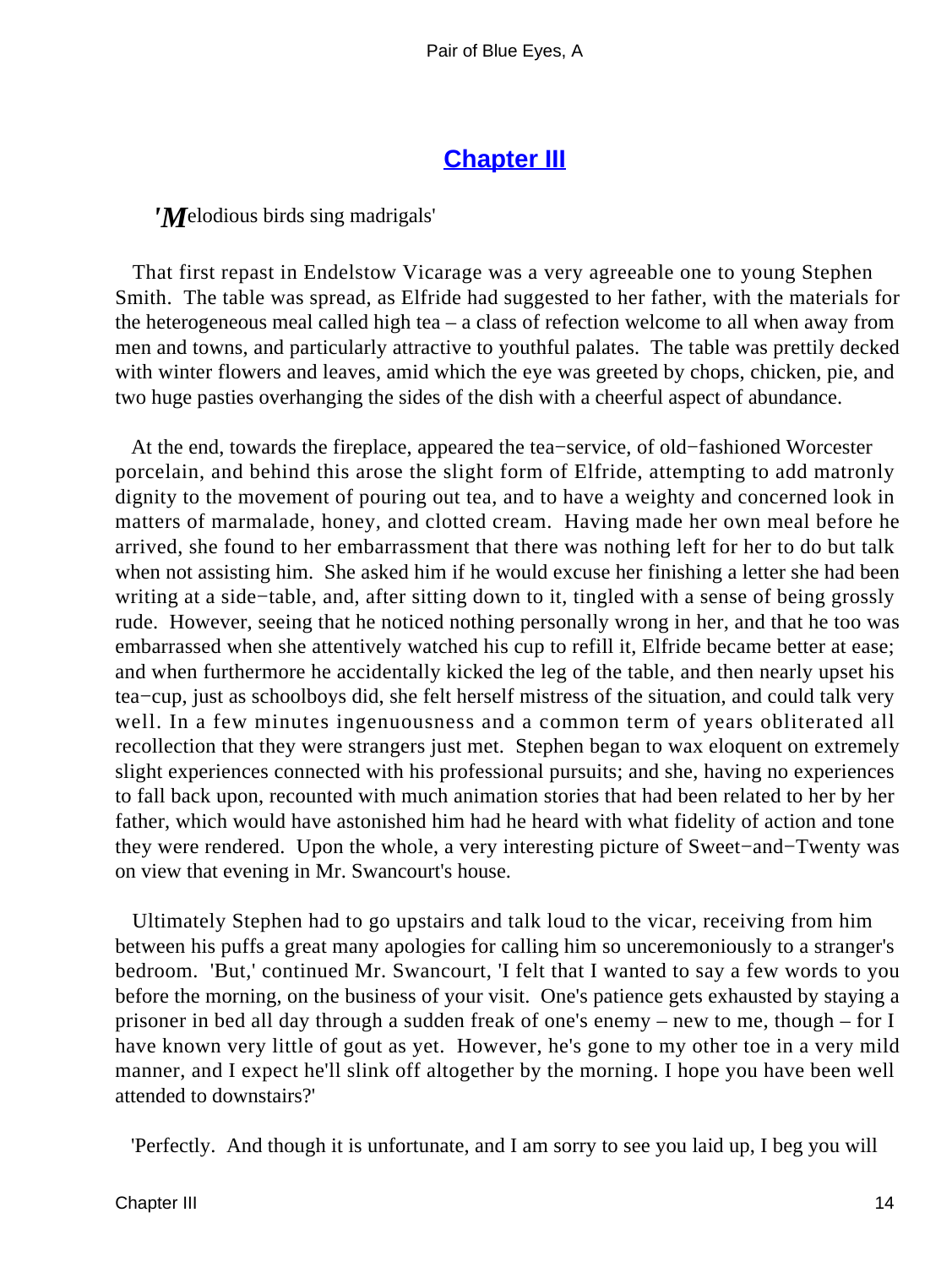not take the slightest notice of my being in the house the while.'

 'I will not. But I shall be down to−morrow. My daughter is an excellent doctor. A dose or two of her mild mixtures will fetch me round quicker than all the drug stuff in the world. Well, now about the church business. Take a seat, do. We can't afford to stand upon ceremony in these parts as you see, and for this reason, that a civilized human being seldom stays long with us; and so we cannot waste time in approaching him, or he will be gone before we have had the pleasure of close acquaintance. This tower of ours is, as you will notice, entirely gone beyond the possibility of restoration; but the church itself is well enough. You should see some of the churches in this county. Floors rotten: ivy lining the walls.'

'Dear me!'

 'Oh, that's nothing. The congregation of a neighbour of mine, whenever a storm of rain comes on during service, open their umbrellas and hold them up till the dripping ceases from the roof. Now, if you will kindly bring me those papers and letters you see lying on the table, I will show you how far we have got.'

 Stephen crossed the room to fetch them, and the vicar seemed to notice more particularly the slim figure of his visitor.

'I suppose you are quite competent?' he said.

'Quite,' said the young man, colouring slightly.

'You are very young, I fancy – I should say you are not more than nineteen?'

I am nearly twenty−one.'

'Exactly half my age; I am forty−two.'

 'By the way,' said Mr. Swancourt, after some conversation, 'you said your whole name was Stephen Fitzmaurice, and that your grandfather came originally from Caxbury. Since I have been speaking, it has occurred to me that I know something of you. You belong to a well−known ancient county family – not ordinary Smiths in the least.'

'I don't think we have any of their blood in our veins.'

 'Nonsense! you must. Hand me the «Landed Gentry.» Now, let me see. There, Stephen Fitzmaurice Smith – he lies in St. Mary's Church, doesn't he? Well, out of that family Sprang the Leaseworthy Smiths, and collaterally came General Sir Stephen Fitzmaurice Smith of Caxbury  $-$  – '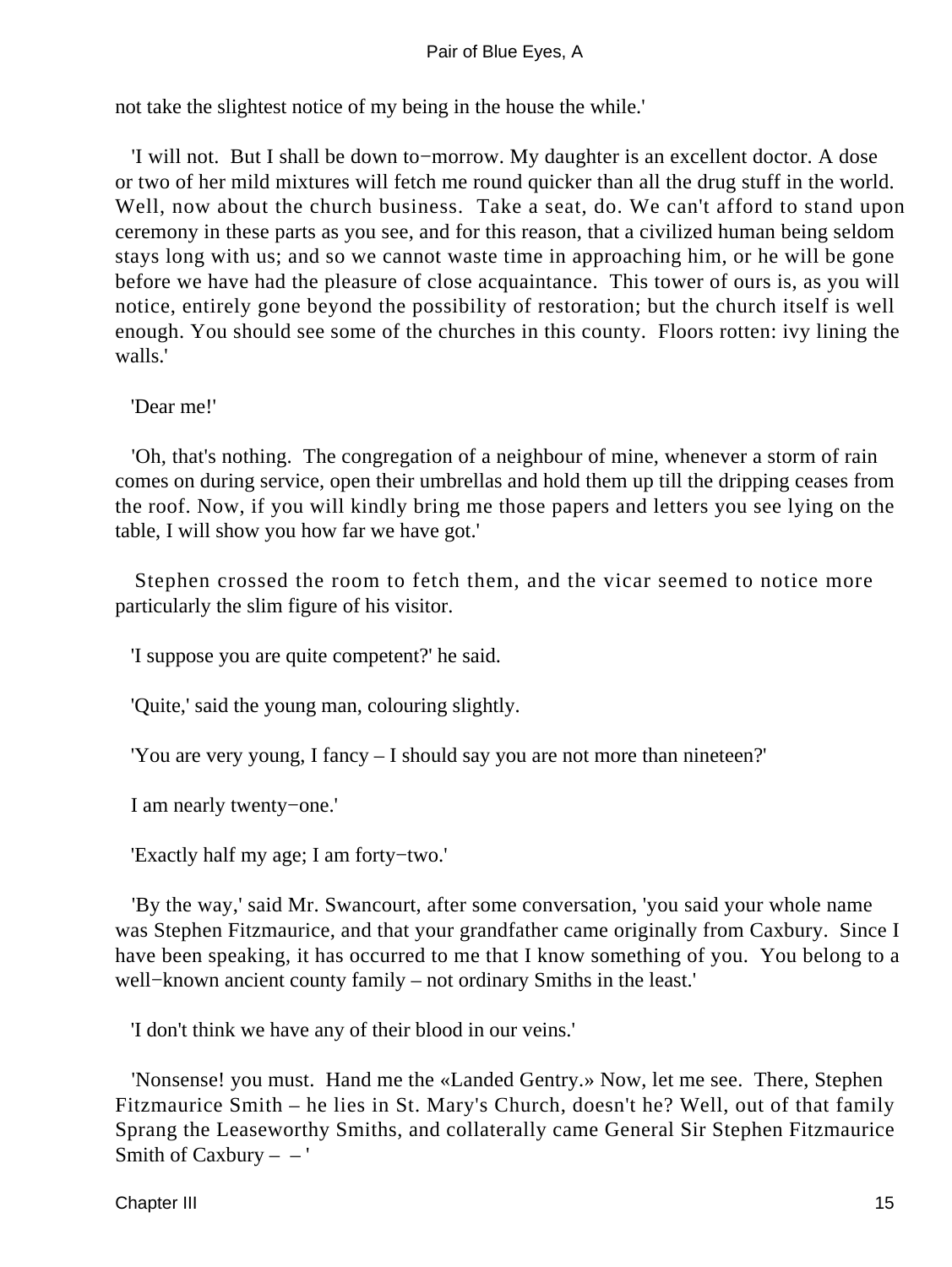'Yes; I have seen his monument there,' shouted Stephen. 'But there is no connection between his family and mine: there cannot be.'

 'There is none, possibly, to your knowledge. But look at this, my dear sir,' said the vicar, striking his fist upon the bedpost for emphasis. 'Here are you, Stephen Fitzmaurice Smith, living in London, but springing from Caxbury. Here in this book is a genealogical tree of the Stephen Fitzmaurice Smiths of Caxbury Manor. You may be only a family of professional men now – I am not inquisitive: I don't ask questions of that kind; it is not in me to do so – but it is as plain as the nose in your face that there's your origin! And, Mr. Smith, I congratulate you upon your blood; blue blood, sir; and, upon my life, a very desirable colour, as the world goes.'

 'I wish you could congratulate me upon some more tangible quality,' said the younger man, sadly no less than modestly.

 'Nonsense! that will come with time. You are young: all your life is before you. Now look – see how far back in the mists of antiquity my own family of Swancourt have a root. Here, you see,' he continued, turning to the page, 'is Geoffrey, the one among my ancestors who lost a barony because he would cut his joke. Ah, it's the sort of us! But the story is too long to tell now. Ay, I'm a poor man – a poor gentleman, in fact: those I would be friends with, won't be friends with me; those who are willing to be friends with me, I am above being friends with. Beyond dining with a neighbouring incumbent or two. and an occasional chat – sometimes dinner – with Lord Luxellian, a connection of mine, I am in absolute solitude – absolute.'

'You have your studies, your books, and your – daughter.'

 'Oh yes, yes; and I don't complain of poverty. Canto coram latrone. Well, Mr. Smith, don't let me detain you any longer in a sick room. Ha! that reminds me of a story I once heard in my younger days.' Here the vicar began a series of small private laughs, and Stephen looked inquiry. 'Oh, no, no! it is too bad – too bad to tell!' continued Mr. Swancourt in undertones of grim mirth. 'Well, go downstairs; my daughter must do the best she can with you this evening. Ask her to sing to you – she plays and sings very nicely. Good−night; I feel as if I had known you for five or six years. I'll ring for somebody to show you down.'

 'Never mind,' said Stephen, 'I can find the way.' And he went downstairs, thinking of the delightful freedom of manner in the remoter counties in comparison with the reserve of London.

 'I forgot to tell you that my father was rather deaf,' said Elfride anxiously, when Stephen entered the little drawing−room.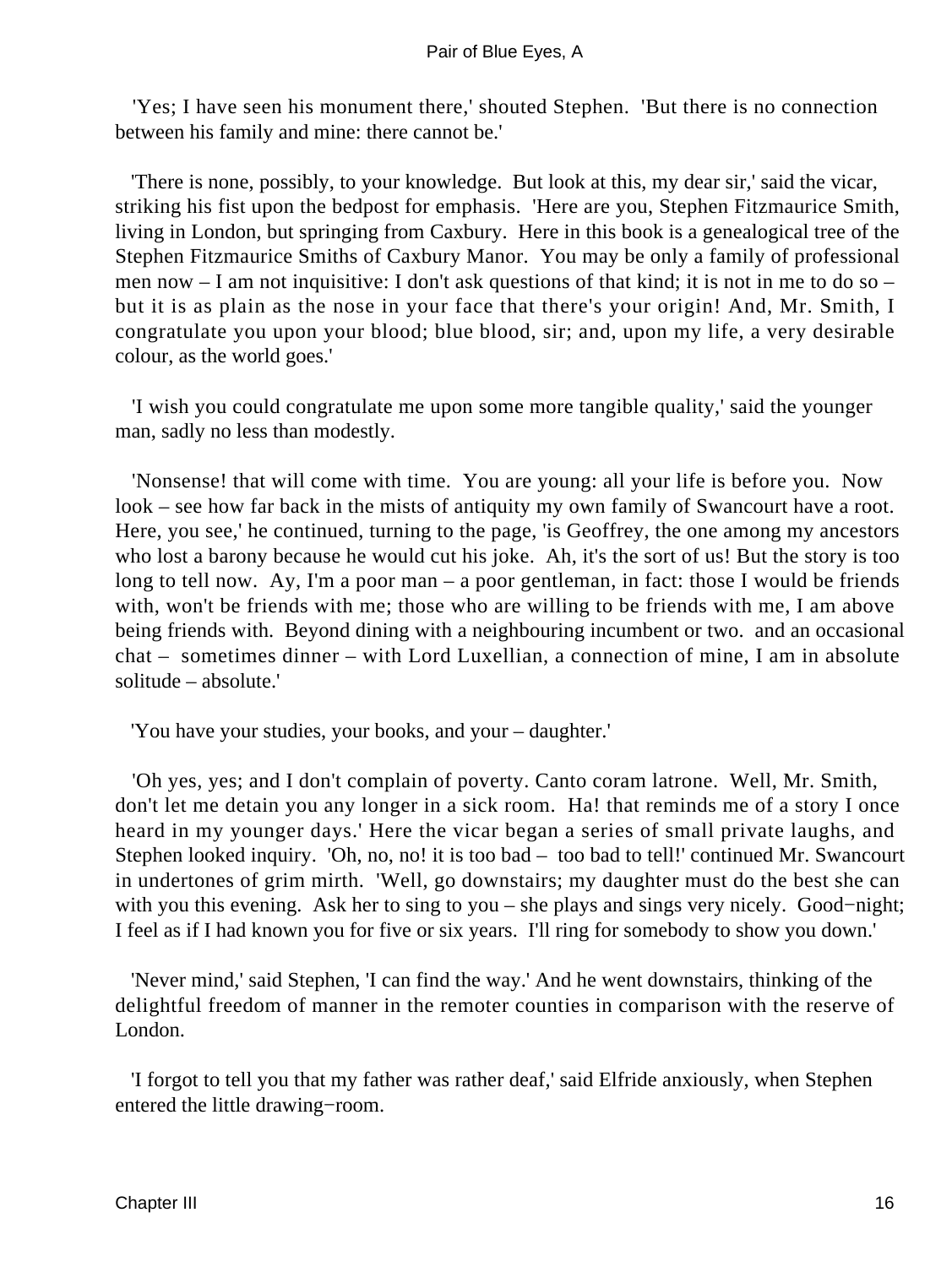'Never mind; I know all about it, and we are great friends,' the man of business replied enthusiastically. 'And, Miss Swancourt, will you kindly sing to me?'

 To Miss Swancourt this request seemed, what in fact it was, exceptionally point−blank; though she guessed that her father had some hand in framing it, knowing, rather to her cost, of his unceremonious way of utilizing her for the benefit of dull sojourners. At the same time, as Mr. Smith's manner was too frank to provoke criticism, and his age too little to inspire fear, she was ready – not to say pleased – to accede. Selecting from the canterbury some old family ditties, that in years gone by had been played and sung by her mother, Elfride sat down to the pianoforte, and began, "Twas on the evening of a winter's day,' in a pretty contralto voice.

'Do you like that old thing, Mr. Smith?' she said at the end.

 'Yes, I do much,' said Stephen – words he would have uttered, and sincerely, to anything on earth, from glee to requiem, that she might have chosen.

 'You shall have a little one by De Leyre, that was given me by a young French lady who was staying at Endelstow House:

'«Je l'ai plante, je l'ai vu naitre, Ce beau rosier ou les oiseaux,»

 and then I shall want to give you my own favourite for the very last, Shelley's «When the lamp is shattered,» as set to music by my poor mother. I so much like singing to anybody who **Really** cares to hear me.'

 Every woman who makes a permanent impression on a man is usually recalled to his mind's eye as she appeared in one particular scene, which seems ordained to be her special form of manifestation throughout the pages of his memory. As the patron Saint has her attitude and accessories in mediaeval illumination, so the sweetheart may be said to have hers upon the table of her true Love's fancy, without which she is rarely introduced there except by effort; and this though she may, on further acquaintance, have been observed in many other phases which one would imagine to be far more appropriate to love's young dream.

 Miss Elfride's image chose the form in which she was beheld during these minutes of singing, for her permanent attitude of visitation to Stephen's eyes during his sleeping and waking hours in after days. The profile is seen of a young woman in a pale gray silk dress with trimmings of swan's−down, and opening up from a point in front, like a waistcoat without a shirt; the cool colour contrasting admirably with the warm bloom of her neck and face. The furthermost candle on the piano comes immediately in a line with her head, and half invisible itself, forms the accidentally frizzled hair into a nebulous haze of light, surrounding her crown like an aureola. Her hands are in their place on the keys, her lips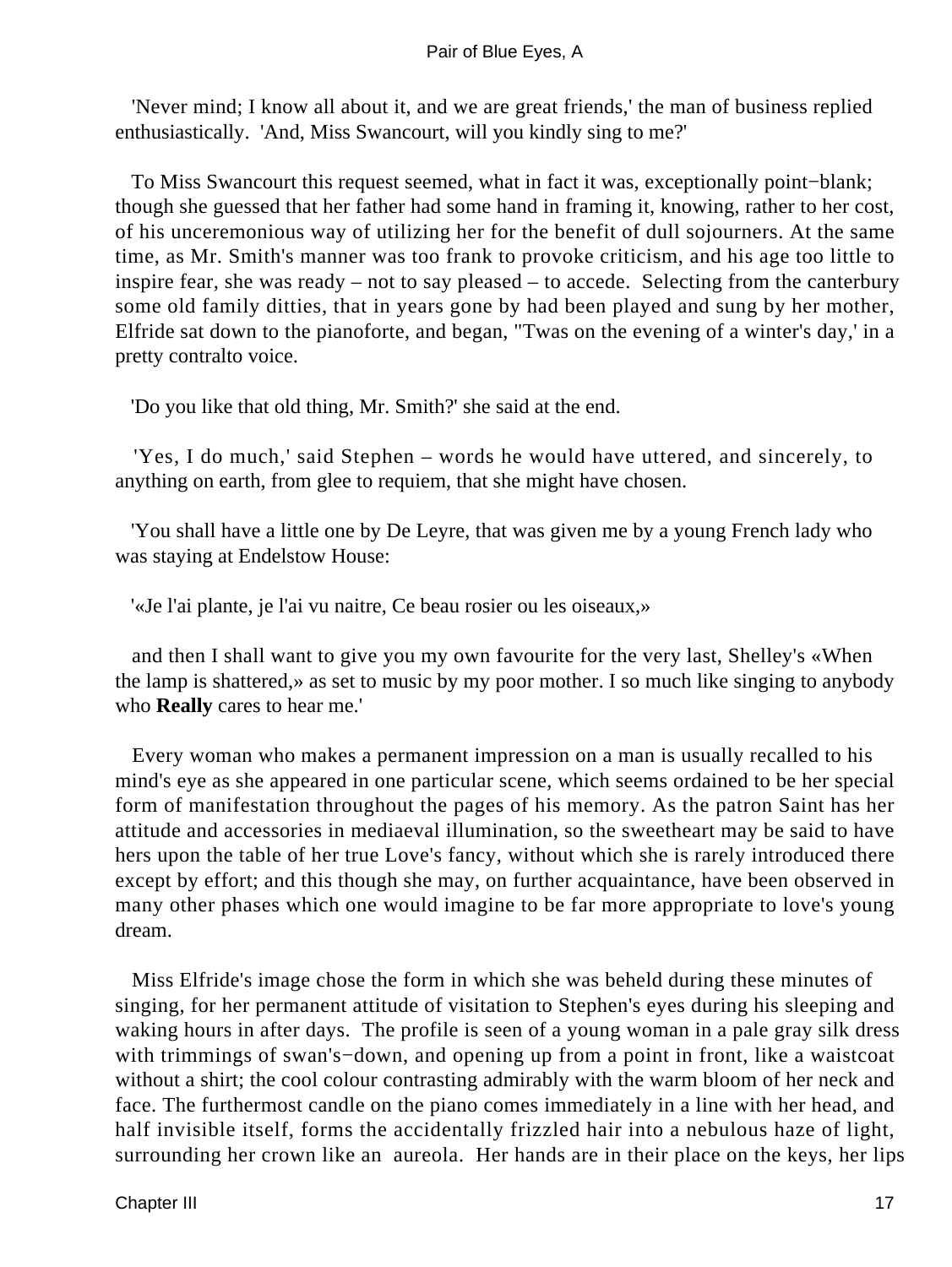parted, and trilling forth, in a tender diminuendo, the closing words of the sad apostrophe:

 'O Love, who bewailest The frailty of all things here, Why choose you the frailest For your cradle, your home, and your bier!'

 Her head is forward a little, and her eyes directed keenly upward to the top of the page of music confronting her. Then comes a rapid look into Stephen's face, and a still more rapid look back again to her business, her face having dropped its sadness, and acquired a certain expression of mischievous archness the while; which lingered there for some time, but was never developed into a positive smile of flirtation.

 Stephen suddenly shifted his position from her right hand to her left, where there was just room enough for a small ottoman to stand between the piano and the corner of the room. Into this nook he squeezed himself, and gazed wistfully up into Elfride's face. So long and so earnestly gazed he, that her cheek deepened to a more and more crimson tint as each line was added to her song. Concluding, and pausing motionless after the last word for a minute or two, she ventured to look at him again. His features wore an expression of unutterable heaviness.

 'You don't hear many songs, do you, Mr. Smith, to take so much notice of these of mine?'

 'Perhaps it was the means and vehicle of the song that I was noticing: I mean yourself,' he answered gently.

'Now, Mr. Smith!'

 'It is perfectly true; I don't hear much singing. You mistake what I am, I fancy. Because I come as a stranger to a secluded spot, you think I must needs come from a life of bustle, and know the latest movements of the day. But I don't. My life is as quiet as yours, and more solitary; solitary as death.'

 'The death which comes from a plethora of life? But seriously, I can quite see that you are not the least what I thought you would be before I saw you. You are not critical, or experienced, or – much to mind. That's why I don't mind singing airs to you that I only half know.' Finding that by this confession she had vexed him in a way she did not intend, she added naively, 'I mean, Mr. Smith, that you are better, not worse, for being only young and not very experienced. You don't think my life here so very tame and dull, I know.'

 'I do not, indeed,' he said with fervour. 'It must be delightfully poetical, and sparkling, and fresh, and  $-$  –  $'$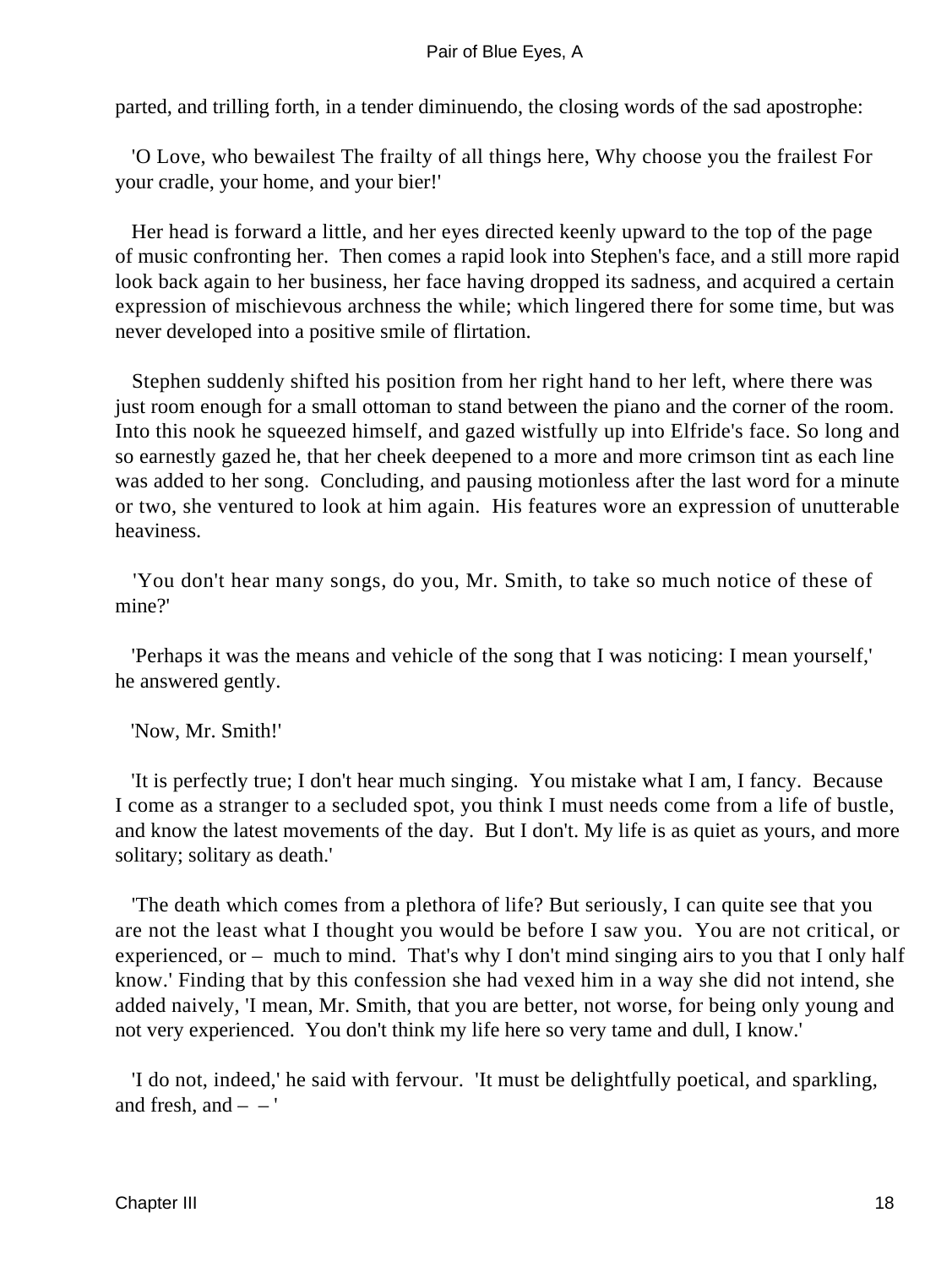'There you go, Mr. Smith! Well, men of another kind, when I get them to be honest enough to own the truth, think just the reverse: that my life must be a dreadful bore in its normal state, though pleasant for the exceptional few days they pass here.'

 'I could live here always!' he said, and with such a tone and look of unconscious revelation that Elfride was startled to find that her harmonies had fired a small Troy, in the shape of Stephen's heart. She said quickly:

'But you can't live here always.'

'Oh no.' And he drew himself in with the sensitiveness of a snail.

 Elfride's emotions were sudden as his in kindling, but the least of woman's lesser infirmities – love of admiration – caused an inflammable disposition on his part, so exactly similar to her own, to appear as meritorious in him as modesty made her own seem culpable in her.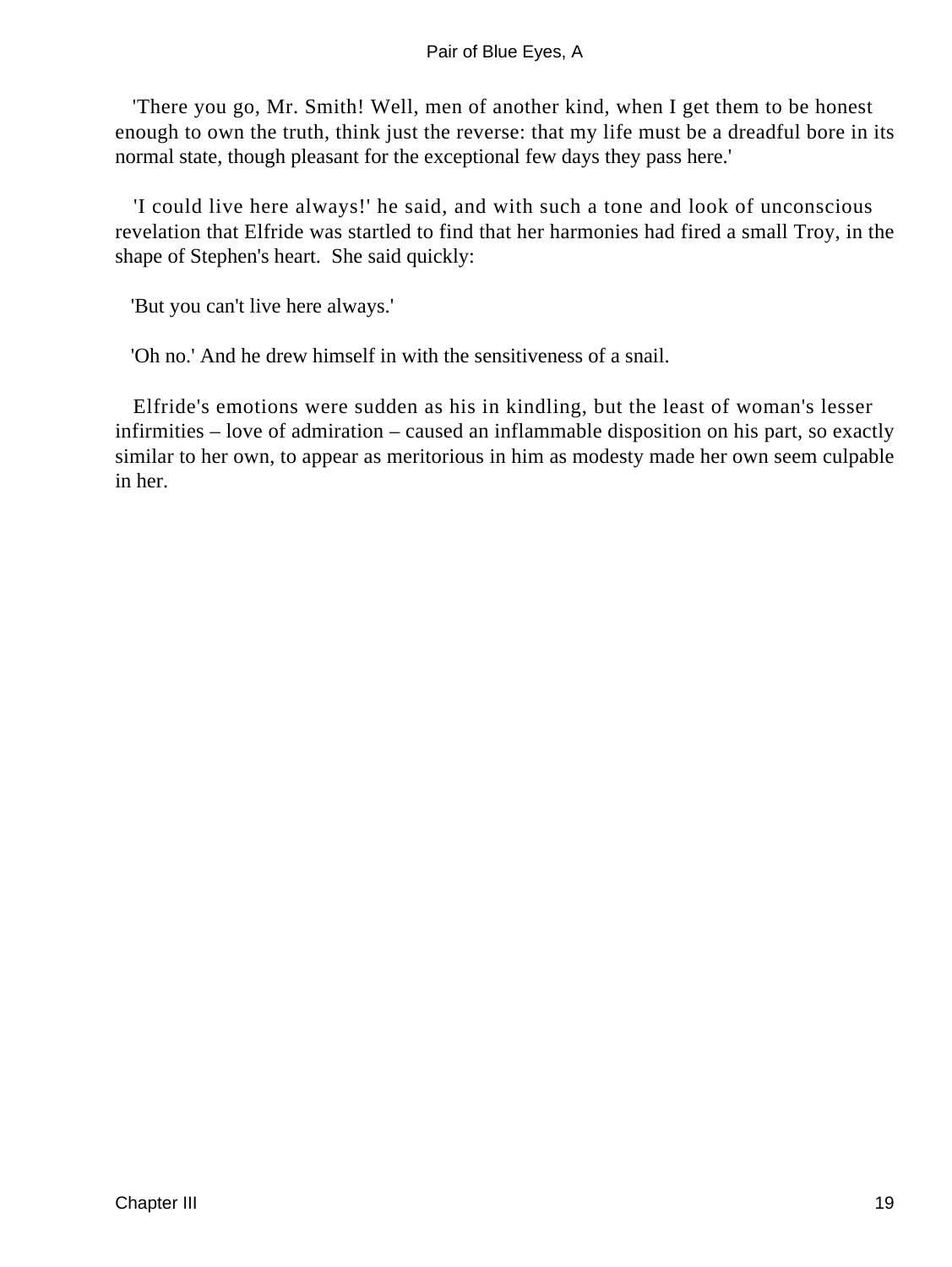## **[Chapter IV](#page-346-0)**

*'W*here heaves the turf in many a mould'ring heap.'

 For reasons of his own, Stephen Smith was stirring a short time after dawn the next morning. From the window of his room he could see, first, two bold escarpments sloping down together like the letter V. Towards the bottom, like liquid in a funnel, appeared the sea, gray and small. On the brow of one hill, of rather greater altitude than its neighbour, stood the church which was to be the scene of his operations. The lonely edifice was black and bare, cutting up into the sky from the very tip of the hill. It had a square mouldering tower, owning neither battlement nor pinnacle, and seemed a monolithic termination, of one substance with the ridge, rather than a structure raised thereon. Round the church ran a low wall; over−topping the wall in general level was the graveyard; not as a graveyard usually is, a fragment of landscape with its due variety of chiaro−oscuro, but a mere profile against the sky, serrated with the outlines of graves and a very few memorial stones. Not a tree could exist up there: nothing but the monotonous gray−green grass.

 Five minutes after this casual survey was made his bedroom was empty, and its occupant had vanished quietly from the house.

 At the end of two hours he was again in the room, looking warm and glowing. He now pursued the artistic details of dressing, which on his first rising had been entirely omitted. And a very blooming boy he looked, after that mysterious morning scamper. His mouth was a triumph of its class. It was the cleanly−cut, piquantly pursed−up mouth of William Pitt, as represented in the well or little known bust by Nollekens – a mouth which is in itself a young man's fortune, if properly exercised. His round chin, where its upper part turned inward, still continued its perfect and full curve, seeming to press in to a point the bottom of his nether lip at their place of junction.

 Once he murmured the name of Elfride. Ah, there she was! On the lawn in a plain dress, without hat or bonnet, running with a boy's velocity, superadded to a girl's lightness, after a tame rabbit she was endeavouring to capture, her strategic intonations of coaxing words alternating with desperate rushes so much out of keeping with them, that the hollowness of such expressions was but too evident to her pet, who darted and dodged in carefully timed counterpart.

 The scene down there was altogether different from that of the hills. A thicket of shrubs and trees enclosed the favoured spot from the wilderness without; even at this time of the year the grass was luxuriant there. No wind blew inside the protecting belt of evergreens, wasting its force upon the higher and stronger trees forming the outer margin of the grove.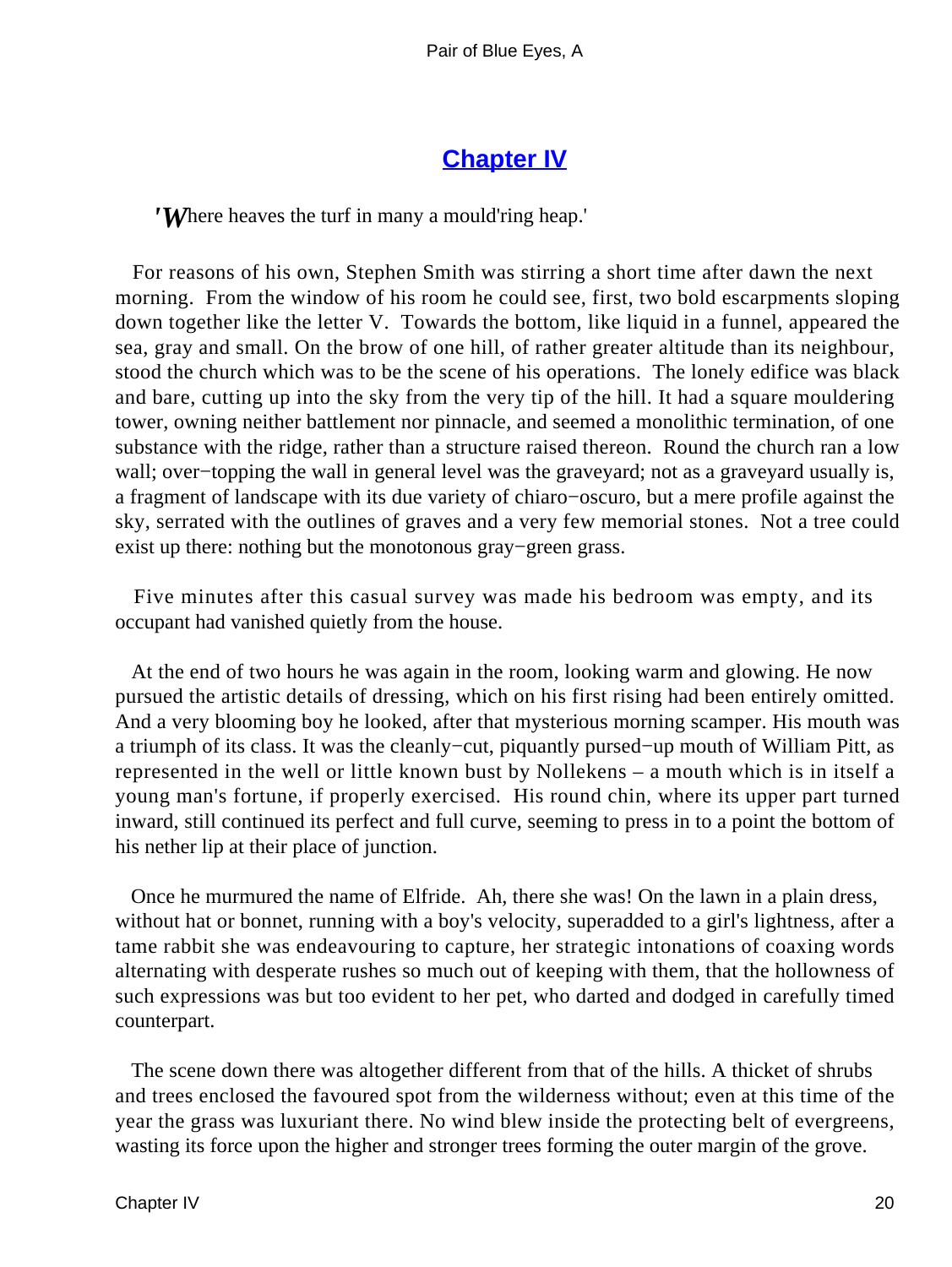Then he heard a heavy person shuffling about in slippers, and calling 'Mr. Smith!' Smith proceeded to the study, and found Mr. Swancourt. The young man expressed his gladness to see his host downstairs.

 'Oh yes; I knew I should soon be right again. I have not made the acquaintance of gout for more than two years, and it generally goes off the second night. Well, where have you been this morning? I saw you come in just now, I think!'

'Yes; I have been for a walk.'

'Start early?'

'Yes.'

'Very early, I think?'

'Yes, it was rather early.'

'Which way did you go? To the sea, I suppose. Everybody goes seaward.'

'No; I followed up the river as far as the park wall.'

 'You are different from your kind. Well, I suppose such a wild place is a novelty, and so tempted you out of bed?'

'Not altogether a novelty. I like it.'

The youth seemed averse to explanation.

 'You must, you must; to go cock−watching the morning after a journey of fourteen or sixteen hours. But there's no accounting for tastes, and I am glad to see that yours are no meaner. After breakfast, but not before, I shall be good for a ten miles' walk, Master Smith.'

 Certainly there seemed nothing exaggerated in that assertion. Mr. Swancourt by daylight showed himself to be a man who, in common with the other two people under his roof, had really strong claims to be considered handsome, – handsome, that is, in the sense in which the moon is bright: the ravines and valleys which, on a close inspection, are seen to diversify its surface being left out of the argument. His face was of a tint that never deepened upon his cheeks nor lightened upon his forehead, but remained uniform throughout; the usual neutral salmon−colour of a man who feeds well – not to say too well – and does not think hard; every pore being in visible working order. His tout ensemble was that of a highly improved class of farmer, dressed up in the wrong clothes; that of a firm−standing perpendicular man, whose fall would have been backwards indirection if he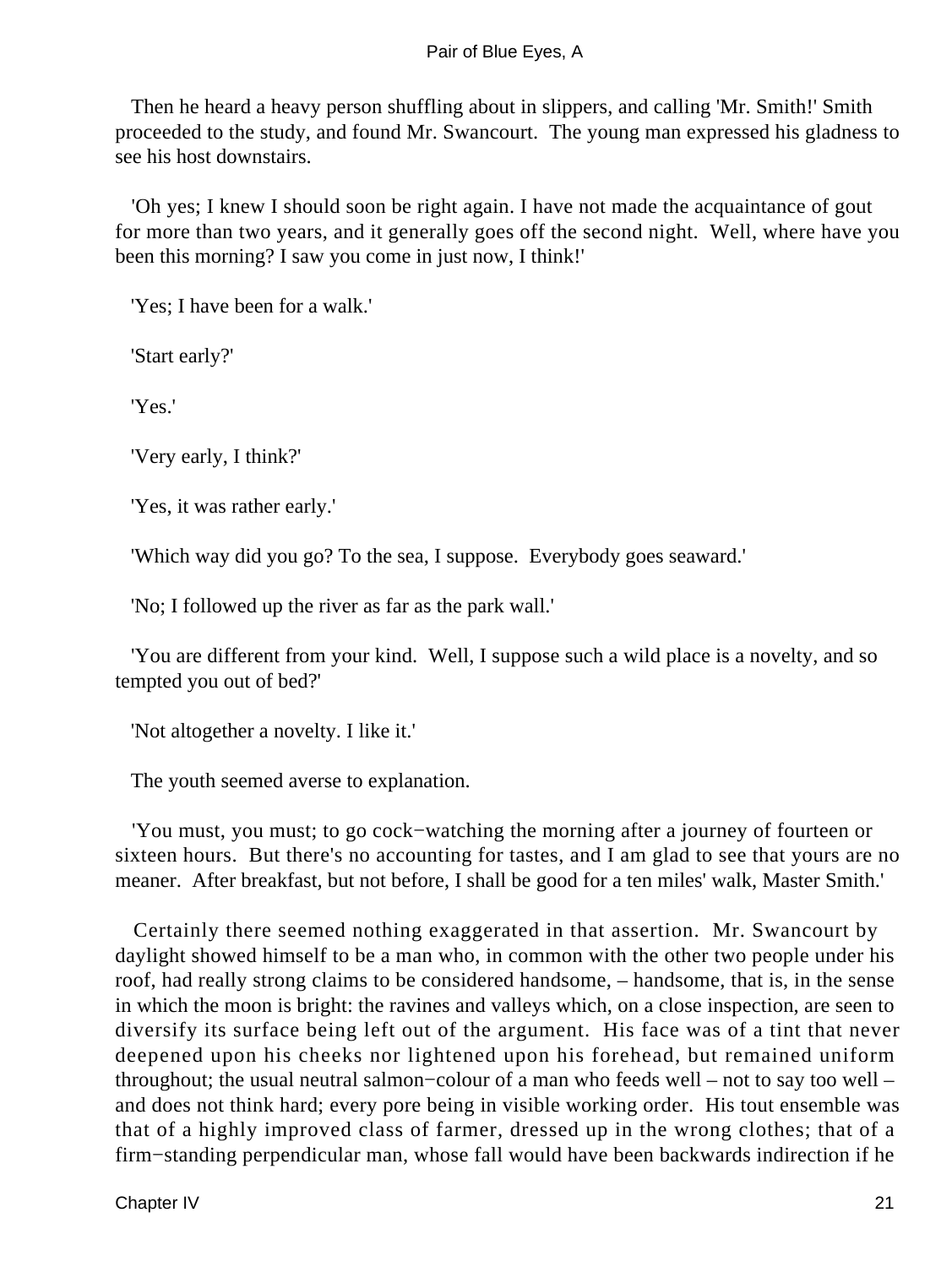had ever lost his balance.

 The vicar's background was at present what a vicar's background should be, his study. Here the consistency ends. All along the chimneypiece were ranged bottles of horse, pig, and cow medicines, and against the wall was a high table, made up of the fragments of an old oak Iychgate. Upon this stood stuffed specimens of owls, divers, and gulls, and over them bunches of wheat and barley ears, labelled with the date of the year that produced them. Some cases and shelves, more or less laden with books, the prominent titles of which were Dr. Brown's 'Notes on the Romans,' Dr. Smith's 'Notes on the Corinthians,' and Dr. Robinson's 'Notes on the Galatians, Ephesians, and Philippians,' just saved the character of the place, in spite of a girl's doll's−house standing above them, a marine aquarium in the window, and Elfride's hat hanging on its corner.

 'Business, business!' said Mr. Swancourt after breakfast. He began to find it necessary to act the part of a fly−wheel towards the somewhat irregular forces of his visitor.

 They prepared to go to the church; the vicar, on second thoughts, mounting his coal−black mare to avoid exerting his foot too much at starting. Stephen said he should want a man to assist him. 'Worm!' the vicar shouted.

 A minute or two after a voice was heard round the corner of the building, mumbling, 'Ah, I used to be strong enough, but 'tis altered now! Well, there, I'm as independent as one here and there, even if they do write 'squire after their names.'

 'What's the matter?' said the vicar, as William Worm appeared; when the remarks were repeated to him.

 'Worm says some very true things sometimes,' Mr. Swancourt said, turning to Stephen. 'Now, as regards that word «esquire.» Why, Mr. Smith, that word «esquire» is gone to the dogs, – used on the letters of every jackanapes who has a black coat. Anything else, Worm?'

'Ay, the folk have begun frying again!'

'Dear me! I'm sorry to hear that.'

 'Yes,' Worm said groaningly to Stephen, 'I've got such a noise in my head that there's no living night nor day. 'Tis just for all the world like people frying fish: fry, fry, fry, all day long in my poor head, till I don't know whe'r I'm here or yonder. There, God A'mighty will find it out sooner or later, I hope, and relieve me.'

 'Now, my deafness,' said Mr. Swancourt impressively, 'is a dead silence; but William Worm's is that of people frying fish in his head. Very remarkable, isn't it?'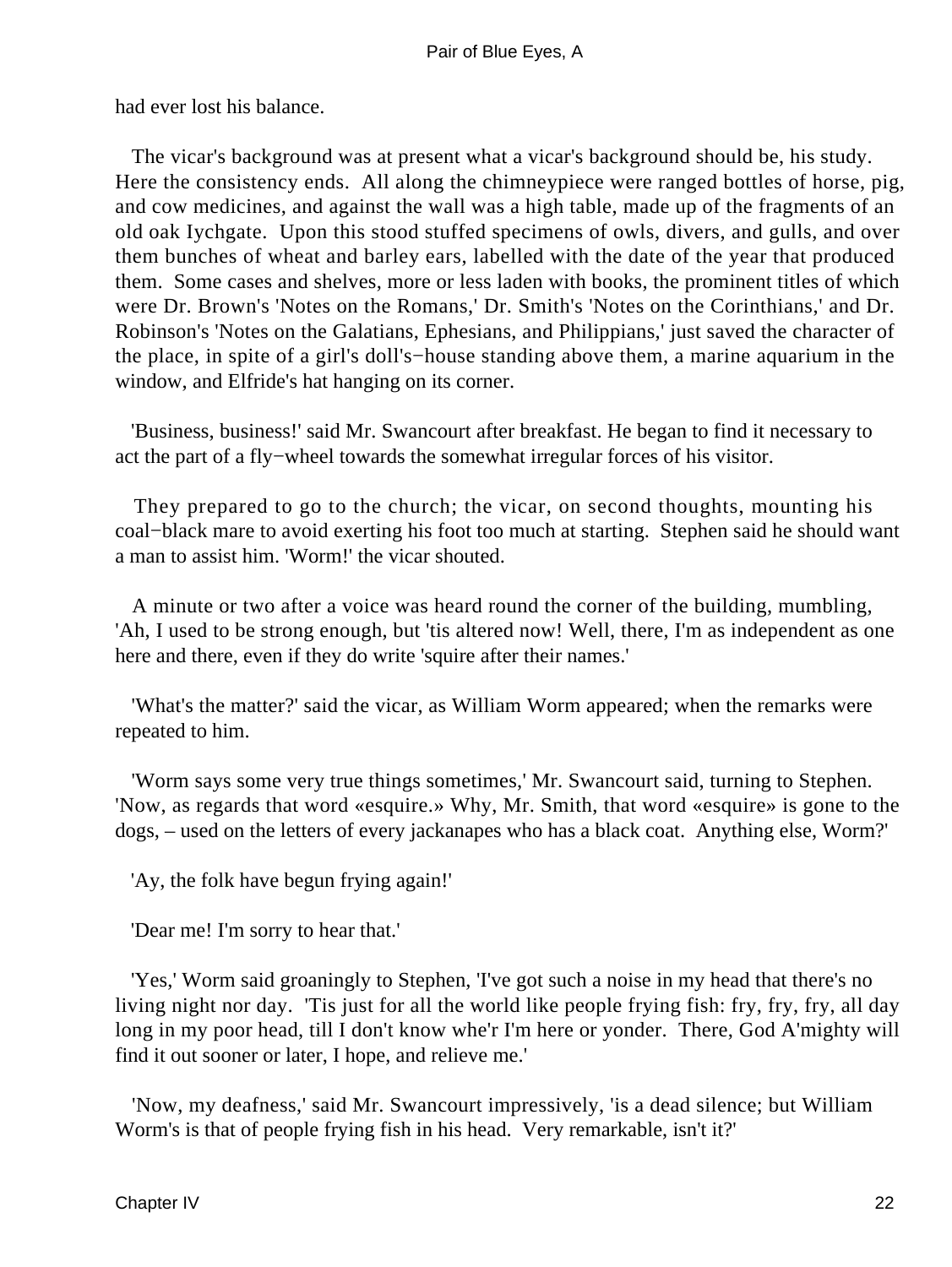'I can hear the frying−pan a−fizzing as naterel as life,' said Worm corroboratively.

'Yes, it is remarkable,' said Mr. Smith.

 'Very peculiar, very peculiar,' echoed the vicar; and they all then followed the path up the hill, bounded on each side by a little stone wall, from which gleamed fragments of quartz and blood−red marbles, apparently of inestimable value, in their setting of brown alluvium. Stephen walked with the dignity of a man close to the horse's head, Worm stumbled along a stone's throw in the rear, and Elfride was nowhere in particular, yet everywhere; sometimes in front, sometimes behind, sometimes at the sides, hovering about the procession like a butterfly; not definitely engaged in travelling, yet somehow chiming in at points with the general progress.

 The vicar explained things as he went on: 'The fact is, Mr. Smith, I didn't want this bother of church restoration at all, but it was necessary to do something in self−defence, on account of those  $d - -$  dissenters: I use the word in its scriptural meaning, of course, not as an expletive.'

'How very odd!' said Stephen, with the concern demanded of serious friendliness.

 'Odd? That's nothing to how it is in the parish of Twinkley. Both the churchwardens are – – ; there, I won't say what they are; and the clerk and the sexton as well.'

'How very strange!' said Stephen.

 'Strange? My dear sir, that's nothing to how it is in the parish of Sinnerton. However, as to our own parish, I hope we shall make some progress soon.'

'You must trust to circumstances.'

 'There are no circumstances to trust to. We may as well trust in Providence if we trust at all. But here we are. A wild place, isn't it? But I like it on such days as these.'

 The churchyard was entered on this side by a stone stile, over which having clambered, you remained still on the wild hill, the within not being so divided from the without as to obliterate the sense of open freedom. A delightful place to be buried in, postulating that delight can accompany a man to his tomb under any circumstances. There was nothing horrible in this churchyard, in the shape of tight mounds bonded with sticks, which shout imprisonment in the ears rather than whisper rest; or trim garden− flowers, which only raise images of people in new black crape and white handkerchiefs coming to tend them; or wheel−marks, which remind us of hearses and mourning coaches; or cypress−bushes, which make a parade of sorrow; or coffin−boards and bones lying behind trees, showing that we are only leaseholders of our graves. No; nothing but long, wild, untutored grass, diversifying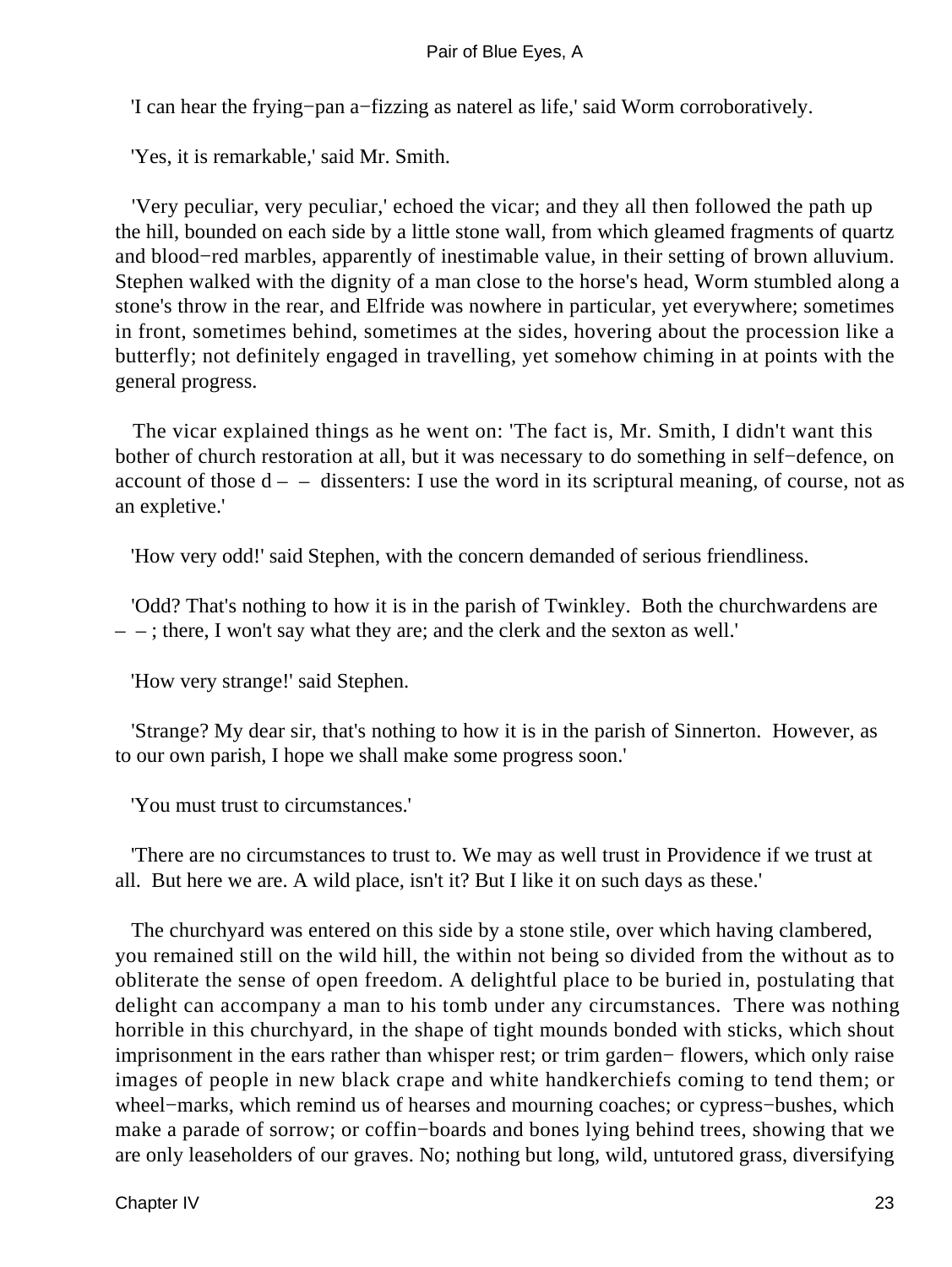the forms of the mounds it covered, – themselves irregularly shaped, with no eye to effect; the impressive presence of the old mountain that all this was a part of being nowhere excluded by disguising art. Outside were similar slopes and similar grass; and then the serene impassive sea, visible to a width of half the horizon, and meeting the eye with the effect of a vast concave, like the interior of a blue vessel. Detached rocks stood upright afar, a collar of foam girding their bases, and repeating in its whiteness the plumage of a countless multitude of gulls that restlessly hovered about.

 'Now, Worm!' said Mr. Swancourt sharply; and Worm started into an attitude of attention at once to receive orders. Stephen and himself were then left in possession, and the work went on till early in the afternoon, when dinner was announced by Unity of the vicarage kitchen running up the hill without a bonnet.

 Elfride did not make her appearance inside the building till late in the afternoon, and came then by special invitation from Stephen during dinner. She looked so intensely **Living** and full of movement as she came into the old silent place, that young Smith's world began to be lit by 'the purple light' in all its definiteness. Worm was got rid of by sending him to measure the height of the tower.

What could she do but come close – so close that a minute arc of her skirt touched his foot – and asked him how he was getting on with his sketches, and set herself to learn the principles of practical mensuration as applied to irregular buildings? Then she must ascend the pulpit to re−imagine for the hundredth time how it would seem to be a preacher.

Presently she leant over the front of the pulpit.

 'Don't you tell papa, will you, Mr. Smith, if I tell you something?' she said with a sudden impulse to make a confidence.

'Oh no, that I won't,' said he, staring up.

 'Well, I write papa's sermons for him very often, and he preaches them better than he does his own; and then afterwards he talks to people and to me about what he said in his sermon to−day, and forgets that I wrote it for him. Isn't it absurd?'

'How clever you must be!' said Stephen. 'I couldn't write a sermon for the world.'

 'Oh, it's easy enough,' she said, descending from the pulpit and coming close to him to explain more vividly. 'You do it like this. Did you ever play a game of forfeits called «When is it? where is it? what is it?»'

'No, never.'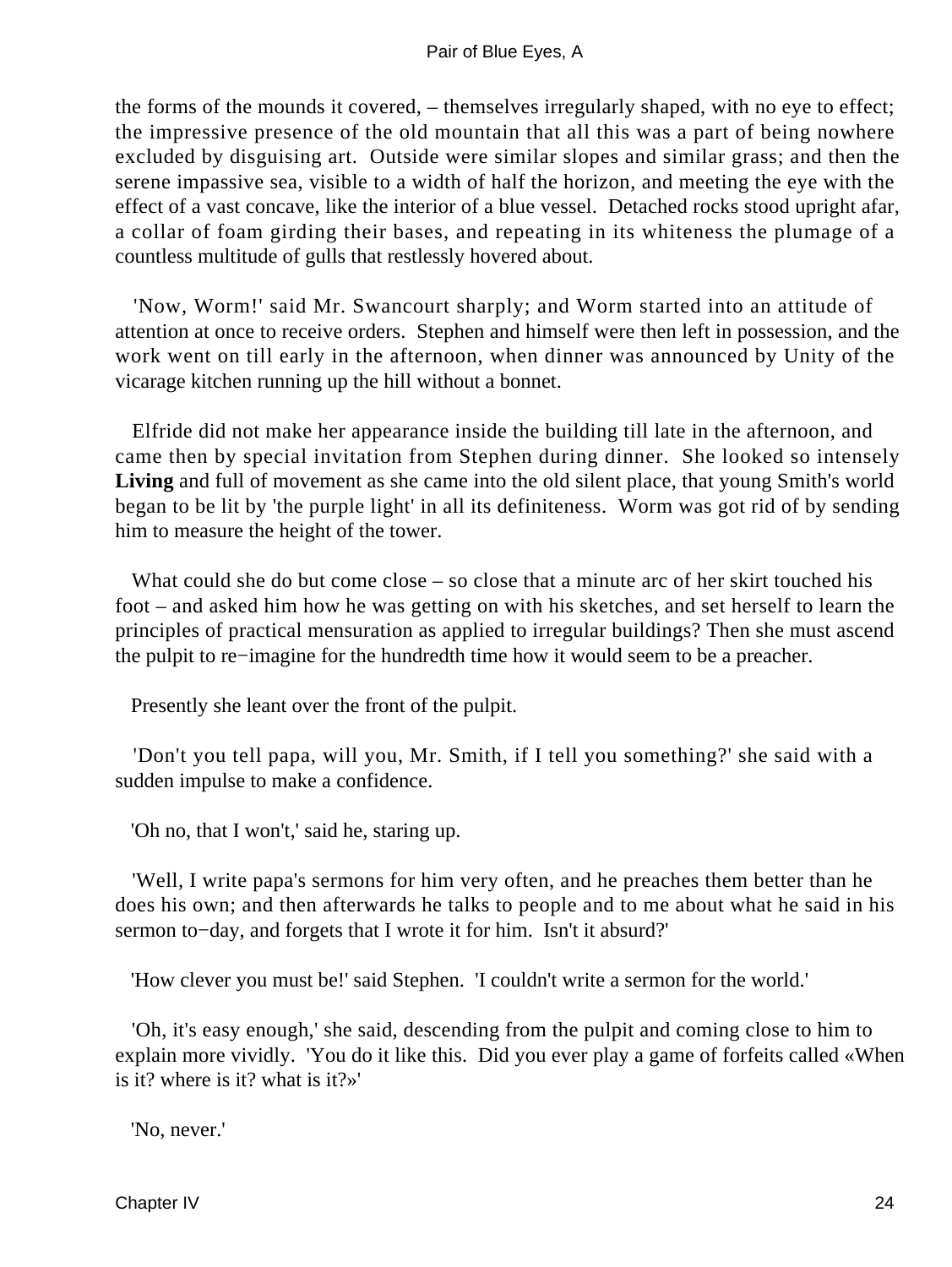'Ah, that's a pity, because writing a sermon is very much like playing that game. You take the text. You think, why is it? what is it? and so on. You put that down under «Generally.» Then you proceed to the First, Secondly, and Thirdly. Papa won't have Fourthlys – says they are all my eye. Then you have a final Collectively, several pages of this being put in great black brackets, writing opposite, «LEAVE **This out if the farmers are falling** ASLEEP.» Then comes your In Conclusion, then A Few Words And I Have Done. Well, all this time you have put on the back of each page, «KEEP **Your voice** DOWN» – I mean,' she added, correcting herself, 'that's how I do in papa's sermon−book, because otherwise he gets louder and louder, till at last he shouts like a farmer up a−field. Oh, papa is so funny in some things!'

 Then, after this childish burst of confidence, she was frightened, as if warned by womanly instinct, which for the moment her ardour had outrun, that she had been too forward to a comparative stranger.

 Elfride saw her father then, and went away into the wind, being caught by a gust as she ascended the churchyard slope, in which gust she had the motions, without the motives, of a hoiden; the grace, without the self−consciousness, of a pirouetter. She conversed for a minute or two with her father, and proceeded homeward, Mr. Swancourt coming on to the church to Stephen. The wind had freshened his warm complexion as it freshens the glow of a brand. He was in a mood of jollity, and watched Elfride down the hill with a smile.

 'You little flyaway! you look wild enough now,' he said, and turned to Stephen. 'But she's not a wild child at all, Mr. Smith. As steady as you; and that you are steady I see from your diligence here.'

'I think Miss Swancourt very clever,' Stephen observed.

 'Yes, she is; certainly, she is,' said papa, turning his voice as much as possible to the neutral tone of disinterested criticism. 'Now, Smith, I'll tell you something; but she mustn't know it for the world – not for the world, mind, for she insists upon keeping it a dead secret. Why, **She writes my sermons for me often,** and a very good job she makes of them!'

'She can do anything.'

 'She can do that. The little rascal has the very trick of the trade. But, mind you, Smith, not a word about it to her, not a single word!'

'Not a word,' said Smith.

 'Look there,' said Mr. Swancourt. 'What do you think of my roofing?' He pointed with his walking−stick at the chancel roof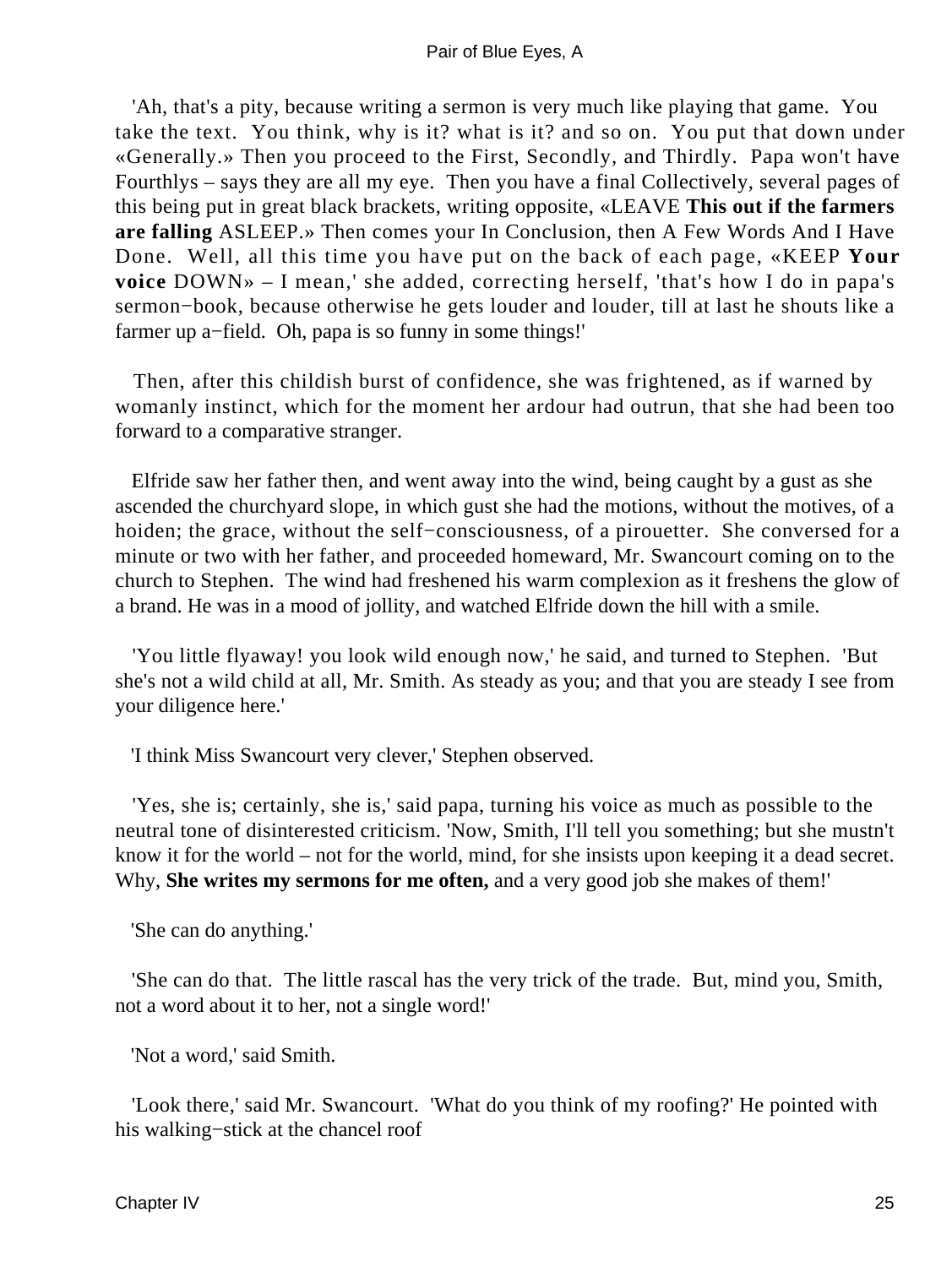'Did you do that, sir?'

 'Yes, I worked in shirt−sleeves all the time that was going on. I pulled down the old rafters, fixed the new ones, put on the battens, slated the roof, all with my own hands, Worm being my assistant. We worked like slaves, didn't we, Worm?'

 'Ay, sure, we did; harder than some here and there – hee, hee!' said William Worm, cropping up from somewhere. 'Like slaves, 'a b'lieve – hee, hee! And weren't ye foaming mad, sir, when the nails wouldn't go straight? Mighty I! There, 'tisn't so bad to cuss and keep it in as to cuss and let it out, is it, sir?'

'Well – why?'

 'Because you, sir, when ye were a−putting on the roof, only used to cuss in your mind, which is, I suppose, no harm at all.'

'I don't think you know what goes on in my mind, Worm.'

 'Oh, doan't I, sir – hee, hee! Maybe I'm but a poor wambling thing, sir, and can't read much; but I can spell as well as some here and there. Doan't ye mind, sir, that blustrous night when ye asked me to hold the candle to ye in yer workshop, when you were making a new chair for the chancel?'

'Yes; what of that?'

 'I stood with the candle, and you said you liked company, if 'twas only a dog or cat – maning me; and the chair wouldn't do nohow.'

'Ah, I remember.'

'No; the chair wouldn't do nohow. 'A was very well to look at; but, Lord! – – '

'Worm, how often have I corrected you for irreverent speaking?'

 ' – 'A was very well to look at, but you couldn't sit in the chair nohow. 'Twas all a−twist wi' the chair, like the letter Z, directly you sat down upon the chair. «Get up, Worm,» says you, when you seed the chair go all a−sway wi' me. Up you took the chair, and flung en like fire and brimstone to t'other end of your shop – all in a passion. «Damn the chair!» says I. «Just what I was thinking,» says you, sir. «I could see it in your face, sir,» says I, «and I hope you and God will forgi'e me for saying what you wouldn't.» To save your life you couldn't help laughing, sir, at a poor wambler reading your thoughts so plain. Ay, I'm as wise as one here and there.'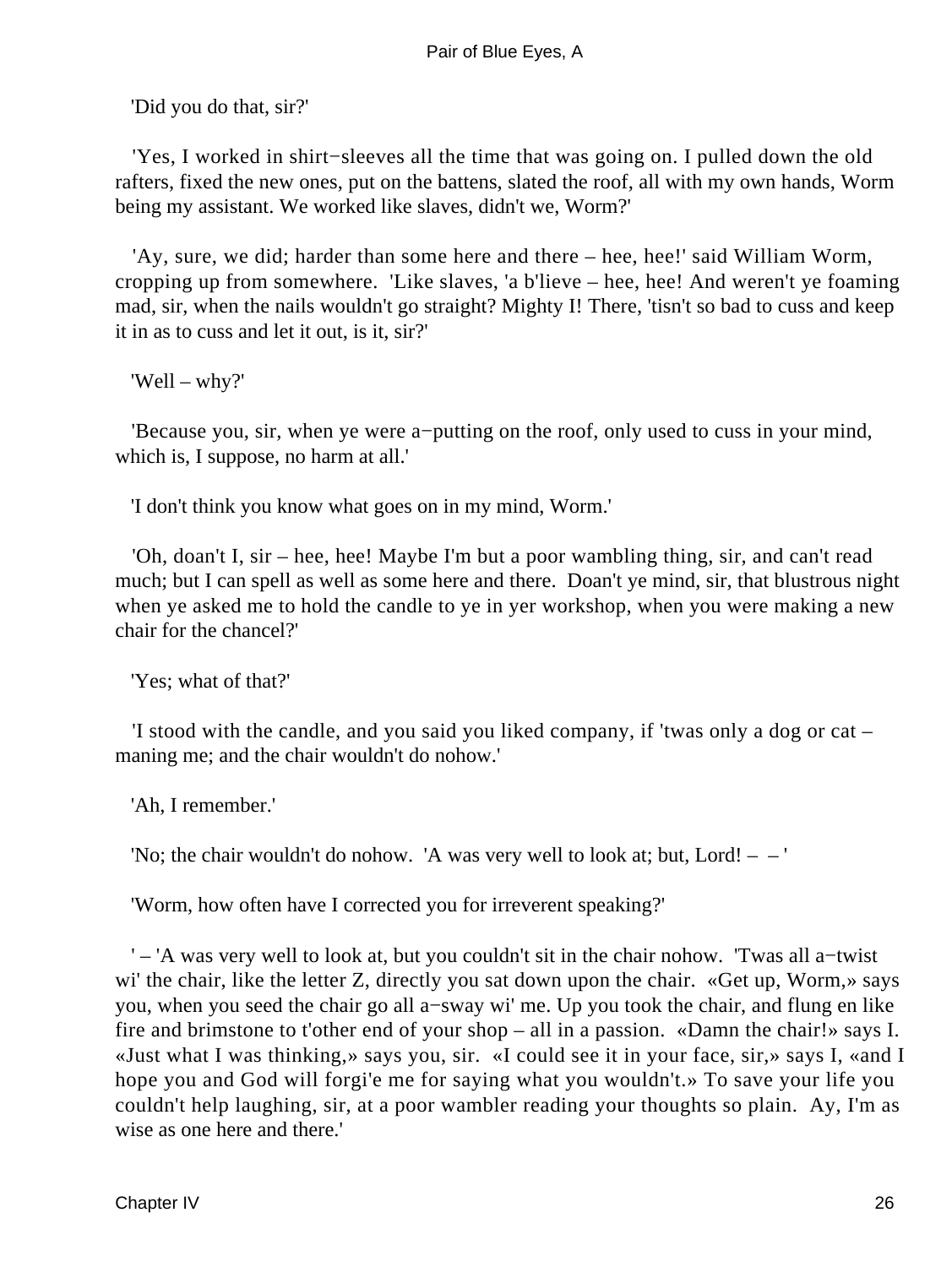'I thought you had better have a practical man to go over the church and tower with you,' Mr. Swancourt said to Stephen the following morning, 'so I got Lord Luxellian's permission to send for a man when you came. I told him to be there at ten o'clock. He's a very intelligent man, and he will tell you all you want to know about the state of the walls. His name is John Smith.'

 Elfride did not like to be seen again at the church with Stephen. 'I will watch here for your appearance at the top of the tower,' she said laughingly. 'I shall see your figure against the sky.'

 'And when I am up there I'll wave my handkerchief to you, Miss Swancourt,' said Stephen. 'In twelve minutes from this present moment,' he added, looking at his watch, 'I'll be at the summit and look out for you.'

 She went round to the corner of the sbrubbery, whence she could watch him down the slope leading to the foot of the hill on which the church stood. There she saw waiting for him a white spot – a mason in his working clothes. Stephen met this man and stopped.

 To her surprise, instead of their moving on to the churchyard, they both leisurely sat down upon a stone close by their meeting− place, and remained as if in deep conversation. Elfride looked at the time; nine of the twelve minutes had passed, and Stephen showed no signs of moving. More minutes passed – she grew cold with waiting, and shivered. It was not till the end of a quarter of an hour that they began to slowly wend up the hill at a snail's pace.

 'Rude and unmannerly!' she said to herself, colouring with pique. 'Anybody would think he was in love with that horrid mason instead of with  $-$  –  $\prime$ 

The sentence remained unspoken, though not unthought.

She returned to the porch.

 'Is the man you sent for a lazy, sit−still, do−nothing kind of man?' she inquired of her father.

 'No,' he said surprised; 'quite the reverse. He is Lord Luxellian's master−mason, John Smith.'

 'Oh,' said Elfride indifferently, and returned towards her bleak station, and waited and shivered again. It was a trifle, after all – a childish thing – looking out from a tower and waving a handkerchief. But her new friend had promised, and why should he tease her so? The effect of a blow is as proportionate to the texture of the object struck as to its own momentum; and she had such a superlative capacity for being wounded that little hits struck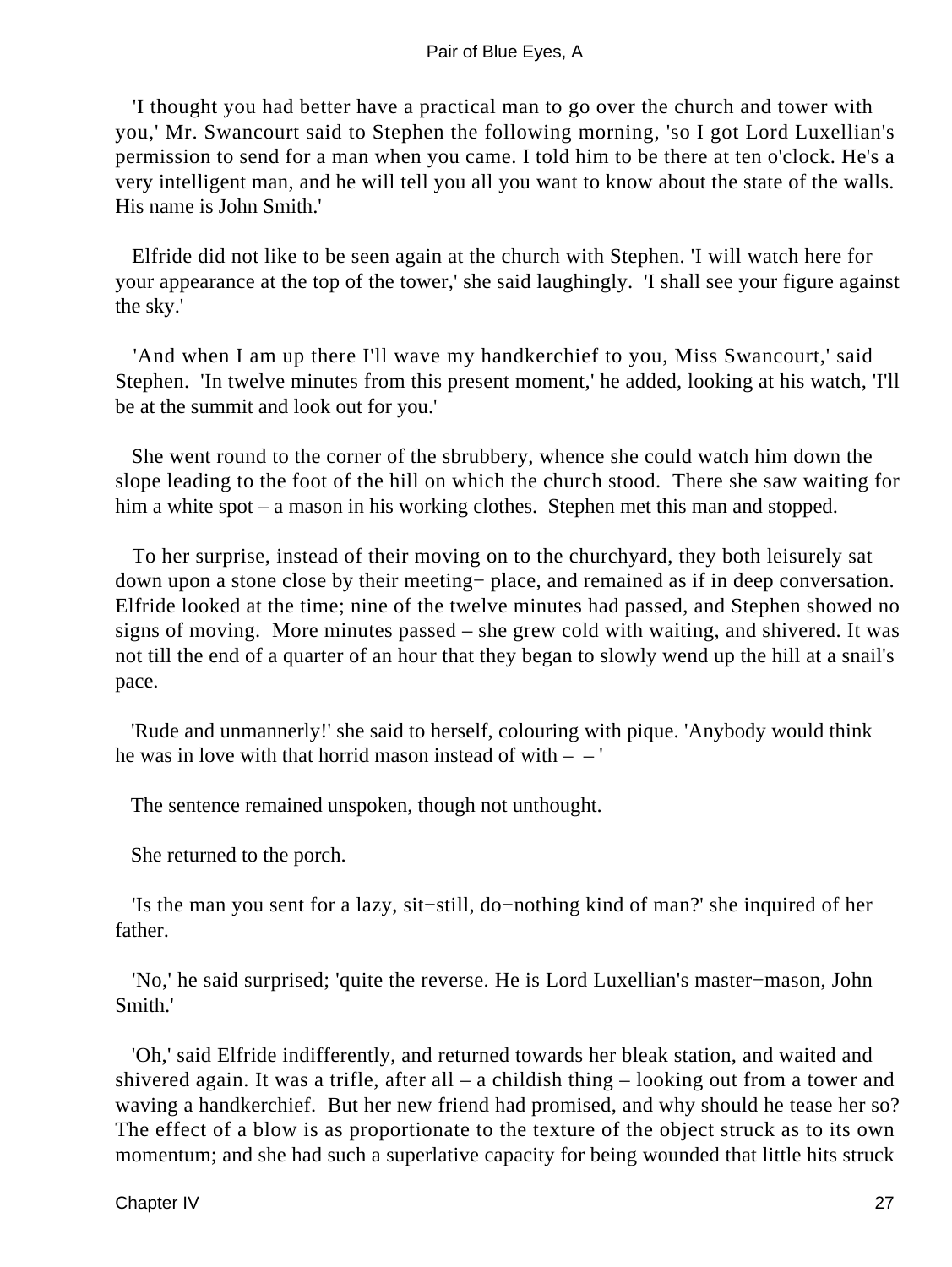her hard.

 It was not till the end of half an hour that two figures were seen above the parapet of the dreary old pile, motionless as bitterns on a ruined mosque. Even then Stephen was not true enough to perform what he was so courteous to promise, and he vanished without making a sign.

 He returned at midday. Elfride looked vexed when unconscious that his eyes were upon her; when conscious, severe. However, her attitude of coldness had long outlived the coldness itself, and she could no longer utter feigned words of indifference.

 'Ah, you weren't kind to keep me waiting in the cold, and break your promise,' she said at last reproachfully, in tones too low for her father's powers of hearing.

 'Forgive, forgive me!' said Stephen with dismay. 'I had forgotten – quite forgotten! Something prevented my remembering.'

'Any further explanation?' said Miss Capricious, pouting.

He was silent for a few minutes, and looked askance.

'None,' he said, with the accent of one who concealed a sin.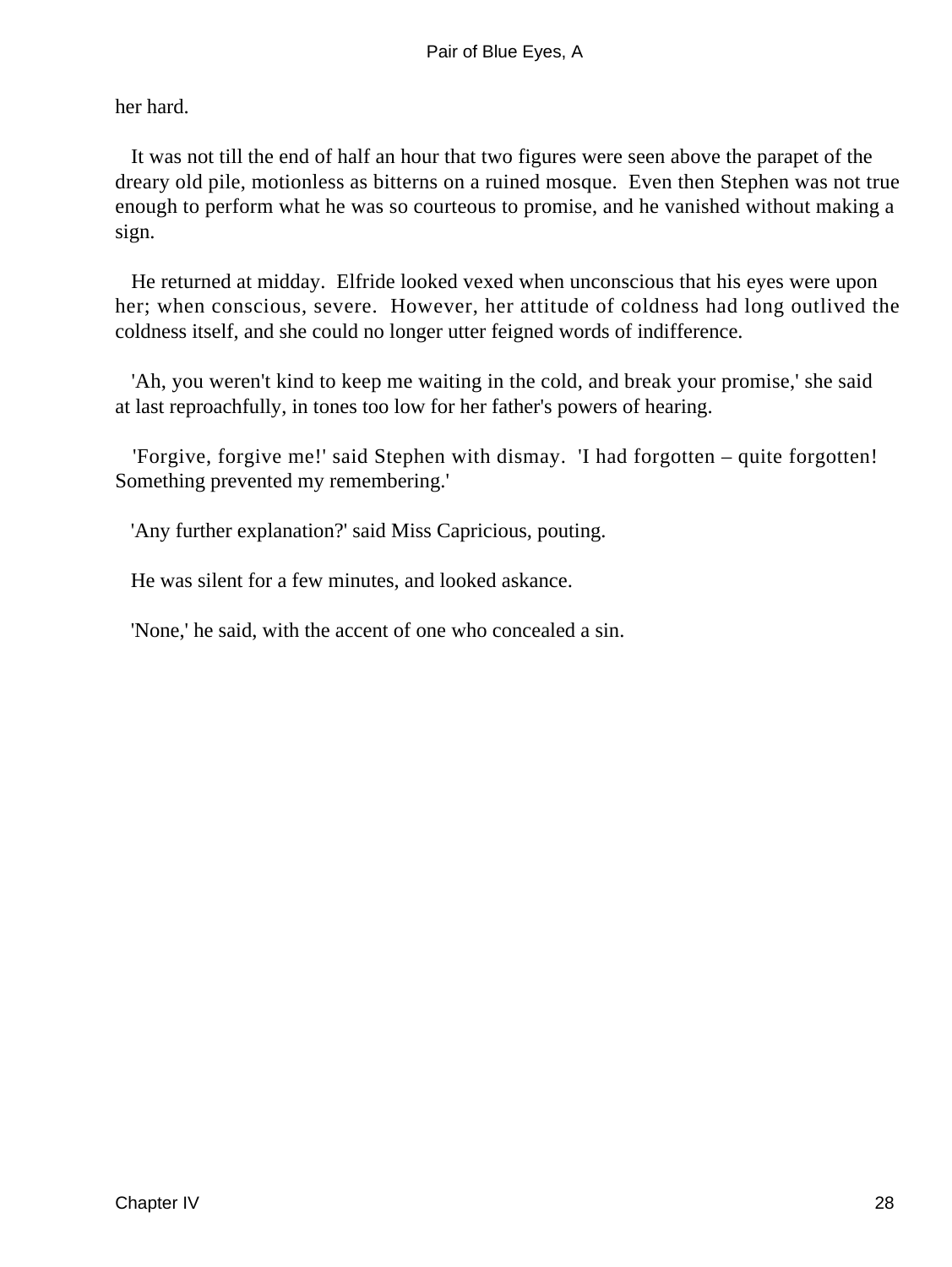# **[Chapter V](#page-346-0)**

*'B*osom'd high in tufted trees.'

It was breakfast time.

 As seen from the vicarage dining−room, which took a warm tone of light from the fire, the weather and scene outside seemed to have stereotyped themselves in unrelieved shades of gray. The long− armed trees and shrubs of juniper, cedar, and pine varieties, were grayish black; those of the broad−leaved sort, together with the herbage, were grayish−green; the eternal hills and tower behind them were grayish−brown; the sky, dropping behind all, gray of the purest melancholy.

 Yet in spite of this sombre artistic effect, the morning was not one which tended to lower the spirits. It was even cheering. For it did not rain, nor was rain likely to fall for many days to come.

 Elfride had turned from the table towards the fire and was idly elevating a hand−screen before her face, when she heard the click of a little gate outside.

 'Ah, here's the postman!' she said, as a shuffling, active man came through an opening in the shrubbery and across the lawn. She vanished, and met him in the porch, afterwards coming in with her hands behind her back.

 'How many are there? Three for papa, one for Mr. Smith, none for Miss Swancourt. And, papa, look here, one of yours is from – whom do you think? – Lord Luxellian. And it has something **Hard** in it – a lump of something. I've been feeling it through the envelope, and can't think what it is.'

 'What does Luxellian write for, I wonder?' Mr. Swancourt had said simultaneously with her words. He handed Stephen his letter, and took his own, putting on his countenance a higher class of look than was customary, as became a poor gentleman who was going to read a letter from a peer.

Stephen read his missive with a countenance quite the reverse of the vicar's.

*'PERCY Place, Thursday Evening.*

*'DEAR Smith, – Old H. is in a towering rage with you for being so*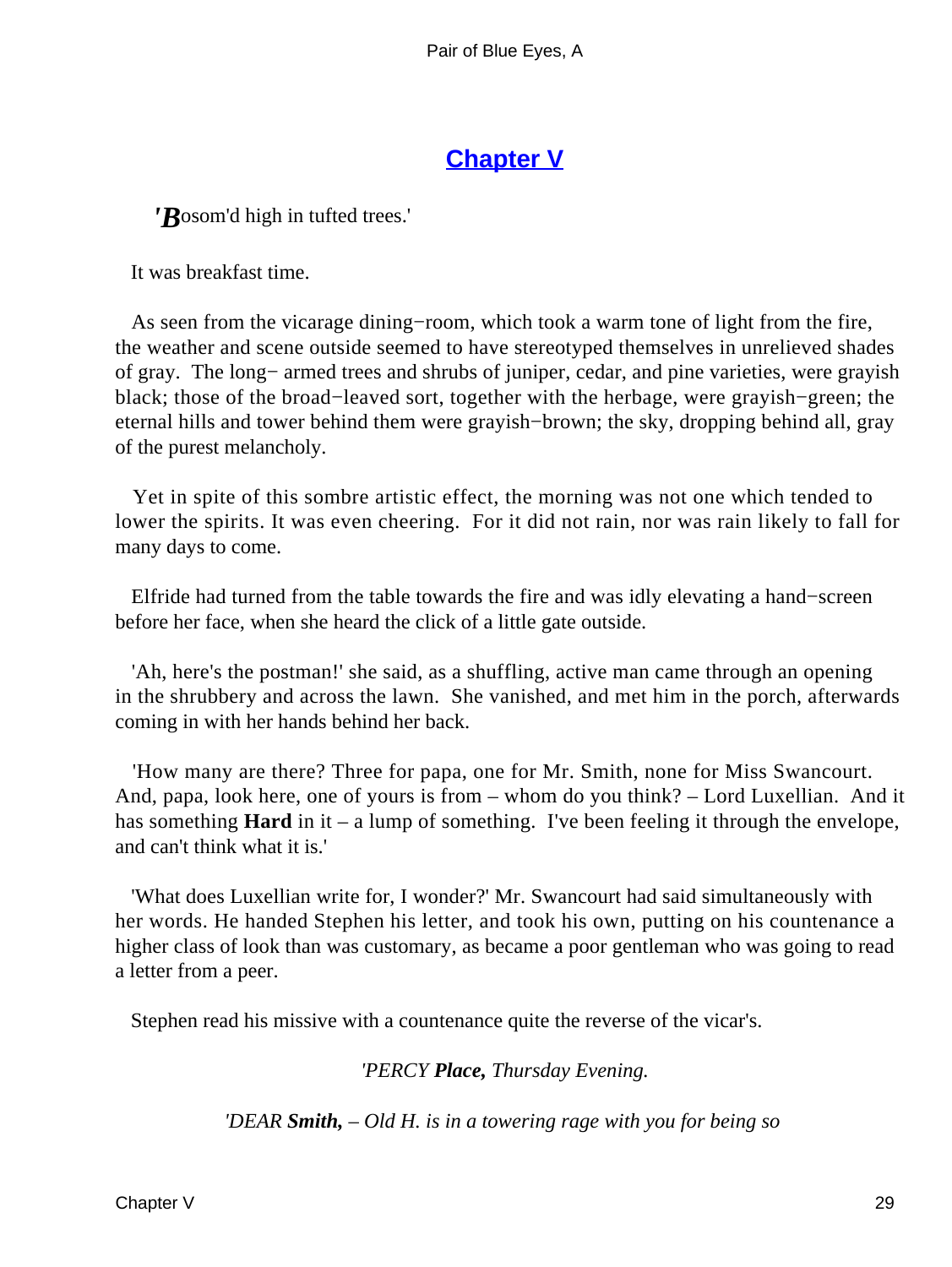long about the church sketches. Swears you are more trouble than you are worth. He says I am to write and say you are to stay no longer on any consideration – that he would have done it all in three hours very easily. I told him that you were not like an experienced hand, which he seemed to forget, but it did not make much difference. However, between you and me privately, if I were you I would not alarm myself for a day or so, if I were not inclined to return. I would make out the week and finish my spree. He will blow up just as much if you appear here on Saturday as if you keep away till Monday morning. – Yours very truly, 'SIMPKINS **Jenkins.**

 'Dear me – very awkward!' said Stephen, rather en l'air, and confused with the kind of confusion that assails an understrapper when he has been enlarged by accident to the dimensions of a superior, and is somewhat rudely pared down to his original size.

'What is awkward?' said Miss Swancourt.

 Smith by this time recovered his equanimity, and with it the professional dignity of an experienced architect.

 'Important business demands my immediate presence in London, I regret to say,' he replied.

 'What! Must you go at once?' said Mr. Swancourt, looking over the edge of his letter. 'Important business? A young fellow like you to have important business!'

 'The truth is,' said Stephen blushing, and rather ashamed of having pretended even so slightly to a consequence which did not belong to him, – 'the truth is, Mr. Hewby has sent to say I am to come home; and I must obey him.'

 'I see; I see. It is politic to do so, you mean. Now I can see more than you think. You are to be his partner. I booked you for that directly I read his letter to me the other day, and the way he spoke of you. He thinks a great deal of you, Mr. Smith, or he wouldn't be so anxious for your return.'

 Unpleasant to Stephen such remarks as these could not sound; to have the expectancy of partnership with one of the largest− practising architects in London thrust upon him was cheering, however untenable he felt the idea to be. He saw that, whatever Mr. Hewby might think, Mr. Swancourt certainly thought much of him to entertain such an idea on such slender ground as to be absolutely no ground at all. And then, unaccountably, his speaking face exhibited a cloud of sadness, which a reflection on the remoteness of any such contingency could hardly have sufficed to cause.

Elfride was struck with that look of his; even Mr. Swancourt noticed it.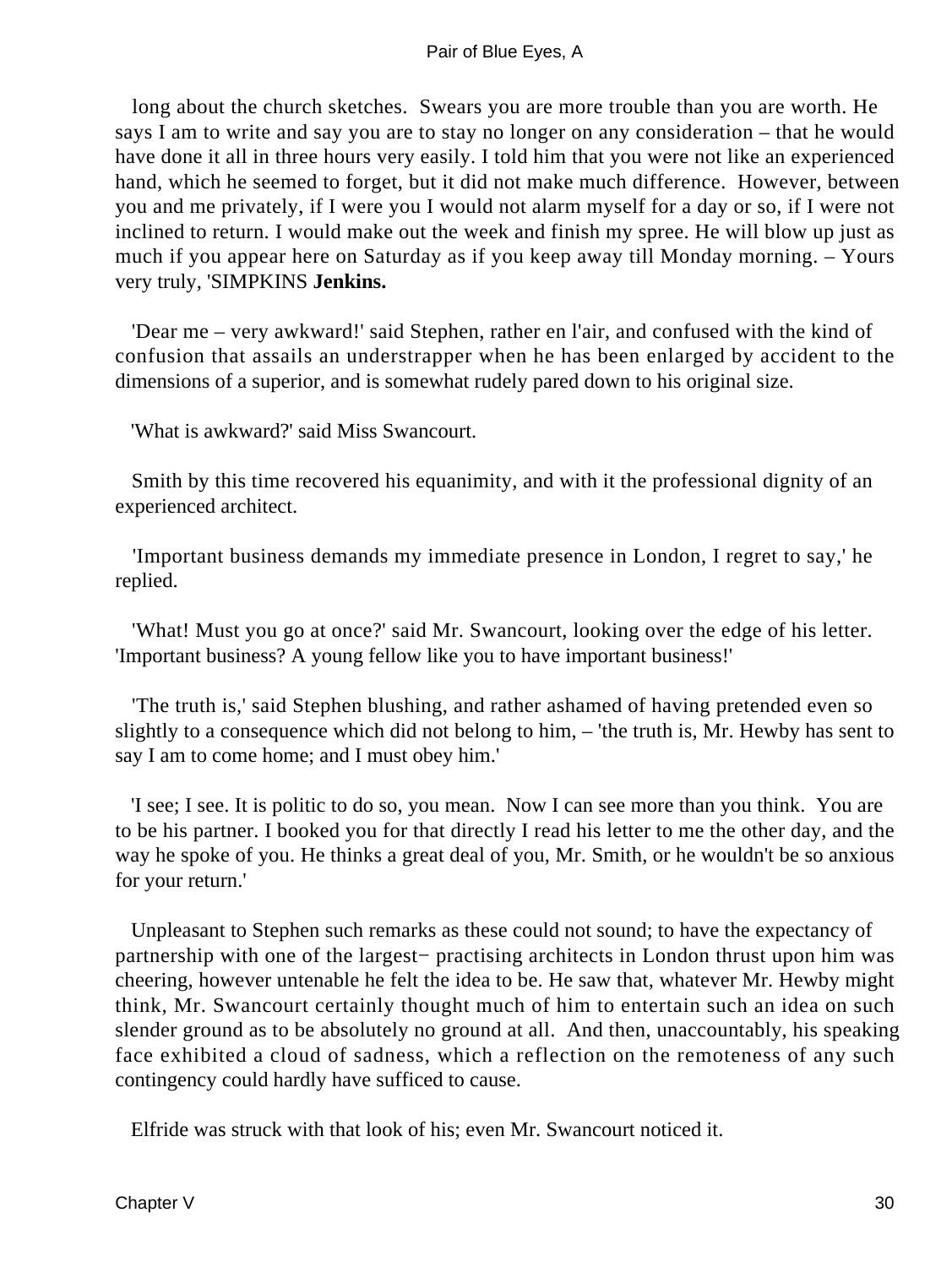'Well,' he said cheerfully, 'never mind that now. You must come again on your own account; not on business. Come to see me as a visitor, you know – say, in your holidays – all you town men have holidays like schoolboys. When are they?'

'In August, I believe.'

 'Very well; come in August; and then you need not hurry away so. I am glad to get somebody decent to talk to, or at, in this outlandish ultima Thule. But, by the bye, I have something to say – you won't go to−day?'

 'No; I need not,' said Stephen hesitatingly. 'I am not obliged to get back before Monday morning.'

 'Very well, then, that brings me to what I am going to propose. This is a letter from Lord Luxellian. I think you heard me speak of him as the resident landowner in this district, and patron of this living?'

'I – know of him.'

 'He is in London now. It seems that he has run up on business for a day or two, and taken Lady Luxellian with him. He has written to ask me to go to his house, and search for a paper among his private memoranda, which he forgot to take with him.'

'What did he send in the letter?' inquired Elfride.

 'The key of a private desk in which the papers are. He doesn't like to trust such a matter to any body else. I have done such things for him before. And what I propose is, that we make an afternoon of it – all three of us. Go for a drive to Targan Bay, come home by way of Endelstow House; and whilst I am looking over the documents you can ramble about the rooms where you like. I have the run of the house at any time, you know. The building, though nothing but a mass of gables outside, has a splendid hall, staircase, and gallery within; and there are a few good pictures.'

'Yes, there are,' said Stephen.

'Have you seen the place, then?

'I saw it as I came by,' he said hastily.

 'Oh yes; but I was alluding to the interior. And the church – St. Eval's – is much older than our St. Agnes' here. I do duty in that and this alternately, you know. The fact is, I ought to have some help; riding across that park for two miles on a wet morning is not at all the thing. If my constitution were not well seasoned, as thank God it is,' – here Mr. Swancourt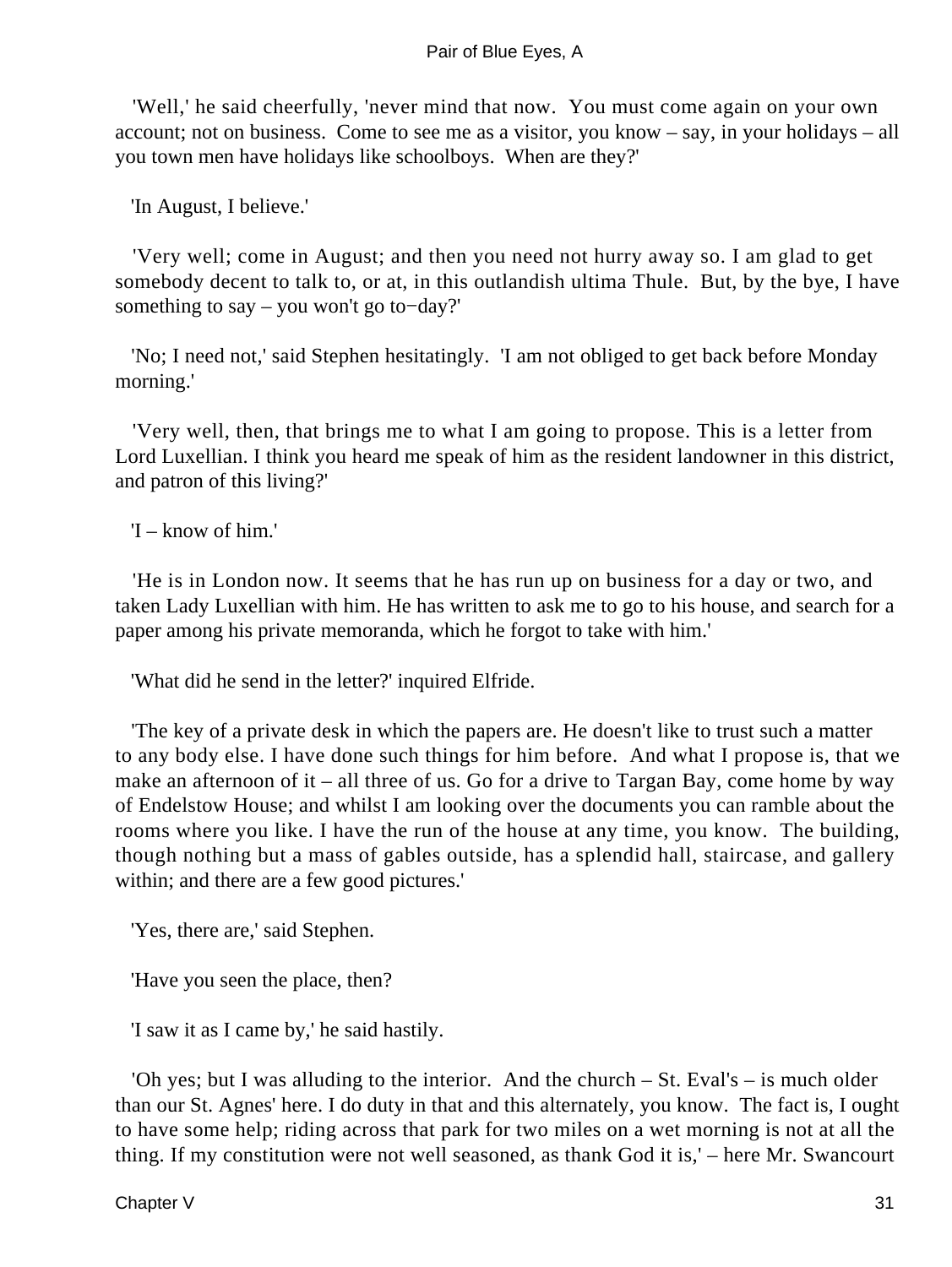looked down his front, as if his constitution were visible there, – 'I should be coughing and barking all the year round. And when the family goes away, there are only about three servants to preach to when I get there. Well, that shall be the arrangement, then. Elfride, you will like to go?'

 Elfride assented; and the little breakfast−party separated. Stephen rose to go and take a few final measurements at the church, the vicar following him to the door with a mysterious expression of inquiry on his face.

'You'll put up with our not having family prayer this morning, I hope?' he whispered.

'Yes; quite so,' said Stephen.

 'To tell you the truth,' he continued in the same undertone, 'we don't make a regular thing of it; but when we have strangers visiting us, I am strongly of opinion that it is the proper thing to do, and I always do it. I am very strict on that point. But you, Smith, there is something in your face which makes me feel quite at home; no nonsense about you, in short. Ah, it reminds me of a splendid story I used to hear when I was a helter−skelter young fellow – such a story! But' – here the vicar shook his head self−forbiddingly, and grimly laughed.

'Was it a good story?' said young Smith, smiling too.

'Oh yes; but 'tis too bad – too bad! Couldn't tell it to you for the world!'

 Stephen went across the lawn, hearing the vicar chuckling privately at the recollection as he withdrew.

 They started at three o'clock. The gray morning had resolved itself into an afternoon bright with a pale pervasive sunlight, without the sun itself being visible. Lightly they trotted along – the wheels nearly silent, the horse's hoofs clapping, almost ringing, upon the hard, white, turnpike road as it followed the level ridge in a perfectly straight line, seeming to be absorbed ultimately by the white of the sky.

 Targan Bay – which had the merit of being easily got at – was duly visited. They then swept round by innumerable lanes, in which not twenty consecutive yards were either straight or level, to the domain of Lord Luxellian. A woman with a double chin and thick neck, like Queen Anne by Dahl, threw open the lodge gate, a little boy standing behind her.

 'I'll give him something, poor little fellow,' said Elfride, pulling out her purse and hastily opening it. From the interior of her purse a host of bits of paper, like a flock of white birds, floated into the air, and were blown about in all directions.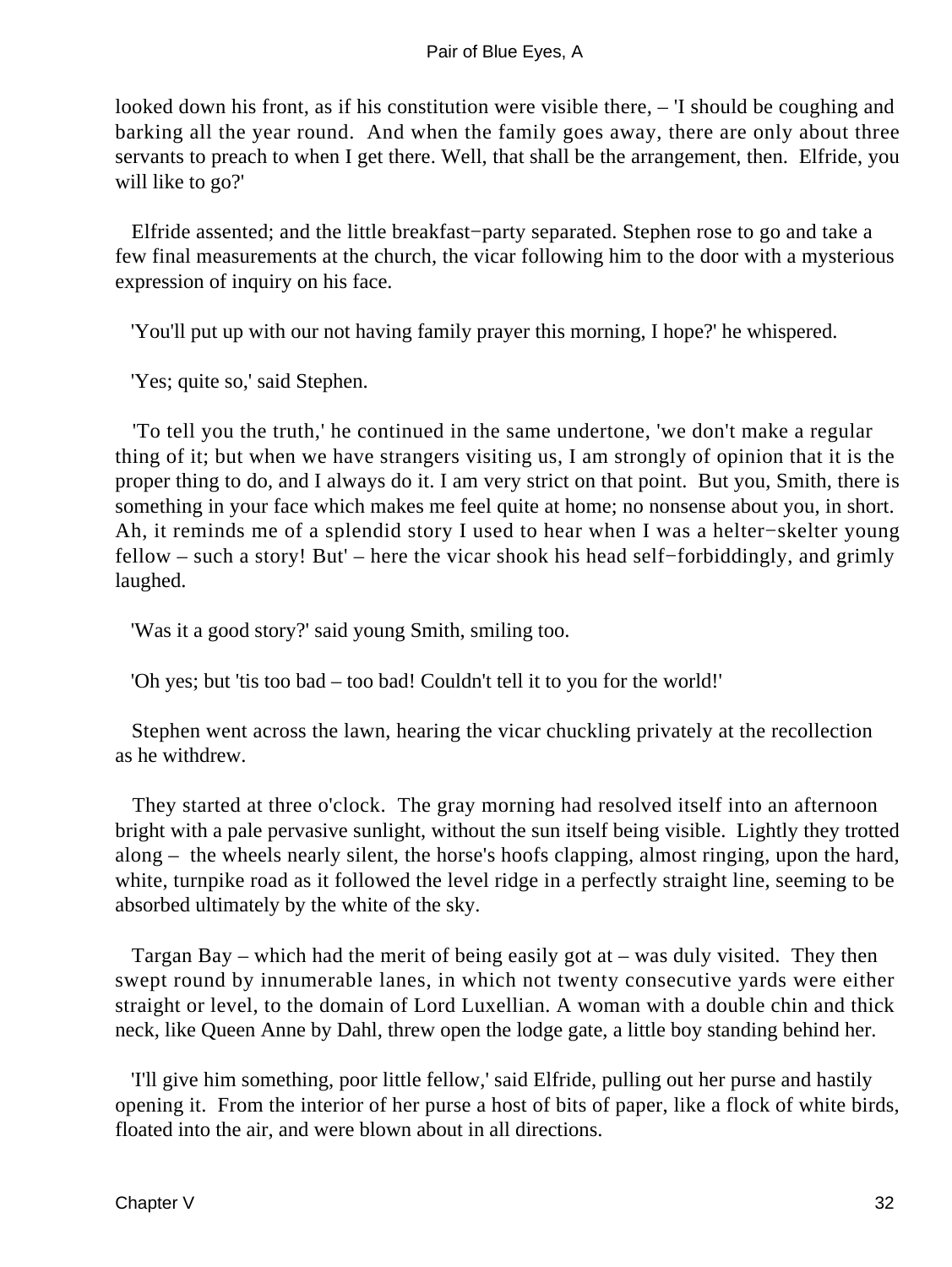'Well, to be sure!' said Stephen with a slight laugh.

'What the dickens is all that?' said Mr. Swancourt. 'Not halves of bank−notes, Elfride?'

 Elfride looked annoyed and guilty. 'They are only something of mine, papa,' she faltered, whilst Stephen leapt out, and, assisted by the lodge−keeper's little boy, crept about round the wheels and horse's hoofs till the papers were all gathered together again. He handed them back to her, and remounted.

 'I suppose you are wondering what those scraps were?' she said, as they bowled along up the sycamore avenue. 'And so I may as well tell you. They are notes for a romance I am writing.'

She could not help colouring at the confession, much as she tried to avoid it.

 'A story, do you mean?' said Stephen, Mr. Swancourt half listening, and catching a word of the conversation now and then.

 'Yes; **The court of kellyon castle;** a romance of the fifteenth century. Such writing is out of date now, I know; but I like doing it.'

'A romance carried in a purse! If a highwayman were to rob you, he would be taken in.'

 'Yes; that's my way of carrying manuscript. The real reason is, that I mostly write bits of it on scraps of paper when I am on horseback; and I put them there for convenience.'

'What are you going to do with your romance when you have written it?' said Stephen.

'I don't know,' she replied, and turned her head to look at the prospect.

 For by this time they had reached the precincts of Endelstow House. Driving through an ancient gate−way of dun−coloured stone, spanned by the high−shouldered Tudor arch, they found themselves in a spacious court, closed by a facade on each of its three sides. The substantial portions of the existing building dated from the reign of Henry VIII.; but the picturesque and sheltered spot had been the site of an erection of a much earlier date. A licence to crenellate mansum infra manerium suum was granted by Edward II. to 'Hugo Luxellen chivaler;' but though the faint outline of the ditch and mound was visible at points, no sign of the original building remained.

 The windows on all sides were long and many−mullioned; the roof lines broken up by dormer lights of the same pattern. The apex stones of these dormers, together with those of the gables, were surmounted by grotesque figures in rampant, passant, and couchant variety. Tall octagonal and twisted chimneys thrust themselves high up into the sky, surpassed in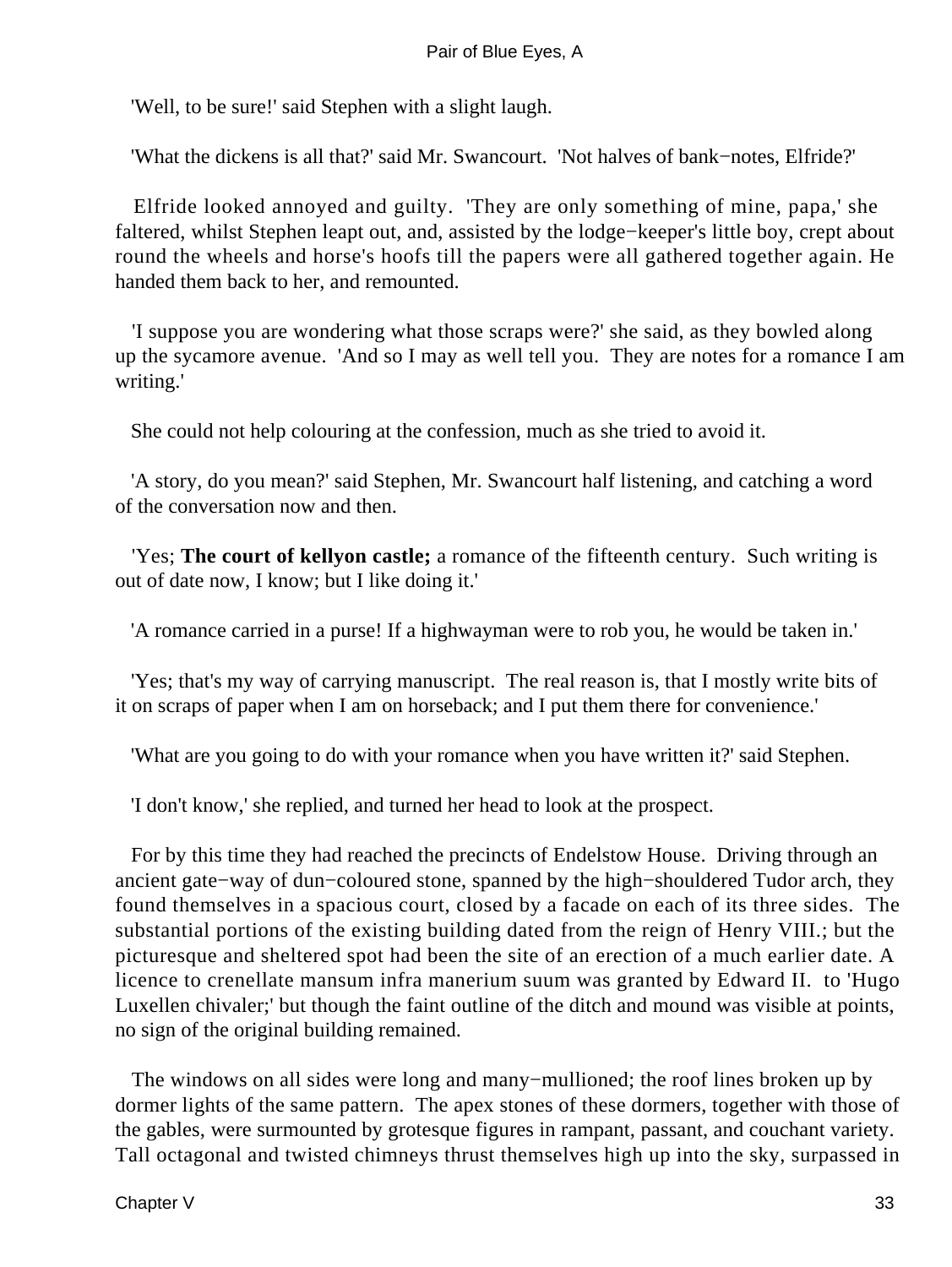height, however, by some poplars and sycamores at the back, which showed their gently rocking summits over ridge and parapet. In the corners of the court polygonal bays, whose surfaces were entirely occupied by buttresses and windows, broke into the squareness of the enclosure; and a far−projecting oriel, springing from a fantastic series of mouldings, overhung the archway of the chief entrance to the house.

 As Mr. Swancourt had remarked, he had the freedom of the mansion in the absence of its owner. Upon a statement of his errand they were all admitted to the library, and left entirely to themselves. Mr. Swancourt was soon up to his eyes in the examination of a heap of papers he had taken from the cabinet described by his correspondent. Stephen and Elfride had nothing to do but to wander about till her father was ready.

 Elfride entered the gallery, and Stephen followed her without seeming to do so. It was a long sombre apartment, enriched with fittings a century or so later in style than the walls of the mansion. Pilasters of Renaissance workmanship supported a cornice from which sprang a curved ceiling, panelled in the awkward twists and curls of the period. The old Gothic quarries still remained in the upper portion of the large window at the end, though they had made way for a more modern form of glazing elsewhere.

 Stephen was at one end of the gallery looking towards Elfride, who stood in the midst, beginning to feel somewhat depressed by the society of Luxellian shades of cadaverous complexion fixed by Holbein, Kneller, and Lely, and seeming to gaze at and through her in a moralizing mood. The silence, which cast almost a spell upon them, was broken by the sudden opening of a door at the far end.

 Out bounded a pair of little girls, lightly yet warmly dressed. Their eyes were sparkling; their hair swinging about and around; their red mouths laughing with unalloyed gladness.

 'Ah, Miss Swancourt: dearest Elfie! we heard you. Are you going to stay here? You are our little mamma, are you not – our big mamma is gone to London,' said one.

 'Let me tiss you,' said the other, in appearance very much like the first, but to a smaller pattern.

 Their pink cheeks and yellow hair were speedily intermingled with the folds of Elfride's dress; she then stooped and tenderly embraced them both.

 'Such an odd thing,' said Elfride, smiling, and turning to Stephen. 'They have taken it into their heads lately to call me «little mamma,» because I am very fond of them, and wore a dress the other day something like one of Lady Luxellian's.'

 These two young creatures were the Honourable Mary and the Honourable Kate – scarcely appearing large enough as yet to bear the weight of such ponderous prefixes. They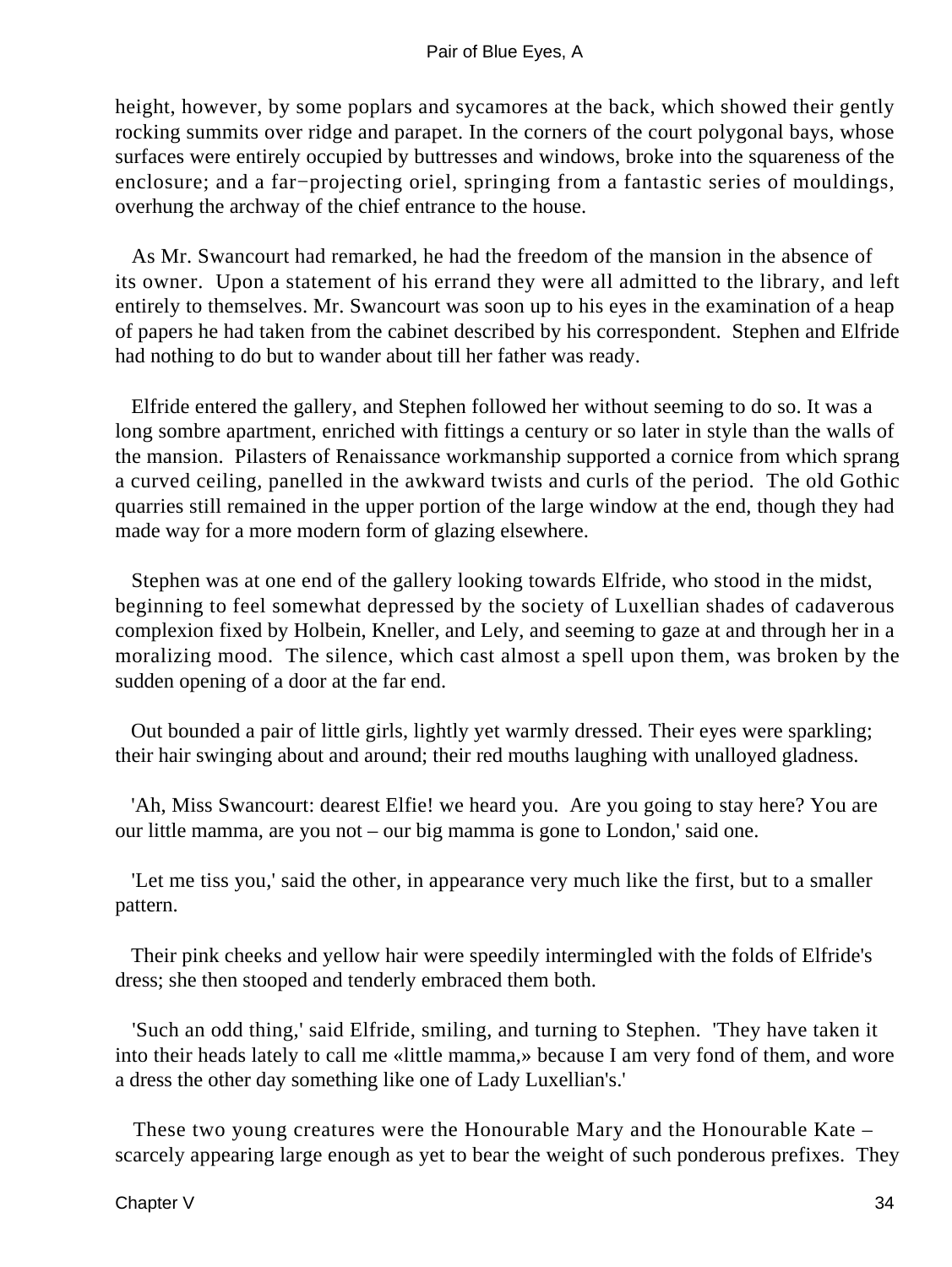were the only two children of Lord and Lady Luxellian, and, as it proved, had been left at home during their parents' temporary absence, in the custody of nurse and governess. Lord Luxellian was dotingly fond of the children; rather indifferent towards his wife, since she had begun to show an inclination not to please him by giving him a boy.

 All children instinctively ran after Elfride, looking upon her more as an unusually nice large specimen of their own tribe than as a grown−up elder. It had now become an established rule, that whenever she met them – indoors or out−of−doors, weekdays or Sundays – they were to be severally pressed against her face and bosom for the space of a quarter of a minute, and other – wise made much of on the delightful system of cumulative epithet and caress to which unpractised girls will occasionally abandon themselves.

 A look of misgiving by the youngsters towards the door by which they had entered directed attention to a maid−servant appearing from the same quarter, to put an end to this sweet freedom of the poor Honourables Mary and Kate.

'I wish you lived here, Miss Swancourt,' piped one like a melancholy bullfinch.

 'So do I,' piped the other like a rather more melancholy bullfinch. 'Mamma can't play with us so nicely as you do. I don't think she ever learnt playing when she was little. When shall we come to see you?'

'As soon as you like, dears.'

 'And sleep at your house all night? That's what I mean by coming to see you. I don't care to see people with hats and bonnets on, and all standing up and walking about.'

 'As soon as we can get mamma's permission you shall come and stay as long as ever you like. Good−bye!'

 The prisoners were then led off, Elfride again turning her attention to her guest, whom she had left standing at the remote end of the gallery. On looking around for him he was nowhere to be seen. Elfride stepped down to the library, thinking he might have rejoined her father there. But Mr. Swancourt, now cheerfully illuminated by a pair of candles, was still alone, untying packets of letters and papers, and tying them up again.

 As Elfride did not stand on a sufficiently intimate footing with the object of her interest to justify her, as a proper young lady, to commence the active search for him that youthful impulsiveness prompted, and as, nevertheless, for a nascent reason connected with those divinely cut lips of his, she did not like him to be absent from her side, she wandered desultorily back to the oak staircase, pouting and casting her eyes about in hope of discerning his boyish figure.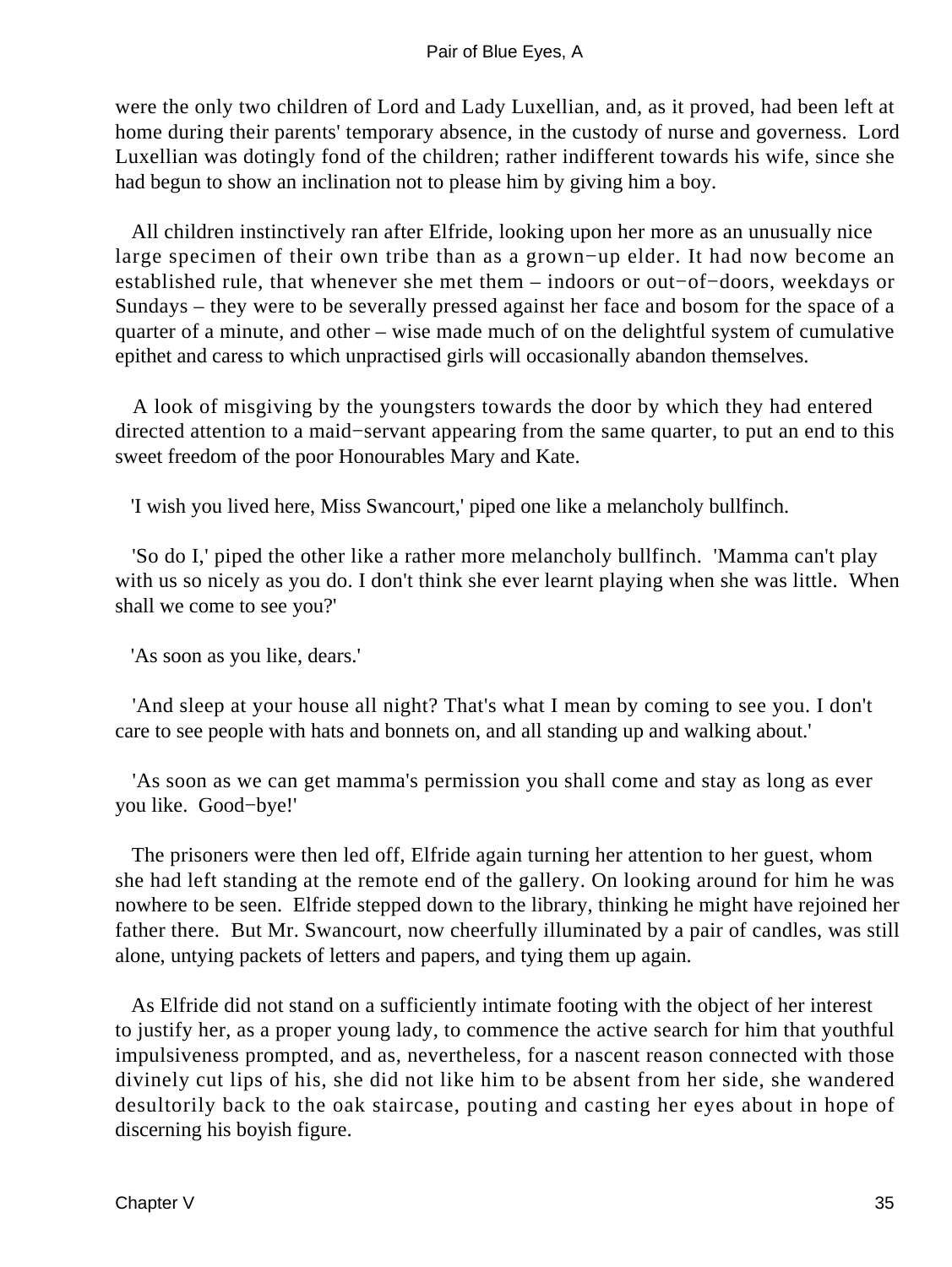Though daylight still prevailed in the rooms, the corridors were in a depth of shadow – chill, sad, and silent; and it was only by looking along them towards light spaces beyond that anything or anybody could be discerned therein. One of these light spots she found to be caused by a side−door with glass panels in the upper part. Elfride opened it, and found herself confronting a secondary or inner lawn, separated from the principal lawn front by a shrubbery.

 And now she saw a perplexing sight. At right angles to the face of the wing she had emerged from, and within a few feet of the door, jutted out another wing of the mansion, lower and with less architectural character. Immediately opposite to her, in the wall of this wing, was a large broad window, having its blind drawn down, and illuminated by a light in the room it screened.

On the blind was a shadow from somebody close inside it – a person in profile. The profile was unmistakably that of Stephen. It was just possible to see that his arms were uplifted, and that his hands held an article of some kind. Then another shadow appeared – also in profile – and came close to him. This was the shadow of a woman. She turned her back towards Stephen: he lifted and held out what now proved to be a shawl or mantle – placed it carefully – so carefully – round the lady; disappeared; reappeared in her front – fastened the mantle. Did he then kiss her? Surely not. Yet the motion might have been a kiss. Then both shadows swelled to colossal dimensions – grew distorted – vanished.

Two minutes elapsed.

 'Ah, Miss Swancourt! I am so glad to find you. I was looking for you,' said a voice at her elbow – Stephen's voice. She stepped into the passage.

'Do you know any of the members of this establishment?' said she.

'Not a single one: how should I?' he replied.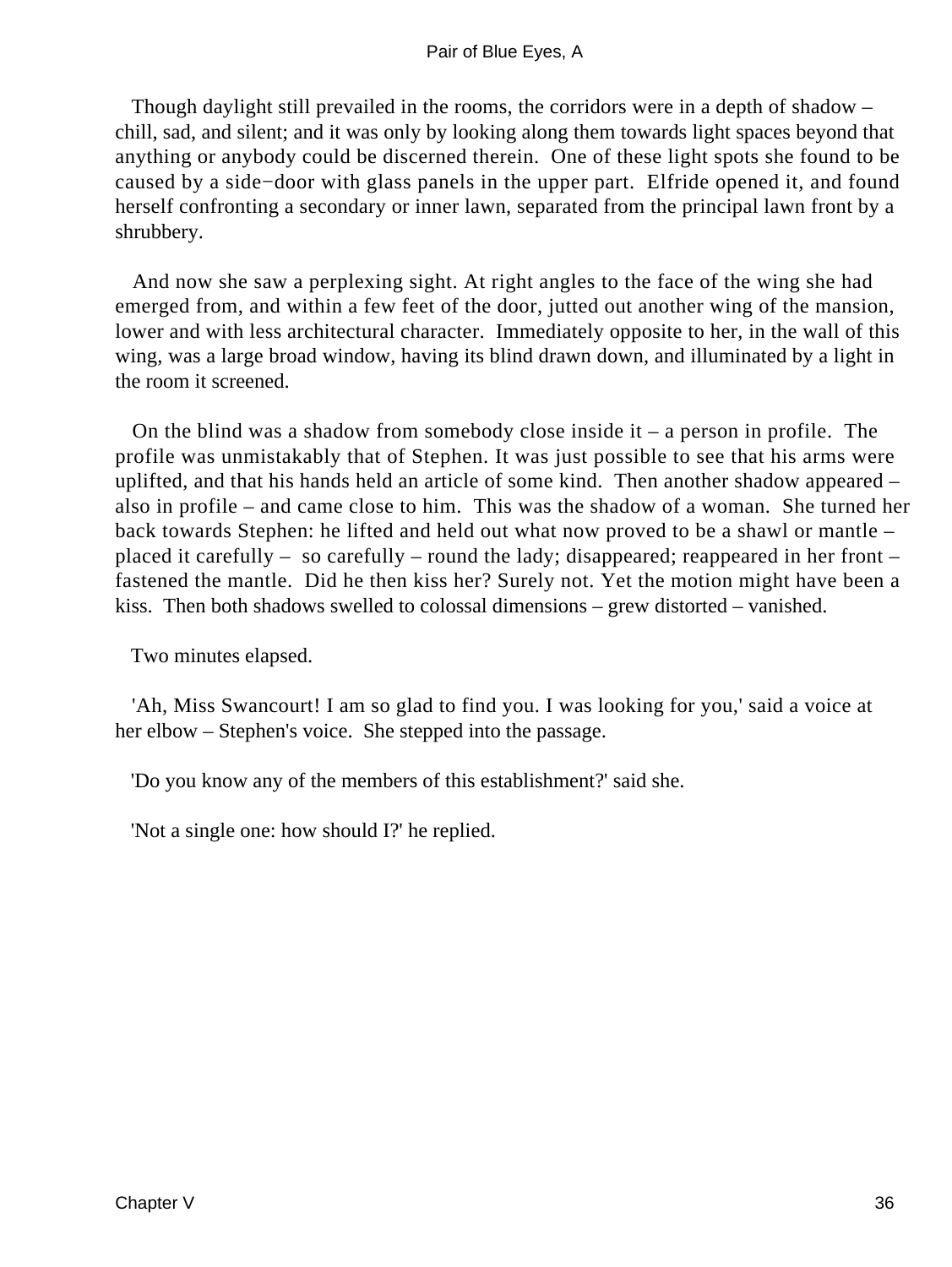### **[Chapter VI](#page-346-0)**

*'F*are thee weel awhile!'

 Simultaneously with the conclusion of Stephen's remark, the sound of the closing of an external door in their immediate neighbourhood reached Elfride's ears. It came from the further side of the wing containing the illuminated room. She then discerned, by the aid of the dusky departing light, a figure, whose sex was undistinguishable, walking down the gravelled path by the parterre towards the river. The figure grew fainter, and vanished under the trees.

 Mr. Swancourt's voice was heard calling out their names from a distant corridor in the body of the building. They retraced their steps, and found him with his coat buttoned up and his hat on, awaiting their advent in a mood of self−satisfaction at having brought his search to a successful close. The carriage was brought round, and without further delay the trio drove away from the mansion, under the echoing gateway arch, and along by the leafless sycamores, as the stars began to kindle their trembling lights behind the maze of branches and twigs.

 No words were spoken either by youth or maiden. Her unpractised mind was completely occupied in fathoming its recent acquisition. The young man who had inspired her with such novelty of feeling, who had come directly from London on business to her father, having been brought by chance to Endelstow House had, by some means or other, acquired the privilege of approaching some lady he had found therein, and of honouring her by petits soins of a marked kind, – all in the space of half an hour.

What room were they standing in? thought Elfride. As nearly as she could guess, it was Lord Luxellian's business−room, or office. What people were in the house? None but the governess and servants, as far as she knew, and of these he had professed a total ignorance. Had the person she had indistinctly seen leaving the house anything to do with the performance? It was impossible to say without appealing to the culprit himself, and that she would never do. The more Elfride reflected, the more certain did it appear that the meeting was a chance rencounter, and not an appointment. On the ultimate inquiry as to the individuality of the woman, Elfride at once assumed that she could not be an inferior. Stephen Smith was not the man to care about passages− at−love with women beneath him. Though gentle, ambition was visible in his kindling eyes; he evidently hoped for much; hoped indefinitely, but extensively. Elfride was puzzled, and being puzzled, was, by a natural sequence of girlish sensations, vexed with him. No more pleasure came in recognizing that from liking to attract him she was getting on to love him, boyish as he was and innocent as he had seemed.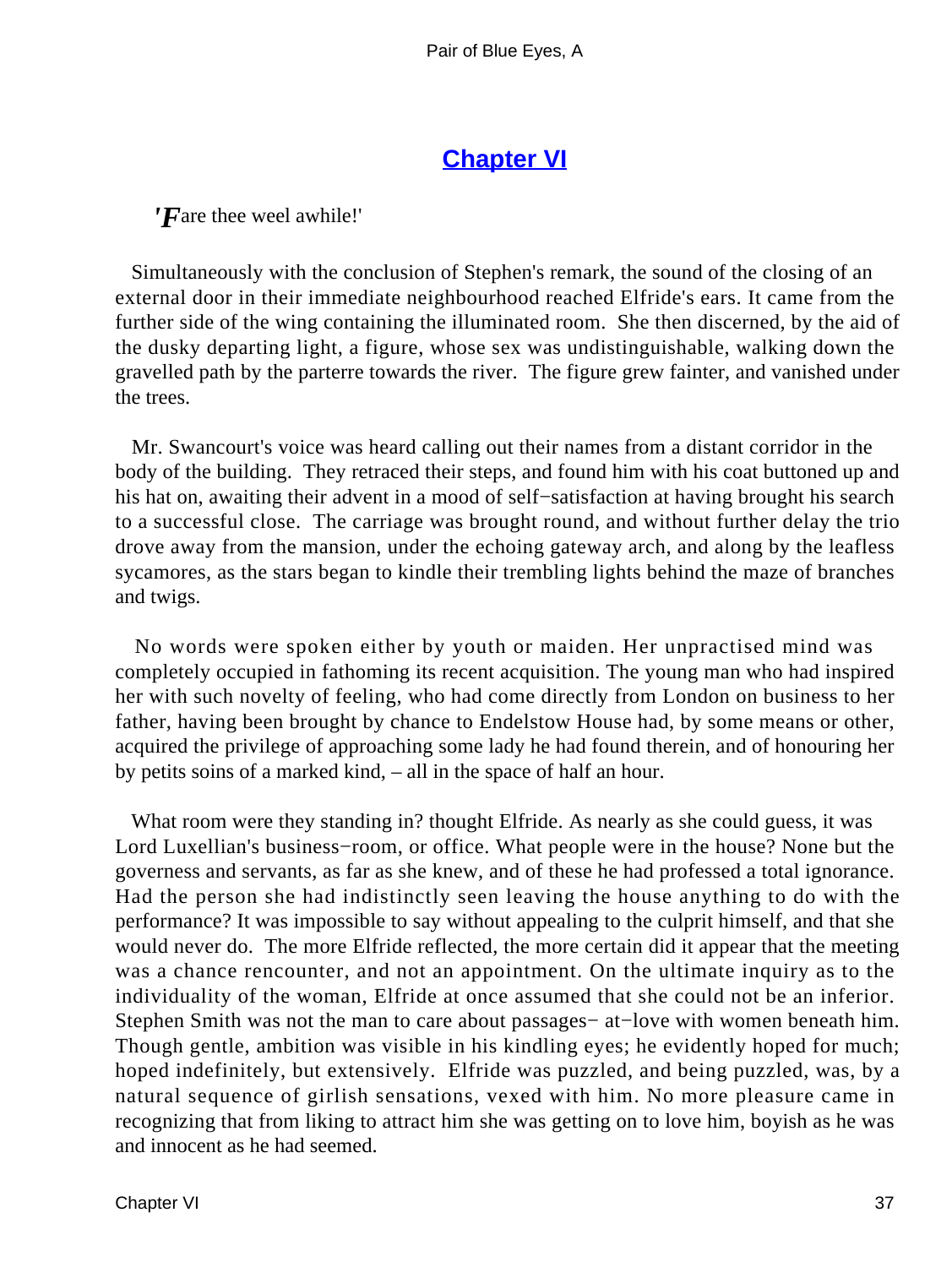They reached the bridge which formed a link between the eastern and western halves of the parish. Situated in a valley that was bounded outwardly by the sea, it formed a point of depression from which the road ascended with great steepness to West Endelstow and the Vicarage. There was no absolute necessity for either of them to alight, but as it was the vicar's custom after a long journey to humour the horse in making this winding ascent, Elfride, moved by an imitative instinct, suddenly jumped out when Pleasant had just begun to adopt the deliberate stalk he associated with this portion of the road.

 The young man seemed glad of any excuse for breaking the silence. 'Why, Miss Swancourt, what a risky thing to do!' he exclaimed, immediately following her example by jumping down on the other side.

 'Oh no, not at all,' replied she coldly; the shadow phenomenon at Endelstow House still paramount within her.

 Stephen walked along by himself for two or three minutes, wrapped in the rigid reserve dictated by her tone. Then apparently thinking that it was only for girls to pout, he came serenely round to her side, and offered his arm with Castilian gallantry, to assist her in ascending the remaining three−quarters of the steep.

 Here was a temptation: it was the first time in her life that Elfride had been treated as a grown−up woman in this way – offered an arm in a manner implying that she had a right to refuse it. Till to−night she had never received masculine attentions beyond those which might be contained in such homely remarks as 'Elfride, give me your hand;' 'Elfride, take hold of my arm,' from her father. Her callow heart made an epoch of the incident; she considered her array of feelings, for and against. Collectively they were for taking this offered arm; the single one of pique determined her to punish Stephen by refusing.

'No, thank you, Mr. Smith; I can get along better by myself'

 It was Elfride's first fragile attempt at browbeating a lover. Fearing more the issue of such an undertaking than what a gentle young man might think of her waywardness, she immediately afterwards determined to please herself by reversing her statement.

'On second thoughts, I will take it,' she said.

They slowly went their way up the hill, a few yards behind the carriage.

'How silent you are, Miss Swancourt!' Stephen observed.

'Perhaps I think you silent too,' she returned.

'I may have reason to be.'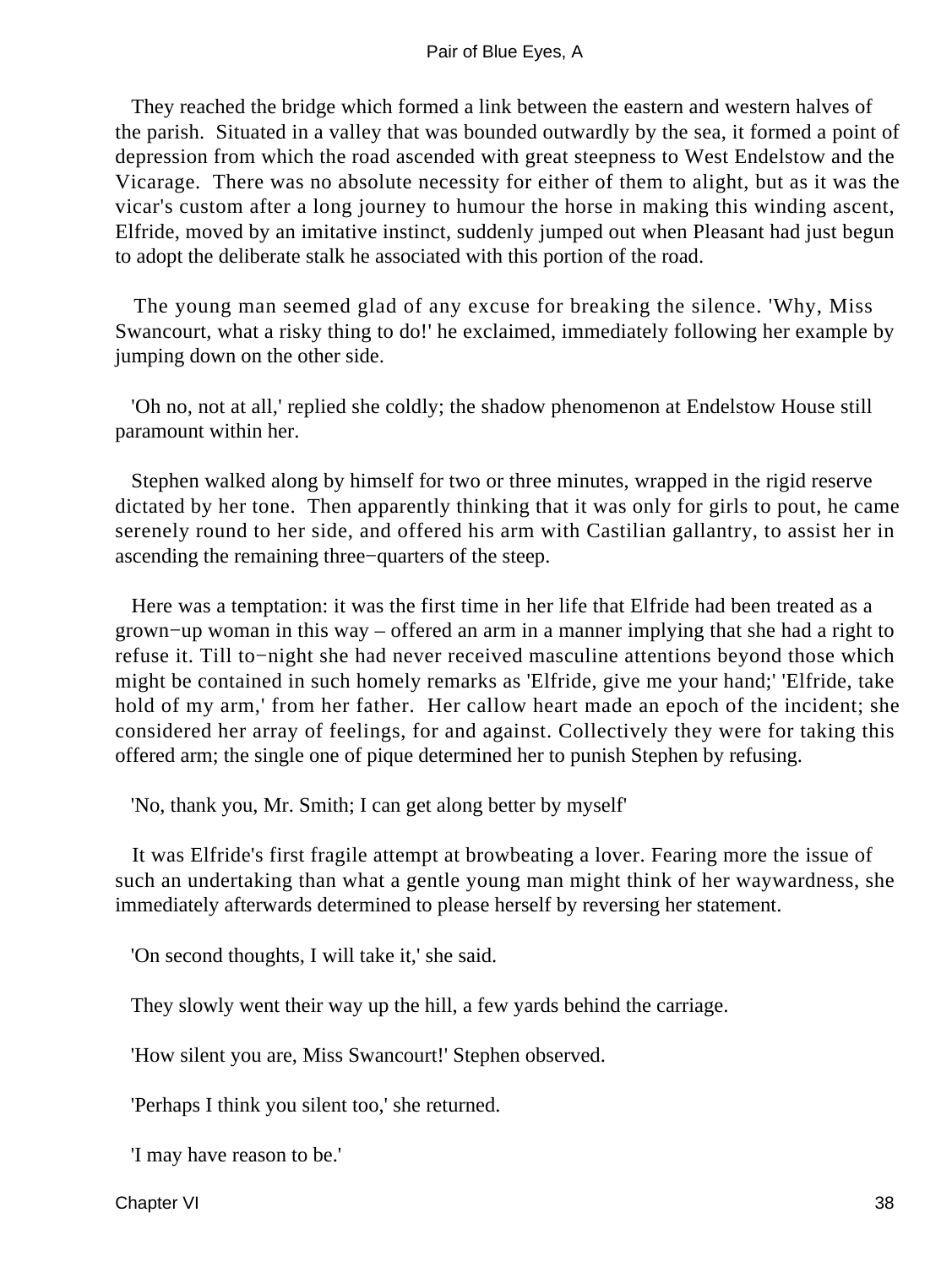'Scarcely; it is sadness that makes people silent, and you can have none.'

 'You don't know: I have a trouble; though some might think it less a trouble than a dilemma.'

'What is it?' she asked impulsively.

Stephen hesitated. 'I might tell,' he said; 'at the same time, perhaps, it is as well  $-$  – '

 She let go his arm and imperatively pushed it from her, tossing her head. She had just learnt that a good deal of dignity is lost by asking a question to which an answer is refused, even ever so politely; for though politeness does good service in cases of requisition and compromise, it but little helps a direct refusal. 'I don't wish to know anything of it; I don't wish it,' she went on. The carriage is waiting for us at the top of the hill; we must get in;' and Elfride flitted to the front. 'Papa, here is your Elfride!' she exclaimed to the dusky figure of the old gentleman, as she sprang up and sank by his side without deigning to accept aid from Stephen.

 'Ah, yes!' uttered the vicar in artificially alert tones, awaking from a most profound sleep, and suddenly preparing to alight.

'Why, what are you doing, papa? We are not home yet.'

 'Oh no, no; of course not; we are not at home yet,' Mr. Swancourt said very hastily, endeavouring to dodge back to his original position with the air of a man who had not moved at all. 'The fact is I was so lost in deep meditation that I forgot whereabouts we were.' And in a minute the vicar was snoring again.

 That evening, being the last, seemed to throw an exceptional shade of sadness over Stephen Smith, and the repeated injunctions of the vicar, that he was to come and revisit them in the summer, apparently tended less to raise his spirits than to unearth some misgiving.

 He left them in the gray light of dawn, whilst the colours of earth were sombre, and the sun was yet hidden in the east. Elfride had fidgeted all night in her little bed lest none of the household should be awake soon enough to start him, and also lest she might miss seeing again the bright eyes and curly hair, to which their owner's possession of a hidden mystery added a deeper tinge of romance. To some extent – so soon does womanly interest take a solicitous turn – she felt herself responsible for his safe conduct. They breakfasted before daylight; Mr. Swancourt, being more and more taken with his guest's ingenuous appearance, having determined to rise early and bid him a friendly farewell. It was, however, rather to the vicar's astonishment, that he saw Elfride walk in to the breakfast−table, candle in hand.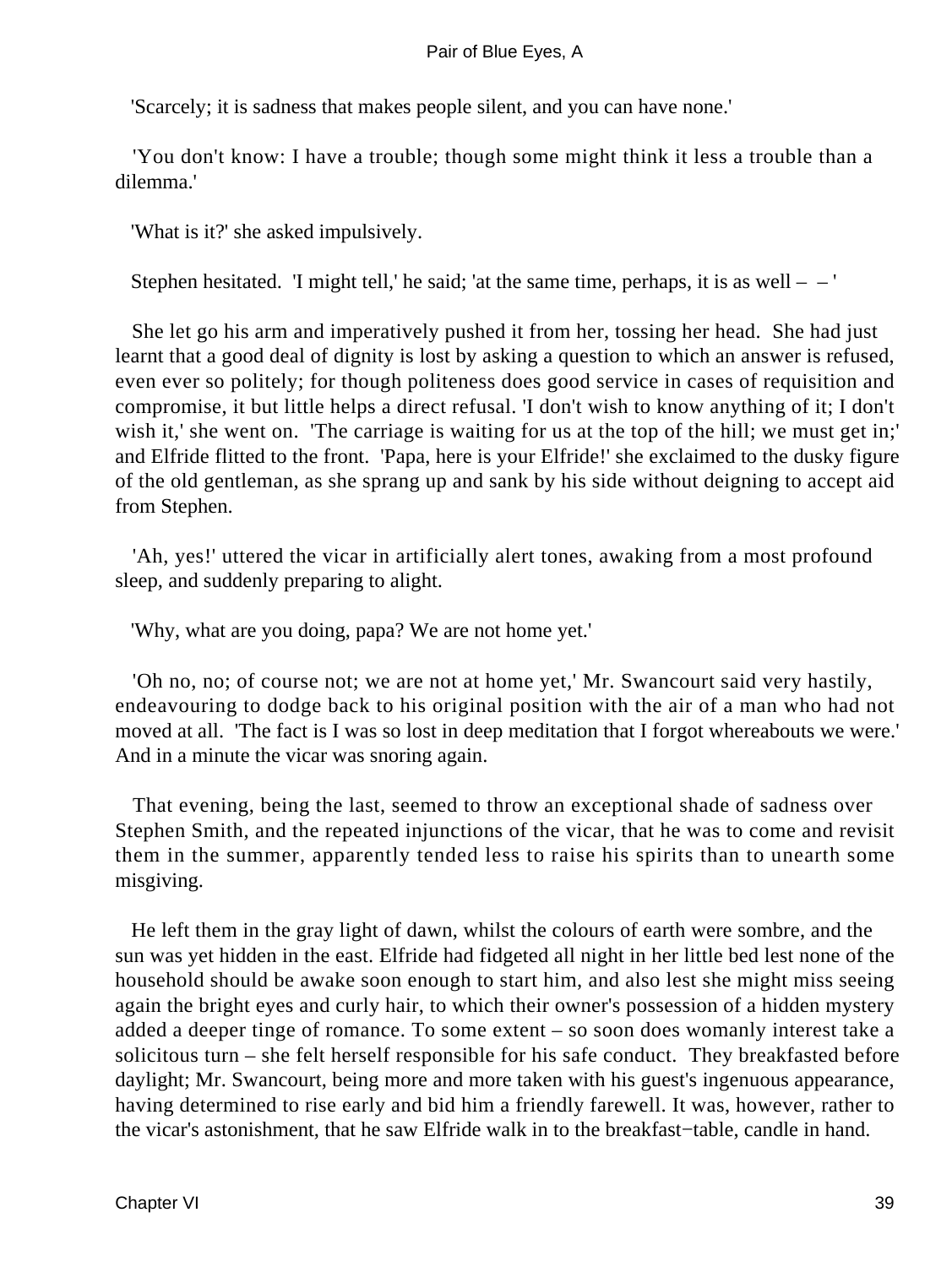Whilst William Worm performed his toilet (during which performance the inmates of the vicarage were always in the habit of waiting with exemplary patience), Elfride wandered desultorily to the summer house. Stephen followed her thither. The copse−covered valley was visible from this position, a mist now lying all along its length, hiding the stream which trickled through it, though the observers themselves were in clear air.

 They stood close together, leaning over the rustic balustrading which bounded the arbour on the outward side, and formed the crest of a steep slope beneath Elfride constrainedly pointed out some features of the distant uplands rising irregularly opposite. But the artistic eye was, either from nature or circumstance, very faint in Stephen now, and he only half attended to her description, as if he spared time from some other thought going on within him.

 'Well, good−bye,' he said suddenly; 'I must never see you again, I suppose, Miss Swancourt, in spite of invitations.'

 His genuine tribulation played directly upon the delicate chords of her nature. She could afford to forgive him for a concealment or two. Moreover, the shyness which would not allow him to look her in the face lent bravery to her own eyes and tongue.

'Oh, DO come again, Mr. Smith!' she said prettily.

'I should delight in it; but it will be better if I do not.'

'Why?'

 'Certain circumstances in connection with me make it undesirable. Not on my account; on yours.'

 'Goodness! As if anything in connection with you could hurt me,' she said with serene supremacy; but seeing that this plan of treatment was inappropriate, she tuned a smaller note. 'Ah, I know why you will not come. You don't want to. You'll go home to London and to all the stirring people there, and will never want to see us any more!'

'You know I have no such reason.'

'And go on writing letters to the lady you are engaged to, just as before.'

'What does that mean? I am not engaged.'

'You wrote a letter to a Miss Somebody; I saw it in the letter− rack.'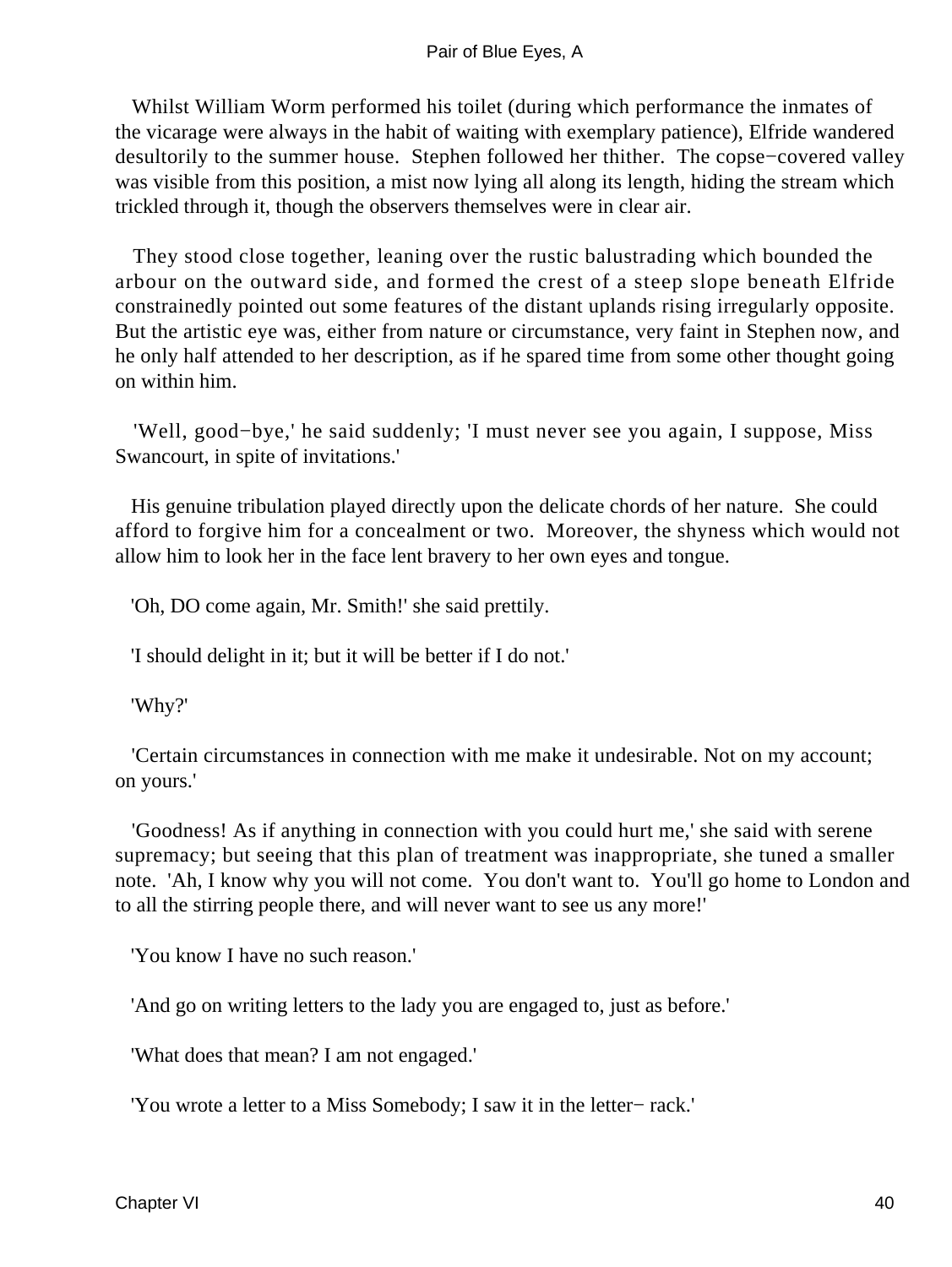'Pooh! an elderly woman who keeps a stationer's shop; and it was to tell her to keep my newspapers till I get back.'

 'You needn't have explained: it was not my business at all.' Miss Elfride was rather relieved to hear that statement, nevertheless. 'And you won't come again to see my father?' she insisted.

'I should like to – and to see you again, but –  $-$ '

'Will you reveal to me that matter you hide?' she interrupted petulantly.

'No; not now.'

She could not but go on, graceless as it might seem.

 'Tell me this,' she importuned with a trembling mouth. 'Does any meeting of yours with a lady at Endelstow Vicarage clash with – any interest you may take in me?'

 He started a little. 'It does not,' he said emphatically; and looked into the pupils of her eyes with the confidence that only honesty can give, and even that to youth alone.

 The explanation had not come, but a gloom left her. She could not but believe that utterance. Whatever enigma might lie in the shadow on the blind, it was not an enigma of underhand passion.

 She turned towards the house, entering it through the conservatory. Stephen went round to the front door. Mr. Swancourt was standing on the step in his slippers. Worm was adjusting a buckle in the harness, and murmuring about his poor head; and everything was ready for Stephen's departure.

 'You named August for your visit. August it shall be; that is, if you care for the society of such a fossilized Tory,' said Mr. Swancourt.

Mr. Smith only responded hesitatingly, that he should like to come again.

 'You said you would, and you must,' insisted Elfride, coming to the door and speaking under her father's arm.

 Whatever reason the youth may have had for not wishing to enter the house as a guest, it no longer predominated. He promised, and bade them adieu, and got into the pony−carriage, which crept up the slope, and bore him out of their sight.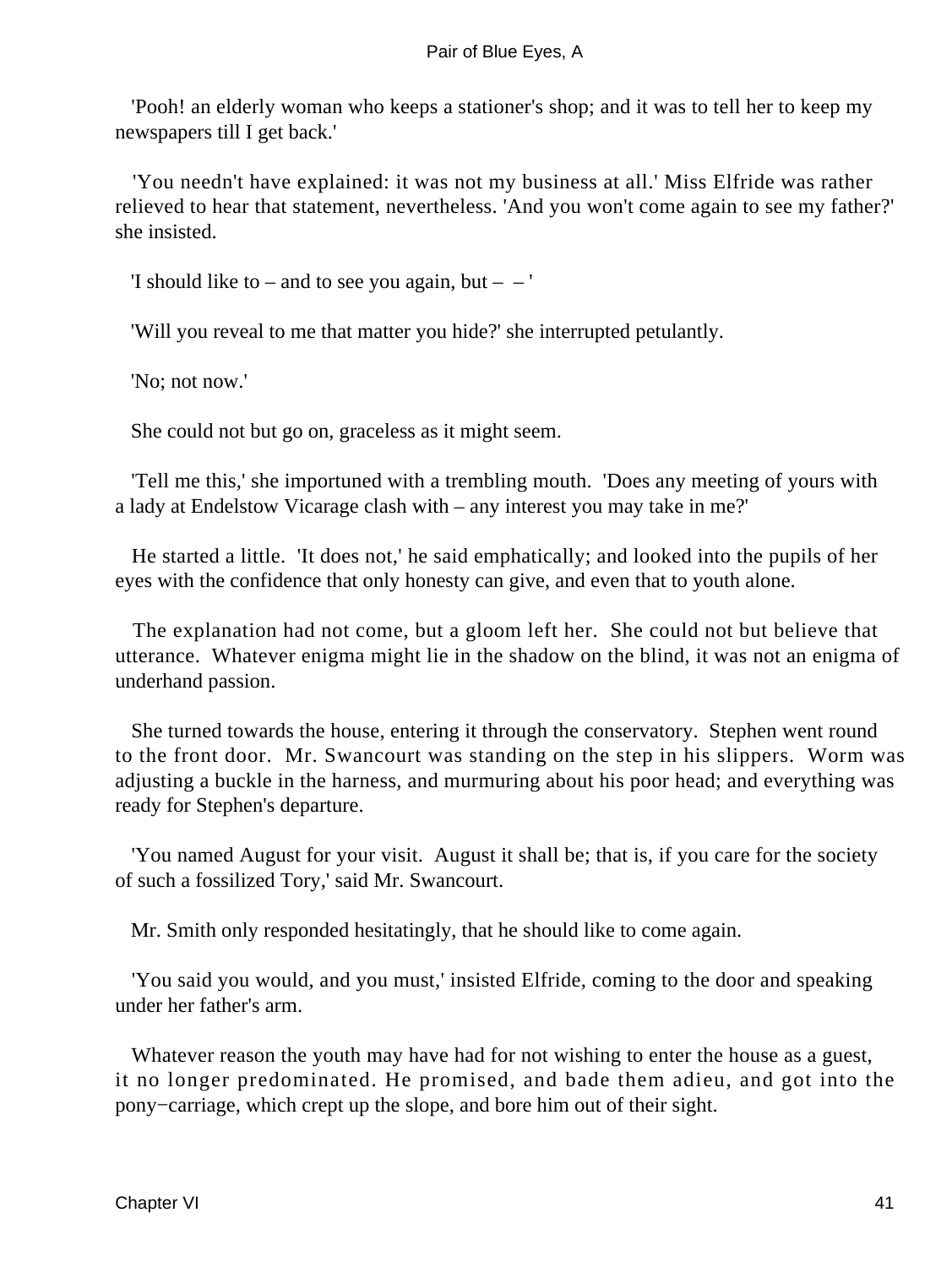'I never was so much taken with anybody in my life as I am with that young fellow – never! I cannot understand it – can't understand it anyhow,' said Mr. Swancourt quite energetically to himself; and went indoors.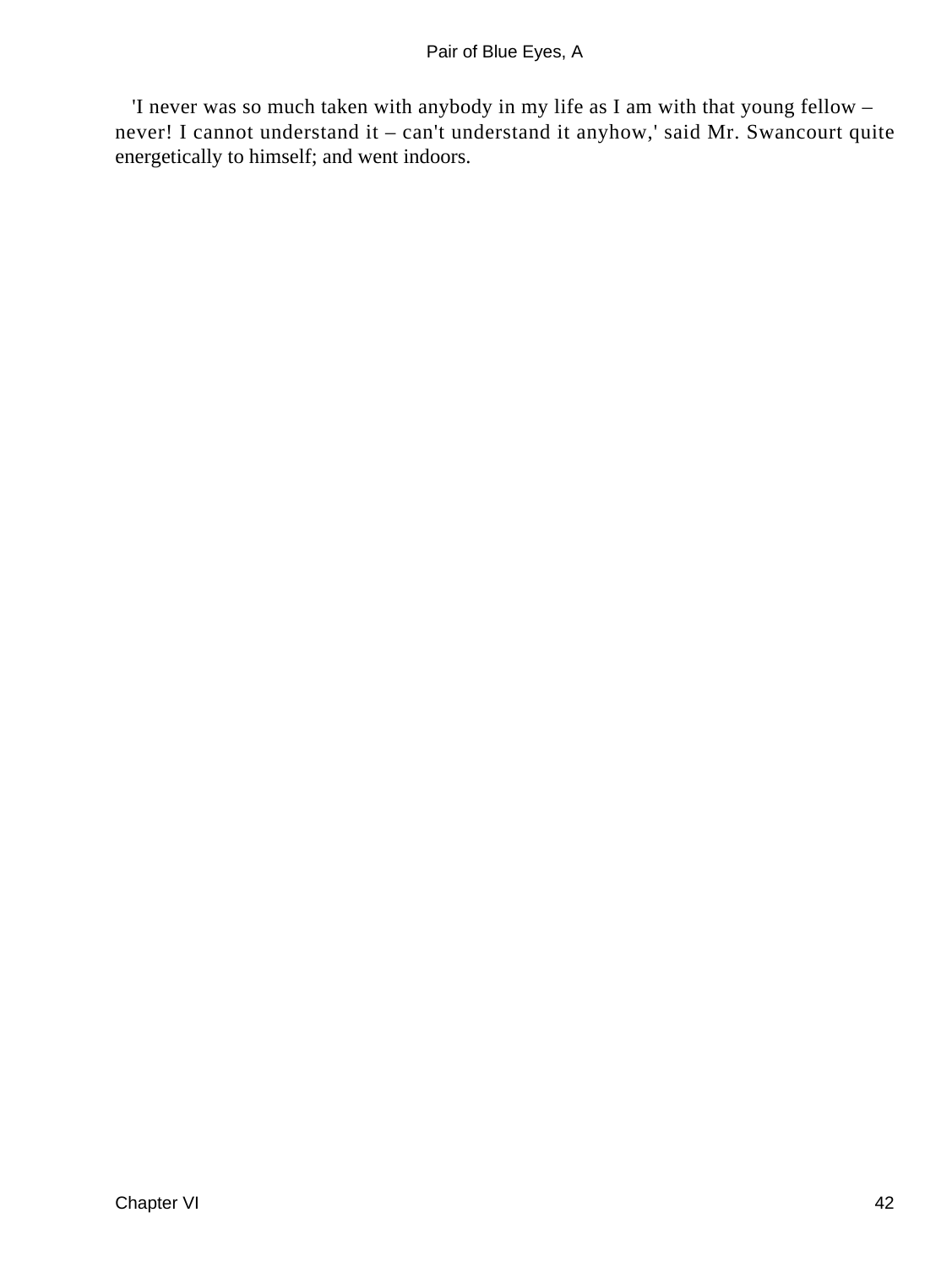### **[Chapter VII](#page-346-0)**

*'N*o more of me you knew, my love!'

 Stephen Smith revisited Endelstow Vicarage, agreeably to his promise. He had a genuine artistic reason for coming, though no such reason seemed to be required. Six−and−thirty old seat ends, of exquisite fifteenth−century workmanship, were rapidly decaying in an aisle of the church; and it became politic to make drawings of their worm−eaten contours ere they were battered past recognition in the turmoil of the so−called restoration.

 He entered the house at sunset, and the world was pleasant again to the two fair−haired ones. A momentary pang of disappointment had, nevertheless, passed through Elfride when she casually discovered that he had not come that minute post−haste from London, but had reached the neighbourhood the previous evening. Surprise would have accompanied the feeling, had she not remembered that several tourists were haunting the coast at this season, and that Stephen might have chosen to do likewise.

 They did little besides chat that evening, Mr. Swancourt beginning to question his visitor, closely yet paternally, and in good part, on his hopes and prospects from the profession he had embraced. Stephen gave vague answers. The next day it rained. In the evening, when twenty−four hours of Elfride had completely rekindled her admirer's ardour, a game of chess was proposed between them.

The game had its value in helping on the developments of their future.

 Elfride soon perceived that her opponent was but a learner. She next noticed that he had a very odd way of handling the pieces when castling or taking a man. Antecedently she would have supposed that the same performance must be gone through by all players in the same manner; she was taught by his differing action that all ordinary players, who learn the game by sight, unconsciously touch the men in a stereotyped way. This impression of indescribable oddness in Stephen's touch culminated in speech when she saw him, at the taking of one of her bishops, push it aside with the taking man instead of lifting it as a preliminary to the move.

'How strangely you handle the men, Mr. Smith!'

'Do I? I am sorry for that.'

'Oh no – don't be sorry; it is not a matter great enough for sorrow. But who taught you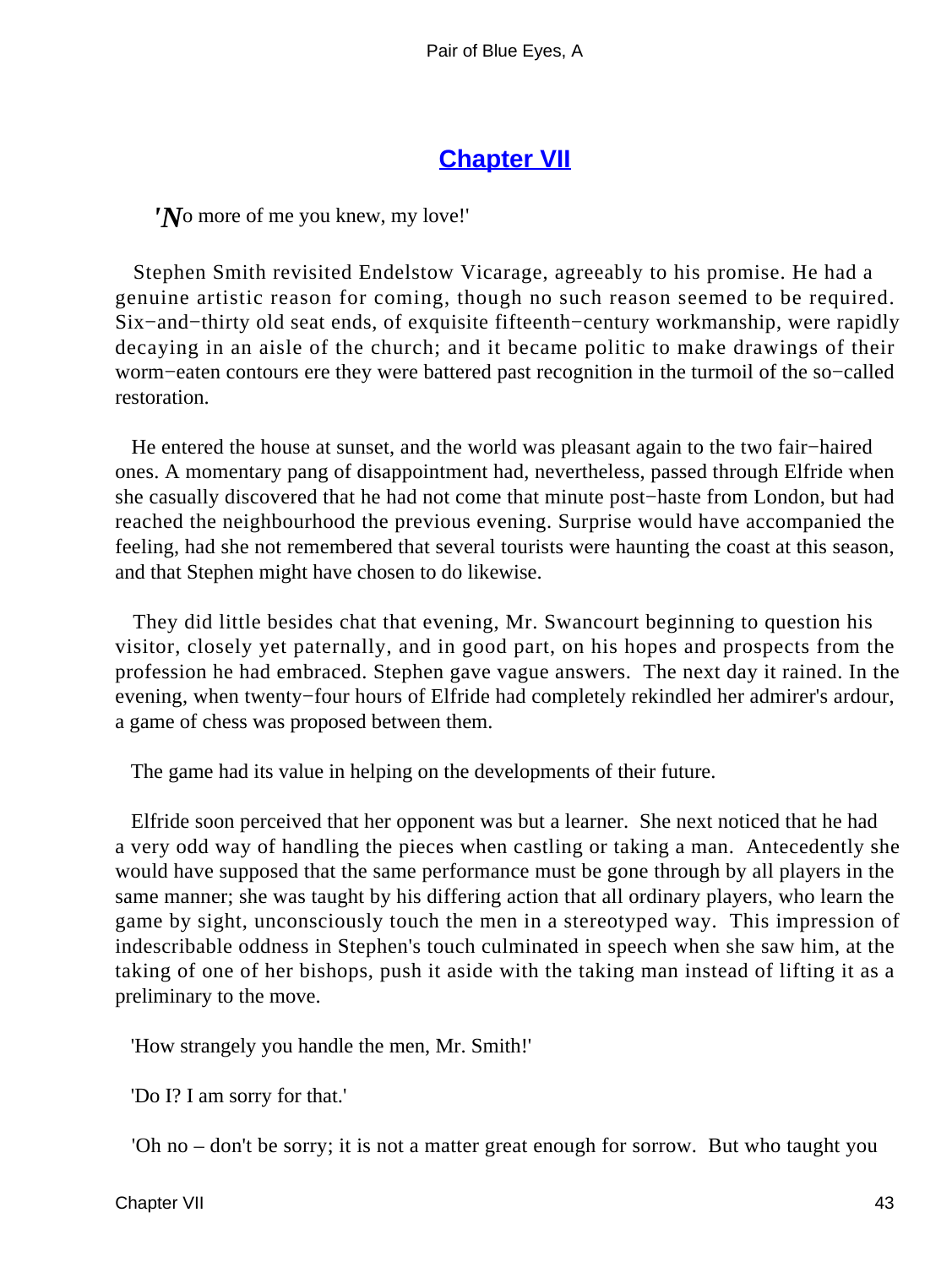to play?'

 'Nobody, Miss Swancourt,' he said. 'I learnt from a book lent me by my friend Mr. Knight, the noblest man in the world.'

'But you have seen people play?'

 'I have never seen the playing of a single game. This is the first time I ever had the opportunity of playing with a living opponent. I have worked out many games from books, and studied the reasons of the different moves, but that is all.'

 This was a full explanation of his mannerism; but the fact that a man with the desire for chess should have grown up without being able to see or engage in a game astonished her not a little. She pondered on the circumstance for some time, looking into vacancy and hindering the play.

 Mr. Swancourt was sitting with his eyes fixed on the board, but apparently thinking of other things. Half to himself he said, pending the move of Elfride:

'«Quae finis aut quod me manet stipendium?»'

Stephen replied instantly:

'«Effare: jussas cum fide poenas luam.»'

 'Excellent – prompt – gratifying!' said Mr. Swancourt with feeling, bringing down his hand upon the table, and making three pawns and a knight dance over their borders by the shaking. 'I was musing on those words as applicable to a strange course I am steering – but enough of that. I am delighted with you, Mr. Smith, for it is so seldom in this desert that I meet with a man who is gentleman and scholar enough to continue a quotation, however trite it may be.'

'I also apply the words to myself,' said Stephen quietly.

'You? The last man in the world to do that, I should have thought.'

 'Come,' murmured Elfride poutingly, and insinuating herself between them, 'tell me all about it. Come, construe, construe!'

 Stephen looked steadfastly into her face, and said slowly, and in a voice full of a far−off meaning that seemed quaintly premature in one so young: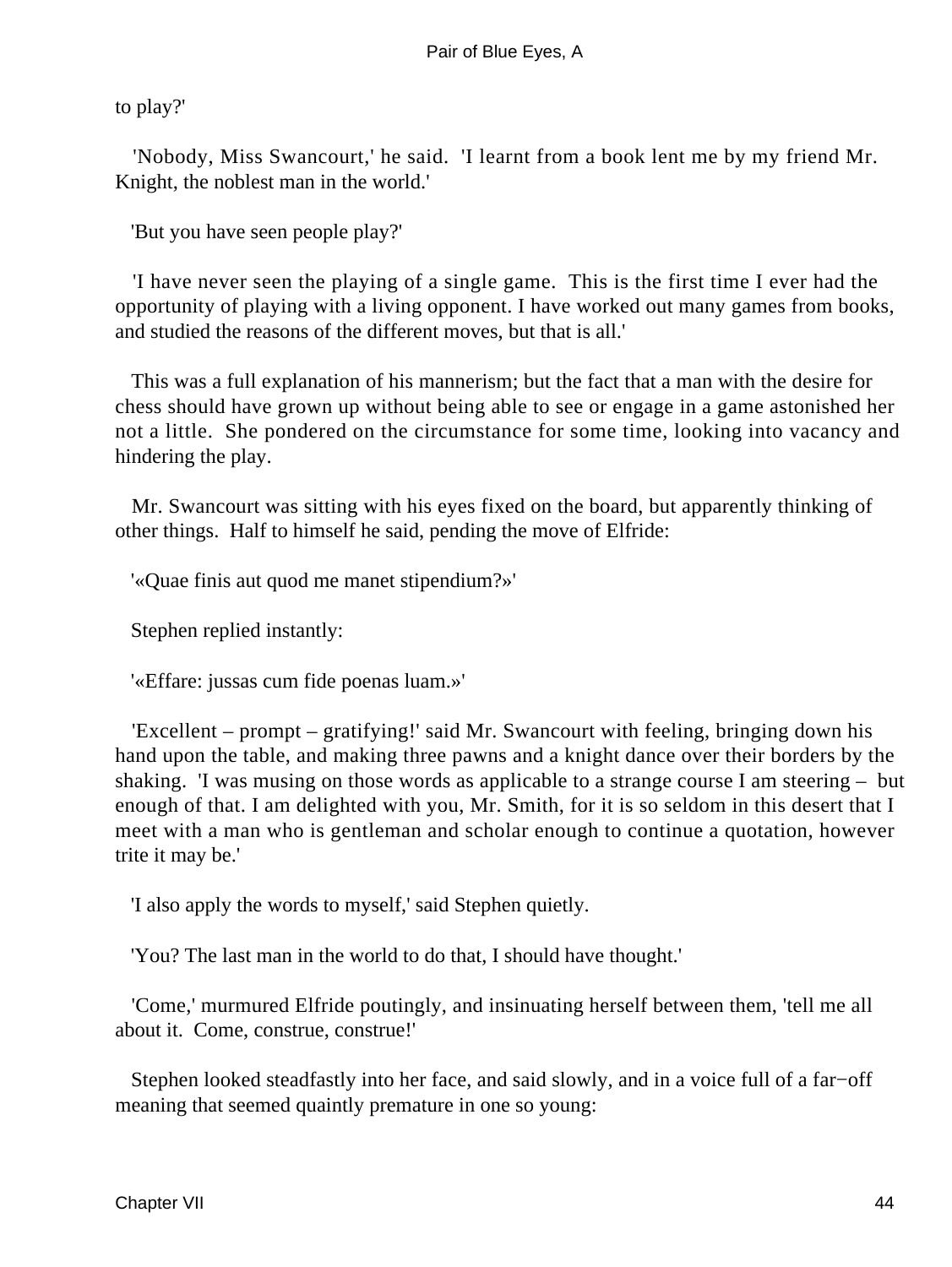'Quae finis **What will be the end,** aut OR, quod stipendium **What fine,** manet me **Awaits me?** Effare **Speak out;** luam **I will pay,** cum fide **With faith,** jussas poenas **The penalty** REQUIRED.'

 The vicar, who had listened with a critical compression of the lips to this school−boy recitation, and by reason of his imperfect hearing had missed the marked realism of Stephen's tone in the English words, now said hesitatingly: 'By the bye, Mr. Smith (I know you'll excuse my curiosity), though your translation was unexceptionably correct and close, you have a way of pronouncing your Latin which to me seems most peculiar. Not that the pronunciation of a dead language is of much importance; yet your accents and quantities have a grotesque sound to my ears. I thought first that you had acquired your way of breathing the vowels from some of the northern colleges; but it cannot be so with the quantities. What I was going to ask was, if your instructor in the classics could possibly have been an Oxford or Cambridge man?'

'Yes; he was an Oxford man – Fellow of St. Cyprian's.'

'Really?'

'Oh yes; there's no doubt about it.

 'The oddest thing ever I heard of!' said Mr. Swancourt, starting with astonishment. 'That the pupil of such a man  $-$  –  $\prime$ 

'The best and cleverest man in England!' cried Stephen enthusiastically.

 'That the pupil of such a man should pronounce Latin in the way you pronounce it beats all I ever heard. How long did he instruct you?'

'Four years.'

'Four years!'

 'It is not so strange when I explain,' Stephen hastened to say. 'It was done in this way – by letter. I sent him exercises and construing twice a week, and twice a week he sent them back to me corrected, with marginal notes of instruction. That is how I learnt my Latin and Greek, such as it is. He is not responsible for my scanning. He has never heard me scan a line.'

'A novel case, and a singular instance of patience!' cried the vicar.

 'On his part, not on mine. Ah, Henry Knight is one in a thousand! I remember his speaking to me on this very subject of pronunciation. He says that, much to his regret, he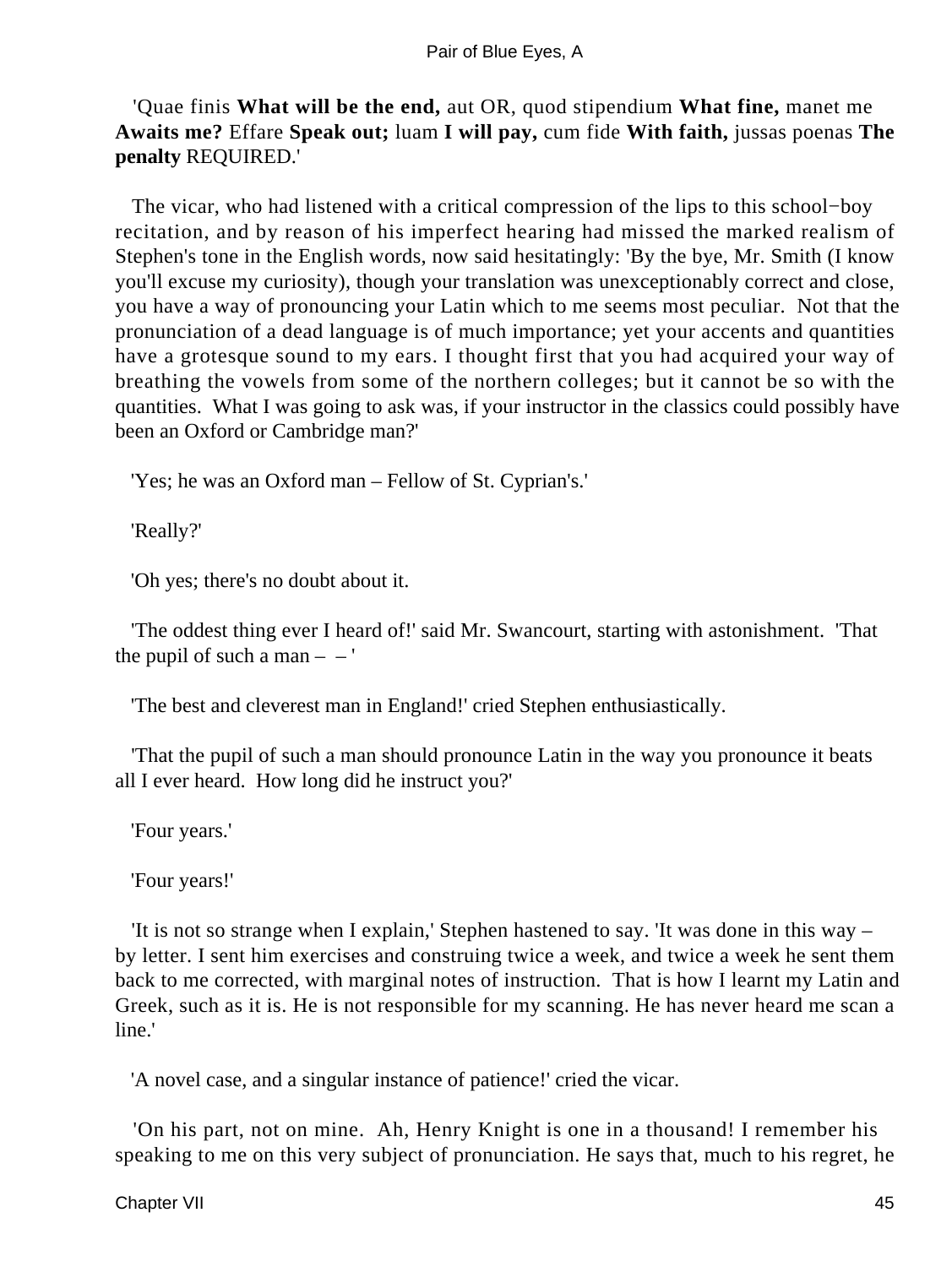sees a time coming when every man will pronounce even the common words of his own tongue as seems right in his own ears, and be thought none the worse for it; that the speaking age is passing away, to make room for the writing age.'

 Both Elfride and her father had waited attentively to hear Stephen go on to what would have been the most interesting part of the story, namely, what circumstances could have necessitated such an unusual method of education. But no further explanation was volunteered; and they saw, by the young man's manner of concentrating himself upon the chess−board, that he was anxious to drop the subject.

 The game proceeded. Elfride played by rote; Stephen by thought. It was the cruellest thing to checkmate him after so much labour, she considered. What was she dishonest enough to do in her compassion? To let him checkmate her. A second game followed; and being herself absolutely indifferent as to the result (her playing was above the average among women, and she knew it), she allowed him to give checkmate again. A final game, in which she adopted the Muzio gambit as her opening, was terminated by Elfride's victory at the twelfth move.

 Stephen looked up suspiciously. His heart was throbbing even more excitedly than was hers, which itself had quickened when she seriously set to work on this last occasion. Mr. Swancourt had left the room.

 'You have been trifling with me till now!' he exclaimed, his face flushing. 'You did not play your best in the first two games?'

 Elfride's guilt showed in her face. Stephen became the picture of vexation and sadness, which, relishable for a moment, caused her the next instant to regret the mistake she had made.

 'Mr. Smith, forgive me!' she said sweetly. 'I see now, though I did not at first, that what I have done seems like contempt for your skill. But, indeed, I did not mean it in that sense. I could not, upon my conscience, win a victory in those first and second games over one who fought at such a disadvantage and so manfully.'

 He drew a long breath, and murmured bitterly, 'Ah, you are cleverer than I. You can do everything – I can do nothing! O Miss Swancourt!' he burst out wildly, his heart swelling in his throat, 'I must tell you how I love you! All these months of my absence I have worshipped you.'

 He leapt from his seat like the impulsive lad that he was, slid round to her side, and almost before she suspected it his arm was round her waist, and the two sets of curls intermingled.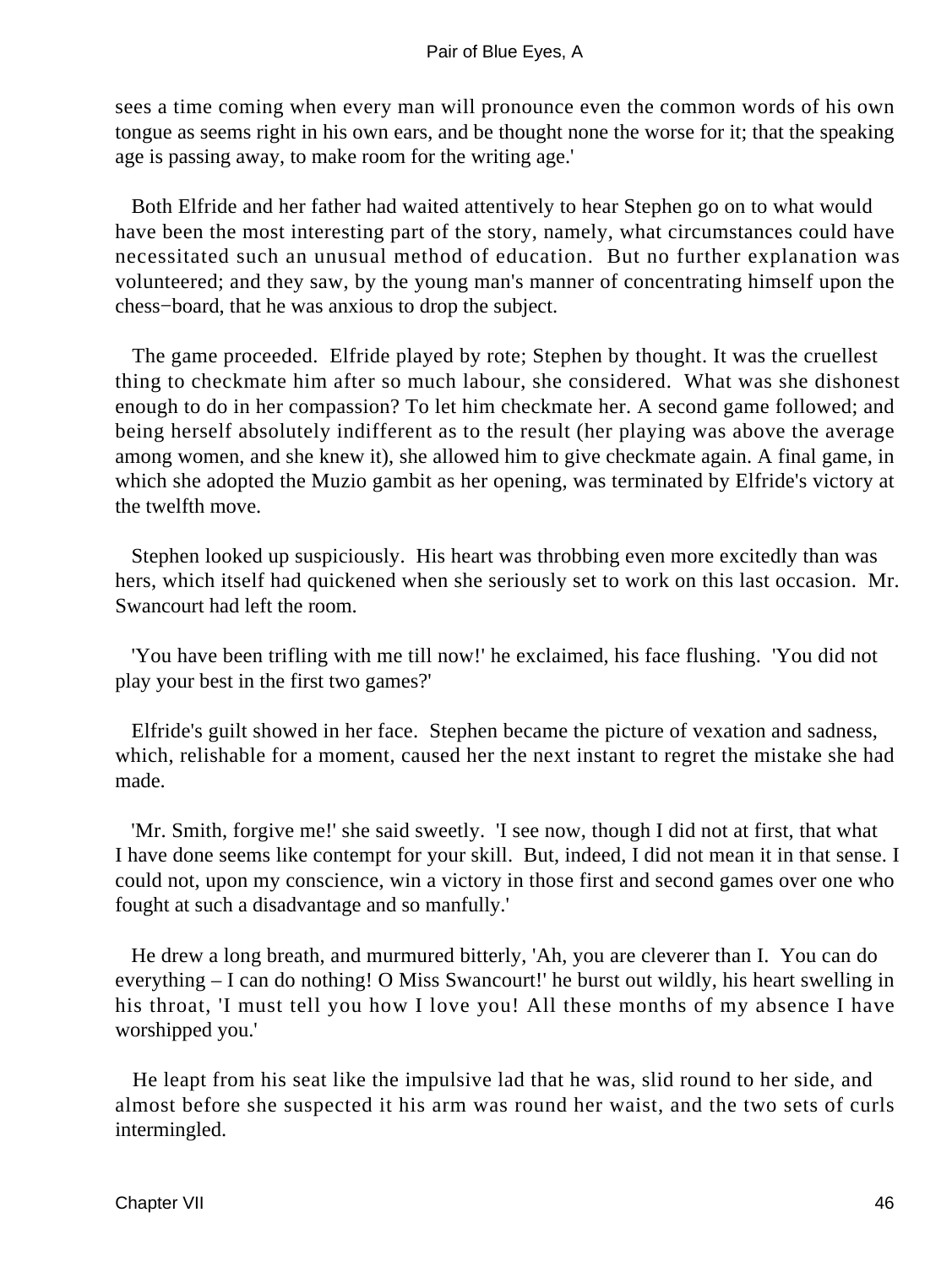So entirely new was full−blown love to Elfride, that she trembled as much from the novelty of the emotion as from the emotion itself. Then she suddenly withdrew herself and stood upright, vexed that she had submitted unresistingly even to his momentary pressure. She resolved to consider this demonstration as premature.

 'You must not begin such things as those,' she said with coquettish hauteur of a very transparent nature 'And – you must not do so again – and papa is coming.'

 'Let me kiss you – only a little one,' he said with his usual delicacy, and without reading the factitiousness of her manner.

'No; not one.'

'Only on your cheek?'

'No.'

'Forehead?'

'Certainly not.'

'You care for somebody else, then? Ah, I thought so!'

'I am sure I do not.'

'Nor for me either?'

 'How can I tell?' she said simply, the simplicity lying merely in the broad outlines of her manner and speech. There were the semitone of voice and half−hidden expression of eyes which tell the initiated how very fragile is the ice of reserve at these times.

 Footsteps were heard. Mr. Swancourt then entered the room, and their private colloquy ended.

 The day after this partial revelation, Mr. Swancourt proposed a drive to the cliffs beyond Targan Bay, a distance of three or four miles.

 Half an hour before the time of departure a crash was heard in the back yard, and presently Worm came in, saying partly to the world in general, part]y to himself, and slightly to his auditors:

 'Ay, ay, sure! That frying of fish will be the end of William Worm. They be at it again this morning – same as  $ever - fizz$ , fizz, fizz!'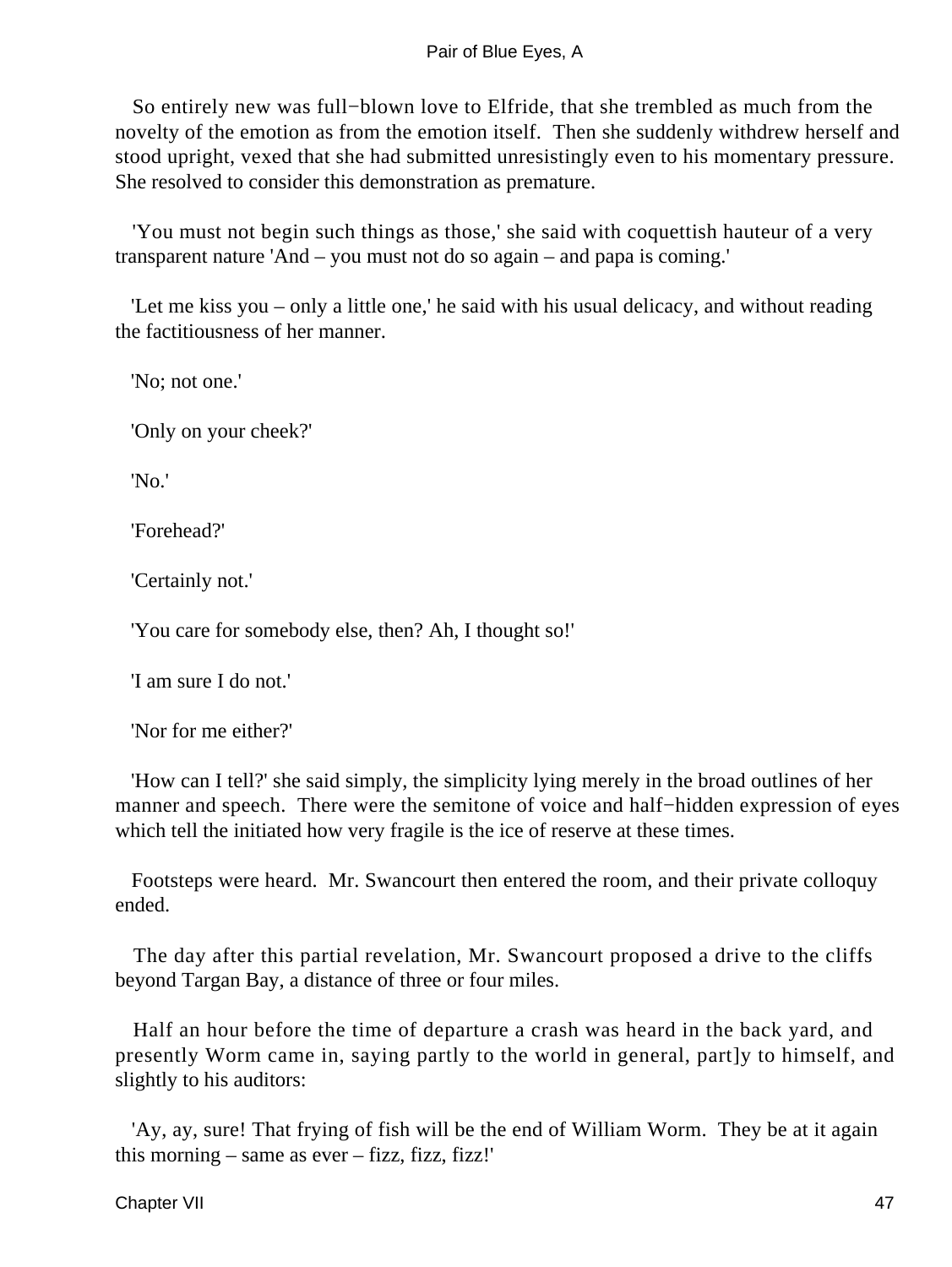'Your head bad again, Worm?' said Mr. Swancourt. 'What was that noise we heard in the yard?'

 'Ay, sir, a weak wambling man am I; and the frying have been going on in my poor head all through the long night and this morning as usual; and I was so dazed wi' it that down fell a piece of leg− wood across the shaft of the pony−shay, and splintered it off. «Ay,» says I, «I feel it as if 'twas my own shay; and though I've done it, and parish pay is my lot if I go from here, perhaps I am as independent as one here and there.»'

 'Dear me, the shaft of the carriage broken!' cried Elfride. She was disappointed: Stephen doubly so. The vicar showed more warmth of temper than the accident seemed to demand, much to Stephen's uneasiness and rather to his surprise. He had not supposed so much latent sternness could co−exist with Mr. Swancourt's frankness and good−nature.

 'You shall not be disappointed,' said the vicar at length. 'It is almost too long a distance for you to walk. Elfride can trot down on her pony, and you shall have my old nag, Smith.'

 Elfride exclaimed triumphantly, 'You have never seen me on horseback – Oh, you must!' She looked at Stephen and read his thoughts immediately. 'Ah, you don't ride, Mr. Smith?'

'I am sorry to say I don't.'

'Fancy a man not able to ride!' said she rather pertly.

 The vicar came to his rescue. 'That's common enough; he has had other lessons to learn. Now, I recommend this plan: let Elfride ride on horseback, and you, Mr. Smith, walk beside her.'

 The arrangement was welcomed with secret delight by Stephen. It seemed to combine in itself all the advantages of a long slow ramble with Elfride, without the contingent possibility of the enjoyment being spoilt by her becoming weary. The pony was saddled and brought round.

 'Now, Mr. Smith,' said the lady imperatively, coming downstairs, and appearing in her riding−habit, as she always did in a change of dress, like a new edition of a delightful volume, 'you have a task to perform to−day. These earrings are my very favourite darling ones; but the worst of it is that they have such short hooks that they are liable to be dropped if I toss my head about much, and when I am riding I can't give my mind to them. It would be doing me knight service if you keep your eyes fixed upon them, and remember them every minute of the day, and tell me directly I drop one. They have had such hairbreadth escapes, haven't they, Unity?' she continued to the parlour−maid who was standing at the door.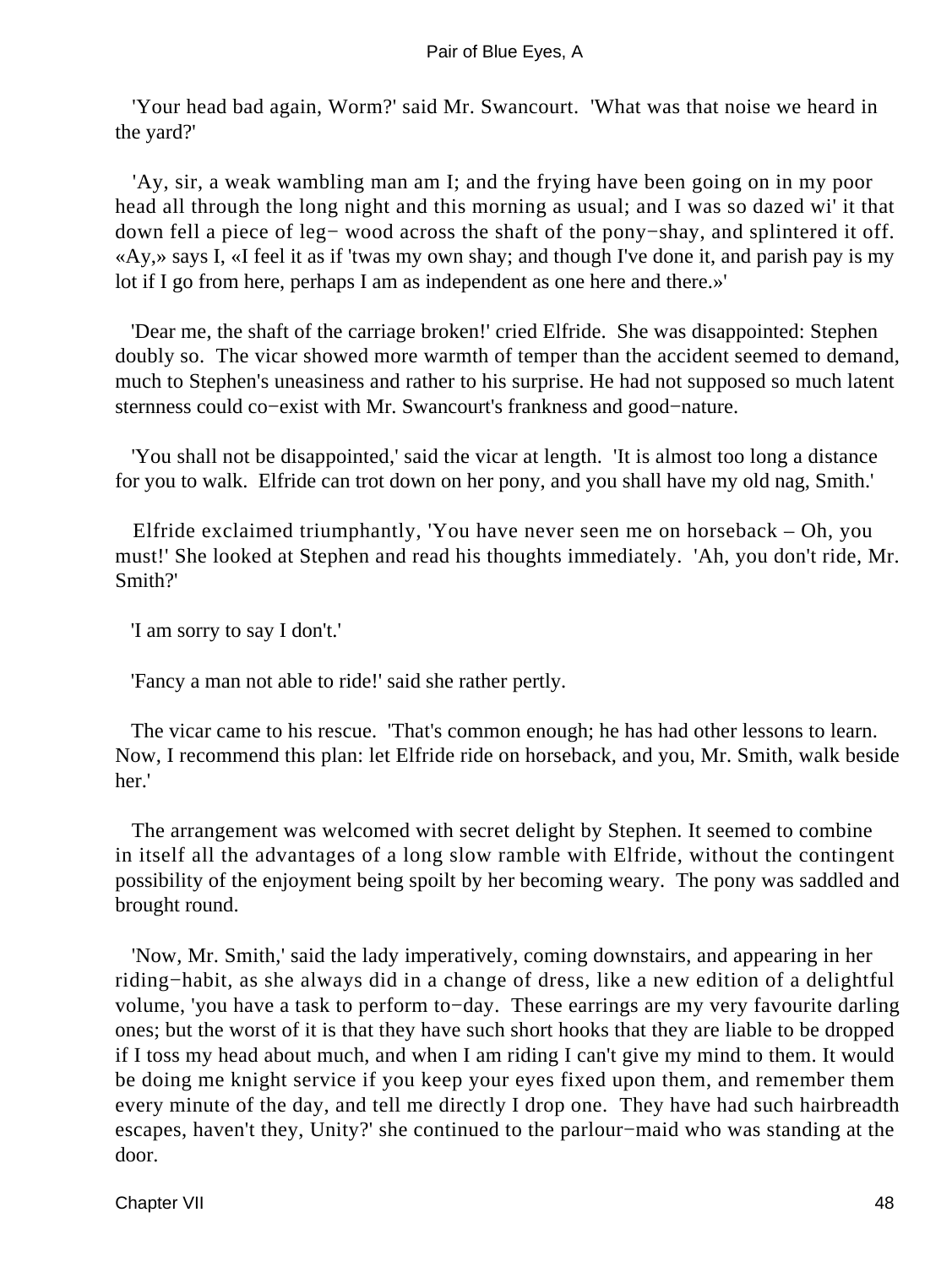'Yes, miss, that they have!' said Unity with round−eyed commiseration.

'Once 'twas in the lane that I found one of them,' pursued Elfride reflectively.

'And then 'twas by the gate into Eighteen Acres,' Unity chimed in.

'And then 'twas on the carpet in my own room,' rejoined Elfride merrily.

 'And then 'twas dangling on the embroidery of your petticoat, miss; and then 'twas down your back, miss, wasn't it? And oh, what a way you was in, miss, wasn't you? my! until you found it!'

Stephen took Elfride's slight foot upon his hand: 'One, two, three, and up!' she said.

 Unfortunately not so. He staggered and lifted, and the horse edged round; and Elfride was ultimately deposited upon the ground rather more forcibly than was pleasant. Smith looked all contrition.

 'Never mind,' said the vicar encouragingly; 'try again! 'Tis a little accomplishment that requires some practice, although it looks so easy. Stand closer to the horse's head, Mr. Smith.'

 'Indeed, I shan't let him try again,' said she with a microscopic look of indignation. 'Worm, come here, and help me to mount.' Worm stepped forward, and she was in the saddle in a trice.

 Then they moved on, going for some distance in silence, the hot air of the valley being occasionally brushed from their faces by a cool breeze, which wound its way along ravines leading up from the sea.

 'I suppose,' said Stephen, 'that a man who can neither sit in a saddle himself nor help another person into one seems a useless incumbrance; but, Miss Swancourt, I'll learn to do it all for your sake; I will, indeed.'

 'What is so unusual in you,' she said, in a didactic tone justifiable in a horsewoman's address to a benighted walker, 'is that your knowledge of certain things should be combined with your ignorance of certain other things.'

Stephen lifted his eyes earnestly to hers.

 'You know,' he said, 'it is simply because there are so many other things to be learnt in this wide world that I didn't trouble about that particular bit of knowledge. I thought it would be useless to me; but I don't think so now. I will learn riding, and all connected with it,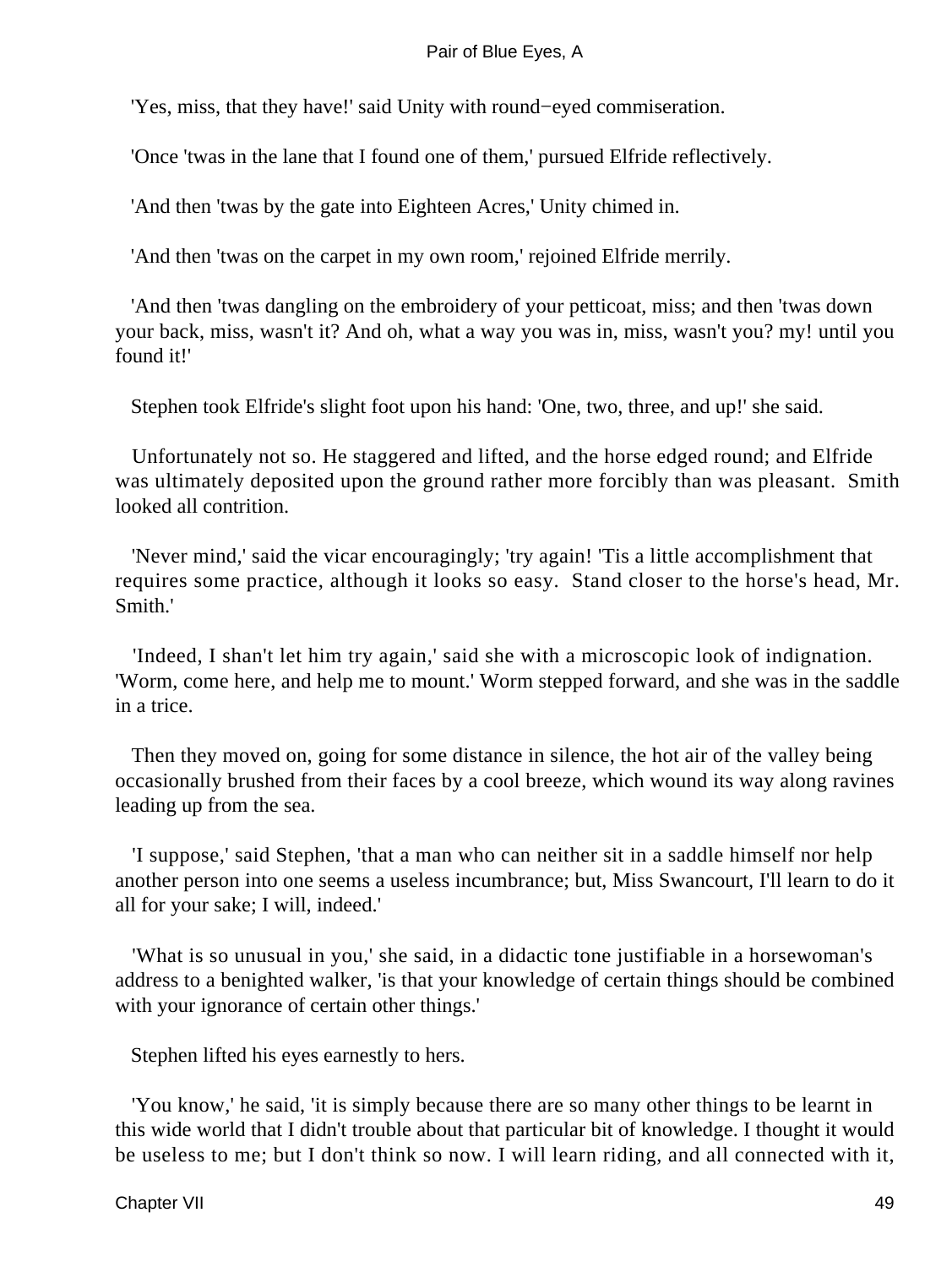because then you would like me better. Do you like me much less for this?'

She looked sideways at him with critical meditation tenderly rendered.

 'Do I seem like **La belle dame sans** MERCI?' she began suddenly, without replying to his question. 'Fancy yourself saying, Mr. Smith:

 "I sat her on my pacing steed, And nothing else saw all day long, For sidelong would she bend, and sing A fairy's song,

*She found me roots of relish sweet,* 

And honey wild, and manna dew; "

and that's all she did.'

'No, no,' said the young man stilly, and with a rising colour.

'«And sure in language strange she said, I love thee true.»'

 'Not at all,' she rejoined quickly. 'See how I can gallop. Now, Pansy, off!' And Elfride started; and Stephen beheld her light figure contracting to the dimensions of a bird as she sank into the distance – her hair flowing.

 He walked on in the same direction, and for a considerable time could see no signs of her returning. Dull as a flower without the sun he sat down upon a stone, and not for fifteen minutes was any sound of horse or rider to be heard. Then Elfride and Pansy appeared on the hill in a round trot.

 'Such a delightful scamper as we have had!' she said, her face flushed and her eyes sparkling. She turned the horse's head, Stephen arose, and they went on again.

'Well, what have you to say to me, Mr. Smith, after my long absence?'

 'Do you remember a question you could not exactly answer last night – whether I was more to you than anybody else?' said he.

'I cannot exactly answer now, either.'

'Why can't you?'

'Because I don't know if I am more to you than any one else.'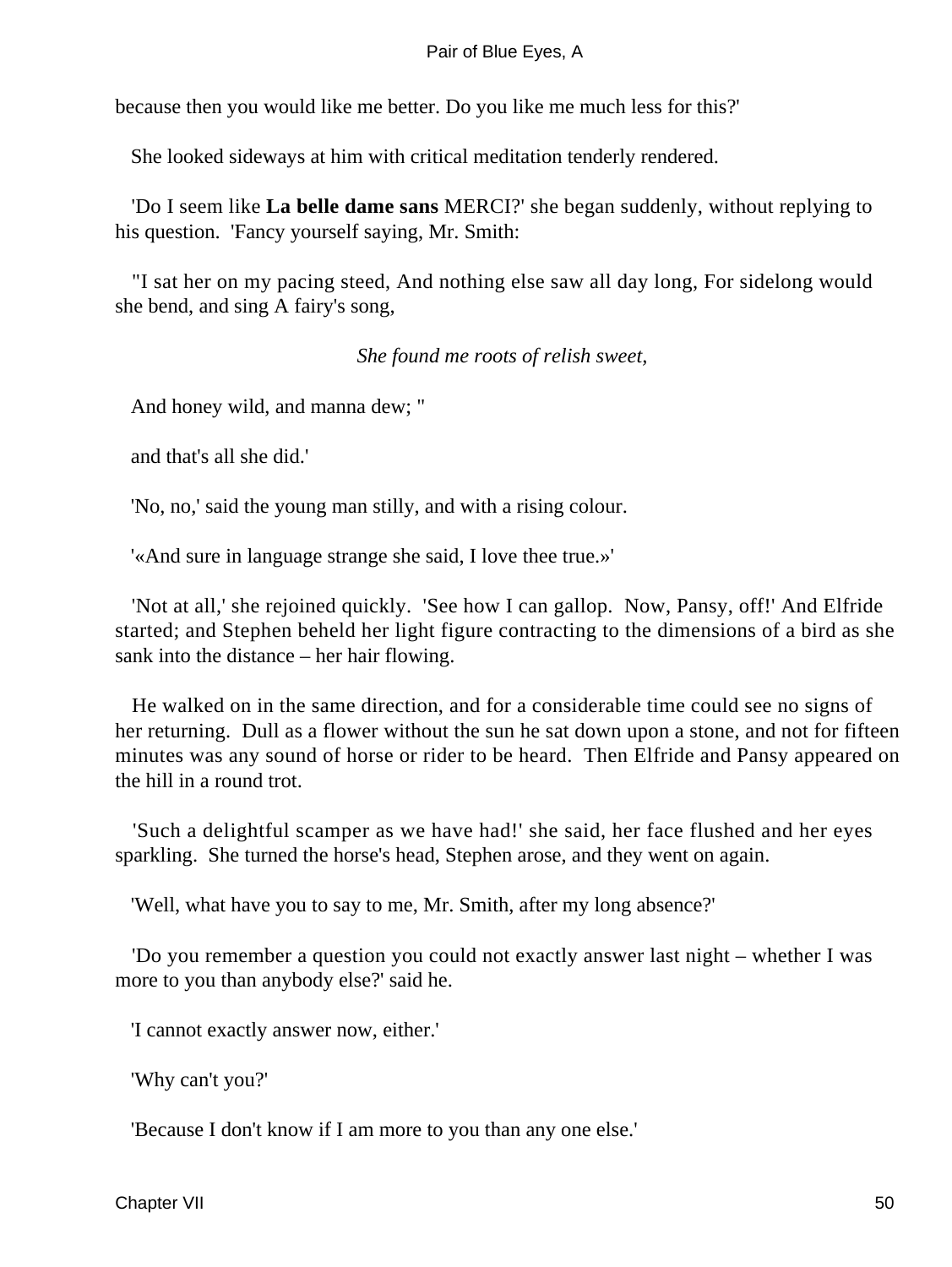'Yes, indeed, you are!' he exclaimed in a voice of intensest appreciation, at the same time gliding round and looking into her face.

 'Eyes in eyes,' he murmured playfully; and she blushingly obeyed, looking back into his.

'And why not lips on lips?' continued Stephen daringly.

 'No, certainly not. Anybody might look; and it would be the death of me. You may kiss my hand if you like.'

 He expressed by a look that to kiss a hand through a glove, and that a riding−glove, was not a great treat under the circumstances.

 'There, then; I'll take my glove off. Isn't it a pretty white hand? Ah, you don't want to kiss it, and you shall not now!'

 'If I do not, may I never kiss again, you severe Elfride! You know I think more of you than I can tell; that you are my queen. I would die for you, Elfride!'

 A rapid red again filled her cheeks, and she looked at him meditatively. What a proud moment it was for Elfride then! She was ruling a heart with absolute despotism for the first time in her life.

Stephen stealthily pounced upon her hand.

'No; I won't, I won't!' she said intractably; 'and you shouldn't take me by surprise.'

 There ensued a mild form of tussle for absolute possession of the much−coveted hand, in which the boisterousness of boy and girl was far more prominent than the dignity of man and woman. Then Pansy became restless. Elfride recovered her position and remembered herself.

 'You make me behave in not a nice way at all!' she exclaimed, in a tone neither of pleasure nor anger, but partaking of both. 'I ought not to have allowed such a romp! We are too old now for that sort of thing.'

 'I hope you don't think me too – too much of a creeping−round sort of man,' said he in a penitent tone, conscious that he too had lost a little dignity by the proceeding.

 'You are too familiar; and I can't have it! Considering the shortness of the time we have known each other, Mr. Smith, you take too much upon you. You think I am a country girl, and it doesn't matter how you behave to me!'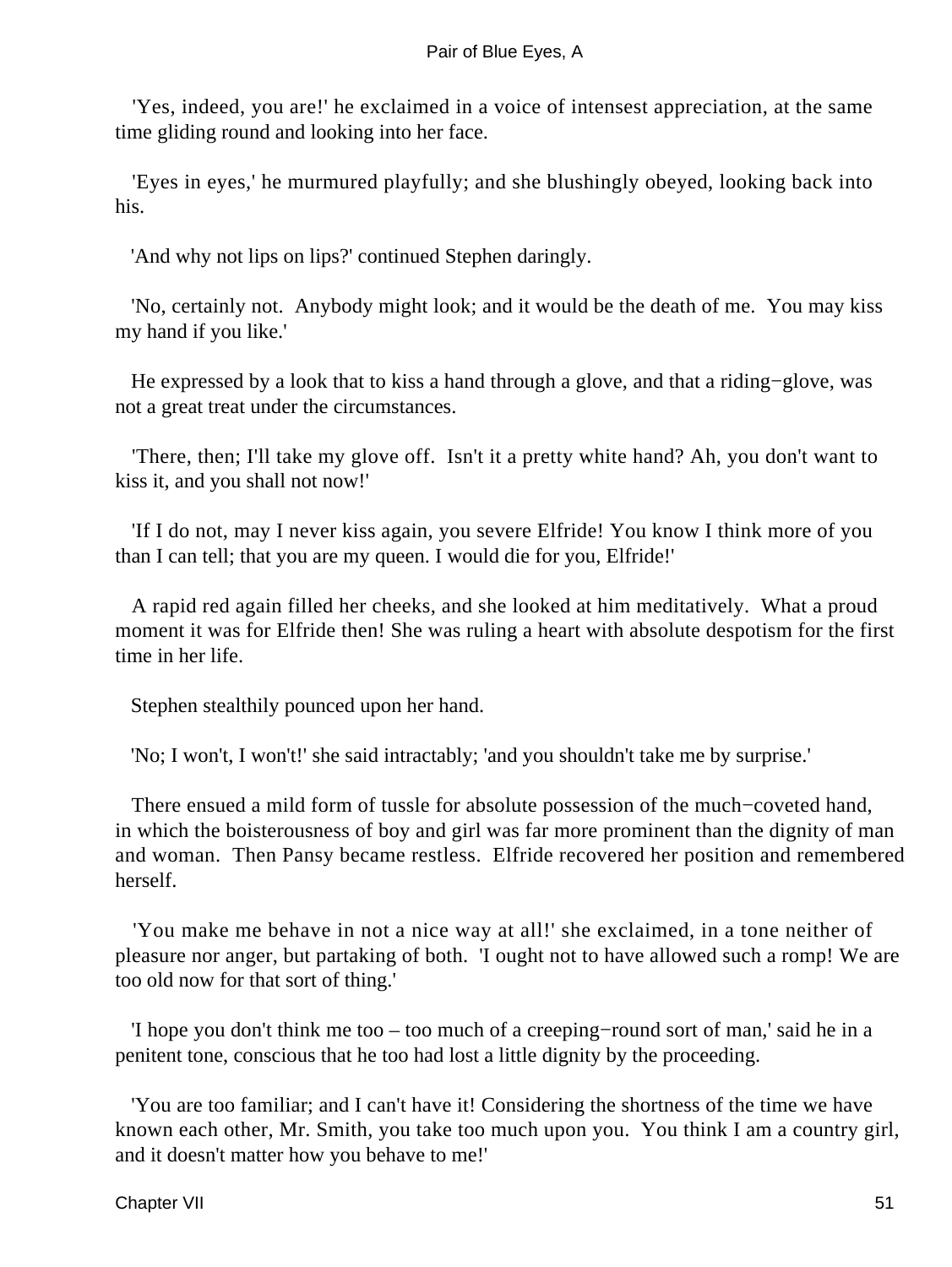'I assure you, Miss Swancourt, that I had no idea of freak in my mind. I wanted to imprint a sweet – serious kiss upon your hand; and that's all.'

 'Now, that's creeping round again! And you mustn't look into my eyes so,' she said, shaking her head at him, and trotting on a few paces in advance. Thus she led the way out of the lane and across some fields in the direction of the cliffs. At the boundary of the fields nearest the sea she expressed a wish to dismount. The horse was tied to a post. and they both followed an irregular path, which ultimately terminated upon a flat ledge passing round the face of the huge blue−black rock at a height about midway between the sea and the topmost verge. There, far beneath and before them, lay the everlasting stretch of ocean; there, upon detached rocks, were the white screaming gulls, seeming ever intending to settle, and yet always passing on. Right and left ranked the toothed and zigzag line of storm−torn heights, forming the series which culminated in the one beneath their feet.

 Behind the youth and maiden was a tempting alcove and seat, formed naturally in the beetling mass, and wide enough to admit two or three persons. Elfride sat down, and Stephen sat beside her.

 'I am afraid it is hardly proper of us to be here, either,' she said half inquiringly. 'We have not known each other long enough for this kind of thing, have we!'

'Oh yes,' he replied judicially; 'quite long enough.'

'How do you know?'

 'It is not length of time, but the manner in which our minutes beat, that makes enough or not enough in our acquaintanceship.'

 'Yes, I see that. But I wish papa suspected or knew what a VERY **New thing i** am doing. He does not think of it at all.'

'Darling Elfie, I wish we could be married! It is wrong for me to say it  $-1$  know it is  $$ before you know more; but I wish we might be, all the same. Do you love me deeply, deeply?'

'No!' she said in a fluster.

 At this point−blank denial, Stephen turned his face away decisively, and preserved an ominous silence; the only objects of interest on earth for him being apparently the three or four−score sea−birds circling in the air afar off.

 'I didn't mean to stop you quite,' she faltered with some alarm; and seeing that he still remained silent, she added more anxiously, 'If you say that again, perhaps, I will not be quite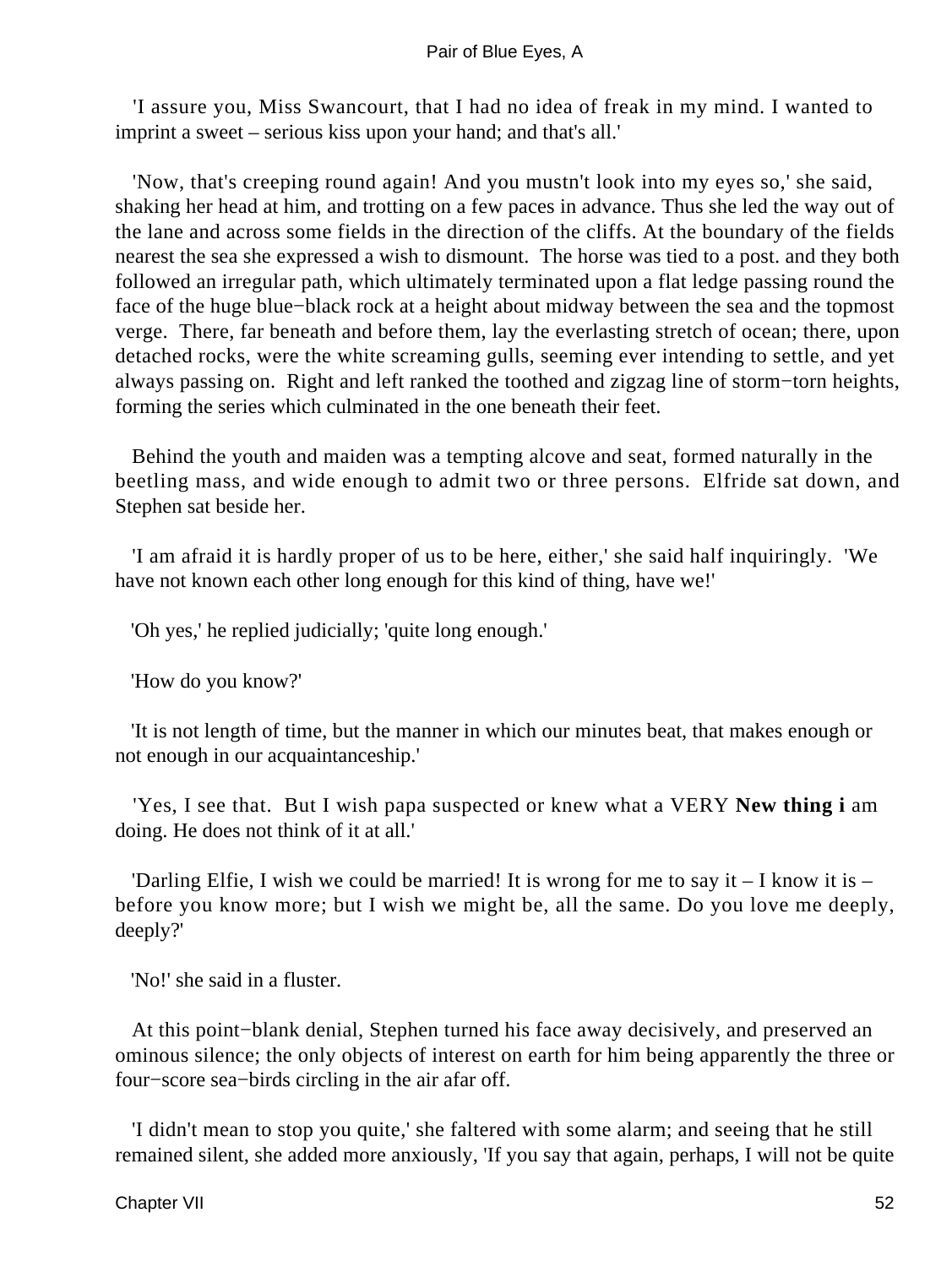– quite so obstinate – if – if you don't like me to be.'

'Oh, my Elfride!' he exclaimed, and kissed her.

 It was Elfride's first kiss. And so awkward and unused was she; full of striving – no relenting. There was none of those apparent struggles to get out of the trap which only results in getting further in: no final attitude of receptivity: no easy close of shoulder to shoulder, hand upon hand, face upon face, and, in spite of coyness, the lips in the right place at the supreme moment. That graceful though apparently accidental falling into position, which many have noticed as precipitating the end and making sweethearts the sweeter, was not here. Why? Because experience was absent. A woman must have had many kisses before she kisses well.

 In fact, the art of tendering the lips for these amatory salutes follows the principles laid down in treatises on legerdemain for performing the trick called Forcing a Card. The card is to be shifted nimbly, withdrawn, edged under, and withal not to be offered till the moment the unsuspecting person's hand reaches the pack; this forcing to be done so modestly and yet so coaxingly, that the person trifled with imagines he is really choosing what is in fact thrust into his hand.

Well, there were no such facilities now; and Stephen was conscious of it – first with a momentary regret that his kiss should be spoilt by her confused receipt of it, and then with the pleasant perception that her awkwardness was her charm.

'And you do care for me and love me?' said he.

'Yes.'

'Very much?'

'Yes.'

'And I mustn't ask you if you'll wait for me, and be my wife some day?'

'Why not?' she said naively.

'There is a reason why, my Elfride.'

'Not any one that I know of.'

 'Suppose there is something connected with me which makes it almost impossible for you to agree to be my wife, or for your father to countenance such an idea?'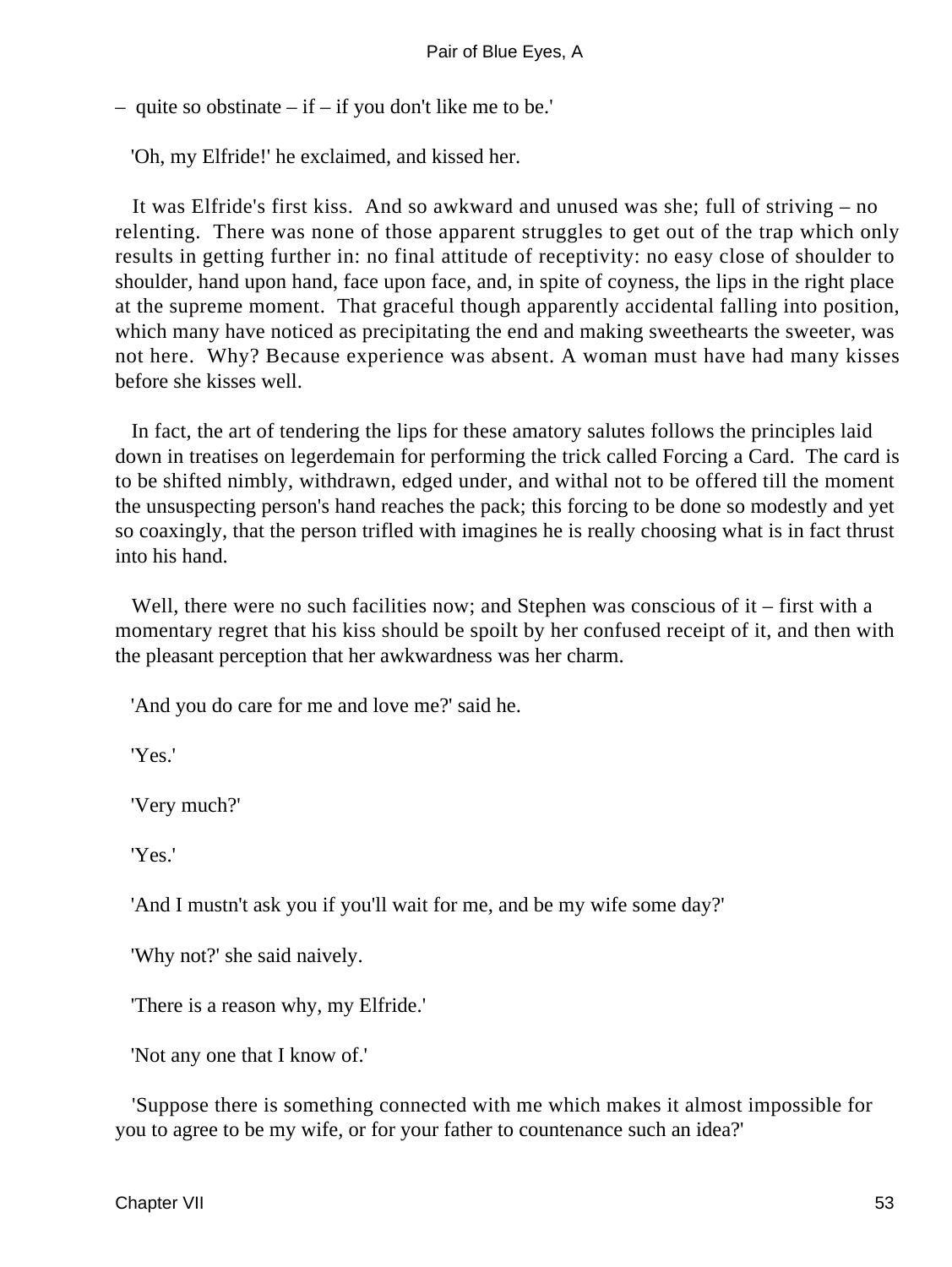'Nothing shall make me cease to love you: no blemish can be found upon your personal nature. That is pure and generous, I know; and having that, how can I be cold to you?'

 'And shall nothing else affect us – shall nothing beyond my nature be a part of my quality in your eyes, Elfie?'

 'Nothing whatever,' she said with a breath of relief. 'Is that all? Some outside circumstance? What do I care?'

 'You can hardly judge, dear, till you know what has to be judged. For that, we will stop till we get home. I believe in you, but I cannot feel bright.'

 'Love is new, and fresh to us as the dew; and we are together. As the lover's world goes, this is a great deal. Stephen, I fancy I see the difference between me and you – between men and women generally, perhaps. I am content to build happiness on any accidental basis that may lie near at hand; you are for making a world to suit your happiness.'

 'Elfride, you sometimes say things which make you seem suddenly to become five years older than you are, or than I am; and that remark is one. I couldn't think so OLD as that, try how I might....And no lover has ever kissed you before?'

'Never.'

 'I knew that; you were so unused. You ride well, but you don't kiss nicely at all; and I was told once, by my friend Knight, that that is an excellent fault in woman.'

 'Now, come; I must mount again, or we shall not be home by dinner− time.' And they returned to where Pansy stood tethered. 'Instead of entrusting my weight to a young man's unstable palm,' she continued gaily, 'I prefer a surer «upping−stock» (as the villagers call it), in the form of a gate. There – now I am myself again.'

They proceeded homeward at the same walking pace.

 Her blitheness won Stephen out of his thoughtfulness, and each forgot everything but the tone of the moment.

'What did you love me for?' she said, after a long musing look at a flying bird.

'I don't know,' he replied idly.

'Oh yes, you do,' insisted Elfride.

'Perhaps, for your eyes.'

Chapter VII 54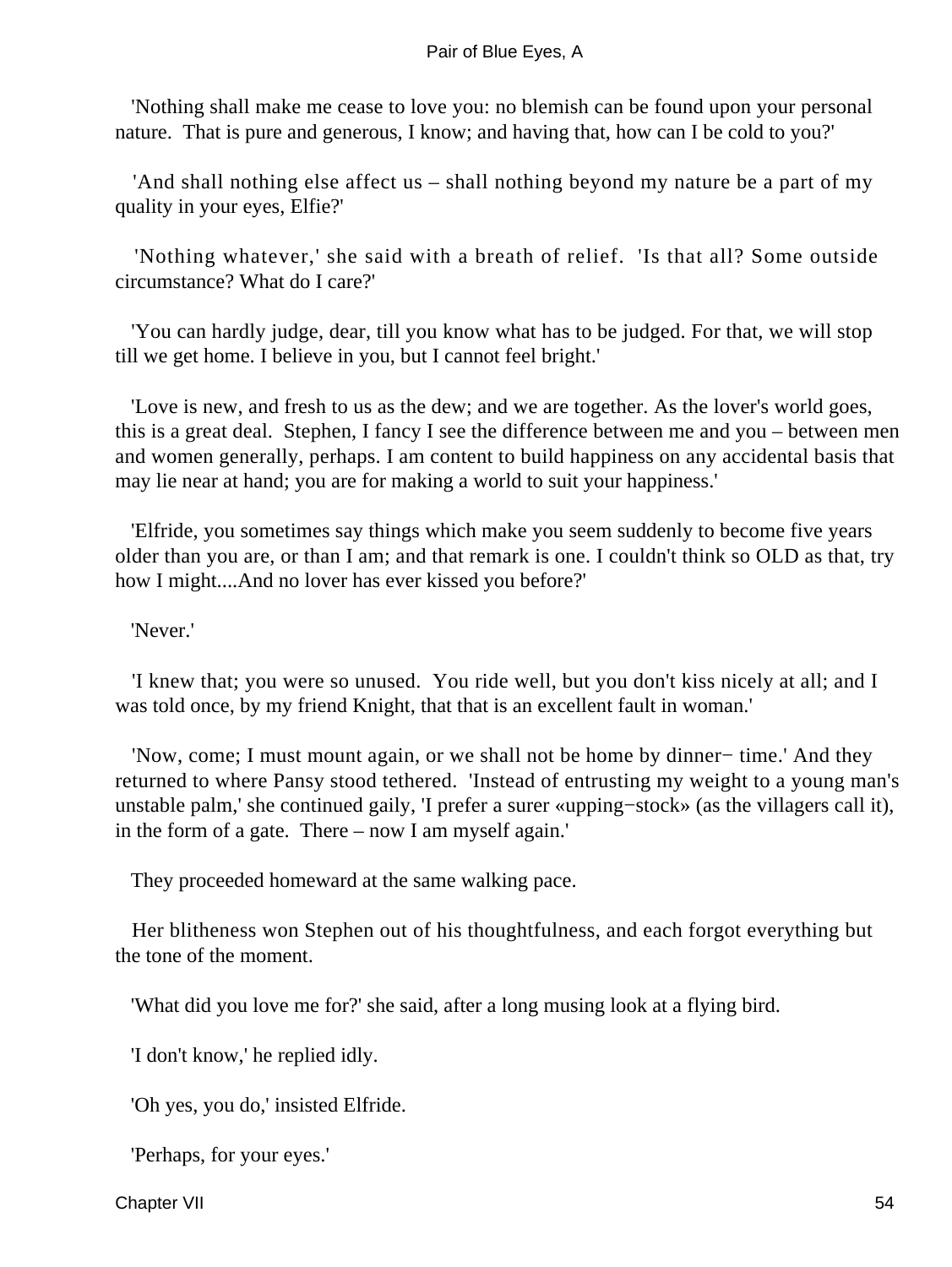'What of them? – now, don't vex me by a light answer. What of my eyes?'

'Oh, nothing to be mentioned. They are indifferently good.'

'Come, Stephen, I won't have that. What did you love me for?'

'It might have been for your mouth?'

'Well, what about my mouth?'

'I thought it was a passable mouth enough  $-$  '

'That's not very comforting.'

'With a pretty pout and sweet lips; but actually, nothing more than what everybody has.'

 'Don't make up things out of your head as you go on, there's a dear Stephen. Now – what – did – you – love – me – for?'

 'Perhaps, 'twas for your neck and hair; though I am not sure: or for your idle blood, that did nothing but wander away from your cheeks and back again; but I am not sure. Or your hands and arms, that they eclipsed all other hands and arms; or your feet, that they played about under your dress like little mice; or your tongue, that it was of a dear delicate tone. But I am not altogether sure.'

 'Ah, that's pretty to say; but I don't care for your love, if it made a mere flat picture of me in that way, and not being sure, and such cold reasoning; but what you **Felt i** was, you know, Stephen' (at this a stealthy laugh and frisky look into his face), 'when you said to yourself, «I'll certainly love that young lady.»'

'I never said it.'

'When you said to yourself, then, «I never will love that young lady.»'

'I didn't say that, either.'

'Then was it, «I suppose I must love that young lady?»'

'No.'

'What, then?'

''Twas much more fluctuating – not so definite.'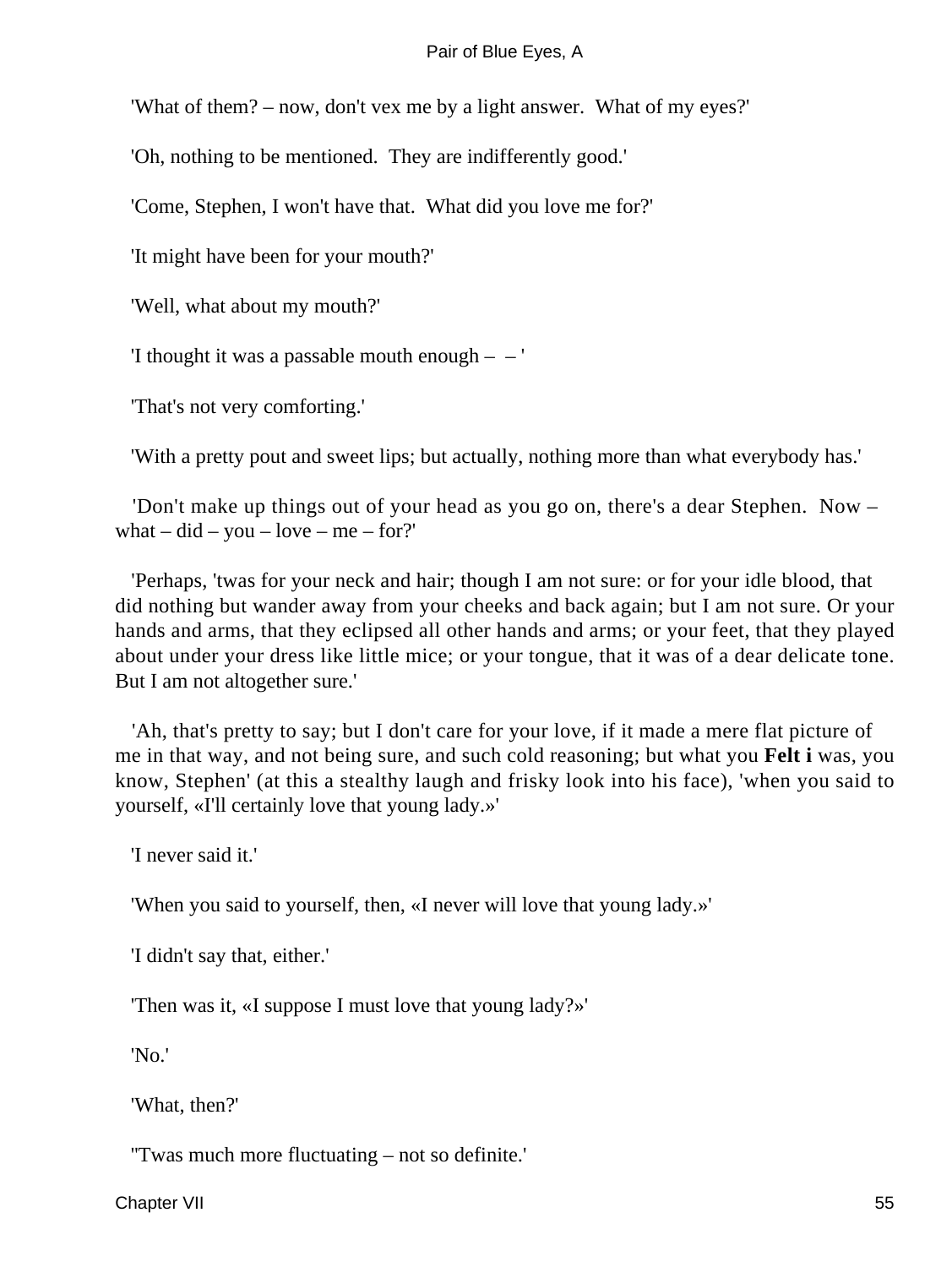'Tell me; do, do.'

'It was that I ought not to think about you if I loved you truly.'

 'Ah, that I don't understand. There's no getting it out of you. And I'll not ask you ever any more – never more – to say out of the deep reality of your heart what you loved me for.'

 'Sweet tantalizer, what's the use? It comes to this sole simple thing: That at one time I had never seen you, and I didn't love you; that then I saw you, and I did love you. Is that enough?'

 'Yes; I will make it do....I know, I think, what I love you for. You are nice−looking, of course; but I didn't mean for that. It is because you are so docile and gentle.'

 'Those are not quite the correct qualities for a man to be loved for,' said Stephen, in rather a dissatisfied tone of self− criticism. 'Well, never mind. I must ask your father to allow us to be engaged directly we get indoors. It will be for a long time.'

'I like it the better....Stephen, don't mention it till to− morrow.'

'Why?'

 'Because, if he should object – I don't think he will; but if he should – we shall have a day longer of happiness from our ignorance....Well, what are you thinking of so deeply?'

 'I was thinking how my dear friend Knight would enjoy this scene. I wish he could come here.'

 'You seem very much engrossed with him,' she answered, with a jealous little toss. 'He must be an interesting man to take up so much of your attention.'

'Interesting!' said Stephen, his face glowing with his fervour; 'noble, you ought to say.'

 'Oh yes, yes; I forgot,' she said half satirically. 'The noblest man in England, as you told us last night.'

'He is a fine fellow, laugh as you will, Miss Elfie.'

'I know he is your hero. But what does he do? anything?'

'He writes.'

'What does he write? I have never heard of his name.'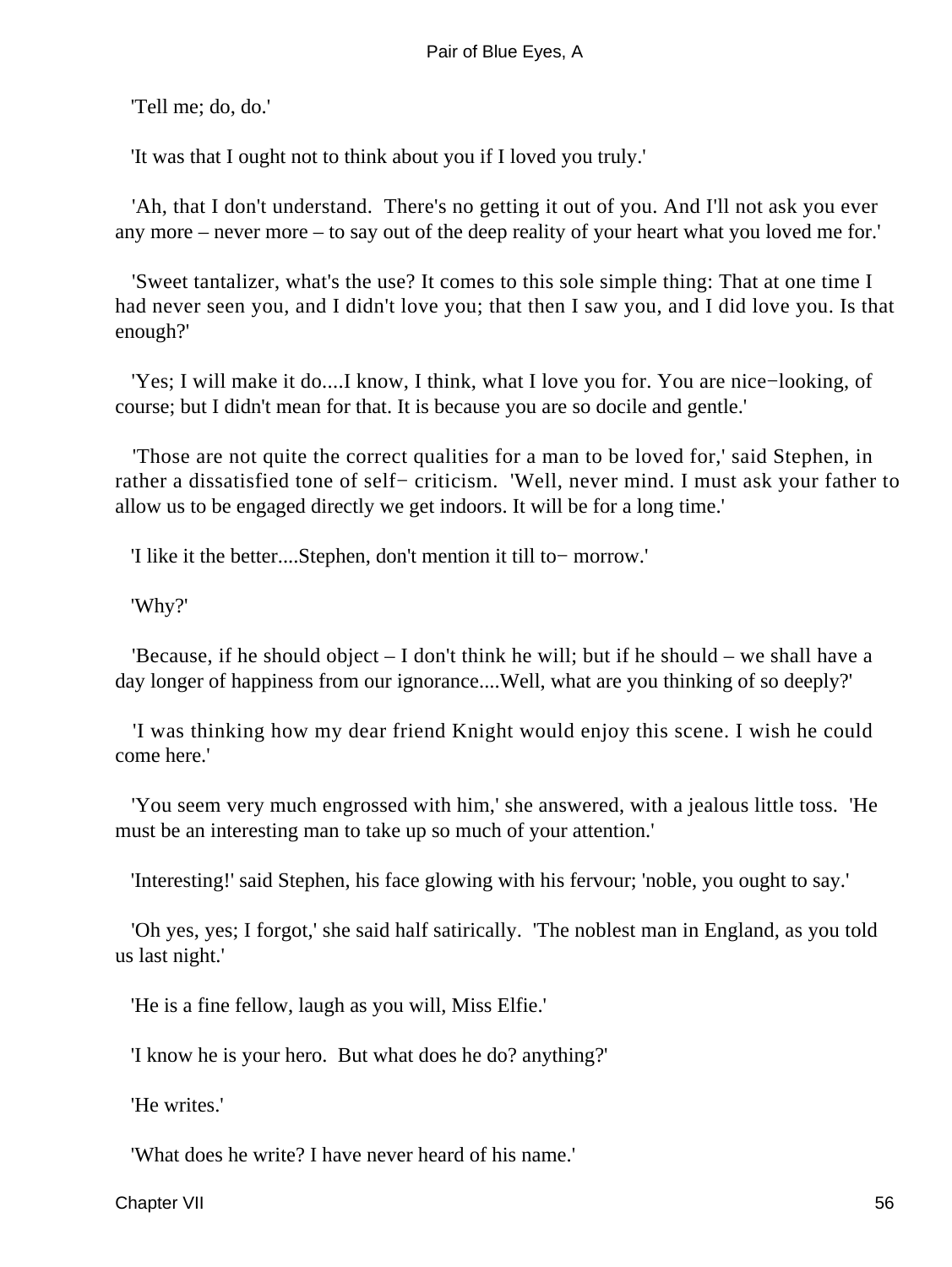'Because his personality, and that of several others like him, is absorbed into a huge WE, namely, the impalpable entity called the **Present** – a social and literary Review.'

'Is he only a reviewer?'

 'ONLY, Elfie! Why, I can tell you it is a fine thing to be on the staff of the **Present.** Finer than being a novelist considerably.'

'That's a hit at me, and my poor **Court of kellyon** CASTLE.'

 'No, Elfride,' he whispered; 'I didn't mean that. I mean that he is really a literary man of some eminence, and not altogether a reviewer. He writes things of a higher class than reviews, though he reviews a book occasionally. His ordinary productions are social and ethical essays – all that the **Present** contains which is not literary reviewing.'

 'I admit he must be talented if he writes for the **Present.** We have it sent to us irregularly. I want papa to be a subscriber, but he's so conservative. Now the next point in this Mr. Knight – I suppose he is a very good man.'

'An excellent man. I shall try to be his intimate friend some day.'

'But aren't you now?'

 'No; not so much as that,' replied Stephen, as if such a supposition were extravagant. 'You see, it was in this way – he came originally from the same place as I, and taught me things; but I am not intimate with him. Shan't I be glad when I get richer and better known, and hob and nob with him!' Stephen's eyes sparkled.

 A pout began to shape itself upon Elfride's soft lips. 'You think always of him, and like him better than you do me!'

 'No, indeed, Elfride. The feeling is different quite. But I do like him, and he deserves even more affection from me than I give.'

 'You are not nice now, and you make me as jealous as possible!' she exclaimed perversely. 'I know you will never speak to any third person of me so warmly as you do to me of him.'

 'But you don't understand, Elfride,' he said with an anxious movement. 'You shall know him some day. He is so brilliant – no, it isn't exactly brilliant; so thoughtful – nor does thoughtful express him – that it would charm you to talk to him. He's a most desirable friend, and that isn't half I could say.'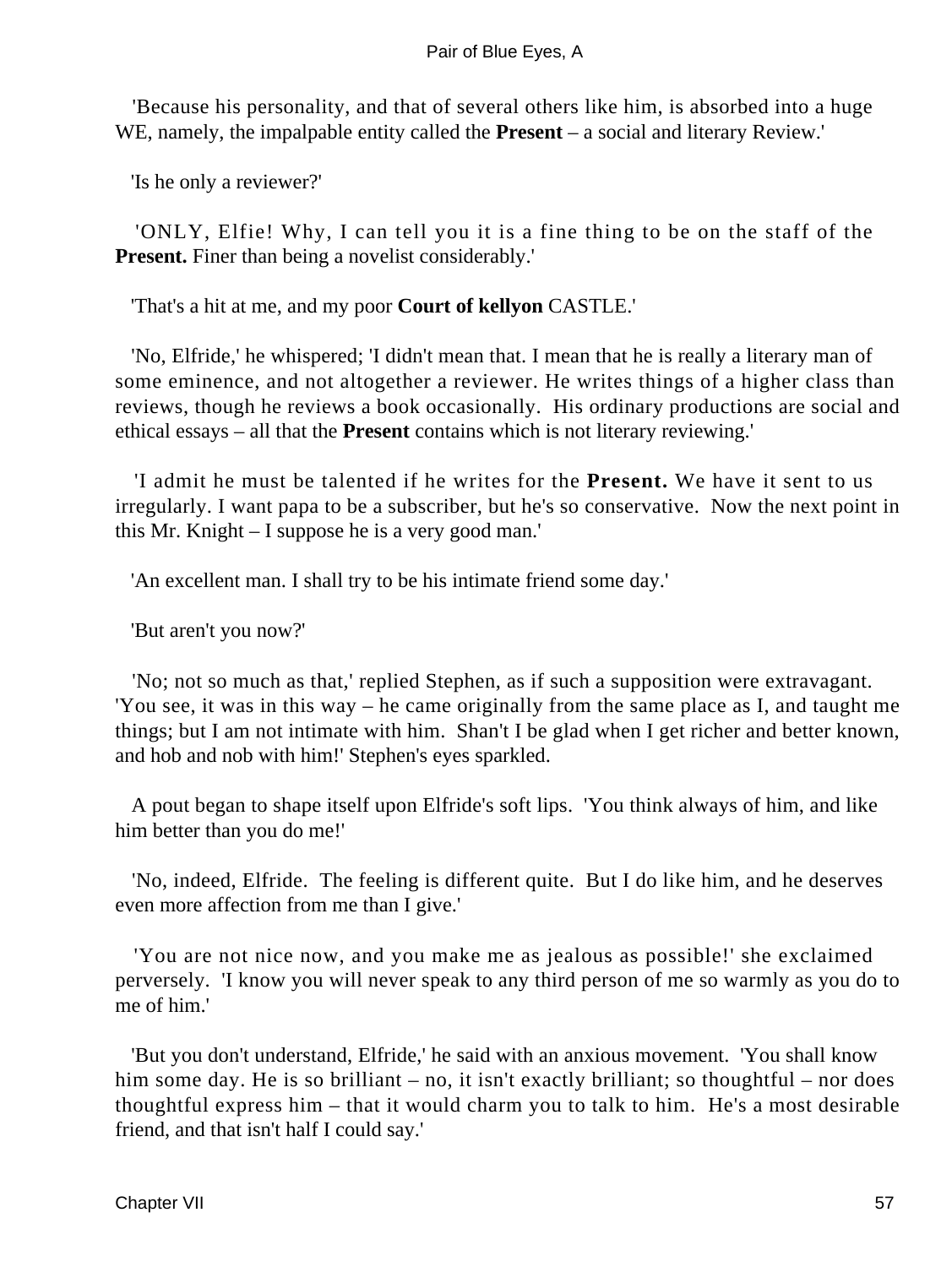'I don't care how good he is; I don't want to know him, because he comes between me and you. You think of him night and day, ever so much more than of anybody else; and when you are thinking of him, I am shut out of your mind.'

'No, dear Elfride; I love you dearly.'

 'And I don't like you to tell me so warmly about him when you are in the middle of loving me. Stephen, suppose that I and this man Knight of yours were both drowning, and you could only save one of  $us - -$ 

'Yes – the stupid old proposition – which would I save?

'Well, which? Not me.'

'Both of you,' he said, pressing her pendent hand.

'No, that won't do; only one of us.'

'I cannot say; I don't know. It is disagreeable – quite a horrid idea to have to handle.'

 'A−ha, I know. You would save him, and let me drown, drown, drown; and I don't care about your love!'

 She had endeavoured to give a playful tone to her words, but the latter speech was rather forced in its gaiety.

 At this point in the discussion she trotted off to turn a corner which was avoided by the footpath, the road and the path reuniting at a point a little further on. On again making her appearance she continually managed to look in a direction away from him, and left him in the cool shade of her displeasure. Stephen was soon beaten at this game of indifference. He went round and entered the range of her vision.

'Are you offended, Elfie? Why don't you talk?'

 'Save me, then, and let that Mr. Clever of yours drown. I hate him. Now, which would you?'

'Really, Elfride, you should not press such a hard question. It is ridiculous.'

 'Then I won't be alone with you any more. Unkind, to wound me so!' She laughed at her own absurdity but persisted.

'Come, Elfie, let's make it up and be friends.'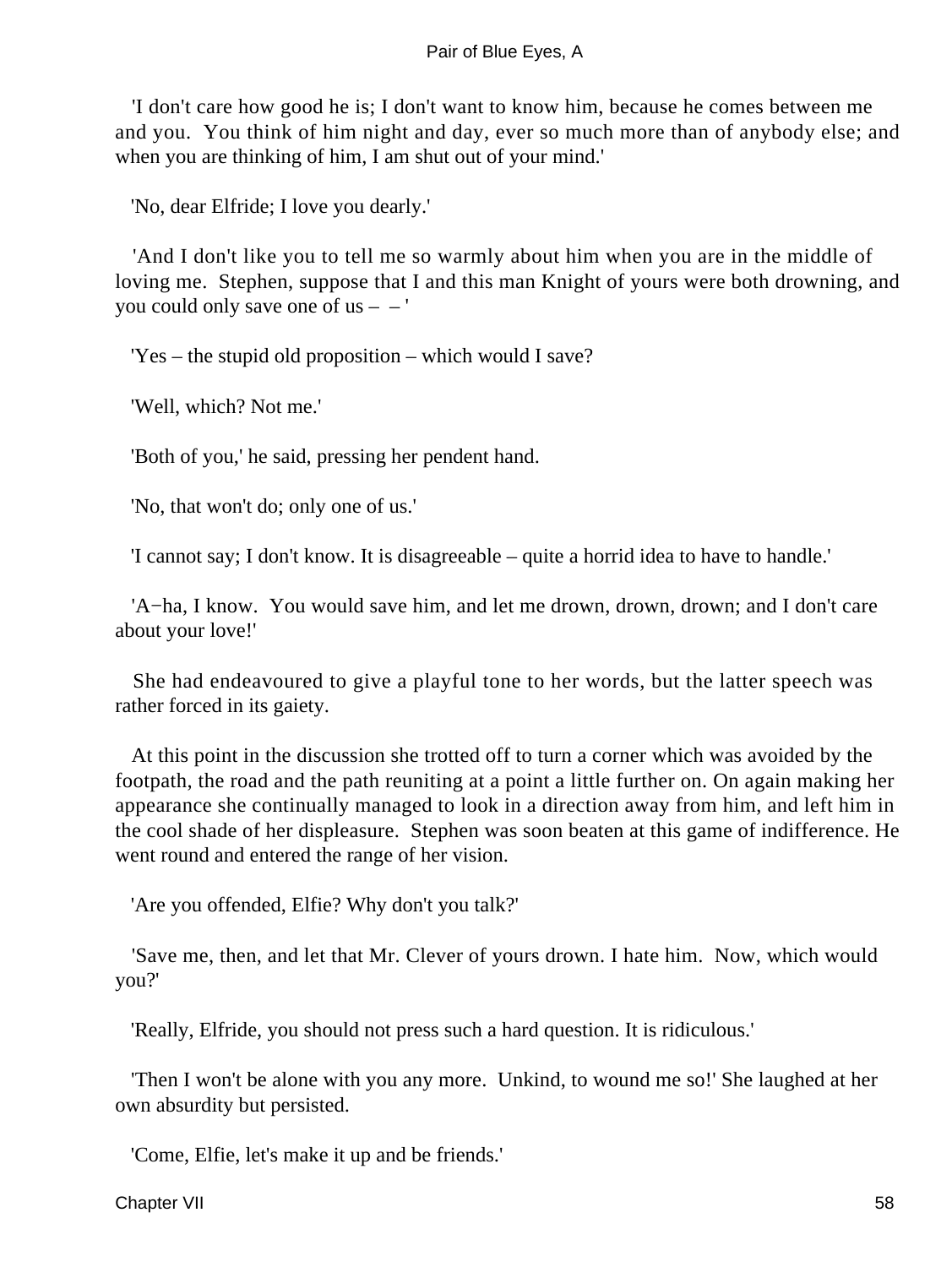'Say you would save me, then, and let him drown.'

'I would save you – and him too.'

'And let him drown. Come, or you don't love me!' she teasingly went on.

'And let him drown,' he ejaculated despairingly.

'There; now I am yours!' she said, and a woman's flush of triumph lit her eyes.

'Only one earring, miss, as I'm alive,' said Unity on their entering the hall.

 With a face expressive of wretched misgiving, Elfride's hand flew like an arrow to her ear.

'There!' she exclaimed to Stephen, looking at him with eyes full of reproach.

 'I quite forgot, indeed. If I had only remembered!' he answered, with a conscience−stricken face.

She wheeled herself round, and turned into the shrubbery. Stephen followed.

 'If you had told me to watch anything, Stephen, I should have religiously done it,' she capriciously went on, as soon as she heard him behind her.

'Forgetting is forgivable.'

 'Well, you will find it, if you want me to respect you and be engaged to you when we have asked papa.' She considered a moment, and added more seriously, 'I know now where I dropped it, Stephen. It was on the cliff. I remember a faint sensation of some change about me, but I was too absent to think of it then. And that's where it is now, and you must go and look there.'

'I'll go at once.'

 And he strode away up the valley, under a broiling sun and amid the deathlike silence of early afternoon. He ascended, with giddy−paced haste, the windy range of rocks to where they had sat, felt and peered about the stones and crannies, but Elfride's stray jewel was nowhere to be seen. Next Stephen slowly retraced his steps, and, pausing at a cross−road to reflect a while, he left the plateau and struck downwards across some fields, in the direction of Endelstow House.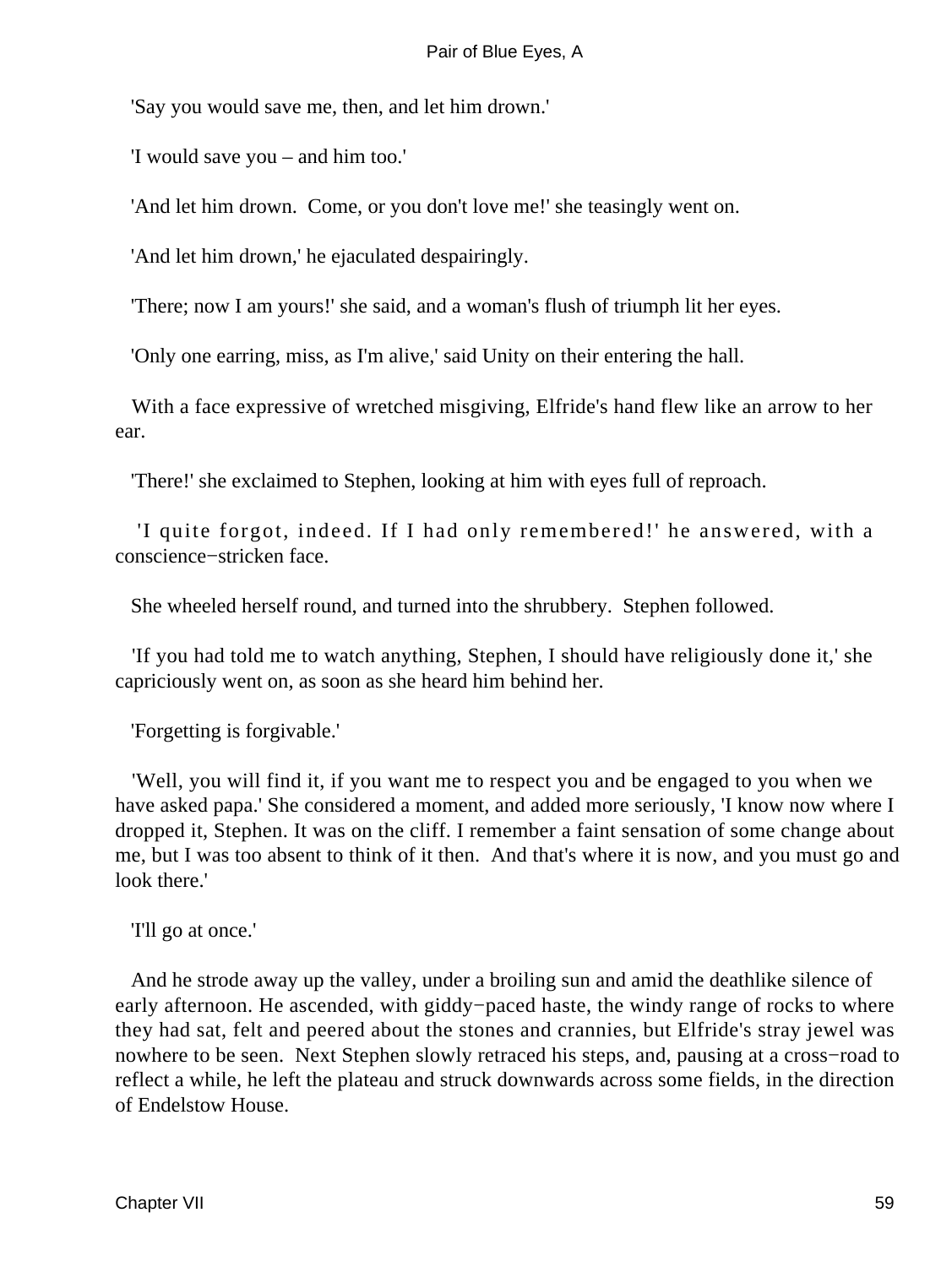He walked along the path by the river without the slightest hesitation as to its bearing, apparently quite familiar with every inch of the ground. As the shadows began to lengthen and the sunlight to mellow, he passed through two wicket−gates, and drew near the outskirts of Endelstow Park. The river now ran along under the park fence, previous to entering the grove itself, a little further on.

 Here stood a cottage, between the fence and the stream, on a slightly elevated spot of ground, round which the river took a turn. The characteristic feature of this snug habitation was its one chimney in the gable end, its squareness of form disguised by a huge cloak of ivy, which had grown so luxuriantly and extended so far from its base, as to increase the apparent bulk of the chimney to the dimensions of a tower. Some little distance from the back of the house rose the park boundary, and over this were to be seen the sycamores of the grove, making slow inclinations to the just−awakening air.

 Stephen crossed the little wood bridge in front, went up to the cottage door, and opened it without knock or signal of any kind.

 Exclamations of welcome burst from some person or persons when the door was thrust ajar, followed by the scrape of chairs on a stone floor, as if pushed back by their occupiers in rising from a table. The door was closed again, and nothing could now be heard from within, save a lively chatter and the rattle of plates.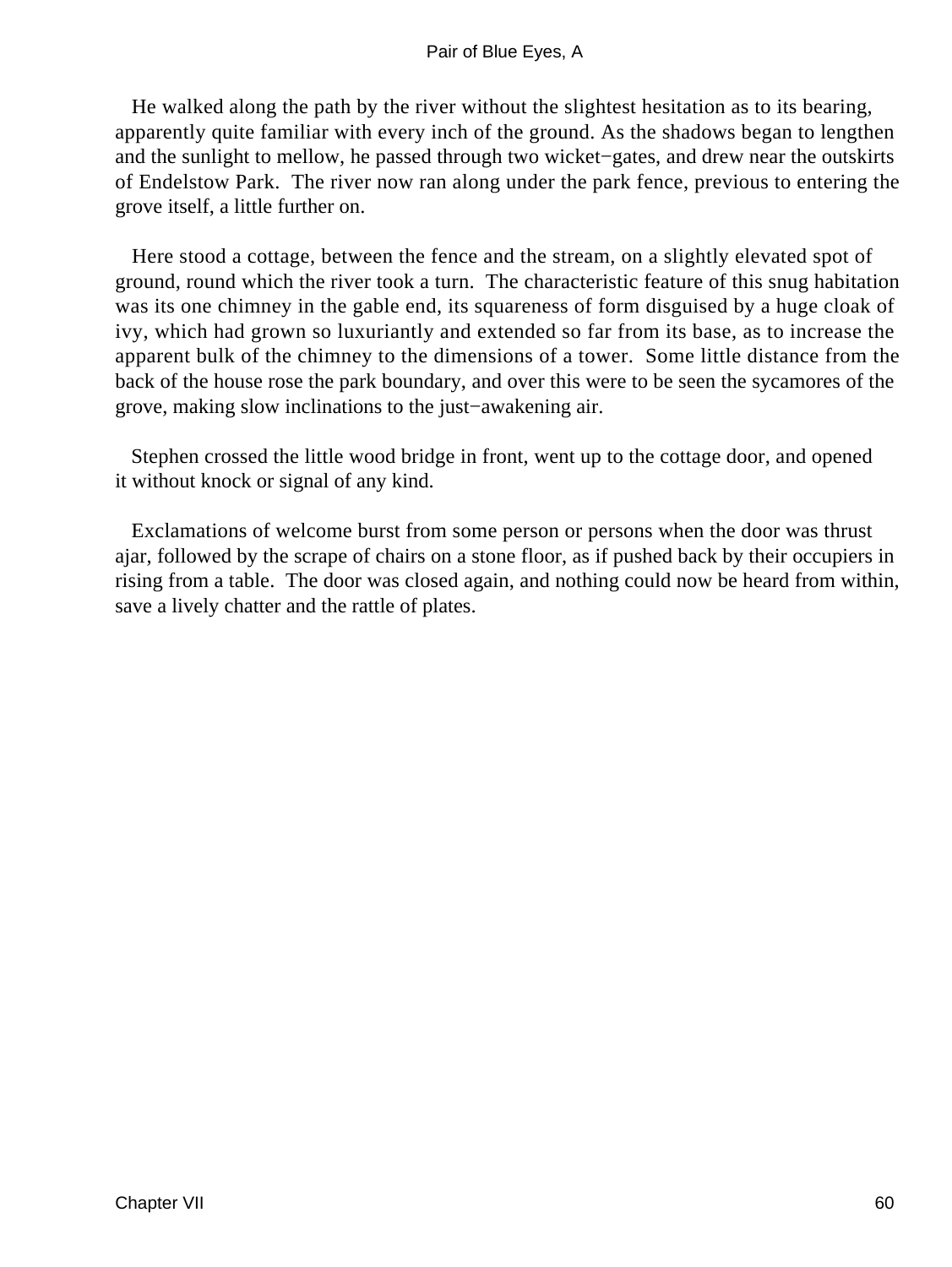## **[Chapter VIII](#page-346-0)**

*'A*llen−a−Dale is no baron or lord.'

 The mists were creeping out of pools and swamps for their pilgrimages of the night when Stephen came up to the front door of the vicarage. Elfride was standing on the step illuminated by a lemon−hued expanse of western sky.

'You never have been all this time looking for that earring?' she said anxiously.

'Oh no; and I have not found it.'

 'Never mind. Though I am much vexed; they are my prettiest. But, Stephen, what ever have you been doing – where have you been? I have been so uneasy. I feared for you, knowing not an inch of the country. I thought, suppose he has fallen over the cliff! But now I am inclined to scold you for frightening me so.'

 'I must speak to your father now,' he said rather abruptly; 'I have so much to say to him – and to you, Elfride.'

 'Will what you have to say endanger this nice time of ours, and is it that same shadowy secret you allude to so frequently, and will it make me unhappy?'

'Possibly.'

She breathed heavily, and looked around as if for a prompter.

'Put it off till to−morrow,' she said.

He involuntarily sighed too.

'No; it must come to−night. Where is your father, Elfride?'

 'Somewhere in the kitchen garden, I think,' she replied. 'That is his favourite evening retreat. I will leave you now. Say all that's to be said – do all there is to be done. Think of me waiting anxiously for the end.' And she re−entered the house.

 She waited in the drawing−room, watching the lights sink to shadows, the shadows sink to darkness, until her impatience to know what had occurred in the garden could no longer be controlled. She passed round the shrubbery, unlatched the garden door, and skimmed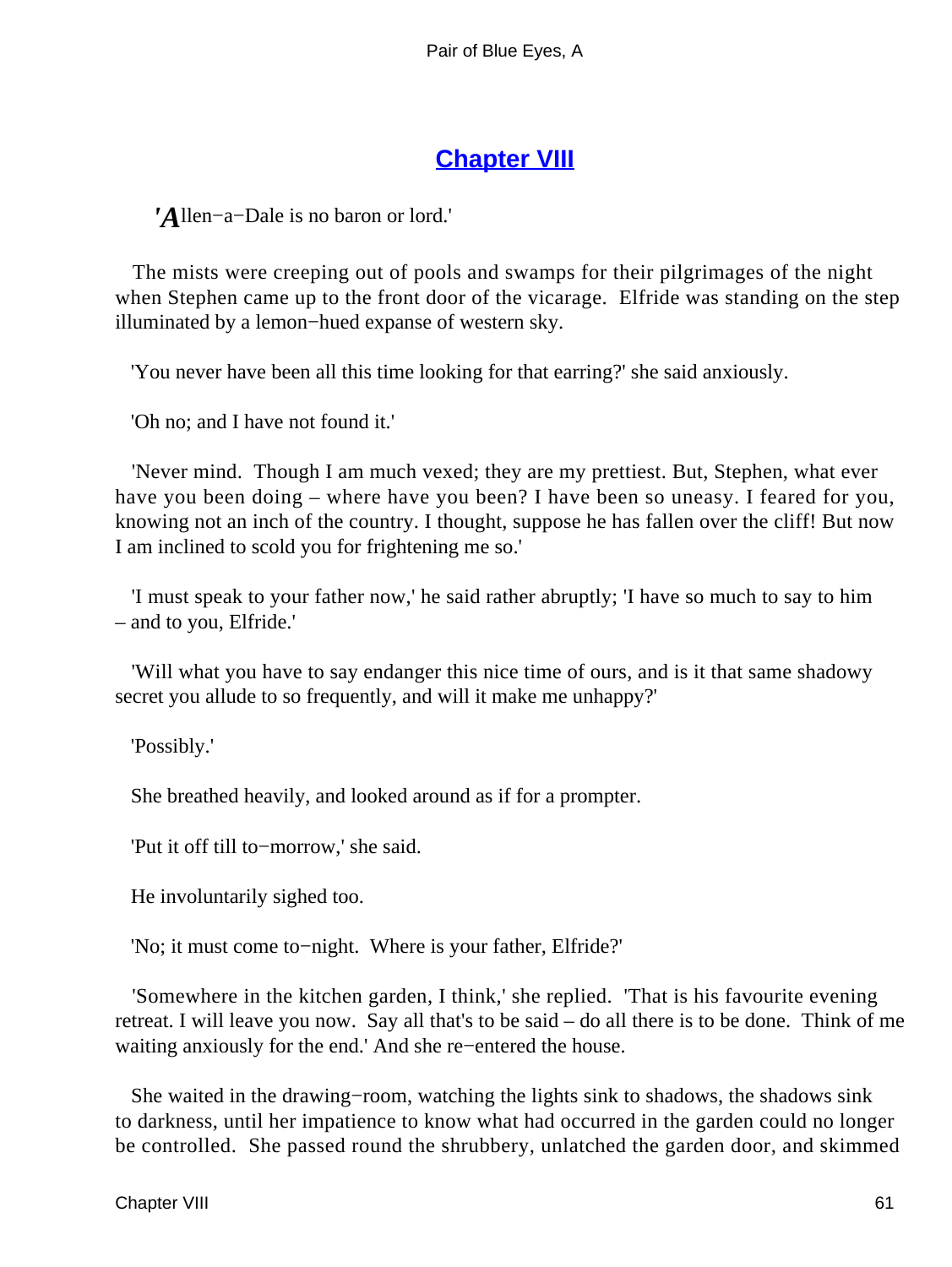with her keen eyes the whole twilighted space that the four walls enclosed and sheltered: they were not there. She mounted a little ladder, which had been used for gathering fruit, and looked over the wall into the field. This field extended to the limits of the glebe, which was enclosed on that side by a privet−hedge. Under the hedge was Mr. Swancourt, walking up and down, and talking aloud – to himself, as it sounded at first. No: another voice shouted occasional replies ; and this interlocutor seemed to be on the other side of the hedge. The voice, though soft in quality, was not Stephen's.

 The second speaker must have been in the long−neglected garden of an old manor−house hard by, which, together with a small estate attached, had lately been purchased by a person named Troyton, whom Elfride had never seen. Her father might have struck up an acquaintanceship with some member of that family through the privet−hedge, or a stranger to the neighbourhood might have wandered thither.

Well, there was no necessity for disturbing him.

 And it seemed that, after all, Stephen had not yet made his desired communication to her father. Again she went indoors, wondering where Stephen could be. For want of something better to do, she went upstairs to her own little room. Here she sat down at the open window, and, leaning with her elbow on the table and her cheek upon her hand, she fell into meditation.

 It was a hot and still August night. Every disturbance of the silence which rose to the dignity of a noise could be heard for miles, and the merest sound for a long distance. So she remained, thinking of Stephen, and wishing he had not deprived her of his company to no purpose, as it appeared. How delicate and sensitive he was, she reflected; and yet he was man enough to have a private mystery, which considerably elevated him in her eyes. Thus, looking at things with an inward vision, she lost consciousness of the flight of time.

 Strange conjunctions of circumstances, particularly those of a trivial everyday kind, are so frequent in an ordinary life, that we grow used to their unaccountableness, and forget the question whether the very long odds against such juxtaposition is not almost a disproof of it being a matter of chance at all. What occurred to Elfride at this moment was a case in point. She was vividly imagining, for the twentieth time, the kiss of the morning, and putting her lips together in the position another such a one would demand, when she heard the identical operation performed on the lawn, immediately beneath her window.

A kiss – not of the quiet and stealthy kind, but decisive, loud, and smart.

 Her face flushed and she looked out, but to no purpose. The dark rim of the upland drew a keen sad line against the pale glow of the sky, unbroken except where a young cedar on the lawn, that had outgrown its fellow trees, shot its pointed head across the horizon, piercing the firmamental lustre like a sting.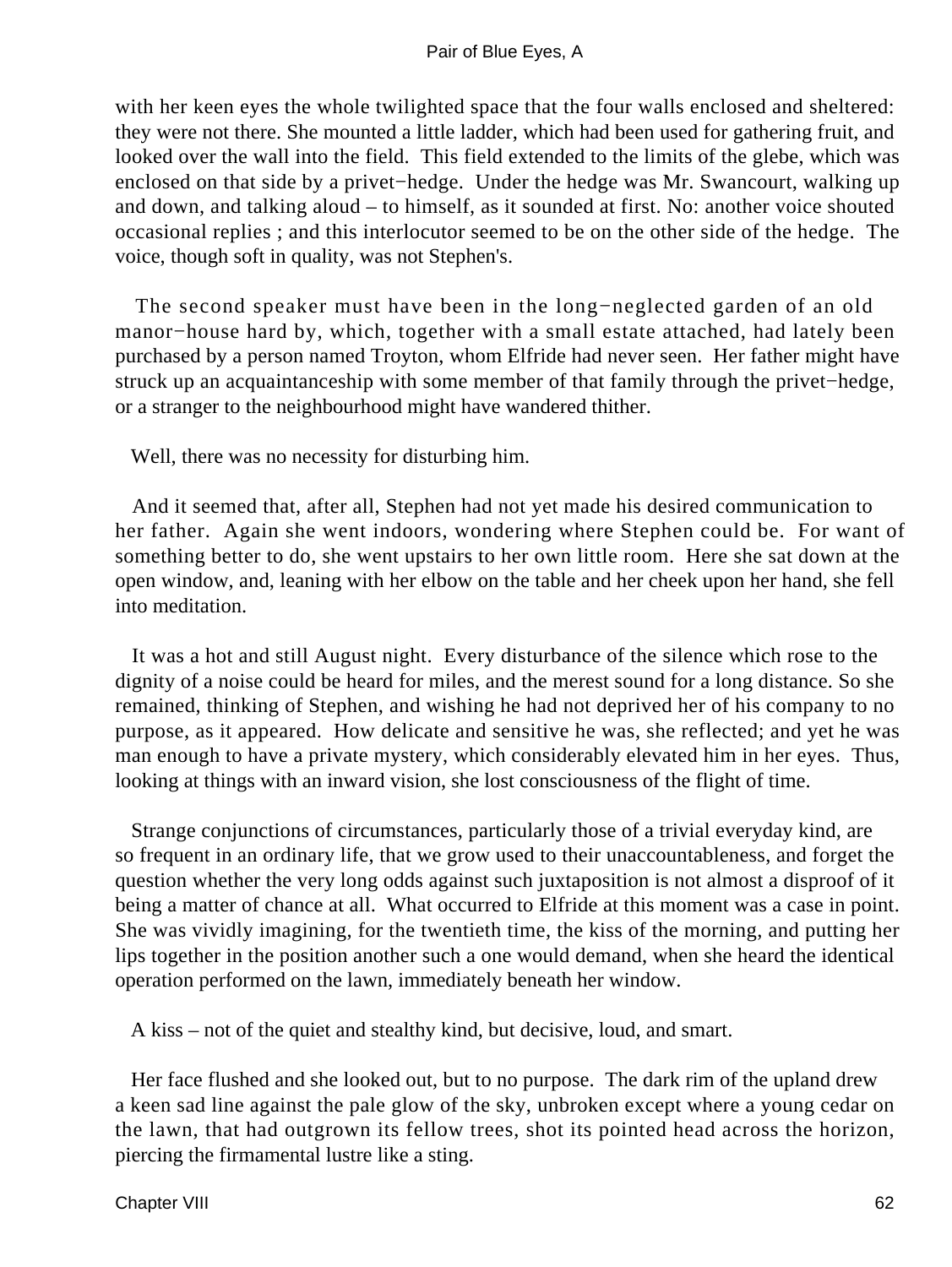It was just possible that, had any persons been standing on the grassy portions of the lawn, Elfride might have seen their dusky forms. But the shrubs, which once had merely dotted the glade, had now grown bushy and large, till they hid at least half the enclosure containing them. The kissing pair might have been behind some of these; at any rate, nobody was in sight.

 Had no enigma ever been connected with her lover by his hints and absences, Elfride would never have thought of admitting into her mind a suspicion that he might be concerned in the foregoing enactment. But the reservations he at present insisted on, while they added to the mystery without which perhaps she would never have seriously loved him at all, were calculated to nourish doubts of all kinds, and with a slow flush of jealousy she asked herself, might he not be the culprit?

 Elfride glided downstairs on tiptoe, and out to the precise spot on which she had parted from Stephen to enable him to speak privately to her father. Thence she wandered into all the nooks around the place from which the sound seemed to proceed – among the huge laurestines, about the tufts of pampas grasses, amid the variegated hollies, under the weeping wych−elm – nobody was there. Returning indoors she called 'Unity!'

 'She is gone to her aunt's, to spend the evening,' said Mr. Swancourt, thrusting his head out of his study door, and letting the light of his candles stream upon Elfride's face – less revealing than, as it seemed to herself, creating the blush of uneasy perplexity that was burning upon her cheek.

 'I didn't know you were indoors, papa,' she said with surprise. 'Surely no light was shining from the window when I was on the lawn?' and she looked and saw that the shutters were still open.

 'Oh yes, I am in,' he said indifferently. 'What did you want Unity for? I think she laid supper before she went out.'

'Did she? – I have not been to see – I didn't want her for that.'

 Elfride scarcely knew, now that a definite reason was required, what that reason was. Her mind for a moment strayed to another subject, unimportant as it seemed. The red ember of a match was lying inside the fender, which explained that why she had seen no rays from the window was because the candles had only just been lighted.

'I'll come directly,' said the vicar. 'I thought you were out somewhere with Mr. Smith.'

 Even the inexperienced Elfride could not help thinking that her father must be wonderfully blind if he failed to perceive what was the nascent consequence of herself and Stephen being so unceremoniously left together; wonderfully careless, if he saw it and did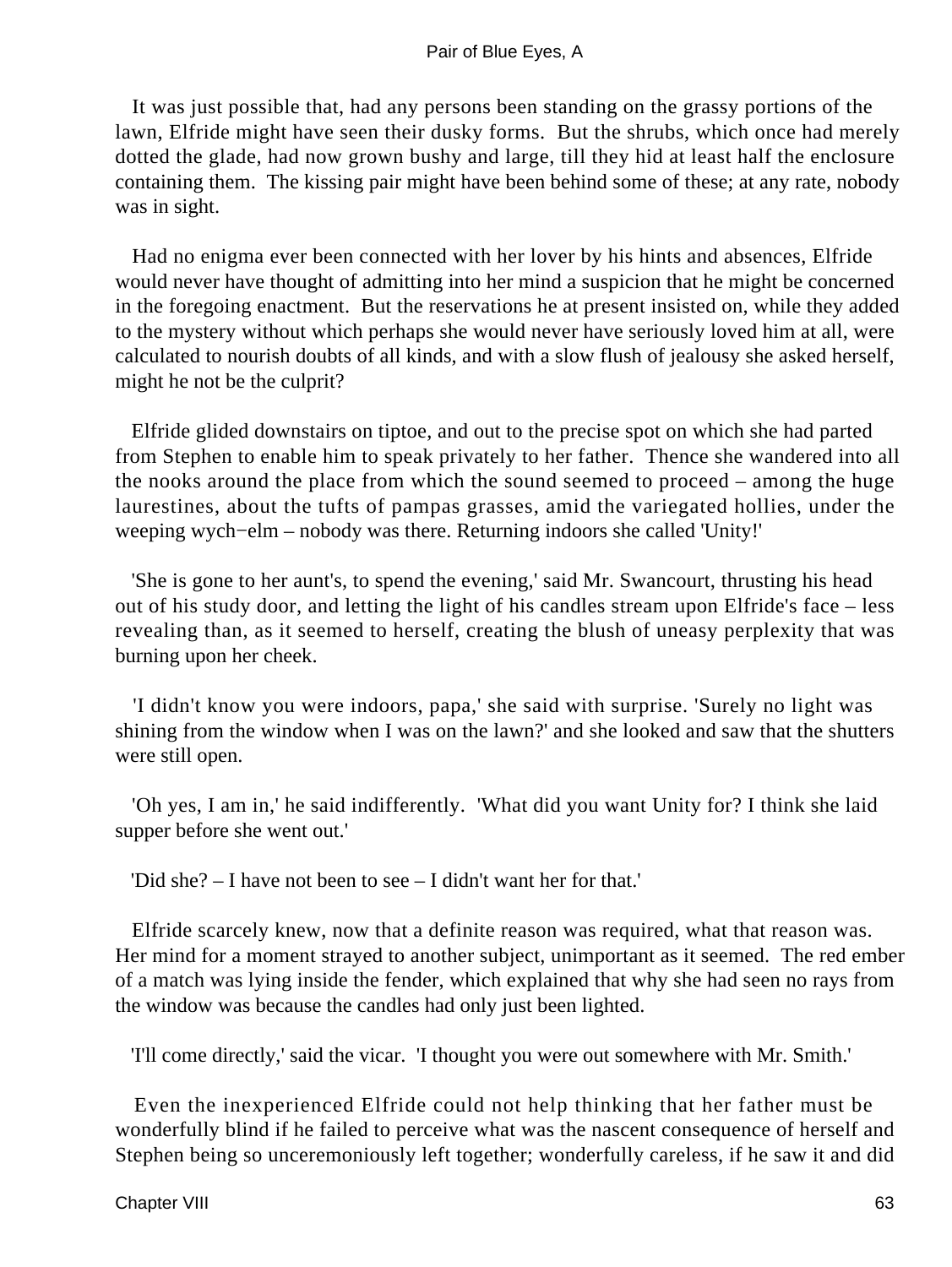not think about it; wonderfully good, if, as seemed to her by far the most probable supposition, he saw it and thought about it and approved of it. These reflections were cut short by the appearance of Stephen just outside the porch, silvered about the head and shoulders with touches of moonlight, that had begun to creep through the trees.

 'Has your trouble anything to do with a kiss on the lawn?' she asked abruptly, almost passionately.

'Kiss on the lawn?'

'Yes!' she said, imperiously now.

 'I didn't comprehend your meaning, nor do I now exactly. I certainly have kissed nobody on the lawn, if that is really what you want to know, Elfride.'

'You know nothing about such a performance?'

'Nothing whatever. What makes you ask?'

 'Don't press me to tell; it is nothing of importance. And, Stephen, you have not yet spoken to papa about our engagement?'

 'No,' he said regretfully, 'I could not find him directly; and then I went on thinking so much of what you said about objections, refusals – bitter words possibly – ending our happiness, that I resolved to put it off till to−morrow; that gives us one more day of delight – delight of a tremulous kind.'

 'Yes; but it would be improper to be silent too long, I think,' she said in a delicate voice, which implied that her face had grown warm. 'I want him to know we love, Stephen. Why did you adopt as your own my thought of delay?'

 'I will explain; but I want to tell you of my secret first – to tell you now. It is two or three hours yet to bedtime. Let us walk up the hill to the church.'

 Elfride passively assented, and they went from the lawn by a side wicket, and ascended into the open expanse of moonlight which streamed around the lonely edifice on the summit of the hill.

 The door was locked. They turned from the porch, and walked hand in hand to find a resting−place in the churchyard. Stephen chose a flat tomb, showing itself to be newer and whiter than those around it, and sitting down himself, gently drew her hand towards him.

'No, not there,' she said.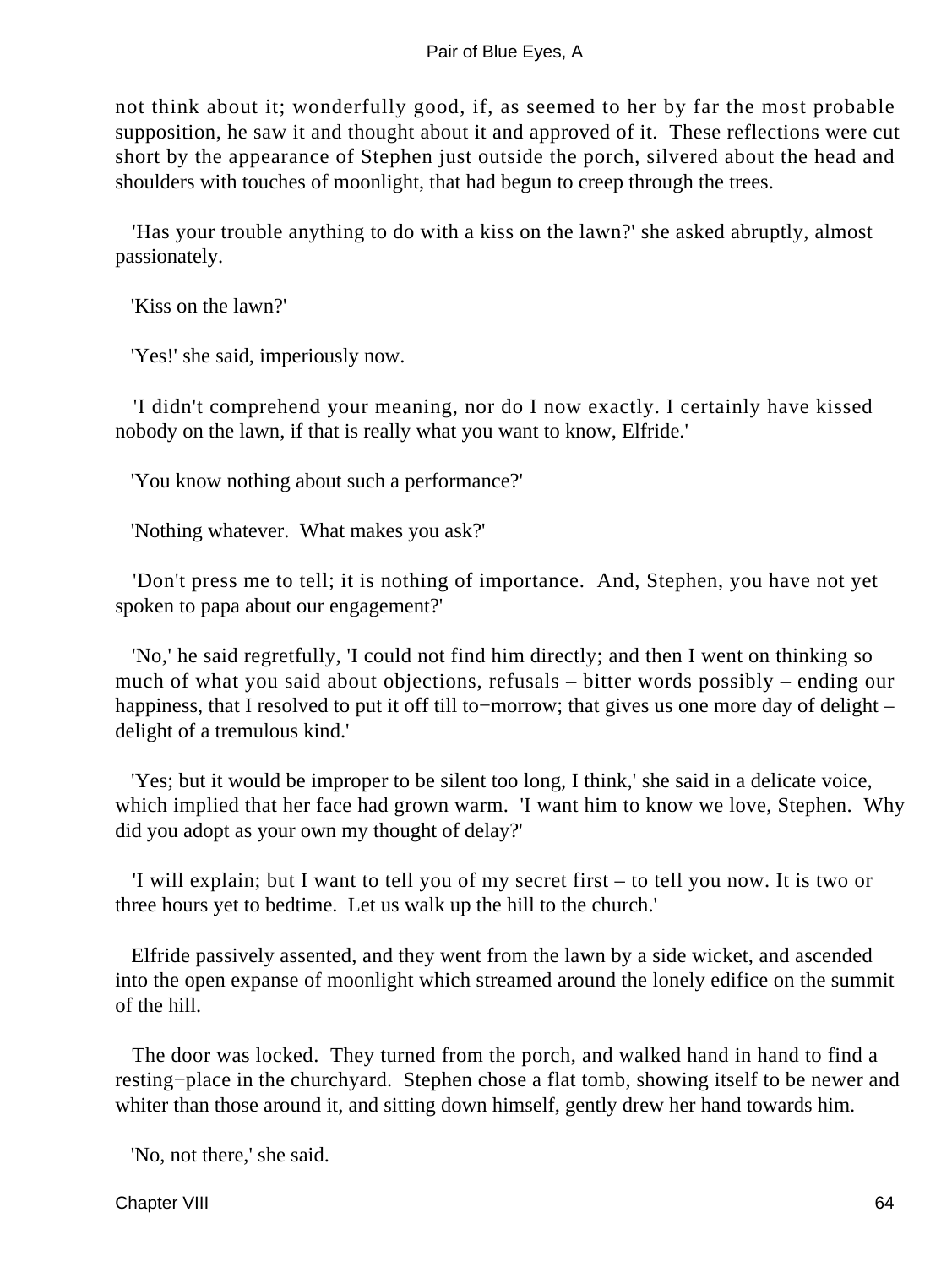'Why not here?'

'A mere fancy; but never mind.' And she sat down.

'Elfie, will you love me, in spite of everything that may be said against me?'

 'O Stephen, what makes you repeat that so continually and so sadly? You know I will. Yes, indeed,' she said, drawing closer, 'whatever may be said of you – and nothing bad can be – I will cling to you just the same. Your ways shall be my ways until I die.'

'Did you ever think what my parents might be, or what society I originally moved in?'

 'No, not particularly. I have observed one or two little points in your manners which are rather quaint – no more. I suppose you have moved in the ordinary society of professional people.'

'Supposing I have not – that none of my family have a profession except me?'

'I don't mind. What you are only concerns me.'

'Where do you think I went to school – I mean, to what kind of school?'

'Dr. Somebody's academy,' she said simply.

'No. To a dame school originally, then to a national school.'

 'Only to those! Well, I love you just as much, Stephen, dear Stephen,' she murmured tenderly, 'I do indeed. And why should you tell me these things so impressively? What do they matter to me?'

He held her closer and proceeded:

'What do you think my father is – does for his living, that is to say?'

'He practises some profession or calling, I suppose.'

'No; he is a mason.'

'A Freemason?'

'No; a cottager and journeyman mason.'

Elfride said nothing at first. After a while she whispered: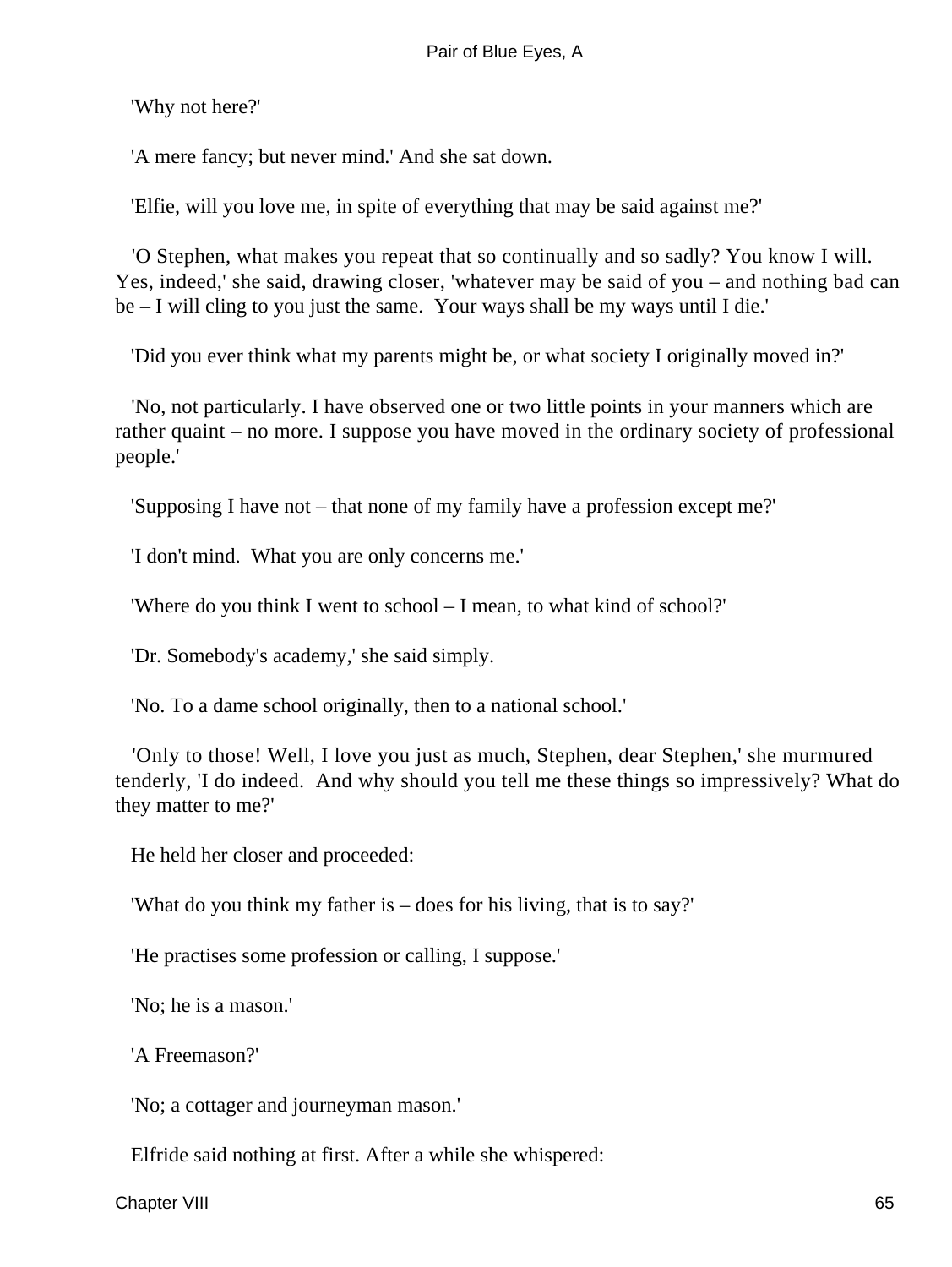'That is a strange idea to me. But never mind; what does it matter?'

'But aren't you angry with me for not telling you before?'

'No, not at all. Is your mother alive?'

'Yes.'

'Is she a nice lady?'

 'Very – the best mother in the world. Her people had been well−to− do yeomen for centuries, but she was only a dairymaid.'

'O Stephen!' came from her in whispered exclamation.

 'She continued to attend to a dairy long after my father married her,' pursued Stephen, without further hesitation. 'And I remember very well how, when I was very young, I used to go to the milking, look on at the skimming, sleep through the churning, and make believe I helped her. Ah, that was a happy time enough!'

'No, never – not happy.'

'Yes, it was.'

 'I don't see how happiness could be where the drudgery of dairy− work had to be done for a living – the hands red and chapped, and the shoes clogged....Stephen, I do own that it seems odd to regard you in the light of  $-$  of  $-$  having been so rough in your youth, and done menial things of that kind.' (Stephen withdrew an inch or two from her side.) 'But **I do love you** just the same,' she continued, getting closer under his shoulder again, 'and I don't care anything about the past; and I see that you are all the worthier for having pushed on in the world in such a way.'

'It is not my worthiness; it is Knight's, who pushed me.'

'Ah, always he – always he!'

 'Yes, and properly so. Now, Elfride, you see the reason of his teaching me by letter. I knew him years before he went to Oxford, but I had not got far enough in my reading for him to entertain the idea of helping me in classics till he left home. Then I was sent away from the village, and we very seldom met; but he kept up this system of tuition by correspondence with the greatest regularity. I will tell you all the story, but not now. There is nothing more to say now, beyond giving places, persons, and dates.' His voice became timidly slow at this point.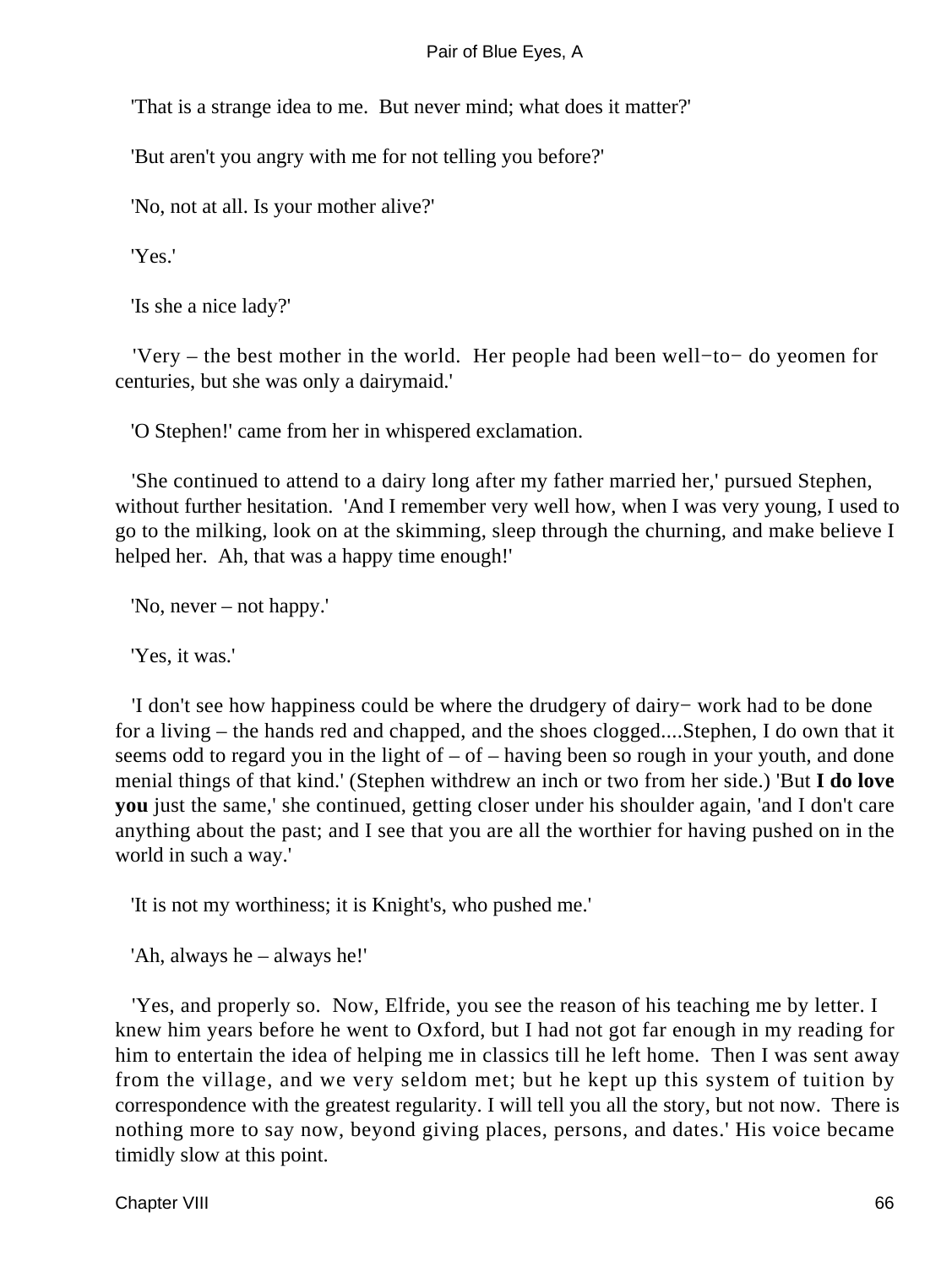'No; don't take trouble to say more. You are a dear honest fellow to say so much as you have; and it is not so dreadful either. It has become a normal thing that millionaires commence by going up to London with their tools at their back, and half−a−crown in their pockets. That sort of origin is getting so respected,' she continued cheerfully, 'that it is acquiring some of the odour of Norman ancestry.'

 'Ah, if I had **Made** my fortune, I shouldn't mind. But I am only a possible maker of it as yet.'

'It is quite enough. And so **This** is what your trouble was?'

 'I thought I was doing wrong in letting you love me without telling you my story; and yet I feared to do so, Elfie. I dreaded to lose you, and I was cowardly on that account.'

 'How plain everything about you seems after this explanation! Your peculiarities in chess−playing, the pronunciation papa noticed in your Latin, your odd mixture of book−knowledge with ignorance of ordinary social accomplishments, are accounted for in a moment. And has this anything to do with what I saw at Lord Luxellian's?'

'What did you see?'

 'I saw the shadow of yourself putting a cloak round a lady. I was at the side door; you two were in a room with the window towards me. You came to me a moment later.'

'She was my mother.'

'Your mother THERE!' She withdrew herself to look at him silently in her interest.

 'Elfride,' said Stephen, 'I was going to tell you the remainder to−morrow – I have been keeping it back – I must tell it now, after all. The remainder of my revelation refers to where my parents are. Where do you think they live? You know them – by sight at any rate.'

'I know them!' she said in suspended amazement.

 'Yes. My father is John Smith, Lord Luxellian's master−mason, who lives under the park wall by the river.'

'O Stephen! can it be?'

 'He built – or assisted at the building of the house you live in, years ago. He put up those stone gate piers at the lodge entrance to Lord Luxellian's park. My grandfather planted the trees that belt in your lawn; my grandmother – who worked in the fields with him – held each tree upright whilst he filled in the earth: they told me so when I was a child. He was the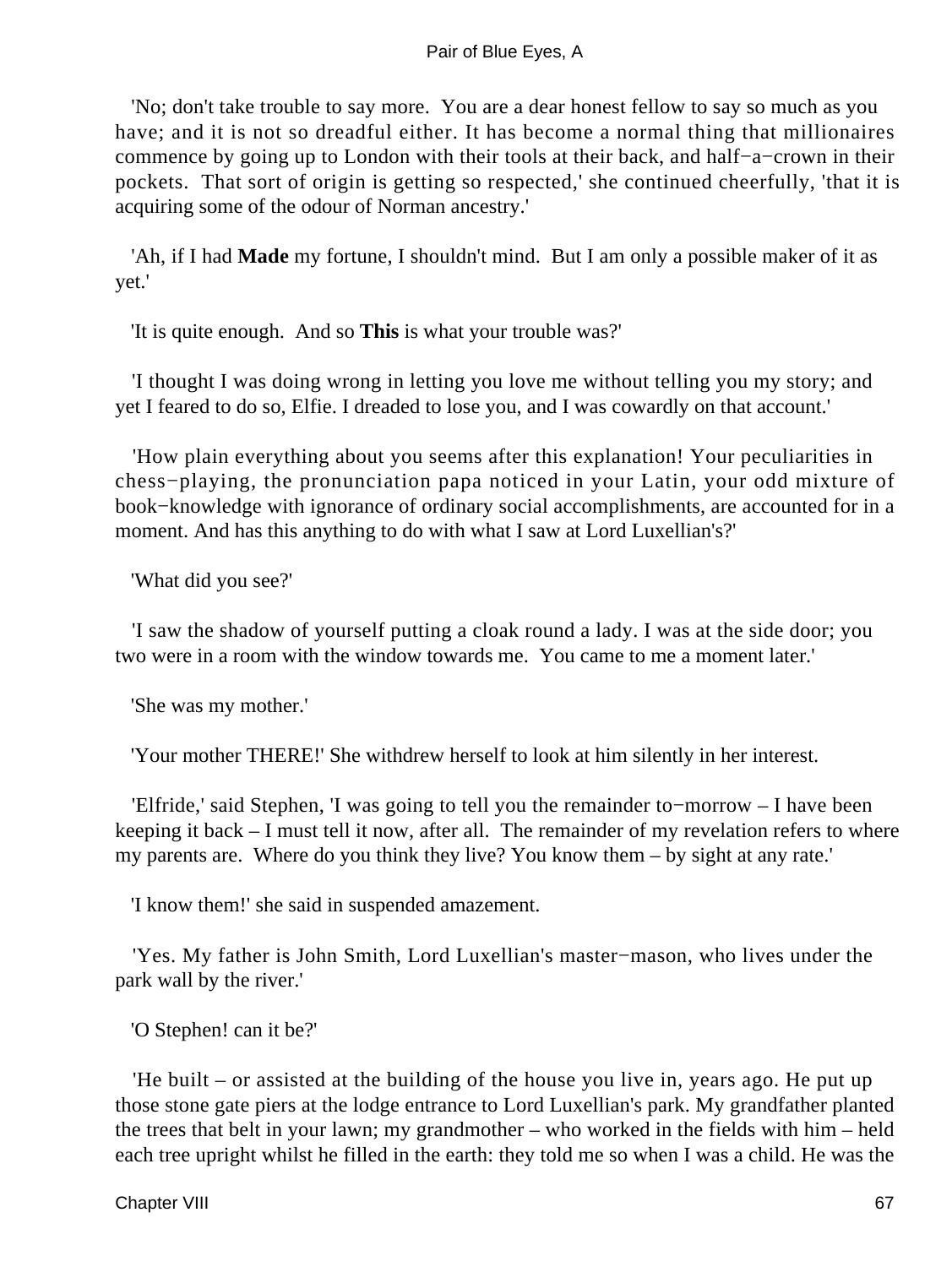sexton, too, and dug many of the graves around us.'

 'And was your unaccountable vanishing on the first morning of your arrival, and again this afternoon, a run to see your father and mother?...I understand now; no wonder you seemed to know your way about the village!'

 'No wonder. But remember, I have not lived here since I was nine years old. I then went to live with my uncle, a blacksmith, near Exonbury, in order to be able to attend a national school as a day scholar; there was none on this remote coast then. It was there I met with my friend Knight. And when I was fifteen and had been fairly educated by the school−master – and more particularly by Knight – I was put as a pupil in an architect's office in that town, because I was skilful in the use of the pencil. A full premium was paid by the efforts of my mother and father, rather against the wishes of Lord Luxellian, who likes my father, however, and thinks a great deal of him. There I stayed till six months ago, when I obtained a situation as improver, as it is called, in a London office. That's all of me.'

 'To think YOU, the London visitor, the town man, should have been born here, and have known this village so many years before I did. How strange – how very strange it seems to me!' she murmured.

 'My mother curtseyed to you and your father last Sunday,' said Stephen, with a pained smile at the thought of the incongruity. 'And your papa said to her, «I am glad to see you so regular at church, JANE.»'

 'I remember it, but I have never spoken to her. We have only been here eighteen months, and the parish is so large.'

 'Contrast with this,' said Stephen, with a miserable laugh, 'your father's belief in my «blue blood,» which is still prevalent in his mind. The first night I came, he insisted upon proving my descent from one of the most ancient west−county families, on account of my second Christian name; when the truth is, it was given me because my grandfather was assistant gardener in the Fitzmaurice−Smith family for thirty years. Having seen your face, my darling, I had not heart to contradict him, and tell him what would have cut me off from a friendly knowledge of you.'

 She sighed deeply. 'Yes, I see now how this inequality may be made to trouble us,' she murmured, and continued in a low, sad whisper, 'I wouldn't have minded if they had lived far away. Papa might have consented to an engagement between us if your connection had been with villagers a hundred miles off; remoteness softens family contrasts. But he will not like – O Stephen, Stephen! what can I do?'

 'Do?' he said tentatively, yet with heaviness. 'Give me up; let me go back to London, and think no more of me.'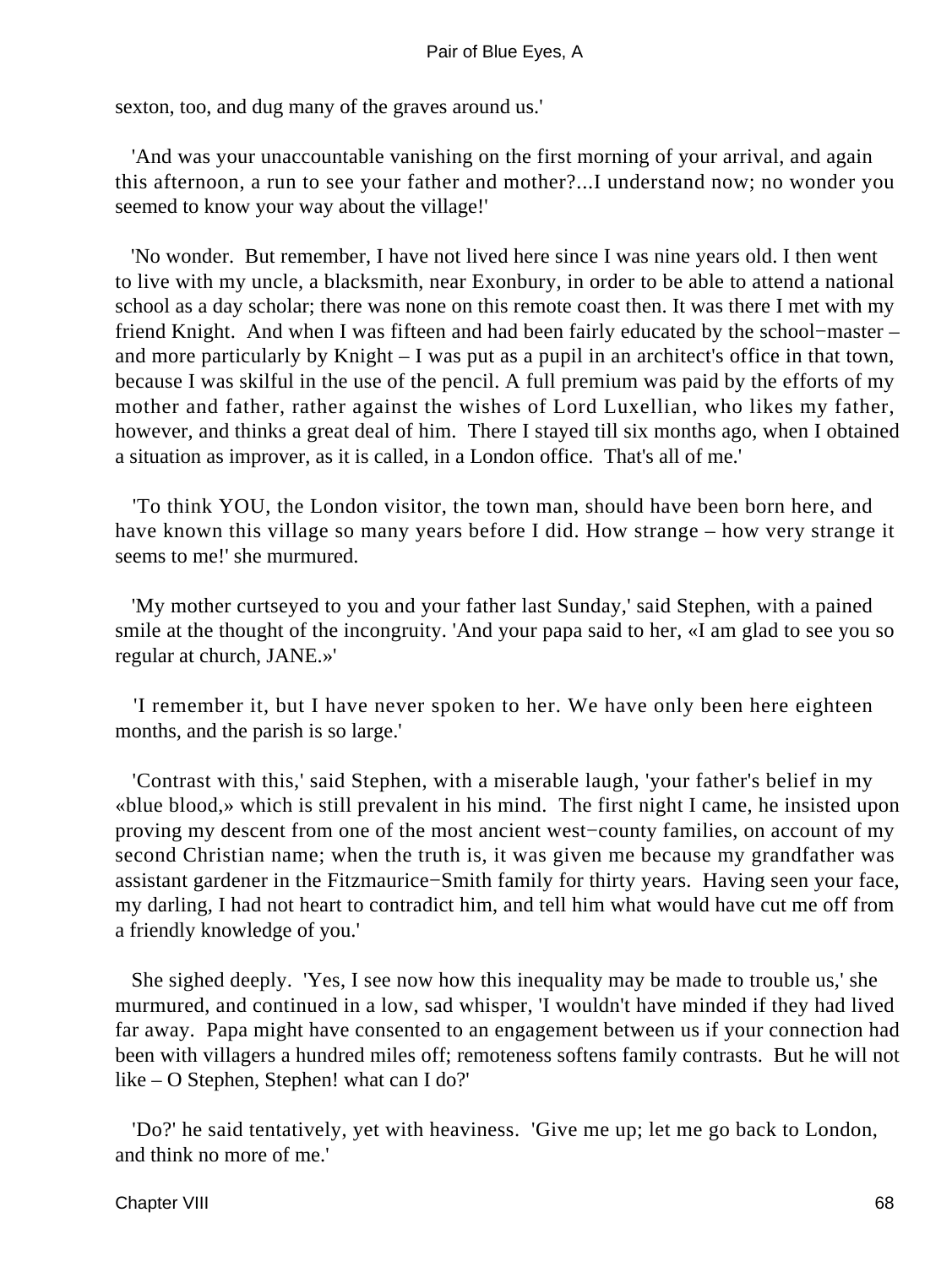'No, no; I cannot give you up! This hopelessness in our affairs makes me care more for you....I see what did not strike me at first. Stephen, why do we trouble? Why should papa object? An architect in London is an architect in London. Who inquires there? Nobody. We shall live there, shall we not? Why need we be so alarmed?'

 'And Elfie,' said Stephen, his hopes kindling with hers, 'Knight thinks nothing of my being only a cottager's son; he says I am as worthy of his friendship as if I were a lord's; and if I am worthy of his friendship, I am worthy of you, am I not, Elfride?'

 'I not only have never loved anybody but you,' she said, instead of giving an answer, 'but I have not even formed a strong friendship, such as you have for Knight. I wish you hadn't. It diminishes me.'

 'Now, Elfride, you know better,' he said wooingly. 'And had you really never any sweetheart at all?'

'None that was ever recognized by me as such.'

'But did nobody ever love you?'

'Yes – a man did once; very much, he said.'

'How long ago?'

'Oh, a long time.'

'How long, dearest?

'A twelvemonth.'

'That's not **Very** long' (rather disappointedly).

'I said long, not very long.'

'And did he want to marry you?'

 'I believe he did. But I didn't see anything in him. He was not good enough, even if I had loved him.'

'May I ask what he was?'

'A farmer.'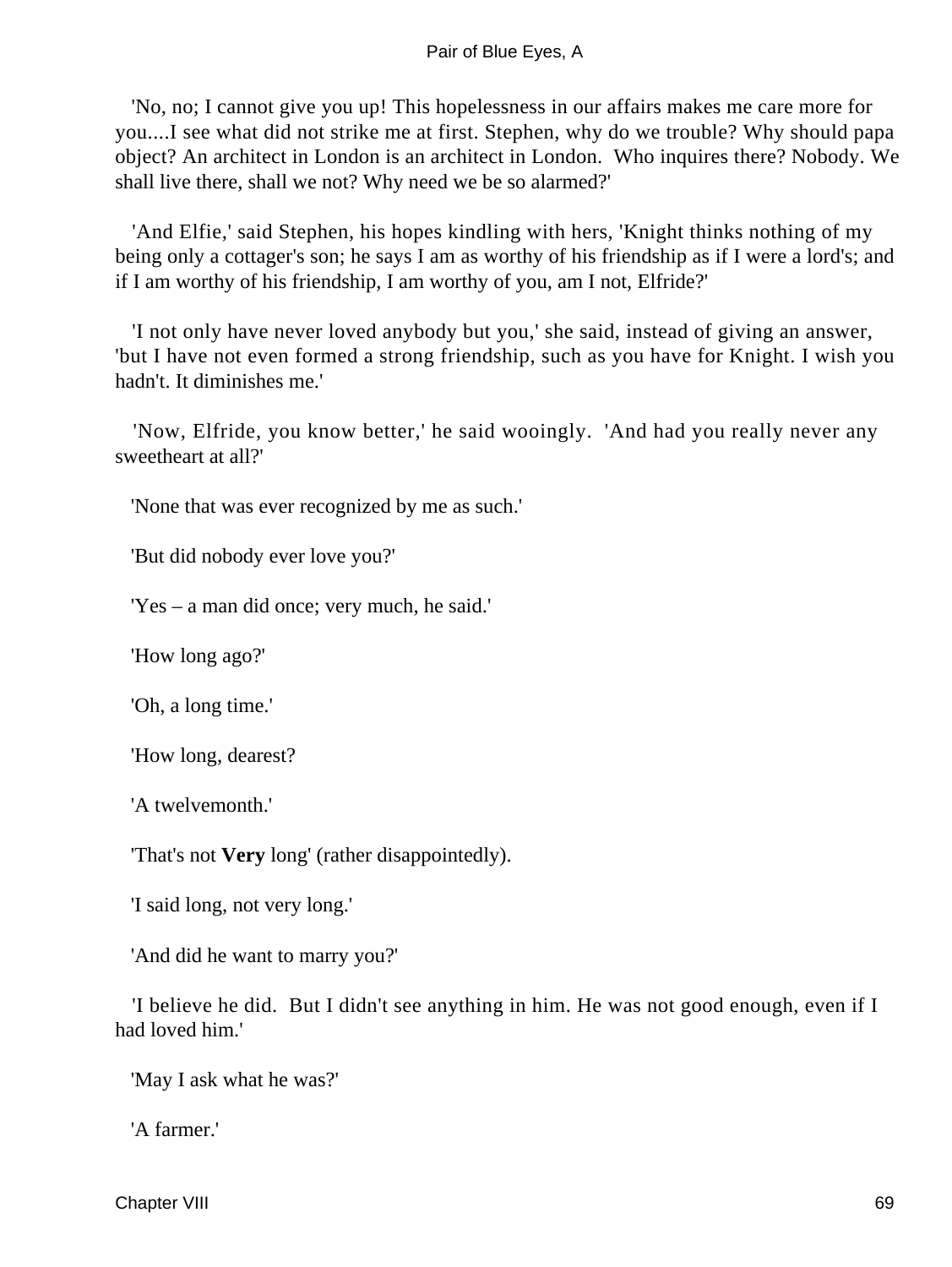'A farmer not good enough – how much better than my family!' Stephen murmured.

'Where is he now?' he continued to Elfride.

'HERE.'

'Here! what do you mean by that?'

'I mean that he is here.'

'Where here?'

'Under us. He is under this tomb. He is dead, and we are sitting on his grave.'

 'Elfie,' said the young man, standing up and looking at the tomb, 'how odd and sad that revelation seems! It quite depresses me for the moment.'

'Stephen! I didn't wish to sit here; but you would do so.'

'You never encouraged him?'

 'Never by look, word, or sign,' she said solemnly. 'He died of consumption, and was buried the day you first came.'

 'Let us go away. I don't like standing by HIM, even if you never loved him. He was **Before** me.'

 'Worries make you unreasonable,' she half pouted, following Stephen at the distance of a few steps. 'Perhaps I ought to have told you before we sat down. Yes; let us go.'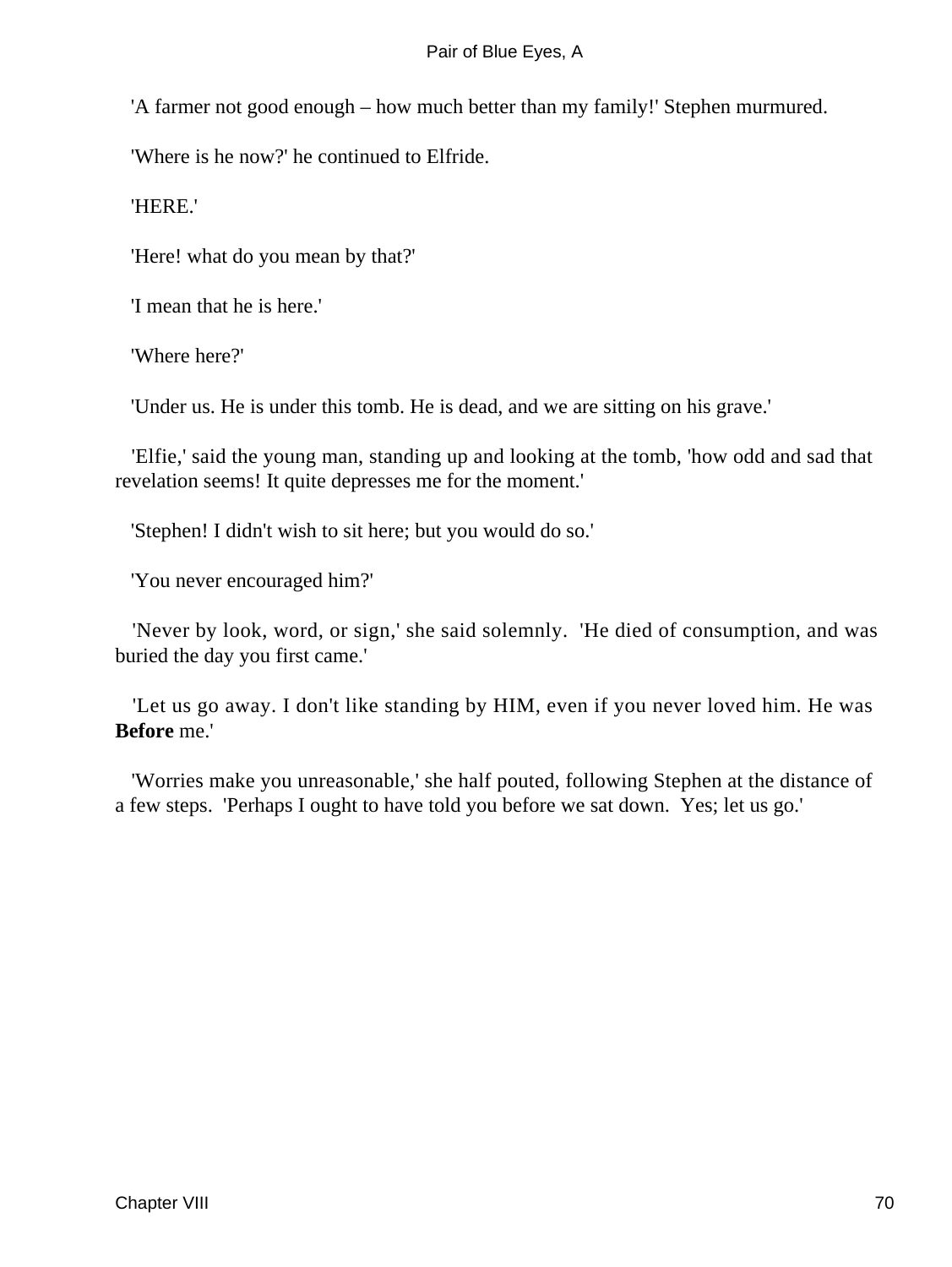# **[Chapter IX](#page-346-0)**

*'H*er father did fume'

 Oppressed, in spite of themselves, by a foresight of impending complications, Elfride and Stephen returned down the hill hand in hand. At the door they paused wistfully, like children late at school.

 Women accept their destiny more readily than men. Elfride had now resigned herself to the overwhelming idea of her lover's sorry antecedents; Stephen had not forgotten the trifling grievance that Elfride had known earlier admiration than his own.

'What was that young man's name?' he inquired.

'Felix Jethway; a widow's only son.'

'I remember the family.'

'She hates me now. She says I killed him.'

Stephen mused, and they entered the porch.

 'Stephen, I love only you,' she tremulously whispered. He pressed her fingers, and the trifling shadow passed away, to admit again the mutual and more tangible trouble.

 The study appeared to be the only room lighted up. They entered, each with a demeanour intended to conceal the inconcealable fact that reciprocal love was their dominant chord. Elfride perceived a man, sitting with his back towards herself, talking to her father. She would have retired, but Mr. Swancourt had seen her.

 'Come in,' he said; 'it is only Martin Cannister, come for a copy of the register for poor Mrs. Jethway.'

 Martin Cannister, the sexton, was rather a favourite with Elfride. He used to absorb her attention by telling her of his strange experiences in digging up after long years the bodies of persons he had known, and recognizing them by some little sign (though in reality he had never recognized any). He had shrewd small eyes and a great wealth of double chin, which compensated in some measure for considerable poverty of nose.

The appearance of a slip of paper in Cannister's hand, and a few shillings lying on the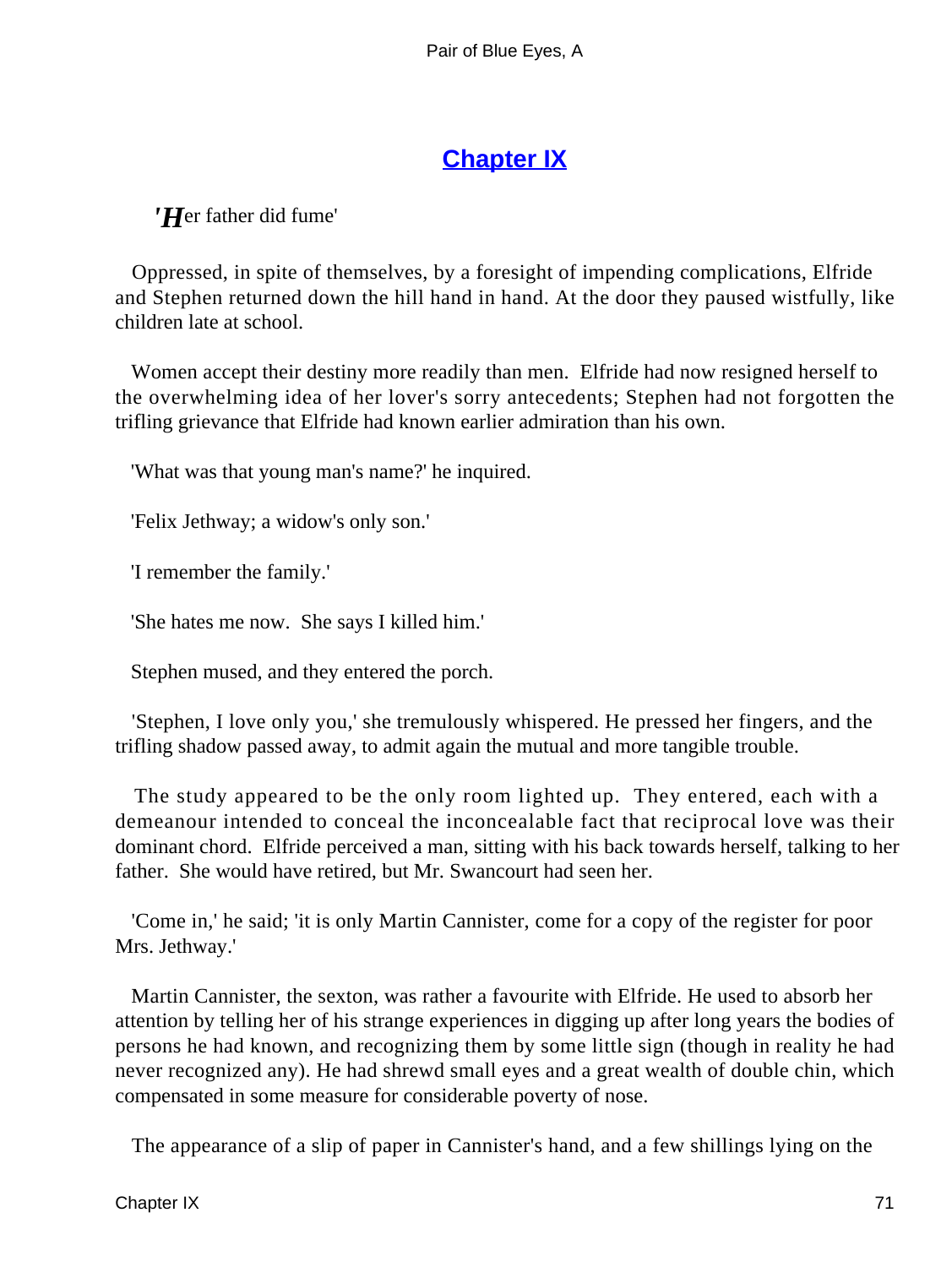table in front of him, denoted that the business had been transacted, and the tenor of their conversation went to show that a summary of village news was now engaging the attention of parishioner and parson.

 Mr. Cannister stood up and touched his forehead over his eye with his finger, in respectful salutation of Elfride, gave half as much salute to Stephen (whom he, in common with other villagers, had never for a moment recognized), then sat down again and resumed his discourse.

'Where had I got on to, sir?'

'To driving the pile,' said Mr. Swancourt.

 'The pile 'twas. So, as I was saying, Nat was driving the pile in this manner, as I might say.' Here Mr. Cannister held his walking− stick scrupulously vertical with his left hand, and struck a blow with great force on the knob of the stick with his right. 'John was steadying the pile so, as I might say.' Here he gave the stick a slight shake, and looked firmly in the various eyes around to see that before proceeding further his listeners well grasped the subject at that stage. 'Well, when Nat had struck some half−dozen blows more upon the pile, 'a stopped for a second or two. John, thinking he had done striking, put his hand upon the top o' the pile to gie en a pull, and see if 'a were firm in the ground.' Mr. Cannister spread his hand over the top of the stick, completely covering it with his palm. 'Well, so to speak, Nat hadn't maned to stop striking, and when John had put his hand upon the pile, the beetle  $-$  –

'Oh dreadful!' said Elfride.

 'The beetle was already coming down, you see, sir. Nat just caught sight of his hand, but couldn't stop the blow in time. Down came the beetle upon poor John Smith's hand, and squashed en to a pummy.'

 'Dear me, dear me! poor fellow!' said the vicar, with an intonation like the groans of the wounded in a pianoforte performance of the 'Battle of Prague.'

'John Smith, the master−mason?' cried Stephen hurriedly.

'Ay, no other; and a better−hearted man God A'mighty never made.'

'Is he so much hurt?'

 'I have heard,' said Mr. Swancourt, not noticing Stephen, 'that he has a son in London, a very promising young fellow.'

'Oh, how he must be hurt!' repeated Stephen.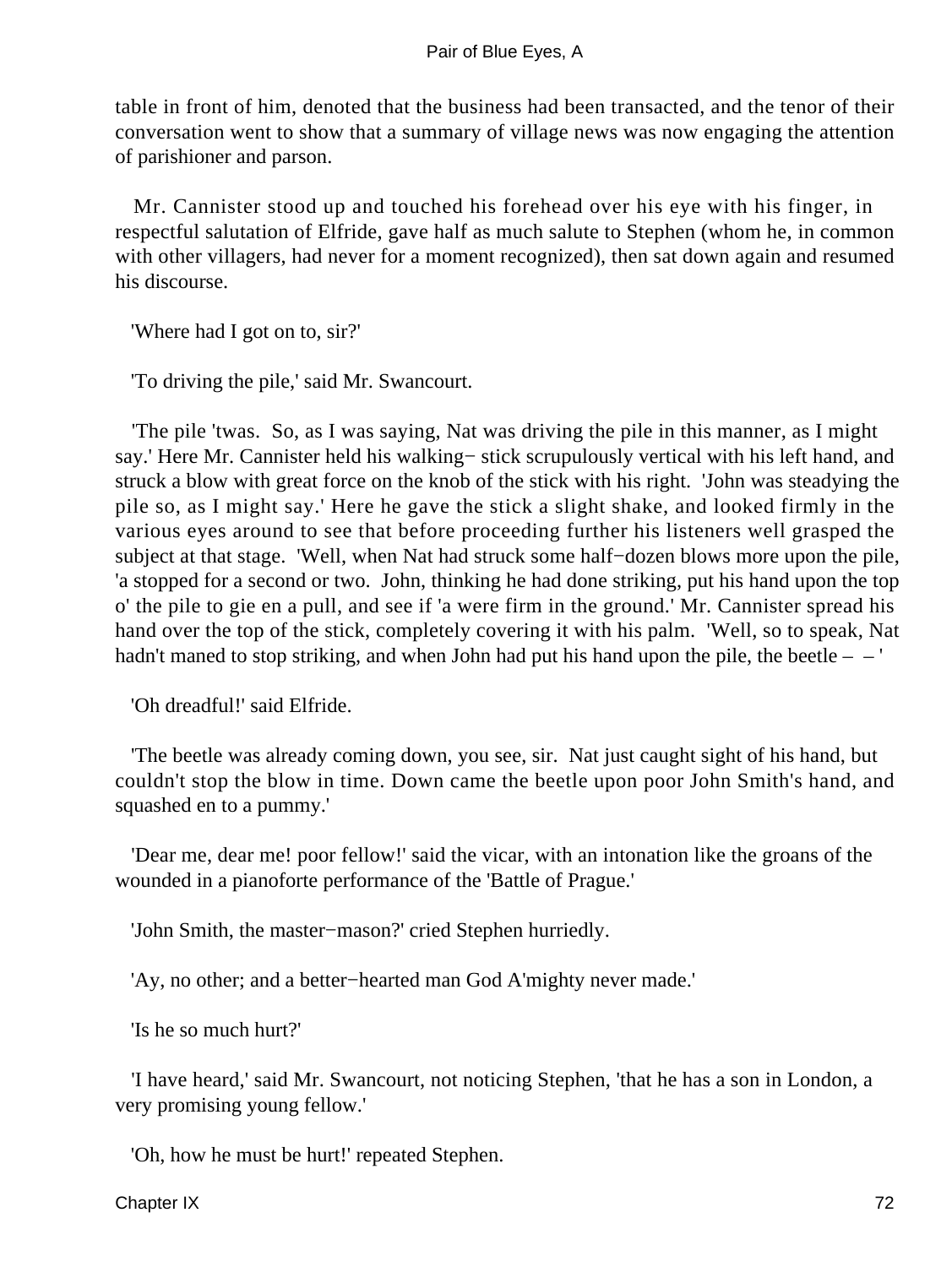'A beetle couldn't hurt very little. Well, sir, good−night t'ye; and ye, sir; and you, miss, I'm sure.'

 Mr. Cannister had been making unnoticeable motions of withdrawal, and by the time this farewell remark came from his lips he was just outside the door of the room. He tramped along the hall, stayed more than a minute endeavouring to close the door properly, and then was lost to their hearing.

Stephen had meanwhile turned and said to the vicar:

'Please excuse me this evening! I must leave. John Smith is my father.'

The vicar did not comprehend at first.

'What did you say?' he inquired.

'John Smith is my father,' said Stephen deliberately.

 A surplus tinge of redness rose from Mr. Swancourt's neck, and came round over his face, the lines of his features became more firmly defined, and his lips seemed to get thinner. It was evident that a series of little circumstances, hitherto unheeded, were now fitting themselves together, and forming a lucid picture in Mr. Swancourt's mind in such a manner as to render useless further explanation on Stephen's part.

'Indeed,' the vicar said, in a voice dry and without inflection.

 This being a word which depends entirely upon its tone for its meaning, Mr. Swancourt's enunciation was equivalent to no expression at all.

 'I have to go now,' said Stephen, with an agitated bearing, and a movement as if he scarcely knew whether he ought to run off or stay longer. 'On my return, sir, will you kindly grant me a few minutes' private conversation?'

 'Certainly. Though antecedently it does not seem possible that there can be anything of the nature of private business between us.'

 Mr. Swancourt put on his straw hat, crossed the drawing−room, into which the moonlight was shining, and stepped out of the French window into the verandah. It required no further effort to perceive what, indeed, reasoning might have foretold as the natural colour of a mind whose pleasures were taken amid genealogies, good dinners, and patrician reminiscences, that Mr. Swancourt's prejudices were too strong for his generosity, and that Stephen's moments as his friend and equal were numbered, or had even now ceased.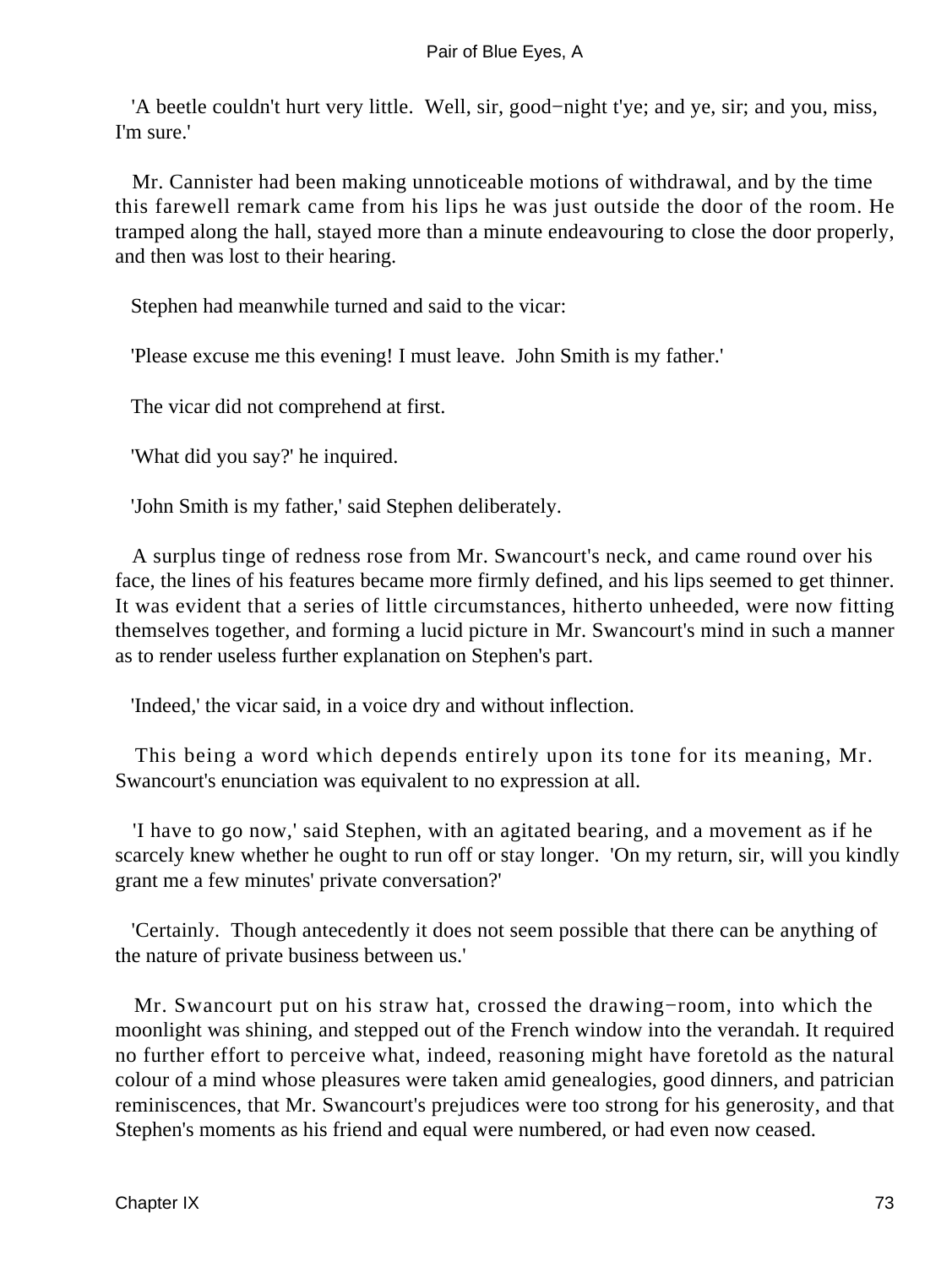Stephen moved forward as if he would follow the vicar, then as if he would not, and in absolute perplexity whither to turn himself, went awkwardly to the door. Elfride followed lingeringly behind him. Before he had receded two yards from the doorstep, Unity and Ann the housemaid came home from their visit to the village.

 'Have you heard anything about John Smith? The accident is not so bad as was reported, is it?' said Elfride intuitively.

'Oh no; the doctor says it is only a bad bruise.'

'I thought so!' cried Elfride gladly.

 'He says that, although Nat believes he did not check the beetle as it came down, he must have done so without knowing it – checked it very considerably too; for the full blow would have knocked his hand abroad, and in reality it is only made black−and−blue like.'

'How thankful I am!' said Stephen.

The perplexed Unity looked at him with her mouth rather than with her eyes.

'That will do, Unity,' said Elfride magisterially; and the two maids passed on.

 'Elfride, do you forgive me?' said Stephen with a faint smile. 'No man is fair in love;' and he took her fingers lightly in his own.

 With her head thrown sideways in the Greuze attitude, she looked a tender reproach at his doubt and pressed his hand. Stephen returned the pressure threefold, then hastily went off to his father's cottage by the wall of Endelstow Park.

 'Elfride, what have you to say to this?' inquired her father, coming up immediately Stephen had retired.

 With feminine quickness she grasped at any straw that would enable her to plead his cause. 'He had told me of it,' she faltered; 'so that it is not a discovery in spite of him. He was just coming in to tell you.'

 'COMING to tell! Why hadn't he already told? I object as much, if not more, to his underhand concealment of this, than I do to the fact itself. It looks very much like his making a fool of me, and of you too. You and he have been about together, and corresponding together, in a way I don't at all approve of – in a most unseemly way. You should have known how improper such conduct is. A woman can't be too careful not to be seen alone with I−don't−know−whom.'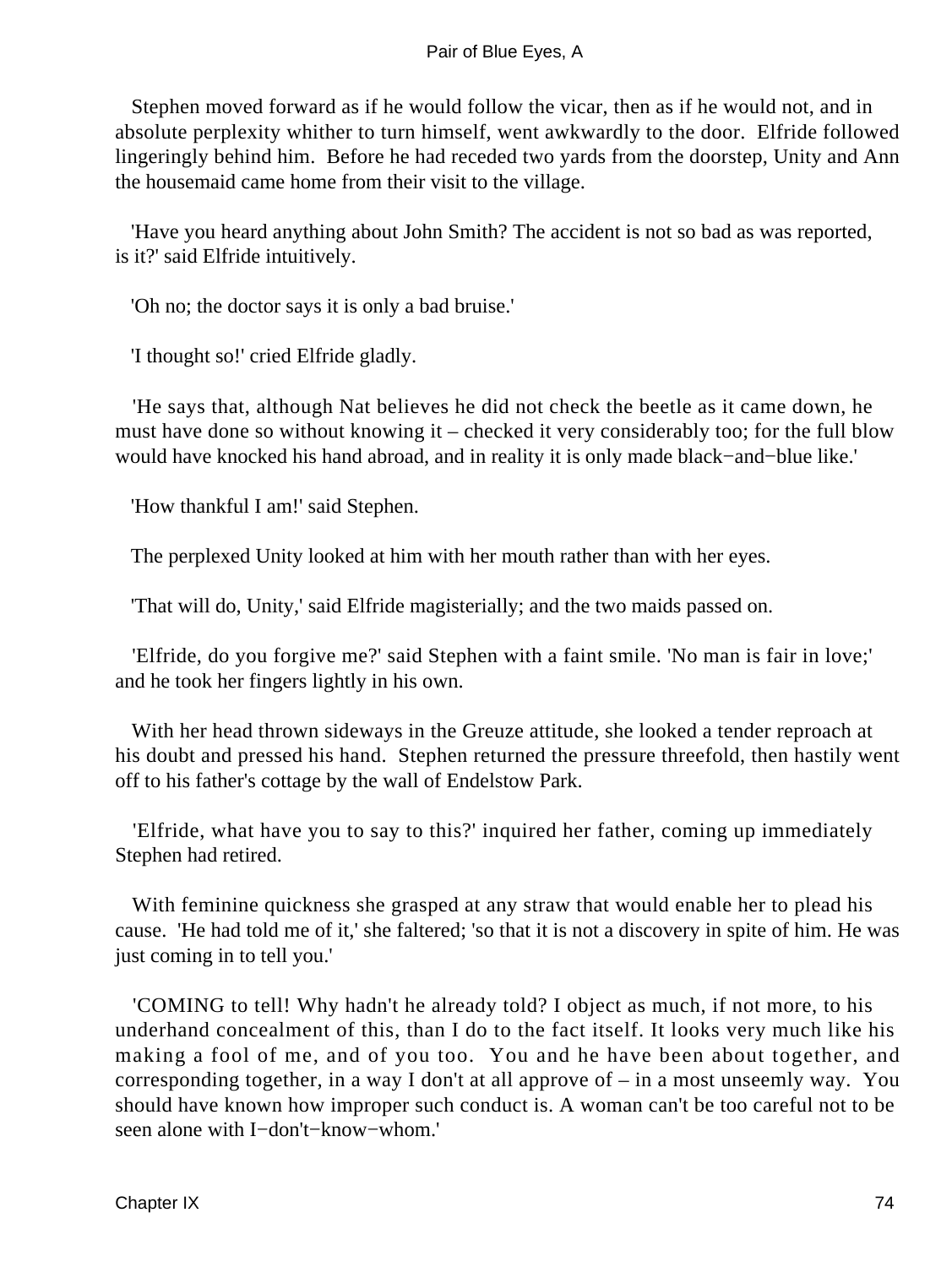'You saw us, papa, and have never said a word.'

 'My fault, of course; my fault. What the deuce could I be thinking of! He, a villager's son; and we, Swancourts, connections of the Luxellians. We have been coming to nothing for centuries, and now I believe we have got there. What shall I next invite here, I wonder!'

 Elfride began to cry at this very unpropitious aspect of affairs. 'O papa, papa, forgive me and him! We care so much for one another, papa – O, so much! And what he was going to ask you is, if you will allow of an engagement between us till he is a gentleman as good as you. We are not in a hurry, dear papa; we don't want in the least to marry now; not until he is richer. Only will you let us be engaged, because I love him so, and he loves me?'

 Mr. Swancourt's feelings were a little touched by this appeal, and he was annoyed that such should be the case. 'Certainly not!' he replied. He pronounced the inhibition lengthily and sonorously, so that the 'not' sounded like 'n−o−o−o−t!'

'No, no, no; don't say it!'

 'Foh! A fine story. It is not enough that I have been deluded and disgraced by having him here, – the son of one of my village peasants, – but now I am to make him my son−in−law! Heavens above us, are you mad, Elfride?'

 'You have seen his letters come to me ever since his first visit, papa, and you knew they were a sort of – love−letters; and since he has been here you have let him be alone with me almost entirely; and you guessed, you must have guessed, what we were thinking of, and doing, and you didn't stop him. Next to love−making comes love−winning, and you knew it would come to that, papa.'

 The vicar parried this common−sense thrust. 'I know – since you press me so – I know I did guess some childish attachment might arise between you; I own I did not take much trouble to prevent it; but I have not particularly countenanced it; and, Elfride, how can you expect that I should now? It is impossible; no father in England would hear of such a thing.'

 'But he is the same man, papa; the same in every particular; and how can he be less fit for me than he was before?'

 'He appeared a young man with well−to−do friends, and a little property; but having neither, he is another man.'

'You inquired nothing about him?'

 'I went by Hewby's introduction. He should have told me. So should the young man himself; of course he should. I consider it a most dishonourable thing to come into a man's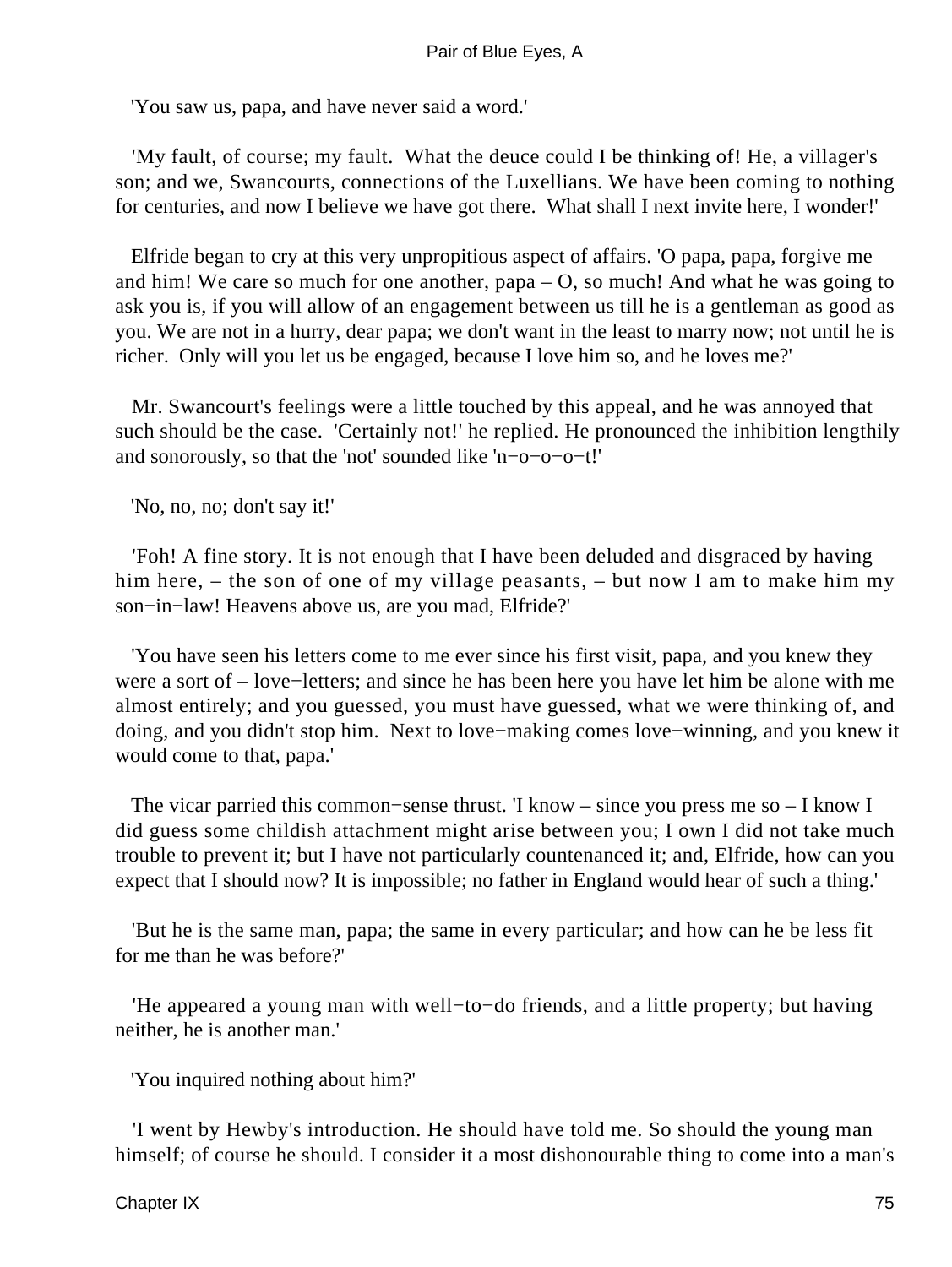house like a treacherous I−don't−know−what.'

 'But he was afraid to tell you, and so should I have been. He loved me too well to like to run the risk. And as to speaking of his friends on his first visit, I don't see why he should have done so at all. He came here on business: it was no affair of ours who his parents were. And then he knew that if he told you he would never be asked here, and would perhaps never see me again. And he wanted to see me. Who can blame him for trying, by any means, to stay near me – the girl he loves? All is fair in love. I have heard you say so yourself, papa; and you yourself would have done just as he has – so would any man.'

 'And any man, on discovering what I have discovered, would also do as I do, and mend my mistake; that is, get shot of him again, as soon as the laws of hospitality will allow.' But Mr. Swancourt then remembered that he was a Christian. 'I would not, for the world, seem to turn him out of doors,' he added; 'but I think he will have the tact to see that he cannot stay long after this, with good taste.'

 'He will, because he's a gentleman. See how graceful his manners are,' Elfride went on; though perhaps Stephen's manners, like the feats of Euryalus, owed their attractiveness in her eyes rather to the attractiveness of his person than to their own excellence.

 'Ay; anybody can be what you call graceful, if he lives a little time in a city, and keeps his eyes open. And he might have picked up his gentlemanliness by going to the galleries of theatres, and watching stage drawing−room manners. He reminds me of one of the worst stories I ever heard in my life.'

'What story was that?'

'Oh no, thank you! I wouldn't tell you such an improper matter for the world!'

 'If his father and mother had lived in the north or east of England,' gallantly persisted Elfride, though her sobs began to interrupt her articulation, 'anywhere but here – you – would have – only regarded – HIM, and not **Them!** His station – would have – been what – his profession makes it, – and not fixed by – his father's humble position – at all; whom he never lives with – now. Though John Smith has saved lots of money, and is better off than we are, they say, or he couldn't have put his son to such an expensive profession. And it is clever and – honourable – of Stephen, to be the best of his family.'

'Yes. «Let a beast be lord of beasts, and his crib shall stand at the king's mess.»'

'You insult me, papa!' she burst out. 'You do, you do! He is my own Stephen, he is!'

 'That may or may not be true, Elfride,' returned her father, again uncomfortably agitated in spite of himself 'You confuse future probabilities with present facts, – what the young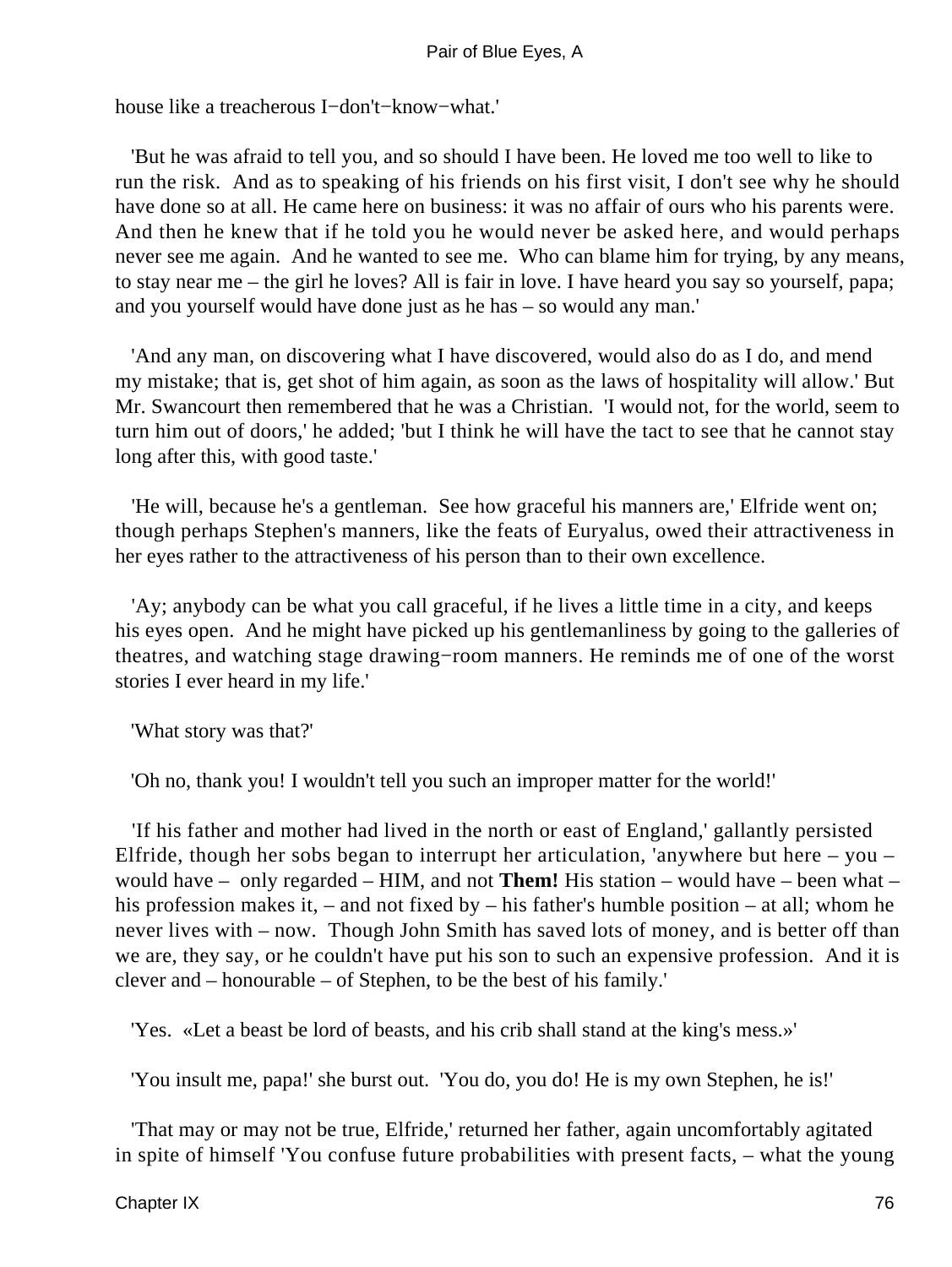man may be with what he is. We must look at what he is, not what an improbable degree of success in his profession may make him. The case is this: the son of a working−man in my parish who may or may not be able to buy me up – a youth who has not yet advanced so far into life as to have any income of his own deserving the name, and therefore of his father's degree as regards station – wants to be engaged to you. His family are living in precisely the same spot in England as yours, so throughout this county – which is the world to us – you would always be known as the wife of Jack Smith the mason's son, and not under any circumstances as the wife of a London professional man. It is the drawback, not the compensating fact, that is talked of always. There, say no more. You may argue all night, and prove what you will; I'll stick to my words.'

 Elfride looked silently and hopelessly out of the window with large heavy eyes and wet cheeks.

 'I call it great temerity – and long to call it audacity – in Hewby,' resumed her father. 'I never heard such a thing – giving such a hobbledehoy native of this place such an introduction to me as he did. Naturally you were deceived as well as I was. I don't blame you at all, so far.' He went and searched for Mr. Hewby's original letter. 'Here's what he said to me: «Dear Sir, – Agreeably to your request of the 18th instant, I have arranged to survey and make drawings,» et cetera. «My assistant, Mr. Stephen Smith» – assistant, you see he called him, and naturally I understood him to mean a sort of partner. Why didn't he say «clerk»?'

 'They never call them clerks in that profession, because they do not write. Stephen – Mr. Smith – told me so. So that Mr. Hewby simply used the accepted word.'

 'Let me speak, please, Elfride! «My assistant, Mr. Stephen Smith, will leave London by the early train to−morrow morning...MANY **Thanks for your proposal to accommodate** HIM...YOU **May put every confidence in him,** and may rely upon his discernment in the matter of church architecture.» Well, I repeat that Hewby ought to be ashamed of himself for making so much of a poor lad of that sort.'

 'Professional men in London,' Elfride argued, 'don't know anything about their clerks' fathers and mothers. They have assistants who come to their offices and shops for years, and hardly even know where they live. What they can do – what profits they can bring the firm – that's all London men care about. And that is helped in him by his faculty of being uniformly pleasant.'

 'Uniform pleasantness is rather a defect than a faculty. It shows that a man hasn't sense enough to know whom to despise.'

 'It shows that he acts by faith and not by sight, as those you claim succession from directed.'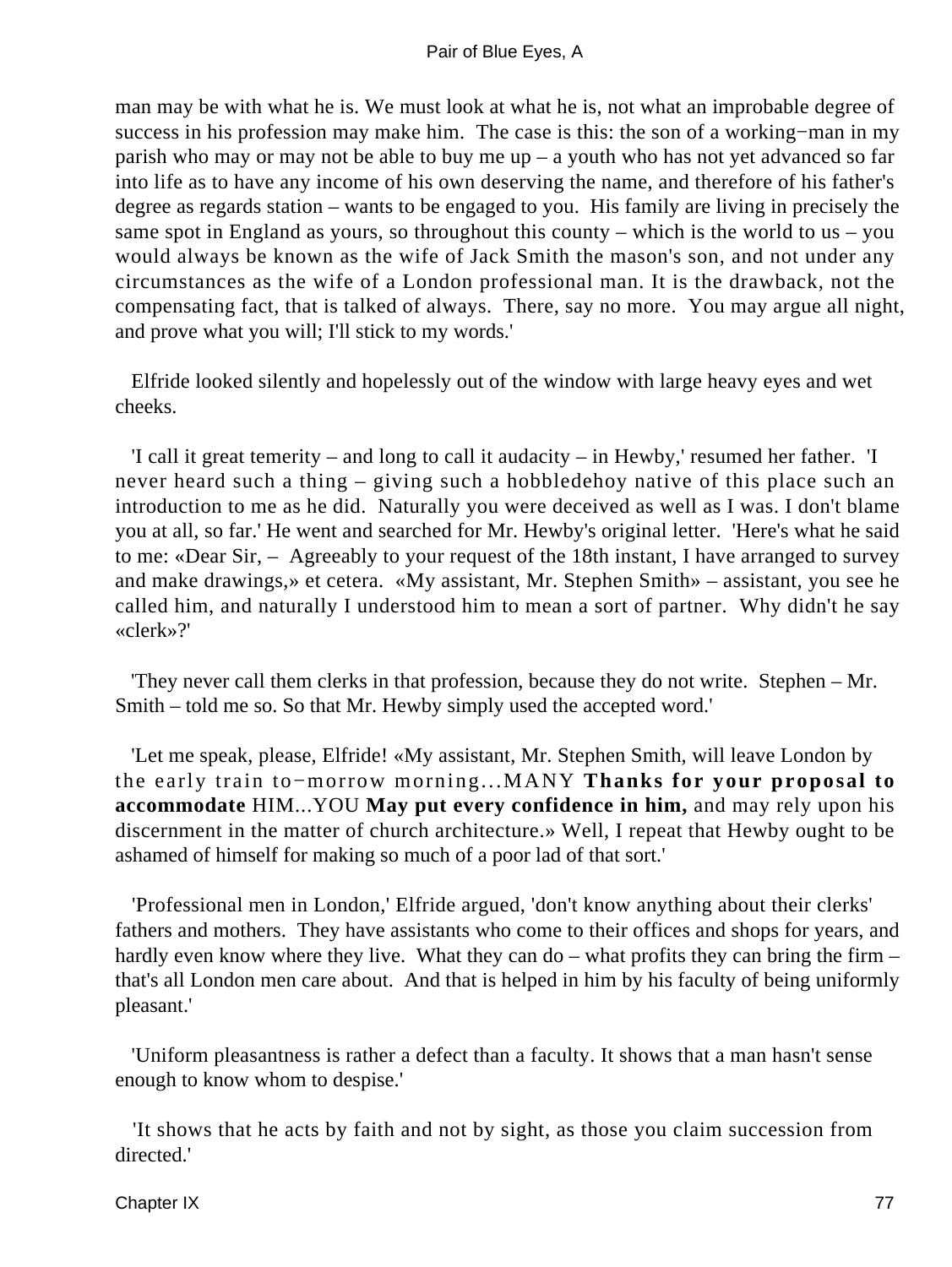'That's some more of what he's been telling you, I suppose! Yes, I was inclined to suspect him, because he didn't care about sauces of any kind. I always did doubt a man's being a gentleman if his palate had no acquired tastes. An unedified palate is the irrepressible cloven foot of the upstart. The idea of my bringing out a bottle of my '40 Martinez – only eleven of them left now – to a man who didn't know it from eighteenpenny! Then the Latin line he gave to my quotation; it was very cut–and–dried, very; or I, who haven't looked into a classical author for the last eighteen years, shouldn't have remembered it. Well, Elfride, you had better go to your room; you'll get over this bit of tomfoolery in time.'

 'No, no, no, papa,' she moaned. For of all the miseries attaching to miserable love, the worst is the misery of thinking that the passion which is the cause of them all may cease.

 'Elfride,' said her father with rough friendliness, 'I have an excellent scheme on hand, which I cannot tell you of now. A scheme to benefit you and me. It has been thrust upon me for some little time – yes, thrust upon me – but I didn't dream of its value till this afternoon, when the revelation came. I should be most unwise to refuse to entertain it.'

 'I don't like that word,' she returned wearily. 'You have lost so much already by schemes. Is it those wretched mines again?'

'No; not a mining scheme.'

'Railways?'

 'Nor railways. It is like those mysterious offers we see advertised, by which any gentleman with no brains at all may make so much a week without risk, trouble, or soiling his fingers. However, I am intending to say nothing till it is settled, though I will just say this much, that you soon may have other fish to fry than to think of Stephen Smith. Remember, I wish, not to be angry, but friendly, to the young man; for your sake I'll regard him as a friend in a certain sense. But this is enough; in a few days you will be quite my way of thinking. There, now, go to your bedroom. Unity shall bring you up some supper. I wish you not to be here when he comes back.'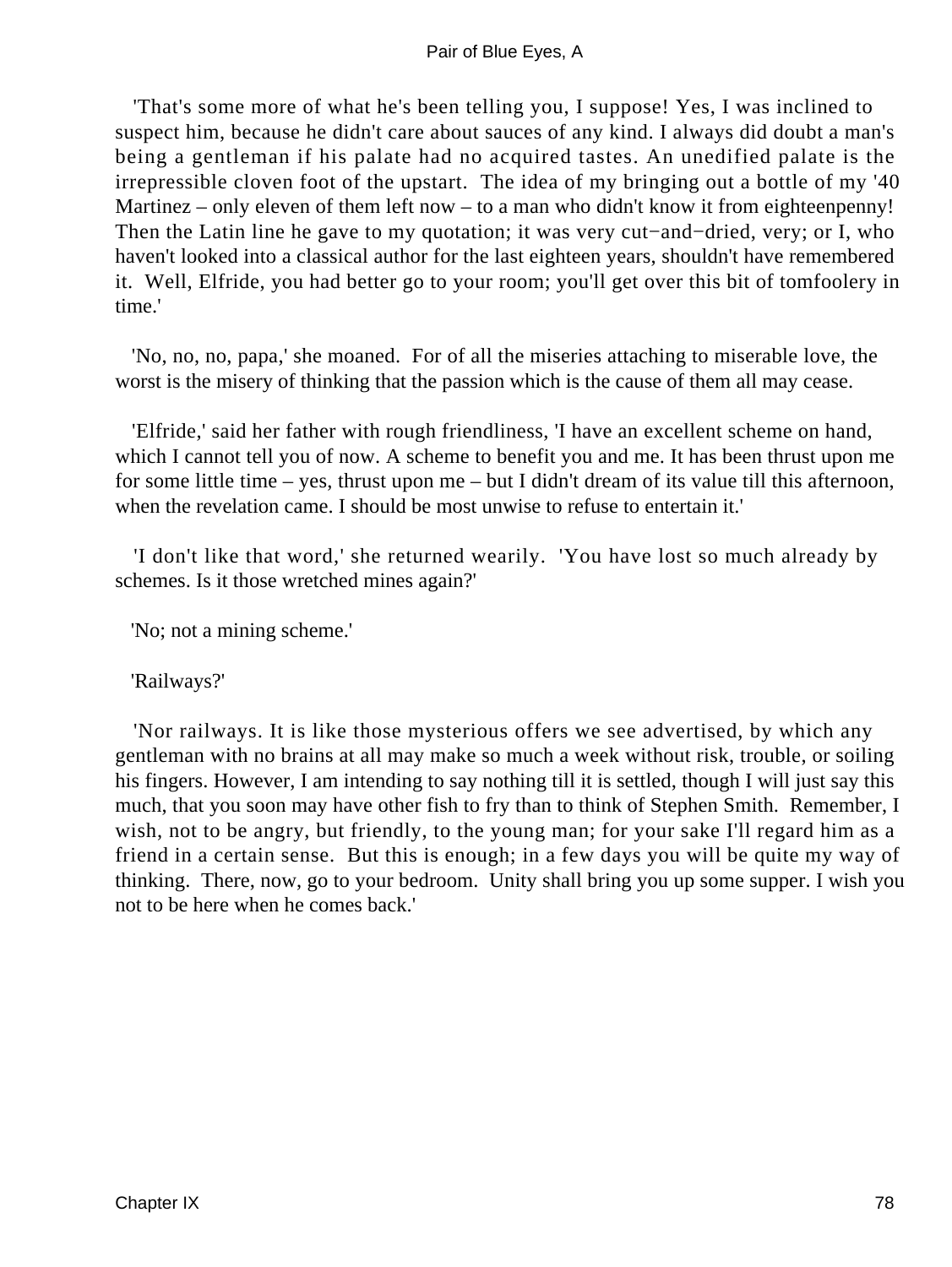# **[Chapter X](#page-346-0)**

*'R*eneath the shelter of an aged tree.'

 Stephen retraced his steps towards the cottage he had visited only two or three hours previously. He drew near and under the rich foliage growing about the outskirts of Endelstow Park, the spotty lights and shades from the shining moon maintaining a race over his head and down his back in an endless gambol. When he crossed the plank bridge and entered the garden−gate, he saw an illuminated figure coming from the enclosed plot towards the house on the other side. It was his father, with his hand in a sling, taking a general moonlight view of the garden, and particularly of a plot of the youngest of young turnips, previous to closing the cottage for the night.

 He saluted his son with customary force. 'Hallo, Stephen! We should ha' been in bed in another ten minutes. Come to see what's the matter wi' me, I suppose, my lad?'

 The doctor had come and gone, and the hand had been pronounced as injured but slightly, though it might possibly have been considered a far more serious case if Mr. Smith had been a more important man. Stephen's anxious inquiry drew from his father words of regret at the inconvenience to the world of his doing nothing for the next two days, rather than of concern for the pain of the accident. Together they entered the house.

 John Smith – brown as autumn as to skin, white as winter as to clothes – was a satisfactory specimen of the village artificer in stone. In common with most rural mechanics, he had too much individuality to be a typical 'working−man' – a resultant of that beach−pebble attrition with his kind only to be experienced in large towns, which metamorphoses the unit Self into a fraction of the unit Class.

 There was not the speciality in his labour which distinguishes the handicraftsmen of towns. Though only a mason, strictly speaking, he was not above handling a brick, if bricks were the order of the day; or a slate or tile, if a roof had to be covered before the wet weather set in, and nobody was near who could do it better. Indeed, on one or two occasions in the depth of winter, when frost peremptorily forbids all use of the trowel, making foundations to settle, stones to fly, and mortar to crumble, he had taken to felling and sawing trees. Moreover, he had practised gardening in his own plot for so many years that, on an emergency, he might have made a living by that calling.

 Probably our countryman was not such an accomplished artificer in a particular direction as his town brethren in the trades. But he was, in truth, like that clumsy pin−maker who made the whole pin, and who was despised by Adam Smith on that account and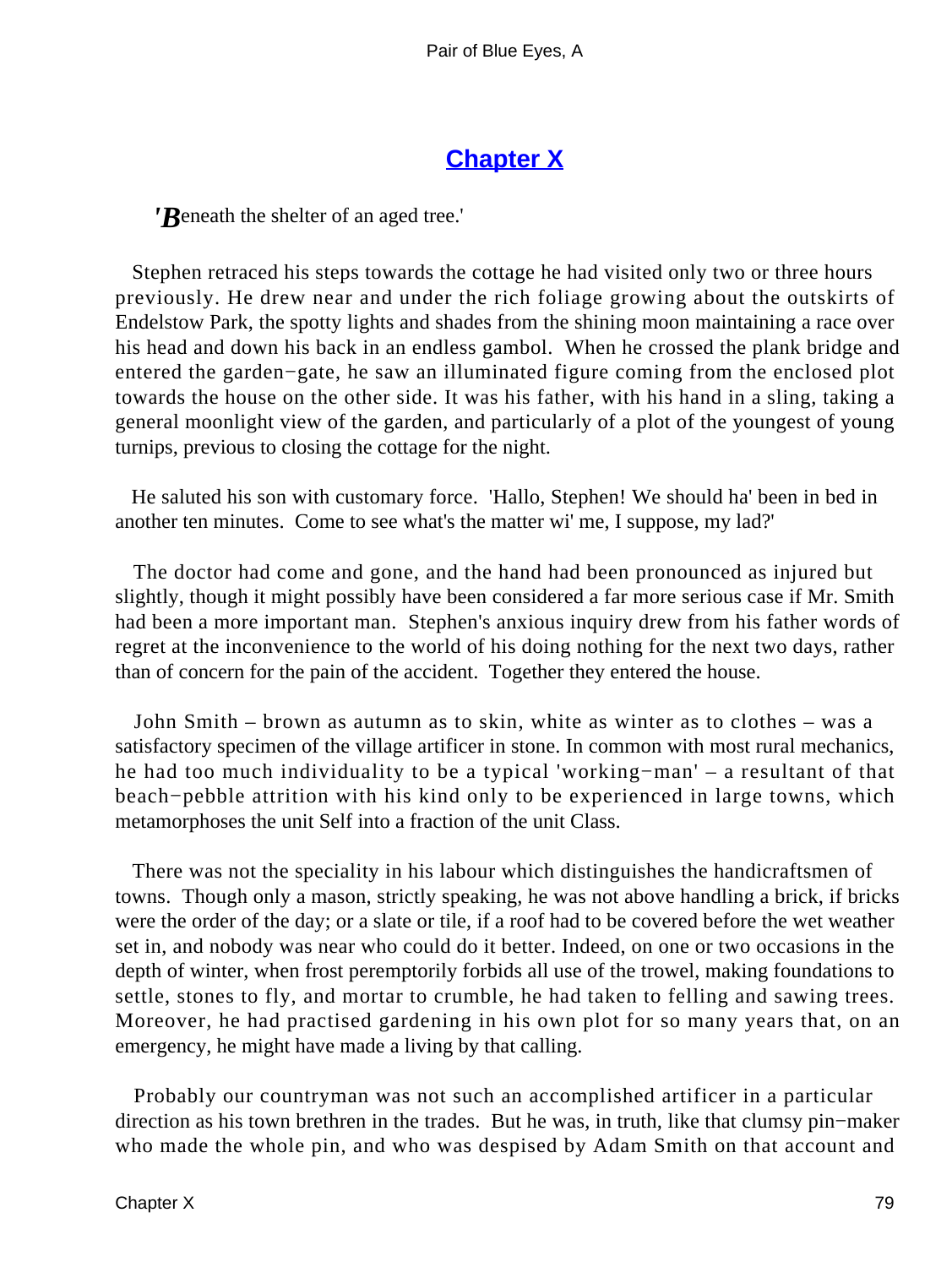respected by Macaulay, much more the artist nevertheless.

 Appearing now, indoors, by the light of the candle, his stalwart healthiness was a sight to see. His beard was close and knotted as that of a chiselled Hercules; his shirt sleeves were partly rolled up, his waistcoat unbuttoned; the difference in hue between the snowy linen and the ruddy arms and face contrasting like the white of an egg and its yolk. Mrs. Smith, on hearing them enter, advanced from the pantry.

 Mrs. Smith was a matron whose countenance addressed itself to the mind rather than to the eye, though not exclusively. She retained her personal freshness even now, in the prosy afternoon−time of her life; but what her features were primarily indicative of was a sound common sense behind them; as a whole, appearing to carry with them a sort of argumentative commentary on the world in general.

 The details of the accident were then rehearsed by Stephen's father, in the dramatic manner also common to Martin Cannister, other individuals of the neighbourhood, and the rural world generally. Mrs. Smith threw in her sentiments between the acts, as Coryphaeus of the tragedy, to make the description complete. The story at last came to an end, as the longest will, and Stephen directed the conversation into another channel.

'Well, mother, they know everything about me now,' he said quietly.

'Well done!' replied his father; 'now my mind's at peace.'

 'I blame myself – I never shall forgive myself – for not telling them before,' continued the young man.

 Mrs. Smith at this point abstracted her mind from the former subject. 'I don't see what you have to grieve about, Stephen,' she said. 'People who accidentally get friends don't, as a first stroke, tell the history of their families.'

'Ye've done no wrong, certainly,' said his father.

 'No; but I should have spoken sooner. There's more in this visit of mine than you think – a good deal more.'

 'Not more than I think,' Mrs. Smith replied, looking contemplatively at him. Stephen blushed; and his father looked from one to the other in a state of utter incomprehension.

 'She's a pretty piece enough,' Mrs. Smith continued, 'and very lady−like and clever too. But though she's very well fit for you as far as that is, why, mercy 'pon me, what ever do you want any woman at all for yet?'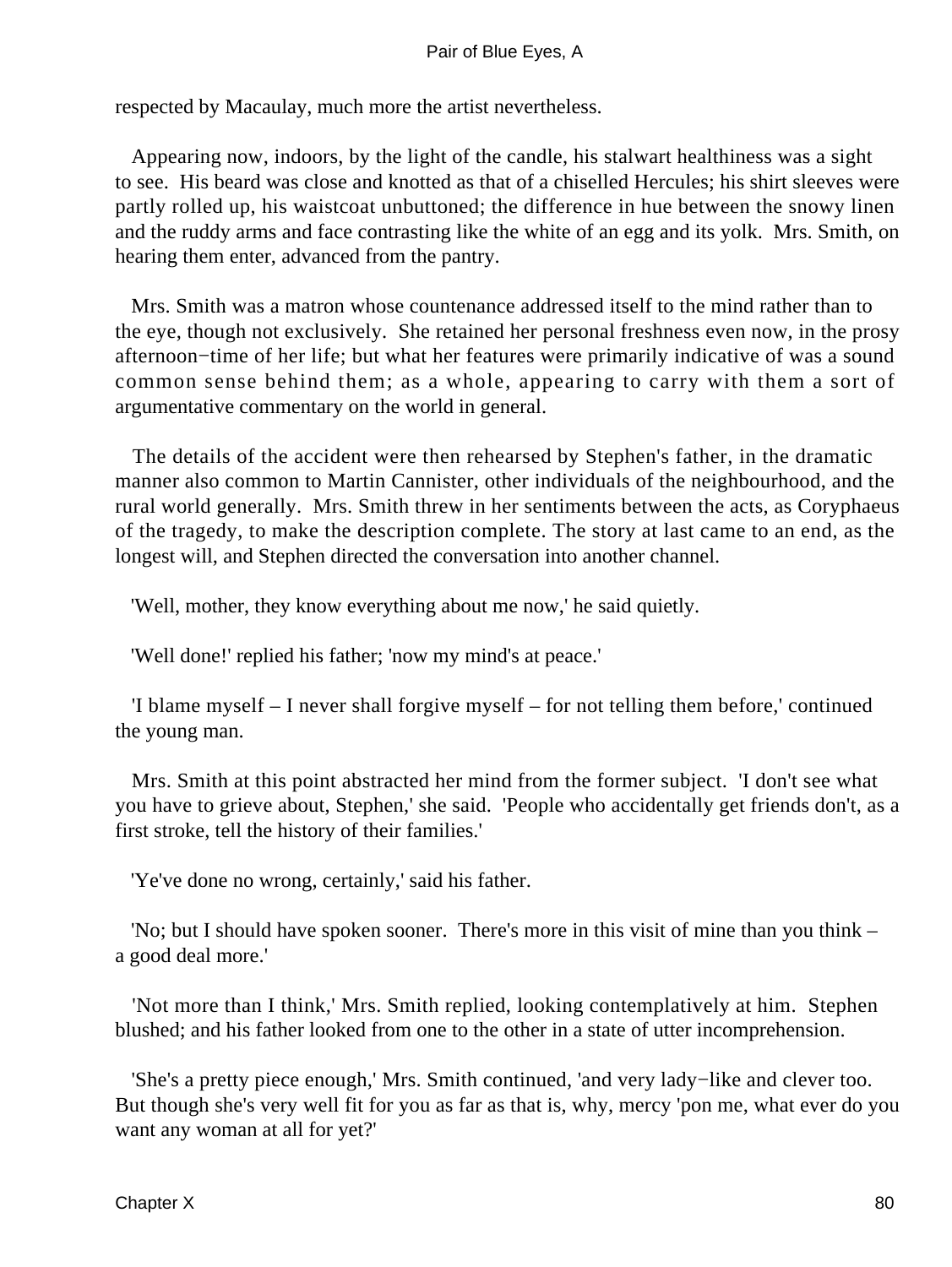John made his naturally short mouth a long one, and wrinkled his forehead, 'That's the way the wind d'blow, is it?' he said.

 'Mother,' exclaimed Stephen, 'how absurdly you speak! Criticizing whether she's fit for me or no, as if there were room for doubt on the matter! Why, to marry her would be the great blessing of my life – socially and practically, as well as in other respects. No such good fortune as that, I'm afraid; she's too far above me. Her family doesn't want such country lads as I in it.'

 'Then if they don't want you, I'd see them dead corpses before I'd want them, and go to better families who do want you.'

 'Ah, yes; but I could never put up with the distaste of being welcomed among such people as you mean, whilst I could get indifference among such people as hers.'

 'What crazy twist o' thinking will enter your head next?' said his mother. 'And come to that, she's not a bit too high for you, or you too low for her. See how careful I be to keep myself up. I'm sure I never stop for more than a minute together to talk to any journeymen people; and I never invite anybody to our party o' Christmases who are not in business for themselves. And I talk to several toppermost carriage people that come to my lord's without saying ma'am or sir to 'em, and they take it as quiet as lambs.'

'You curtseyed to the vicar, mother; and I wish you hadn't.'

 'But it was before he called me by my Christian name, or he would have got very little curtseying from me!' said Mrs. Smith, bridling and sparkling with vexation. 'You go on at me, Stephen, as if I were your worst enemy! What else could I do with the man to get rid of him, banging it into me and your father by side and by seam, about his greatness, and what happened when he was a young fellow at college, and I don't know what−all; the tongue o' en flopping round his mouth like a mop−rag round a dairy. That 'a did, didn't he, John?'

'That's about the size o't,' replied her husband.

 'Every woman now−a−days,' resumed Mrs. Smith, 'if she marry at all, must expect a father−in−law of a rank lower than her father. The men have gone up so, and the women have stood still. Every man you meet is more the dand than his father; and you are just level wi' her.'

'That's what she thinks herself.'

'It only shows her sense. I knew she was after 'ee, Stephen – I knew it.'

'After me! Good Lord, what next!'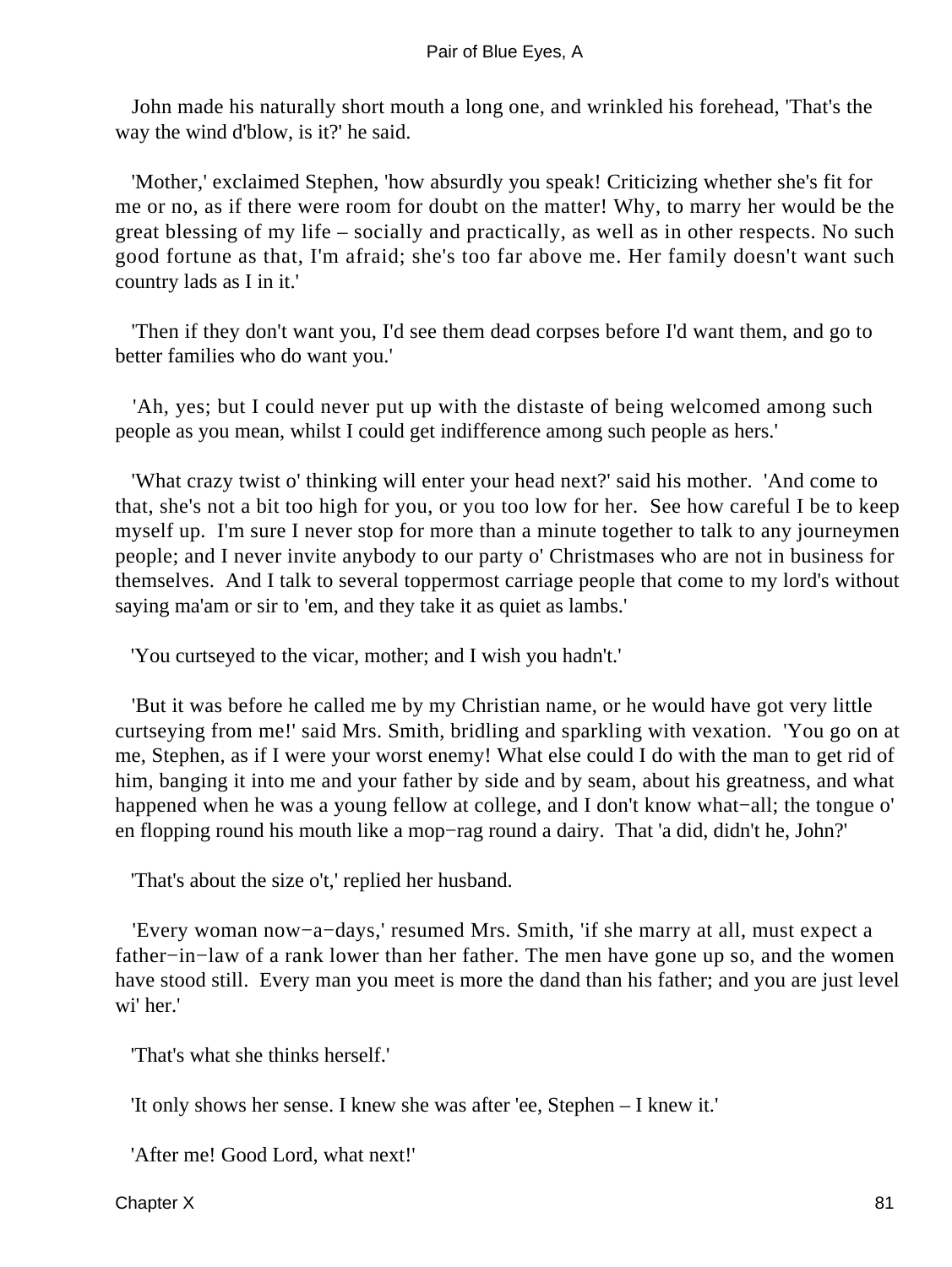'And I really must say again that you ought not to be in such a hurry, and wait for a few years. You might go higher than a bankrupt pa'son's girl then.'

 'The fact is, mother,' said Stephen impatiently, 'you don't know anything about it. I shall never go higher, because I don't want to, nor should I if I lived to be a hundred. As to you saying that she's after me, I don't like such a remark about her, for it implies a scheming woman, and a man worth scheming for, both of which are not only untrue, but ludicrously untrue, of this case. Isn't it so, father?'

 'I'm afraid I don't understand the matter well enough to gie my opinion,' said his father, in the tone of the fox who had a cold and could not smell.

 'She couldn't have been very backward anyhow, considering the short time you have known her,' said his mother. 'Well I think that five years hence you'll be plenty young enough to think of such things. And really she can very well afford to wait, and will too, take my word. Living down in an out−step place like this, I am sure she ought to be very thankful that you took notice of her. She'd most likely have died an old maid if you hadn't turned up.'

'All nonsense,' said Stephen, but not aloud.

 'A nice little thing she is,' Mrs. Smith went on in a more complacent tone now that Stephen had been talked down; 'there's not a word to say against her, I'll own. I see her sometimes decked out like a horse going to fair, and I admire her for't. A perfect little lady. But people can't help their thoughts, and if she'd learnt to make figures instead of letters when she was at school 'twould have been better for her pocket; for as I said, there never were worse times for such as she than now.'

'Now, now, mother!' said Stephen with smiling deprecation.

 'But I will!' said his mother with asperity. 'I don't read the papers for nothing, and I know men all move up a stage by marriage. Men of her class, that is, parsons, marry squires' daughters; squires marry lords' daughters; lords marry dukes' daughters; dukes marry queens' daughters. All stages of gentlemen mate a stage higher; and the lowest stage of gentlewomen are left single, or marry out of their class.'

'But you said just now, dear mother  $-$  - ' retorted Stephen, unable to resist the temptation of showing his mother her inconsistency. Then he paused.

'Well, what did I say?' And Mrs. Smith prepared her lips for a new campaign.

 Stephen, regretting that he had begun, since a volcano might be the consequence, was obliged to go on.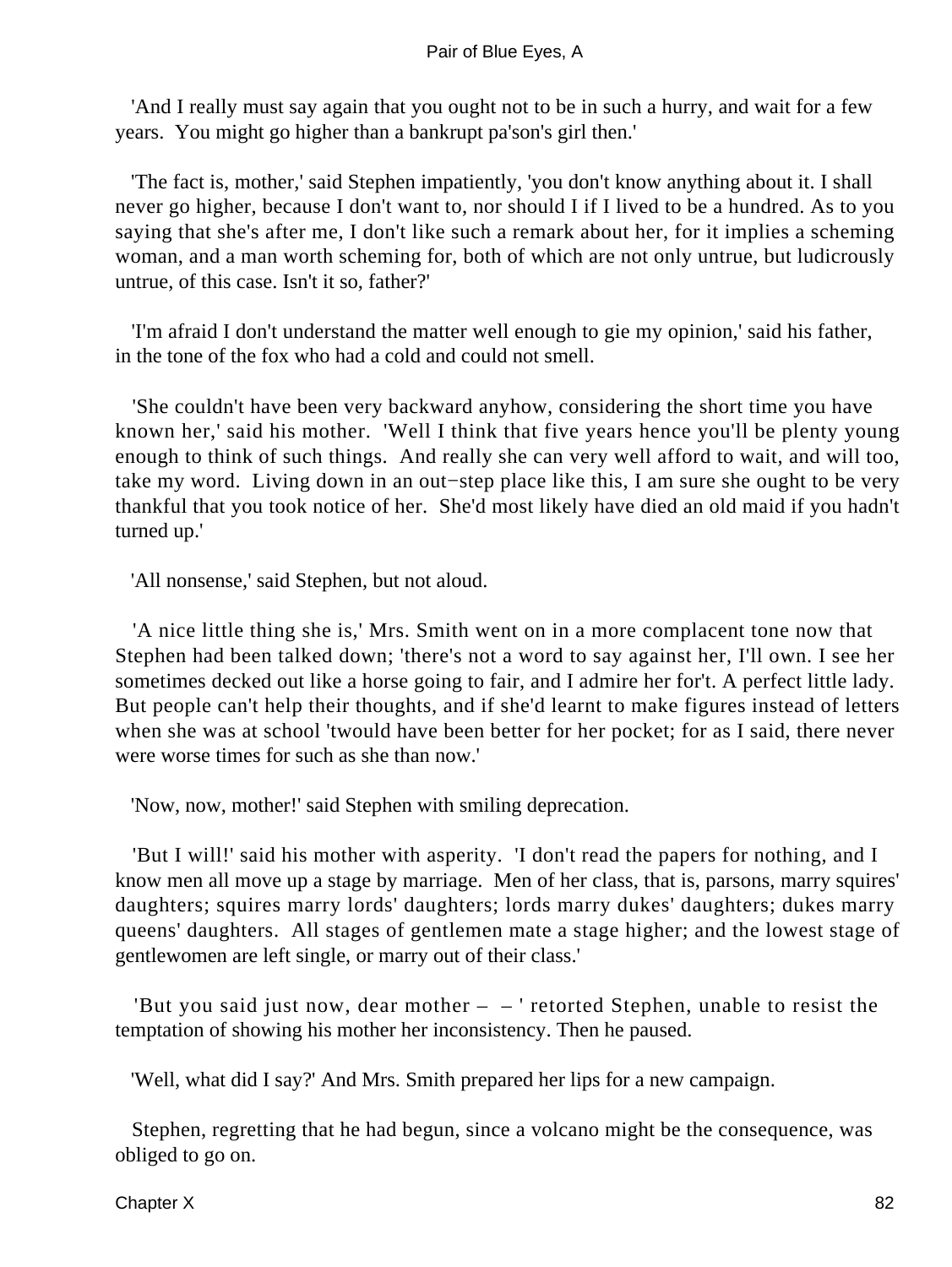'You said I wasn't out of her class just before.'

 'Yes, there, there! That's you; that's my own flesh and blood. I'll warrant that you'll pick holes in everything your mother says, if you can, Stephen. You are just like your father for that; take anybody's part but mine. Whilst I am speaking and talking and trying and slaving away for your good, you are waiting to catch me out in that way. So you are in her class, but 'tis what HER people would **Call** marrying out of her class. Don't be so quarrelsome, Stephen!'

 Stephen preserved a discreet silence, in which he was imitated by his father, and for several minutes nothing was heard but the ticking of the green−faced case−clock against the wall.

 'I'm sure,' added Mrs. Smith in a more philosophic tone, and as a terminative speech, 'if there'd been so much trouble to get a husband in my time as there is in these days – when you must make a god−almighty of a man to get en to hae ye – I'd have trod clay for bricks before I'd ever have lowered my dignity to marry, or there's no bread in nine loaves.'

 The discussion now dropped, and as it was getting late, Stephen bade his parents farewell for the evening, his mother none the less warmly for their sparring; for although Mrs. Smith and Stephen were always contending, they were never at enmity.

 'And possibly,' said Stephen, 'I may leave here altogether to− morrow; I don't know. So that if I shouldn't call again before returning to London, don't be alarmed, will you?'

 'But didn't you come for a fortnight?' said his mother. 'And haven't you a month's holiday altogether? They are going to turn you out, then?'

 'Not at all. I may stay longer; I may go. If I go, you had better say nothing about my having been here, for her sake. At what time of the morning does the carrier pass Endelstow lane?'

'Seven o'clock.'

 And then he left them. His thoughts were, that should the vicar permit him to become engaged, to hope for an engagement, or in any way to think of his beloved Elfride, he might stay longer. Should he be forbidden to think of any such thing, he resolved to go at once. And the latter, even to young hopefulness, seemed the more probable alternative.

 Stephen walked back to the vicarage through the meadows, as he had come, surrounded by the soft musical purl of the water through little weirs, the modest light of the moon, the freshening smell of the dews out−spread around. It was a time when mere seeing is meditation, and meditation peace. Stephen was hardly philosopher enough to avail himself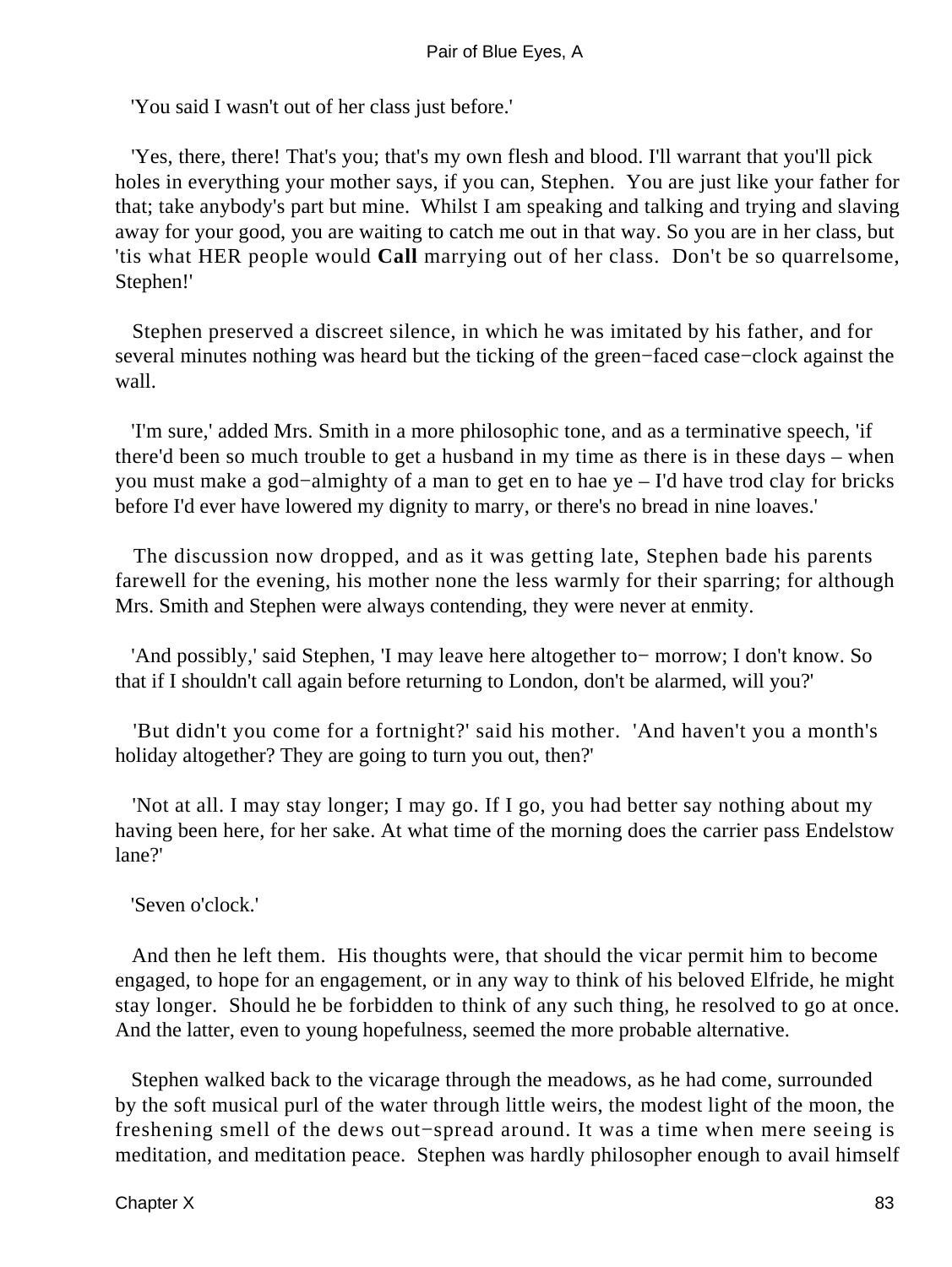of Nature's offer. His constitution was made up of very simple particulars; was one which, rare in the spring−time of civilizations, seems to grow abundant as a nation gets older, individuality fades, and education spreads; that is, his brain had extraordinary receptive powers, and no great creativeness. Quickly acquiring any kind of knowledge he saw around him, and having a plastic adaptability more common in woman than in man, he changed colour like a chameleon as the society he found himself in assumed a higher and more artificial tone. He had not many original ideas, and yet there was scarcely an idea to which, under proper training, he could not have added a respectable co−ordinate.

 He saw nothing outside himself to−night; and what he saw within was a weariness to his flesh. Yet to a dispassionate observer, his pretensions to Elfride, though rather premature, were far from absurd as marriages go, unless the accidental proximity of simple but honest parents could be said to make them so.

 The clock struck eleven when he entered the house. Elfride had been waiting with scarcely a movement since he departed. Before he had spoken to her she caught sight of him passing into the study with her father. She saw that he had by some means obtained the private interview he desired.

 A nervous headache had been growing on the excitable girl during the absence of Stephen, and now she could do nothing beyond going up again to her room as she had done before. Instead of lying down she sat again in the darkness without closing the door, and listened with a beating heart to every sound from downstairs. The servants had gone to bed. She ultimately heard the two men come from the study and cross to the dining−room, where supper had been lingering for more than an hour. The door was left open, and she found that the meal, such as it was, passed off between her father and her lover without any remark, save commonplaces as to cucumbers and melons, their wholesomeness and culture, uttered in a stiff and formal way. It seemed to prefigure failure.

 Shortly afterwards Stephen came upstairs to his bedroom, and was almost immediately followed by her father, who also retired for the night. Not inclined to get a light, she partly undressed and sat on the bed, where she remained in pained thought for some time, possibly an hour. Then rising to close her door previously to fully unrobing, she saw a streak of light shining across the landing. Her father's door was shut, and he could be heard snoring regularly. The light came from Stephen's room, and the slight sounds also coming thence emphatically denoted what he was doing. In the perfect silence she could hear the closing of a lid and the clicking of a lock, – he was fastening his hat−box. Then the buckling of straps and the click of another key, – he was securing his portmanteau. With trebled foreboding she opened her door softly, and went towards his. One sensation pervaded her to distraction. Stephen, her handsome youth and darling, was going away, and she might never see him again except in secret and in sadness – perhaps never more. At any rate, she could no longer wait till the morning to hear the result of the interview, as she had intended. She flung her dressing−gown round her, tapped lightly at his door, and whispered 'Stephen!' He came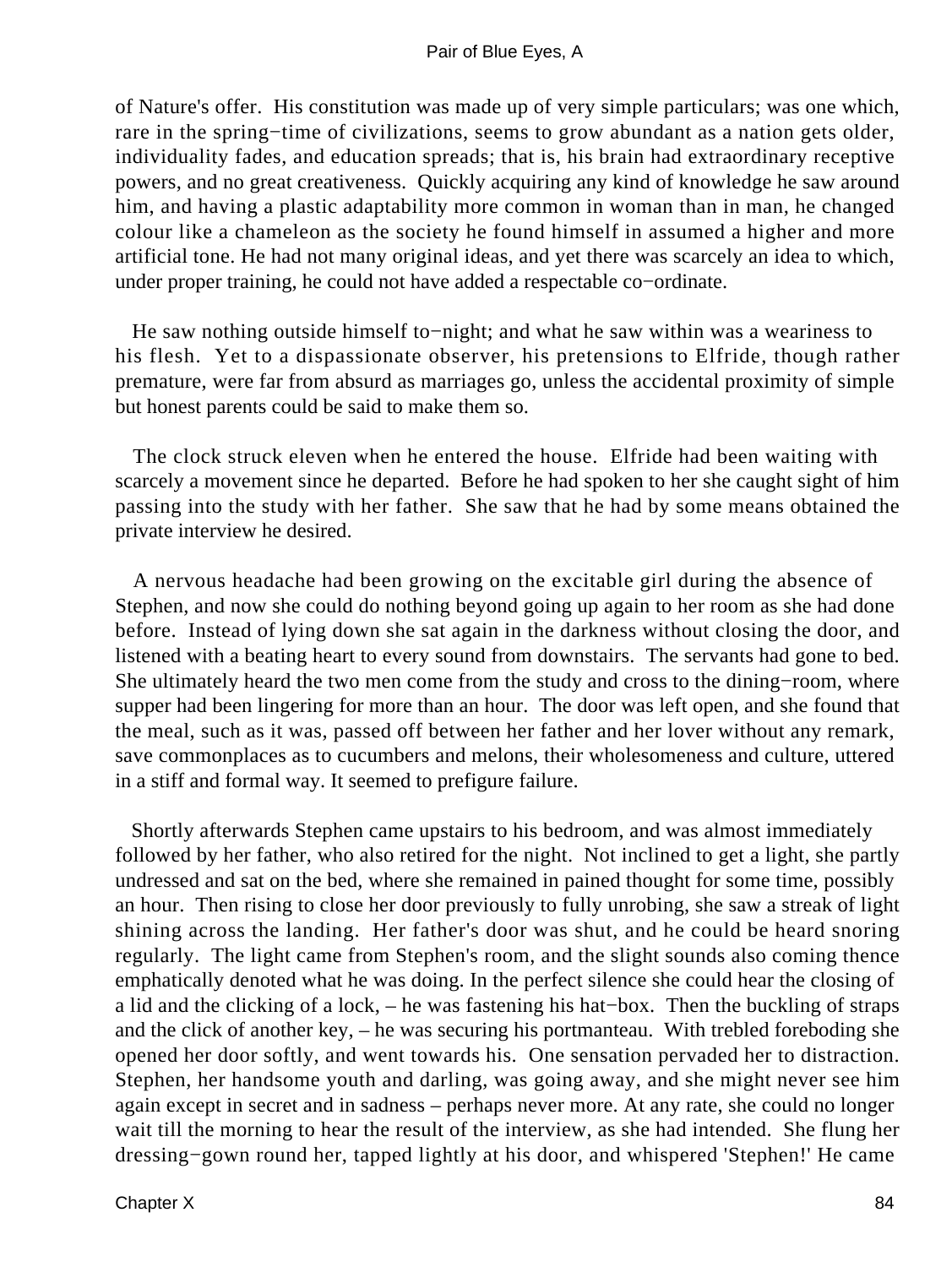instantly, opened the door, and stepped out.

'Tell me; are we to hope?'

He replied in a disturbed whisper, and a tear approached its outlet, though none fell.

 'I am not to think of such a preposterous thing – that's what he said. And I am going to−morrow. I should have called you up to bid you good−bye.'

'But he didn't say you were to go – O Stephen, he didn't say that?'

'No; not in words. But I cannot stay.'

 'Oh, don't, don't go! Do come and let us talk. Let us come down to the drawing−room for a few minutes; he will hear us here.'

 She preceded him down the staircase with the taper light in her hand, looking unnaturally tall and thin in the long dove−coloured dressing−gown she wore. She did not stop to think of the propriety or otherwise of this midnight interview under such circumstances. She thought that the tragedy of her life was beginning, and, for the first time almost, felt that her existence might have a grave side, the shade of which enveloped and rendered invisible the delicate gradations of custom and punctilio. Elfride softly opened the drawing−room door and they both went in. When she had placed the candle on the table, he enclosed her with his arms, dried her eyes with his handkerchief, and kissed their lids.

'Stephen, it is over – happy love is over; and there is no more sunshine now!'

'I will make a fortune, and come to you, and have you. Yes, I will!'

 'Papa will never hear of it – never – never! You don't know him. I do. He is either biassed in favour of a thing, or prejudiced against it. Argument is powerless against either feeling.'

 'No; I won't think of him so,' said Stephen. 'If I appear before him some time hence as a man of established name, he will accept me – I know he will. He is not a wicked man.'

 'No, he is not wicked. But you say «some time hence,» as if it were no time. To you, among bustle and excitement, it will be comparatively a short time, perhaps; oh, to me, it will be its real length trebled! Every summer will be a year – autumn a year – winter a year! O Stephen! and you may forget me!'

 Forget: that was, and is, the real sting of waiting to fond− hearted woman. The remark awoke in Stephen the converse fear. 'You, too, may be persuaded to give me up, when time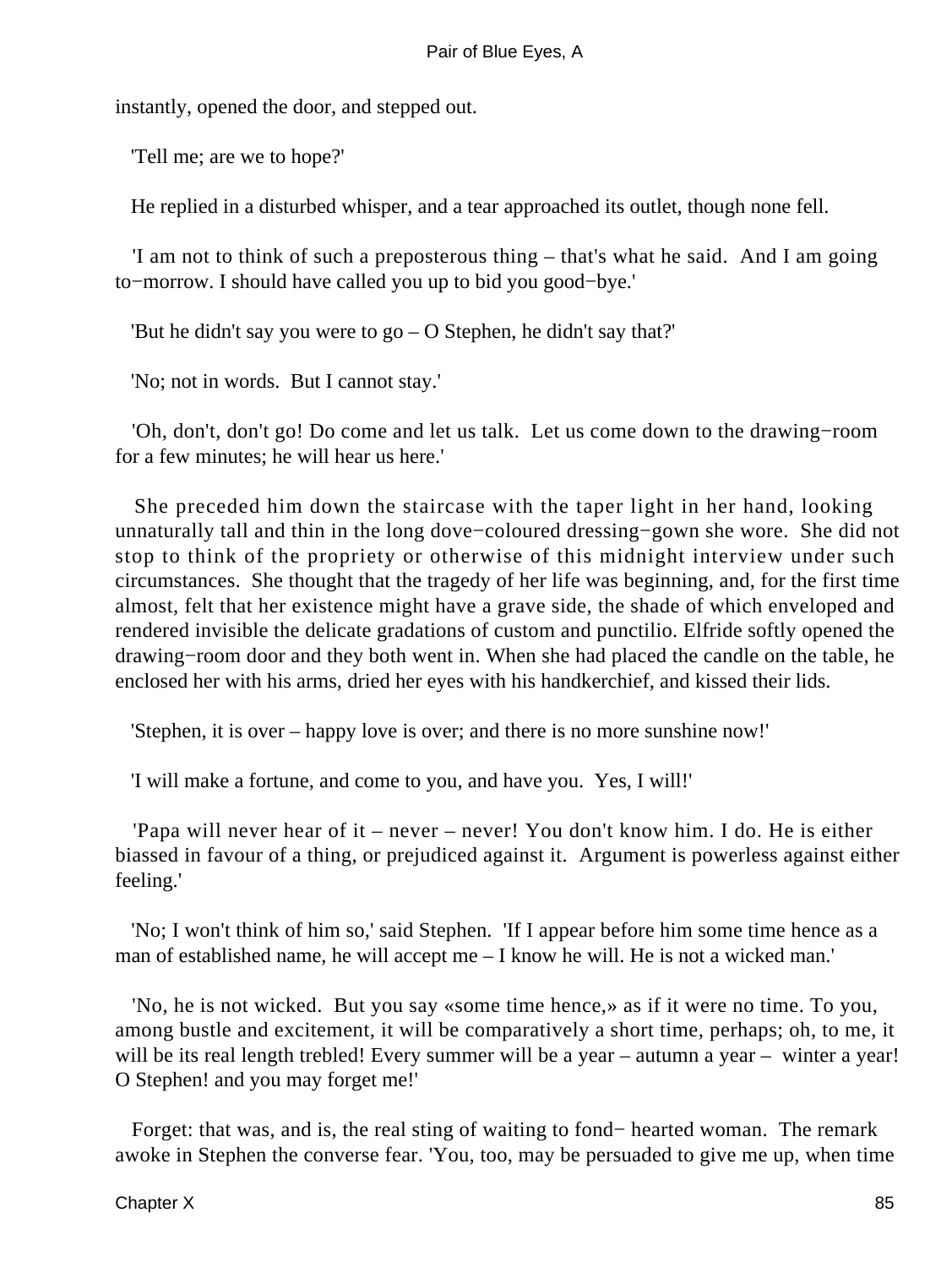has made me fainter in your memory. For, remember, your love for me must be nourished in secret; there will be no long visits from me to support you. Circumstances will always tend to obliterate me.'

 'Stephen,' she said, filled with her own misgivings, and unheeding his last words, 'there are beautiful women where you live – of course I know there are – and they may win you away from me.' Her tears came visibly as she drew a mental picture of his faithlessness. 'And it won't be your fault,' she continued, looking into the candle with doleful eyes. 'No! You will think that our family don't want you, and get to include me with them. And there will be a vacancy in your heart, and some others will be let in.'

'I could not, I would not. Elfie, do not be so full of forebodings.'

 'Oh yes, they will,' she replied. 'And you will look at them, not caring at first, and then you will look and be interested, and after a while you will think, «Ah, they know all about city life, and assemblies, and coteries, and the manners of the titled, and poor little Elfie, with all the fuss that's made about her having me, doesn't know about anything but a little house and a few cliffs and a space of sea, far away.» And then you'll be more interested in them, and they'll make you have them instead of me, on purpose to be cruel to me because I am silly, and they are clever and hate me. And I hate them, too; yes, I do!'

 Her impulsive words had power to impress him at any rate with the recognition of the uncertainty of all that is not accomplished. And, worse than that general feeling, there of course remained the sadness which arose from the special features of his own case. However remote a desired issue may be, the mere fact of having entered the groove which leads to it, cheers to some extent with a sense of accomplishment. Had Mr. Swancourt consented to an engagement of no less length than ten years, Stephen would have been comparatively cheerful in waiting; they would have felt that they were somewhere on the road to Cupid's garden. But, with a possibility of a shorter probation, they had not as yet any prospect of the beginning; the zero of hope had yet to be reached. Mr. Swancourt would have to revoke his formidable words before the waiting for marriage could even set in. And this was despair.

'I wish we could marry now,' murmured Stephen, as an impossible fancy.

 'So do I,' said she also, as if regarding an idle dream. ''Tis the only thing that ever does sweethearts good!'

'Secretly would do, would it not, Elfie?'

 'Yes, secretly would do; secretly would indeed be best,' she said, and went on reflectively: 'All we want is to render it absolutely impossible for any future circumstance to upset our future intention of being happy together; not to begin being happy now.'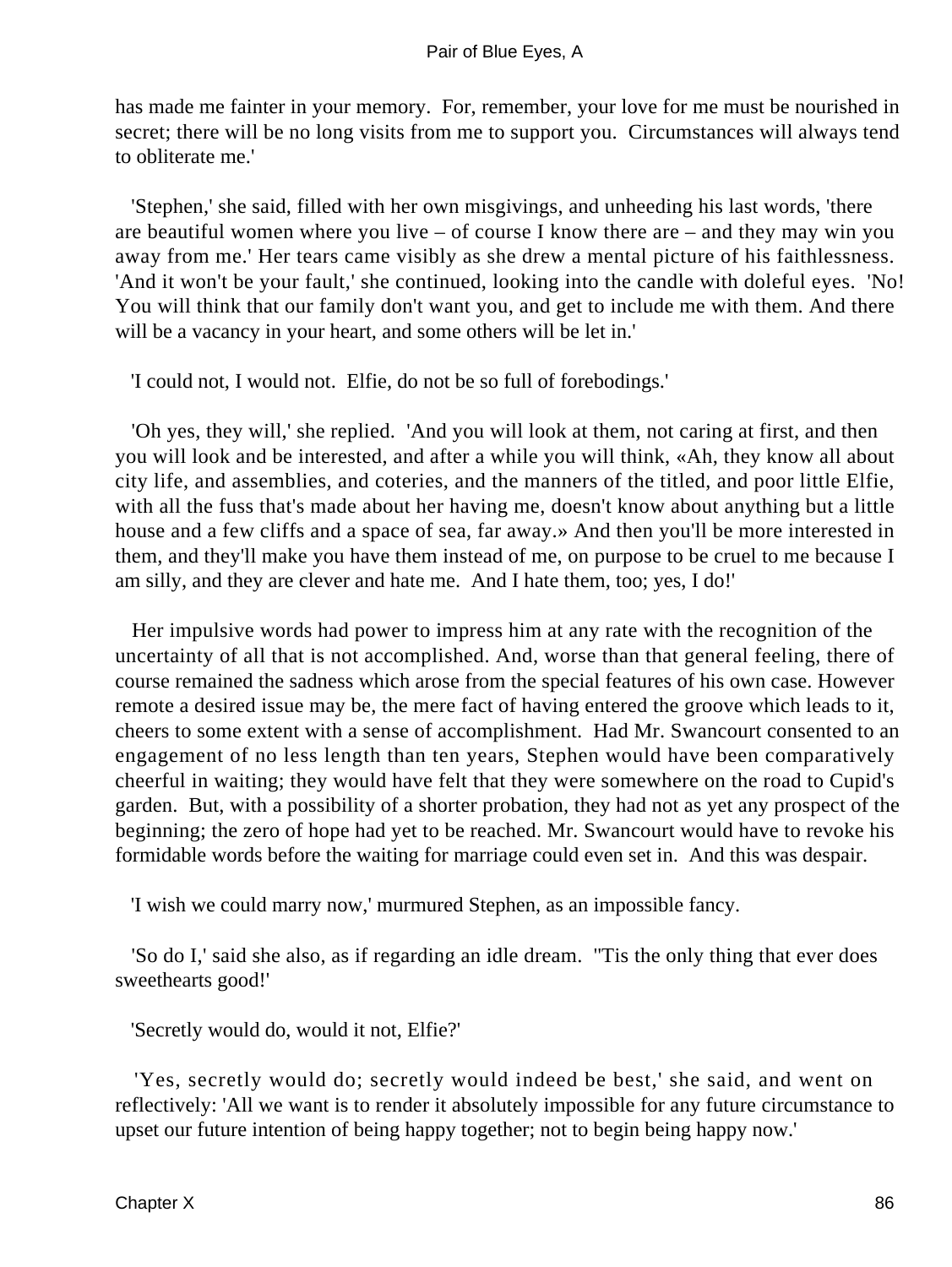'Exactly,' he murmured in a voice and manner the counterpart of hers. 'To marry and part secretly, and live on as we are living now; merely to put it out of anybody's power to force you away from me, dearest.'

'Or you away from me, Stephen.'

 'Or me from you. It is possible to conceive a force of circumstance strong enough to make any woman in the world marry against her will: no conceivable pressure, up to torture or starvation, can make a woman once married to her lover anybody else's wife.'

 Now up to this point the idea of an immediate secret marriage had been held by both as an untenable hypothesis, wherewith simply to beguile a miserable moment. During a pause which followed Stephen's last remark, a fascinating perception, then an alluring conviction, flashed along the brain of both. The perception was that an immediate marriage **Could** be contrived; the conviction that such an act, in spite of its daring, its fathomless results, its deceptiveness, would be preferred by each to the life they must lead under any other conditions.

 The youth spoke first, and his voice trembled with the magnitude of the conception he was cherishing. 'How strong we should feel, Elfride! going on our separate courses as before, without the fear of ultimate separation! O Elfride! think of it; think of it!'

 It is certain that the young girl's love for Stephen received a fanning from her father's opposition which made it blaze with a dozen times the intensity it would have exhibited if left alone. Never were conditions more favourable for developing a girl's first passing fancy for a handsome boyish face – a fancy rooted in inexperience and nourished by seclusion – into a wild unreflecting passion fervid enough for anything. All the elements of such a development were there, the chief one being hopelessness – a necessary ingredient always to perfect the mixture of feelings united under the name of loving to distraction.

 'We would tell papa soon, would we not?' she inquired timidly. 'Nobody else need know. He would then be convinced that hearts cannot be played with; love encouraged be ready to grow, love discouraged be ready to die, at a moment's notice. Stephen, do you not think that if marriages against a parent's consent are ever justifiable, they are when young people have been favoured up to a point, as we have, and then have had that favour suddenly withdrawn?'

 'Yes. It is not as if we had from the beginning acted in opposition to your papa's wishes. Only think, Elfie, how pleasant he was towards me but six hours ago! He liked me, praised me, never objected to my being alone with you.'

 'I believe he **Must** like you now,' she cried. 'And if he found that you irremediably belonged to me, he would own it and help you. 'O Stephen, Stephen,' she burst out again, as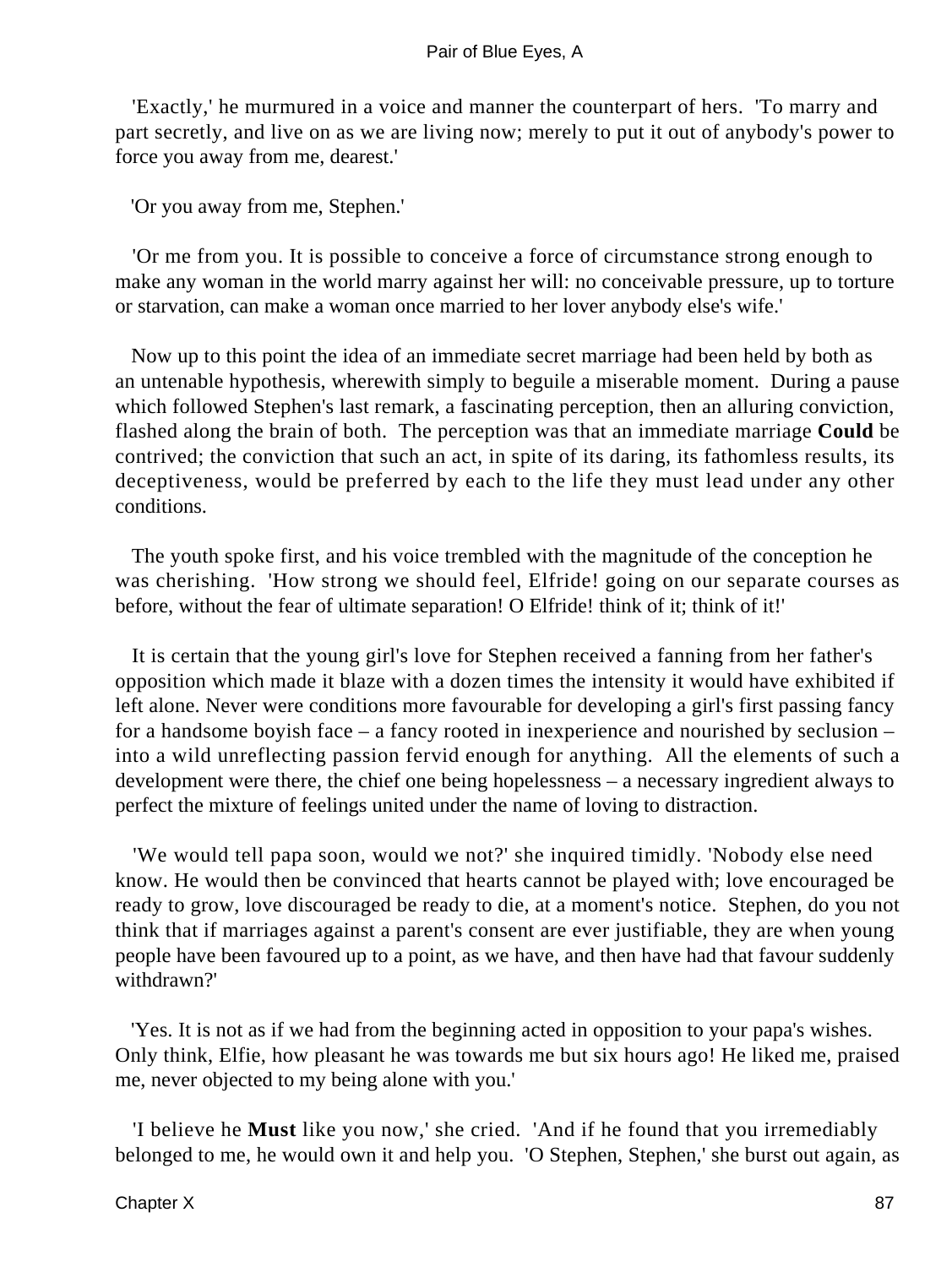the remembrance of his packing came afresh to her mind, 'I cannot bear your going away like this! It is too dreadful. All I have been expecting miserably killed within me like this!'

 Stephen flushed hot with impulse. 'I will not be a doubt to you – thought of you shall not be a misery to me!' he said. 'We will be wife and husband before we part for long!'

She hid her face on his shoulder. 'Anything to make SURE!' she whispered.

 'I did not like to propose it immediately,' continued Stephen. 'It seemed to me – it seems to me now – like trying to catch you – a girl better in the world than I.'

 'Not that, indeed! And am I better in worldly station? What's the use of have beens? We may have been something once; we are nothing now.'

 Then they whispered long and earnestly together; Stephen hesitatingly proposing this and that plan, Elfride modifying them, with quick breathings, and hectic flush, and unnaturally bright eyes. It was two o'clock before an arrangement was finally concluded.

 She then told him to leave her, giving him his light to go up to his own room. They parted with an agreement not to meet again in the morning. After his door had been some time closed he heard her softly gliding into her chamber.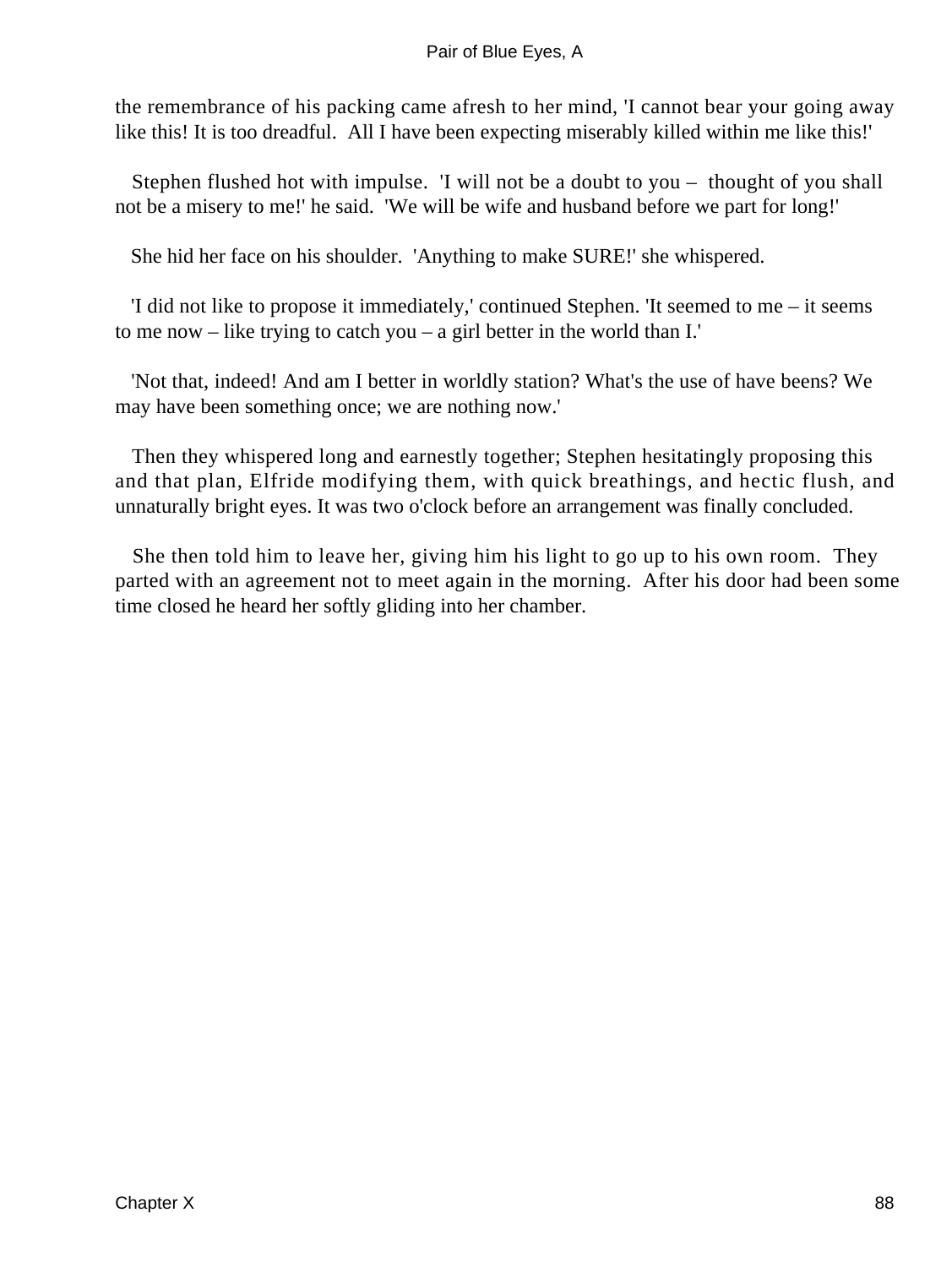# **[Chapter XI](#page-346-0)**

*'J*ourneys end in lovers meeting.'

 Stephen lay watching the Great Bear; Elfride was regarding a monotonous parallelogram of window blind. Neither slept that night.

 Early the next morning – that is to say, four hours after their stolen interview, and just as the earliest servant was heard moving about – Stephen Smith went downstairs, portmanteau in hand. Throughout the night he had intended to see Mr. Swancourt again, but the sharp rebuff of the previous evening rendered such an interview particularly distasteful. Perhaps there was another and less honest reason. He decided to put it off. Whatever of moral timidity or obliquity may have lain in such a decision, no perception of it was strong enough to detain him. He wrote a note in his room, which stated simply that he did not feel happy in the house after Mr. Swancourt's sudden veto on what he had favoured a few hours before; but that he hoped a time would come, and that soon, when his original feelings of pleasure as Mr. Swancourt's guest might be recovered.

 He expected to find the downstairs rooms wearing the gray and cheerless aspect that early morning gives to everything out of the sun. He found in the dining room a breakfast laid, of which somebody had just partaken.

 Stephen gave the maid−servant his note of adieu. She stated that Mr. Swancourt had risen early that morning, and made an early breakfast. He was not going away that she knew of.

 Stephen took a cup of coffee, left the house of his love, and turned into the lane. It was so early that the shaded places still smelt like night time, and the sunny spots had hardly felt the sun. The horizontal rays made every shallow dip in the ground to show as a well−marked hollow. Even the channel of the path was enough to throw shade, and the very stones of the road cast tapering dashes of darkness westward, as long as Jael's tent−nail.

 At a spot not more than a hundred yards from the vicar's residence the lane leading thence crossed the high road. Stephen reached the point of intersection, stood still and listened. Nothing could be heard save the lengthy, murmuring line of the sea upon the adjacent shore. He looked at his watch, and then mounted a gate upon which he seated himself, to await the arrival of the carrier. Whilst he sat he heard wheels coming in two directions.

The vehicle approaching on his right he soon recognized as the carrier's. There were the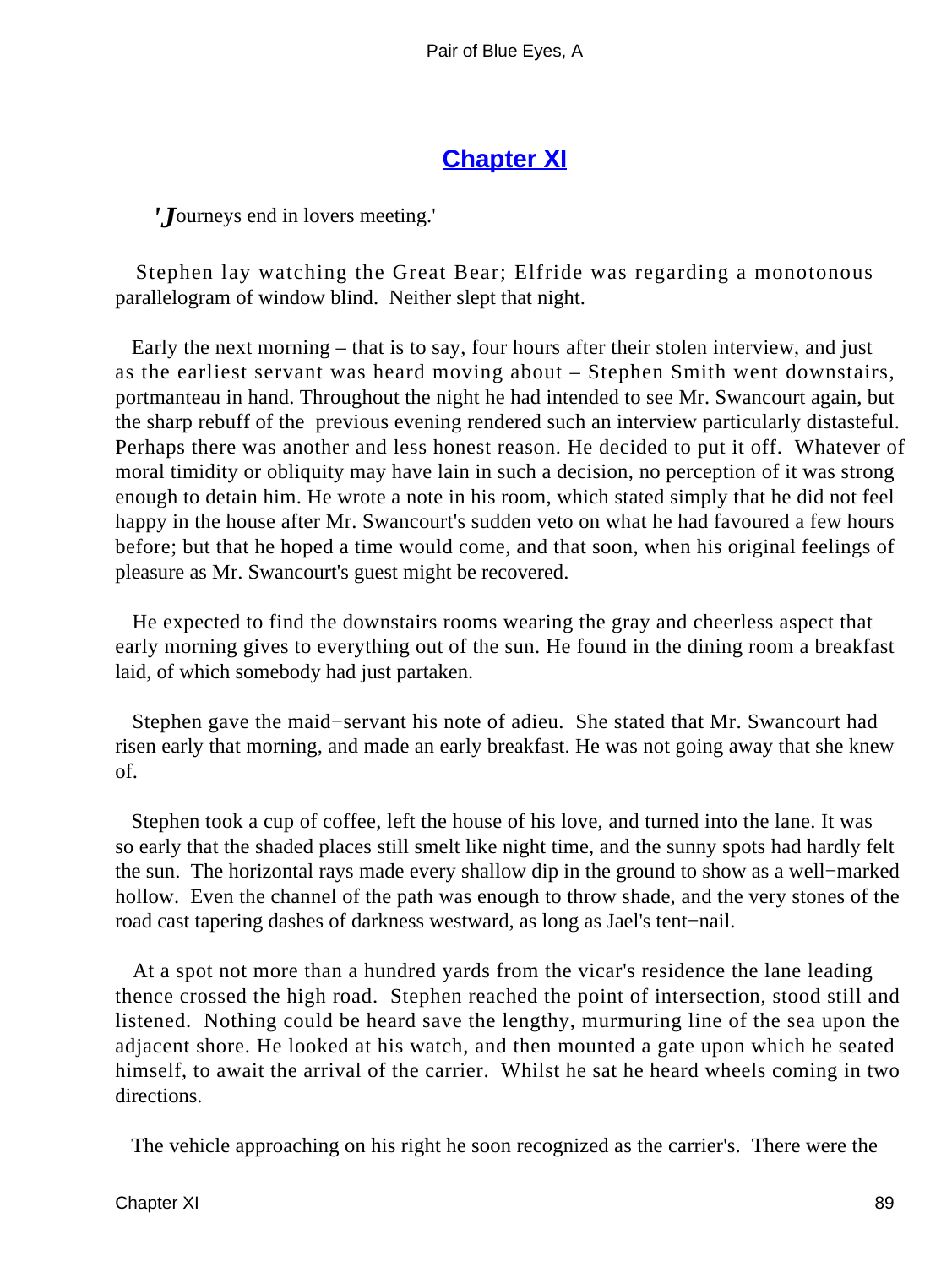accompanying sounds of the owner's voice and the smack of his whip, distinct in the still morning air, by which he encouraged his horses up the hill.

 The other set of wheels sounded from the lane Stephen had just traversed. On closer observation, he perceived that they were moving from the precincts of the ancient manor−house adjoining the vicarage grounds. A carriage then left the entrance gates of the house, and wheeling round came fully in sight. It was a plain travelling carriage, with a small quantity of luggage, apparently a lady's. The vehicle came to the junction of the four ways half− a−minute before the carrier reached the same spot, and crossed directly in his front, proceeding by the lane on the other side.

 Inside the carriage Stephen could just discern an elderly lady with a younger woman, who seemed to be her maid. The road they had taken led to Stratleigh, a small watering−place sixteen miles north.

 He heard the manor−house gates swing again, and looking up saw another person leaving them, and walking off in the direction of the parsonage. 'Ah, how much I wish I were moving that way!' felt he parenthetically. The gentleman was tall, and resembled Mr. Swancourt in outline and attire. He opened the vicarage gate and went in. Mr. Swancourt, then, it certainly was. Instead of remaining in bed that morning Mr. Swancourt must have taken it into his head to see his new neighbour off on a journey. He must have been greatly interested in that neighbour to do such an unusual thing.

 The carrier's conveyance had pulled up, and Stephen now handed in his portmanteau and mounted the shafts. 'Who is that lady in the carriage?' he inquired indifferently of Lickpan the carrier.

 'That, sir, is Mrs. Troyton, a widder wi' a mint o' money. She's the owner of all that part of Endelstow that is not Lord Luxellian's. Only been here a short time; she came into it by law. The owner formerly was a terrible mysterious party – never lived here – hardly ever was seen here except in the month of September, as I might say.'

 The horses were started again, and noise rendered further discourse a matter of too great exertion. Stephen crept inside under the tilt, and was soon lost in reverie.

 Three hours and a half of straining up hills and jogging down brought them to St. Launce's, the market town and railway station nearest to Endelstow, and the place from which Stephen Smith had journeyed over the downs on the, to him, memorable winter evening at the beginning of the same year. The carrier's van was so timed as to meet a starting up−train, which Stephen entered. Two or three hours' railway travel through vertical cuttings in metamorphic rock, through oak copses rich and green, stretching over slopes and down delightful valleys, glens, and ravines, sparkling with water like many−rilled Ida, and he plunged amid the hundred and fifty thousand people composing the town of Plymouth.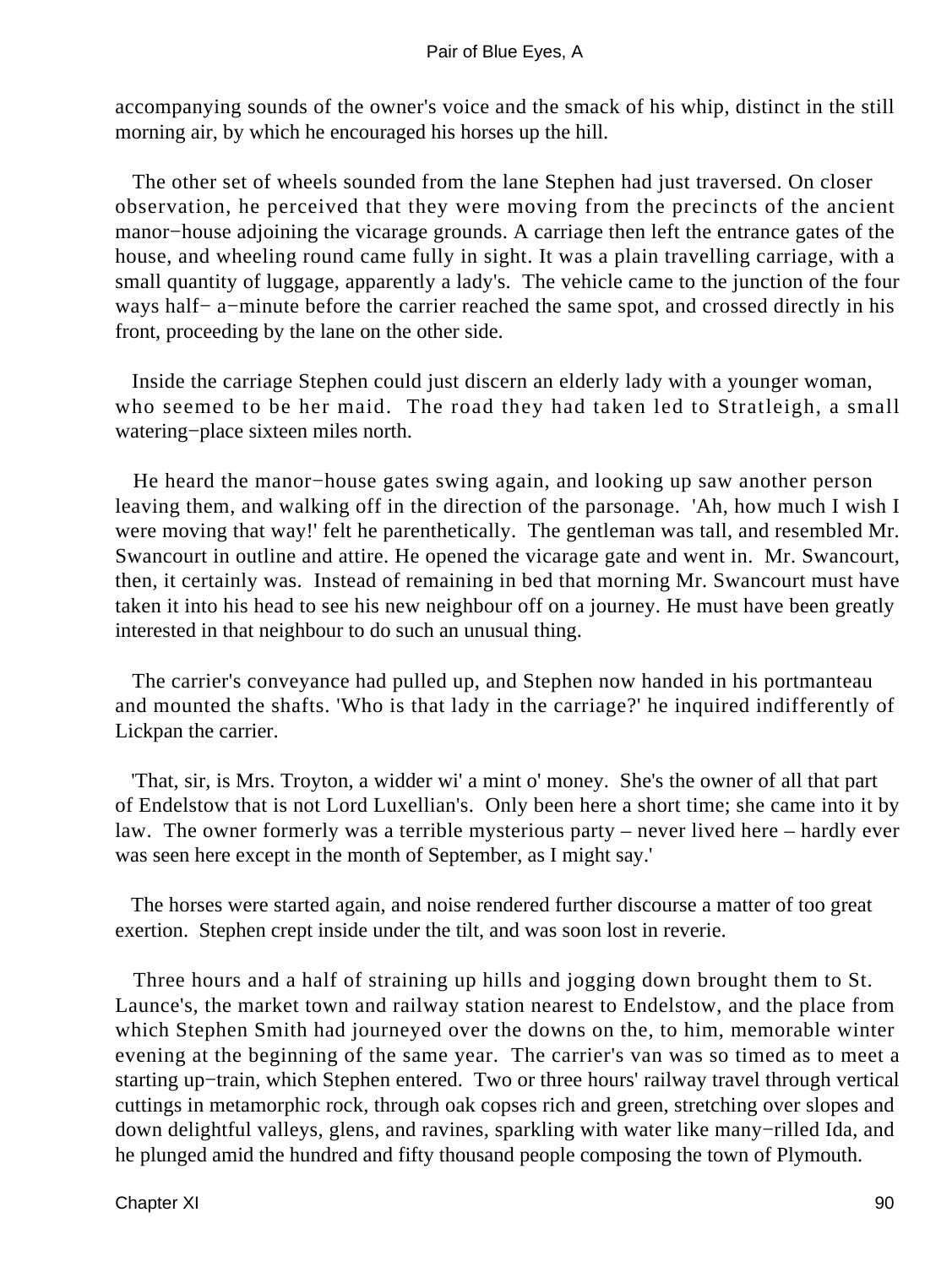There being some time upon his hands he left his luggage at the cloak−room, and went on foot along Bedford Street to the nearest church. Here Stephen wandered among the multifarious tombstones and looked in at the chancel window, dreaming of something that was likely to happen by the altar there in the course of the coming month. He turned away and ascended the Hoe, viewed the magnificent stretch of sea and massive promontories of land, but without particularly discerning one feature of the varied perspective. He still saw that inner prospect – the event he hoped for in yonder church. The wide Sound, the Breakwater, the light− house on far−off Eddystone, the dark steam vessels, brigs, barques, and schooners, either floating stilly, or gliding with tiniest motion, were as the dream, then; the dreamed−of event was as the reality.

 Soon Stephen went down from the Hoe, and returned to the railway station. He took his ticket, and entered the London train.

 That day was an irksome time at Endelstow vicarage. Neither father nor daughter alluded to the departure of Stephen. Mr. Swancourt's manner towards her partook of the compunctious kindness that arises from a misgiving as to the justice of some previous act.

 Either from lack of the capacity to grasp the whole coup d'oeil, or from a natural endowment for certain kinds of stoicism, women are cooler than men in critical situations of the passive form. Probably, in Elfride's case at least, it was blindness to the greater contingencies of the future she was preparing for herself, which enabled her to ask her father in a quiet voice if he could give her a holiday soon, to ride to St. Launce's and go on to Plymouth.

 Now, she had only once before gone alone to Plymouth, and that was in consequence of some unavoidable difficulty. Being a country girl, and a good, not to say a wild, horsewoman, it had been her delight to canter, without the ghost of an attendant, over the fourteen or sixteen miles of hard road intervening between their home and the station at St. Launce's, put up the horse, and go on the remainder of the distance by train, returning in the same manner in the evening. It was then resolved that, though she had successfully accomplished this journey once, it was not to be repeated without some attendance.

 But Elfride must not be confounded with ordinary young feminine equestrians. The circumstances of her lonely and narrow life made it imperative that in trotting about the neighbourhood she must trot alone or else not at all. Usage soon rendered this perfectly natural to herself. Her father, who had had other experiences, did not much like the idea of a Swancourt, whose pedigree could be as distinctly traced as a thread in a skein of silk, scampering over the hills like a farmer's daughter, even though he could habitually neglect her. But what with his not being able to afford her a regular attendant, and his inveterate habit of letting anything be to save himself trouble, the circumstance grew customary. And so there arose a chronic notion in the villagers' minds that all ladies rode without an attendant, like Miss Swancourt, except a few who were sometimes visiting at Lord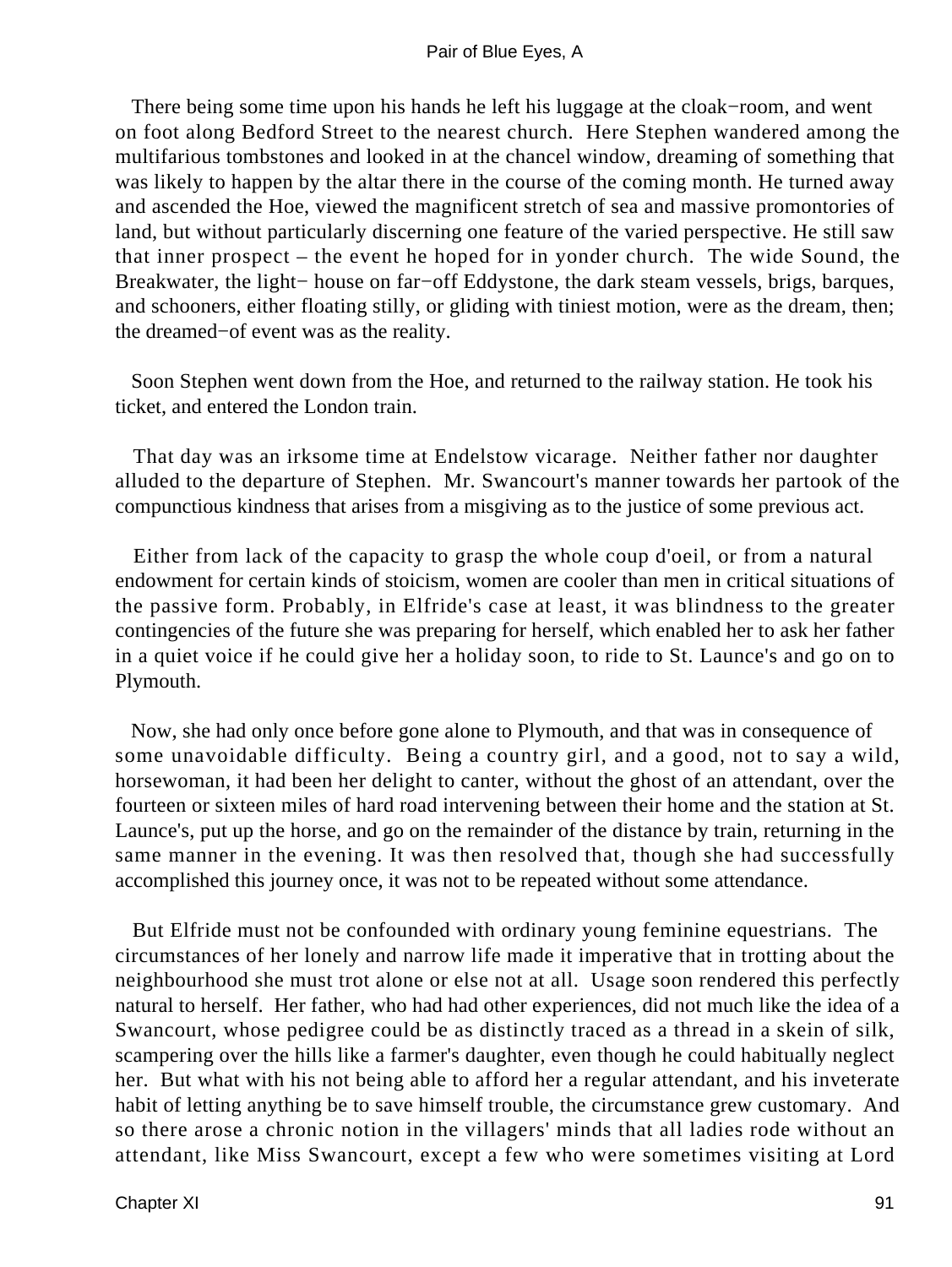Luxellian's.

 'I don't like your going to Plymouth alone, particularly going to St. Launce's on horseback. Why not drive, and take the man?'

 'It is not nice to be so overlooked.' Worm's company would not seriously have interfered with her plans, but it was her humour to go without him.

'When do you want to go?' said her father.

She only answered, 'Soon.'

'I will consider,' he said.

 Only a few days elapsed before she asked again. A letter had reached her from Stephen. It had been timed to come on that day by special arrangement between them. In it he named the earliest morning on which he could meet her at Plymouth. Her father had been on a journey to Stratleigh, and returned in unusual buoyancy of spirit. It was a good opportunity; and since the dismissal of Stephen her father had been generally in a mood to make small concessions, that he might steer clear of large ones connected with that outcast lover of hers.

 'Next Thursday week I am going from home in a different direction,' said her father. 'In fact, I shall leave home the night before. You might choose the same day, for they wish to take up the carpets, or some such thing, I think. As I said, I don't like you to be seen in a town on horseback alone; but go if you will.'

 Thursday week. Her father had named the very day that Stephen also had named that morning as the earliest on which it would be of any use to meet her; that was, about fifteen days from the day on which he had left Endelstow. Fifteen days – that fragment of duration which has acquired such an interesting individuality from its connection with the English marriage law.

 She involuntarily looked at her father so strangely, that on becoming conscious of the look she paled with embarrassment. Her father, too, looked confused. What was he thinking of?

 There seemed to be a special facility offered her by a power external to herself in the circumstance that Mr. Swancourt had proposed to leave home the night previous to her wished−for day. Her father seldom took long journeys; seldom slept from home except perhaps on the night following a remote Visitation. Well, she would not inquire too curiously into the reason of the opportunity, nor did he, as would have been natural, proceed to explain it of his own accord. In matters of fact there had hitherto been no reserve between them, though they were not usually confidential in its full sense. But the divergence of their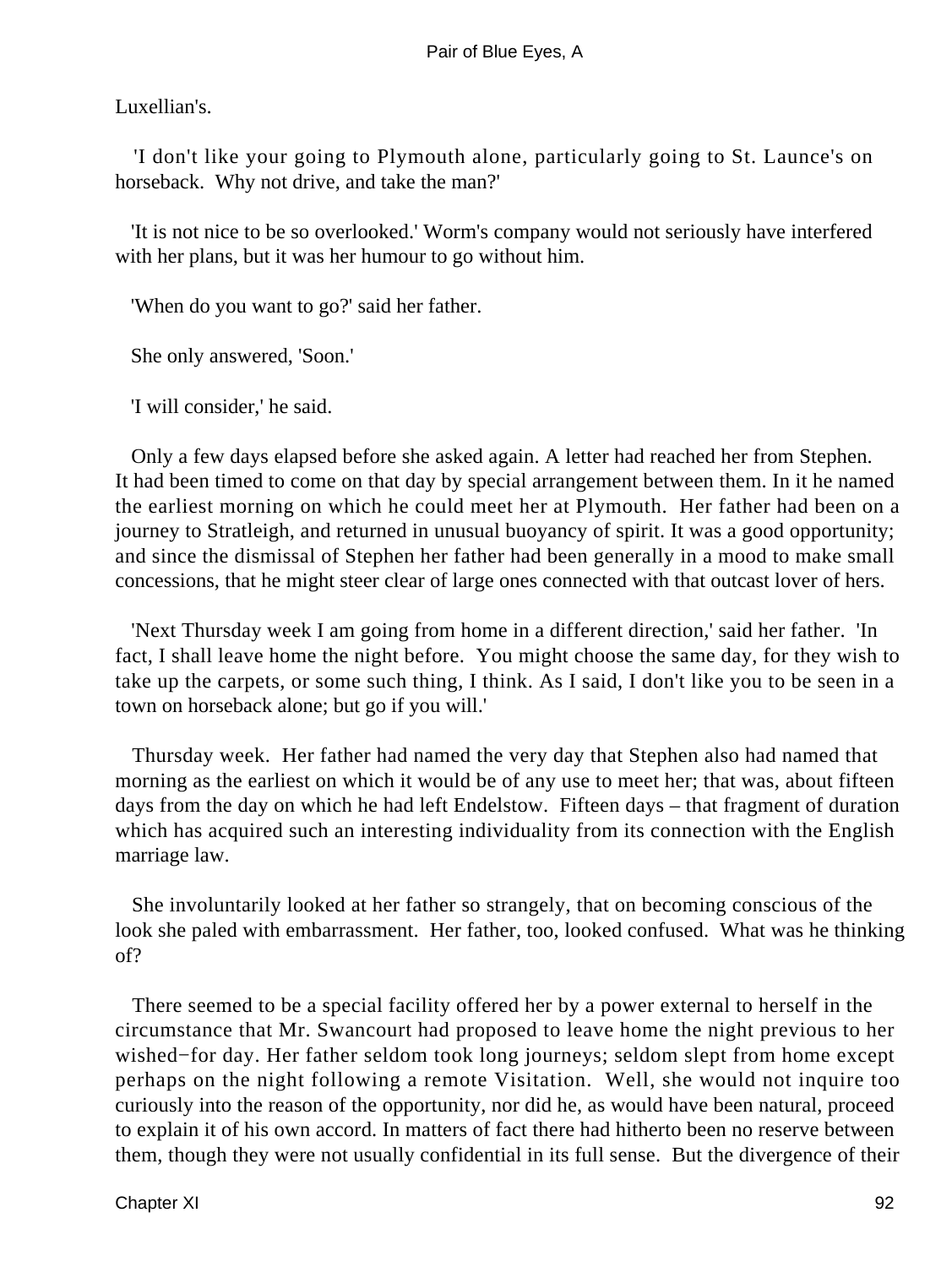emotions on Stephen's account had produced an estrangement which just at present went even to the extent of reticence on the most ordinary household topics.

 Elfride was almost unconsciously relieved, persuading herself that her father's reserve on his business justified her in secrecy as regarded her own – a secrecy which was necessarily a foregone decision with her. So anxious is a young conscience to discover a palliative, that the ex post facto nature of a reason is of no account in excluding it.

 The intervening fortnight was spent by her mostly in walking by herself among the shrubs and trees, indulging sometimes in sanguine anticipations; more, far more frequently, in misgivings. All her flowers seemed dull of hue; her pets seemed to look wistfully into her eyes, as if they no longer stood in the same friendly relation to her as formerly. She wore melancholy jewellery, gazed at sunsets, and talked to old men and women. It was the first time that she had had an inner and private world apart from the visible one about her. She wished that her father, instead of neglecting her even more than usual, would make some advance – just one word; she would then tell all, and risk Stephen's displeasure. Thus brought round to the youth again, she saw him in her fancy, standing, touching her, his eyes full of sad affection, hopelessly renouncing his attempt because she had renounced hers; and she could not recede.

 On the Wednesday she was to receive another letter. She had resolved to let her father see the arrival of this one, be the consequences what they might: the dread of losing her lover by this deed of honesty prevented her acting upon the resolve. Five minutes before the postman's expected arrival she slipped out, and down the lane to meet him. She met him immediately upon turning a sharp angle, which hid her from view in the direction of the vicarage. The man smilingly handed one missive, and was going on to hand another, a circular from some tradesman.

'No,' she said; 'take that on to the house.'

'Why, miss, you are doing what your father has done for the last fortnight.'

She did not comprehend.

 'Why, come to this corner, and take a letter of me every morning, all writ in the same handwriting, and letting any others for him go on to the house.' And on the postman went.

 No sooner had he turned the corner behind her back than she heard her father meet and address the man. She had saved her letter by two minutes. Her father audibly went through precisely the same performance as she had just been guilty of herself.

This stealthy conduct of his was, to say the least, peculiar.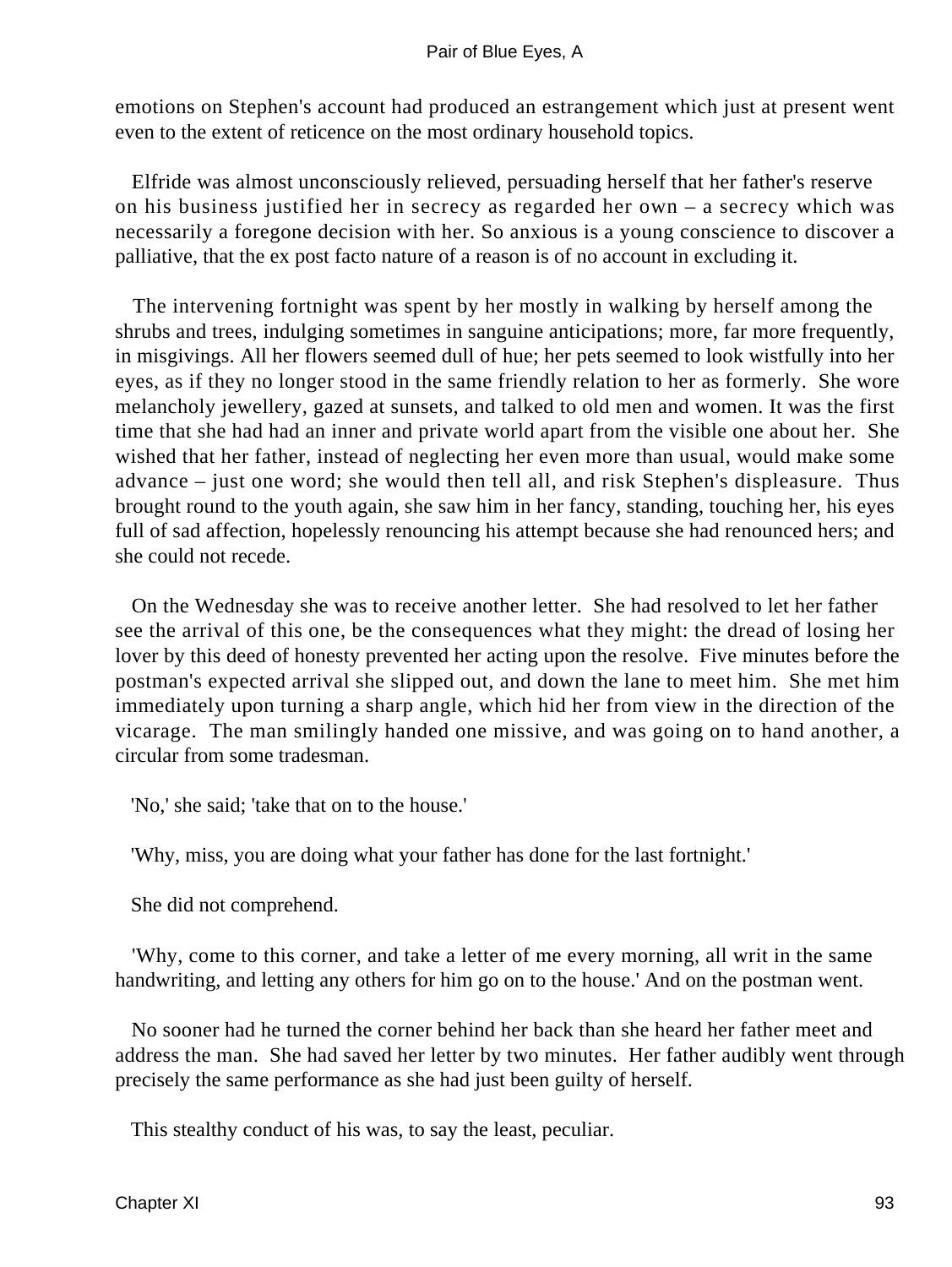Given an impulsive inconsequent girl, neglected as to her inner life by her only parent, and the following forces alive within her; to determine a resultant:

 First love acted upon by a deadly fear of separation from its object: inexperience, guiding onward a frantic wish to prevent the above−named issue: misgivings as to propriety, met by hope of ultimate exoneration: indignation at parental inconsistency in first encouraging, then forbidding: a chilling sense of disobedience, overpowered by a conscientious inability to brook a breaking of plighted faith with a man who, in essentials, had remained unaltered from the beginning: a blessed hope that opposition would turn an erroneous judgement: a bright faith that things would mend thereby, and wind up well.

 Probably the result would, after all, have been nil, had not the following few remarks been made one day at breakfast.

 Her father was in his old hearty spirits. He smiled to himself at stories too bad to tell, and called Elfride a little scamp for surreptitiously preserving some blind kittens that ought to have been drowned. After this expression, she said to him suddenly:

 If Mr. Smith had been already in the family, you would not have been made wretched by discovering he had poor relations?'

 'Do you mean in the family by marriage?' he replied inattentively, and continuing to peel his egg.

The accumulating scarlet told that was her meaning, as much as the affirmative reply.

'I should have put up with it, no doubt,' Mr. Swancourt observed.

 'So that you would not have been driven into hopeless melancholy, but have made the best of him?'

 Elfride's erratic mind had from her youth upwards been constantly in the habit of perplexing her father by hypothetical questions, based on absurd conditions. The present seemed to be cast so precisely in the mould of previous ones that, not being given to syntheses of circumstances, he answered it with customary complacency.

 'If he were allied to us irretrievably, of course I, or any sensible man, should accept conditions that could not be altered; certainly not be hopelessly melancholy about it. I don't believe anything in the world would make me hopelessly melancholy. And don't let anything make you so, either.'

'I won't, papa,' she cried, with a serene brightness that pleased him.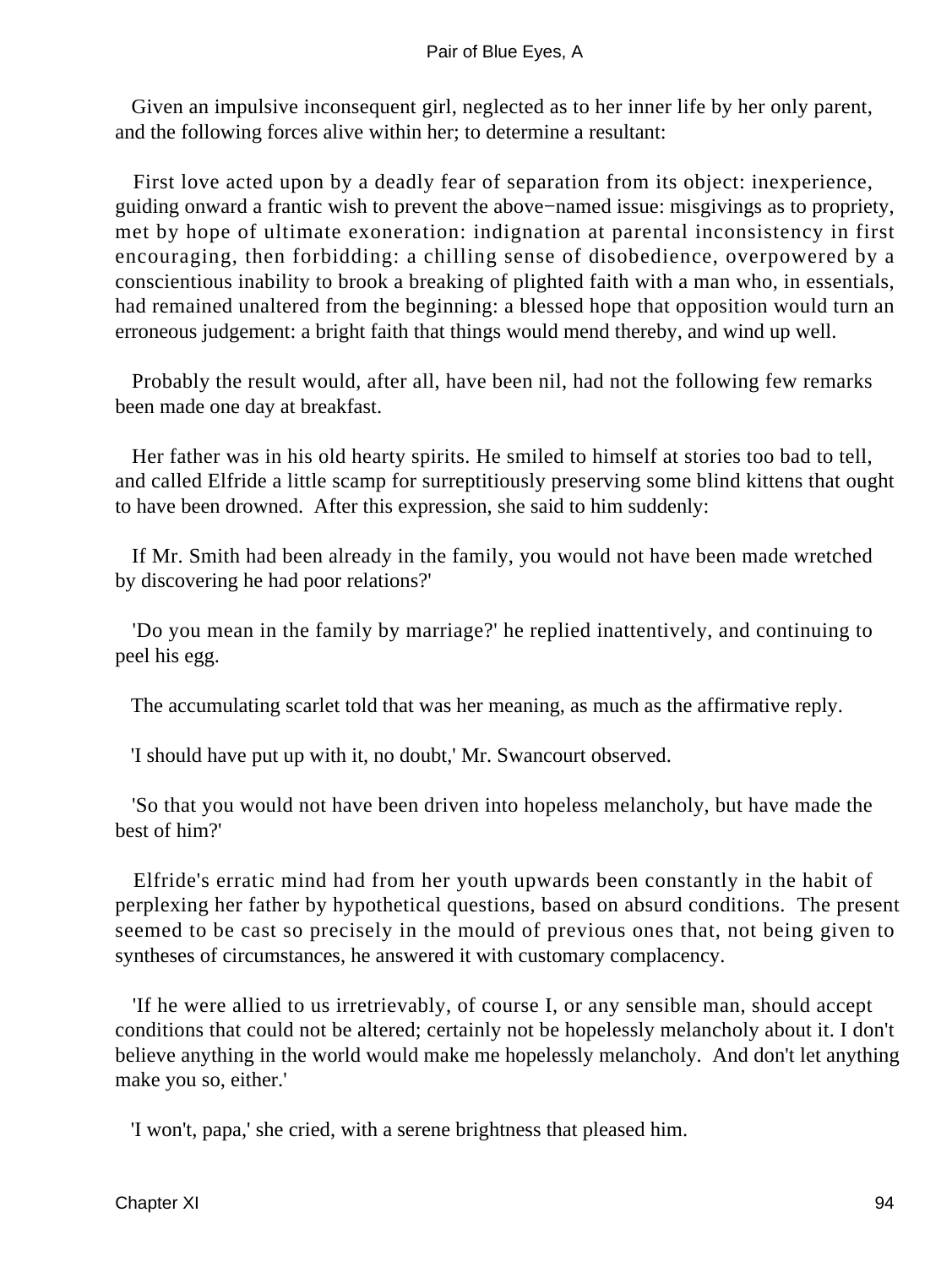Certainly Mr. Swancourt must have been far from thinking that the brightness came from an exhilarating intention to hold back no longer from the mad action she had planned.

 In the evening he drove away towards Stratleigh, quite alone. It was an unusual course for him. At the door Elfride had been again almost impelled by her feelings to pour out all.

'Why are you going to Stratleigh, papa?' she said, and looked at him longingly.

 'I will tell you to−morrow when I come back,' he said cheerily; 'not before then, Elfride. Thou wilt not utter what thou dost not know, and so far will I trust thee, gentle Elfride.'

She was repressed and hurt.

'I will tell you my errand to Plymouth, too, when I come back,' she murmured.

 He went away. His jocularity made her intention seem the lighter, as his indifference made her more resolved to do as she liked.

 It was a familiar September sunset, dark−blue fragments of cloud upon an orange−yellow sky. These sunsets used to tempt her to walk towards them, as any beautiful thing tempts a near approach. She went through the field to the privet hedge, clambered into the middle of it, and reclined upon the thick boughs. After looking westward for a considerable time, she blamed herself for not looking eastward to where Stephen was, and turned round. Ultimately her eyes fell upon the ground.

 A peculiarity was observable beneath her. A green field spread itself on each side of the hedge, one belonging to the glebe, the other being a part of the land attached to the manor−house adjoining. On the vicarage side she saw a little footpath, the distinctive and altogether exceptional feature of which consisted in its being only about ten yards long; it terminated abruptly at each end.

 A footpath, suddenly beginning and suddenly ending, coming from nowhere and leading nowhere, she had never seen before.

 Yes, she had, on second thoughts. She had seen exactly such a path trodden in the front of barracks by the sentry.

 And this recollection explained the origin of the path here. Her father had trodden it by pacing up and down, as she had once seen him doing.

 Sitting on the hedge as she sat now, her eyes commanded a view of both sides of it. And a few minutes later, Elfride looked over to the manor side.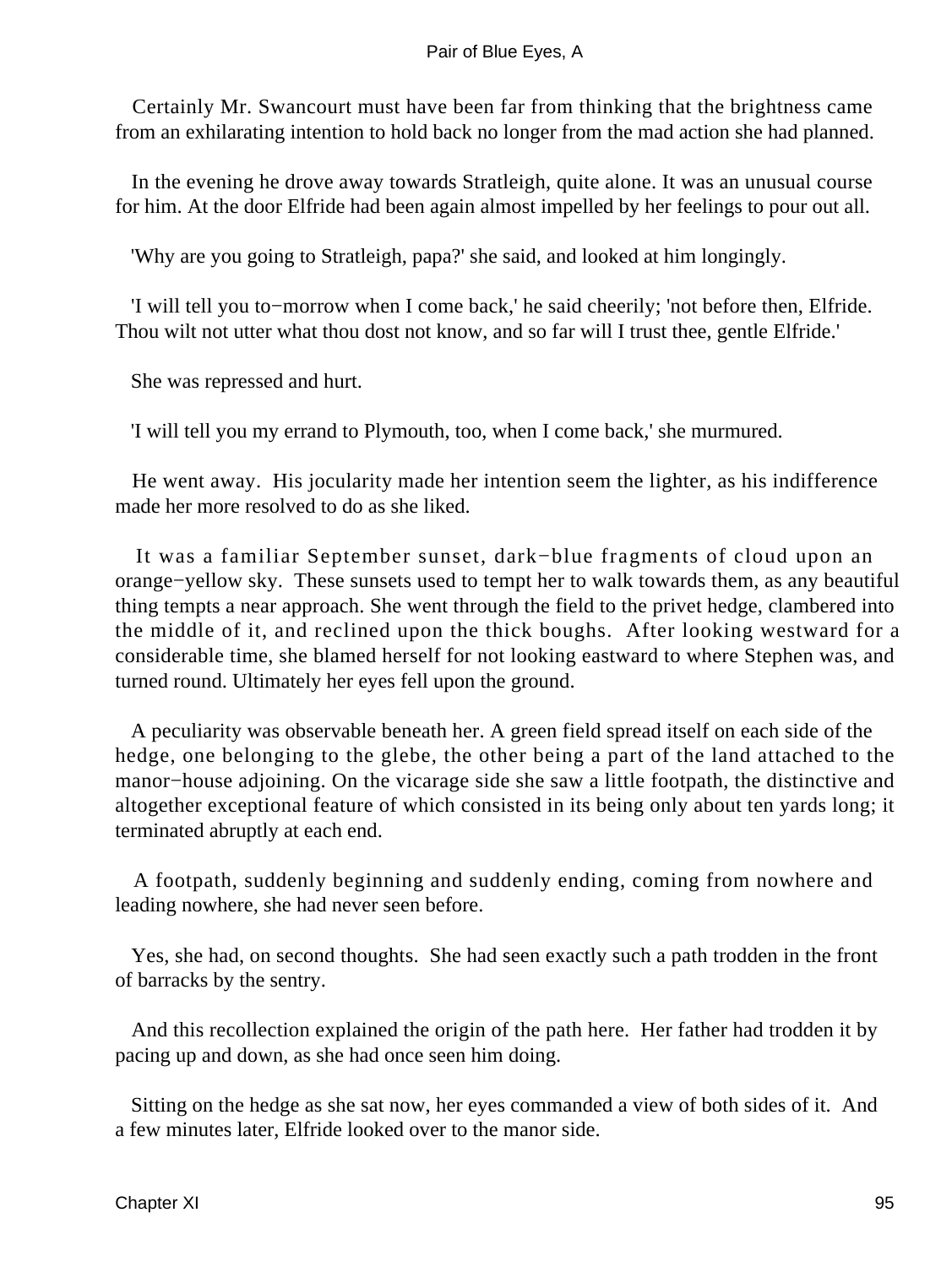Here was another sentry path. It was like the first in length, and it began and ended exactly opposite the beginning and ending of its neighbour, but it was thinner, and less distinct.

 Two reasons existed for the difference. This one might have been trodden by a similar weight of tread to the other, exercised a less number of times; or it might have been walked just as frequently, but by lighter feet.

 Probably a gentleman from Scotland−yard, had he been passing at the time, might have considered the latter alternative as the more probable. Elfride thought otherwise, so far as she thought at all. But her own great To−Morrow was now imminent; all thoughts inspired by casual sights of the eye were only allowed to exercise themselves in inferior corners of her brain, previously to being banished altogether.

 Elfride was at length compelled to reason practically upon her undertaking. All her definite perceptions thereon, when the emotion accompanying them was abstracted, amounted to no more than these:

'Say an hour and three−quarters to ride to St. Launce's.

'Say half an hour at the Falcon to change my dress.

'Say two hours waiting for some train and getting to Plymouth.

'Say an hour to spare before twelve o'clock.

'Total time from leaving Endelstow till twelve o'clock, five hours.

'Therefore I shall have to start at seven.'

 No surprise or sense of unwontedness entered the minds of the servants at her early ride. The monotony of life we associate with people of small incomes in districts out of the sound of the railway whistle, has one exception, which puts into shade the experience of dwellers about the great centres of population – that is, in travelling. Every journey there is more or less an adventure; adventurous hours are necessarily chosen for the most commonplace outing. Miss Elfride had to leave early – that was all.

 Elfride never went out on horseback but she brought home something – something found, or something bought. If she trotted to town or village, her burden was books. If to hills, woods, or the seashore, it was wonderful mosses, abnormal twigs, a handkerchief of wet shells or seaweed.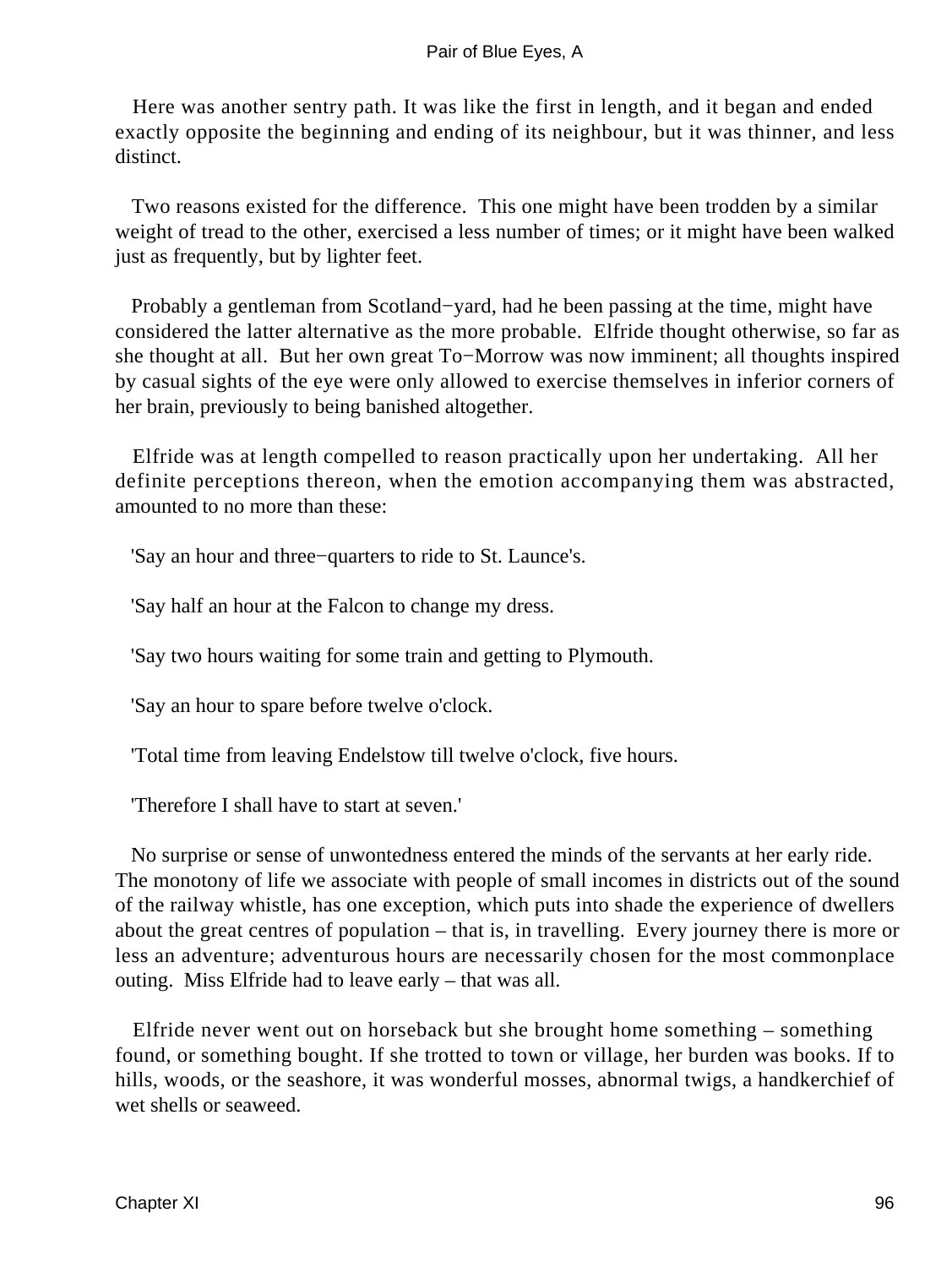Once, in muddy weather, when Pansy was walking with her down the street of Castle Boterel, on a fair−day, a packet in front of her and a packet under her arm, an accident befell the packets, and they slipped down. On one side of her, three volumes of fiction lay kissing the mud; on the other numerous skeins of polychromatic wools lay absorbing it. Unpleasant women smiled through windows at the mishap, the men all looked round, and a boy, who was minding a ginger−bread stall whilst the owner had gone to get drunk, laughed loudly. The blue eyes turned to sapphires, and the cheeks crimsoned with vexation.

 After that misadventure she set her wits to work, and was ingenious enough to invent an arrangement of small straps about the saddle, by which a great deal could be safely carried thereon, in a small compass. Here she now spread out and fastened a plain dark walking−dress and a few other trifles of apparel. Worm opened the gate for her, and she vanished away.

 One of the brightest mornings of late summer shone upon her. The heather was at its purplest, the furze at its yellowest, the grasshoppers chirped loud enough for birds, the snakes hissed like little engines, and Elfride at first felt lively. Sitting at ease upon Pansy, in her orthodox riding−habit and nondescript hat, she looked what she felt. But the mercury of those days had a trick of falling unexpectedly. First, only for one minute in ten had she a sense of depression. Then a large cloud, that had been hanging in the north like a black fleece, came and placed itself between her and the sun. It helped on what was already inevitable, and she sank into a uniformity of sadness.

 She turned in the saddle and looked back. They were now on an open table−land, whose altitude still gave her a view of the sea by Endelstow. She looked longingly at that spot.

 During this little revulsion of feeling Pansy had been still advancing, and Elfride felt it would be absurd to turn her little mare's head the other way. 'Still,' she thought, 'if I had a mamma at home **I would** go back!'

 And making one of those stealthy movements by which women let their hearts juggle with their brains, she did put the horse's head about, as if unconsciously, and went at a hand−gallop towards home for more than a mile. By this time, from the inveterate habit of valuing what we have renounced directly the alternative is chosen, the thought of her forsaken Stephen recalled her, and she turned about, and cantered on to St. Launce's again.

 This miserable strife of thought now began to rage in all its wildness. Overwrought and trembling, she dropped the rein upon Pansy's shoulders, and vowed she would be led whither the horse would take her.

 Pansy slackened her pace to a walk, and walked on with her agitated burden for three or four minutes. At the expiration of this time they had come to a little by−way on the right, leading down a slope to a pool of water. The pony stopped, looked towards the pool, and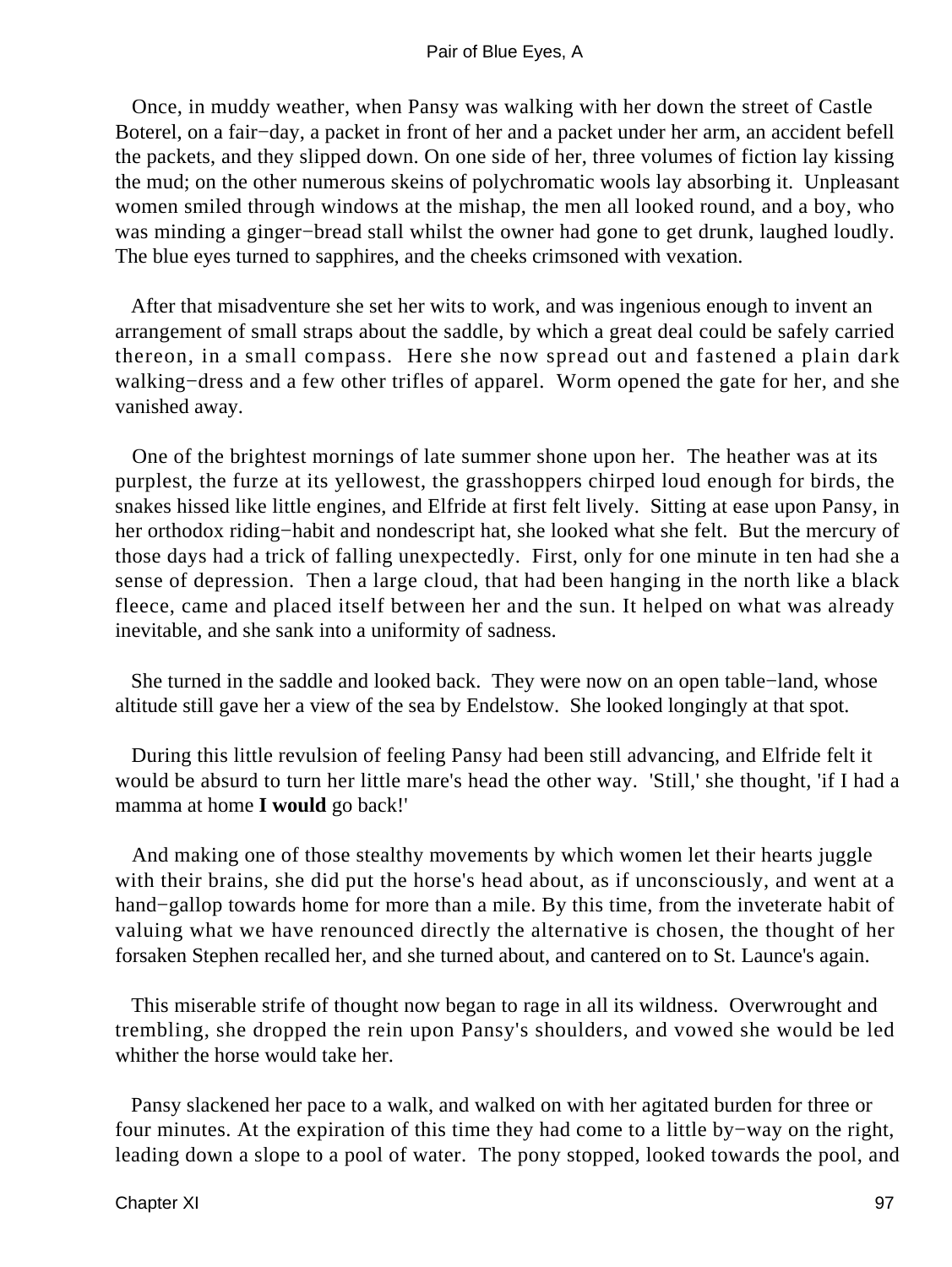then advanced and stooped to drink.

 Elfride looked at her watch and discovered that if she were going to reach St. Launce's early enough to change her dress at the Falcon, and get a chance of some early train to Plymouth – there were only two available – it was necessary to proceed at once.

 She was impatient. It seemed as if Pansy would never stop drinking; and the repose of the pool, the idle motions of the insects and flies upon it, the placid waving of the flags, the leaf−skeletons, like Genoese filigree, placidly sleeping at the bottom, by their contrast with her own turmoil made her impatience greater.

 Pansy did turn at last, and went up the slope again to the high− road. The pony came upon it, and stood cross−wise, looking up and down. Elfride's heart throbbed erratically, and she thought, 'Horses, if left to themselves, make for where they are best fed. Pansy will go home.'

Pansy turned and walked on towards St. Launce's

 Pansy at home, during summer, had little but grass to live on. After a run to St. Launce's she always had a feed of corn to support her on the return journey. Therefore, being now more than half way, she preferred St. Launce's.

 But Elfride did not remember this now. All she cared to recognize was a dreamy fancy that to−day's rash action was not her own. She was disabled by her moods, and it seemed indispensable to adhere to the programme. So strangely involved are motives that, more than by her promise to Stephen, more even than by her love, she was forced on by a sense of the necessity of keeping faith with herself, as promised in the inane vow of ten minutes ago.

 She hesitated no longer. Pansy went, like the steed of Adonis, as if she told the steps. Presently the quaint gables and jumbled roofs of St. Launce's were spread beneath her, and going down the hill she entered the courtyard of the Falcon. Mrs. Buckle, the landlady, came to the door to meet her.

 The Swancourts were well known here. The transition from equestrian to the ordinary guise of railway travellers had been more than once performed by father and daughter in this establishment.

 In less than a quarter of an hour Elfride emerged from the door in her walking dress, and went to the railway. She had not told Mrs. Buckle anything as to her intentions, and was supposed to have gone out shopping.

 An hour and forty minutes later, and she was in Stephen's arms at the Plymouth station. Not upon the platform – in the secret retreat of a deserted waiting−room.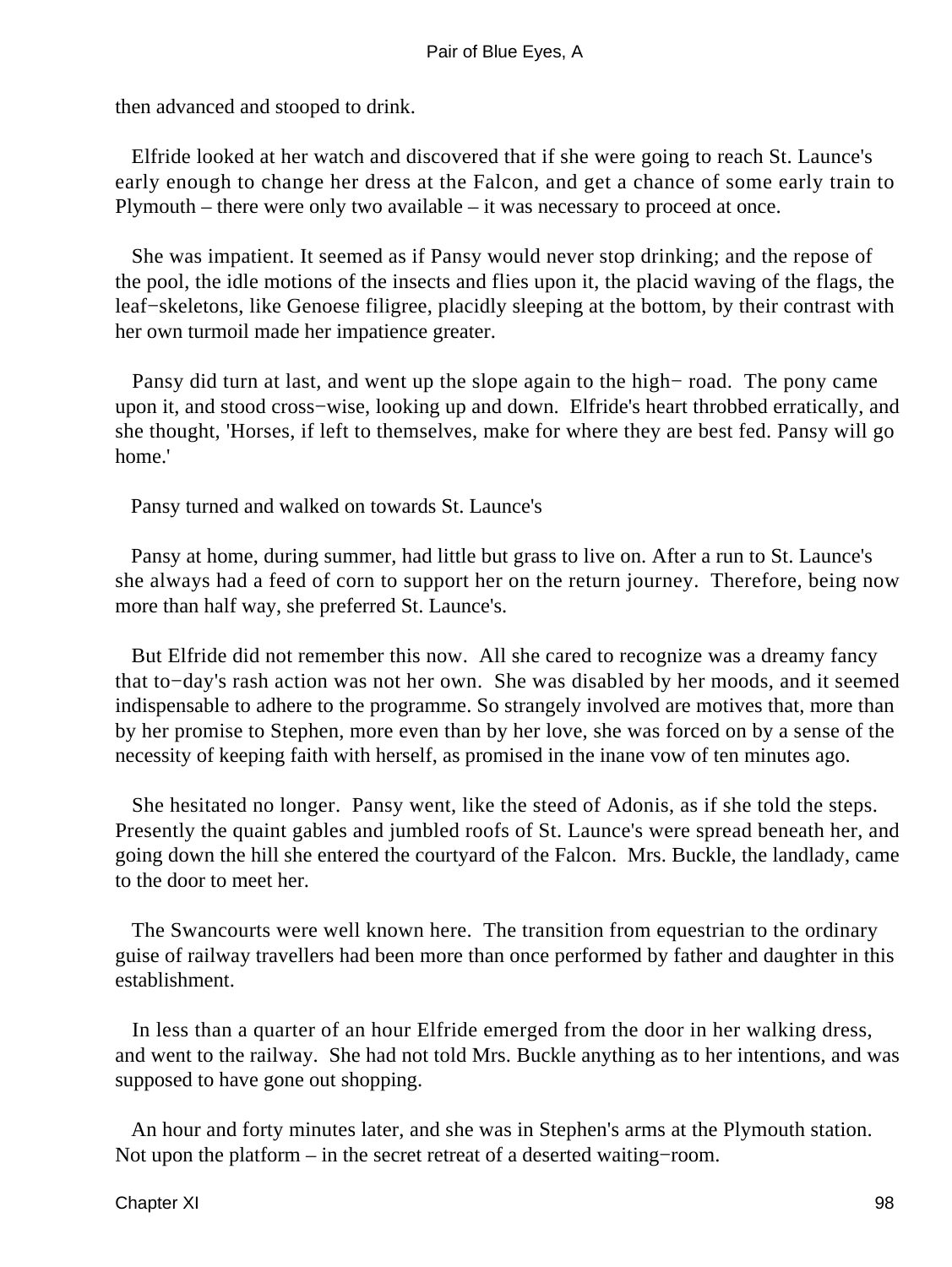Stephen's face boded ill. He was pale and despondent.

What is the matter?' she asked.

 'We cannot be married here to−day, my Elfie! I ought to have known it and stayed here. In my ignorance I did not. I have the licence, but it can only be used in my parish in London. I only came down last night, as you know.'

'What shall we do?' she said blankly.

'There's only one thing we can do, darling.'

'What's that?'

'Go on to London by a train just starting, and be married there to−morrow.'

'Passengers for the 11.5 up−train take their seats!' said a guard's voice on the platform.

'Will you go, Elfride?'

'I will.'

In three minutes the train had moved off, bearing away with it Stephen and Elfride.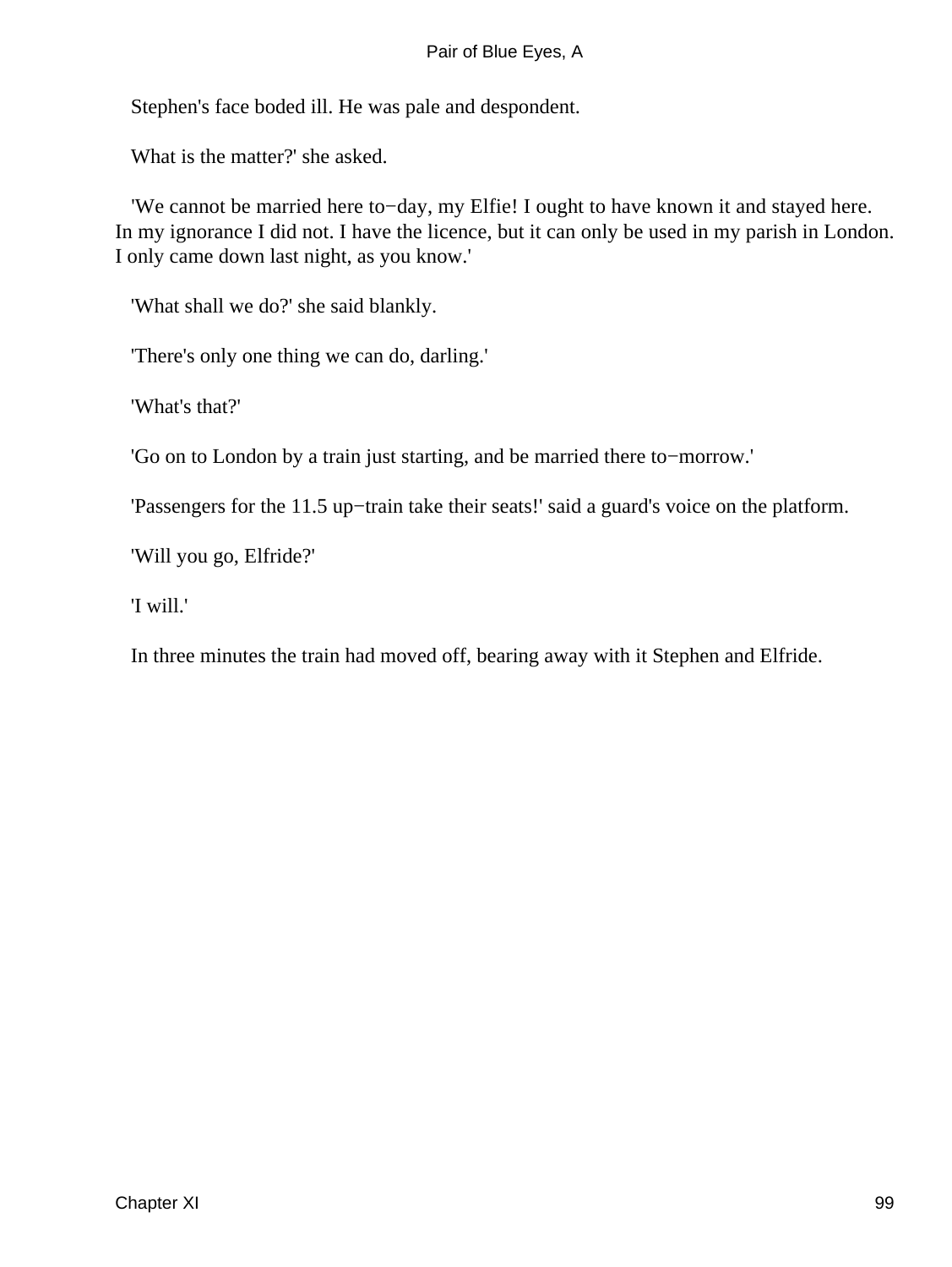# **[Chapter XII](#page-346-0)**

*A* dieu! she cries, and waved her lily hand.'

 The few tattered clouds of the morning enlarged and united, the sun withdrew behind them to emerge no more that day, and the evening drew to a close in drifts of rain. The water−drops beat like duck shot against the window of the railway−carriage containing Stephen and Elfride.

 The journey from Plymouth to Paddington, by even the most headlong express, allows quite enough leisure for passion of any sort to cool. Elfride's excitement had passed off, and she sat in a kind of stupor during the latter half of the journey. She was aroused by the clanging of the maze of rails over which they traced their way at the entrance to the station.

Is this London?' she said.

 'Yes, darling,' said Stephen in a tone of assurance he was far from feeling. To him, no less than to her, the reality so greatly differed from the prefiguring.

 She peered out as well as the window, beaded with drops, would allow her, and saw only the lamps, which had just been lit, blinking in the wet atmosphere, and rows of hideous zinc chimney− pipes in dim relief against the sky. She writhed uneasily, as when a thought is swelling in the mind which must cause much pain at its deliverance in words. Elfride had known no more about the stings of evil report than the native wild−fowl knew of the effects of Crusoe's first shot. Now she saw a little further, and a little further still.

 The train stopped. Stephen relinquished the soft hand he had held all the day, and proceeded to assist her on to the platform.

 This act of alighting upon strange ground seemed all that was wanted to complete a resolution within her.

She looked at her betrothed with despairing eyes.

 'O Stephen,' she exclaimed, 'I am so miserable! I must go home again – I must – I must! Forgive my wretched vacillation. I don't like it here – nor myself – nor you!'

Stephen looked bewildered, and did not speak.

'Will you allow me to go home?' she implored. 'I won't trouble you to go with me. I will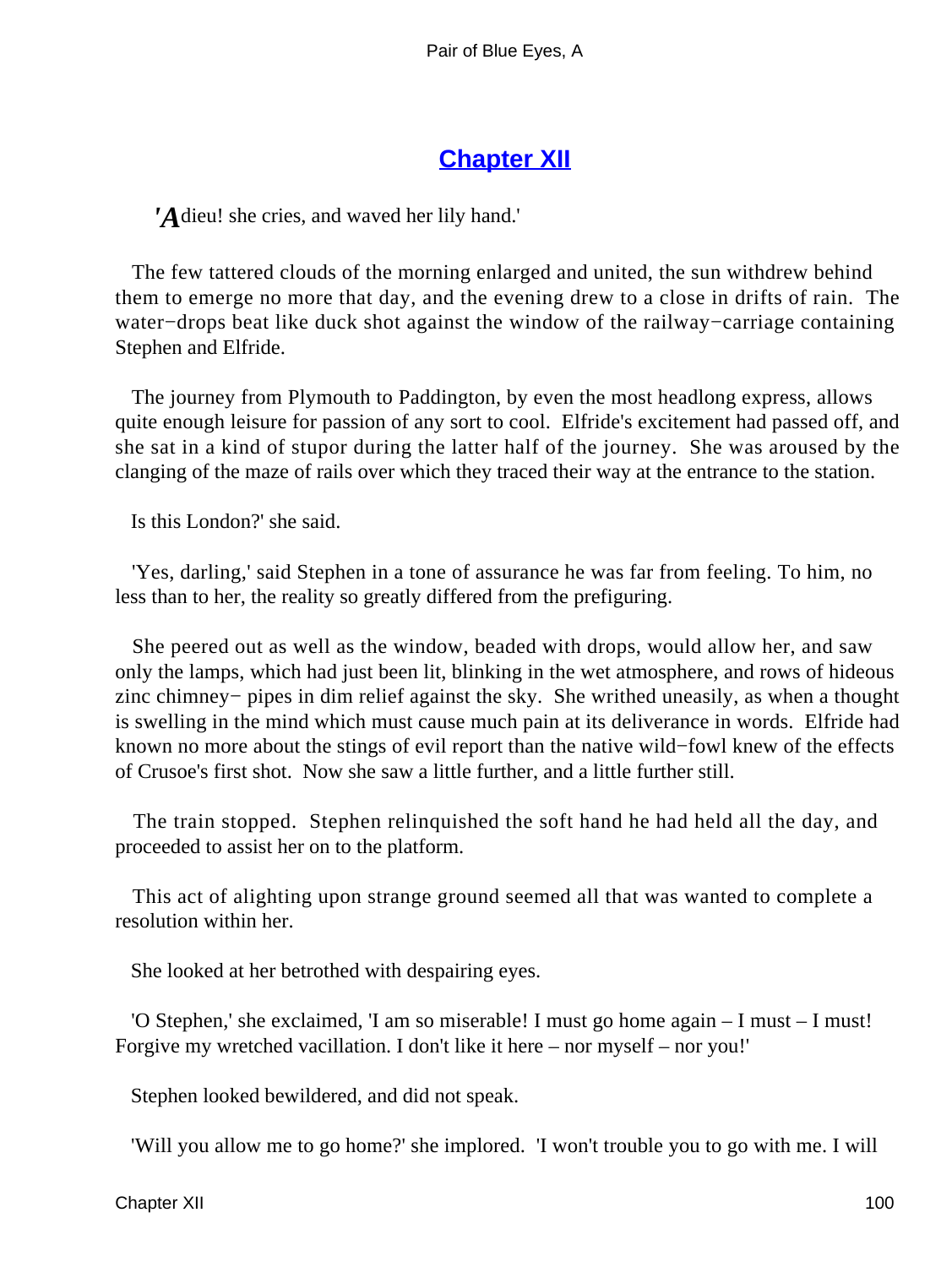not be any weight upon you; only say you will agree to my returning; that you will not hate me for it, Stephen! It is better that I should return again; indeed it is, Stephen.'

'But we can't return now,' he said in a deprecatory tone.

'I must! I will!'

'How? When do you want to go?'

'Now. Can we go at once?'

The lad looked hopelessly along the platform.

 'If you must go, and think it wrong to remain, dearest,' said he sadly, 'you shall. You shall do whatever you like, my Elfride. But would you in reality rather go now than stay till to−morrow, and go as my wife?'

'Yes, yes – much – anything to go now. I must; I must!' she cried.

 'We ought to have done one of two things,' he answered gloomily. 'Never to have started, or not to have returned without being married. I don't like to say it, Elfride – indeed I don't; but you must be told this, that going back unmarried may compromise your good name in the eyes of people who may hear of it.'

'They will not; and I must go.'

'O Elfride! I am to blame for bringing you away.'

'Not at all. I am the elder.'

 'By a month; and what's that? But never mind that now.' He looked around. 'Is there a train for Plymouth to−night?' he inquired of a guard. The guard passed on and did not speak.

'Is there a train for Plymouth to−night?' said Elfride to another.

 'Yes, miss; the 8.10 – leaves in ten minutes. You have come to the wrong platform; it is the other side. Change at Bristol into the night mail. Down that staircase, and under the line.'

 They ran down the staircase – Elfride first – to the booking−office, and into a carriage with an official standing beside the door. 'Show your tickets, please.' They are locked in – men about the platform accelerate their velocities till they fly up and down like shuttles in a loom – a whistle – the waving of a flag – a human  $\text{cry}$  – a steam groan – and away they go to Plymouth again, just catching these words as they glide off: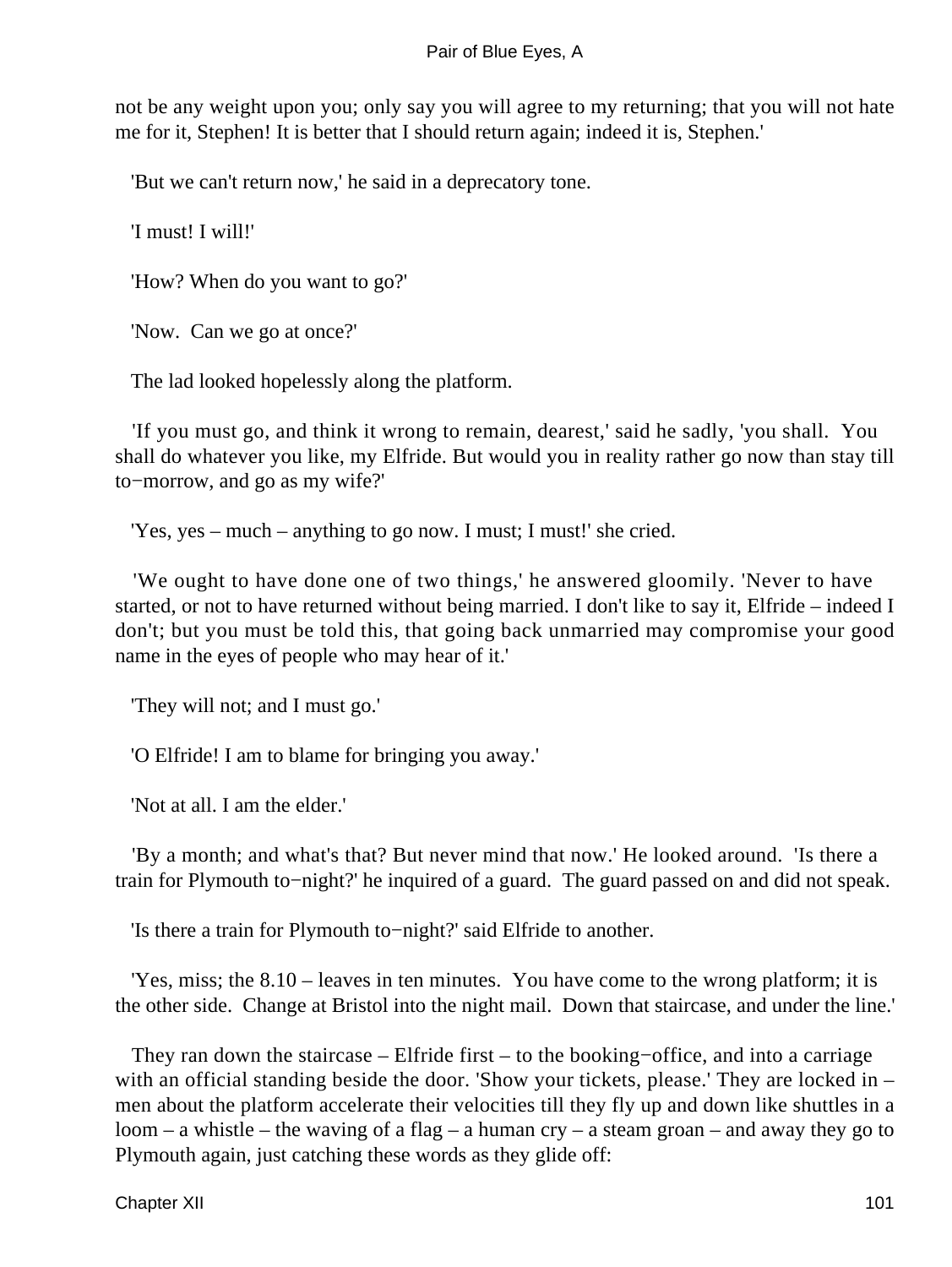'Those two youngsters had a near run for it, and no mistake!'

Elfride found her breath.

'And have you come too, Stephen? Why did you?'

 'I shall not leave you till I see you safe at St. Launce's. Do not think worse of me than I am, Elfride.'

 And then they rattled along through the night, back again by the way they had come. The weather cleared, and the stars shone in upon them. Their two or three fellow–passengers sat for most of the time with closed eyes. Stephen sometimes slept; Elfride alone was wakeful and palpitating hour after hour.

 The day began to break, and revealed that they were by the sea. Red rocks overhung them, and, receding into distance, grew livid in the blue grey atmosphere. The sun rose, and sent penetrating shafts of light in upon their weary faces. Another hour, and the world began to be busy. They waited yet a little, and the train slackened its speed in view of the platform at St. Launce's.

She shivered, and mused sadly.

 'I did not see all the consequences,' she said. 'Appearances are wofully against me. If anybody finds me out, I am, I suppose, disgraced.'

 'Then appearances will speak falsely; and how can that matter, even if they do? I shall be your husband sooner or later, for certain, and so prove your purity.'

 'Stephen, once in London I ought to have married you,' she said firmly. 'It was my only safe defence. I see more things now than I did yesterday. My only remaining chance is not to be discovered; and that we must fight for most desperately.'

They stepped out. Elfride pulled a thick veil over her face.

 A woman with red and scaly eyelids and glistening eyes was sitting on a bench just inside the office−door. She fixed her eyes upon Elfride with an expression whose force it was impossible to doubt, but the meaning of which was not clear; then upon the carriage they had left. She seemed to read a sinister story in the scene.

Elfride shrank back, and turned the other way.

'Who is that woman?' said Stephen. 'She looked hard at you.'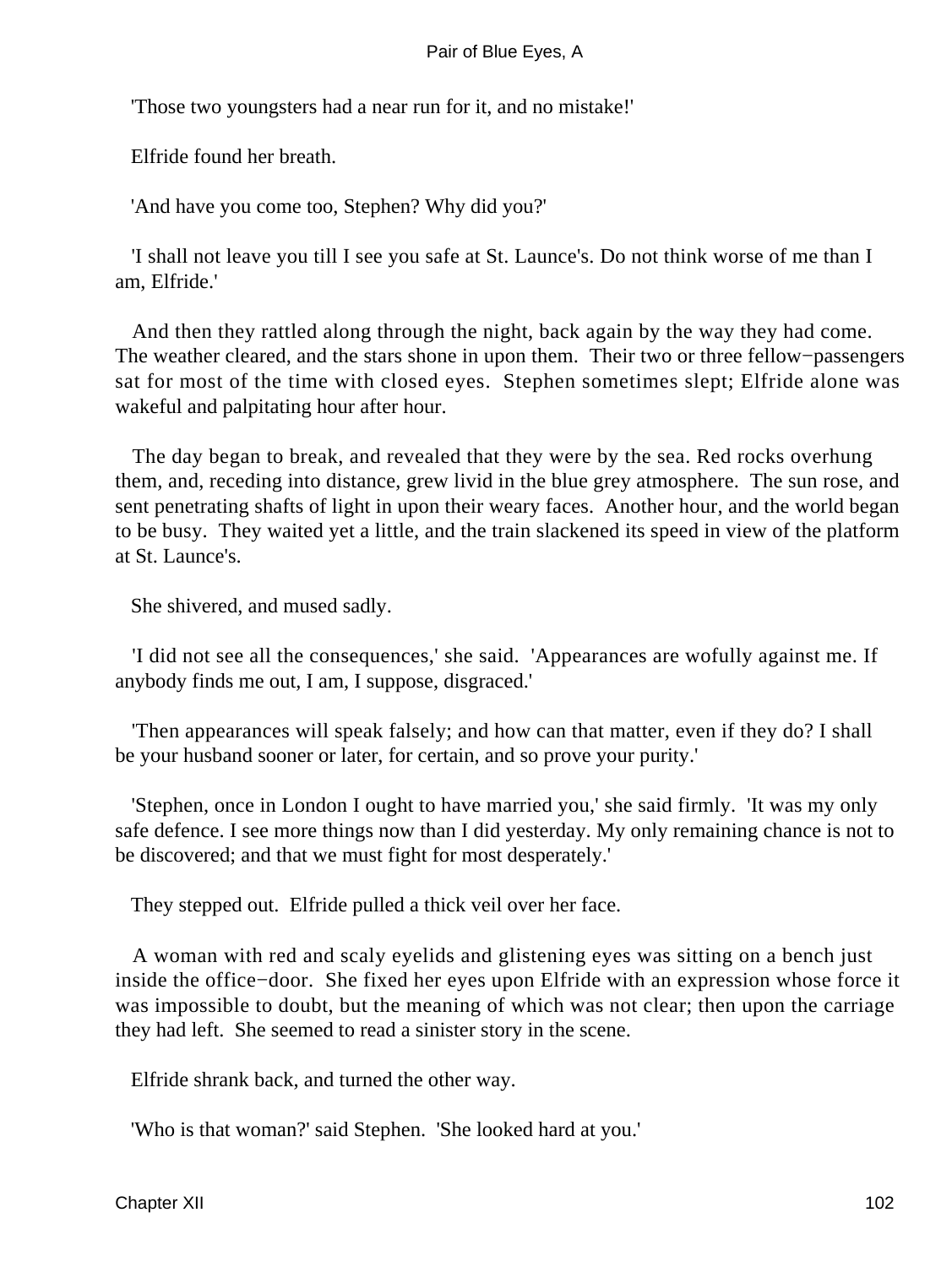'Mrs. Jethway – a widow, and mother of that young man whose tomb we sat on the other night. Stephen, she is my enemy. Would that God had had mercy enough upon me to have hidden this from HER!'

'Do not talk so hopelessly,' he remonstrated. 'I don't think she recognized us.'

'I pray that she did not.'

He put on a more vigorous mood.

'Now, we will go and get some breakfast.'

'No, no!' she begged. 'I cannot eat. **I must** get back to Endelstow.'

Elfride was as if she had grown years older than Stephen now.

'But you have had nothing since last night but that cup of tea at Bristol.'

'I can't eat, Stephen.'

'Wine and biscuit?'

'No.'

'Nor tea, nor coffee?'

'No.'

'A glass of water?'

 'No. I want something that makes people strong and energetic for the present, that borrows the strength of to−morrow for use to− day – leaving to−morrow without any at all for that matter; or even that would take all life away to−morrow, so long as it enabled me to get home again now. Brandy, that's what I want. That woman's eyes have eaten my heart away!'

'You are wild; and you grieve me, darling. Must it be brandy?'

'Yes, if you please.'

'How much?'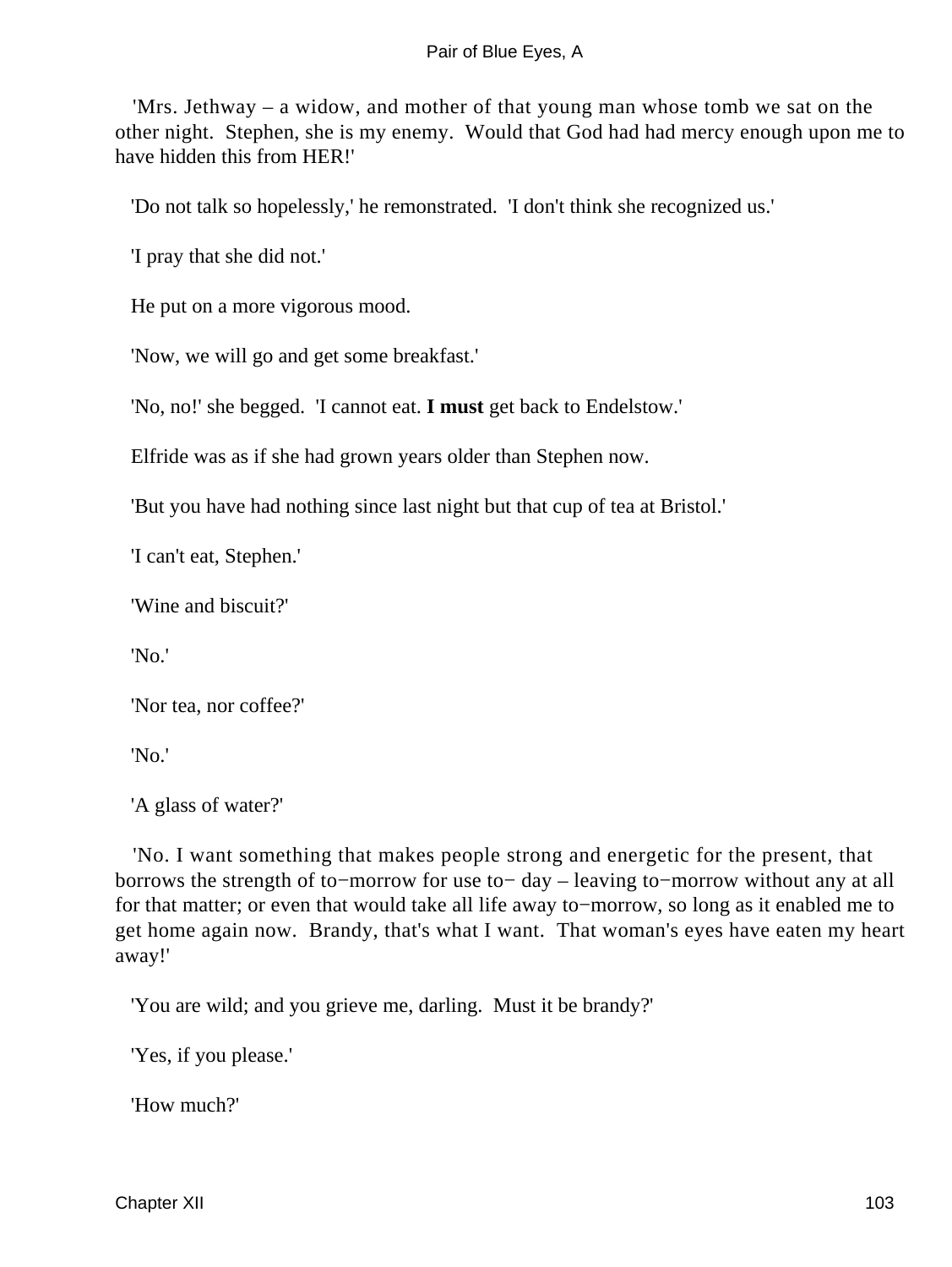'I don't know. I have never drunk more than a teaspoonful at once. All I know is that I want it. Don't get it at the Falcon.'

 He left her in the fields, and went to the nearest inn in that direction. Presently he returned with a small flask nearly full, and some slices of bread−and−butter, thin as wafers, in a paper− bag. Elfride took a sip or two.

 'It goes into my eyes,' she said wearily. 'I can't take any more. Yes, I will; I will close my eyes. Ah, it goes to them by an inside route. I don't want it; throw it away.'

 However, she could eat, and did eat. Her chief attention was concentrated upon how to get the horse from the Falcon stables without suspicion. Stephen was not allowed to accompany her into the town. She acted now upon conclusions reached without any aid from him: his power over her seemed to have departed.

 'You had better not be seen with me, even here where I am so little known. We have begun stealthily as thieves, and we must end stealthily as thieves, at all hazards. Until papa has been told by me myself, a discovery would be terrible.'

 Walking and gloomily talking thus they waited till nearly nine o'clock, at which time Elfride thought she might call at the Falcon without creating much surprise. Behind the railway−station was the river, spanned by an old Tudor bridge, whence the road diverged in two directions, one skirting the suburbs of the town, and winding round again into the high−road to Endelstow. Beside this road Stephen sat, and awaited her return from the Falcon.

 He sat as one sitting for a portrait, motionless, watching the chequered lights and shades on the tree−trunks, the children playing opposite the school previous to entering for the morning lesson, the reapers in a field afar off. The certainty of possession had not come, and there was nothing to mitigate the youth's gloom, that increased with the thought of the parting now so near.

 At length she came trotting round to him, in appearance much as on the romantic morning of their visit to the cliff, but shorn of the radiance which glistened about her then. However, her comparative immunity from further risk and trouble had considerably composed her. Elfride's capacity for being wounded was only surpassed by her capacity for healing, which rightly or wrongly is by some considered an index of transientness of feeling in general.

'Elfride, what did they say at the Falcon?'

 'Nothing. Nobody seemed curious about me. They knew I went to Plymouth, and I have stayed there a night now and then with Miss Bicknell. I rather calculated upon that.'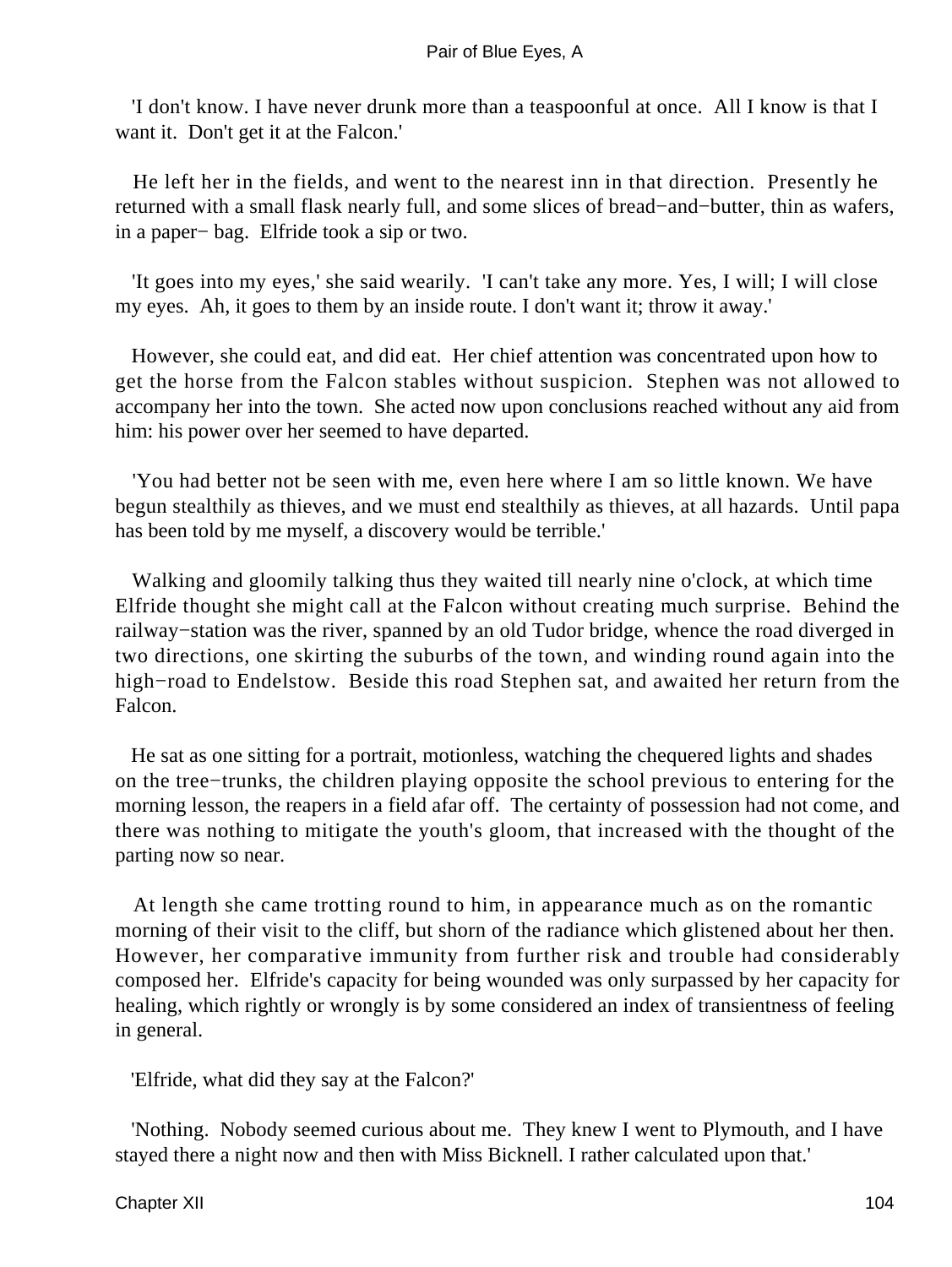And now parting arose like a death to these children, for it was imperative that she should start at once. Stephen walked beside her for nearly a mile. During the walk he said sadly:

'Elfride, four−and−twenty hours have passed, and the thing is not done.'

'But you have insured that it shall be done.'

'How have I?'

 'O Stephen, you ask how! Do you think I could marry another man on earth after having gone thus far with you? Have I not shown beyond possibility of doubt that I can be nobody else's? Have I not irretrievably committed myself? – pride has stood for nothing in the face of my great love. You misunderstood my turning back, and I cannot explain it. It was wrong to go with you at all; and though it would have been worse to go further, it would have been better policy, perhaps. Be assured of this, that whenever you have a home for me – however poor and humble – and come and claim me, I am ready.' She added bitterly, 'When my father knows of this day's work, he may be only too glad to let me go.'

 'Perhaps he may, then, insist upon our marriage at once!' Stephen answered, seeing a ray of hope in the very focus of her remorse. 'I hope he may, even if we had still to part till I am ready for you, as we intended.'

Elfride did not reply.

'You don't seem the same woman, Elfie, that you were yesterday.'

 'Nor am I. But good−bye. Go back now.' And she reined the horse for parting. 'O Stephen,' she cried, 'I feel so weak! I don't know how to meet him. Cannot you, after all, come back with me?'

'Shall I come?'

Elfride paused to think.

 'No; it will not do. It is my utter foolishness that makes me say such words. But he will send for you.'

 'Say to him,' continued Stephen, 'that we did this in the absolute despair of our minds. Tell him we don't wish him to favour us – only to deal justly with us. If he says, marry now, so much the better. If not, say that all may be put right by his promise to allow me to have you when I am good enough for you – which may be soon. Say I have nothing to offer him in exchange for his treasure – the more sorry I; but all the love, and all the life, and all the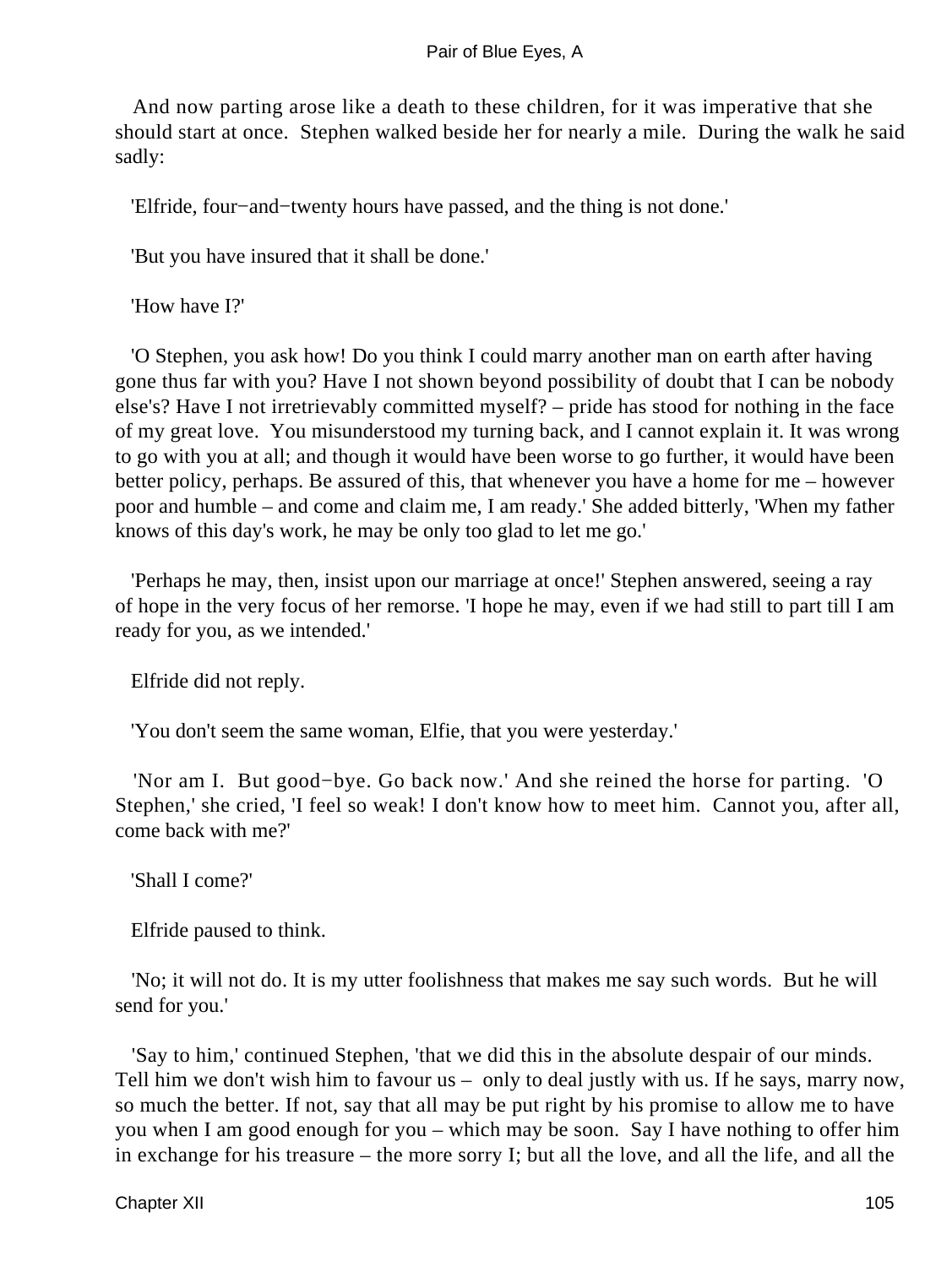labour of an honest man shall be yours. As to when this had better be told, I leave you to judge.'

His words made her cheerful enough to toy with her position.

 'And if ill report should come, Stephen,' she said smiling, 'why, the orange−tree must save me, as it saved virgins in St. George's time from the poisonous breath of the dragon. There, forgive me for forwardness: I am going.'

Then the boy and girl beguiled themselves with words of half– parting only.

'Own wifie, God bless you till we meet again!'

'Till we meet again, good−bye!'

 And the pony went on, and she spoke to him no more. He saw her figure diminish and her blue veil grow gray – saw it with the agonizing sensations of a slow death.

 After thus parting from a man than whom she had known none greater as yet, Elfride rode rapidly onwards, a tear being occasionally shaken from her eyes into the road. What yesterday had seemed so desirable, so promising, even trifling, had now acquired the complexion of a tragedy.

 She saw the rocks and sea in the neighbourhood of Endelstow, and heaved a sigh of relief

 When she passed a field behind the vicarage she heard the voices of Unity and William Worm. They were hanging a carpet upon a line. Unity was uttering a sentence that concluded with 'when Miss Elfride comes.'

'When d'ye expect her?'

'Not till evening now. She's safe enough at Miss Bicknell's, bless ye.'

 Elfride went round to the door. She did not knock or ring; and seeing nobody to take the horse, Elfride led her round to the yard, slipped off the bridle and saddle, drove her towards the paddock, and turned her in. Then Elfride crept indoors, and looked into all the ground−floor rooms. Her father was not there.

 On the mantelpiece of the drawing−room stood a letter addressed to her in his handwriting. She took it and read it as she went upstairs to change her habit.

**Stratleigh,** Thursday.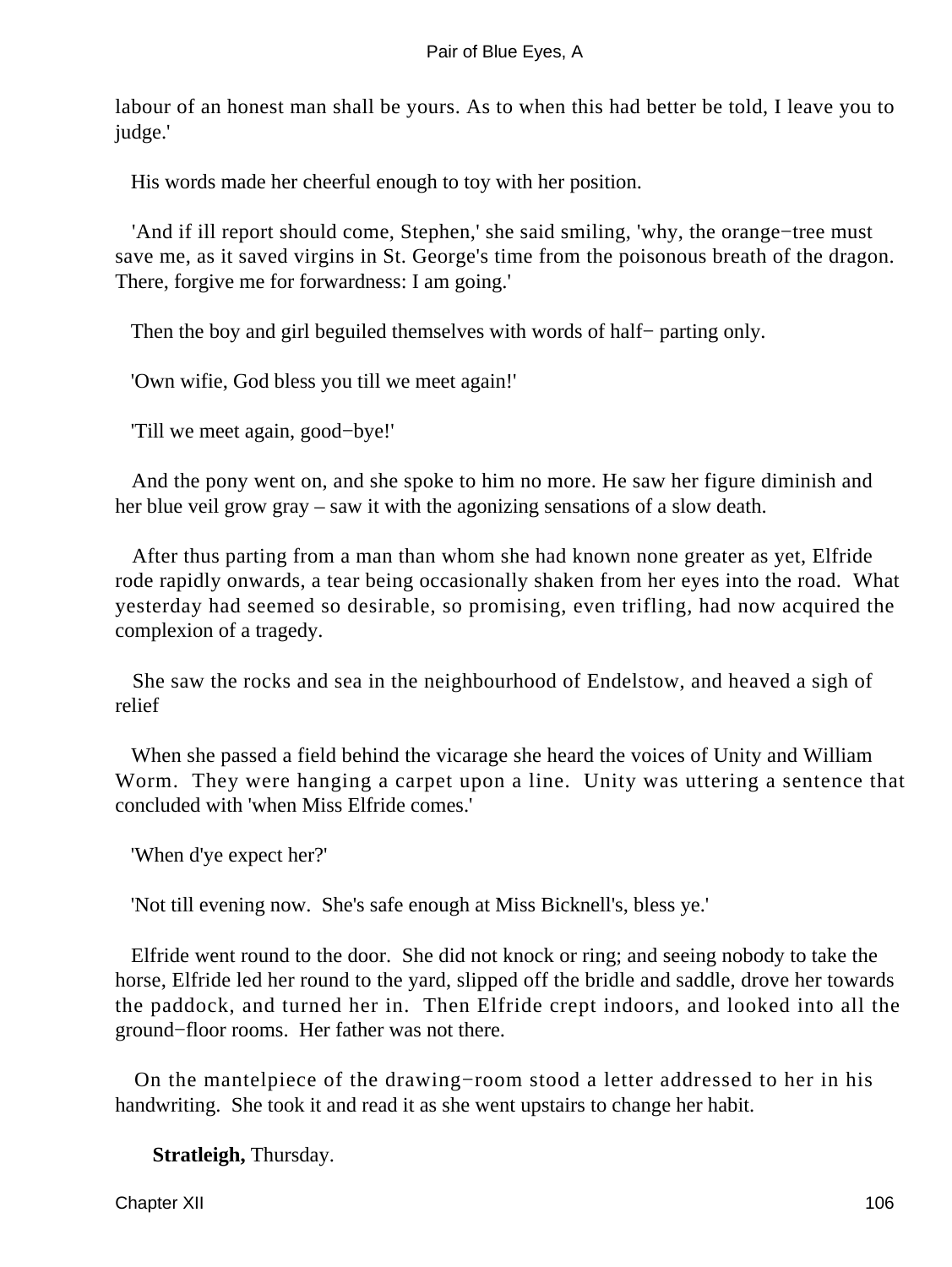'DEAR **Elfride,** – On second thoughts I will not return to−day, but only come as far as Wadcombe. I shall be at home by to−morrow afternoon, and bring a friend with me. – Yours, in haste, C. S.'

 After making a quick toilet she felt more revived, though still suffering from a headache. On going out of the door she met Unity at the top of the stair.

 'O Miss Elfride! I said to myself 'tis her sperrit! We didn't dream o' you not coming home last night. You didn't say anything about staying.'

 'I intended to come home the same evening, but altered my plan. I wished I hadn't afterwards. Papa will be angry, I suppose?'

'Better not tell him, miss,' said Unity.

 'I do fear to,' she murmured. 'Unity, would you just begin telling him when he comes home?'

'What! and get you into trouble?'

'I deserve it.'

 'No, indeed, I won't,' said Unity. 'It is not such a mighty matter, Miss Elfride. I says to myself, master's taking a hollerday, and because he's not been kind lately to Miss Elfride, she –  $-$ '

'Is imitating him. Well, do as you like. And will you now bring me some luncheon?'

 After satisfying an appetite which the fresh marine air had given her in its victory over an agitated mind, she put on her hat and went to the garden and summer−house. She sat down, and leant with her head in a corner. Here she fell asleep.

 Half−awake, she hurriedly looked at the time. She had been there three hours. At the same moment she heard the outer gate swing together, and wheels sweep round the entrance; some prior noise from the same source having probably been the cause of her awaking. Next her father's voice was heard calling to Worm.

 Elfride passed along a walk towards the house behind a belt of shrubs. She heard a tongue holding converse with her father, which was not that of either of the servants. Her father and the stranger were laughing together. Then there was a rustling of silk, and Mr. Swancourt and his companion, or companions, to all seeming entered the door of the house, for nothing more of them was audible. Elfride had turned back to meditate on what friends these could be, when she heard footsteps, and her father exclaiming behind her: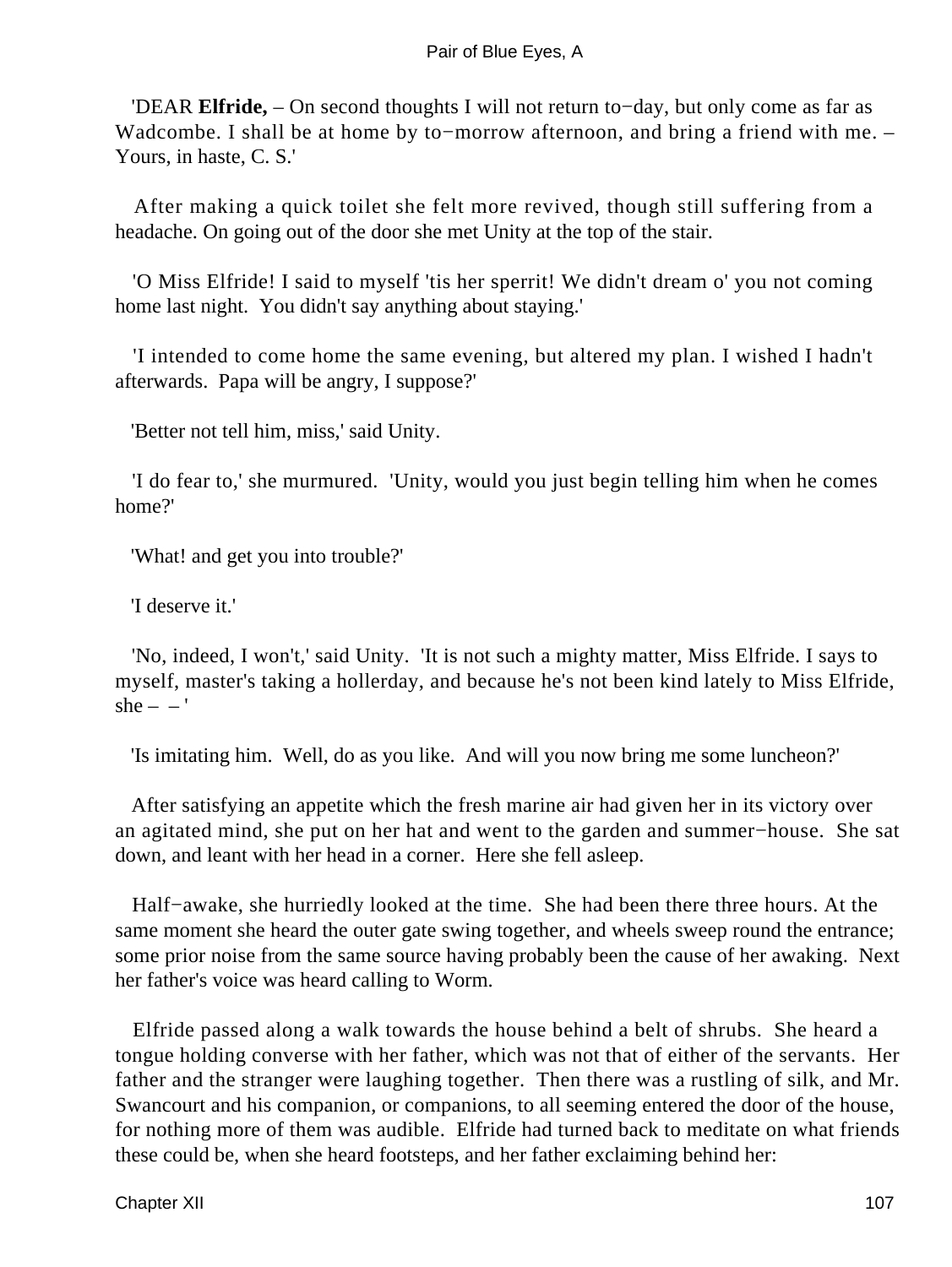'O Elfride, here you are! I hope you got on well?'

Elfride's heart smote her, and she did not speak.

 'Come back to the summer−house a minute,' continued Mr. Swancourt; 'I have to tell you of that I promised to.'

 They entered the summer−house, and stood leaning over the knotty woodwork of the balustrade.

 'Now,' said her father radiantly, 'guess what I have to say.' He seemed to be regarding his own existence so intently, that he took no interest in nor even saw the complexion of hers.

'I cannot, papa,' she said sadly.

'Try, dear.'

'I would rather not, indeed.'

 'You are tired. You look worn. The ride was too much for you. Well, this is what I went away for. I went to be married!'

 'Married!' she faltered, and could hardly check an involuntary 'So did I.' A moment after and her resolve to confess perished like a bubble.

 'Yes; to whom do you think? Mrs. Troyton, the new owner of the estate over the hedge, and of the old manor−house. It was only finally settled between us when I went to Stratleigh a few days ago.' He lowered his voice to a sly tone of merriment. 'Now, as to your stepmother, you'll find she is not much to look at, though a good deal to listen to. She is twenty years older than myself, for one thing.'

 'You forget that I know her. She called here once, after we had been, and found her away from home.'

 'Of course, of course. Well, whatever her looks are, she's as excellent a woman as ever breathed. She has had lately left her as absolute property three thousand five hundred a year, besides the devise of this estate – and, by the way, a large legacy came to her in satisfaction of dower, as it is called.'

'Three thousand five hundred a year!'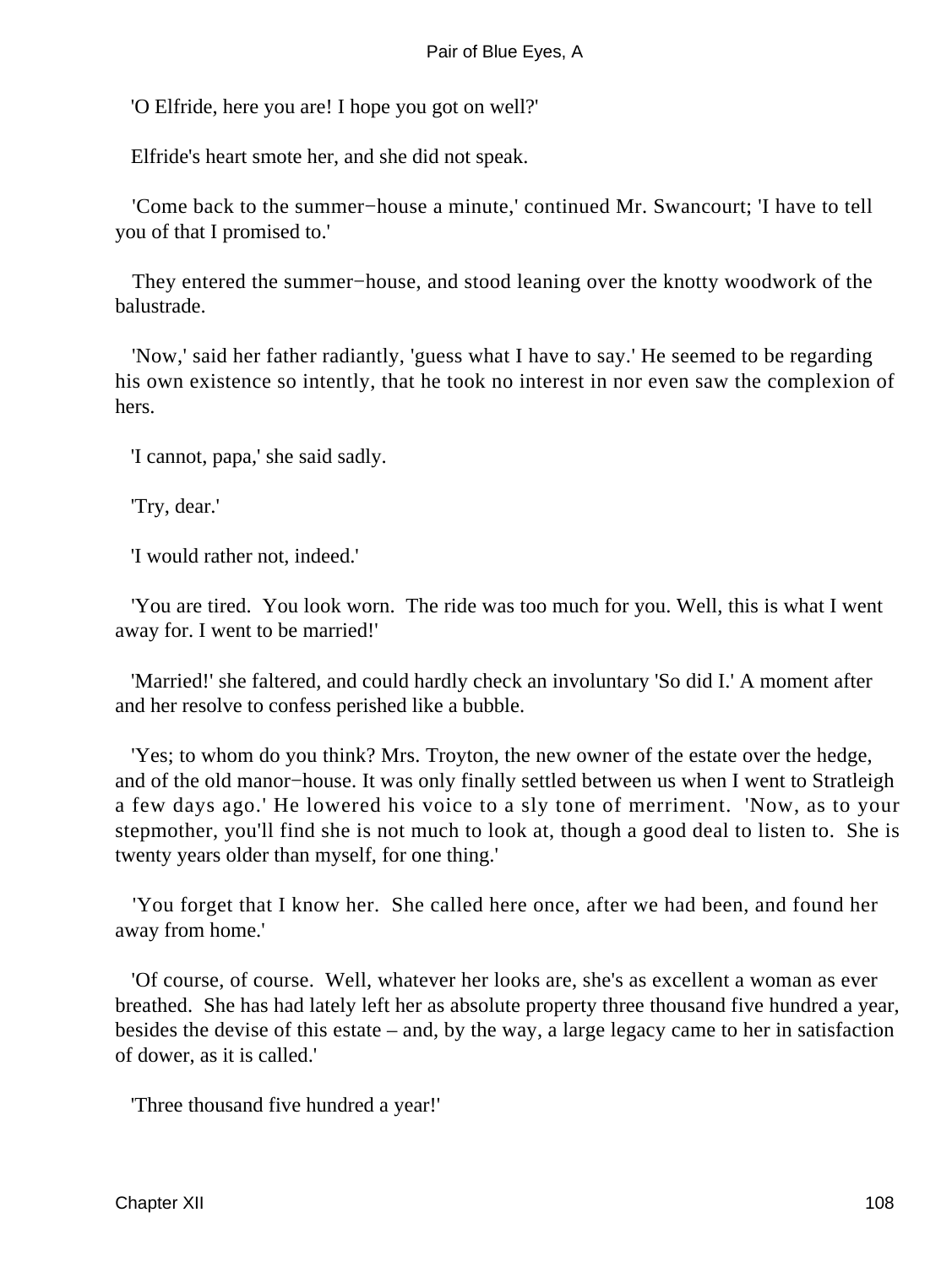'And a large – well, a fair−sized – mansion in town, and a pedigree as long as my walking−stick; though that bears evidence of being rather a raked−up affair – done since the family got rich – people do those things now as they build ruins on maiden estates and cast antiques at Birmingham.'

Elfride merely listened and said nothing.

 He continued more quietly and impressively. 'Yes, Elfride, she is wealthy in comparison with us, though with few connections. However, she will introduce you to the world a little. We are going to exchange her house in Baker Street for one at Kensington, for your sake. Everybody is going there now, she says. At Easters we shall fly to town for the usual three months – I shall have a curate of course by that time. Elfride, I am past love, you know, and I honestly confess that I married her for your sake. Why a woman of her standing should have thrown herself away upon me, God knows. But I suppose her age and plainness were too pronounced for a town man. With your good looks, if you now play your cards well, you may marry anybody. Of course, a little contrivance will be necessary; but there's nothing to stand between you and a husband with a title, that I can see. Lady Luxellian was only a squire's daughter. Now, don't you see how foolish the old fancy was? But come, she is indoors waiting to see you. It is as good as a play, too,' continued the vicar, as they walked towards the house. 'I courted her through the privet hedge yonder: not entirely, you know, but we used to walk there of an evening – nearly every evening at last. But I needn't tell you details now; everything was terribly matter−of−fact, I assure you. At last, that day I saw her at Stratleigh, we determined to settle it off−hand.'

 'And you never said a word to me,' replied Elfride, not reproachfully either in tone or thought. Indeed, her feeling was the very reverse of reproachful. She felt relieved and even thankful. Where confidence had not been given, how could confidence be expected?

 Her father mistook her dispassionateness for a veil of politeness over a sense of ill−usage. 'I am not altogether to blame,' he said. 'There were two or three reasons for secrecy. One was the recent death of her relative the testator, though that did not apply to you. But remember, Elfride,' he continued in a stiffer tone, 'you had mixed yourself up so foolishly with those low people, the Smiths – and it was just, too, when Mrs. Troyton and myself were beginning to understand each other – that I resolved to say nothing even to you. How did I know how far you had gone with them and their son? You might have made a point of taking tea with them every day, for all that I knew.'

 Elfride swallowed her feelings as she best could, and languidly though flatly asked a question.

 'Did you kiss Mrs. Troyton on the lawn about three weeks ago? That evening I came into the study and found you had just had candles in?'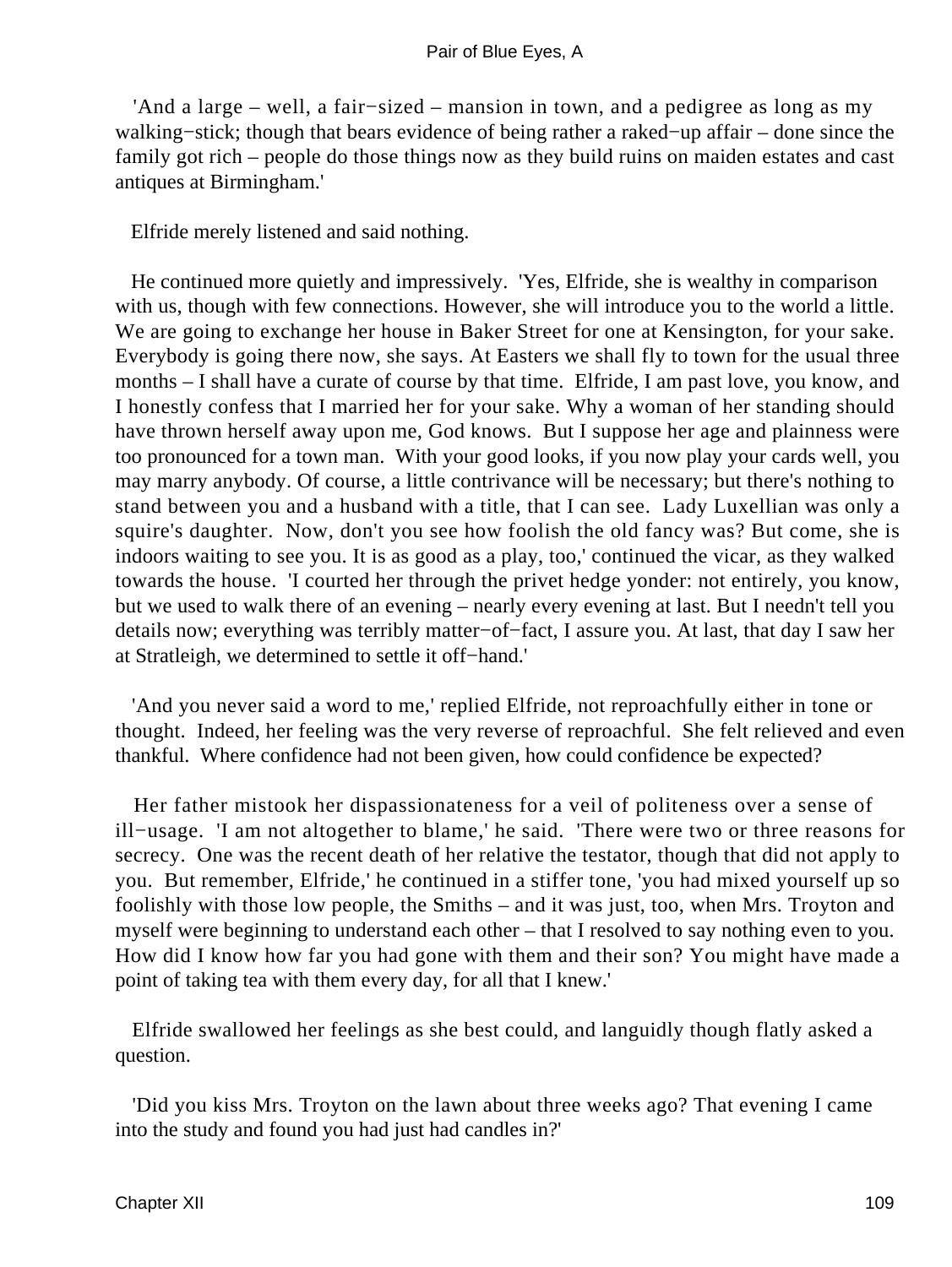Mr. Swancourt looked rather red and abashed, as middle−aged lovers are apt to do when caught in the tricks of younger ones.

 'Well, yes; I think I did,' he stammered; 'just to please her, you know.' And then recovering himself he laughed heartily.

'And was this what your Horatian quotation referred to?'

'It was, Elfride.'

 They stepped into the drawing−room from the verandah. At that moment Mrs. Swancourt came downstairs, and entered the same room by the door.

 'Here, Charlotte, is my little Elfride,' said Mr. Swancourt, with the increased affection of tone often adopted towards relations when newly produced.

 Poor Elfride, not knowing what to do, did nothing at all; but stood receptive of all that came to her by sight, hearing, and touch.

Mrs. Swancourt moved forward, took her step−daughter's hand, then kissed her.

 'Ah, darling!' she exclaimed good−humouredly, 'you didn't think when you showed a strange old woman over the conservatory a month or two ago, and explained the flowers to her so prettily, that she would so soon be here in new colours. Nor did she, I am sure.'

 The new mother had been truthfully enough described by Mr. Swancourt. She was not physically attractive. She was dark – very dark – in complexion, portly in figure, and with a plentiful residuum of hair in the proportion of half a dozen white ones to half a dozen black ones, though the latter were black indeed. No further observed, she was not a woman to like. But there was more to see. To the most superficial critic it was apparent that she made no attempt to disguise her age. She looked sixty at the first glance, and close acquaintanceship never proved her older.

 Another and still more winning trait was one attaching to the corners of her mouth. Before she made a remark these often twitched gently: not backwards and forwards, the index of nervousness; not down upon the jaw, the sign of determination; but palpably upwards, in precisely the curve adopted to represent mirth in the broad caricatures of schoolboys. Only this element in her face was expressive of anything within the woman, but it was unmistakable. It expressed humour subjective as well as objective – which could survey the peculiarities of self in as whimsical a light as those of other people.

 This is not all of Mrs. Swancourt. She had held out to Elfride hands whose fingers were literally stiff with rings, signis auroque rigentes, like Helen's robe. These rows of rings were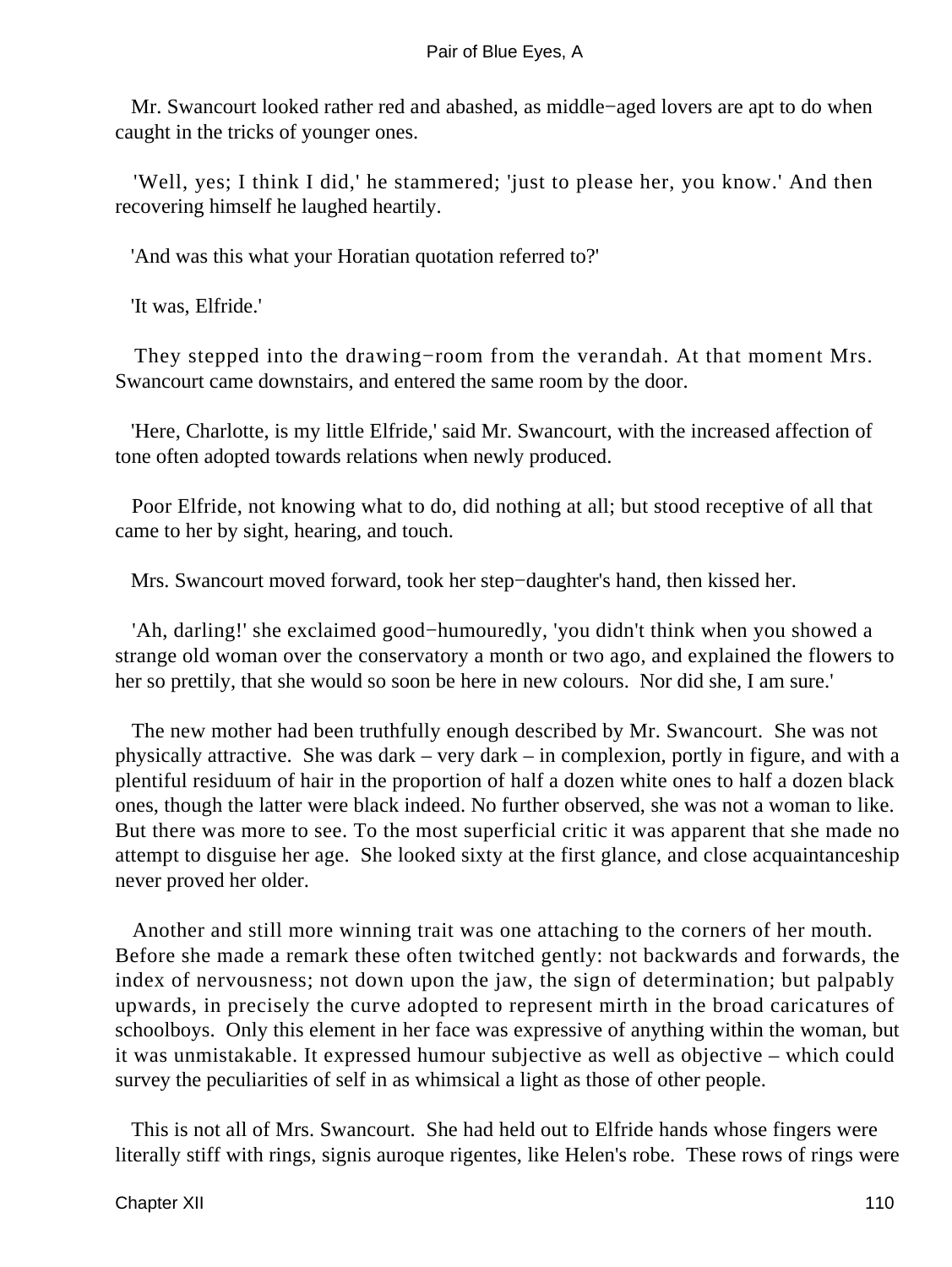not worn in vanity apparently. They were mostly antique and dull, though a few were the reverse.

### **Right Hand.**

 1st. Plainly set oval onyx, representing a devil's head. 2nd. Green jasper intaglio, with red veins. 3rd. Entirely gold, bearing figure of a hideous griffin. 4th. A sea−green monster diamond, with small diamonds round it. 5th. Antique cornelian intaglio of dancing figure of a satyr. 6th. An angular band chased with dragons' heads. 7th. A facetted carbuncle accompanied by ten little twinkling emeralds;

### **Left Hand.**

 1st. A reddish−yellow toadstone. 2nd. A heavy ring enamelled in colours, and bearing a jacynth. 3rd. An amethystine sapphire. 4th. A polished ruby, surrounded by diamonds. 5th. The engraved ring of an abbess. 6th. A gloomy intaglio;

 Beyond this rather quaint array of stone and metal Mrs. Swancourt wore no ornament whatever.

 Elfride had been favourably impressed with Mrs. Troyton at their meeting about two months earlier; but to be pleased with a woman as a momentary acquaintance was different from being taken with her as a stepmother. However, the suspension of feeling was but for a moment. Elfride decided to like her still.

 Mrs. Swancourt was a woman of the world as to knowledge, the reverse as to action, as her marriage suggested. Elfride and the lady were soon inextricably involved in conversation, and Mr. Swancourt left them to themselves.

 'And what do you find to do with yourself here?' Mrs. Swancourt said, after a few remarks about the wedding. 'You ride, I know.'

'Yes, I ride. But not much, because papa doesn't like my going alone.'

'You must have somebody to look after you.'

'And I read, and write a little.'

 'You should write a novel. The regular resource of people who don't go enough into the world to live a novel is to write one.'

 'I have done it,' said Elfride, looking dubiously at Mrs. Swancourt, as if in doubt whether she would meet with ridicule there.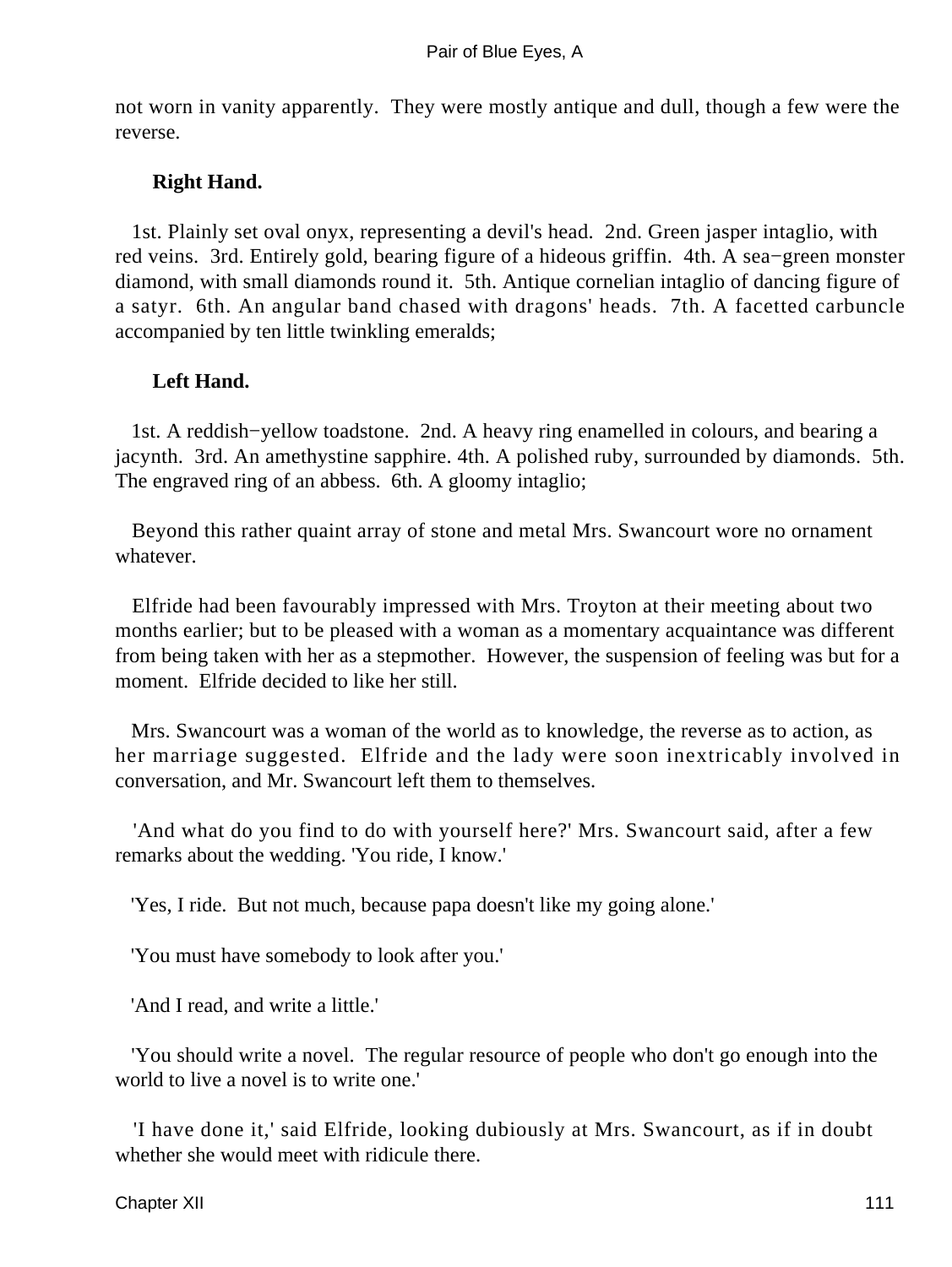'That's right. Now, then, what is it about, dear?'

'About – well, it is a romance of the Middle Ages.'

 'Knowing nothing of the present age, which everybody knows about, for safety you chose an age known neither to you nor other people. That's it, eh? No, no; I don't mean it, dear.'

 'Well, I have had some opportunities of studying mediaeval art and manners in the library and private museum at Endelstow House, and I thought I should like to try my hand upon a fiction. I know the time for these tales is past; but I was interested in it, very much interested.'

'When is it to appear?'

'Oh, never, I suppose.'

 'Nonsense, my dear girl. Publish it, by all means. All ladies do that sort of thing now; not for profit, you know, but as a guarantee of mental respectability to their future husbands.'

'An excellent idea of us ladies.'

 'Though I am afraid it rather resembles the melancholy ruse of throwing loaves over castle−walls at besiegers, and suggests desperation rather than plenty inside.'

'Did you ever try it?'

'No; I was too far gone even for that.'

'Papa says no publisher will take my book.'

 'That remains to be proved. I'll give my word, my dear, that by this time next year it shall be printed.'

 'Will you, indeed?' said Elfride, partially brightening with pleasure, though she was sad enough in her depths. 'I thought brains were the indispensable, even if the only, qualification for admission to the republic of letters. A mere commonplace creature like me will soon be turned out again.'

 'Oh no; once you are there you'll be like a drop of water in a piece of rock−crystal – your medium will dignify your commonness.'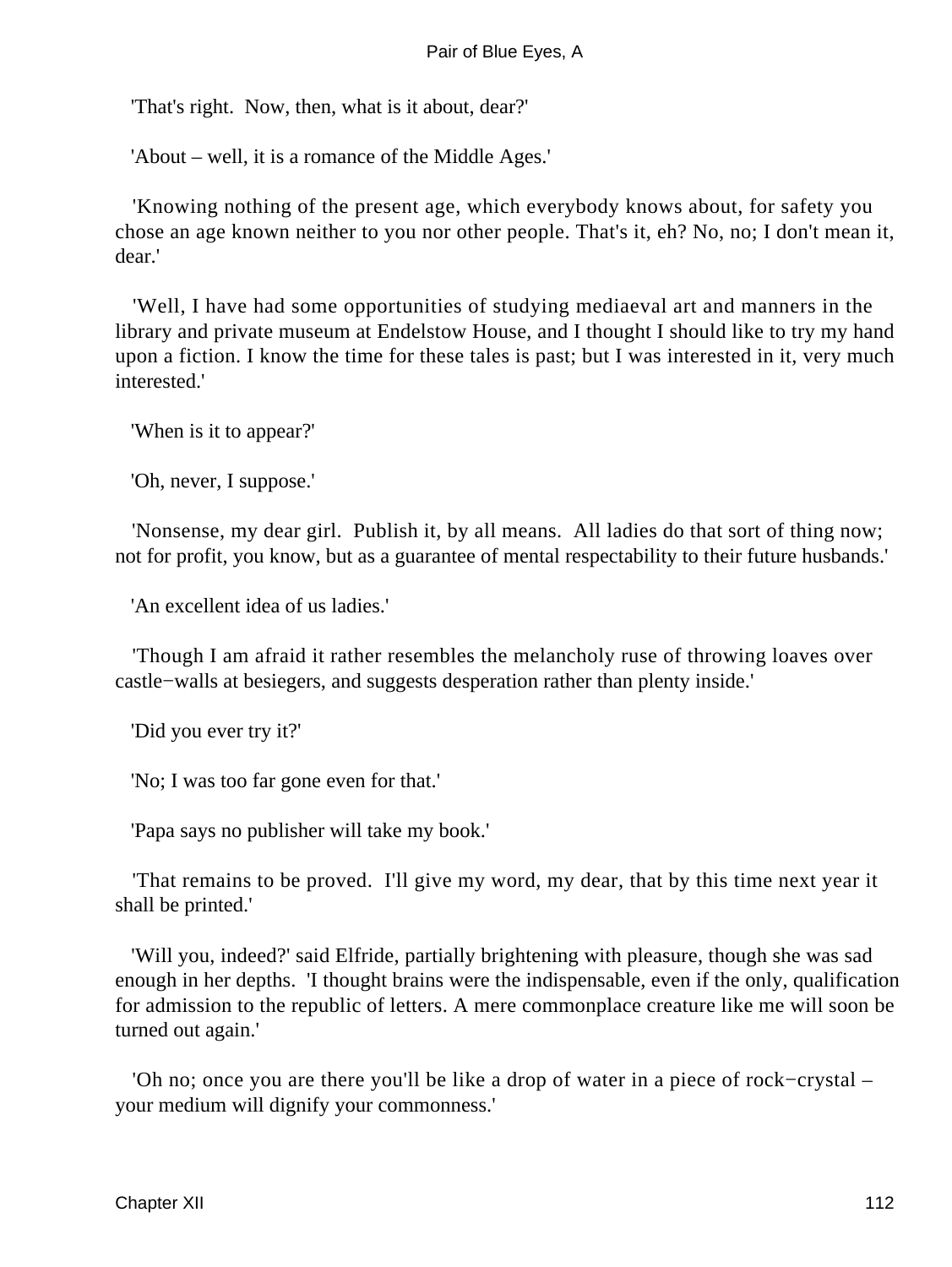'It will be a great satisfaction,' Elfride murmured, and thought of Stephen, and wished she could make a great fortune by writing romances, and marry him and live happily.

 'And then we'll go to London, and then to Paris,' said Mrs. Swancourt. 'I have been talking to your father about it. But we have first to move into the manor−house, and we think of staying at Torquay whilst that is going on. Meanwhile, instead of going on a honeymoon scamper by ourselves, we have come home to fetch you, and go all together to Bath for two or three weeks.'

 Elfride assented pleasantly, even gladly; but she saw that, by this marriage, her father and herself had ceased for ever to be the close relations they had been up to a few weeks ago. It was impossible now to tell him the tale of her wild elopement with Stephen Smith.

 He was still snugly housed in her heart. His absence had regained for him much of that aureola of saintship which had been nearly abstracted during her reproachful mood on that miserable journey from London. Rapture is often cooled by contact with its cause, especially if under awkward conditions. And that last experience with Stephen had done anything but make him shine in her eyes. His very kindness in letting her return was his offence. Elfride had her sex's love of sheer force in a man, however ill−directed; and at that critical juncture in London Stephen's only chance of retaining the ascendancy over her that his face and not his parts had acquired for him, would have been by doing what, for one thing, he was too youthful to undertake – that was, dragging her by the wrist to the rails of some altar, and peremptorily marrying her. Decisive action is seen by appreciative minds to be frequently objectless, and sometimes fatal; but decision, however suicidal, has more charm for a woman than the most unequivocal Fabian success.

 However, some of the unpleasant accessories of that occasion were now out of sight again, and Stephen had resumed not a few of his fancy colours.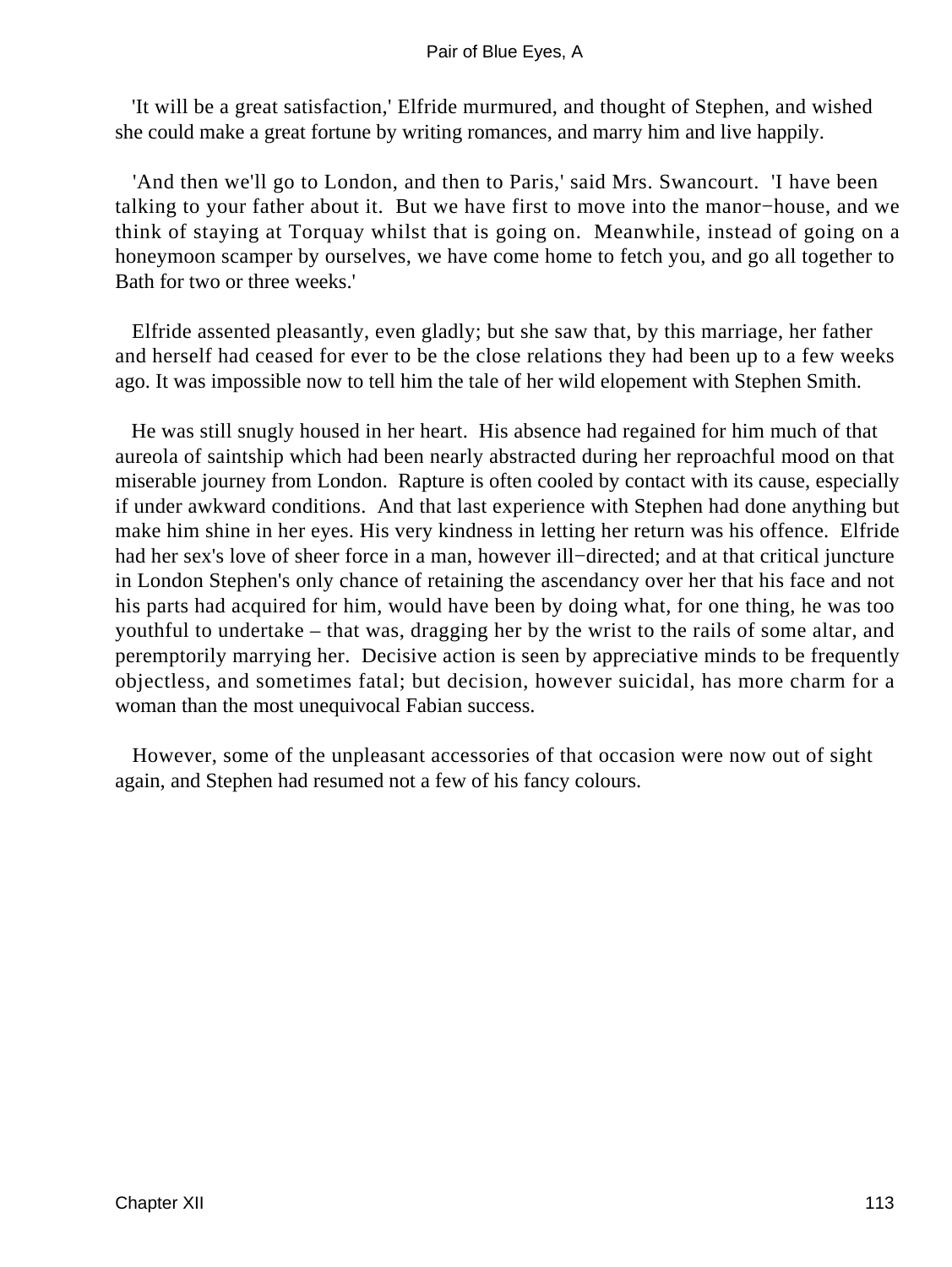# **[Chapter XIII](#page-346-0)**

*'H*e set in order many proverbs.'

It is London in October – two months further on in the story.

 Bede's Inn has this peculiarity, that it faces, receives from, and discharges into a bustling thoroughfare speaking only of wealth and respectability, whilst its postern abuts on as crowded and poverty−stricken a network of alleys as are to be found anywhere in the metropolis. The moral consequences are, first, that those who occupy chambers in the Inn may see a great deal of shirtless humanity's habits and enjoyments without doing more than look down from a back window; and second they may hear wholesome though unpleasant social reminders through the medium of a harsh voice, an unequal footstep, the echo of a blow or a fall, which originates in the person of some drunkard or wife−beater, as he crosses and interferes with the quiet of the square. Characters of this kind frequently pass through the Inn from a little foxhole of an alley at the back, but they never loiter there.

 It is hardly necessary to state that all the sights and movements proper to the Inn are most orderly. On the fine October evening on which we follow Stephen Smith to this place, a placid porter is sitting on a stool under a sycamore−tree in the midst, with a little cane in his hand. We notice the thick coat of soot upon the branches, hanging underneath them in flakes, as in a chimney. The blackness of these boughs does not at present improve the tree – nearly forsaken by its leaves as it is – but in the spring their green fresh beauty is made doubly beautiful by the contrast. Within the railings is a flower−garden of respectable dahlias and chrysanthemums, where a man is sweeping the leaves from the grass.

 Stephen selects a doorway, and ascends an old though wide wooden staircase, with moulded balusters and handrail, which in a country manor−house would be considered a noteworthy specimen of Renaissance workmanship. He reaches a door on the first floor, over which is painted, in black letters, 'Mr. Henry Knight' – 'Barrister−at−law' being understood but not expressed. The wall is thick, and there is a door at its outer and inner face. The outer one happens to be ajar: Stephen goes to the other, and taps.

'Come in!' from distant penetralia.

 First was a small anteroom, divided from the inner apartment by a wainscoted archway two or three yards wide. Across this archway hung a pair of dark−green curtains, making a mystery of all within the arch except the spasmodic scratching of a quill pen. Here was grouped a chaotic assemblage of articles – mainly old framed prints and paintings – leaning edgewise against the wall, like roofing slates in a builder's yard. All the books visible here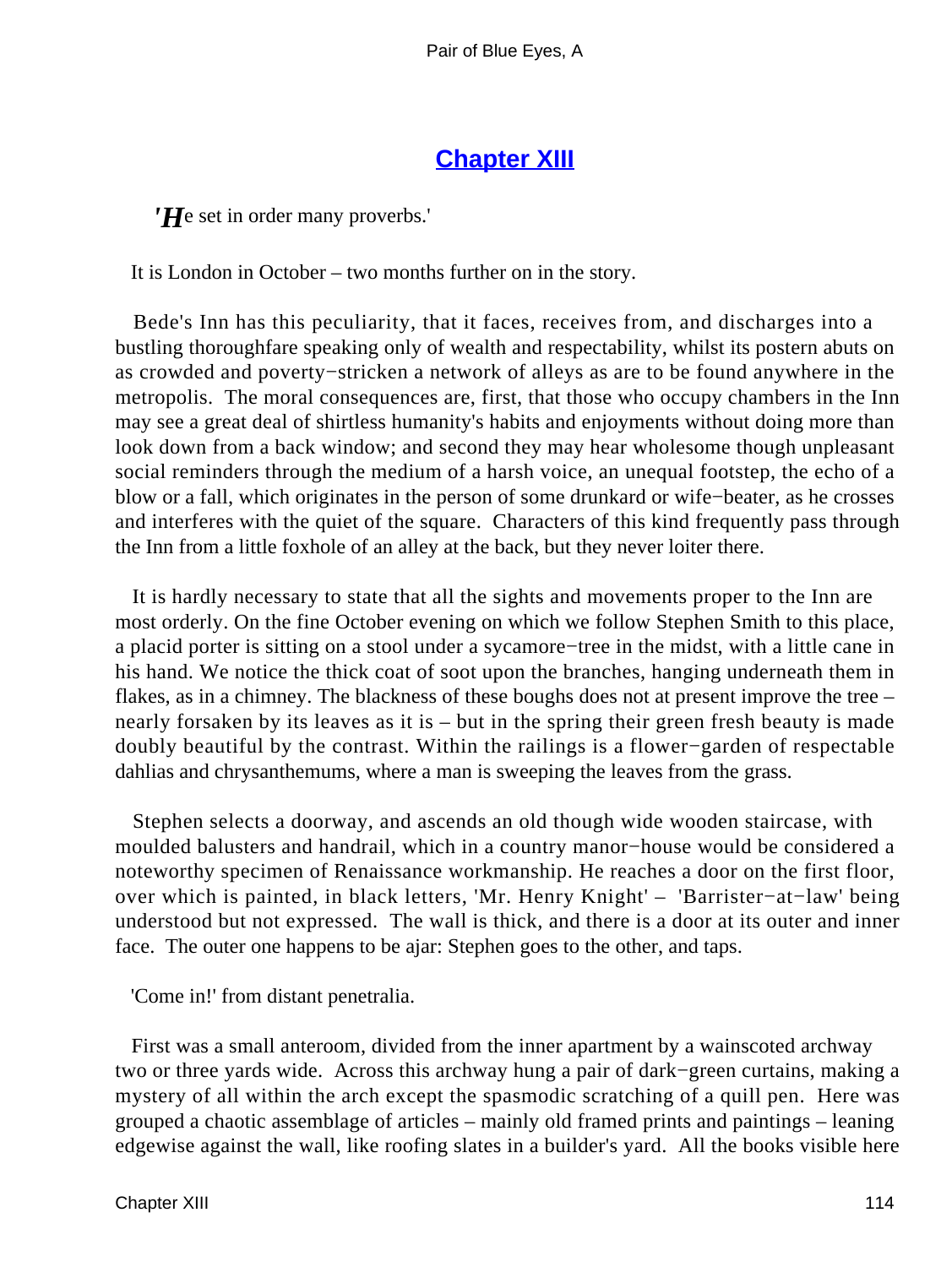were folios too big to be stolen – some lying on a heavy oak table in one corner, some on the floor among the pictures, the whole intermingled with old coats, hats, umbrellas, and walking−sticks.

 Stephen pushed aside the curtain, and before him sat a man writing away as if his life depended upon it – which it did.

 A man of thirty in a speckled coat, with dark brown hair, curly beard, and crisp moustache: the latter running into the beard on each side of the mouth, and, as usual, hiding the real expression of that organ under a chronic aspect of impassivity.

 'Ah, my dear fellow, I knew 'twas you,' said Knight, looking up with a smile, and holding out his hand.

 Knight's mouth and eyes came to view now. Both features were good, and had the peculiarity of appearing younger and fresher than the brow and face they belonged to, which were getting sicklied o'er by the unmistakable pale cast. The mouth had not quite relinquished rotundity of curve for the firm angularities of middle life; and the eyes, though keen, permeated rather than penetrated: what they had lost of their boy−time brightness by a dozen years of hard reading lending a quietness to their gaze which suited them well.

 A lady would have said there was a smell of tobacco in the room: a man that there was not.

 Knight did not rise. He looked at a timepiece on the mantelshelf, then turned again to his letters, pointing to a chair.

 'Well, I am glad you have come. I only returned to town yesterday; now, don't speak, Stephen, for ten minutes; I have just that time to the late post. At the eleventh minute, I'm your man.'

 Stephen sat down as if this kind of reception was by no means new, and away went Knight's pen, beating up and down like a ship in a storm.

 Cicero called the library the soul of the house; here the house was all soul. Portions of the floor, and half the wall−space, were taken up by book−shelves ordinary and extraordinary; the remaining parts, together with brackets, side−tables, being occupied by casts, statuettes, medallions, and plaques of various descriptions, picked up by the owner in his wanderings through France and Italy.

 One stream only of evening sunlight came into the room from a window quite in the corner, overlooking a court. An aquarium stood in the window. It was a dull parallelopipedon enough for living creatures at most hours of the day; but for a few minutes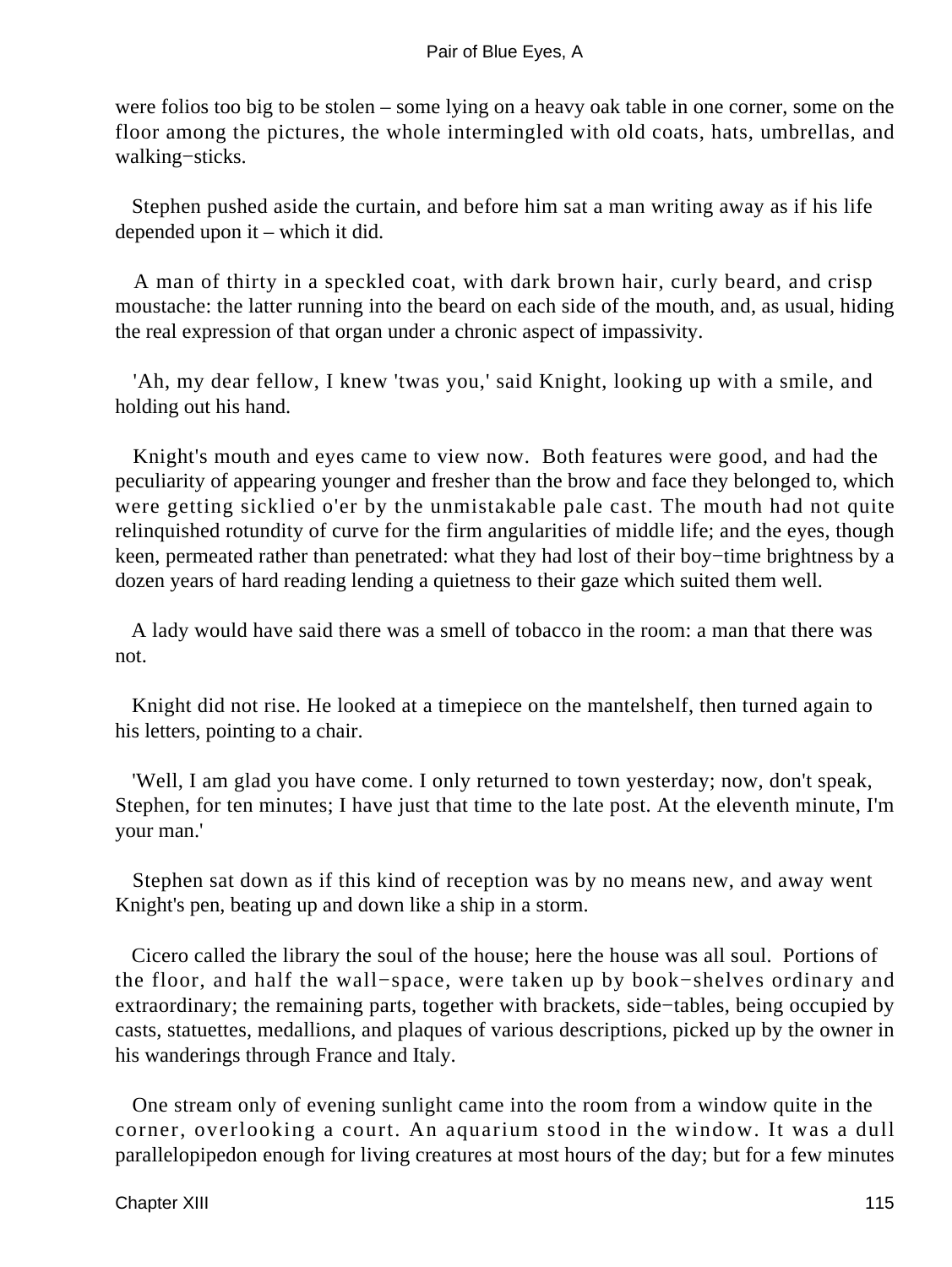in the evening, as now, an errant, kindly ray lighted up and warmed the little world therein, when the many−coloured zoophytes opened and put forth their arms, the weeds acquired a rich transparency, the shells gleamed of a more golden yellow, and the timid community expressed gladness more plainly than in words.

 Within the prescribed ten minutes Knight flung down his pen, rang for the boy to take the letters to the post, and at the closing of the door exclaimed, 'There; thank God, that's done. Now, Stephen, pull your chair round, and tell me what you have been doing all this time. Have you kept up your Greek?'

'No.'

'How's that?'

'I haven't enough spare time.'

'That's nonsense.'

 'Well, I have done a great many things, if not that. And I have done one extraordinary thing.'

 Knight turned full upon Stephen. 'Ah−ha! Now, then, let me look into your face, put two and two together, and make a shrewd guess.'

Stephen changed to a redder colour.

 'Why, Smith,' said Knight, after holding him rigidly by the shoulders, and keenly scrutinising his countenance for a minute in silence, 'you have fallen in love.'

'Well – the fact is  $-$  – '

 'Now, out with it.' But seeing that Stephen looked rather distressed, he changed to a kindly tone. 'Now Smith, my lad, you know me well enough by this time, or you ought to; and you know very well that if you choose to give me a detailed account of the phenomenon within you, I shall listen; if you don't, I am the last man in the world to care to hear it.'

'I'll tell this much: **I have** fallen in love, and I want to be MARRIED.'

Knight looked ominous as this passed Stephen's lips.

 'Don't judge me before you have heard more,' cried Stephen anxiously, seeing the change in his friend's countenance.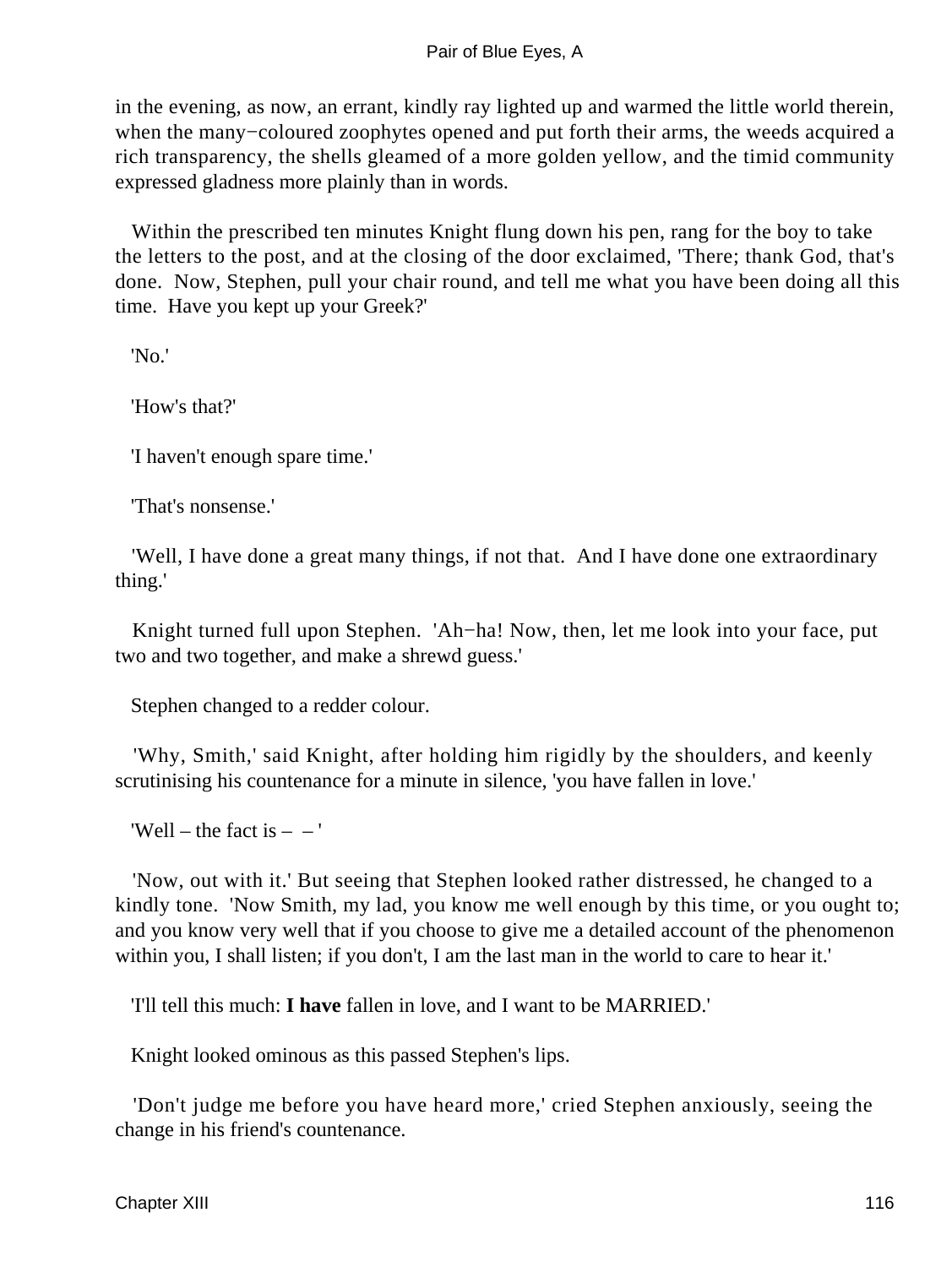'I don't judge. Does your mother know about it?'

'Nothing definite.'

'Father?'

'No. But I'll tell you. The young person – – '

 'Come, that's dreadfully ungallant. But perhaps I understand the frame of mind a little, so go on. Your sweetheart  $-$  – '

'She is rather higher in the world than I am.'

'As it should be.'

'And her father won't hear of it, as I now stand.'

'Not an uncommon case.'

 'And now comes what I want your advice upon. Something has happened at her house which makes it out of the question for us to ask her father again now. So we are keeping silent. In the meantime an architect in India has just written to Mr. Hewby to ask whether he can find for him a young assistant willing to go over to Bombay to prepare drawings for work formerly done by the engineers. The salary he offers is 350 rupees a month, or about 35 Pounds. Hewby has mentioned it to me, and I have been to Dr. Wray, who says I shall acclimatise without much illness. Now, would you go?'

'You mean to say, because it is a possible road to the young lady.'

 'Yes; I was thinking I could go over and make a little money, and then come back and ask for her. I have the option of practising for myself after a year.'

'Would she be staunch?'

'Oh yes! For ever – to the end of her life!'

'How do you know?'

'Why, how do people know? Of course, she will.'

 Knight leant back in his chair. 'Now, though I know her thoroughly as she exists in your heart, Stephen, I don't know her in the flesh. All I want to ask is, is this idea of going to India based entirely upon a belief in her fidelity?'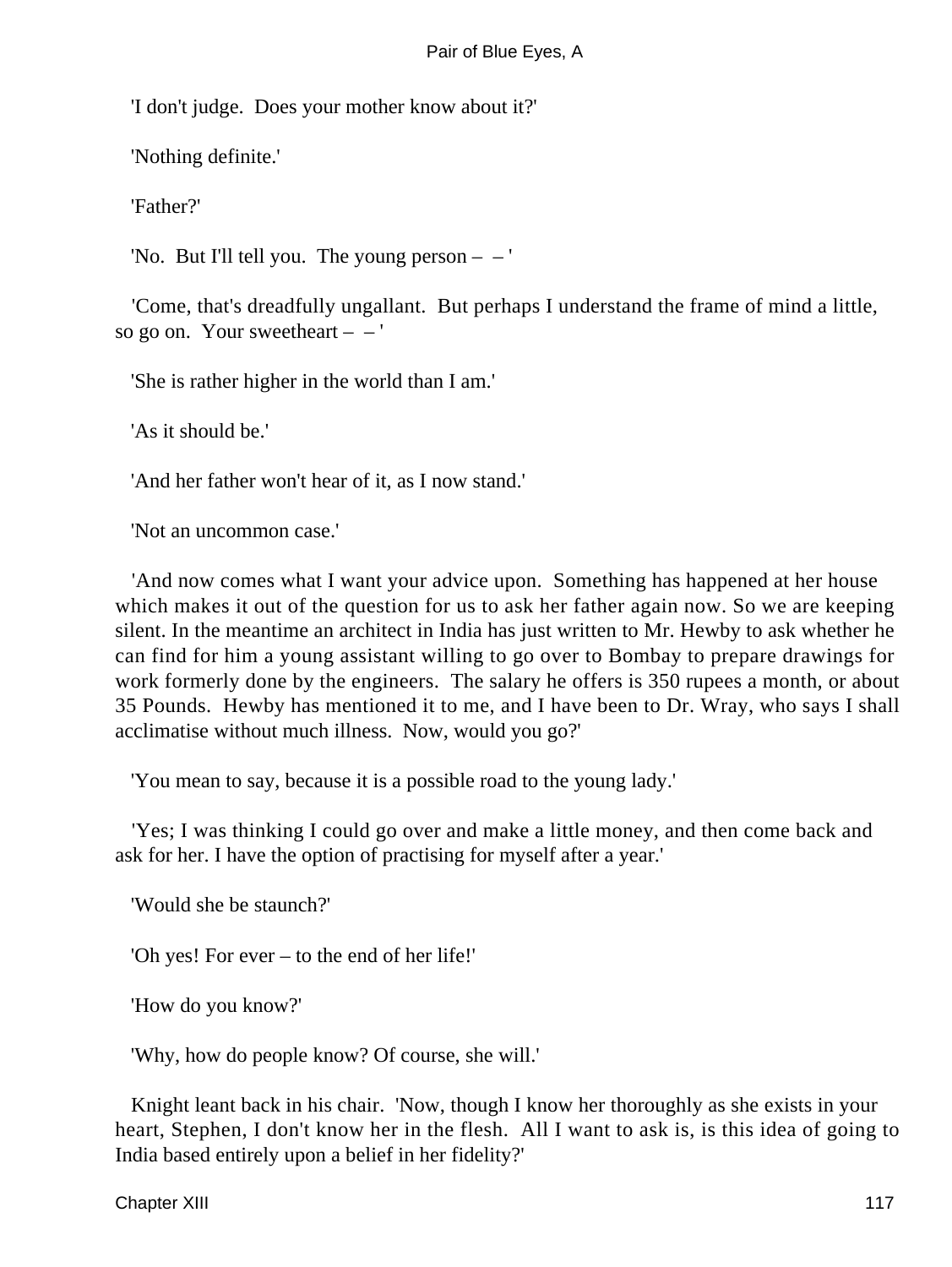'Yes; I should not go if it were not for her.'

 'Well, Stephen, you have put me in rather an awkward position. If I give my true sentiments, I shall hurt your feelings; if I don't, I shall hurt my own judgment. And remember, I don't know much about women.'

'But you have had attachments, although you tell me very little about them.'

'And I only hope you'll continue to prosper till I tell you more.'

 Stephen winced at this rap. 'I have never formed a deep attachment,' continued Knight. 'I never have found a woman worth it. Nor have I been once engaged to be married.'

 'You write as if you had been engaged a hundred times, if I may be allowed to say so,' said Stephen in an injured tone.

 'Yes, that may be. But, my dear Stephen, it is only those who half know a thing that write about it. Those who know it thoroughly don't take the trouble. All I know about women, or men either, is a mass of generalities. I plod along, and occasionally lift my eyes and skim the weltering surface of mankind lying between me and the horizon, as a crow might; no more.'

 Knight stopped as if he had fallen into a train of thought, and Stephen looked with affectionate awe at a master whose mind, he believed, could swallow up at one meal all that his own head contained.

 There was affective sympathy, but no great intellectual fellowship, between Knight and Stephen Smith. Knight had seen his young friend when the latter was a cherry−cheeked happy boy, had been interested in him, had kept his eye upon him, and generously helped the lad to books, till the mere connection of patronage grew to acquaintance, and that ripened to friendship. And so, though Smith was not at all the man Knight would have deliberately chosen as a friend – or even for one of a group of a dozen friends – he somehow was his friend. Circumstance, as usual, did it all. How many of us can say of our most intimate alter ego, leaving alone friends of the outer circle, that he is the man we should have chosen, as embodying the net result after adding up all the points in human nature that we love, and principles we hold, and subtracting all that we hate? The man is really somebody we got to know by mere physical juxtaposition long maintained, and was taken into our confidence, and even heart, as a makeshift.

'And what do you think of her?' Stephen ventured to say, after a silence.

 'Taking her merits on trust from you,' said Knight, 'as we do those of the Roman poets of whom we know nothing but that they lived, I still think she will not stick to you through,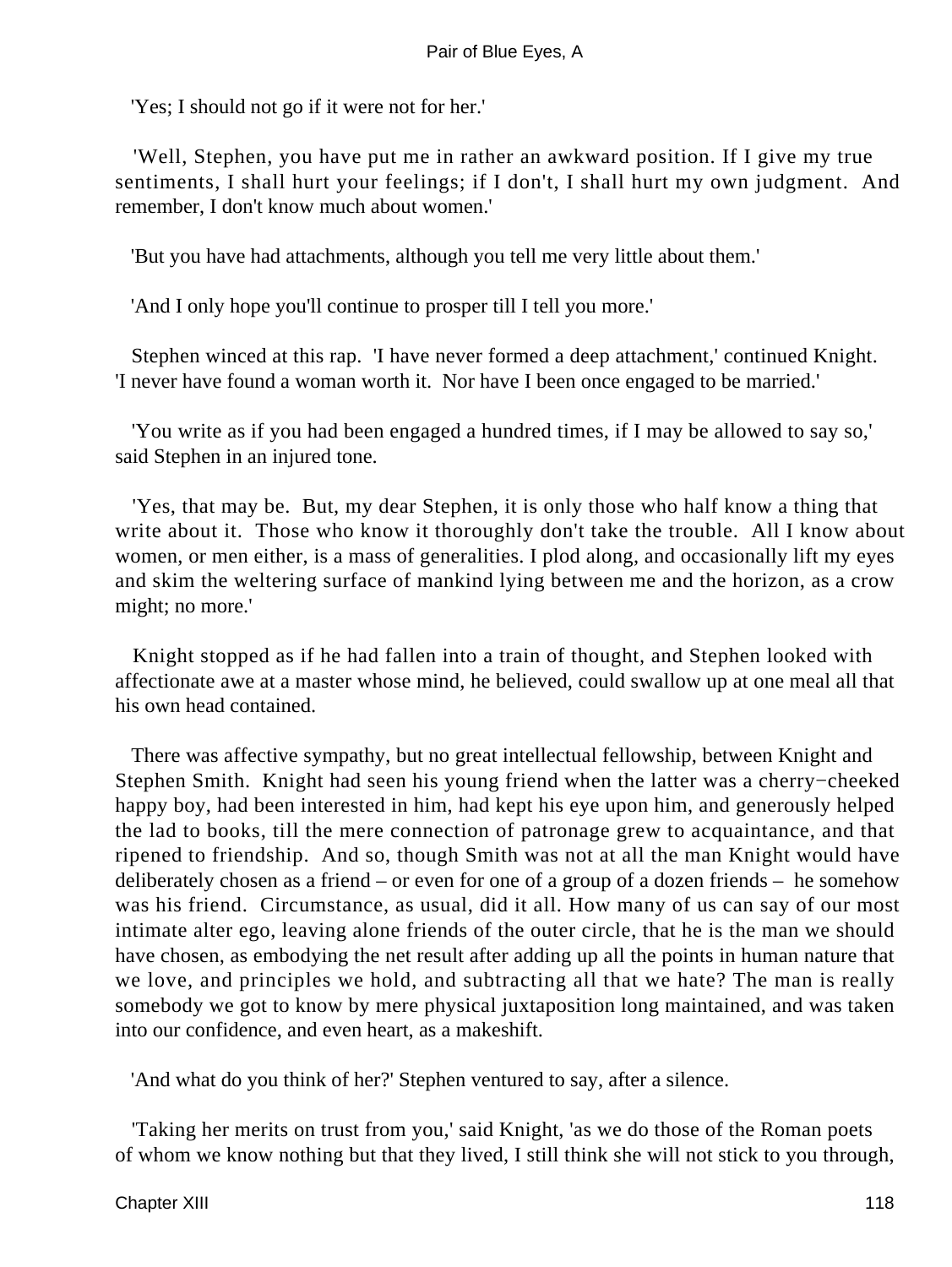say, three years of absence in India.'

 'But she will!' cried Stephen desperately. 'She is a girl all delicacy and honour. And no woman of that kind, who has committed herself so into a man's hands as she has into mine, could possibly marry another.'

'How has she committed herself?' asked Knight cunously.

 Stephen did not answer. Knight had looked on his love so sceptically that it would not do to say all that he had intended to say by any means.

 'Well, don't tell,' said Knight. 'But you are begging the question, which is, I suppose, inevitable in love.'

 'And I'll tell you another thing,' the younger man pleaded. 'You remember what you said to me once about women receiving a kiss. Don't you? Why, that instead of our being charmed by the fascination of their bearing at such a time, we should immediately doubt them if their confusion has any **Grace** in it – that awkward bungling was the true charm of the occasion, implying that we are the first who has played such a part with them.'

'It is true, quite,' said Knight musingly.

 It often happened that the disciple thus remembered the lessons of the master long after the master himself had forgotten them.

 'Well, that was like her!' cried Stephen triumphantly. 'She was in such a flurry that she didn't know what she was doing.'

 'Splendid, splendid!' said Knight soothingly. 'So that all I have to say is, that if you see a good opening in Bombay there's no reason why you should not go without troubling to draw fine distinctions as to reasons. No man fully realizes what opinions he acts upon, or what his actions mean.'

'Yes; I go to Bombay. I'll write a note here, if you don't mind.'

 'Sleep over it – it is the best plan – and write to−morrow. Meantime, go there to that window and sit down, and look at my Humanity Show. I am going to dine out this evening, and have to dress here out of my portmanteau. I bring up my things like this to save the trouble of going down to my place at Richmond and back again.'

 Knight then went to the middle of the room and flung open his portmanteau, and Stephen drew near the window. The streak of sunlight had crept upward, edged away, and vanished; the zoophytes slept: a dusky gloom pervaded the room. And now another volume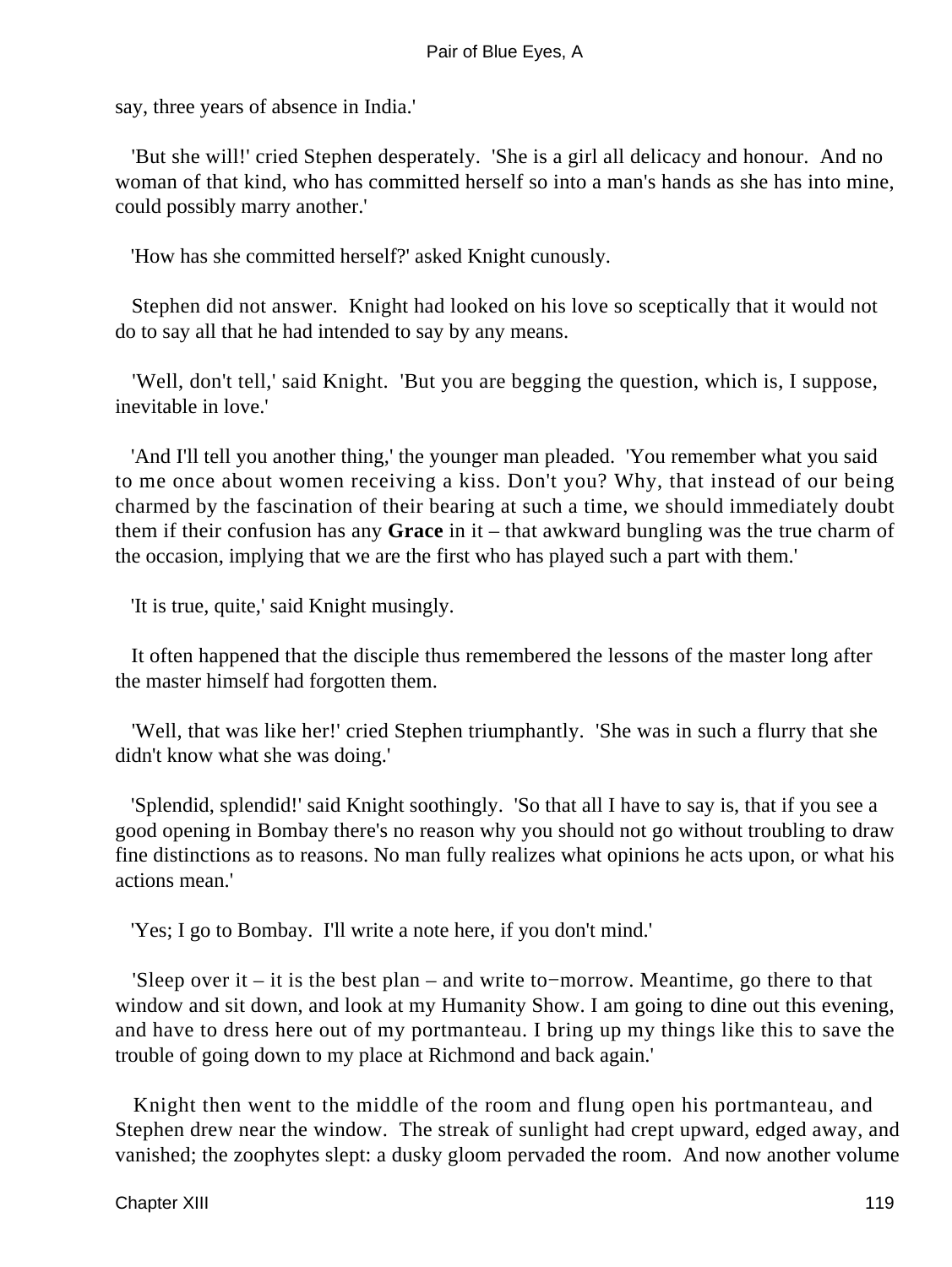of light shone over the window.

 'There!' said Knight, 'where is there in England a spectacle to equal that? I sit there and watch them every night before I go home. Softly open the sash.'

 Beneath them was an alley running up to the wall, and thence turning sideways and passing under an arch, so that Knight's back window was immediately over the angle, and commanded a view of the alley lengthwise. Crowds – mostly of women – were surging, bustling, and pacing up and down. Gaslights glared from butchers' stalls, illuminating the lumps of flesh to splotches of orange and vermilion, like the wild colouring of Turner's later pictures, whilst the purl and babble of tongues of every pitch and mood was to this human wild−wood what the ripple of a brook is to the natural forest.

Nearly ten minutes passed. Then Knight also came to the window.

 'Well, now, I call a cab and vanish down the street in the direction of Berkeley Square,' he said, buttoning his waistcoat and kicking his morning suit into a corner. Stephen rose to leave.

 'What a heap of literature!' remarked the young man, taking a final longing survey round the room, as if to abide there for ever would be the great pleasure of his life, yet feeling that he had almost outstayed his welcome−while. His eyes rested upon an arm− chair piled full of newspapers, magazines, and bright new volumes in green and red.

 'Yes,' said Knight, also looking at them and breathing a sigh of weariness; 'something must be done with several of them soon, I suppose. Stephen, you needn't hurry away for a few minutes, you know, if you want to stay; I am not quite ready. Overhaul those volumes whilst I put on my coat, and I'll walk a little way with you.'

 Stephen sat down beside the arm−chair and began to tumble the books about. Among the rest he found a novelette in one volume, **The court of kellyon castle.** By Ernest Field.

 'Are you going to review this?' inquired Stephen with apparent unconcern, and holding up Elfride's effusion.

 'Which? Oh, that! I may – though I don't do much light reviewing now. But it is reviewable.'

'How do you mean?'

 Knight never liked to be asked what he meant. 'Mean! I mean that the majority of books published are neither good enough nor bad enough to provoke criticism, and that that book does provoke it.'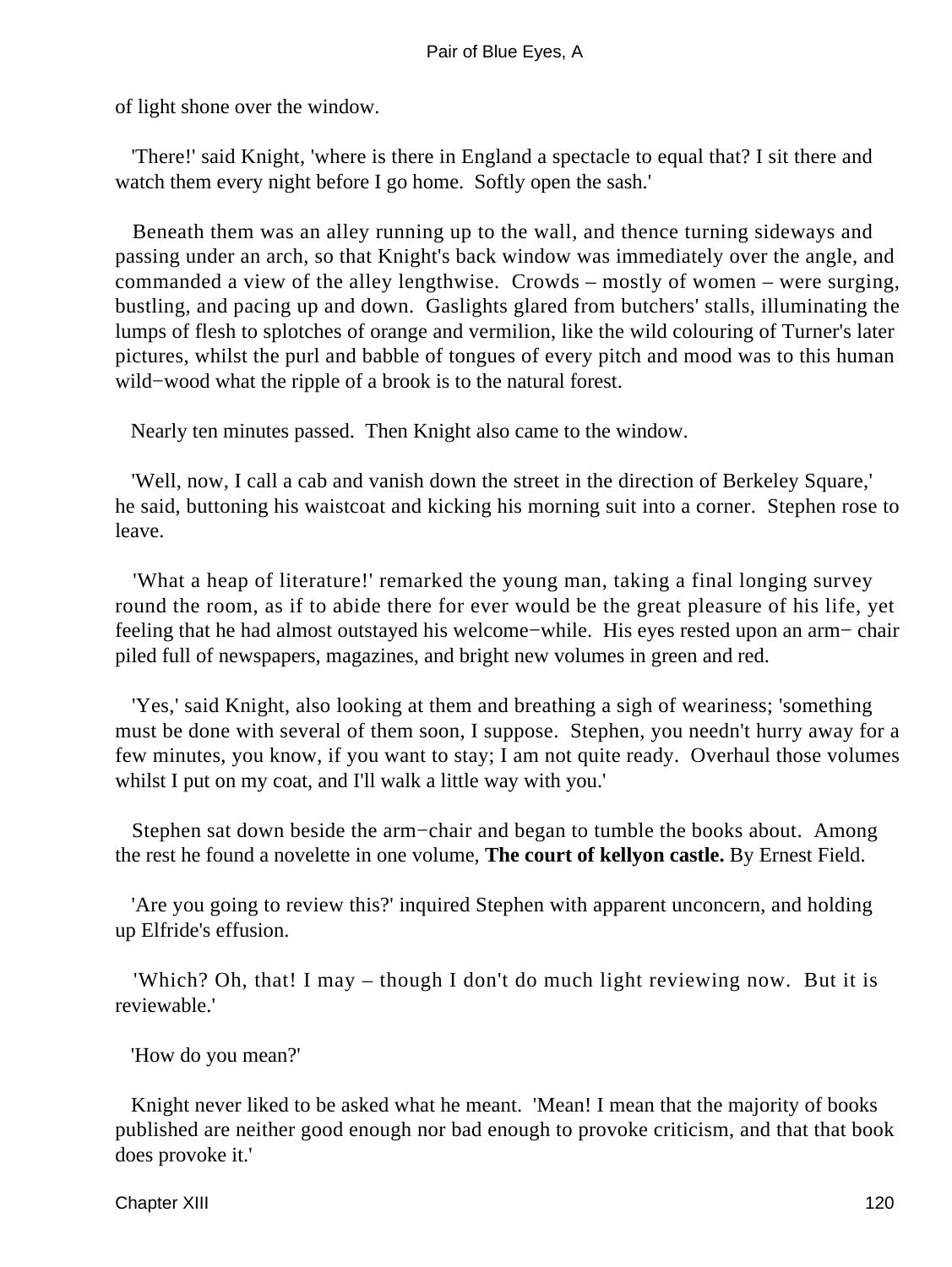'By its goodness or its badness?' Stephen said with some anxiety on poor little Elfride's score.

'Its badness. It seems to be written by some girl in her teens.'

 Stephen said not another word. He did not care to speak plainly of Elfride after that unfortunate slip his tongue had made in respect of her having committed herself; and, apart from that, Knight's severe – almost dogged and self−willed – honesty in criticizing was unassailable by the humble wish of a youthful friend like Stephen.

 Knight was now ready. Turning off the gas, and slamming together the door, they went downstairs and into the street.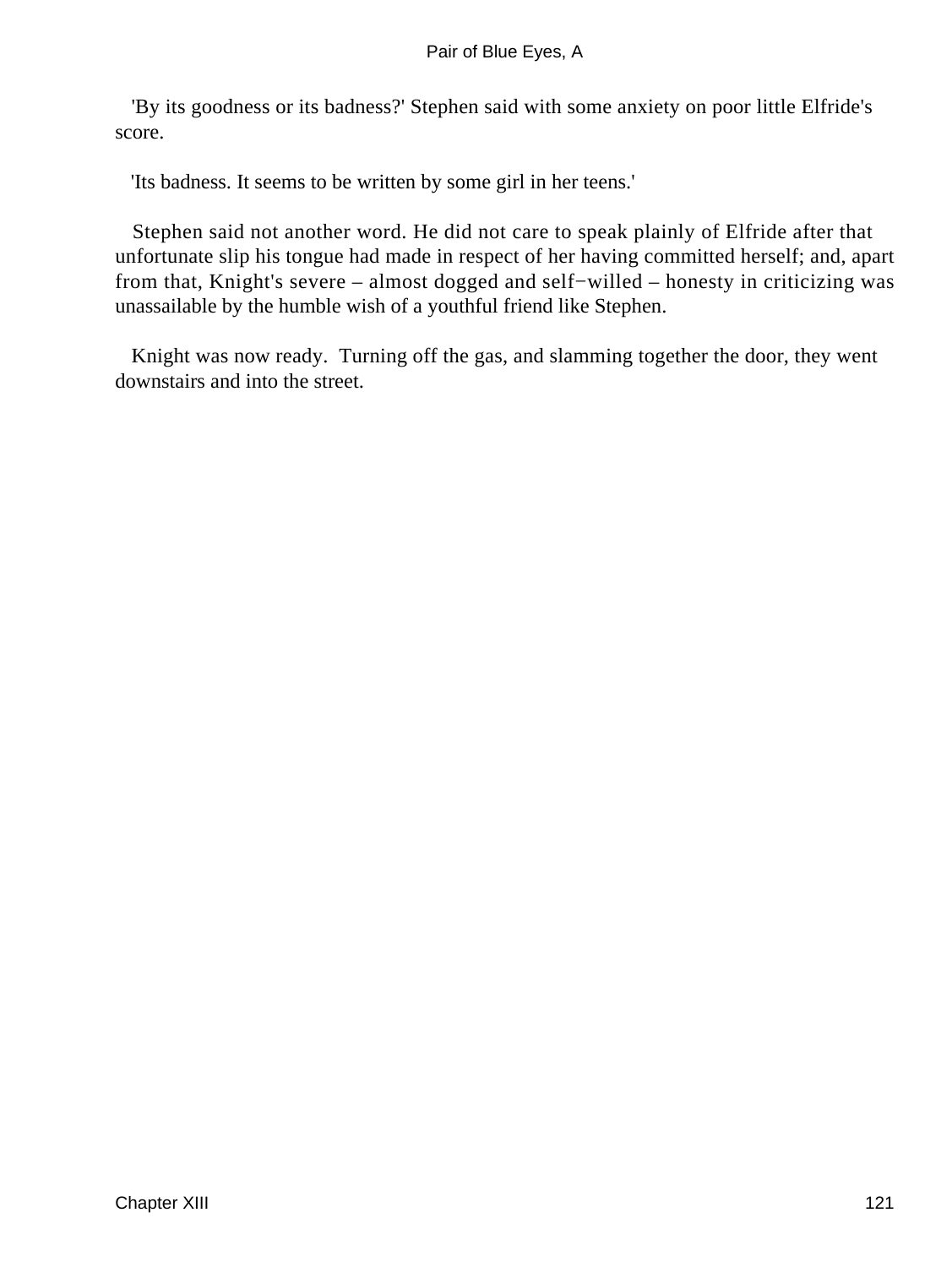## **[Chapter XIV](#page-346-0)**

*'W*e frolic while 'tis May.'

 It has now to be realized that nearly three−quarters of a year have passed away. In place of the autumnal scenery which formed a setting to the previous enactments, we have the culminating blooms of summer in the year following.

 Stephen is in India, slaving away at an office in Bombay; occasionally going up the country on professional errands, and wondering why people who had been there longer than he complained so much of the effect of the climate upon their constitutions. Never had a young man a finer start than seemed now to present itself to Stephen. It was just in that exceptional heyday of prosperity which shone over Bombay some few years ago, that he arrived on the scene. Building and engineering partook of the general impetus. Speculation moved with an accelerated velocity every successive day, the only disagreeable contingency connected with it being the possibility of a collapse.

 Elfride had never told her father of the four−and−twenty−hours' escapade with Stephen, nor had it, to her knowledge, come to his ears by any other route. It was a secret trouble and grief to the girl for a short time, and Stephen's departure was another ingredient in her sorrow. But Elfride possessed special facilities for getting rid of trouble after a decent interval. Whilst a slow nature was imbibing a misfortune little by little, she had swallowed the whole agony of it at a draught and was brightening again. She could slough off a sadness and replace it by a hope as easily as a lizard renews a diseased limb.

 And two such excellent distractions had presented themselves. One was bringing out the romance and looking for notices in the papers, which, though they had been significantly short so far, had served to divert her thoughts. The other was migrating from the vicarage to the more commodious old house of Mrs. Swancourt's, overlooking the same valley. Mr. Swancourt at first disliked the idea of being transplanted to feminine soil, but the obvious advantages of such an accession of dignity reconciled him to the change. So there was a radical 'move;' the two ladies staying at Torquay as had been arranged, the vicar going to and fro.

 Mrs. Swancourt considerably enlarged Elfride's ideas in an aristocratic direction, and she began to forgive her father for his politic marriage. Certainly, in a worldly sense, a handsome face at three−and−forty had never served a man in better stead.

The new house at Kensington was ready, and they were all in town.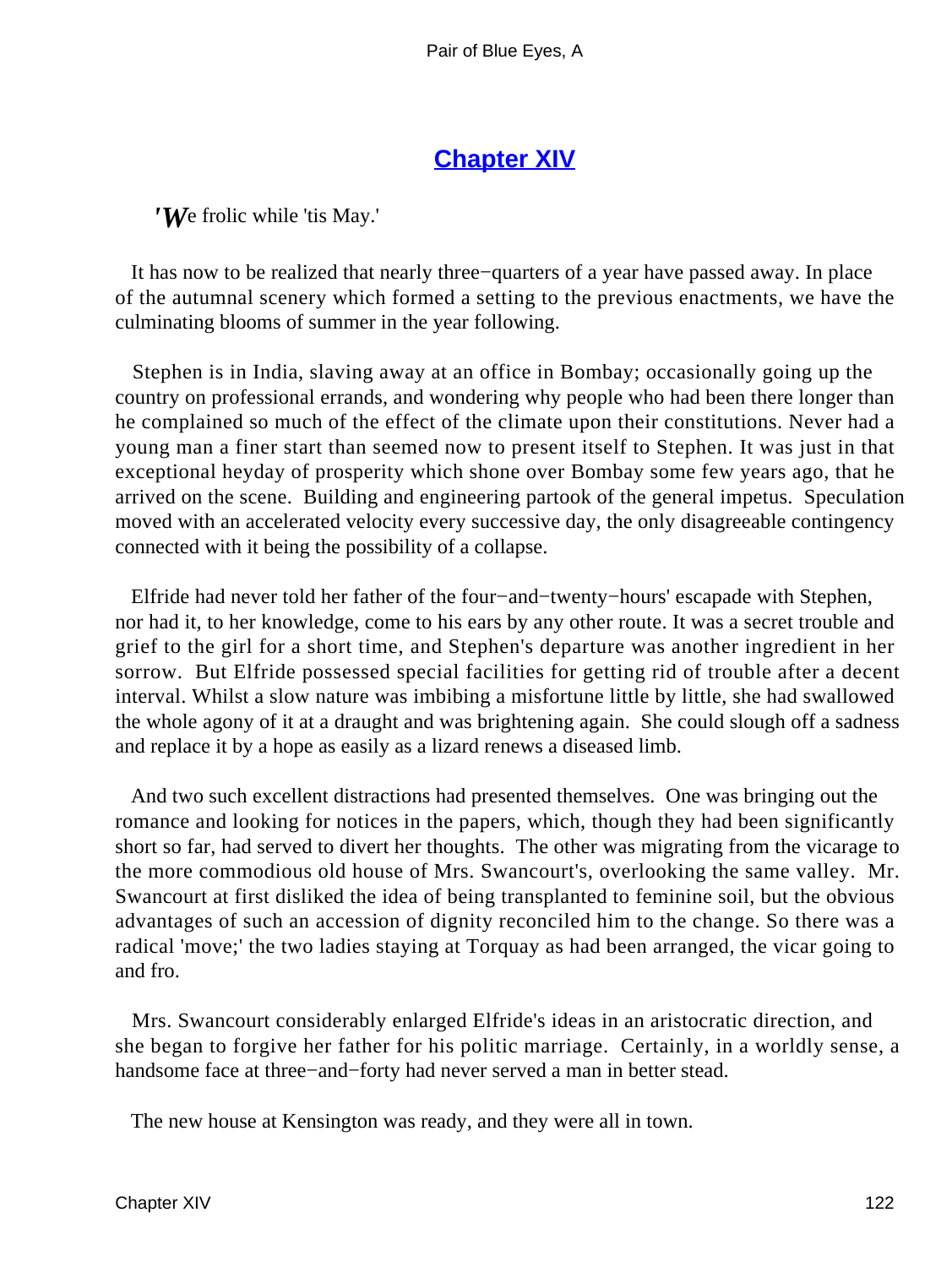The Hyde Park shrubs had been transplanted as usual, the chairs ranked in line, the grass edgings trimmed, the roads made to look as if they were suffering from a heavy thunderstorm; carriages had been called for by the easeful, horses by the brisk, and the Drive and Row were again the groove of gaiety for an hour. We gaze upon the spectacle, at six o'clock on this midsummer afternoon, in a melon−frame atmosphere and beneath a violet sky. The Swancourt equipage formed one in the stream.

 Mrs. Swancourt was a talker of talk of the incisive kind, which her low musical voice – the only beautiful point in the old woman – prevented from being wearisome.

 'Now,' she said to Elfride, who, like AEneas at Carthage, was full of admiration for the brilliant scene, 'you will find that our companionless state will give us, as it does everybody, an extraordinary power in reading the features of our fellow− creatures here. I always am a listener in such places as these – not to the narratives told by my neighbours' tongues, but by their faces – the advantage of which is, that whether I am in Row, Boulevard, Rialto, or Prado, they all speak the same language. I may have acquired some skill in this practice through having been an ugly lonely woman for so many years, with nobody to give me information; a thing you will not consider strange when the parallel case is borne in mind, – how truly people who have no clocks will tell the time of day.'

 'Ay, that they will,' said Mr. Swancourt corroboratively. 'I have known labouring men at Endelstow and other farms who had framed complete systems of observation for that purpose. By means of shadows, winds, clouds, the movements of sheep and oxen, the singing of birds, the crowing of cocks, and a hundred other sights and sounds which people with watches in their pockets never know the existence of, they are able to pronounce within ten minutes of the hour almost at any required instant. That reminds me of an old story which I'm afraid is too bad – too bad to repeat.' Here the vicar shook his head and laughed inwardly.

'Tell it – do!' said the ladies.

'I mustn't quite tell it.'

'That's absurd,' said Mrs. Swancourt.

 'It was only about a man who, by the same careful system of observation, was known to deceive persons for more than two years into the belief that he kept a barometer by stealth, so exactly did he foretell all changes in the weather by the braying of his ass and the temper of his wife.'

Elfride laughed.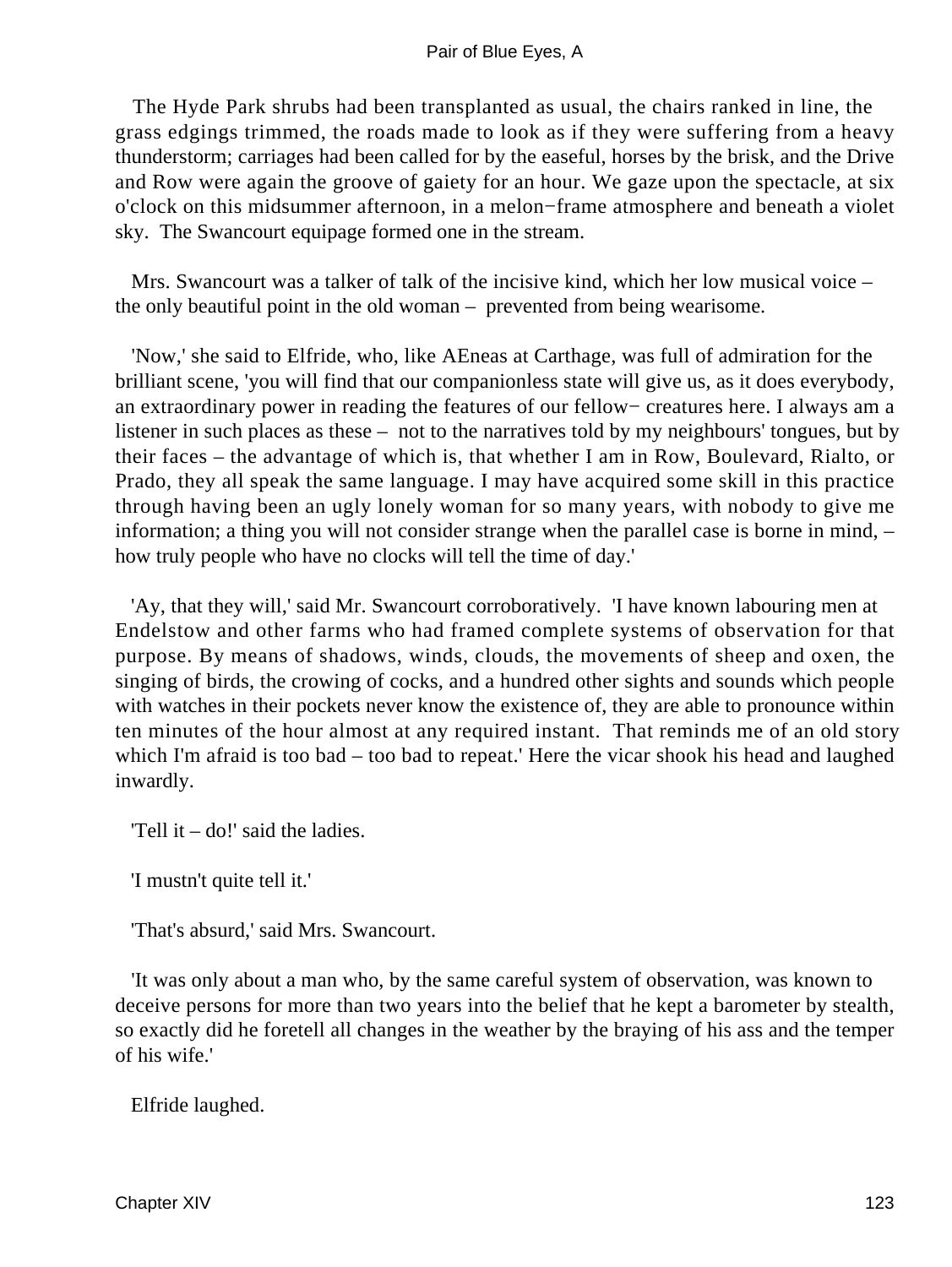'Exactly,' said Mrs. Swancourt. 'And in just the way that those learnt the signs of nature, I have learnt the language of her illegitimate sister – artificiality; and the fibbing of eyes, the contempt of nose−tips, the indignation of back hair, the laughter of clothes, the cynicism of footsteps, and the various emotions lying in walking−stick twirls, hat−liftings, the elevation of parasols, the carriage of umbrellas, become as **A b c** to me.

 'Just look at that daughter's sister class of mamma in the carriage across there,' she continued to Elfride, pointing with merely a turn of her eye. 'The absorbing self–consciousness of her position that is shown by her countenance is most humiliating to a lover of one's country. You would hardly believe, would you, that members of a Fashionable World, whose professed zero is far above the highest degree of the humble, could be so ignorant of the elementary instincts of reticence.'

'How?'

 'Why, to bear on their faces, as plainly as on a phylactery, the inscription, «Do, pray, look at the coronet on my panels.»'

 'Really, Charlotte,' said the vicar, 'you see as much in faces as Mr. Puff saw in Lord Burleigh's nod.'

 Elfride could not but admire the beauty of her fellow countrywomen, especially since herself and her own few acquaintances had always been slightly sunburnt or marked on the back of the hands by a bramble−scratch at this time of the year.

'And what lovely flowers and leaves they wear in their bonnets!' she exclaimed.

 'Oh yes,' returned Mrs. Swancourt. 'Some of them are even more striking in colour than any real ones. Look at that beautiful rose worn by the lady inside the rails. Elegant vine−tendrils introduced upon the stem as an improvement upon prickles, and all growing so naturally just over her ear – I say growing advisedly, for the pink of the petals and the pink of her handsome cheeks are equally from Nature's hand to the eyes of the most casual observer.'

'But praise them a little, they do deserve it!' said generous Elfride.

'Well, I do. See how the Duchess of  $-$  – waves to and fro in her seat, utilizing the sway of her landau by looking around only when her head is swung forward, with a passive pride which forbids a resistance to the force of circumstance. Look at the pretty pout on the mouths of that family there, retaining no traces of being arranged beforehand, so well is it done. Look at the demure close of the little fists holding the parasols; the tiny alert thumb, sticking up erect against the ivory stem as knowing as can be, the satin of the parasol invariably matching the complexion of the face beneath it, yet seemingly by an accident,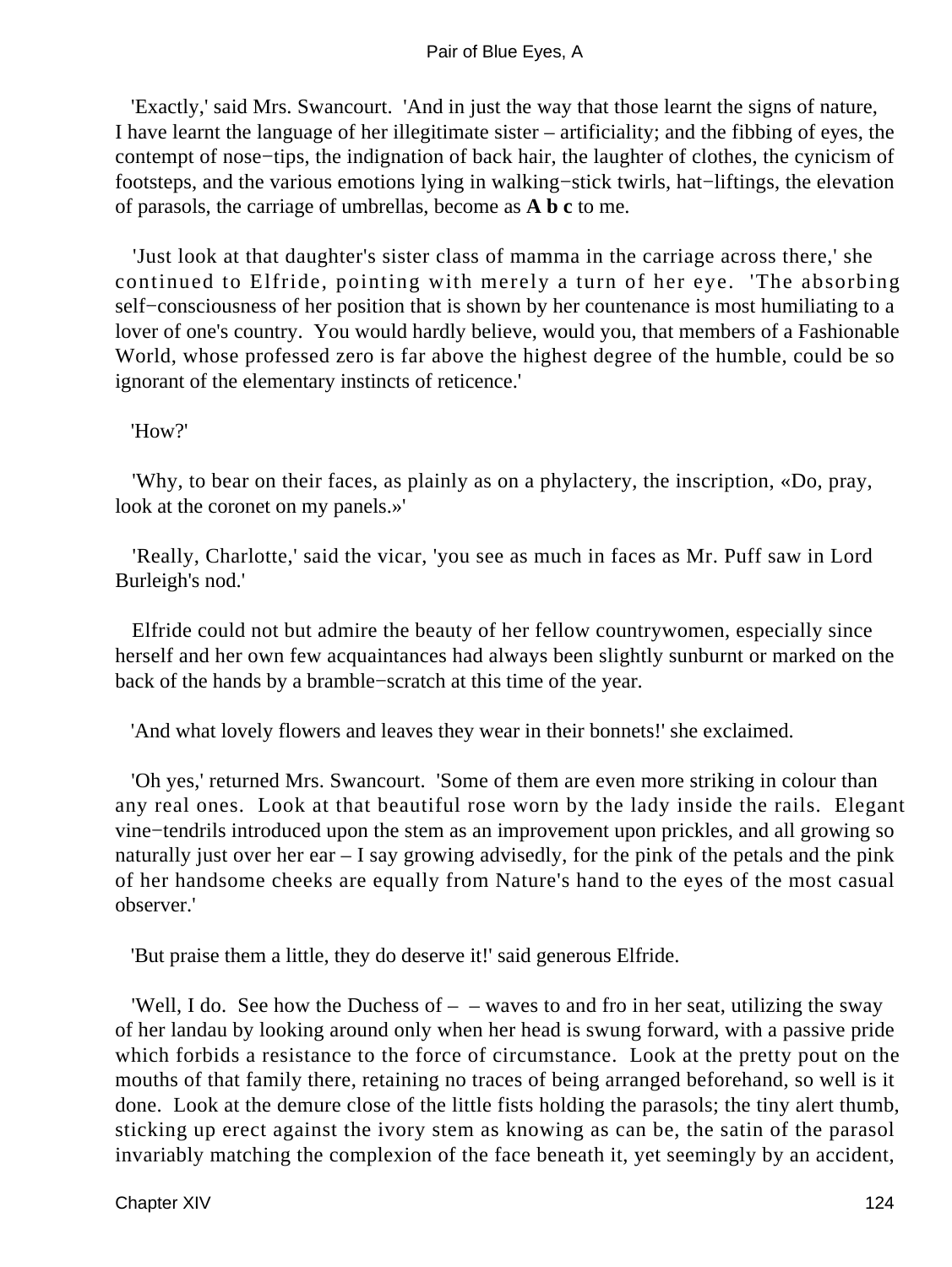which makes the thing so attractive. There's the red book lying on the opposite seat, bespeaking the vast numbers of their acquaintance. And I particularly admire the aspect of that abundantly daughtered woman on the other side – I mean her look of unconsciousness that the girls are stared at by the walkers, and above all the look of the girls themselves – losing their gaze in the depths of handsome men's eyes without appearing to notice whether they are observing masculine eyes or the leaves of the trees. There's praise for you. But I am only jesting, child – you know that.'

 'Piph−ph−ph – how warm it is, to be sure!' said Mr. Swancourt, as if his mind were a long distance from all he saw. 'I declare that my watch is so hot that I can scarcely bear to touch it to see what the time is, and all the world smells like the inside of a hat.'

 'How the men stare at you, Elfride!' said the elder lady. 'You will kill me quite, I am afraid.'

'Kill you?'

'As a diamond kills an opal in the same setting.'

 'I have noticed several ladies and gentlemen looking at me,' said Elfride artlessly, showing her pleasure at being observed.

 'My dear, you mustn't say «gentlemen» nowadays,' her stepmother answered in the tones of arch concern that so well became her ugliness. 'We have handed over «gentlemen» to the lower middle class, where the word is still to be heard at tradesmen's balls and provincial tea−parties, I believe. It is done with here.'

'What must I say, then?'

'«Ladies and MEN» always.'

 At this moment appeared in the stream of vehicles moving in the contrary direction a chariot presenting in its general surface the rich indigo hue of a midnight sky, the wheels and margins being picked out in delicate lines of ultramarine; the servants' liveries were dark−blue coats and silver lace, and breeches of neutral Indian red. The whole concern formed an organic whole, and moved along behind a pair of dark chestnut geldings, who advanced in an indifferently zealous trot, very daintily performed, and occasionally shrugged divers points of their veiny surface as if they were rather above the business.

 In this sat a gentleman with no decided characteristics more than that he somewhat resembled a good−natured commercial traveller of the superior class. Beside him was a lady with skim−milky eyes and complexion, belonging to the «interesting» class of women, where that class merges in the sickly, her greatest pleasure being apparently to enjoy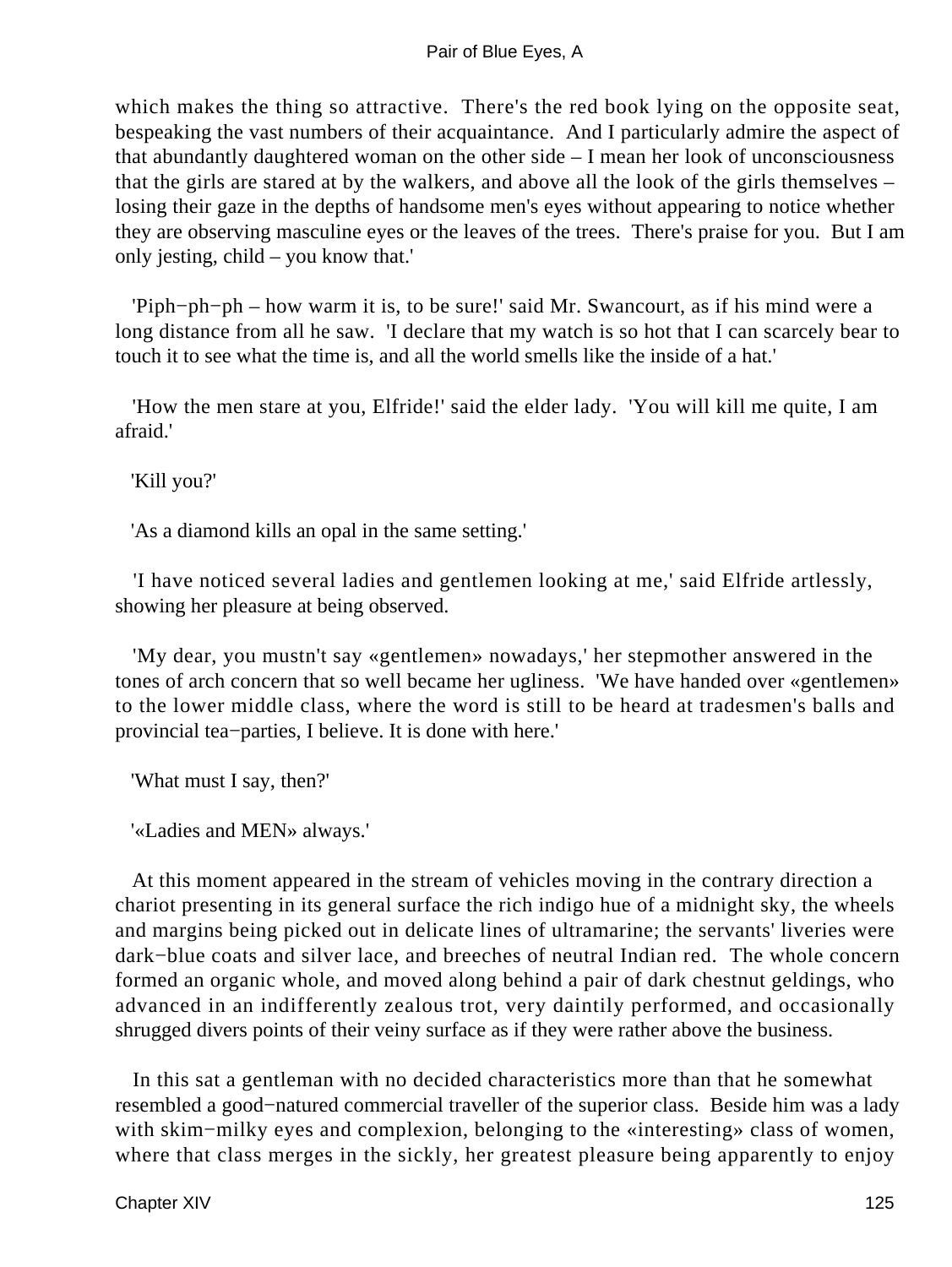nothing. Opposite this pair sat two little girls in white hats and blue feathers.

 The lady saw Elfride, smiled and bowed, and touched her husband's elbow, who turned and received Elfride's movement of recognition with a gallant elevation of his hat. Then the two children held up their arms to Elfride, and laughed gleefully.

'Who is that?'

 'Why, Lord Luxellian, isn't it?' said Mrs. Swancourt, who with the vicar had been seated with her back towards them.

 'Yes,' replied Elfride. 'He is the one man of those I have seen here whom I consider handsomer than papa.'

'Thank you, dear,' said Mr. Swancourt.

 'Yes; but your father is so much older. When Lord Luxellian gets a little further on in life, he won't be half so good−looking as our man.'

'Thank you, dear, likewise,' said Mr. Swancourt.

 'See,' exclaimed Elfride, still looking towards them, 'how those little dears want me! Actually one of them is crying for me to come.'

 'We were talking of bracelets just now. Look at Lady Luxellian's,' said Mrs. Swancourt, as that baroness lifted up her arm to support one of the children. 'It is slipping up her arm – too large by half. I hate to see daylight between a bracelet and a wrist; I wonder women haven't better taste.'

 'It is not on that account, indeed,' Elfride expostulated. 'It is that her arm has got thin, poor thing. You cannot think how much she has altered in this last twelvemonth.'

 The carriages were now nearer together, and there was an exchange of more familiar greetings between the two families. Then the Luxellians crossed over and drew up under the plane−trees, just in the rear of the Swancourts. Lord Luxellian alighted, and came forward with a musical laugh.

 It was his attraction as a man. People liked him for those tones, and forgot that he had no talents. Acquaintances remembered Mr. Swancourt by his manner; they remembered Stephen Smith by his face, Lord Luxellian by his laugh.

Mr. Swancourt made some friendly remarks – among others things upon the heat.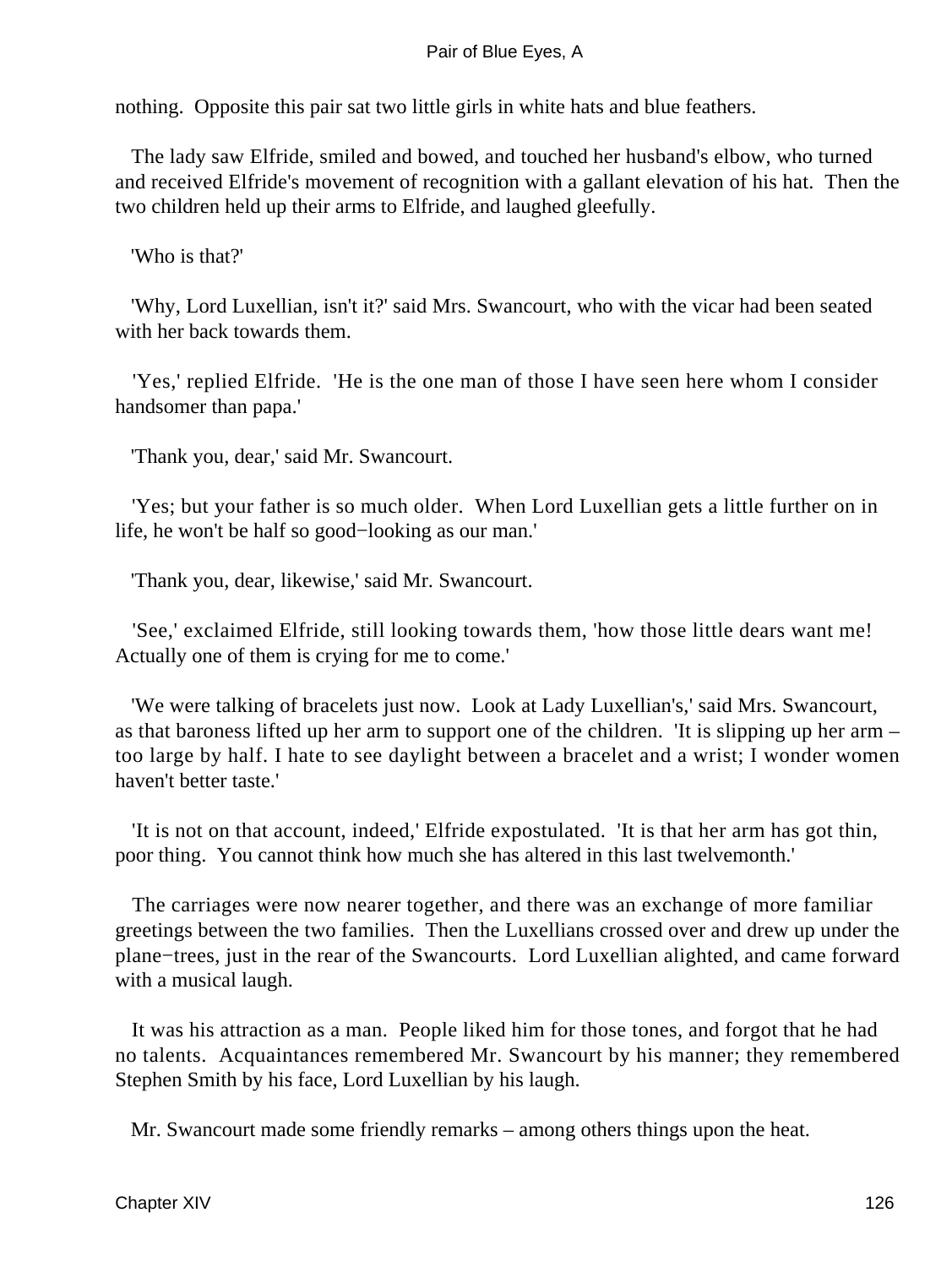'Yes,' said Lord Luxellian, 'we were driving by a furrier's window this afternoon, and the sight filled us all with such a sense of suffocation that we were glad to get away. Ha−ha!' He turned to Elfride. 'Miss Swancourt, I have hardly seen or spoken to you since your literary feat was made public. I had no idea a chiel was taking notes down at quiet Endelstow, or I should certainly have put myself and friends upon our best behaviour. Swancourt, why didn't you give me a hint!'

Elfride fluttered, blushed, laughed, said it was nothing to speak of,

 'Well, I think you were rather unfairly treated by the **Present,** I certainly do. Writing a heavy review like that upon an elegant trifle like the **Court of kellyon castle** was absurd.'

'What?' said Elfride, opening her eyes. 'Was I reviewed in the PRESENT?'

'Oh yes; didn't you see it? Why, it was four or five months ago!'

 'No, I never saw it. How sorry I am! What a shame of my publishers! They promised to send me every notice that appeared.'

 'Ah, then, I am almost afraid I have been giving you disagreeable information, intentionally withheld out of courtesy. Depend upon it they thought no good would come of sending it, and so would not pain you unnecessarily.'

 'Oh no; I am indeed glad you have told me, Lord Luxellian. It is quite a mistaken kindness on their part. Is the review so much against me?' she inquired tremulously.

 'No, no; not that exactly – though I almost forget its exact purport now. It was merely – merely sharp, you know – ungenerous, I might say. But really my memory does not enable me to speak decidedly.'

'We'll drive to the **Present** office, and get one directly; shall we, papa?'

'If you are so anxious, dear, we will, or send. But to−morrow will do.'

 'And do oblige me in a little matter now, Elfride,' said Lord Luxellian warmly, and looking as if he were sorry he had brought news that disturbed her. 'I am in reality sent here as a special messenger by my little Polly and Katie to ask you to come into our carriage with them for a short time. I am just going to walk across into Piccadilly, and my wife is left alone with them. I am afraid they are rather spoilt children; but I have half promised them you shall come.'

 The steps were let down, and Elfride was transferred – to the intense delight of the little girls, and to the mild interest of loungers with red skins and long necks, who cursorily eyed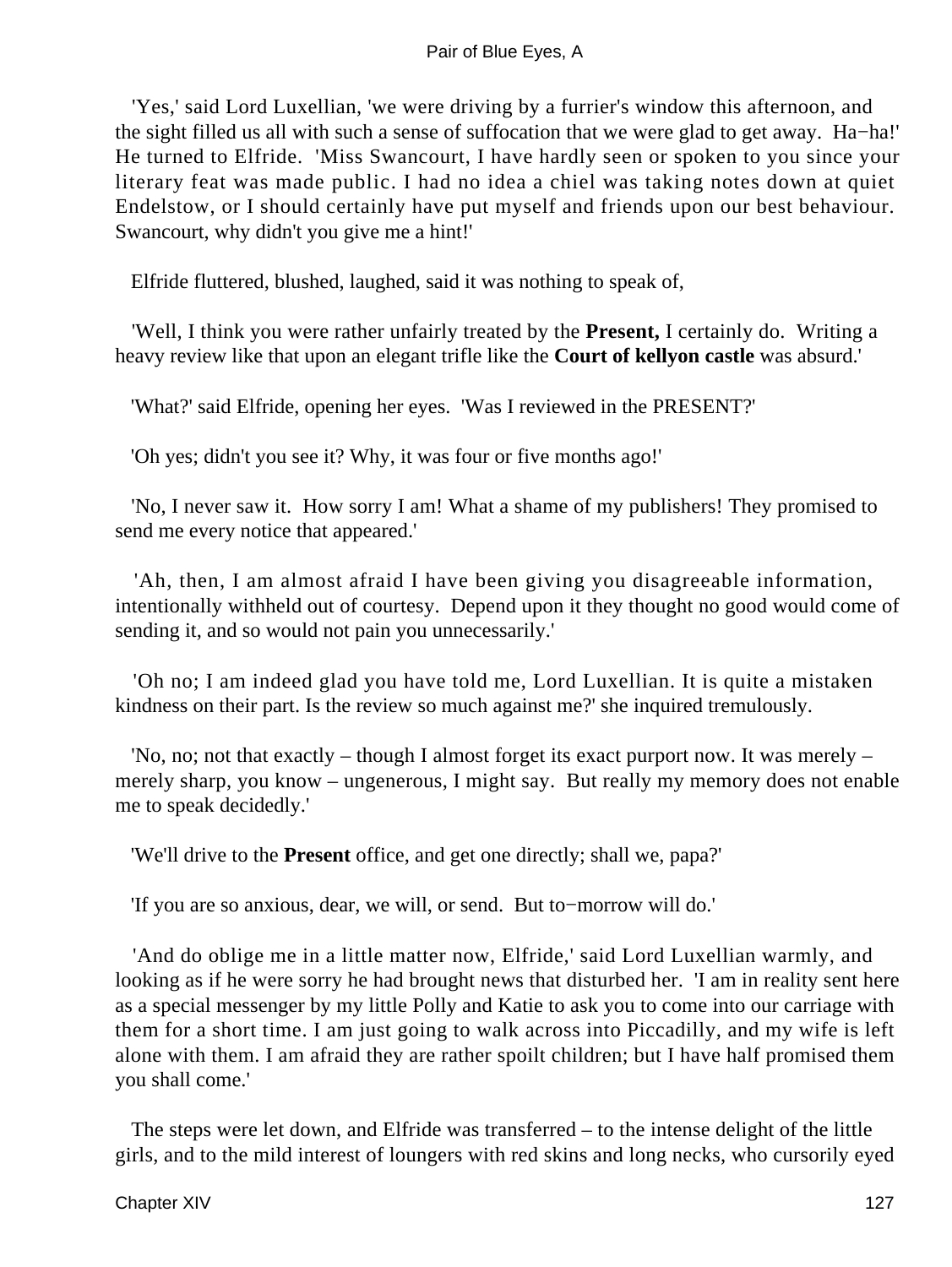the performance with their walking−sticks to their lips, occasionally laughing from far down their throats and with their eyes, their mouths not being concerned in the operation at all. Lord Luxellian then told the coachman to drive on, lifted his hat, smiled a smile that missed its mark and alighted on a total stranger, who bowed in bewilderment. Lord Luxellian looked long at Elfride.

 The look was a manly, open, and genuine look of admiration; a momentary tribute of a kind which any honest Englishman might have paid to fairness without being ashamed of the feeling, or permitting it to encroach in the slightest degree upon his emotional obligations as a husband and head of a family. Then Lord Luxellian turned away, and walked musingly to the upper end of the promenade.

 Mr. Swancourt had alighted at the same time with Elfride, crossing over to the Row for a few minutes to speak to a friend he recognized there; and his wife was thus left sole tenant of the carriage.

 Now, whilst this little act had been in course of performance, there stood among the promenading spectators a man of somewhat different description from the rest. Behind the general throng, in the rear of the chairs, and leaning against the trunk of a tree, he looked at Elfride with quiet and critical interest.

 Three points about this unobtrusive person showed promptly to the exercised eye that he was not a Row man pur sang. First, an irrepressible wrinkle or two in the waist of his frock−coat – denoting that he had not damned his tailor sufficiently to drive that tradesman up to the orthodox high pressure of cunning workmanship. Second, a slight slovenliness of umbrella, occasioned by its owner's habit of resting heavily upon it, and using it as a veritable walking−stick, instead of letting its point touch the ground in the most coquettish of kisses, as is the proper Row manner to do. Third, and chief reason, that try how you might, you could scarcely help supposing, on looking at his face, that your eyes were not far from a well−finished mind, instead of the well−finished skin et praeterea nihil, which is by rights the Mark of the Row.

 The probability is that, had not Mrs. Swancourt been left alone in her carriage under the tree, this man would have remained in his unobserved seclusion. But seeing her thus, he came round to the front, stooped under the rail, and stood beside the carriage−door.

 Mrs. Swancourt looked reflectively at him for a quarter of a minute, then held out her hand laughingly:

 'Why, Henry Knight – of course it is! My – second – third – fourth cousin – what shall I say? At any rate, my kinsman.'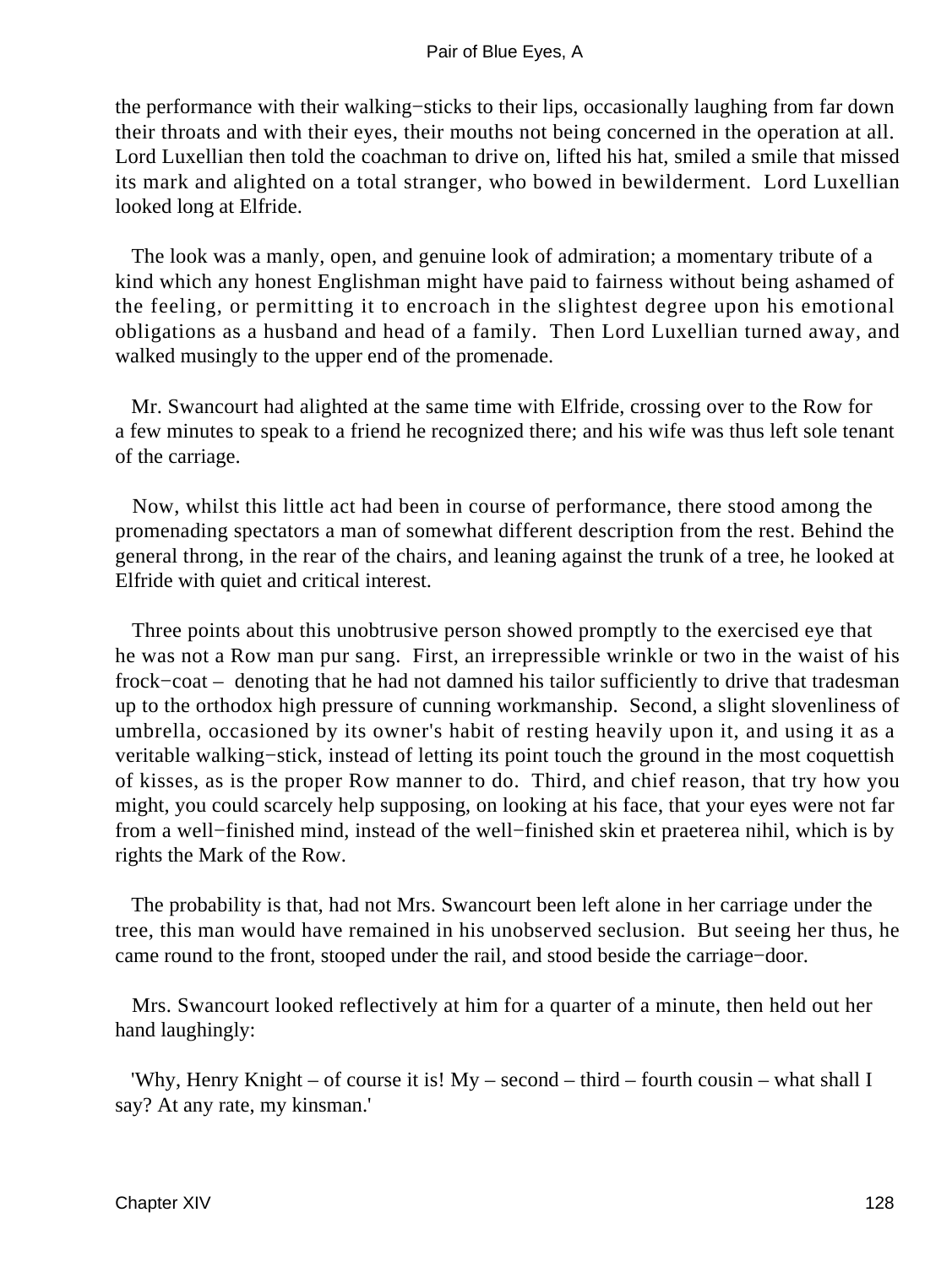'Yes, one of a remnant not yet cut off. I scarcely was certain of you, either, from where I was standing.'

 'I have not seen you since you first went to Oxford; consider the number of years! You know, I suppose, of my marriage?'

 And there sprang up a dialogue concerning family matters of birth, death, and marriage, which it is not necessary to detail. Knight presently inquired:

'The young lady who changed into the other carriage is, then, your stepdaughter?'

'Yes, Elfride. You must know her.'

 'And who was the lady in the carriage Elfride entered; who had an ill−defined and watery look, as if she were only the reflection of herself in a pool?'

 'Lady Luxellian; very weakly, Elfride says. My husband is remotely connected with them; but there is not much intimacy on account of  $-$  – . However, Henry, you'll come and see us, of course. 24 Chevron Square. Come this week. We shall only be in town a week or two longer.'

 'Let me see. I've got to run up to Oxford to−morrow, where I shall be for several days; so that I must, I fear, lose the pleasure of seeing you in London this year.'

'Then come to Endelstow; why not return with us?'

 'I am afraid if I were to come before August I should have to leave again in a day or two. I should be delighted to be with you at the beginning of that month; and I could stay a nice long time. I have thought of going westward all the summer.'

 'Very well. Now remember that's a compact. And won't you wait now and see Mr. Swancourt? He will not be away ten minutes longer.'

 'No; I'll beg to be excused; for I must get to my chambers again this evening before I go home; indeed, I ought to have been there now – I have such a press of matters to attend to just at present. You will explain to him, please. Good−bye.'

'And let us know the day of your appearance as soon as you can.'

'I will'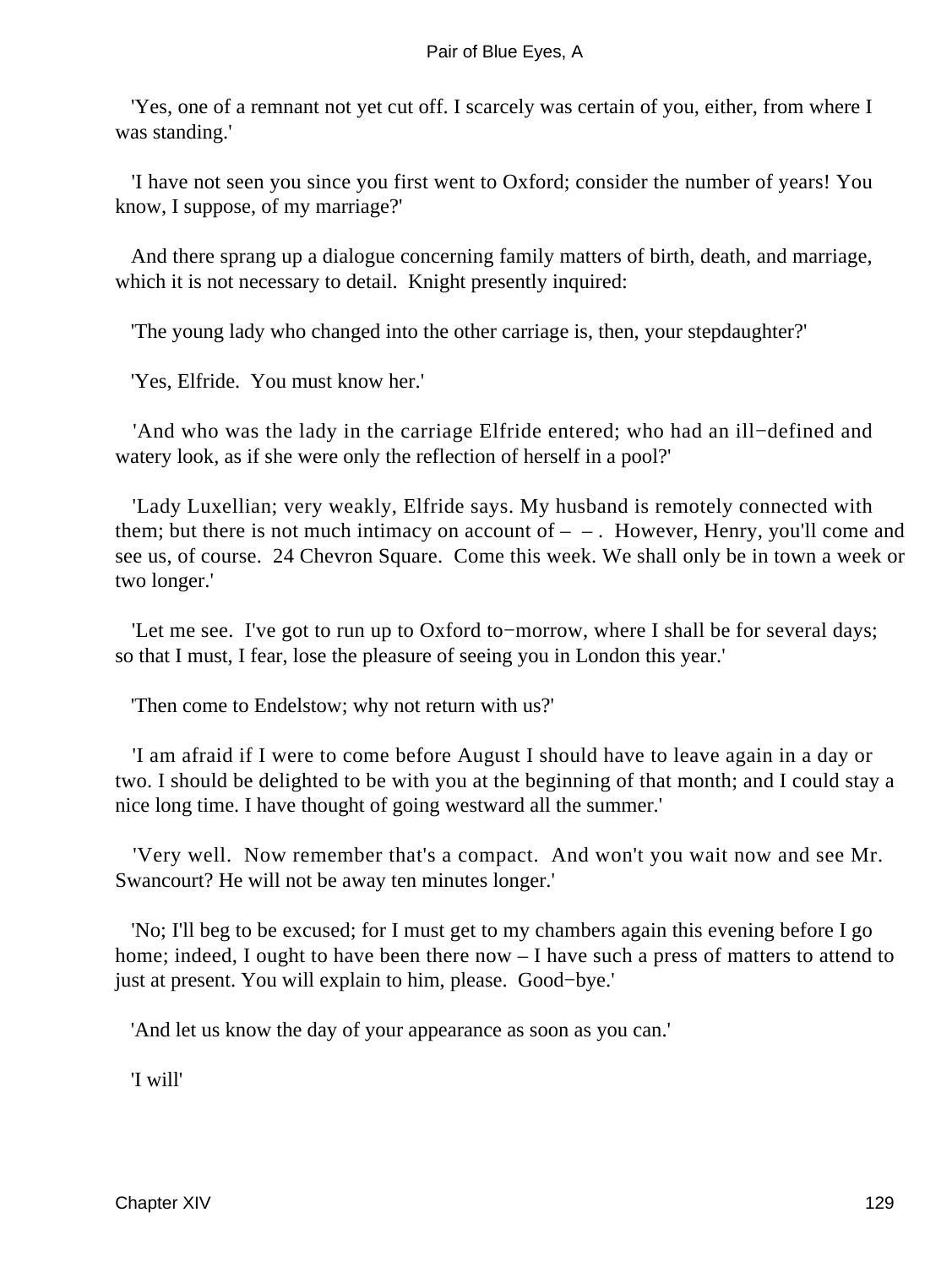# **[Chapter XV](#page-346-0)**

*'A* wandering voice.'

 Though sheer and intelligible griefs are not charmed away by being confided to mere acquaintances, the process is a palliative to certain ill−humours. Among these, perplexed vexation is one – a species of trouble which, like a stream, gets shallower by the simple operation of widening it in any quarter.

 On the evening of the day succeeding that of the meeting in the Park, Elfride and Mrs. Swancourt were engaged in conversation in the dressing−room of the latter. Such a treatment of such a case was in course of adoption here.

 Elfride had just before received an affectionate letter from Stephen Smith in Bombay, which had been forwarded to her from Endelstow. But since this is not the case referred to, it is not worth while to pry further into the contents of the letter than to discover that, with rash though pardonable confidence in coming times, he addressed her in high spirits as his darling future wife. Probably there cannot be instanced a briefer and surer rule− of−thumb test of a man's temperament – sanguine or cautious – than this: did he or does he ante−date the word wife in corresponding with a sweet−heart he honestly loves?

 She had taken this epistle into her own room, read a little of it, then **Saved** the rest for to−morrow, not wishing to be so extravagant as to consume the pleasure all at once. Nevertheless, she could not resist the wish to enjoy yet a little more, so out came the letter again, and in spite of misgivings as to prodigality the whole was devoured. The letter was finally reperused and placed in her pocket.

 What was this? Also a newspaper for Elfride, which she had overlooked in her hurry to open the letter. It was the old number of the **Present,** containing the article upon her book, forwarded as had been requested.

 Elfride had hastily read it through, shrunk perceptibly smaller, and had then gone with the paper in her hand to Mrs. Swancourt's dressing−room, to lighten or at least modify her vexation by a discriminating estimate from her stepmother.

She was now looking disconsolately out of the window.

 'Never mind, my child,' said Mrs. Swancourt after a careful perusal of the matter indicated. 'I don't see that the review is such a terrible one, after all. Besides, everybody has forgotten about it by this time. I'm sure the opening is good enough for any book ever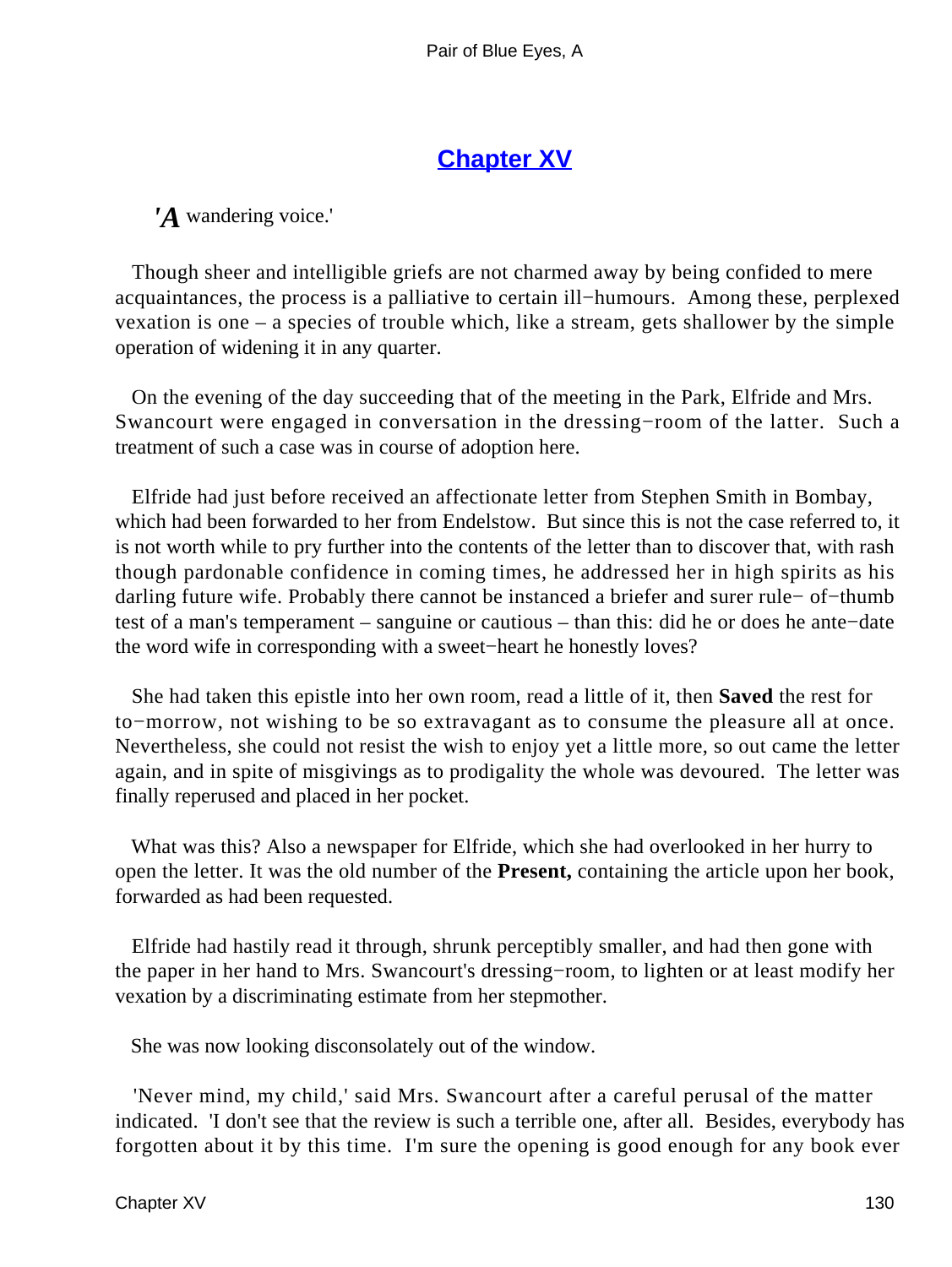written. Just listen – it sounds better read aloud than when you pore over it silently: «THE **Court of kellyon castle.** A **Romance of the middle ages. By ernest field.** In the belief that we were for a while escaping the monotonous repetition of wearisome details in modern social scenery, analyses of uninteresting character, or the unnatural unfoldings of a sensation plot, we took this volume into our hands with a feeling of pleasure. We were disposed to beguile ourselves with the fancy that some new change might possibly be rung upon donjon keeps, chain and plate armour, deeply scarred cheeks, tender maidens disguised as pages, to which we had not listened long ago.» Now, that's a very good beginning, in my opinion, and one to be proud of having brought out of a man who has never seen you.'

'Ah, yes,' murmured Elfride wofully. 'But, then, see further on!'

 'Well the next bit is rather unkind, I must own,' said Mrs. Swancourt, and read on. '«Instead of this we found ourselves in the hands of some young lady, hardly arrived at years of discretion, to judge by the silly device it has been thought worth while to adopt on the title−page, with the idea of disguising her sex.»'

'I am not «silly»!' said Elfride indignantly. 'He might have called me anything but that.'

 'You are not, indeed. Well: – «Hands of a young lady...whose chapters are simply devoted to impossible tournaments, towers, and escapades, which read like flat copies of like scenes in the stories of Mr. G. P. R. James, and the most unreal portions of **Ivanhoe.** The bait is so palpably artificial that the most credulous gudgeon turns away.» Now, my dear, I don't see overmuch to complain of in that. It proves that you were clever enough to make him think of Sir Walter Scott, which is a great deal.'

 'Oh yes; though I cannot romance myself, I am able to remind him of those who can!' Elfride intended to hurl these words sarcastically at her invisible enemy, but as she had no more satirical power than a wood−pigeon, they merely fell in a pretty murmur from lips shaped to a pout.

 'Certainly: and that's something. Your book is good enough to be bad in an ordinary literary manner, and doesn't stand by itself in a melancholy position altogether worse than assailable. – «That interest in an historical romance may nowadays have any chance of being sustained, it is indispensable that the reader find himself under the guidance of some nearly extinct species of legendary, who, in addition to an impulse towards antiquarian research and an unweakened faith in the mediaeval halo, shall possess an inventive faculty in which delicacy of sentiment is far overtopped by a power of welding to stirring incident a spirited variety of the elementary human passions.» Well, that long−winded effusion doesn't refer to you at all, Elfride, merely something put in to fill up. Let me see, when does he come to you again;...not till the very end, actually. Here you are finally polished off: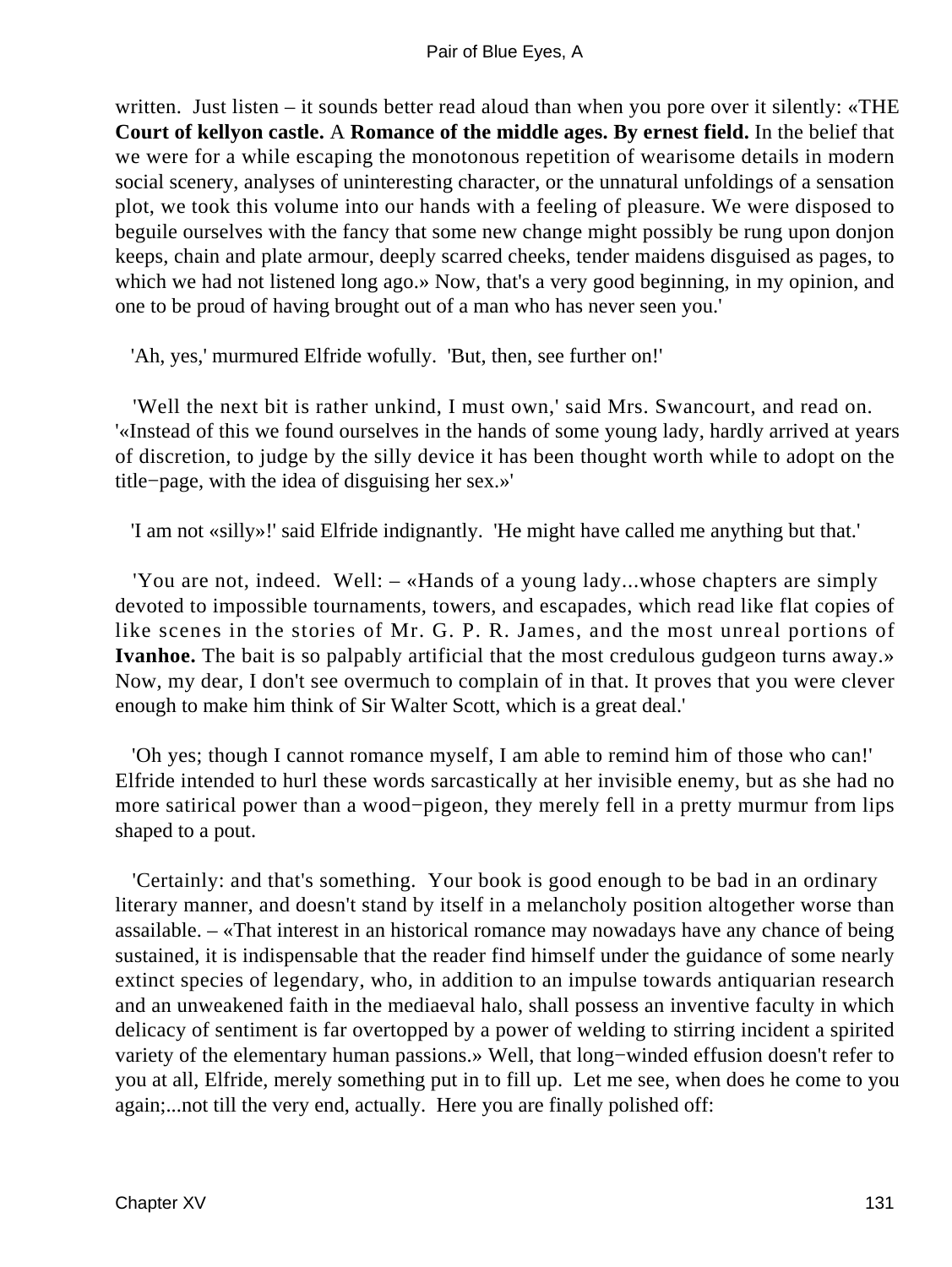'«But to return to the little work we have used as the text of this article. We are far from altogether disparaging the author's powers. She has a certain versatility that enables her to use with effect a style of narration peculiar to herself, which may be called a murmuring of delicate emotional trifles, the particular gift of those to whom the social sympathies of a peaceful time are as daily food. Hence, where matters of domestic experience, and the natural touches which make people real, can be introduced without anachronisms too striking, she is occasionally felicitous; and upon the whole we feel justified in saying that the book will bear looking into for the sake of those portions which have nothing whatever to do with the story.»

 'Well, I suppose it is intended for satire; but don't think anything more of it now, my dear. It is seven o'clock.' And Mrs. Swancourt rang for her maid.

 Attack is more piquant than concord. Stephen's letter was concerning nothing but oneness with her: the review was the very reverse. And a stranger with neither name nor shape, age nor appearance, but a mighty voice, is naturally rather an interesting novelty to a lady he chooses to address. When Elfride fell asleep that night she was loving the writer of the letter, but thinking of the writer of that article.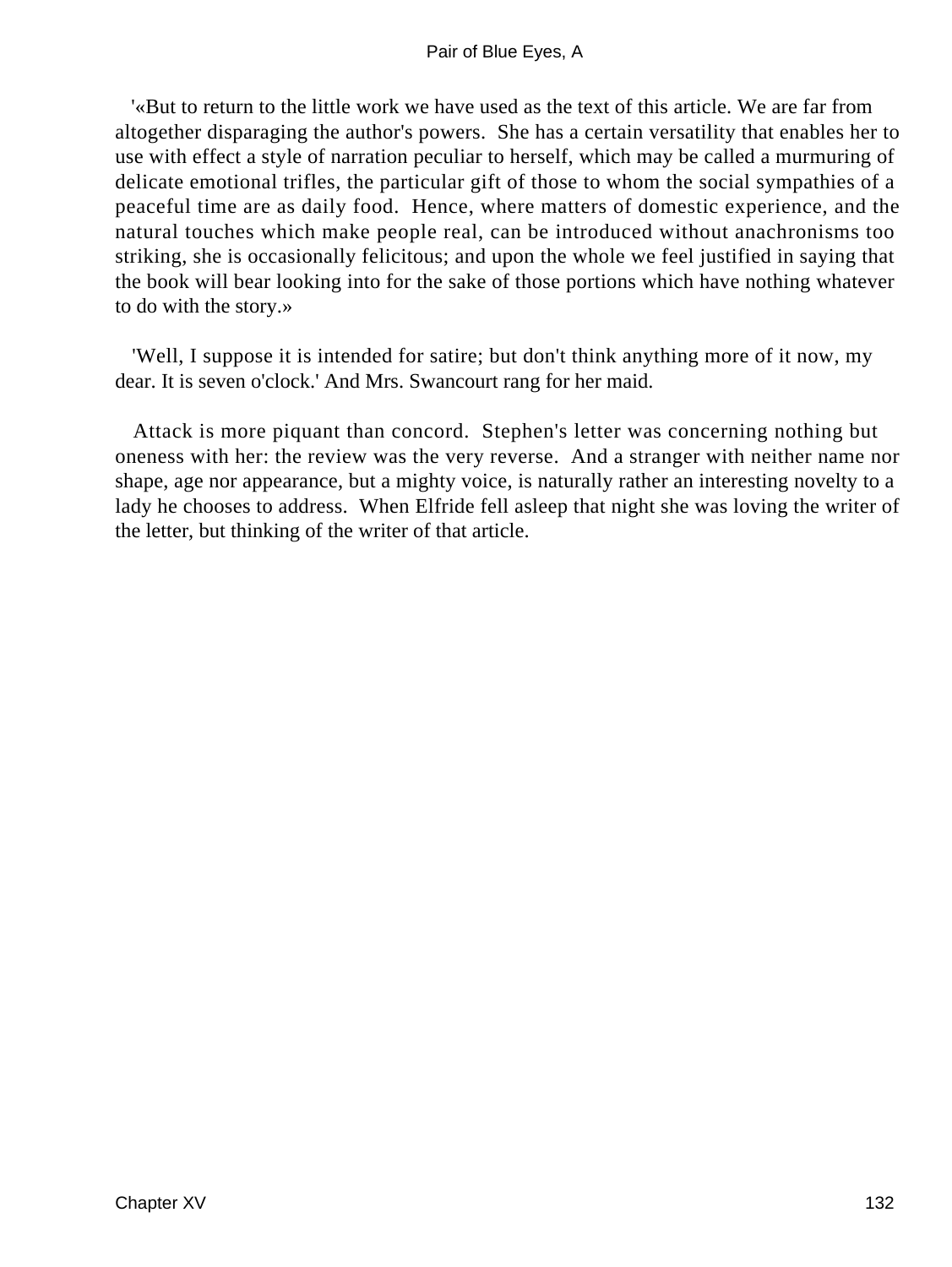## **[Chapter XVI](#page-346-0)**

*'T*hen fancy shapes – as fancy can.'

 On a day about three weeks later, the Swancourt trio were sitting quietly in the drawing−room of The Crags, Mrs. Swancourt's house at Endelstow, chatting, and taking easeful survey of their previous month or two of town – a tangible weariness even to people whose acquaintances there might be counted on the fingers.

 A mere season in London with her practised step−mother had so advanced Elfride's perceptions, that her courtship by Stephen seemed emotionally meagre, and to have drifted back several years into a childish past. In regarding our mental experiences, as in visual observation, our own progress reads like a dwindling of that we progress from.

 She was seated on a low chair, looking over her romance with melancholy interest for the first time since she had become acquainted with the remarks of the **Present** thereupon.

'Still thinking of that reviewer, Elfie?'

 'Not of him personally; but I am thinking of his opinion. Really, on looking into the volume after this long time has elapsed, he seems to have estimated one part of it fairly enough.'

 'No, no; I wouldn't show the white feather now! Fancy that of all people in the world the writer herself should go over to the enemy. How shall Monmouth's men fight when Monmouth runs away?'

 'I don't do that. But I think he is right in some of his arguments, though wrong in others. And because he has some claim to my respect I regret all the more that he should think so mistakenly of my motives in one or two instances. It is more vexing to be misunderstood than to be misrepresented; and he misunderstands me. I cannot be easy whilst a person goes to rest night after night attributing to me intentions I never had.'

 'He doesn't know your name, or anything about you. And he has doubtless forgotten there is such a book in existence by this time.'

 'I myself should certainly like him to be put right upon one or two matters,' said the vicar, who had hitherto been silent. 'You see, critics go on writing, and are never corrected or argued with, and therefore are never improved.'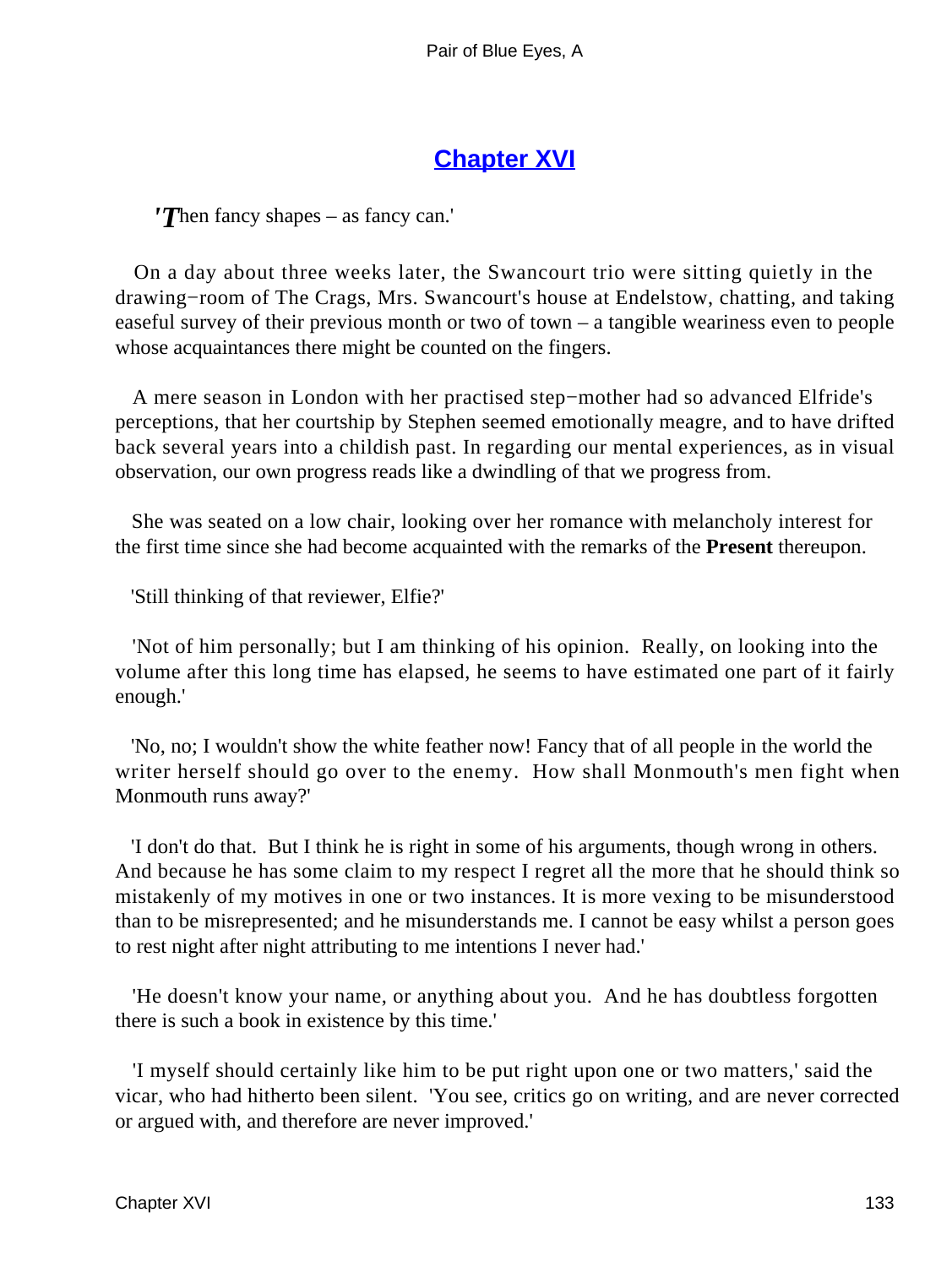'Papa,' said Elfride brightening, 'write to him!'

'I would as soon write to him as look at him, for the matter of that,' said Mr. Swancourt.

 'Do! And say, the young person who wrote the book did not adopt a masculine pseudonym in vanity or conceit, but because she was afraid it would be thought presumptuous to publish her name, and that she did not mean the story for such as he, but as a sweetener of history for young people, who might thereby acquire a taste for what went on in their own country hundreds of years ago, and be tempted to dive deeper into the subject. Oh, there is so much to explain; I wish I might write myself!'

 'Now, Elfie, I'll tell you what we will do,' answered Mr. Swancourt, tickled with a sort of bucolic humour at the idea of criticizing the critic. 'You shall write a clear account of what he is wrong in, and I will copy it and send it as mine.'

'Yes, now, directly!' said Elfride, jumping up. 'When will you send it, papa? '

 'Oh, in a day or two, I suppose,' he returned. Then the vicar paused and slightly yawned, and in the manner of elderly people began to cool from his ardour for the undertaking now that it came to the point. 'But, really, it is hardly worth while,' he said.

 'O papa!' said Elfride, with much disappointment. 'You said you would, and now you won't. That is not fair!'

'But how can we send it if we don't know whom to send it to?'

 'If you really want to send such a thing it can easily be done,' said Mrs. Swancourt, coming to her step−daughter's rescue. 'An envelope addressed, «To the Critic of **The court of kellyon castle,** care of the Editor of the PRESENT,» would find him.'

'Yes, I suppose it would.'

'Why not write your answer yourself, Elfride?' Mrs. Swancourt inquired.

 'I might,' she said hesitatingly; 'and send it anonymously: that would be treating him as he has treated me.'

'No use in the world!'

 'But I don't like to let him know my exact name. Suppose I put my initials only? The less you are known the more you are thought of.'

'Yes; you might do that.'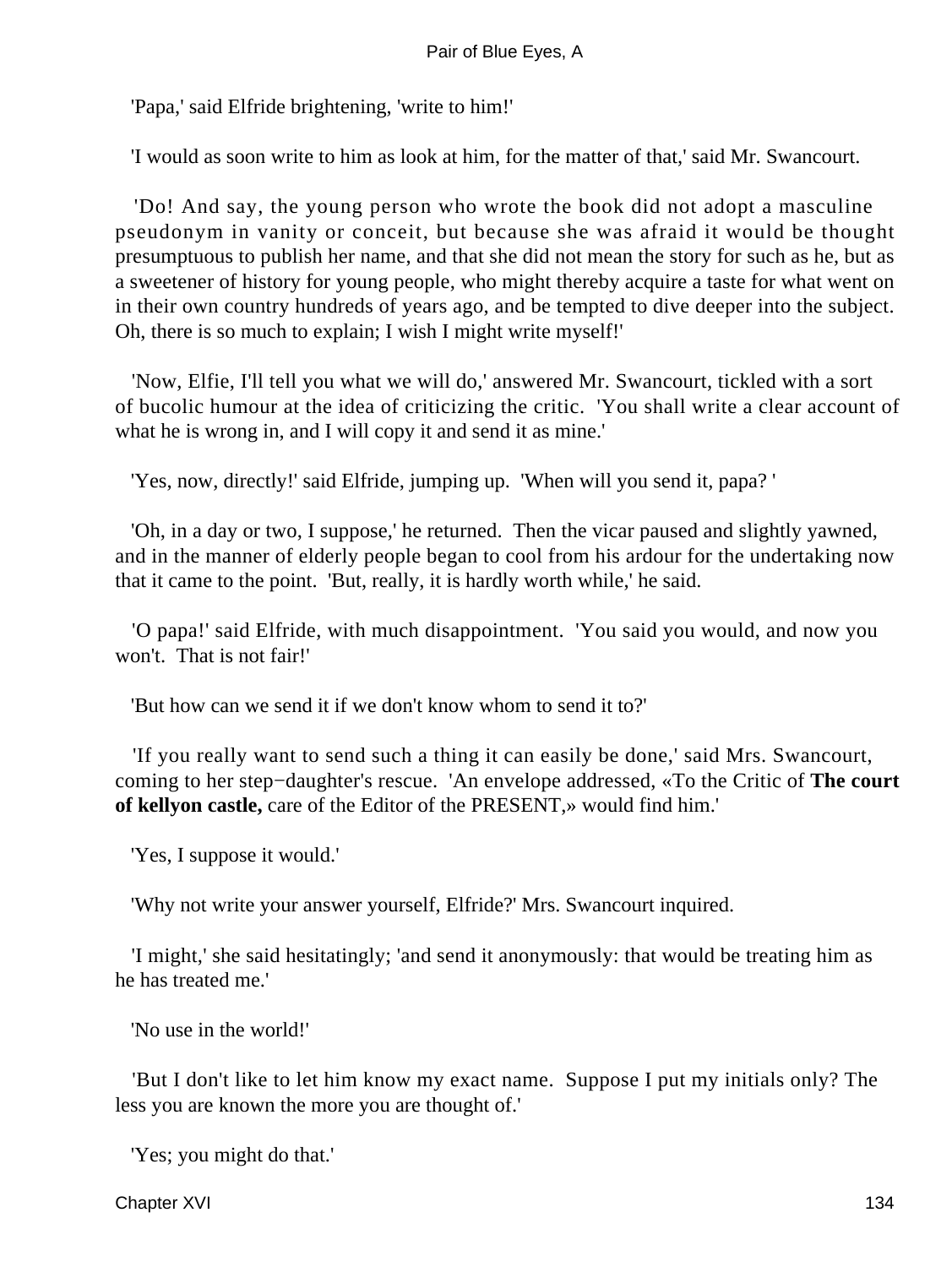Elfride set to work there and then. Her one desire for the last fortnight seemed likely to be realized. As happens with sensitive and secluded minds, a continual dwelling upon the subject had magnified to colossal proportions the space she assumed herself to occupy or to have occupied in the occult critic's mind. At noon and at night she had been pestering herself with endeavours to perceive more distinctly his conception of her as a woman apart from an author: whether he really despised her; whether he thought more or less of her than of ordinary young women who never ventured into the fire of criticism at all. Now she would have the satisfaction of feeling that at any rate he knew her true intent in crossing his path, and annoying him so by her performance, and be taught perhaps to despise it a little less.

 Four days later an envelope, directed to Miss Swancourt in a strange hand, made its appearance from the post−bag.

 '0h,' said Elfride, her heart sinking within her. 'Can it be from that man – a lecture for impertinence? And actually one for Mrs. Swancourt in the same hand−writing!' She feared to open hers. 'Yet how can he know my name? No; it is somebody else.'

 'Nonsense!' said her father grimly. 'You sent your initials, and the Directory was available. Though he wouldn't have taken the trouble to look there unless he had been thoroughly savage with you. I thought you wrote with rather more asperity than simple literary discussion required.' This timely clause was introduced to save the character of the vicar's judgment under any issue of affairs.

'Well, here I go,' said Elfride, desperately tearing open the seal.

 'To be sure, of course,' exclaimed Mrs. Swancourt; and looking up from her own letter. 'Christopher, I quite forgot to tell you, when I mentioned that I had seen my distant relative, Harry Knight, that I invited him here for whatever length of time he could spare. And now he says he can come any day in August.'

'Write, and say the first of the month,' replied the indiscriminate vicar.

 She read om 'Goodness me – and that isn't all. He is actually the reviewer of Elfride's book. How absurd, to be sure! I had no idea he reviewed novels or had anything to do with the **Present.** He is a barrister – and I thought he only wrote in the Quarterlies. Why, Elfride, you have brought about an odd entanglement! What does he say to you?'

 Elfride had put down her letter with a dissatisfied flush on her face. 'I don't know. The idea of his knowing my name and all about me!...Why, he says nothing particular, only this –

 '«MY **Dear madam,** – Though I am sorry that my remarks should have seemed harsh to you, it is a pleasure to find that they have been the means of bringing forth such an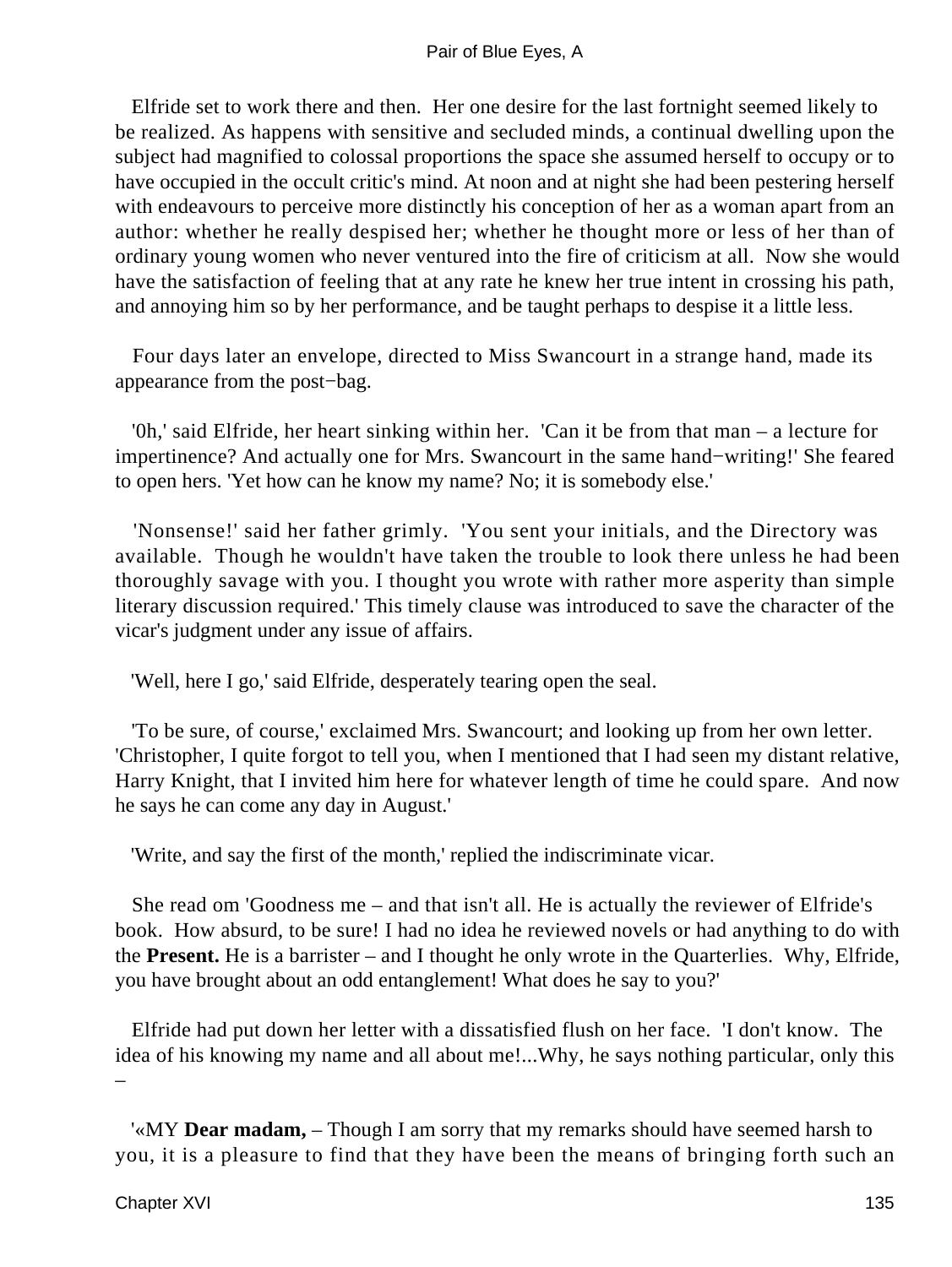ingeniously argued reply. Unfortunately, it is so long since I wrote my review, that my memory does not serve me sufficiently to say a single word in my defence, even supposing there remains one to be said, which is doubtful. You, will find from a letter I have written to Mrs. Swancourt, that we are not such strangers to each other as we have been imagining. Possibly, I may have the pleasure of seeing you soon, when any argument you choose to advance shall receive all the attention it deserves.»

'That is dim sarcasm – I know it is.'

'Oh no, Elfride.'

'And then, his remarks didn't seem harsh – I mean I did not say so.'

'He thinks you are in a frightful temper,' said Mr. Swancourt, chuckling in undertones.

 'And he will come and see me, and find the authoress as contemptible in speech as she has been impertinent in manner. I do heartily wish I had never written a word to him!'

 'Never mind,' said Mrs. Swancourt, also laughing in low quiet jerks; 'it will make the meeting such a comical affair, and afford splendid by−play for your father and myself. The idea of our running our heads against Harry Knight all the time! I cannot get over that.'

 The vicar had immediately remembered the name to be that of Stephen Smith's preceptor and friend; but having ceased to concern himself in the matter he made no remark to that effect, consistently forbearing to allude to anything which could restore recollection of the (to him) disagreeable mistake with regard to poor Stephen's lineage and position. Elfride had of course perceived the same thing, which added to the complication of relationship a mesh that her stepmother knew nothing of.

 The identification scarcely heightened Knight's attractions now, though a twelvemonth ago she would only have cared to see him for the interest he possessed as Stephen's friend. Fortunately for Knight's advent, such a reason for welcome had only begun to be awkward to her at a time when the interest he had acquired on his own account made it no longer necessary.

 These coincidences, in common with all relating to him, tended to keep Elfride's mind upon the stretch concerning Knight. As was her custom when upon the horns of a dilemma, she walked off by herself among the laurel bushes, and there, standing still and splitting up a leaf without removing it from its stalk, fetched back recollections of Stephen's frequent words in praise of his friend, and wished she had listened more attentively. Then, still pulling the leaf, she would blush at some fancied mortification that would accrue to her from his words when they met, in consequence of her intrusiveness, as she now considered it, in writing to him.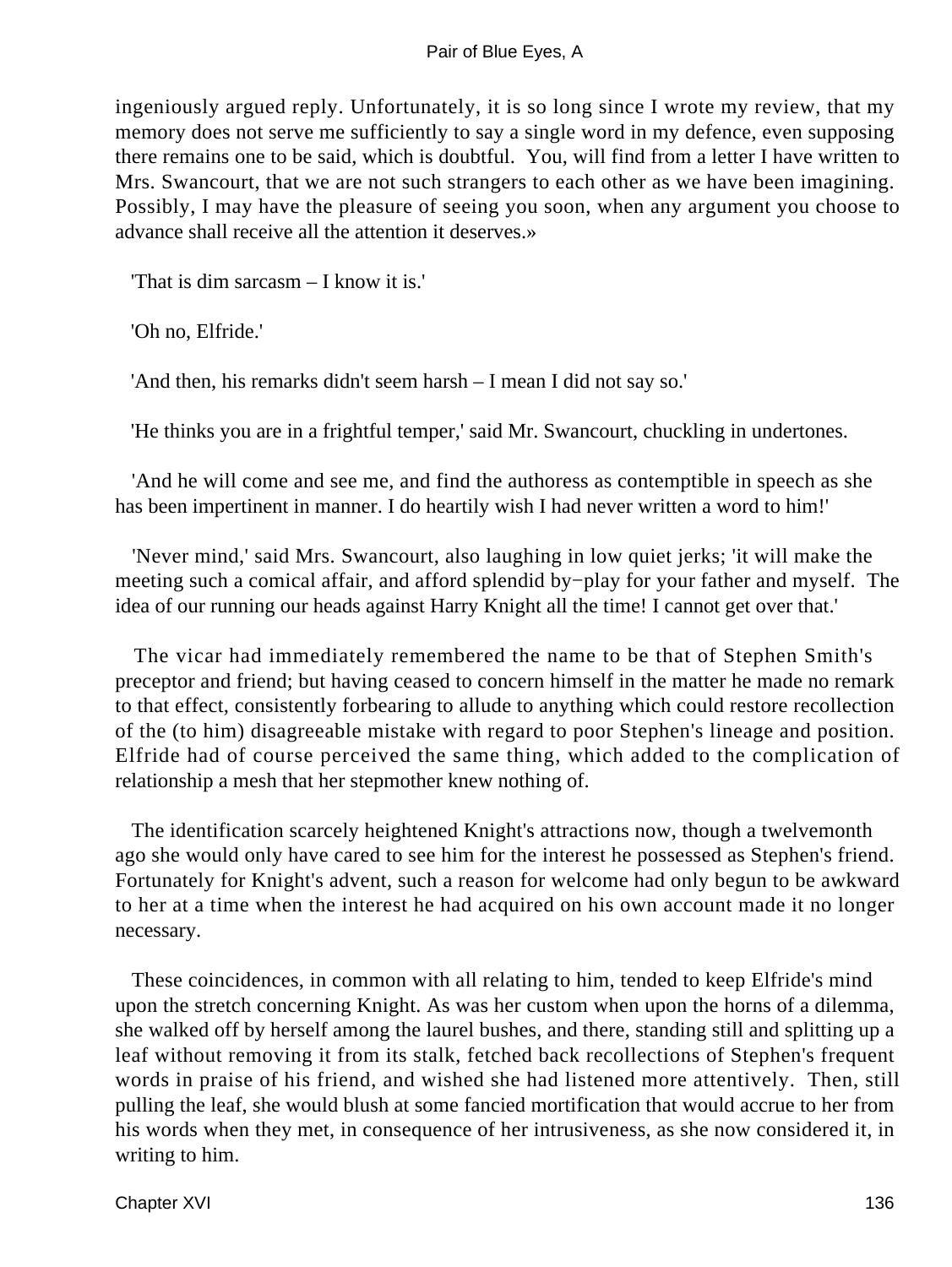The next development of her meditations was the subject of what this man's personal appearance might be – was he tall or short, dark or fair, gay or grim? She would have asked Mrs. Swancourt but for the risk she might thereby incur of some teasing remark being returned. Ultimately Elfride would say, 'Oh, what a plague that reviewer is to me!' and turn her face to where she imagined India lay, and murmur to herself, 'Ah, my little husband, what are you doing now? Let me see, where are you – south, east, where? Behind that hill, ever so far behind!'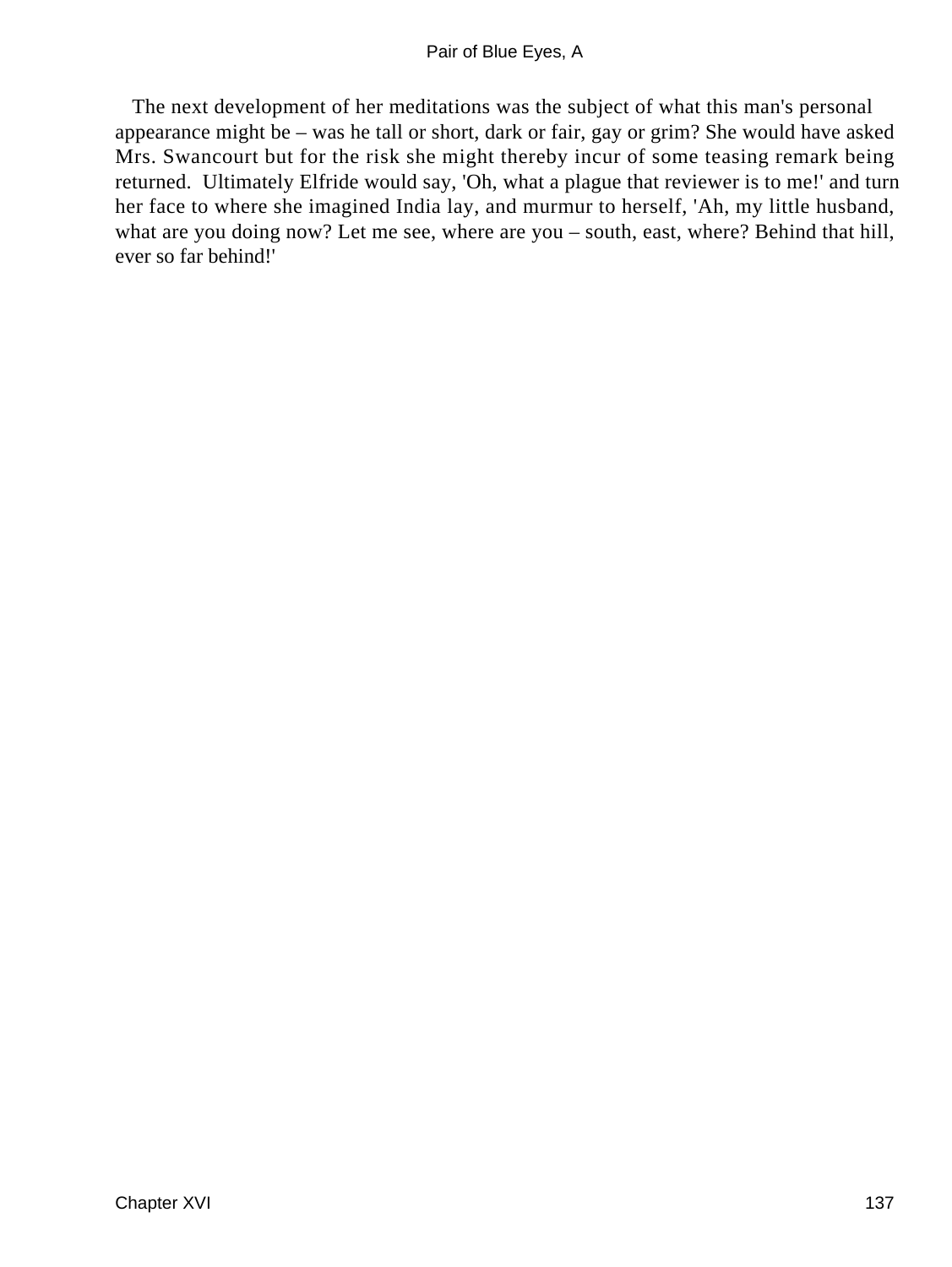# **[Chapter XVII](#page-346-0)**

*'H*er welcome, spoke in faltering phrase.'

'There is Henry Knight, I declare!' said Mrs. Swancourt one day.

 They were gazing from the jutting angle of a wild enclosure not far from The Crags, which almost overhung the valley already described as leading up from the sea and little port of Castle Boterel. The stony escarpment upon which they stood had the contour of a man's face, and it was covered with furze as with a beard. People in the field above were preserved from an accidental roll down these prominences and hollows by a hedge on the very crest, which was doing that kindly service for Elfride and her mother now.

 Scrambling higher into the hedge and stretching her neck further over the furze, Elfride beheld the individual signified. He was walking leisurely along the little green path at the bottom, beside the stream, a satchel slung upon his left hip, a stout walking−stick in his hand, and a brown−holland sun−hat upon his head. The satchel was worn and old, and the outer polished surface of the leather was cracked and peeling off.

 Knight having arrived over the hills to Castle Boterel upon the top of a crazy omnibus, preferred to walk the remaining two miles up the valley, leaving his luggage to be brought on.

 Behind him wandered, helter−skelter, a boy of whom Knight had briefly inquired the way to Endelstow; and by that natural law of physics which causes lesser bodies to gravitate towards the greater, this boy had kept near to Knight, and trotted like a little dog close at his heels, whistling as he went, with his eyes fixed upon Knight's boots as they rose and fell.

 When they had reached a point precisely opposite that in which Mrs. and Miss Swancourt lay in ambush, Knight stopped and turned round.

'Look here, my boy,' he said.

The boy parted his lips, opened his eyes, and answered nothing.

 'Here's sixpence for you, on condition that you don't again come within twenty yards of my heels, all the way up the valley.'

 The boy, who apparently had not known he had been looking at Knight's heels at all, took the sixpence mechanically, and Knight went on again, wrapt in meditation.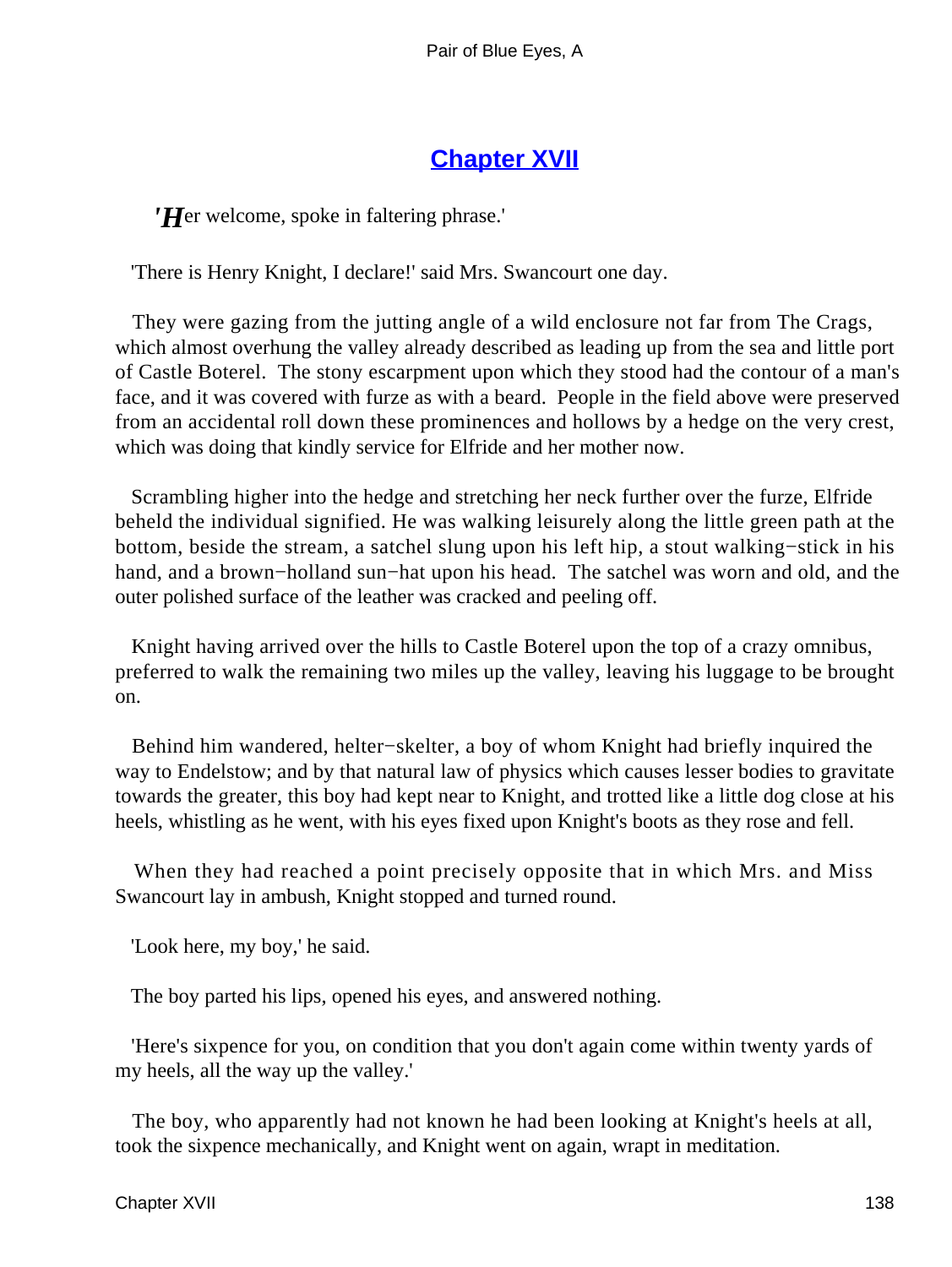'A nice voice,' Elfride thought; 'but what a singular temper!'

 'Now we must get indoors before he ascends the slope,' said Mrs. Swancourt softly. And they went across by a short cut over a stile, entering the lawn by a side door, and so on to the house.

 Mr. Swancourt had gone into the village with the curate, and Elfride felt too nervous to await their visitor's arrival in the drawing−room with Mrs. Swancourt. So that when the elder lady entered, Elfride made some pretence of perceiving a new variety of crimson geranium, and lingered behind among the flower beds.

 There was nothing gained by this, after all, she thought; and a few minutes after boldly came into the house by the glass side− door. She walked along the corridor, and entered the drawing− room. Nobody was there.

 A window at the angle of the room opened directly into an octagonal conservatory, enclosing the corner of the building. From the conservatory came voices in conversation – Mrs. Swancourt's and the stranger's.

 She had expected him to talk brilliantly. To her surprise he was asking questions in quite a learner's manner, on subjects connected with the flowers and shrubs that she had known for years. When after the lapse of a few minutes he spoke at some length, she considered there was a hard square decisiveness in the shape of his sentences, as if, unlike her own and Stephen's, they were not there and then newly constructed, but were drawn forth from a large store ready−made. They were now approaching the window to come in again.

 'That is a flesh−coloured variety,' said Mrs. Swancourt. 'But oleanders, though they are such bulky shrubs, are so very easily wounded as to be unprunable – giants with the sensitiveness of young ladies. Oh, here is Elfride!'

 Elfride looked as guilty and crestfallen as Lady Teazle at the dropping of the screen. Mrs. Swancourt presented him half comically, and Knight in a minute or two placed himself beside the young lady.

 A complexity of instincts checked Elfride's conventional smiles of complaisance and hospitality; and, to make her still less comfortable, Mrs. Swancourt immediately afterwards left them together to seek her husband. Mr. Knight, however, did not seem at all incommoded by his feelings, and he said with light easefulness:

 'So, Miss Swancourt, I have met you at last. You escaped me by a few minutes only when we were in London.'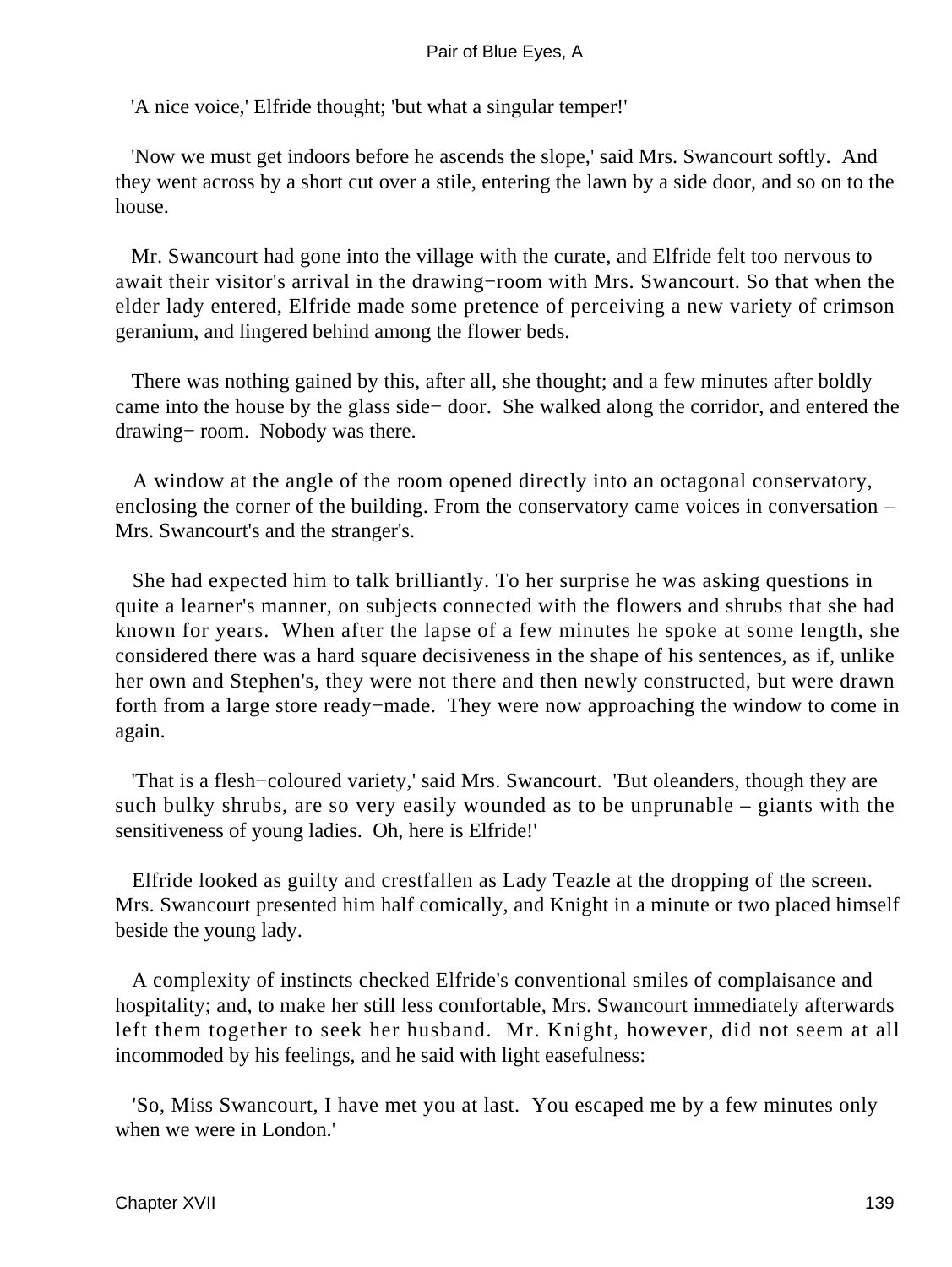'Yes. I found that you had seen Mrs. Swancourt.'

'And now reviewer and reviewed are face to face,' he added unconcernedly.

 'Yes: though the fact of your being a relation of Mrs. Swancourt's takes off the edge of it. It was strange that you should be one of her family all the time.' Elfride began to recover herself now, and to look into Knight's face. 'I was merely anxious to let you know my **Real** meaning in writing the book – extremely anxious.'

 'I can quite understand the wish; and I was gratified that my remarks should have reached home. They very seldom do, I am afraid.'

 Elfride drew herself in. Here he was, sticking to his opinions as firmly as if friendship and politeness did not in the least require an immediate renunciation of them.

 'You made me very uneasy and sorry by writing such things!' she murmured, suddenly dropping the mere cacueterie of a fashionable first introduction, and speaking with some of the dudgeon of a child towards a severe schoolmaster.

 'That is rather the object of honest critics in such a case. Not to cause unnecessary sorrow, but: «To make you sorry after a proper manner, that ye may receive damage by us in nothing,» as a powerful pen once wrote to the Gentiles. Are you going to write another romance?'

 'Write another?' she said. 'That somebody may pen a condemnation and «nail't wi' Scripture» again, as you do now, Mr. Knight?'

 'You may do better next time,' he said placidly: 'I think you will. But I would advise you to confine yourself to domestic scenes.'

'Thank you. But never again!'

 'Well, you may be right. That a young woman has taken to writing is not by any means the best thing to hear about her.'

'What is the best?'

'I prefer not to say.'

'Do you know? Then, do tell me, please.'

 'Well' – (Knight was evidently changing his meaning) – 'I suppose to hear that she has married.'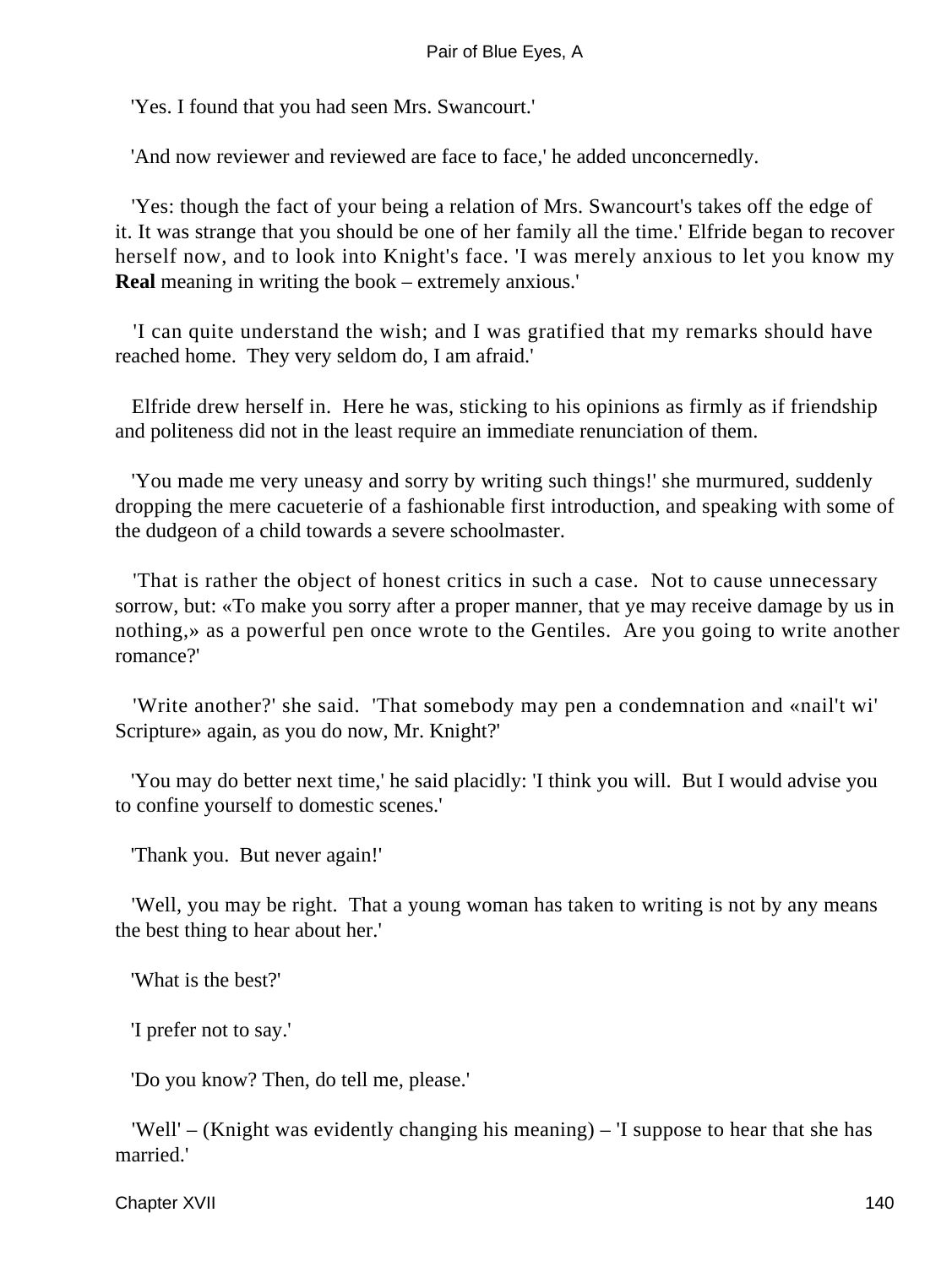Elfride hesitated. 'And what when she has been married?' she said at last, partly in order to withdraw her own person from the argument.

 'Then to hear no more about her. It is as Smeaton said of his lighthouse: her greatest real praise, when the novelty of her inauguration has worn off, is that nothing happens to keep the talk of her alive.'

 'Yes, I see,' said Elfride softly and thoughtfully. 'But of course it is different quite with men. Why don't you write novels, Mr. Knight?'

'Because I couldn't write one that would interest anybody.'

'Why?'

 'For several reasons. It requires a judicious omission of your real thoughts to make a novel popular, for one thing.'

 'Is that really necessary? Well, I am sure you could learn to do that with practice,' said Elfride with an ex−cathedra air, as became a person who spoke from experience in the art. 'You would make a great name for certain,' she continued.

 'So many people make a name nowadays, that it is more distinguished to remain in obscurity.'

 'Tell me seriously – apart from the subject – why don't you write a volume instead of loose articles?' she insisted.

 'Since you are pleased to make me talk of myself, I will tell you seriously,' said Knight, not less amused at this catechism by his young friend than he was interested in her appearance. 'As I have implied, I have not the wish. And if I had the wish, I could not now concentrate sufficiently. We all have only our one cruse of energy given us to make the best of. And where that energy has been leaked away week by week, quarter by quarter, as mine has for the last nine or ten years, there is not enough dammed back behind the mill at any given period to supply the force a complete book on any subject requires. Then there is the self−confidence and waiting power. Where quick results have grown customary, they are fatal to a lively faith in the future.'

'Yes, I comprehend; and so you choose to write in fragments?'

 'No, I don't choose to do it in the sense you mean; choosing from a whole world of professions, all possible. It was by the constraint of accident merely. Not that I object to the accident.'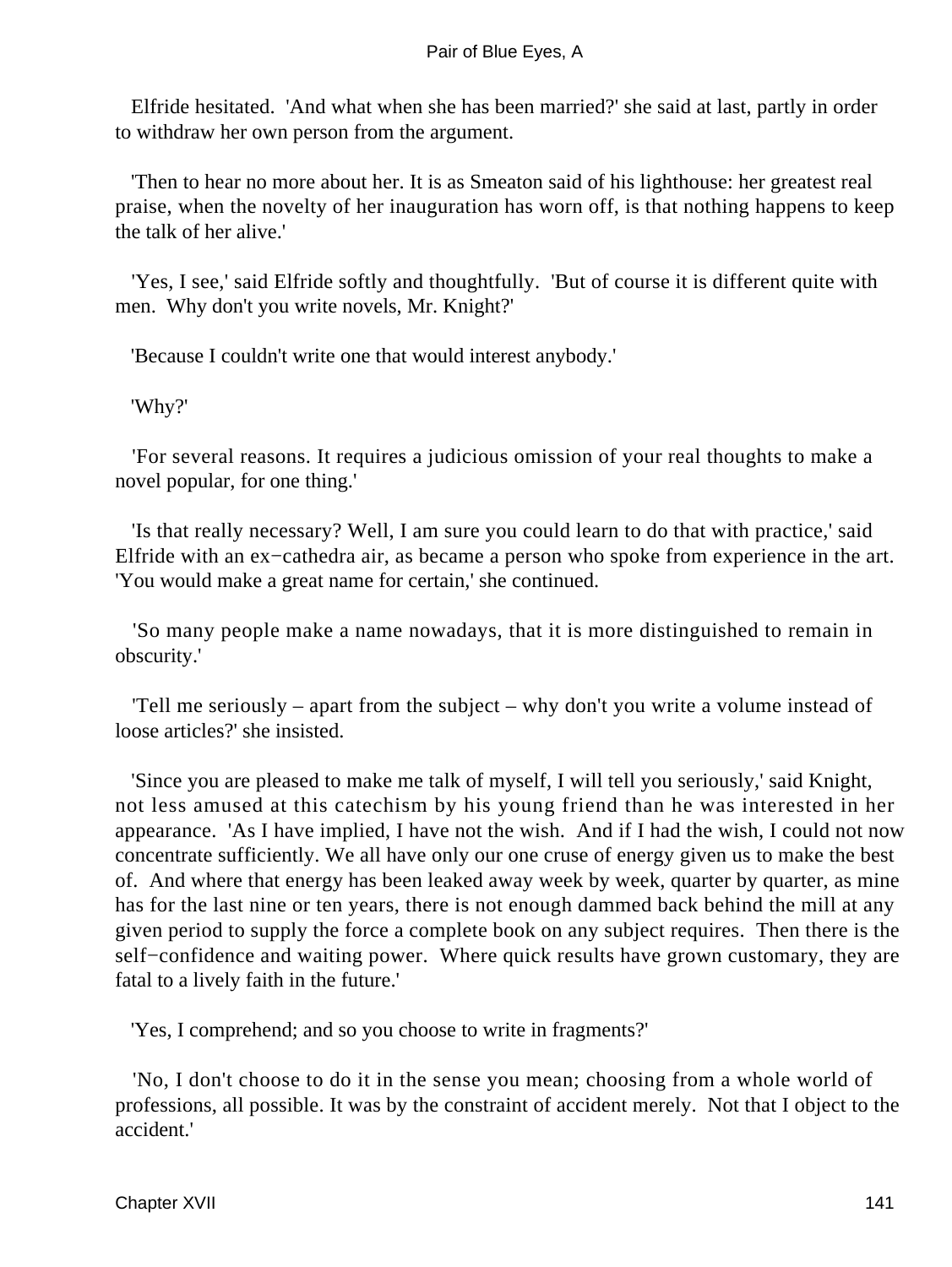'Why don't you object – I mean, why do you feel so quiet about things?' Elfride was half afraid to question him so, but her intense curiosity to see what the inside of literary Mr. Knight was like, kept her going on.

 Knight certainly did not mind being frank with her. Instances of this trait in men who are not without feeling, but are reticent from habit, may be recalled by all of us. When they find a listener who can by no possibility make use of them, rival them, or condemn them, reserved and even suspicious men of the world become frank, keenly enjoying the inner side of their frankness.

 'Why I don't mind the accidental constraint,' he replied, 'is because, in making beginnings, a chance limitation of direction is often better than absolute freedom.'

'I see – that is, I should if I quite understood what all those generalities mean.'

 'Why, this: That an arbitrary foundation for one's work, which no length of thought can alter, leaves the attention free to fix itself on the work itself, and make the best of it.'

 'Lateral compression forcing altitude, as would be said in that tongue,' she said mischievously. 'And I suppose where no limit exists, as in the case of a rich man with a wide taste who wants to do something, it will be better to choose a limit capriciously than to have none.'

'Yes,' he said meditatively. 'I can go as far as that.'

 'Well,' resumed Elfride, 'I think it better for a man's nature if he does nothing in particular.'

'There is such a case as being obliged to.'

 'Yes, yes; I was speaking of when you are not obliged for any other reason than delight in the prospect of fame. I have thought many times lately that a thin widespread happiness, commencing now, and of a piece with the days of your life, is preferable to an anticipated heap far away in the future, and none now.'

 'Why, that's the very thing I said just now as being the principle of all ephemeral doers like myself.'

 'Oh, I am sorry to have parodied you,' she said with some confusion. 'Yes, of course. That is what you meant about not trying to be famous.' And she added, with the quickness of conviction characteristic of her mind: 'There is much littleness in trying to be great. A man must think a good deal of himself, and be conceited enough to believe in himself, before he tries at all.'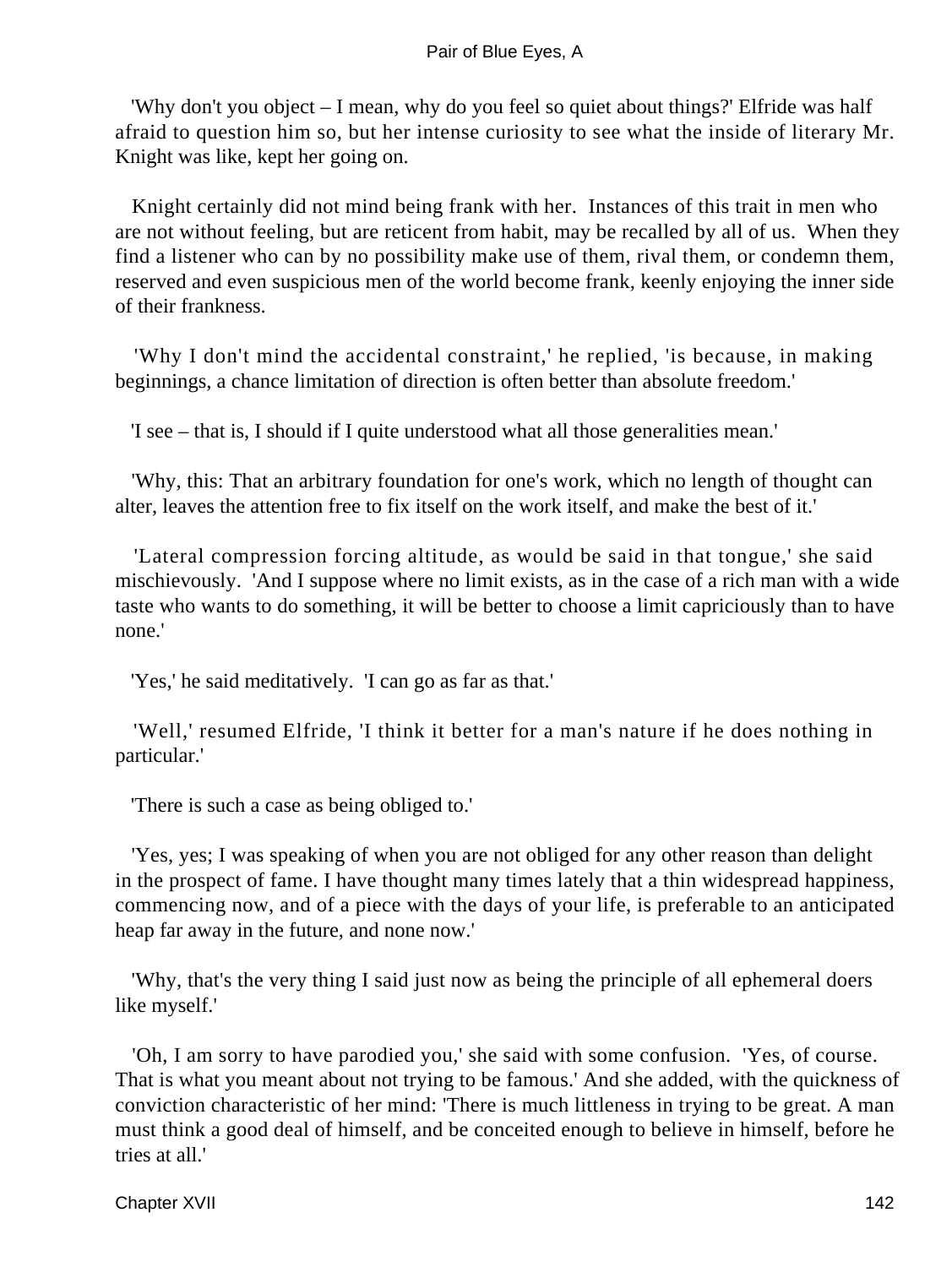'But it is soon enough to say there is harm in a man's thinking a good deal of himself when it is proved he has been thinking wrong, and too soon then sometimes. Besides, we should not conclude that a man who strives earnestly for success does so with a strong sense of his own merit. He may see how little success has to do with merit, and his motive may be his very humility.'

 This manner of treating her rather provoked Elfride. No sooner did she agree with him than he ceased to seem to wish it, and took the other side. 'Ah,' she thought inwardly, 'I shall have nothing to do with a man of this kind, though he is our visitor.'

 'I think you will find,' resumed Knight, pursuing the conversation more for the sake of finishing off his thoughts on the subject than for engaging her attention, 'that in actual life it is merely a matter of instinct with men – this trying to push on. They awake to a recognition that they have, without premeditation, begun to try a little, and they say to themselves, «Since I have tried thus much, I will try a little more.» They go on because they have begun.'

 Elfride, in her turn, was not particularly attending to his words at this moment. She had, unconsciously to herself, a way of seizing any point in the remarks of an interlocutor which interested her, and dwelling upon it, and thinking thoughts of her own thereupon, totally oblivious of all that he might say in continuation. On such occasions she artlessly surveyed the person speaking; and then there was a time for a painter. Her eyes seemed to look at you, and past you, as you were then, into your future; and past your future into your eternity – not reading it, but gazing in an unused, unconscious way – her mind still clinging to its original thought.

This is how she was looking at Knight.

Suddenly Elfride became conscious of what she was doing, and was painfully confused.

'What were you so intent upon in me?' he inquired.

 'As far as I was thinking of you at all, I was thinking how clever you are,' she said, with a want of premeditation that was startling in its honesty and simplicity.

 Feeling restless now that she had so unwittingly spoken, she arose and stepped to the window, having heard the voices of her father and Mrs. Swancourt coming up below the terrace. 'Here they are,' she said, going out. Knight walked out upon the lawn behind her. She stood upon the edge of the terrace, close to the stone balustrade, and looked towards the sun, hanging over a glade just now fair as Tempe's vale, up which her father was walking.

 Knight could not help looking at her. The sun was within ten degrees of the horizon, and its warm light flooded her face and heightened the bright rose colour of her cheeks to a vermilion red, their moderate pink hue being only seen in its natural tone where the cheek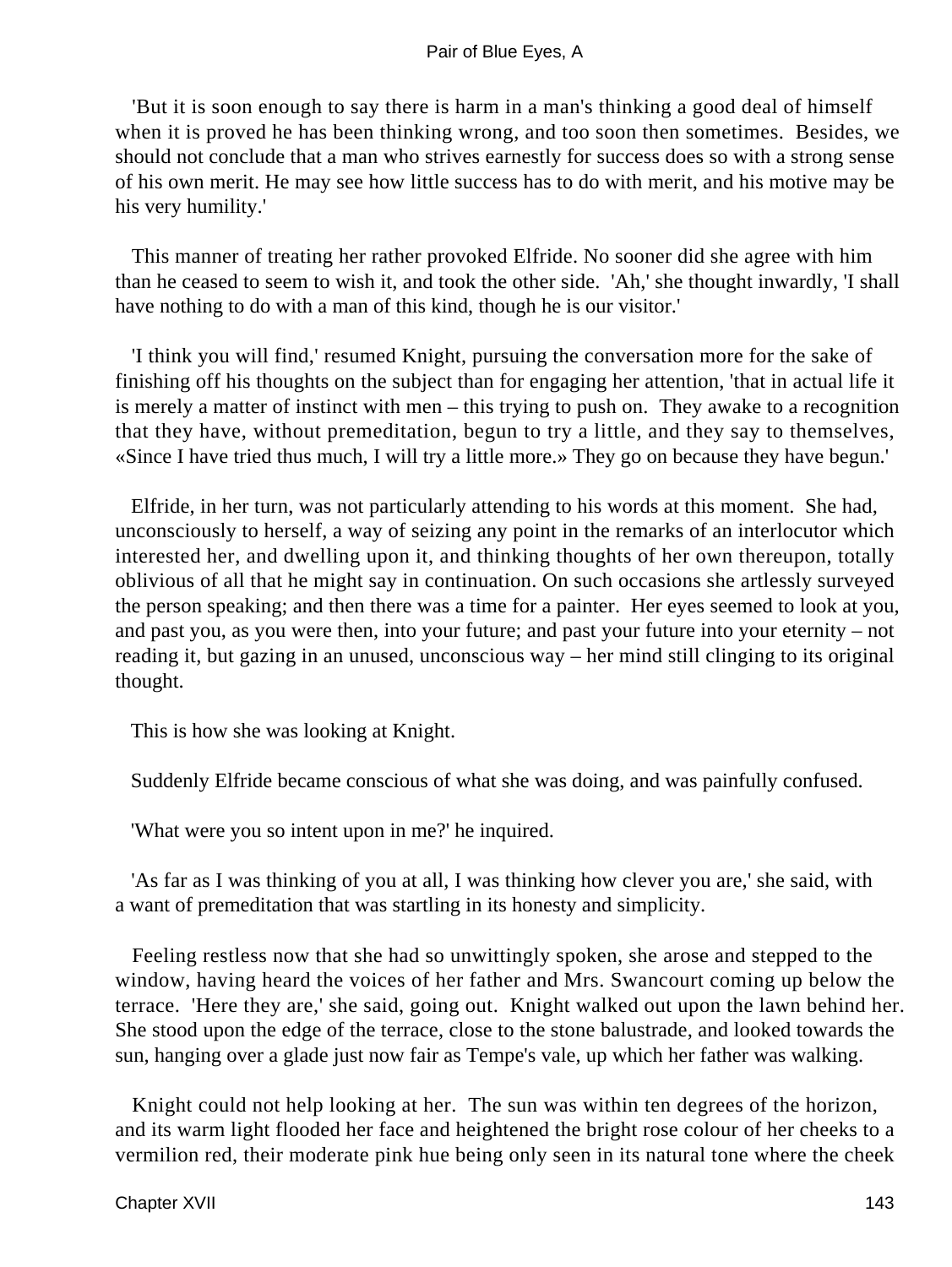curved round into shadow. The ends of her hanging hair softly dragged themselves backwards and forwards upon her shoulder as each faint breeze thrust against or relinquished it. Fringes and ribbons of her dress, moved by the same breeze, licked like tongues upon the parts around them, and fluttering forward from shady folds caught likewise their share of the lustrous orange glow.

 Mr. Swancourt shouted out a welcome to Knight from a distance of about thirty yards, and after a few preliminary words proceeded to a conversation of deep earnestness on Knight's fine old family name, and theories as to lineage and intermarriage connected therewith. Knight's portmanteau having in the meantime arrived, they soon retired to prepare for dinner, which had been postponed two hours later than the usual time of that meal.

 An arrival was an event in the life of Elfride, now that they were again in the country, and that of Knight necessarily an engrossing one. And that evening she went to bed for the first time without thinking of Stephen at all.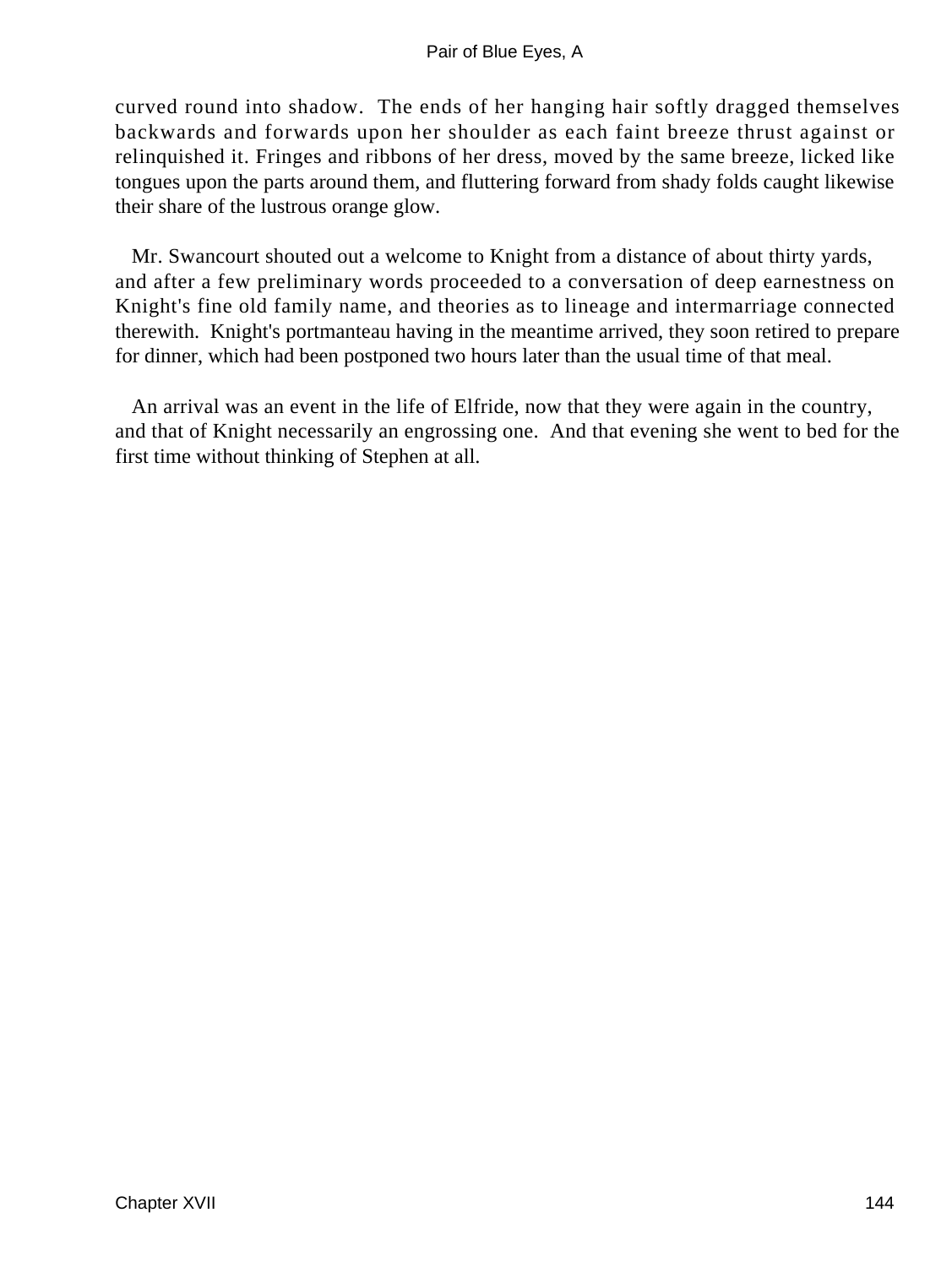## **[Chapter XVIII](#page-346-0)**

*'H*e heard her musical pants.'

 The old tower of West Endelstow Church had reached the last weeks of its existence. It was to be replaced by a new one from the designs of Mr. Hewby, the architect who had sent down Stephen. Planks and poles had arrived in the churchyard, iron bars had been thrust into the venerable crack extending down the belfry wall to the foundation, the bells had been taken down, the owls had forsaken this home of their forefathers, and six iconoclasts in white fustian, to whom a cracked edifice was a species of Mumbo Jumbo, had taken lodgings in the village previous to beginning the actual removal of the stones.

 This was the day after Knight's arrival. To enjoy for the last time the prospect seaward from the summit, the vicar, Mrs. Swancourt, Knight, and Elfride, all ascended the winding turret – Mr. Swancourt stepping forward with many loud breaths, his wife struggling along silently, but suffering none the less. They had hardly reached the top when a large lurid cloud, palpably a reservoir of rain, thunder, and lightning, was seen to be advancing overhead from the north.

 The two cautious elders suggested an immediate return, and proceeded to put it in practice as regarded themselves.

'Dear me, I wish I had not come up,' exclaimed Mrs. Swancourt.

 'We shall be slower than you two in going down,' the vicar said over his shoulder, 'and so, don't you start till we are nearly at the bottom, or you will run over us and break our necks somewhere in the darkness of the turret.'

 Accordingly Elfride and Knight waited on the leads till the staircase should be clear. Knight was not in a talkative mood that morning. Elfride was rather wilful, by reason of his inattention, which she privately set down to his thinking her not worth talking to. Whilst Knight stood watching the rise of the cloud, she sauntered to the other side of the tower, and there remembered a giddy feat she had performed the year before. It was to walk round upon the parapet of the tower – which was quite without battlement or pinnacle, and presented a smooth flat surface about two feet wide, forming a pathway on all the four sides. Without reflecting in the least upon what she was doing she now stepped upon the parapet in the old way, and began walking along.

 'We are down, cousin Henry,' cried Mrs. Swancourt up the turret. 'Follow us when you like.'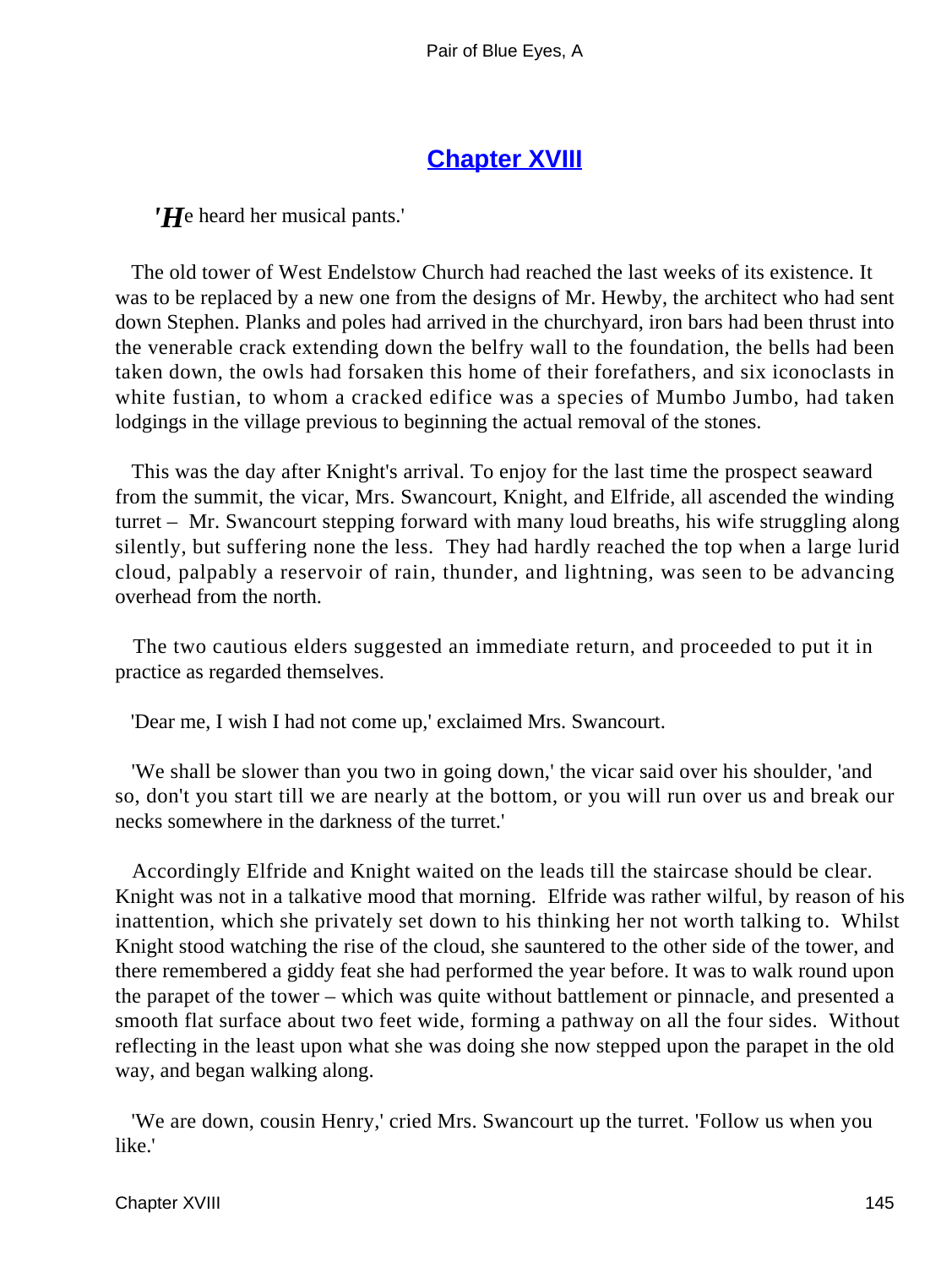Knight turned and saw Elfride beginning her elevated promenade. His face flushed with mingled concern and anger at her rashness.

'I certainly gave you credit for more common sense,' he said.

She reddened a little and walked on.

'Miss Swancourt, I insist upon your coming down,' he exclaimed.

'I will in a minute. I am safe enough. I have done it often.'

 At that moment, by reason of a slight perturbation his words had caused in her, Elfride's foot caught itself in a little tuft of grass growing in a joint of the stone−work, and she almost lost her balance. Knight sprang forward with a face of horror. By what seemed the special interposition of a considerate Providence she tottered to the inner edge of the parapet instead of to the outer, and reeled over upon the lead roof two or three feet below the wall.

 Knight seized her as in a vice, and he said, panting, 'That ever I should have met a woman fool enough to do a thing of that kind! Good God, you ought to be ashamed of yourself!'

 The close proximity of the Shadow of Death had made her sick and pale as a corpse before he spoke. Already lowered to that state, his words completely over−powered her, and she swooned away as he held her.

 Elfride's eyes were not closed for more than forty seconds. She opened them, and remembered the position instantly. His face had altered its expression from stern anger to pity. But his severe remarks had rather frightened her, and she struggled to be free.

 'If you can stand, of course you may,' he said, and loosened his arms. 'I hardly know whether most to laugh at your freak or to chide you for its folly.'

 She immediately sank upon the lead−work. Knight lifted her again. 'Are you hurt?' he said.

 She murmured an incoherent expression, and tried to smile; saying, with a fitful aversion of her face, 'I am only frightened. Put me down, do put me down!'

'But you can't walk,' said Knight.

 'You don't know that; how can you? I am only frightened, I tell you,' she answered petulantly, and raised her hand to her forehead. Knight then saw that she was bleeding from a severe cut in her wrist, apparently where it had descended upon a salient corner of the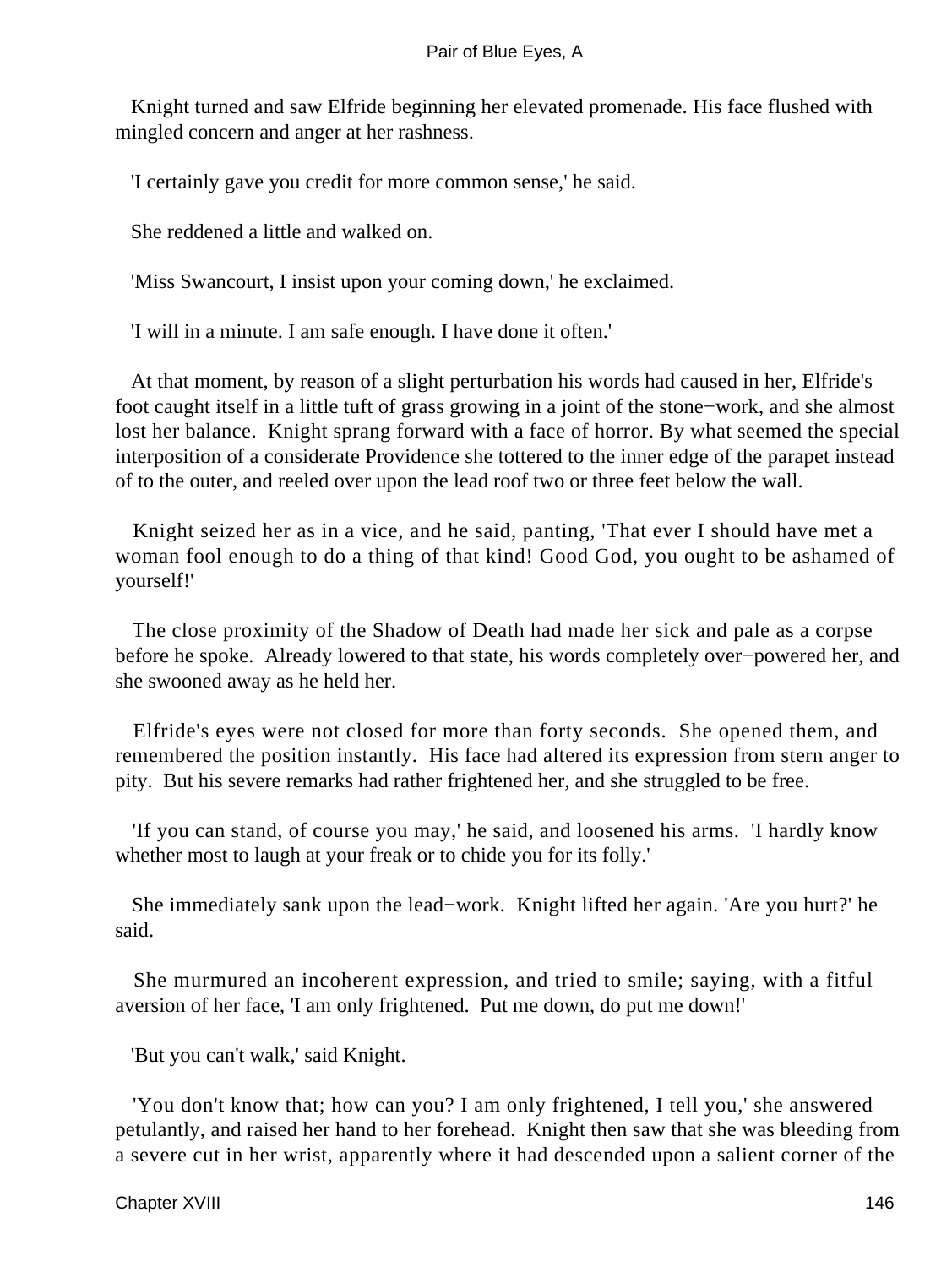lead−work. Elfride, too, seemed to perceive and feel this now for the first time, and for a minute nearly lost consciousness again. Knight rapidly bound his handkerchief round the place, and to add to the complication, the thundercloud he had been watching began to shed some heavy drops of rain. Knight looked up and saw the vicar striding towards the house, and Mrs. Swancourt waddling beside him like a hard−driven duck.

 'As you are so faint, it will be much better to let me carry you down,' said Knight; 'or at any rate inside out of the rain.' But her objection to be lifted made it impossible for him to support her for more than five steps.

'This is folly, great folly,' he exclaimed, setting her down.

 'Indeed!' she murmured, with tears in her eyes. 'I say I will not be carried, and you say this is folly!'

'So it is.'

'No, it isn't!'

'It is folly, I think. At any rate, the origin of it all is.'

'I don't agree to it. And you needn't get so angry with me; I am not worth it.'

 'Indeed you are. You are worth the enmity of princes, as was said of such another. Now, then, will you clasp your hands behind my neck, that I may carry you down without hurting you?'

'No, no.'

'You had better, or I shall foreclose.'

'What's that!'

'Deprive you of your chance.'

Elfride gave a little toss.

'Now, don't writhe so when I attempt to carry you.'

'I can't help it.'

'Then submit quietly.'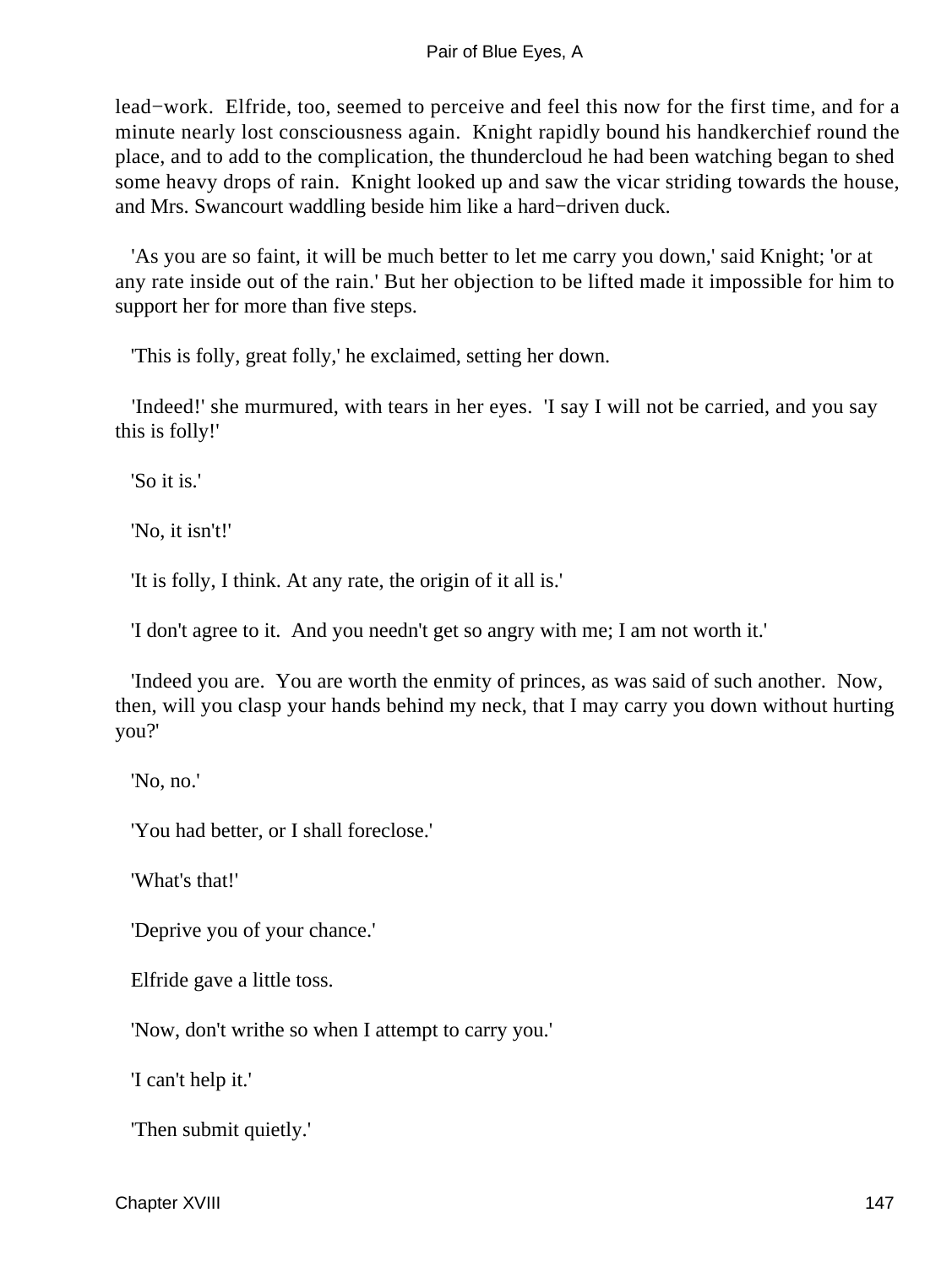'I don't care. I don't care,' she murmured in languid tones and with closed eyes.

 He took her into his arms, entered the turret, and with slow and cautious steps descended round and round. Then, with the gentleness of a nursing mother, he attended to the cut on her arm. During his progress through the operations of wiping it and binding it up anew, her face changed its aspect from pained indifference to something like bashful interest, interspersed with small tremors and shudders of a trifling kind.

 In the centre of each pale cheek a small red spot the size of a wafer had now made its appearance, and continued to grow larger. Elfride momentarily expected a recurrence to the lecture on her foolishness, but Knight said no more than this –

'Promise me **Never** to walk on that parapet again.'

 'It will be pulled down soon: so I do.' In a few minutes she continued in a lower tone, and seriously, 'You are familiar of course, as everybody is, with those strange sensations we sometimes have, that our life for the moment exists in duplicate.'

'That we have lived through that moment before?'

 'Or shall again. Well, I felt on the tower that something similar to that scene is again to be common to us both.'

 'God forbid!' said Knight. 'Promise me that you will never again walk on any such place on any consideration.'

'I do.'

 'That such a thing has not been before, we know. That it shall not be again, you vow. Therefore think no more of such a foolish fancy.'

 There had fallen a great deal of rain, but unaccompanied by lightning. A few minutes longer, and the storm had ceased.

'Now, take my arm, please.'

 'Oh no, it is not necessary.' This relapse into wilfulness was because he had again connected the epithet foolish with her.

 'Nonsense: it is quite necessary; it will rain again directly, and you are not half recovered.' And without more ado Knight took her hand, drew it under his arm, and held it there so firmly that she could not have removed it without a struggle. Feeling like a colt in a halter for the first time, at thus being led along, yet afraid to be angry, it was to her great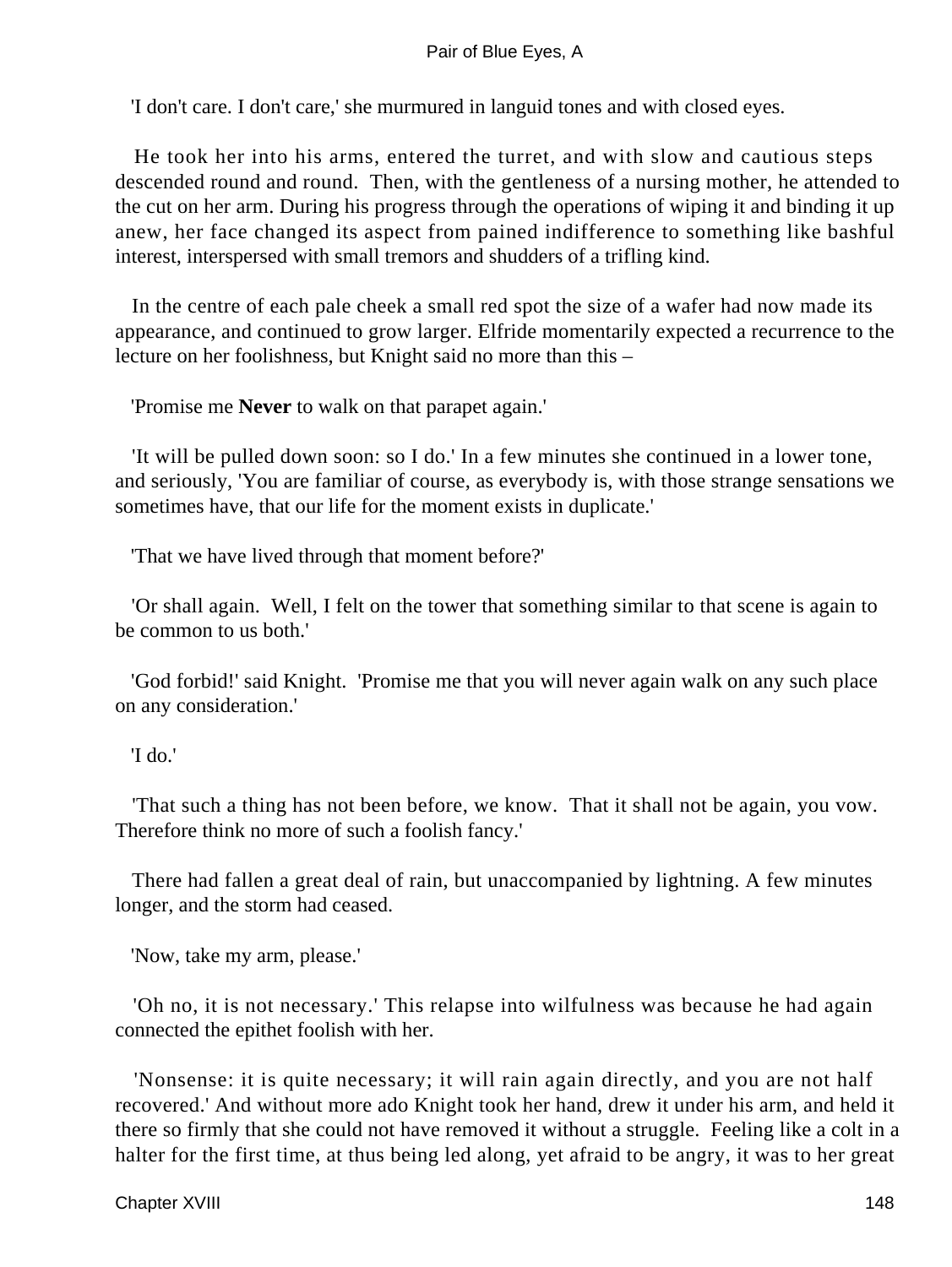relief that she saw the carriage coming round the corner to fetch them.

 Her fall upon the roof was necessarily explained to some extent upon their entering the house; but both forbore to mention a word of what she had been doing to cause such an accident. During the remainder of the afternoon Elfride was invisible; but at dinner− time she appeared as bright as ever.

 In the drawing−room, after having been exclusively engaged with Mr. and Mrs. Swancourt through the intervening hour, Knight again found himself thrown with Elfride. She had been looking over a chess problem in one of the illustrated periodicals.

'You like chess, Miss Swancourt?'

'Yes. It is my favourite scientific game; indeed, excludes every other. Do you play?'

'I have played; though not lately.'

 'Challenge him, Elfride,' said the vicar heartily. 'She plays very well for a lady, Mr. Knight.'

'Shall we play?' asked Elfride tentatively.

'Oh, certainly. I shall be delighted.'

 The game began. Mr. Swancourt had forgotten a similar performance with Stephen Smith the year before. Elfride had not; but she had begun to take for her maxim the undoubted truth that the necessity of continuing faithful to Stephen, without suspicion, dictated a fickle behaviour almost as imperatively as fickleness itself; a fact, however, which would give a startling advantage to the latter quality should it ever appear.

 Knight, by one of those inexcusable oversights which will sometimes afflict the best of players, placed his rook in the arms of one of her pawns. It was her first advantage. She looked triumphant – even ruthless.

 'By George! what was I thinking of?' said Knight quietly; and then dismissed all concern at his accident.

'Club laws we'll have, won't we, Mr. Knight?' said Elfride suasively.

 'Oh yes, certainly,' said Mr. Knight, a thought, however, just occurring to his mind, that he had two or three times allowed her to replace a man on her religiously assuring him that such a move was an absolute blunder.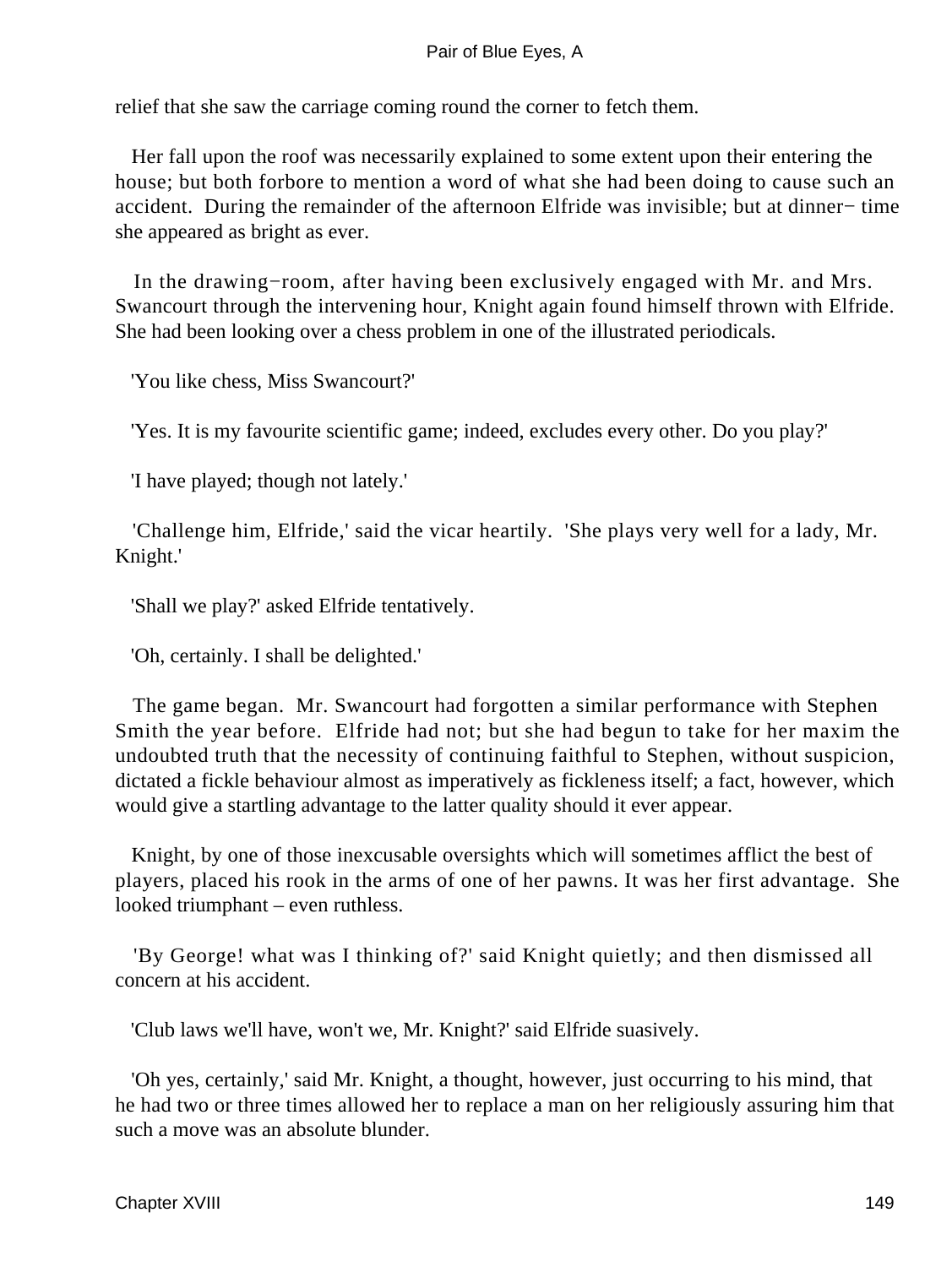She immediately took up the unfortunate rook and the contest proceeded, Elfride having now rather the better of the game. Then he won the exchange, regained his position, and began to press her hard. Elfride grew flurried, and placed her queen on his remaining rook's file.

 'There – how stupid! Upon my word, I did not see your rook. Of course nobody but a fool would have put a queen there knowingly!'

She spoke excitedly, half expecting her antagonist to give her back the move.

 'Nobody, of course,' said Knight serenely, and stretched out his hand towards his royal victim.

'It is not very pleasant to have it taken advantage of, then,' she said with some vexation.

 'Club laws, I think you said?' returned Knight blandly, and mercilessly appropriating the queen.

 She was on the brink of pouting, but was ashamed to show it; tears almost stood in her eyes. She had been trying so hard – so very hard – thinking and thinking till her brain was in a whirl; and it seemed so heartless of him to treat her so, after all.

'I think it is  $-$  – ' she began.

'What?'

– 'Unkind to take advantage of a pure mistake I make in that way.'

 'I lost my rook by even a purer mistake,' said the enemy in an inexorable tone, without lifting his eyes.

 'Yes, but – – ' However, as his logic was absolutely unanswerable, she merely registered a protest. 'I cannot endure those cold− blooded ways of clubs and professional players, like Staunton and Morphy. Just as if it really mattered whether you have raised your fingers from a man or no!'

Knight smiled as pitilessly as before, and they went on in silence.

'Checkmate,' said Knight.

'Another game,' said Elfride peremptorily, and looking very warm.

'With all my heart,' said Knight.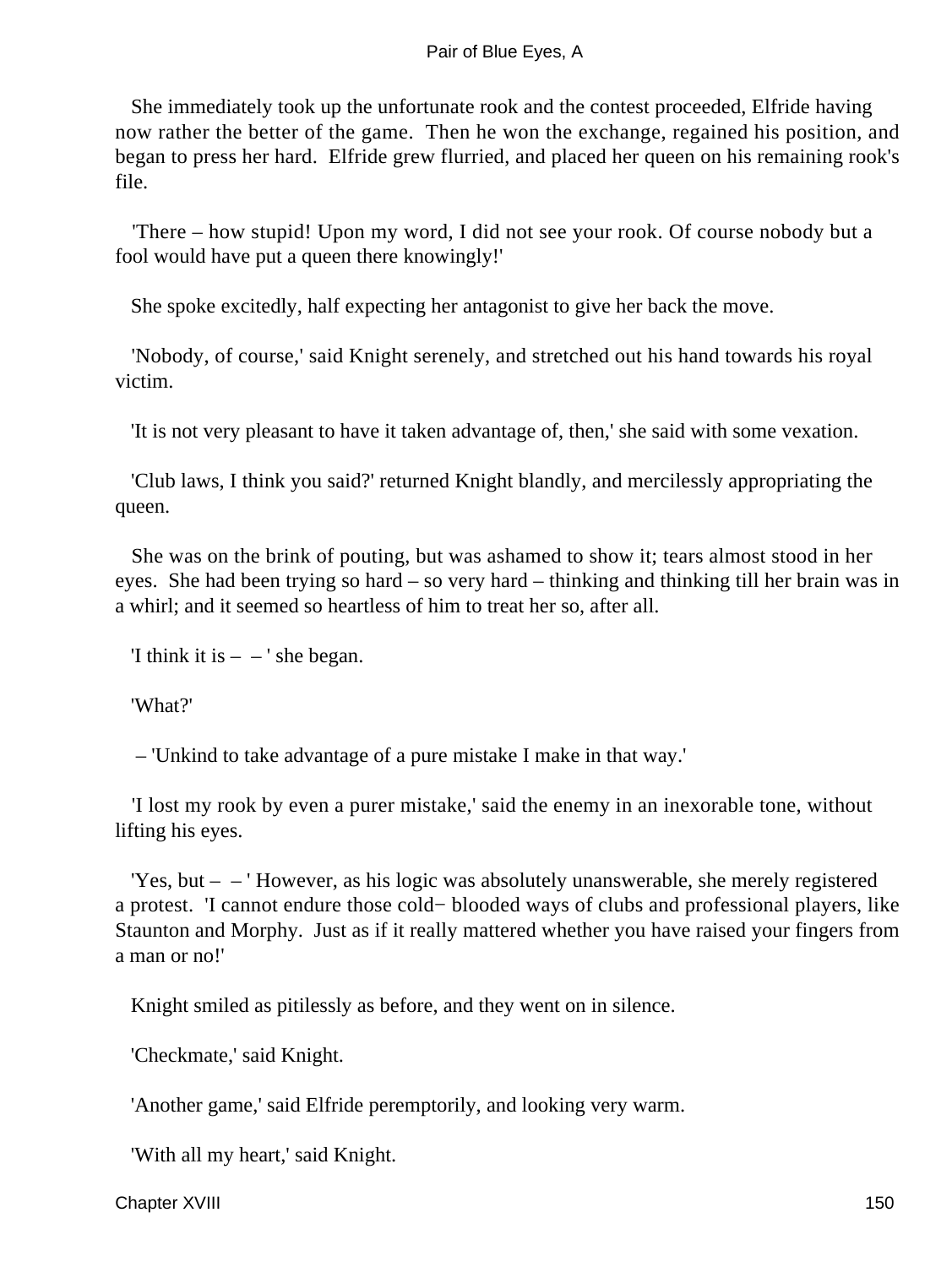'Checkmate,' said Knight again at the end of forty minutes.

'Another game,' she returned resolutely.

'I'll give you the odds of a bishop,' Knight said to her kindly.

 'No, thank you,' Elfride replied in a tone intended for courteous indifference; but, as a fact, very cavalier indeed.

'Checkmate,' said her opponent without the least emotion.

 Oh, the difference between Elfride's condition of mind now, and when she purposely made blunders that Stephen Smith might win!

 It was bedtime. Her mind as distracted as if it would throb itself out of her head, she went off to her chamber, full of mortification at being beaten time after time when she herself was the aggressor. Having for two or three years enjoyed the reputation throughout the globe of her father's brain – which almost constituted her entire world – of being an excellent player, this fiasco was intolerable; for unfortunately the person most dogged in the belief in a false reputation is always that one, the possessor, who has the best means of knowing that it is not true.

 In bed no sleep came to soothe her; that gentle thing being the very middle−of−summer friend in this respect of flying away at the merest troublous cloud. After lying awake till two o'clock an idea seemed to strike her. She softly arose, got a light, and fetched a Chess Praxis from the library. Returning and sitting up in bed, she diligently studied the volume till the clock struck five, and her eyelids felt thick and heavy. She then extinguished the light and lay down again.

 'You look pale, Elfride,' said Mrs. Swancourt the next morning at breakfast. 'Isn't she, cousin Harry?'

 A young girl who is scarcely ill at all can hardly help becoming so when regarded as such by all eyes turning upon her at the table in obedience to some remark. Everybody looked at Elfride. She certainly was pale.

 'Am I pale?' she said with a faint smile. 'I did not sleep much. I could not get rid of armies of bishops and knights, try how I would.'

 'Chess is a bad thing just before bedtime; especially for excitable people like yourself, dear. Don't ever play late again.'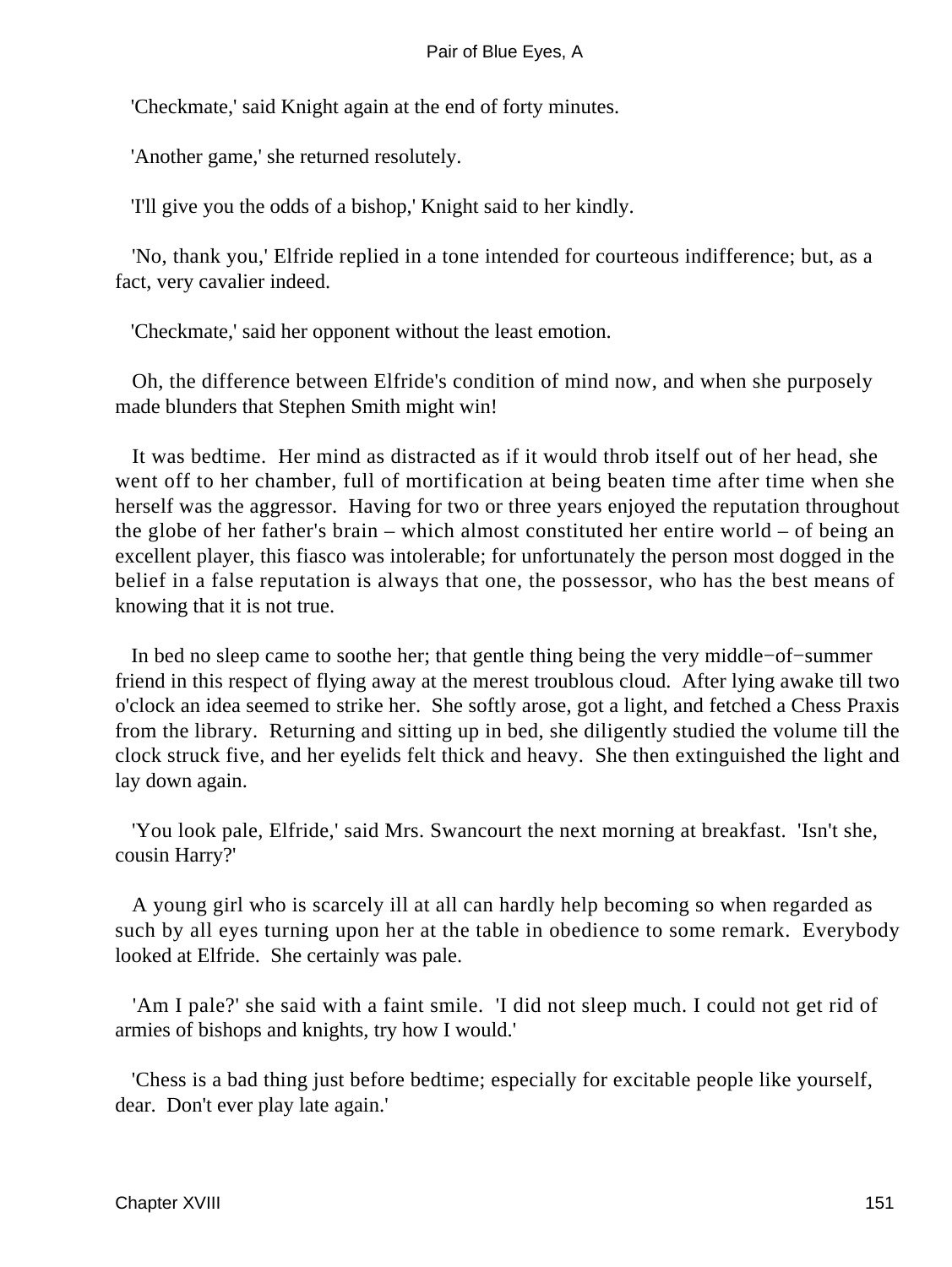'I'll play early instead. Cousin Knight,' she said in imitation of Mrs. Swancourt, 'will you oblige me in something?'

'Even to half my kingdom.'

'Well, it is to play one game more.'

'When?'

'Now, instantly; the moment we have breakfasted.'

'Nonsense, Elfride,' said her father. 'Making yourself a slave to the game like that.'

 'But I want to, papa! Honestly, I am restless at having been so ignominiously overcome. And Mr. Knight doesn't mind. So what harm can there be?'

'Let us play, by all means, if you wish it,' said Knight.

 So, when breakfast was over, the combatants withdrew to the quiet of the library, and the door was closed. Elfride seemed to have an idea that her conduct was rather ill−regulated and startlingly free from conventional restraint. And worse, she fancied upon Knight's face a slightly amused look at her proceedings.

 'You think me foolish, I suppose,' she said recklessly; 'but I want to do my very best just once, and see whether I can overcome you.'

 'Certainly: nothing more natural. Though I am afraid it is not the plan adopted by women of the world after a defeat.'

'Why, pray?'

 'Because they know that as good as overcoming is skill in effacing recollection of being overcome, and turn their attention to that entirely.'

'I am wrong again, of course.'

'Perhaps your wrong is more pleasing than their right.'

 'I don't quite know whether you mean that, or whether you are laughing at me,' she said, looking doubtingly at him, yet inclining to accept the more flattering interpretation. 'I am almost sure you think it vanity in me to think I am a match for you. Well, if you do, I say that vanity is no crime in such a case.'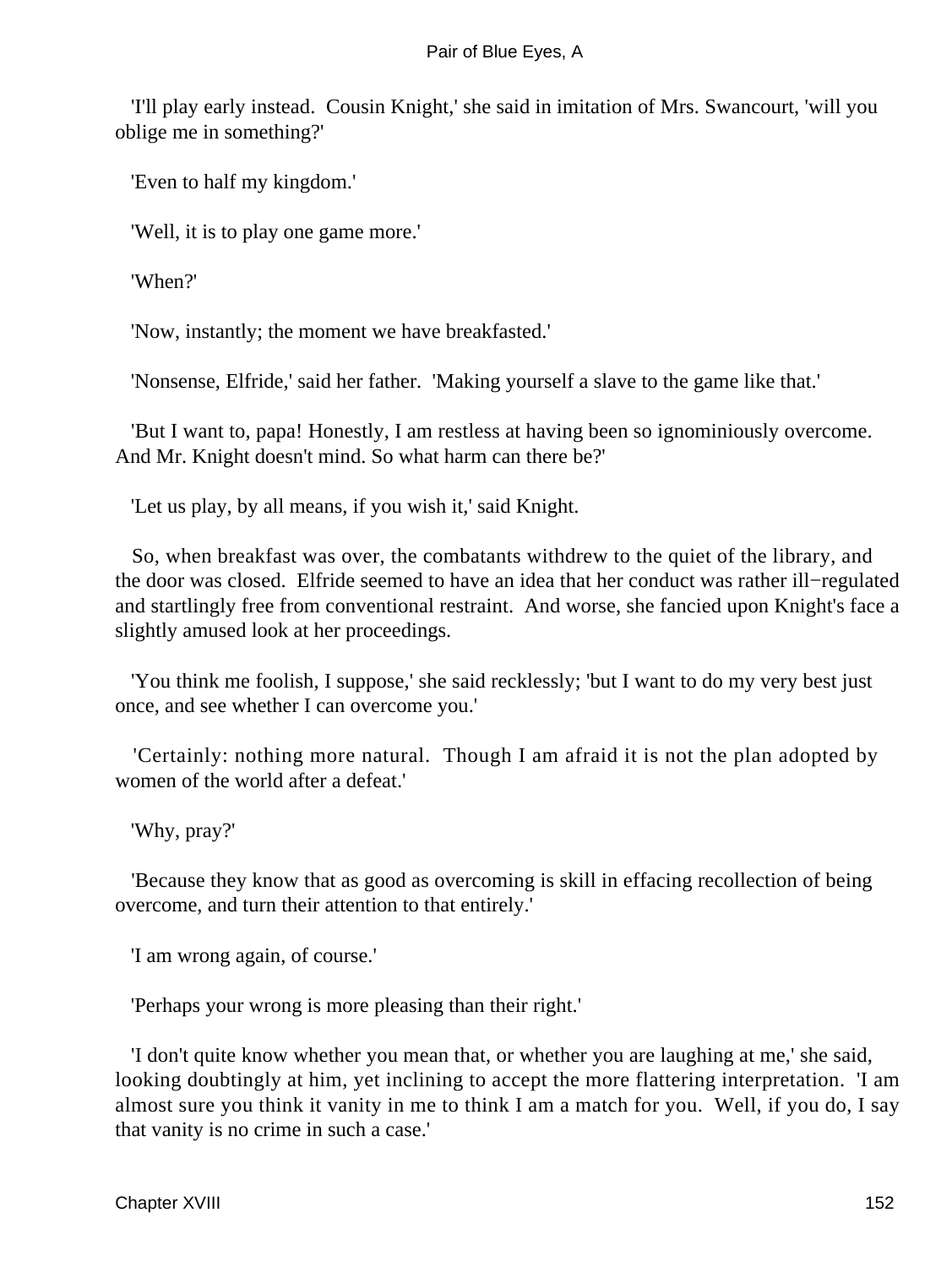'Well, perhaps not. Though it is hardly a virtue.'

'Oh yes, in battle! Nelson's bravery lay in his vanity.'

'Indeed! Then so did his death.'

Oh no, no! For it is written in the book of the prophet Shakespeare –

 «Fear and be slain? no worse can come to fight; And fight and die, is death destroying death!»

 And down they sat, and the contest began, Elfride having the first move. The game progressed. Elfride's heart beat so violently that she could not sit still. Her dread was lest he should hear it. And he did discover it at last – some flowers upon the table being set throbbing by its pulsations.

 'I think we had better give over,' said Knight, looking at her gently. 'It is too much for you, I know. Let us write down the position, and finish another time.'

 'No, please not,' she implored. 'I should not rest if I did not know the result at once. It is your move.'

Ten minutes passed.

 She started up suddenly. 'I know what you are doing?' she cried, an angry colour upon her cheeks, and her eyes indignant. 'You were thinking of letting me win to please me!'

 'I don't mind owning that I was,' Knight responded phlegmatically, and appearing all the more so by contrast with her own turmoil.

'But you must not! I won't have it.'

'Very well.'

 'No, that will not do; I insist that you promise not to do any such absurd thing. It is insulting me!'

'Very well, madam. I won't do any such absurd thing. You shall not win.'

'That is to be proved!' she returned proudly; and the play went on.

 Nothing is now heard but the ticking of a quaint old timepiece on the summit of a bookcase. Ten minutes pass; he captures her knight; she takes his knight, and looks a very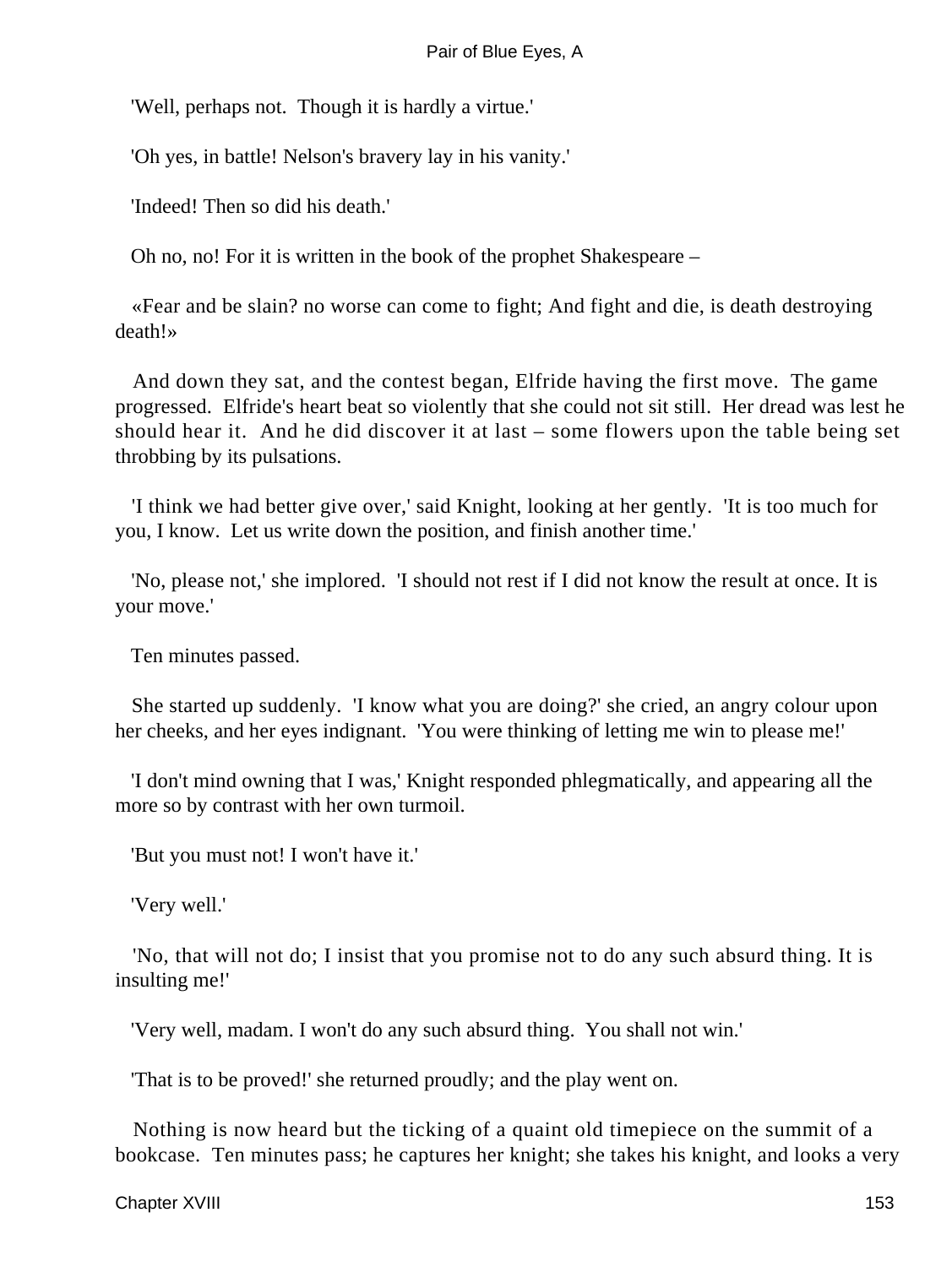Rhadamanthus.

 More minutes tick away; she takes his pawn and has the advantage, showing her sense of it rather prominently.

Five minutes more: he takes her bishop: she brings things even by taking his knight.

Three minutes: she looks bold, and takes his queen: he looks placid, and takes hers.

 Eight or ten minutes pass: he takes a pawn; she utters a little pooh! but not the ghost of a pawn can she take in retaliation.

 Ten minutes pass: he takes another pawn and says, 'Check!' She flushes, extricates herself by capturing his bishop, and looks triumphant. He immediately takes her bishop: she looks surprised.

 Five minutes longer: she makes a dash and takes his only remaining bishop; he replies by taking her only remaining knight.

 Two minutes: he gives check; her mind is now in a painful state of tension, and she shades her face with her hand.

 Yet a few minutes more: he takes her rook and checks again. She literally trembles now lest an artful surprise she has in store for him shall be anticipated by the artful surprise he evidently has in store for her.

Five minutes: 'Checkmate in two moves!' exclaims Elfride.

'If you can,' says Knight.

'Oh, I have miscalculated; that is cruel!'

'Checkmate,' says Knight; and the victory is won.

 Elfride arose and turned away without letting him see her face. Once in the hall she ran upstairs and into her room, and flung herself down upon her bed, weeping bitterly.

'Where is Elfride?' said her father at luncheon.

 Knight listened anxiously for the answer. He had been hoping to see her again before this time.

'She isn't well, sir,' was the reply.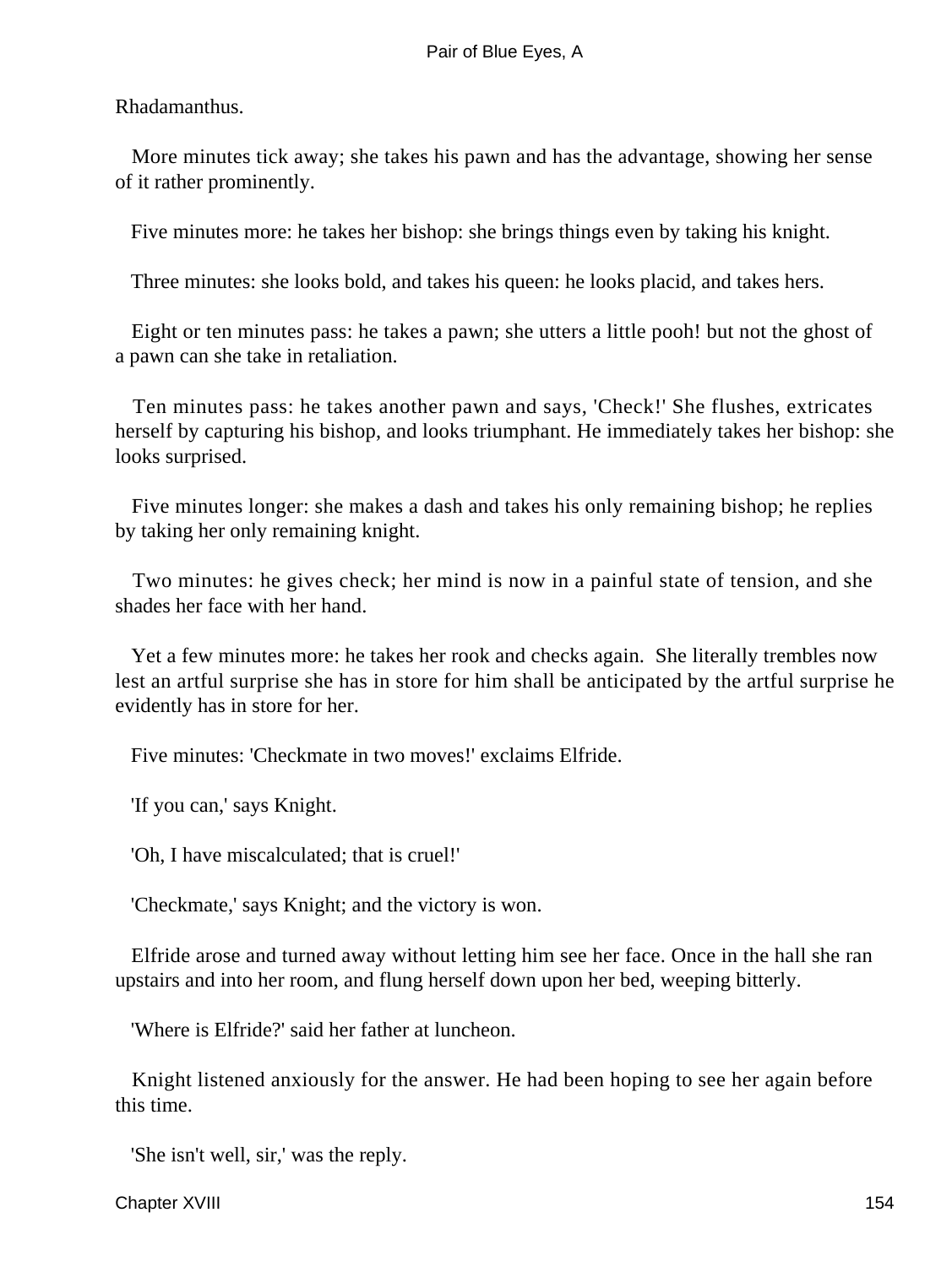Mrs. Swancourt rose and left the room, going upstairs to Elfride's apartment.

 At the door was Unity, who occupied in the new establishment a position between young lady's maid and middle−housemaid.

'She is sound asleep, ma'am,' Unity whispered.

 Mrs. Swancourt opened the door. Elfride was lying full−dressed on the bed, her face hot and red, her arms thrown abroad. At intervals of a minute she tossed restlessly from side to side, and indistinctly moaned words used in the game of chess.

 Mrs. Swancourt had a turn for doctoring, and felt her pulse. It was twanging like a harp−string, at the rate of nearly a hundred and fifty a minute. Softly moving the sleeping girl to a little less cramped position, she went downstairs again.

 'She is asleep now,' said Mrs. Swancourt. 'She does not seem very well. Cousin Knight, what were you thinking of? her tender brain won't bear cudgelling like your great head. You should have strictly forbidden her to play again.'

 In truth, the essayist's experience of the nature of young women was far less extensive than his abstract knowledge of them led himself and others to believe. He could pack them into sentences like a workman, but practically was nowhere.

 'I am indeed sorry,' said Knight, feeling even more than he expressed. 'But surely, the young lady knows best what is good for her!'

 'Bless you, that's just what she doesn't know. She never thinks of such things, does she, Christopher? Her father and I have to command her and keep her in order, as you would a child. She will say things worthy of a French epigrammatist, and act like a robin in a greenhouse. But I think we will send for Dr. Granson – there can be no harm.'

 A man was straightway despatched on horseback to Castle Boterel, and the gentleman known as Dr. Granson came in the course of the afternoon. He pronounced her nervous system to be in a decided state of disorder; forwarded some soothing draught, and gave orders that on no account whatever was she to play chess again.

 The next morning Knight, much vexed with himself, waited with a curiously compounded feeling for her entry to breakfast. The women servants came in to prayers at irregular intervals, and as each entered, he could not, to save his life, avoid turning his head with the hope that she might be Elfride. Mr. Swancourt began reading without waiting for her. Then somebody glided in noiselessly; Knight softly glanced up: it was only the little kitchen−maid. Knight thought reading prayers a bore.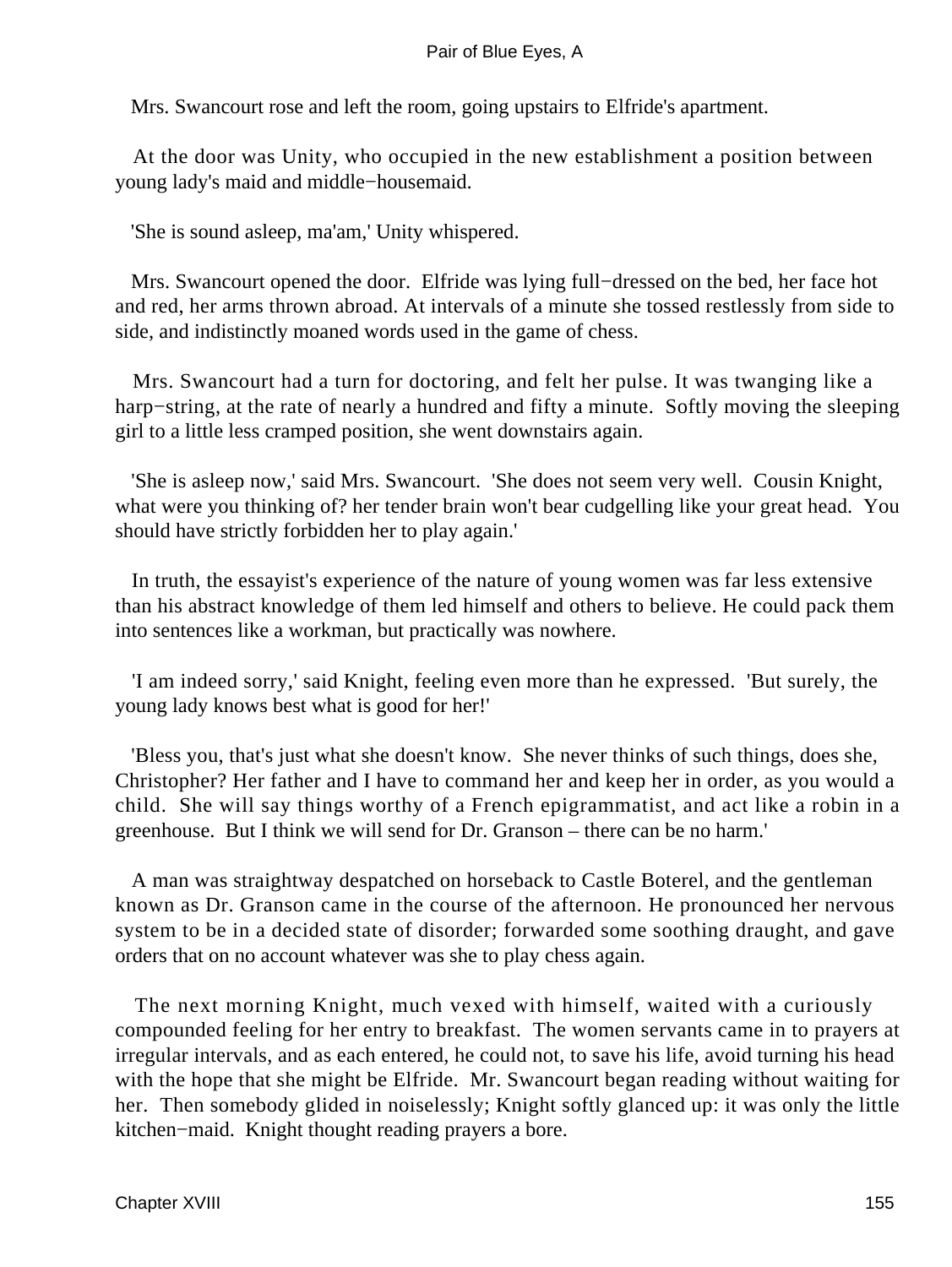He went out alone, and for almost the first time failed to recognize that holding converse with Nature's charms was not solitude. On nearing the house again he perceived his young friend crossing a slope by a path which ran into the one he was following in the angle of the field. Here they met. Elfride was at once exultant and abashed: coming into his presence had upon her the effect of entering a cathedral.

 Knight had his note−book in his hand, and had, in fact, been in the very act of writing therein when they came in view of each other. He left off in the midst of a sentence, and proceeded to inquire warmly concerning her state of health. She said she was perfectly well, and indeed had never looked better. Her health was as inconsequent as her actions. Her lips were red, **Without** the polish that cherries have, and their redness margined with the white skin in a clearly defined line, which had nothing of jagged confusion in it. Altogether she stood as the last person in the world to be knocked over by a game of chess, because too ephemeral−looking to play one.

 'Are you taking notes?' she inquired with an alacrity plainly arising less from interest in the subject than from a wish to divert his thoughts from herself.

 'Yes; I was making an entry. And with your permission I will complete it.' Knight then stood still and wrote. Elfride remained beside him a moment, and afterwards walked on.

 'I should like to see all the secrets that are in that book,' she gaily flung back to him over her shoulder.

'I don't think you would find much to interest you.'

'I know I should.'

'Then of course I have no more to say.'

 'But I would ask this question first. Is it a book of mere facts concerning journeys and expenditure, and so on, or a book of thoughts?'

 'Well, to tell the truth, it is not exactly either. It consists for the most part of jottings for articles and essays, disjointed and disconnected, of no possible interest to anybody but myself.'

'It contains, I suppose, your developed thoughts in embryo?'

'Yes.'

 'If they are interesting when enlarged to the size of an article, what must they be in their concentrated form? Pure rectified spirit, above proof; before it is lowered to be fit for human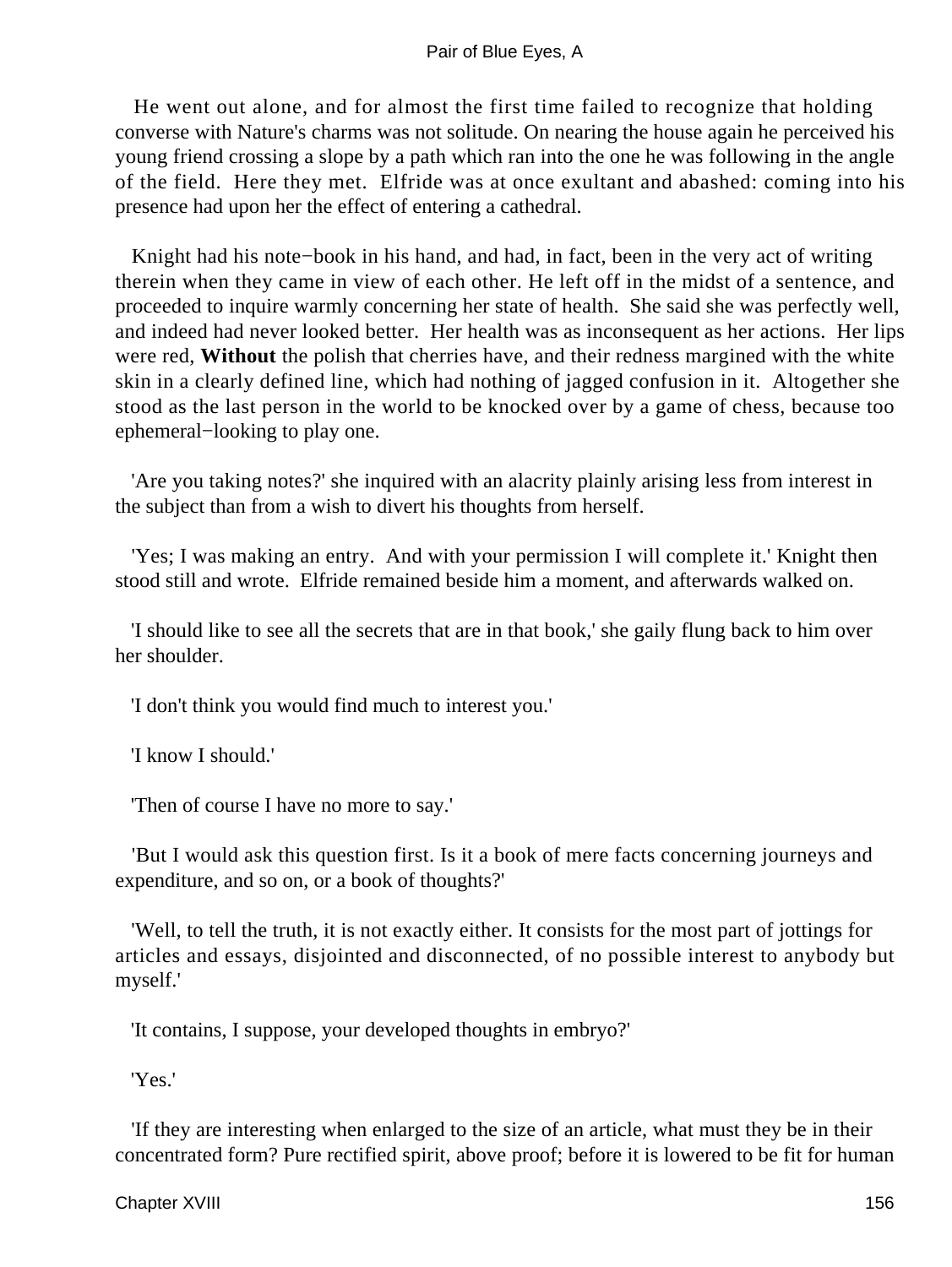consumption: «words that burn» indeed.'

 'Rather like a balloon before it is inflated: flabby, shapeless, dead. You could hardly read them.'

 'May I try?' she said coaxingly. 'I wrote my poor romance in that way – I mean in bits, out of doors – and I should like to see whether your way of entering things is the same as mine.'

 'Really, that's rather an awkward request. I suppose I can hardly refuse now you have asked so directly; but  $-$  – '

 'You think me ill−mannered in asking. But does not this justify me – your writing in my presence, Mr. Knight? If I had lighted upon your book by chance, it would have been different; but you stand before me, and say, «Excuse me,» without caring whether I do or not, and write on, and then tell me they are not private facts but public ideas.'

 'Very well, Miss Swancourt. If you really must see, the consequences be upon your own head. Remember, my advice to you is to leave my book alone.'

'But with that caution I have your permission?'

'Yes.'

 She hesitated a moment, looked at his hand containing the book, then laughed, and saying, 'I must see it,' withdrew it from his fingers.

 Knight rambled on towards the house, leaving her standing in the path turning over the leaves. By the time he had reached the wicket−gate he saw that she had moved, and waited till she came up.

 Elfride had closed the note−book, and was carrying it disdainfully by the corner between her finger and thumb; her face wore a nettled look. She silently extended the volume towards him, raising her eyes no higher than her hand was lifted.

'Take it,' said Elfride quickly. 'I don't want to read it.'

'Could you understand it?' said Knight.

'As far as I looked. But I didn't care to read much.'

'Why, Miss Swancourt?'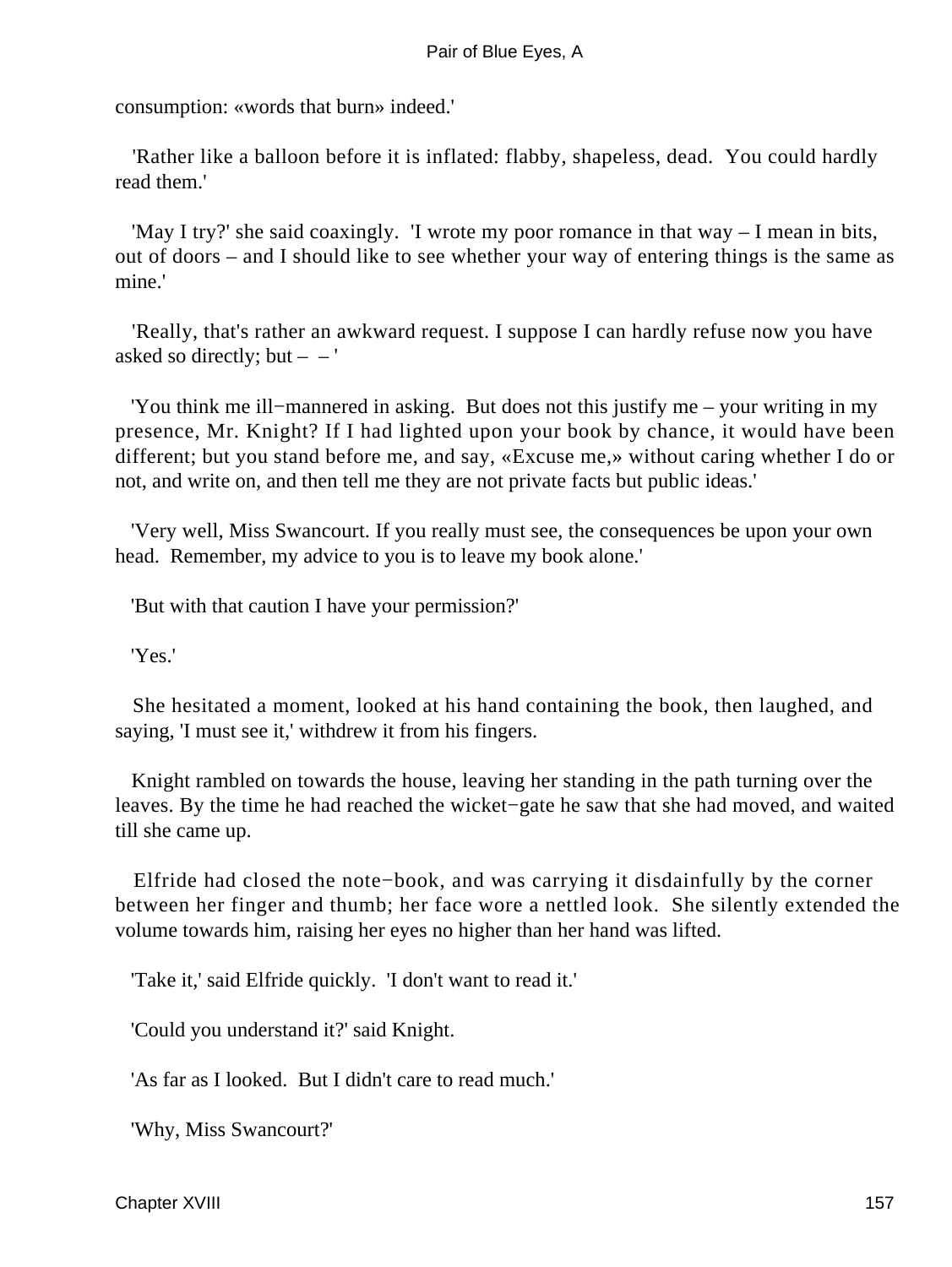'Only because I didn't wish to – that's all.'

'I warned you that you might not.'

'Yes, but I never supposed you would have put me there.'

'Your name is not mentioned once within the four corners.'

'Not my name – I know that.'

'Nor your description, nor anything by which anybody would recognize you.'

 'Except myself. For what is this?' she exclaimed, taking it from him and opening a page. 'August 7. That's the day before yesterday. But I won't read it,' Elfride said, closing the book again with pretty hauteur. 'Why should I? I had no business to ask to see your hook, and it serves me right.'

 Knight hardly recollected what he had written, and turned over the book to see. He came to this:

 'Aug. 7. Girl gets into her teens, and her self−consciousness is born. After a certain interval passed in infantine helplessness it begins to act. Simple, young, and inexperienced at first. Persons of observation can tell to a nicety how old this consciousness is by the skill it has acquired in the art necessary to its success – the art of hiding itself. Generally begins career by actions which are popularly termed showing−off. Method adopted depends in each case upon the disposition, rank, residence, of the young lady attempting it. Town−bred girl will utter some moral paradox on fast men, or love. Country miss adopts the more material media of taking a ghastly fence, whistling, or making your blood run cold by appearing to risk her neck. (MEM. On Endelstow Tower.)

 'An innocent vanity is of course the origin of these displays. «Look at me,» say these youthful beginners in womanly artifice, without reflecting whether or not it be to their advantage to show so very much of themselves. (Amplify and correct for paper on Artless Arts.)'

 'Yes, I remember now,' said Knight. 'The notes were certainly suggested by your manoeuvre on the church tower. But you must not think too much of such random observations,' he continued encouragingly, as he noticed her injured looks. 'A mere fancy passing through my head assumes a factitious importance to you, because it has been made permanent by being written down. All mankind think thoughts as bad as those of people they most love on earth, but such thoughts never getting embodied on paper, it becomes assumed that they never existed. I daresay that you yourself have thought some disagreeable thing or other of me, which would seem just as bad as this if written. I challenge you, now,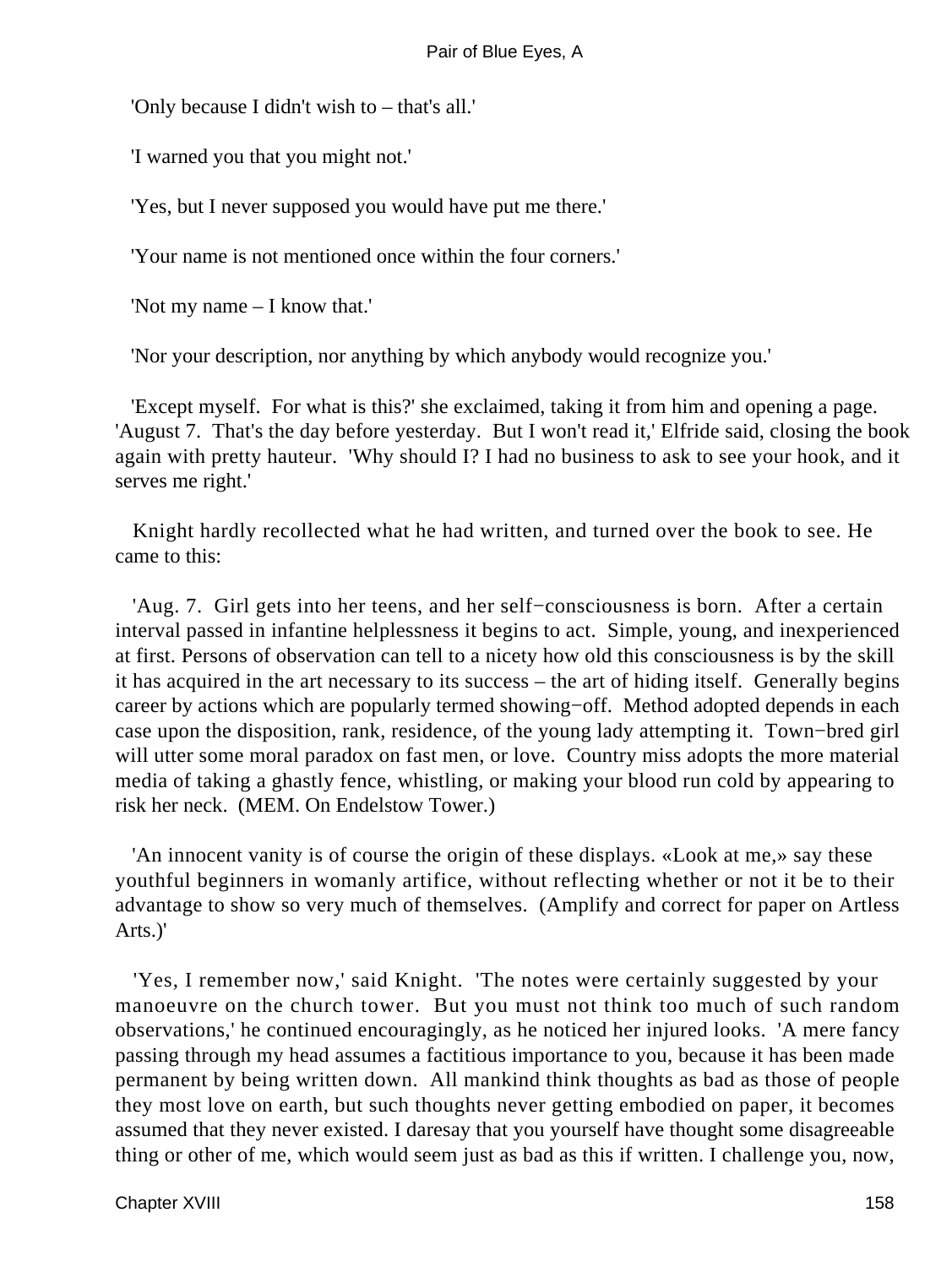to tell me.'

'The worst thing I have thought of you?'

'Yes.'

'I must not.'

'Oh yes.'

'I thought you were rather round−shouldered.'

Knight looked slightly redder.

'And that there was a little bald spot on the top of your head.'

 'Heh−heh! Two ineradicable defects,' said Knight, there being a faint ghastliness discernible in his laugh. 'They are much worse in a lady's eye than being thought self−conscious, I suppose.'

 'Ah, that's very fine,' she said, too inexperienced to perceive her hit, and hence not quite disposed to forgive his notes. 'You alluded to me in that entry as if I were such a child, too. Everybody does that. I cannot understand it. I am quite a woman, you know. How old do you think I am?'

'How old? Why, seventeen, I should say. All girls are seventeen.'

 'You are wrong. I am nearly nineteen. Which class of women do you like best, those who seem younger, or those who seem older than they are?'

'Off−hand I should be inclined to say those who seem older.'

So it was not Elfride's class.

 'But it is well known,' she said eagerly, and there was something touching in the artless anxiety to be thought much of which she revealed by her words, 'that the slower a nature is to develop, the richer the nature. Youths and girls who are men and women before they come of age are nobodies by the time that backward people have shown their full compass.'

 'Yes,' said Knight thoughtfully. 'There is really something in that remark. But at the risk of offence I must remind you that you there take it for granted that the woman behind her time at a given age has not reached the end of her tether. Her backwardness may be not because she is slow to develop, but because she soon exhausted her capacity for developing.'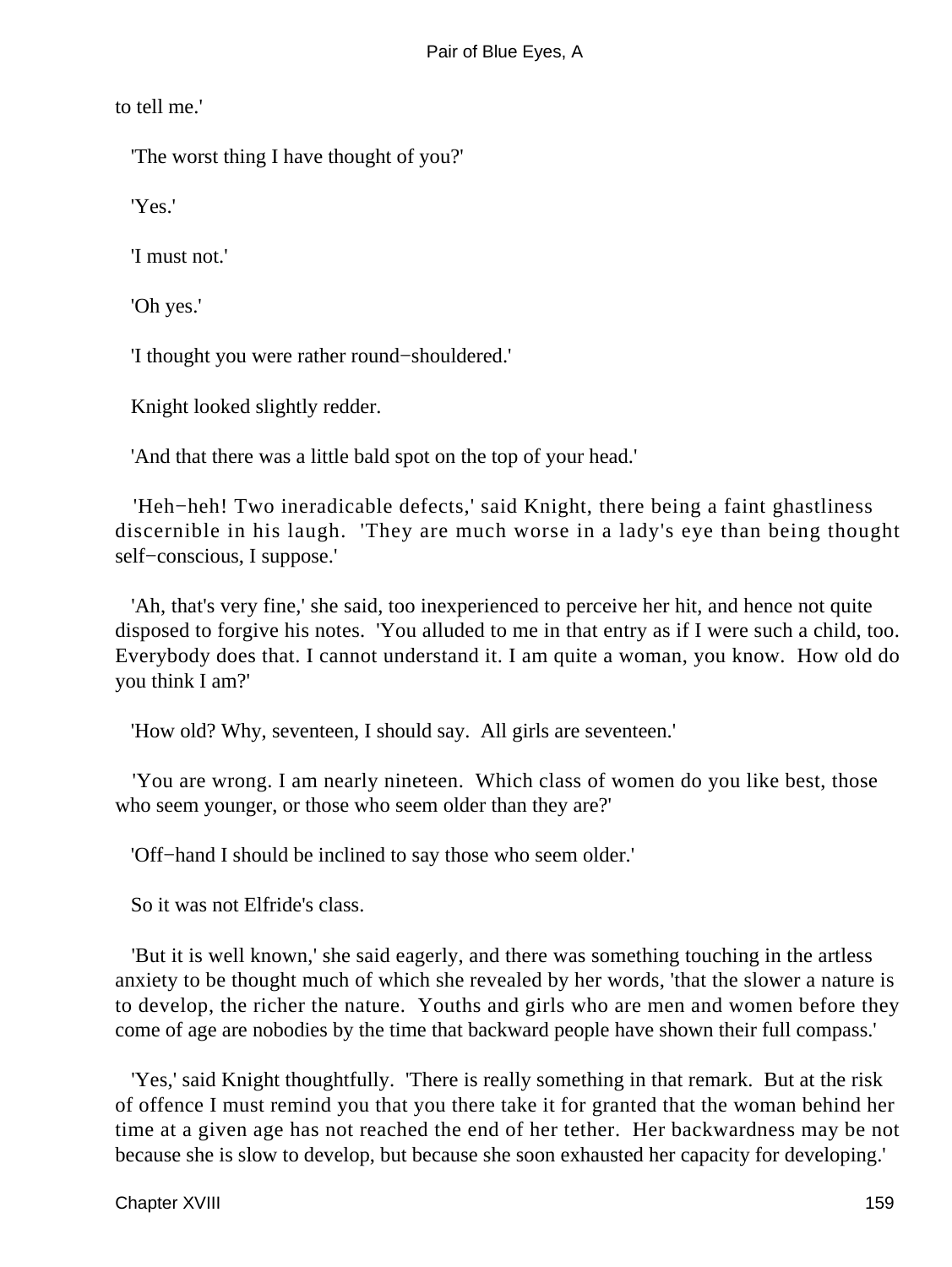Elfride looked disappointed. By this time they were indoors. Mrs. Swancourt, to whom match−making by any honest means was meat and drink, had now a little scheme of that nature concerning this pair. The morning−room, in which they both expected to find her, was empty; the old lady having, for the above reason, vacated it by the second door as they entered by the first.

Knight went to the chimney−piece, and carelessly surveyed two portraits on ivory.

 'Though these pink ladies had very rudimentary features, judging by what I see here,' he observed, 'they had unquestionably beautiful heads of hair.'

'Yes; and that is everything,' said Elfride, possibly conscious of her own, possibly not.

'Not everything; though a great deal, certainly.'

'Which colour do you like best?' she ventured to ask.

'More depends on its abundance than on its colour.'

'Abundances being equal, may I inquire your favourite colour?'

'Dark.'

 'I mean for women,' she said, with the minutest fall of countenance, and a hope that she had been misunderstood.

'So do I,' Knight replied.

 It was impossible for any man not to know the colour of Elfride's hair. In women who wear it plainly such a feature may be overlooked by men not given to ocular intentness. But hers was always in the way. You saw her hair as far as you could see her sex, and knew that it was the palest brown. She knew instantly that Knight, being perfectly aware of this, had an independent standard of admiration in the matter.

 Elfride was thoroughly vexed. She could not but be struck with the honesty of his opinions, and the worst of it was, that the more they went against her, the more she respected them. And now, like a reckless gambler, she hazarded her last and best treasure. Her eyes: they were her all now.

'What coloured eyes do you like best, Mr. Knight?' she said slowly.

'Honestly, or as a compliment?'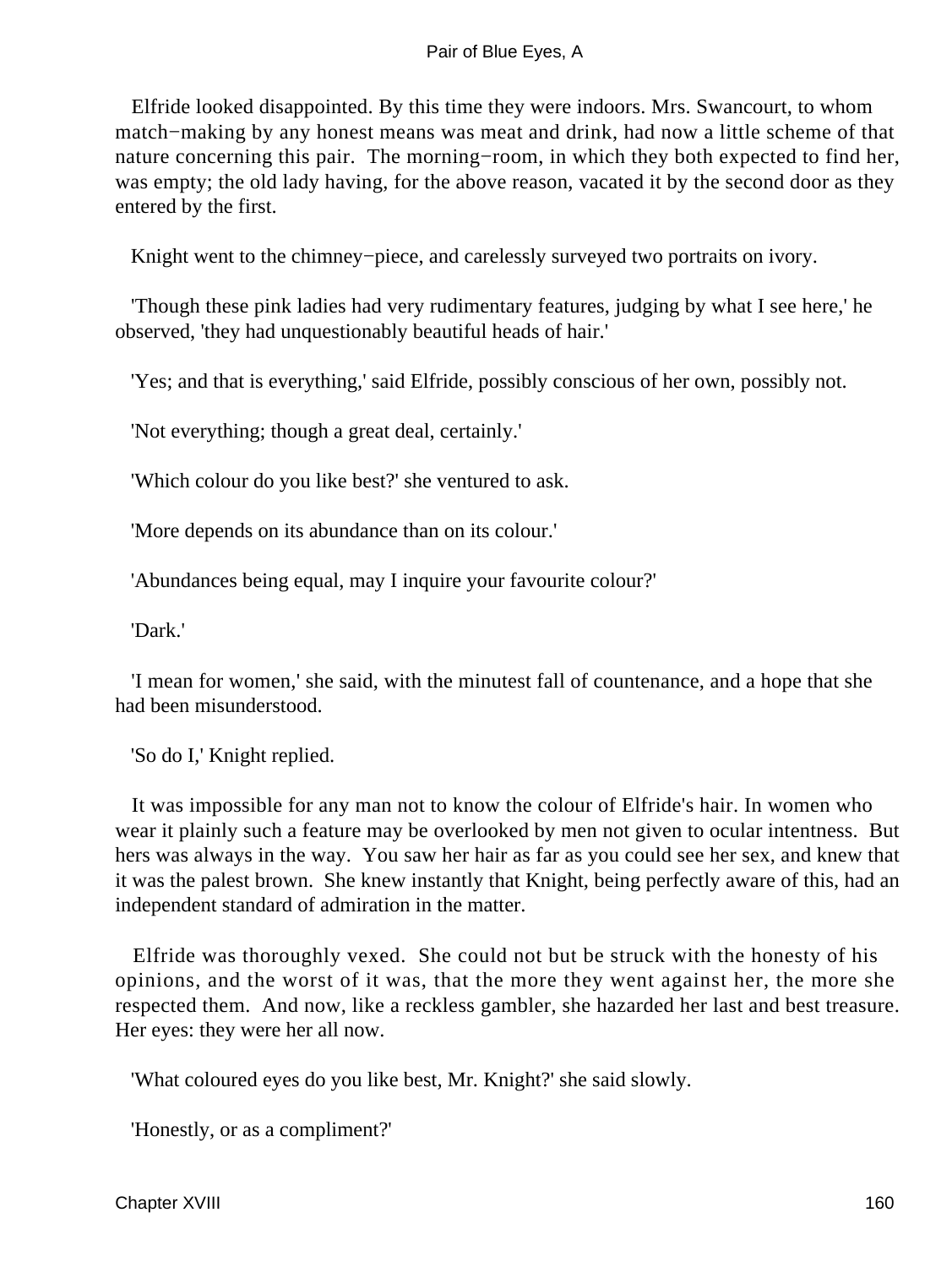'Of course honestly; I don't want anybody's compliment!'

 And yet Elfride knew otherwise: that a compliment or word of approval from that man then would have been like a well to a famished Arab.

'I prefer hazel,' he said serenely.

She had played and lost again.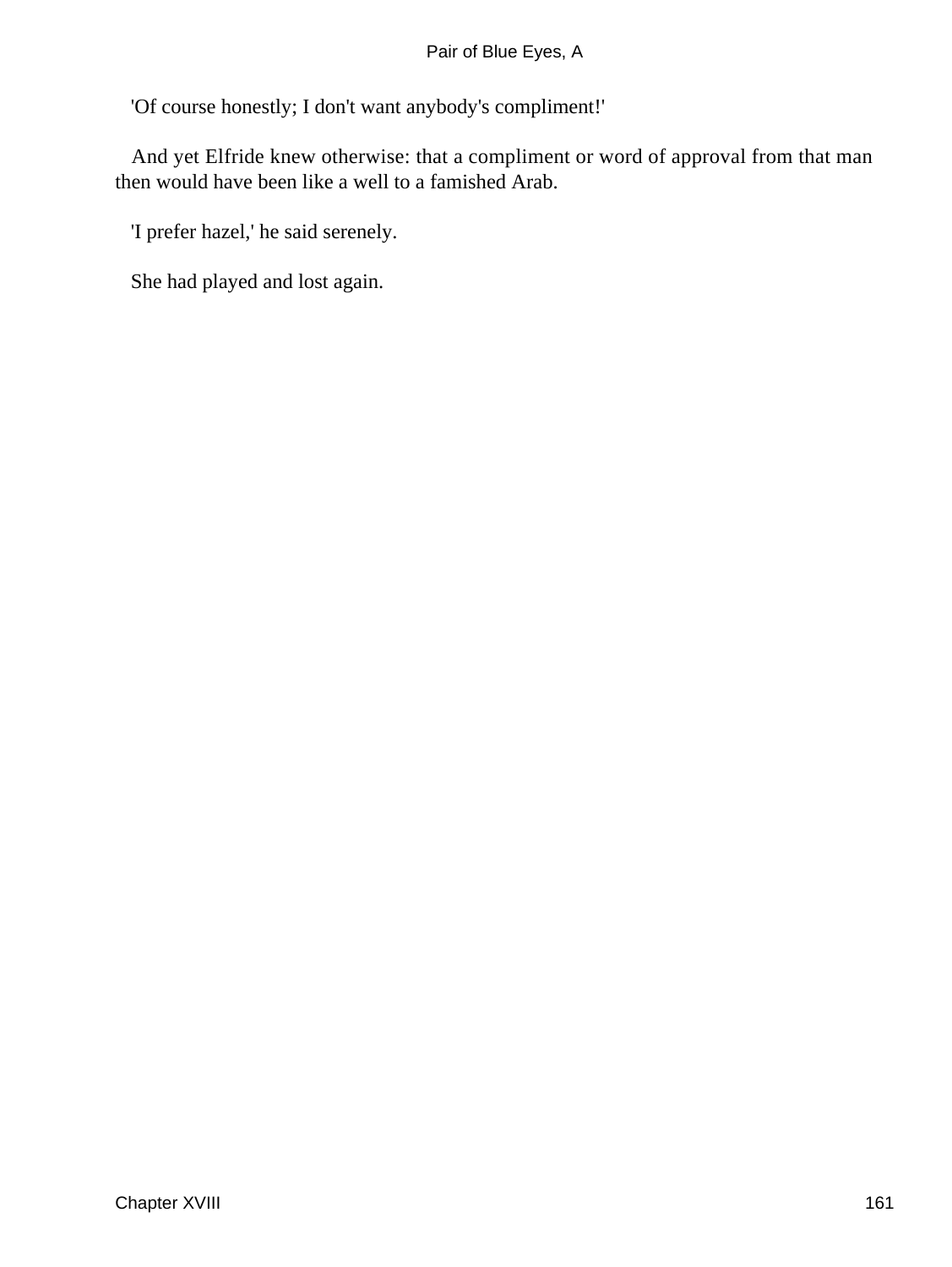## **[Chapter XIX](#page-346-0)**

*'L*ove was in the next degree.'

 Knight had none of those light familiarities of speech which, by judicious touches of epigrammatic flattery, obliterate a woman's recollection of the speaker's abstract opinions. So no more was said by either on the subject of hair, eyes, or development. Elfride's mind had been impregnated with sentiments of her own smallness to an uncomfortable degree of distinctness, and her discomfort was visible in her face. The whole tendency of the conversation latterly had been to quietly but surely disparage her; and she was fain to take Stephen into favour in self−defence. He would not have been so unloving, she said, as to admire an idiosyncrasy and features different from her own. True, Stephen had declared he loved her: Mr. Knight had never done anything of the sort. Somehow this did not mend matters, and the sensation of her smallness in Knight's eyes still remained. Had the position been reversed – had Stephen loved her in spite of a differing taste, and had Knight been indifferent in spite of her resemblance to his ideal, it would have engendered far happier thoughts. As matters stood, Stephen's admiration might have its root in a blindness the result of passion. Perhaps any keen man's judgment was condemnatory of her.

 During the remainder of Saturday they were more or less thrown with their seniors, and no conversation arose which was exclusively their own. When Elfride was in bed that night her thoughts recurred to the same subject. At one moment she insisted that it was ill−natured of him to speak so decisively as he had done; the next, that it was sterling honesty.

 'Ah, what a poor nobody I am!' she said, sighing. 'People like him, who go about the great world, don't care in the least what I am like either in mood or feature.'

 Perhaps a man who has got thoroughly into a woman's mind in this manner, is half way to her heart; the distance between those two stations is proverbially short.

 'And are you really going away this week?' said Mrs. Swancourt to Knight on the following evening, which was Sunday.

 They were all leisurely climbing the hill to the church, where a last service was now to be held at the rather exceptional time of evening instead of in the afternoon, previous to the demolition of the ruinous portions.

 'I am intending to cross to Cork from Bristol,' returned Knight; 'and then I go on to Dublin.'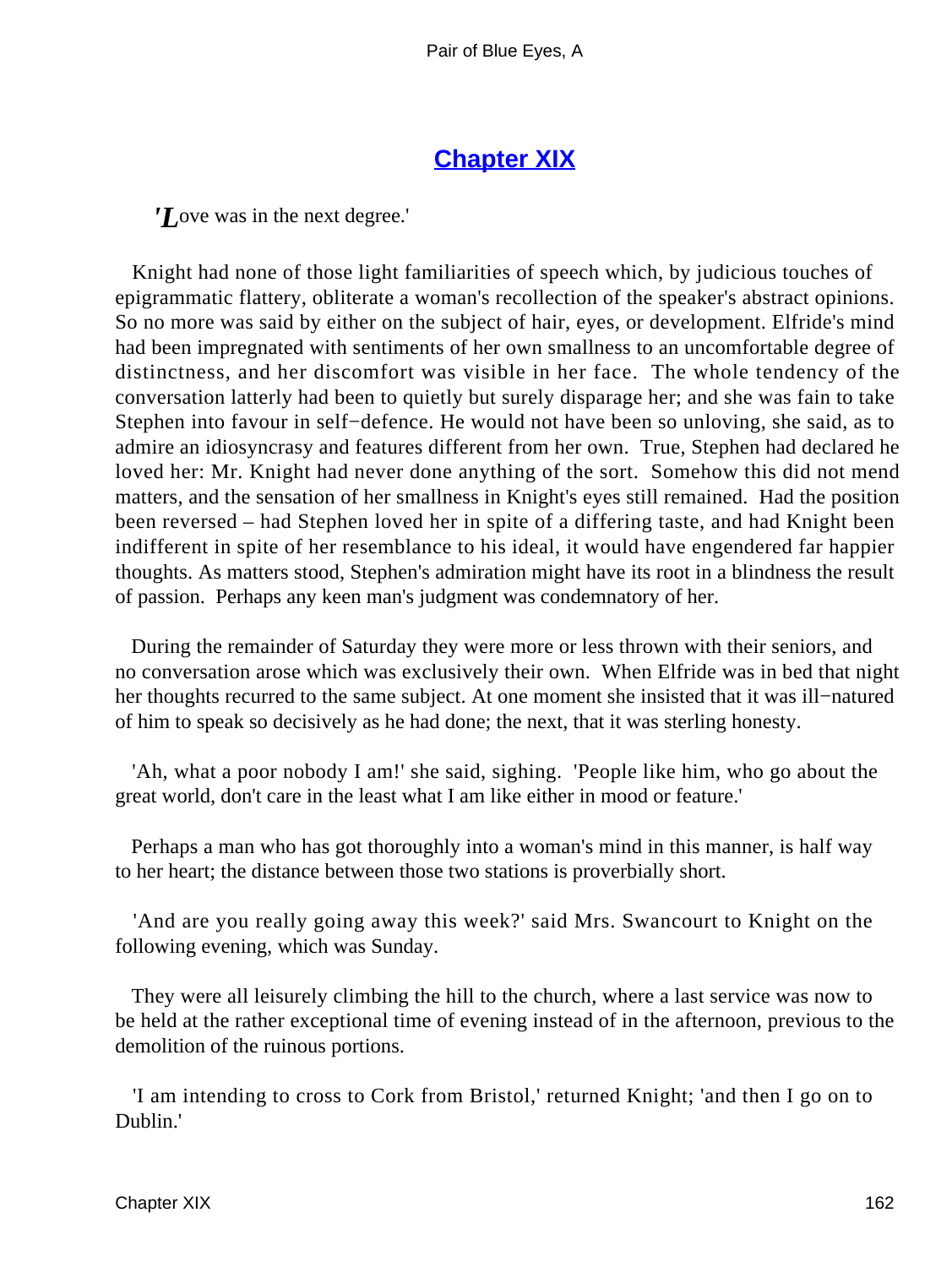'Return this way, and stay a little longer with us,' said the vicar. 'A week is nothing. We have hardly been able to realize your presence yet. I remember a story which – – '

 The vicar suddenly stopped. He had forgotten it was Sunday, and would probably have gone on in his week−day mode of thought had not a turn in the breeze blown the skirt of his college gown within the range of his vision, and so reminded him. He at once diverted the current of his narrative with the dexterity the occasion demanded.

 'The story of the Levite who journeyed to Bethlehem−judah, from which I took my text the Sunday before last, is quite to the point,' he continued, with the pronunciation of a man who, far from having intended to tell a week−day story a moment earlier, had thought of nothing but Sabbath matters for several weeks. 'What did he gain after all by his restlessness? Had he remained in the city of the Jebusites, and not been so anxious for Gibeah, none of his troubles would have arisen.'

 'But he had wasted five days already,' said Knight, closing his eyes to the vicar's commendable diversion. 'His fault lay in beginning the tarrying system originally.'

'True, true; my illustration fails.'

'But not the hospitality which prompted the story.'

 'So you are to come just the same,' urged Mrs. Swancourt, for she had seen an almost imperceptible fall of countenance in her stepdaughter at Knight's announcement.

 Knight half promised to call on his return journey; but the uncertainty with which he spoke was quite enough to fill Elfride with a regretful interest in all he did during the few remaining hours. The curate having already officiated twice that day in the two churches, Mr. Swancourt had undertaken the whole of the evening service, and Knight read the lessons for him. The sun streamed across from the dilapidated west window, and lighted all the assembled worshippers with a golden glow, Knight as he read being illuminated by the same mellow lustre. Elfride at the organ regarded him with a throbbing sadness of mood which was fed by a sense of being far removed from his sphere. As he went deliberately through the chapter appointed – a portion of the history of Elijah – and ascended that magnificent climax of the wind, the earthquake, the fire, and the still small voice, his deep tones echoed past with such apparent disregard of her existence, that his presence inspired her with a forlorn sense of unapproachableness, which his absence would hardly have been able to cause.

 At the same time, turning her face for a moment to catch the glory of the dying sun as it fell on his form, her eyes were arrested by the shape and aspect of a woman in the west gallery. It was the bleak barren countenance of the widow Jethway, whom Elfride had not seen much of since the morning of her return with Stephen Smith. Possessing the smallest of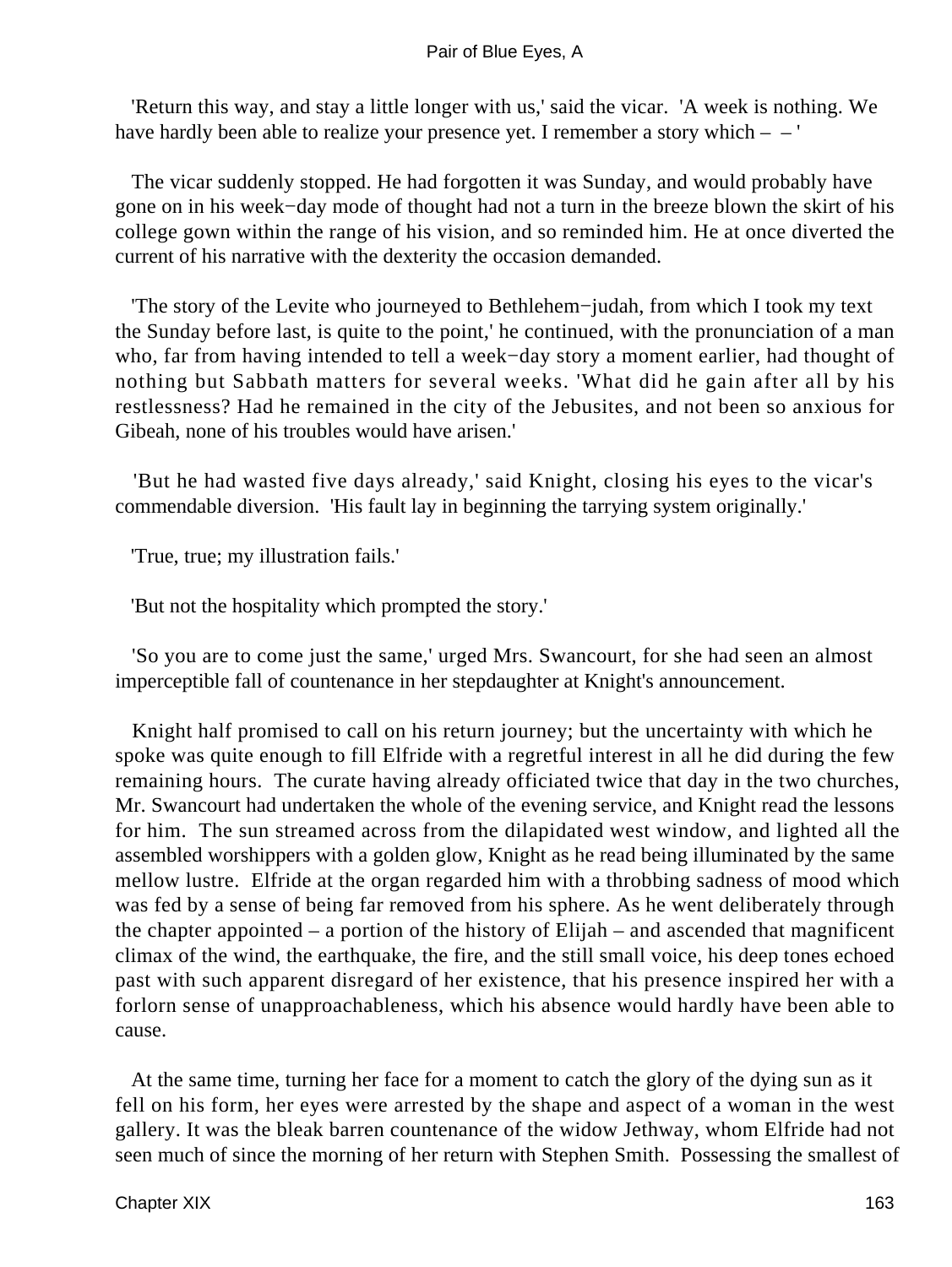competencies, this unhappy woman appeared to spend her life in journeyings between Endelstow Churchyard and that of a village near Southampton, where her father and mother were laid.

 She had not attended the service here for a considerable time, and she now seemed to have a reason for her choice of seat. From the gallery window the tomb of her son was plainly visible – standing as the nearest object in a prospect which was closed outwardly by the changeless horizon of the sea.

 The streaming rays, too, flooded her face, now bent towards Elfride with a hard and bitter expression that the solemnity of the place raised to a tragic dignity it did not intrinsically possess. The girl resumed her normal attitude with an added disquiet.

 Elfride's emotion was cumulative, and after a while would assert itself on a sudden. A slight touch was enough to set it free  $-$  a poem, a sunset, a cunningly contrived chord of music, a vague imagining, being the usual accidents of its exhibition. The longing for Knight's respect, which was leading up to an incipient yearning for his love, made the present conjuncture a sufficient one. Whilst kneeling down previous to leaving, when the sunny streaks had gone upward to the roof, and the lower part of the church was in soft shadow, she could not help thinking of Coleridge's morbid poem 'The Three Graves,' and shuddering as she wondered if Mrs. Jethway were cursing her, she wept as if her heart would break.

 They came out of church just as the sun went down, leaving the landscape like a platform from which an eloquent speaker has retired, and nothing remains for the audience to do but to rise and go home. Mr. and Mrs. Swancourt went off in the carriage, Knight and Elfride preferring to walk, as the skilful old matchmaker had imagined. They descended the hill together.

 'I liked your reading, Mr. Knight,' Elfride presently found herself saying. 'You read better than papa.'

 'I will praise anybody that will praise me. You played excellently, Miss Swancourt, and very correctly.'

'Correctly – yes.'

'It must be a great pleasure to you to take an active part in the service.'

 'I want to be able to play with more feeling. But I have not a good selection of music, sacred or secular. I wish I had a nice little music–library – well chosen, and that the only new pieces sent me were those of genuine merit.'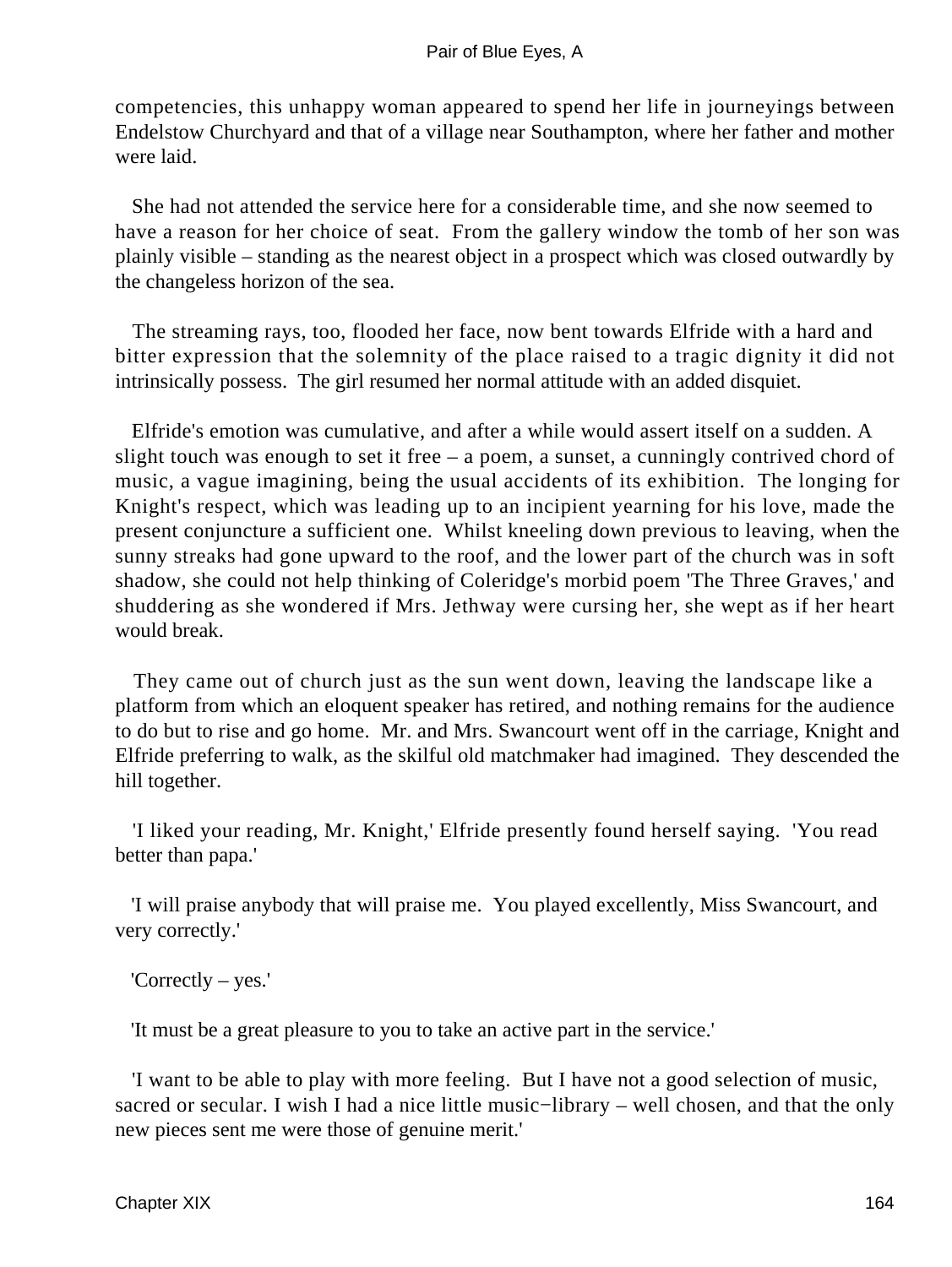'I am glad to hear such a wish from you. It is extraordinary how many women have no honest love of music as an end and not as a means, even leaving out those who have nothing in them. They mostly like it for its accessories. I have never met a woman who loves music as do ten or a dozen men I know.'

 'How would you draw the line between women with something and women with nothing in them?'

 'Well,' said Knight, reflecting a moment, 'I mean by nothing in them those who don't care about anything solid. This is an instance: I knew a man who had a young friend in whom he was much interested; in fact, they were going to be married. She was seemingly poetical, and he offered her a choice of two editions of the British poets, which she pretended to want badly. He said, «Which of them would you like best for me to send?» She said, «A pair of the prettiest earrings in Bond Street, if you don't mind, would be nicer than either.» Now I call her a girl with not much in her but vanity; and so do you, I daresay.'

'Oh yes,' replied Elfride with an effort.

 Happening to catch a glimpse of her face as she was speaking, and noticing that her attempt at heartiness was a miserable failure, he appeared to have misgivings.

 'You, Miss Swancourt, would not, under such circumstances, have preferred the nicknacks?'

'No, I don't think I should, indeed,' she stammered.

 'I'll put it to you,' said the inflexible Knight. 'Which will you have of these two things of about equal value – the well−chosen little library of the best music you spoke of – bound in morocco, walnut case, lock and key – or a pair of the very prettiest earrings in Bond Street windows?'

'Of course the music,' Elfride replied with forced earnestness.

'You are quite certain?' he said emphatically.

'Quite,' she faltered; 'if I could for certain buy the earrings afterwards.'

 Knight, somewhat blamably, keenly enjoyed sparring with the palpitating mobile creature, whose excitable nature made any such thing a species of cruelty.

He looked at her rather oddly, and said, 'Fie!'

'Forgive me,' she said, laughing a little, a little frightened, and blushing very deeply.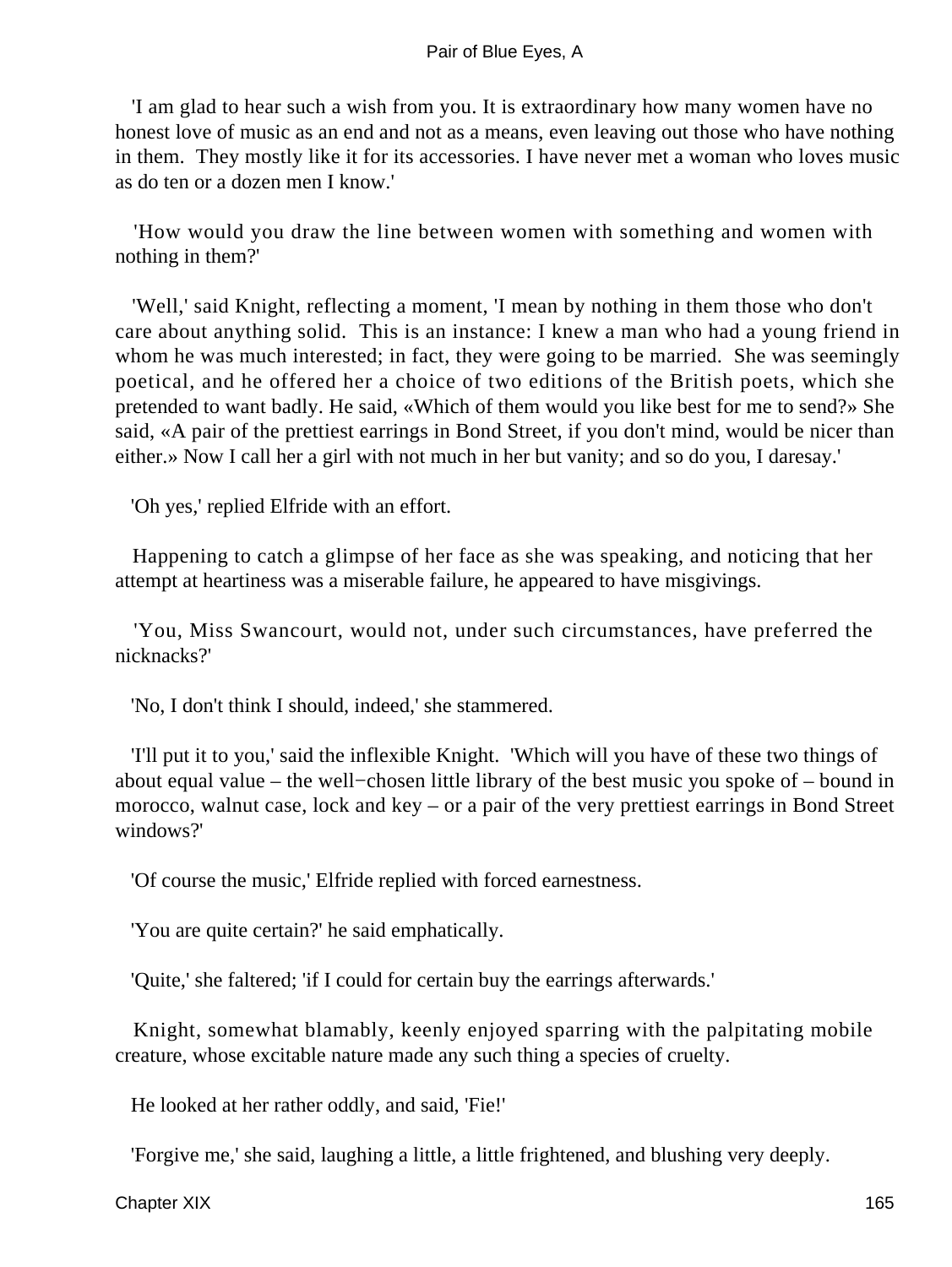'Ah, Miss Elfie, why didn't you say at first, as any firm woman would have said, I am as bad as she, and shall choose the same?'

'I don't know,' said Elfride wofully, and with a distressful smile.

'I thought you were exceptionally musical?'

'So I am, I think. But the test is so severe – quite painful.'

'I don't understand.'

'Music doesn't do any real good, or rather – – '

That **Is a** thing to say, Miss Swancourt! Why, what  $-$ 

'You don't understand! you don't understand!'

'Why, what conceivable use is there in jimcrack jewellery?'

 'No, no, no, no!' she cried petulantly; 'I didn't mean what you think. I like the music best, only I like  $-$  – '

 'Earrings better – own it!' he said in a teasing tone. 'Well, I think I should have had the moral courage to own it at once, without pretending to an elevation I could not reach.'

 Like the French soldiery, Elfride was not brave when on the defensive. So it was almost with tears in her eyes that she answered desperately:

 'My meaning is, that I like earrings best just now, because I lost one of my prettiest pair last year, and papa said he would not buy any more, or allow me to myself, because I was careless; and now I wish I had some like them – that's what my meaning is – indeed it is, Mr. Knight.'

 'I am afraid I have been very harsh and rude,' said Knight, with a look of regret at seeing how disturbed she was. 'But seriously, if women only knew how they ruin their good looks by such appurtenances, I am sure they would never want them.'

'They were lovely, and became me so!'

 'Not if they were like the ordinary hideous things women stuff their ears with nowadays – like the governor of a steam−engine, or a pair of scales, or gold gibbets and chains, and artists' palettes, and compensation pendulums, and Heaven knows what besides.'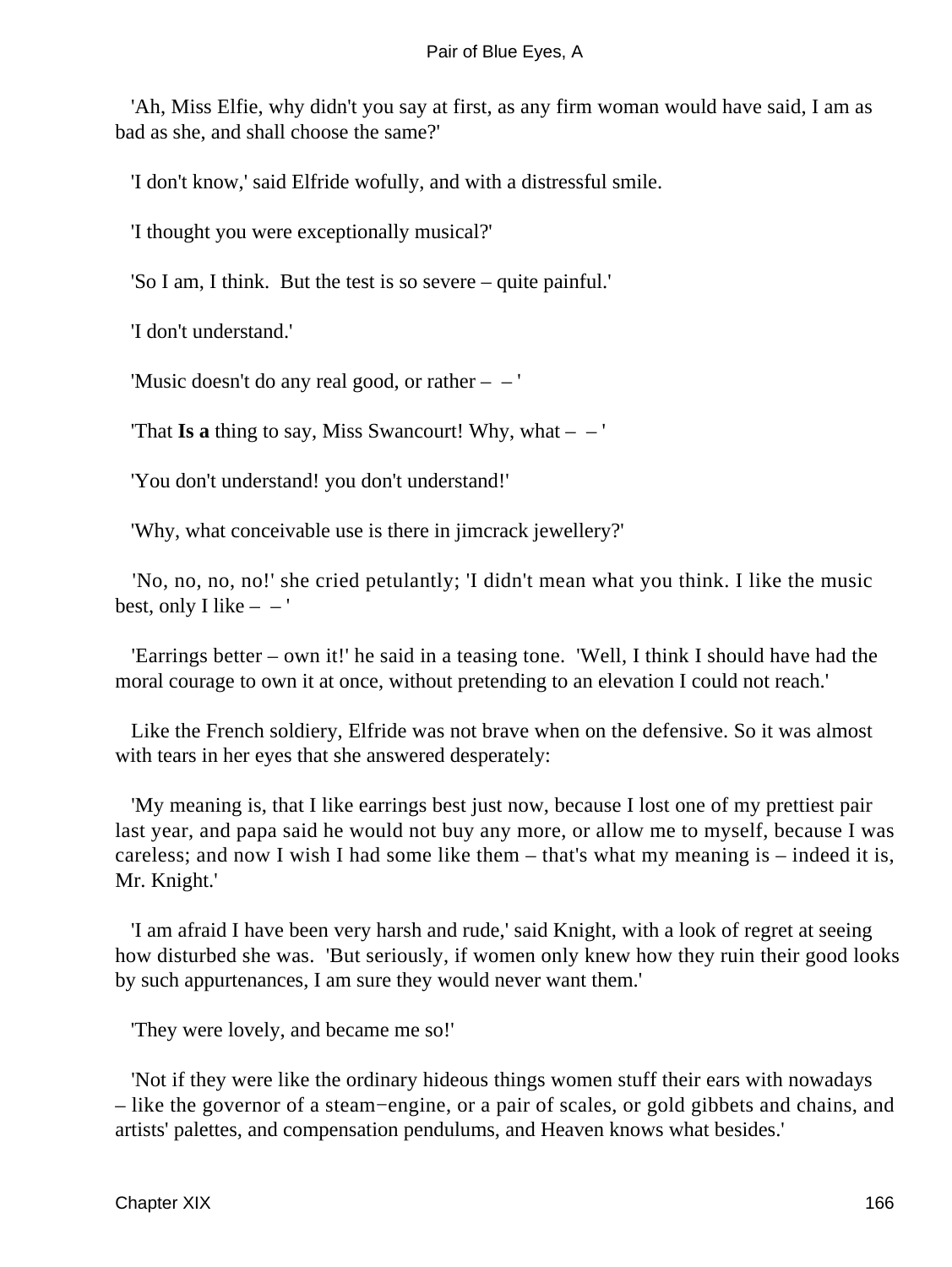'No; they were not one of those things. So pretty – like this,' she said with eager animation. And she drew with the point of her parasol an enlarged view of one of the lamented darlings, to a scale that would have suited a giantess half−a−mile high.

 'Yes, very pretty – very,' said Knight dryly. 'How did you come to lose such a precious pair of articles?'

'I only lost one – nobody ever loses both at the same time.'

 She made this remark with embarrassment, and a nervous movement of the fingers. Seeing that the loss occurred whilst Stephen Smith was attempting to kiss her for the first time on the cliff, her confusion was hardly to be wondered at. The question had been awkward, and received no direct answer.

Knight seemed not to notice her manner.

 'Oh, nobody ever loses both – I see. And certainly the fact that it was a case of loss takes away all odour of vanity from your choice.'

 'As I never know whether you are in earnest, I don't now,' she said, looking up inquiringly at the hairy face of the oracle. And coming gallantly to her own rescue, 'If I really seem vain, it is that I am only vain in my ways – not in my heart. The worst women are those vain in their hearts, and not in their ways.'

 'An adroit distinction. Well, they are certainly the more objectionable of the two,' said Knight.

'Is vanity a mortal or a venial sin? You know what life is: tell me.'

 'I am very far from knowing what life is. A just conception of life is too large a thing to grasp during the short interval of passing through it.'

 'Will the fact of a woman being fond of jewellery be likely to make her life, in its higher sense, a failure?'

'Nobody's life is altogether a failure.'

 'Well, you know what I mean, even though my words are badly selected and commonplace,' she said impatiently. 'Because I utter commonplace words, you must not suppose I think only commonplace thoughts. My poor stock of words are like a limited number of rough moulds I have to cast all my materials in, good and bad; and the novelty or delicacy of the substance is often lost in the coarse triteness of the form.'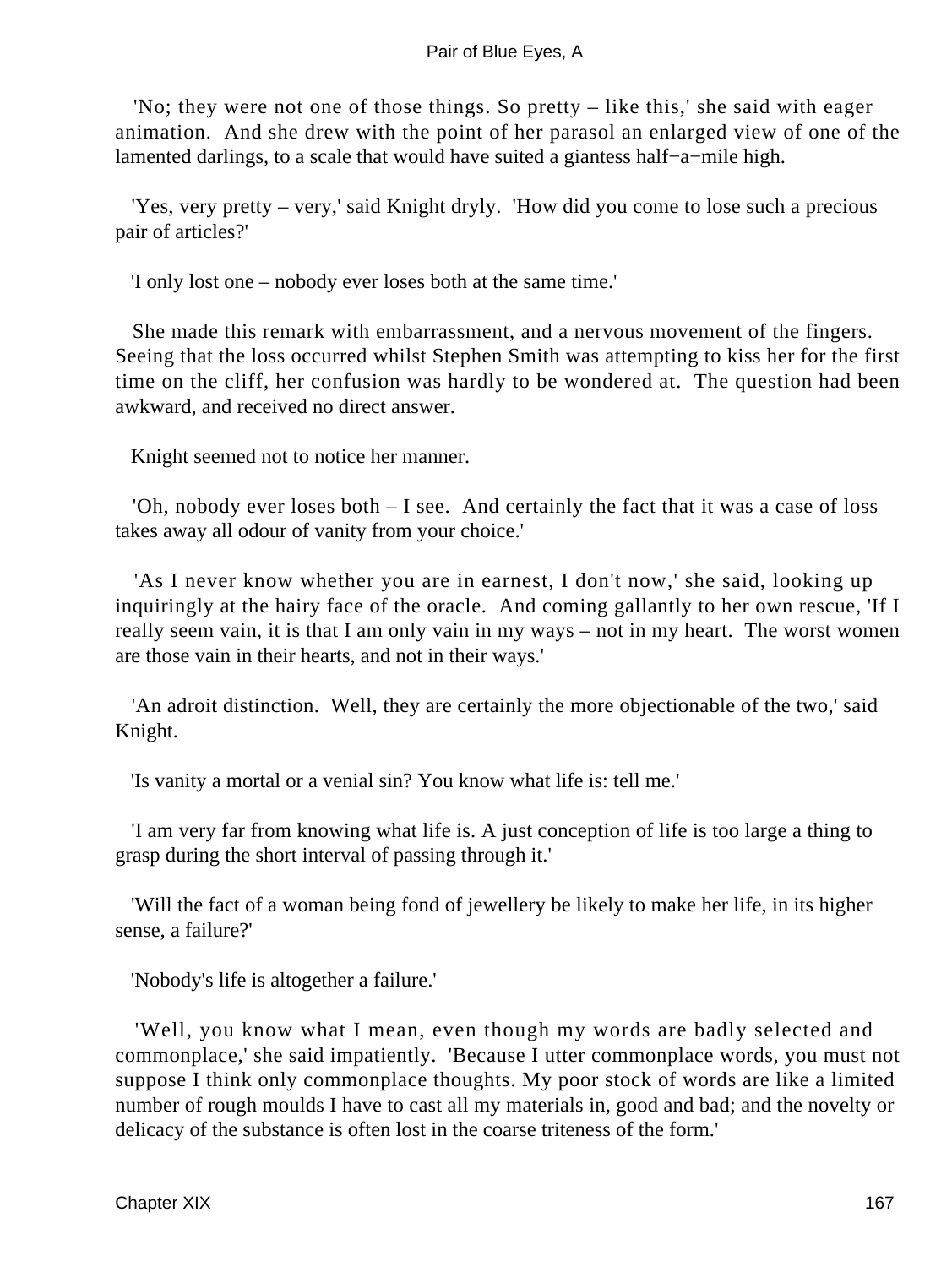'Very well; I'll believe that ingenious representation. As to the subject in hand – lives which are failures – you need not trouble yourself. Anybody's life may be just as romantic and strange and interesting if he or she fails as if he or she succeed. All the difference is, that the last chapter is wanting in the story. If a man of power tries to do a great deed, and just falls short of it by an accident not his fault, up to that time his history had as much in it as that of a great man who has done his great deed. It is whimsical of the world to hold that particulars of how a lad went to school and so on should be as an interesting romance or as nothing to them, precisely in proportion to his after renown.'

 They were walking between the sunset and the moonrise. With the dropping of the sun a nearly full moon had begun to raise itself. Their shadows, as cast by the western glare, showed signs of becoming obliterated in the interest of a rival pair in the opposite direction which the moon was bringing to distinctness.

 'I consider my life to some extent a failure,' said Knight again after a pause, during which he had noticed the antagonistic shadows.

'You! How?'

'I don't precisely know. But in some way I have missed the mark.'

 'Really? To have done it is not much to be sad about, but to feel that you have done it must be a cause of sorrow. Am I right?'

 'Partly, though not quite. For a sensation of being profoundly experienced serves as a sort of consolation to people who are conscious of having taken wrong turnings. Contradictory as it seems, there is nothing truer than that people who have always gone right don't know half as much about the nature and ways of going right as those do who have gone wrong. However, it is not desirable for me to chill your summer−time by going into this.'

'You have not told me even now if I am really vain.'

 'If I say Yes, I shall offend you; if I say No, you'll think I don't mean it,' he replied, looking curiously into her face.

 'Ah, well,' she replied, with a little breath of distress, '«That which is exceeding deep, who will find it out?» I suppose I must take you as I do the Bible – find out and understand all I can; and on the strength of that, swallow the rest in a lump, by simple faith. Think me vain, if you will. Worldly greatness requires so much littleness to grow up in, that an infirmity more or less is not a matter for regret.'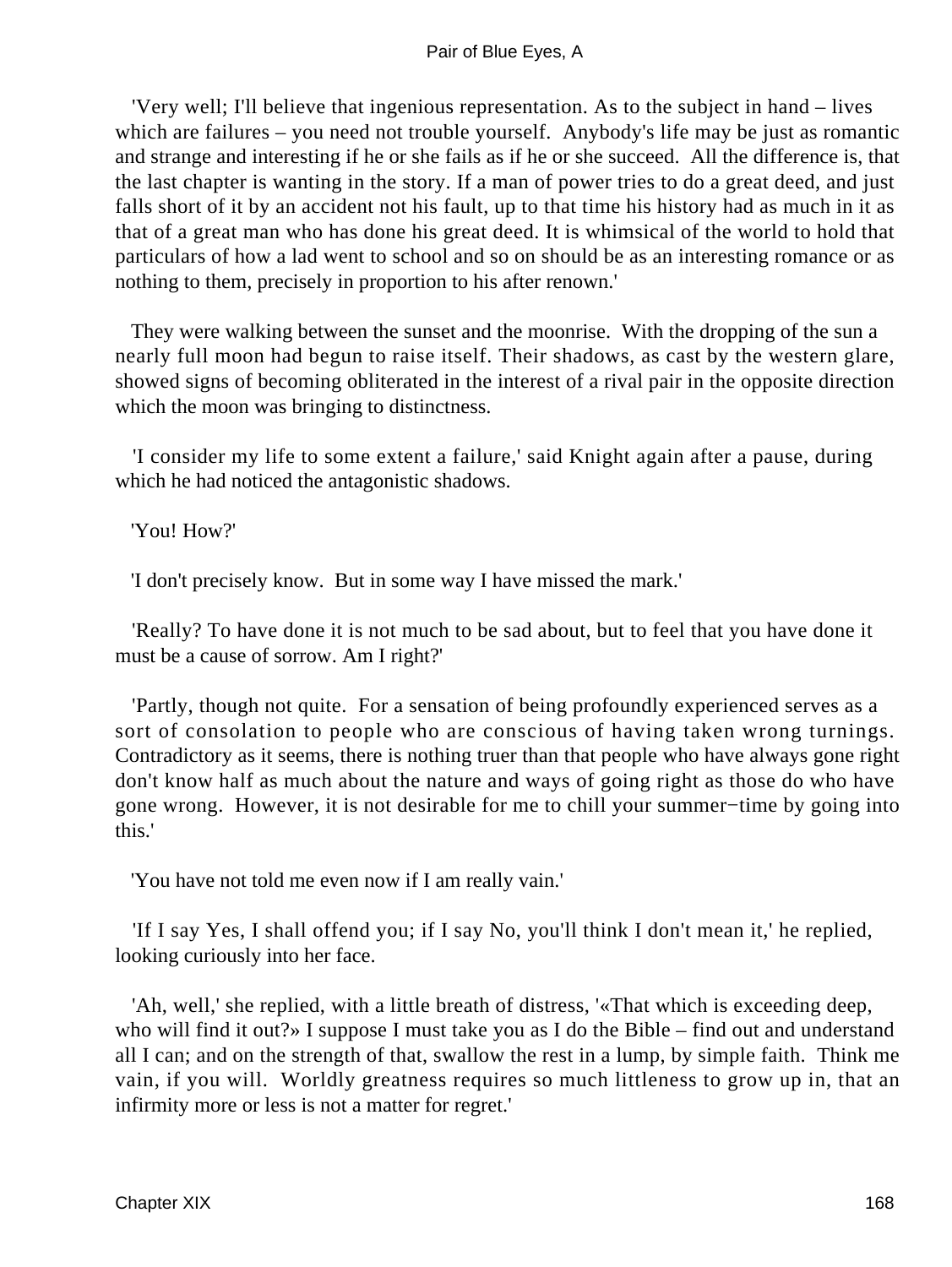'As regards women, I can't say,' answered Knight carelessly; 'but it is without doubt a misfortune for a man who has a living to get, to be born of a truly noble nature. A high soul will bring a man to the workhouse; so you may be right in sticking up for vanity.'

'No, no, I don't do that,' she said regretfully.

 Mr. Knight, when you are gone, will you send me something you have written? I think I should like to see whether you write as you have lately spoken, or in your better mood. Which is your true self – the cynic you have been this evening, or the nice philosopher you were up to to−night?'

'Ah, which? You know as well as I.'

 Their conversation detained them on the lawn and in the portico till the stars blinked out. Elfride flung back her head, and said idly –

'There's a bright star exactly over me.'

'Each bright star is overhead somewhere.'

'Is it? Oh yes, of course. Where is that one?' and she pointed with her finger.

'That is poised like a white hawk over one of the Cape Verde Islands.'

'And that?'

'Looking down upon the source of the Nile.'

'And that lonely quiet−looking one?'

 'He watches the North Pole, and has no less than the whole equator for his horizon. And that idle one low down upon the ground, that we have almost rolled away from, is in India – over the head of a young friend of mine, who very possibly looks at the star in our zenith, as it hangs low upon his horizon, and thinks of it as marking where his true love dwells.'

 Elfride glanced at Knight with misgiving. Did he mean her? She could not see his features; but his attitude seemed to show unconsciousness.

'The star is over MY head,' she said with hesitation.

'Or anybody else's in England.'

'Oh yes, I see:' she breathed her relief.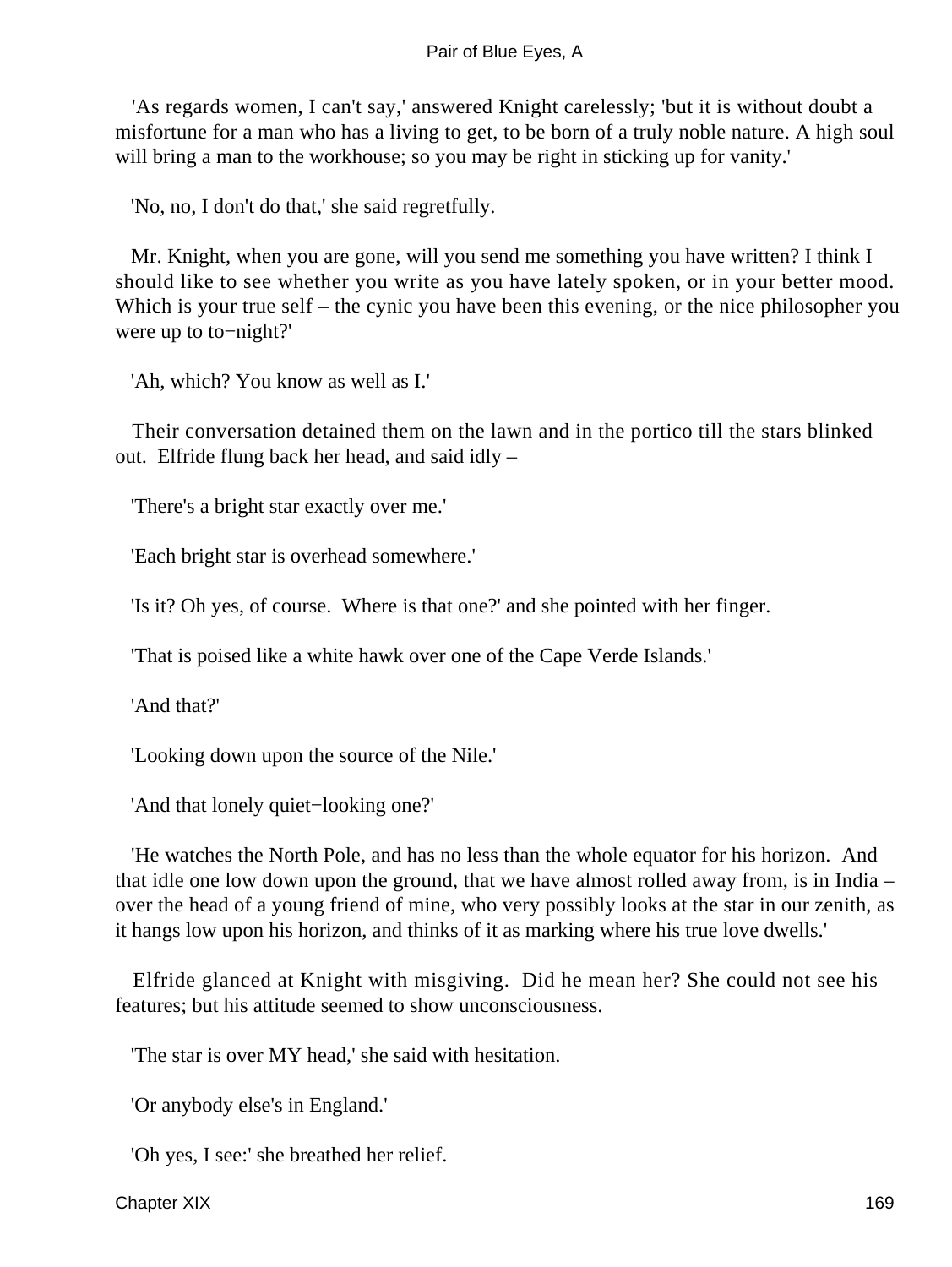'His parents, I believe, are natives of this county. I don't know them, though I have been in correspondence with him for many years till lately. Fortunately or unfortunately for him he fell in love, and then went to Bombay. Since that time I have heard very little of him.'

 Knight went no further in his volunteered statement, and though Elfride at one moment was inclined to profit by the lessons in honesty he had just been giving her, the flesh was weak, and the intention dispersed into silence. There seemed a reproach in Knight's blind words, and yet she was not able to clearly define any disloyalty that she had been guilty of.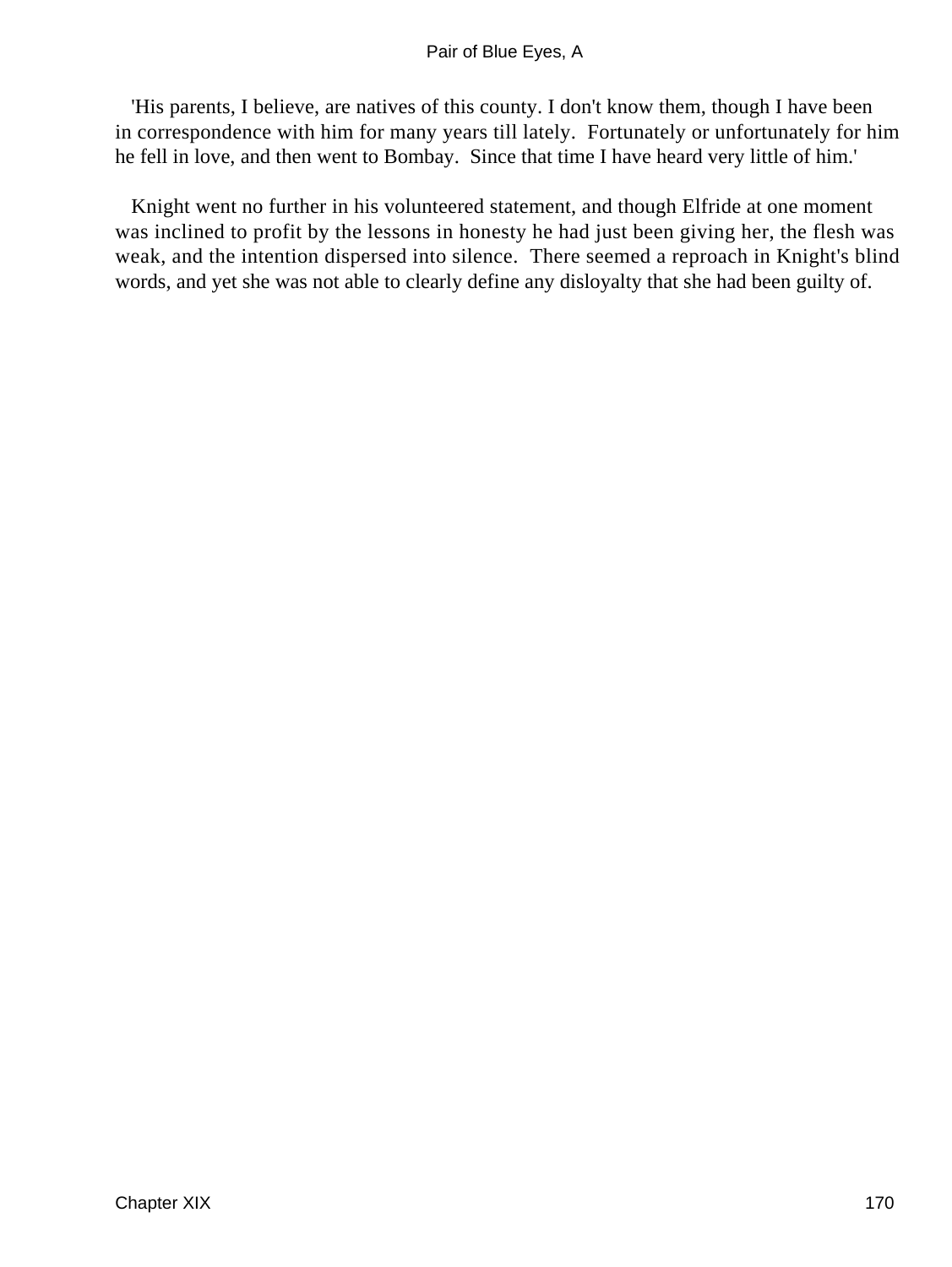# **[Chapter XX](#page-347-0)**

*'A* distant dearness in the hill.'

Knight turned his back upon the parish of Endelstow, and crossed over to Cork.

 One day of absence superimposed itself on another, and proportionately weighted his heart. He pushed on to the Lakes of Killarney, rambled amid their luxuriant woods, surveyed the infinite variety of island, hill, and dale there to be found, listened to the marvellous echoes of that romantic spot; but altogether missed the glory and the dream he formerly found in such favoured regions.

 Whilst in the company of Elfride, her girlish presence had not perceptibly affected him to any depth. He had not been conscious that her entry into his sphere had added anything to himself; but now that she was taken away he was very conscious of a great deal being abstracted. The superfluity had become a necessity, and Knight was in love.

 Stephen fell in love with Elfride by looking at her: Knight by ceasing to do so. When or how the spirit entered into him he knew not: certain he was that when on the point of leaving Endelstow he had felt none of that exquisite nicety of poignant sadness natural to such severances, seeing how delightful a subject of contemplation Elfride had been ever since. Had he begun to love her when she met his eye after her mishap on the tower? He had simply thought her weak. Had he grown to love her whilst standing on the lawn brightened all over by the evening sun? He had thought her complexion good: no more. Was it her conversation that had sown the seed? He had thought her words ingenious, and very creditable to a young woman, but not noteworthy. Had the chess− playing anything to do with it? Certainly not: he had thought her at that time a rather conceited child.

 Knight's experience was a complete disproof of the assumption that love always comes by glances of the eye and sympathetic touches of the fingers: that, like flame, it makes itself palpable at the moment of generation. Not till they were parted, and she had become sublimated in his memory, could he be said to have even attentively regarded her.

 Thus, having passively gathered up images of her which his mind did not act upon till the cause of them was no longer before him, he appeared to himself to have fallen in love with her soul, which had temporarily assumed its disembodiment to accompany him on his way.

 She began to rule him so imperiously now that, accustomed to analysis, he almost trembled at the possible result of the introduction of this new force among the nicely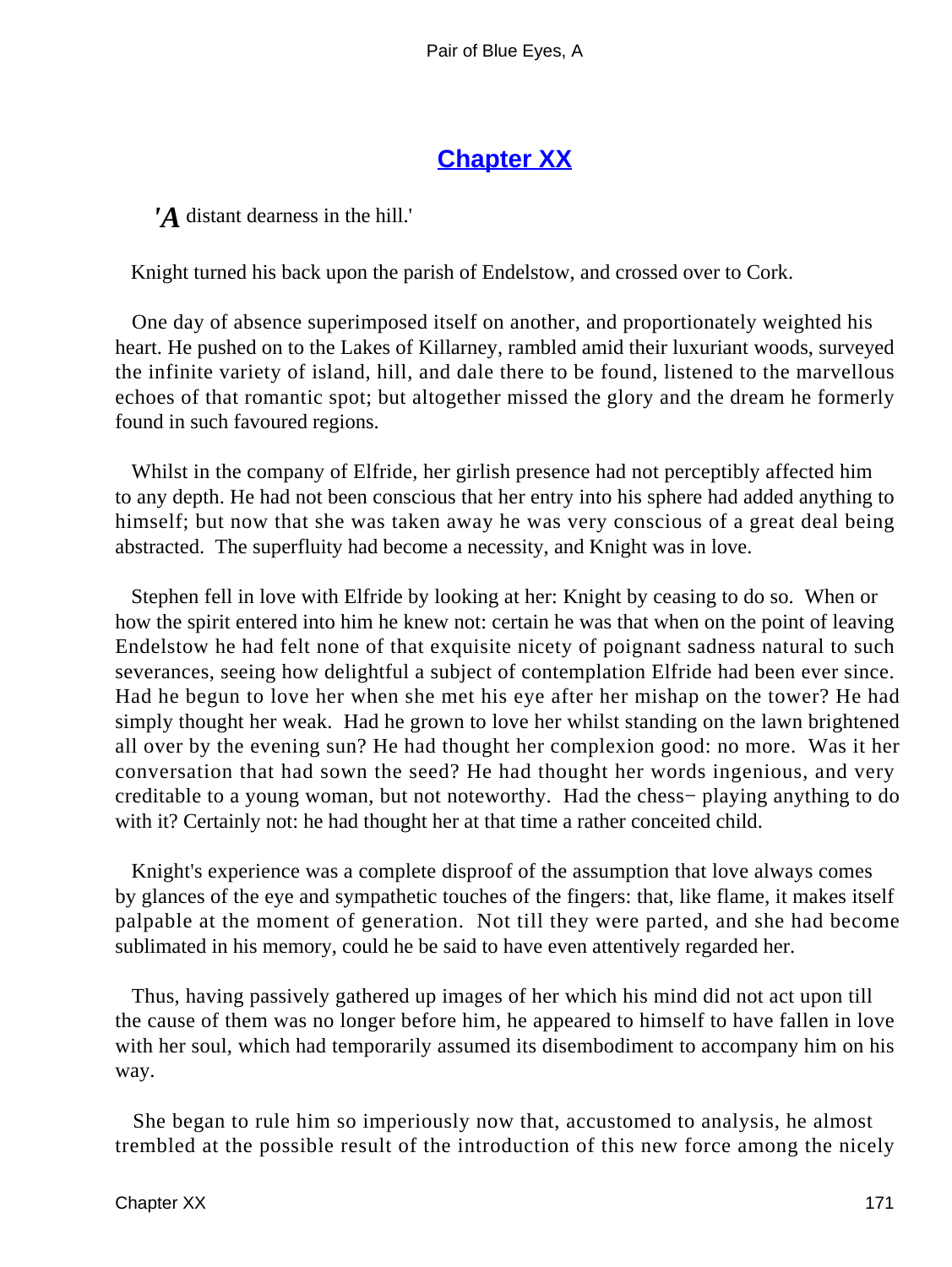adjusted ones of his ordinary life. He became restless: then he forgot all collateral subjects in the pleasure of thinking about her.

Yet it must be said that Knight loved philosophically rather than with romance.

 He thought of her manner towards him. Simplicity verges on coquetry. Was she flirting? he said to himself. No forcible translation of favour into suspicion was able to uphold such a theory. The performance had been too well done to be anything but real. It had the defects without which nothing is genuine. No actress of twenty years' standing, no bald−necked lady whose earliest season 'out' was lost in the discreet mist of evasive talk, could have played before him the part of ingenuous girl as Elfride lived it. She had the little artful ways which partly make up ingenuousness.

 There are bachelors by nature and bachelors by circumstance: spinsters there doubtless are also of both kinds, though some think only those of the latter. However, Knight had been looked upon as a bachelor by nature. What was he coming to? It was very odd to himself to look at his theories on the subject of love, and reading them now by the full light of a new experience, to see how much more his sentences meant than he had felt them to mean when they were written. People often discover the real force of a trite old maxim only when it is thrust upon them by a chance adventure; but Knight had never before known the case of a man who learnt the full compass of his own epigrams by such means.

 He was intensely satisfied with one aspect of the affair. Inbred in him was an invincible objection to be any but the first comer in a woman's heart. He had discovered within himself the condition that if ever he did make up his mind to marry, it must be on the certainty that no cropping out of inconvenient old letters, no bow and blush to a mysterious stranger casually met, should be a possible source of discomposure. Knight's sentiments were only the ordinary ones of a man of his age who loves genuinely, perhaps exaggerated a little by his pursuits. When men first love as lads, it is with the very centre of their hearts, nothing else being concerned in the operation. With added years, more of the faculties attempt a partnership in the passion, till at Knight's age the understanding is fain to have a hand in it. It may as well be left out. A man in love setting up his brains as a gauge of his position is as one determining a ship's longitude from a light at the mast−head.

 Knight argued from Elfride's unwontedness of manner, which was matter of fact, to an unwontedness in love, which was matter of inference only. Incredules les plus credules. 'Elfride,' he said, 'had hardly looked upon a man till she saw me.'

 He had never forgotten his severity to her because she preferred ornament to edification, and had since excused her a hundred times by thinking how natural to womankind was a love of adornment, and how necessary became a mild infusion of personal vanity to complete the delicate and fascinating dye of the feminine mind. So at the end of the week's absence, which had brought him as far as Dublin, he resolved to curtail his tour, return to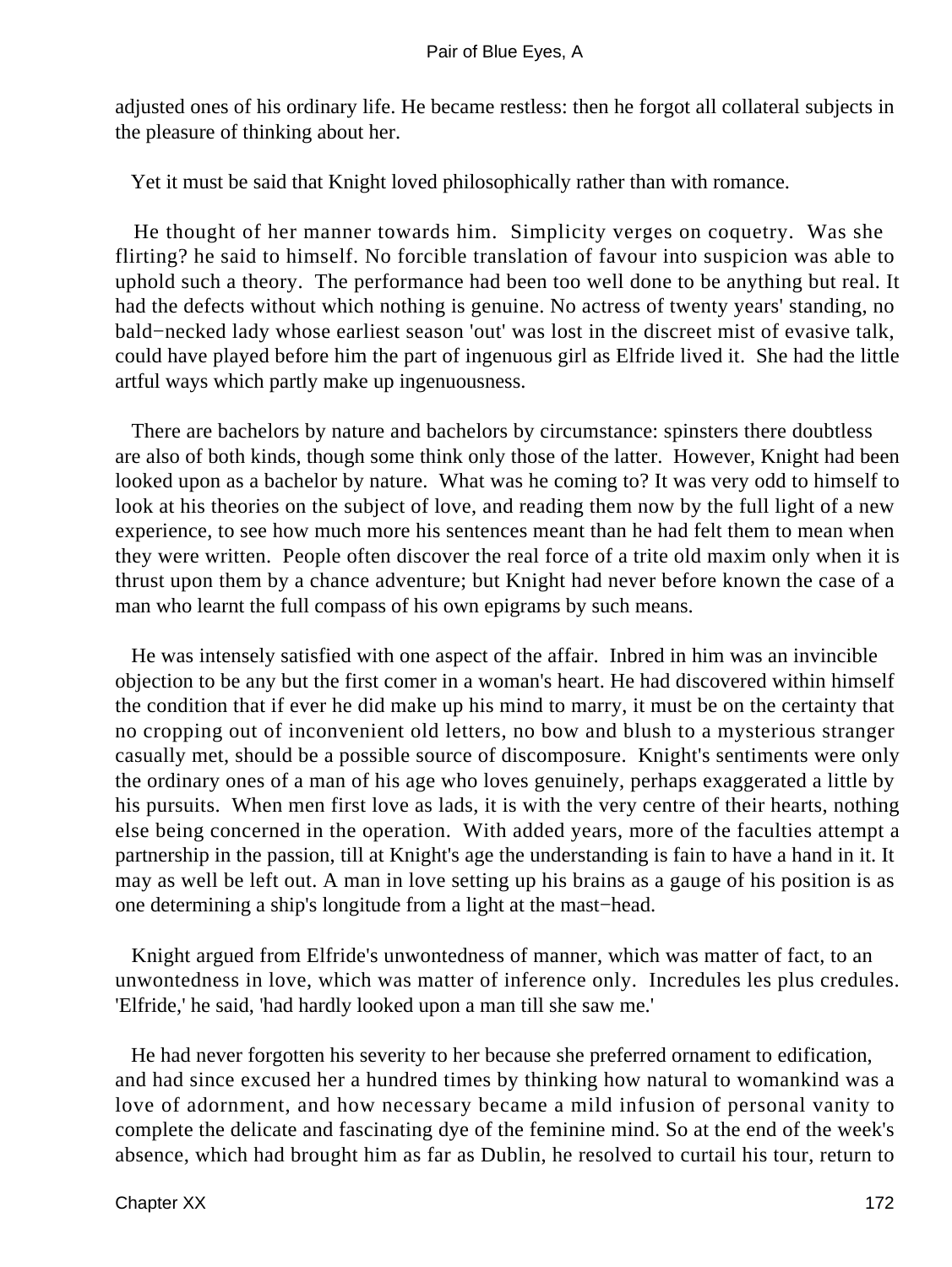Endelstow, and commit himself by making a reality of the hypothetical offer of that Sunday evening.

 Notwithstanding that he had concocted a great deal of paper theory on social amenities and modern manners generally, the special ounce of practice was wanting, and now for his life Knight could not recollect whether it was considered correct to give a young lady personal ornaments before a regular engagement to marry had been initiated. But the day before leaving Dublin he looked around anxiously for a high−class jewellery establishment, in which he purchased what he considered would suit her best.

 It was with a most awkward and unwonted feeling that after entering and closing the door of his room he sat down, opened the morocco case, and held up each of the fragile bits of gold−work before his eyes. Many things had become old to the solitary man of letters, but these were new, and he handled like a child an outcome of civilization which had never before been touched by his fingers. A sudden fastidious decision that the pattern chosen would not suit her after all caused him to rise in a flurry and tear down the street to change them for others. After a great deal of trouble in reselecting, during which his mind became so bewildered that the critical faculty on objects of art seemed to have vacated his person altogether, Knight carried off another pair of ear−rings. These remained in his possession till the afternoon, when, after contemplating them fifty times with a growing misgiving that the last choice was worse than the first, he felt that no sleep would visit his pillow till he had improved upon his previous purchases yet again. In a perfect heat of vexation with himself for such tergiversation, he went anew to the shop−door, was absolutely ashamed to enter and give further trouble, went to another shop, bought a pair at an enormously increased price, because they seemed the very thing, asked the goldsmiths if they would take the other pair in exchange, was told that they could not exchange articles bought of another maker, paid down the money, and went off with the two pairs in his possession, wondering what on earth to do with the superfluous pair. He almost wished he could lose them, or that somebody would steal them, and was burdened with an interposing sense that, as a capable man, with true ideas of economy, he must necessarily sell them somewhere, which he did at last for a mere song. Mingled with a blank feeling of a whole day being lost to him in running about the city on this new and extraordinary class of errand, and of several pounds being lost through his bungling, was a slight sense of satisfaction that he had emerged for ever from his antediluvian ignorance on the subject of ladies' jewellery, as well as secured a truly artistic production at last. During the remainder of that day he scanned the ornaments of every lady he met with the profoundly experienced eye of an appraiser.

 Next morning Knight was again crossing St. George's Channel – not returning to London by the Holyhead route as he had originally intended, but towards Bristol – availing himself of Mr. and Mrs. Swancourt's invitation to revisit them on his homeward journey.

We flit forward to Elfride.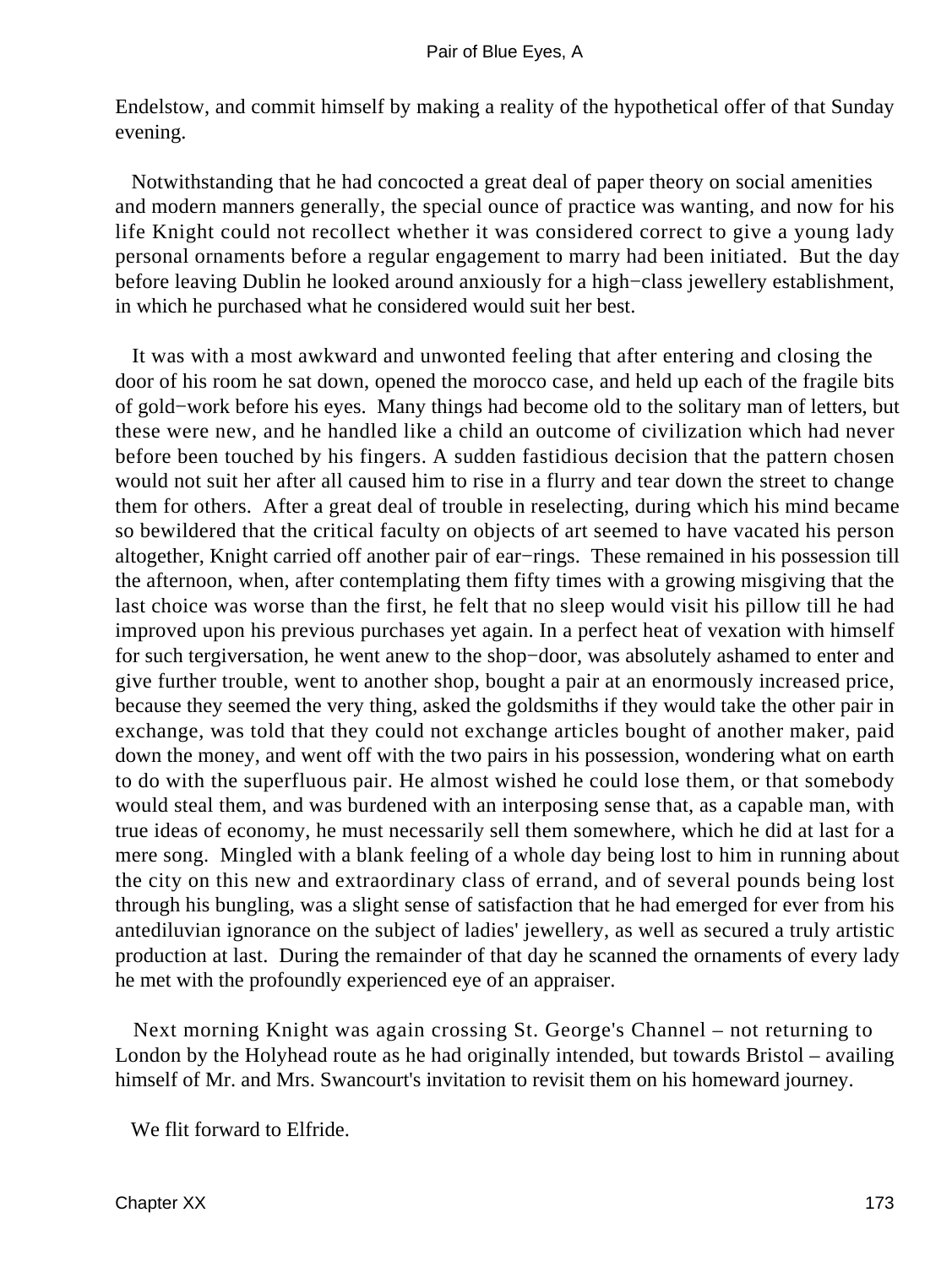Woman's ruling passion – to fascinate and influence those more powerful than she – though operant in Elfride, was decidedly purposeless. She had wanted her friend Knight's good opinion from the first: how much more than that elementary ingredient of friendship she now desired, her fears would hardly allow her to think. In originally wishing to please the highest class of man she had ever intimately known, there was no disloyalty to Stephen Smith. She could not – and few women can – realize the possible vastness of an issue which has only an insignificant begetting.

 Her letters from Stephen were necessarily few, and her sense of fidelity clung to the last she had received as a wrecked mariner clings to flotsam. The young girl persuaded herself that she was glad Stephen had such a right to her hand as he had acquired (in her eyes) by the elopement. She beguiled herself by saying, 'Perhaps if I had not so committed myself I might fall in love with Mr. Knight.'

 All this made the week of Knight's absence very gloomy and distasteful to her. She retained Stephen in her prayers, and his old letters were re−read – as a medicine in reality, though she deceived herself into the belief that it was as a pleasure.

 These letters had grown more and more hopeful. He told her that he finished his work every day with a pleasant consciousness of having removed one more stone from the barrier which divided them. Then he drew images of what a fine figure they two would cut some day. People would turn their heads and say, 'What a prize he has won!' She was not to be sad about that wild runaway attempt of theirs (Elfride had repeatedly said that it grieved her). Whatever any other person who knew of it might think, he knew well enough the modesty of her nature. The only reproach was a gentle one for not having written quite so devotedly during her visit to London. Her letter had seemed to have a liveliness derived from other thoughts than thoughts of him.

 Knight's intention of an early return to Endelstow having originally been faint, his promise to do so had been fainter. He was a man who kept his words well to the rear of his possible actions. The vicar was rather surprised to see him again so soon: Mrs. Swancourt was not. Knight found, on meeting them all, after his arrival had been announced, that they had formed an intention to go to St. Leonards for a few days at the end of the month.

 No satisfactory conjuncture offered itself on this first evening of his return for presenting Elfride with what he had been at such pains to procure. He was fastidious in his reading of opportunities for such an intended act. The next morning chancing to break fine after a week of cloudy weather, it was proposed and decided that they should all drive to Barwith Strand, a local lion which neither Mrs. Swancourt nor Knight had seen. Knight scented romantic occasions from afar, and foresaw that such a one might be expected before the coming night.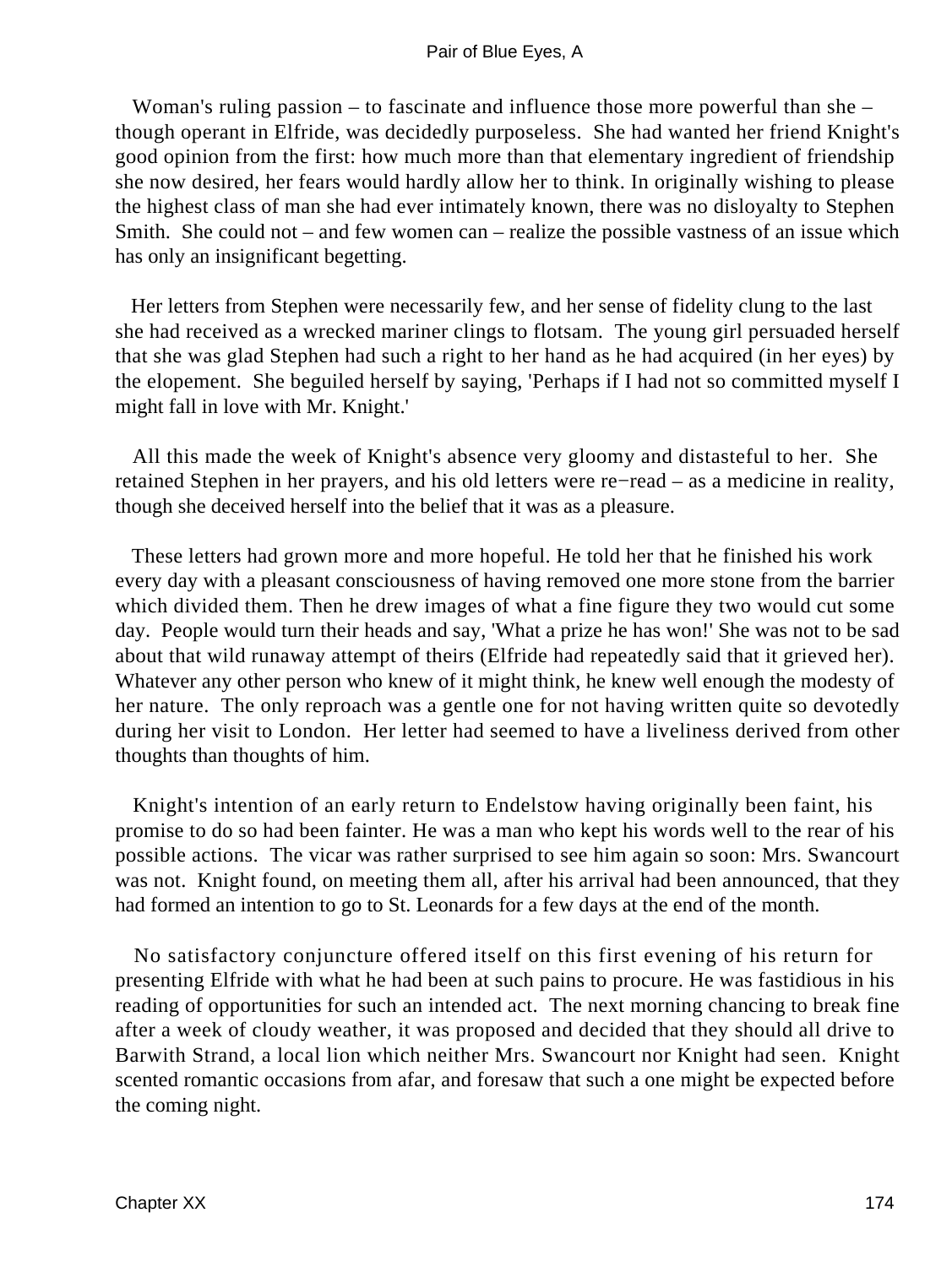The journey was along a road by neutral green hills, upon which hedgerows lay trailing like ropes on a quay. Gaps in these uplands revealed the blue sea, flecked with a few dashes of white and a solitary white sail, the whole brimming up to a keen horizon which lay like a line ruled from hillside to hillside. Then they rolled down a pass, the chocolate−toned rocks forming a wall on both sides, from one of which fell a heavy jagged shade over half the roadway. A spout of fresh water burst from an occasional crevice, and pattering down upon broad green leaves, ran along as a rivulet at the bottom. Unkempt locks of heather overhung the brow of each steep, whence at divers points a bramble swung forth into mid−air, snatching at their head−dresses like a claw.

 They mounted the last crest, and the bay which was to be the end of their pilgrimage burst upon them. The ocean blueness deepened its colour as it stretched to the foot of the crags, where it terminated in a fringe of white – silent at this distance, though moving and heaving like a counterpane upon a restless sleeper. The shadowed hollows of the purple and brown rocks would have been called blue had not that tint been so entirely appropriated by the water beside them.

 The carriage was put up at a little cottage with a shed attached, and an ostler and the coachman carried the hamper of provisions down to the shore.

 Knight found his opportunity. 'I did not forget your wish,' he began, when they were apart from their friends.

Elfride looked as if she did not understand.

 'And I have brought you these,' he continued, awkwardly pulling out the case, and opening it while holding it towards her.

 'O Mr. Knight!' said Elfride confusedly, and turning to a lively red; 'I didn't know you had any intention or meaning in what you said. I thought it a mere supposition. I don't want them.'

 A thought which had flashed into her mind gave the reply a greater decisiveness than it might otherwise have possessed. To−morrow was the day for Stephen's letter.

'But will you not accept them?' Knight returned, feeling less her master than heretofore.

 'I would rather not. They are beautiful – more beautiful than any I have ever seen,' she answered earnestly, looking half−wishfully at the temptation, as Eve may have looked at the apple. 'But I don't want to have them, if you will kindly forgive me, Mr. Knight.'

 'No kindness at all,' said Mr. Knight, brought to a full stop at this unexpected turn of events.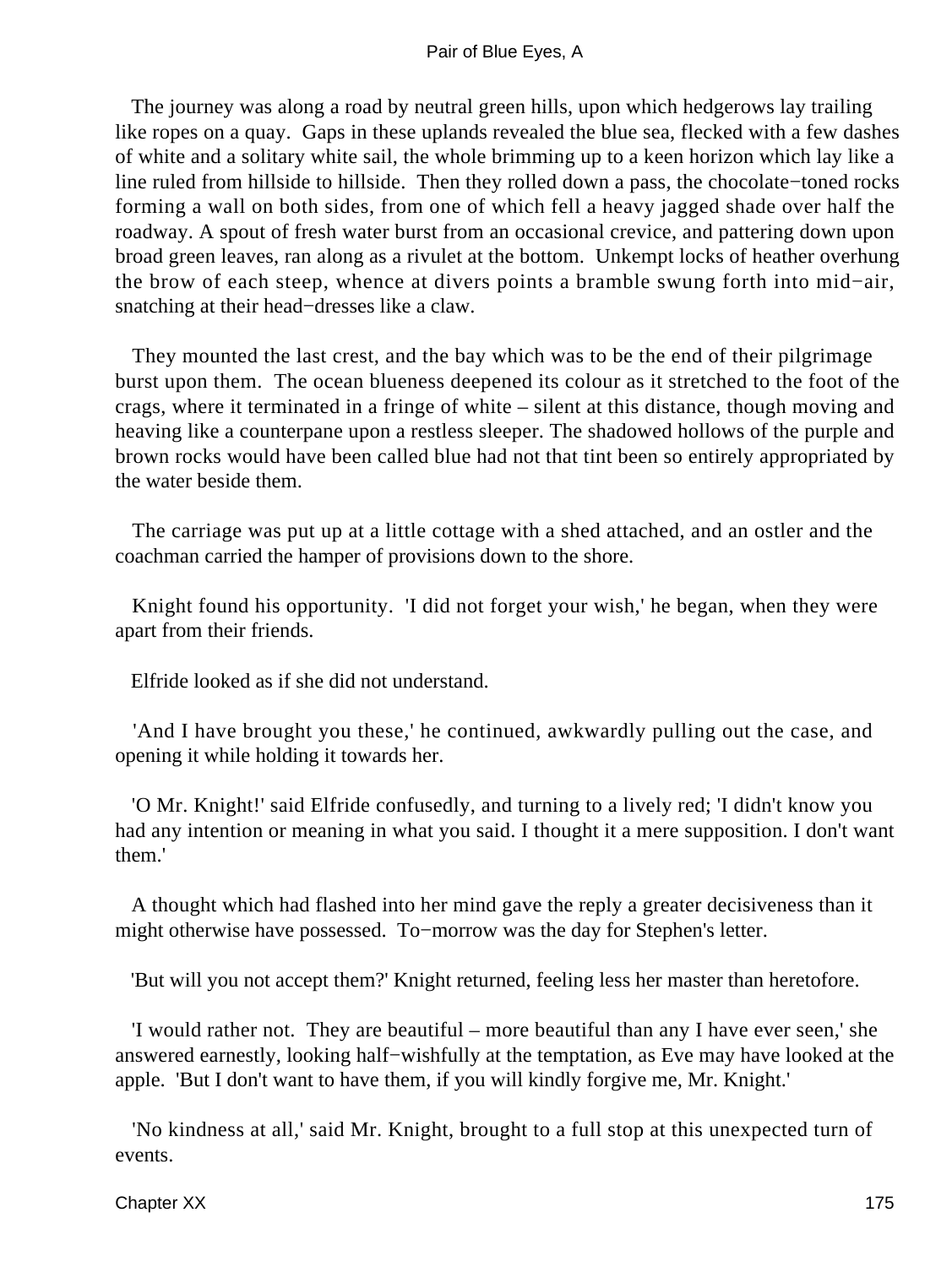A silence followed. Knight held the open case, looking rather wofully at the glittering forms he had forsaken his orbit to procure; turning it about and holding it up as if, feeling his gift to be slighted by her, he were endeavouring to admire it very much himself.

 'Shut them up, and don't let me see them any longer – do!' she said laughingly, and with a quaint mixture of reluctance and entreaty.

'Why, Elfie?'

 'Not Elfie to you, Mr. Knight. Oh, because I shall want them. There, I am silly, I know, to say that! But I have a reason for not taking them – now.' She kept in the last word for a moment, intending to imply that her refusal was finite, but somehow the word slipped out, and undid all the rest.

'You will take them some day?'

'I don't want to.'

'Why don't you want to, Elfride Swancourt?'

'Because I don't. I don't like to take them.'

 'I have read a fact of distressing significance in that,' said Knight. 'Since you like them, your dislike to having them must be towards me?'

'No, it isn't.'

'What, then? Do you like me?'

 Elfride deepened in tint, and looked into the distance with features shaped to an expression of the nicest criticism as regarded her answer.

'I like you pretty well,' she at length murmured mildly.

'Not very much?'

 'You are so sharp with me, and say hard things, and so how can I?' she replied evasively.

'You think me a fogey, I suppose?'

 'No, I don't – I mean I do – I don't know what I think you, I mean. Let us go to papa,' responded Elfride, with somewhat of a flurried delivery.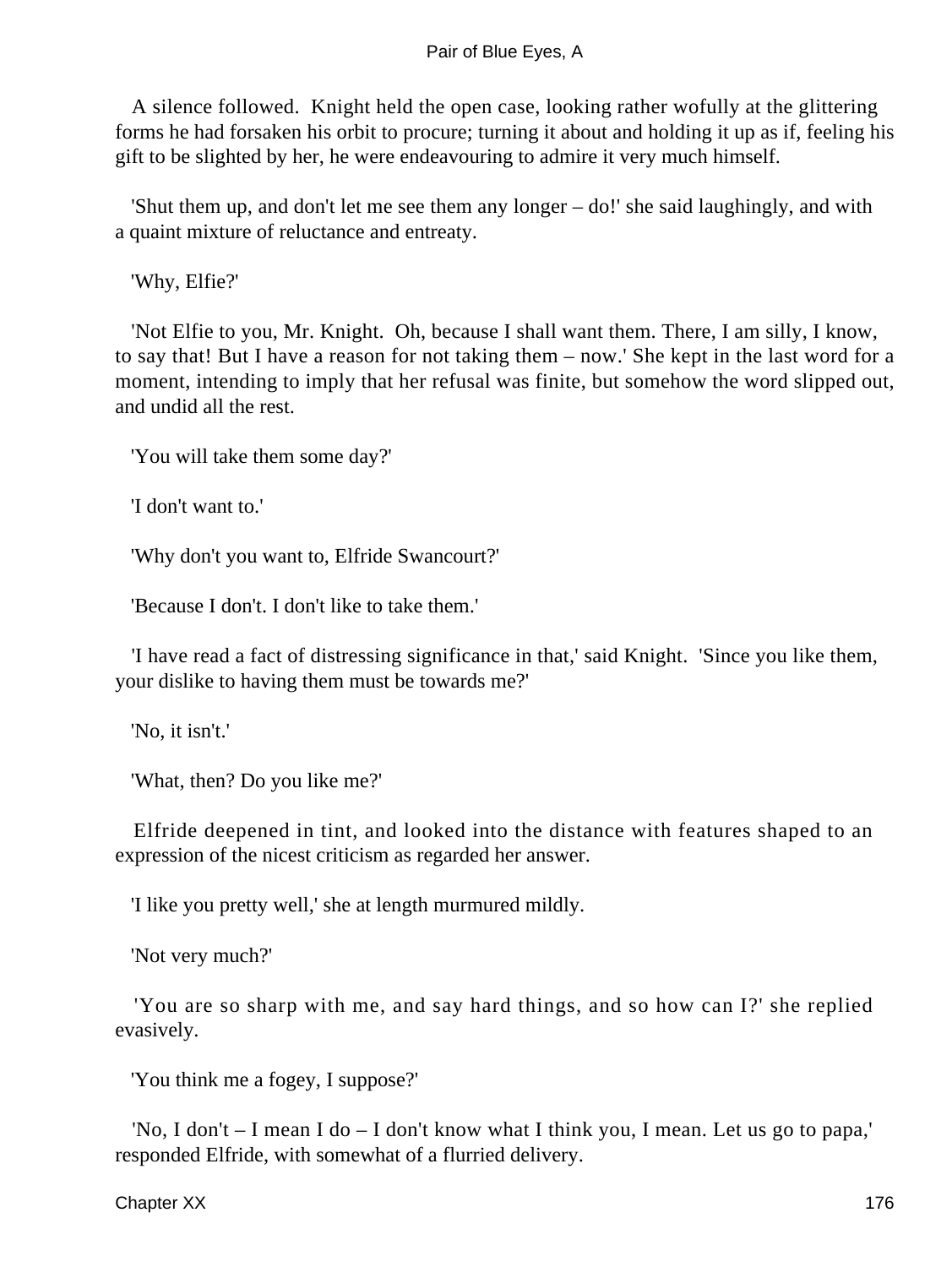'Well, I'll tell you my object in getting the present,' said Knight, with a composure intended to remove from her mind any possible impression of his being what he was – her lover. 'You see it was the very least I could do in common civility.'

Elfride felt rather blank at this lucid statement.

 Knight continued, putting away the case: 'I felt as anybody naturally would have, you know, that my words on your choice the other day were invidious and unfair, and thought an apology should take a practical shape.'

'Oh yes.'

 Elfride was sorry – she could not tell why – that he gave such a legitimate reason. It was a disappointment that he had all the time a cool motive, which might be stated to anybody without raising a smile. Had she known they were offered in that spirit, she would certainly have accepted the seductive gift. And the tantalizing feature was that perhaps he suspected her to imagine them offered as a lover's token, which was mortifying enough if they were not.

 Mrs. Swancourt came now to where they were sitting, to select a flat boulder for spreading their table−cloth upon, and, amid the discussion on that subject, the matter pending between Knight and Elfride was shelved for a while. He read her refusal so certainly as the bashfulness of a girl in a novel position, that, upon the whole, he could tolerate such a beginning. Could Knight have been told that it was a sense of fidelity struggling against new love, whilst no less assuring as to his ultimate victory, it might have entirely abstracted the wish to secure it.

 At the same time a slight constraint of manner was visible between them for the remainder of the afternoon. The tide turned, and they were obliged to ascend to higher ground. The day glided on to its end with the usual quiet dreamy passivity of such occasions – when every deed done and thing thought is in endeavouring to avoid doing and thinking more. Looking idly over the verge of a crag, they beheld their stone dining−table gradually being splashed upon and their crumbs and fragments all washed away by the incoming sea. The vicar drew a moral lesson from the scene; Knight replied in the same satisfied strain. And then the waves rolled in furiously – the neutral green−and−blue tongues of water slid up the slopes, and were metamorphosed into foam by a careless blow, falling back white and faint, and leaving trailing followers behind.

 The passing of a heavy shower was the next scene – driving them to shelter in a shallow cave – after which the horses were put in, and they started to return homeward. By the time they reached the higher levels the sky had again cleared, and the sunset rays glanced directly upon the wet uphill road they had climbed. The ruts formed by their carriage−wheels on the ascent – a pair of Liliputian canals – were as shining bars of gold, tapering to nothing in the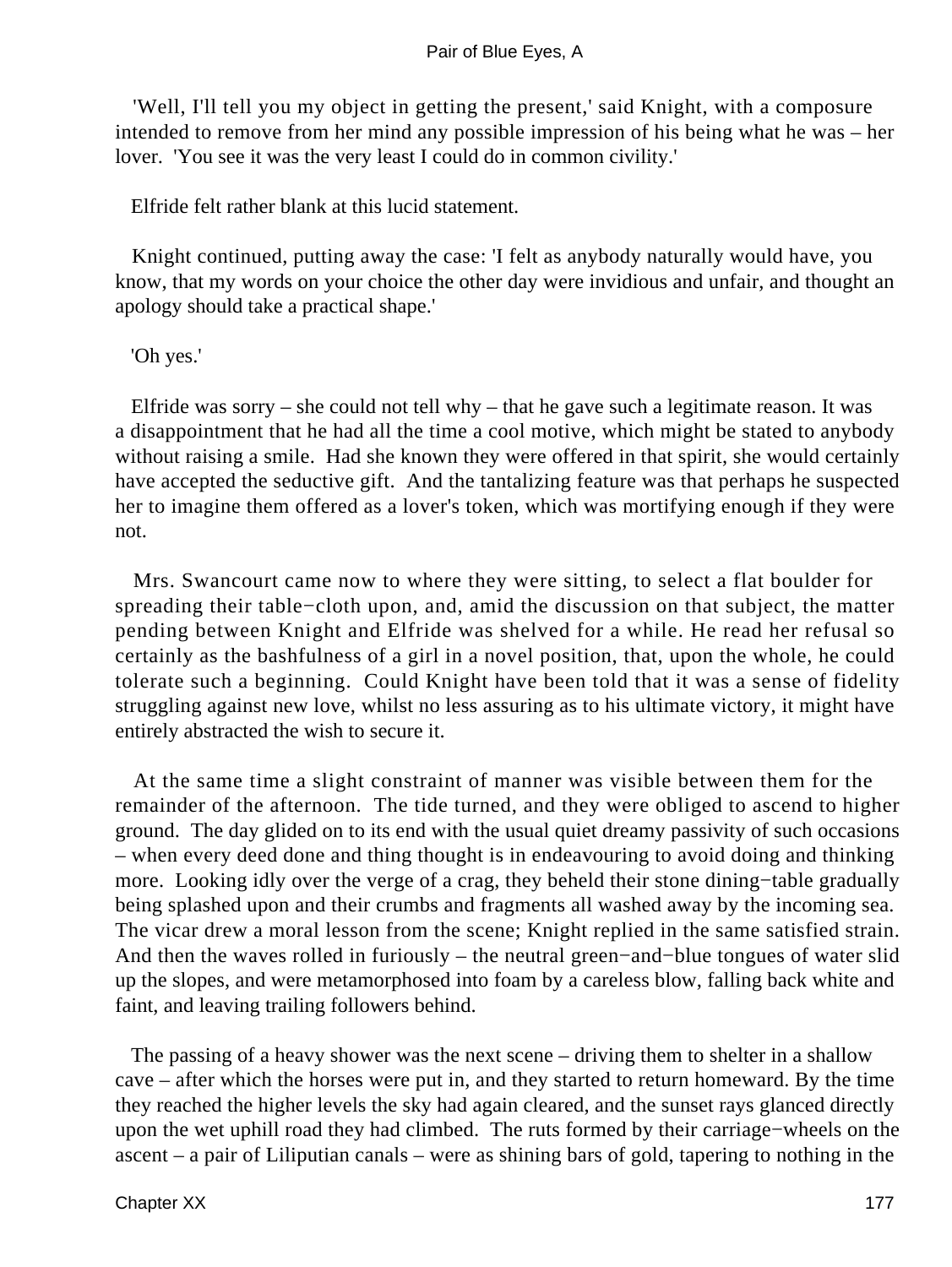distance. Upon this also they turned their backs, and night spread over the sea.

 The evening was chilly, and there was no moon. Knight sat close to Elfride, and, when the darkness rendered the position of a person a matter of uncertainty, particularly close. Elfride edged away.

'I hope you allow me my place ungrudgingly?' he whispered.

 'Oh yes; 'tis the least I can do in common civility,' she said, accenting the words so that he might recognize them as his own returned.

 Both of them felt delicately balanced between two possibilities. Thus they reached home.

To Knight this mild experience was delightful. It was to him a gentle innocent time  $- a$ time which, though there may not be much in it, seldom repeats itself in a man's life, and has a peculiar dearness when glanced at retrospectively. He is not inconveniently deep in love, and is lulled by a peaceful sense of being able to enjoy the most trivial thing with a childlike enjoyment. The movement of a wave, the colour of a stone, anything, was enough for Knight's drowsy thoughts of that day to precipitate themselves upon. Even the sermonizing platitudes the vicar had delivered himself of – chiefly because something seemed to be professionally required of him in the presence of a man of Knight's proclivities – were swallowed whole. The presence of Elfride led him not merely to tolerate that kind of talk from the necessities of ordinary courtesy; but he listened to it – took in the ideas with an enjoyable make−believe that they were proper and necessary, and indulged in a conservative feeling that the face of things was complete.

 Entering her room that evening Elfride found a packet for herself on the dressing−table. How it came there she did not know. She tremblingly undid the folds of white paper that covered it. Yes; it was the treasure of a morocco case, containing those treasures of ornament she had refused in the daytime.

 Elfride dressed herself in them for a moment, looked at herself in the glass, blushed red, and put them away. They filled her dreams all that night. Never had she seen anything so lovely, and never was it more clear that as an honest woman she was in duty bound to refuse them. Why it was not equally clear to her that duty required more vigorous co−ordinate conduct as well, let those who dissect her say.

 The next morning glared in like a spectre upon her. It was Stephen's letter−day, and she was bound to meet the postman – to stealthily do a deed she had never liked, to secure an end she now had ceased to desire.

But she went.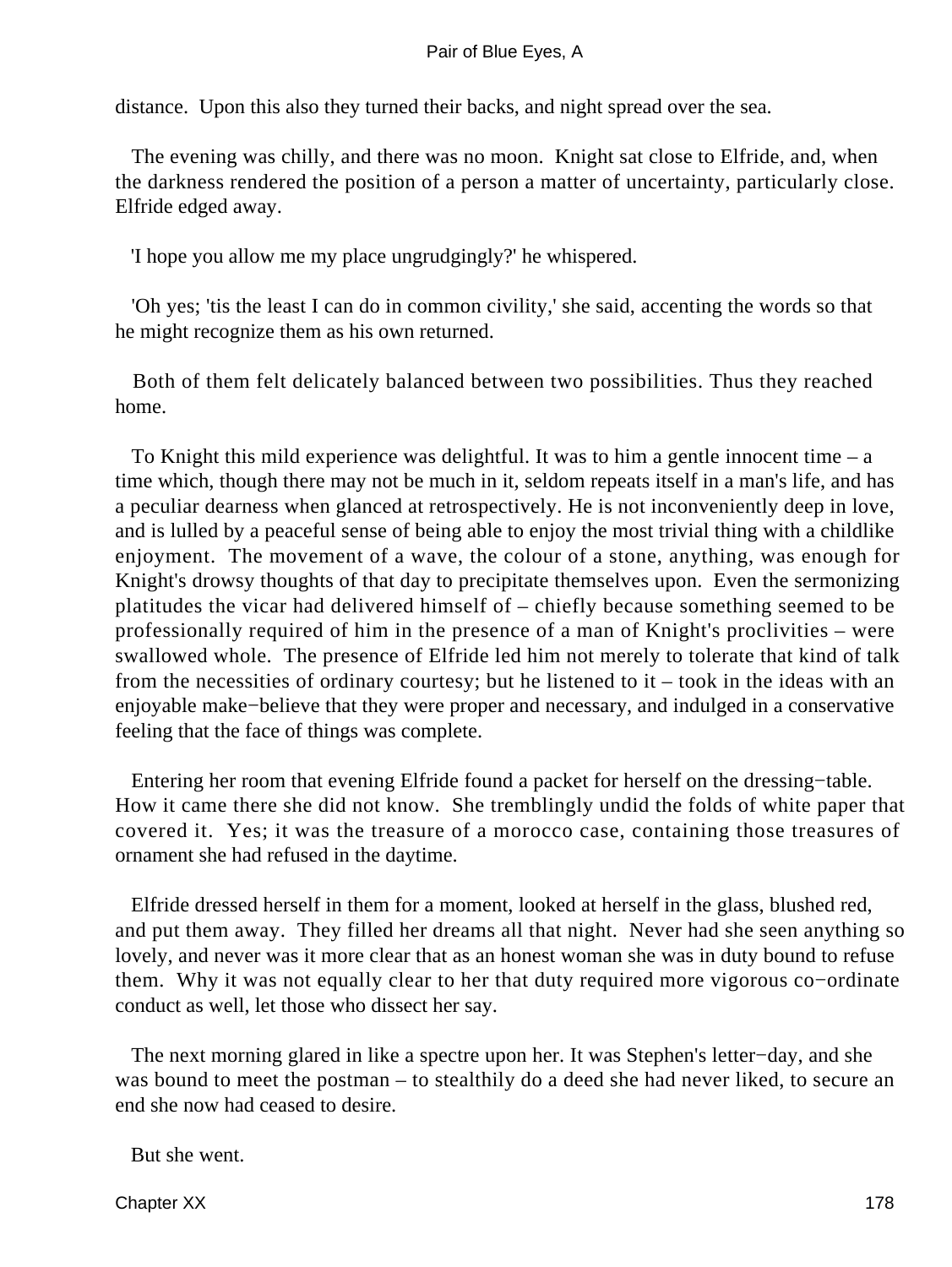There were two letters.

 One was from the bank at St. Launce's, in which she had a small private deposit – probably something about interest. She put that in her pocket for a moment, and going indoors and upstairs to be safer from observation, tremblingly opened Stephen's.

What was this he said to her?

 She was to go to the St. Launce's Bank and take a sum of money which they had received private advices to pay her.

The sum was two hundred pounds.

 There was no check, order, or anything of the nature of guarantee. In fact the information amounted to this: the money was now in the St. Launce's Bank, standing in her name.

 She instantly opened the other letter. It contained a deposit− note from the bank for the sum of two hundred pounds which had that day been added to her account. Stephen's information, then, was correct, and the transfer made.

 'I have saved this in one year,' Stephen's letter went on to say, 'and what so proper as well as pleasant for me to do as to hand it over to you to keep for your use? I have plenty for myself, independently of this. Should you not be disposed to let it lie idle in the bank, get your father to invest it in your name on good security. It is a little present to you from your more than betrothed. He will, I think, Elfride, feel now that my pretensions to your hand are anything but the dream of a silly boy not worth rational consideration.'

 With a natural delicacy, Elfride, in mentioning her father's marriage, had refrained from all allusion to the pecuniary resources of the lady.

Leaving this matter−of−fact subject, he went on, somewhat after his boyish manner:

 'Do you remember, darling, that first morning of my arrival at your house, when your father read at prayers the miracle of healing the sick of the palsy – where he is told to take up his bed and walk? I do, and I can now so well realize the force of that passage. The smallest piece of mat is the bed of the Oriental, and yesterday I saw a native perform the very action, which reminded me to mention it. But you are better read than I, and perhaps you knew all this long ago....One day I bought some small native idols to send home to you as curiosities, but afterwards finding they had been cast in England, made to look old, and shipped over, I threw them away in disgust.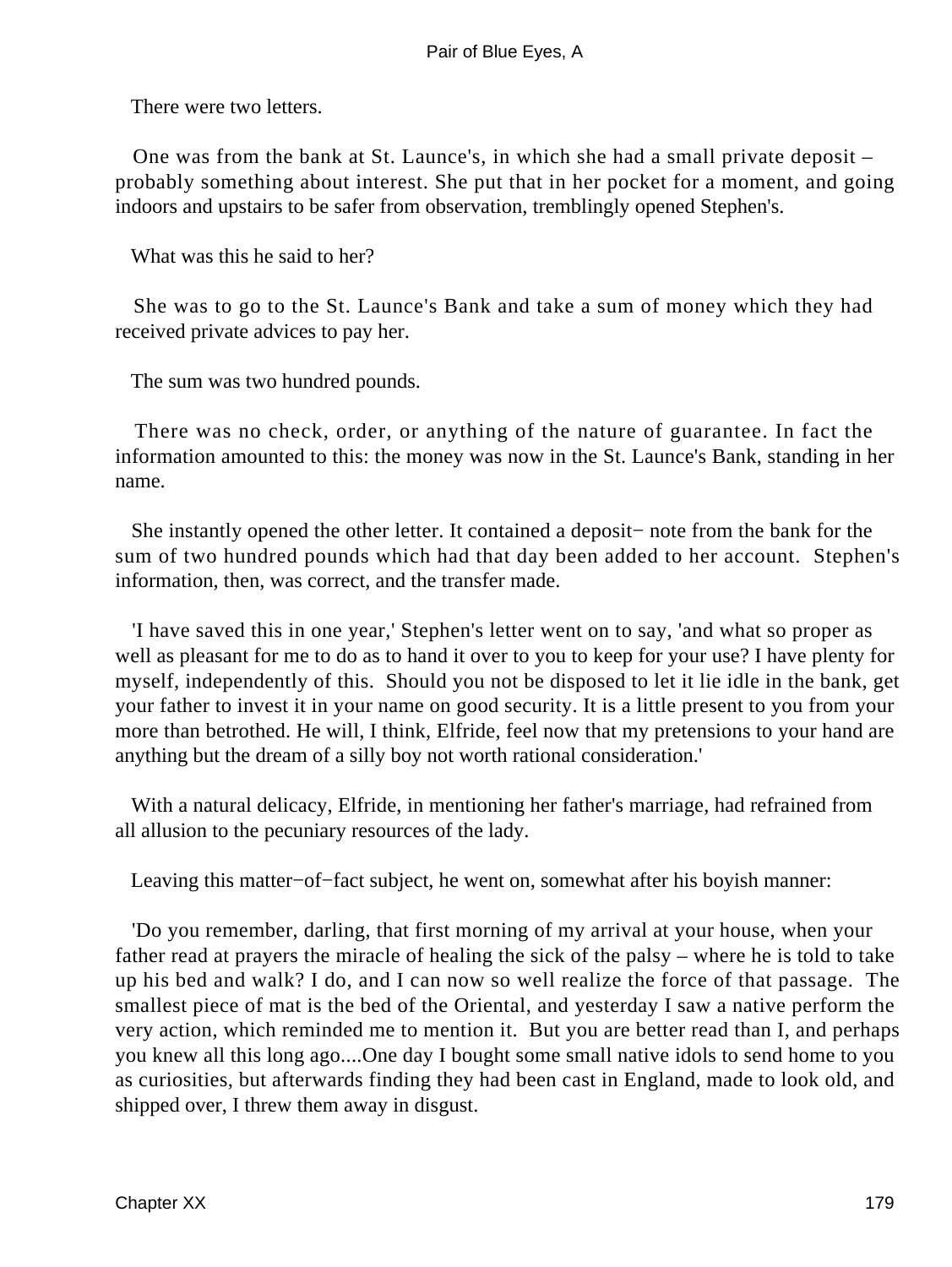'Speaking of this reminds me that we are obliged to import all our house−building ironwork from England. Never was such foresight required to be exercised in building houses as here. Before we begin, we have to order every column, lock, hinge, and screw that will be required. We cannot go into the next street, as in London, and get them cast at a minute's notice. Mr. L. says somebody will have to go to England very soon and superintend the selection of a large order of this kind. I only wish I may be the man.'

 There before her lay the deposit−receipt for the two hundred pounds, and beside it the elegant present of Knight. Elfride grew cold – then her cheeks felt heated by beating blood. If by destroying the piece of paper the whole transaction could have been withdrawn from her experience, she would willingly have sacrificed the money it represented. She did not know what to do in either case. She almost feared to let the two articles lie in juxtaposition: so antagonistic were the interests they represented that a miraculous repulsion of one by the other was almost to be expected.

 That day she was seen little of. By the evening she had come to a resolution, and acted upon it. The packet was sealed up – with a tear of regret as she closed the case upon the pretty forms it contained – directed, and placed upon the writing−table in Knight's room. And a letter was written to Stephen, stating that as yet she hardly understood her position with regard to the money sent; but declaring that she was ready to fulfil her promise to marry him. After this letter had been written she delayed posting it – although never ceasing to feel strenuously that the deed must be done.

 Several days passed. There was another Indian letter for Elfride. Coming unexpectedly, her father saw it, but made no remark – why, she could not tell. The news this time was absolutely overwhelming. Stephen, as he had wished, had been actually chosen as the most fitting to execute the iron−work commission he had alluded to as impending. This duty completed he would have three months' leave. His letter continued that he should follow it in a week, and should take the opportunity to plainly ask her father to permit the engagement. Then came a page expressive of his delight and hers at the reunion; and finally, the information that he would write to the shipping agents, asking them to telegraph and tell her when the ship bringing him home should be in sight – knowing how acceptable such information would be.

 Elfride lived and moved now as in a dream. Knight had at first become almost angry at her persistent refusal of his offering – and no less with the manner than the fact of it. But he saw that she began to look worn and ill – and his vexation lessened to simple perplexity.

 He ceased now to remain in the house for long hours together as before, but made it a mere centre for antiquarian and geological excursions in the neighbourhood. Throw up his cards and go away he fain would have done, but could not. And, thus, availing himself of the privileges of a relative, he went in and out the premises as fancy led him – but still lingered on.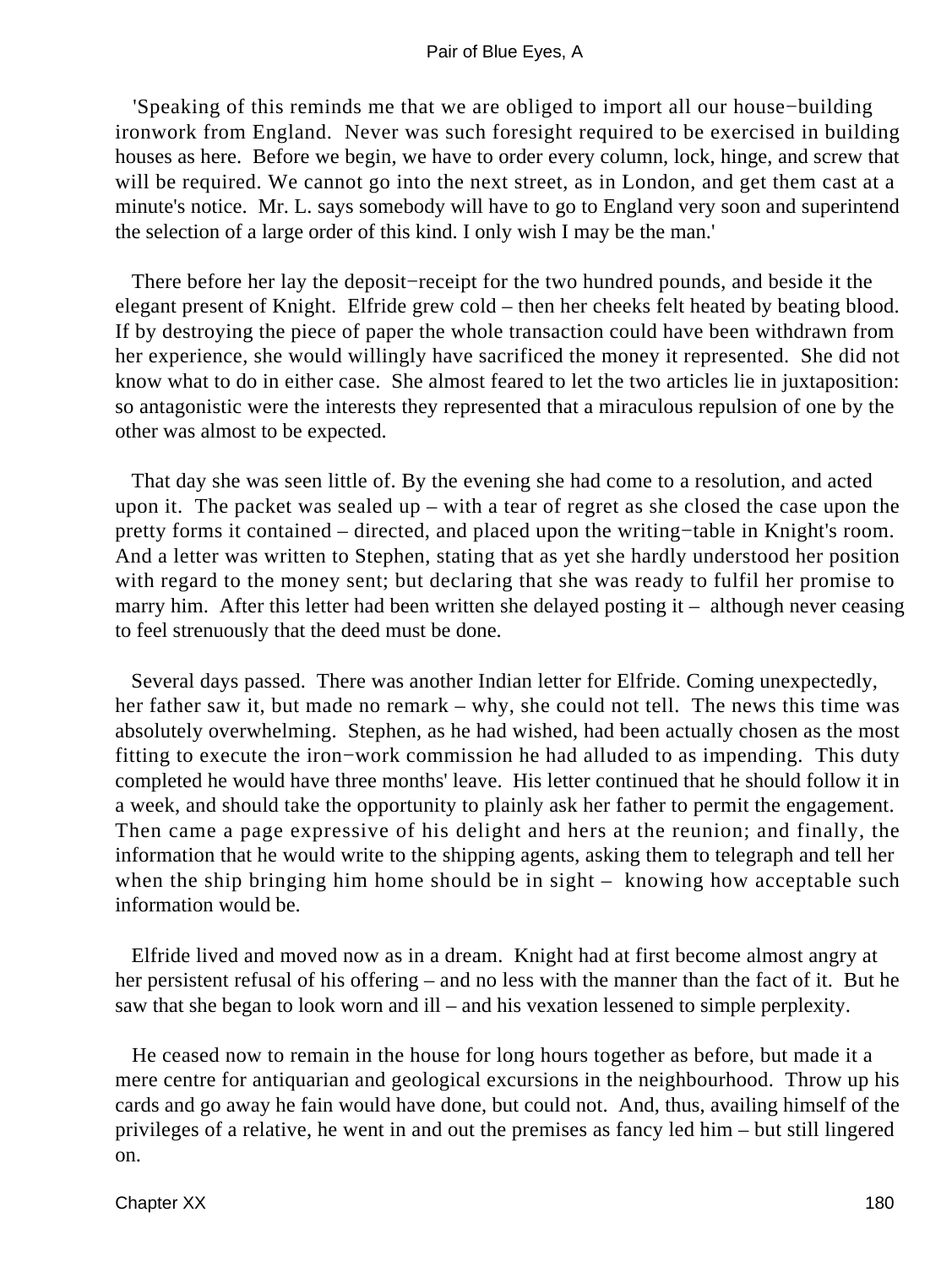'I don't wish to stay here another day if my presence is distasteful,' he said one afternoon. 'At first you used to imply that I was severe with you; and when I am kind you treat me unfairly.'

'No, no. Don't say so.'

 The origin of their acquaintanceship had been such as to render their manner towards each other peculiar and uncommon. It was of a kind to cause them to speak out their minds on any feelings of objection and difference: to be reticent on gentler matters.

'I have a good mind to go away and never trouble you again,' continued Knight.

 She said nothing, but the eloquent expression of her eyes and wan face was enough to reproach him for harshness.

'Do you like me to be here, then?' inquired Knight gently.

 'Yes,' she said. Fidelity to the old love and truth to the new were ranged on opposite sides, and truth virtuelessly prevailed.

'Then I'll stay a little longer,' said Knight.

 'Don't be vexed if I keep by myself a good deal, will you? Perhaps something may happen, and I may tell you something.'

 'Mere coyness,' said Knight to himself; and went away with a lighter heart. The trick of reading truly the enigmatical forces at work in women at given times, which with some men is an unerring instinct, is peculiar to minds less direct and honest than Knight's.

 The next evening, about five o'clock, before Knight had returned from a pilgrimage along the shore, a man walked up to the house. He was a messenger from Camelton, a town a few miles off, to which place the railway had been advanced during the summer.

 'A telegram for Miss Swancourt, and three and sixpence to pay for the special messenger.' Miss Swancourt sent out the money, signed the paper, and opened her letter with a trembling hand. She read:

'Johnson, Liverpool, to Miss Swancourt, Endelstow, near Castle Boterel.

 'Amaryllis telegraphed off Holyhead, four o'clock. Expect will dock and land passengers at Canning's Basin ten o'clock to−morrow morning.'

Her father called her into the study.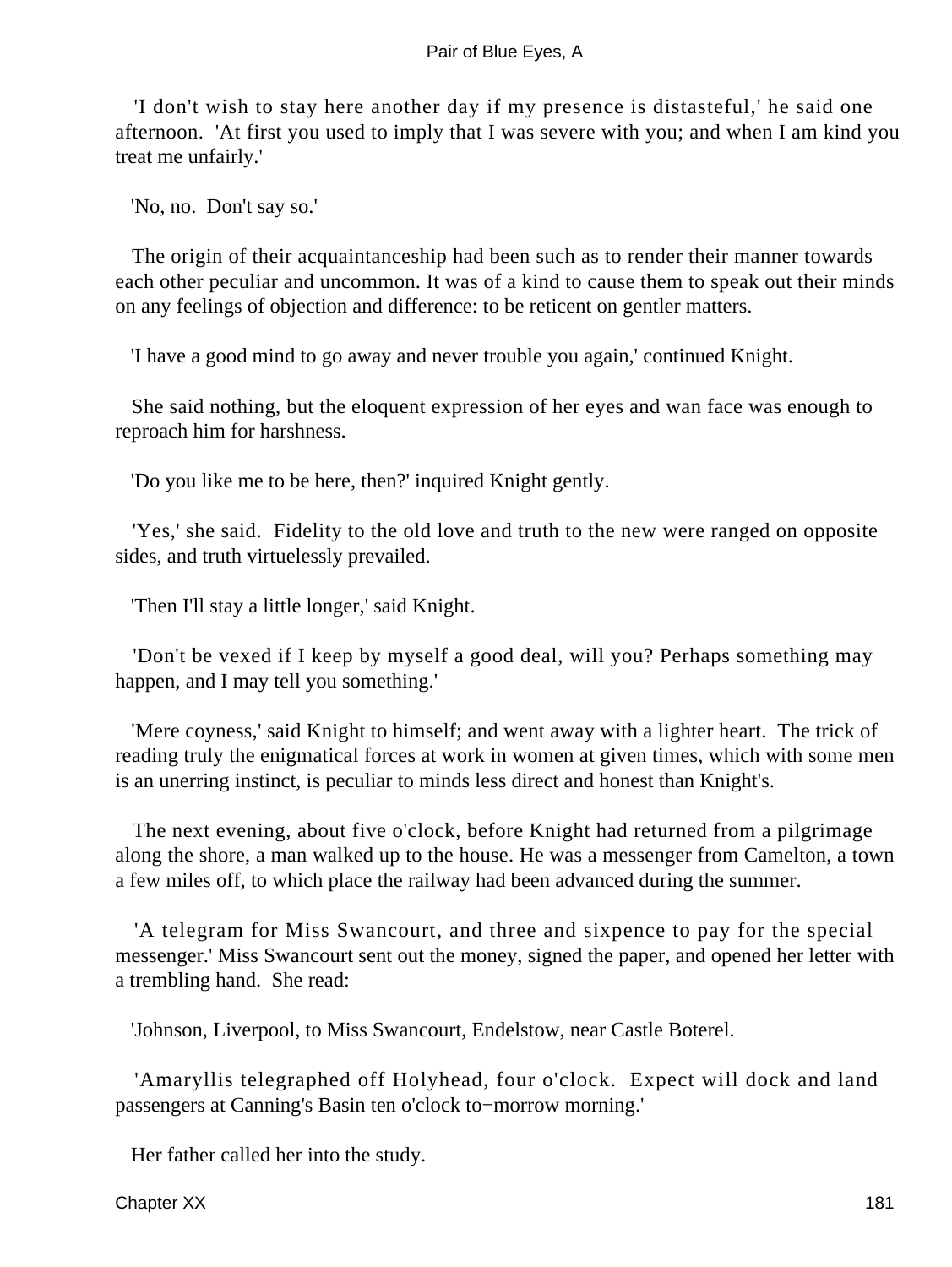'Elfride, who sent you that message?' he asked suspiciously.

'Johnson.' 'Who is Johnson, for Heaven's sake?'

'I don't know.'

'The deuce you don't! Who is to know, then?'

'I have never heard of him till now.'

'That's a singular story, isn't it.'

'I don't know.'

'Come, come, miss! What was the telegram?'

'Do you really wish to know, papa?'

'Well, I do.'

'Remember, I am a full−grown woman now.'

'Well, what then?'

'Being a woman, and not a child, I may, I think, have a secret or two.'

'You will, it seems.'

'Women have, as a rule.'

'But don't keep them. So speak out.'

 'If you will not press me now, I give my word to tell you the meaning of all this before the week is past.'

'On your honour?'

'On my honour.'

 'Very well. I have had a certain suspicion, you know; and I shall be glad to find it false. I don't like your manner lately.'

'At the end of the week, I said, papa.'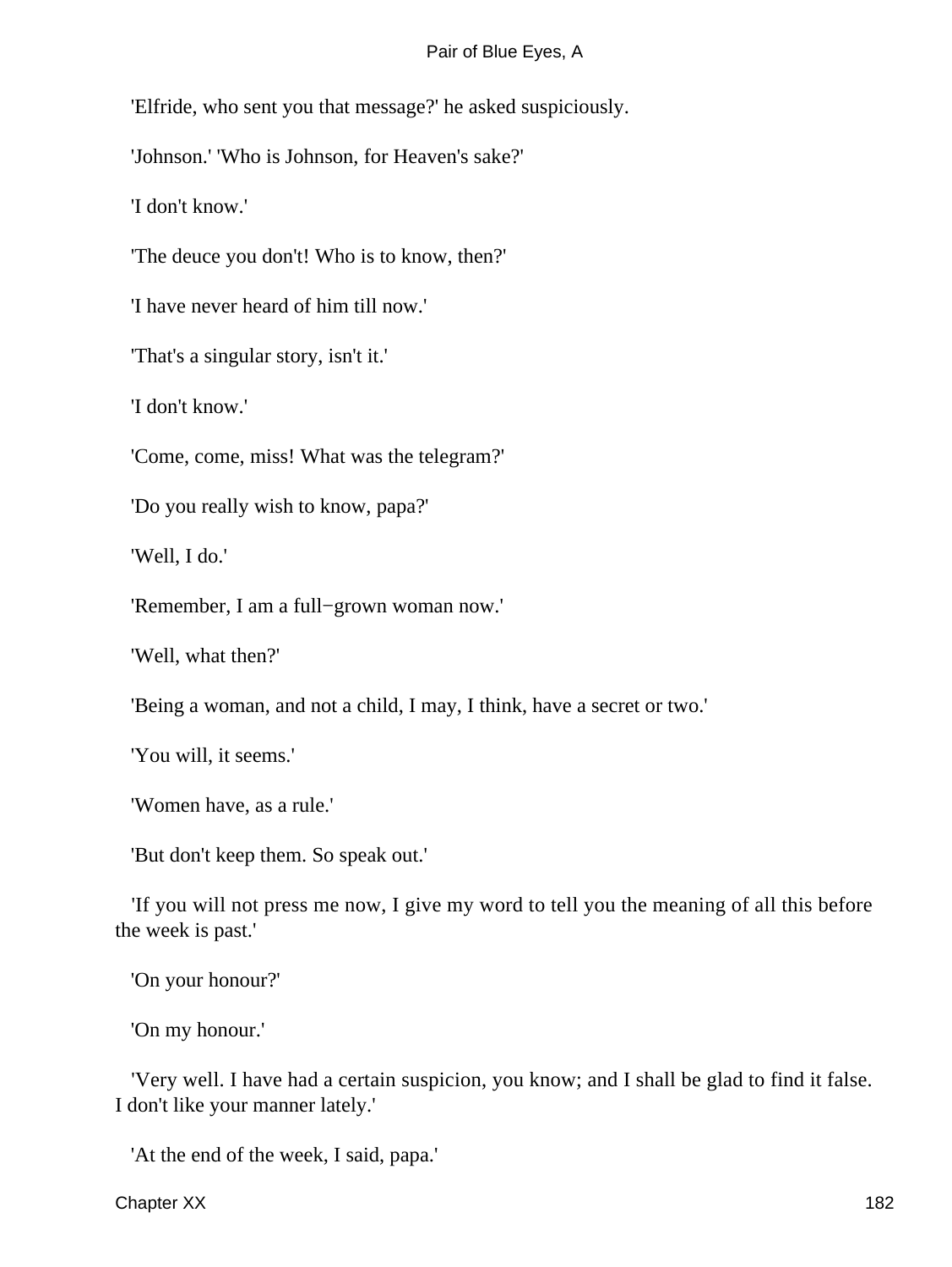Her father did not reply, and Elfride left the room.

 She began to look out for the postman again. Three mornings later he brought an inland letter from Stephen. It contained very little matter, having been written in haste; but the meaning was bulky enough. Stephen said that, having executed a commission in Liverpool, he should arrive at his father's house, East Endelstow, at five or six o'clock that same evening; that he would after dusk walk on to the next village, and meet her, if she would, in the church porch, as in the old time. He proposed this plan because he thought it unadvisable to call formally at her house so late in the evening; yet he could not sleep without having seen her. The minutes would seem hours till he clasped her in his arms.

 Elfride was still steadfast in her opinion that honour compelled her to meet him. Probably the very longing to avoid him lent additional weight to the conviction; for she was markedly one of those who sigh for the unattainable – to whom, superlatively, a hope is pleasing because not a possession. And she knew it so well that her intellect was inclined to exaggerate this defect in herself.

 So during the day she looked her duty steadfastly in the face; read Wordsworth's astringent yet depressing ode to that Deity; committed herself to her guidance; and still felt the weight of chance desires.

 But she began to take a melancholy pleasure in contemplating the sacrifice of herself to the man whom a maidenly sense of propriety compelled her to regard as her only possible husband. She would meet him, and do all that lay in her power to marry him. To guard against a relapse, a note was at once despatched to his father's cottage for Stephen on his arrival, fixing an hour for the interview.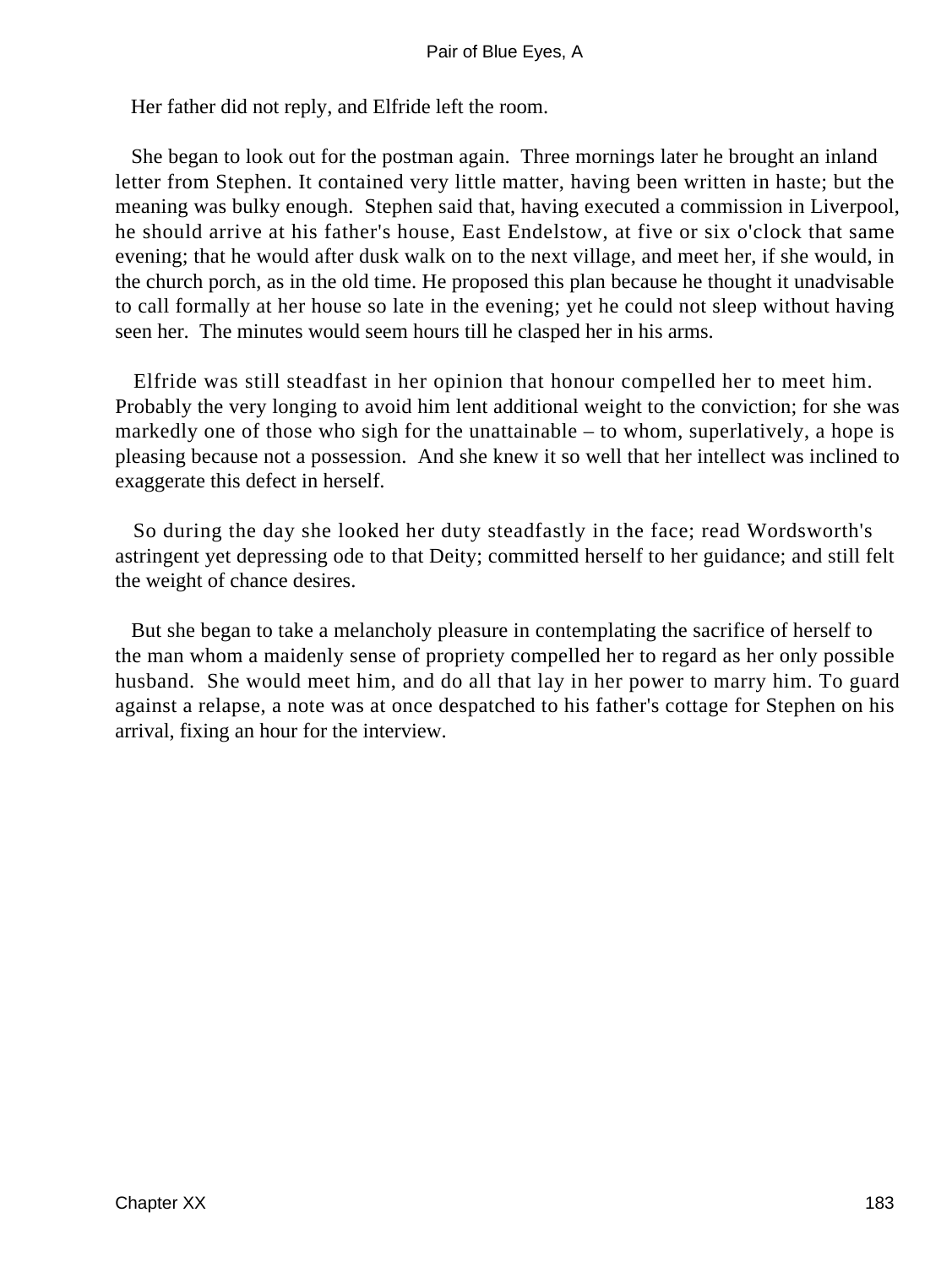# **[Chapter XXI](#page-347-0)**

*'O*n thy cold grey stones, O sea!'

 Stephen had said that he should come by way of Bristol, and thence by a steamer to Castle Boterel, in order to avoid the long journey over the hills from St. Launce's. He did not know of the extension of the railway to Camelton.

 During the afternoon a thought occurred to Elfride, that from any cliff along the shore it would be possible to see the steamer some hours before its arrival.

 She had accumulated religious force enough to do an act of supererogation. The act was this – to go to some point of land and watch for the ship that brought her future husband home.

 It was a cloudy afternoon. Elfride was often diverted from a purpose by a dull sky; and though she used to persuade herself that the weather was as fine as possible on the other side of the clouds, she could not bring about any practical result from this fancy. Now, her mood was such that the humid sky harmonized with it.

 Having ascended and passed over a hill behind the house, Elfride came to a small stream. She used it as a guide to the coast. It was smaller than that in her own valley, and flowed altogether at a higher level. Bushes lined the slopes of its shallow trough; but at the bottom, where the water ran, was a soft green carpet, in a strip two or three yards wide.

 In winter, the water flowed over the grass; in summer, as now, it trickled along a channel in the midst.

 Elfride had a sensation of eyes regarding her from somewhere. She turned, and there was Mr. Knight. He had dropped into the valley from the side of the hill. She felt a thrill of pleasure, and rebelliously allowed it to exist.

'What utter loneliness to find you in!'

 'I am going to the shore by tracking the stream. I believe it empties itself not far off, in a silver thread of water, over a cascade of great height.'

'Why do you load yourself with that heavy telescope?'

'To look over the sea with it,' she said faintly.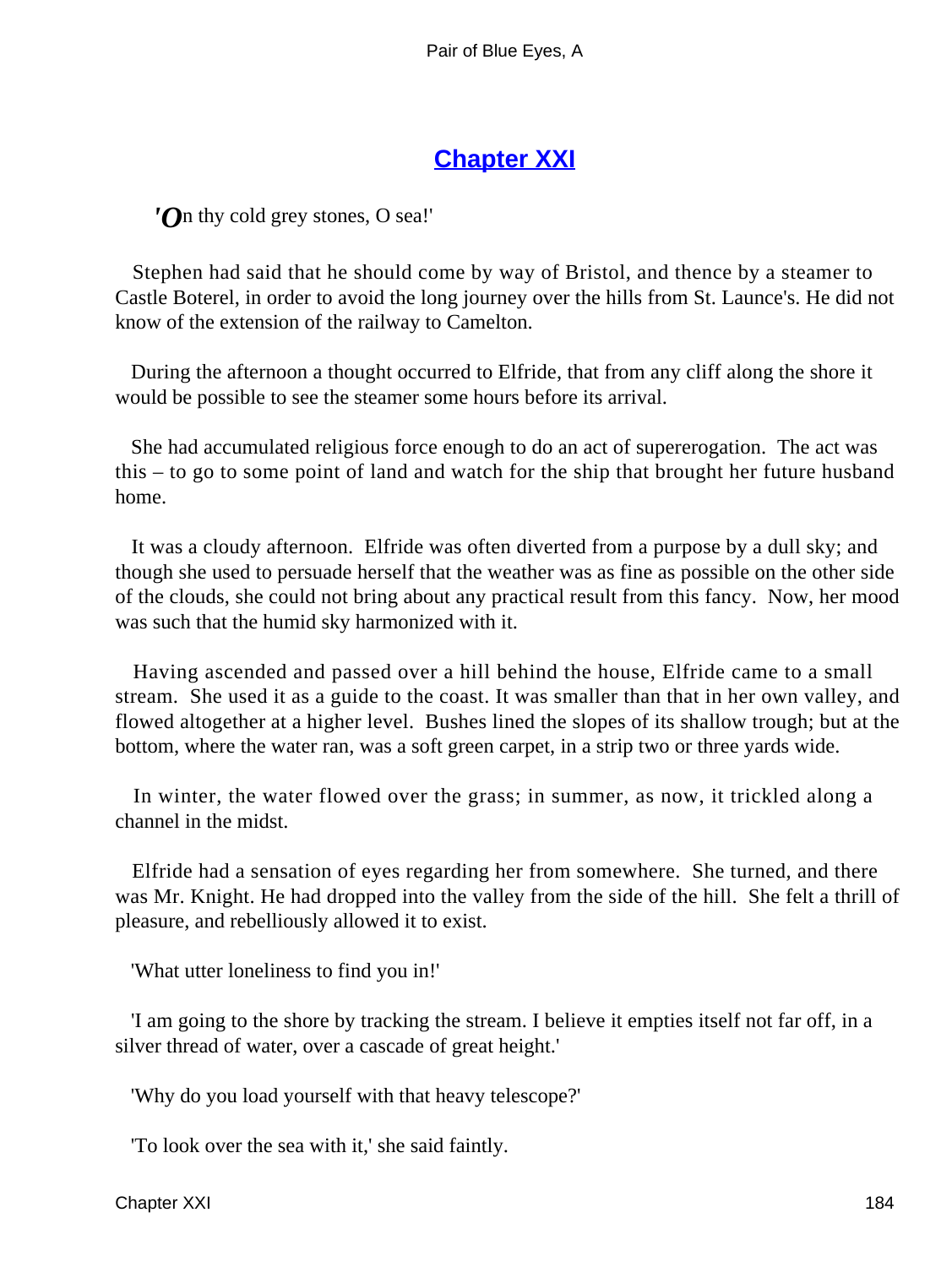'I'll carry it for you to your journey's end.' And he took the glass from her unresisting hands. 'It cannot be half a mile further. See, there is the water.' He pointed to a short fragment of level muddy−gray colour, cutting against the sky.

Elfride had already scanned the small surface of ocean visible, and had seen no ship.

 They walked along in company, sometimes with the brook between them – for it was no wider than a man's stride – sometimes close together. The green carpet grew swampy, and they kept higher up.

 One of the two ridges between which they walked dwindled lower and became insignificant. That on the right hand rose with their advance, and terminated in a clearly defined edge against the light, as if it were abruptly sawn off. A little further, and the bed of the rivulet ended in the same fashion.

 They had come to a bank breast−high, and over it the valley was no longer to be seen. It was withdrawn cleanly and completely. In its place was sky and boundless atmosphere; and perpendicularly down beneath them – small and far off – lay the corrugated surface of the Atlantic.

 The small stream here found its death. Running over the precipice it was dispersed in spray before it was half−way down, and falling like rain upon projecting ledges, made minute grassy meadows of them. At the bottom the water−drops soaked away amid the debris of the cliff. This was the inglorious end of the river.

'What are you looking for? said Knight, following the direction of her eyes.

 She was gazing hard at a black object – nearer to the shore than to the horizon – from the summit of which came a nebulous haze, stretching like gauze over the sea.

 'The Puffin, a little summer steamboat – from Bristol to Castle Boterel,' she said. 'I think that is it  $-$  look. Will you give me the glass?'

 Knight pulled open the old−fashioned but powerful telescope, and handed it to Elfride, who had looked on with heavy eyes.

'I can't keep it up now,' she said.

'Rest it on my shoulder.'

'It is too high.'

'Under my arm.'

Chapter XXI 185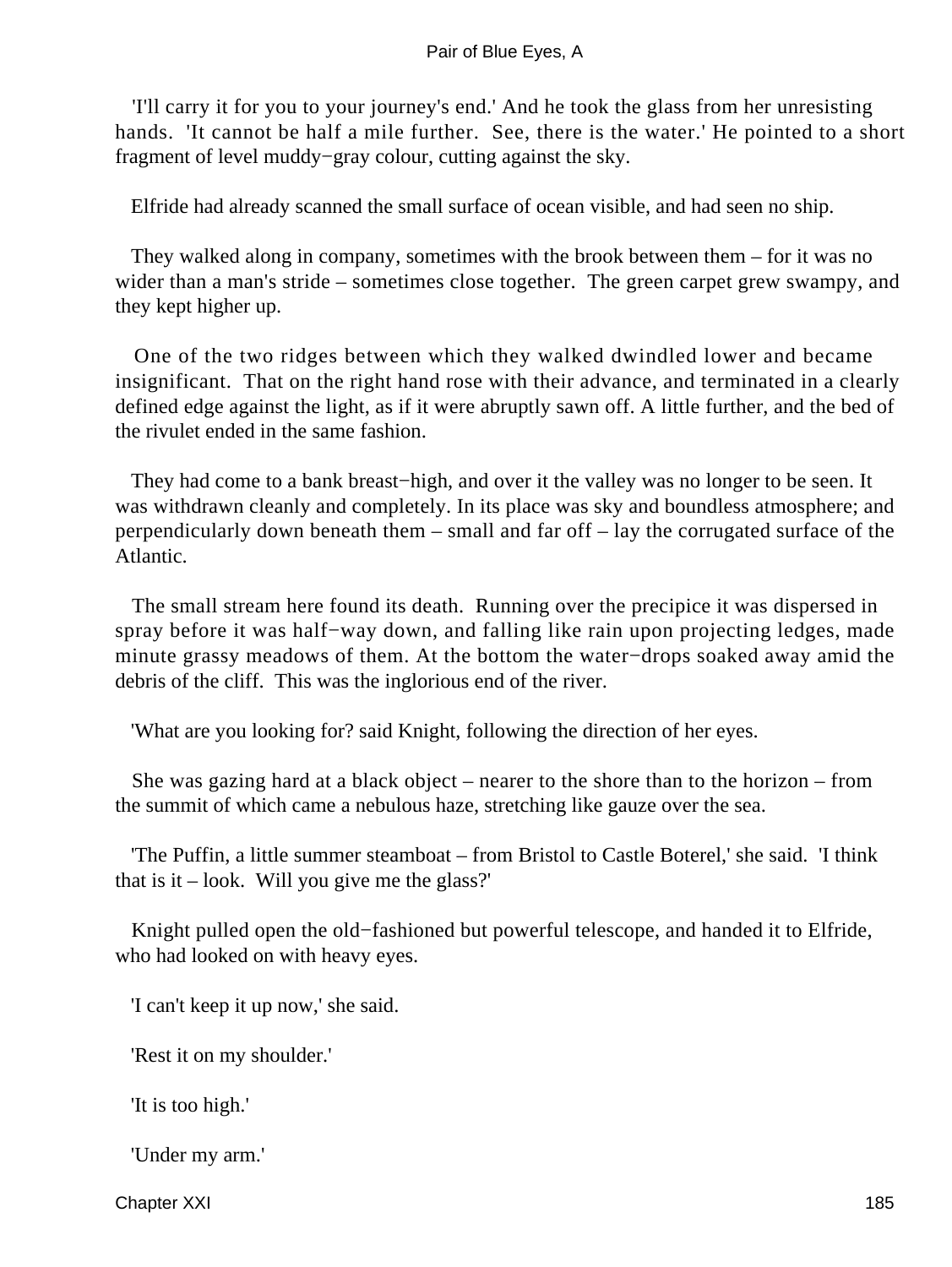'Too low. You may look instead,' she murmured weakly.

Knight raised the glass to his eye, and swept the sea till the Puffin entered its field.

 'Yes, it is the Puffin – a tiny craft. I can see her figure−head distinctly – a bird with a beak as big as its head.'

'Can you see the deck?'

 "Wait a minute; yes, pretty clearly. And I can see the black forms of the passengers against its white surface. One of them has taken something from another  $-$  a glass, I think  $$ yes, it is – and he is levelling it in this direction. Depend upon it we are conspicuous objects against the sky to them. Now, it seems to rain upon them, and they put on overcoats and open umbrellas. They vanish and go below – all but that one who has borrowed the glass. He is a slim young fellow, and still watches us.'

Elfride grew pale, and shifted her little feet uneasily.

Knight lowered the glass.

 'I think we had better return,' he said. 'That cloud which is raining on them may soon reach us. Why, you look ill. How is that?'

'Something in the air affects my face.'

 'Those fair cheeks are very fastidious, I fear,' returned Knight tenderly. 'This air would make those rosy that were never so before, one would think – eh, Nature's spoilt child?'

Elfride's colour returned again.

'There is more to see behind us, after all,' said Knight.

 She turned her back upon the boat and Stephen Smith, and saw, towering still higher than themselves, the vertical face of the hill on the right, which did not project seaward so far as the bed of the valley, but formed the back of a small cove, and so was visible like a concave wall, bending round from their position towards the left.

 The composition of the huge hill was revealed to its backbone and marrow here at its rent extremity. It consisted of a vast stratification of blackish−gray slate, unvaried in its whole height by a single change of shade.

 It is with cliffs and mountains as with persons; they have what is called a presence, which is not necessarily proportionate to their actual bulk. A little cliff will impress you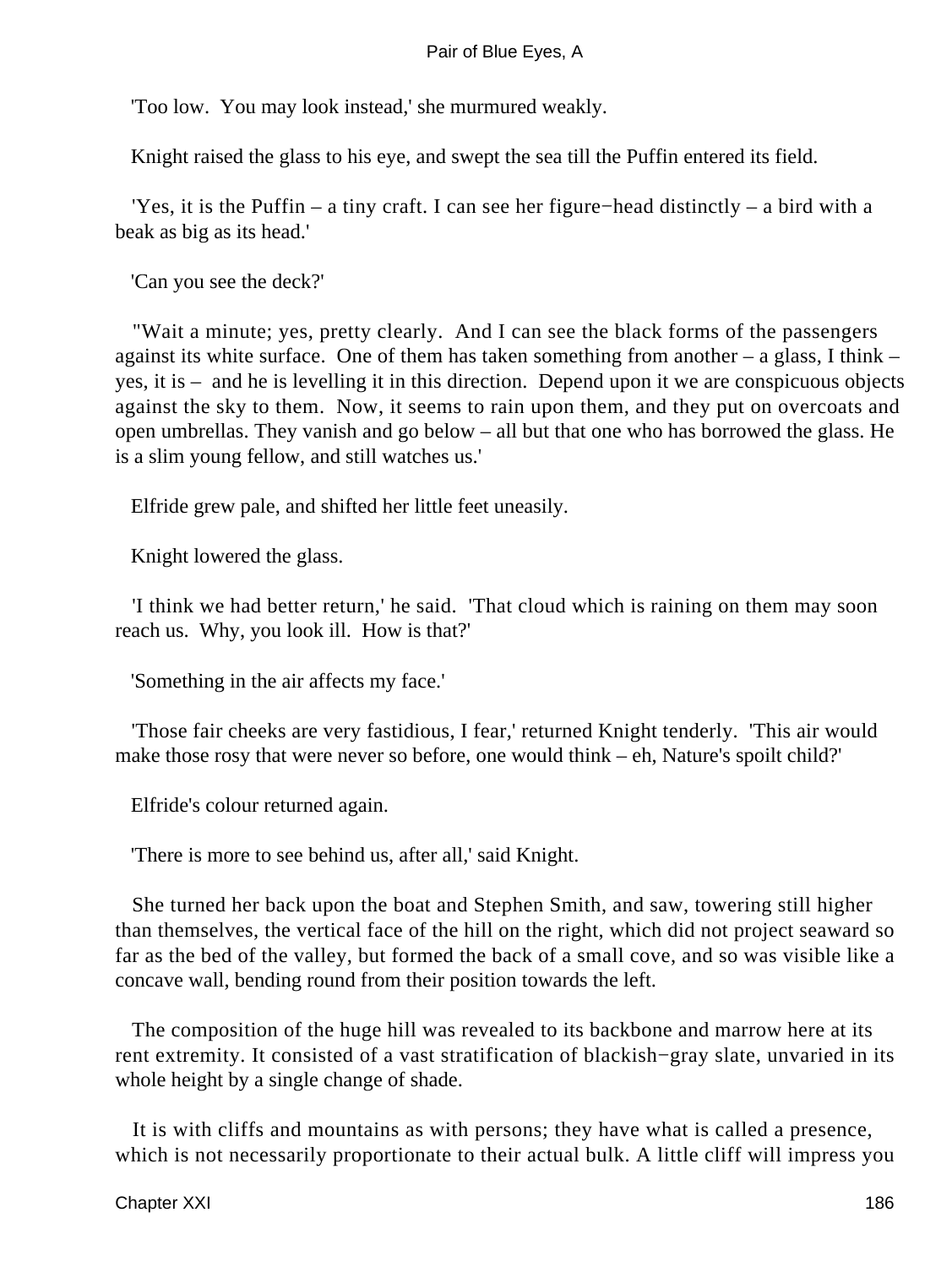powerfully; a great one not at all. It depends, as with man, upon the countenance of the cliff.

 'I cannot bear to look at that cliff,' said Elfride. 'It has a horrid personality, and makes me shudder. We will go.'

 'Can you climb?' said Knight. 'If so, we will ascend by that path over the grim old fellow's brow.'

'Try me,' said Elfride disdainfully. 'I have ascended steeper slopes than that.'

 From where they had been loitering, a grassy path wound along inside a bank, placed as a safeguard for unwary pedestrians, to the top of the precipice, and over it along the hill in an inland direction.

'Take my arm, Miss Swancourt,' said Knight.

'I can get on better without it, thank you.'

 When they were one quarter of the way up, Elfride stopped to take breath. Knight stretched out his hand.

 She took it, and they ascended the remaining slope together. Reaching the very top, they sat down to rest by mutual consent.

 'Heavens, what an altitude!' said Knight between his pants, and looking far over the sea. The cascade at the bottom of the slope appeared a mere span in height from where they were now.

 Elfride was looking to the left. The steamboat was in full view again, and by reason of the vast surface of sea their higher position uncovered it seemed almost close to the shore.

 'Over that edge,' said Knight, 'where nothing but vacancy appears, is a moving compact mass. The wind strikes the face of the rock, runs up it, rises like a fountain to a height far above our heads, curls over us in an arch, and disperses behind us. In fact, an inverted cascade is there – as perfect as the Niagara Falls – but rising instead of falling, and air instead of water. Now look here.'

 Knight threw a stone over the bank, aiming it as if to go onward over the cliff. Reaching the verge, it towered into the air like a bird, turned back, and alighted on the ground behind them. They themselves were in a dead calm.

 'A boat crosses Niagara immediately at the foot of the falls, where the water is quite still, the fallen mass curving under it. We are in precisely the same position with regard to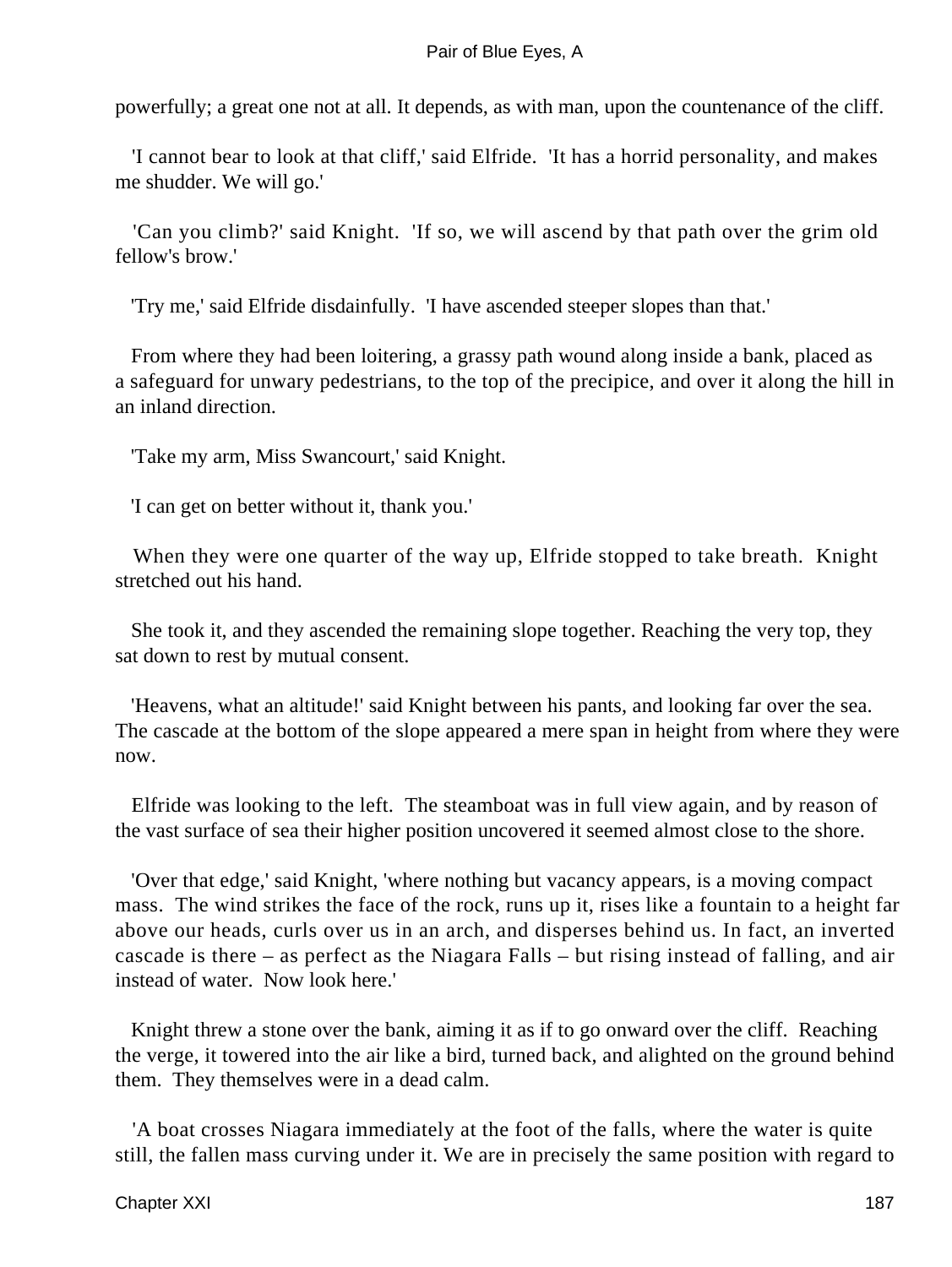our atmospheric cataract here. If you run back from the cliff fifty yards, you will be in a brisk wind. Now I daresay over the bank is a little backward current.'

 Knight rose and leant over the bank. No sooner was his head above it than his hat appeared to be sucked from his head – slipping over his forehead in a seaward direction.

 'That's the backward eddy, as I told you,' he cried, and vanished over the little bank after his hat.

 Elfride waited one minute; he did not return. She waited another, and there was no sign of him.

A few drops of rain fell, then a sudden shower.

 She arose, and looked over the bank. On the other side were two or three yards of level ground – then a short steep preparatory slope – then the verge of the precipice.

 On the slope was Knight, his hat on his head. He was on his hands and knees, trying to climb back to the level ground. The rain had wetted the shaly surface of the incline. A slight superficial wetting of the soil hereabout made it far more slippery to stand on than the same soil thoroughly drenched. The inner substance was still hard, and was lubricated by the moistened film.

'I find a difficulty in getting back,' said Knight.

Elfride's heart fell like lead.

'But you can get back?' she wildly inquired.

 Knight strove with all his might for two or three minutes, and the drops of perspiration began to bead his brow.

'No, I am unable to do it,' he answered.

 Elfride, by a wrench of thought, forced away from her mind the sensation that Knight was in bodily danger. But attempt to help him she must. She ventured upon the treacherous incline, propped herself with the closed telescope, and gave him her hand before he saw her movements.

'O Elfride! why did you?' said he. 'I am afraid you have only endangered yourself.'

 And as if to prove his statement, in making an endeavour by her assistance they both slipped lower, and then he was again stayed. His foot was propped by a bracket of quartz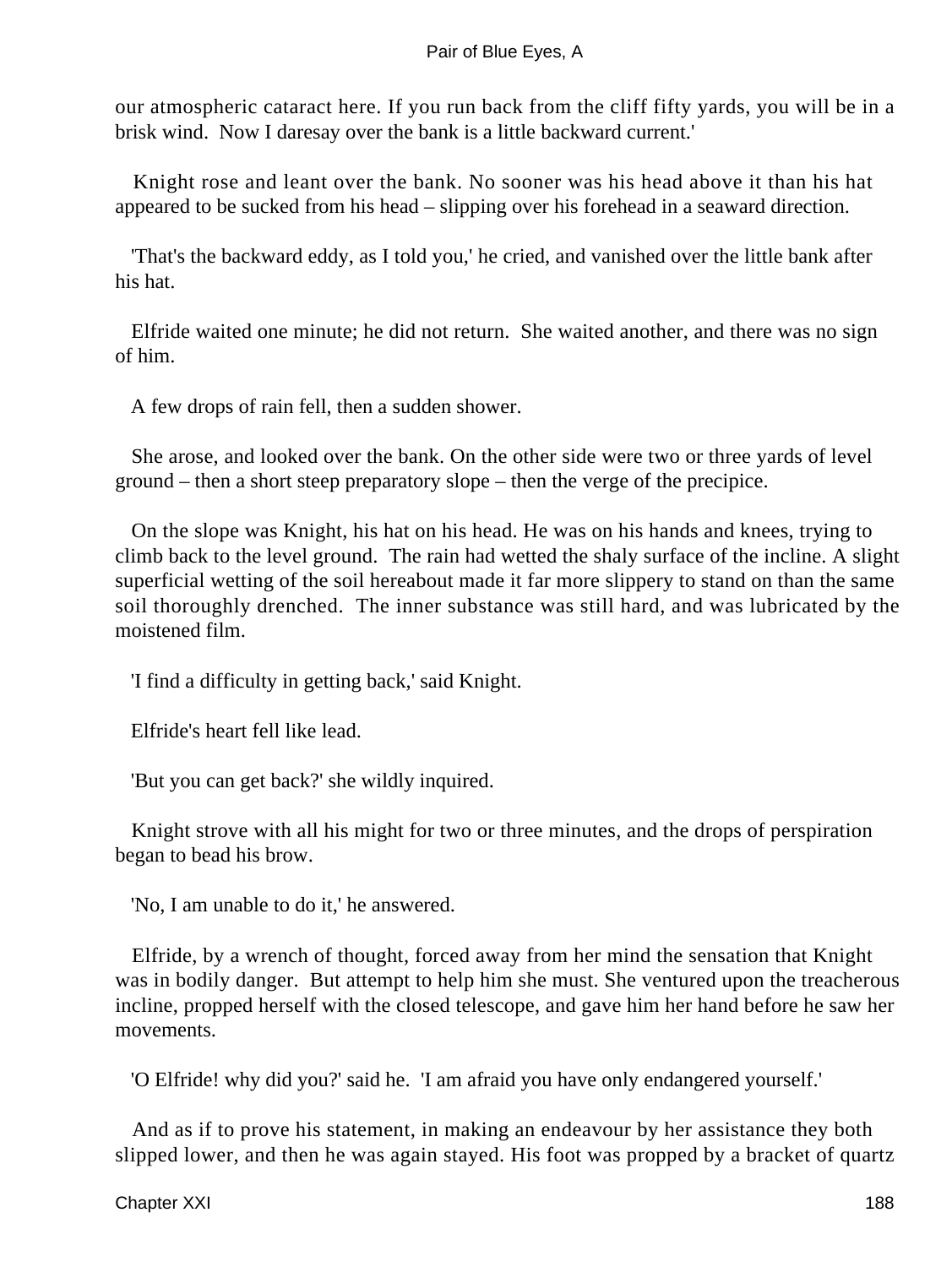rock, balanced on the verge of the precipice. Fixed by this, he steadied her, her head being about a foot below the beginning of the slope. Elfride had dropped the glass; it rolled to the edge and vanished over it into a nether sky.

'Hold tightly to me,' he said.

 She flung her arms round his neck with such a firm grasp that whilst he remained it was impossible for her to fall.

 'Don't be flurried,' Knight continued. 'So long as we stay above this block we are perfectly safe. Wait a moment whilst I consider what we had better do.'

 He turned his eyes to the dizzy depths beneath them, and surveyed the position of affairs.

 Two glances told him a tale with ghastly distinctness. It was that, unless they performed their feat of getting up the slope with the precision of machines, they were over the edge and whirling in mid−air.

 For this purpose it was necessary that he should recover the breath and strength which his previous efforts had cost him. So he still waited, and looked in the face of the enemy.

 The crest of this terrible natural facade passed among the neighbouring inhabitants as being seven hundred feet above the water it overhung. It had been proved by actual measurement to be not a foot less than six hundred and fifty.

 That is to say, it is nearly three times the height of Flamborough, half as high again as the South Foreland, a hundred feet higher than Beachy Head – the loftiest promontory on the east or south side of this island – twice the height of St. Aldhelm's, thrice as high as the Lizard, and just double the height of St. Bee's. One sea−bord point on the western coast is known to surpass it in altitude, but only by a few feet. This is Great Orme's Head, in Caernarvonshire.

 And it must be remembered that the cliff exhibits an intensifying feature which some of those are without – sheer perpendicularity from the half−tide level.

 Yet this remarkable rampart forms no headland: it rather walls in an inlet – the promontory on each side being much lower. Thus, far from being salient, its horizontal section is concave. The sea, rolling direct from the shores of North America, has in fact eaten a chasm into the middle of a hill, and the giant, embayed and unobtrusive, stands in the rear of pigmy supporters. Not least singularly, neither hill, chasm, nor precipice has a name. On this account I will call the precipice the Cliff without a Name.\*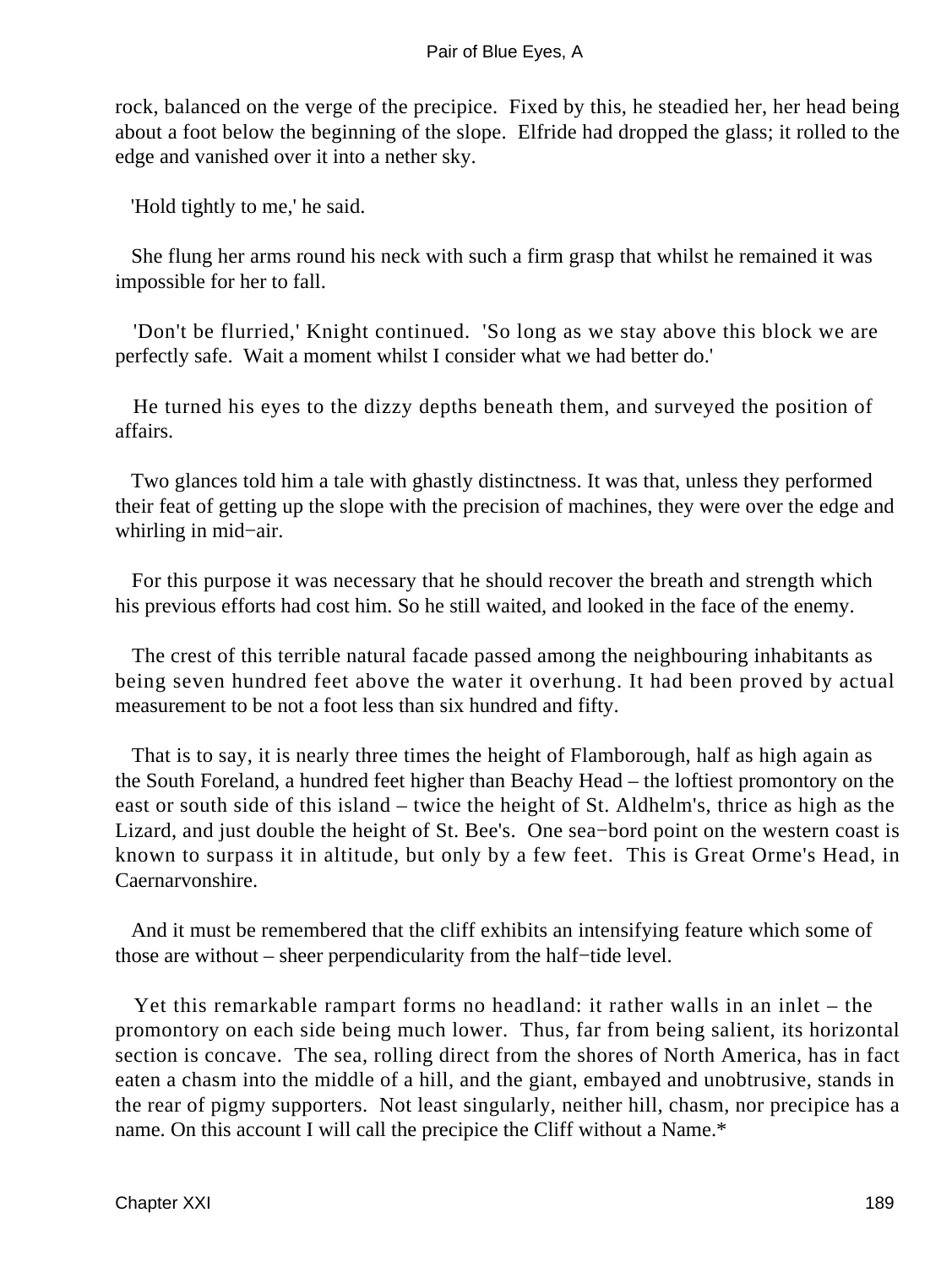### \* See Preface

 What gave an added terror to its height was its blackness. And upon this dark face the beating of ten thousand west winds had formed a kind of bloom, which had a visual effect not unlike that of a Hambro' grape. Moreover it seemed to float off into the atmosphere, and inspire terror through the lungs.

 'This piece of quartz, supporting my feet, is on the very nose of the cliff,' said Knight, breaking the silence after his rigid stoical meditation. 'Now what you are to do is this. Clamber up my body till your feet are on my shoulders: when you are there you will, I think, be able to climb on to level ground.'

'What will you do?'

'Wait whilst you run for assistance.'

'I ought to have done that in the first place, ought I not?'

 'I was in the act of slipping, and should have reached no stand− point without your weight, in all probability. But don't let us talk. Be brave, Elfride, and climb.'

 She prepared to ascend, saying, 'This is the moment I anticipated when on the tower. I thought it would come!'

'This is not a time for superstition,' said Knight. 'Dismiss all that.'

'I will,' she said humbly.

 'Now put your foot into my hand: next the other. That's good – well done. Hold to my shoulder.'

 She placed her feet upon the stirrup he made of his hand, and was high enough to get a view of the natural surface of the hill over the bank.

'Can you now climb on to level ground?'

'I am afraid not. I will try.'

'What can you see?'

'The sloping common.'

'What upon it?'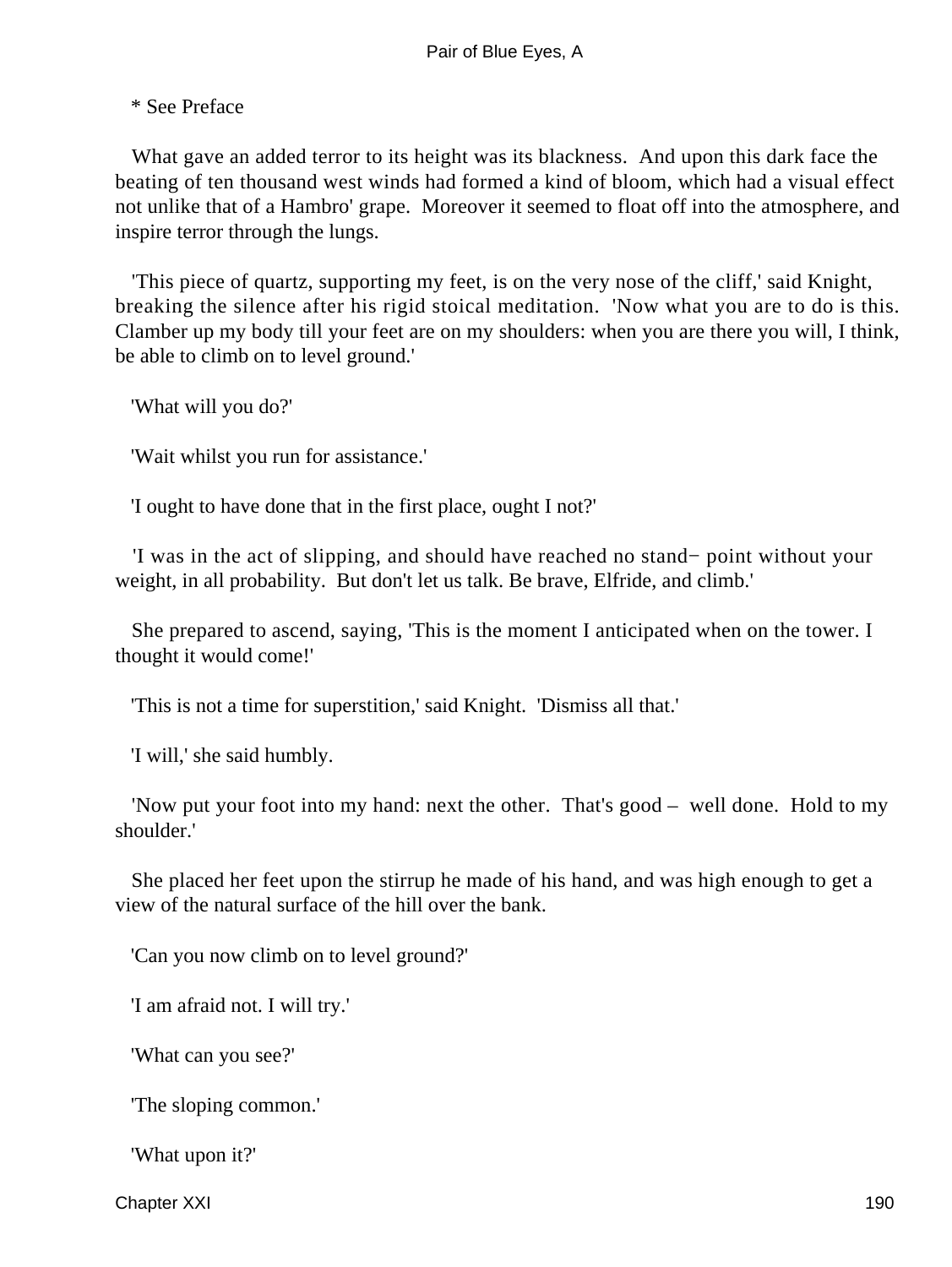'Purple heather and some grass.'

'Nothing more – no man or human being of any kind?'

'Nobody.'

 'Now try to get higher in this way. You see that tuft of sea−pink above you. Get that well into your hand, but don't trust to it entirely. Then step upon my shoulder, and I think you will reach the top.'

With trembling limbs she did exactly as he told her. The preternatural quiet and solemnity of his manner overspread upon herself, and gave her a courage not her own. She made a spring from the top of his shoulder, and was up.

Then she turned to look at him.

 By an ill fate, the force downwards of her bound, added to his own weight, had been too much for the block of quartz upon which his feet depended. It was, indeed, originally an igneous protrusion into the enormous masses of black strata, which had since been worn away from the sides of the alien fragment by centuries of frost and rain, and now left it without much support.

It moved. Knight seized a tuft of sea−pink with each hand.

 The quartz rock which had been his salvation was worse than useless now. It rolled over, out of sight, and away into the same nether sky that had engulfed the telescope.

 One of the tufts by which he held came out at the root, and Knight began to follow the quartz. It was a terrible moment. Elfride uttered a low wild wail of agony, bowed her head, and covered her face with her hands.

 Between the turf−covered slope and the gigantic perpendicular rock intervened a weather−worn series of jagged edges, forming a face yet steeper than the former slope. As he slowly slid inch by inch upon these, Knight made a last desperate dash at the lowest tuft of vegetation – the last outlying knot of starved herbage ere the rock appeared in all its bareness. It arrested his further descent. Knight was now literally suspended by his arms; but the incline of the brow being what engineers would call about a quarter in one, it was sufficient to relieve his arms of a portion of his weight, but was very far from offering an adequately flat face to support him.

 In spite of this dreadful tension of body and mind, Knight found time for a moment of thankfulness. Elfride was safe.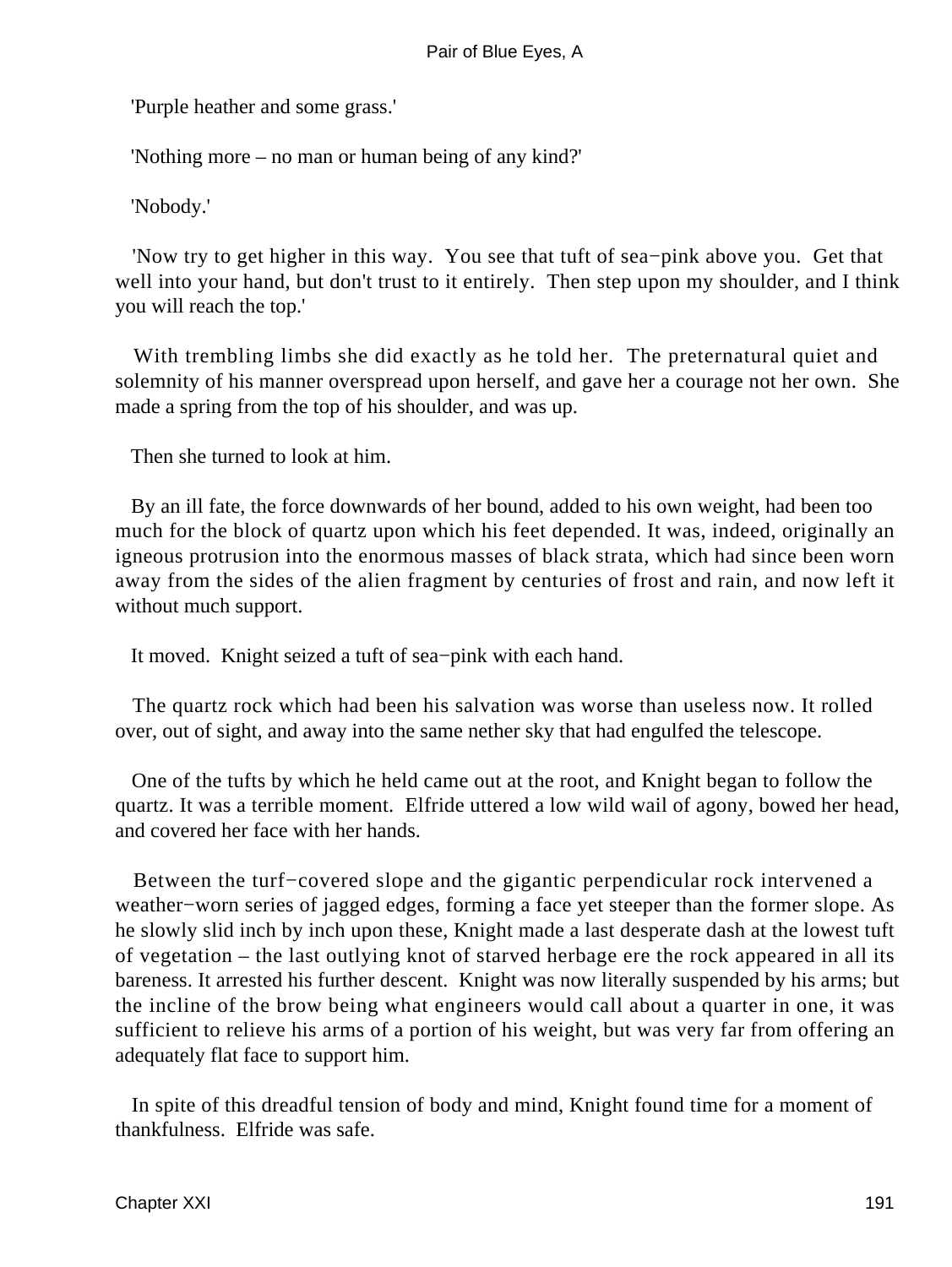She lay on her side above him – her fingers clasped. Seeing him again steady, she jumped upon her feet.

 'Now, if I can only save you by running for help!' she cried. 'Oh, I would have died instead! Why did you try so hard to deliver me?' And she turned away wildly to run for assistance.

'Elfride, how long will it take you to run to Endelstow and back?'

'Three−quarters of an hour.'

'That won't do; my hands will not hold out ten minutes. And is there nobody nearer?'

'No; unless a chance passer may happen to be.'

 'He would have nothing with him that could save me. Is there a pole or stick of any kind on the common?'

She gazed around. The common was bare of everything but heather and grass.

 A minute – perhaps more time – was passed in mute thought by both. On a sudden the blank and helpless agony left her face. She vanished over the bank from his sight.

Knight felt himself in the presence of a personalized lonliness.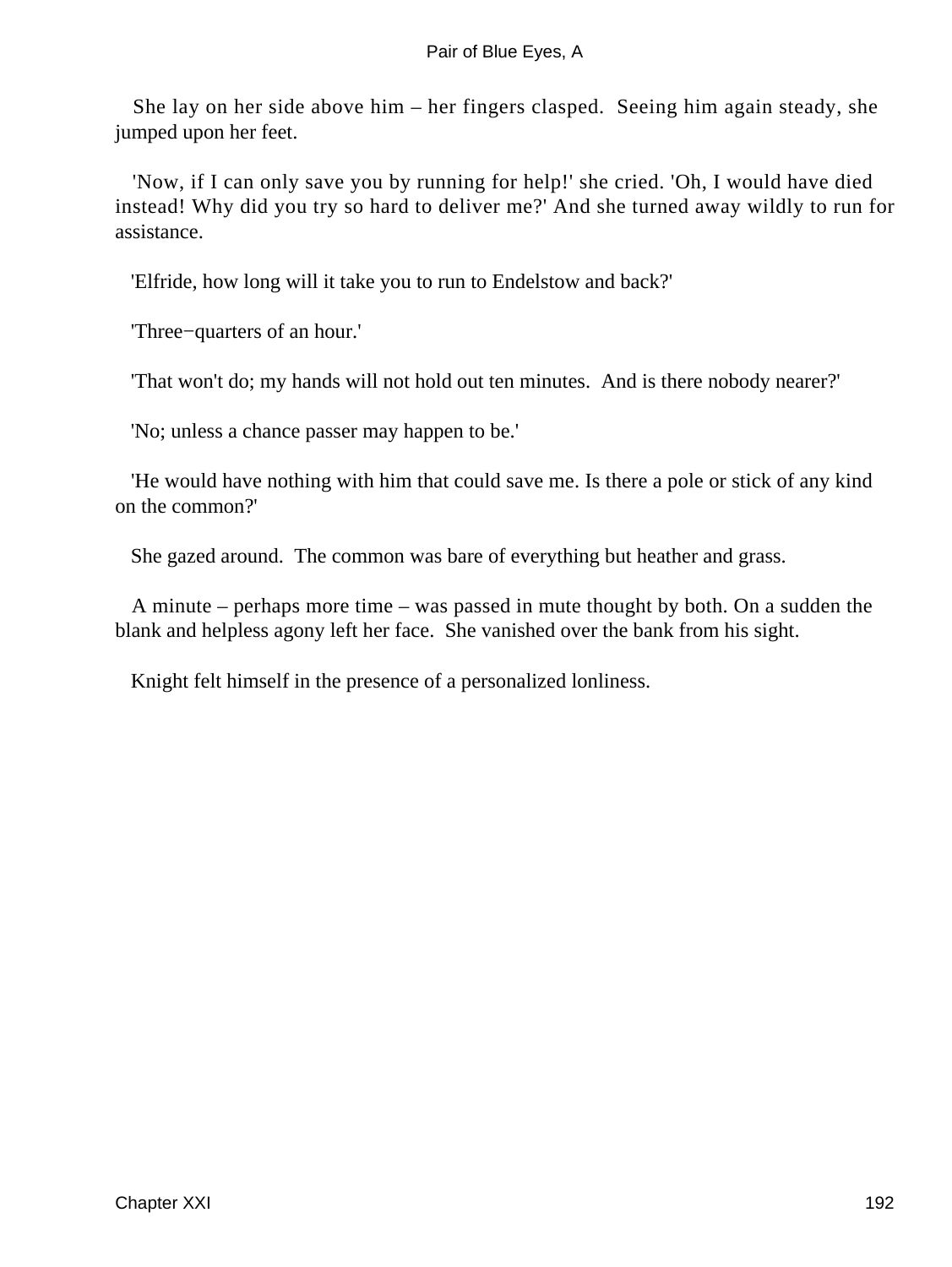# **[Chapter XXII](#page-347-0)**

*'A* woman's way.'

 Haggard cliffs, of every ugly altitude, are as common as sea−fowl along the line of coast between Exmoor and Land's End; but this outflanked and encompassed specimen was the ugliest of them all. Their summits are not safe places for scientific experiment on the principles of air−currents, as Knight had now found, to his dismay.

 He still clutched the face of the escarpment – not with the frenzied hold of despair, but with a dogged determination to make the most of his every jot of endurance, and so give the longest possible scope to Elfride's intentions, whatever they might be.

 He reclined hand in hand with the world in its infancy. Not a blade, not an insect, which spoke of the present, was between him and the past. The inveterate antagonism of these black precipices to all strugglers for life is in no way more forcibly suggested than by the paucity of tufts of grass, lichens, or confervae on their outermost ledges.

 Knight pondered on the meaning of Elfride's hasty disappearance, but could not avoid an instinctive conclusion that there existed but a doubtful hope for him. As far as he could judge, his sole chance of deliverance lay in the possibility of a rope or pole being brought; and this possibility was remote indeed. The soil upon these high downs was left so untended that they were unenclosed for miles, except by a casual bank or dry wall, and were rarely visited but for the purpose of collecting or counting the flock which found a scanty means of subsistence thereon.

 At first, when death appeared improbable, because it had never visited him before, Knight could think of no future, nor of anything connected with his past. He could only look sternly at Nature's treacherous attempt to put an end to him, and strive to thwart her.

 From the fact that the cliff formed the inner face of the segment of a huge cylinder, having the sky for a top and the sea for a bottom, which enclosed the cove to the extent of more than a semicircle, he could see the vertical face curving round on each side of him. He looked far down the facade, and realized more thoroughly how it threatened him. Grimness was in every feature, and to its very bowels the inimical shape was desolation.

 By one of those familiar conjunctions of things wherewith the inanimate world baits the mind of man when he pauses in moments of suspense, opposite Knight's eyes was an imbedded fossil, standing forth in low relief from the rock. It was a creature with eyes. The eyes, dead and turned to stone, were even now regarding him. It was one of the early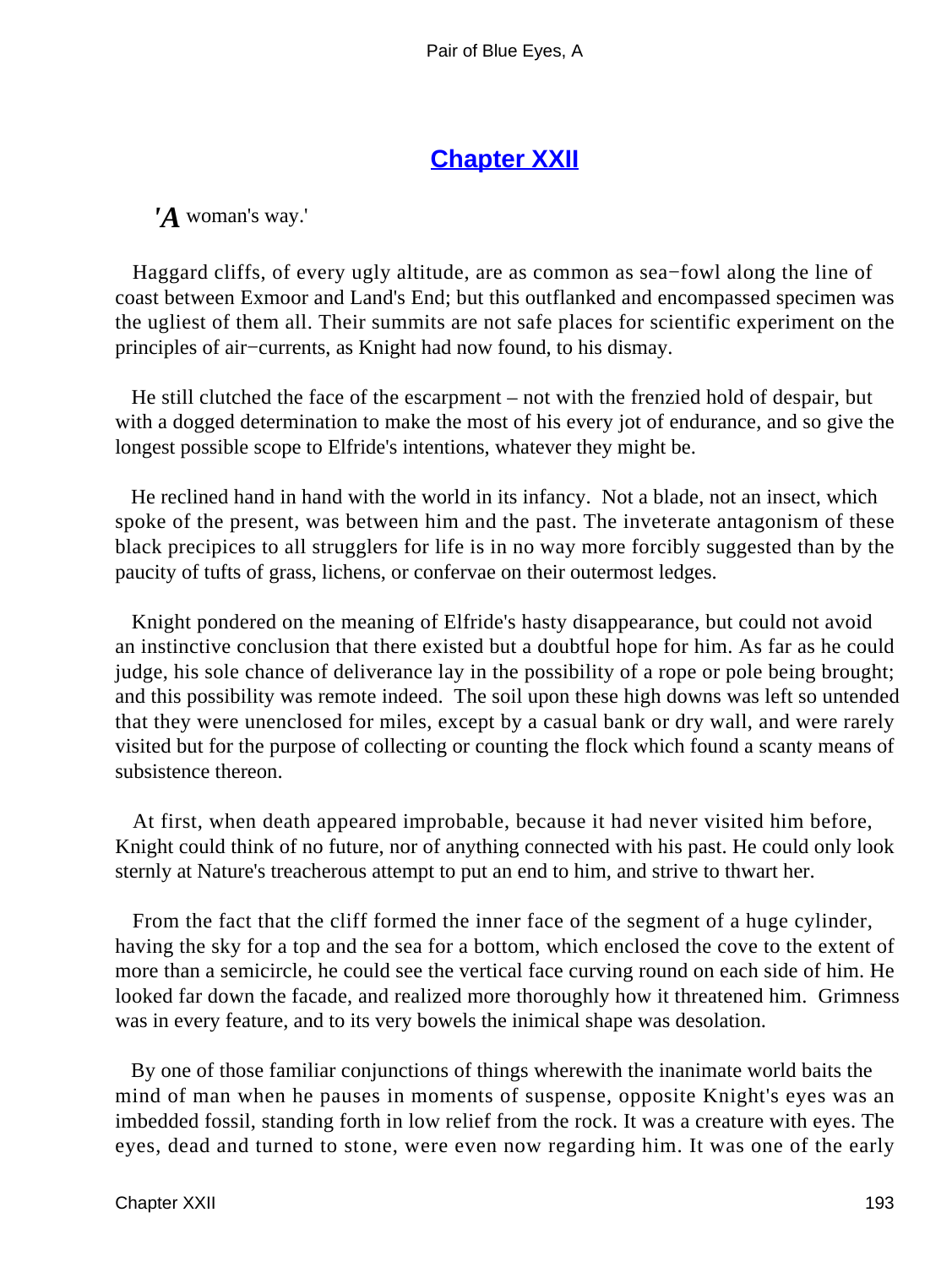crustaceans called Trilobites. Separated by millions of years in their lives, Knight and this underling seemed to have met in their death. It was the single instance within reach of his vision of anything that had ever been alive and had had a body to save, as he himself had now.

 The creature represented but a low type of animal existence, for never in their vernal years had the plains indicated by those numberless slaty layers been traversed by an intelligence worthy of the name. Zoophytes, mollusca, shell−fish, were the highest developments of those ancient dates. The immense lapses of time each formation represented had known nothing of the dignity of man. They were grand times, but they were mean times too, and mean were their relics. He was to be with the small in his death.

 Knight was a geologist; and such is the supremacy of habit over occasion, as a pioneer of the thoughts of men, that at this dreadful juncture his mind found time to take in, by a momentary sweep, the varied scenes that had had their day between this creature's epoch and his own. There is no place like a cleft landscape for bringing home such imaginings as these.

 Time closed up like a fan before him. He saw himself at one extremity of the years, face to face with the beginning and all the intermediate centuries simultaneously. Fierce men, clothed in the hides of beasts, and carrying, for defence and attack, huge clubs and pointed spears, rose from the rock, like the phantoms before the doomed Macbeth. They lived in hollows, woods, and mud huts – perhaps in caves of the neighbouring rocks. Behind them stood an earlier band. No man was there. Huge elephantine forms, the mastodon, the hippopotamus, the tapir, antelopes of monstrous size, the megatherium, and the myledon – all, for the moment, in juxtaposition. Further back, and overlapped by these, were perched huge−billed birds and swinish creatures as large as horses. Still more shadowy were the sinister crocodilian outlines – alligators and other uncouth shapes, culminating in the colossal lizard, the iguanodon. Folded behind were dragon forms and clouds of flying reptiles: still underneath were fishy beings of lower development; and so on, till the lifetime scenes of the fossil confronting him were a present and modern condition of things. These images passed before Knight's inner eye in less than half a minute, and he was again considering the actual present. Was he to die? The mental picture of Elfride in the world, without himself to cherish her, smote his heart like a whip. He had hoped for deliverance, but what could a girl do? He dared not move an inch. Was Death really stretching out his hand? The previous sensation, that it was improbable he would die, was fainter now.

However, Knight still clung to the cliff.

 To those musing weather−beaten West−country folk who pass the greater part of their days and nights out of doors, Nature seems to have moods in other than a poetical sense: predilections for certain deeds at certain times, without any apparent law to govern or season to account for them. She is read as a person with a curious temper; as one who does not scatter kindnesses and cruelties alternately, impartially, and in order, but heartless severities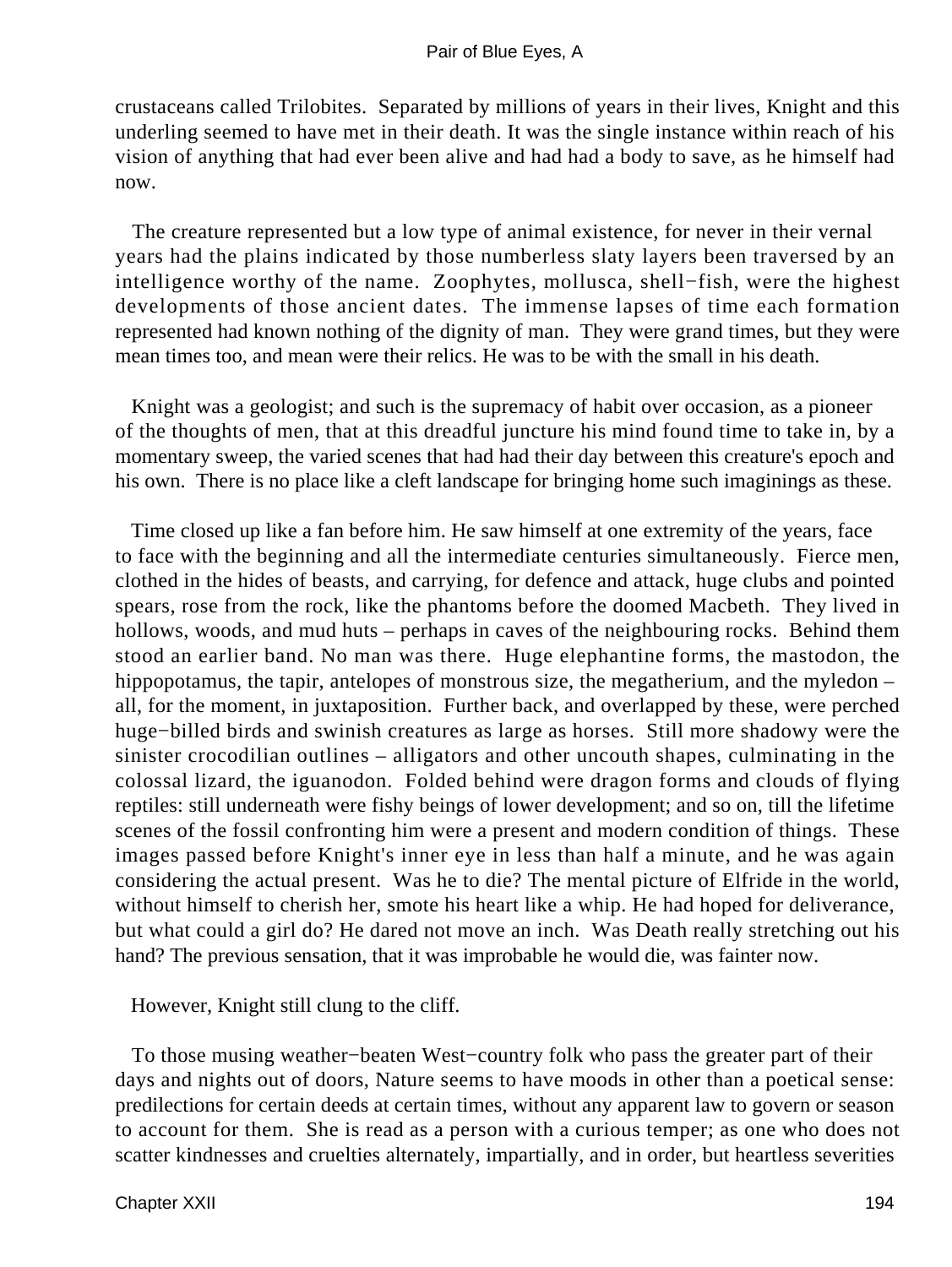or overwhelming generosities in lawless caprice. Man's case is always that of the prodigal's favourite or the miser's pensioner. In her unfriendly moments there seems a feline fun in her tricks, begotten by a foretaste of her pleasure in swallowing the victim.

 Such a way of thinking had been absurd to Knight, but he began to adopt it now. He was first spitted on to a rock. New tortures followed. The rain increased, and persecuted him with an exceptional persistency which he was moved to believe owed its cause to the fact that he was in such a wretched state already. An entirely new order of things could be observed in this introduction of rain upon the scene. It rained upwards instead of down. The strong ascending air carried the rain−drops with it in its race up the escarpment, coming to him with such velocity that they stuck into his flesh like cold needles. Each drop was virtually a shaft, and it pierced him to his skin. The water− shafts seemed to lift him on their points: no downward rain ever had such a torturing effect. In a brief space he was drenched, except in two places. These were on the top of his shoulders and on the crown of his hat.

 The wind, though not intense in other situations was strong here. It tugged at his coat and lifted it. We are mostly accustomed to look upon all opposition which is not animate, as that of the stolid, inexorable hand of indifference, which wears out the patience more than the strength. Here, at any rate, hostility did not assume that slow and sickening form. It was a cosmic agency, active, lashing, eager for conquest: determination; not an insensate standing in the way.

 Knight had over−estimated the strength of his hands. They were getting weak already. 'She will never come again; she has been gone ten minutes,' he said to himself.

 This mistake arose from the unusual compression of his experiences just now: she had really been gone but three.

'As many more minutes will be my end,' he thought.

 Next came another instance of the incapacity of the mind to make comparisons at such times.

 'This is a summer afternoon,' he said, 'and there can never have been such a heavy and cold rain on a summer day in my life before.'

 He was again mistaken. The rain was quite ordinary in quantity; the air in temperature. It was, as is usual, the menacing attitude in which they approached him that magnified their powers.

 He again looked straight downwards, the wind and the water−dashes lifting his moustache, scudding up his cheeks, under his eyelids, and into his eyes. This is what he saw down there: the surface of the sea – visually just past his toes, and under his feet; actually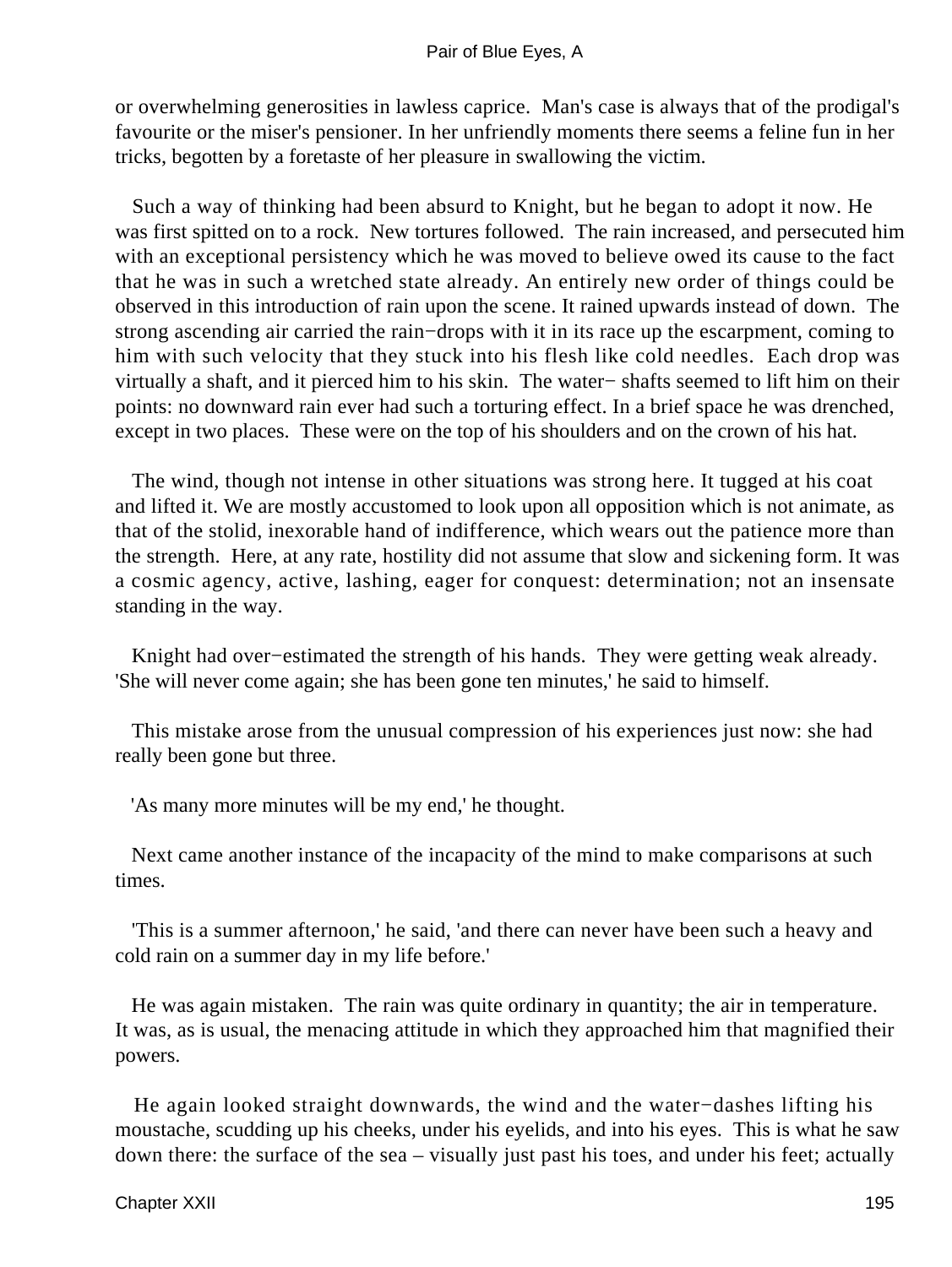one−eighth of a mile, or more than two hundred yards, below them. We colour according to our moods the objects we survey. The sea would have been a deep neutral blue, had happier auspices attended the gazer it was now no otherwise than distinctly black to his vision. That narrow white border was foam, he knew well; but its boisterous tosses were so distant as to appear a pulsation only, and its plashing was barely audible. A white border to a black sea – his funeral pall and its edging.

 The world was to some extent turned upside down for him. Rain descended from below. Beneath his feet was aerial space and the unknown; above him was the firm, familiar ground, and upon it all that he loved best.

 Pitiless nature had then two voices, and two only. The nearer was the voice of the wind in his ears rising and falling as it mauled and thrust him hard or softly. The second and distant one was the moan of that unplummetted ocean below and afar – rubbing its restless flank against the Cliff without a Name.

 Knight perseveringly held fast. Had he any faith in Elfride? Perhaps. Love is faith, and faith, like a gathered flower, will rootlessly live on.

 Nobody would have expected the sun to shine on such an evening as this. Yet it appeared, low down upon the sea. Not with its natural golden fringe, sweeping the furthest ends of the landscape, not with the strange glare of whiteness which it sometimes puts on as an alternative to colour, but as a splotch of vermilion red upon a leaden ground – a red face looking on with a drunken leer.

 Most men who have brains know it, and few are so foolish as to disguise this fact from themselves or others, even though an ostentatious display may be called self−conceit. Knight, without showing it much, knew that his intellect was above the average. And he thought – he could not help thinking – that his death would be a deliberate loss to earth of good material; that such an experiment in killing might have been practised upon some less developed life.

 A fancy some people hold, when in a bitter mood, is that inexorable circumstance only tries to prevent what intelligence attempts. Renounce a desire for a long−contested position, and go on another tack, and after a while the prize is thrown at you, seemingly in disappointment that no more tantalizing is possible.

 Knight gave up thoughts of life utterly and entirely, and turned to contemplate the Dark Valley and the unknown future beyond. Into the shadowy depths of these speculations we will not follow him. Let it suffice to state what ensued.

 At that moment of taking no more thought for this life, something disturbed the outline of the bank above him. A spot appeared. It was the head of Elfride.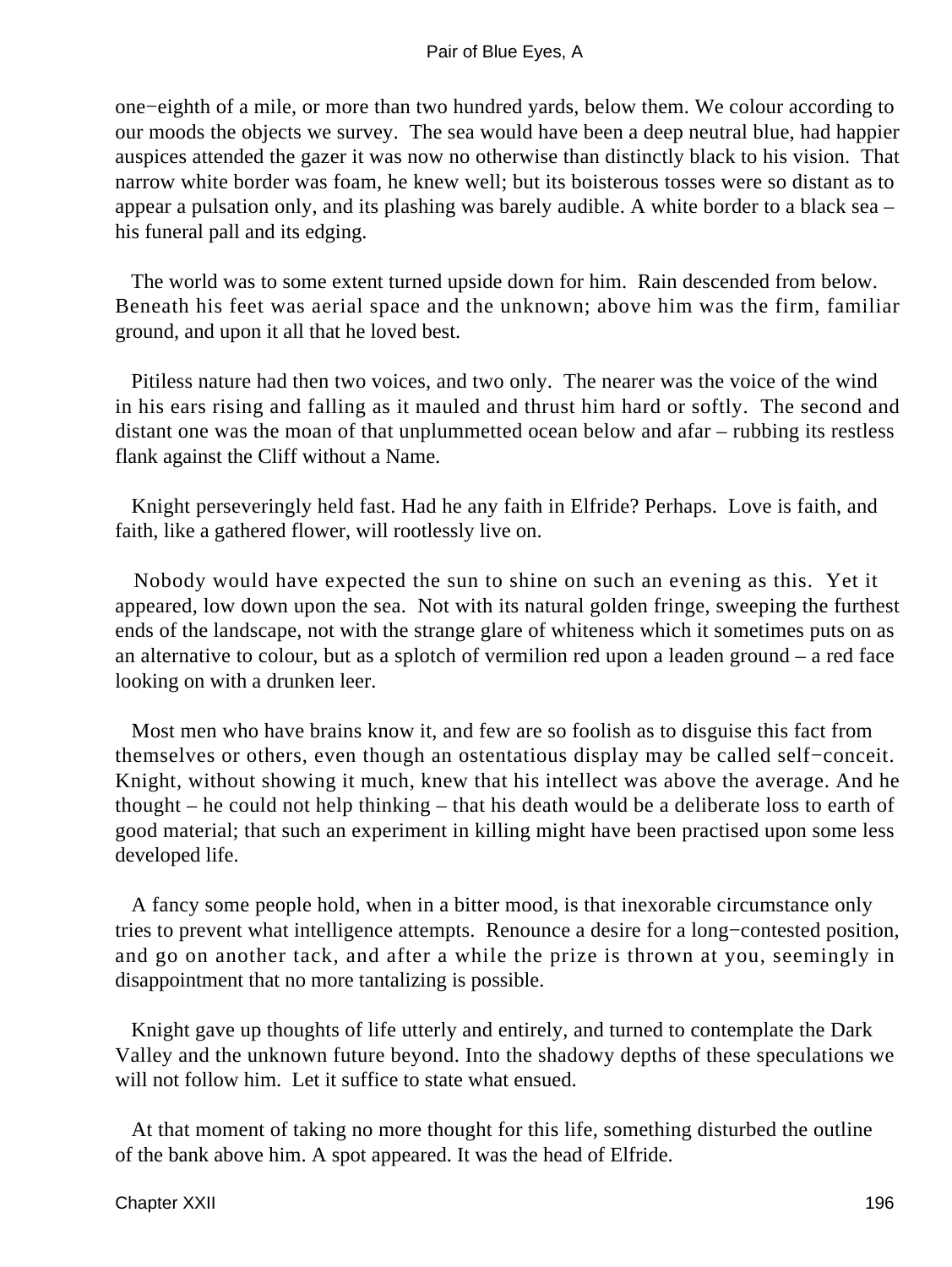Knight immediately prepared to welcome life again.

 The expression of a face consigned to utter loneliness, when a friend first looks in upon it, is moving in the extreme. In rowing seaward to a light−ship or sea−girt lighthouse, where, without any immediate terror of death, the inmates experience the gloom of monotonous seclusion, the grateful eloquence of their countenances at the greeting, expressive of thankfulness for the visit, is enough to stir the emotions of the most careless observer.

 Knight's upward look at Elfride was of a nature with, but far transcending, such an instance as this. The lines of his face had deepened to furrows, and every one of them thanked her visibly. His lips moved to the word 'Elfride,' though the emotion evolved no sound. His eyes passed all description in their combination of the whole diapason of eloquence, from lover's deep love to fellow− man's gratitude for a token of remembrance from one of his kind.

 Elfride had come back. What she had come to do he did not know. She could only look on at his death, perhaps. Still, she had come back, and not deserted him utterly, and it was much.

 It was a novelty in the extreme to see Henry Knight, to whom Elfride was but a child, who had swayed her as a tree sways a bird's nest, who mastered her and made her weep most bitterly at her own insignificance, thus thankful for a sight of her face. She looked down upon him, her face glistening with rain and tears. He smiled faintly.

 'How calm he is!' she thought. 'How great and noble he is to be so calm!' She would have died ten times for him then.

The gliding form of the steamboat caught her eye: she heeded it no longer.

 'How much longer can you wait?' came from her pale lips and along the wind to his position.

'Four minutes,' said Knight in a weaker voice than her own.

'But with a good hope of being saved?'

'Seven or eight.'

 He now noticed that in her arms she bore a bundle of white linen, and that her form was singularly attenuated. So preternaturally thin and flexible was Elfride at this moment, that she appeared to bend under the light blows of the rain−shafts, as they struck into her sides and bosom, and splintered into spray on her face. There is nothing like a thorough drenching for reducing the protuberances of clothes, but Elfride's seemed to cling to her like a glove.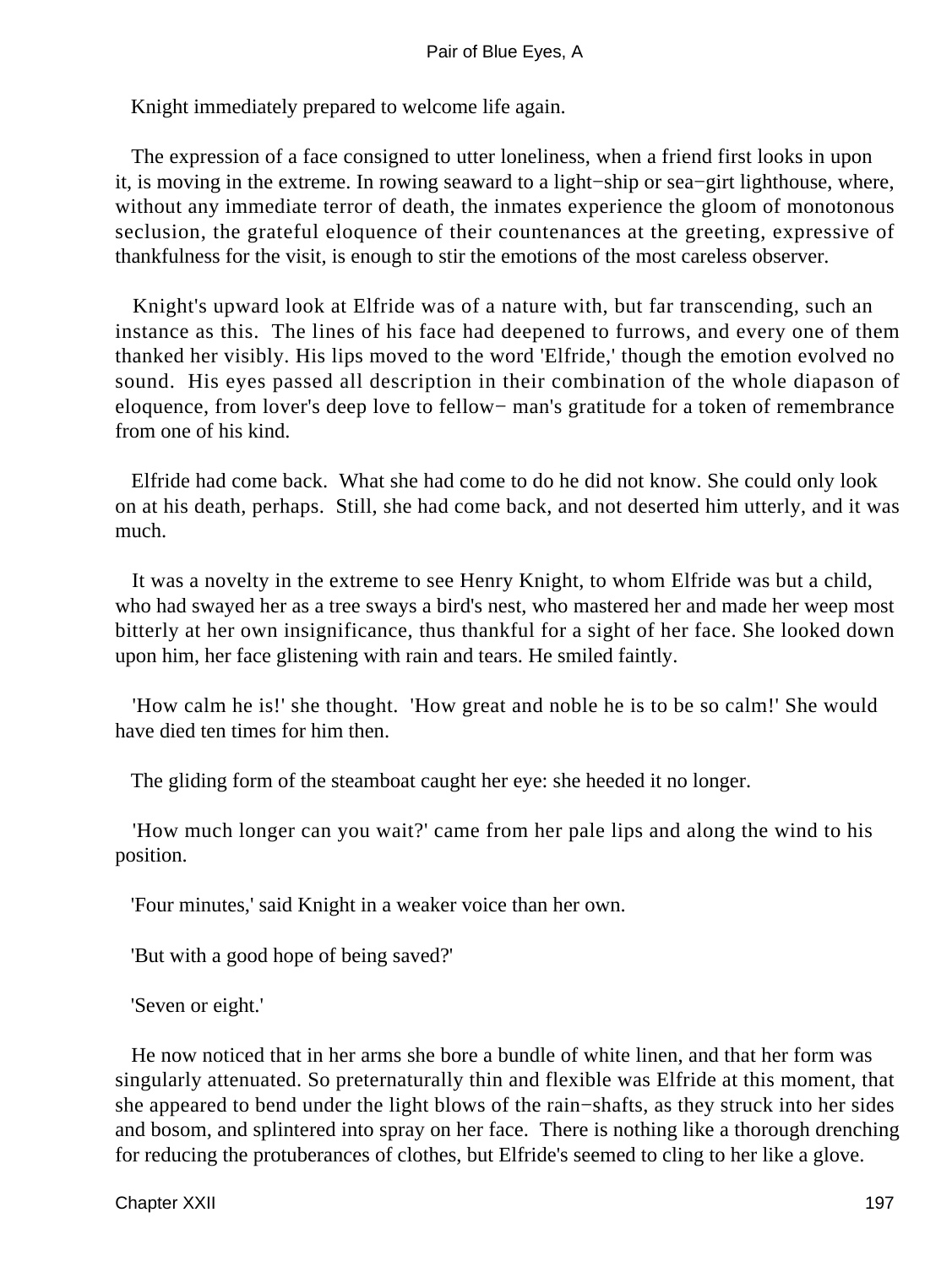Without heeding the attack of the clouds further than by raising her hand and wiping away the spirts of rain when they went more particularly into her eyes, she sat down and hurriedly began rending the linen into strips. These she knotted end to end, and afterwards twisted them like the strands of a cord. In a short space of time she had formed a perfect rope by this means, six or seven yards long.

'Can you wait while I bind it?' she said, anxiously extending her gaze down to him.

'Yes, if not very long. Hope has given me a wonderful instalment of strength.'

 Elfride dropped her eyes again, tore the remaining material into narrow tape−like ligaments, knotted each to each as before, but on a smaller scale, and wound the lengthy string she had thus formed round and round the linen rope, which, without this binding, had a tendency to spread abroad.

 'Now,' said Knight, who, watching the proceedings intently, had by this time not only grasped her scheme, but reasoned further on, 'I can hold three minutes longer yet. And do you use the time in testing the strength of the knots, one by one.'

 She at once obeyed, tested each singly by putting her foot on the rope between each knot, and pulling with her hands. One of the knots slipped.

 'Oh, think! It would have broken but for your forethought,' Elfride exclaimed apprehensively.

She retied the two ends. The rope was now firm in every part.

 'When you have let it down,' said Knight, already resuming his position of ruling power, 'go back from the edge of the slope, and over the bank as far as the rope will allow you. Then lean down, and hold the end with both hands.'

 He had first thought of a safer plan for his own deliverance, but it involved the disadvantage of possibly endangering her life.

 'I have tied it round my waist,' she cried, 'and I will lean directly upon the bank, holding with my hands as well.'

It was the arrangement he had thought of, but would not suggest.

 'I will raise and drop it three times when I am behind the bank,' she continued, 'to signify that I am ready. Take care, oh, take the greatest care, I beg you!'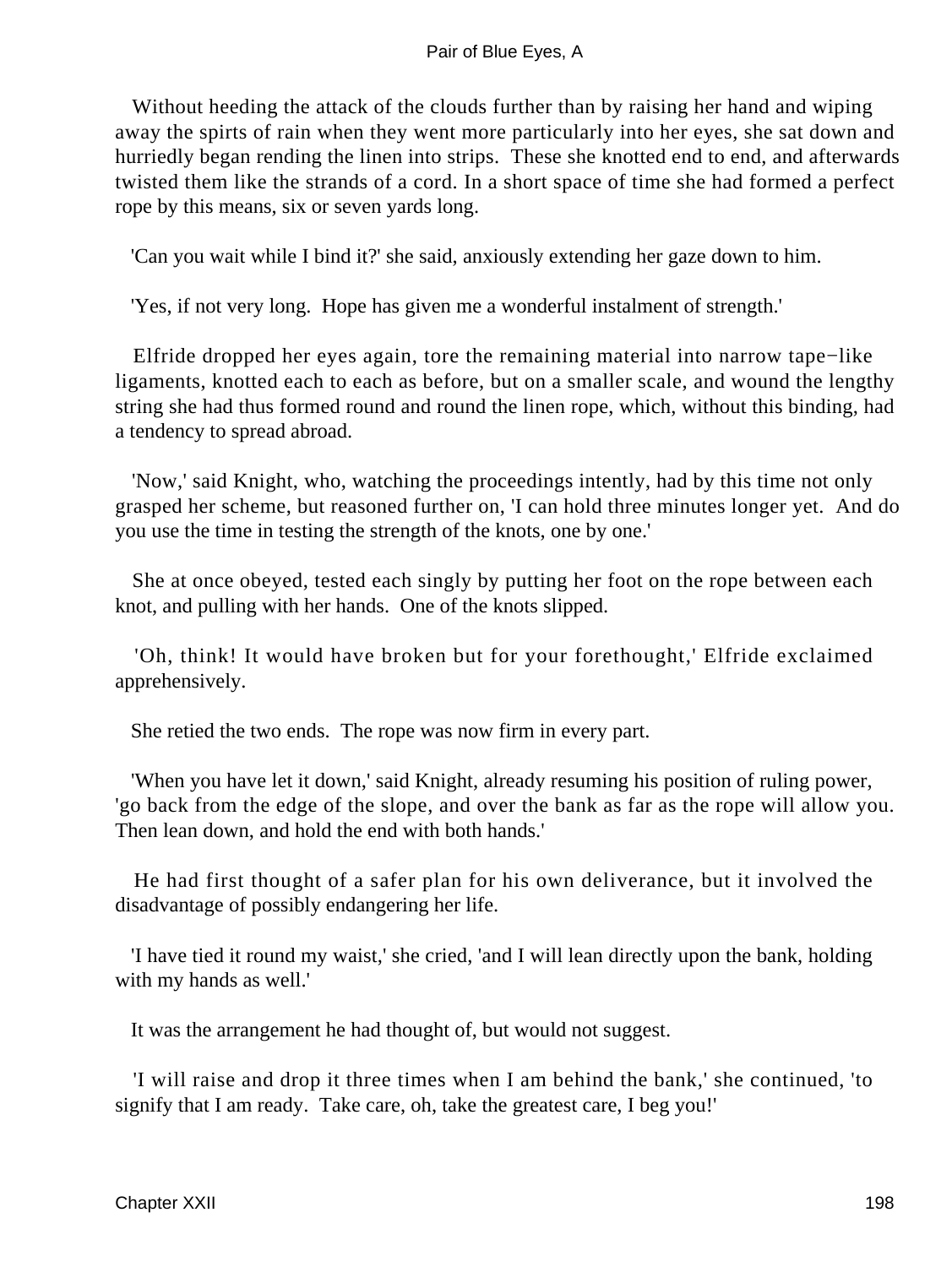She dropped the rope over him, to learn how much of its length it would be necessary to expend on that side of the bank, went back, and disappeared as she had done before.

The rope was trailing by Knight's shoulders. In a few moments it twitched three times.

He waited yet a second or two, then laid hold.

 The incline of this upper portion of the precipice, to the length only of a few feet, useless to a climber empty−handed, was invaluable now. Not more than half his weight depended entirely on the linen rope. Half a dozen extensions of the arms, alternating with half a dozen seizures of the rope with his feet, brought him up to the level of the soil.

He was saved, and by Elfride.

He extended his cramped limbs like an awakened sleeper, and sprang over the bank.

 At sight of him she leapt to her feet with almost a shriek of joy. Knight's eyes met hers, and with supreme eloquence the glance of each told a long−concealed tale of emotion in that short half− moment. Moved by an impulse neither could resist, they ran together and into each other's arms.

 At the moment of embracing, Elfride's eyes involuntarily flashed towards the Puffin steamboat. It had doubled the point, and was no longer to be seen.

 An overwhelming rush of exultation at having delivered the man she revered from one of the most terrible forms of death, shook the gentle girl to the centre of her soul. It merged in a defiance of duty to Stephen, and a total recklessness as to plighted faith. Every nerve of her will was now in entire subjection to her feeling – volition as a guiding power had forsaken her. To remain passive, as she remained now, encircled by his arms, was a sufficiently complete result – a glorious crown to all the years of her life. Perhaps he was only grateful, and did not love her. No matter: it was infinitely more to be even the slave of the greater than the queen of the less. Some such sensation as this, though it was not recognized as a finished thought, raced along the impressionable soul of Elfride.

 Regarding their attitude, it was impossible for two persons to go nearer to a kiss than went Knight and Elfride during those minutes of impulsive embrace in the pelting rain. Yet they did not kiss. Knight's peculiarity of nature was such that it would not allow him to take advantage of the unguarded and passionate avowal she had tacitly made.

Elfride recovered herself, and gently struggled to be free.

 He reluctantly relinquished her, and then surveyed her from crown to toe. She seemed as small as an infant. He perceived whence she had obtained the rope.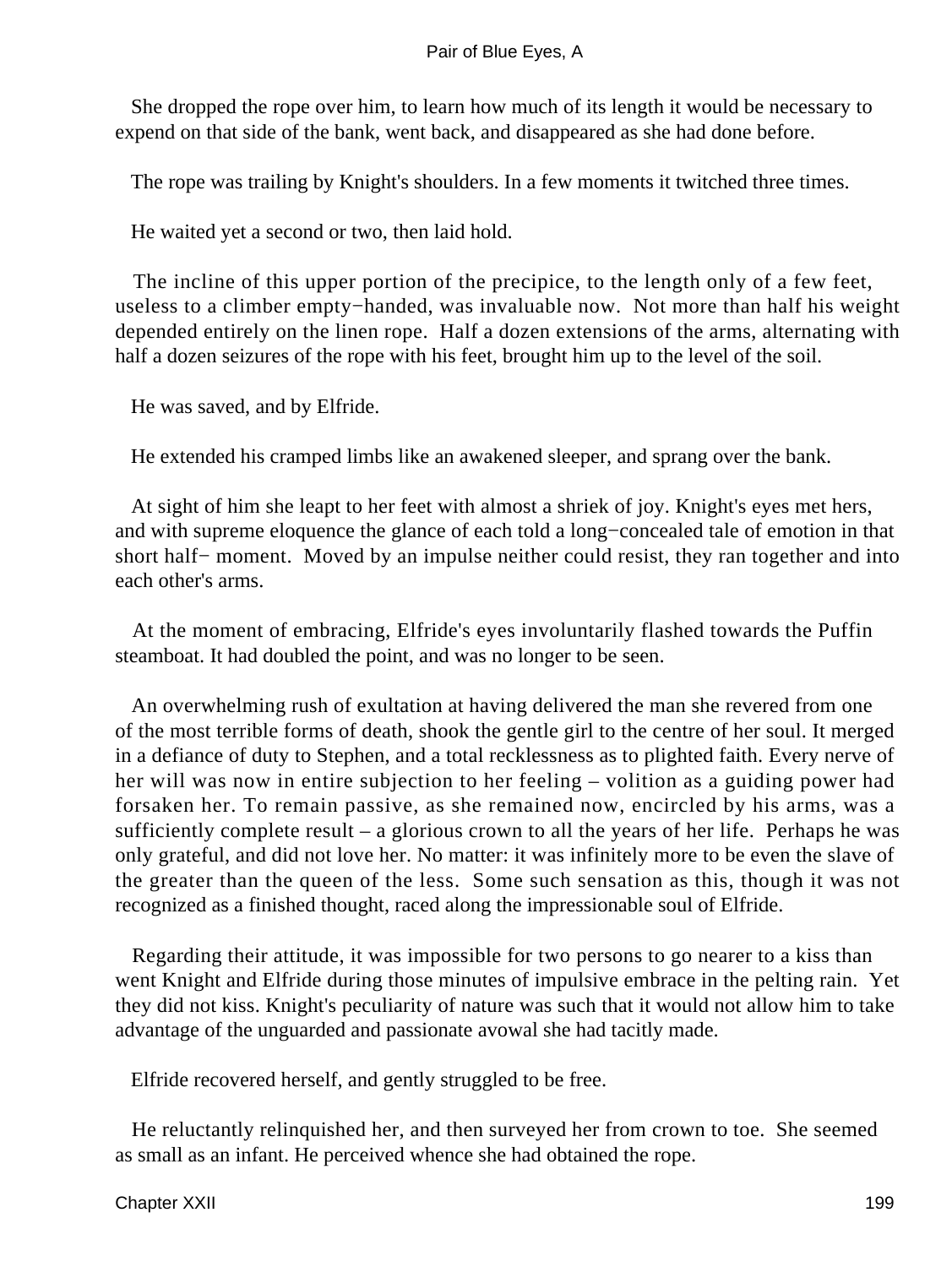'Elfride, my Elfride!' he exclaimed in gratified amazement.

 'I must leave you now,' she said, her face doubling its red, with an expression between gladness and shame 'You follow me, but at some distance.'

 'The rain and wind pierce you through; the chill will kill you. God bless you for such devotion! Take my coat and put it on.'

'No; I shall get warm running.'

 Elfride had absolutely nothing between her and the weather but her exterior robe or 'costume.' The door had been made upon a woman's wit, and it had found its way out. Behind the bank, whilst Knight reclined upon the dizzy slope waiting for death, she had taken off her whole clothing, and replaced only her outer bodice and skirt. Every thread of the remainder lay upon the ground in the form of a woollen and cotton rope.

 'I am used to being wet through,' she added. 'I have been drenched on Pansy dozens of times. Good−bye till we meet, clothed and in our right minds, by the fireside at home!'

 She then ran off from him through the pelting rain like a hare; or more like a pheasant when, scampering away with a lowered tail, it has a mind to fly, but does not. Elfride was soon out of sight.

 Knight felt uncomfortably wet and chilled, but glowing with fervour nevertheless. He fully appreciated Elfride's girlish delicacy in refusing his escort in the meagre habiliments she wore, yet felt that necessary abstraction of herself for a short half−hour as a most grievous loss to him.

 He gathered up her knotted and twisted plumage of linen, lace, and embroidery work, and laid it across his arm. He noticed on the ground an envelope, limp and wet. In endeavouring to restore this to its proper shape, he loosened from the envelope a piece of paper it had contained, which was seized by the wind in falling from Knight's hand. It was blown to the right, blown to the left – it floated to the edge of the cliff and over the sea, where it was hurled aloft. It twirled in the air, and then flew back over his head.

 Knight followed the paper, and secured it. Having done so, he looked to discover if it had been worth securing.

 The troublesome sheet was a banker's receipt for two hundred pounds, placed to the credit of Miss Swancourt, which the impractical girl had totally forgotten she carried with her.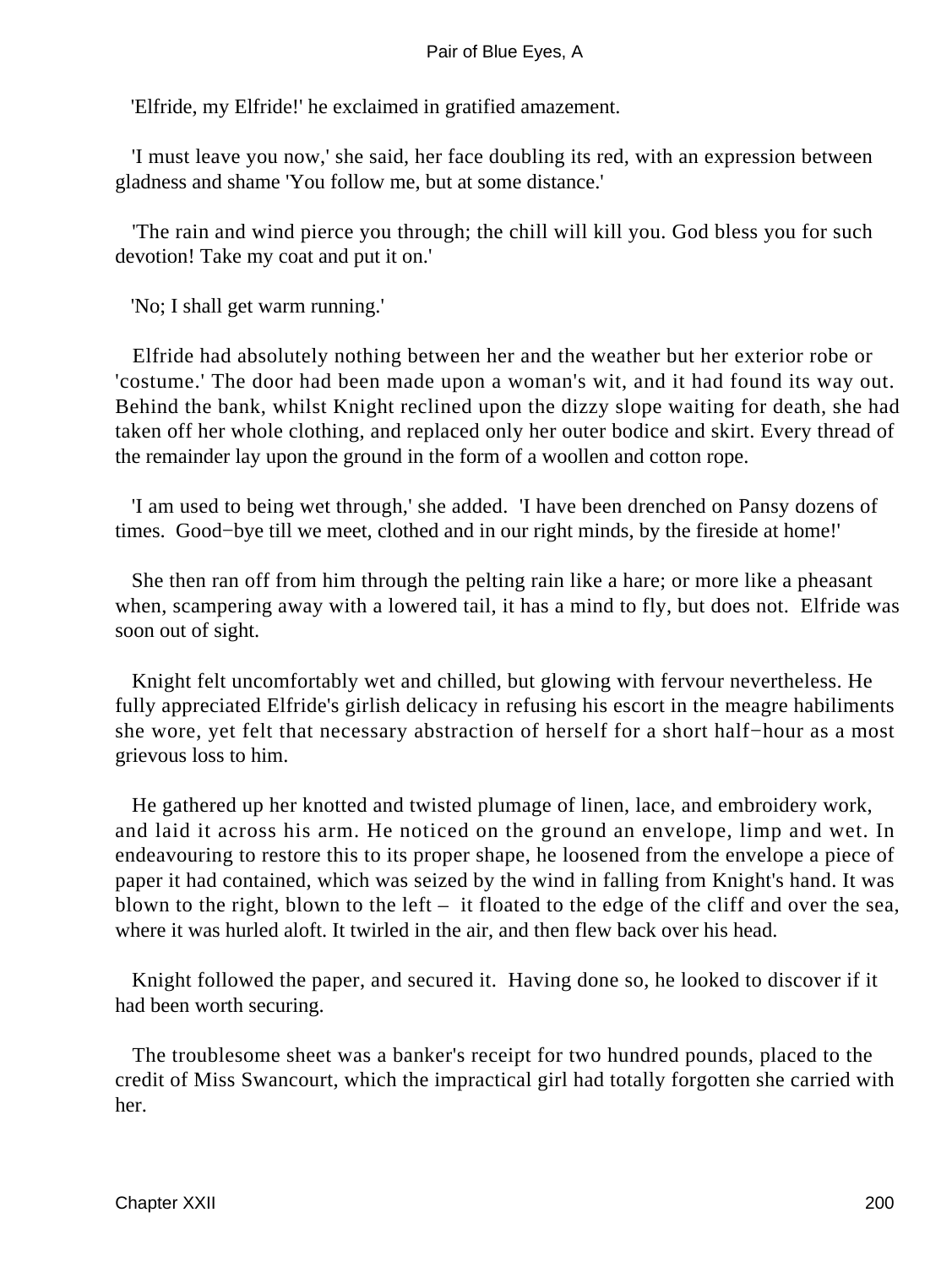Knight folded it as carefully as its moist condition would allow, put it in his pocket, and followed Elfride.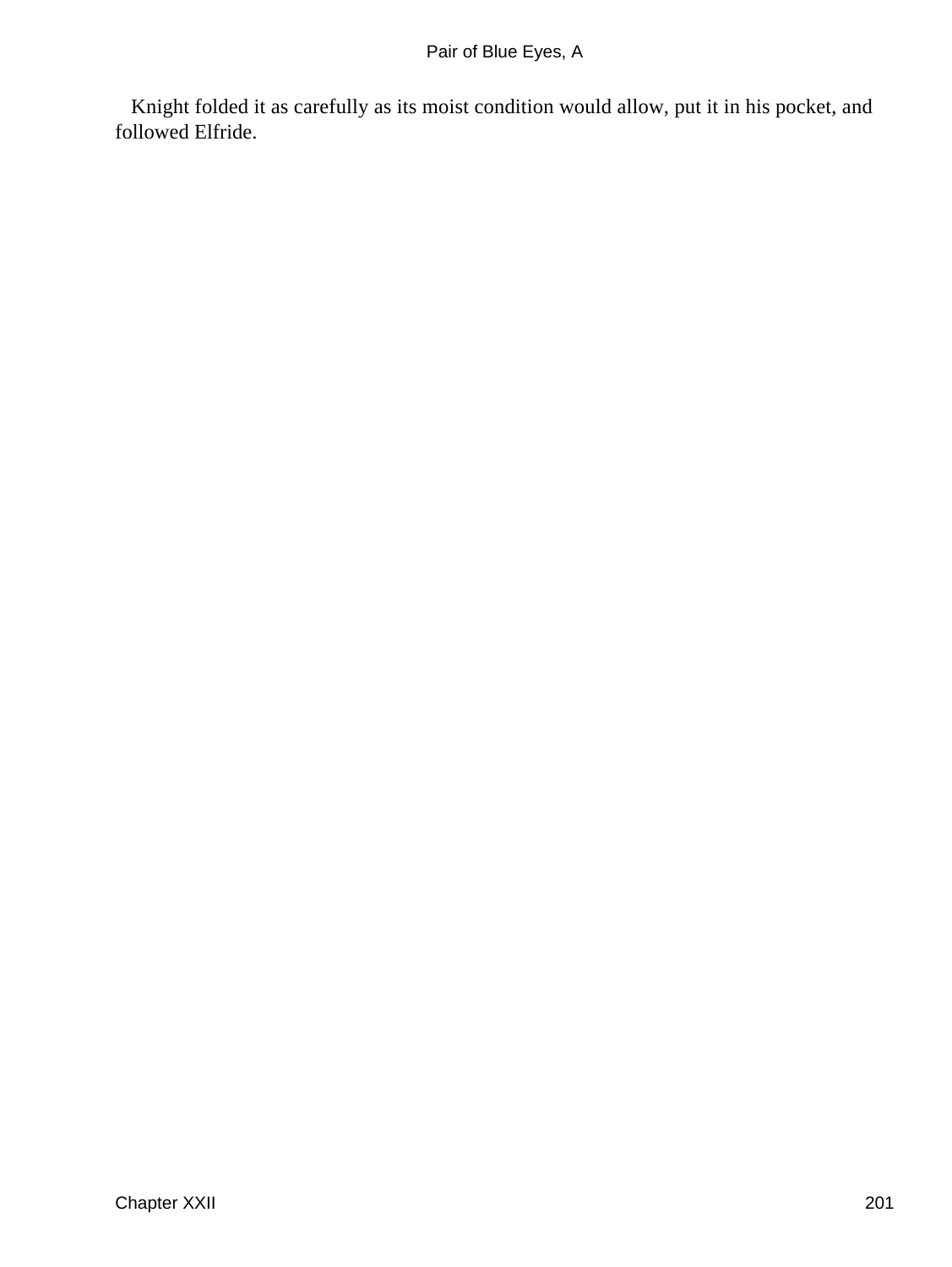# **[Chapter XXIII](#page-347-0)**

*'S*hould auld acquaintance be forgot?'

 By this time Stephen Smith had stepped out upon the quay at Castle Boterel, and breathed his native air.

 A darker skin, a more pronounced moustache, and an incipient beard, were the chief additions and changes noticeable in his appearance.

 In spite of the falling rain, which had somewhat lessened, he took a small valise in his hand, and, leaving the remainder of his luggage at the inn, ascended the hills towards East Endelstow. This place lay in a vale of its own, further inland than the west village, and though so near it, had little of physical feature in common with the latter. East Endelstow was more wooded and fertile: it boasted of Lord Luxellian's mansion and park, and was free from those bleak open uplands which lent such an air of desolation to the vicinage of the coast – always excepting the small valley in which stood the vicarage and Mrs. Swancourt's old house, The Crags.

 Stephen had arrived nearly at the summit of the ridge when the rain again increased its volume, and, looking about for temporary shelter, he ascended a steep path which penetrated dense hazel bushes in the lower part of its course. Further up it emerged upon a ledge immediately over the turnpike−road, and sheltered by an overhanging face of rubble rock, with bushes above. For a reason of his own he made this spot his refuge from the storm, and turning his face to the left, conned the landscape as a book.

He was overlooking the valley containing Elfride's residence.

 From this point of observation the prospect exhibited the peculiarity of being either brilliant foreground or the subdued tone of distance, a sudden dip in the surface of the country lowering out of sight all the intermediate prospect. In apparent contact with the trees and bushes growing close beside him appeared the distant tract, terminated suddenly by the brink of the series of cliffs which culminated in the tall giant without a name – small and unimportant as here beheld. A leaf on a bough at Stephen's elbow blotted out a whole hill in the contrasting district far away; a green bunch of nuts covered a complete upland there, and the great cliff itself was outvied by a pigmy crag in the bank hard by him. Stephen had looked upon these things hundreds of times before to−day, but he had never viewed them with such tenderness as now.

Stepping forward in this direction yet a little further, he could see the tower of West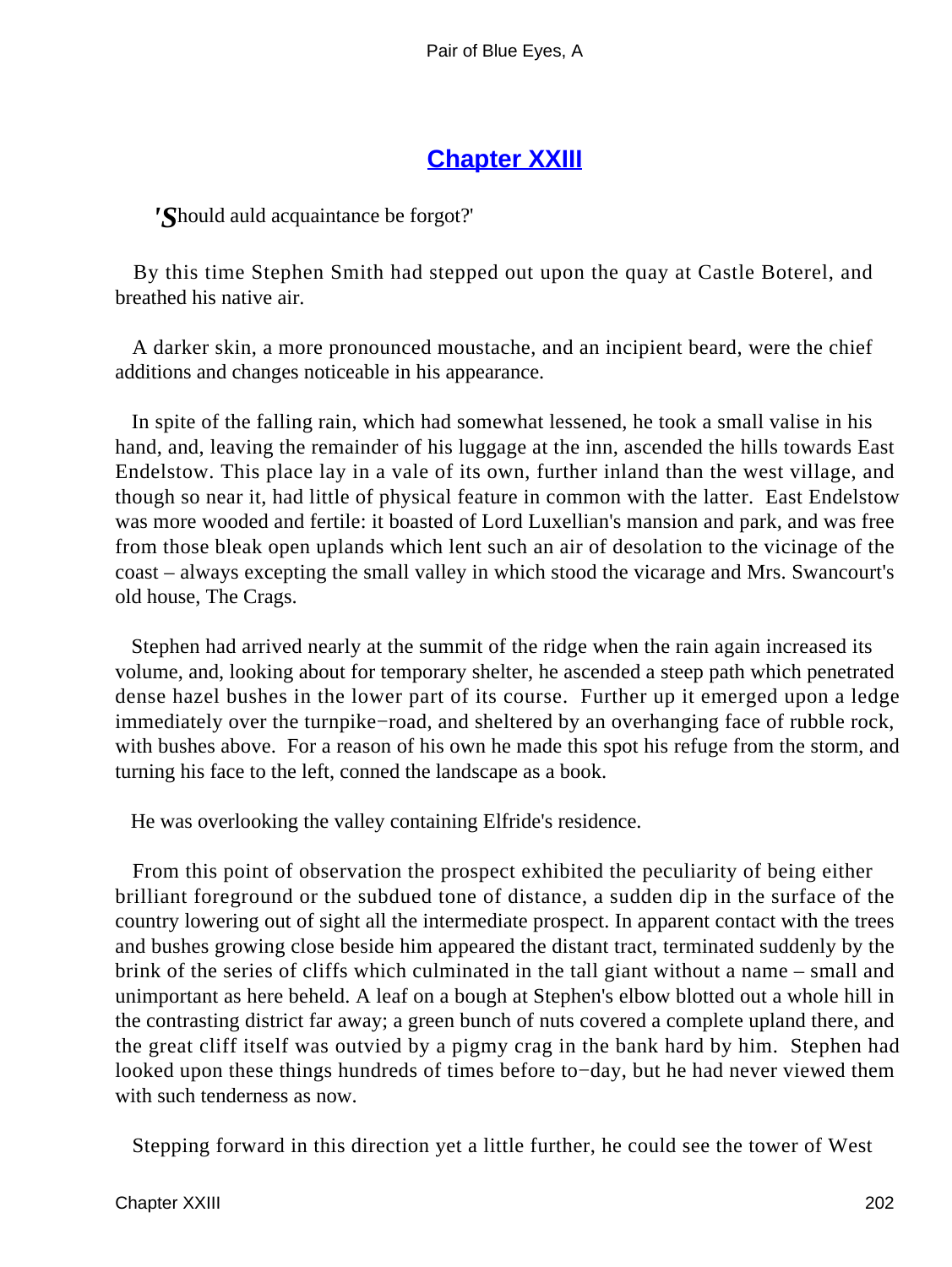Endelstow Church, beneath which he was to meet his Elfride that night. And at the same time he noticed, coming over the hill from the cliffs, a white speck in motion. It seemed first to be a sea−gull flying low, but ultimately proved to be a human figure, running with great rapidity. The form flitted on, heedless of the rain which had caused Stephen's halt in this place, dropped down the heathery hill, entered the vale, and was out of sight.

 Whilst he meditated upon the meaning of this phenomenon, he was surprised to see swim into his ken from the same point of departure another moving speck, as different from the first as well could be, insomuch that it was perceptible only by its blackness. Slowly and regularly it took the same course, and there was not much doubt that this was the form of a man. He, too, gradually descended from the upper levels, and was lost in the valley below.

 The rain had by this time again abated, and Stephen returned to the road. Looking ahead, he saw two men and a cart. They were soon obscured by the intervention of a high hedge. Just before they emerged again he heard voices in conversation.

 ''A must soon be in the naibourhood, too, if so be he's a−coming,' said a tenor tongue, which Stephen instantly recognized as Martin Cannister's.

"A must 'a b'lieve,' said another voice – that of Stephen's father.

 Stephen stepped forward, and came before them face to face. His father and Martin were walking, dressed in their second best suits, and beside them rambled along a grizzel horse and brightly painted spring−cart.

 'All right, Mr. Cannister; here's the lost man!' exclaimed young Smith, entering at once upon the old style of greeting. 'Father, here I am.'

 'All right, my sonny; and glad I be for't!' returned John Smith, overjoyed to see the young man. 'How be ye? Well, come along home, and don't let's bide out here in the damp. Such weather must be terrible bad for a young chap just come from a fiery nation like Indy; hey, naibour Cannister?'

 'Trew, trew. And about getting home his traps? Boxes, monstrous bales, and noble packages of foreign description, I make no doubt?'

'Hardly all that,' said Stephen laughing.

 'We brought the cart, maning to go right on to Castle Boterel afore ye landed,' said his father. '«Put in the horse,» says Martin. «Ay,» says I, «so we will;» and did it straightway. Now, maybe, Martin had better go on wi' the cart for the things, and you and I walk home−along.'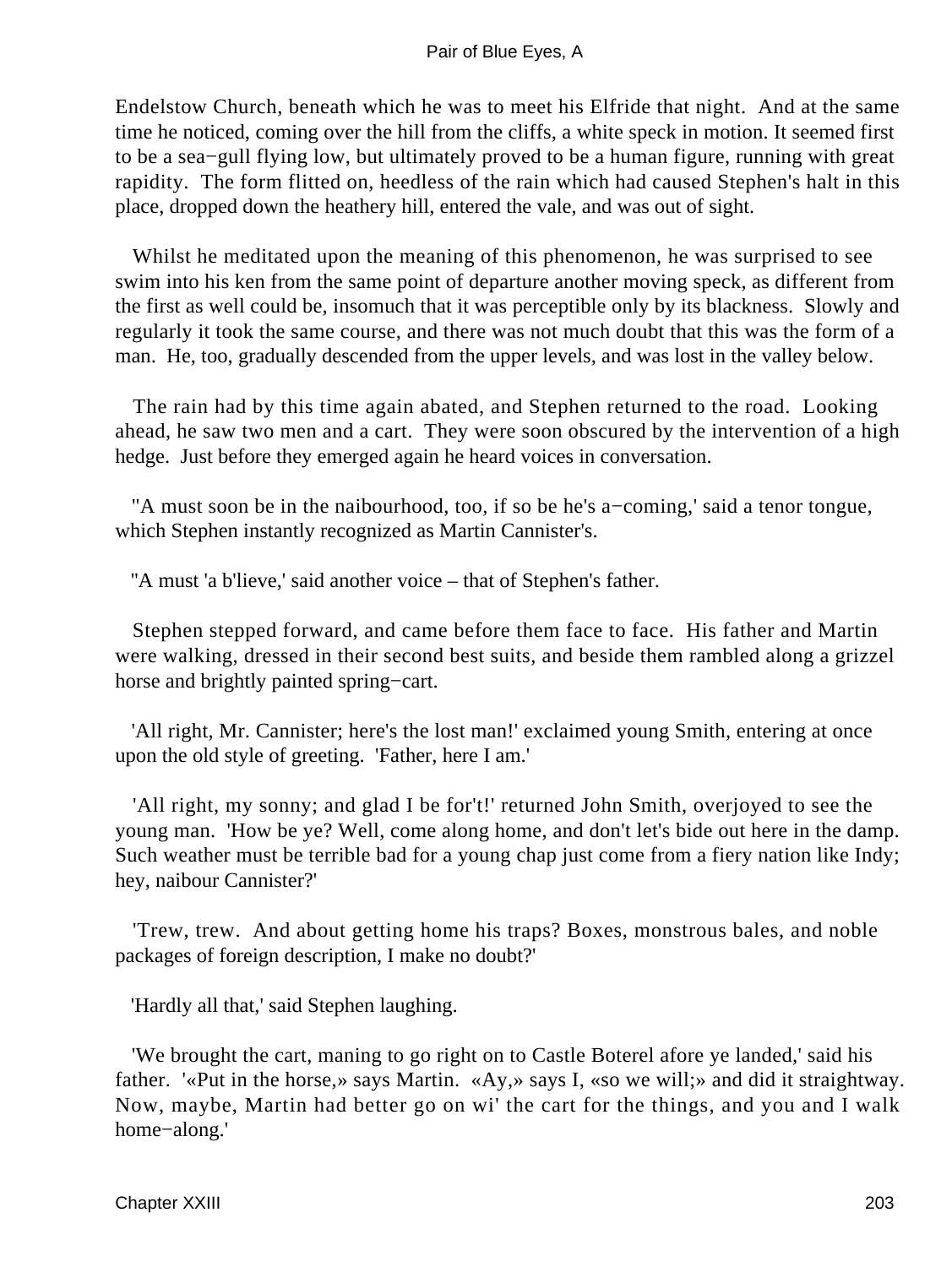'And I shall be back a'most as soon as you. Peggy is a pretty step still, though time d' begin to tell upon her as upon the rest o' us.'

 Stephen told Martin where to find his baggage, and then continued his journey homeward in the company of his father.

 'Owing to your coming a day sooner than we first expected,' said John, 'you'll find us in a turk of a mess, sir – «sir,» says I to my own son! but ye've gone up so, Stephen. We've killed the pig this morning for ye, thinking ye'd be hungry, and glad of a morsel of fresh mate. And 'a won't be cut up till to−night. However, we can make ye a good supper of fry, which will chaw up well wi' a dab o' mustard and a few nice new taters, and a drop of shilling ale to wash it down. Your mother have scrubbed the house through because ye were coming, and dusted all the chimmer furniture, and bought a new basin and jug of a travelling crockery−woman that came to our door, and scoured the cannel−sticks, and claned the winders! Ay, I don't know what 'a ha'n't a done. Never were such a steer, 'a b'lieve.'

 Conversation of this kind and inquiries of Stephen for his mother's wellbeing occupied them for the remainder of the journey. When they drew near the river, and the cottage behind it, they could hear the master−mason's clock striking off the bygone hours of the day at intervals of a quarter of a minute, during which intervals Stephen's imagination readily pictured his mother's forefinger wandering round the dial in company with the minute− hand.

 'The clock stopped this morning, and your mother in putting en right seemingly,' said his father in an explanatory tone; and they went up the garden to the door.

When they had entered, and Stephen had dutifully and warmly greeted his mother – who appeared in a cotton dress of a dark−blue ground, covered broadcast with a multitude of new and full moons, stars, and planets, with an occasional dash of a comet−like aspect to diversify the scene – the crackle of cart−wheels was heard outside, and Martin Cannister stamped in at the doorway, in the form of a pair of legs beneath a great box, his body being nowhere visible. When the luggage had been all taken down, and Stephen had gone upstairs to change his clothes, Mrs. Smith's mind seemed to recover a lost thread.

 'Really our clock is not worth a penny,' she said, turning to it and attempting to start the pendulum.

'Stopped again?' inquired Martin with commiseration.

 'Yes, sure,' replied Mrs. Smith; and continued after the manner of certain matrons, to whose tongues the harmony of a subject with a casual mood is a greater recommendation than its pertinence to the occasion, 'John would spend pounds a year upon the jimcrack old thing, if he might, in having it claned, when at the same time you may doctor it yourself as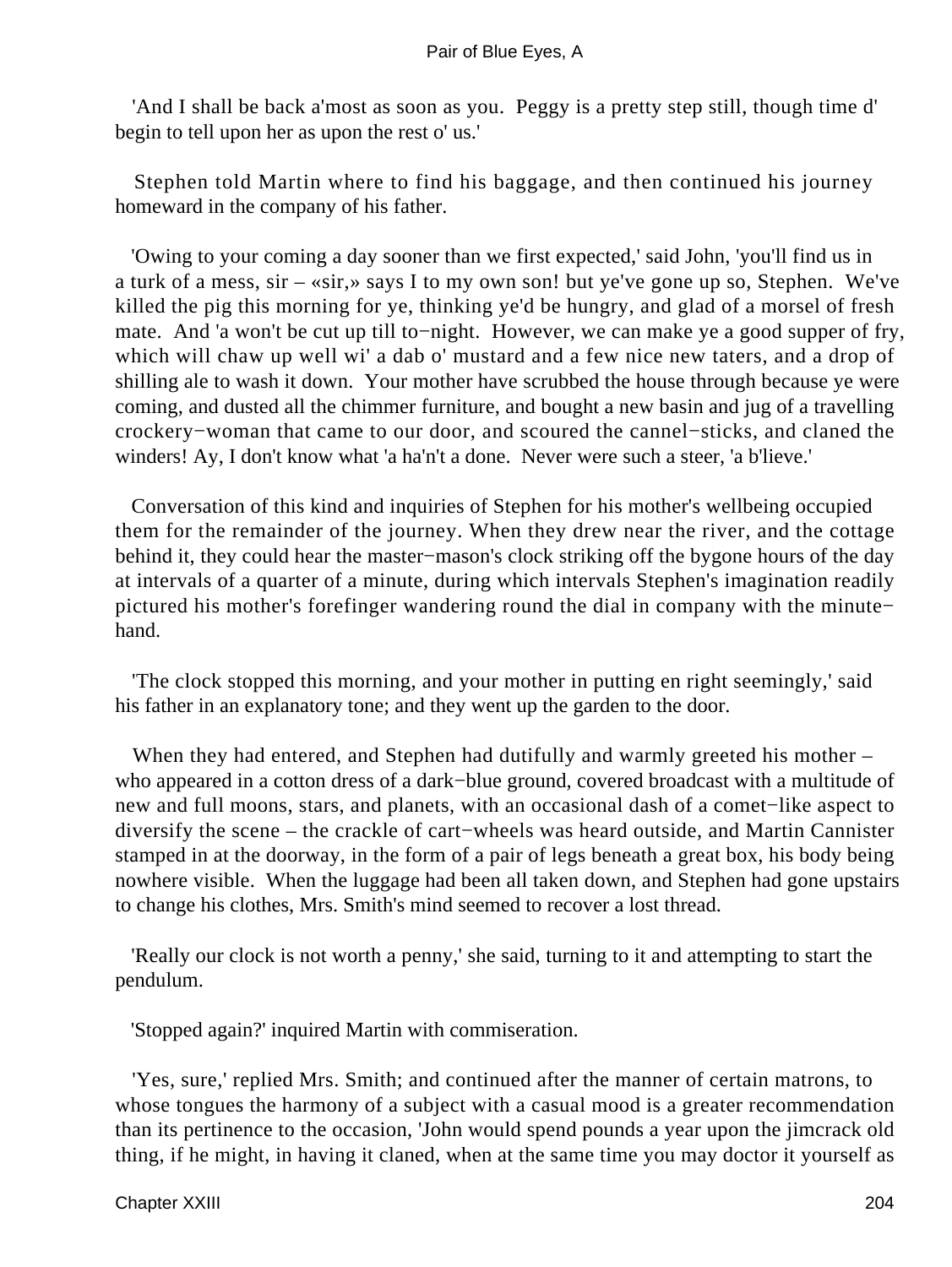well. «The clock's stopped again, John,» I say to him. «Better have en claned,» says he. There's five shillings. «That clock grinds again,» I say to en. «Better have en claned,» 'a says again. «That clock strikes wrong, John,» says I. «Better have en claned,» he goes on. The wheels would have been polished to skeletons by this time if I had listened to en, and I assure you we could have bought a chainey−faced beauty wi' the good money we've flung away these last ten years upon this old green−faced mortal. And, Martin, you must be wet. My son is gone up to change. John is damper than I should like to be, but 'a calls it nothing. Some of Mrs. Swancourt's servants have been here – they ran in out of the rain when going for a walk – and I assure you the state of their bonnets was frightful.'

 'How's the folks? We've been over to Castle Boterel, and what wi' running and stopping out of the storms, my poor head is beyond everything! fizz, fizz fizz; 'tis frying o' fish from morning to night,' said a cracked voice in the doorway at this instant.

 'Lord so's, who's that?' said Mrs. Smith, in a private exclamation, and turning round saw William Worm, endeavouring to make himself look passing civil and friendly by overspreading his face with a large smile that seemed to have no connection with the humour he was in. Behind him stood a woman about twice his size, with a large umbrella over her head. This was Mrs. Worm, William's wife.

 'Come in, William,' said John Smith. 'We don't kill a pig every day. And you, likewise, Mrs. Worm. I make ye welcome. Since ye left Parson Swancourt, William, I don't see much of 'ee.'

 'No, for to tell the truth, since I took to the turn−pike−gate line, I've been out but little, coming to church o' Sundays not being my duty now, as 'twas in a parson's family, you see. However, our boy is able to mind the gate now, and I said, says I, «Barbara, let's call and see John Smith.»'

'I am sorry to hear yer pore head is so bad still.'

 'Ay, I assure you that frying o' fish is going on for nights and days. And, you know, sometimes 'tisn't only fish, but rashers o' bacon and inions. Ay, I can hear the fat pop and fizz as nateral as life; can't I, Barbara?'

 Mrs. Worm, who had been all this time engaged in closing her umbrella, corroborated this statement, and now, coming indoors, showed herself to be a wide−faced, comfortable−looking woman, with a wart upon her cheek, bearing a small tuft of hair in its centre.

 'Have ye ever tried anything to cure yer noise, Maister Worm?' inquired Martin Cannister.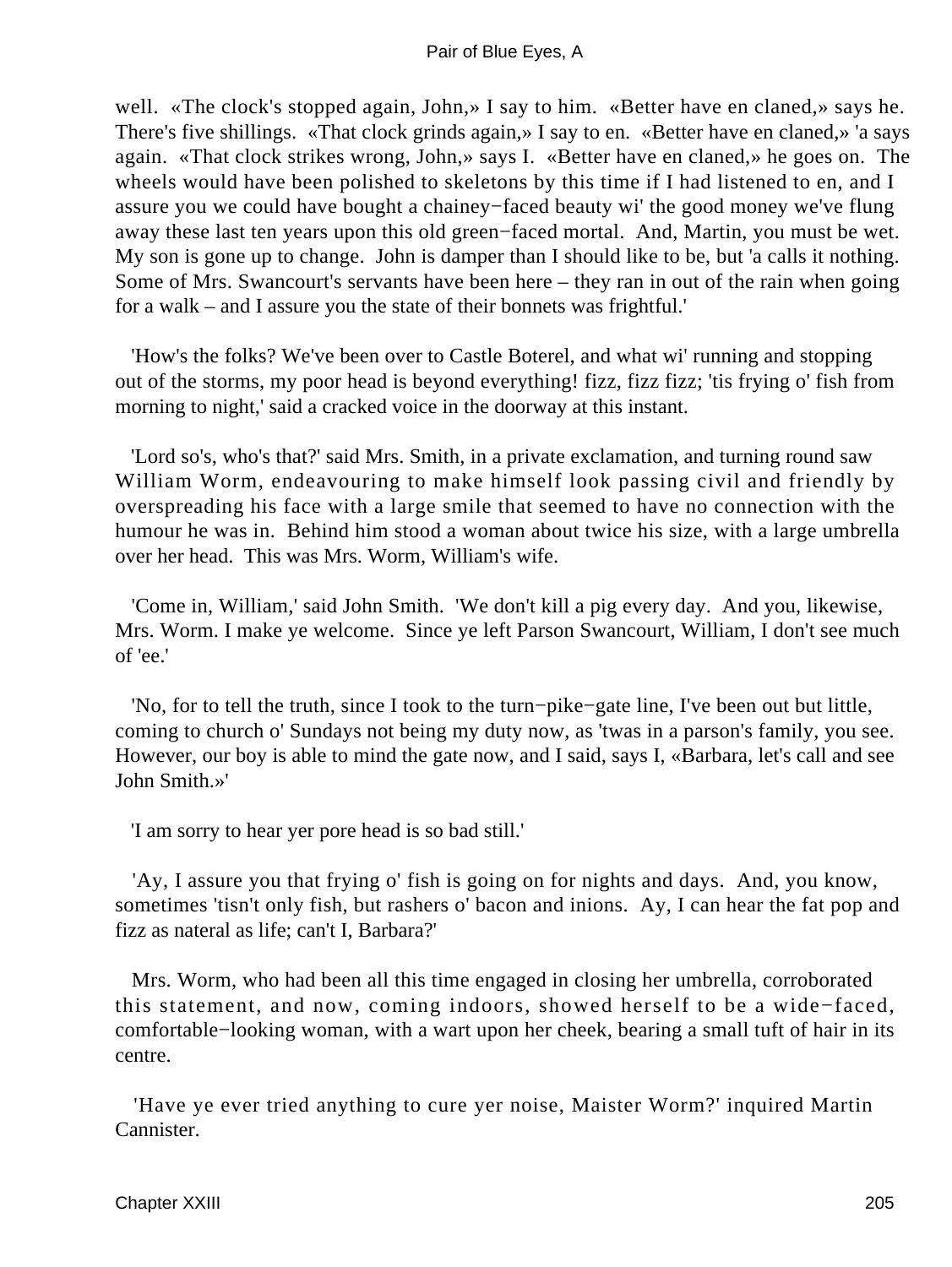'Oh ay; bless ye, I've tried everything. Ay, Providence is a merciful man, and I have hoped He'd have found it out by this time, living so many years in a parson's family, too, as I have, but 'a don't seem to relieve me. Ay, I be a poor wambling man, and life's a mint o' trouble!'

 'True, mournful true, William Worm. 'Tis so. The world wants looking to, or 'tis all sixes and sevens wi' us.'

 'Take your things off, Mrs. Worm,' said Mrs. Smith. 'We be rather in a muddle, to tell the truth, for my son is just dropped in from Indy a day sooner than we expected, and the pig−killer is coming presently to cut up.'

 Mrs. Barbara Worm, not wishing to take any mean advantage of persons in a muddle by observing them, removed her bonnet and mantle with eyes fixed upon the flowers in the plot outside the door.

'What beautiful tiger−lilies!' said Mrs. Worm.

 'Yes, they be very well, but such a trouble to me on account of the children that come here. They will go eating the berries on the stem, and call 'em currants. Taste wi' junivals is quite fancy, really.'

'And your snapdragons look as fierce as ever.'

 'Well, really,' answered Mrs. Smith, entering didactically into the subject, 'they are more like Christians than flowers. But they make up well enough wi' the rest, and don't require much tending. And the same can be said o' these miller's wheels. 'Tis a flower I like very much, though so simple. John says he never cares about the flowers o' 'em, but men have no eye for anything neat. He says his favourite flower is a cauliflower. And I assure you I tremble in the springtime, for 'tis perfect murder.'

'You don't say so, Mrs. Smith!'

 'John digs round the roots, you know. In goes his blundering spade, through roots, bulbs, everything that hasn't got a good show above ground, turning 'em up cut all to slices. Only the very last fall I went to move some tulips, when I found every bulb upside down, and the stems crooked round. He had turned 'em over in the spring, and the cunning creatures had soon found that heaven was not where it used to be.'

'What's that long−favoured flower under the hedge?'

 'They? O Lord, they are the horrid Jacob's ladders! Instead of praising 'em, I be mad wi' 'em for being so ready to bide where they are not wanted. They be very well in their way,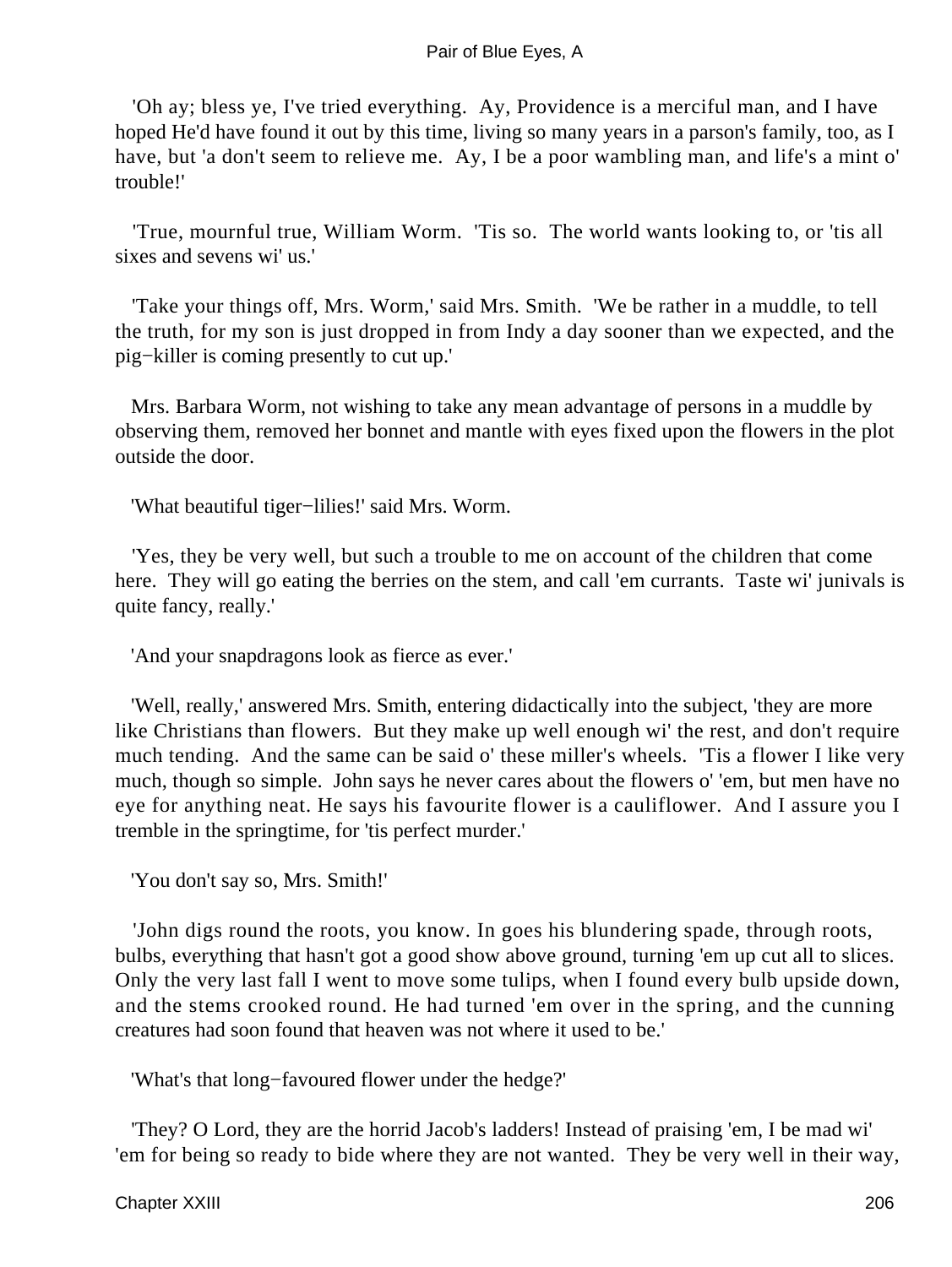but I do not care for things that neglect won't kill. Do what I will, dig, drag, scrap, pull, I get too many of 'em. I chop the roots: up they'll come, treble strong. Throw 'em over hedge; there they'll grow, staring me in the face like a hungry dog driven away, and creep back again in a week or two the same as before. 'Tis Jacob's ladder here, Jacob's ladder there, and plant 'em where nothing in the world will grow, you get crowds of 'em in a month or two. John made a new manure mixen last summer, and he said, «Maria, now if you've got any flowers or such like, that you don't want, you may plant 'em round my mixen so as to hide it a bit, though 'tis not likely anything of much value will grow there.» I thought, «There's them Jacob's ladders; I'll put them there, since they can't do harm in such a place; »and I planted the Jacob's ladders sure enough. They growed, and they growed, in the mixen and out of the mixen, all over the litter, covering it quite up. When John wanted to use it about the garden, 'a said, «Nation seize them Jacob's ladders of yours, Maria! They've eat the goodness out of every morsel of my manure, so that 'tis no better than sand itself!» Sure enough the hungry mortals had. 'Tis my belief that in the secret souls o' 'em, Jacob's ladders be weeds, and not flowers at all, if the truth was known.'

 Robert Lickpan, pig−killer and carrier, arrived at this moment. The fatted animal hanging in the back kitchen was cleft down the middle of its backbone, Mrs. Smith being meanwhile engaged in cooking supper.

 Between the cutting and chopping, ale was handed round, and Worm and the pig−killer listened to John Smith's description of the meeting with Stephen, with eyes blankly fixed upon the table− cloth, in order that nothing in the external world should interrupt their efforts to conjure up the scene correctly.

 Stephen came downstairs in the middle of the story, and after the little interruption occasioned by his entrance and welcome, the narrative was again continued, precisely as if he had not been there at all, and was told inclusively to him, as to somebody who knew nothing about the matter.

 '«Ay,» I said, as I catched sight o' en through the brimbles, «that's the lad, for I d' know en by his grand−father's walk; »for 'a stapped out like poor father for all the world. Still there was a touch o' the frisky that set me wondering. 'A got closer, and I said, «That's the lad, for I d' know en by his carrying a black case like a travelling man.» Still, a road is common to all the world, and there be more travelling men than one. But I kept my eye cocked, and I said to Martin, «'Tis the boy, now, for I d' know en by the wold twirl o' the stick and the family step.» Then 'a come closer, and a' said, «All right.» I could swear to en then.'

Stephen's personal appearance was next criticised.

 'He d' look a deal thinner in face, surely, than when I seed en at the parson's, and never knowed en, if ye'll believe me,' said Martin.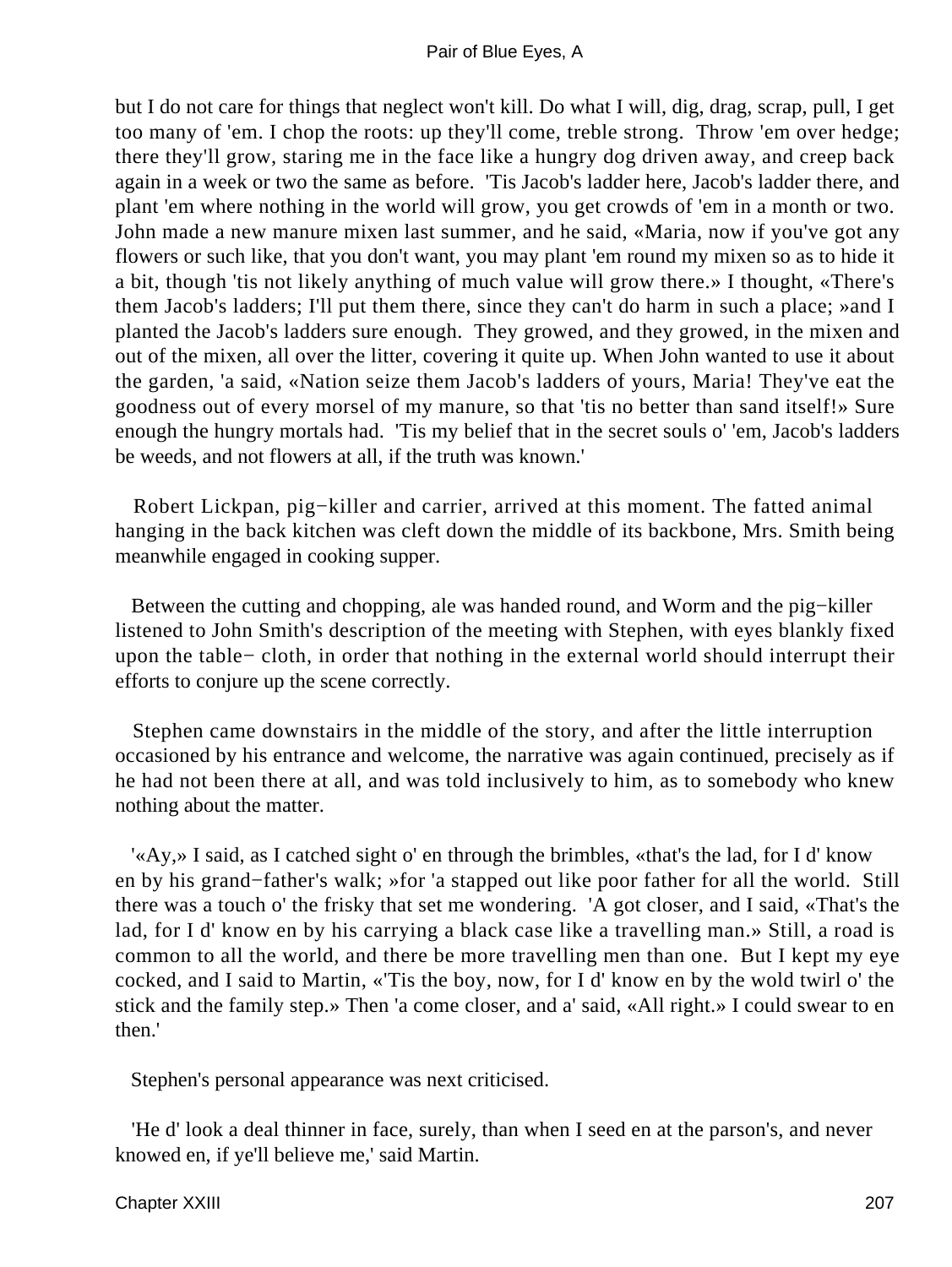'Ay, there,' said another, without removing his eyes from Stephen's face, 'I should ha' knowed en anywhere. 'Tis his father's nose to a T.'

'It has been often remarked,' said Stephen modestly.

 'And he's certainly taller,' said Martin, letting his glance run over Stephen's form from bottom to top.

'I was thinking 'a was exactly the same height,' Worm replied.

 'Bless thy soul, that's because he's bigger round likewise.' And the united eyes all moved to Stephen's waist.

 'I be a poor wambling man, but I can make allowances,' said William Worm. 'Ah, sure, and how he came as a stranger and pilgrim to Parson Swancourt's that time, not a soul knowing en after so many years! Ay, life's a strange picter, Stephen: but I suppose I must say Sir to ye?'

 'Oh, it is not necessary at present,' Stephen replied, though mentally resolving to avoid the vicinity of that familiar friend as soon as he had made pretensions to the hand of Elfride.

 'Ah, well,' said Worm musingly, 'some would have looked for no less than a Sir. There's a sight of difference in people.'

'And in pigs likewise,' observed John Smith, looking at the halved carcass of his own.

 Robert Lickpan, the pig−killer, here seemed called upon to enter the lists of conversation.

 'Yes, they've got their particular naters good−now,' he remarked initially. 'Many's the rum−tempered pig I've knowed.'

 'I don't doubt it, Master Lickpan,' answered Martin, in a tone expressing that his convictions, no less than good manners, demanded the reply.

 'Yes,' continued the pig−killer, as one accustomed to be heard. 'One that I knowed was deaf and dumb, and we couldn't make out what was the matter wi' the pig. 'A would eat well enough when 'a seed the trough, but when his back was turned, you might a−rattled the bucket all day, the poor soul never heard ye. Ye could play tricks upon en behind his back, and a' wouldn't find it out no quicker than poor deaf Grammer Cates. But a' fatted well, and I never seed a pig open better when a' was killed, and 'a was very tender eating, very; as pretty a bit of mate as ever you see; you could suck that mate through a quill.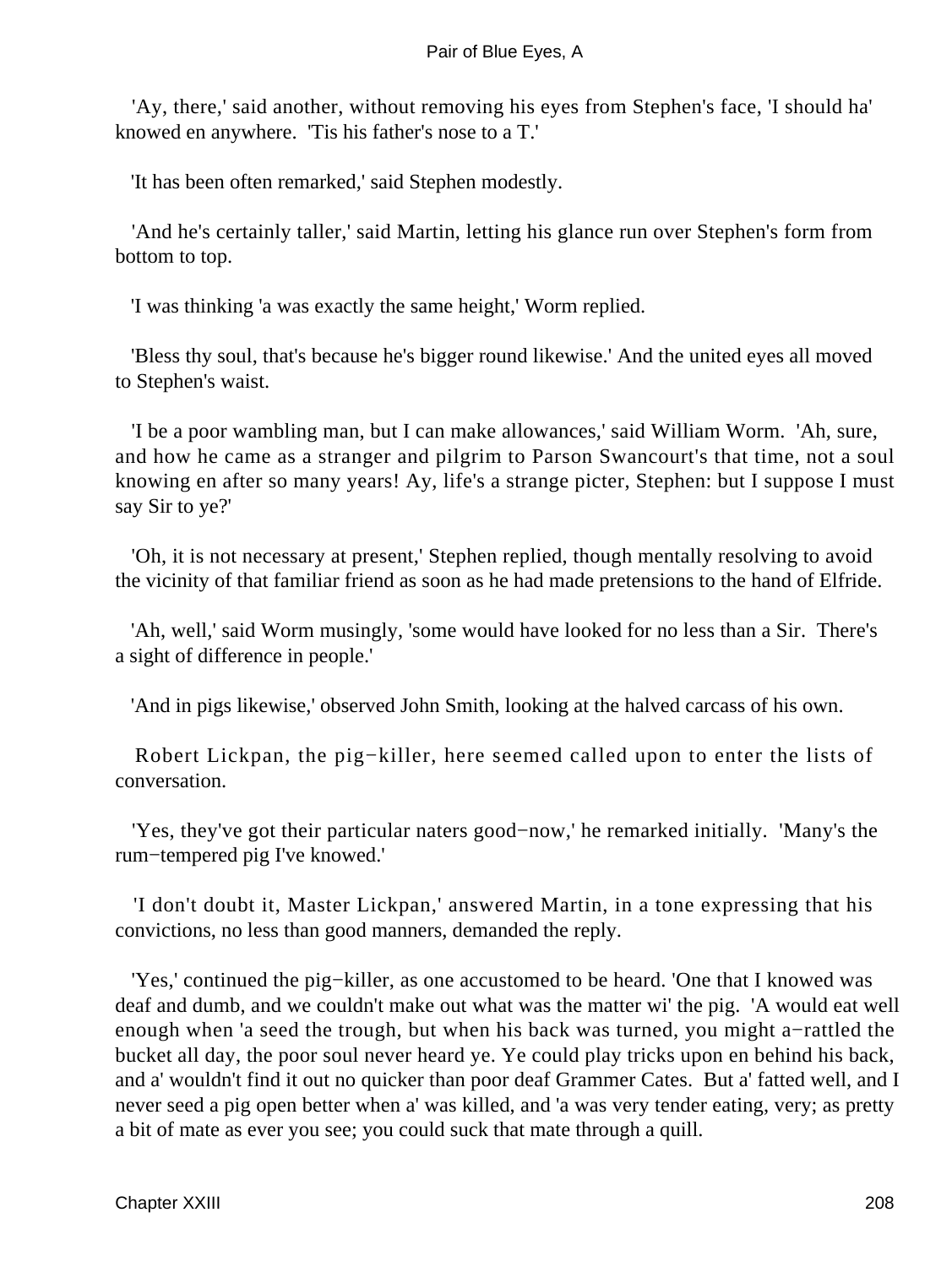'And another I knowed,' resumed the killer, after quietly letting a pint of ale run down his throat of its own accord, and setting down the cup with mathematical exactness upon the spot from which he had raised it – 'another went out of his mind.'

'How very mournful!' murmured Mrs. Worm.

 'Ay, poor thing, 'a did! As clean out of his mind as the cleverest Christian could go. In early life 'a was very melancholy, and never seemed a hopeful pig by no means. 'Twas Andrew Stainer's pig – that's whose pig 'twas.'

'I can mind the pig well enough,' attested John Smith.

 'And a pretty little porker 'a was. And you all know Farmer Buckle's sort? Every jack o' em suffer from the rheumatism to this day, owing to a damp sty they lived in when they were striplings, as 'twere.'

'Well, now we'll weigh,' said John.

 'If so be he were not so fine, we'd weigh en whole: but as he is, we'll take a side at a time. John, you can mind my old joke, ey?'

'I do so; though 'twas a good few years ago I first heard en.'

 'Yes,' said Lickpan, 'that there old familiar joke have been in our family for generations, I may say. My father used that joke regular at pig−killings for more than five and forty years – the time he followed the calling. And 'a told me that 'a had it from his father when he was quite a chiel, who made use o' en just the same at every killing more or less; and pig−killings were pig− killings in those days.'

'Trewly they were.'

'I've never heard the joke,' said Mrs. Smith tentatively.

 'Nor I,' chimed in Mrs. Worm, who, being the only other lady in the room, felt bound by the laws of courtesy to feel like Mrs. Smith in everything.

 'Surely, surely you have,' said the killer, looking sceptically at the benighted females. 'However, 'tisn't much – I don't wish to say it is. It commences like this: «Bob will tell the weight of your pig, 'a b'lieve,» says I. The congregation of neighbours think I mane my son Bob, naturally; but the secret is that I mane the bob o' the steelyard. Ha, ha, ha!'

 'Haw, haw, haw!' laughed Martin Cannister, who had heard the explanation of this striking story for the hundredth time.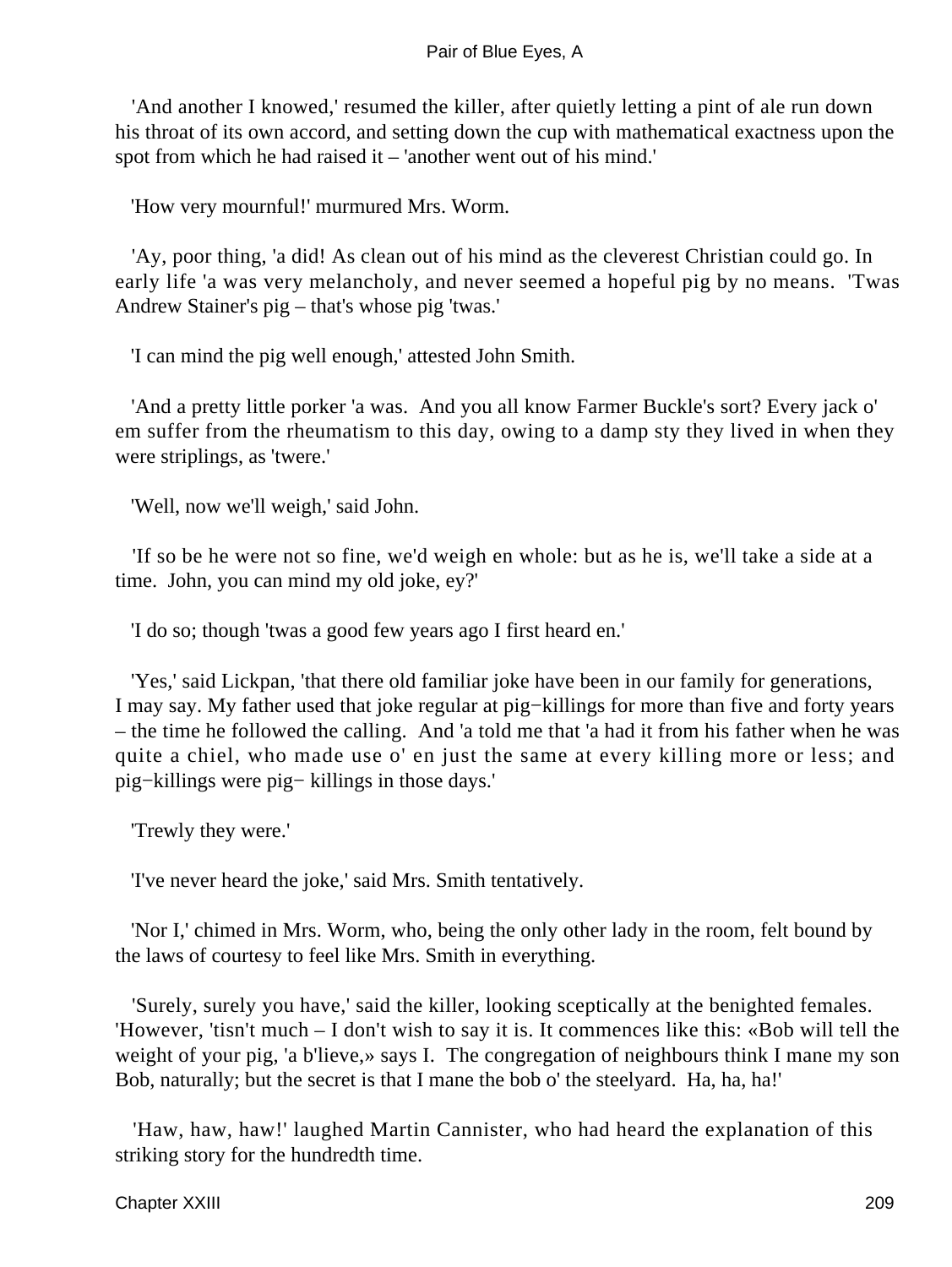'Huh, huh, huh!' laughed John Smith, who had heard it for the thousandth.

 'Hee, hee, hee!' laughed William Worm, who had never heard it at all, but was afraid to say so.

 'Thy grandfather, Robert, must have been a wide−awake chap to make that story,' said Martin Cannister, subsiding to a placid aspect of delighted criticism.

 'He had a head, by all account. And, you see, as the first−born of the Lickpans have all been Roberts, they've all been Bobs, so the story was handed down to the present day.'

 'Poor Joseph, your second boy, will never be able to bring it out in company, which is rather unfortunate,' said Mrs. Worm thoughtfully.

"A won't. Yes, grandfer was a clever chap, as ye say; but I knowed a cleverer. 'Twas my uncle Levi. Uncle Levi made a snuff− box that should be a puzzle to his friends to open. He used to hand en round at wedding parties, christenings, funerals, and in other jolly company, and let 'em try their skill. This extraordinary snuff−box had a spring behind that would push in and out – a hinge where seemed to be the cover; a slide at the end, a screw in front, and knobs and queer notches everywhere. One man would try the spring, another would try the screw, another would try the slide; but try as they would, the box wouldn't open. And they couldn't open en, and they didn't open en. Now what might you think was the secret of that box?'

All put on an expression that their united thoughts were inadequate to the occasion.

 'Why the box wouldn't open at all. 'A were made not to open, and ye might have tried till the end of Revelations, 'twould have been as naught, for the box were glued all round.'

'A very deep man to have made such a box.'

'Yes. 'Twas like uncle Levi all over.'

''Twas. I can mind the man very well. Tallest man ever I seed.'

 ''A was so. He never slept upon a bedstead after he growed up a hard boy−chap – never could get one long enough. When 'a lived in that little small house by the pond, he used to have to leave open his chamber door every night at going to his bed, and let his feet poke out upon the landing.'

 'He's dead and gone now, nevertheless, poor man, as we all shall,' observed Worm, to fill the pause which followed the conclusion of Robert Lickpan's speech.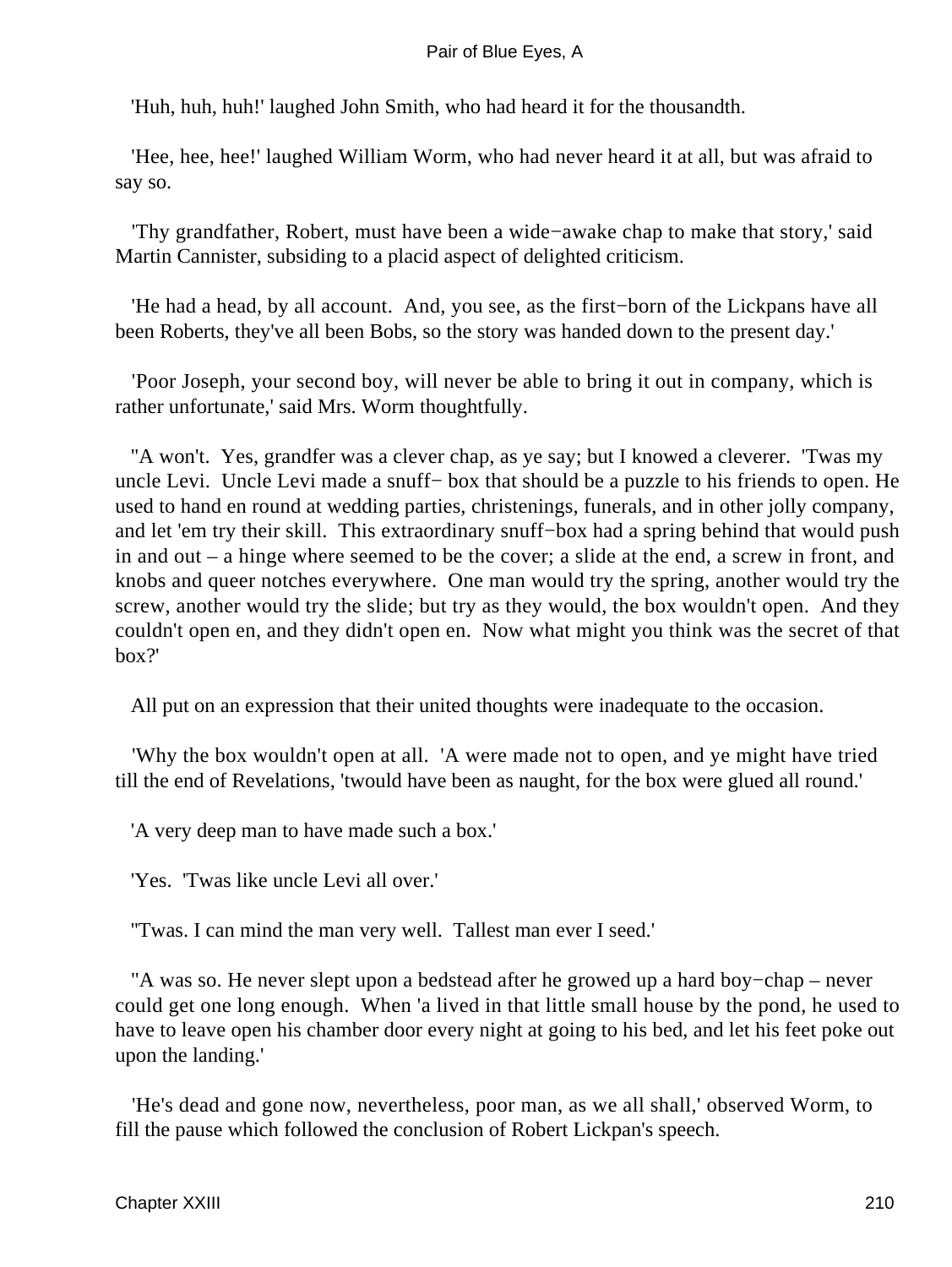The weighing and cutting up was pursued amid an animated discourse on Stephen's travels; and at the finish, the first−fruits of the day's slaughter, fried in onions, were then turned from the pan into a dish on the table, each piece steaming and hissing till it reached their very mouths.

 It must be owned that the gentlemanly son of the house looked rather out of place in the course of this operation. Nor was his mind quite philosophic enough to allow him to be comfortable with these old−established persons, his father's friends. He had never lived long at home – scarcely at all since his childhood. The presence of William Worm was the most awkward feature of the case, for, though Worm had left the house of Mr. Swancourt, the being hand−in−glove with a ci−devant servitor reminded Stephen too forcibly of the vicar's classification of himself before he went from England. Mrs. Smith was conscious of the defect in her arrangements which had brought about the undesired conjunction. She spoke to Stephen privately.

 'I am above having such people here, Stephen; but what could I do? And your father is so rough in his nature that he's more mixed up with them than need be.'

'Never mind, mother,' said Stephen; 'I'll put up with it now.'

 'When we leave my lord's service, and get further up the country – as I hope we shall soon – it will be different. We shall be among fresh people, and in a larger house, and shall keep ourselves up a bit, I hope.'

'Is Miss Swancourt at home, do you know?' Stephen inquired

'Yes, your father saw her this morning.'

'Do you often see her?'

 'Scarcely ever. Mr. Glim, the curate, calls occasionally, but the Swancourts don't come into the village now any more than to drive through it. They dine at my lord's oftener than they used. Ah, here's a note was brought this morning for you by a boy.'

 Stephen eagerly took the note and opened it, his mother watching him. He read what Elfride had written and sent before she started for the cliff that afternoon:

'Yes; I will meet you in the church at nine to−night. – E. S.'

 'I don't know, Stephen,' his mother said meaningly, 'whe'r you still think about Miss Elfride, but if I were you I wouldn't concern about her. They say that none of old Mrs. Swancourt's money will come to her step−daughter.'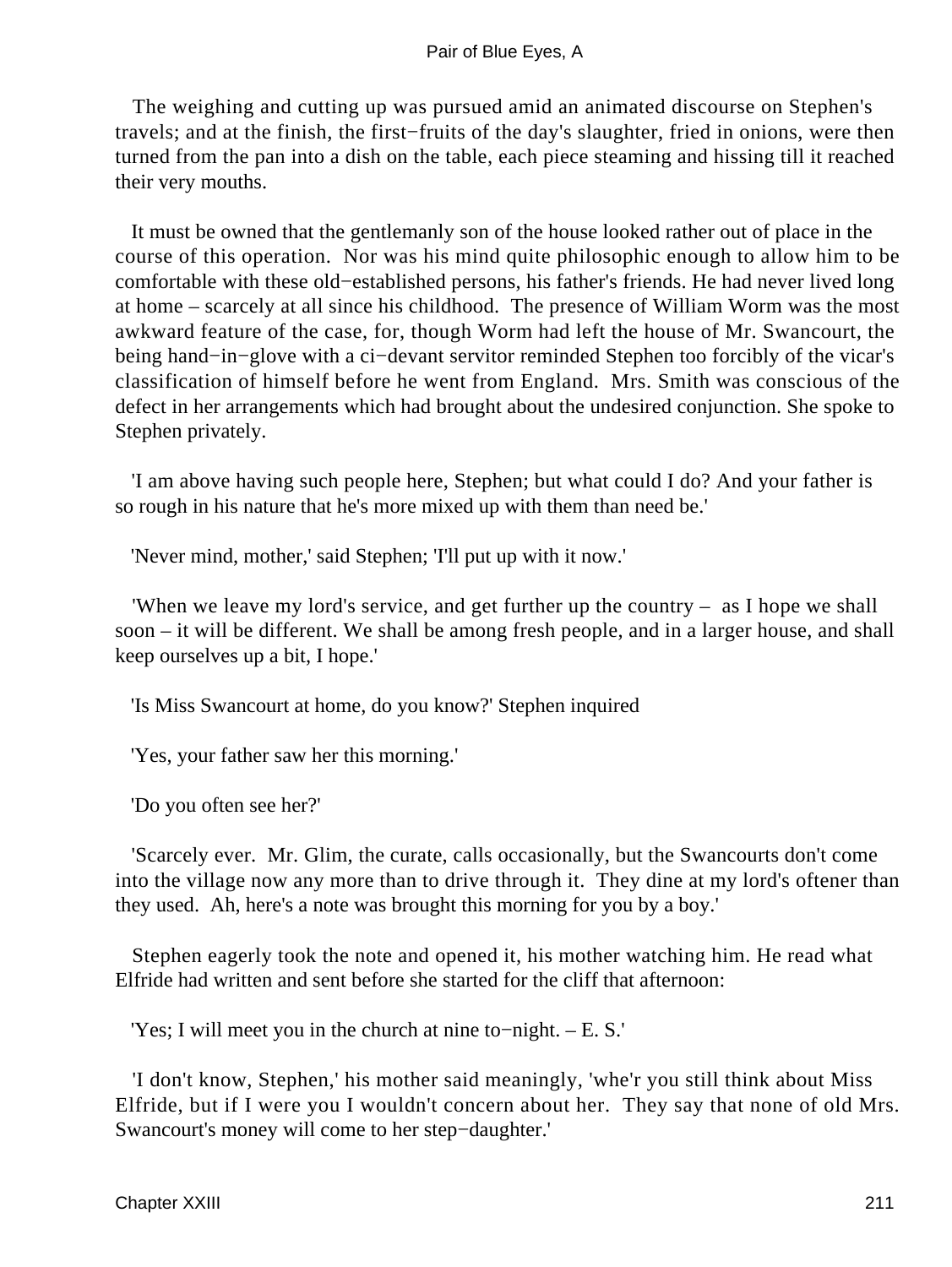'I see the evening has turned out fine; I am going out for a little while to look round the place,' he said, evading the direct query. 'Probably by the time I return our visitors will be gone, and we'll have a more confidential talk.'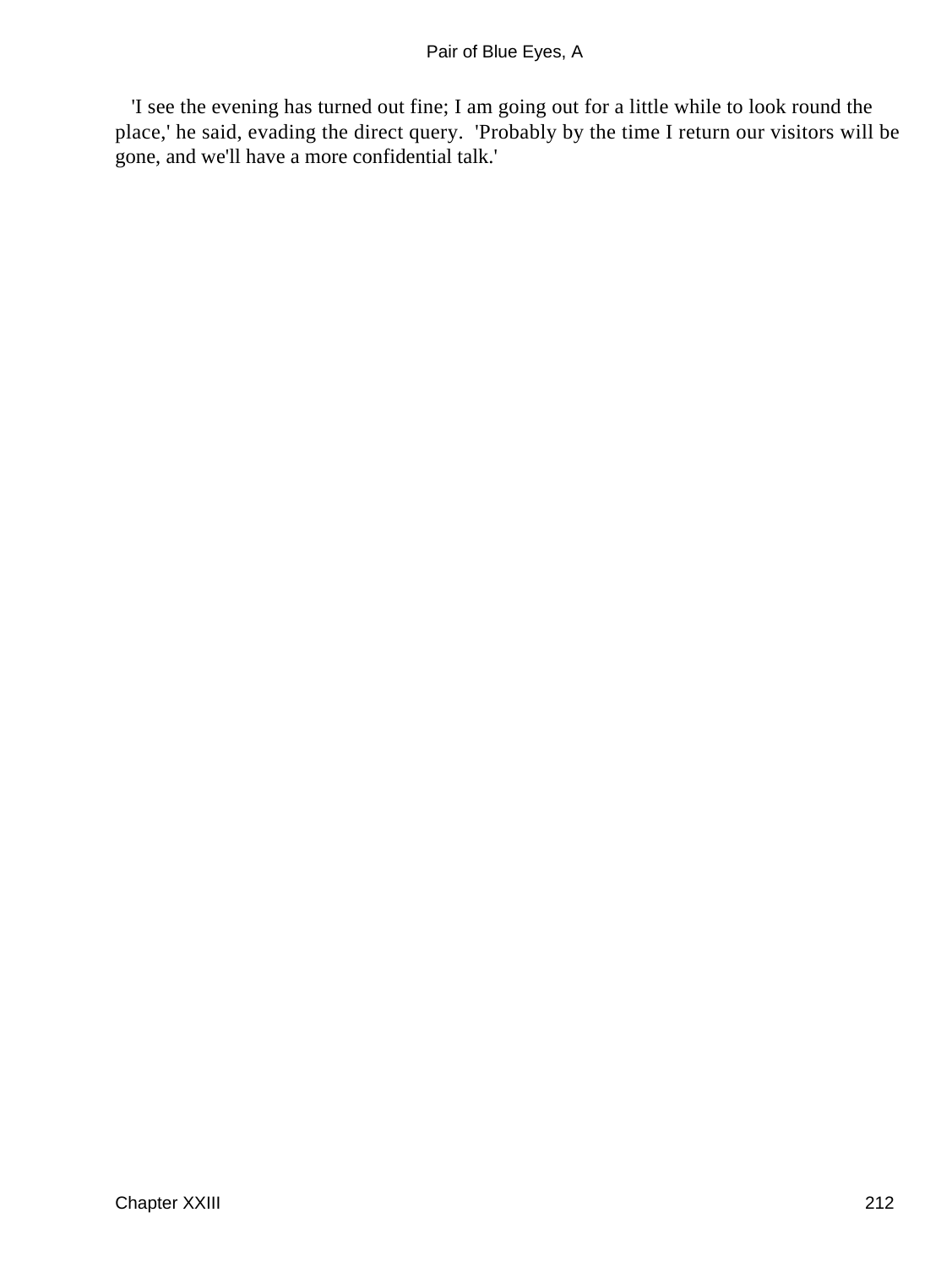# **[Chapter XXIV](#page-347-0)**

*'B*reeze, bird, and flower confess the hour.'

 The rain had ceased since the sunset, but it was a cloudy night; and the light of the moon, softened and dispersed by its misty veil, was distributed over the land in pale gray.

 A dark figure stepped from the doorway of John Smith's river−side cottage, and strode rapidly towards West Endelstow with a light footstep. Soon ascending from the lower levels he turned a corner, followed a cart−track, and saw the tower of the church he was in quest of distinctly shaped forth against the sky. In less than half an hour from the time of starting he swung himself over the churchyard stile.

 The wild irregular enclosure was as much as ever an integral part of the old hill. The grass was still long, the graves were shaped precisely as passing years chose to alter them from their orthodox form as laid down by Martin Cannister, and by Stephen's own grandfather before him.

 A sound sped into the air from the direction in which Castle Boterel lay. It was the striking of the church clock, distinct in the still atmosphere as if it had come from the tower hard by, which, wrapt in its solitary silentness, gave out no such sounds of life.

 'One, two, three, four, five, six, seven, eight, nine.' Stephen carefully counted the strokes, though he well knew their number beforehand. Nine o'clock. It was the hour Elfride had herself named as the most convenient for meeting him.

 Stephen stood at the door of the porch and listened. He could have heard the softest breathing of any person within the porch; nobody was there. He went inside the doorway, sat down upon the stone bench, and waited with a beating heart.

 The faint sounds heard only accentuated the silence. The rising and falling of the sea, far away along the coast, was the most important. A minor sound was the scurr of a distant night−hawk. Among the minutest where all were minute were the light settlement of gossamer fragments floating in the air, a toad humbly labouring along through the grass near the entrance, the crackle of a dead leaf which a worm was endeavouring to pull into the earth, a waft of air, getting nearer and nearer, and expiring at his feet under the burden of a winged seed.

 Among all these soft sounds came not the only soft sound he cared to hear – the footfall of Elfride.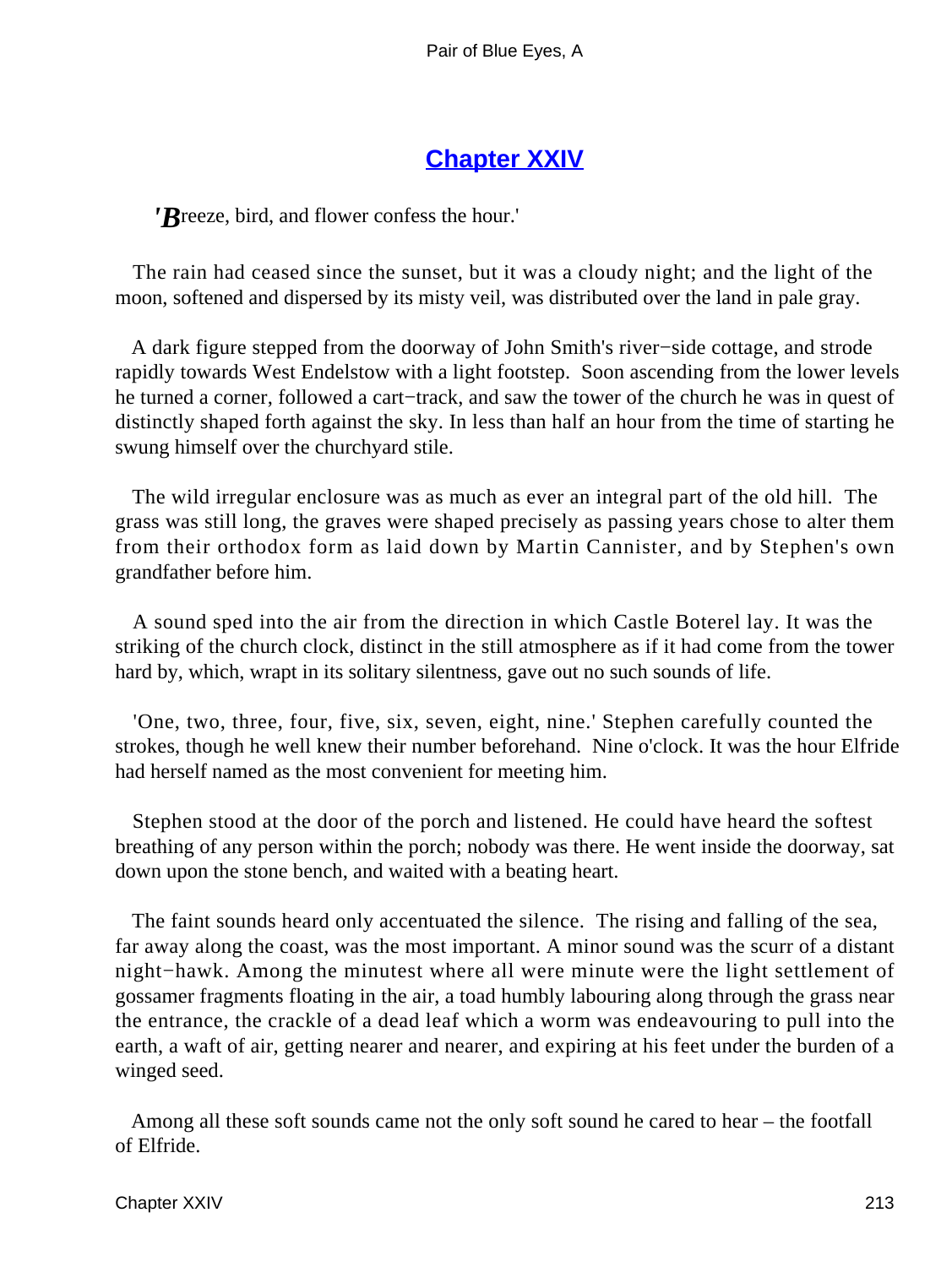For a whole quarter of an hour Stephen sat thus intent, without moving a muscle. At the end of that time he walked to the west front of the church. Turning the corner of the tower, a white form stared him in the face. He started back, and recovered himself. It was the tomb of young farmer Jethway, looking still as fresh and as new as when it was first erected, the white stone in which it was hewn having a singular weirdness amid the dark blue slabs from local quarries, of which the whole remaining gravestones were formed.

 He thought of the night when he had sat thereon with Elfride as his companion, and well remembered his regret that she had received, even unwillingly, earlier homage than his own. But his present tangible anxiety reduced such a feeling to sentimental nonsense in comparison; and he strolled on over the graves to the border of the churchyard, whence in the daytime could be clearly seen the vicarage and the present residence of the Swancourts. No footstep was discernible upon the path up the hill, but a light was shining from a window in the last−named house.

 Stephen knew there could be no mistake about the time or place, and no difficulty about keeping the engagement. He waited yet longer, passing from impatience into a mood which failed to take any account of the lapse of time. He was awakened from his reverie by Castle Boterel clock.

One, two, three, four, five, six, seven, eight, nine, **Ten .**

 One little fall of the hammer in addition to the number it had been sharp pleasure to hear, and what a difference to him!

 He left the churchyard on the side opposite to his point of entrance, and went down the hill. Slowly he drew near the gate of her house. This he softly opened, and walked up the gravel drive to the door. Here he paused for several minutes.

 At the expiration of that time the murmured speech of a manly voice came out to his ears through an open window behind the corner of the house. This was responded to by a clear soft laugh. It was the laugh of Elfride.

 Stephen was conscious of a gnawing pain at his heart. He retreated as he had come. There are disappointments which wring us, and there are those which inflict a wound whose mark we bear to our graves. Such are so keen that no future gratification of the same desire can ever obliterate them: they become registered as a permanent loss of happiness. Such a one was Stephen's now: the crowning aureola of the dream had been the meeting here by stealth; and if Elfride had come to him only ten minutes after he had turned away, the disappointment would have been recognizable still.

 When the young man reached home he found there a letter which had arrived in his absence. Believing it to contain some reason for her non−appearance, yet unable to imagine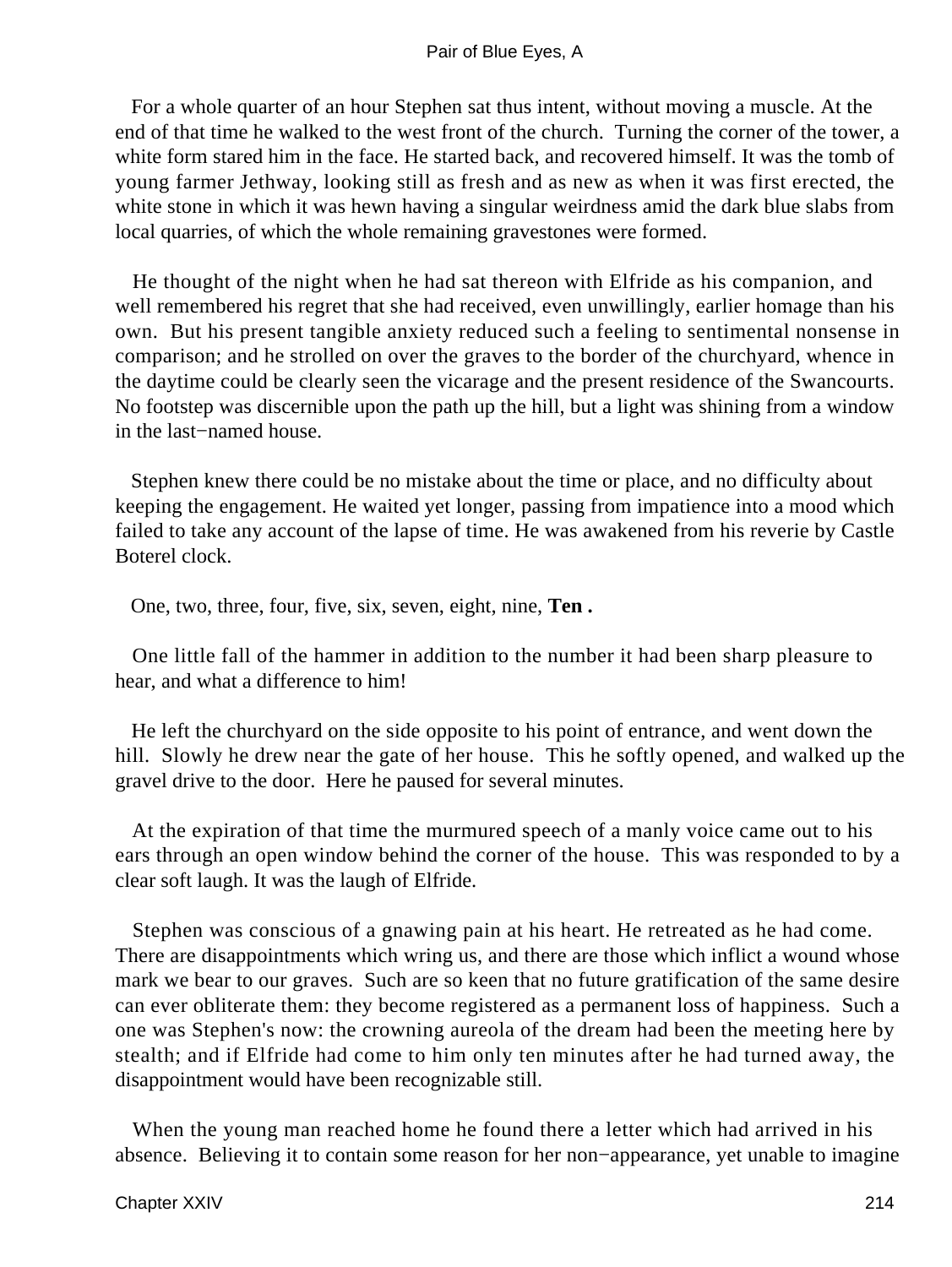one that could justify her, he hastily tore open the envelope.

 The paper contained not a word from Elfride. It was the deposit− note for his two hundred pounds. On the back was the form of a cheque, and this she had filled up with the same sum, payable to the bearer.

 Stephen was confounded. He attempted to divine her motive. Considering how limited was his knowledge of her later actions, he guessed rather shrewdly that, between the time of her sending the note in the morning and the evening's silent refusal of his gift, something had occurred which had caused a total change in her attitude towards him.

 He knew not what to do. It seemed absurd now to go to her father next morning, as he had purposed, and ask for an engagement with her, a possibility impending all the while that Elfride herself would not be on his side. Only one course recommended itself as wise. To wait and see what the days would bring forth; to go and execute his commissions in Birmingham; then to return, learn if anything had happened, and try what a meeting might do; perhaps her surprise at his backwardness would bring her forward to show latent warmth as decidedly as in old times.

 This act of patience was in keeping only with the nature of a man precisely of Stephen's constitution. Nine men out of ten would perhaps have rushed off, got into her presence, by fair means or foul, and provoked a catastrophe of some sort. Possibly for the better, probably for the worse.

 He started for Birmingham the next morning. A day's delay would have made no difference; but he could not rest until he had begun and ended the programme proposed to himself. Bodily activity will sometimes take the sting out of anxiety as completely as assurance itself.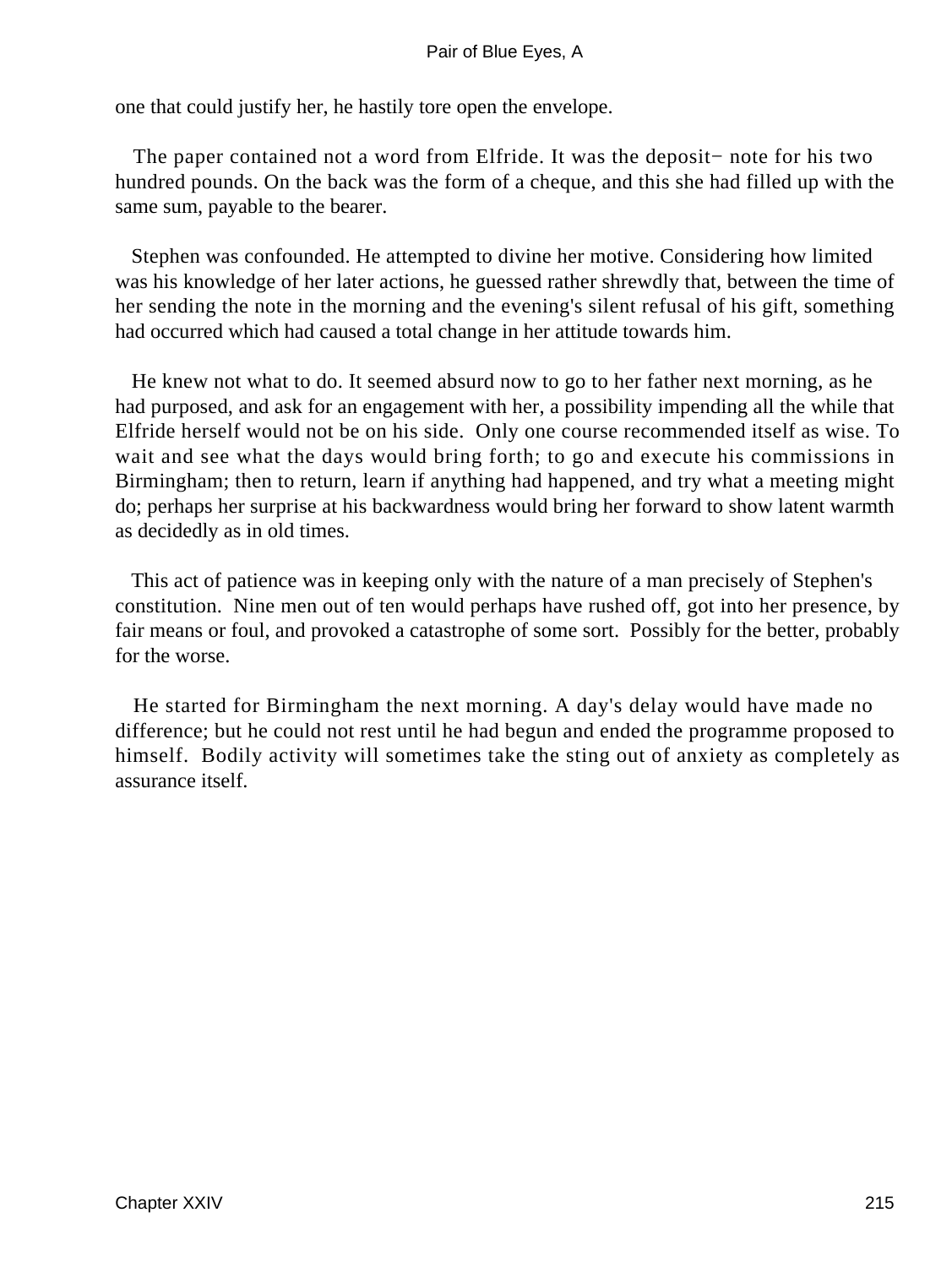## **[Chapter XXV](#page-347-0)**

*'M*ine own familiar friend.'

 During these days of absence Stephen lived under alternate conditions. Whenever his emotions were active, he was in agony. Whenever he was not in agony, the business in hand had driven out of his mind by sheer force all deep reflection on the subject of Elfride and love.

 By the time he took his return journey at the week's end, Stephen had very nearly worked himself up to an intention to call and see her face to face. On this occasion also he adopted his favourite route – by the little summer steamer from Bristol to Castle Boterel; the time saved by speed on the railway being wasted at junctions, and in following a devious course.

 It was a bright silent evening at the beginning of September when Smith again set foot in the little town. He felt inclined to linger awhile upon the quay before ascending the hills, having formed a romantic intention to go home by way of her house, yet not wishing to wander in its neighbourhood till the evening shades should sufficiently screen him from observation.

 And thus waiting for night's nearer approach, he watched the placid scene, over which the pale luminosity of the west cast a sorrowful monochrome, that became slowly embrowned by the dusk. A star appeared, and another, and another. They sparkled amid the yards and rigging of the two coal brigs lying alangside, as if they had been tiny lamps suspended in the ropes. The masts rocked sleepily to the infinitesimal flux of the tide, which clucked and gurgled with idle regularity in nooks and holes of the harbour wall.

 The twilight was now quite pronounced enough for his purpose; and as, rather sad at heart, he was about to move on, a little boat containing two persons glided up the middle of the harbour with the lightness of a shadow. The boat came opposite him, passed on, and touched the landing−steps at the further end. One of its occupants was a man, as Stephen had known by the easy stroke of the oars. When the pair ascended the steps, and came into greater prominence, he was enabled to discern that the second personage was a woman; also that she wore a white decoration – apparently a feather – in her hat or bonnet, which spot of white was the only distinctly visible portion of her clothing.

 Stephen remained a moment in their rear, and they passed on, when he pursued his way also, and soon forgot the circumstance. Having crossed a bridge, forsaken the high road, and entered the footpath which led up the vale to West Endelstow, he heard a little wicket click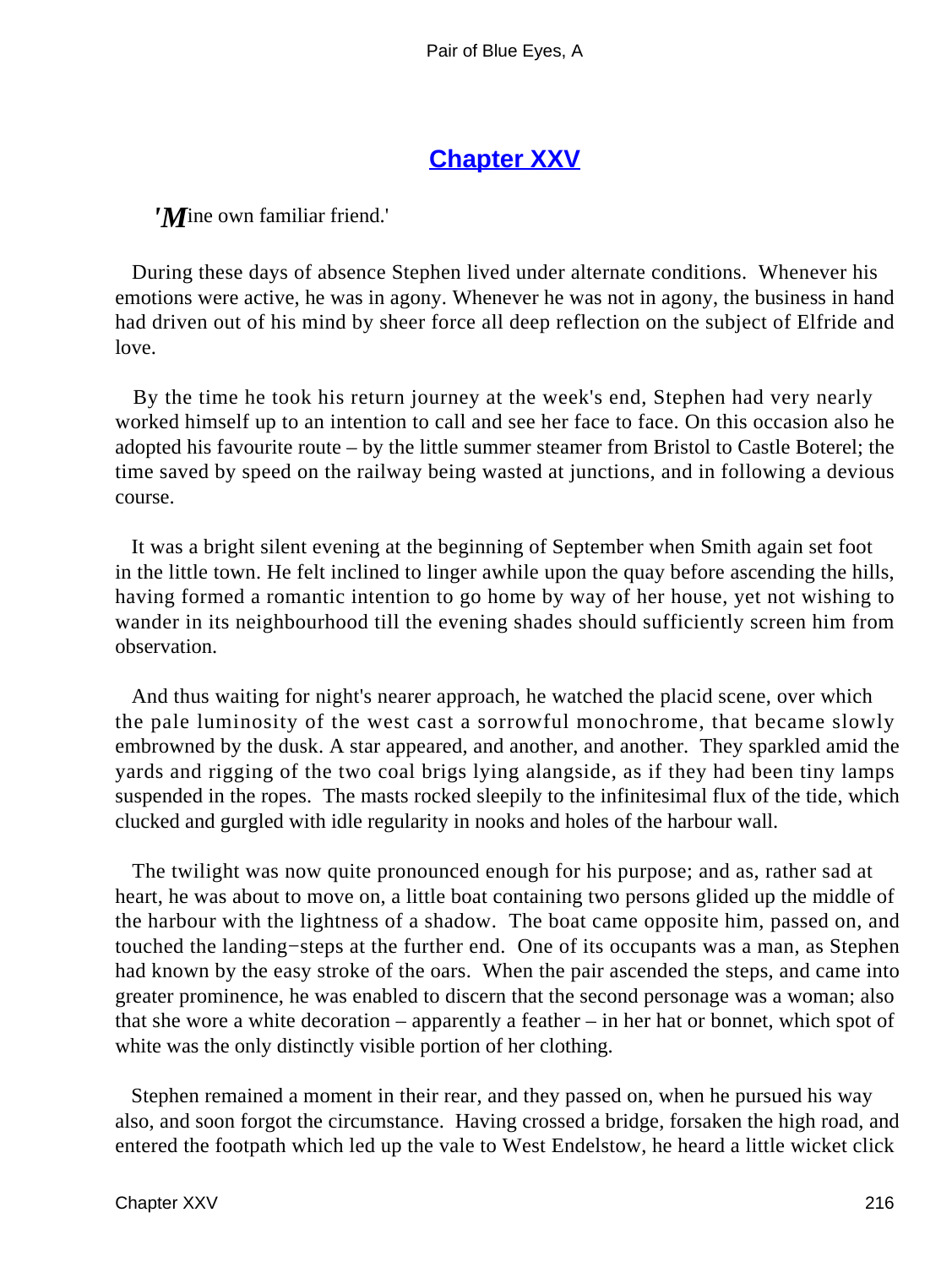softly together some yards ahead. By the time that Stephen had reached the wicket and passed it, he heard another click of precisely the same nature from another gate yet further on. Clearly some person or persons were preceding him along the path, their footsteps being rendered noiseless by the soft carpet of turf. Stephen now walked a little quicker, and perceived two forms. One of them bore aloft the white feather he had noticed in the woman's hat on the quay: they were the couple he had seen in the boat. Stephen dropped a little further to the rear.

 From the bottom of the valley, along which the path had hitherto lain, beside the margin of the trickling streamlet, another path now diverged, and ascended the slope of the left−hand hill. This footway led only to the residence of Mrs. Swancourt and a cottage or two in its vicinity. No grass covered this diverging path in portions of its length, and Stephen was reminded that the pair in front of him had taken this route by the occasional rattle of loose stones under their feet. Stephen climbed in the same direction, but for some undefined reason he trod more softly than did those preceding him. His mind was unconsciously in exercise upon whom the woman might be – whether a visitor to The Crags, a servant, or Elfride. He put it to himself yet more forcibly; could the lady be Elfride? A possible reason for her unaccountable failure to keep the appointment with him returned with painful force.

 They entered the grounds of the house by the side wicket, whence the path, now wide and well trimmed, wound fantastically through the shrubbery to an octagonal pavilion called the Belvedere, by reason of the comprehensive view over the adjacent district that its green seats afforded. The path passed this erection and went on to the house as well as to the gardener's cottage on the other side, straggling thence to East Endelstow; so that Stephen felt no hesitation in entering a promenade which could scarcely be called private.

 He fancied that he heard the gate open and swing together again behind him. Turning, he saw nobody.

The people of the boat came to the summer−house. One of them spoke.

'I am afraid we shall get a scolding for being so late.'

 Stephen instantly recognised the familiar voice, richer and fuller now than it used to be. 'Elfride!' he whispered to himself, and held fast by a sapling, to steady himself under the agitation her presence caused him. His heart swerved from its beat; he shunned receiving the meaning he sought.

 'A breeze is rising again; how the ash tree rustles!' said Elfride. 'Don't you hear it? I wonder what the time is.'

Stephen relinquished the sapling.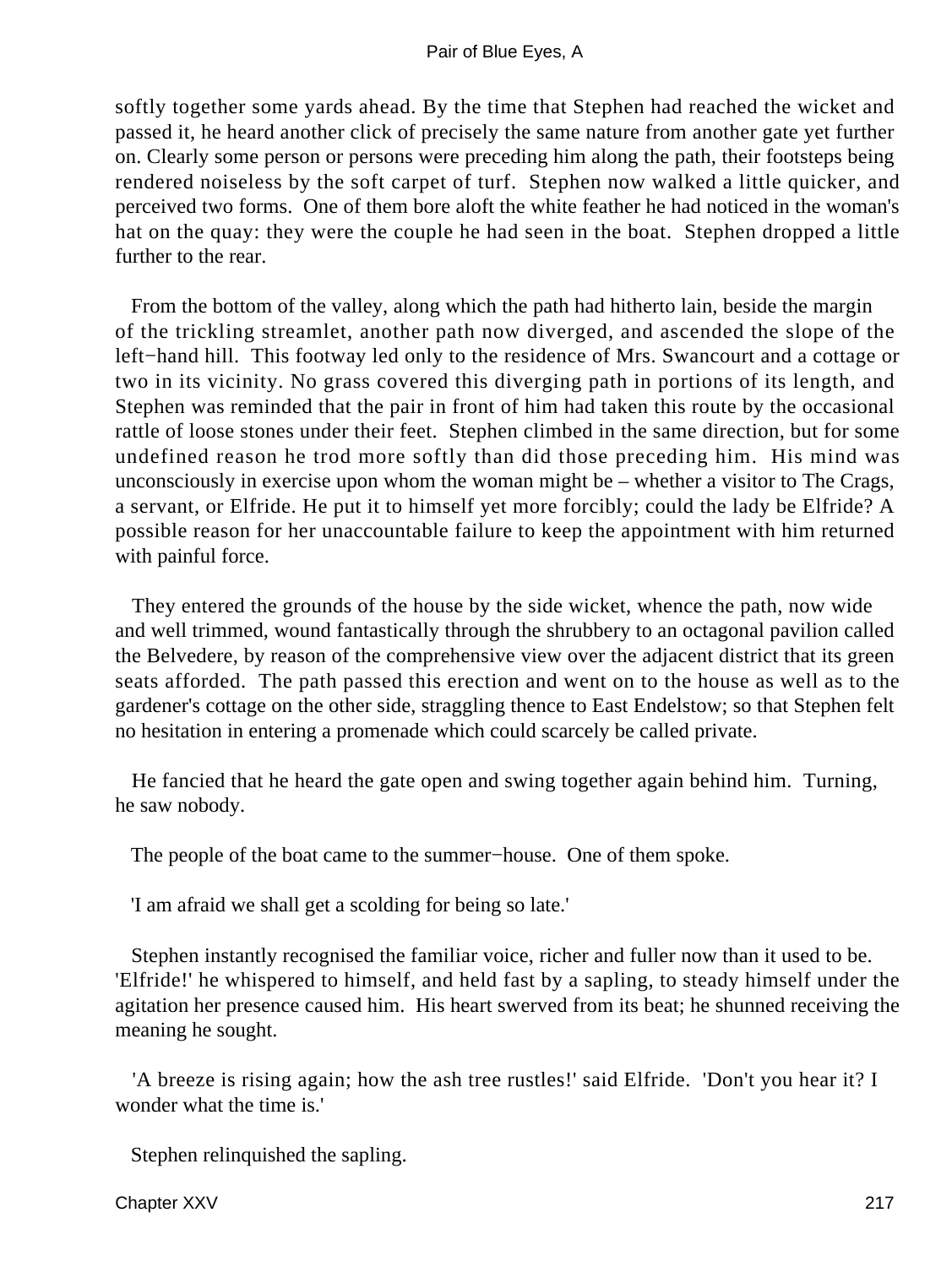I will get a light and tell you. Step into the summer−house; the air is quiet there.'

 The cadence of that voice – its peculiarity seemed to come home to him like that of some notes of the northern birds on his return to his native clime, as an old natural thing renewed, yet not particularly noticed as natural before that renewal.

 They entered the Belvedere. In the lower part it was formed of close wood−work nailed crosswise, and had openings in the upper by way of windows.

 The scratch of a striking light was heard, and a bright glow radiated from the interior of the building. The light gave birth to dancing leaf−shadows, stem−shadows, lustrous streaks, dots, sparkles, and threads of silver sheen of all imaginable variety and transience. It awakened gnats, which flew towards it, revealed shiny gossamer threads, disturbed earthworms. Stephen gave but little attention to these phenomena, and less time. He saw in the summer−house a strongly illuminated picture.

 First, the face of his friend and preceptor Henry Knight, between whom and himself an estrangement had arisen, not from any definite causes beyond those of absence, increasing age, and diverging sympathies.

 Next, his bright particular star, Elfride. The face of Elfride was more womanly than when she had called herself his, but as clear and healthy as ever. Her plenteous twines of beautiful hair were looking much as usual, with the exception of a slight modification in their arrangement in deference to the changes of fashion.

 Their two foreheads were close together, almost touching, and both were looking down. Elfride was holding her watch, Knight was holding the light with one hand, his left arm being round her waist. Part of the scene reached Stephen's eyes through the horizontal bars of woodwork, which crossed their forms like the ribs of a skeleton.

Knight's arm stole still further round the waist of Elfride.

 'It is half−past eight,' she said in a low voice, which had a peculiar music in it, seemingly born of a thrill of pleasure at the new proof that she was beloved.

 The flame dwindled down, died away, and all was wrapped in a darkness to which the gloom before the illumination bore no comparison in apparent density. Stephen, shattered in spirit and sick to his heart's centre, turned away. In turning, he saw a shadowy outline behind the summer−house on the other side. His eyes grew accustomed to the darkness. Was the form a human form, or was it an opaque bush of juniper?

 The lovers arose, brushed against the laurestines, and pursued their way to the house. The indistinct figure had moved, and now passed across Smith's front. So completely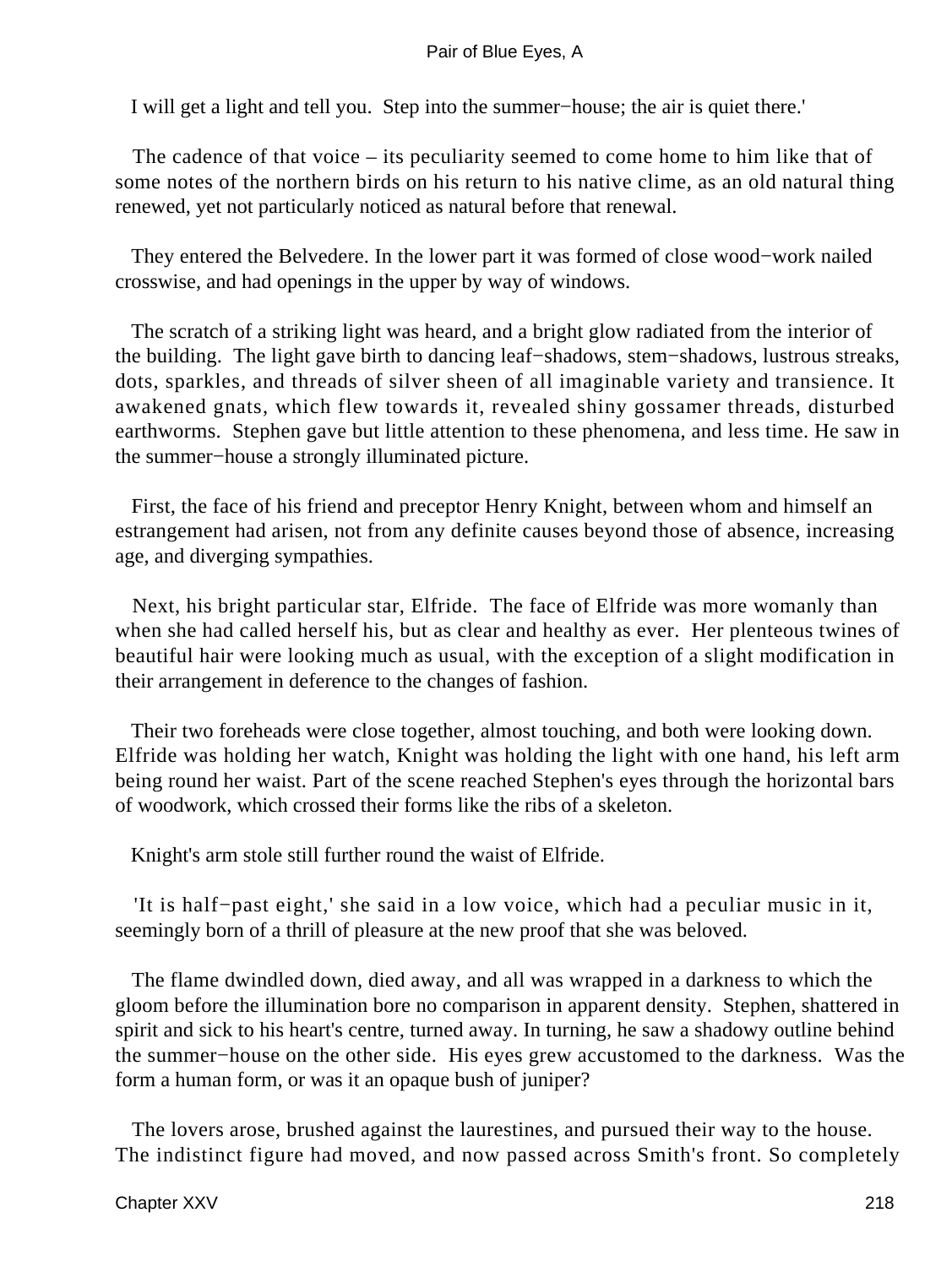enveloped was the person, that it was impossible to discern him or her any more than as a shape. The shape glided noiselessly on.

 Stephen stepped forward, fearing any mischief was intended to the other two. 'Who are you?' he said.

 'Never mind who I am,' answered a weak whisper from the enveloping folds. 'WHAT I am, may she be! Perhaps I knew well – ah, so well! – a youth whose place you took, as he there now takes yours. Will you let her break your heart, and bring you to an untimely grave, as she did the one before you?'

'You are Mrs. Jethway, I think. What do you do here? And why do you talk so wildly?'

 'Because my heart is desolate, and nobody cares about it. May hers be so that brought trouble upon me!'

 'Silence!' said Stephen, staunch to Elfride in spite of himself 'She would harm nobody wilfully, never would she! How do you come here?'

 'I saw the two coming up the path, and wanted to learn if she were not one of them. Can I help disliking her if I think of the past? Can I help watching her if I remember my boy? Can I help ill− wishing her if I well−wish him?'

 The bowed form went on, passed through the wicket, and was enveloped by the shadows of the field.

 Stephen had heard that Mrs. Jethway, since the death of her son, had become a crazed, forlorn woman; and bestowing a pitying thought upon her, he dismissed her fancied wrongs from his mind, but not her condemnation of Elfride's faithlessness. That entered into and mingled with the sensations his new experience had begotten. The tale told by the little scene he had witnessed ran parallel with the unhappy woman's opinion, which, however baseless it might have been antecedently, had become true enough as regarded himself.

 A slow weight of despair, as distinct from a violent paroxysm as starvation from a mortal shot, filled him and wrung him body and soul. The discovery had not been altogether unexpected, for throughout his anxiety of the last few days since the night in the churchyard, he had been inclined to construe the uncertainty unfavourably for himself. His hopes for the best had been but periodic interruptions to a chronic fear of the worst.

 A strange concomitant of his misery was the singularity of its form. That his rival should be Knight, whom once upon a time he had adored as a man is very rarely adored by another in modern times, and whom he loved now, added deprecation to sorrow, and cynicism to both. Henry Knight, whose praises he had so frequently trumpeted in her ears,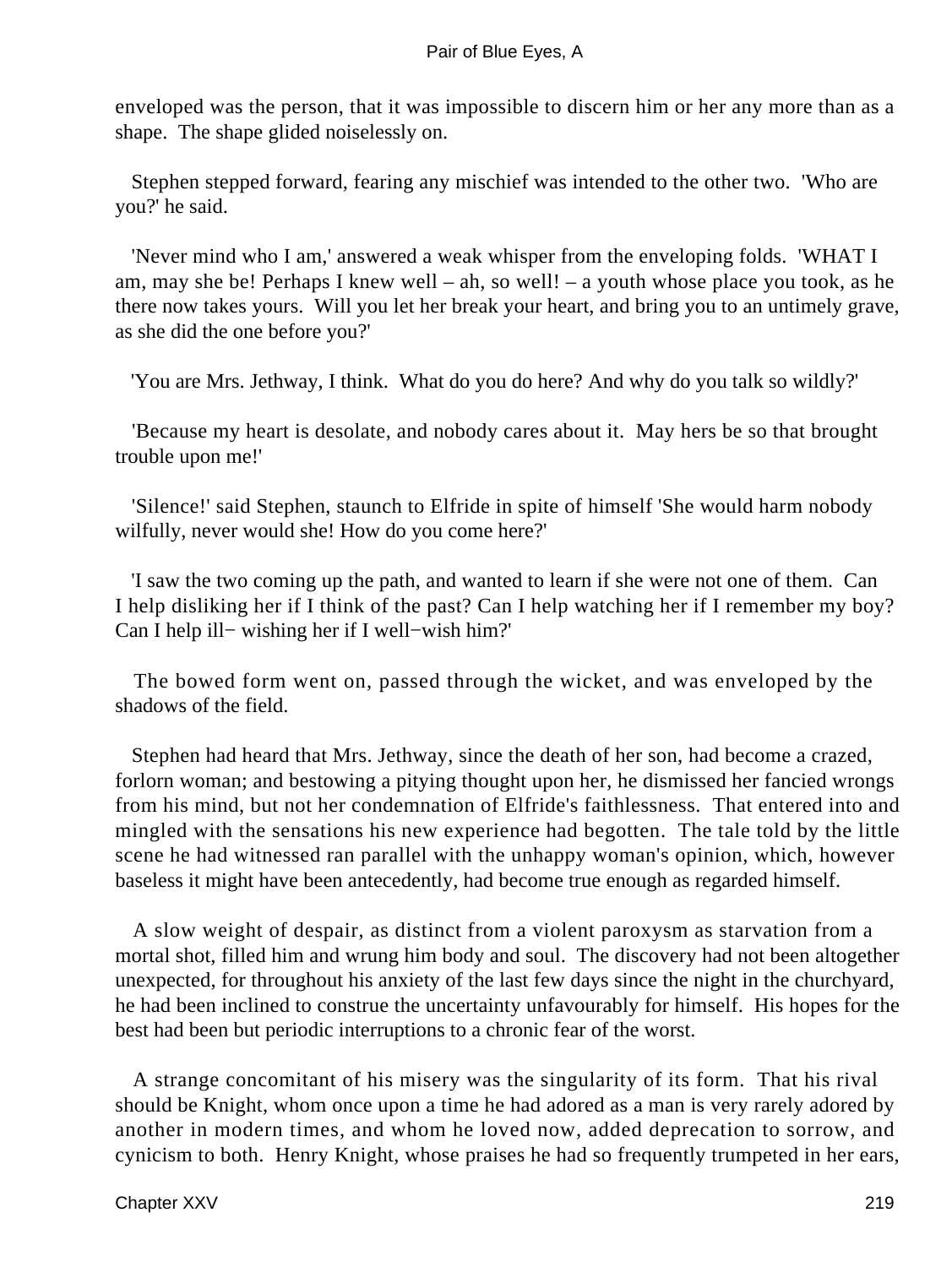of whom she had actually been jealous, lest she herself should be lessened in Stephen's love on account of him, had probably won her the more easily by reason of those very praises which he had only ceased to utter by her command. She had ruled him like a queen in that matter, as in all others. Stephen could tell by her manner, brief as had been his observation of it, and by her words, few as they were, that her position was far different with Knight. That she looked up at and adored her new lover from below his pedestal, was even more perceptible than that she had smiled down upon Stephen from a height above him.

 The suddenness of Elfride's renunciation of himself was food for more torture. To an unimpassioned outsider, it admitted of at least two interpretations – it might either have proceeded from an endeavour to be faithful to her first choice, till the lover seen absolutely overpowered the lover remembered, or from a wish not to lose his love till sure of the love of another. But to Stephen Smith the motive involved in the latter alternative made it untenable where Elfride was the actor.

 He mused on her letters to him, in which she had never mentioned a syllable concerning Knight. It is desirable, however, to observe that only in two letters could she possibly have done so. One was written about a week before Knight's arrival, when, though she did not mention his promised coming to Stephen, she had hardly a definite reason in her mind for neglecting to do it. In the next she did casually allude to Knight. But Stephen had left Bombay long before that letter arrived.

 Stephen looked at the black form of the adjacent house, where it cut a dark polygonal notch out of the sky, and felt that he hated the spot. He did not know many facts of the case, but could not help instinctively associating Elfride's fickleness with the marriage of her father, and their introduction to London society. He closed the iron gate bounding the shrubbery as noiselessly as he had opened it, and went into the grassy field. Here he could see the old vicarage, the house alone that was associated with the sweet pleasant time of his incipient love for Elfride. Turning sadly from the place that was no longer a nook in which his thoughts might nestle when he was far away, he wandered in the direction of the east village, to reach his father's house before they retired to rest.

 The nearest way to the cottage was by crossing the park. He did not hurry. Happiness frequently has reason for haste, but it is seldom that desolation need scramble or strain. Sometimes he paused under the low−hanging arms of the trees, looking vacantly on the ground.

 Stephen was standing thus, scarcely less crippled in thought than he was blank in vision, when a clear sound permeated the quiet air about him, and spread on far beyond. The sound was the stroke of a bell from the tower of East Endelstow Church, which stood in a dell not forty yards from Lord Luxellian's mansion, and within the park enclosure. Another stroke greeted his ear, and gave character to both: then came a slow succession of them.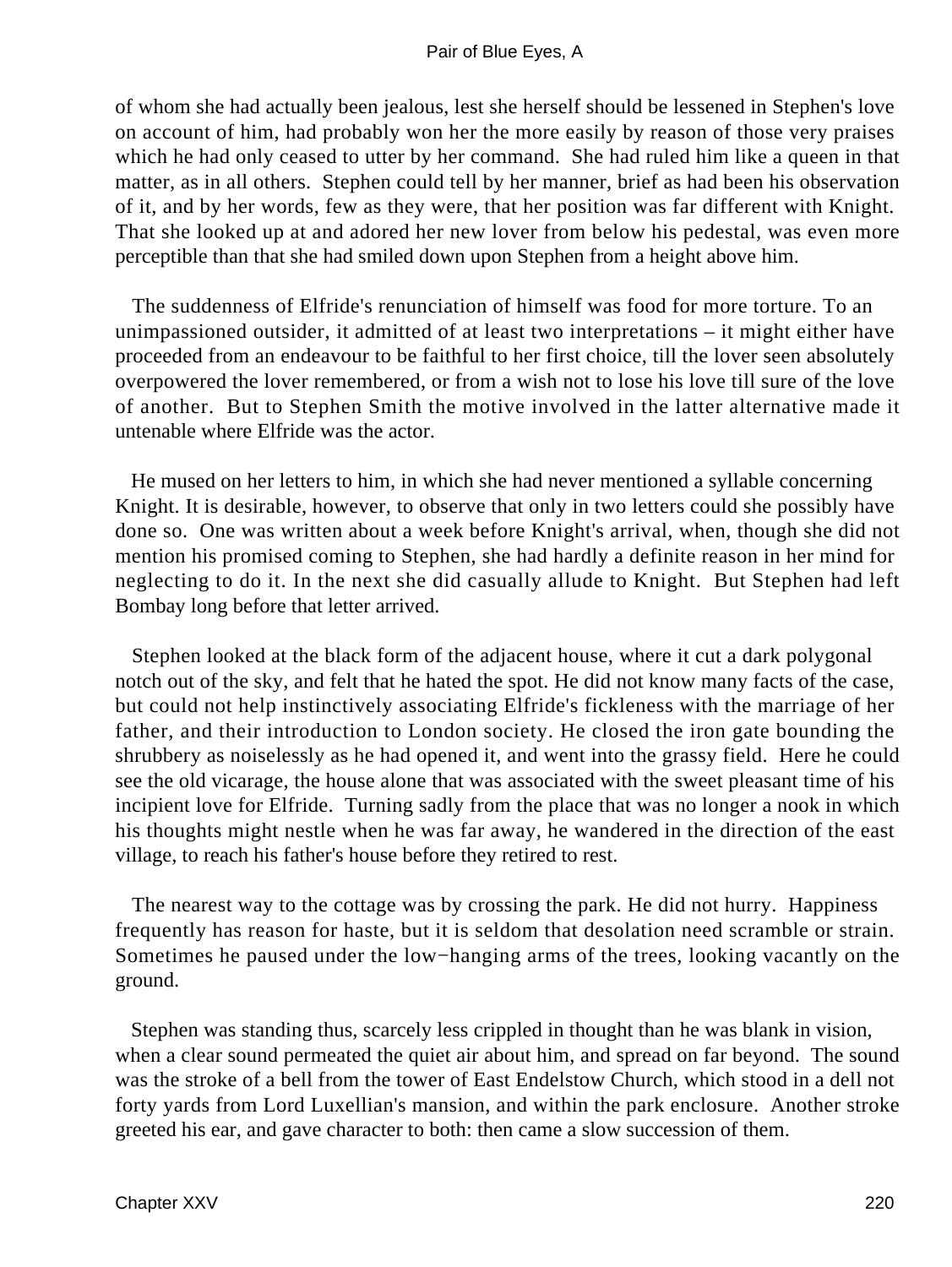'Somebody is dead,' he said aloud.

The death−knell of an inhabitant of the eastern parish was being tolled.

 An unusual feature in the tolling was that it had not been begun according to the custom in Endelstow and other parishes in the neighbourhood. At every death the sex and age of the deceased were announced by a system of changes. Three times three strokes signified that the departed one was a man; three times two, a woman; twice three, a boy; twice two, a girl. The regular continuity of the tolling suggested that it was the resumption rather than the beginning of a knell – the opening portion of which Stephen had not been near enough to hear.

 The momentary anxiety he had felt with regard to his parents passed away. He had left them in perfect health, and had any serious illness seized either, a communication would have reached him ere this. At the same time, since his way homeward lay under the churchyard yews, he resolved to look into the belfry in passing by, and speak a word to Martin Cannister, who would be there.

 Stephen reached the brow of the hill, and felt inclined to renounce his idea. His mood was such that talking to any person to whom he could not unburden himself would be wearisome. However, before he could put any inclination into effect, the young man saw from amid the trees a bright light shining, the rays from which radiated like needles through the sad plumy foliage of the yews. Its direction was from the centre of the churchyard.

 Stephen mechanically went forward. Never could there be a greater contrast between two places of like purpose than between this graveyard and that of the further village. Here the grass was carefully tended, and formed virtually a part of the manor−house lawn; flowers and shrubs being planted indiscriminately over both, whilst the few graves visible were mathematically exact in shape and smoothness, appearing in the daytime like chins newly shaven. There was no wall, the division between God's Acre and Lord Luxellian's being marked only by a few square stones set at equidistant points. Among those persons who have romantic sentiments on the subject of their last dwelling−place, probably the greater number would have chosen such a spot as this in preference to any other: a few would have fancied a constraint in its trim neatness, and would have preferred the wild hill−top of the neighbouring site, with Nature in her most negligent attire.

 The light in the churchyard he next discovered to have its source in a point very near the ground, and Stephen imagined it might come from a lantern in the interior of a partly−dug grave. But a nearer approach showed him that its position was immediately under the wall of the aisle, and within the mouth of an archway. He could now hear voices, and the truth of the whole matter began to dawn upon him. Walking on towards the opening, Smith discerned on his left hand a heap of earth, and before him a flight of stone steps which the removed earth had uncovered, leading down under the edifice. It was the entrance to a large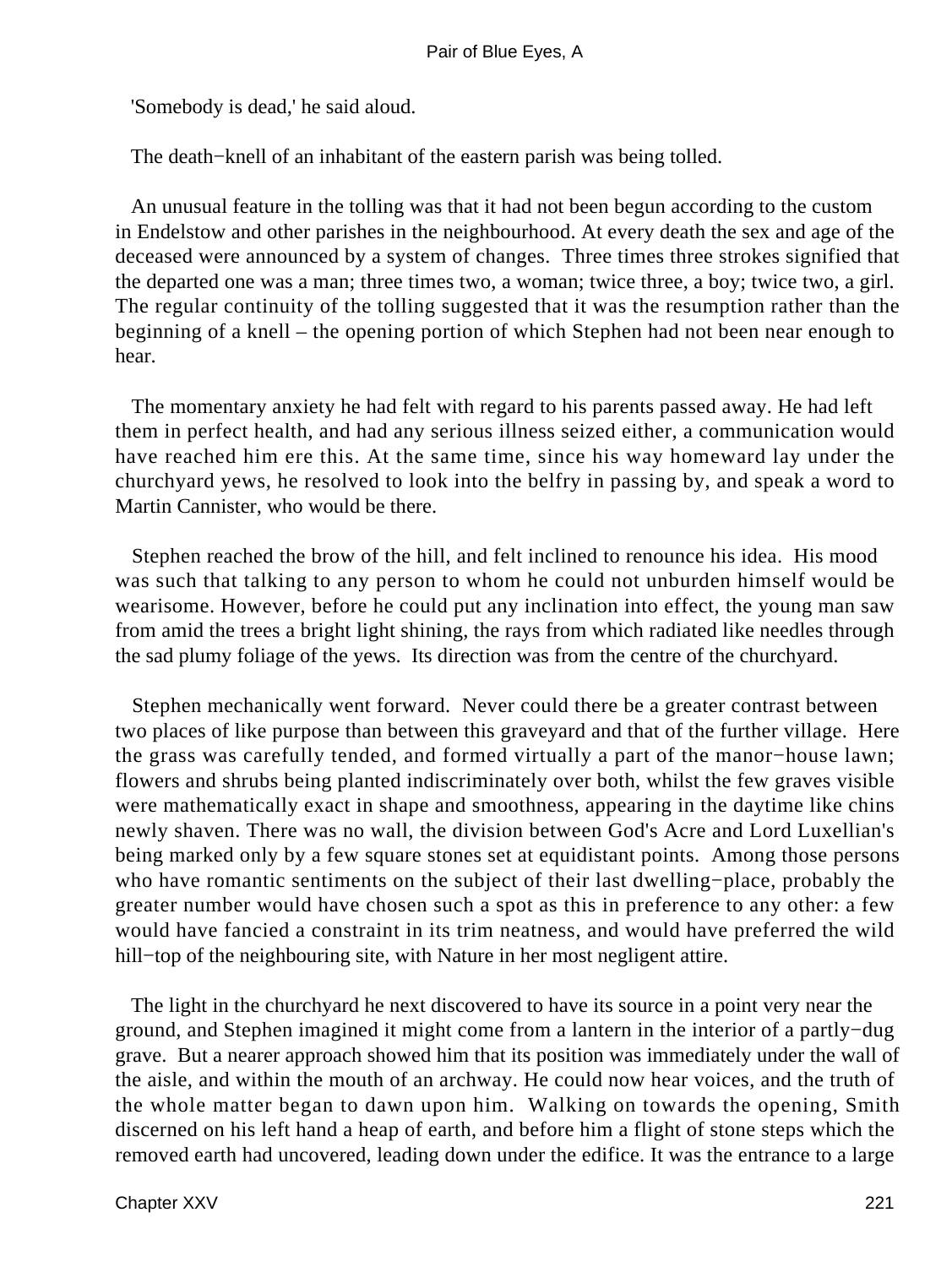family vault, extending under the north aisle.

 Stephen had never before seen it open, and descending one or two steps stooped to look under the arch. The vault appeared to be crowded with coffins, with the exception of an open central space, which had been necessarily kept free for ingress and access to the sides, round three of which the coffins were stacked in stone bins or niches.

 The place was well lighted with candles stuck in slips of wood that were fastened to the wall. On making the descent of another step the living inhabitants of the vault were recognizable. They were his father the master−mason, an under−mason, Martin Cannister, and two or three young and old labouring−men. Crowbars and workmen's hammers were scattered about. The whole company, sitting round on coffins which had been removed from their places, apparently for some alteration or enlargement of the vault, were eating bread and cheese, and drinking ale from a cup with two handles, passed round from each to each.

'Who is dead?' Stephen inquired, stepping down.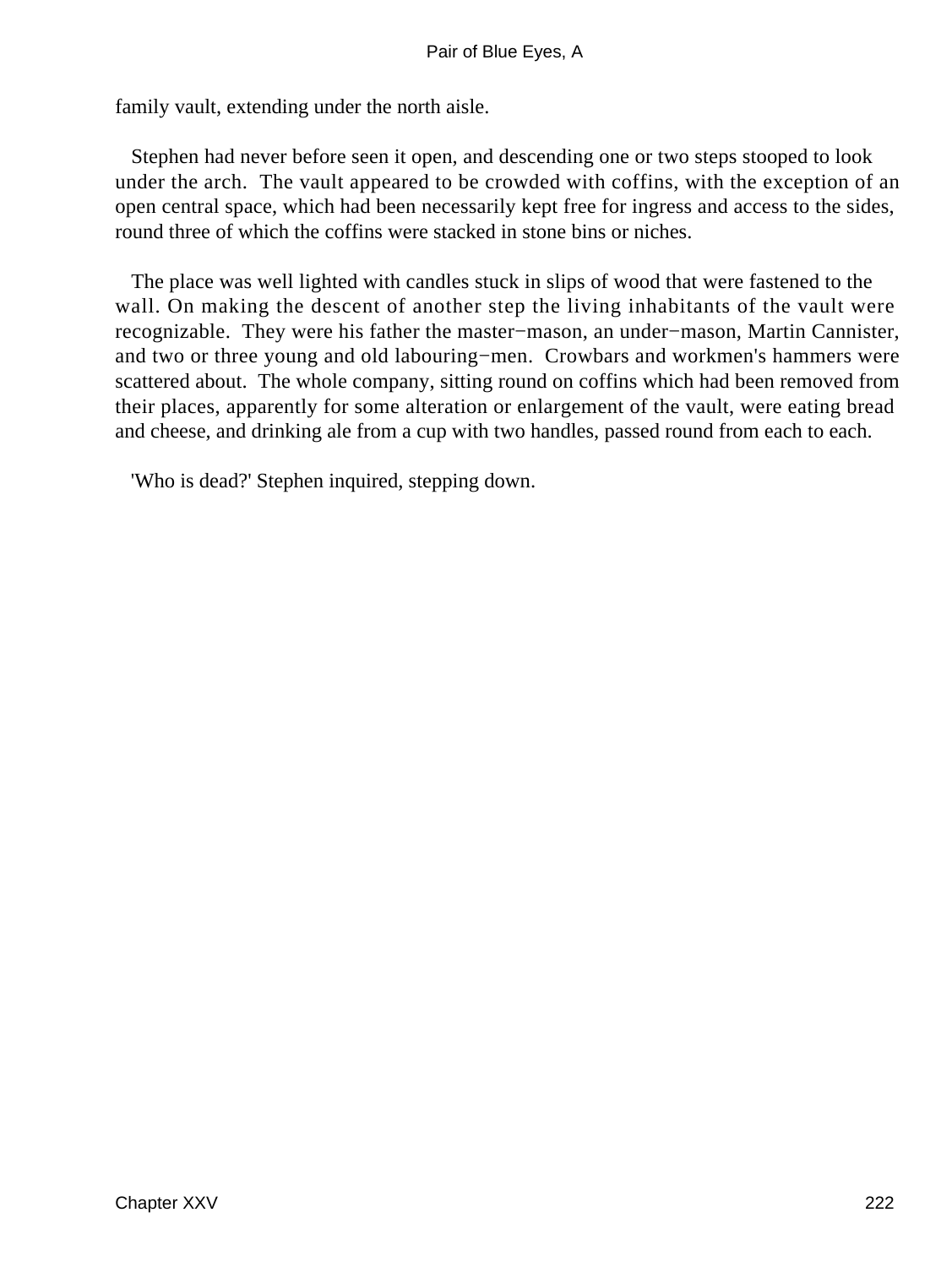## **[Chapter XXVI](#page-347-0)**

*'T*o that last nothing under earth.'

 All eyes were turned to the entrance as Stephen spoke, and the ancient−mannered conclave scrutinized him inquiringly.

 'Why, 'tis our Stephen!' said his father, rising from his seat; and, still retaining the frothy mug in his left hand, he swung forward his right for a grasp. 'Your mother is expecting ye – thought you would have come afore dark. But you'll wait and go home with me? I have all but done for the day, and was going directly.'

 'Yes, 'tis Master Stephy, sure enough. Glad to see you so soon again, Master Smith,' said Martin Cannister, chastening the gladness expressed in his words by a strict neutrality of countenance, in order to harmonize the feeling as much as possible with the solemnity of a family vault.

 'The same to you, Martin; and you, William,' said Stephen, nodding around to the rest, who, having their mouths full of bread and cheese, were of necessity compelled to reply merely by compressing their eyes to friendly lines and wrinkles.

'And who is dead?' Stephen repeated.

 'Lady Luxellian, poor gentlewoman, as we all shall, said the under−mason. 'Ay, and we be going to enlarge the vault to make room for her.'

'When did she die?'

 'Early this morning,' his father replied, with an appearance of recurring to a chronic thought. 'Yes, this morning. Martin hev been tolling ever since, almost. There, 'twas expected. She was very limber.'

 'Ay, poor soul, this morning,' resumed the under−mason, a marvellously old man, whose skin seemed so much too large for his body that it would not stay in position. 'She must know by this time whether she's to go up or down, poor woman.'

'What was her age?'

 'Not more than seven or eight and twenty by candlelight. But, Lord! by day 'a was forty if 'a were an hour.'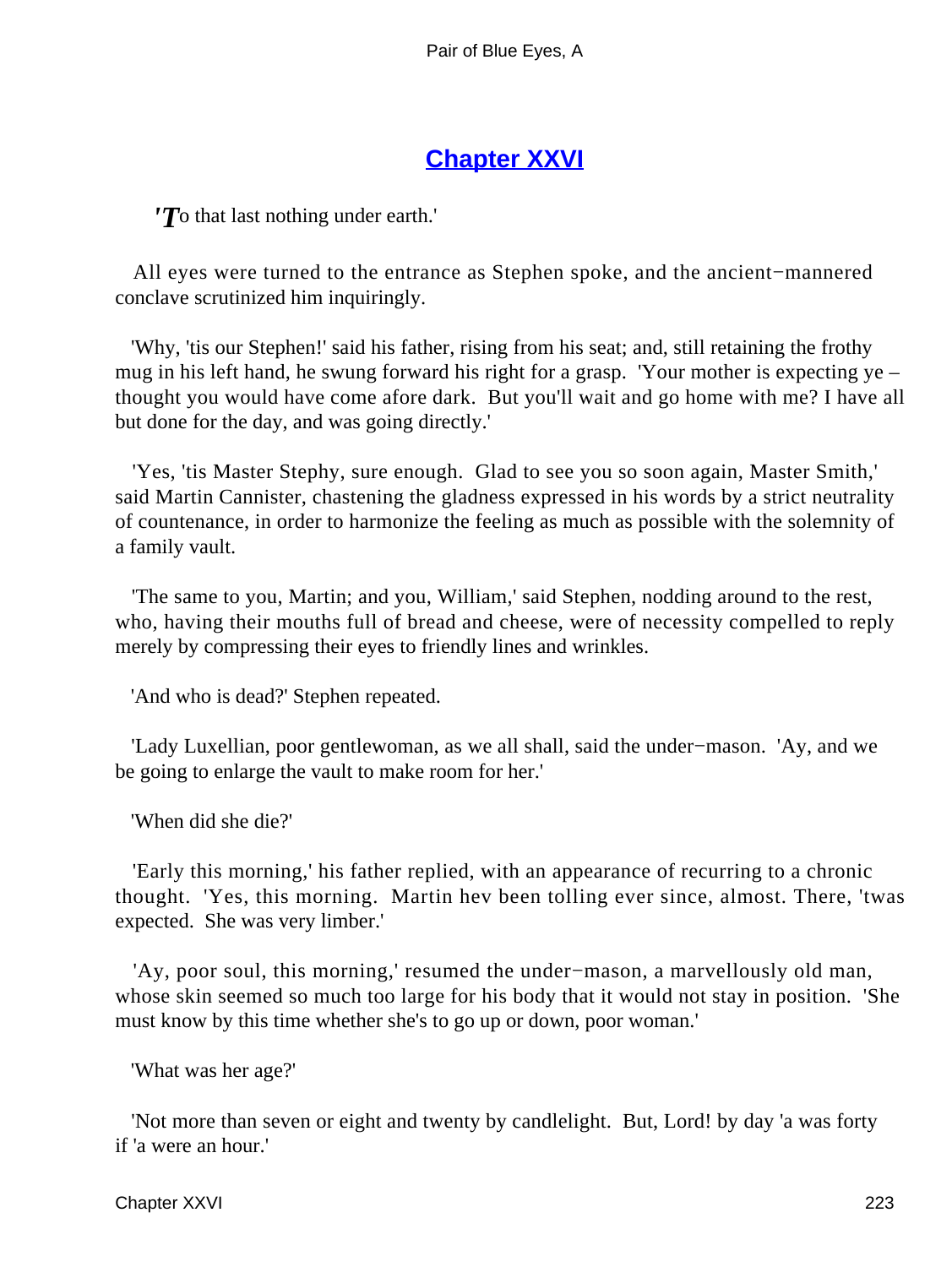'Ay, night−time or day−time makes a difference of twenty years to rich feymels,' observed Martin.

'She was one and thirty really,' said John Smith. 'I had it from them that know.'

'Not more than that!'

 ''A looked very bad, poor lady. In faith, ye might say she was dead for years afore 'a would own it.'

'As my old father used to say, «dead, but wouldn't drop down.»'

 'I seed her, poor soul,' said a labourer from behind some removed coffins, 'only but last Valentine's−day of all the world. 'A was arm in crook wi' my lord. I says to myself, «You be ticketed Churchyard, my noble lady, although you don't dream on't.»'

 'I suppose my lord will write to all the other lords anointed in the nation, to let 'em know that she that was is now no more?'

 ''Tis done and past. I see a bundle of letters go off an hour after the death. Sich wonderful black rims as they letters had – half−an−inch wide, at the very least.'

 'Too much,' observed Martin. 'In short, 'tis out of the question that a human being can be so mournful as black edges half−an−inch wide. I'm sure people don't feel more than a very narrow border when they feels most of all.'

'And there are two little girls, are there not?' said Stephen.

'Nice clane little faces! – left motherless now.'

 'They used to come to Parson Swancourt's to play with Miss Elfride when I were there,' said William Worm. 'Ah, they did so's!' The latter sentence was introduced to add the necessary melancholy to a remark which, intrinsically, could hardly be made to possess enough for the occasion. 'Yes,' continued Worm, 'they'd run upstairs, they'd run down; flitting about with her everywhere. Very fond of her, they were. Ah, well!'

 'Fonder than ever they were of their mother, so 'tis said here and there,' added a labourer.

 'Well, you see, 'tis natural. Lady Luxellian stood aloof from 'em so – was so drowsy−like, that they couldn't love her in the jolly− companion way children want to like folks. Only last winter I seed Miss Elfride talking to my lady and the two children, and Miss Elfride wiped their noses for em' SO careful – my lady never once seeing that it wanted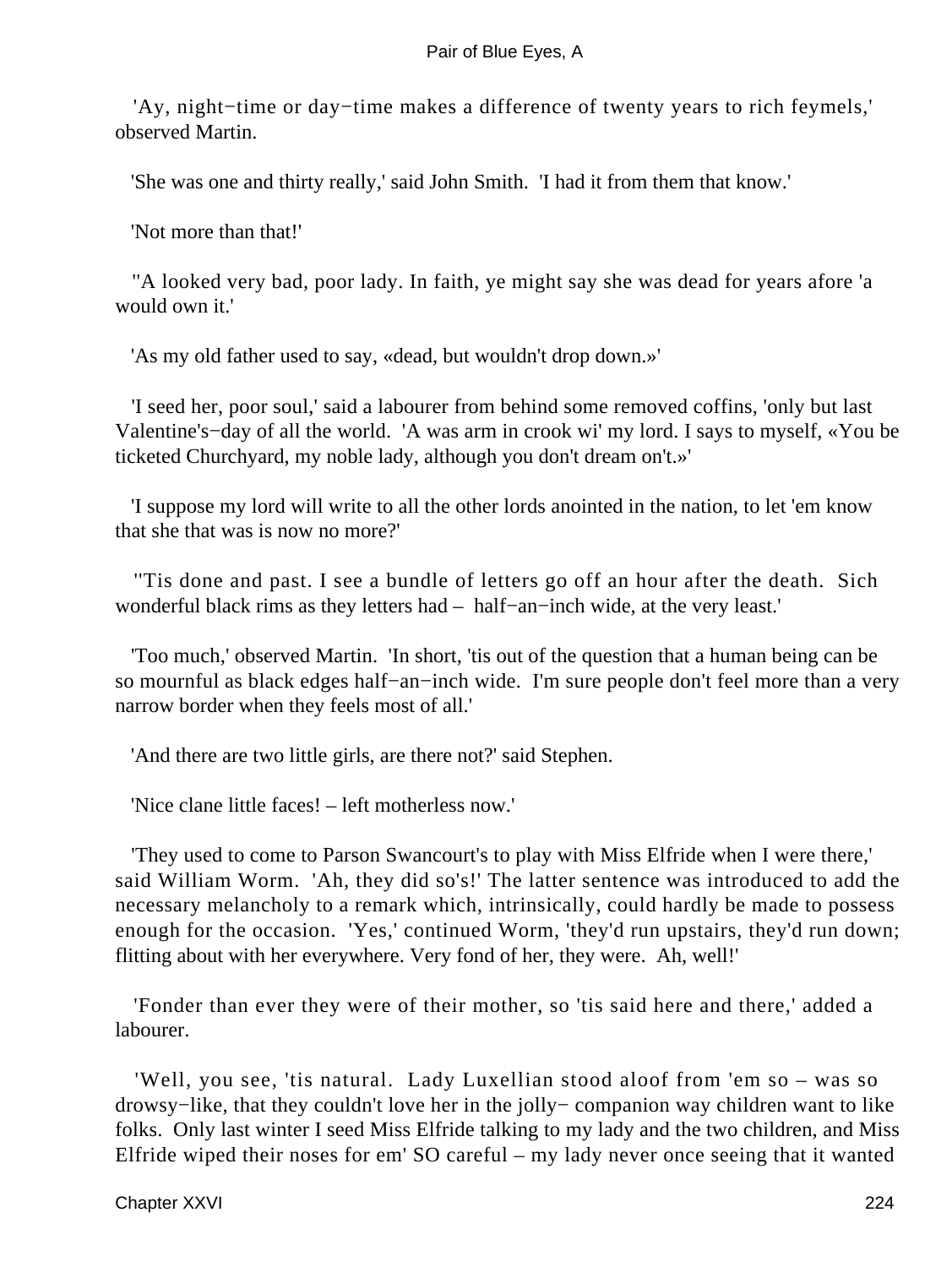doing; and, naturally, children take to people that's their best friend.'

 'Be as 'twill, the woman is dead and gone, and we must make a place for her,' said John. 'Come, lads, drink up your ale, and we'll just rid this corner, so as to have all clear for beginning at the wall, as soon as 'tis light to−morrow.'

Stephen then asked where Lady Luxellian was to lie.

 'Here,' said his father. 'We are going to set back this wall and make a recess; and 'tis enough for us to do before the funeral. When my lord's mother died, she said, «John, the place must be enlarged before another can be put in.» But 'a never expected 'twould be wanted so soon. Better move Lord George first, I suppose, Simeon?'

 He pointed with his foot to a heavy coffin, covered with what had originally been red velvet, the colour of which could only just be distinguished now.

 'Just as ye think best, Master John,' replied the shrivelled mason. 'Ah, poor Lord George!' he continued, looking contemplatively at the huge coffin; 'he and I were as bitter enemies once as any could be when one is a lord and t'other only a mortal man. Poor fellow! He'd clap his hand upon my shoulder and cuss me as familial and neighbourly as if he'd been a common chap. Ay, 'a cussed me up hill and 'a cussed me down; and then 'a would rave out again, and the goold clamps of his fine new teeth would glisten in the sun like fetters of brass, while I, being a small man and poor, was fain to say nothing at all. Such a strappen fine gentleman as he was too! Yes, I rather liked en sometimes. But once now and then, when I looked at his towering height, I'd think in my inside, «What a weight you'll be, my lord, for our arms to lower under the aisle of Endelstow Church some day!»'

'And was he?' inquired a young labourer.

 'He was. He was five hundredweight if 'a were a pound. What with his lead, and his oak, and his handles, and his one thing and t'other' – here the ancient man slapped his hand upon the cover with a force that caused a rattle among the bones inside – 'he half broke my back when I took his feet to lower en down the steps there. «Ah,» saith I to John there – didn't I, John? – «that ever one man's glory should be such a weight upon another man!» But there, I liked my lord George sometimes.'

 ''Tis a strange thought,' said another, 'that while they be all here under one roof, a snug united family o' Luxellians, they be really scattered miles away from one another in the form of good sheep and wicked goats, isn't it?'

'True; 'tis a thought to look at.'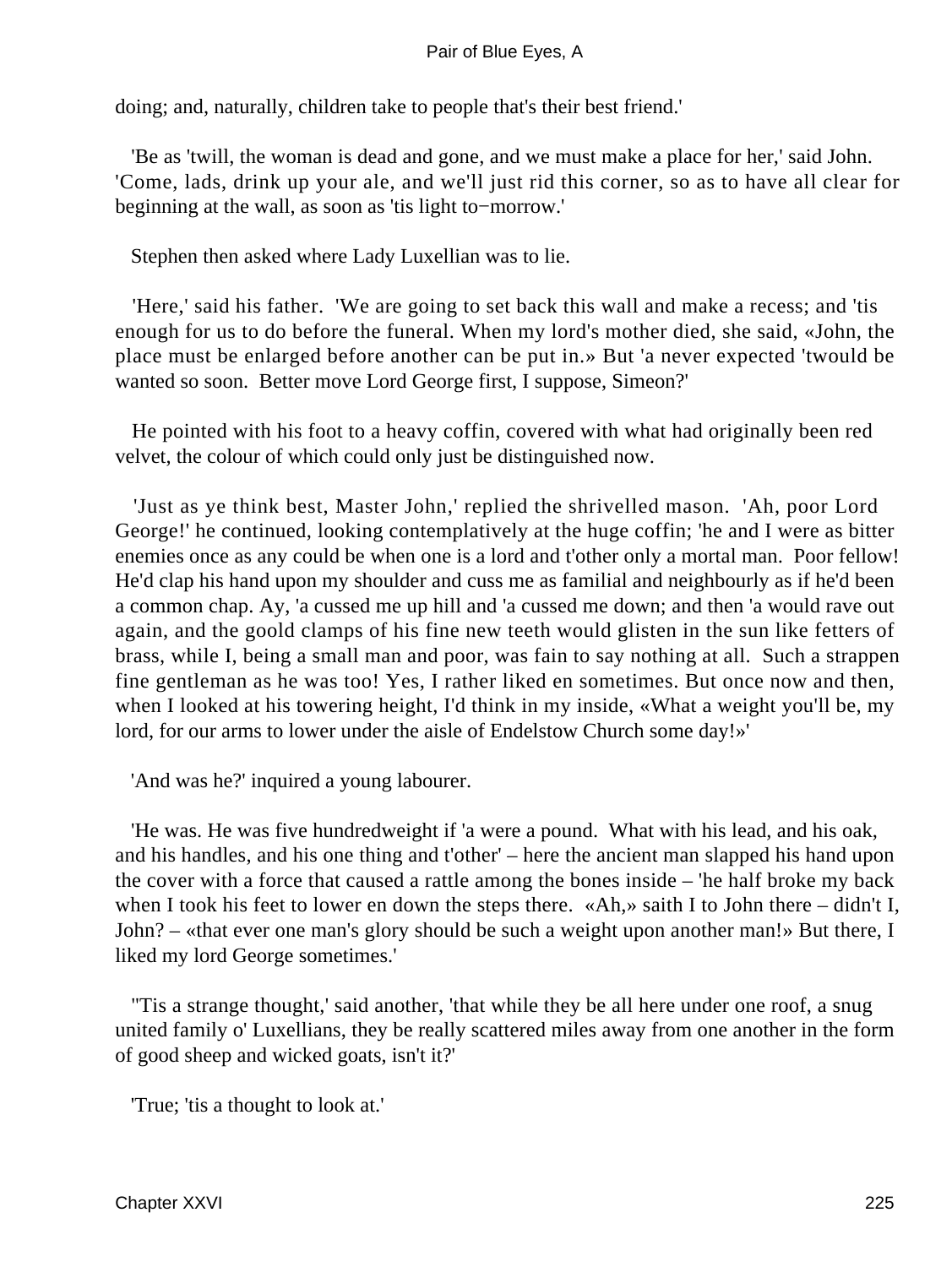'And that one, if he's gone upward, don't know what his wife is doing no more than the man in the moon if she's gone downward. And that some unfortunate one in the hot place is a−hollering across to a lucky one up in the clouds, and quite forgetting their bodies be boxed close together all the time.'

 'Ay, 'tis a thought to look at, too, that I can say «Hullo!» close to fiery Lord George, and 'a can't hear me.'

'And that I be eating my onion close to dainty Lady Jane's nose, and she can't smell me.'

'What do 'em put all their heads one way for?' inquired a young man.

 'Because 'tis churchyard law, you simple. The law of the living is, that a man shall be upright and down−right, and the law of the dead is, that a man shall be east and west. Every state of society have its laws.'

 'We must break the law wi' a few of the poor souls, however. Come, buckle to,' said the master−mason.

And they set to work anew.

 The order of interment could be distinctly traced by observing the appearance of the coffins as they lay piled around. On those which had been standing there but a generation or two the trappings still remained. Those of an earlier period showed bare wood, with a few tattered rags dangling therefrom. Earlier still, the wood lay in fragments on the floor of the niche, and the coffin consisted of naked lead alone; whilst in the case of the very oldest, even the lead was bulging and cracking in pieces, revealing to the curious eye a heap of dust within. The shields upon many were quite loose, and removable by the hand, their lustreless surfaces still indistinctly exhibiting the name and title of the deceased.

 Overhead the groins and concavities of the arches curved in all directions, dropping low towards the walls, where the height was no more than sufficient to enable a person to stand upright.

 The body of George the fourteenth baron, together with two or three others, all of more recent date than the great bulk of coffins piled there, had, for want of room, been placed at the end of the vault on tressels, and not in niches like the others. These it was necessary to remove, to form behind them the chamber in which they were ultimately to be deposited. Stephen, finding the place and proceedings in keeping with the sombre colours of his mind, waited there still.

 'Simeon, I suppose you can mind poor Lady Elfride, and how she ran away with the actor?' said John Smith, after awhile. 'I think it fell upon the time my father was sexton here.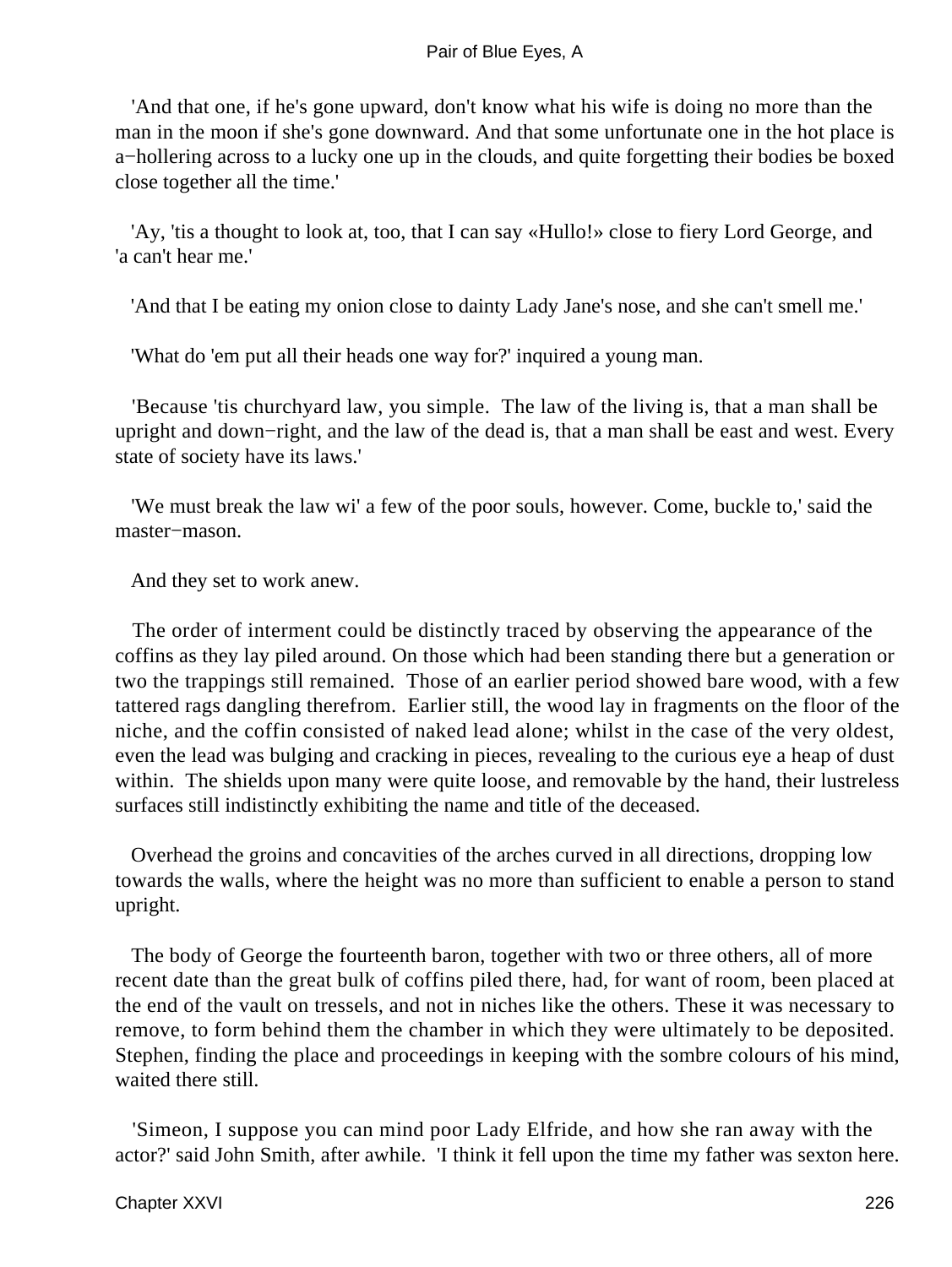Let us see – where is she?'

'Here somewhere,' returned Simeon, looking round him.

 'Why, I've got my arms round the very gentlewoman at this moment.' He lowered the end of the coffin he was holding, wiped his face, and throwing a morsel of rotten wood upon another as an indicator, continued: 'That's her husband there. They was as fair a couple as you should see anywhere round about; and a good−hearted pair likewise. Ay, I can mind it, though I was but a chiel at the time. She fell in love with this young man of hers, and their banns were asked in some church in London; and the old lord her father actually heard 'em asked the three times, and didn't notice her name, being gabbled on wi' a host of others. When she had married she told her father, and 'a fleed into a monstrous rage, and said she shouldn' hae a farthing. Lady Elfride said she didn't think of wishing it; if he'd forgie her 'twas all she asked, and as for a living, she was content to play plays with her husband. This frightened the old lord, and 'a gie'd 'em a house to live in, and a great garden, and a little field or two, and a carriage, and a good few guineas. Well, the poor thing died at her first gossiping, and her husband – who was as tender−hearted a man as ever eat meat, and would have died for her – went wild in his mind, and broke his heart (so 'twas said). Anyhow, they were buried the same day – father and mother – but the baby lived. Ay, my lord's family made much of that man then, and put him here with his wife, and there in the corner the man is now. The Sunday after there was a funeral sermon: the text was, «Or ever the silver cord be loosed, or the golden bowl be broken;» and when 'twas preaching the men drew their hands across their eyes several times, and every woman cried out loud.'

 'And what became of the baby?' said Stephen, who had frequently heard portions of the story.

 'She was brought up by her grandmother, and a pretty maid she were. And she must needs run away with the curate – Parson Swancourt that is now. Then her grandmother died, and the title and everything went away to another branch of the family altogether. Parson Swancourt wasted a good deal of his wife's money, and she left him Miss Elfride. That trick of running away seems to be handed down in families, like craziness or gout. And they two women be alike as peas.'

## 'Which two?'

 'Lady Elfride and young Miss that's alive now. The same hair and eyes: but Miss Elfride's mother was darker a good deal.'

 'Life's a strangle bubble, ye see,' said William Worm musingly. 'For if the Lord's anointment had descended upon women instead of men, Miss Elfride would be Lord Luxellian – Lady, I mane. But as it is, the blood is run out, and she's nothing to the Luxellian family by law, whatever she may be by gospel.'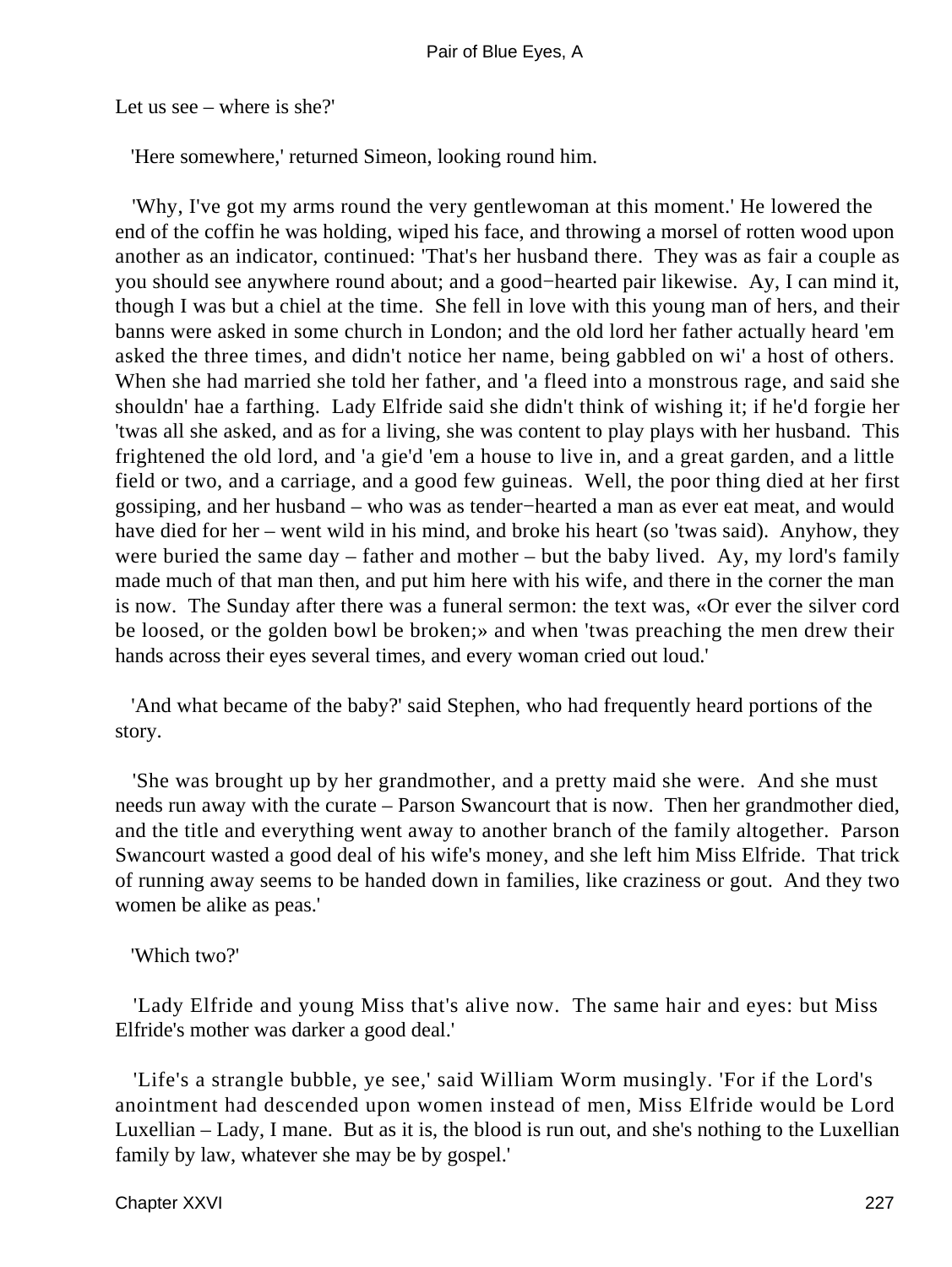'I used to fancy,' said Simeon, 'when I seed Miss Elfride hugging the little ladyships, that there was a likeness; but I suppose 'twas only my dream, for years must have altered the old family shape.'

 'And now we'll move these two, and home−along,' interposed John Smith, reviving, as became a master, the spirit of labour, which had showed unmistakable signs of being nearly vanquished by the spirit of chat, 'The flagon of ale we don't want we'll let bide here till to−morrow; none of the poor souls will touch it 'a b'lieve.'

 So the evening's work was concluded, and the party drew from the abode of the quiet dead, closing the old iron door, and shooting the lock loudly into the huge copper staple – an incongruous act of imprisonment towards those who had no dreams of escape.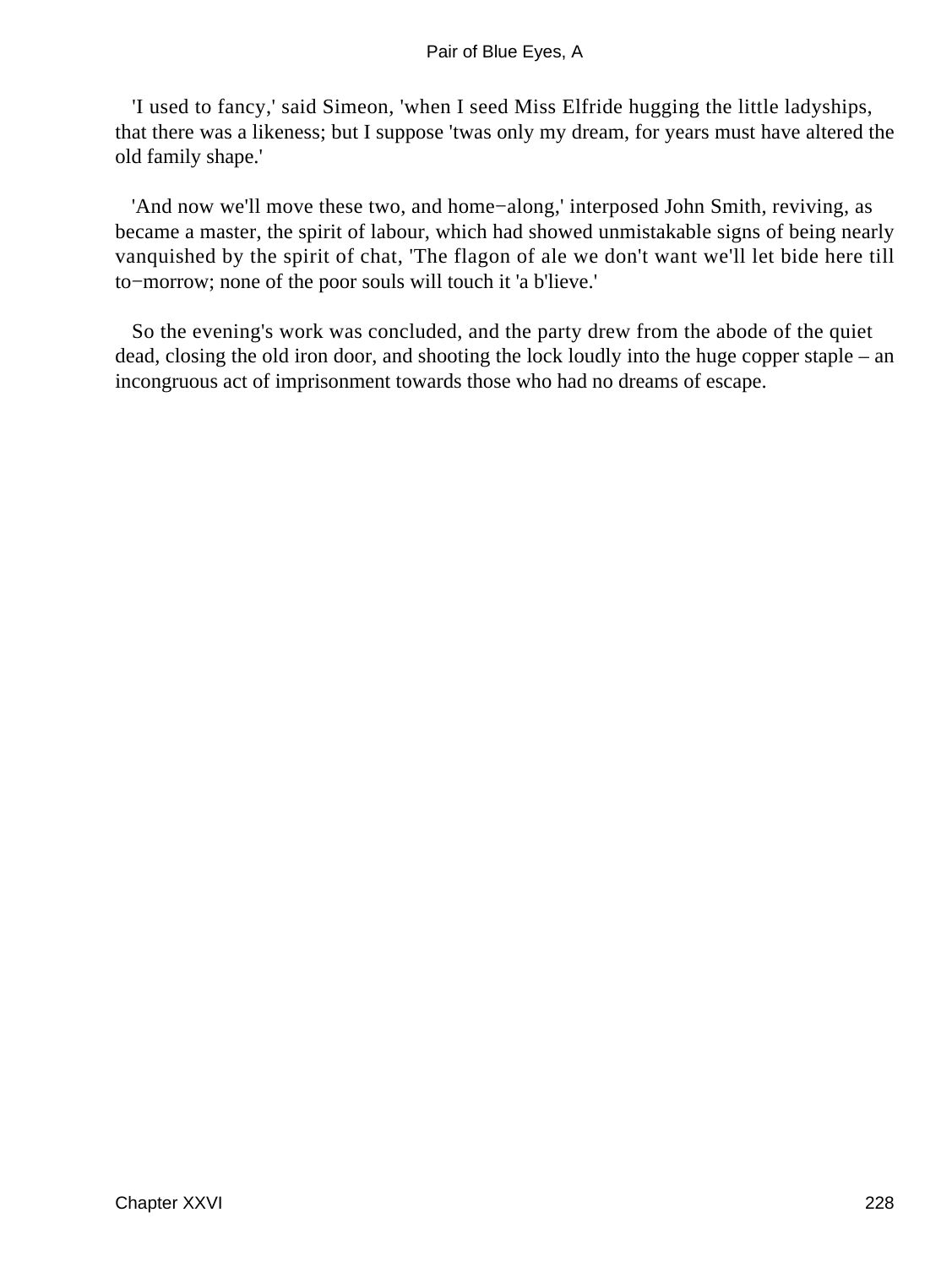## **[Chapter XXVII](#page-347-0)**

*'H*ow should I greet thee?'

 Love frequently dies of time alone – much more frequently of displacement. With Elfride Swancourt, a powerful reason why the displacement should be successful was that the new−comer was a greater man than the first. By the side of the instructive and piquant snubbings she received from Knight, Stephen's general agreeableness seemed watery; by the side of Knight's spare love− making, Stephen's continual outflow seemed lackadaisical. She had begun to sigh for somebody further on in manhood. Stephen was hardly enough of a man.

 Perhaps there was a proneness to inconstancy in her nature – a nature, to those who contemplate it from a standpoint beyond the influence of that inconstancy, the most exquisite of all in its plasticity and ready sympathies. Partly, too, Stephen's failure to make his hold on her heart a permanent one was his too timid habit of dispraising himself beside her – a peculiarity which, exercised towards sensible men, stirs a kindly chord of attachment that a marked assertiveness would leave untouched, but inevitably leads the most sensible woman in the world to undervalue him who practises it. Directly domineering ceases in the man, snubbing begins in the woman; the trite but no less unfortunate fact being that the gentler creature rarely has the capacity to appreciate fair treatment from her natural complement. The abiding perception of the position of Stephen's parents had, of course, a little to do with Elfride's renunciation. To such girls poverty may not be, as to the more worldly masses of humanity, a sin in itself; but it is a sin, because graceful and dainty manners seldom exist in such an atmosphere. Few women of old family can be thoroughly taught that a fine soul may wear a smock−frock, and an admittedly common man in one is but a worm in their eyes. John Smith's rough hands and clothes, his wife's dialect, the necessary narrowness of their ways, being constantly under Elfride's notice, were not without their deflecting influence.

 On reaching home after the perilous adventure by the sea−shore, Knight had felt unwell, and retired almost immediately. The young lady who had so materially assisted him had done the same, but she reappeared, properly clothed, about five o'clock. She wandered restlessly about the house, but not on account of their joint narrow escape from death. The storm which had torn the tree had merely bowed the reed, and with the deliverance of Knight all deep thought of the accident had left her. The mutual avowal which it had been the means of precipitating occupied a far longer length of her meditations.

 Elfride's disquiet now was on account of that miserable promise to meet Stephen, which returned like a spectre again and again. The perception of his littleness beside Knight grew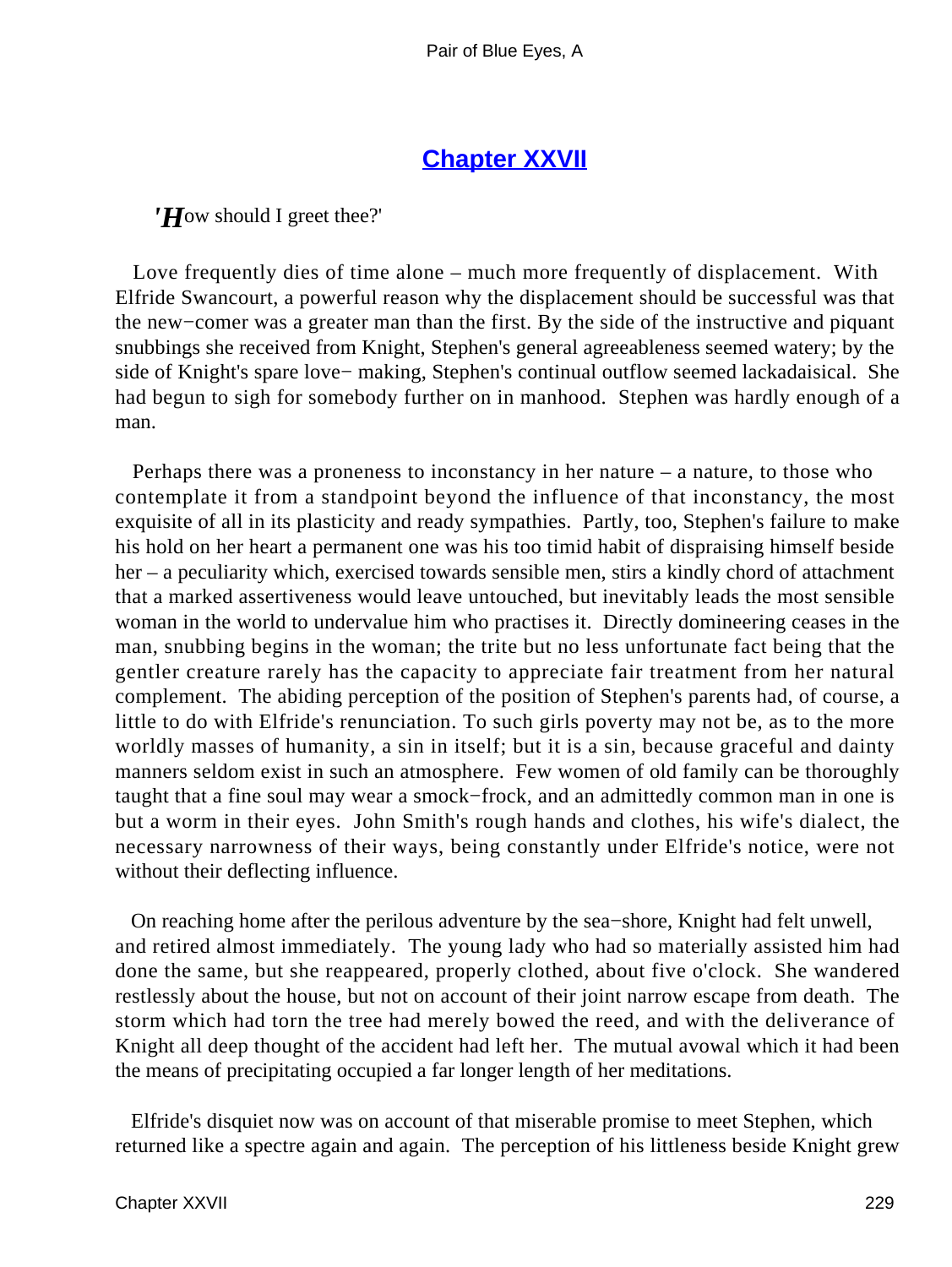upon her alarmingly. She now thought how sound had been her father's advice to her to give him up, and was as passionately desirous of following it as she had hitherto been averse. Perhaps there is nothing more hardening to the tone of young minds than thus to discover how their dearest and strongest wishes become gradually attuned by Time the Cynic to the very note of some selfish policy which in earlier days they despised.

The hour of appointment came, and with it a crisis; and with the crisis a collapse.

 'God forgive me – I can't meet Stephen!' she exclaimed to herself. 'I don't love him less, but I love Mr. Knight more!'

 Yes: she would save herself from a man not fit for her – in spite of vows. She would obey her father, and have no more to do with Stephen Smith. Thus the fickle resolve showed signs of assuming the complexion of a virtue.

 The following days were passed without any definite avowal from Knight's lips. Such solitary walks and scenes as that witnessed by Smith in the summer−house were frequent, but he courted her so intangibly that to any but such a delicate perception as Elfride's it would have appeared no courtship at all. The time now really began to be sweet with her. She dismissed the sense of sin in her past actions, and was automatic in the intoxication of the moment. The fact that Knight made no actual declaration was no drawback. Knowing since the betrayal of his sentiments that love for her really existed, she preferred it for the present in its form of essence, and was willing to avoid for awhile the grosser medium of words. Their feelings having been forced to a rather premature demonstration, a reaction was indulged in by both.

 But no sooner had she got rid of her troubled conscience on the matter of faithlessness than a new anxiety confronted her. It was lest Knight should accidentally meet Stephen in the parish, and that herself should be the subject of discourse.

 Elfride, learning Knight more thoroughly, perceived that, far from having a notion of Stephen's precedence, he had no idea that she had ever been wooed before by anybody. On ordinary occasions she had a tongue so frank as to show her whole mind, and a mind so straightforward as to reveal her heart to its innermost shrine. But the time for a change had come. She never alluded to even a knowledge of Knight's friend. When women are secret they are secret indeed; and more often than not they only begin to be secret with the advent of a second lover.

 The elopement was now a spectre worse than the first, and, like the Spirit in Glenfinlas, it waxed taller with every attempt to lay it. Her natural honesty invited her to confide in Knight, and trust to his generosity for forgiveness: she knew also that as mere policy it would be better to tell him early if he was to be told at all. The longer her concealment the more difficult would be the revelation. But she put it off. The intense fear which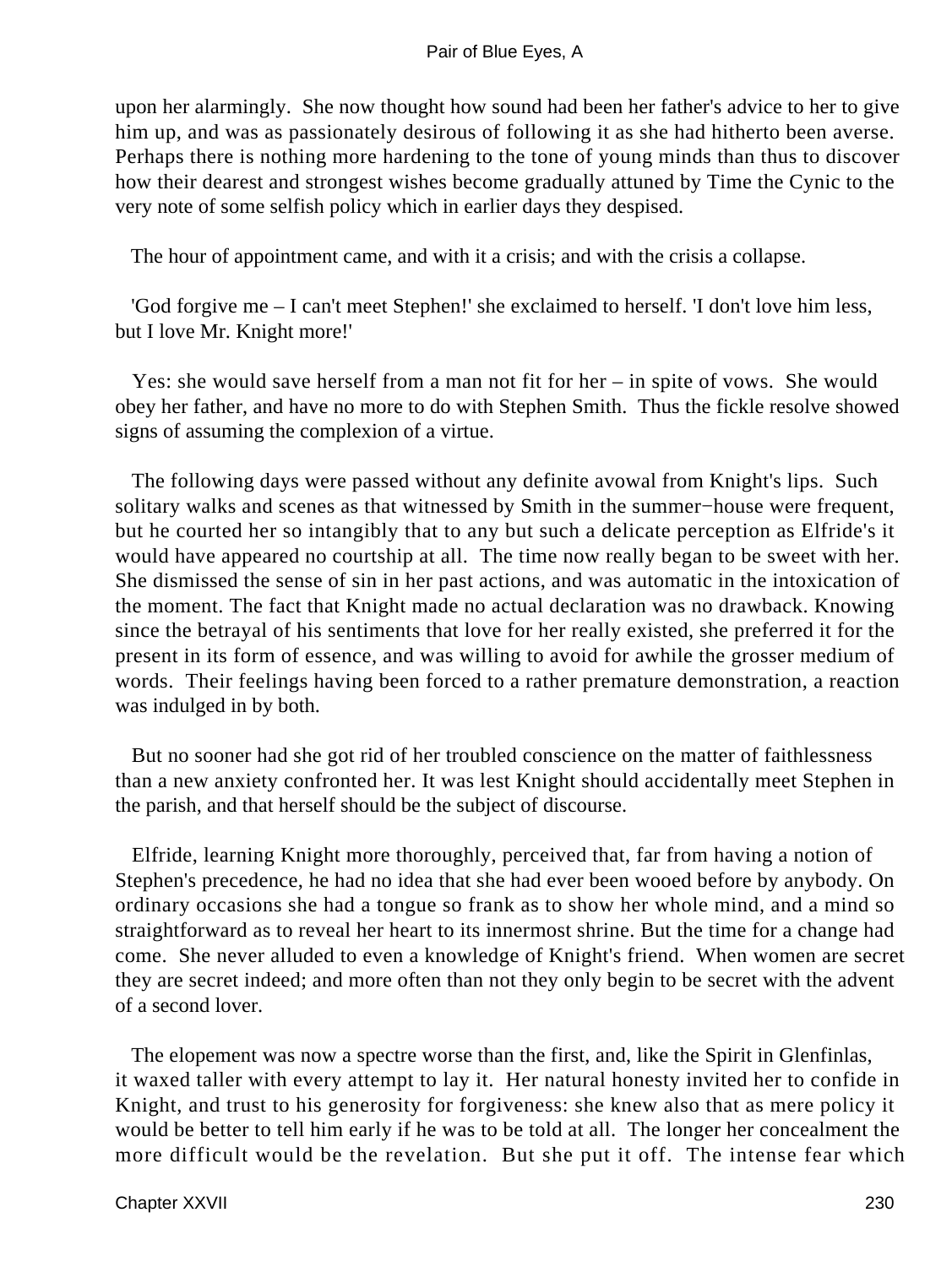accompanies intense love in young women was too strong to allow the exercise of a moral quality antagonistic to itself:

 'Where love is great, the littlest doubts are fear; Where little fears grow great, great love grows there.'

 The match was looked upon as made by her father and mother. The vicar remembered her promise to reveal the meaning of the telegram she had received, and two days after the scene in the summer– house, asked her pointedly. She was frank with him now.

 'I had been corresponding with Stephen Smith ever since he left England, till lately,' she calmly said.

'What!' cried the vicar aghast; 'under the eyes of Mr. Knight, too?'

'No; when I found I cared most for Mr. Knight, I obeyed you.'

'You were very kind, I'm sure. When did you begin to like Mr. Knight?'

 'I don't see that that is a pertinent question, papa; the telegram was from the shipping agent, and was not sent at my request. It announced the arrival of the vessel bringing him home.'

'Home! What, is he here?'

'Yes; in the village, I believe.'

'Has he tried to see you?'

'Only by fair means. But don't, papa, question me so! It is torture.'

'I will only say one word more,' he replied. 'Have you met him?'

 'I have not. I can assure you that at the present moment there is no more of an understanding between me and the young man you so much disliked than between him and you. You told me to forget him; and I have forgotten him.'

 'Oh, well; though you did not obey me in the beginning, you are a good girl, Elfride, in obeying me at last.'

 'Don't call me «good,» papa,' she said bitterly; 'you don't know – and the less said about some things the better. Remember, Mr. Knight knows nothing about the other. Oh, how wrong it all is! I don't know what I am coming to.'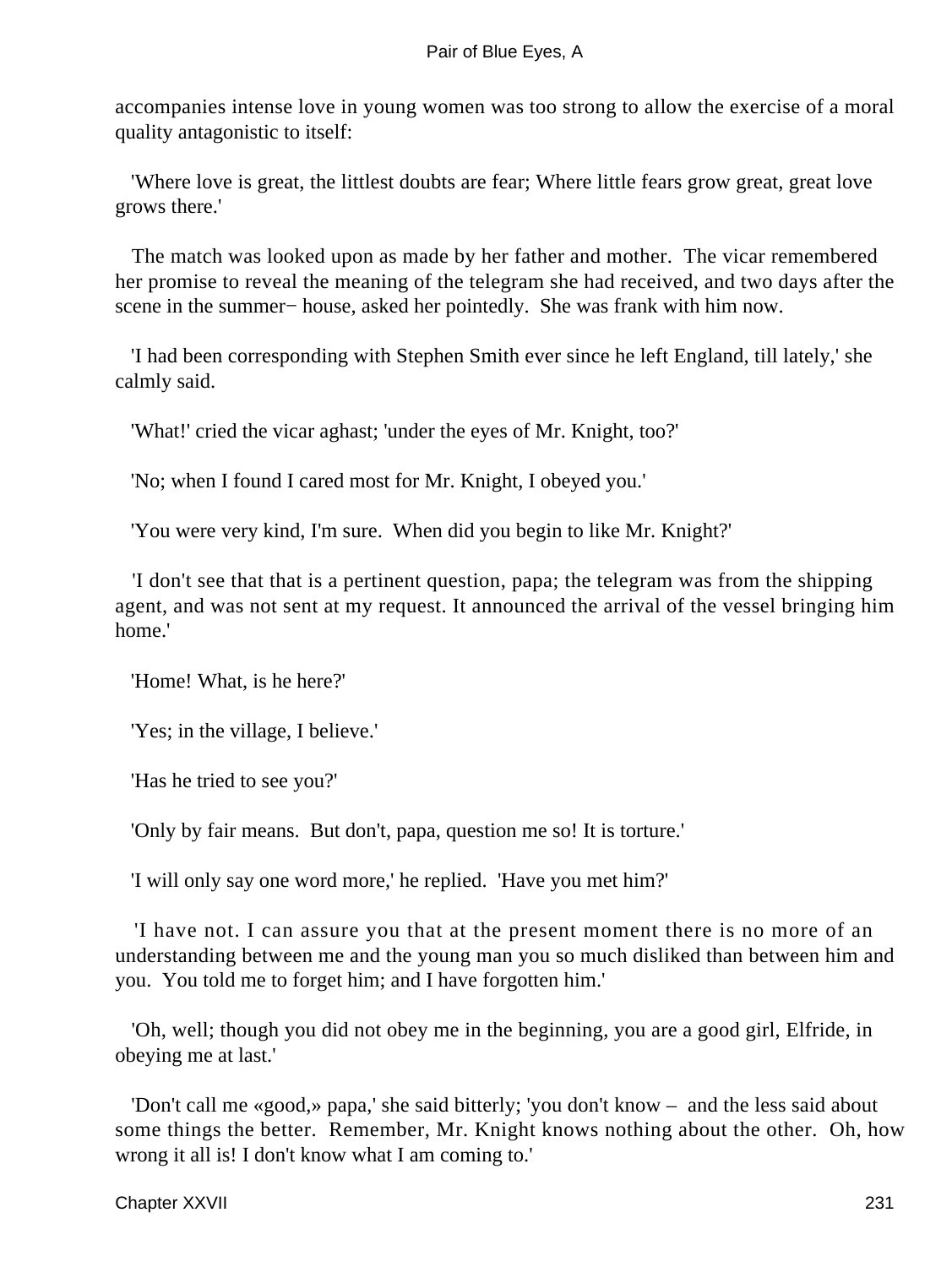'As matters stand, I should be inclined to tell him; or, at any rate, I should not alarm myself about his knowing. He found out the other day that this was the parish young Smith's father lives in – what puts you in such a flurry?'

'I can't say; but promise – pray don't let him know! It would be my ruin!'

 'Pooh, child. Knight is a good fellow and a clever man; but at the same time it does not escape my perceptions that he is no great catch for you. Men of his turn of mind are nothing so wonderful in the way of husbands. If you had chosen to wait, you might have mated with a much wealthier man. But remember, I have not a word to say against your having him, if you like him. Charlotte is delighted, as you know.'

 'Well, papa,' she said, smiling hopefully through a sigh, 'it is nice to feel that in giving way to – to caring for him, I have pleased my family. But I am not good; oh no, I am very far from that!'

 'None of us are good, I am sorry to say,' said her father blandly; 'but girls have a chartered right to change their minds, you know. It has been recognized by poets from time immemorial. Catullus says, "Mulier cupido quod dicit amanti, in vento – ' What a memory mine is! However, the passage is, that a woman's words to a lover are as a matter of course written only on wind and water. Now don't be troubled about that, Elfride.'

'Ah, you don't know!'

 They had been standing on the lawn, and Knight was now seen lingering some way down a winding walk. When Elfride met him, it was with a much greater lightness of heart; things were more straightforward now. The responsibility of her fickleness seemed partly shifted from her own shoulders to her father's. Still, there were shadows.

 'Ah, could he have known how far I went with Stephen, and yet have said the same, how much happier I should be!' That was her prevailing thought.

 In the afternoon the lovers went out together on horseback for an hour or two; and though not wishing to be observed, by reason of the late death of Lady Luxellian, whose funeral had taken place very privately on the previous day, they yet found it necessary to pass East Endelstow Church.

 The steps to the vault, as has been stated, were on the outside of the building, immediately under the aisle wall. Being on horseback, both Knight and Elfride could overlook the shrubs which screened the church−yard.

'Look, the vault seems still to be open,' said Knight.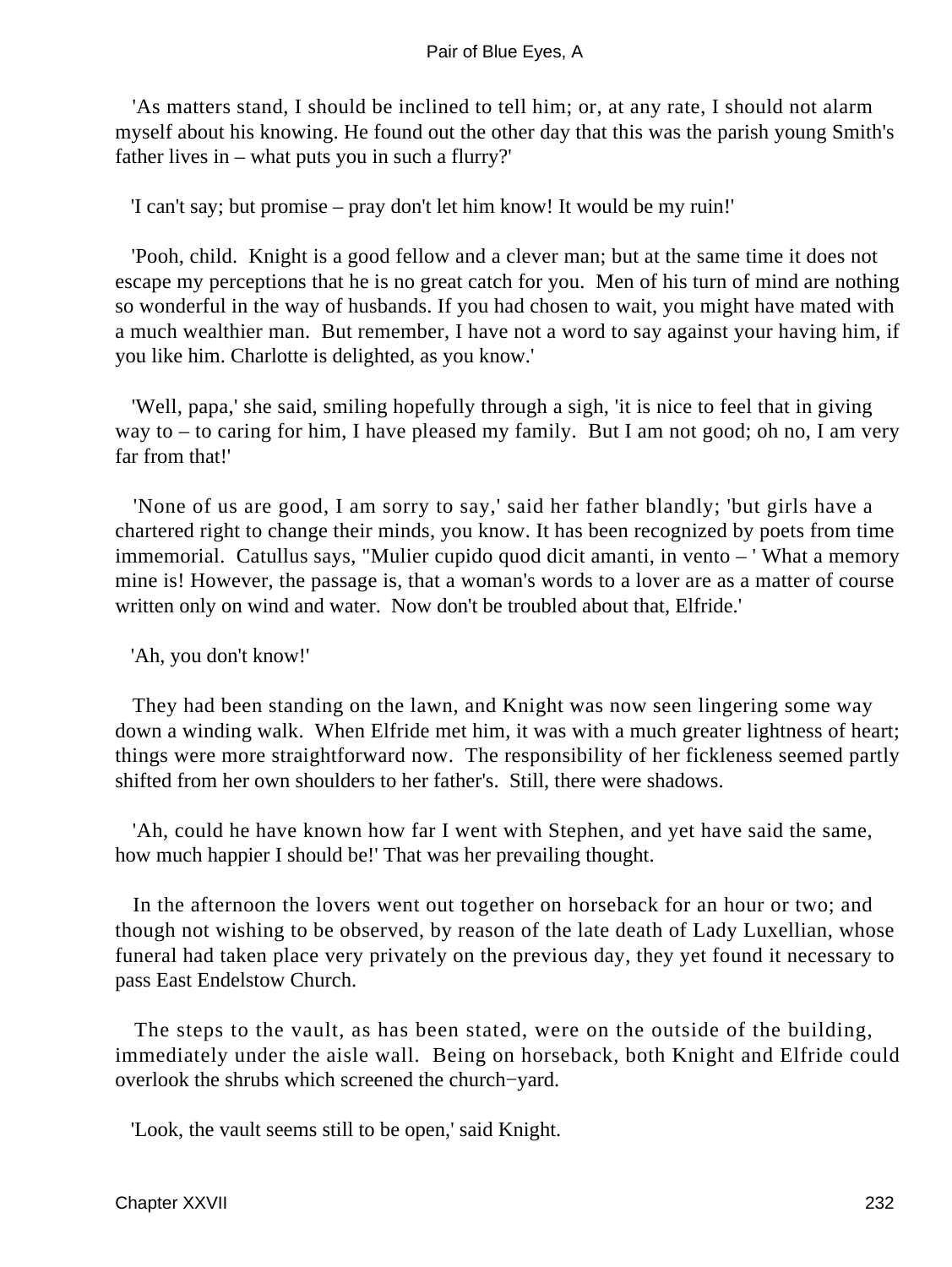'Yes, it is open,' she answered

'Who is that man close by it? The mason, I suppose?'

'Yes.'

'I wonder if it is John Smith, Stephen's father?'

'I believe it is,' said Elfride, with apprehension.

 'Ah, and can it be? I should like to inquire how his son, my truant protege', is going on. And from your father's description of the vault, the interior must be interesting. Suppose we go in.'

'Had we better, do you think? May not Lord Luxellian be there?'

'It is not at all likely.'

 Elfride then assented, since she could do nothing else. Her heart, which at first had quailed in consternation, recovered itself when she considered the character of John Smith. A quiet unassuming man, he would be sure to act towards her as before those love passages with his son, which might have given a more pretentious mechanic airs. So without much alarm she took Knight's arm after dismounting, and went with him between and over the graves. The master−mason recognized her as she approached, and, as usual, lifted his hat respectfully.

 'I know you to be Mr. Smith, my former friend Stephen's father,' said Knight, directly he had scanned the embrowned and ruddy features of John.

'Yes, sir, I b'lieve I be.'

 'How is your son now? I have only once heard from him since he went to India. I daresay you have heard him speak of me – Mr. Knight, who became acquainted with him some years ago in Exonbury.'

 'Ay, that I have. Stephen is very well, thank you, sir, and he's in England; in fact, he's at home. In short, sir, he's down in the vault there, a−looking at the departed coffins.'

Elfride's heart fluttered like a butterfly.

 Knight looked amazed. 'Well, that is extraordinary.' he murmured. 'Did he know I was in the parish?'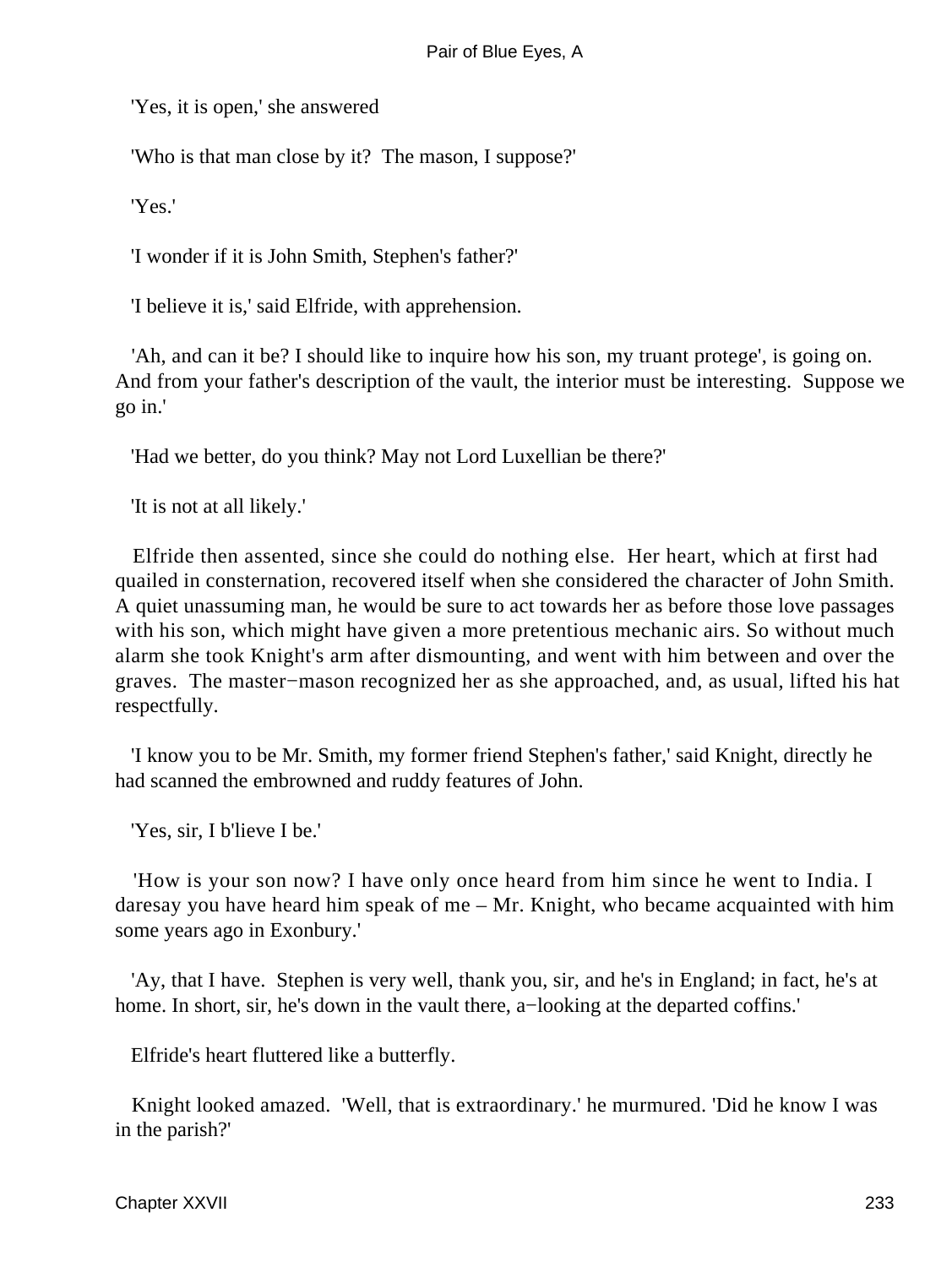'I really can't say, sir,' said John, wishing himself out of the entanglement he rather suspected than thoroughly understood.

'Would it be considered an intrusion by the family if we went into the vault?'

'Oh, bless ye, no, sir; scores of folk have been stepping down. 'Tis left open a−purpose.'

'We will go down, Elfride.'

'I am afraid the air is close,' she said appealingly.

 'Oh no, ma'am,' said John. 'We white−limed the walls and arches the day 'twas opened, as we always do, and again on the morning of the funeral; the place is as sweet as a granary.

 'Then I should like you to accompany me, Elfie; having originally sprung from the family too.'

 'I don't like going where death is so emphatically present. I'll stay by the horses whilst you go in; they may get loose.'

 'What nonsense! I had no idea your sentiments were so flimsily formed as to be perturbed by a few remnants of mortality; but stay out, if you are so afraid, by all means.'

'Oh no, I am not afraid; don't say that.'

 She held miserably to his arm, thinking that, perhaps, the revelation might as well come at once as ten minutes later, for Stephen would be sure to accompany his friend to his horse.

 At first, the gloom of the vault, which was lighted only by a couple of candles, was too great to admit of their seeing anything distinctly; but with a further advance Knight discerned, in front of the black masses lining the walls, a young man standing, and writing in a pocket−book.

Knight said one word: 'Stephen!'

 Stephen Smith, not being in such absolute ignorance of Knight's whereabouts as Knight had been of Smith's instantly recognized his friend, and knew by rote the outlines of the fair woman standing behind him.

Stephen came forward and shook him by the hand, without speaking.

 'Why have you not written, my boy?' said Knight, without in any way signifying Elfride's presence to Stephen. To the essayist, Smith was still the country lad whom he had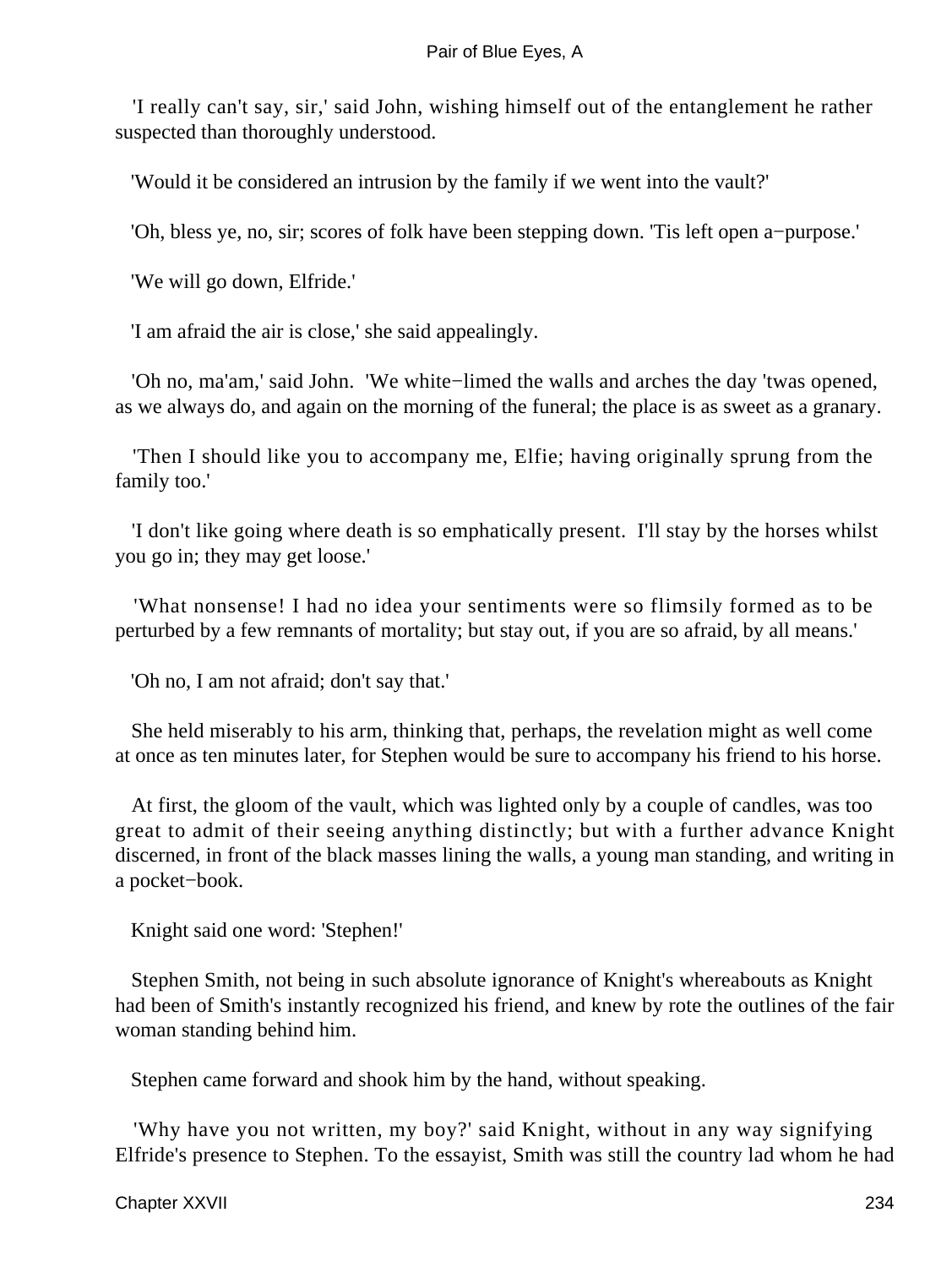patronized and tended; one to whom the formal presentation of a lady betrothed to himself would have seemed incongruous and absurd.

'Why haven't you written to me?' said Stephen.

 'Ah, yes. Why haven't I? why haven't we? That's always the query which we cannot clearly answer without an unsatisfactory sense of our inadequacies. However, I have not forgotten you, Smith. And now we have met; and we must meet again, and have a longer chat than this can conveniently be. I must know all you have been doing. That yon have thriven, I know, and you must teach me the way.'

 Elfride stood in the background. Stephen had read the position at a glance, and immediately guessed that she had never mentioned his name to Knight. His tact in avoiding catastrophes was the chief quality which made him intellectually respectable, in which quality he far transcended Knight; and he decided that a tranquil issue out of the encounter, without any harrowing of the feelings of either Knight or Elfride, was to be attempted if possible. His old sense of indebtedness to Knight had never wholly forsaken him; his love for Elfride was generous now.

 As far as he dared look at her movements he saw that her bearing towards him would be dictated by his own towards her; and if he acted as a stranger she would do likewise as a means of deliverance. Circumstances favouring this course, it was desirable also to be rather reserved towards Knight, to shorten the meeting as much as possible.

 'I am afraid that my time is almost too short to allow even of such a pleasure,' he said. 'I leave here to−morrow. And until I start for the Continent and India, which will be in a fortnight, I shall have hardly a moment to spare.'

 Knight's disappointment and dissatisfied looks at this reply sent a pang through Stephen as great as any he had felt at the sight of Elfride. The words about shortness of time were literally true, but their tone was far from being so. He would have been gratified to talk with Knight as in past times, and saw as a dead loss to himself that, to save the woman who cared nothing for him, he was deliberately throwing away his friend.

 'Oh, I am sorry to hear that,' said Knight, in a changed tone. 'But of course, if you have weighty concerns to attend to, they must not be neglected. And if this is to be our first and last meeting, let me say that I wish you success with all my heart!' Knight's warmth revived towards the end; the solemn impressions he was beginning to receive from the scene around them abstracting from his heart as a puerility any momentary vexation at words. 'It is a strange place for us to meet in,' he continued, looking round the vault.

 Stephen briefly assented, and there was a silence. The blackened coffins were now revealed more clearly than at first, the whitened walls and arches throwing them forward in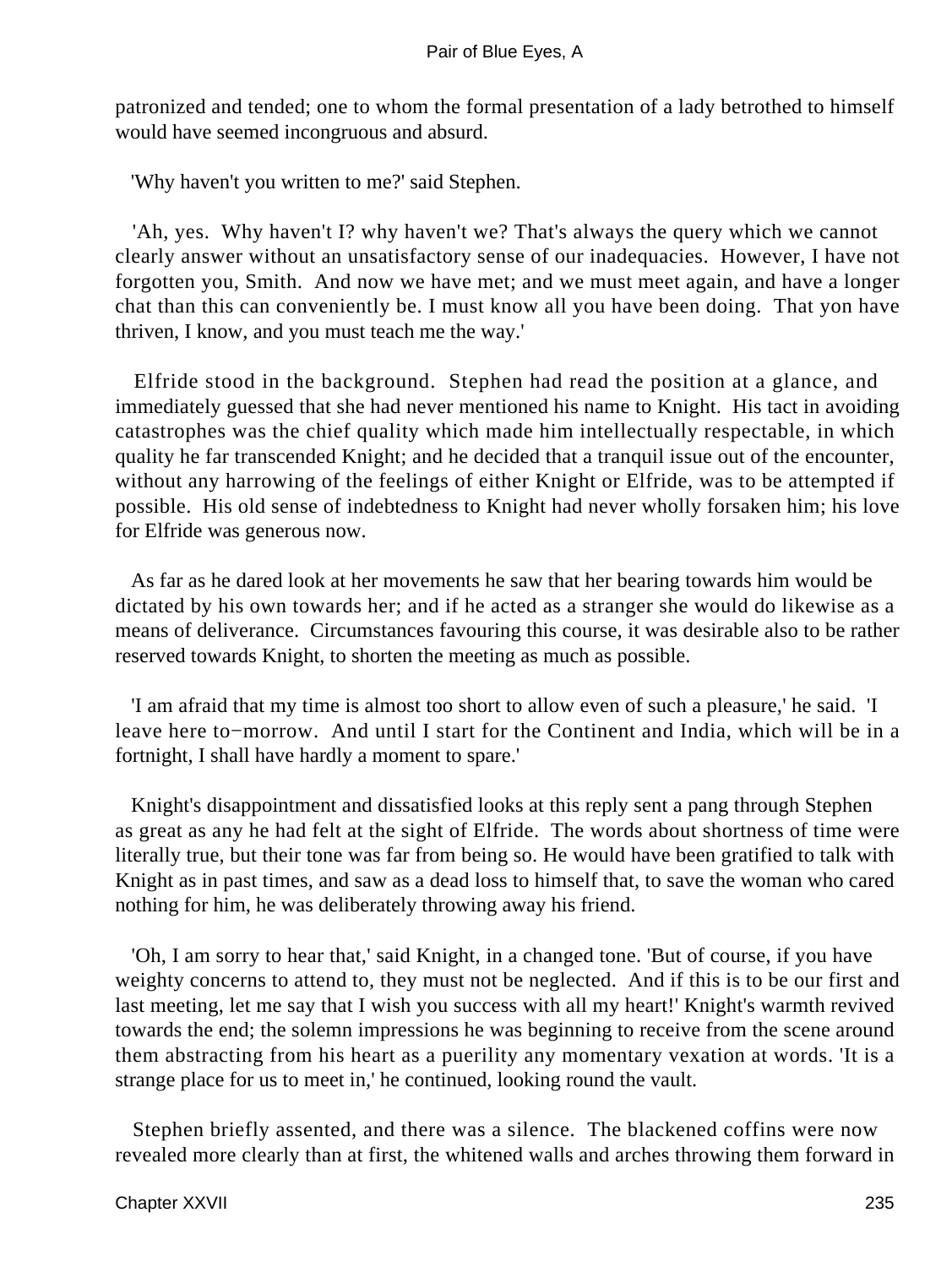strong relief. It was a scene which was remembered by all three as an indelible mark in their history. Knight, with an abstracted face, was standing between his companions, though a little in advance of them, Elfride being on his right hand, and Stephen Smith on his left. The white daylight on his right side gleamed faintly in, and was toned to a blueness by contrast with the yellow rays from the candle against the wall. Elfride, timidly shrinking back, and nearest the entrance, received most of the light therefrom, whilst Stephen was entirely in candlelight, and to him the spot of outer sky visible above the steps was as a steely blue patch, and nothing more.

 'I have been here two or three times since it was opened,' said Stephen. 'My father was engaged in the work, you know.'

 'Yes. What are you doing?' Knight inquired, looking at the note− book and pencil Stephen held in his hand.

 'I have been sketching a few details in the church, and since then I have been copying the names from some of the coffins here. Before I left England I used to do a good deal of this sort of thing.'

 'Yes; of course. Ah, that's poor Lady Luxellian, I suppose.' Knight pointed to a coffin of light satin−wood, which stood on the stone sleepers in the new niche. 'And the remainder of the family are on this side. Who are those two, so snug and close together?'

 Stephen's voice altered slightly as he replied 'That's Lady Elfride Kingsmore – born Luxellian, and that is Arthur, her husband. I have heard my father say that they – he – ran away with her, and married her against the wish of her parents.'

 'Then I imagine this to be where you got your Christian name, Miss Swancourt?' said Knight, turning to her. 'I think you told me it was three or four generations ago that your family branched off from the Luxellians?'

 'She was my grandmother,' said Elfride, vainly endeavouring to moisten her dry lips before she spoke. Elfride had then the conscience−stricken look of Guido's Magdalen, rendered upon a more childlike form. She kept her face partially away from Knight and Stephen, and set her eyes upon the sky visible outside, as if her salvation depended upon quickly reaching it. Her left hand rested lightly within Knight's arm, half withdrawn, from a sense of shame at claiming him before her old lover, yet unwilling to renounce him; so that her glove merely touched his sleeve. '«Can one be pardoned, and retain the offence?»' quoted Elfride's heart then.

 Conversation seemed to have no self−sustaining power, and went on in the shape of disjointed remarks. 'One's mind gets thronged with thoughts while standing so solemnly here,' Knight said, in a measured quiet voice. 'How much has been said on death from time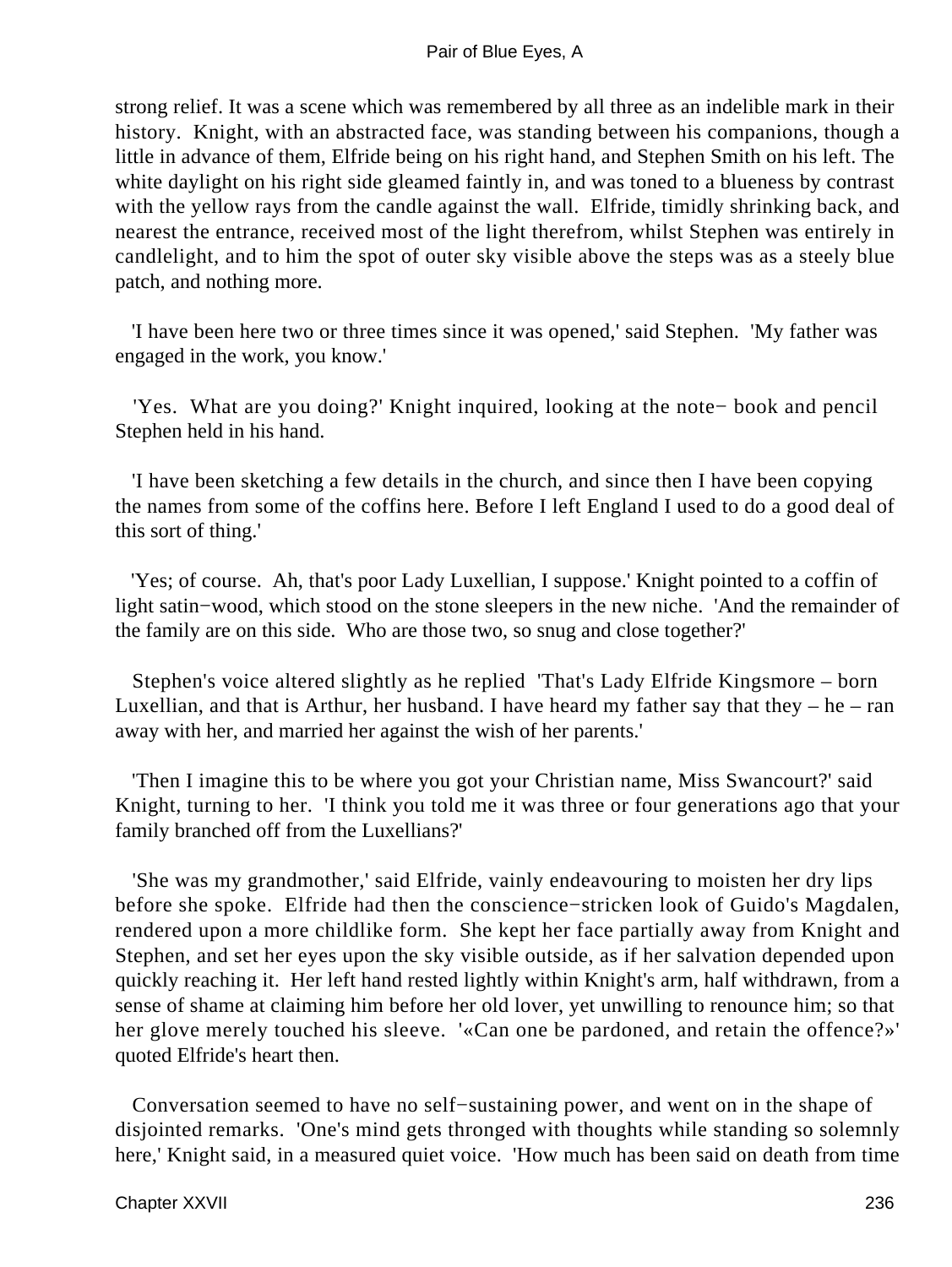to time! how much we ourselves can think upon it! We may fancy each of these who lie here saying:

'For Thou, to make my fall more great, Didst lift me up on high.'

What comes next, Elfride? It is the Hundred−and−second Psalm I am thinking of.'

 'Yes, I know it,' she murmured, and went on in a still lower voice, seemingly afraid for any words from the emotional side of her nature to reach Stephen:

 '«My days, just hastening to their end, Are like an evening shade; My beauty doth, like wither'd grass, With waning lustre fade.»'

 'Well,' said Knight musingly, 'let us leave them. Such occasions as these seem to compel us to roam outside ourselves, far away from the fragile frame we live in, and to expand till our perception grows so vast that our physical reality bears no sort of proportion to it. We look back upon the weak and minute stem on which this luxuriant growth depends, and ask, Can it be possible that such a capacity has a foundation so small? Must I again return to my daily walk in that narrow cell, a human body, where worldly thoughts can torture me? Do we not?'

'Yes,' said Stephen and Elfride.

 'One has a sense of wrong, too, that such an appreciative breadth as a sentient being possesses should be committed to the frail casket of a body. What weakens one's intentions regarding the future like the thought of this?...However, let us tune ourselves to a more cheerful chord, for there's a great deal to be done yet by us all.'

 As Knight meditatively addressed his juniors thus, unconscious of the deception practised, for different reasons, by the severed hearts at his side, and of the scenes that had in earlier days united them, each one felt that he and she did not gain by contrast with their musing mentor. Physically not so handsome as either the youthful architect or the vicar's daughter, the thoroughness and integrity of Knight illuminated his features with a dignity not even incipient in the other two. It is difficult to frame rules which shall apply to both sexes, and Elfride, an undeveloped girl, must, perhaps, hardly be laden with the moral responsibilities which attach to a man in like circumstances. The charm of woman, too, lies partly in her subtleness in matters of love. But if honesty is a virtue in itself, Elfride, having none of it now, seemed, being for being, scarcely good enough for Knight. Stephen, though deceptive for no unworthy purpose, was deceptive after all; and whatever good results grace such strategy if it succeed, it seldom draws admiration, especially when it fails.

 On an ordinary occasion, had Knight been even quite alone with Stephen, he would hardly have alluded to his possible relationship to Elfride. But moved by attendant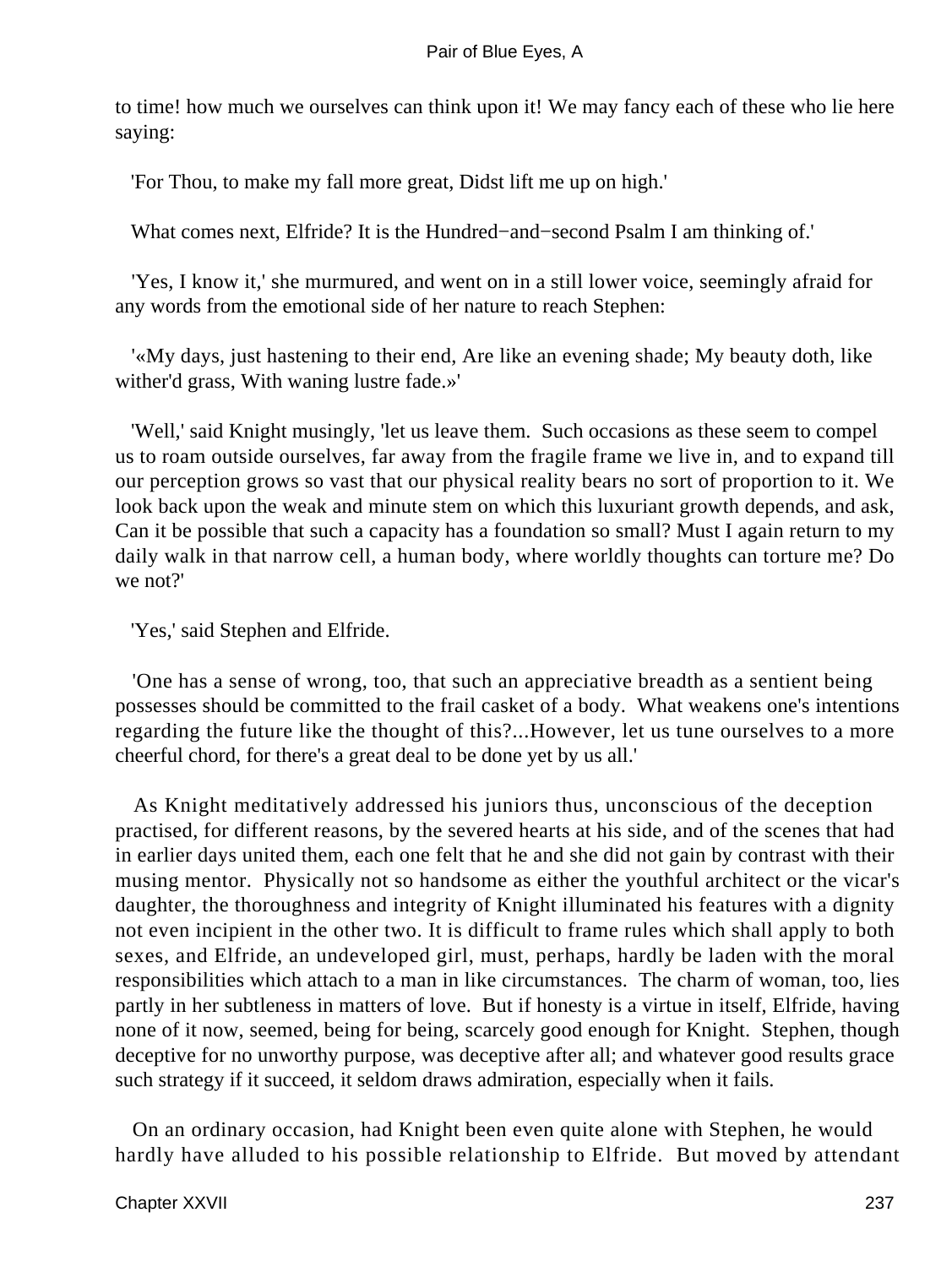circumstances Knight was impelled to be confiding.

 'Stephen,' he said, 'this lady is Miss Swancourt. I am staying at her father's house, as you probably know.' He stepped a few paces nearer to Smith, and said in a lower tone: 'I may as well tell you that we are engaged to be married.'

 Low as the words had been spoken, Elfride had heard them, and awaited Stephen's reply in breathless silence, if that could be called silence where Elfride's dress, at each throb of her heart, shook and indicated it like a pulse−glass, rustling also against the wall in reply to the same throbbing. The ray of daylight which reached her face lent it a blue pallor in comparison with those of the other two.

 'I congratulate you,' Stephen whispered; and said aloud, 'I know Miss Swancourt – a little. You must remember that my father is a parishioner of Mr. Swancourt's.'

'I thought you might possibly not have lived at home since they have been here.'

'I have never lived at home, certainly, since that time.'

'I have seen Mr. Smith,' faltered Elfride.

 'Well, there is no excuse for me. As strangers to each other I ought, I suppose, to have introduced you: as acquaintances, I should not have stood so persistently between you. But the fact is, Smith, you seem a boy to me, even now.'

 Stephen appeared to have a more than previous consciousness of the intense cruelty of his fate at the present moment. He could not repress the words, uttered with a dim bitterness:

 'You should have said that I seemed still the rural mechanic's son I am, and hence an unfit subject for the ceremony of introductions.'

 'Oh, no, no! I won't have that.' Knight endeavoured to give his reply a laughing tone in Elfride's ears, and an earnestness in Stephen's: in both which efforts he signally failed, and produced a forced speech pleasant to neither. 'Well, let us go into the open air again; Miss Swancourt, you are particularly silent. You mustn't mind Smith. I have known him for years, as I have told you.'

'Yes, you have,' she said.

 'To think she has never mentioned her knowledge of me!' Smith murmured, and thought with some remorse how much her conduct resembled his own on his first arrival at her house as a stranger to the place.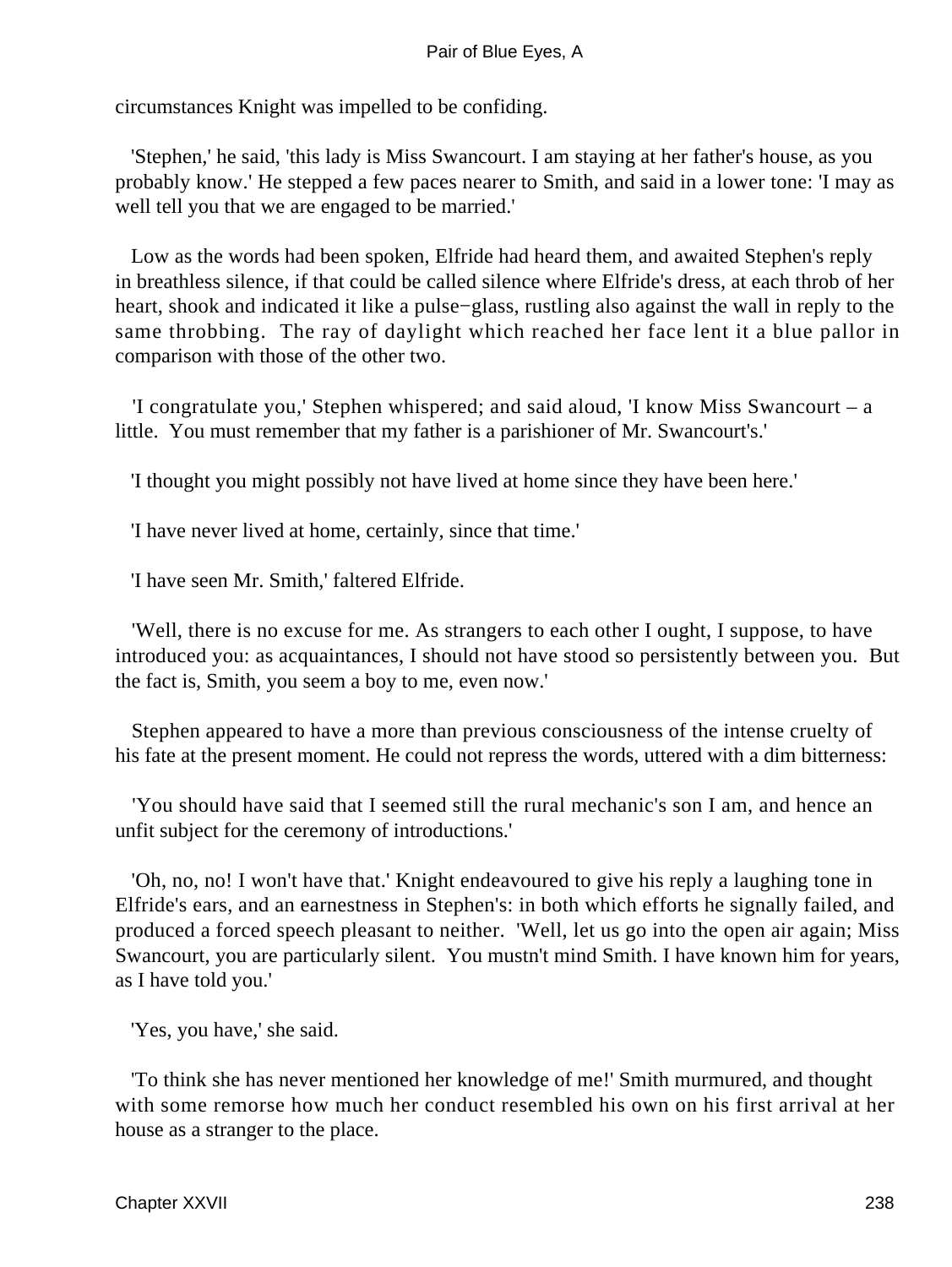They ascended to the daylight, Knight taking no further notice of Elfride's manner, which, as usual, he attributed to the natural shyness of a young woman at being discovered walking with him on terms which left not much doubt of their meaning. Elfride stepped a little in advance, and passed through the churchyard.

 'You are changed very considerably, Smith,' said Knight, 'and I suppose it is no more than was to be expected. However, don't imagine that I shall feel any the less interest in you and your fortunes whenever you care to confide them to me. I have not forgotten the attachment you spoke of as your reason for going away to India. A London young lady, was it not? I hope all is prosperous?'

'No: the match is broken off.'

 It being always difficult to know whether to express sorrow or gladness under such circumstances – all depending upon the character of the match – Knight took shelter in the safe words: 'I trust it was for the best.'

 'I hope it was. But I beg that you will not press me further: no, you have not pressed me – I don't mean that – but I would rather not speak upon the subject.'

Stephen's words were hurried.

 Knight said no more, and they followed in the footsteps of Elfride, who still kept some paces in advance, and had not heard Knight's unconscious allusion to her. Stephen bade him adieu at the churchyard−gate without going outside, and watched whilst he and his sweetheart mounted their horses.

 'Good heavens, Elfride,' Knight exclaimed, 'how pale you are! I suppose I ought not to have taken you into that vault. What is the matter?'

 'Nothing,' said Elfride faintly. 'I shall be myself in a moment. All was so strange and unexpected down there, that it made me unwell.'

'I thought you said very little. Shall I get some water?'

'No, no.'

'Do you think it is safe for you to mount?'

'Quite – indeed it is,' she said, with a look of appeal.

'Now then – up she goes!' whispered Knight, and lifted her tenderly into the saddle.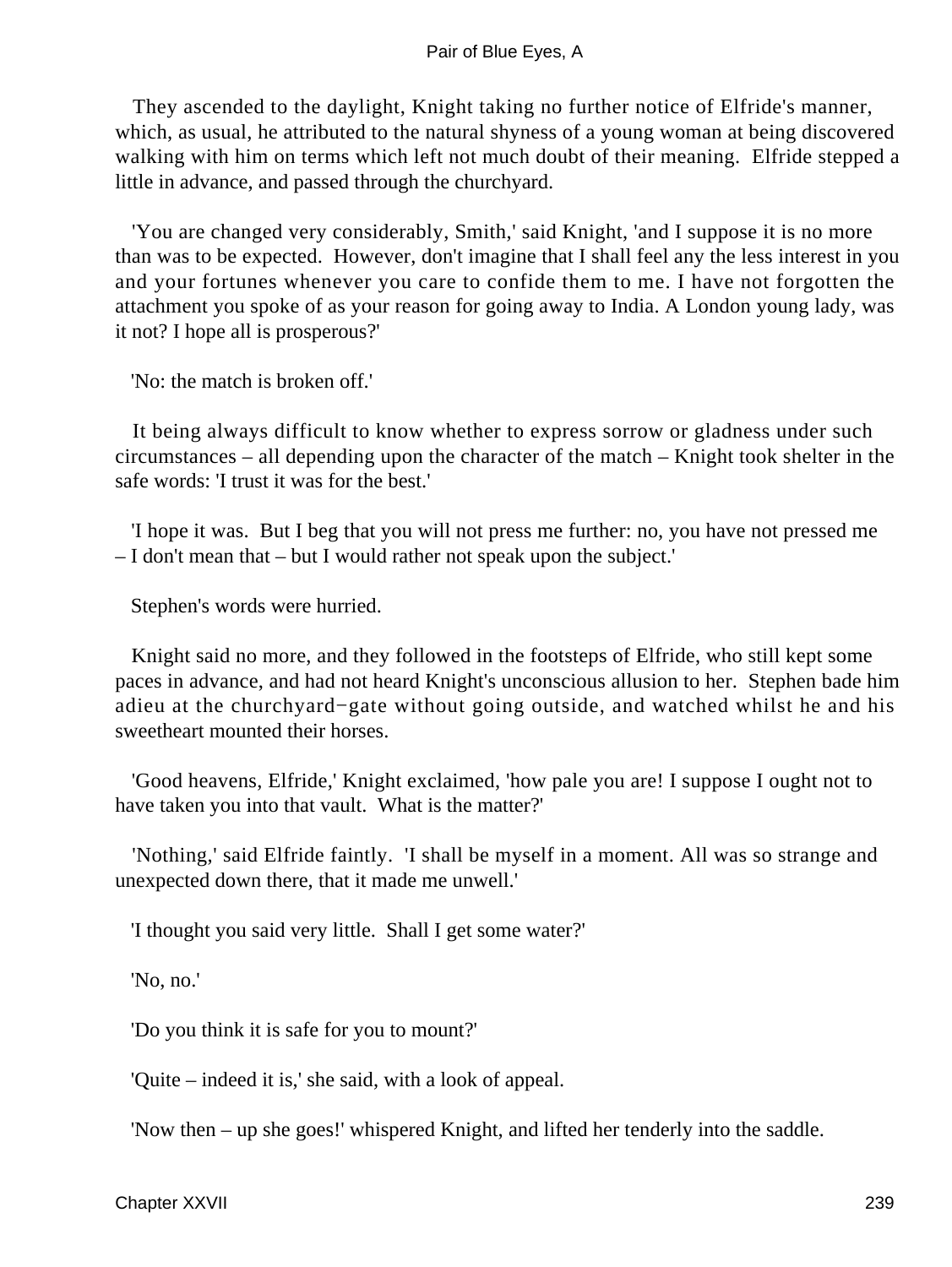Her old lover still looked on at the performance as he leant over the gate a dozen yards off. Once in the saddle, and having a firm grip of the reins, she turned her head as if by a resistless fascination, and for the first time since that memorable parting on the moor outside St. Launce's after the passionate attempt at marriage with him, Elfride looked in the face of the young man she first had loved. He was the youth who had called her his inseparable wife many a time, and whom she had even addressed as her husband. Their eyes met. Measurement of life should be proportioned rather to the intensity of the experience than to its actual length. Their glance, but a moment chronologically, was a season in their history. To Elfride the intense agony of reproach in Stephen's eye was a nail piercing her heart with a deadliness no words can describe. With a spasmodic effort she withdrew her eyes, urged on the horse, and in the chaos of perturbed memories was oblivious of any presence beside her. The deed of deception was complete.

 Gaining a knoll on which the park transformed itself into wood and copse, Knight came still closer to her side, and said, 'Are you better now, dearest?'

 'Oh yes.' She pressed a hand to her eyes, as if to blot out the image of Stephen. A vivid scarlet spot now shone with preternatural brightness in the centre of each cheek, leaving the remainder of her face lily−white as before.

 'Elfride,' said Knight, rather in his old tone of mentor, 'you know I don't for a moment chide you, but is there not a great deal of unwomanly weakness in your allowing yourself to be so overwhelmed by the sight of what, after all, is no novelty? Every woman worthy of the name should, I think, be able to look upon death with something like composure. Surely you think so too?'

'Yes; I own it.'

 His obtuseness to the cause of her indisposition, by evidencing his entire freedom from the suspicion of anything behind the scenes, showed how incapable Knight was of deception himself, rather than any inherent dulness in him regarding human nature. This, clearly perceived by Elfride, added poignancy to her self− reproach, and she idolized him the more because of their difference. Even the recent sight of Stephen's face and the sound of his voice, which for a moment had stirred a chord or two of ancient kindness, were unable to keep down the adoration re− existent now that he was again out of view.

 She had replied to Knight's question hastily, and immediately went on to speak of indifferent subjects. After they had reached home she was apart from him till dinner−time. When dinner was over, and they were watching the dusk in the drawing−room, Knight stepped out upon the terrace. Elfride went after him very decisively, on the spur of a virtuous intention.

'Mr. Knight, I want to tell you something,' she said, with quiet firmness.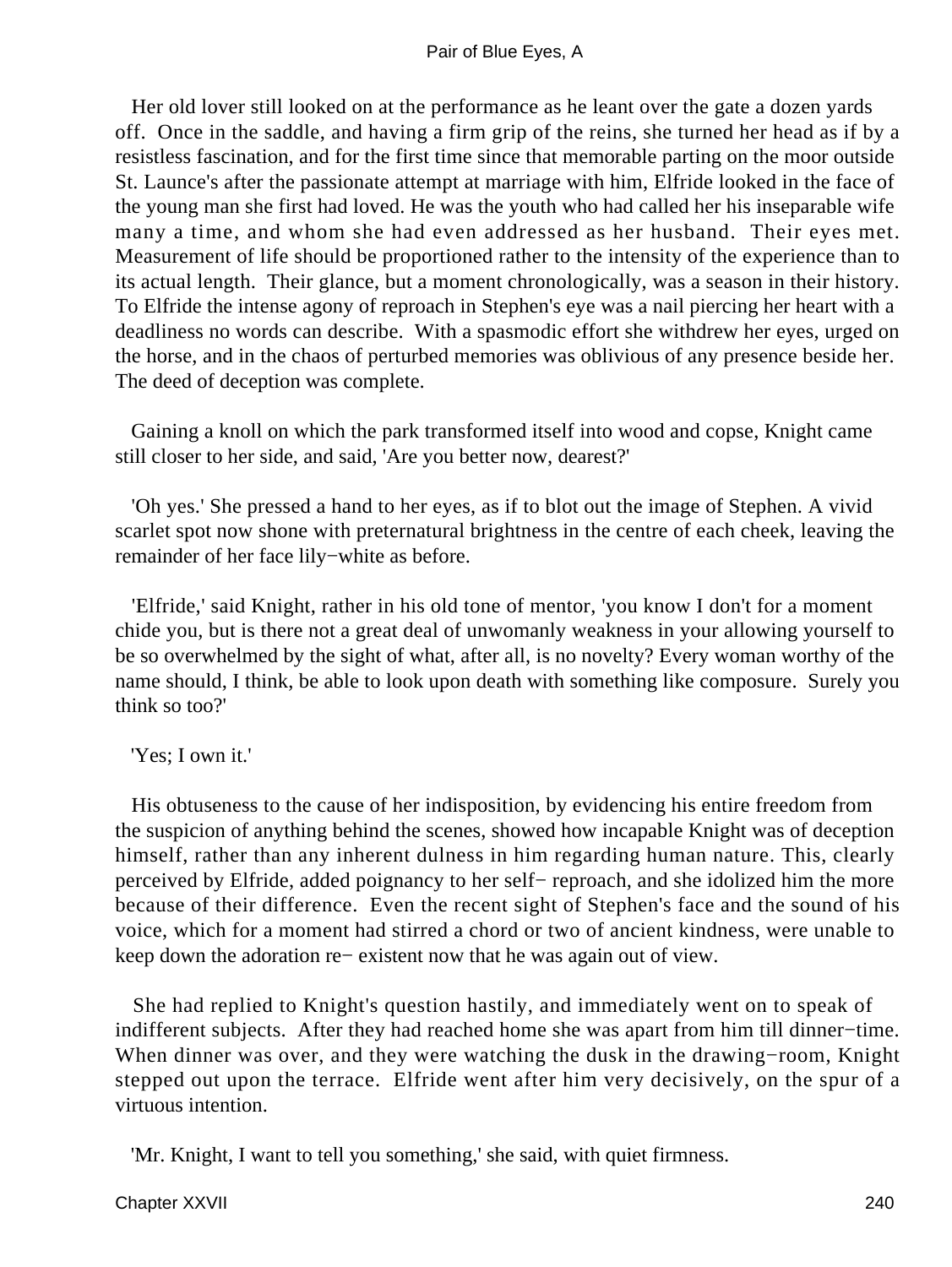'And what is it about?' gaily returned her lover. 'Happiness, I hope. Do not let anything keep you so sad as you seem to have been to−day.'

 'I cannot mention the matter until I tell you the whole substance of it,' she said. 'And that I will do to−morrow. I have been reminded of it to−day. It is about something I once did, and don't think I ought to have done.'

 This, it must be said, was rather a mild way of referring to a frantic passion and flight, which, much or little in itself, only accident had saved from being a scandal in the public eye.

Knight thought the matter some trifle, and said pleasantly:

'Then I am not to hear the dreadful confession now?'

 'No, not now. I did not mean to−night,' Elfride responded, with a slight decline in the firmness of her voice. 'It is not light as you think it – it troubles me a great deal.' Fearing now the effect of her own earnestness, she added forcedly, 'Though, perhaps, you may think it light after all.'

'But you have not said when it is to be?'

 'To−morrow morning. Name a time, will you, and bind me to it? I want you to fix an hour, because I am weak, and may otherwise try to get out of it.' She added a little artificial laugh, which showed how timorous her resolution was still.

'Well, say after breakfast – at eleven o'clock.'

'Yes, eleven o'clock. I promise you. Bind me strictly to my word.'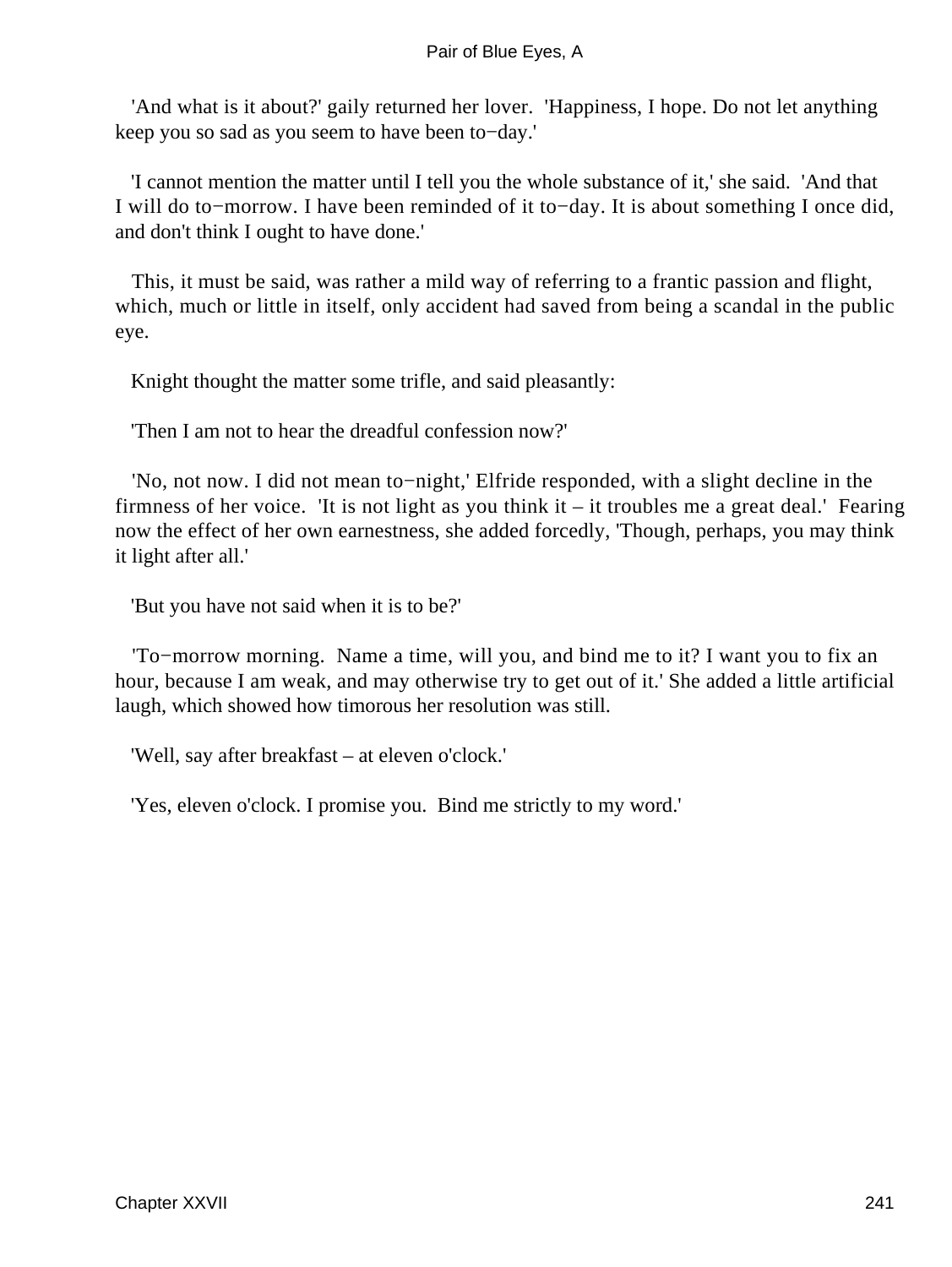# **[Chapter XXVIII](#page-347-0)**

*'I* lull a fancy, trouble−tost.'

Miss Swancourt, it is eleven o'clock.'

 She was looking out of her dressing−room window on the first floor, and Knight was regarding her from the terrace balustrade, upon which he had been idly sitting for some time – dividing the glances of his eye between the pages of a book in his hand, the brilliant hues of the geraniums and calceolarias, and the open window above−mentioned.

'Yes, it is, I know. I am coming.'

He drew closer, and under the window.

'How are you this morning, Elfride? You look no better for your long night's rest.'

 She appeared at the door shortly after, took his offered arm, and together they walked slowly down the gravel path leading to the river and away under the trees.

 Her resolution, sustained during the last fifteen hours, had been to tell the whole truth, and now the moment had come.

 Step by step they advanced, and still she did not speak. They were nearly at the end of the walk, when Knight broke the silence.

'Well, what is the confession, Elfride?'

She paused a moment, drew a long breath; and this is what she said:

 'I told you one day – or rather I gave you to understand – what was not true. I fancy you thought me to mean I was nineteen my next birthday, but it was my last I was nineteen.'

 The moment had been too much for her. Now that the crisis had come, no qualms of conscience, no love of honesty, no yearning to make a confidence and obtain forgiveness with a kiss, could string Elfride up to the venture. Her dread lest he should be unforgiving was heightened by the thought of yesterday's artifice, which might possibly add disgust to his disappointment. The certainty of one more day's affection, which she gained by silence, outvalued the hope of a perpetuity combined with the risk of all.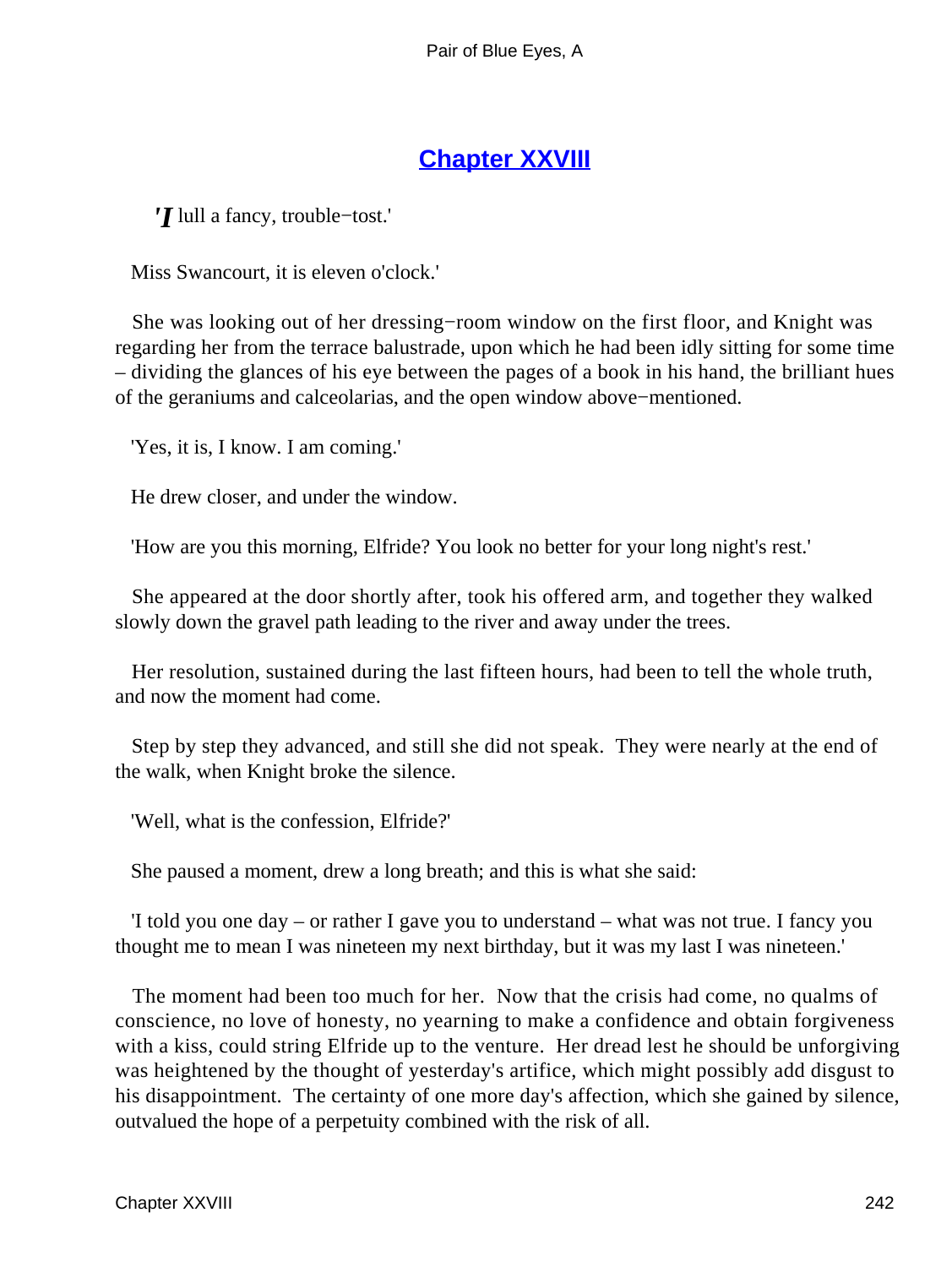The trepidation caused by these thoughts on what she had intended to say shook so naturally the words she did say, that Knight never for a moment suspected them to be a last moment's substitution. He smiled and pressed her hand warmly.

 'My dear Elfie – yes, you are now – no protestation – what a winning little woman you are, to be so absurdly scrupulous about a mere iota! Really, I never once have thought whether your nineteenth year was the last or the present. And, by George, well I may not; for it would never do for a staid fogey a dozen years older to stand upon such a trifle as that.'

 'Don't praise me – don't praise me! Though I prize it from your lips, I don't deserve it now.'

 But Knight, being in an exceptionally genial mood, merely saw this distressful exclamation as modesty. 'Well,' he added, after a minute, 'I like you all the better, you know, for such moral precision, although I called it absurd.' He went on with tender earnestness: 'For, Elfride, there is one thing I do love to see in a woman – that is, a soul truthful and clear as heaven's light. I could put up with anything if I had that – forgive nothing if I had it not. Elfride, you have such a soul, if ever woman had; and having it, retain it, and don't ever listen to the fashionable theories of the day about a woman's privileges and natural right to practise wiles. Depend upon it, my dear girl, that a noble woman must be as honest as a noble man. I specially mean by honesty, fairness not only in matters of business and social detail, but in all the delicate dealings of love, to which the licence given to your sex particularly refers.'

Elfride looked troublously at the trees.

'Now let us go on to the river, Elfie.'

'I would if I had a hat on,' she said with a sort of suppressed woe.

 'I will get it for you,' said Knight, very willing to purchase her companionship at so cheap a price. 'You sit down there a minute.' And he turned and walked rapidly back to the house for the article in question.

 Elfride sat down upon one of the rustic benches which adorned this portion of the grounds, and remained with her eyes upon the grass. She was induced to lift them by hearing the brush of light and irregular footsteps hard by. Passing along the path which intersected the one she was in and traversed the outer shrubberies, Elfride beheld the farmer's widow, Mrs. Jethway. Before she noticed Elfride, she paused to look at the house, portions of which were visible through the bushes. Elfride, shrinking back, hoped the unpleasant woman might go on without seeing her. But Mrs. Jethway, silently apostrophizing the house, with actions which seemed dictated by a half−overturned reason, had discerned the girl, and immediately came up and stood in front of her.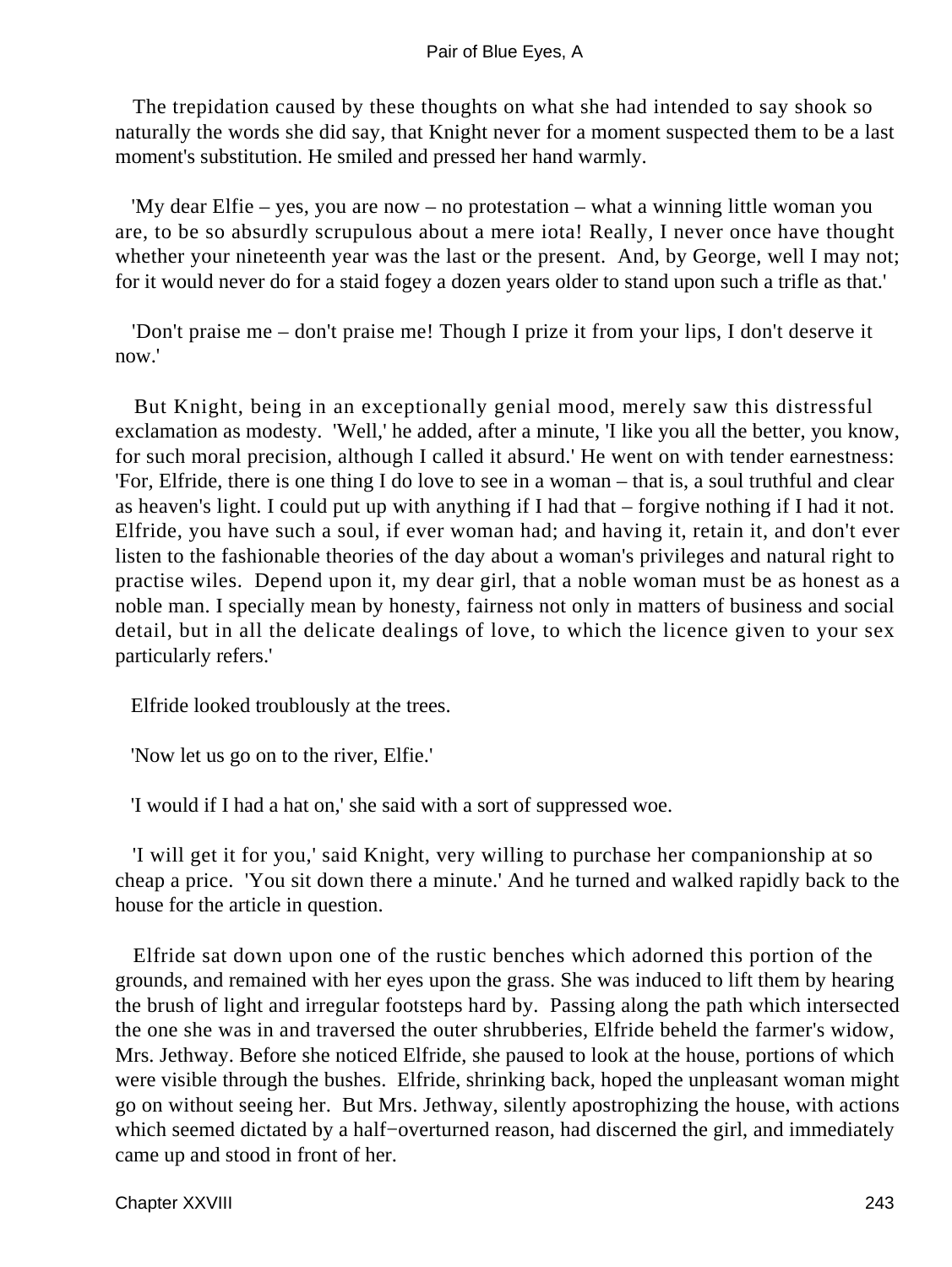'Ah, Miss Swancourt! Why did you disturb me? Mustn't I trespass here?'

'You may walk here if you like, Mrs. Jethway. I do not disturb you.'

 'You disturb my mind, and my mind is my whole life; for my boy is there still, and he is gone from my body.'

'Yes, poor young man. I was sorry when he died.'

'Do you know what he died of? '

'Consumption.'

 'Oh no, no!' said the widow. 'That word «consumption» covers a good deal. He died because you were his own well−agreed sweetheart, and then proved false – and it killed him. Yes, Miss Swancourt,' she said in an excited whisper, 'you killed my son!'

 'How can you be so wicked and foolish!' replied Elfride, rising indignantly. But indignation was not natural to her, and having been so worn and harrowed by late events, she lost any powers of defence that mood might have lent her. 'I could not help his loving me, Mrs. Jethway!'

 'That's just what you could have helped. You know how it began, Miss Elfride. Yes: you said you liked the name of Felix better than any other name in the parish, and you knew it was his name, and that those you said it to would report it to him.'

 'I knew it was his name – of course I did; but I am sure, Mrs. Jethway, I did not intend anybody to tell him.'

'But you knew they would.'

'No, I didn't.'

 'And then, after that, when you were riding on Revels−day by our house, and the lads were gathered there, and you wanted to dismount, when Jim Drake and George Upway and three or four more ran forward to hold your pony, and Felix stood back timid, why did you beckon to him, and say you would rather he held it? '

 'O Mrs. Jethway, you do think so mistakenly! I liked him best – that's why I wanted him to do it. He was gentle and nice – I always thought him so – and I liked him.'

'Then why did you let him kiss you?'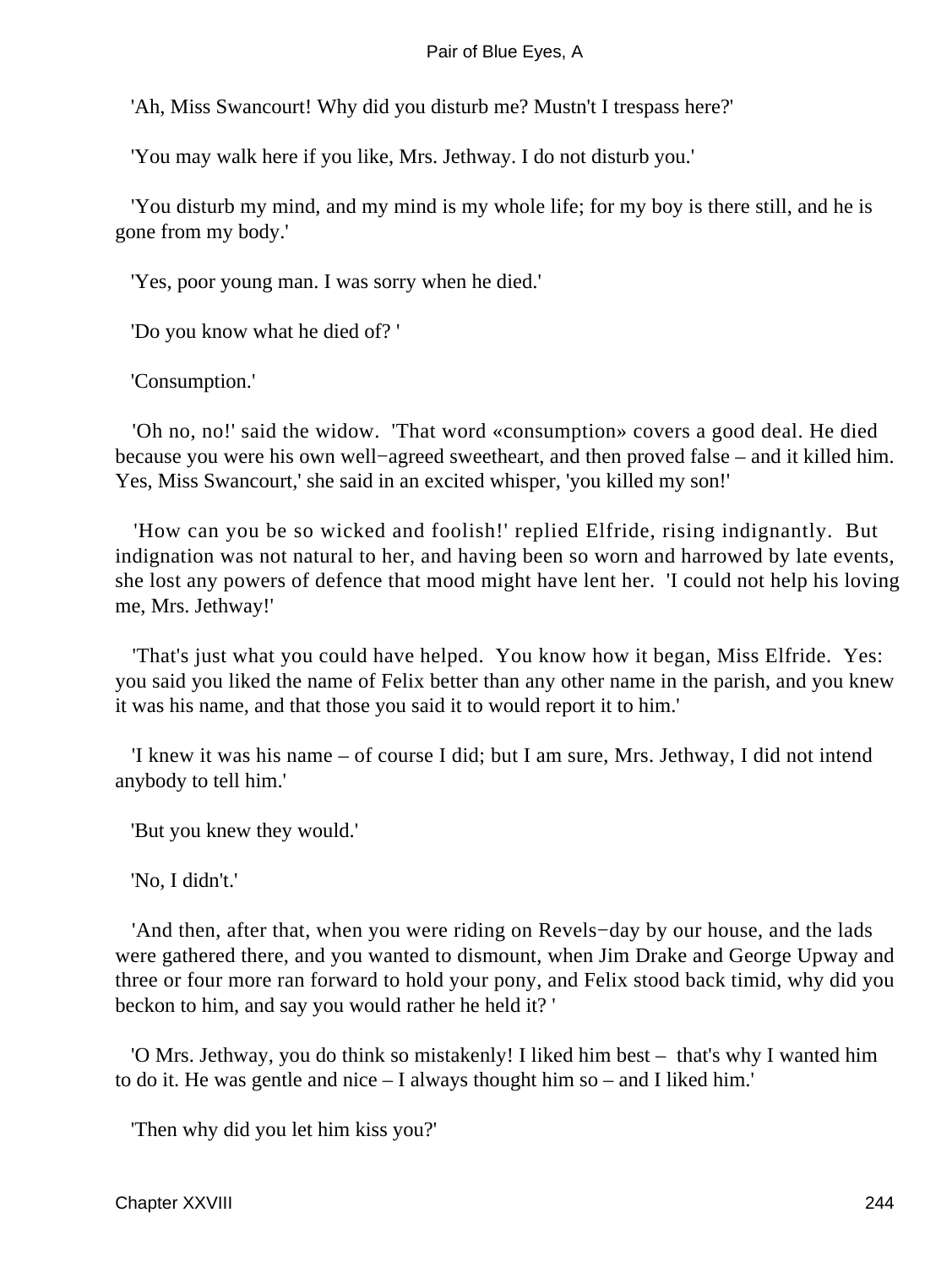'It is a falsehood; oh, it is, it is!' said Elfride, weeping with desperation. 'He came behind me, and attempted to kiss me; and that was why I told him never to let me see him again.'

 'But you did not tell your father or anybody, as you would have if you had looked upon it then as the insult you now pretend it was.'

 'He begged me not to tell, and foolishly enough I did not. And I wish I had now. I little expected to be scourged with my own kindness. Pray leave me, Mrs. Jethway.' The girl only expostulated now.

 'Well, you harshly dismissed him, and he died. And before his body was cold, you took another to your heart. Then as carelessly sent him about his business, and took a third. And if you consider that nothing, Miss Swancourt,' she continued, drawing closer; 'it led on to what was very serious indeed. Have you forgotten the would−be runaway marriage? The journey to London, and the return the next day without being married, and that there's enough disgrace in that to ruin a woman's good name far less light than yours? You may have: I have not. Fickleness towards a lover is bad, but fickleness after playing the wife is wantonness.'

'Oh, it's a wicked cruel lie! Do not say it; oh, do not! '

 'Does your new man know of it? I think not, or he would be no man of yours! As much of the story as was known is creeping about the neighbourhood even now; but I know more than any of them, and why should I respect your love?'

 'I defy you!' cried Elfride tempestuously. 'Do and say all you can to ruin me; try; put your tongue at work; I invite it! I defy you as a slanderous woman! Look, there he comes.' And her voice trembled greatly as she saw through the leaves the beloved form of Knight coming from the door with her hat in his hand. 'Tell him at once; I can bear it.'

'Not now,' said the woman, and disappeared down the path.

 The excitement of her latter words had restored colour to Elfride's cheeks; and hastily wiping her eyes, she walked farther on, so that by the time her lover had overtaken her the traces of emotion had nearly disappeared from her face. Knight put the hat upon her head, took her hand, and drew it within his arm.

 It was the last day but one previous to their departure for St. Leonards; and Knight seemed to have a purpose in being much in her company that day. They rambled along the valley. The season was that period in the autumn when the foliage alone of an ordinary plantation is rich enough in hues to exhaust the chromatic combinations of an artist's palette. Most lustrous of all are the beeches, graduating from bright rusty red at the extremity of the boughs to a bright yellow at their inner parts; young oaks are still of a neutral green; Scotch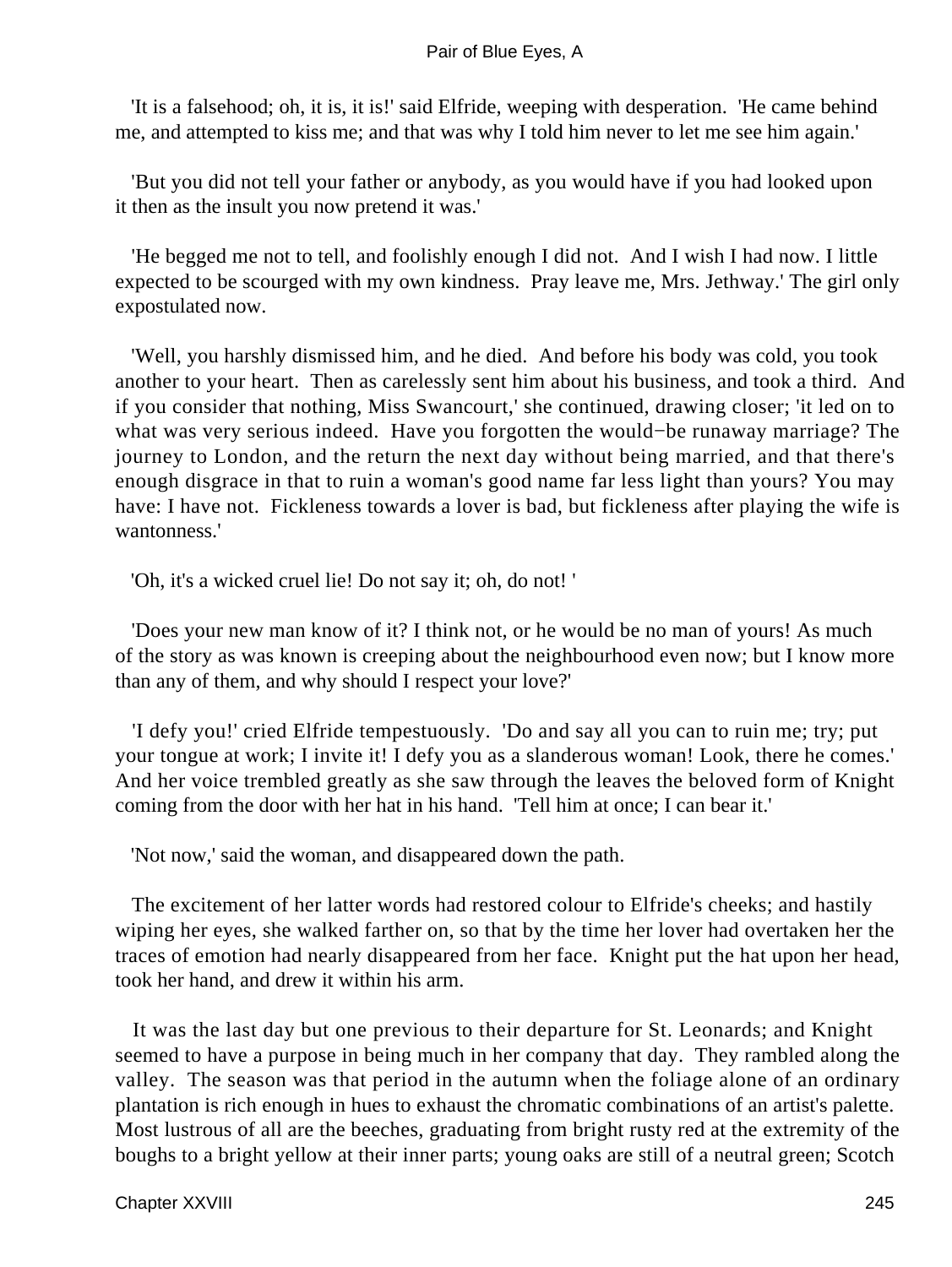firs and hollies are nearly blue; whilst occasional dottings of other varieties give maroons and purples of every tinge.

 The river – such as it was – here pursued its course amid flagstones as level as a pavement, but divided by crevices of irregular width. With the summer drought the torrent had narrowed till it was now but a thread of crystal clearness, meandering along a central channel in the rocky bed of the winter current. Knight scrambled through the bushes which at this point nearly covered the brook from sight, and leapt down upon the dry portion of the river bottom.

 'Elfride, I never saw such a sight!' he exclaimed. 'The hazels overhang the river's course in a perfect arch, and the floor is beautifully paved. The place reminds one of the passages of a cloister. Let me help you down.'

 He assisted her through the marginal underwood and down to the stones. They walked on together to a tiny cascade about a foot wide and high, and sat down beside it on the flags that for nine months in the year were submerged beneath a gushing bourne. From their feet trickled the attenuated thread of water which alone remained to tell the intent and reason of this leaf−covered aisle, and journeyed on in a zigzag line till lost in the shade.

Knight, leaning on his elbow, after contemplating all this, looked critically at Elfride.

 'Does not such a luxuriant head of hair exhaust itself and get thin as the years go on from eighteen to eight−and−twenty?' he asked at length.

 'Oh no!' she said quickly, with a visible disinclination to harbour such a thought, which came upon her with an unpleasantness whose force it would be difficult for men to understand. She added afterwards, with smouldering uneasiness, 'Do you really think that a great abundance of hair is more likely to get thin than a moderate quantity?'

 'Yes, I really do. I believe – am almost sure, in fact – that if statistics could be obtained on the subject, you would find the persons with thin hair were those who had a superabundance originally, and that those who start with a moderate quantity retain it without much loss.'

 Elfride's troubles sat upon her face as well as in her heart. Perhaps to a woman it is almost as dreadful to think of losing her beauty as of losing her reputation. At any rate, she looked quite as gloomy as she had looked at any minute that day.

 'You shouldn't be so troubled about a mere personal adornment,' said Knight, with some of the severity of tone that had been customary before she had beguiled him into softness.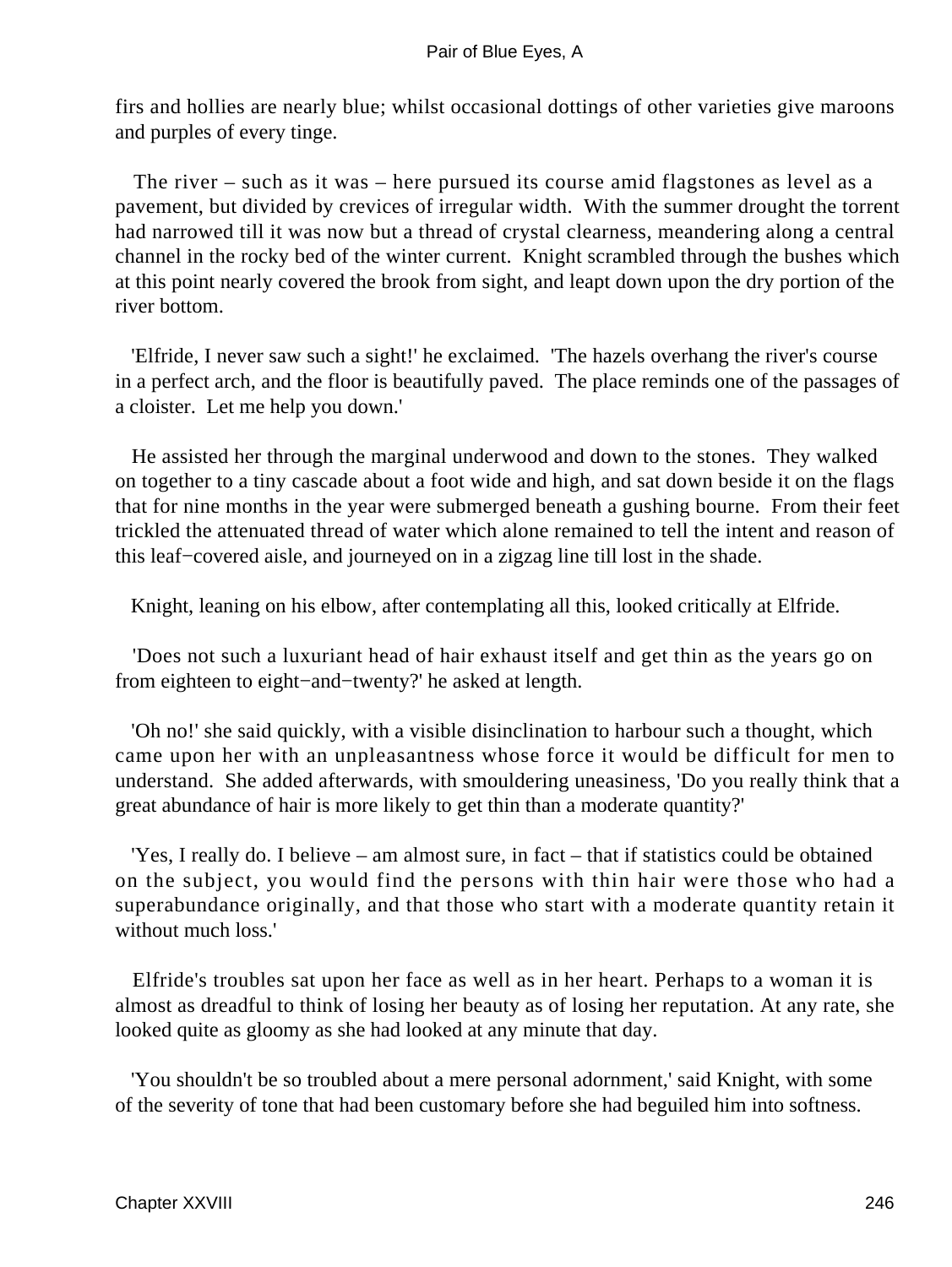'I think it is a woman's duty to be as beautiful as she can. If I were a scholar, I would give you chapter and verse for it from one of your own Latin authors. I know there is such a passage, for papa has alluded to it.'

 «'Munditiae, et ornatus, et cultus,» – is that it? A passage in Livy which is no defence at all.'

'No, it is not that.'

 'Never mind, then; for I have a reason for not taking up my old cudgels against you, Elfie. Can you guess what the reason is?'

 'No; but I am glad to hear it,' she said thankfully. 'For it is dreadful when you talk so. For whatever dreadful name the weakness may deserve, I must candidly own that I am terrified to think my hair may ever get thin.'

'Of course; a sensible woman would rather lose her wits than her beauty.'

 'I don't care if you do say satire and judge me cruelly. I know my hair is beautiful; everybody says so.'

 'Why, my dear Miss Swancourt,' he tenderly replied, 'I have not said anything against it. But you know what is said about handsome being and handsome doing.'

 'Poor Miss Handsome−does cuts but a sorry figure beside Miss Handsome−is in every man's eyes, your own not excepted, Mr. Knight, though it pleases you to throw off so,' said Elfride saucily. And lowering her voice: 'You ought not to have taken so much trouble to save me from falling over the cliff, for you don't think mine a life worth much trouble evidently.'

'Perhaps you think mine was not worth yours.'

'It was worth anybody's!'

Her hand was plashing in the little waterfall, and her eyes were bent the same way.

'You talk about my severity with you, Elfride. You are unkind to me, you know.'

'How?' she asked, looking up from her idle occupation.

'After my taking trouble to get jewellery to please you, you wouldn't accept it.'

'Perhaps I would now; perhaps I want to.'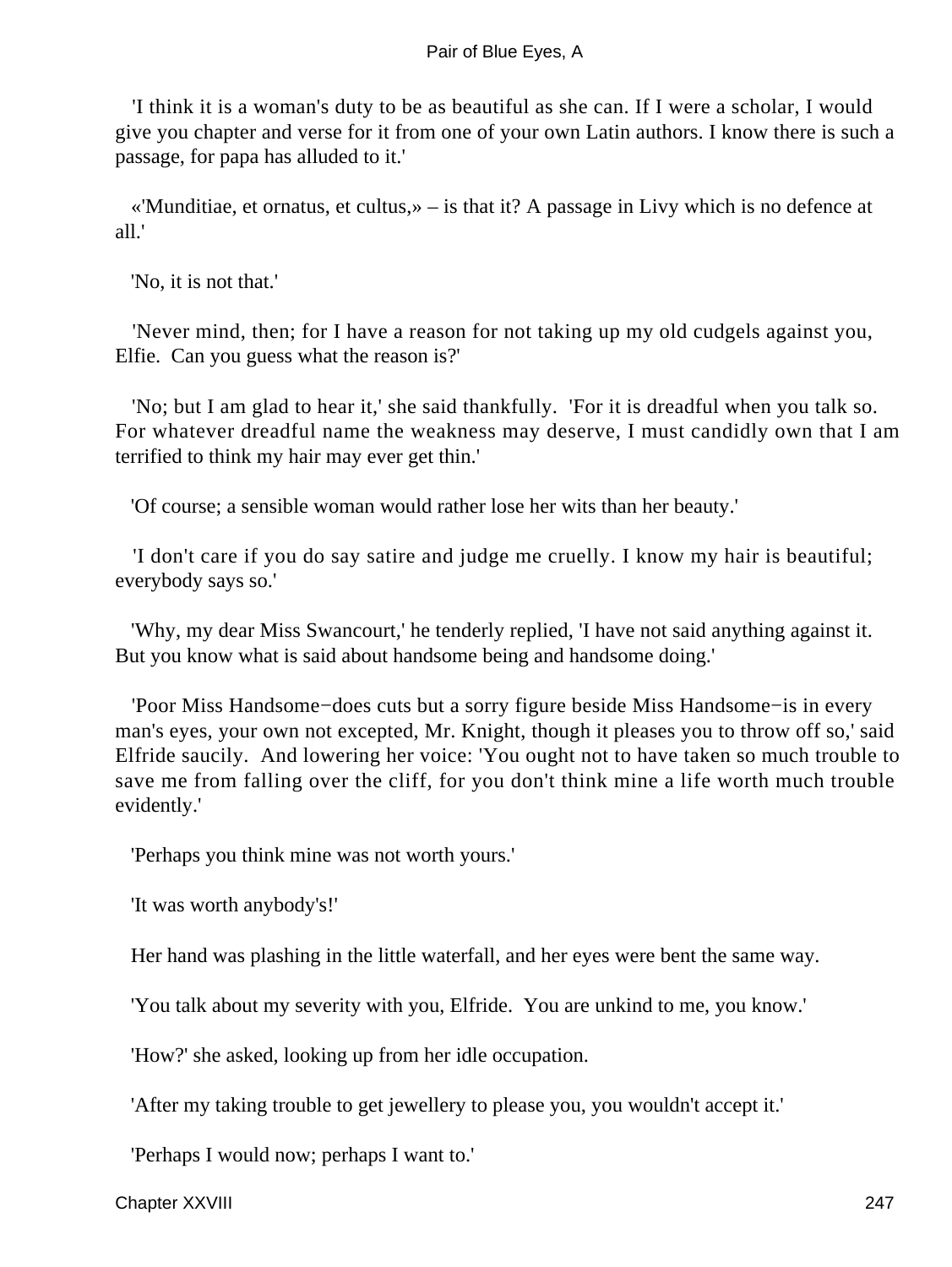'Do!' said Knight.

 And the packet was withdrawn from his pocket and presented the third time. Elfride took it with delight. The obstacle was rent in twain, and the significant gift was hers.

'I'll take out these ugly ones at once,' she exclaimed, 'and I'll wear yours – shall I?'

'I should be gratified.'

 Now, though it may seem unlikely, considering how far the two had gone in converse, Knight had never yet ventured to kiss Elfride. Far slower was he than Stephen Smith in matters like that. The utmost advance he had made in such demonstrations had been to the degree witnessed by Stephen in the summer−house. So Elfride's cheek being still forbidden fruit to him, he said impulsively.

 'Elfie, I should like to touch that seductive ear of yours. Those are my gifts; so let me dress you in them.'

She hesitated with a stimulating hesitation.

'Let me put just one in its place, then?'

Her face grew much warmer.

 'I don't think it would be quite the usual or proper course,' she said, suddenly turning and resuming her operation of plashing in the miniature cataract.

 The stillness of things was disturbed by a bird coming to the streamlet to drink. After watching him dip his bill, sprinkle himself, and fly into a tree, Knight replied, with the courteous brusqueness she so much liked to hear –

 'Elfride, now you may as well be fair. You would mind my doing it but little, I think; so give me leave, do.'

 'I will be fair, then,' she said confidingly, and looking him full in the face. It was a particular pleasure to her to be able to do a little honesty without fear. 'I should not mind your doing so – I should like such an attention. My thought was, would it be right to let you?'

 'Then I will!' he rejoined, with that singular earnestness about a small matter – in the eyes of a ladies' man but a momentary peg for flirtation or jest – which is only found in deep natures who have been wholly unused to toying with womankind, and which, from its unwontedness, is in itself a tribute the most precious that can be rendered, and homage the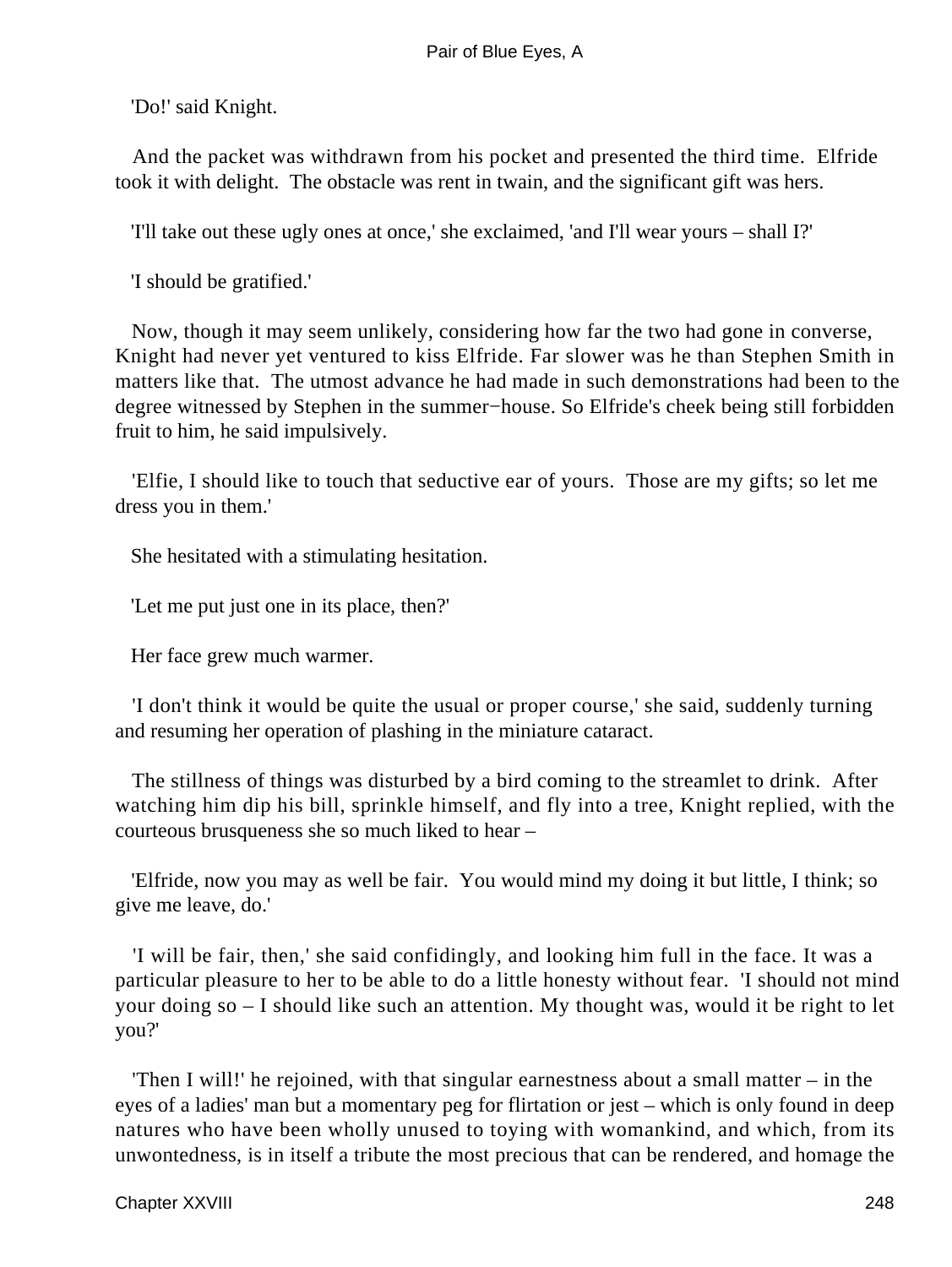most exquisite to be received.

 'And you shall,' she whispered, without reserve, and no longer mistress of the ceremonies. And then Elfride inclined herself towards him, thrust back her hair, and poised her head sideways. In doing this her arm and shoulder necessarily rested against his breast.

 At the touch, the sensation of both seemed to be concentrated at the point of contact. All the time he was performing the delicate manoeuvre Knight trembled like a young surgeon in his first operation.

'Now the other,' said Knight in a whisper.

'No, no.'

'Why not?'

'I don't know exactly.'

'You must know.'

'Your touch agitates me so. Let us go home.'

'Don't say that, Elfride. What is it, after all? A mere nothing. Now turn round, dearest.'

 She was powerless to disobey, and turned forthwith; and then, without any defined intention in either's mind, his face and hers drew closer together; and he supported her there, and kissed her.

 Knight was at once the most ardent and the coolest man alive. When his emotions slumbered he appeared almost phlegmatic; when they were moved he was no less than passionate. And now, without having quite intended an early marriage, he put the question plainly. It came with all the ardour which was the accumulation of long years behind a natural reserve.

'Elfride, when shall we be married?'

 The words were sweet to her; but there was a bitter in the sweet. These newly−overt acts of his, which had culminated in this plain question, coming on the very day of Mrs. Jethway's blasting reproaches, painted distinctly her fickleness as an enormity. Loving him in secret had not seemed such thorough−going inconstancy as the same love recognized and acted upon in the face of threats. Her distraction was interpreted by him at her side as the outward signs of an unwonted experience.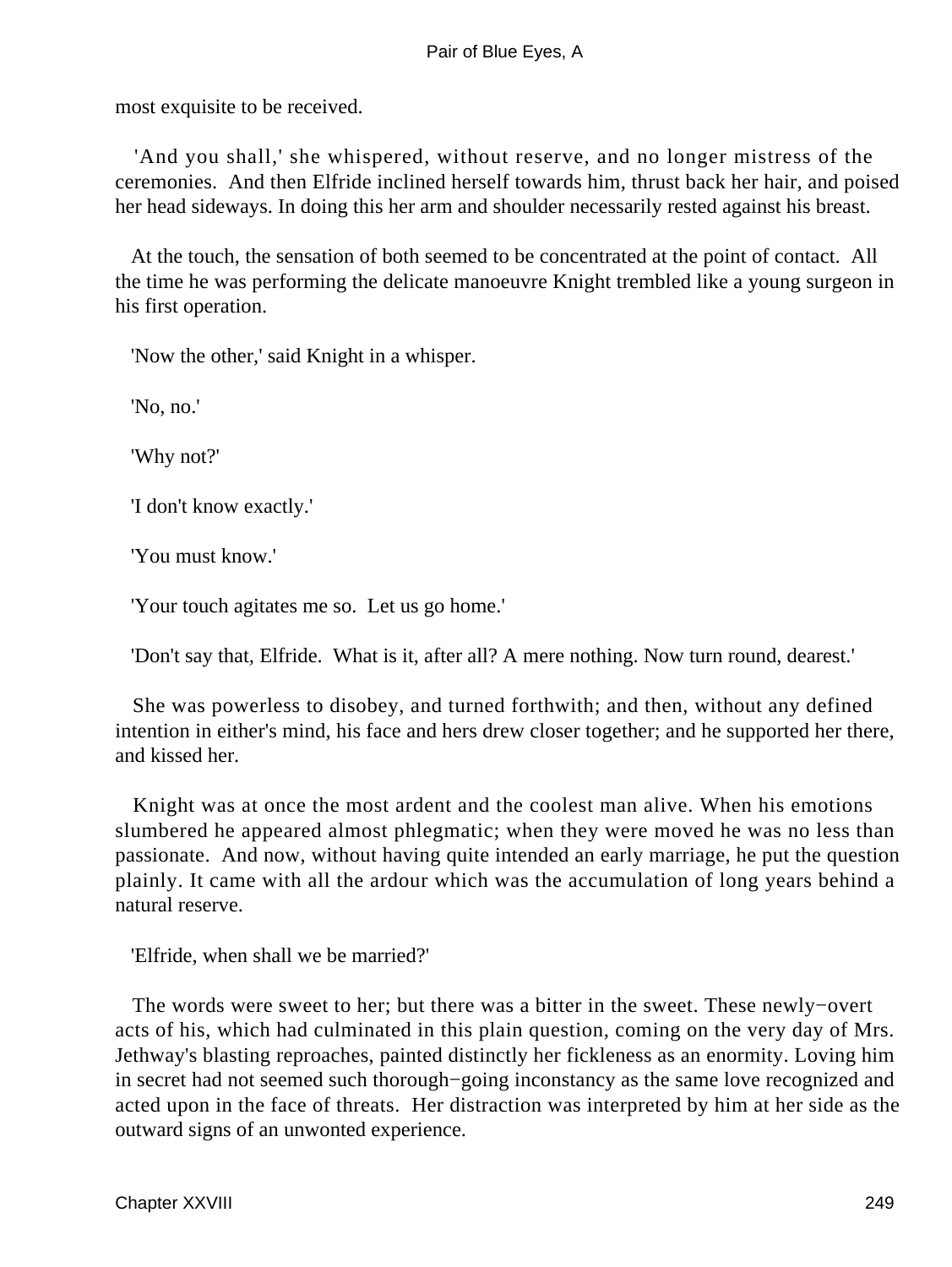'I don't press you for an answer now, darling,' he said, seeing she was not likely to give a lucid reply. 'Take your time.'

 Knight was as honourable a man as was ever loved and deluded by woman. It may be said that his blindness in love proved the point, for shrewdness in love usually goes with meanness in general. Once the passion had mastered him, the intellect had gone for naught. Knight, as a lover, was more single−minded and far simpler than his friend Stephen, who in other capacities was shallow beside him.

 Without saying more on the subject of their marriage, Knight held her at arm's length, as if she had been a large bouquet, and looked at her with critical affection.

 'Does your pretty gift become me?' she inquired, with tears of excitement on the fringes of her eyes.

 'Undoubtedly, perfectly!' said her lover, adopting a lighter tone to put her at her ease. 'Ah, you should see them; you look shinier than ever. Fancy that I have been able to improve you!'

'Am I really so nice? I am glad for your sake. I wish I could see myself.'

'You can't. You must wait till we get home.'

'I shall never be able,' she said, laughing. 'Look: here's a way.'

'So there is. Well done, woman's wit!'

'Hold me steady!'

'Oh yes.'

'And don't let me fall, will you?'

'By no means.'

 Below their seat the thread of water paused to spread out into a smooth small pool. Knight supported her whilst she knelt down and leant over it.

 'I can see myself. Really, try as religiously as I will, I cannot help admiring my appearance in them.'

 'Doubtless. How can you be so fond of finery? I believe you are corrupting me into a taste for it. I used to hate every such thing before I knew you.'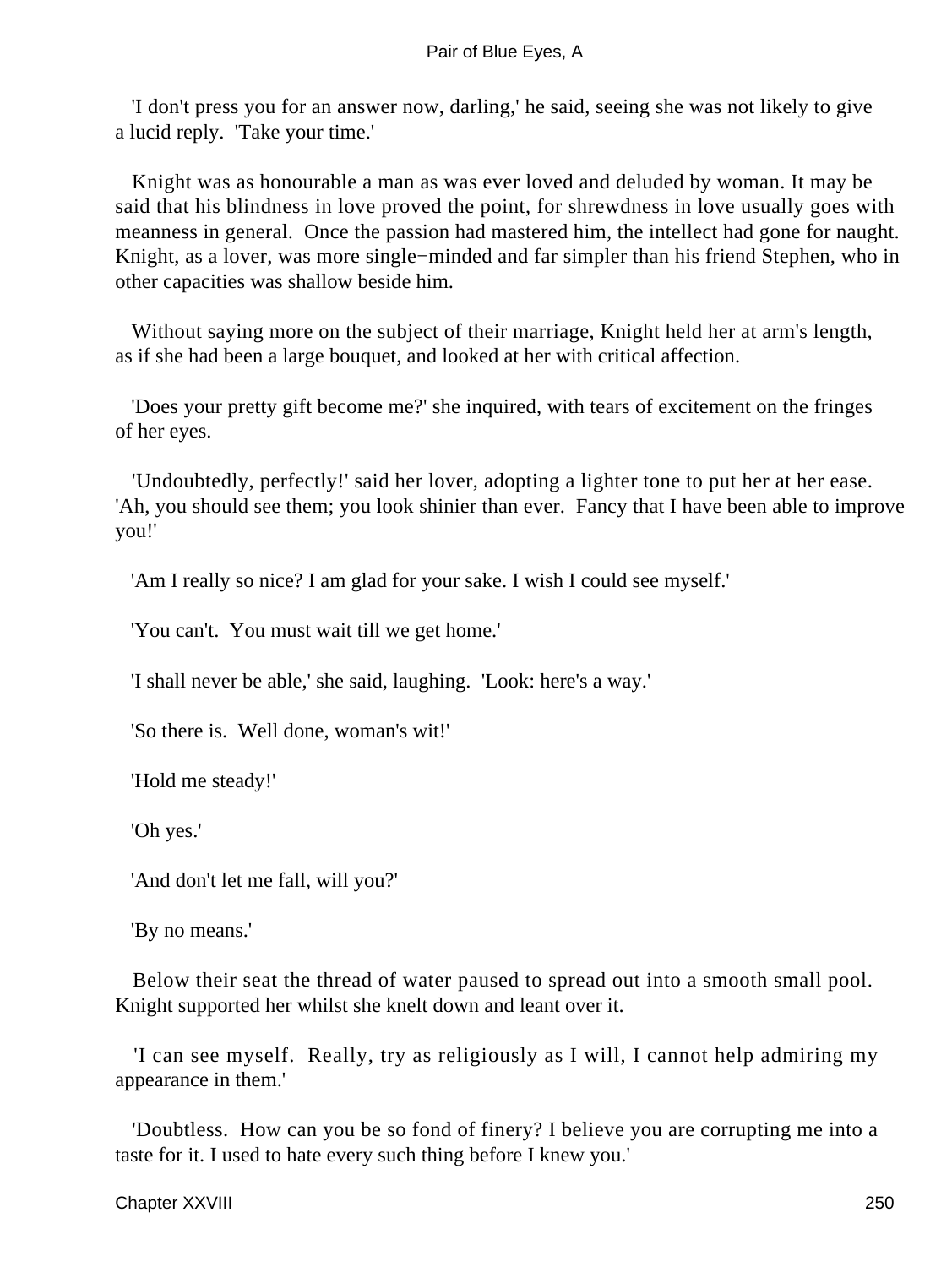'I like ornaments, because I want people to admire what you possess, and envy you, and say, «I wish I was he.» '

 'I suppose I ought not to object after that. And how much longer are you going to look in there at yourself?'

 'Until you are tired of holding me? Oh, I want to ask you something.' And she turned round. 'Now tell truly, won't you? What colour of hair do you like best now?'

Knight did not answer at the moment.

'Say light, do!' she whispered coaxingly. 'Don't say dark, as you did that time.'

'Light−brown, then. Exactly the colour of my sweetheart's.'

'Really?' said Elfride, enjoying as truth what she knew to be flattery.

'Yes.'

'And blue eyes, too, not hazel? Say yes, say yes!'

'One recantation is enough for to−day.'

'No, no.'

 'Very well, blue eyes.' And Knight laughed, and drew her close and kissed her the second time, which operations he performed with the carefulness of a fruiterer touching a bunch of grapes so as not to disturb their bloom.

 Elfride objected to a second, and flung away her face, the movement causing a slight disarrangement of hat and hair. Hardly thinking what she said in the trepidation of the moment, she exclaimed, clapping her hand to her ear –

'Ah, we must be careful! I lost the other earring doing like this.'

 No sooner did she realise the significant words than a troubled look passed across her face, and she shut her lips as if to keep them back.

'Doing like what?' said Knight, perplexed.

'Oh, sitting down out of doors,' she replied hastily.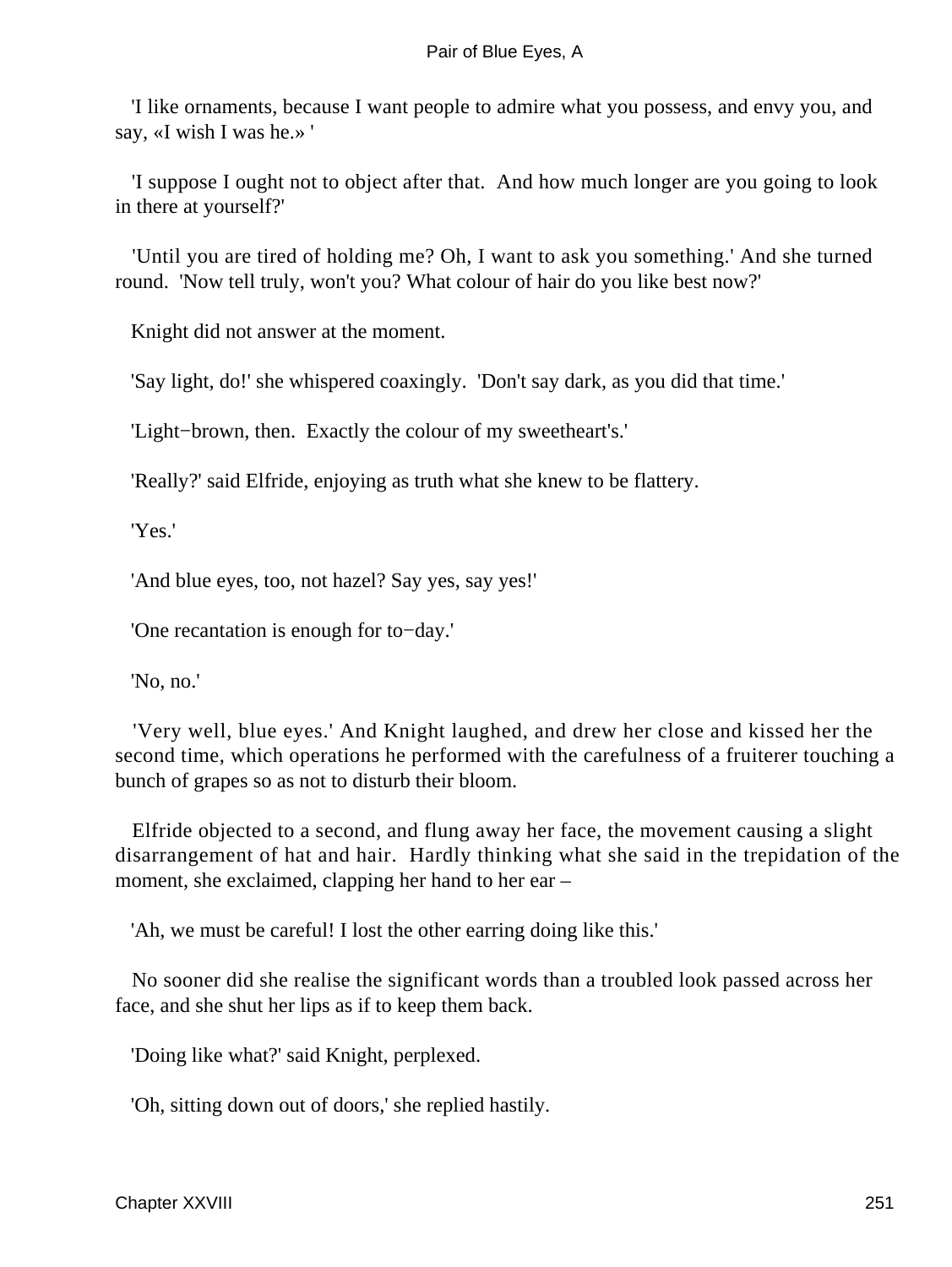# **[Chapter XXIX](#page-347-0)**

*'C*are, thou canker.'

 It is an evening at the beginning of October, and the mellowest of autumn sunsets irradiates London, even to its uttermost eastern end. Between the eye and the flaming West, columns of smoke stand up in the still air like tall trees. Everything in the shade is rich and misty blue.

 Mr. and Mrs. Swancourt and Elfride are looking at these lustrous and lurid contrasts from the window of a large hotel near London Bridge. The visit to their friends at St. Leonards is over, and they are staying a day or two in the metropolis on their way home.

 Knight spent the same interval of time in crossing over to Brittany by way of Jersey and St. Malo. He then passed through Normandy, and returned to London also, his arrival there having been two days later than that of Elfride and her parents.

 So the evening of this October day saw them all meeting at the above−mentioned hotel, where they had previously engaged apartments. During the afternoon Knight had been to his lodgings at Richmond to make a little change in the nature of his baggage; and on coming up again there was never ushered by a bland waiter into a comfortable room a happier man than Knight when shown to where Elfride and her step−mother were sitting after a fatiguing day of shopping.

 Elfride looked none the better for her change: Knight was as brown as a nut. They were soon engaged by themselves in a corner of the room. Now that the precious words of promise had been spoken, the young girl had no idea of keeping up her price by the system of reserve which other more accomplished maidens use. Her lover was with her again, and it was enough: she made her heart over to him entirely.

 Dinner was soon despatched. And when a preliminary round of conversation concerning their doings since the last parting had been concluded, they reverted to the subject of to−morrow's journey home.

 'That enervating ride through the myrtle climate of South Devon – how I dread it to−morrow!' Mrs. Swancourt was saying. 'I had hoped the weather would have been cooler by this time.'

'Did you ever go by water?' said Knight.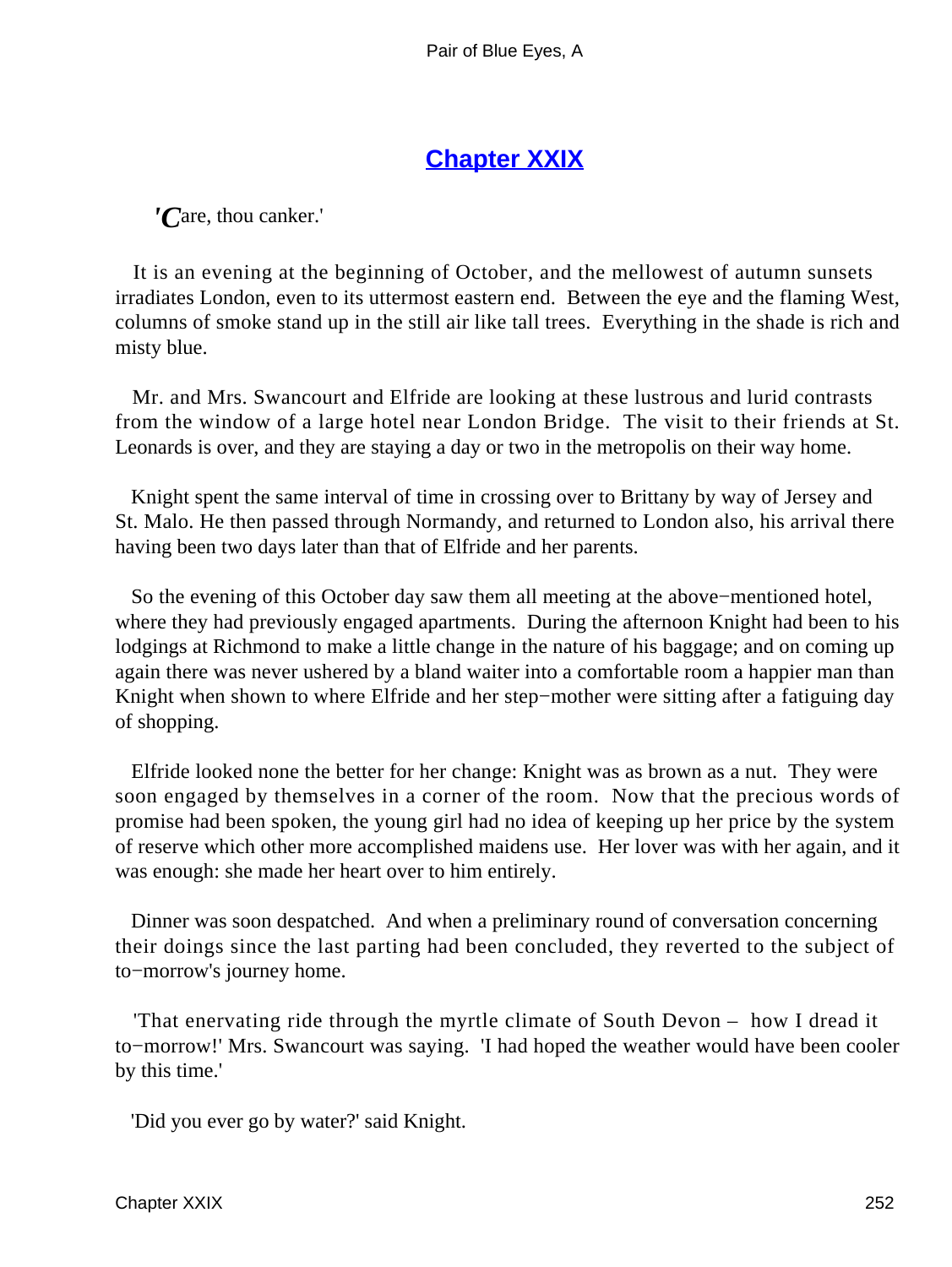'Never – by never, I mean not since the time of railways.'

 'Then if you can afford an additional day, I propose that we do it,' said Knight. 'The Channel is like a lake just now. We should reach Plymouth in about forty hours, I think, and the boats start from just below the bridge here' (pointing over his shoulder eastward).

'Hear, hear!' said the vicar.

'It's an idea, certainly,' said his wife.

'Of course these coasters are rather tubby,' said Knight. 'But you wouldn't mind that?'

'No: we wouldn't mind.'

 'And the saloon is a place like the fishmarket of a ninth−rate country town, but that wouldn't matter?'

 'Oh dear, no. If we had only thought of it soon enough, we might have had the use of Lord Luxellian's yacht. But never mind, we'll go. We shall escape the worrying rattle through the whole length of London to−morrow morning – not to mention the risk of being killed by excursion trains, which is not a little one at this time of the year, if the papers are true.'

 Elfride, too, thought the arrangement delightful; and accordingly, ten o'clock the following morning saw two cabs crawling round by the Mint, and between the preternaturally high walls of Nightingale Lane towards the river side.

 The first vehicle was occupied by the travellers in person, and the second brought up the luggage, under the supervision of Mrs. Snewson, Mrs. Swancourt's maid – and for the last fortnight Elfride's also; for although the younger lady had never been accustomed to any such attendant at robing times, her stepmother forced her into a semblance of familiarity with one when they were away from home.

 Presently waggons, bales, and smells of all descriptions increased to such an extent that the advance of the cabs was at the slowest possible rate. At intervals it was necessary to halt entirely, that the heavy vehicles unloading in front might be moved aside, a feat which was not accomplished without a deal of swearing and noise. The vicar put his head out of the window.

 'Surely there must be some mistake in the way,' he said with great concern, drawing in his head again. 'There's not a respectable conveyance to be seen here except ours. I've heard that there are strange dens in this part of London, into which people have been entrapped and murdered – surely there is no conspiracy on the part of the cabman?'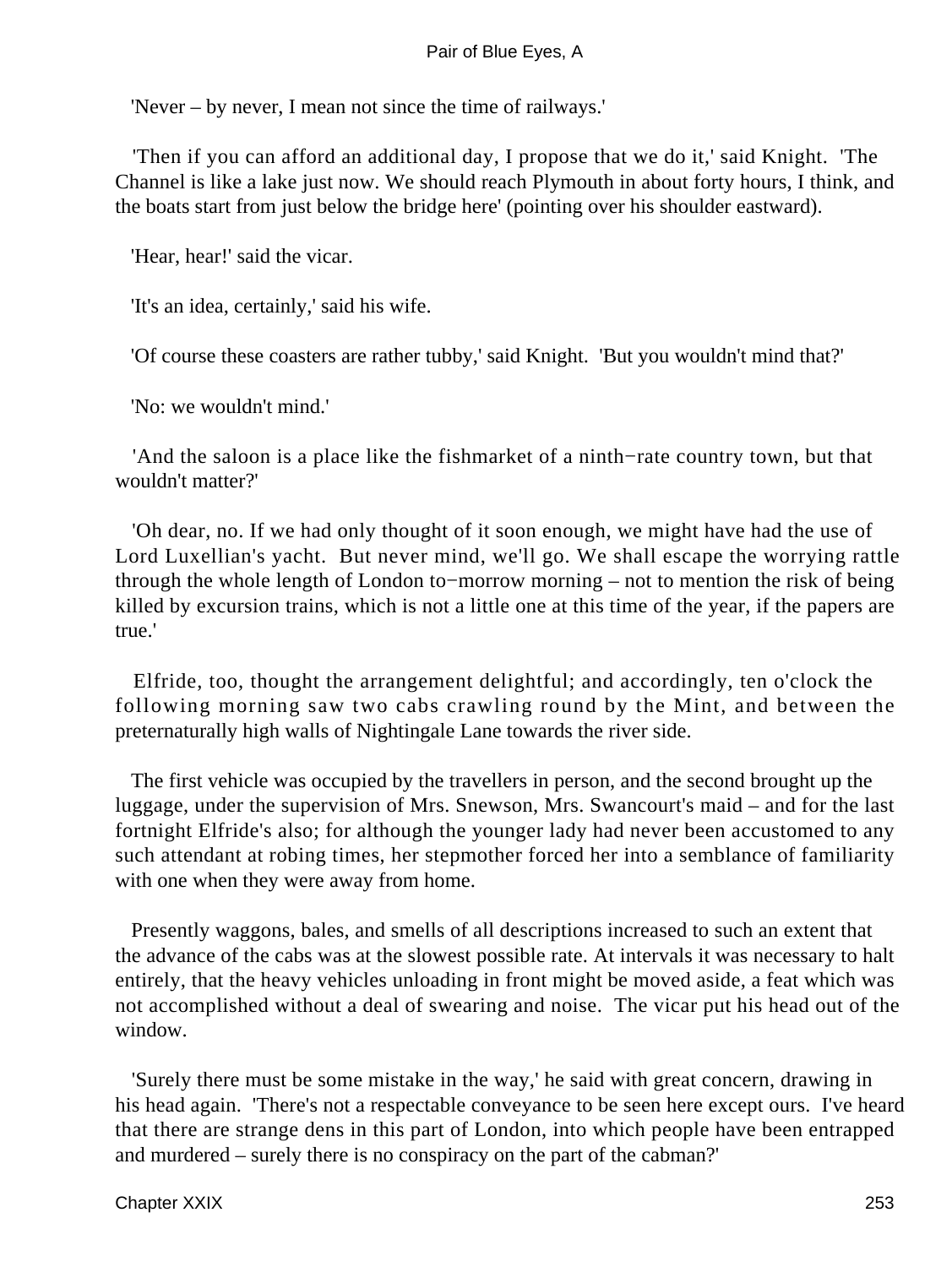'Oh no, no. It is all right,' said Mr. Knight, who was as placid as dewy eve by the side of Elfride.

 'But what I argue from,' said the vicar, with a greater emphasis of uneasiness, 'are plain appearances. This can't be the highway from London to Plymouth by water, because it is no way at all to any place. We shall miss our steamer and our train too – that's what I think.'

'Depend upon it we are right. In fact, here we are.'

'Trimmer's Wharf,' said the cabman, opening the door.

 No sooner had they alighted than they perceived a tussle going on between the hindmost cabman and a crowd of light porters who had charged him in column, to obtain possession of the bags and boxes, Mrs. Snewson's hands being seen stretched towards heaven in the midst of the melee. Knight advanced gallantly, and after a hard struggle reduced the crowd to two, upon whose shoulders and trucks the goods vanished away in the direction of the water's edge with startling rapidity.

 Then more of the same tribe, who had run on ahead, were heard shouting to boatmen, three of whom pulled alongside, and two being vanquished, the luggage went tumbling into the remaining one.

 'Never saw such a dreadful scene in my life – never!' said Mr. Swancourt, floundering into the boat. 'Worse than Famine and Sword upon one. I thought such customs were confined to continental ports. Aren't you astonished, Elfride?'

 'Oh no,' said Elfride, appearing amid the dingy scene like a rainbow in a murky sky. 'It is a pleasant novelty, I think.'

 'Where in the wide ocean is our steamer?' the vicar inquired. 'I can see nothing but old hulks, for the life of me.'

'Just behind that one,' said Knight; 'we shall soon be round under her.'

 The object of their search was soon after disclosed to view – a great lumbering form of inky blackness, which looked as if it had never known the touch of a paint−brush for fifty years. It was lying beside just such another, and the way on board was down a narrow lane of water between the two, about a yard and a half wide at one end, and gradually converging to a point. At the moment of their entry into this narrow passage, a brilliantly painted rival paddled down the river like a trotting steed, creating such a series of waves and splashes that their frail wherry was tossed like a teacup, and the vicar and his wife slanted this way and that, inclining their heads into contact with a Punch−and−Judy air and countenance, the wavelets striking the sides of the two hulls, and flapping back into their laps.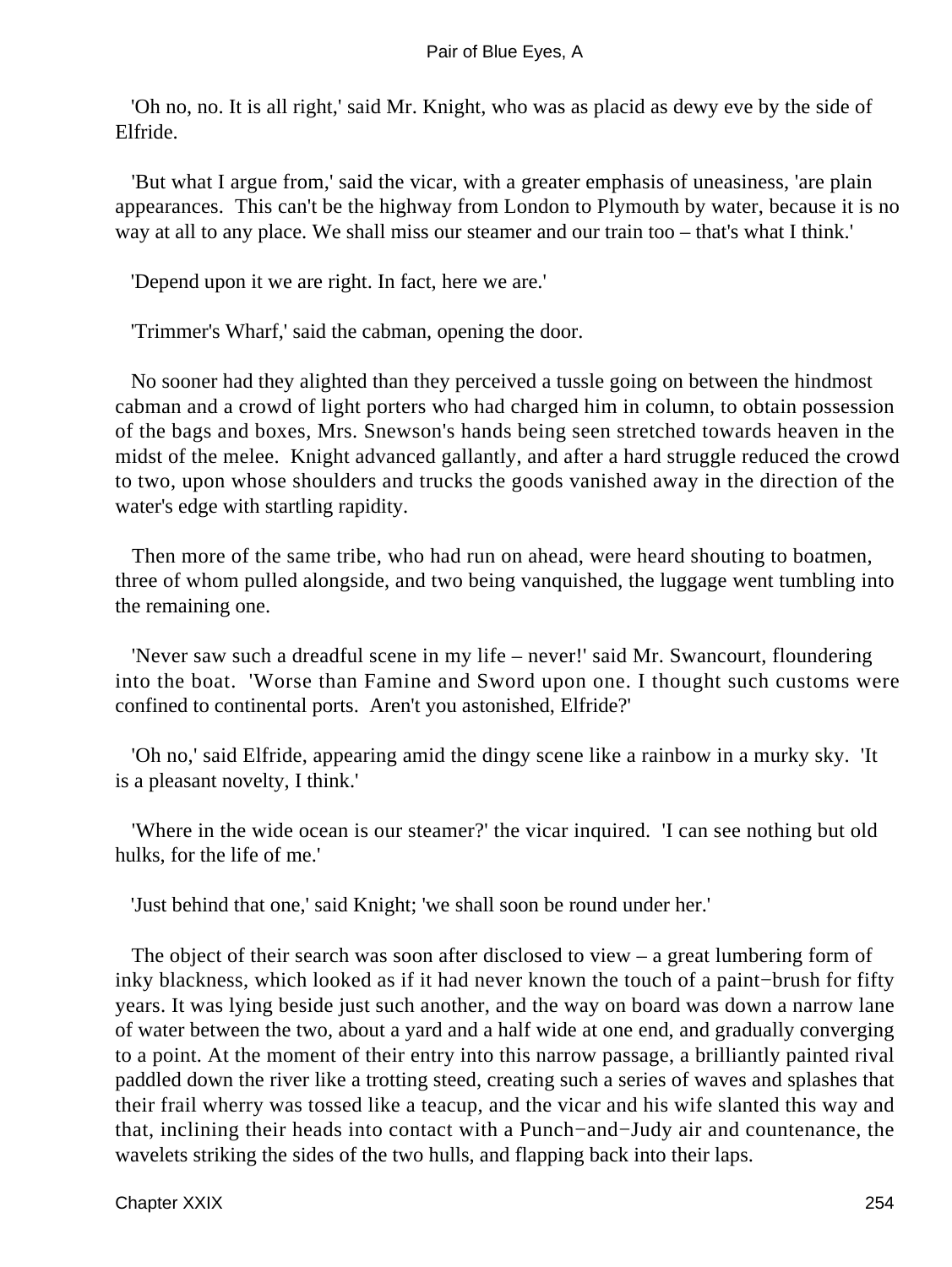'Dreadful! horrible!' Mr. Swancourt murmured privately; and said aloud, I thought we walked on board. I don't think really I should have come, if I had known this trouble was attached to it.'

 'If they must splash, I wish they would splash us with clean water,' said the old lady, wiping her dress with her handkerchief.

'I hope it is perfectly safe,' continued the vicar.

'O papa! you are not very brave,' cried Elfride merrily.

 'Bravery is only obtuseness to the perception of contingencies,' Mr. Swancourt severely answered.

 Mrs. Swancourt laughed, and Elfride laughed, and Knight laughed, in the midst of which pleasantness a man shouted to them from some position between their heads and the sky, and they found they were close to the Juliet, into which they quiveringly ascended.

 It having been found that the lowness of the tide would prevent their getting off for an hour, the Swancourts, having nothing else to do, allowed their eyes to idle upon men in blue jerseys performing mysterious mending operations with tar−twine; they turned to look at the dashes of lurid sunlight, like burnished copper stars afloat on the ripples, which danced into and tantalized their vision; or listened to the loud music of a steam− crane at work close by; or to sighing sounds from the funnels of passing steamers, getting dead as they grew more distant; or to shouts from the decks of different craft in their vicinity, all of them assuming the form of 'Ah−he−hay!'

 Half−past ten: not yet off. Mr. Swancourt breathed a breath of weariness, and looked at his fellow−travellers in general. Their faces were certainly not worth looking at. The expression 'Waiting' was written upon them so absolutely that nothing more could be discerned there. All animation was suspended till Providence should raise the water and let them go.

 'I have been thinking,' said Knight, 'that we have come amongst the rarest class of people in the kingdom. Of all human characteristics, a low opinion of the value of his own time by an individual must be among the strangest to find. Here we see numbers of that patient and happy species. Rovers, as distinct from travellers.'

'But they are pleasure−seekers, to whom time is of no importance.'

 'Oh no. The pleasure−seekers we meet on the grand routes are more anxious than commercial travellers to rush on. And added to the loss of time in getting to their journey's end, these exceptional people take their chance of sea−sickness by coming this way.'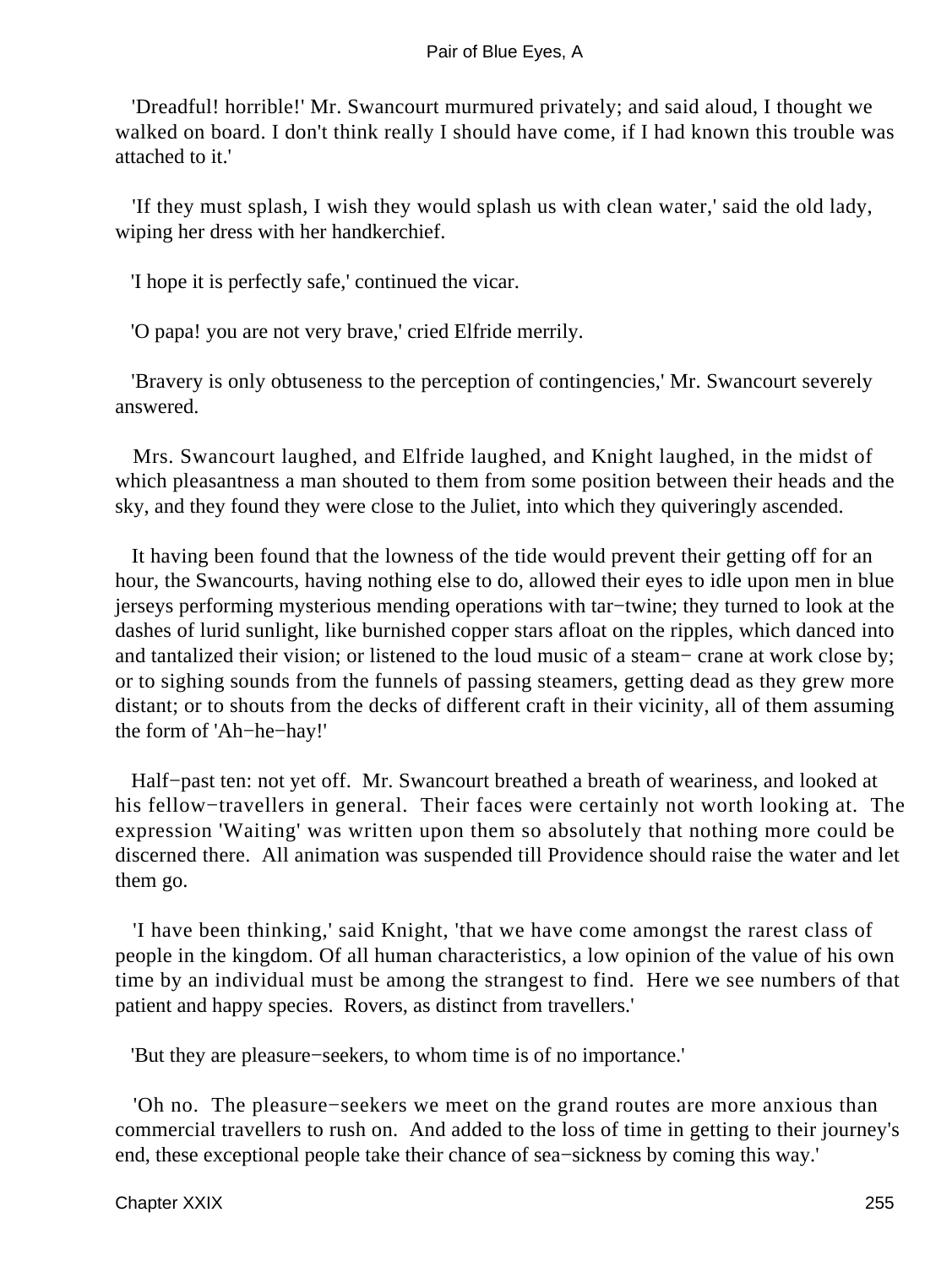'Can it be?' inquired the vicar with apprehension. 'Surely not, Mr. Knight, just here in our English Channel – close at our doors, as I may say.'

 'Entrance passages are very draughty places, and the Channel is like the rest. It ruins the temper of sailors. It has been calculated by philosophers that more damns go up to heaven from the Channel, in the course of a year, than from all the five oceans put together.'

 They really start now, and the dead looks of all the throng come to life immediately. The man who has been frantically hauling in a rope that bade fair to have no end ceases his labours, and they glide down the serpentine bends of the Thames.

Anything anywhere was a mine of interest to Elfride, and so was this.

 'It is well enough now,' said Mrs. Swancourt, after they had passed the Nore, 'but I can't say I have cared for my voyage hitherto.' For being now in the open sea a slight breeze had sprung up, which cheered her as well as her two younger companions. But unfortunately it had a reverse effect upon the vicar, who, after turning a sort of apricot jam colour, interspersed with dashes of raspberry, pleaded indisposition, and vanished from their sight.

 The afternoon wore on. Mrs. Swancourt kindly sat apart by herself reading, and the betrothed pair were left to themselves. Elfride clung trustingly to Knight's arm, and proud was she to walk with him up and down the deck, or to go forward, and leaning with him against the forecastle rails, watch the setting sun gradually withdrawing itself over their stern into a huge bank of livid cloud with golden edges that rose to meet it.

 She was childishly full of life and spirits, though in walking up and down with him before the other passengers, and getting noticed by them, she was at starting rather confused, it being the first time she had shown herself so openly under that kind of protection. 'I expect they are envious and saying things about us, don't you?' she would whisper to Knight with a stealthy smile.

 'Oh no,' he would answer unconcernedly. 'Why should they envy us, and what can they say?'

 'Not any harm, of course,' Elfride replied, 'except such as this: «How happy those two are! she is proud enough now.» What makes it worse,' she continued in the extremity of confidence, 'I heard those two cricketing men say just now, «She's the nobbiest girl on the boat.» But I don't mind it, you know, Harry.'

 'I should hardly have supposed you did, even if you had not told me,' said Knight with great blandness.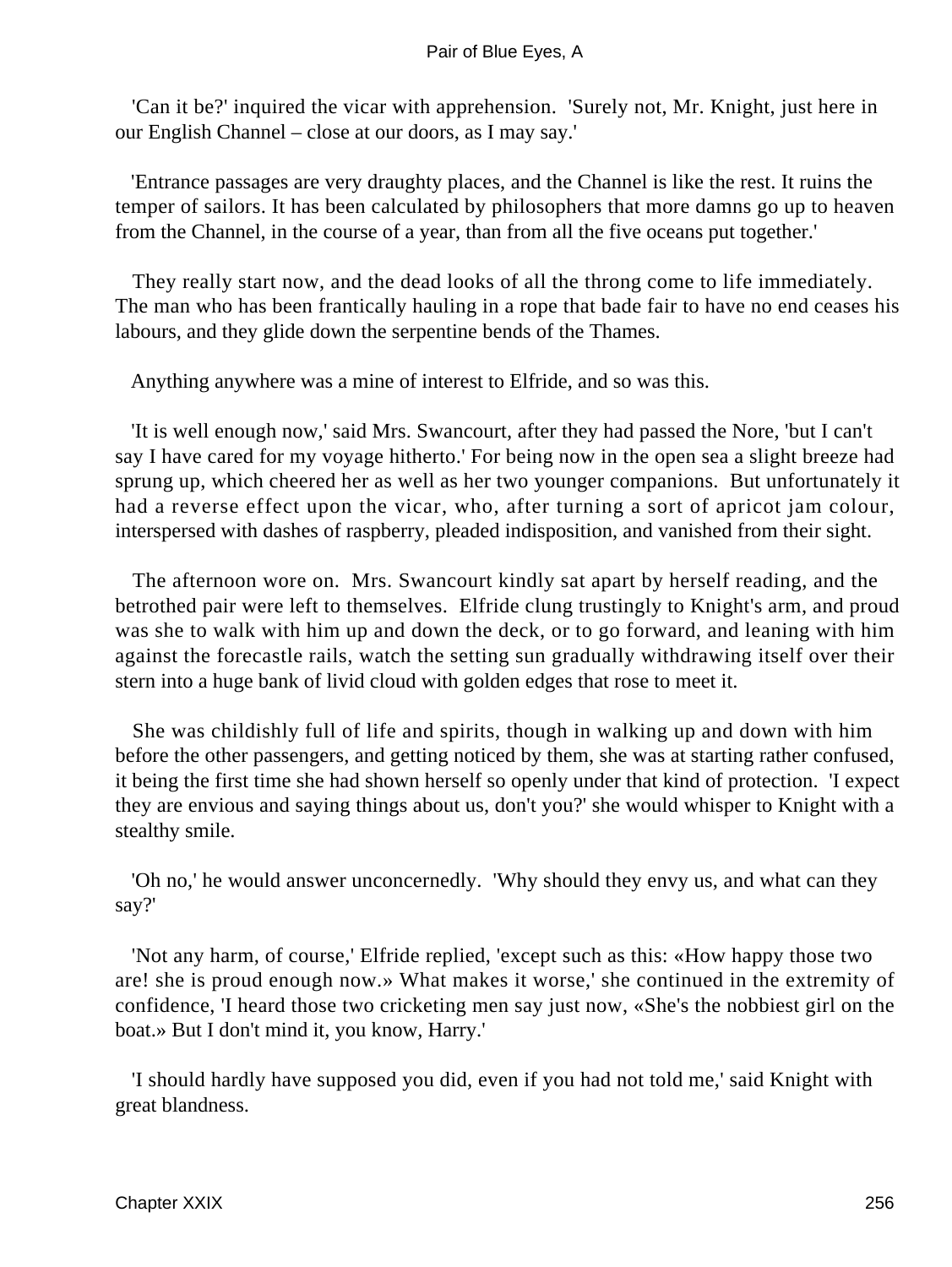She was never tired of asking her lover questions and admiring his answers, good, bad, or indifferent as they might be. The evening grew dark and night came on, and lights shone upon them from the horizon and from the sky.

 'Now look there ahead of us, at that halo in the air, of silvery brightness. Watch it, and you will see what it comes to.'

 She watched for a few minutes, when two white lights emerged from the side of a hill, and showed themselves to be the origin of the halo.

'What a dazzling brilliance! What do they mark?'

'The South Foreland: they were previously covered by the cliff.'

'What is that level line of little sparkles – a town, I suppose?'

'That's Dover.'

 All this time, and later, soft sheet lightning expanded from a cloud in their path, enkindling their faces as they paced up and down, shining over the water, and, for a moment, showing the horizon as a keen line.

 Elfride slept soundly that night. Her first thought the next morning was the thrilling one that Knight was as close at hand as when they were at home at Endelstow, and her first sight, on looking out of the cabin window, was the perpendicular face of Beachy Head, gleaming white in a brilliant six−o'clock−in−the− morning sun. This fair daybreak, however, soon changed its aspect. A cold wind and a pale mist descended upon the sea, and seemed to threaten a dreary day.

 When they were nearing Southampton, Mrs. Swancourt came to say that her husband was so ill that he wished to be put on shore here, and left to do the remainder of the journey by land. 'He will be perfectly well directly he treads firm ground again. Which shall we do – go with him, or finish our voyage as we intended?'

 Elfride was comfortably housed under an umbrella which Knight was holding over her to keep off the wind. 'Oh, don't let us go on shore!' she said with dismay. 'It would be such a pity!'

 'That's very fine,' said Mrs. Swancourt archly, as to a child. 'See, the wind has increased her colour, the sea her appetite and spirits, and somebody her happiness. Yes, it would be a pity, certainly.'

''Tis my misfortune to be always spoken to from a pedestal,' sighed Elfride.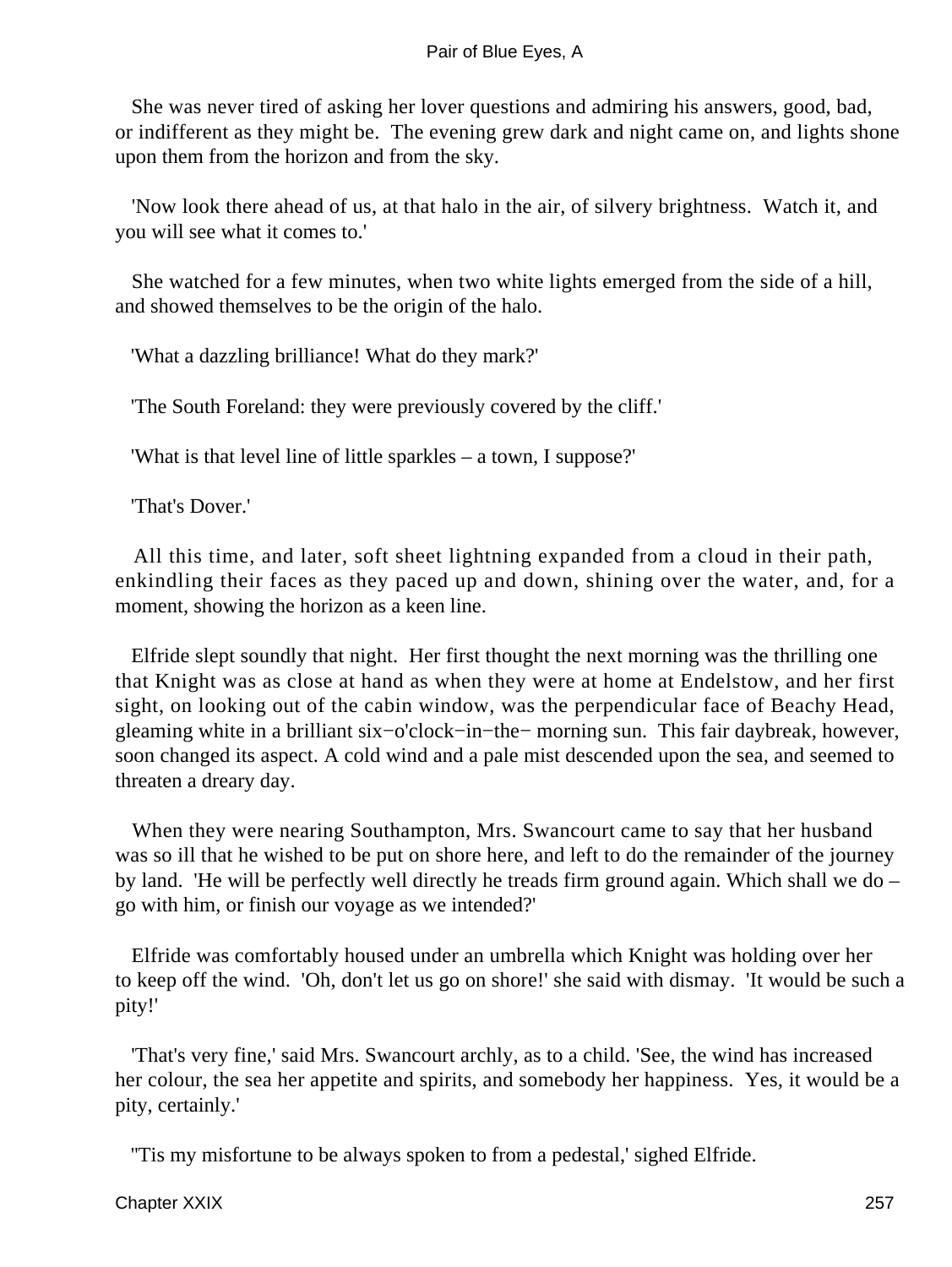'Well, we will do as you like, Mrs. Swancourt,' said Knight, 'but  $-$  – '

 'I myself would rather remain on board,' interrupted the elder lady. 'And Mr. Swancourt particularly wishes to go by himself. So that shall settle the matter.'

The vicar, now a drab colour, was put ashore, and became as well as ever forthwith.

 Elfride, sitting alone in a retired part of the vessel, saw a veiled woman walk aboard among the very latest arrivals at this port. She was clothed in black silk, and carried a dark shawl upon her arm. The woman, without looking around her, turned to the quarter allotted to the second−cabin passengers. All the carnation Mrs. Swancourt had complimented her step−daughter upon possessing left Elfride's cheeks, and she trembled visibly.

She ran to the other side of the boat, where Mrs. Swancourt was standing.

 'Let us go home by railway with papa, after all,' she pleaded earnestly. 'I would rather go with him – shall we?'

 Mrs. Swancourt looked around for a moment, as if unable to decide. 'Ah,' she exclaimed, 'it is too late now. Why did not you say so before, when we had plenty of time?'

 The Juliet had at that minute let go, the engines had started, and they were gliding slowly away from the quay. There was no help for it but to remain, unless the Juliet could be made to put back, and that would create a great disturbance. Elfride gave up the idea and submitted quietly. Her happiness was sadly mutilated now.

 The woman whose presence had so disturbed her was exactly like Mrs. Jethway. She seemed to haunt Elfride like a shadow. After several minutes' vain endeavour to account for any design Mrs. Jethway could have in watching her, Elfride decided to think that, if it were the widow, the encounter was accidental. She remembered that the widow in her restlessness was often visiting the village near Southampton, which was her original home, and it was possible that she chose water−transit with the idea of saving expense.

'What is the matter, Elfride?' Knight inquired, standing before her.

'Nothing more than that I am rather depressed.'

 'I don't much wonder at it; that wharf was depressing. We seemed underneath and inferior to everything around us. But we shall be in the sea breeze again soon, and that will freshen you, dear.'

 The evening closed in and dusk increased as they made way down Southampton Water and through the Solent. Elfride's disturbance of mind was such that her light spirits of the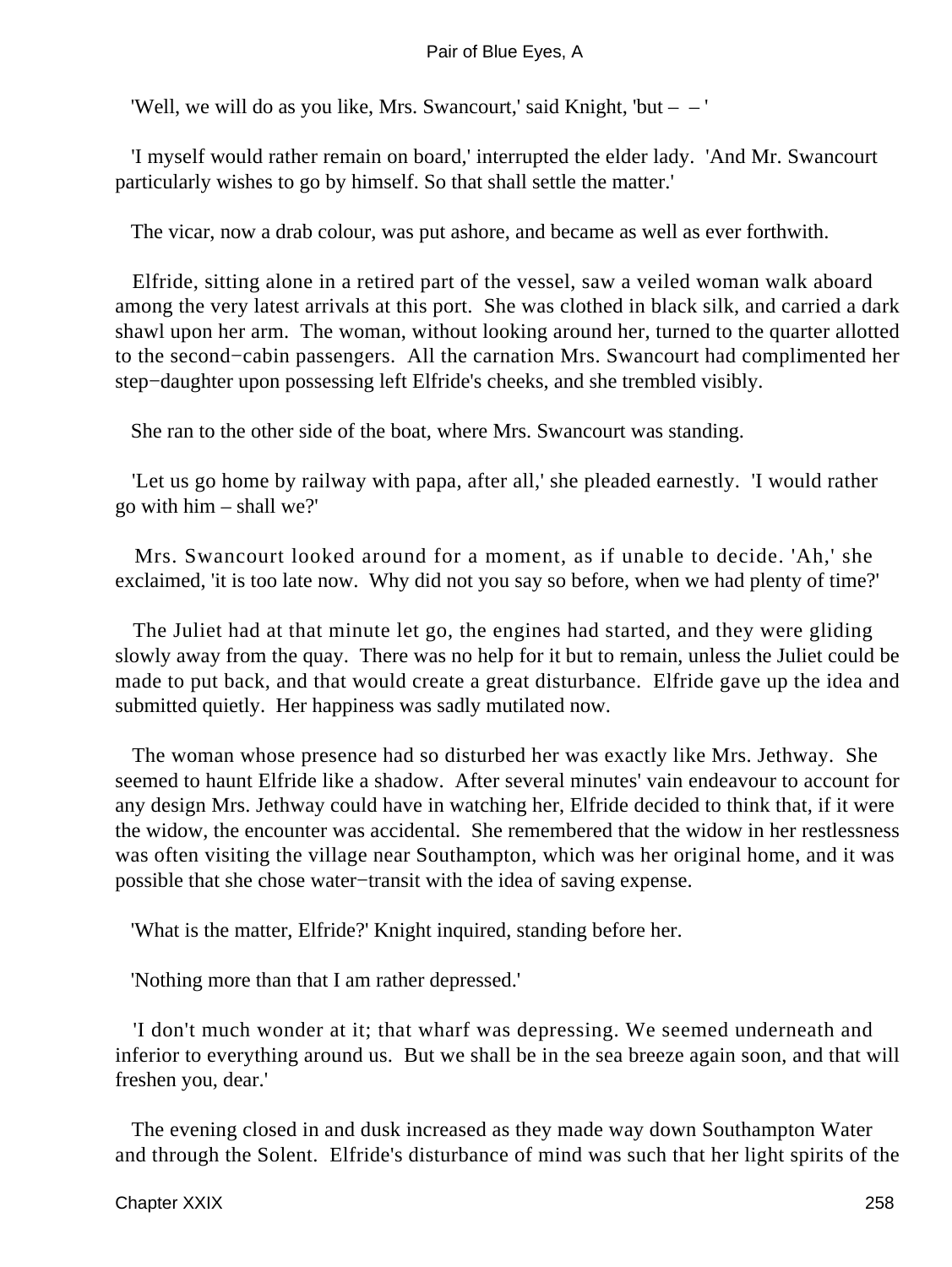foregoing four and twenty hours had entirely deserted her. The weather too had grown more gloomy, for though the showers of the morning had ceased, the sky was covered more closely than ever with dense leaden clouds. How beautiful was the sunset when they rounded the North Foreland the previous evening! now it was impossible to tell within half an hour the time of the luminary's going down. Knight led her about, and being by this time accustomed to her sudden changes of mood, overlooked the necessity of a cause in regarding the conditions – impressionableness and elasticity.

 Elfride looked stealthily to the other end of the vessel. Mrs. Jethway, or her double, was sitting at the stern – her eye steadily regarding Elfride.

 'Let us go to the forepart,' she said quickly to Knight. 'See there – the man is fixing the lights for the night.'

 Knight assented, and after watching the operation of fixing the red and the green lights on the port and starboard bows, and the hoisting of the white light to the masthead, he walked up and down with her till the increase of wind rendered promenading difficult. Elfride's eyes were occasionally to be found furtively gazing abaft, to learn if her enemy were really there. Nobody was visible now.

'Shall we go below?' said Knight, seeing that the deck was nearly deserted.

 'No,' she said. 'If you will kindly get me a rug from Mrs. Swancourt, I should like, if you don't mind, to stay here.' She had recently fancied the assumed Mrs. Jethway might be a first− class passenger, and dreaded meeting her by accident.

 Knight appeared with the rug, and they sat down behind a weather− cloth on the windward side, just as the two red eyes of the Needles glared upon them from the gloom, their pointed summits rising like shadowy phantom figures against the sky. It became necessary to go below to an eight−o'clock meal of nondescript kind, and Elfride was immensely relieved at finding no sign of Mrs. Jethway there. They again ascended, and remained above till Mrs. Snewson staggered up to them with the message that Mrs. Swancourt thought it was time for Elfride to come below. Knight accompanied her down, and returned again to pass a little more time on deck.

 Elfride partly undressed herself and lay down, and soon became unconscious, though her sleep was light How long she had lain, she knew not, when by slow degrees she became cognizant of a whispering in her ear.

 'You are well on with him, I can see. Well, provoke me now, but my day will come, you will find.' That seemed to be the utterance, or words to that effect.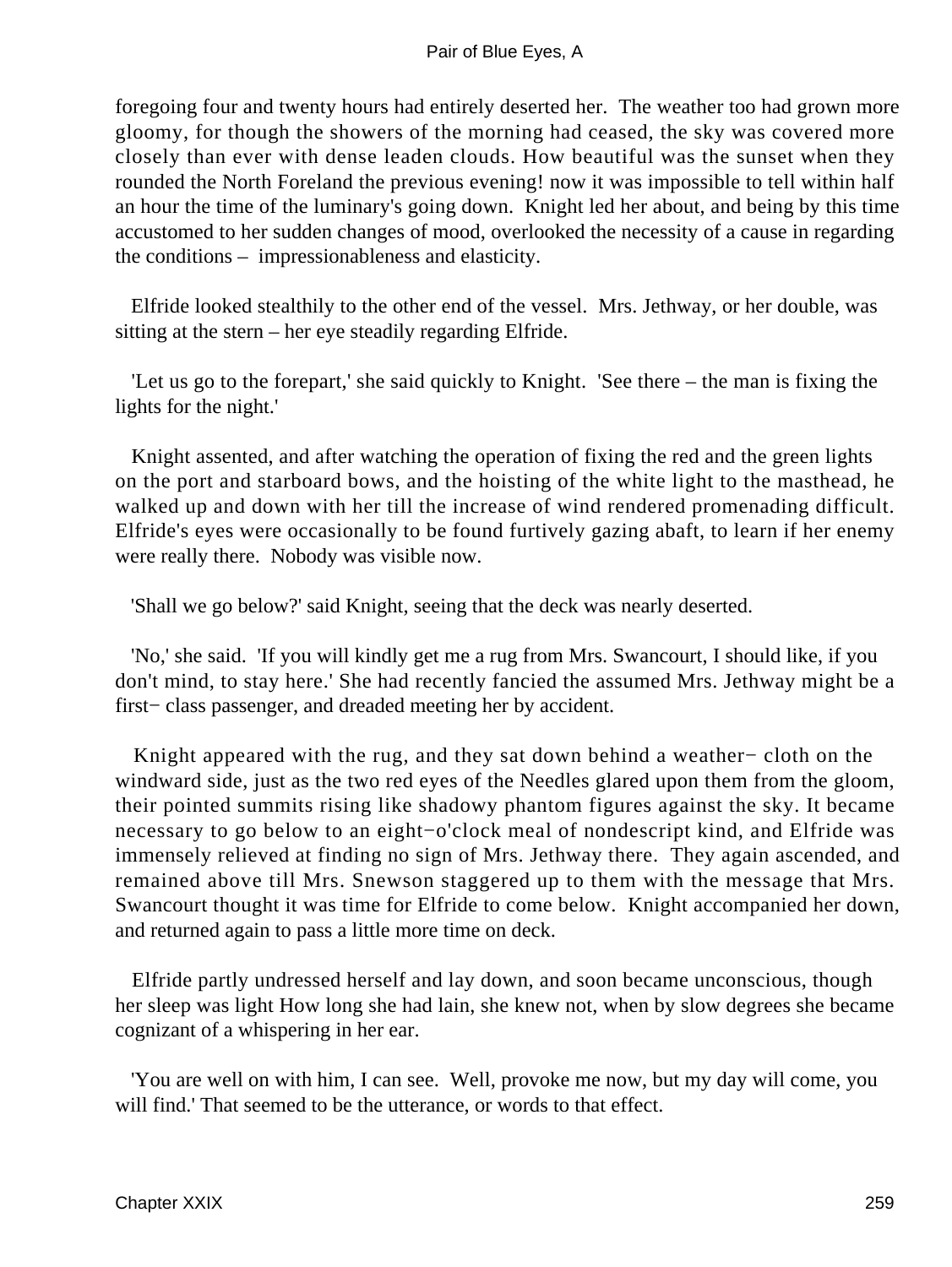Elfride became broad awake and terrified. She knew the words, if real, could be only those of one person, and that person the widow Jethway.

 The lamp had gone out and the place was in darkness. In the next berth she could hear her stepmother breathing heavily, further on Snewson breathing more heavily still. These were the only other legitimate occupants of the cabin, and Mrs. Jethway must have stealthily come in by some means and retreated again, or else she had entered an empty berth next Snewson's. The fear that this was the case increased Elfride's perturbation, till it assumed the dimensions of a certainty, for how could a stranger from the other end of the ship possibly contrive to get in? Could it have been a dream?

 Elfride raised herself higher and looked out of the window. There was the sea, floundering and rushing against the ship's side just by her head, and thence stretching away, dim and moaning, into an expanse of indistinctness; and far beyond all this two placid lights like rayless stars. Now almost fearing to turn her face inwards again, lest Mrs. Jethway should appear at her elbow, Elfride meditated upon whether to call Snewson to keep her company. 'Four bells ' sounded, and she heard voices, which gave her a little courage. It was not worth while to call Snewson.

 At any rate Elfride could not stay there panting longer, at the risk of being again disturbed by that dreadful whispering. So wrapping herself up hurriedly she emerged into the passage, and by the aid of a faint light burning at the entrance to the saloon found the foot of the stairs, and ascended to the deck. Dreary the place was in the extreme. It seemed a new spot altogether in contrast with its daytime self. She could see the glowworm light from the binnacle, and the dim outline of the man at the wheel; also a form at the bows. Not another soul was apparent from stem to stern.

 Yes, there were two more – by the bulwarks. One proved to be her Harry, the other the mate. She was glad indeed, and on drawing closer found they were holding a low slow chat about nautical affairs. She ran up and slipped her hand through Knight's arm, partly for love, partly for stability.

'Elfie! not asleep?' said Knight, after moving a few steps aside with her.

 'No: I cannot sleep. May I stay here? It is so dismal down there, and – and I was afraid. Where are we now?'

 'Due south of Portland Bill. Those are the lights abeam of us: look. A terrible spot, that, on a stormy night. And do you see a very small light that dips and rises to the right? That's a light− ship on the dangerous shoal called the Shambles, where many a good vessel has gone to pieces. Between it and ourselves is the Race – a place where antagonistic currents meet and form whirlpools – a spot which is rough in the smoothest weather, and terrific in a wind. That dark, dreary horizon we just discern to the left is the West Bay, terminated landwards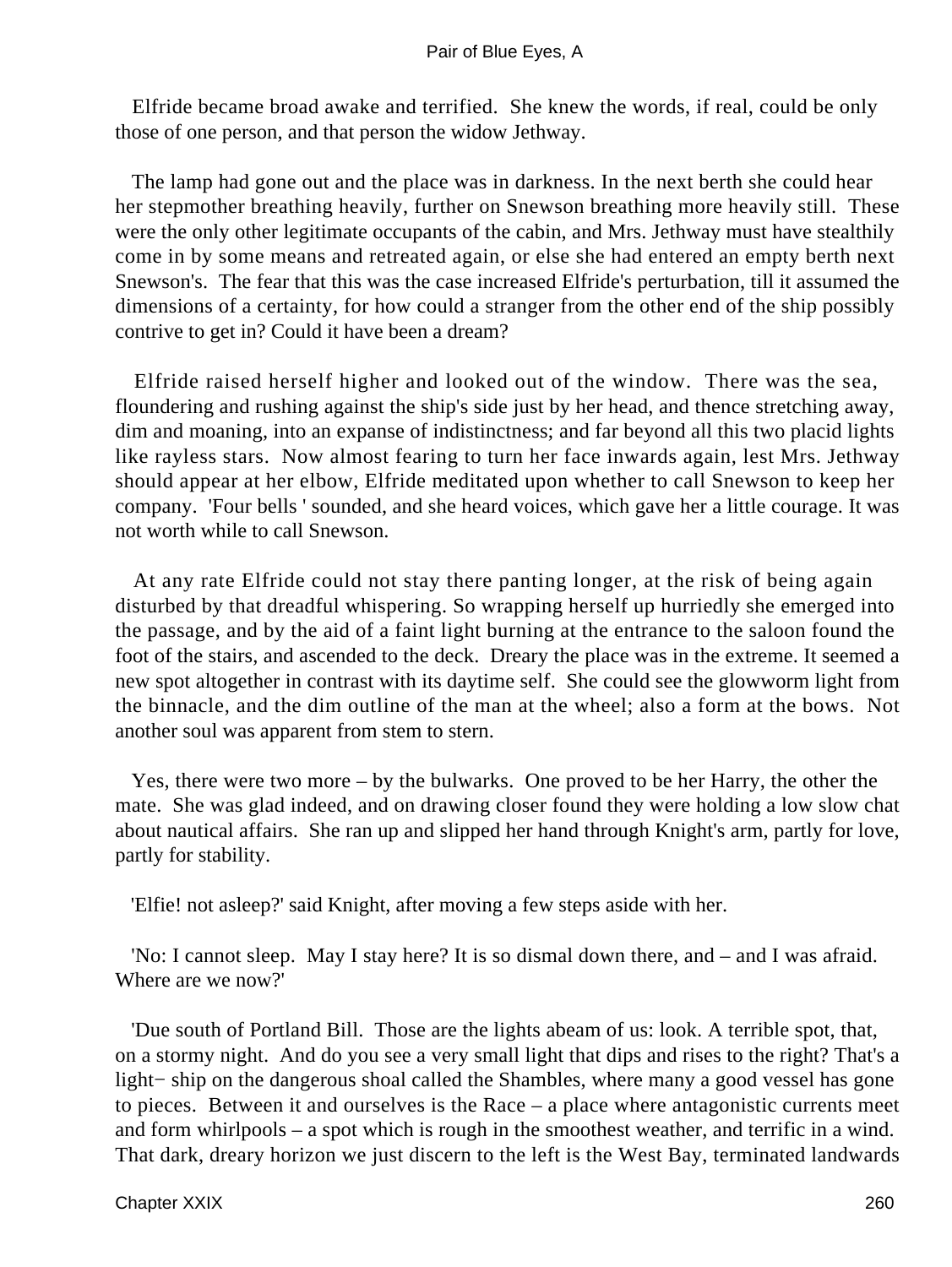by the Chesil Beach.'

'What time is it, Harry?'

'Just past two.'

'Are you going below?'

'Oh no; not to−night. I prefer pure air.'

 She fancied he might be displeased with her for coming to him at this unearthly hour. 'I should like to stay here too, if you will allow me,' she said timidly.

'I want to ask you things.'

 'Allow you, Elfie!' said Knight, putting his arm round her and drawing her closer. 'I am twice as happy with you by my side. Yes: we will stay, and watch the approach of day.'

 So they again sought out the sheltered nook, and sitting down wrapped themselves in the rug as before.

'What were you going to ask me?' he inquired, as they undulated up and down.

 'Oh, it was not much – perhaps a thing I ought not to ask,' she said hesitatingly. Her sudden wish had really been to discover at once whether he had ever before been engaged to be married. If he had, she would make that a ground for telling him a little of her conduct with Stephen. Mrs. Jethway's seeming words had so depressed the girl that she herself now painted her flight in the darkest colours, and longed to ease her burdened mind by an instant confession. If Knight had ever been imprudent himself, he might, she hoped, forgive all.

 'I wanted to ask you,' she went on, 'if – you had ever been engaged before.' She added tremulously, 'I hope you have – I mean, I don't mind at all if you have.'

 'No, I never was,' Knight instantly and heartily replied. 'Elfride' – and there was a certain happy pride in his tone – 'I am twelve years older than you, and I have been about the world, and, in a way, into society, and you have not. And yet I am not so unfit for you as strict−thinking people might imagine, who would assume the difference in age to signify most surely an equal addition to my practice in love−making.'

Elfride shivered.

'You are cold – is the wind too much for you?'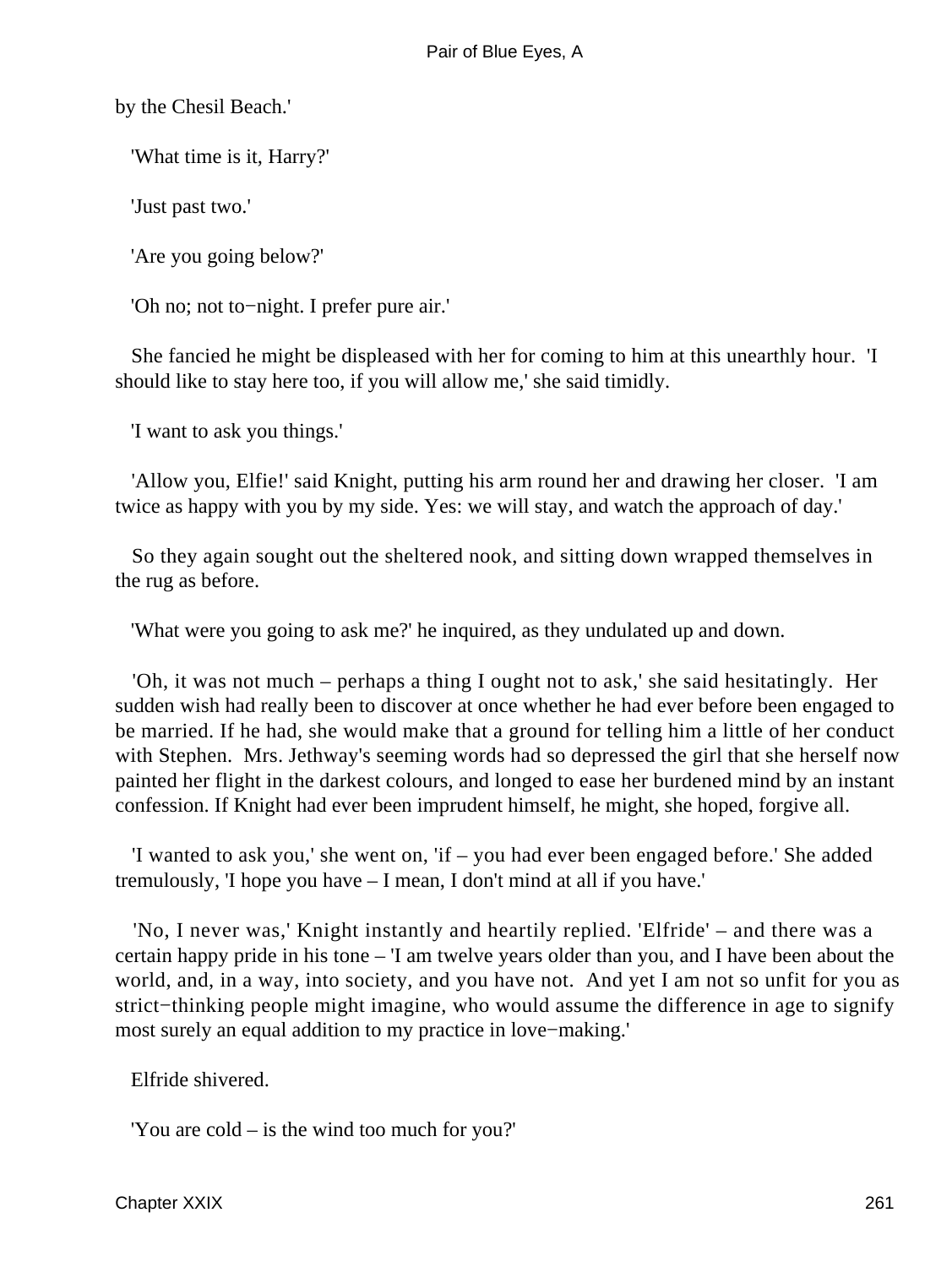'No,' she said gloomily. The belief which had been her sheet− anchor in hoping for forgiveness had proved false. This account of the exceptional nature of his experience, a matter which would have set her rejoicing two years ago, chilled her now like a frost.

'You don't mind my asking you?' she continued.

'Oh no – not at all.'

 'And have you never kissed many ladies?' she whispered, hoping he would say a hundred at the least.

 The time, the circumstances, and the scene were such as to draw confidences from the most reserved. 'Elfride,' whispered Knight in reply, 'it is strange you should have asked that question. But I'll answer it, though I have never told such a thing before. I have been rather absurd in my avoidance of women. I have never given a woman a kiss in my life, except yourself and my mother.' The man of two and thirty with the experienced mind warmed all over with a boy's ingenuous shame as he made the confession.

'What, not one?' she faltered.

'No; not one.'

'How very strange!'

 'Yes, the reverse experience may be commoner. And yet, to those who have observed their own sex, as I have, my case is not remarkable. Men about town are women's favourites – that's the postulate – and superficial people don't think far enough to see that there may be reserved, lonely exceptions.'

'Are you proud of it, Harry?'

 'No, indeed. Of late years I have wished I had gone my ways and trod out my measure like lighter−hearted men. I have thought of how many happy experiences I may have lost through never going to woo.'

'Then why did you hold aloof?'

 'I cannot say. I don't think it was my nature to: circumstance hindered me, perhaps. I have regretted it for another reason. This great remissness of mine has had its effect upon me. The older I have grown, the more distinctly have I perceived that it was absolutely preventing me from liking any woman who was not as unpractised as I; and I gave up the expectation of finding a nineteenth−century young lady in my own raw state. Then I found you, Elfride, and l felt for the first time that my fastidiousness was a blessing. And it helped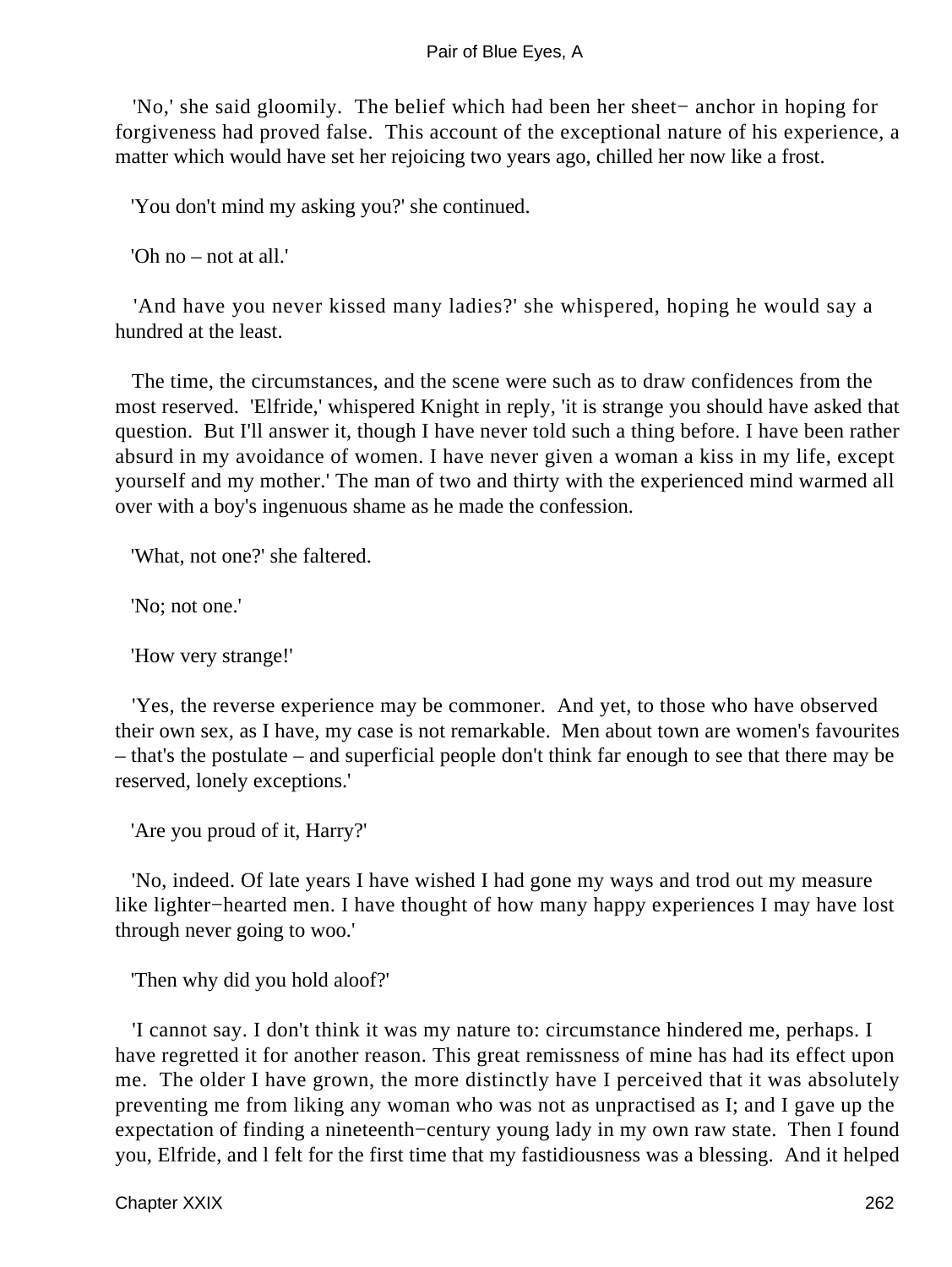to make me worthy of you. I felt at once that, differing as we did in other experiences, in this matter I resembled you. Well, aren't you glad to hear it, Elfride?'

 'Yes, I am,' she answered in a forced voice. 'But I always had thought that men made lots of engagements before they married – especially if they don't marry very young.'

 'So all women think, I suppose – and rightly, indeed, of the majority of bachelors, as I said before. But an appreciable minority of slow−coach men do not – and it makes them very awkward when they do come to the point. However, it didn't matter in my case.'

'Why?' she asked uneasily.

 'Because you know even less of love−making and matrimonial prearrangement than I, and so you can't draw invidious comparisons if I do my engaging improperly.'

'I think you do it beautifully!'

 'Thank you, dear. But,' continued Knight laughingly, 'your opinion is not that of an expert, which alone is of value.'

 Had she answered, 'Yes, it is,' half as strongly as she felt it, Knight might have been a little astonished.

 'If you had ever been engaged to be married before,' he went on, 'I expect your opinion of my addresses would be different. But then, I should not  $-$  –

'Should not what, Harry?'

 'Oh, I was merely going to say that in that case I should never have given myself the pleasure of proposing to you, since your freedom from that experience was your attraction, darling.'

'You are severe on women, are you not?'

 'No, I think not. I had a right to please my taste, and that was for untried lips. Other men than those of my sort acquire the taste as they get older – but don't find an Elfride –  $-$ 

'What horrid sound is that we hear when we pitch forward?'

 'Only the screw – don't find an Elfride as I did. To think that I should have discovered such an unseen flower down there in the West – to whom a man is as much as a multitude to some women, and a trip down the English Channel like a voyage round the world!'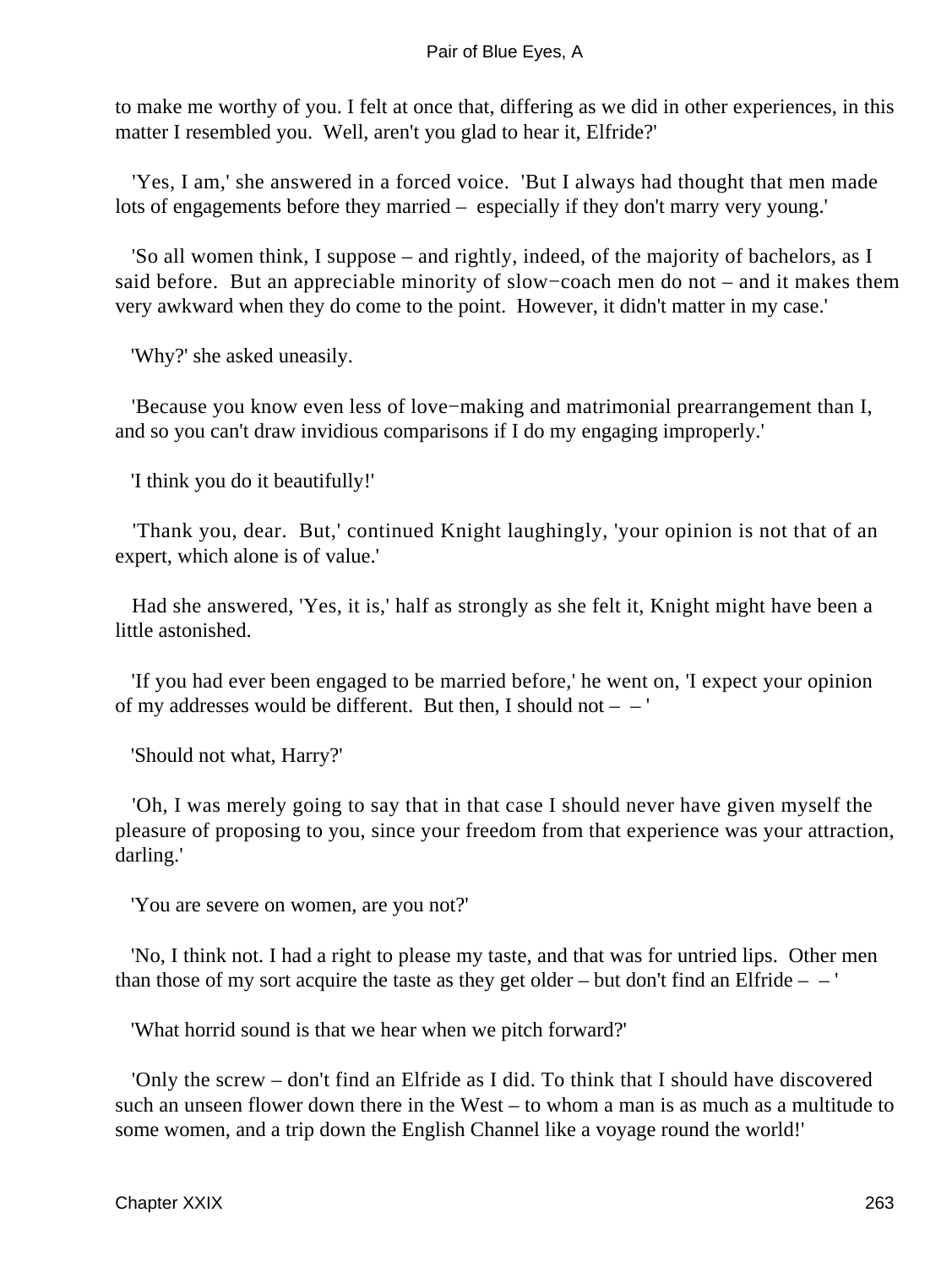'And would you,' she said, and her voice was tremulous, 'have given up a lady – if you had become engaged to her – and then found she had had ONE kiss before yours – and would you have – gone away and left her?'

'One kiss, – no, hardly for that.'

'Two?'

 'Well – I could hardly say inventorially like that. Too much of that sort of thing certainly would make me dislike a woman. But let us confine our attention to ourselves, not go thinking of might have beens.'

 So Elfride had allowed her thoughts to 'dally with false surmise,' and every one of Knight's words fell upon her like a weight. After this they were silent for a long time, gazing upon the black mysterious sea, and hearing the strange voice of the restless wind. A rocking to and fro on the waves, when the breeze is not too violent and cold, produces a soothing effect even upon the most highly−wrought mind. Elfride slowly sank against Knight, and looking down, he found by her soft regular breathing that she had fallen asleep. Not wishing to disturb her, he continued still, and took an intense pleasure in supporting her warm young form as it rose and fell with her every breath.

 Knight fell to dreaming too, though he continued wide awake. It was pleasant to realize the implicit trust she placed in him, and to think of the charming innocence of one who could sink to sleep in so simple and unceremonious a manner. More than all, the musing unpractical student felt the immense responsibility he was taking upon himself by becoming the protector and guide of such a trusting creature. The quiet slumber of her soul lent a quietness to his own. Then she moaned, and turned herself restlessly. Presently her mutterings became distinct:

 'Don't tell him – he will not love me....I did not mean any disgrace – indeed I did not, so don't tell Harry. We were going to be married – that was why I ran away....And he says he will not have a kissed woman....And if you tell him he will go away, and I shall die. I pray have mercy – Oh!'

Elfride started up wildly.

 The previous moment a musical ding−dong had spread into the air from their right hand, and awakened her.

'What is it?' she exclaimed in terror.

 'Only «eight bells,»' said Knight soothingly. 'Don't be frightened, little bird, you are safe. What have you been dreaming about?'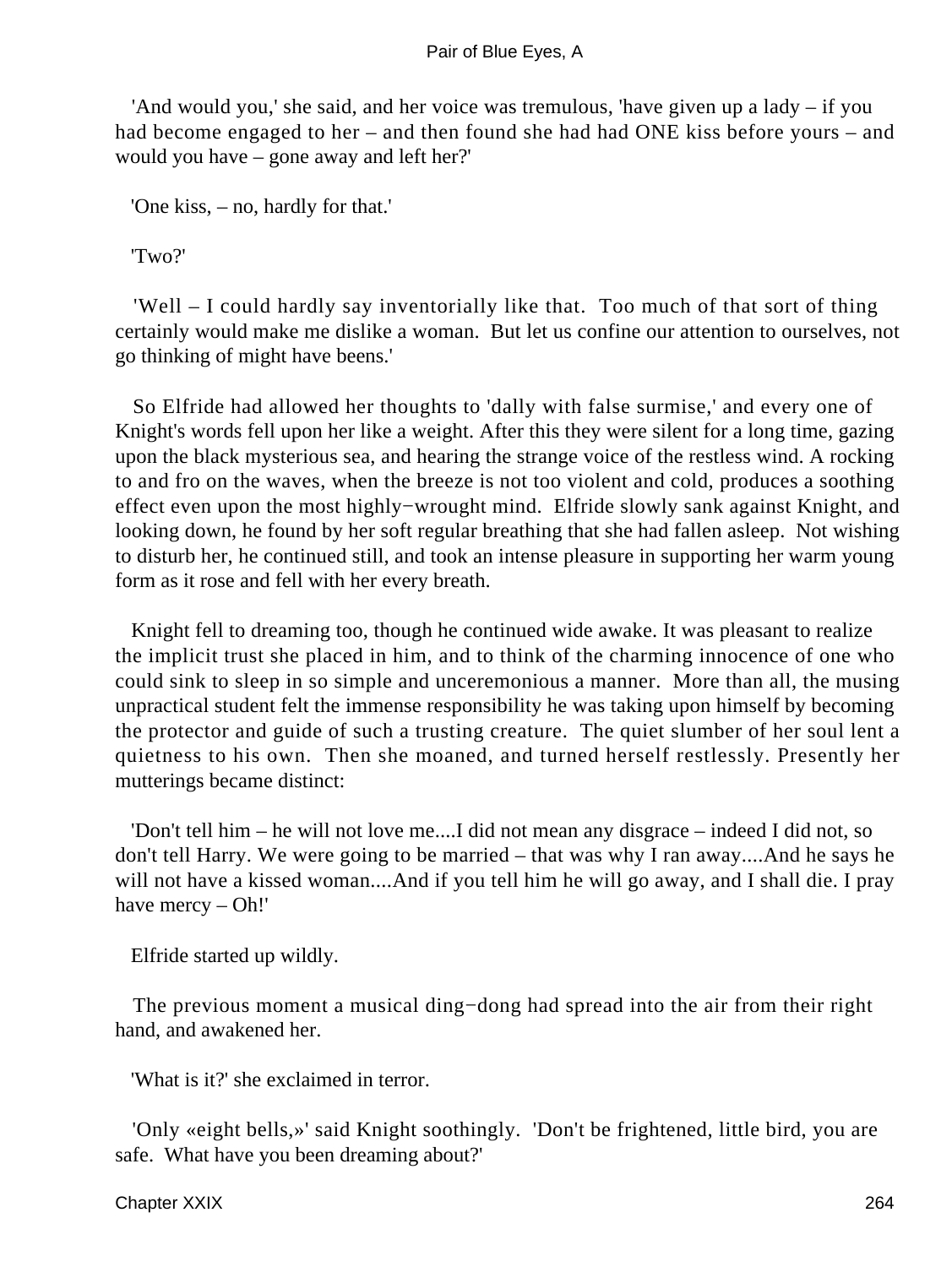'I can't tell, I can't tell!' she said with a shudder. 'Oh, I don't know what to do!'

 'Stay quietly with me. We shall soon see the dawn now. Look, the morning star is lovely over there. The clouds have completely cleared off whilst you have been sleeping. What have you been dreaming of?'

'A woman in our parish.'

'Don't you like her?'

'I don't. She doesn't like me. Where are we?'

'About south of the Exe.'

 Knight said no more on the words of her dream. They watched the sky till Elfride grew calm, and the dawn appeared. It was mere wan lightness first. Then the wind blew in a changed spirit, and died away to a zephyr. The star dissolved into the day.

 'That's how I should like to die,' said Elfride, rising from her seat and leaning over the bulwark to watch the star's last expiring gleam.

'As the lines say,' Knight replied – –

 '«To set as sets the morning star, which goes Not down behind the darken'd west, nor hides Obscured among the tempests of the sky, But melts away into the light of heaven.»'

 'Oh, other people have thought the same thing, have they? That's always the case with my originalities – they are original to nobody but myself.'

 'Not only the case with yours. When I was a young hand at reviewing I used to find that a frightful pitfall – dilating upon subjects I met with, which were novelties to me, and finding afterwards they had been exhausted by the thinking world when I was in pinafores.'

 'That is delightful. Whenever I find you have done a foolish thing I am glad, because it seems to bring you a little nearer to me, who have done many.' And Elfride thought again of her enemy asleep under the deck they trod.

 All up the coast, prominences singled themselves out from recesses. Then a rosy sky spread over the eastern sea and behind the low line of land, flinging its livery in dashes upon the thin airy clouds in that direction. Every projection on the land seemed now so many fingers anxious to catch a little of the liquid light thrown so prodigally over the sky, and after a fantastic time of lustrous yellows in the east, the higher elevations along the shore were flooded with the same hues. The bluff and bare contours of Start Point caught the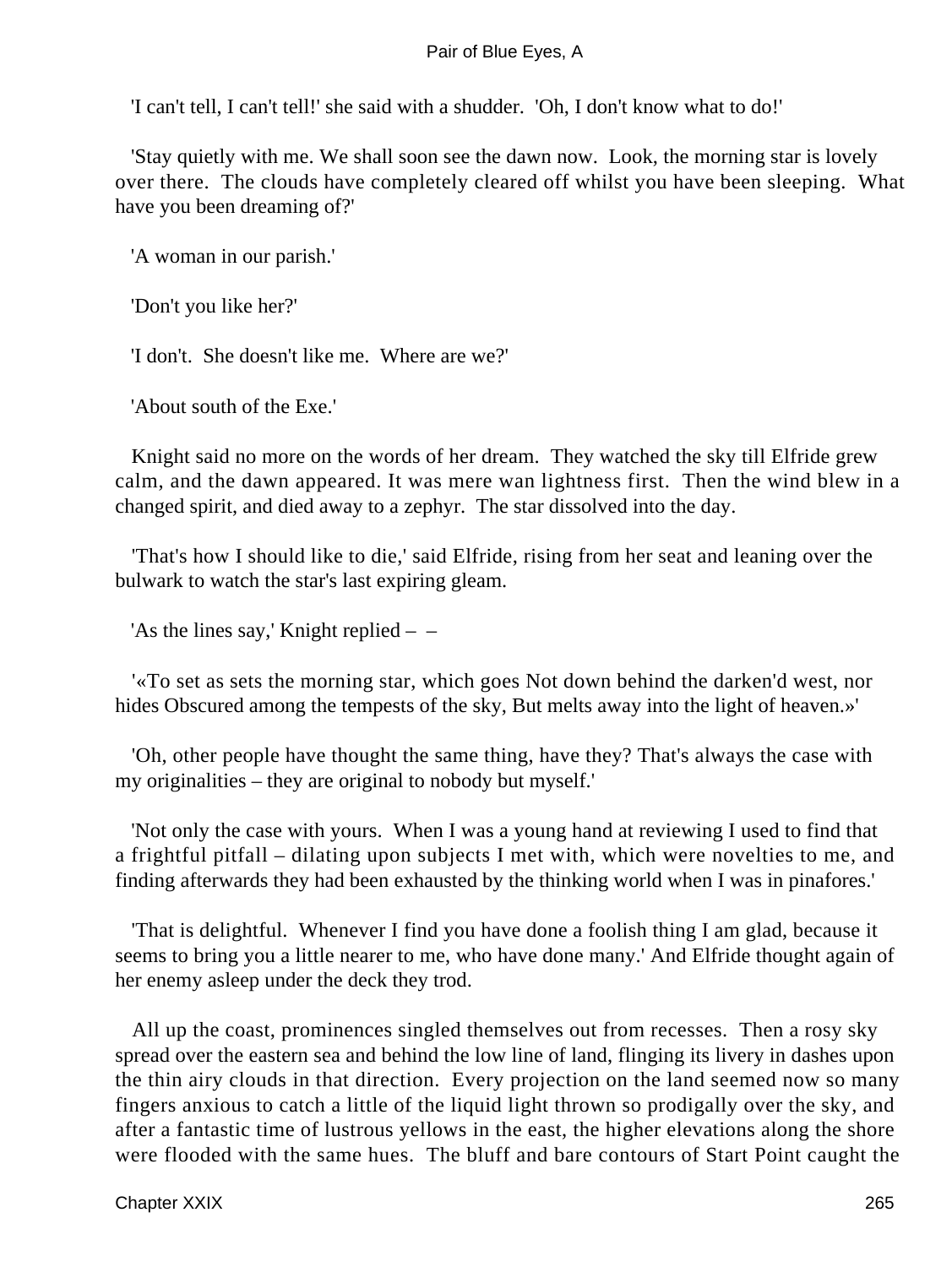brightest, earliest glow of all, and so also did the sides of its white lighthouse, perched upon a shelf in its precipitous front like a mediaeval saint in a niche. Their lofty neighbour Bolt Head on the left remained as yet ungilded, and retained its gray.

 Then up came the sun, as it were in jerks, just to seaward of the easternmost point of land, flinging out a Jacob's−ladder path of light from itself to Elfride and Knight, and coating them with rays in a few minutes. The inferior dignitaries of the shore – Froward Point, Berry Head, and Prawle – all had acquired their share of the illumination ere this, and at length the very smallest protuberance of wave, cliff, or inlet, even to the innermost recesses of the lovely valley of the Dart, had its portion; and sunlight, now the common possession of all, ceased to be the wonderful and coveted thing it had been a short half hour before.

 After breakfast, Plymouth arose into view, and grew distincter to their nearing vision, the Breakwater appearing like a streak of phosphoric light upon the surface of the sea. Elfride looked furtively around for Mrs. Jethway, but could discern no shape like hers. Afterwards, in the bustle of landing, she looked again with the same result, by which time the woman had probably glided upon the quay unobserved. Expanding with a sense of relief, Elfride waited whilst Knight looked to their luggage, and then saw her father approaching through the crowd, twirling his walking−stick to catch their attention. Elbowing their way to him they all entered the town, which smiled as sunny a smile upon Elfride as it had done between one and two years earlier, when she had entered it at precisely the same hour as the bride−elect of Stephen Smith.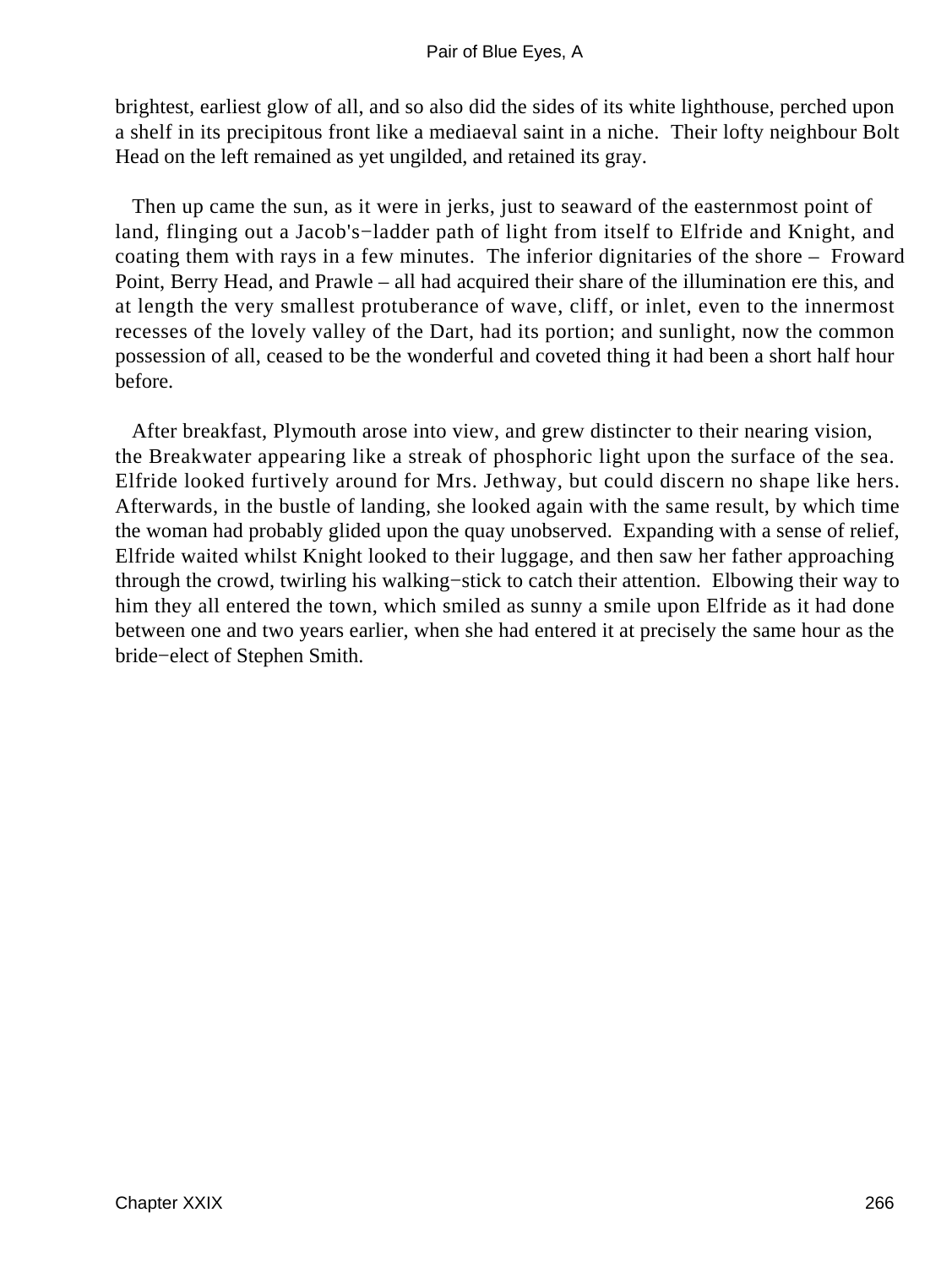# **[Chapter XXX](#page-347-0)**

*'V*assal unto Love.'

 Elfride clung closer to Knight as day succeeded day. Whatever else might admit of question, there could be no dispute that the allegiance she bore him absorbed her whole soul and existence. A greater than Stephen had arisen, and she had left all to follow him.

 The unreserved girl was never chary of letting her lover discover how much she admired him. She never once held an idea in opposition to any one of his, or insisted on any point with him, or showed any independence, or held her own on any subject. His lightest whim she respected and obeyed as law, and if, expressing her opinion on a matter, he took up the subject and differed from her, she instantly threw down her own opinion as wrong and untenable. Even her ambiguities and espieglerie were but media of the same manifestation; acted charades, embodying the words of her prototype, the tender and susceptible daughter−in−law of Naomi: 'Let me find favour in thy sight, my lord; for that thou hast comforted me, and for that thou hast spoken friendly unto thine handmaid.'

 She was syringing the plants one wet day in the greenhouse. Knight was sitting under a great passion−flower observing the scene. Sometimes he looked out at the rain from the sky, and then at Elfride's inner rain of larger drops, which fell from trees and shrubs, after having previously hung from the twigs like small silver fruit.

 'I must give you something to make you think of me during this autumn at your chambers,' she was saying. 'What shall it be? Portraits do more harm than good, by selecting the worst expression of which your face is capable. Hair is unlucky. And you don't like jewellery.'

 'Something which shall bring back to my mind the many scenes we have enacted in this conservatory. I see what I should prize very much. That dwarf myrtle tree in the pot, which you have been so carefully tending.'

Elfride looked thoughtfully at the myrtle.

 'I can carry it comfortably in my hat box,' said Knight. 'And I will put it in my window, and so, it being always before my eyes, I shall think of you continually.'

 It so happened that the myrtle which Knight had singled out had a peculiar beginning and history. It had originally been a twig worn in Stephen Smith's button−hole, and he had taken it thence, stuck it into the pot, and told her that if it grew, she was to take care of it,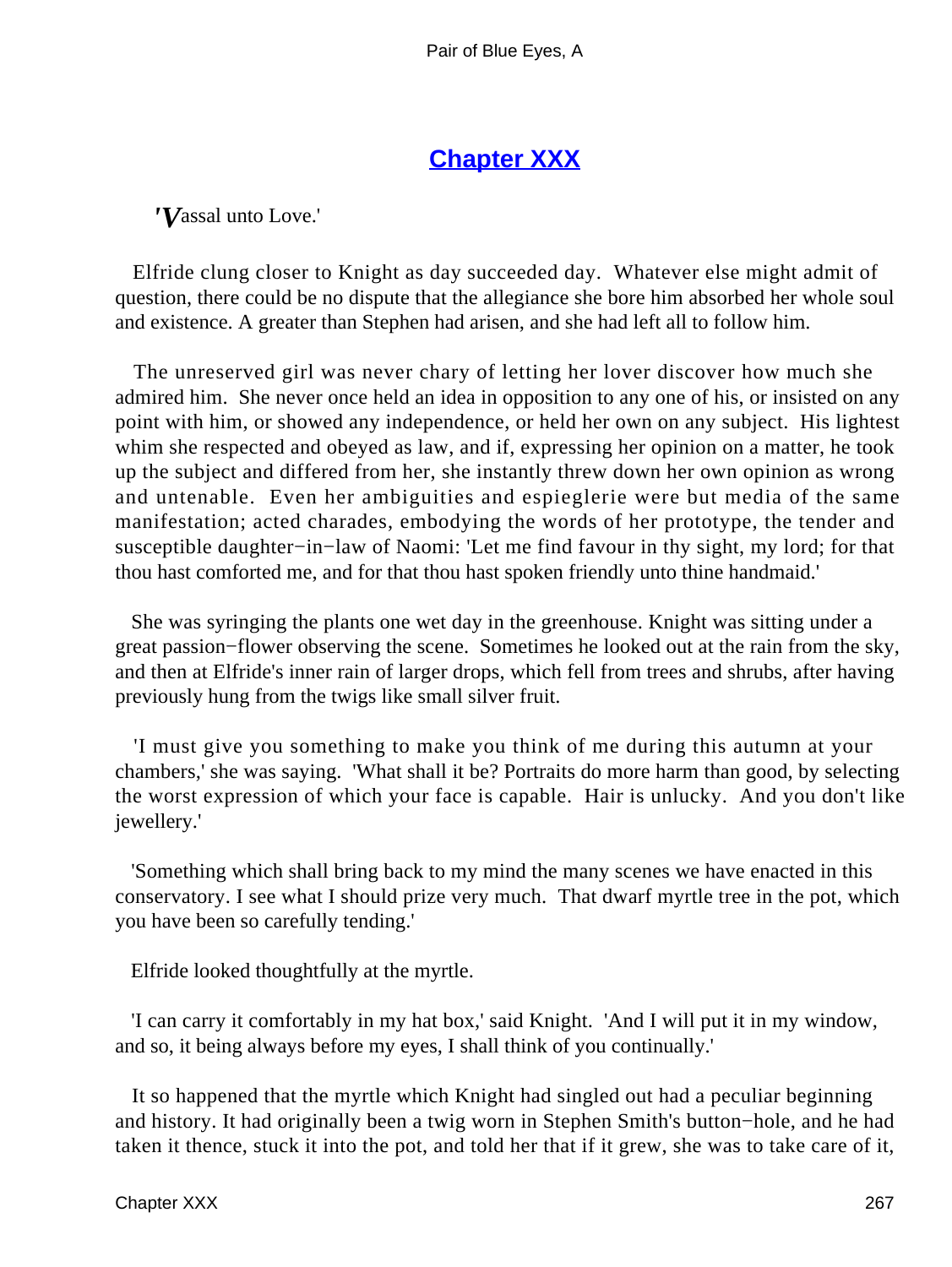and keep it in remembrance of him when he was far away.

 She looked wistfully at the plant, and a sense of fairness to Smith's memory caused her a pang of regret that Knight should have asked for that very one. It seemed exceeding a common heartlessness to let it go.

'Is there not anything you like better?' she said sadly. 'That is only an ordinary myrtle.'

 'No: I am fond of myrtle.' Seeing that she did not take kindly to the idea, he said again, 'Why do you object to my having that?'

 'Oh no – I don't object precisely – it was a feeling. – Ah, here's another cutting lately struck, and just as small – of a better kind, and with prettier leaves – myrtus microphylla.'

 'That will do nicely. Let it be put in my room, that I may not forget it. What romance attaches to the other?'

'It was a gift to me.'

 The subject then dropped. Knight thought no more of the matter till, on entering his bedroom in the evening, he found the second myrtle placed upon his dressing−table as he had directed. He stood for a moment admiring the fresh appearance of the leaves by candlelight, and then he thought of the transaction of the day.

 Male lovers as well as female can be spoilt by too much kindness, and Elfride's uniform submissiveness had given Knight a rather exacting manner at crises, attached to her as he was. 'Why should she have refused the one I first chose?' he now asked himself. Even such slight opposition as she had shown then was exceptional enough to make itself noticeable. He was not vexed with her in the least: the mere variation of her way to−day from her usual ways kept him musing on the subject, because it perplexed him. 'It was a gift' – those were her words. Admitting it to be a gift, he thought she could hardly value a mere friend more than she valued him as a lover, and giving the plant into his charge would have made no difference. 'Except, indeed, it was the gift of a lover,' he murmured.

 'I wonder if Elfride has ever had a lover before?' he said aloud, as a new idea, quite. This and companion thoughts were enough to occupy him completely till he fell asleep – rather later than usual.

The next day, when they were again alone, he said to her rather suddenly –

'Do you love me more or less, Elfie, for what I told you on board the steamer?'

'You told me so many things,' she returned, lifting her eyes to his and smiling.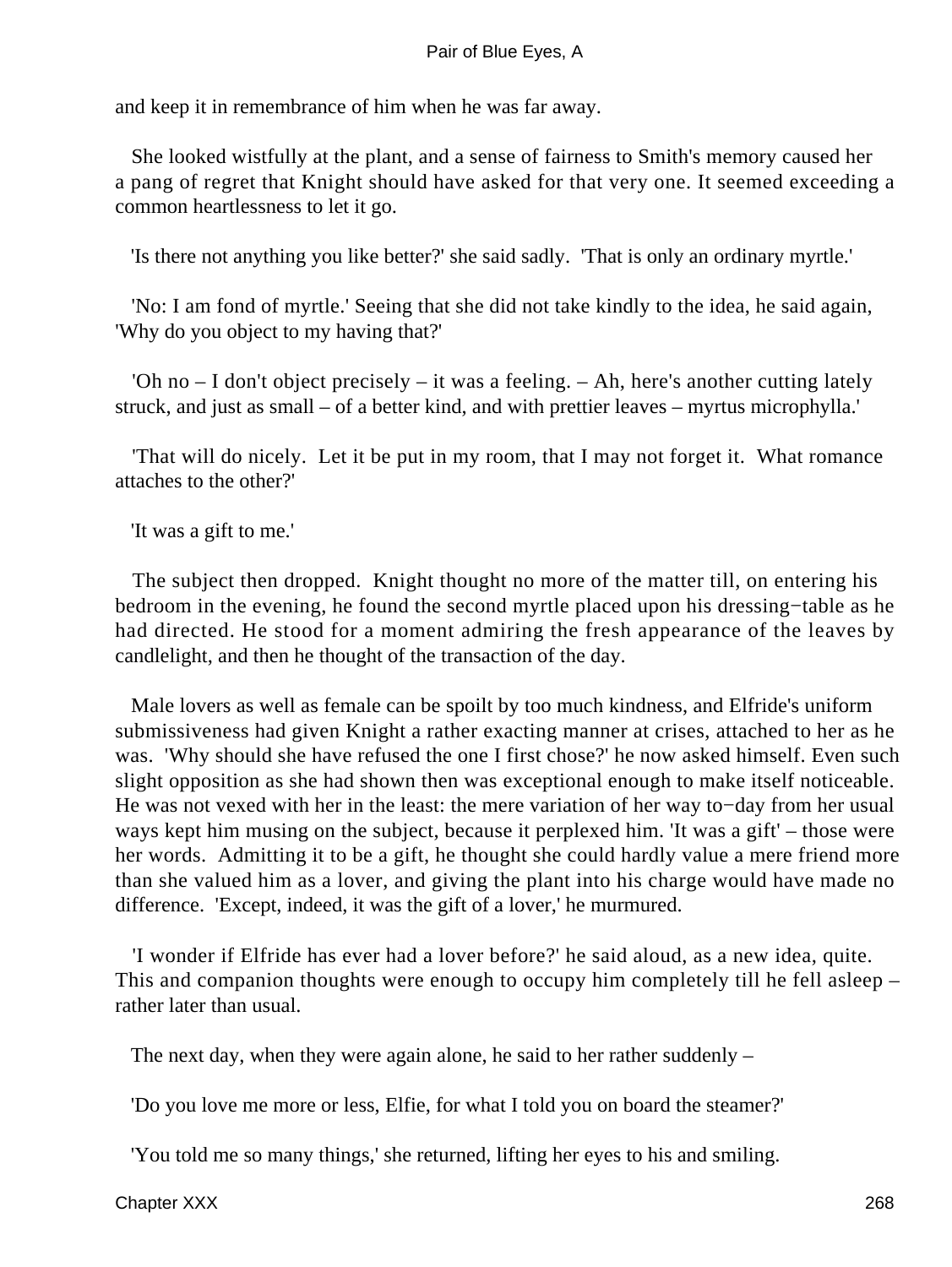'I mean the confession you coaxed out of me – that I had never been in the position of lover before.'

 'It is a satisfaction, I suppose, to be the first in your heart,' she said to him, with an attempt to continue her smiling.

 'I am going to ask you a question now,' said Knight, somewhat awkwardly. 'I only ask it in a whimsical way, you know: not with great seriousness, Elfride. You may think it odd, perhaps.'

 Elfride tried desperately to keep the colour in her face. She could not, though distressed to think that getting pale showed consciousness of deeper guilt than merely getting red.

 'Oh no – I shall not think that,' she said, because obliged to say something to fill the pause which followed her questioner's remark.

'It is this: have you ever had a lover? I am almost sure you have not; but, have you?'

'Not, as it were, a lover; I mean, not worth mentioning, Harry,' she faltered.

 Knight, overstrained in sentiment as he knew the feeling to be, felt some sickness of heart.

'Still, he was a lover?'

'Well, a sort of lover, I suppose,' she responded tardily.

'A man, I mean, you know.'

'Yes; but only a mere person, and  $-$  – '

'But truly your lover?'

'Yes; a lover certainly – he was that. Yes, he might have been called my lover.'

 Knight said nothing to this for a minute or more, and kept silent time with his finger to the tick of the old library clock, in which room the colloquy was going on.

 'You don't mind, Harry, do you?' she said anxiously, nestling close to him, and watching his face.

 'Of course, I don't seriously mind. In reason, a man cannot object to such a trifle. I only thought you hadn't – that was all.'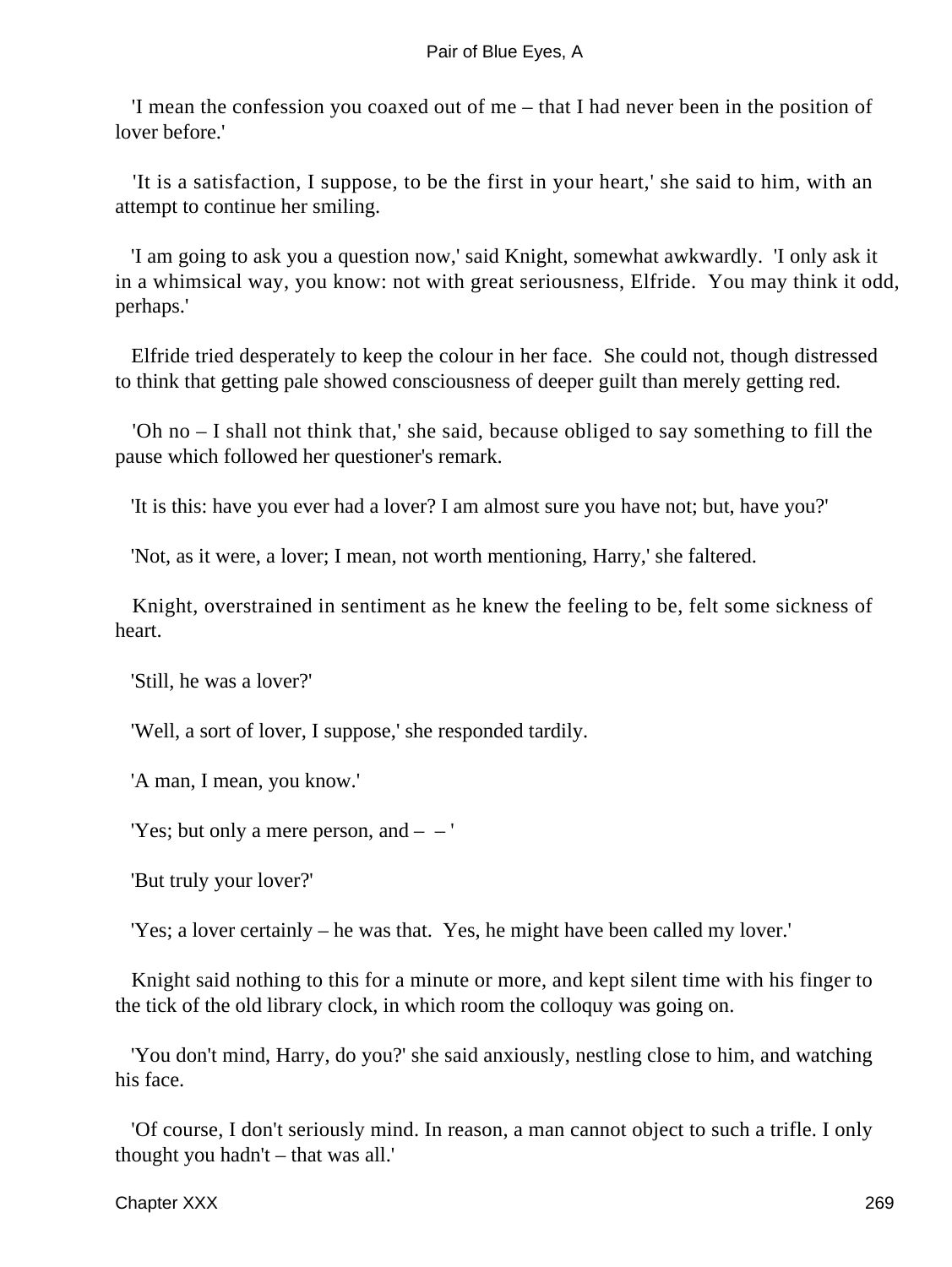However, one ray was abstracted from the glory about her head. But afterwards, when Knight was wandering by himself over the bare and breezy hills, and meditating on the subject, that ray suddenly returned. For she might have had a lover, and never have cared in the least for him. She might have used the word improperly, and meant 'admirer' all the time. Of course she had been admired; and one man might have made his admiration more prominent than that of the rest – a very natural case.

 They were sitting on one of the garden seats when he found occasion to put the supposition to the test. 'Did you love that lover or admirer of yours ever so little, Elfie?'

She murmured reluctantly, 'Yes, I think I did.'

Knight felt the same faint touch of misery. 'Only a very little?' he said.

'I am not sure how much.'

'But you are sure, darling, you loved him a little?'

'I think I am sure I loved him a little.'

'And not a great deal, Elfie?'

'My love was not supported by reverence for his powers.'

'But, Elfride, did you love him deeply?' said Knight restlessly.

'I don't exactly know how deep you mean by deeply.'

'That's nonsense.'

 'You misapprehend; and you have let go my hand!' she cried, her eyes filling with tears. 'Harry, don't be severe with me, and don't question me. I did not love him as I do you. And could it be deeply if I did not think him cleverer than myself? For I did not. You grieve me so much – you can't think.'

'I will not say another word about it.'

 'And you will not think about it, either, will you? I know you think of weaknesses in me after I am out of your sight; and not knowing what they are, I cannot combat them. I almost wish you were of a grosser nature, Harry; in truth I do! Or rather, I wish I could have the advantages such a nature in you would afford me, and yet have you as you are.'

'What advantages would they be?'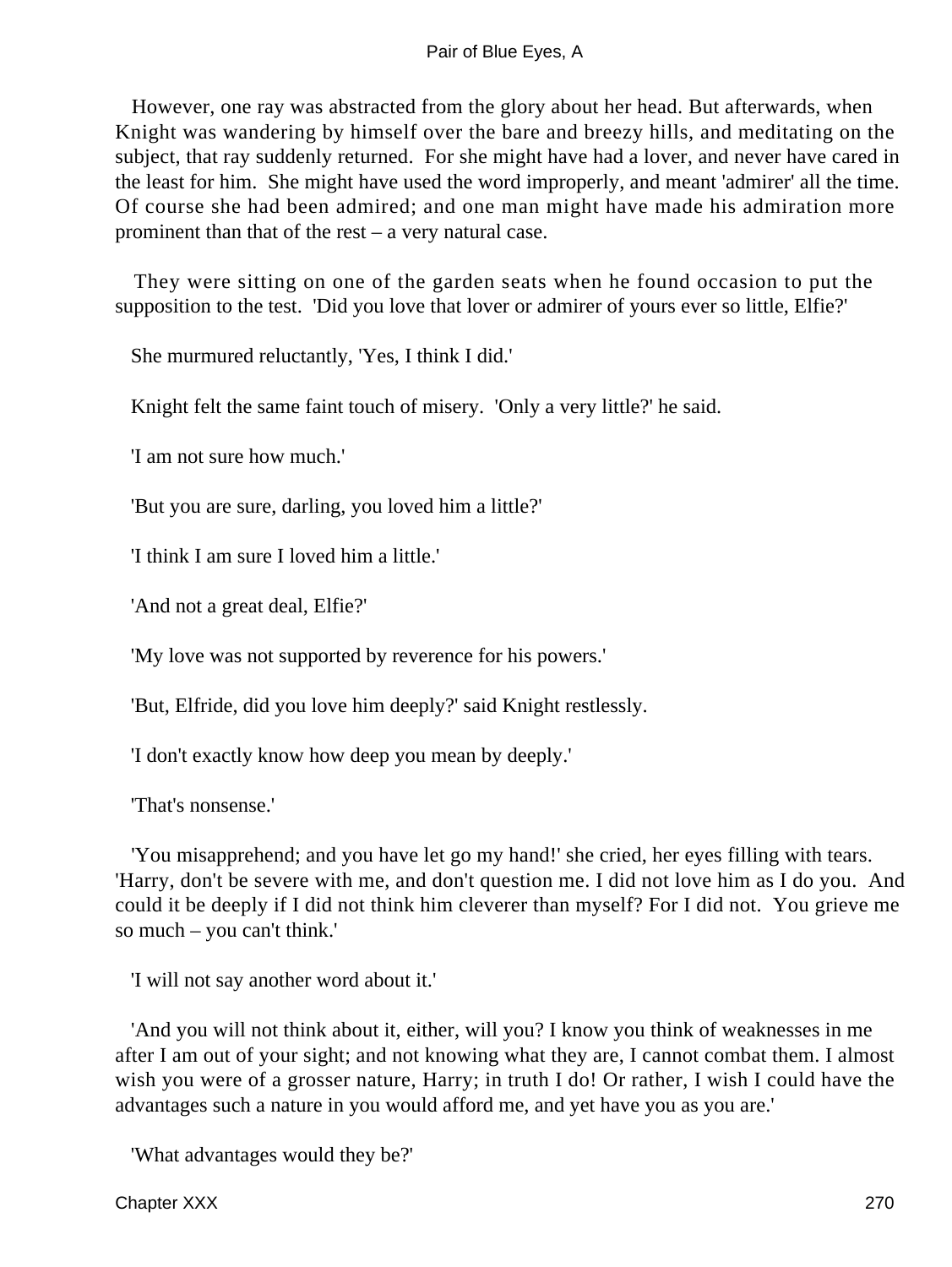'Less anxiety, and more security. Ordinary men are not so delicate in their tastes as you; and where the lover or husband is not fastidious, and refined, and of a deep nature, things seem to go on better, I fancy – as far as I have been able to observe the world.'

 'Yes; I suppose it is right. Shallowness has this advantage, that you can't be drowned there.'

 'But I think I'll have you as you are; yes, I will!' she said winsomely. 'The practical husbands and wives who take things philosophically are very humdrum, are they not? Yes, it would kill me quite. You please me best as you are.'

'Even though I wish you had never cared for one before me?'

'Yes. And you must not wish it. Don't!'

'I'll try not to, Elfride.'

 So she hoped, but her heart was troubled. If he felt so deeply on this point, what would he say did he know all, and see it as Mrs. Jethway saw it? He would never make her the happiest girl in the world by taking her to be his own for aye. The thought enclosed her as a tomb whenever it presented itself to her perturbed brain. She tried to believe that Mrs. Jethway would never do her such a cruel wrong as to increase the bad appearance of her folly by innuendoes; and concluded that concealment, having been begun, must be persisted in, if possible. For what he might consider as bad as the fact, was her previous concealment of it by strategy.

 But Elfride knew Mrs. Jethway to be her enemy, and to hate her. It was possible she would do her worst. And should she do it, all might be over.

 Would the woman listen to reason, and be persuaded not to ruin one who had never intentionally harmed her?

 It was night in the valley between Endelstow Crags and the shore. The brook which trickled that way to the sea was distinct in its murmurs now, and over the line of its course there began to hang a white riband of fog. Against the sky, on the left hand of the vale, the black form of the church could be seen. On the other rose hazel−bushes, a few trees, and where these were absent, furze tufts – as tall as men – on stems nearly as stout as timber. The shriek of some bird was occasionally heard, as it flew terror− stricken from its first roost, to seek a new sleeping−place, where it might pass the night unmolested.

 In the evening shade, some way down the valley, and under a row of scrubby oaks, a cottage could still be discerned. It stood absolutely alone. The house was rather large, and the windows of some of the rooms were nailed up with boards on the outside, which gave a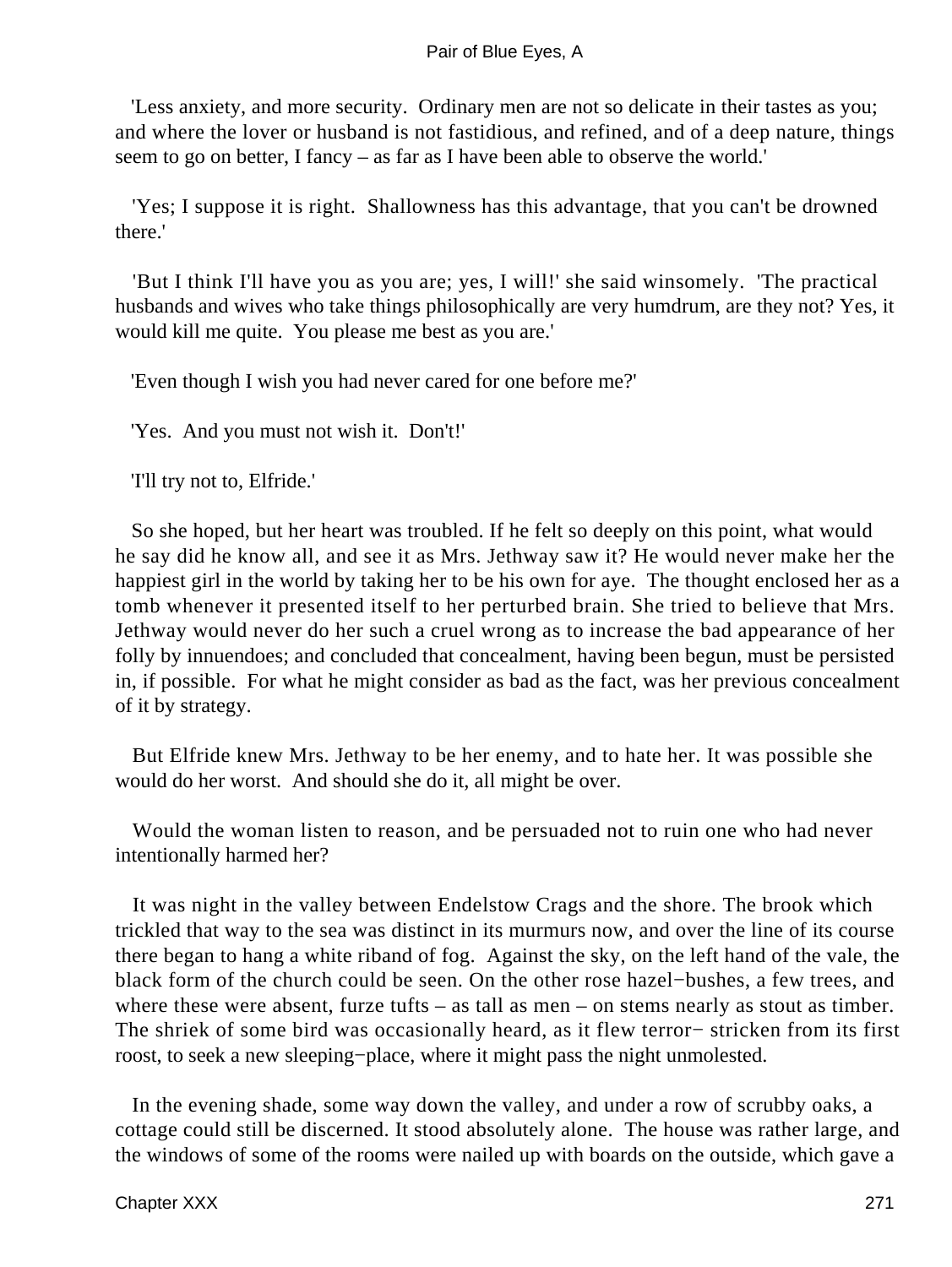particularly deserted appearance to the whole erection. From the front door an irregular series of rough and misshapen steps, cut in the solid rock, led down to the edge of the streamlet, which, at their extremity, was hollowed into a basin through which the water trickled. This was evidently the means of water supply to the dweller or dwellers in the cottage.

 A light footstep was heard descending from the higher slopes of the hillside. Indistinct in the pathway appeared a moving female shape, who advanced and knocked timidly at the door. No answer being returned the knock was repeated, with the same result, and it was then repeated a third time. This also was unsuccessful.

 From one of the only two windows on the ground floor which were not boarded up came rays of light, no shutter or curtain obscuring the room from the eyes of a passer on the outside. So few walked that way after nightfall that any such means to secure secrecy were probably deemed unnecessary.

 The inequality of the rays falling upon the trees outside told that the light had its origin in a flickering fire only. The visitor, after the third knocking, stepped a little to the left in order to gain a view of the interior, and threw back the hood from her face. The dancing yellow sheen revealed the fair and anxious countenance of Elfride.

 Inside the house this firelight was enough to illumine the room distinctly, and to show that the furniture of the cottage was superior to what might have been expected from so unpromising an exterior. It also showed to Elfride that the room was empty. Beyond the light quiver and flap of the flames nothing moved or was audible therein.

 She turned the handle and entered, throwing off the cloak which enveloped her, under which she appeared without hat or bonnet, and in the sort of half−toilette country people ordinarily dine in. Then advancing to the foot of the staircase she called distinctly, but somewhat fearfully, 'Mrs. Jethway!'

# No answer.

 With a look of relief and regret combined, denoting that ease came to the heart and disappointment to the brain, Elfride paused for several minutes, as if undecided how to act. Determining to wait, she sat down on a chair. The minutes drew on, and after sitting on the thorns of impatience for half an hour, she searched her pocket, took therefrom a letter, and tore off the blank leaf. Then taking out a pencil she wrote upon the paper:

 'DEAR MRS. JETHWAY, – I have been to visit you. I wanted much to see you, but I cannot wait any longer. I came to beg you not to execute the threats you have repeated to me. Do not, I beseech you, Mrs. Jethway, let any one know I ran away from home! It would ruin me with him, and break my heart. I will do anything for you, if you will be kind to me.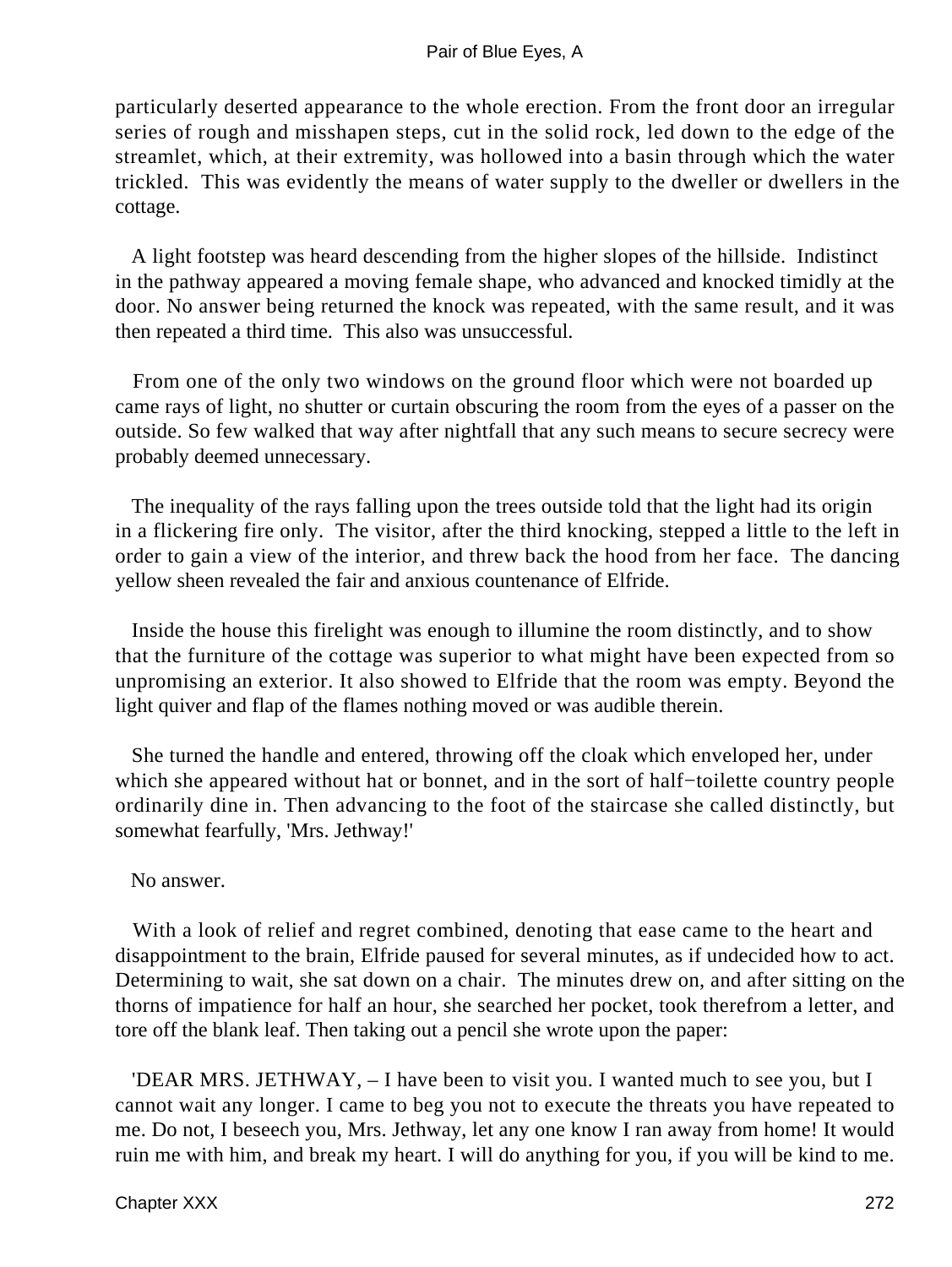In the name of our common womanhood, do not, I implore you, make a scandal of me. – Yours, **e.** SWANCOURT.'

 She folded the note cornerwise, directed it, and placed it on the table. Then again drawing the hood over her curly head she emerged silently as she had come.

 Whilst this episode had been in action at Mrs. Jethway's cottage, Knight had gone from the dining−room into the drawing−room, and found Mrs. Swancourt there alone.

'Elfride has vanished upstairs or somewhere,' she said.

 'And I have been reading an article in an old number of the **Present** that I lighted on by chance a short time ago; it is an article you once told us was yours. Well, Harry, with due deference to your literary powers, allow me to say that this effusion is all nonsense, in my opinion.'

'What is it about?' said Knight, taking up the paper and reading.

 'There: don't get red about it. Own that experience has taught you to be more charitable. I have never read such unchivalrous sentiments in my life – from a man, I mean. There, I forgive you; it was before you knew Elfride.'

 'Oh yes,' said Knight, looking up. 'I remember now. The text of that sermon was not my own at all, but was suggested to me by a young man named Smith – the same whom I have mentioned to you as coming from this parish. I thought the idea rather ingenious at the time, and enlarged it to the weight of a few guineas, because I had nothing else in my head.'

'Which idea do you call the text? I am curious to know that.'

 'Well, this,' said Knight, somewhat unwillingly. 'That experience teaches, and your sweetheart, no less than your tailor, is necessarily very imperfect in her duties, if you are her first patron: and conversely, the sweetheart who is graceful under the initial kiss must be supposed to have had some practice in the trade.'

 'And do you mean to say that you wrote that upon the strength of another man's remark, without having tested it by practice?'

'Yes – indeed I do.'

 'Then I think it was uncalled for and unfair. And how do you know it is true? I expect you regret it now.'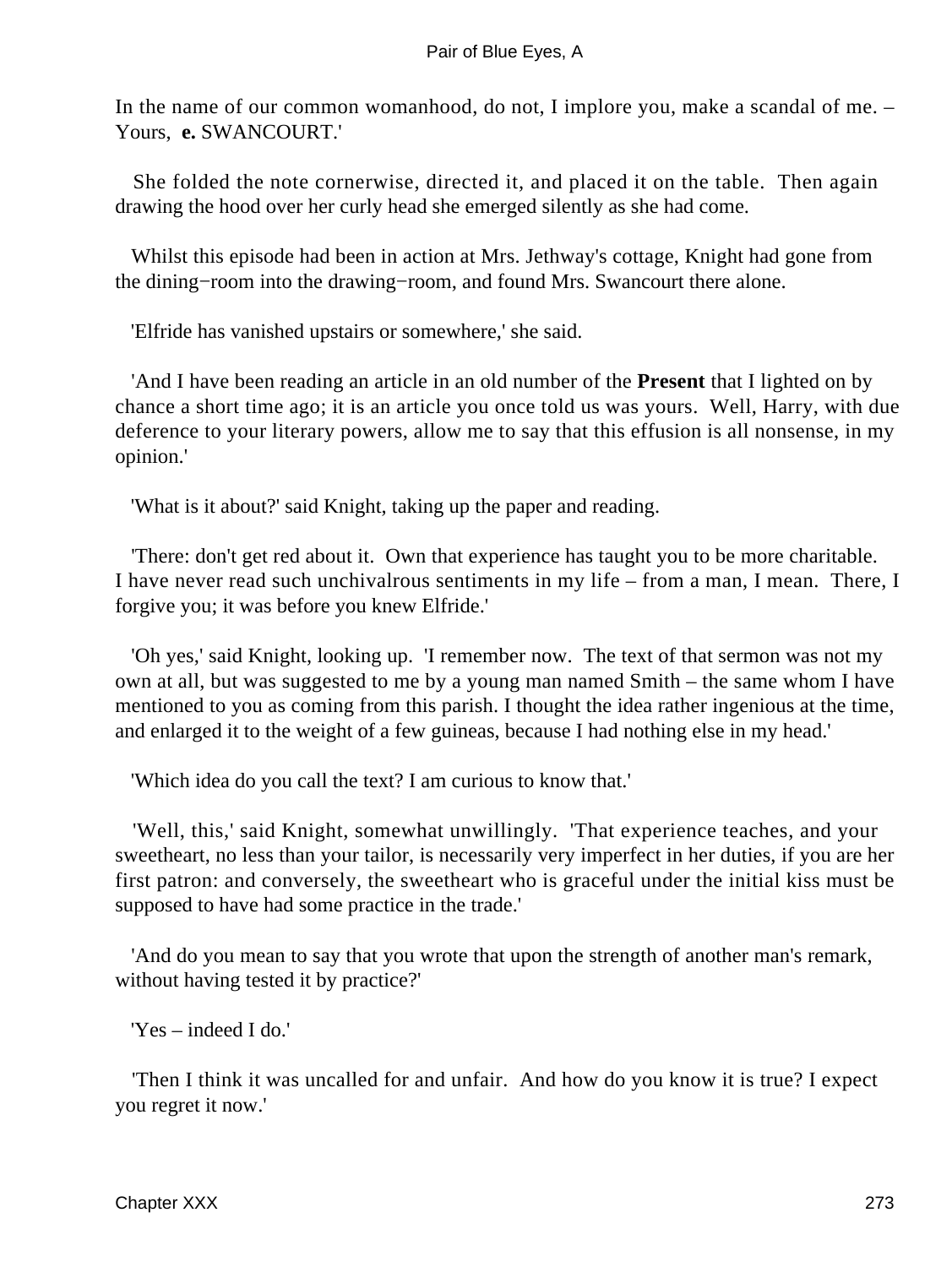'Since you bring me into a serious mood, I will speak candidly. I do believe that remark to be perfectly true, and, having written it, I would defend it anywhere. But I do often regret having ever written it, as well as others of the sort. I have grown older since, and I find such a tone of writing is calculated to do harm in the world. Every literary Jack becomes a gentleman if he can only pen a few indifferent satires upon womankind: women themselves, too, have taken to the trick; and so, upon the whole, I begin to be rather ashamed of my companions.'

 'Ah, Henry, you have fallen in love since and it makes a difference,' said Mrs. Swancourt with a faint tone of banter.

'That's true; but that is not my reason.'

 'Having found that, in a case of your own experience, a so−called goose was a swan, it seems absurd to deny such a possibility in other men's experiences.'

 'You can hit palpably, cousin Charlotte,' said Knight. 'You are like the boy who puts a stone inside his snowball, and I shall play with you no longer. Excuse me – I am going for my evening stroll.'

 Though Knight had spoken jestingly, this incident and conversation had caused him a sudden depression. Coming, rather singularly, just after his discovery that Elfride had known what it was to love warmly before she had known him, his mind dwelt upon the subject, and the familiar pipe he smoked, whilst pacing up and down the shrubbery−path, failed to be a solace. He thought again of those idle words – hitherto quite forgotten – about the first kiss of a girl, and the theory seemed more than reasonable. Of course their sting now lay in their bearing on Elfride.

 Elfride, under Knight's kiss, had certainly been a very different woman from herself under Stephen's. Whether for good or for ill, she had marvellously well learnt a betrothed lady's part; and the fascinating finish of her deportment in this second campaign did probably arise from her unreserved encouragement of Stephen. Knight, with all the rapidity of jealous sensitiveness, pounced upon some words she had inadvertently let fall about an earring, which he had only partially understood at the time. It was during that 'initial kiss' by the little waterfall:

'We must be careful. I lost the other by doing this!'

 A flush which had in it as much of wounded pride as of sorrow, passed over Knight as he thought of what he had so frequently said to her in his simplicity. 'I always meant to be the first comer in a woman's heart, fresh lips or none for me.' How childishly blind he must have seemed to this mere girl! How she must have laughed at him inwardly! He absolutely writhed as he thought of the confession she had wrung from him on the boat in the darkness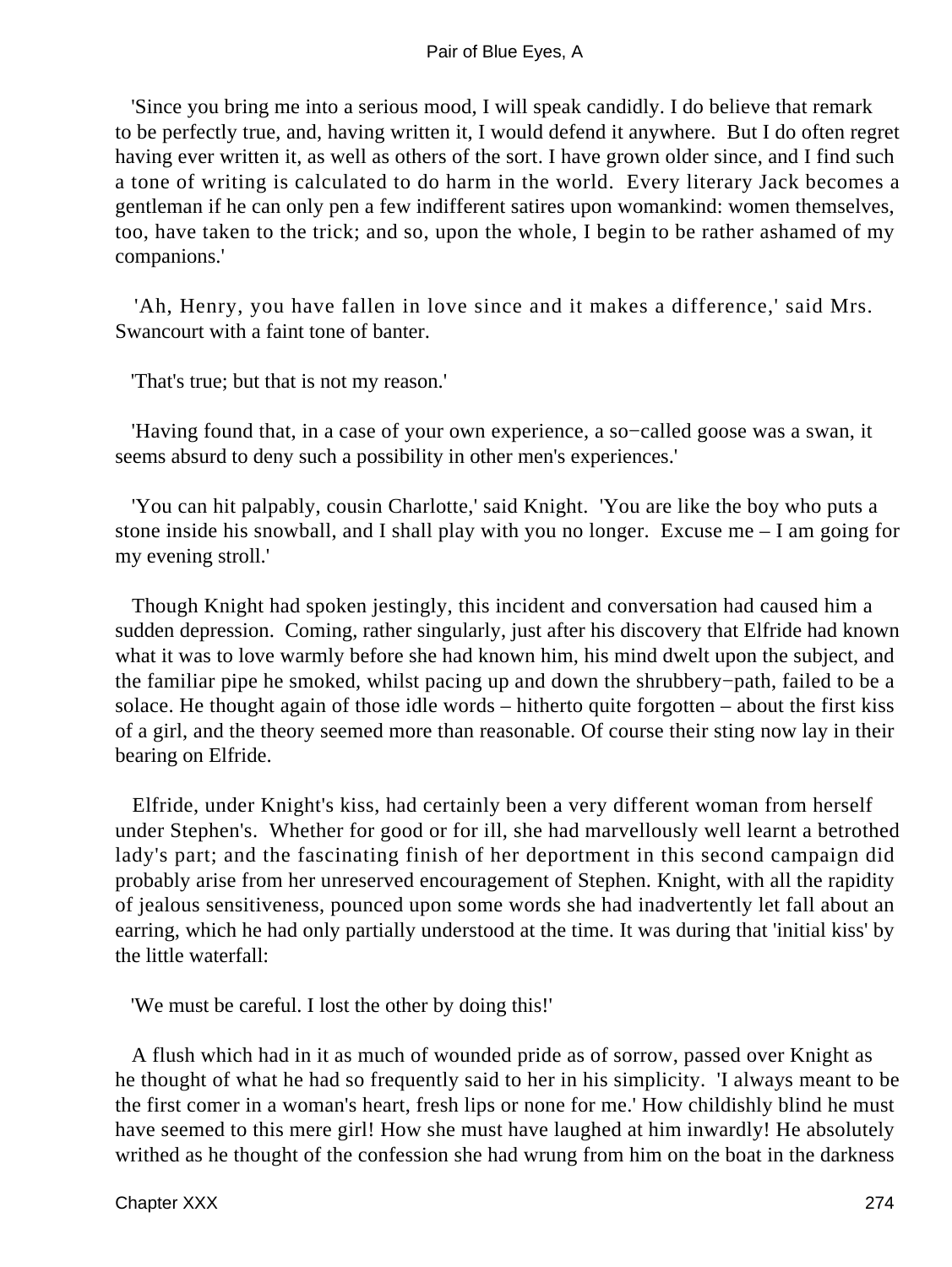of night. The one conception which had sustained his dignity when drawn out of his shell on that occasion – that of her charming ignorance of all such matters – how absurd it was!

 This man, whose imagination had been fed up to preternatural size by lonely study and silent observations of his kind – whose emotions had been drawn out long and delicate by his seclusion, like plants in a cellar – was now absolutely in pain. Moreover, several years of poetic study, and, if the truth must be told, poetic efforts, had tended to develop the affective side of his constitution still further, in proportion to his active faculties. It was his belief in the absolute newness of blandishment to Elfride which had constituted her primary charm. He began to think it was as hard to be earliest in a woman's heart as it was to be first in the Pool of Bethesda.

 That Knight should have been thus constituted: that Elfride's second lover should not have been one of the great mass of bustling mankind, little given to introspection, whose good−nature might have compensated for any lack of appreciativeness, was the chance of things. That her throbbing, self−confounding, indiscreet heart should have to defend itself unaided against the keen scrutiny and logical power which Knight, now that his suspicions were awakened, would sooner or later be sure to exercise against her, was her misfortune. A miserable incongruity was apparent in the circumstance of a strong mind practising its unerring archery upon a heart which the owner of that mind loved better than his own.

 Elfride's docile devotion to Knight was now its own enemy. Clinging to him so dependently, she taught him in time to presume upon that devotion – a lesson men are not slow to learn. A slight rebelliousness occasionally would have done him no harm, and would have been a world of advantage to her. But she idolized him, and was proud to be his bond−servant.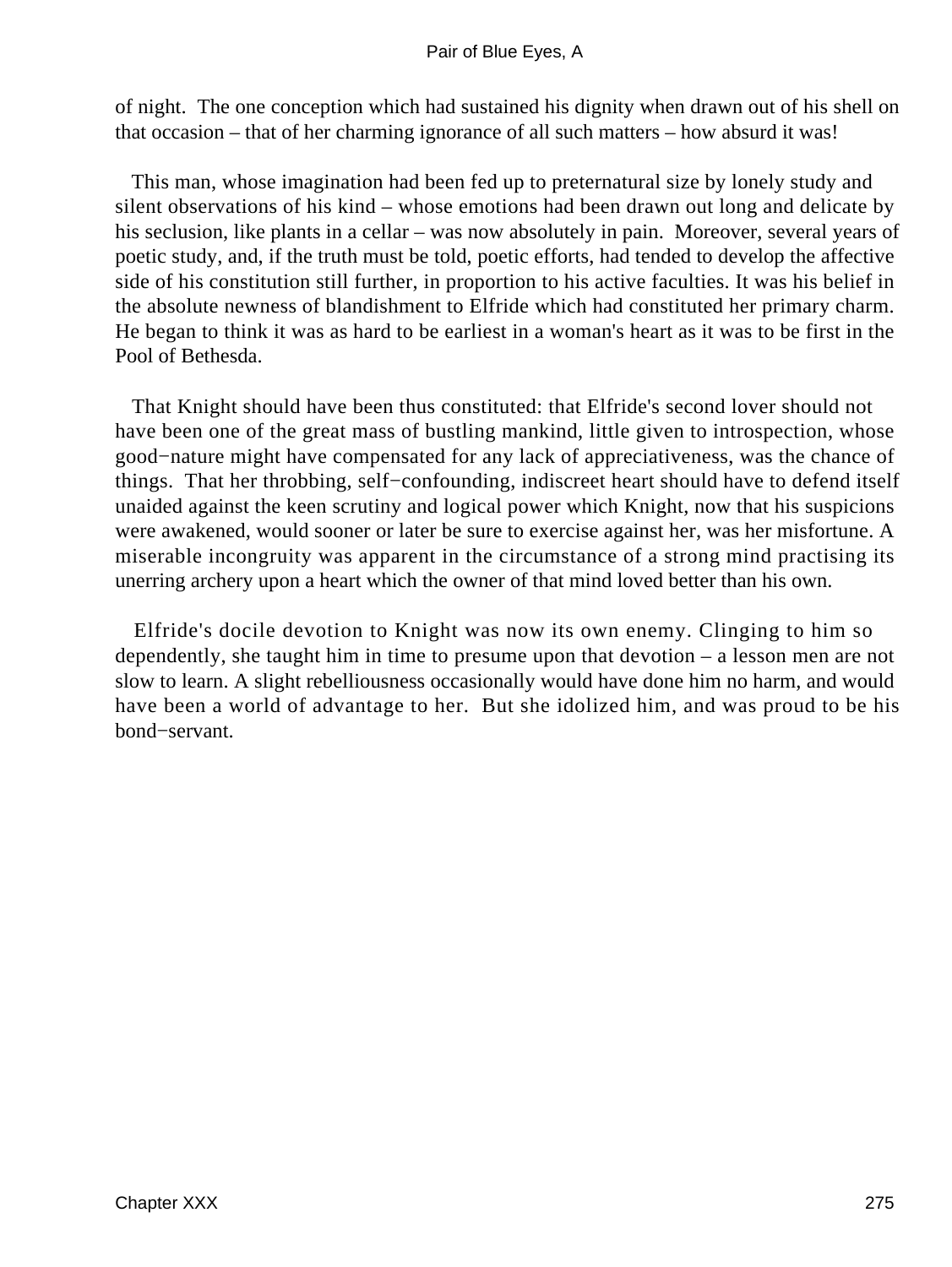# **[Chapter XXXI](#page-347-0)**

*'A* worm i' the bud.'

 One day the reviewer said, 'Let us go to the cliffs again, Elfride;' and, without consulting her wishes, he moved as if to start at once.

 'The cliff of our dreadful adventure?' she inquired, with a shudder. 'Death stares me in the face in the person of that cliff.'

 Nevertheless, so entirely had she sunk her individuality in his that the remark was not uttered as an expostulation, and she immediately prepared to accompany him.

 'No, not that place,' said Knight. 'It is ghastly to me, too. That other, I mean; what is its name? – Windy Beak.'

 Windy Beak was the second cliff in height along that coast, and, as is frequently the case with the natural features of the globe no less than with the intellectual features of men, it enjoyed the reputation of being the first. Moreover, it was the cliff to which Elfride had ridden with Stephen Smith, on a well−remembered morning of his summer visit.

 So, though thought of the former cliff had caused her to shudder at the perils to which her lover and herself had there been exposed, by being associated with Knight only it was not so objectionable as Windy Beak. That place was worse than gloomy, it was a perpetual reproach to her.

But not liking to refuse, she said, 'It is further than the other cliff.'

'Yes; but you can ride.'

'And will you too?'

'No, I'll walk.'

 A duplicate of her original arrangement with Stephen. Some fatality must be hanging over her head. But she ceased objecting.

'Very well, Harry, I'll ride,' she said meekly.

A quarter of an hour later she was in the saddle. But how different the mood from that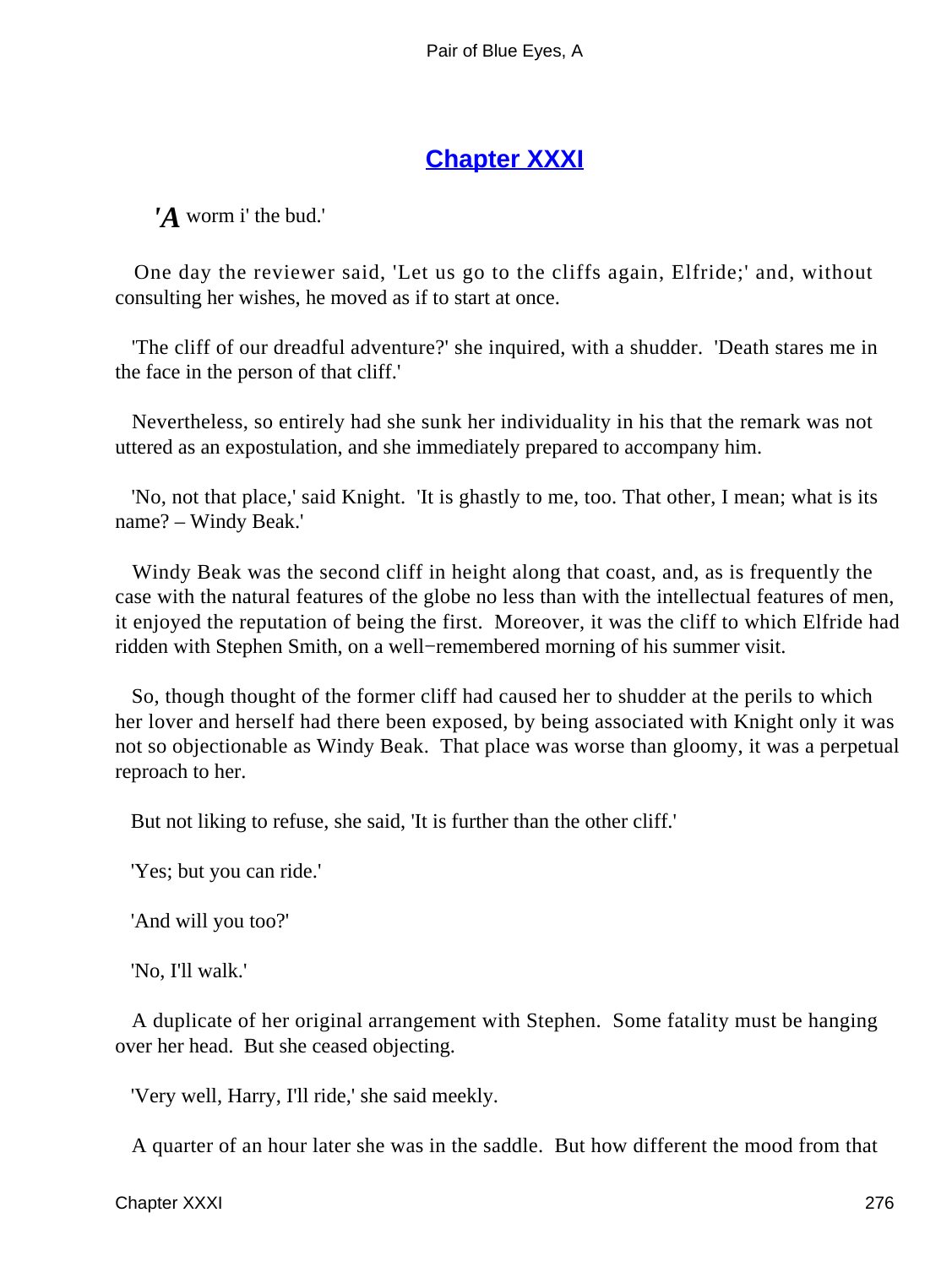of the former time. She had, indeed, given up her position as queen of the less to be vassal of the greater. Here was no showing off now; no scampering out of sight with Pansy, to perplex and tire her companion; no saucy remarks on **La belle dame sans merci.** Elfride was burdened with the very intensity of her love.

 Knight did most of the talking along the journey. Elfride silently listened, and entirely resigned herself to the motions of the ambling horse upon which she sat, alternately rising and sinking gently, like a sea bird upon a sea wave.

 When they had reached the limit of a quadruped's possibilities in walking, Knight tenderly lifted her from the saddle, tied the horse, and rambled on with her to the seat in the rock. Knight sat down, and drew Elfride deftly beside him, and they looked over the sea.

 Two or three degrees above that melancholy and eternally level line, the ocean horizon, hung a sun of brass, with no visible rays, in a sky of ashen hue. It was a sky the sun did not illuminate or enkindle, as is usual at sunsets. This sheet of sky was met by the salt mass of gray water, flecked here and there with white. A waft of dampness occasionally rose to their faces, which was probably rarefied spray from the blows of the sea upon the foot of the cliff.

 Elfride wished it could be a longer time ago that she had sat there with Stephen as her lover, and agreed to be his wife. The significant closeness of that time to the present was another item to add to the list of passionate fears which were chronic with her now.

Yet Knight was very tender this evening, and sustained her close to him as they sat.

 Not a word had been uttered by either since sitting down, when Knight said musingly, looking still afar –

 'I wonder if any lovers in past years ever sat here with arms locked, as we do now. Probably they have, for the place seems formed for a seat.'

Her recollection of a well–known pair who had, and the much– talked–of loss which had ensued therefrom, and how the young man had been sent back to look for the missing article, led Elfride to glance down to her side, and behind her back. Many people who lose a trinket involuntarily give a momentary look for it in passing the spot ever so long afterwards. They do not often find it. Elfride, in turning her head, saw something shine weakly from a crevice in the rocky sedile. Only for a few minutes during the day did the sun light the alcove to its innermost rifts and slits, but these were the minutes now, and its level rays did Elfride the good or evil turn of revealing the lost ornament.

 Elfride's thoughts instantly reverted to the words she had unintentionally uttered upon what had been going on when the earring was lost. And she was immediately seized with a misgiving that Knight, on seeing the object, would be reminded of her words. Her instinctive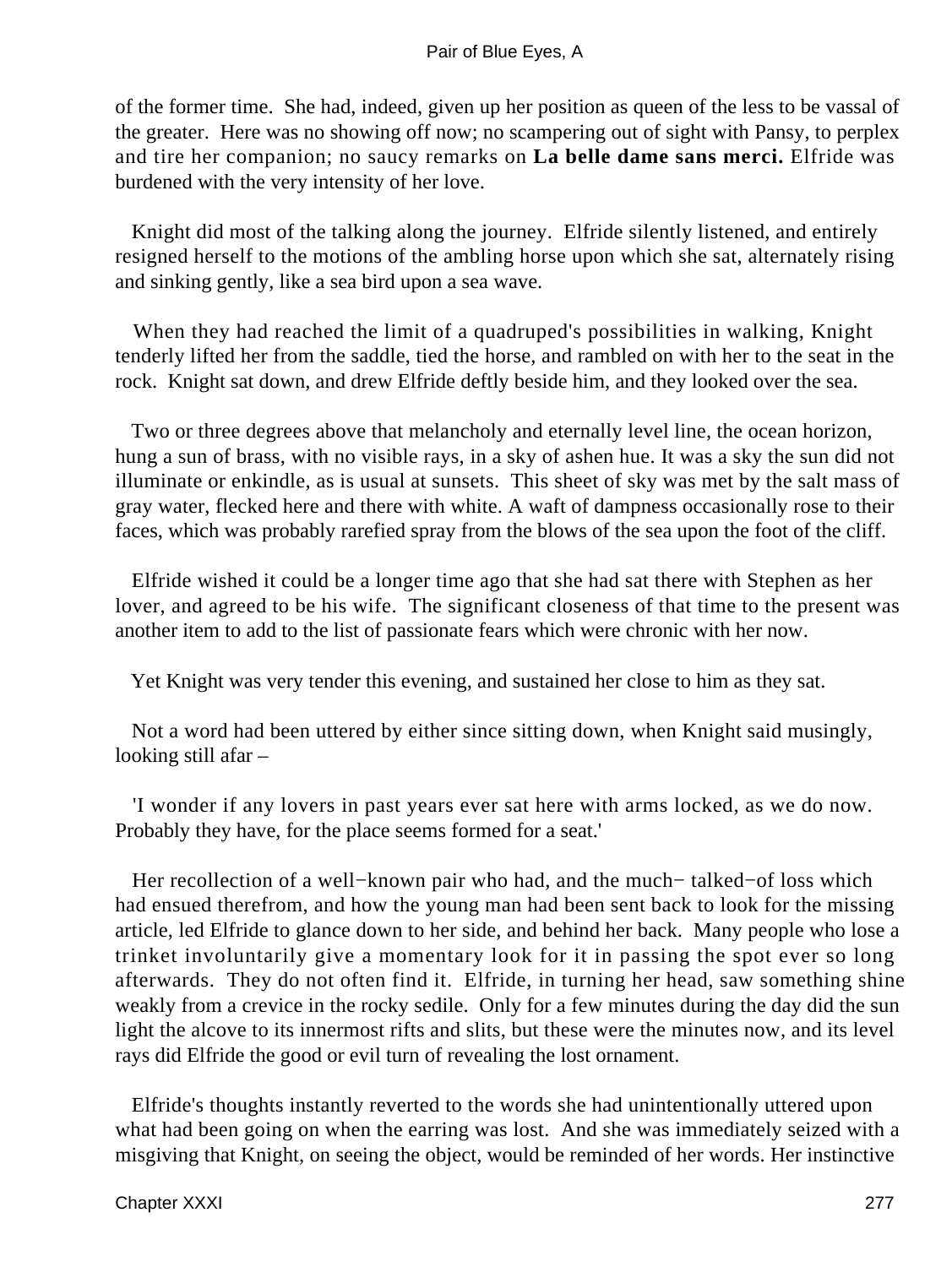act therefore was to secure it privately.

 It was so deep in the crack that Elfride could not pull it out with her hand, though she made several surreptitious trials.

 'What are you doing, Elfie?' said Knight, noticing her attempts, and looking behind him likewise.

She had relinquished the endeavour, but too late.

 Knight peered into the joint from which her hand had been withdrawn, and saw what she had seen. He instantly took a penknife from his pocket, and by dint of probing and scraping brought the earring out upon open ground.

'It is not yours, surely?' he inquired.

'Yes, it is,' she said quietly.

 'Well, that is a most extraordinary thing, that we should find it like this!' Knight then remembered more circumstances; 'What, is it the one you have told me of?'

'Yes.'

 The unfortunate remark of hers at the kiss came into his mind, if eyes were ever an index to be trusted. Trying to repress the words he yet spoke on the subject, more to obtain assurance that what it had seemed to imply was not true than from a wish to pry into bygones.

 'Were you really engaged to be married to that lover?' he said, looking straight forward at the sea again.

'Yes – but not exactly. Yet I think I was.'

'O Elfride, engaged to be married!' he murmured.

 'It would have been called a – secret engagement, I suppose. But don't look so disappointed; don't blame me.'

'No, no.'

'Why do you say «No, no,» in such a way? Sweetly enough, but so barely?'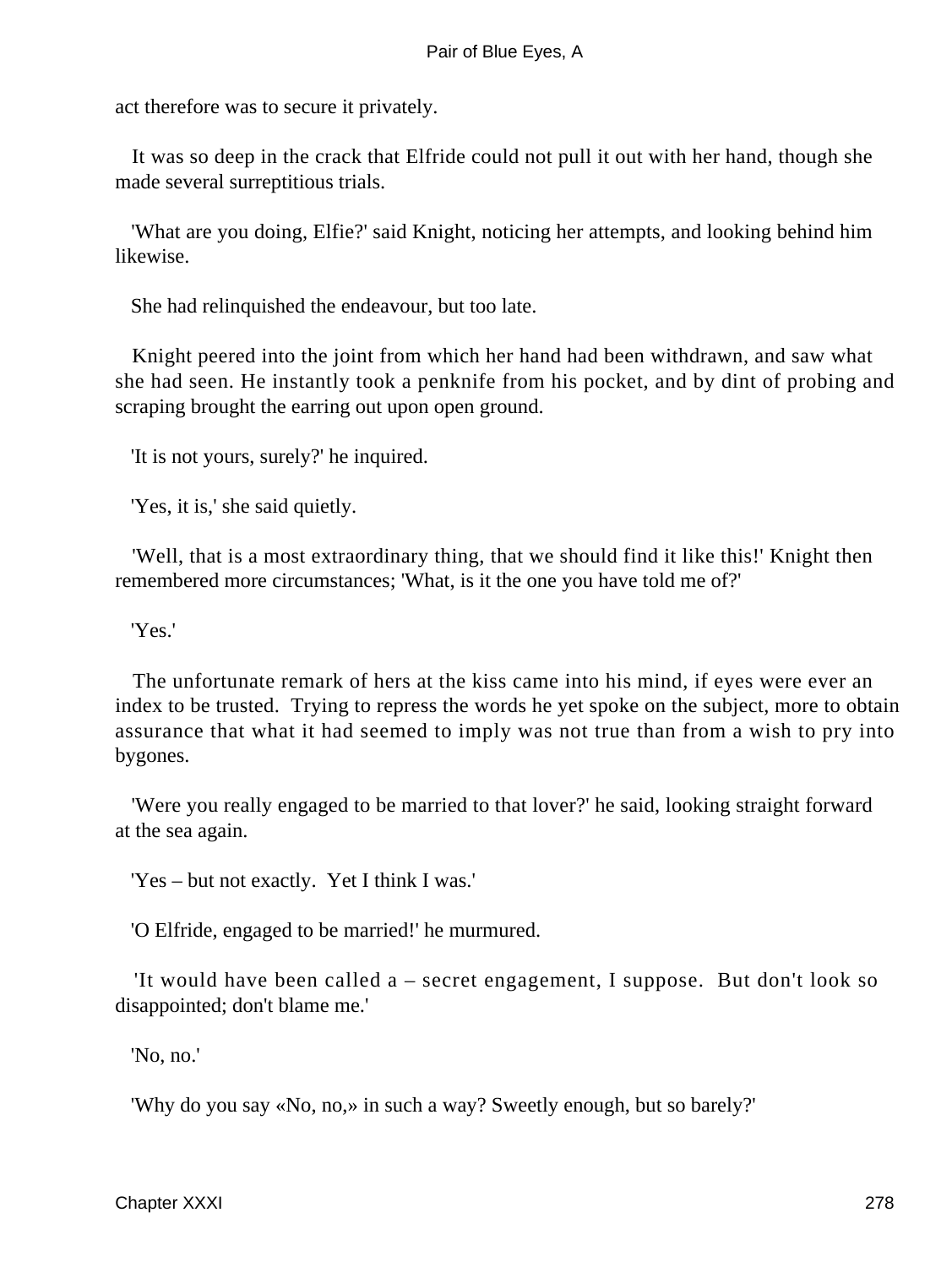Knight made no direct reply to this. 'Elfride, I told you once,' he said, following out his thoughts, 'that I never kissed a woman as a sweetheart until I kissed you. A kiss is not much, I suppose, and it happens to few young people to be able to avoid all blandishments and attentions except from the one they afterwards marry. But I have peculiar weaknesses, Elfride; and because I have led a peculiar life, I must suffer for it, I suppose. I had hoped – well, what I had no right to hope in connection with you. You naturally granted your former lover the privileges you grant me.'

A 'yes' came from her like the last sad whisper of a breeze.

'And he used to kiss you – of course he did.'

'Yes.'

 'And perhaps you allowed him a more free manner in his love−making than I have shown in mine.'

'No, I did not.' This was rather more alertly spoken.

'But he adopted it without being allowed?'

'Yes.'

 'How much I have made of you, Elfride, and how I have kept aloof!' said Knight in deep and shaken tones. 'So many days and hours as I have hoped in you – I have feared to kiss you more than those two times. And he made no scruples to...'

 She crept closer to him and trembled as if with cold. Her dread that the whole story, with random additions, would become known to him, caused her manner to be so agitated that Knight was alarmed and perplexed into stillness. The actual innocence which made her think so fearfully of what, as the world goes, was not a great matter, magnified her apparent guilt. It may have said to Knight that a woman who was so flurried in the preliminaries must have a dreadful sequel to her tale.

 'I know,' continued Knight, with an indescribable drag of manner and intonation, – 'I know I am absurdly scrupulous about you – that I want you too exclusively mine. In your past before you knew me – from your very cradle – I wanted to think you had been mine. I would make you mine by main force. Elfride,' he went on vehemently, 'I can't help this jealousy over you! It is my nature, and must be so, and **I hate** the fact that you have been caressed before: yes hate it!'

 She drew a long deep breath, which was half a sob. Knight's face was hard, and he never looked at her at all, still fixing his gaze far out to sea, which the sun had now resigned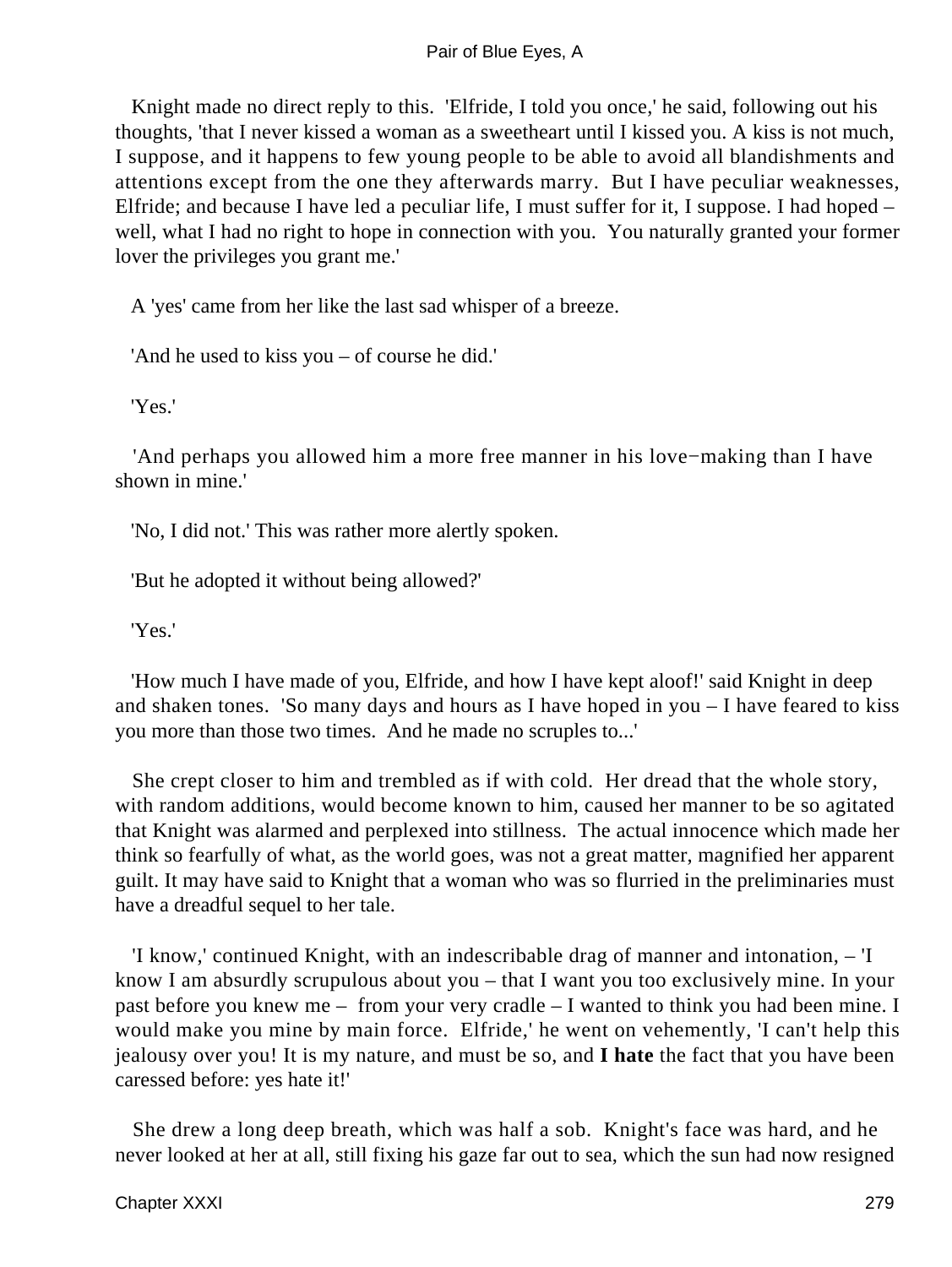to the shade. In high places it is not long from sunset to night, dusk being in a measure banished, and though only evening where they sat, it had been twilight in the valleys for half an hour. Upon the dull expanse of sea there gradually intensified itself into existence the gleam of a distant light−ship.

'When that lover first kissed you, Elfride was it in such a place as this?'

'Yes, it was.'

 'You don't tell me anything but what I wring out of you. Why is that? Why have you suppressed all mention of this when casual confidences of mine should have suggested confidence in return? On board the Juliet, why were you so secret? It seems like being made a fool of, Elfride, to think that, when I was teaching you how desirable it was that we should have no secrets from each other, you were assenting in words, but in act contradicting me. Confidence would have been so much more promising for our happiness. If you had had confidence in me, and told me willingly, I should – be different. But you suppress everything, and I shall question you. Did you live at Endelstow at that time?'

'Yes,' she said faintly.

'Where were you when he first kissed you?'

'Sitting in this seat.'

'Ah, I thought so!' said Knight, rising and facing her.

 'And that accounts for everything – the exclamation which you explained deceitfully, and all! Forgive the harsh word, Elfride – forgive it.' He smiled a surface smile as he continued: 'What a poor mortal I am to play second fiddle in everything and to be deluded by fibs!'

'Oh, don't say it; don't, Harry!'

'Where did he kiss you besides here?'

 'Sitting on – a tomb in the – churchyard – and other places,' she answered with slow recklessness.

 'Never mind, never mind,' he exclaimed, on seeing her tears and perturbation. 'I don't want to grieve you. I don't care.'

But Knight did care.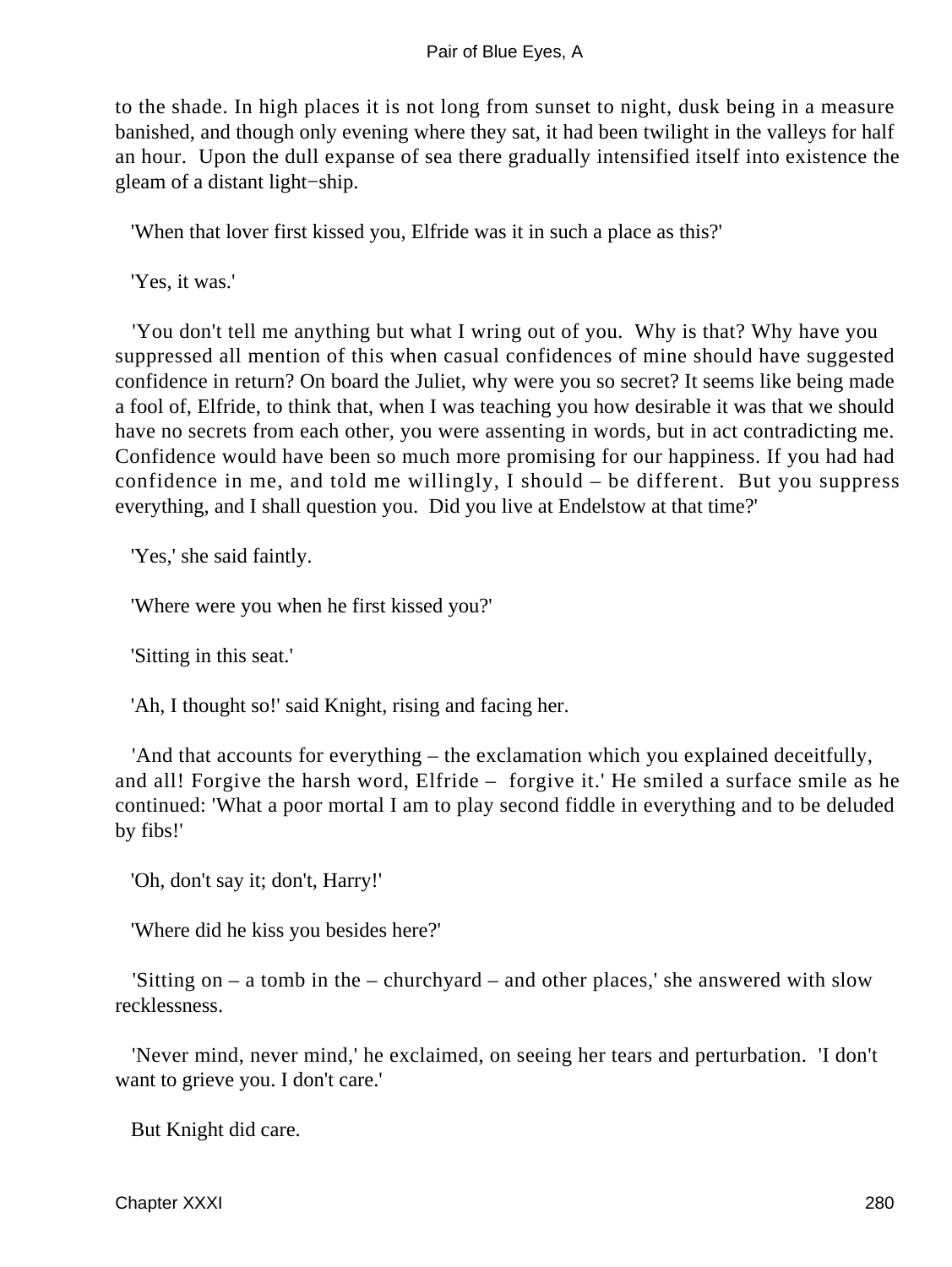'It makes no difference, you know,' he continued, seeing she did not reply.

'I feel cold,' said Elfride. 'Shall we go home?'

 'Yes; it is late in the year to sit long out of doors: we ought to be off this ledge before it gets too dark to let us see our footing. I daresay the horse is impatient.'

 Knight spoke the merest commonplace to her now. He had hoped to the last moment that she would have volunteered the whole story of her first attachment. It grew more and more distasteful to him that she should have a secret of this nature. Such entire confidence as he had pictured as about to exist between himself and the innocent young wife who had known no lover's tones save his – was this its beginning? He lifted her upon the horse, and they went along constrainedly. The poison of suspicion was doing its work well.

 An incident occurred on this homeward journey which was long remembered by both, as adding shade to shadow. Knight could not keep from his mind the words of Adam's reproach to Eve in **Paradise lost,** and at last whispered them to himself –

'Fool'd and beguiled: by him thou, I by thee!'

'What did you say?' Elfride inquired timorously.

'It was only a quotation.'

 They had now dropped into a hollow, and the church tower made its appearance against the pale evening sky, its lower part being hidden by some intervening trees. Elfride, being denied an answer, was looking at the tower and trying to think of some contrasting quotation she might use to regain his tenderness. After a little thought she said in winning tones –

«Thou hast been my hope, and a strong tower for me against the enemy.»'

 They passed on. A few minutes later three or four birds were seen to fly out of the tower.

'The strong tower moves,' said Knight, with surprise.

 A corner of the square mass swayed forward, sank, and vanished. A loud rumble followed, and a cloud of dust arose where all had previously been so clear.

'The church restorers have done it!' said Elfride.

 At this minute Mr. Swancourt was seen approaching them. He came up with a bustling demeanour, apparently much engrossed by some business in hand.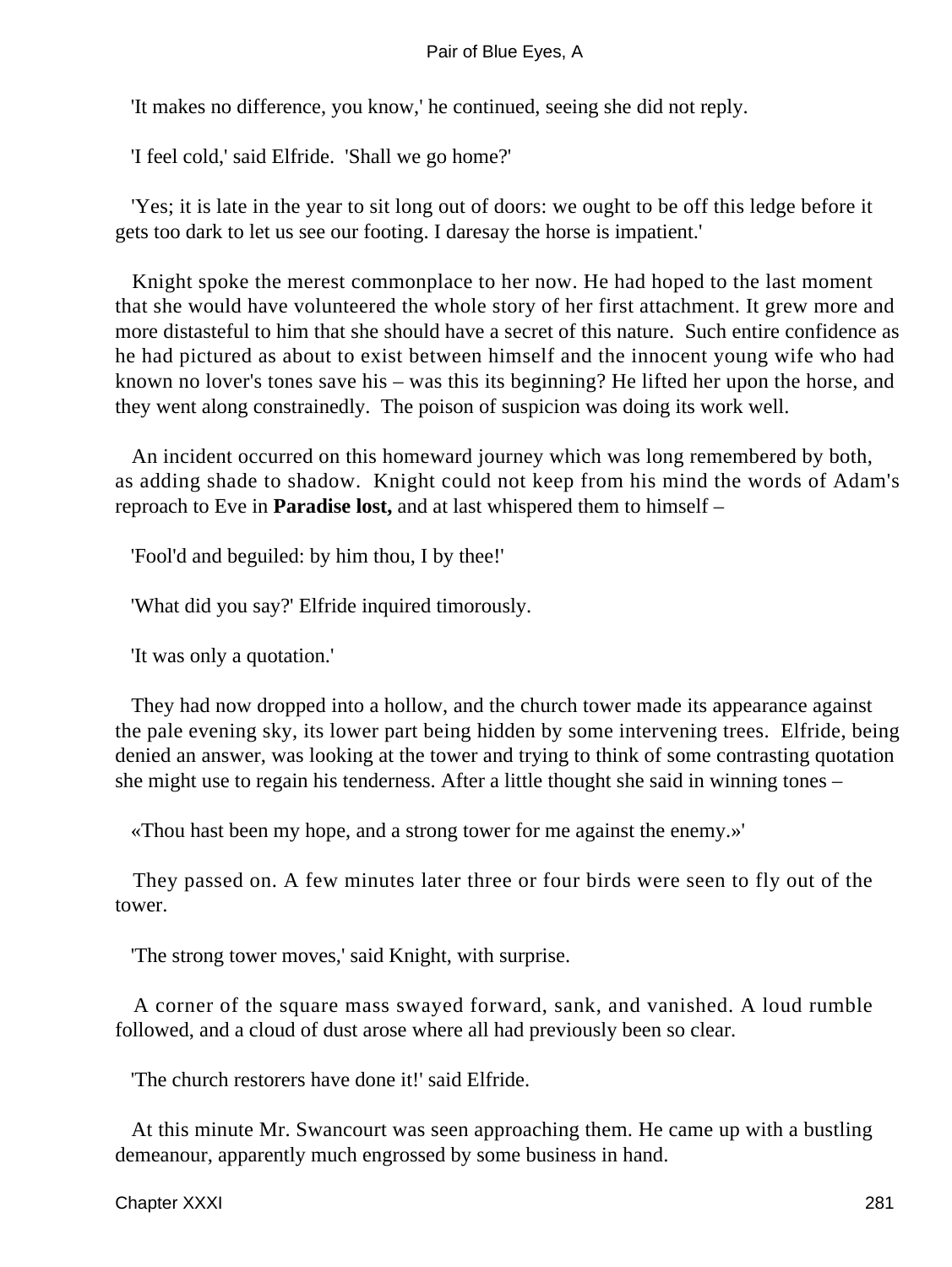'We have got the tower down!' he exclaimed. 'It came rather quicker than we intended it should. The first idea was to take it down stone by stone, you know. In doing this the crack widened considerably, and it was not believed safe for the men to stand upon the walls any longer. Then we decided to undermine it, and three men set to work at the weakest corner this afternoon. They had left off for the evening, intending to give the final blow to− morrow morning, and had been home about half an hour, when down it came. A very successful job – a very fine job indeed. But he was a tough old fellow in spite of the crack.' Here Mr. Swancourt wiped from his face the perspiration his excitement had caused him.

'Poor old tower!' said Elfride.

 'Yes, I am sorry for it,' said Knight. 'It was an interesting piece of antiquity – a local record of local art.'

 'Ah, but my dear sir, we shall have a new one, expostulated Mr. Swancourt; 'a splendid tower – designed by a first−rate London man – in the newest style of Gothic art, and full of Christian feeling.'

'Indeed!' said Knight.

 'Oh yes. Not in the barbarous clumsy architecture of this neighbourhood; you see nothing so rough and pagan anywhere else in England. When the men are gone, I would advise you to go and see the church before anything further is done to it. You can now sit in the chancel, and look down the nave through the west arch, and through that far out to sea. In fact,' said Mr. Swancourt significantly, 'if a wedding were performed at the altar to−morrow morning, it might be witnessed from the deck of a ship on a voyage to the South Seas, with a good glass. However, after dinner, when the moon has risen, go up and see for yourselves.'

 Knight assented with feverish readiness. He had decided within the last few minutes that he could not rest another night without further talk with Elfride upon the subject which now divided them: he was determined to know all, and relieve his disquiet in some way. Elfride would gladly have escaped further converse alone with him that night, but it seemed inevitable.

 Just after moonrise they left the house. How little any expectation of the moonlight prospect – which was the ostensible reason of their pilgrimage – had to do with Knight's real motive in getting the gentle girl again upon his arm, Elfride no less than himself well knew.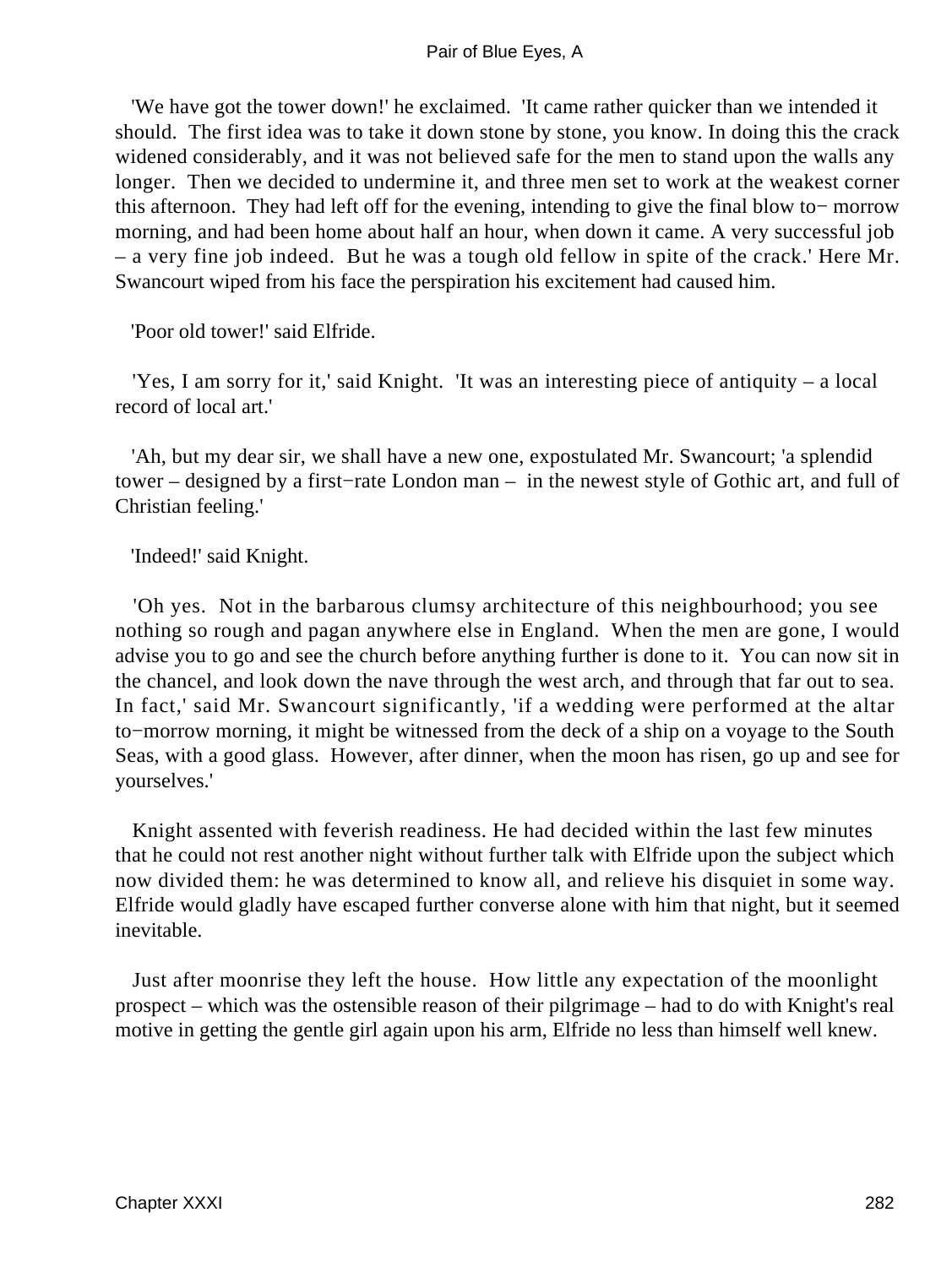# **[Chapter XXXII](#page-347-0)**

# *'H*ad I wist before I kist'

 It was now October, and the night air was chill. After looking to see that she was well wrapped up, Knight took her along the hillside path they had ascended so many times in each other's company, when doubt was a thing unknown. On reaching the church they found that one side of the tower was, as the vicar had stated, entirely removed, and lying in the shape of rubbish at their feet. The tower on its eastern side still was firm, and might have withstood the shock of storms and the siege of battering years for many a generation even now. They entered by the side−door, went eastward, and sat down by the altar−steps.

 The heavy arch spanning the junction of tower and nave formed to− night a black frame to a distant misty view, stretching far westward. Just outside the arch came the heap of fallen stones, then a portion of moonlit churchyard, then the wide and convex sea behind. It was a coup−d'oeil which had never been possible since the mediaeval masons first attached the old tower to the older church it dignified, and hence must be supposed to have had an interest apart from that of simple moonlight on ancient wall and sea and shore – any mention of which has by this time, it is to be feared, become one of the cuckoo−cries which are heard but not regarded. Rays of crimson, blue, and purple shone upon the twain from the east window behind them, wherein saints and angels vied with each other in primitive surroundings of landscape and sky, and threw upon the pavement at the sitters' feet a softer reproduction of the same translucent hues, amid which the shadows of the two living heads of Knight and Elfride were opaque and prominent blots. Presently the moon became covered by a cloud, and the iridescence died away.

 'There, it is gone!' said Knight. 'I've been thinking, Elfride, that this place we sit on is where we may hope to kneel together soon. But I am restless and uneasy, and you know why.'

 Before she replied the moonlight returned again, irradiating that portion of churchyard within their view. It brightened the near part first, and against the background which the cloud−shadow had not yet uncovered stood, brightest of all, a white tomb – the tomb of young Jethway.

 Knight, still alive on the subject of Elfride's secret, thought of her words concerning the kiss that it once had occurred on a tomb in this churchyard.

 'Elfride,' he said, with a superficial archness which did not half cover an undercurrent of reproach, 'do you know, I think you might have told me voluntarily about that past – of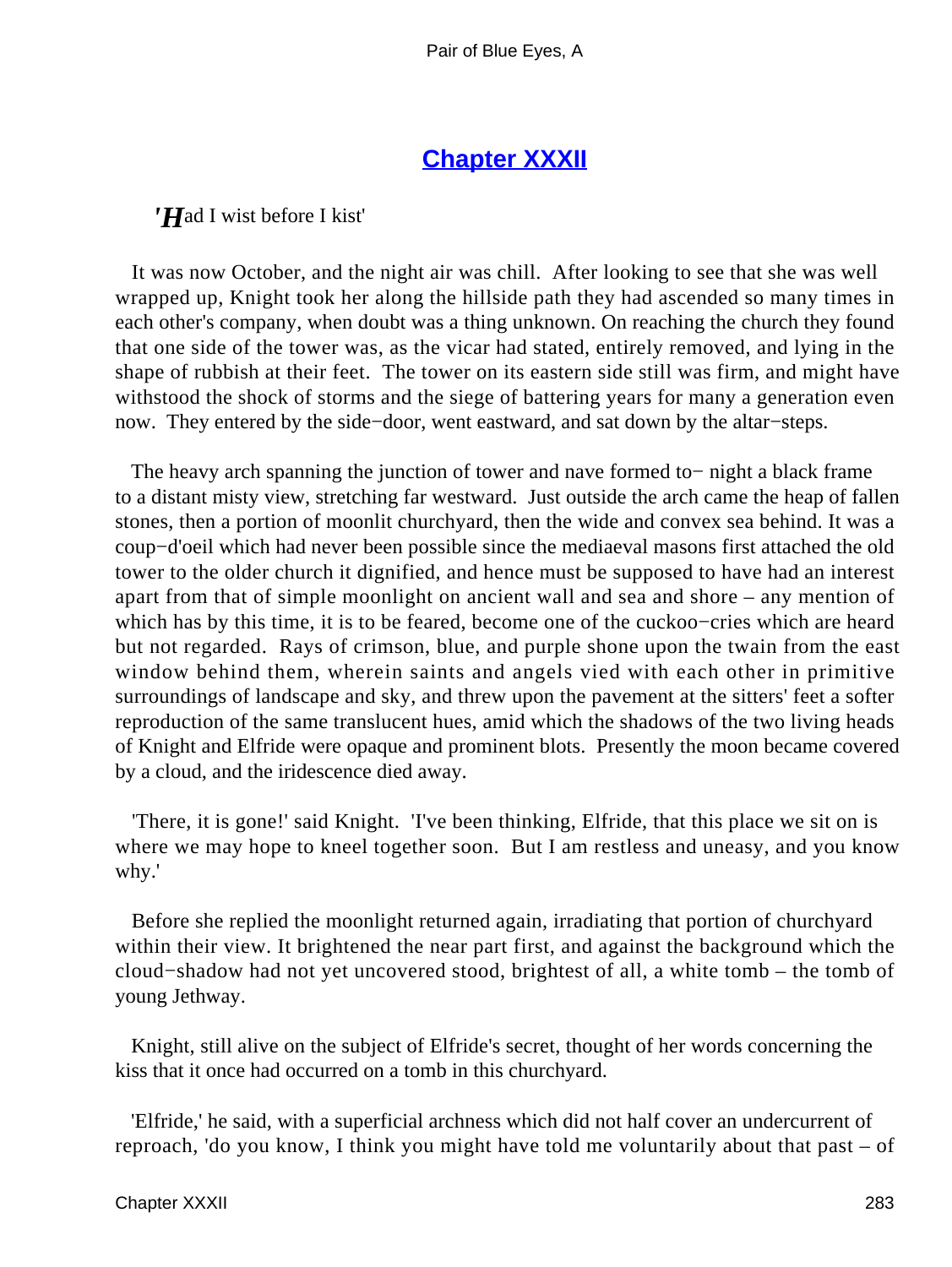kisses and betrothing – without giving me so much uneasiness and trouble. Was that the tomb you alluded to as having sat on with him?'

She waited an instant. 'Yes,' she said.

 The correctness of his random shot startled Knight; though, considering that almost all the other memorials in the churchyard were upright headstones upon which nobody could possibly sit, it was not so wonderful.

 Elfride did not even now go on with the explanation her exacting lover wished to have, and her reticence began to irritate him as before. He was inclined to read her a lecture.

 'Why don't you tell me all?' he said somewhat indignantly. 'Elfride, there is not a single subject upon which I feel more strongly than upon this – that everything ought to be cleared up between two persons before they become husband and wife. See how desirable and wise such a course is, in order to avoid disagreeable contingencies in the form of discoveries afterwards. For, Elfride, a secret of no importance at all may be made the basis of some fatal misunderstanding only because it is discovered, and not confessed. They say there never was a couple of whom one had not some secret the other never knew or was intended to know. This may or may not be true; but if it be true, some have been happy in spite rather than in consequence of it. If a man were to see another man looking significantly at his wife, and she were blushing crimson and appearing startled, do you think he would be so well satisfied with, for instance, her truthful explanation that once, to her great annoyance, she accidentally fainted into his arms, as if she had said it voluntarily long ago, before the circumstance occurred which forced it from her? Suppose that admirer you spoke of in connection with the tomb yonder should turn up, and bother me. It would embitter our lives, if I were then half in the dark, as I am now!'

Knight spoke the latter sentences with growing force.

'It cannot be,' she said.

'Why not?' he asked sharply.

 Elfride was distressed to find him in so stern a mood, and she trembled. In a confusion of ideas, probably not intending a wilful prevarication, she answered hurriedly –

'If he's dead, how can you meet him?'

 'Is he dead? Oh, that's different altogether!' said Knight, immensely relieved. 'But, let me see – what did you say about that tomb and him?'

'That's his tomb,' she continued faintly.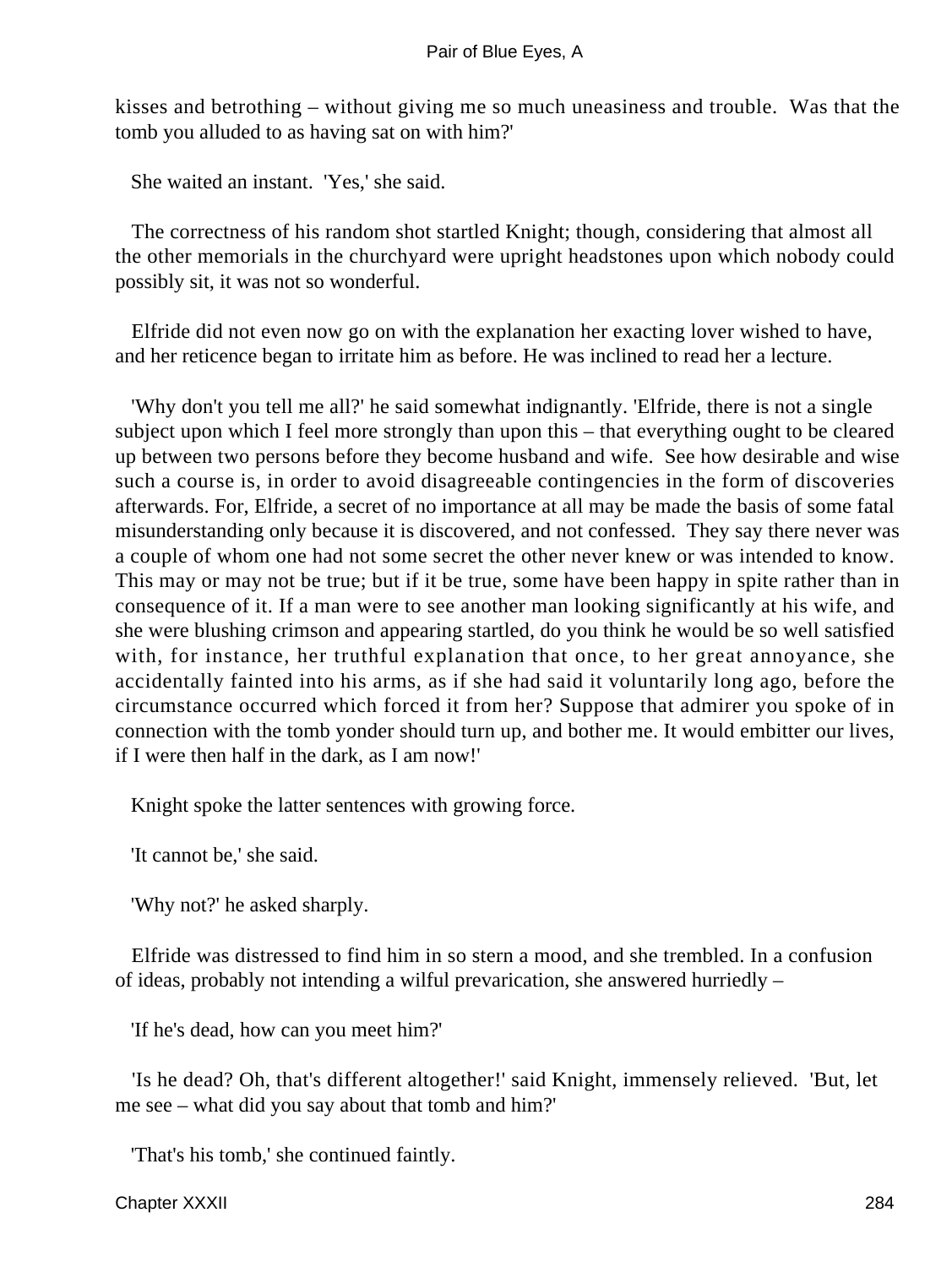'What! was he who lies buried there the man who was your lover?' Knight asked in a distinct voice.

'Yes; and I didn't love him or encourage him.'

'But you let him kiss you – you said so, you know, Elfride.'

She made no reply.

 'Why,' said Knight, recollecting circumstances by degrees, 'you surely said you were in some degree engaged to him – and of course you were if he kissed you. And now you say you never encouraged him. And I have been fancying you said – I am almost sure you did – that you were sitting with him ON that tomb. Good God!' he cried, suddenly starting up in anger, 'are you telling me untruths? Why should you play with me like this? I'll have the right of it. Elfride, we shall never be happy! There's a blight upon us, or me, or you, and it must be cleared off before we marry.' Knight moved away impetuously as if to leave her.

She jumped up and clutched his arm

'Don't go, Harry – don't!

 'Tell me, then,' said Knight sternly. 'And remember this, no more fibs, or, upon my soul, I shall hate you. Heavens! that I should come to this, to be made a fool of by a girl's untruths  $-$  –  $\prime$ 

 'Don't, don't treat me so cruelly! O Harry, Harry, have pity, and withdraw those dreadful words! I am truthful by nature – I am – and I don't know how I came to make you misunderstand! But I was frightened!' She quivered so in her perturbation that she shook him with her {Note: sentence incomplete in text.}

'Did you say you were sitting on that tomb?' he asked moodily.

'Yes; and it was true.'

'Then how, in the name of Heaven, can a man sit upon his own tomb?'

'That was another man. Forgive me, Harry, won't you?'

'What, a lover in the tomb and a lover on it?'

' $Oh - Oh - yes!$ '

'Then there were two before me?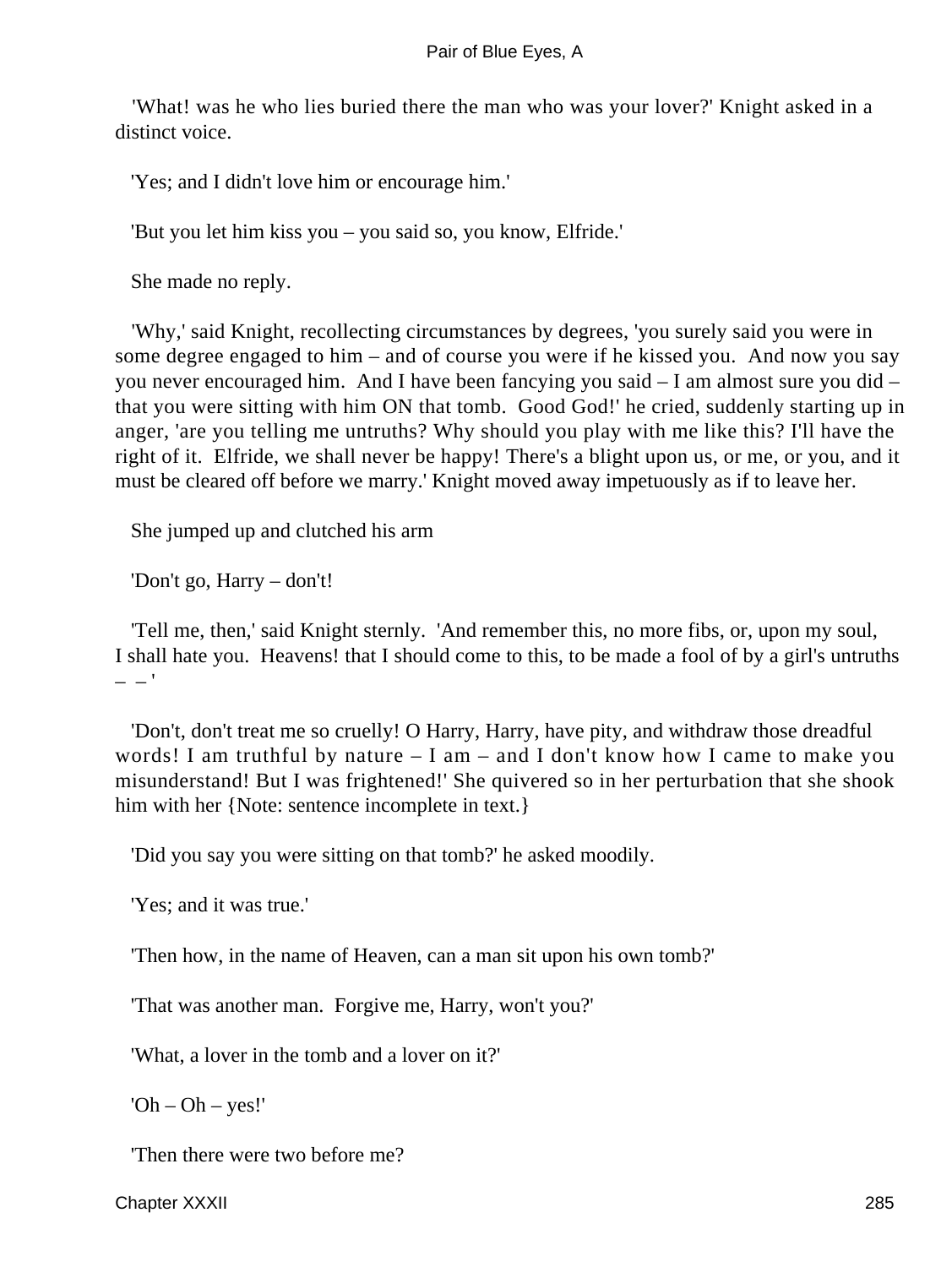'I – suppose so.'

 'Now, don't be a silly woman with your supposing – I hate all that,' said Knight contemptuously almost. 'Well, we learn strange things. I don't know what I might have done – no man can say into what shape circumstances may warp him – but I hardly think I should have had the conscience to accept the favours of a new lover whilst sitting over the poor remains of the old one; upon my soul, I don't.' Knight, in moody meditation, continued looking towards the tomb, which stood staring them in the face like an avenging ghost.

 'But you wrong me – Oh, so grievously!" she cried. 'I did not meditate any such thing: believe me, Harry, I did not. It only happened so – quite of itself.'

 'Well, I suppose you didn't **Intend** such a thing,' he said. 'Nobody ever does,' he sadly continued.

'And him in the grave I never once loved.'

 'I suppose the second lover and you, as you sat there, vowed to be faithful to each other for ever?'

Elfride only replied by quick heavy breaths, showing she was on the brink of a sob.

'You don't choose to be anything but reserved, then?' he said imperatively.

'Of course we did,' she responded.

'«Of course!» You seem to treat the subject very lightly?'

'It is past, and is nothing to us now.'

 'Elfride, it is a nothing which, though it may make a careless man laugh, cannot but make a genuine one grieve. It is a very gnawing pain. Tell me straight through – all of it.'

 'Never. O Harry! how can you expect it when so little of it makes you so harsh with me?'

 'Now, Elfride, listen to this. You know that what you have told only jars the subtler fancies in one, after all. The feeling I have about it would be called, and is, mere sentimentality; and I don't want you to suppose that an ordinary previous engagement of a straightforward kind would make any practical difference in my love, or my wish to make you my wife. But you seem to have more to tell, and that's where the wrong is. Is there more?'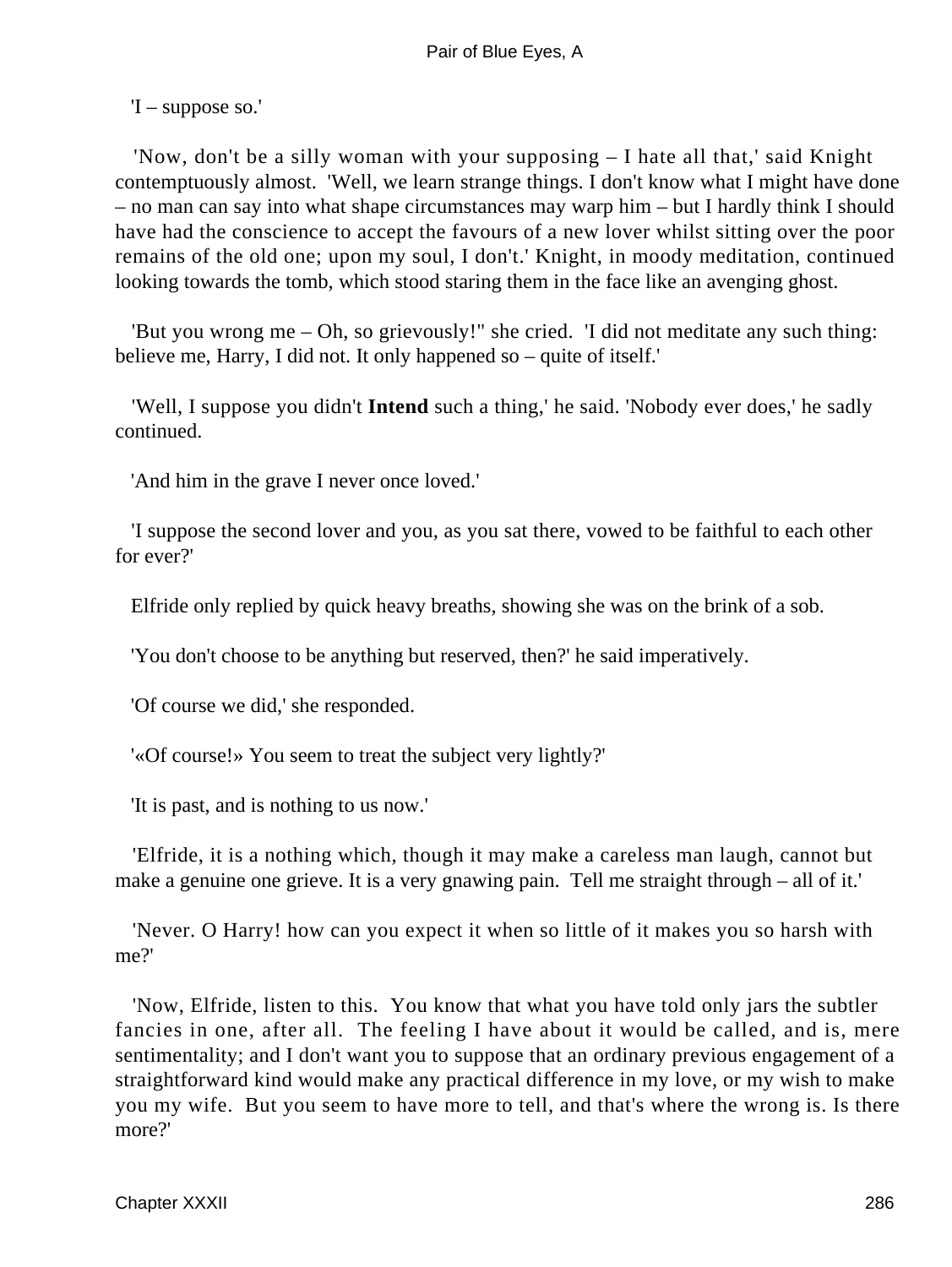'Not much more,' she wearily answered.

 Knight preserved a grave silence for a minute. '«Not much more,»' he said at last. 'I should think not, indeed!' His voice assumed a low and steady pitch. 'Elfride, you must not mind my saying a strange−sounding thing, for say it I shall. It is this: that if there **Were** much more to add to an account which already includes all the particulars that a broken marriage engagement could possibly include with propriety, it must be some exceptional thing which might make it impossible for me or any one else to love you and marry you.'

 Knight's disturbed mood led him much further than he would have gone in a quieter moment. And, even as it was, had she been assertive to any degree he would not have been so peremptory; and had she been a stronger character – more practical and less imaginative – she would have made more use of her position in his heart to influence him. But the confiding tenderness which had won him is ever accompanied by a sort of self−committal to the stream of events, leading every such woman to trust more to the kindness of fate for good results than to any argument of her own.

 'Well, well,' he murmured cynically; 'I won't say it is your fault: it is my ill−luck, I suppose. I had no real right to question you – everybody would say it was presuming. But when we have misunderstood, we feel injured by the subject of our misunderstanding. You never said you had had nobody else here making love to you, so why should I blame you? Elfride, I beg your pardon.'

 'No, no! I would rather have your anger than that cool aggrieved politeness. Do drop that, Harry! Why should you inflict that upon me? It reduces me to the level of a mere acquaintance.'

'You do that with me. Why not confidence for confidence?'

 'Yes; but I didn't ask you a single question with regard to your past: I didn't wish to know about it. All I cared for was that, wherever you came from, whatever you had done, whoever you had loved, you were mine at last. Harry, if originally you had known I had loved, would you never have cared for me?'

 'I won't quite say that. Though I own that the idea of your inexperienced state had a great charm for me. But I think this: that if I had known there was any phase of your past love you would refuse to reveal if I asked to know it, I should never have loved you.'

Elfride sobbed bitterly. 'Am I such a – mere characterless toy – as to have no attrac – tion in me, apart from – freshness? Haven't I brains? You said – I was clever and ingenious in my thoughts, and – isn't that anything? Have I not some beauty? I think I have a little – and I know I have – yes, I do! You have praised my voice, and my manner, and my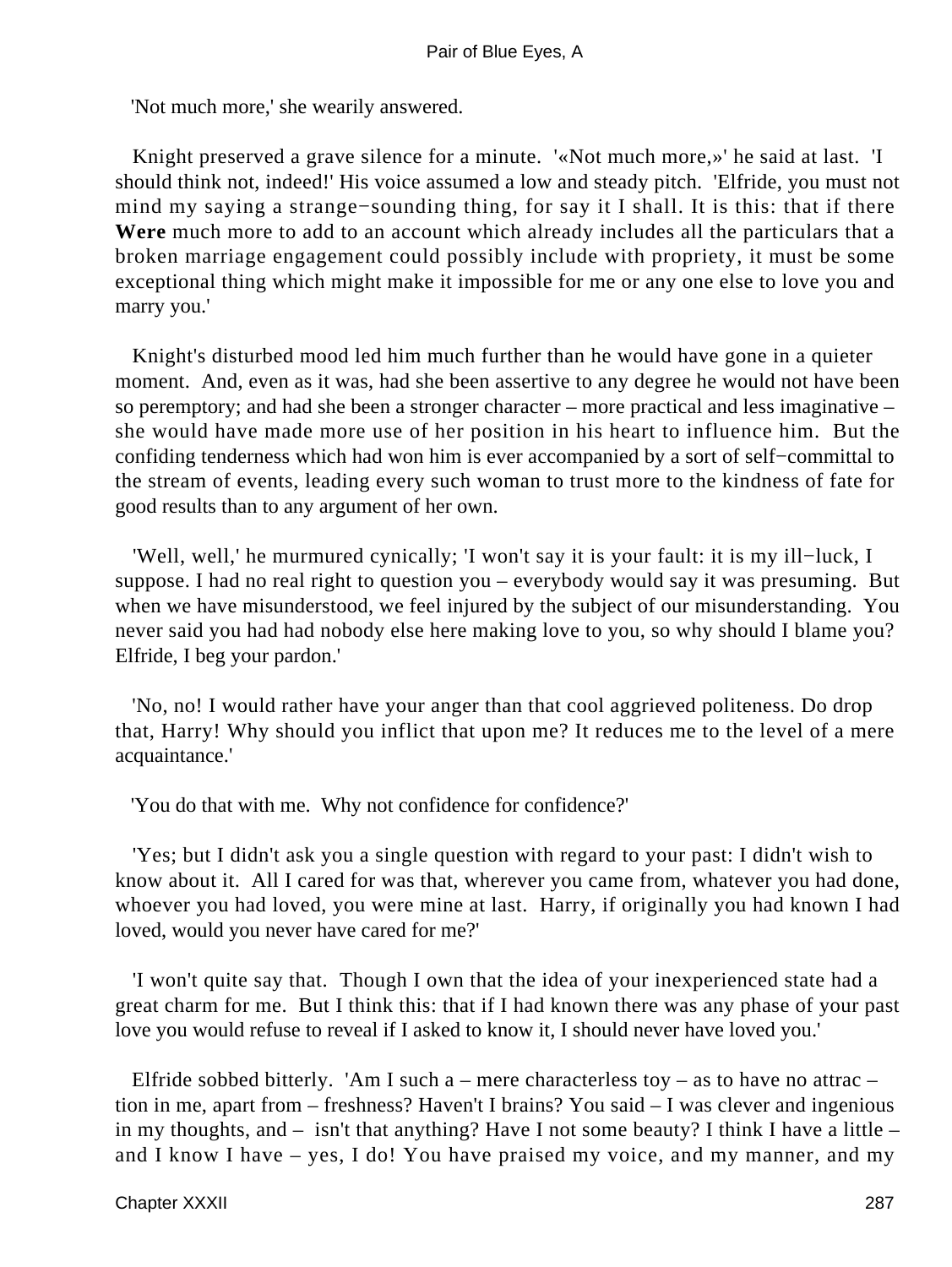accomplishments. Yet all these together are so much rubbish because I – accidentally saw a man before you!'

'Oh, come, Elfride. «Accidentally saw a man» is very cool. You loved him, remember.'

– 'And loved him a little!'

 'And refuse now to answer the simple question how it ended. Do you refuse still, Elfride?'

'You have no right to question me so – you said so. It is unfair. Trust me as I trust you.'

'That's not at all.'

'I shall not love you if you are so cruel. It is cruel to me to argue like this.'

 'Perhaps it is. Yes, it is. I was carried away by my feeling for you. Heaven knows that I didn't mean to; but I have loved you so that I have used you badly.'

 'I don't mind it, Harry!' she instantly answered, creeping up and nestling against him; 'and I will not think at all that you used me harshly if you will forgive me, and not be vexed with me any more? I do wish I had been exactly as you thought I was, but I could not help it, you know. If I had only known you had been coming, what a nunnery I would have lived in to have been good enough for you!'

 'Well, never mind,' said Knight; and he turned to go. He endeavoured to speak sportively as they went on. 'Diogenes Laertius says that philosophers used voluntarily to deprive themselves of sight to be uninterrupted in their meditations. Men, becoming lovers, ought to do the same thing.'

 'Why? – but never mind – I don't want to know. Don't speak laconically to me,' she said with deprecation.

 'Why? Because they would never then be distracted by discovering their idol was second−hand.'

 She looked down and sighed; and they passed out of the crumbling old place, and slowly crossed to the churchyard entrance. Knight was not himself, and he could not pretend to be. She had not told all.

 He supported her lightly over the stile, and was practically as attentive as a lover could be. But there had passed away a glory, and the dream was not as it had been of yore. Perhaps Knight was not shaped by Nature for a marrying man. Perhaps his lifelong constraint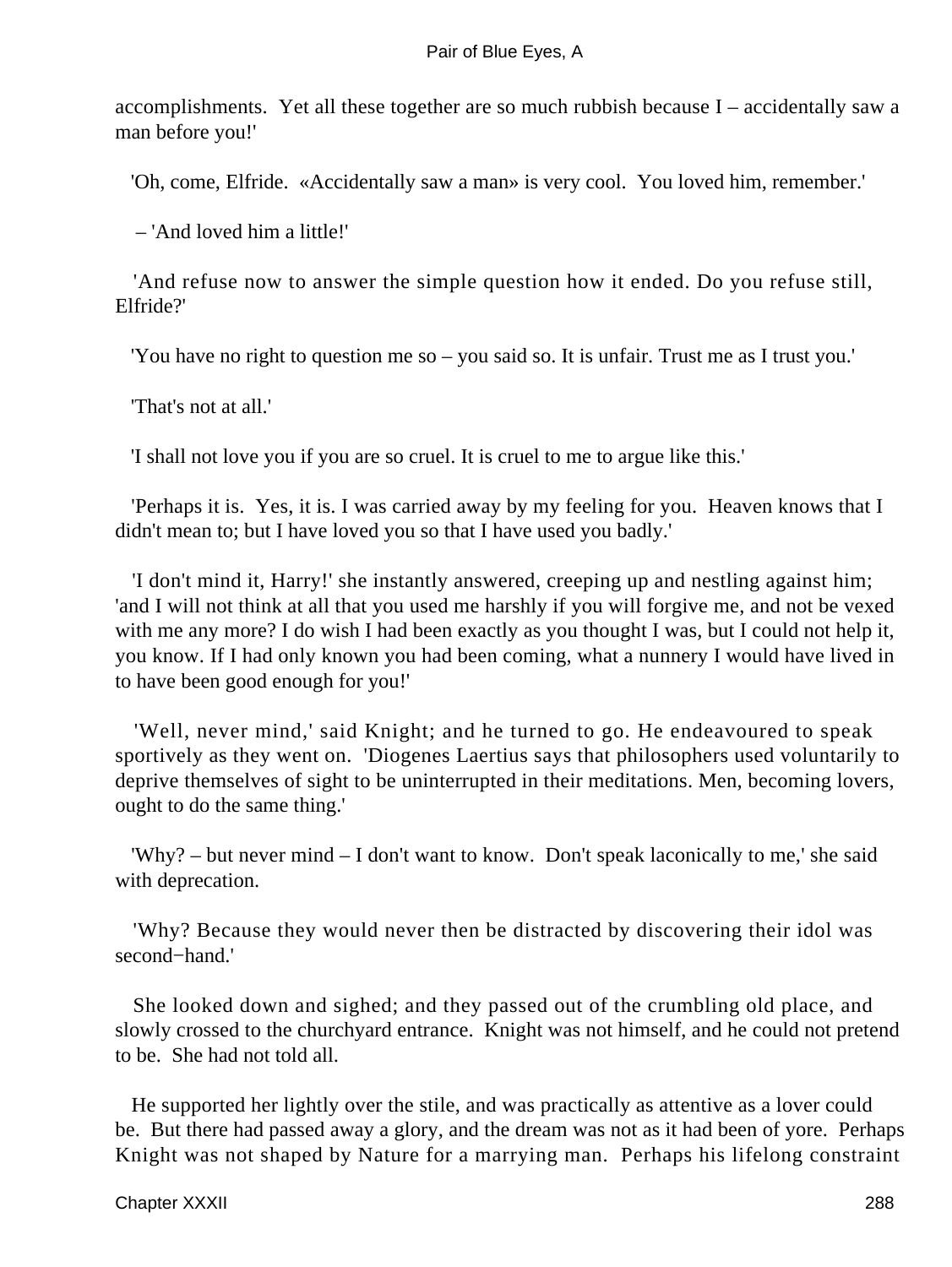towards women, which he had attributed to accident, was not chance after all, but the natural result of instinctive acts so minute as to be undiscernible even by himself. Or whether the rough dispelling of any bright illusion, however imaginative, depreciates the real and unexaggerated brightness which appertains to its basis, one cannot say. Certain it was that Knight's disappointment at finding himself second or third in the field, at Elfride's momentary equivoque, and at her reluctance to be candid, brought him to the verge of cynicism.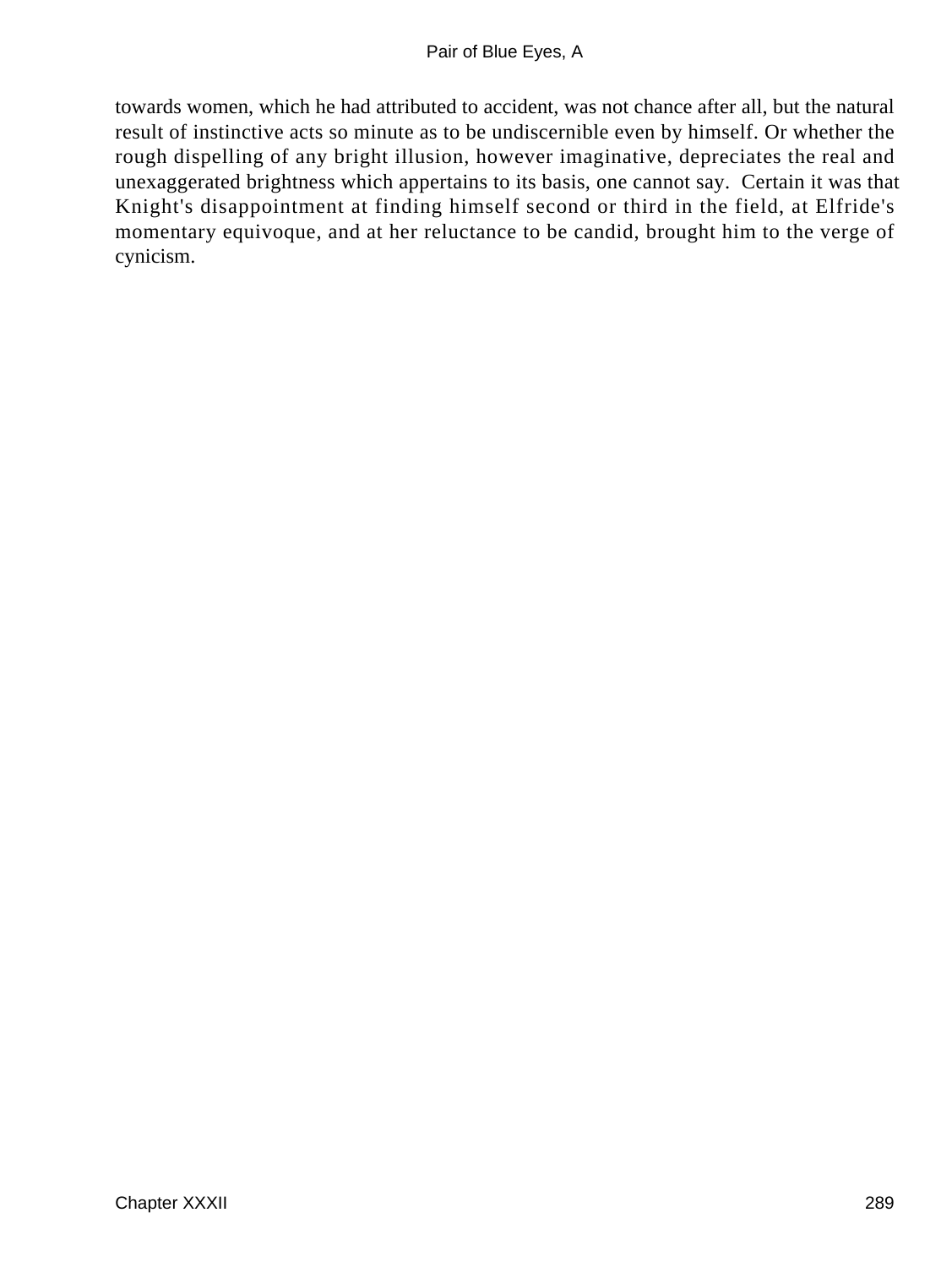# **[Chapter XXXIII](#page-347-0)**

*'O* daughter of Babylon, wasted with misery.'

 A habit of Knight's, when not immediately occupied with Elfride – to walk by himself for half an hour or so between dinner and bedtime – had become familiar to his friends at Endelstow, Elfride herself among them. When he had helped her over the stile, she said gently, 'If you wish to take your usual turn on the hill, Harry, I can run down to the house alone.'

'Thank you, Elfie; then I think I will.'

 Her form diminished to blackness in the moonlight, and Knight, after remaining upon the churchyard stile a few minutes longer, turned back again towards the building. His usual course was now to light a cigar or pipe, and indulge in a quiet meditation. But to−night his mind was too tense to bethink itself of such a solace. He merely walked round to the site of the fallen tower, and sat himself down upon some of the large stones which had composed it until this day, when the chain of circumstance originated by Stephen Smith, while in the employ of Mr. Hewby, the London man of art, had brought about its overthrow.

 Pondering on the possible episodes of Elfride's past life, and on how he had supposed her to have had no past justifying the name, he sat and regarded the white tomb of young Jethway, now close in front of him. The sea, though comparatively placid, could as usual be heard from this point along the whole distance between promontories to the right and left, floundering and entangling itself among the insulated stacks of rock which dotted the water's edge – the miserable skeletons of tortured old cliffs that would not even yet succumb to the wear and tear of the tides.

 As a change from thoughts not of a very cheerful kind, Knight attempted exertion. He stood up, and prepared to ascend to the summit of the ruinous heap of stones, from which a more extended outlook was obtainable than from the ground. He stretched out his arm to seize the projecting arris of a larger block than ordinary, and so help himself up, when his hand lighted plump upon a substance differing in the greatest possible degree from what he had expected to seize – hard stone. It was stringy and entangled, and trailed upon the stone. The deep shadow from the aisle wall prevented his seeing anything here distinctly, and he began guessing as a necessity. 'It is a tressy species of moss or lichen,' he said to himself.

But it lay loosely over the stone.

'It is a tuft of grass,' he said.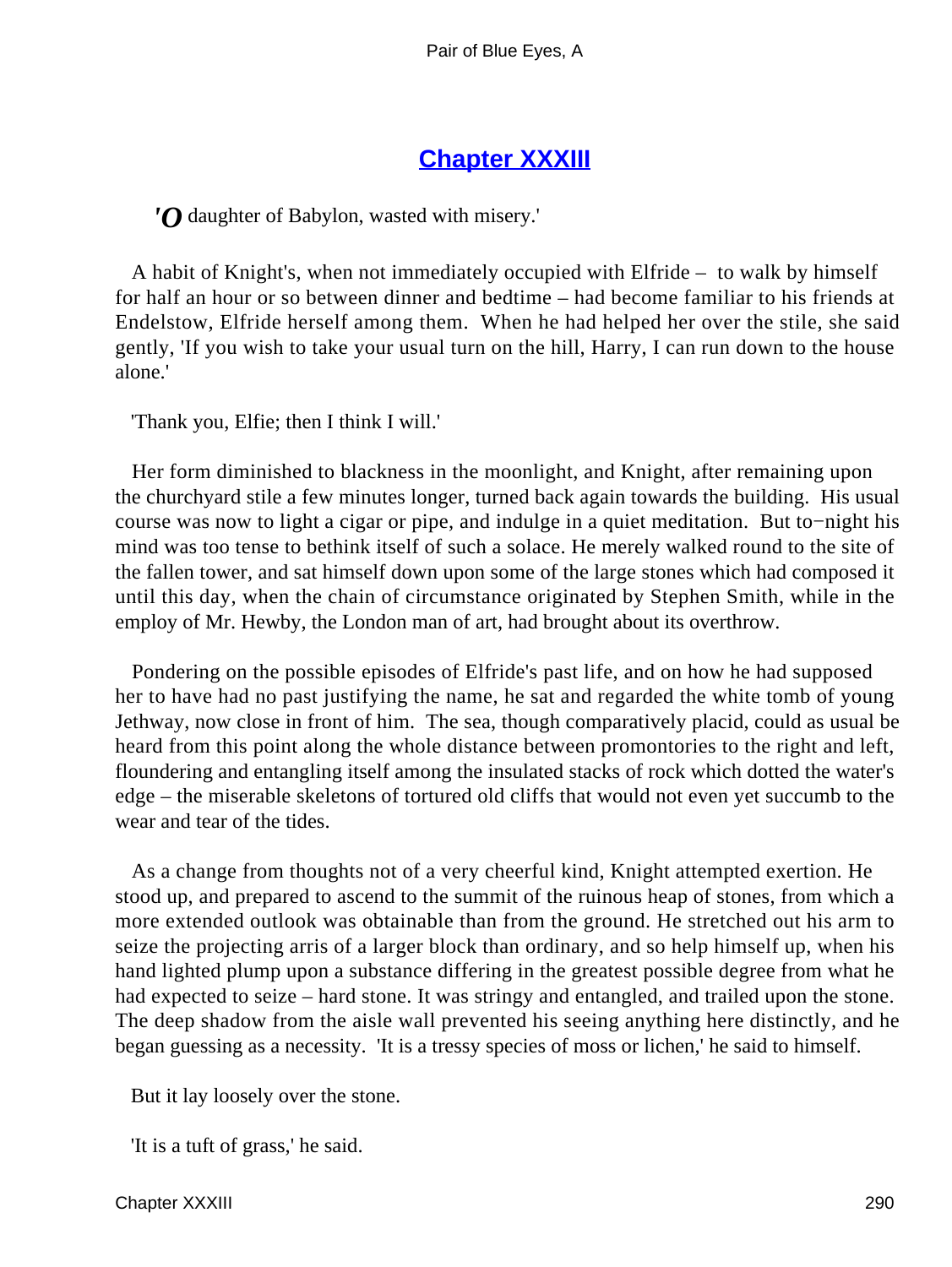But it lacked the roughness and humidity of the finest grass.

'It is a mason's whitewash−brush.'

 Such brushes, he remembered, were more bristly; and however much used in repairing a structure, would not be required in pulling one down.

He said, 'It must be a thready silk fringe.'

He felt further in. It was somewhat warm. Knight instantly felt somewhat cold.

 To find the coldness of inanimate matter where you expect warmth is startling enough; but a colder temperature than that of the body being rather the rule than the exception in common substances, it hardly conveys such a shock to the system as finding warmth where utter frigidity is anticipated.

'God only knows what it is,' he said.

 He felt further, and in the course of a minute put his hand upon a human head. The head was warm, but motionless. The thready mass was the hair of the head – long and straggling, showing that the head was a woman's.

 Knight in his perplexity stood still for a moment, and collected his thoughts. The vicar's account of the fall of the tower was that the workmen had been undermining it all the day, and had left in the evening intending to give the finishing stroke the next morning. Half an hour after they had gone the undermined angle came down. The woman who was half buried, as it seemed, must have been beneath it at the moment of the fall.

 Knight leapt up and began endeavouring to remove the rubbish with his hands. The heap overlying the body was for the most part fine and dusty, but in immense quantity. It would be a saving of time to run for assistance. He crossed to the churchyard wall, and hastened down the hill.

 A little way down an intersecting road passed over a small ridge, which now showed up darkly against the moon, and this road here formed a kind of notch in the sky−line. At the moment that Knight arrived at the crossing he beheld a man on this eminence, coming towards him. Knight turned aside and met the stranger.

 'There has been an accident at the church,' said Knight, without preface. 'The tower has fallen on somebody, who has been lying there ever since. Will you come and help?'

'That I will,' said the man.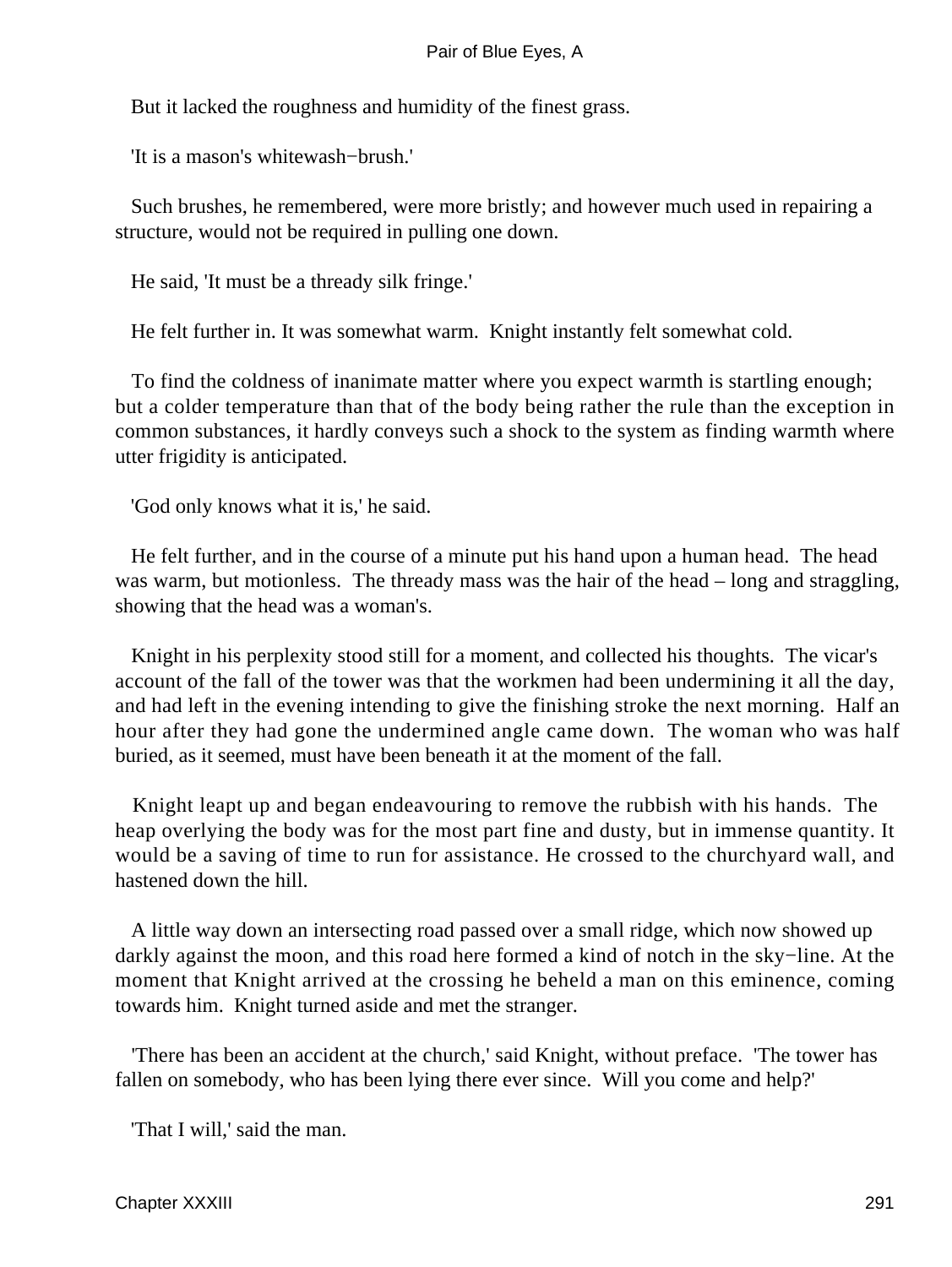'It is a woman,' said Knight, as they hurried back, 'and I think we two are enough to extricate her. Do you know of a shovel?'

'The grave−digging shovels are about somewhere. They used to stay in the tower.'

'And there must be some belonging to the workmen.'

 They searched about, and in an angle of the porch found three carefully stowed away. Going round to the west end Knight signified the spot of the tragedy.

 'We ought to have brought a lantern,' he exclaimed. 'But we may be able to do without.' He set to work removing the superincumbent mass.

 The other man, who looked on somewhat helplessly at first, now followed the example of Knight's activity, and removed the larger stones which were mingled with the rubbish. But with all their efforts it was quite ten minutes before the body of the unfortunate creature could be extricated. They lifted her as carefully as they could, breathlessly carried her to Felix Jethway's tomb, which was only a few steps westward, and laid her thereon.

'Is she dead indeed?' said the stranger.

'She appears to be,' said Knight. 'Which is the nearest house? The vicarage, I suppose.'

 'Yes; but since we shall have to call a surgeon from Castle Boterel, I think it would be better to carry her in that direction, instead of away from the town.'

 'And is it not much further to the first house we come to going that way, than to the vicarage or to The Crags?'

'Not much,' the stranger replied.

 'Suppose we take her there, then. And I think the best way to do it would be thus, if you don't mind joining hands with me.'

'Not in the least; I am glad to assist.'

 Making a kind of cradle, by clasping their hands crosswise under the inanimate woman, they lifted her, and walked on side by side down a path indicated by the stranger, who appeared to know the locality well.

 'I had been sitting in the church for nearly an hour,' Knight resumed, when they were out of the churchyard. 'Afterwards I walked round to the site of the fallen tower, and so found her. It is painful to think I unconsciously wasted so much time in the very presence of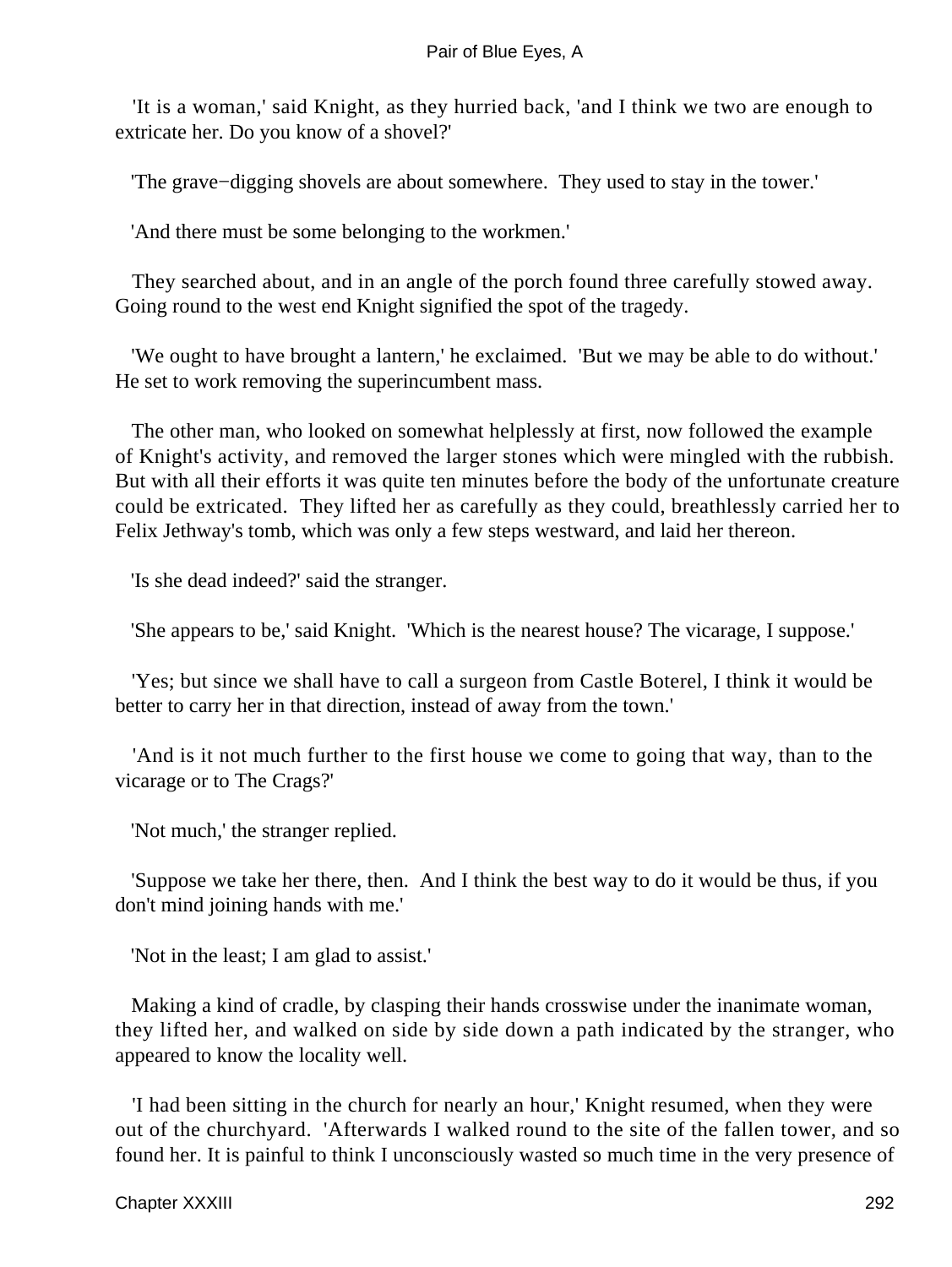a perishing, flying soul.'

'The tower fell at dusk, did it not? quite two hours ago, I think?'

 'Yes. She must have been there alone. What could have been her object in visiting the churchyard then?

 'It is difficult to say.' The stranger looked inquiringly into the reclining face of the motionless form they bore. 'Would you turn her round for a moment, so that the light shines on her face?' he said.

 They turned her face to the moon, and the man looked closer into her features. 'Why, I know her!' he exclaimed.

'Who is she?'

 'Mrs. Jethway. And the cottage we are taking her to is her own. She is a widow; and I was speaking to her only this afternoon. I was at Castle Boterel post−office, and she came there to post a letter. Poor soul! Let us hurry on.'

 'Hold my wrist a little tighter. Was not that tomb we laid her on the tomb of her only son?'

 'Yes, it was. Yes, I see it now. She was there to visit the tomb. Since the death of that son she has been a desolate, desponding woman, always bewailing him. She was a farmer's wife, very well educated – a governess originally, I believe.'

 Knight's heart was moved to sympathy. His own fortunes seemed in some strange way to be interwoven with those of this Jethway family, through the influence of Elfride over himself and the unfortunate son of that house. He made no reply, and they still walked on.

'She begins to feel heavy,' said the stranger, breaking the silence.

 'Yes, she does,' said Knight; and after another pause added, 'I think I have met you before, though where I cannot recollect. May I ask who you are?'

'Oh yes. I am Lord Luxellian. Who are you?'

'I am a visitor at The Crags – Mr. Knight.'

'I have heard of you, Mr. Knight.'

'And I of you, Lord Luxellian. I am glad to meet you.'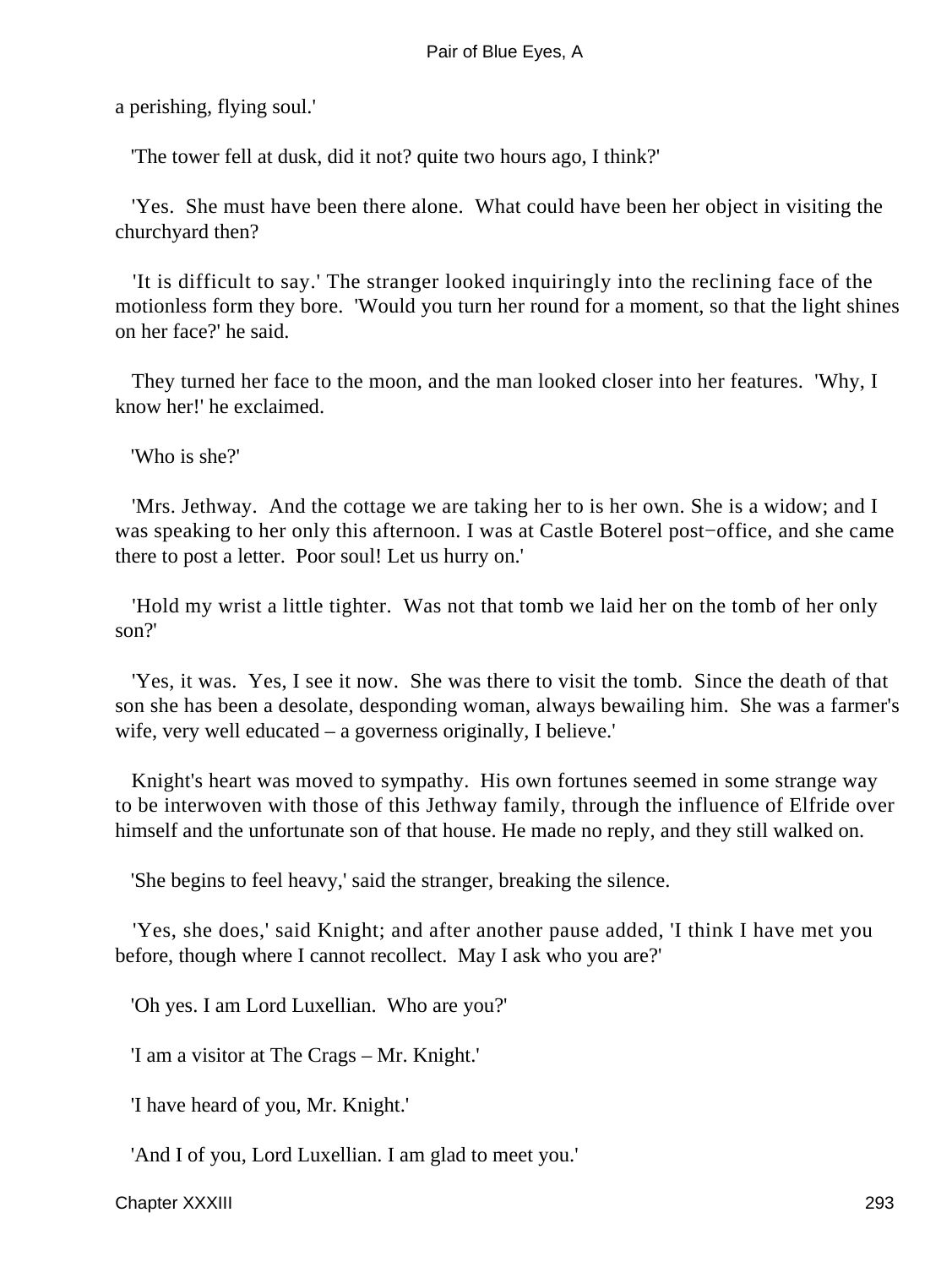'I may say the same. I am familiar with your name in print.'

'And I with yours. Is this the house?'

'Yes.'

 The door was locked. Knight, reflecting a moment, searched the pocket of the lifeless woman, and found therein a large key which, on being applied to the door, opened it easily. The fire was out, but the moonlight entered the quarried window, and made patterns upon the floor. The rays enabled them to see that the room into which they had entered was pretty well furnished, it being the same room that Elfride had visited alone two or three evenings earlier. They deposited their still burden on an old−fashioned couch which stood against the wall, and Knight searched about for a lamp or candle. He found a candle on a shelf, lighted it, and placed it on the table.

 Both Knight and Lord Luxellian examined the pale countenance attentively, and both were nearly convinced that there was no hope. No marks of violence were visible in the casual examination they made.

 'I think that as I know where Doctor Granson lives,' said Lord Luxellian, 'I had better run for him whilst you stay here.'

 Knight agreed to this. Lord Luxellian then went off, and his hurrying footsteps died away. Knight continued bending over the body, and a few minutes longer of careful scrutiny perfectly satisfied him that the woman was far beyond the reach of the lancet and the drug. Her extremities were already beginning to get stiff and cold. Knight covered her face, and sat down.

 The minutes went by. The essayist remained musing on all the occurrences of the night. His eyes were directed upon the table, and he had seen for some time that writing−materials were spread upon it. He now noticed these more particularly: there were an inkstand, pen, blotting−book, and note−paper. Several sheets of paper were thrust aside from the rest, upon which letters had been begun and relinquished, as if their form had not been satisfactory to the writer. A stick of black sealing−wax and seal were there too, as if the ordinary fastening had not been considered sufficiently secure. The abandoned sheets of paper lying as they did open upon the table, made it possible, as he sat, to read the few words written on each. One ran thus:

 'SIR, – As a woman who was once blest with a dear son of her own, I implore you to accept a warning  $-$  – '

Another: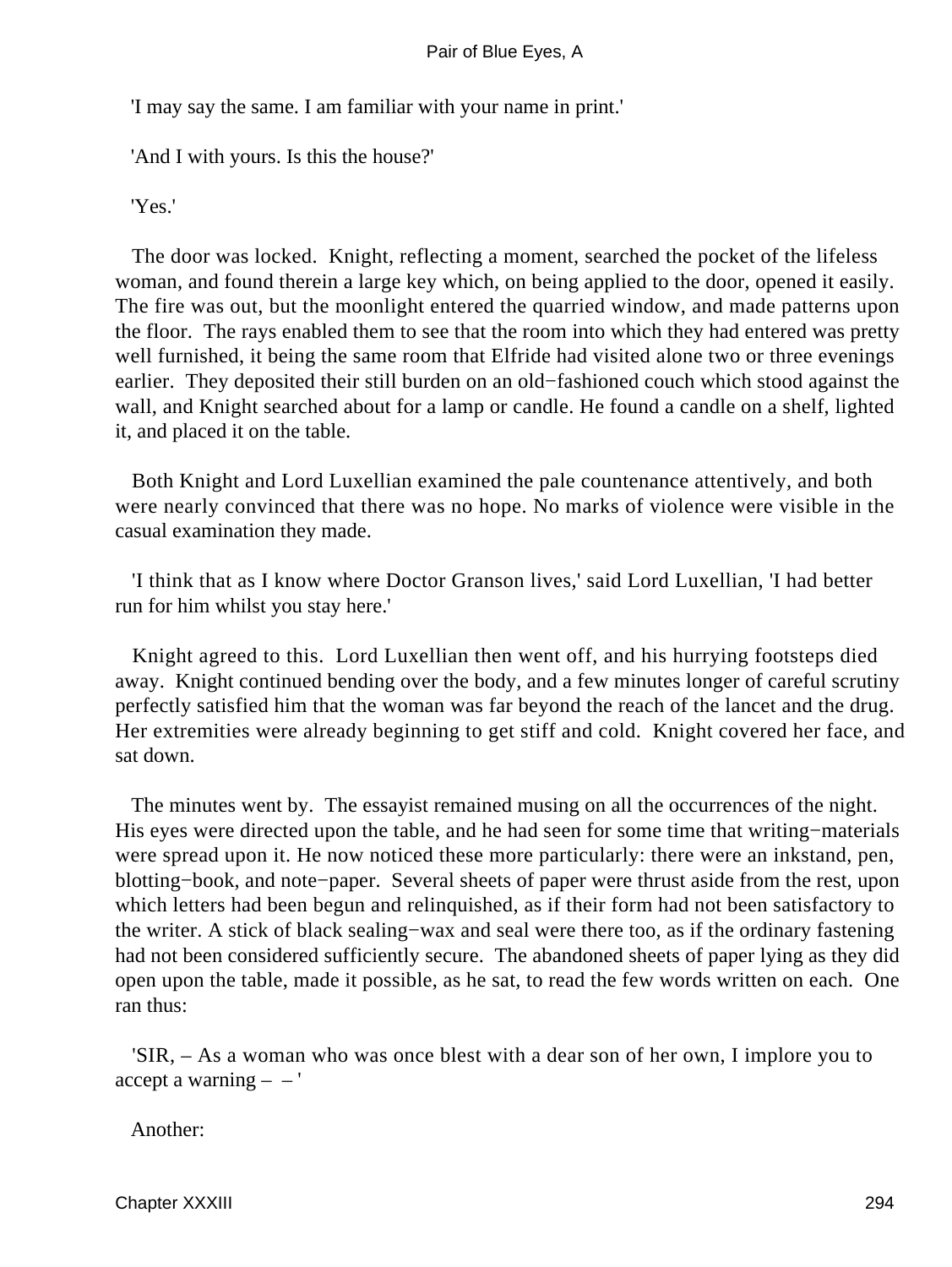'SIR, – If you will deign to receive warning from a stranger before it is too late to alter your course, listen to  $-$  – '

The third:

 'SIR, – With this letter I enclose to you another which, unaided by any explanation from me, tells a startling tale. I wish, however, to add a few words to make your delusion yet more clear to you  $-$  –  $'$ 

 It was plain that, after these renounced beginnings, a fourth letter had been written and despatched, which had been deemed a proper one. Upon the table were two drops of sealing−wax, the stick from which they were taken having been laid down overhanging the edge of the table; the end of it drooped, showing that the wax was placed there whilst warm. There was the chair in which the writer had sat, the impression of the letter's address upon the blotting−paper, and the poor widow who had caused these results lying dead hard by. Knight had seen enough to lead him to the conclusion that Mrs. Jethway, having matter of great importance to communicate to some friend or acquaintance, had written him a very careful letter, and gone herself to post it; that she had not returned to the house from that time of leaving it till Lord Luxellian and himself had brought her back dead.

 The unutterable melancholy of the whole scene, as he waited on, silent and alone, did not altogether clash with the mood of Knight, even though he was the affianced of a fair and winning girl, and though so lately he had been in her company. Whilst sitting on the remains of the demolished tower he had defined a new sensation; that the lengthened course of inaction he had lately been indulging in on Elfride's account might probably not be good for him as a man who had work to do. It could quickly be put an end to by hastening on his marriage with her.

 Knight, in his own opinion, was one who had missed his mark by excessive aiming. Having now, to a great extent, given up ideal ambitions, he wished earnestly to direct his powers into a more practical channel, and thus correct the introspective tendencies which had never brought himself much happiness, or done his fellow−creatures any great good. To make a start in this new direction by marriage, which, since knowing Elfride, had been so entrancing an idea, was less exquisite to−night. That the curtailment of his illusion regarding her had something to do with the reaction, and with the return of his old sentiments on wasting time, is more than probable. Though Knight's heart had so greatly mastered him, the mastery was not so complete as to be easily maintained in the face of a moderate intellectual revival.

 His reverie was broken by the sound of wheels, and a horse's tramp. The door opened to admit the surgeon, Lord Luxellian, and a Mr. Coole, coroner for the division (who had been attending at Castle Boterel that very day, and was having an after−dinner chat with the doctor when Lord Luxellian arrived); next came two female nurses and some idlers.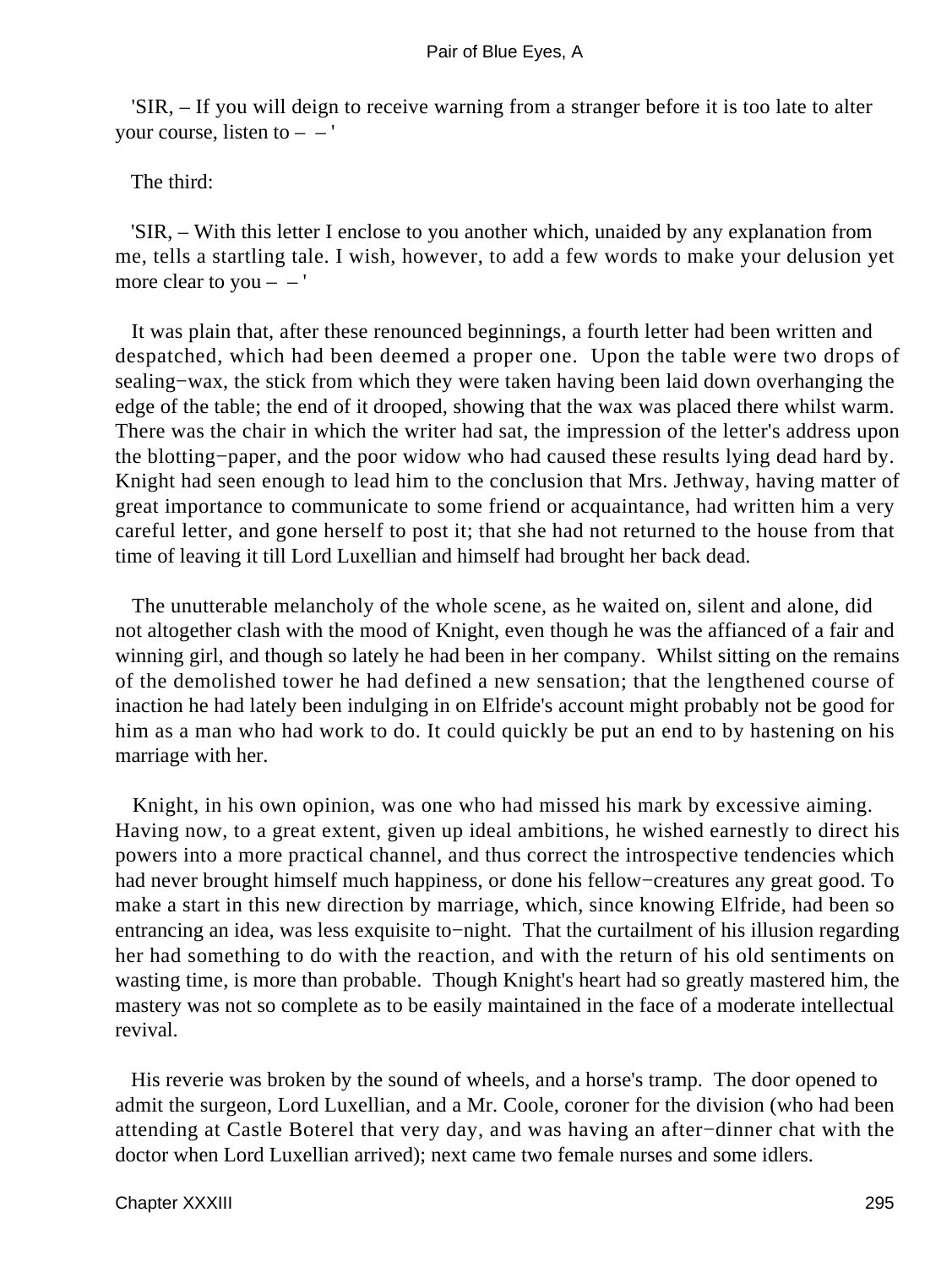Mr. Granson, after a cursory examination, pronounced the woman dead from suffocation, induced by intense pressure on the respiratory organs; and arrangements were made that the inquiry should take place on the following morning, before the return of the coroner to St. Launce's.

 Shortly afterwards the house of the widow was deserted by all its living occupants, and she abode in death, as she had in her life during the past two years, entirely alone.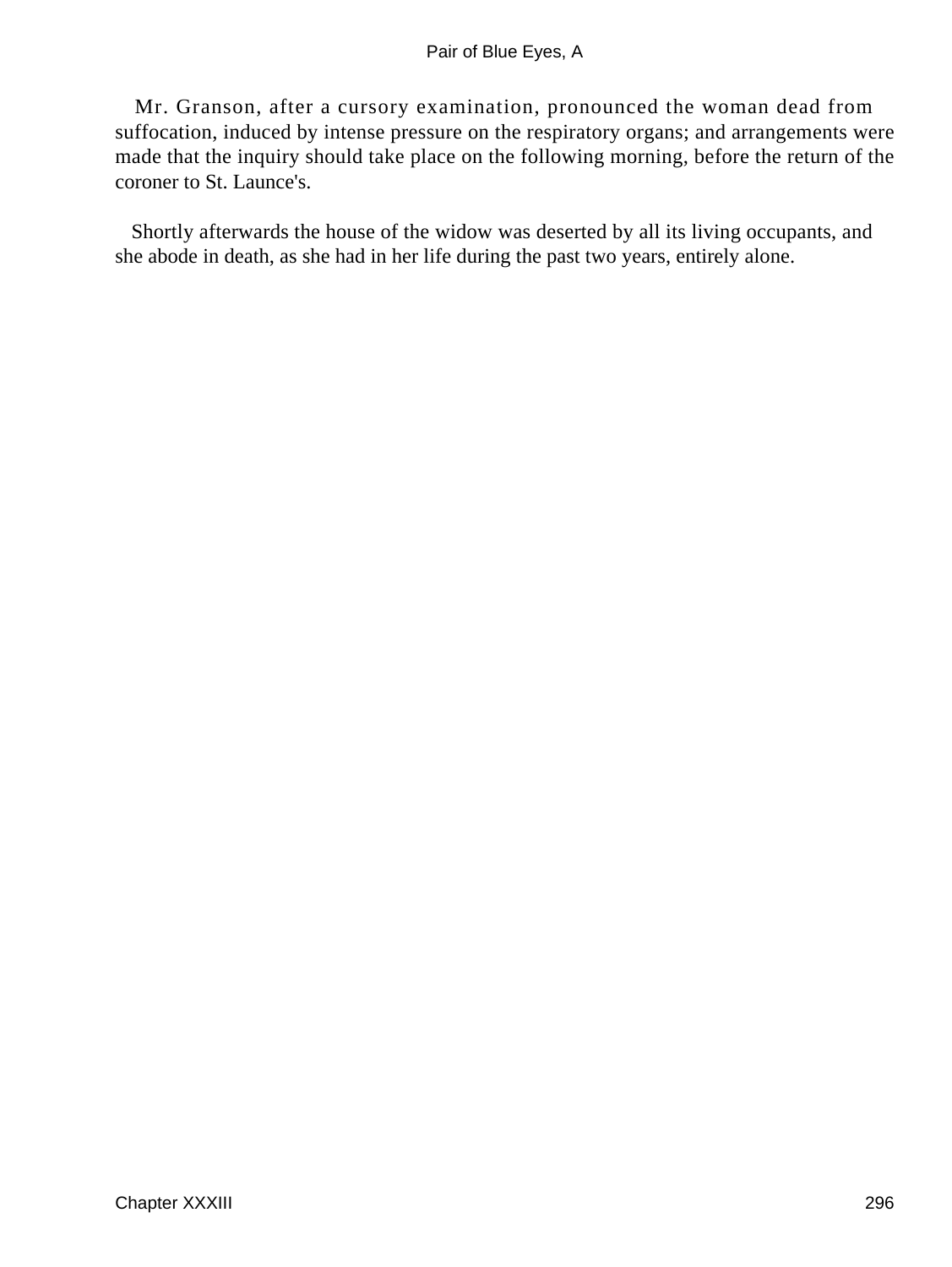# **[Chapter XXXIV](#page-347-0)**

*'Y*ea, happy shall he be that rewardeth thee as thou hast served us.'

 Sixteen hours had passed. Knight was entering the ladies' boudoir at The Crags, upon his return from attending the inquest touching the death of Mrs. Jethway. Elfride was not in the apartment.

 Mrs. Swancourt made a few inquiries concerning the verdict and collateral circumstances. Then she said –

 'The postman came this morning the minute after you left the house. There was only one letter for you, and I have it here.'

 She took a letter from the lid of her workbox, and handed it to him. Knight took the missive abstractedly, but struck by its appearance murmured a few words and left the room.

 The letter was fastened with a black seal, and the handwriting in which it was addressed had lain under his eyes, long and prominently, only the evening before.

 Knight was greatly agitated, and looked about for a spot where he might be secure from interruption. It was the season of heavy dews, which lay on the herbage in shady places all the day long; nevertheless, he entered a small patch of neglected grass−plat enclosed by the shrubbery, and there perused the letter, which he had opened on his way thither.

 The handwriting, the seal, the paper, the introductory words, all had told on the instant that the letter had come to him from the hands of the widow Jethway, now dead and cold. He had instantly understood that the unfinished notes which caught his eye yesternight were intended for nobody but himself. He had remembered some of the words of Elfride in her sleep on the steamer, that somebody was not to tell him of something, or it would be her ruin – a circumstance hitherto deemed so trivial and meaningless that he had well−nigh forgotten it. All these things infused into him an emotion intense in power and supremely distressing in quality. The paper in his hand quivered as he read:

## 'THE **Valley,** ENDELSTOW.

 'SIR, – A woman who has not much in the world to lose by any censure this act may bring upon her, wishes to give you some hints concerning a lady you love. If you will deign to accept a warning before it is too late, you will notice what your correspondent has to say.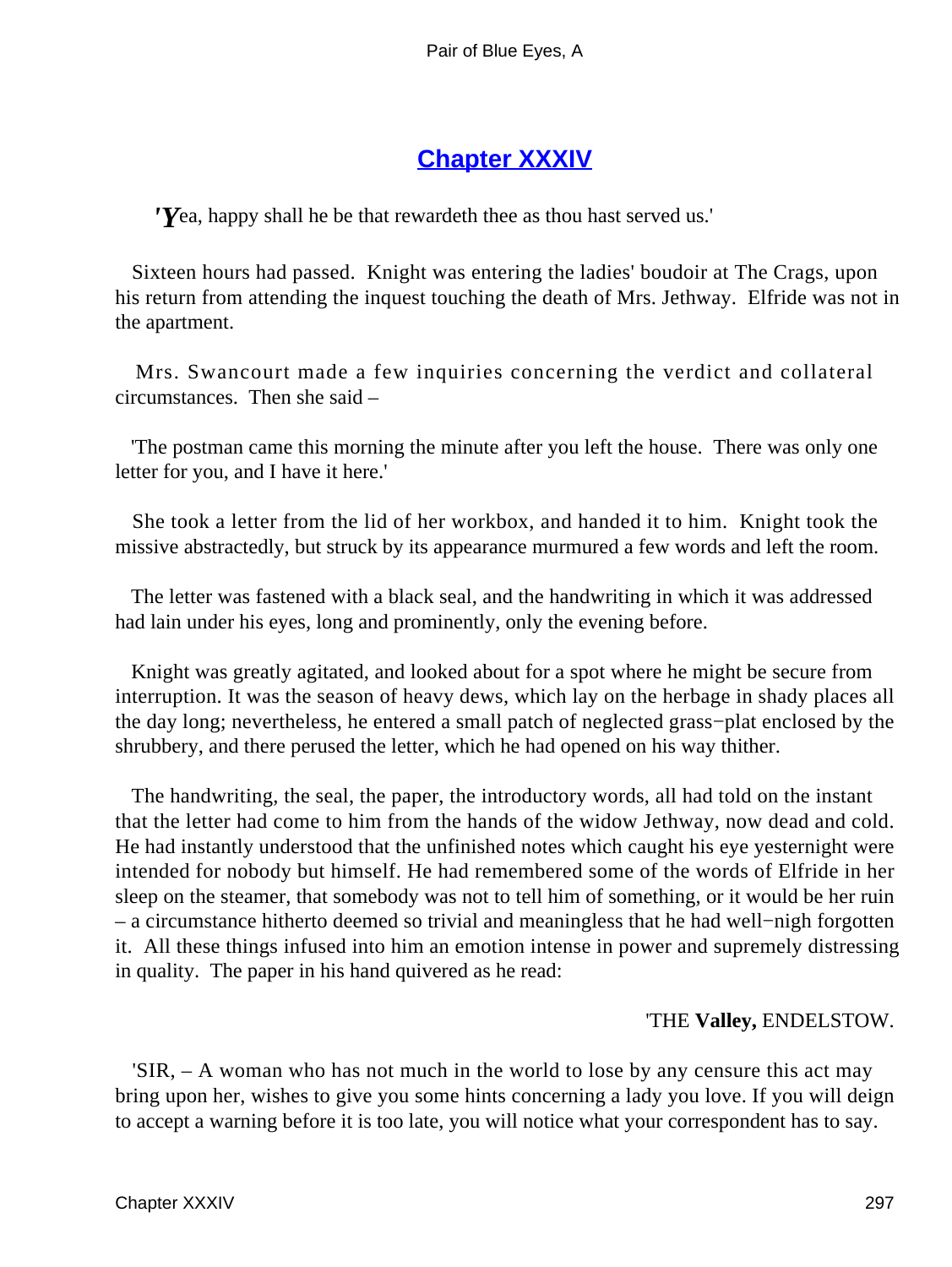'You are deceived. Can such a woman as this be worthy?

'One who encouraged an honest youth to love her, then slighted him, so that he died.

 'One who next took a man of no birth as a lover, who was forbidden the house by her father.

 'One who secretly left her home to be married to that man, met him, and went with him to London.

'One who, for some reason or other, returned again unmarried.

 'One who, in her after−correspondence with him, went so far as to address him as her husband.

 'One who wrote the enclosed letter to ask me, who better than anybody else knows the story, to keep the scandal a secret.

 'I hope soon to be beyond the reach of either blame or praise. But before removing me God has put it in my power to avenge the death of my son.

### 'GERTRUDE JETHWAY.'

 The letter enclosed was the note in pencil that Elfride had written in Mrs. Jethway's cottage:

 'DEAR MRS. JETHWAY, – I have been to visit you. I wanted much to see you, but I cannot wait any longer. I came to beg you not to execute the threats you have repeated to me. Do not, I beseech you, Mrs. Jethway, let any one know I ran away from home! It would ruin me with him, and break my heart. I will do anything for you, if you will be kind to me. In the name of our common womanhood, do not, I implore you, make a scandal of me. – Yours, 'E. **Swancourt.**

 Knight turned his head wearily towards the house. The ground rose rapidly on nearing the shrubbery in which he stood, raising it almost to a level with the first floor of The Crags. Elfride's dressing−room lay in the salient angle in this direction, and it was lighted by two windows in such a position that, from Knight's standing−place, his sight passed through both windows, and raked the room. Elfride was there; she was pausing between the two windows, looking at her figure in the cheval−glass. She regarded herself long and attentively in front; turned, flung back her head, and observed the reflection over her shoulder.

 Nobody can predicate as to her object or fancy; she may have done the deed in the very abstraction of deep sadness. She may have been moaning from the bottom of her heart, 'How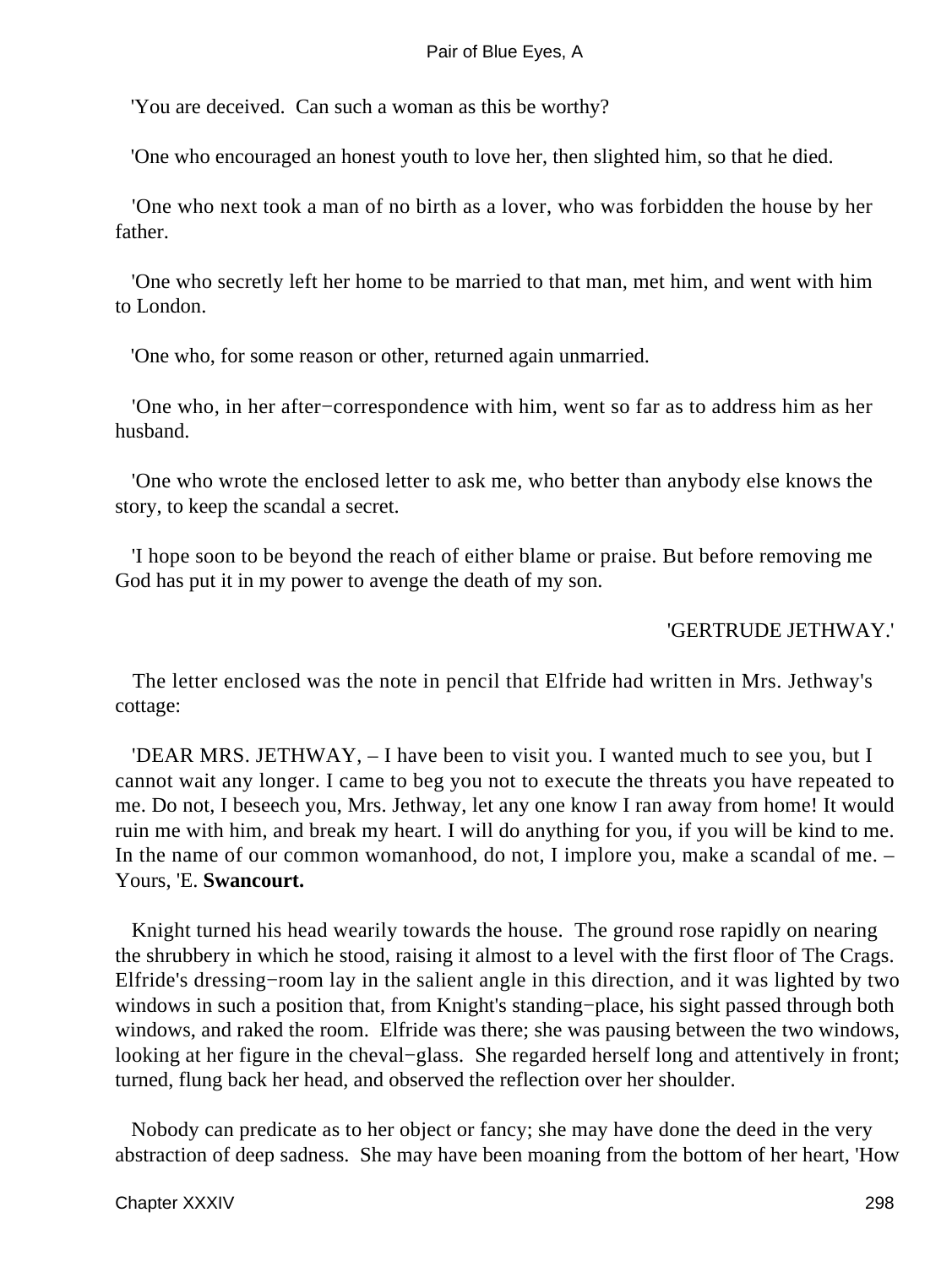unhappy am I!' But the impression produced on Knight was not a good one. He dropped his eyes moodily. The dead woman's letter had a virtue in the accident of its juncture far beyond any it intrinsically exhibited. Circumstance lent to evil words a ring of pitiless justice echoing from the grave. Knight could not endure their possession. He tore the letter into fragments.

 He heard a brushing among the bushes behind, and turning his head he saw Elfride following him. The fair girl looked in his face with a wistful smile of hope, too forcedly hopeful to displace the firmly established dread beneath it. His severe words of the previous night still sat heavy upon her.

'I saw you from my window, Harry,' she said timidly.

'The dew will make your feet wet,' he observed, as one deaf.

'I don't mind it.'

'There is danger in getting wet feet.'

'Yes...Harry, what is the matter?'

 'Oh, nothing. Shall I resume the serious conversation I had with you last night? No, perhaps not; perhaps I had better not.'

 'Oh, I cannot tell! How wretched it all is! Ah, I wish you were your own dear self again, and had kissed me when I came up! Why didn't you ask me for one? why don't you now?'

'Too free in manner by half,' he heard murmur the voice within him.

 'It was that hateful conversation last night,' she went on. 'Oh, those words! Last night was a black night for me.'

 'Kiss! – I hate that word! Don't talk of kissing, for God's sake! I should think you might with advantage have shown tact enough to keep back that word «kiss,» considering those you have accepted.'

 She became very pale, and a rigid and desolate charactery took possession of her face. That face was so delicate and tender in appearance now, that one could fancy the pressure of a finger upon it would cause a livid spot.

 Knight walked on, and Elfride with him, silent and unopposing. He opened a gate, and they entered a path across a stubble−field.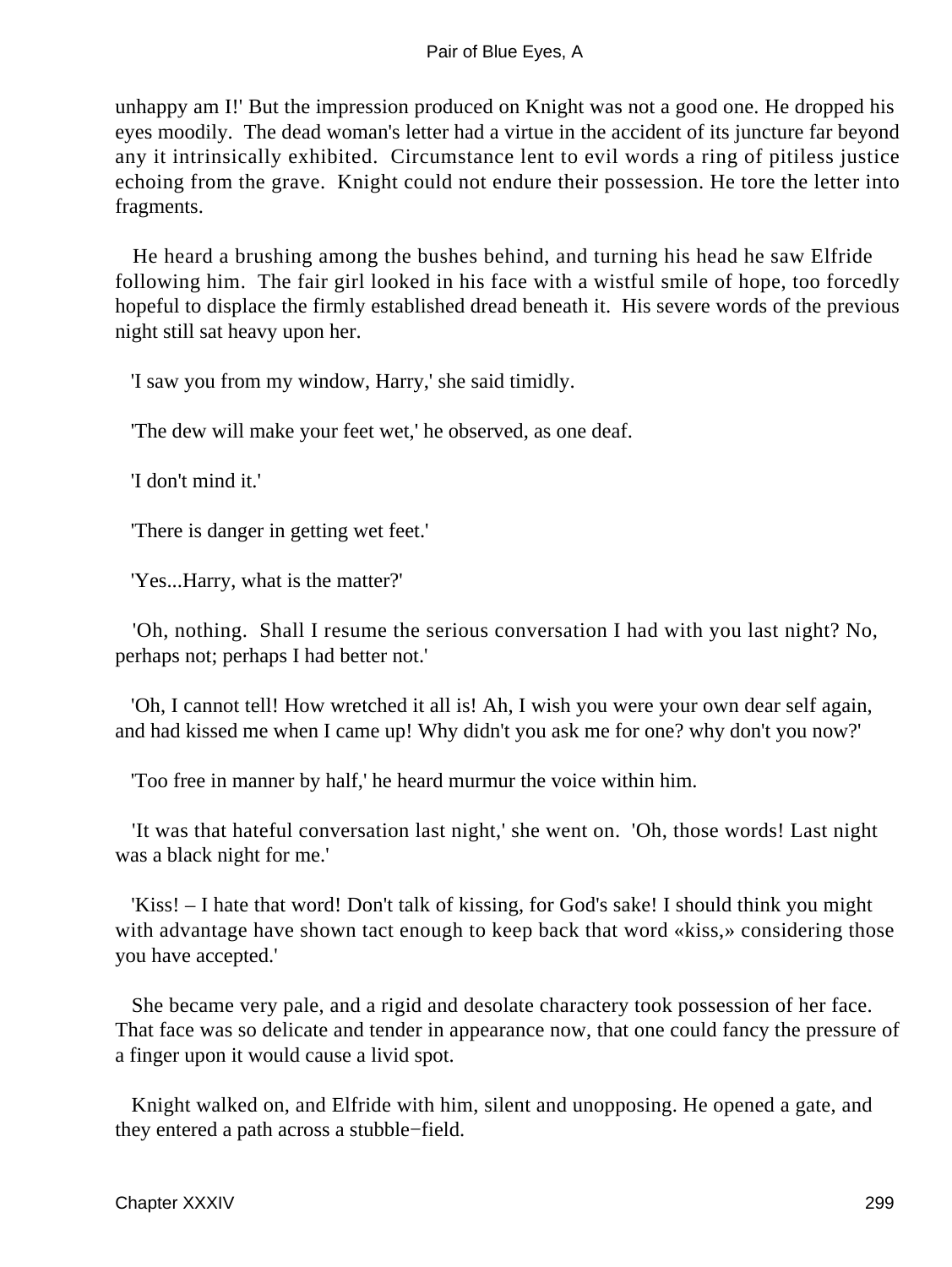'Perhaps I intrude upon you?' she said as he closed the gate. 'Shall I go away?'

 'No. Listen to me, Elfride.' Knight's voice was low and unequal. 'I have been honest with you: will you be so with me? If any – strange – connection has existed between yourself and a predecessor of mine, tell it now. It is better that I know it now, even though the knowledge should part us, than that I should discover it in time to come. And suspicions have been awakened in me. I think I will not say how, because I despise the means. A discovery of any mystery of your past would embitter our lives.'

 Knight waited with a slow manner of calmness. His eyes were sad and imperative. They went farther along the path.

'Will you forgive me if I tell you all?' she exclaimed entreatingly.

'I can't promise; so much depends upon what you have to tell.'

Elfride could not endure the silence which followed.

 'Are you not going to love me?' she burst out. 'Harry, Harry, love me, and speak as usual! Do; I beseech you, Harry!'

 'Are you going to act fairly by me?' said Knight, with rising anger; 'or are you not? What have I done to you that I should be put off like this? Be caught like a bird in a springe; everything intended to be hidden from me! Why is it, Elfride? That's what I ask you.'

 In their agitation they had left the path, and were wandering among the wet and obstructive stubble, without knowing or heeding it.

'What have I done?' she faltered.

 'What? How can you ask what, when you know so well? You **Know** that I have designedly been kept in ignorance of something attaching to you, which, had I known of it, might have altered all my conduct; and yet you say, what?'

She drooped visibly, and made no answer.

 'Not that I believe in malicious letter−writers and whisperers; not I. I don't know whether I do or don't: upon my soul, I can't tell. I know this: a religion was building itself upon you in my heart. I looked into your eyes, and thought I saw there truth and innocence as pure and perfect as ever embodied by God in the flesh of woman. Perfect truth is too much to expect, but ordinary truth **I will have** or nothing at all. Just say, then; is the matter you keep back of the gravest importance, or is it not?'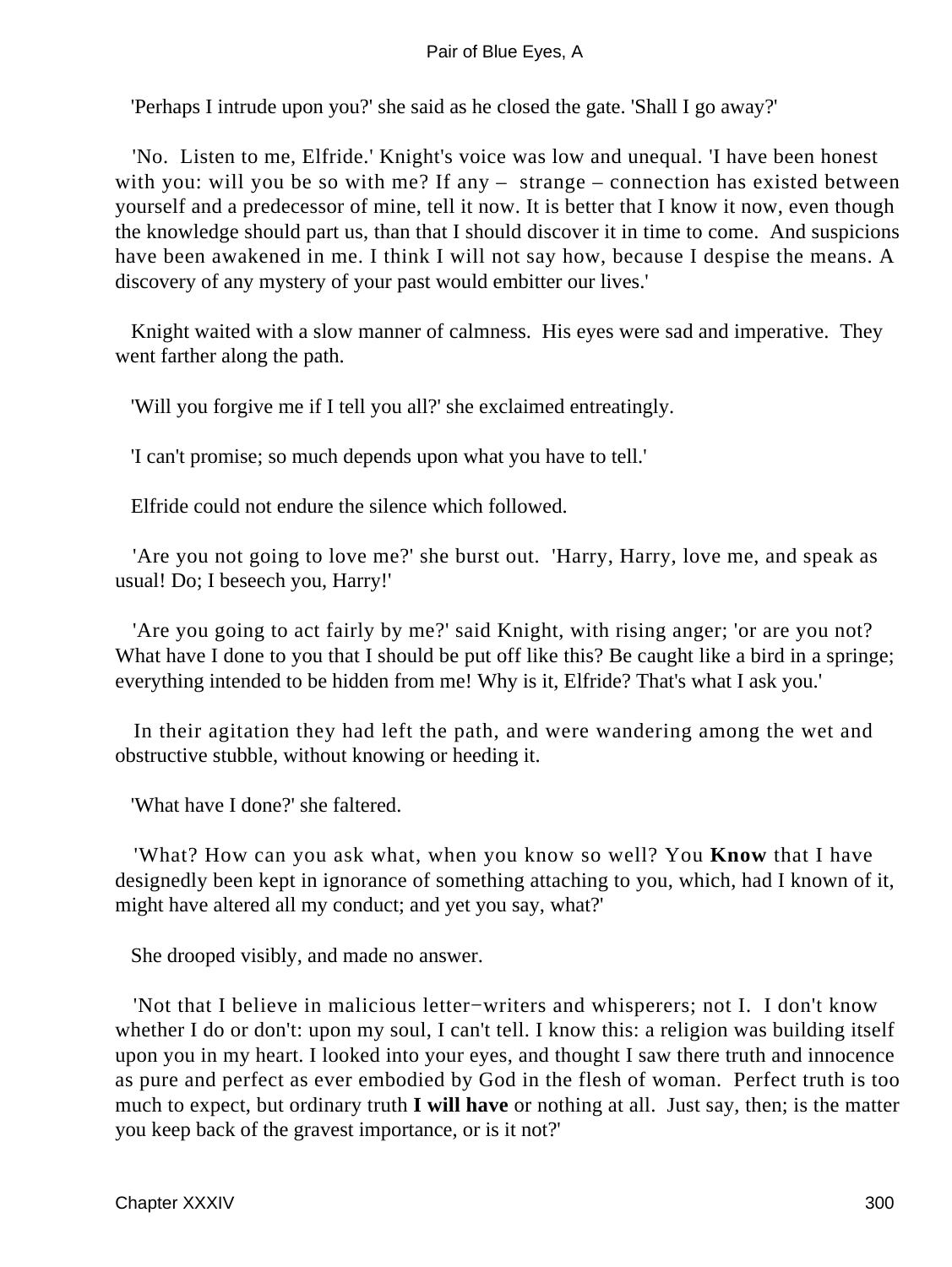'I don't understand all your meaning. If I have hidden anything from you, it has been because I loved you so, and I feared – feared – to lose you.'

 'Since you are not given to confidence, I want to ask you some plain questions. Have I your permission?'

 'Yes,' she said, and there came over her face a weary resignation. 'Say the harshest words you can; I will bear them!'

 'There is a scandal in the air concerning you, Elfride; and I cannot even combat it without knowing definitely what it is. It may not refer to you entirely, or even at all.' Knight trifled in the very bitterness of his feeling. 'In the time of the French Revolution, Pariseau, a ballet−master, was beheaded by mistake for Parisot, a captain of the King's Guard. I wish there was another «E. Swancourt» in the neighbourhood. Look at this.'

 He handed her the letter she had written and left on the table at Mrs. Jethway's. She looked over it vacantly.

 'It is not so much as it seems!' she pleaded. 'It seems wickedly deceptive to look at now, but it had a much more natural origin than you think. My sole wish was not to endanger our love. O Harry! that was all my idea. It was not much harm.'

 'Yes, yes; but independently of the poor miserable creature's remarks, it seems to imply – something wrong.'

'What remarks?'

 'Those she wrote me – now torn to pieces. Elfride, DID you run away with a man you loved? – that was the damnable statement. Has such an accusation life in it – really, truly, Elfride?'

'Yes,' she whispered.

Knight's countenance sank. 'To be married to him?' came huskily from his lips.

'Yes. Oh, forgive me! I had never seen you, Harry.'

'To London?'

'Yes; but  $I - -$ '

 'Answer my questions; say nothing else, Elfride Did you ever deliberately try to marry him in secret?'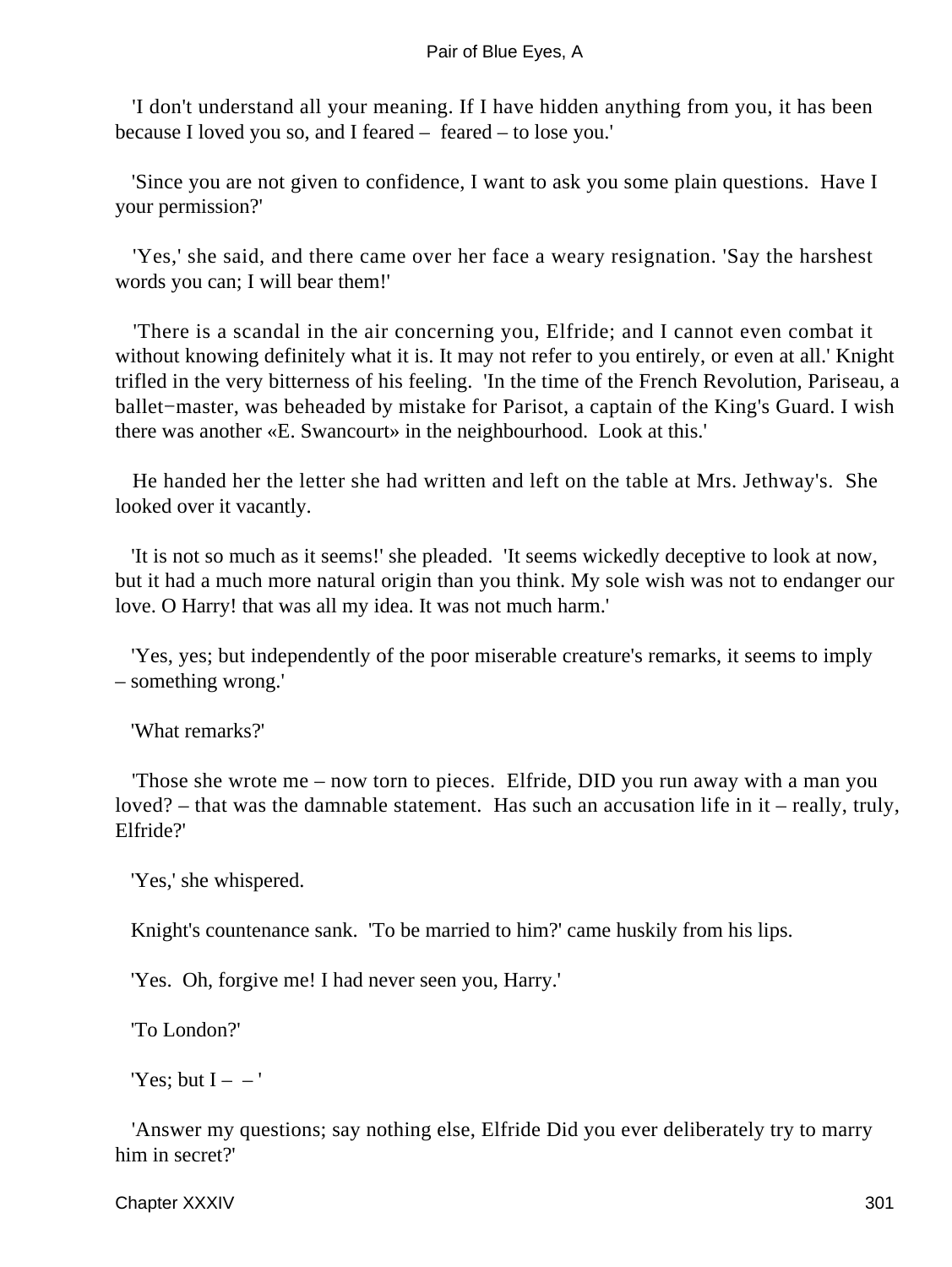'No; not deliberately.'

'But did you do it?'

A feeble red passed over her face.

'Yes,' she said.

 'And after that – did you – write to him as your husband; and did he address you as his wife?'

'Listen, listen! It was  $-$  – '

'Do answer me; only answer me!'

 'Then, yes, we did.' Her lips shook; but it was with some little dignity that she continued: 'I would gladly have told you; for I knew and know I had done wrong. But I dared not; I loved you too well. Oh, so well! You have been everything in the world to me – and you are now. Will you not forgive me?'

 It is a melancholy thought, that men who at first will not allow the verdict of perfection they pronounce upon their sweethearts or wives to be disturbed by God's own testimony to the contrary, will, once suspecting their purity, morally hang them upon evidence they would be ashamed to admit in judging a dog.

 The reluctance to tell, which arose from Elfride's simplicity in thinking herself so much more culpable than she really was, had been doing fatal work in Knight's mind. The man of many ideas, now that his first dream of impossible things was over, vibrated too far in the contrary direction; and her every movement of feature – every tremor – every confused word – was taken as so much proof of her unworthiness.

 'Elfride, we must bid good−bye to compliment,' said Knight: 'we must do without politeness now. Look in my face, and as you believe in God above, tell me truly one thing more. Were you away alone with him?'

'Yes.'

'Did you return home the same day on which you left it?'

'No.'

 The word fell like a bolt, and the very land and sky seemed to suffer. Knight turned aside. Meantime Elfride's countenance wore a look indicating utter despair of being able to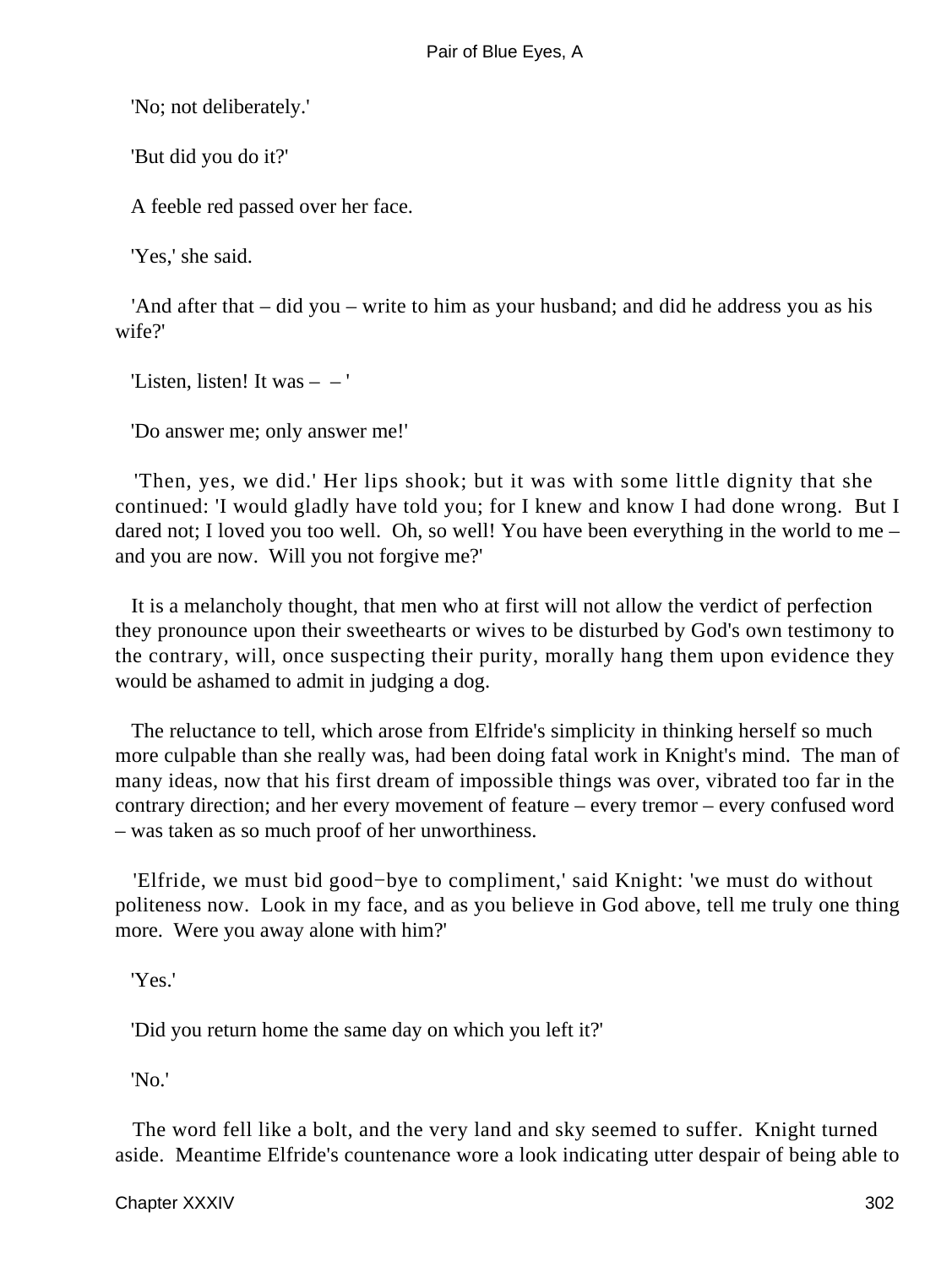explain matters so that they would seem no more than they really were, – a despair which not only relinquishes the hope of direct explanation, but wearily gives up all collateral chances of extenuation.

 The scene was engraved for years on the retina of Knight's eye: the dead and brown stubble, the weeds among it, the distant belt of beeches shutting out the view of the house, the leaves of which were now red and sick to death.

'You must forget me,' he said. 'We shall not marry, Elfride.'

 How much anguish passed into her soul at those words from him was told by the look of supreme torture she wore.

'What meaning have you, Harry? You only say so, do you?'

 She looked doubtingly up at him, and tried to laugh, as if the unreality of his words must be unquestionable.

 'You are not in earnest, I know – I hope you are not? Surely I belong to you, and you are going to keep me for yours?'

 'Elfride, I have been speaking too roughly to you; I have said what I ought only to have thought. I like you; and let me give you a word of advice. Marry your man as soon as you can. However weary of each other you may feel, you belong to each other, and I am not going to step between you. Do you think I would – do you think I could for a moment? If you cannot marry him now, and another makes you his wife, do not reveal this secret to him after marriage, if you do not before. Honesty would be damnation then.'

Bewildered by his expressions, she exclaimed –

'No, no; I will not be a wife unless I am yours; and I must be yours!'

'If we had married  $-$  – '

 'But you don't **Mean** – that – that – you will go away and leave me, and not be anything more to me – oh, you don't!'

 Convulsive sobs took all nerve out of her utterance. She checked them, and continued to look in his face for the ray of hope that was not to be found there.

'I am going indoors,' said Knight. 'You will not follow me, Elfride; I wish you not to.'

'Oh no; indeed, I will not.'

Chapter XXXIV 303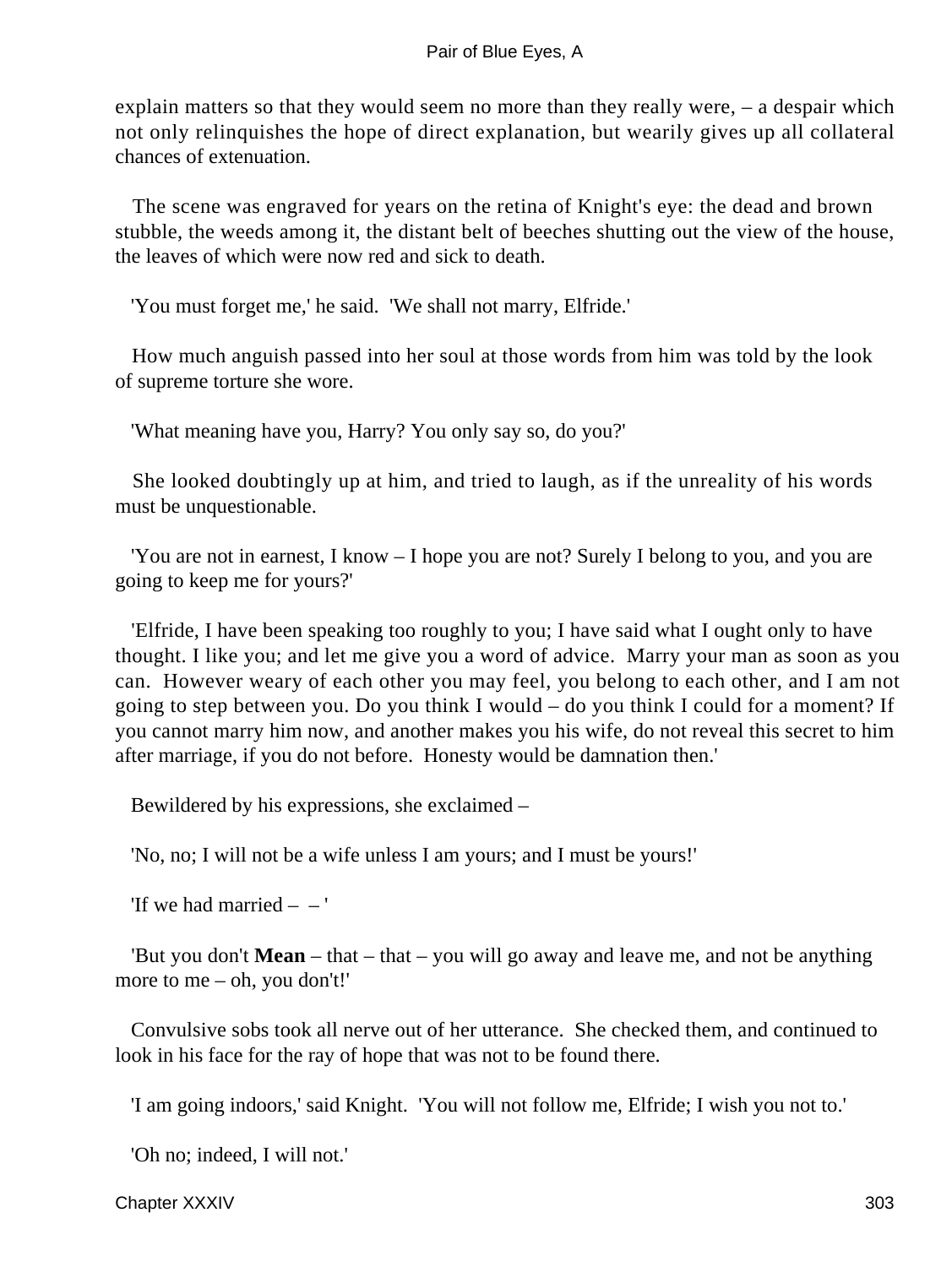'And then I am going to Castle Boterel. Good−bye.'

 He spoke the farewell as if it were but for the day – lightly, as he had spoken such temporary farewells many times before – and she seemed to understand it as such. Knight had not the power to tell her plainly that he was going for ever; he hardly knew for certain that he was: whether he should rush back again upon the current of an irresistible emotion, or whether he could sufficiently conquer himself, and her in him, to establish that parting as a supreme farewell, and present himself to the world again as no woman's.

 Ten minutes later he had left the house, leaving directions that if he did not return in the evening his luggage was to be sent to his chambers in London, whence he intended to write to Mr. Swancourt as to the reasons of his sudden departure. He descended the valley, and could not forbear turning his head. He saw the stubble−field, and a slight girlish figure in the midst of it – up against the sky. Elfride, docile as ever, had hardly moved a step, for he had said, Remain. He looked and saw her again – he saw her for weeks and months. He withdrew his eyes from the scene, swept his hand across them, as if to brush away the sight, breathed a low groan, and went on.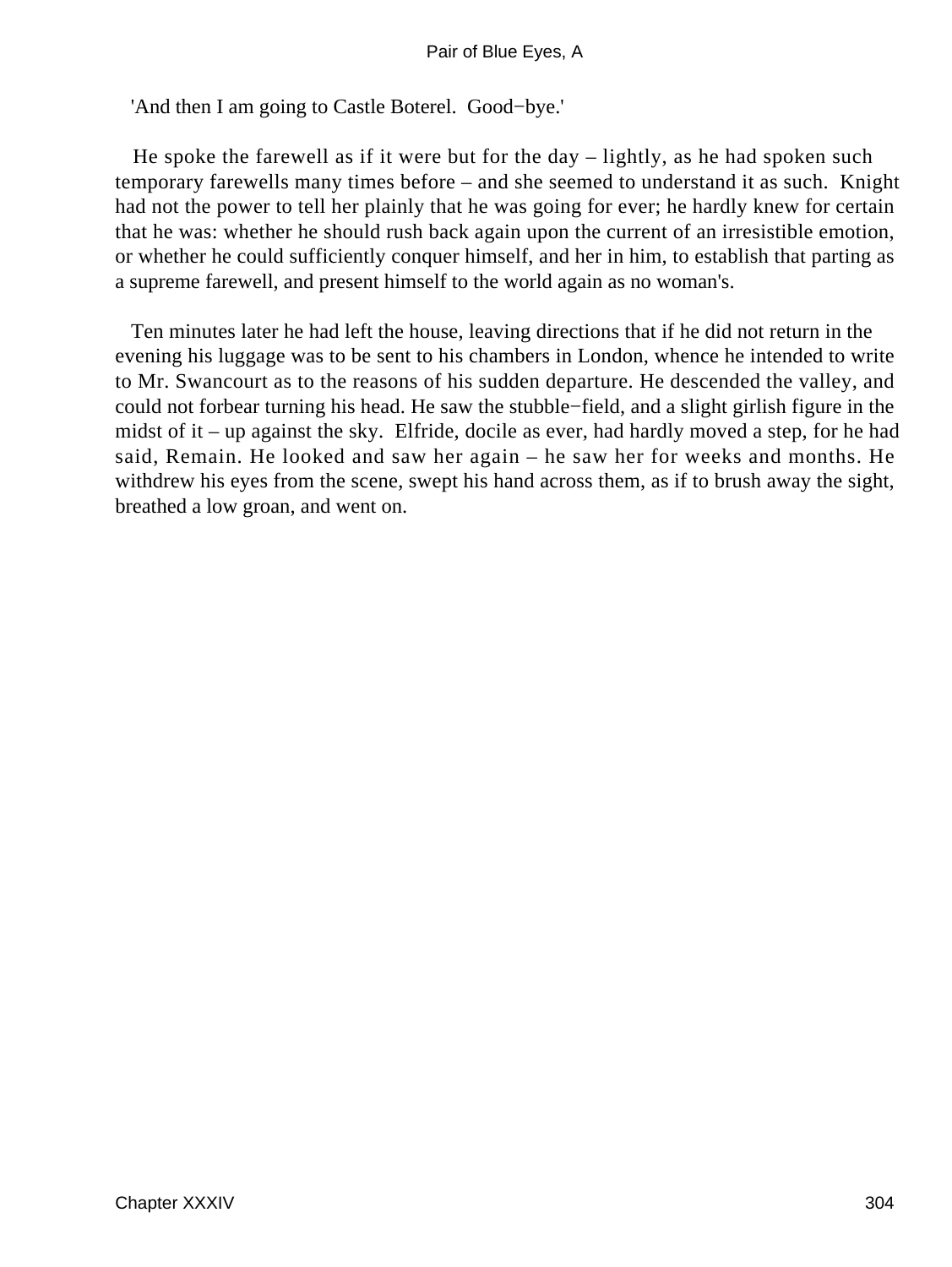# **[Chapter XXXV](#page-347-0)**

*'A*nd wilt thou leave me thus? – say nay – say nay!'

 The scene shifts to Knight's chambers in Bede's Inn. It was late in the evening of the day following his departure from Endelstow. A drizzling rain descended upon London, forming a humid and dreary halo over every well−lighted street. The rain had not yet been prevalent long enough to give to rapid vehicles that clear and distinct rattle which follows the thorough washing of the stones by a drenching rain, but was just sufficient to make footway and roadway slippery, adhesive, and clogging to both feet and wheels.

 Knight was standing by the fire, looking into its expiring embers, previously to emerging from his door for a dreary journey home to Richmond. His hat was on, and the gas turned off. The blind of the window overlooking the alley was not drawn down; and with the light from beneath, which shone over the ceiling of the room, came, in place of the usual babble, only the reduced clatter and quick speech which were the result of necessity rather than choice.

 Whilst he thus stood, waiting for the expiration of the few minutes that were wanting to the time for his catching the train, a light tapping upon the door mingled with the other sounds that reached his ears. It was so faint at first that the outer noises were almost sufficient to drown it. Finding it repeated Knight crossed the lobby, crowded with books and rubbish, and opened the door.

 A woman, closely muffled up, but visibly of fragile build, was standing on the landing under the gaslight. She sprang forward, flung her arms round Knight's neck, and uttered a low cry –

 'O Harry, Harry, you are killing me! I could not help coming. Don't send me away – don't! Forgive your Elfride for coming – I love you so!'

Knight's agitation and astonishment mastered him for a few moments.

'Elfride!' he cried, 'what does this mean? What have you done?'

 'Do not hurt me and punish me – Oh, do not! I couldn't help coming; it was killing me. Last night, when you did not come back, I could not bear it – I could not! Only let me be with you, and see your face, Harry; I don't ask for more.'

Her eyelids were hot, heavy, and thick with excessive weeping, and the delicate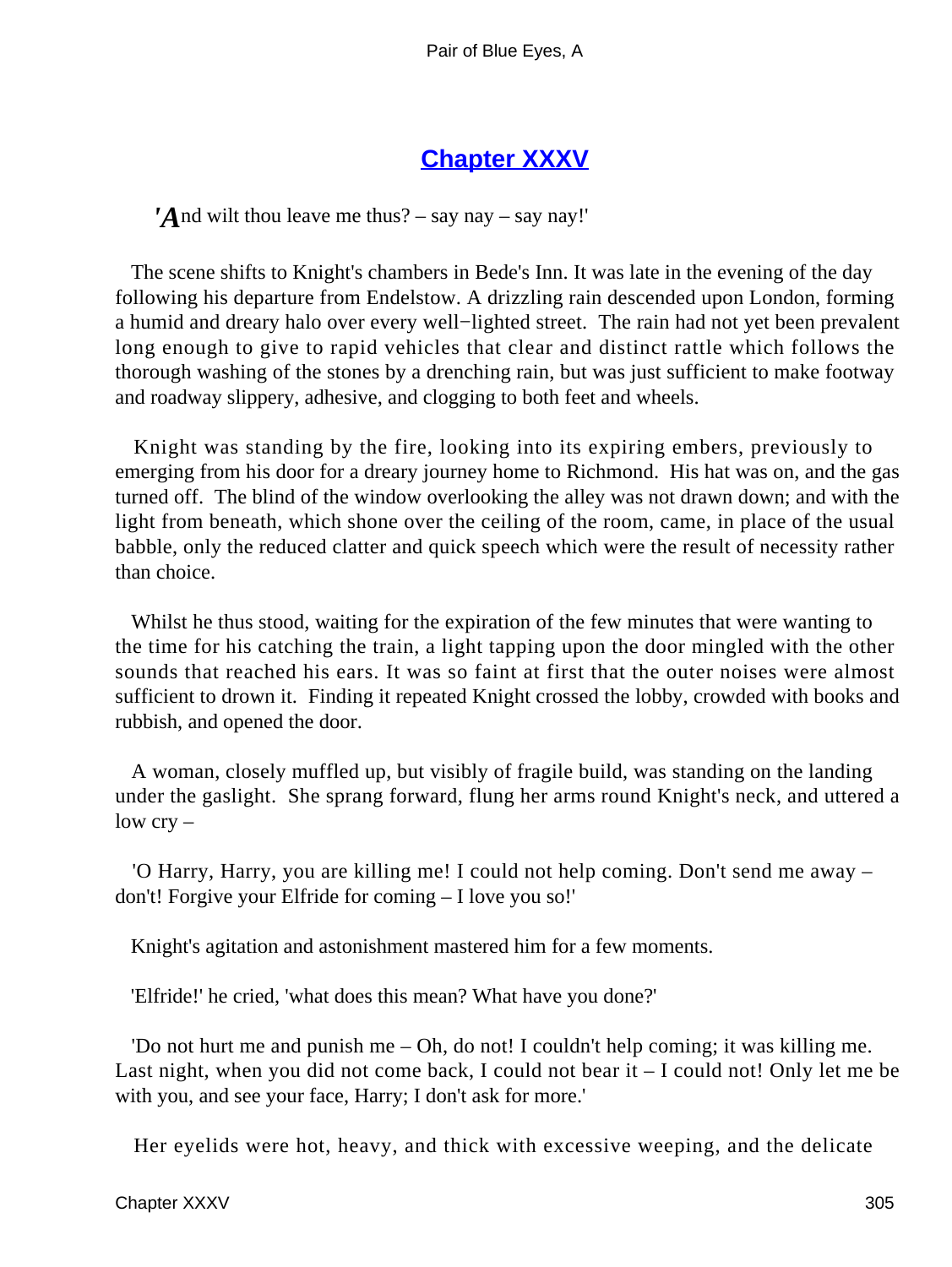rose−red of her cheeks was disfigured and inflamed by the constant chafing of the handkerchief in wiping her many tears.

'Who is with you? Have you come alone?' he hurriedly inquired.

 'Yes. When you did not come last night, I sat up hoping you would come – and the night was all agony – and I waited on and on, and you did not come! Then when it was morning, and your letter said you were gone, I could not endure it; and I ran away from them to St. Launce's, and came by the train. And I have been all day travelling to you, and you won't make me go away again, will you, Harry, because I shall always love you till I die?'

 'Yet it is wrong for you to stay. O Elfride! what have you committed yourself to? It is ruin to your good name to run to me like this! Has not your first experience been sufficient to keep you from these things?'

 'My name! Harry, I shall soon die, and what good will my name be to me then? Oh, could I but be the man and you the woman, I would not leave you for such a little fault as mine! Do not think it was so vile a thing in me to run away with him. Ah, how I wish you could have run away with twenty women before you knew me, that I might show you I would think it no fault, but be glad to get you after them all, so that I had you! If you only knew me through and through, how true I am, Harry. Cannot I be yours? Say you love me just the same, and don't let me be separated from you again, will you? I cannot bear it – all the long hours and days and nights going on, and you not there, but away because you hate me!'

 'Not hate you, Elfride,' he said gently, and supported her with his arm. 'But you cannot stay here now – just at present, I mean.'

'I suppose I must not  $-$  I wish I might. I am afraid that if  $-$  you lose sight of me  $$ something dark will happen, and we shall not meet again. Harry, if I am not good enough to be your wife, I wish I could be your servant and live with you, and not be sent away never to see you again. I don't mind what it is except that!'

 'No, I cannot send you away: I cannot. God knows what dark future may arise out of this evening's work; but I cannot send you away! You must sit down, and I will endeavour to collect my thoughts and see what had better be done.

 At that moment a loud knocking at the house door was heard by both, accompanied by a hurried ringing of the bell that echoed from attic to basement. The door was quickly opened, and after a few hasty words of converse in the hall, heavy footsteps ascended the stairs.

 The face of Mr. Swancourt, flushed, grieved, and stern, appeared round the landing of the staircase. He came higher up, and stood beside them. Glancing over and past Knight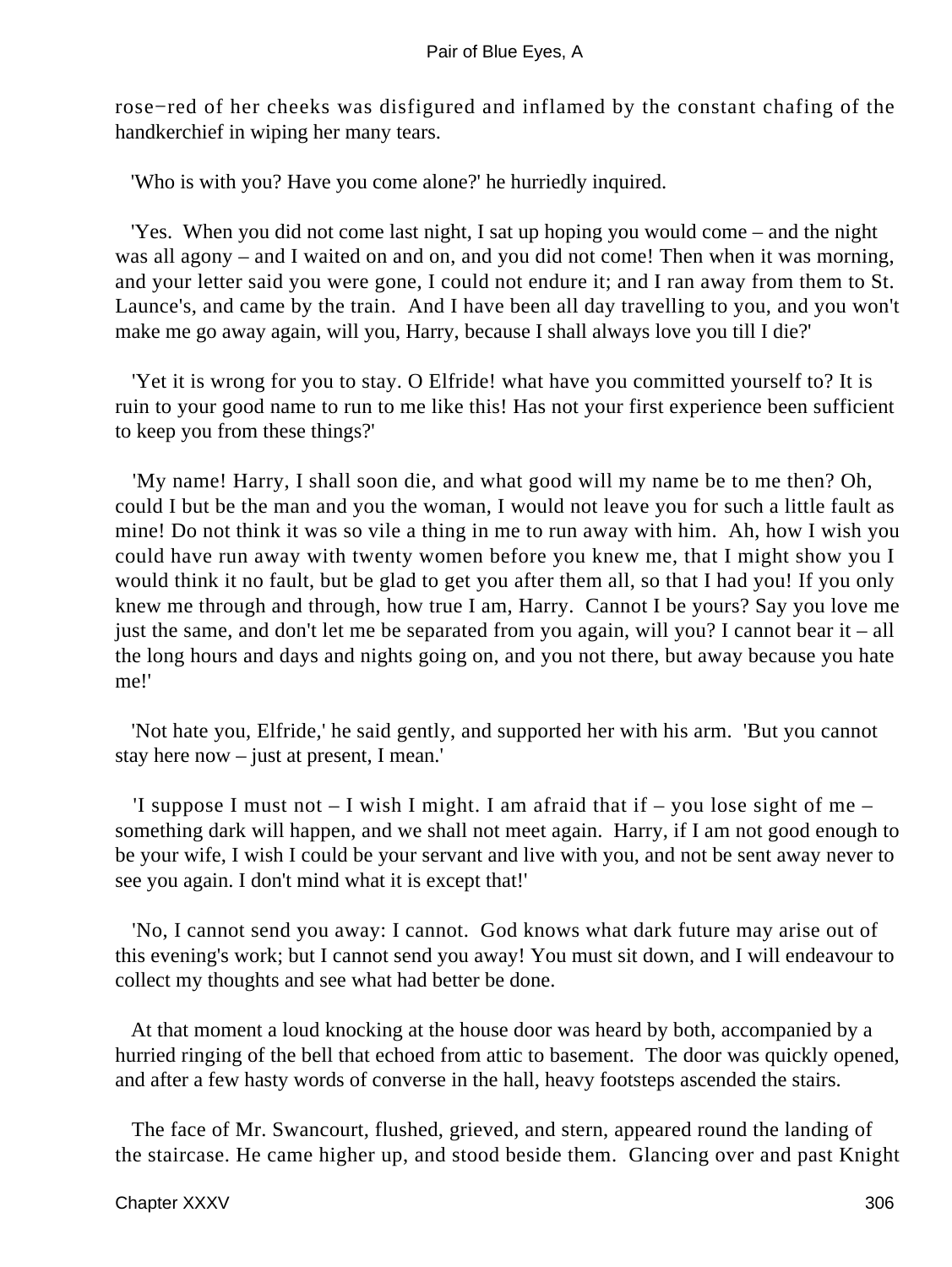with silent indignation, he turned to the trembling girl.

 'O Elfride! and have I found you at last? Are these your tricks, madam? When will you get rid of your idiocies, and conduct yourself like a decent woman? Is my family name and house to be disgraced by acts that would be a scandal to a washerwoman's daughter? Come along, madam; come!'

 'She is so weary!' said Knight, in a voice of intensest anguish. 'Mr. Swancourt, don't be harsh with her – let me beg of you to be tender with her, and love her!'

 'To you, sir,' said Mr. Swancourt, turning to him as if by the sheer pressure of circumstances, 'I have little to say. I can only remark, that the sooner I can retire from your presence the better I shall be pleased. Why you could not conduct your courtship of my daughter like an honest man, I do not know. Why she – a foolish inexperienced girl – should have been tempted to this piece of folly, I do not know. Even if she had not known better than to leave her home, you might have, I should think.'

'It is not his fault: he did not tempt me, papa! I came.'

 'If you wished the marriage broken off, why didn't you say so plainly? If you never intended to marry, why could you not leave her alone? Upon my soul, it grates me to the heart to be obliged to think so ill of a man I thought my friend!'

 Knight, soul−sick and weary of his life, did not arouse himself to utter a word in reply. How should he defend himself when his defence was the accusation of Elfride? On that account he felt a miserable satisfaction in letting her father go on thinking and speaking wrongfully. It was a faint ray of pleasure straying into the great gloominess of his brain to think that the vicar might never know but that he, as her lover, tempted her away, which seemed to be the form Mr. Swancourt's misapprehension had taken.

 'Now, are you coming?' said Mr. Swancourt to her again. He took her unresisting hand, drew it within his arm, and led her down the stairs. Knight's eyes followed her, the last moment begetting in him a frantic hope that she would turn her head. She passed on, and never looked back.

 He heard the door open – close again. The wheels of a cab grazed the kerbstone, a murmured direction followed. The door was slammed together, the wheels moved, and they rolled away.

 From that hour of her reappearance a dreadful conflict raged within the breast of Henry Knight. His instinct, emotion, affectiveness – or whatever it may be called – urged him to stand forward, seize upon Elfride, and be her cherisher and protector through life. Then came the devastating thought that Elfride's childlike, unreasoning, and indiscreet act in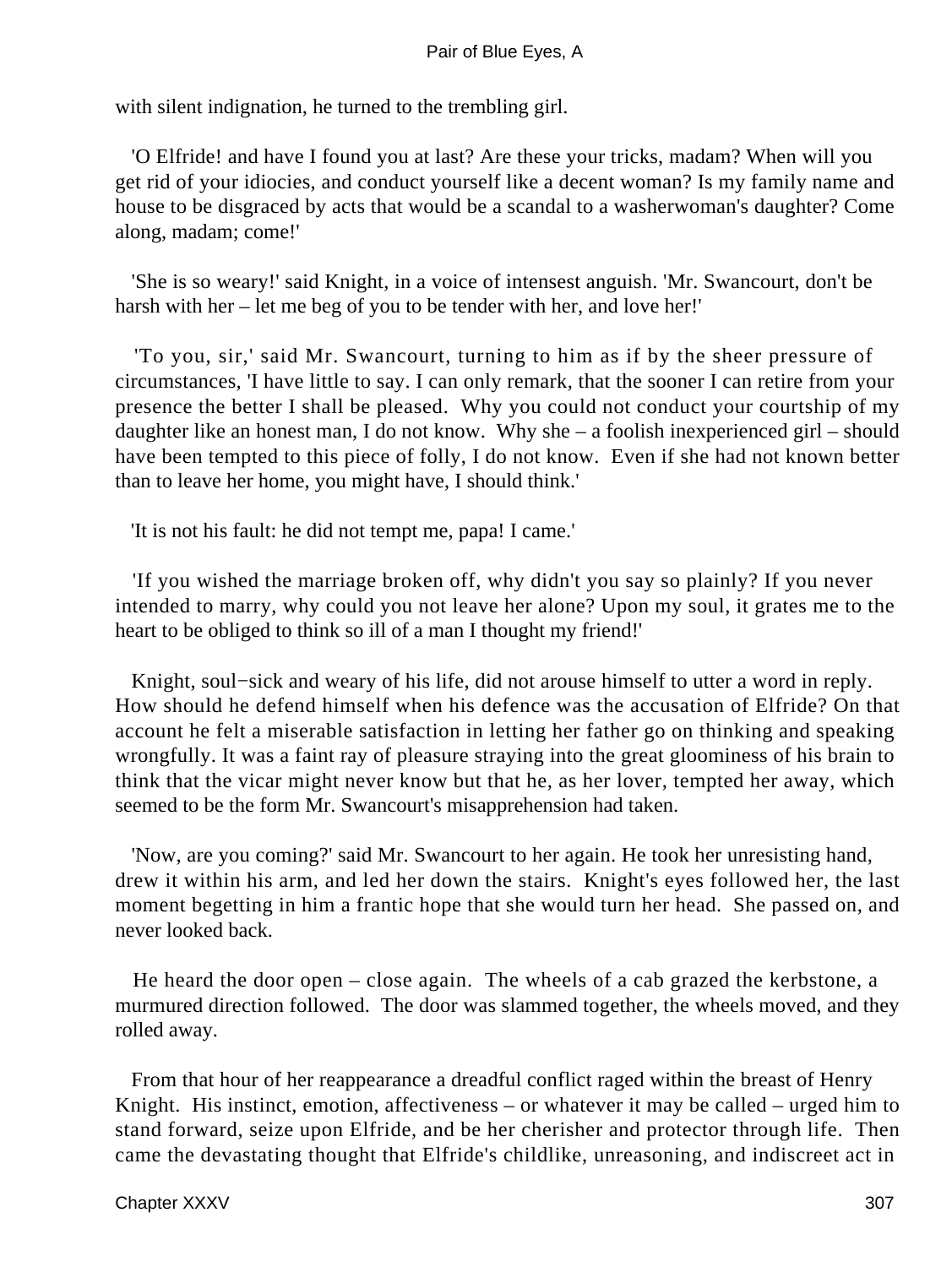flying to him only proved that the proprieties must be a dead letter with her; that the unreserve, which was really artlessness without ballast, meant indifference to decorum; and what so likely as that such a woman had been deceived in the past? He said to himself, in a mood of the bitterest cynicism: 'The suspicious discreet woman who imagines dark and evil things of all her fellow−creatures is far too shrewd to be deluded by man: trusting beings like Elfride are the women who fall.'

 Hours and days went by, and Knight remained inactive. Lengthening time, which made fainter the heart−awakening power of her presence, strengthened the mental ability to reason her down. Elfride loved him, he knew, and he could not leave off loving her but marry her he would not. If she could but be again his own Elfride – the woman she had seemed to be – but that woman was dead and buried, and he knew her no more! And how could he marry this Elfride, one who, if he had originally seen her as she was, would have been barely an interesting pitiable acquaintance in his eyes – no more?

 It cankered his heart to think he was confronted by the closest instance of a worse state of things than any he had assumed in the pleasant social philosophy and satire of his essays.

 The moral rightness of this man's life was worthy of all praise; but in spite of some intellectual acumen, Knight had in him a modicum of that wrongheadedness which is mostly found in scrupulously honest people. With him, truth seemed too clean and pure an abstraction to be so hopelessly churned in with error as practical persons find it. Having now seen himself mistaken in supposing Elfride to be peerless, nothing on earth could make him believe she was not so very bad after all.

 He lingered in town a fortnight, doing little else than vibrate between passion and opinions. One idea remained intact – that it was better Elfride and himself should not meet.

When he surveyed the volumes on his shelves – few of which had been opened since Elfride first took possession of his heart – their untouched and orderly arrangement reproached him as an apostate from the old faith of his youth and early manhood. He had deserted those never−failing friends, so they seemed to say, for an unstable delight in a ductile woman, which had ended all in bitterness. The spirit of self−denial, verging on asceticism, which had ever animated Knight in old times, announced itself as having departed with the birth of love, with it having gone the self−respect which had compensated for the lack of self− gratification. Poor little Elfride, instead of holding, as formerly, a place in his religion, began to assume the hue of a temptation. Perhaps it was human and correctly natural that Knight never once thought whether he did not owe her a little sacrifice for her unchary devotion in saving his life.

 With a consciousness of having thus, like Antony, kissed away kingdoms and provinces, he next considered how he had revealed his higher secrets and intentions to her, an unreserve he would never have allowed himself with any man living. How was it that he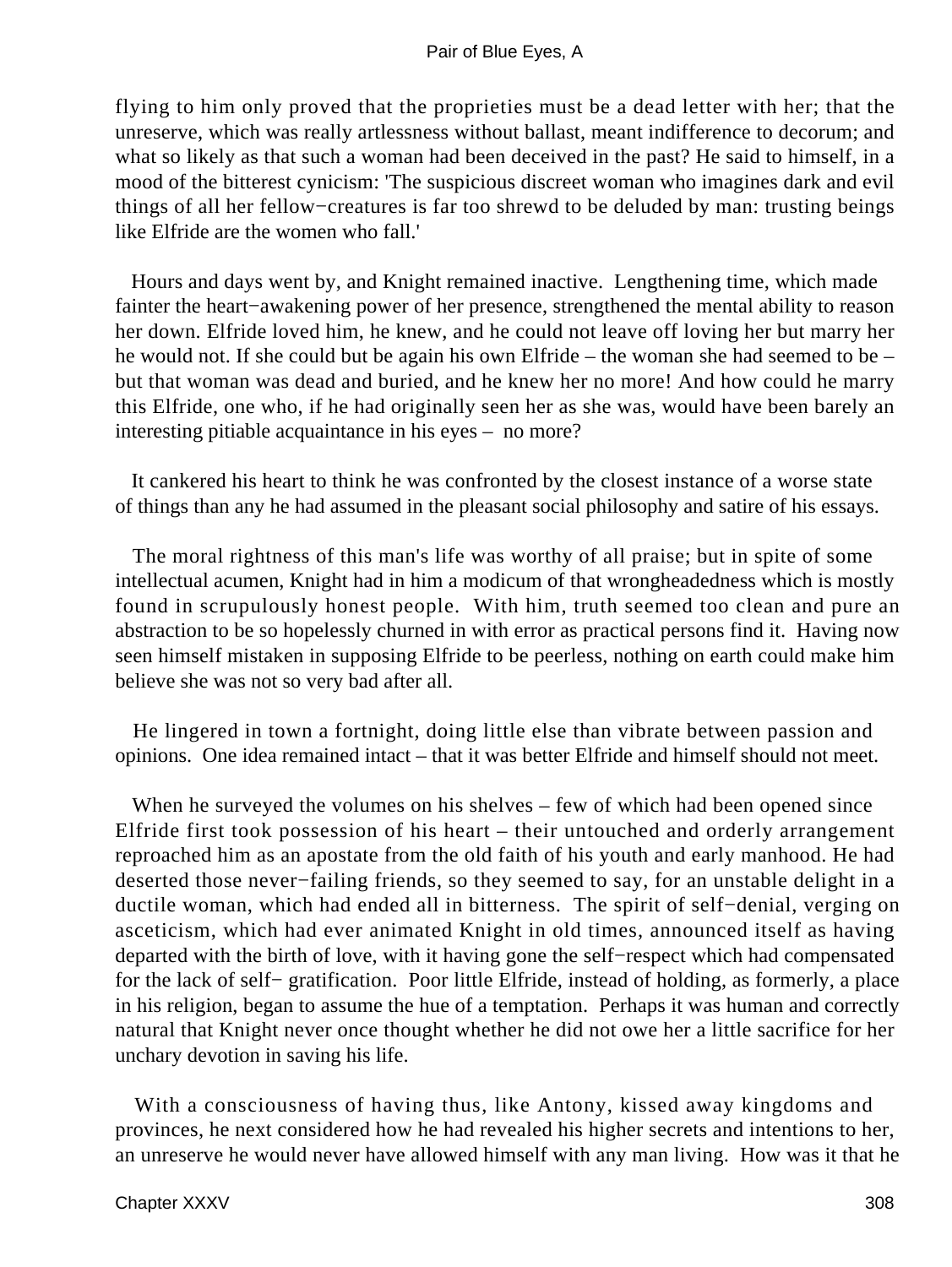had not been able to refrain from telling her of adumbrations heretofore locked in the closest strongholds of his mind?

 Knight's was a robust intellect, which could escape outside the atmosphere of heart, and perceive that his own love, as well as other people's, could be reduced by change of scene and circumstances. At the same time the perception was a superimposed sorrow:

'O last regret, regret can die!'

 But being convinced that the death of this regret was the best thing for him, he did not long shrink from attempting it. He closed his chambers, suspended his connection with editors, and left London for the Continent. Here we will leave him to wander without purpose, beyond the nominal one of encouraging obliviousness of Elfride.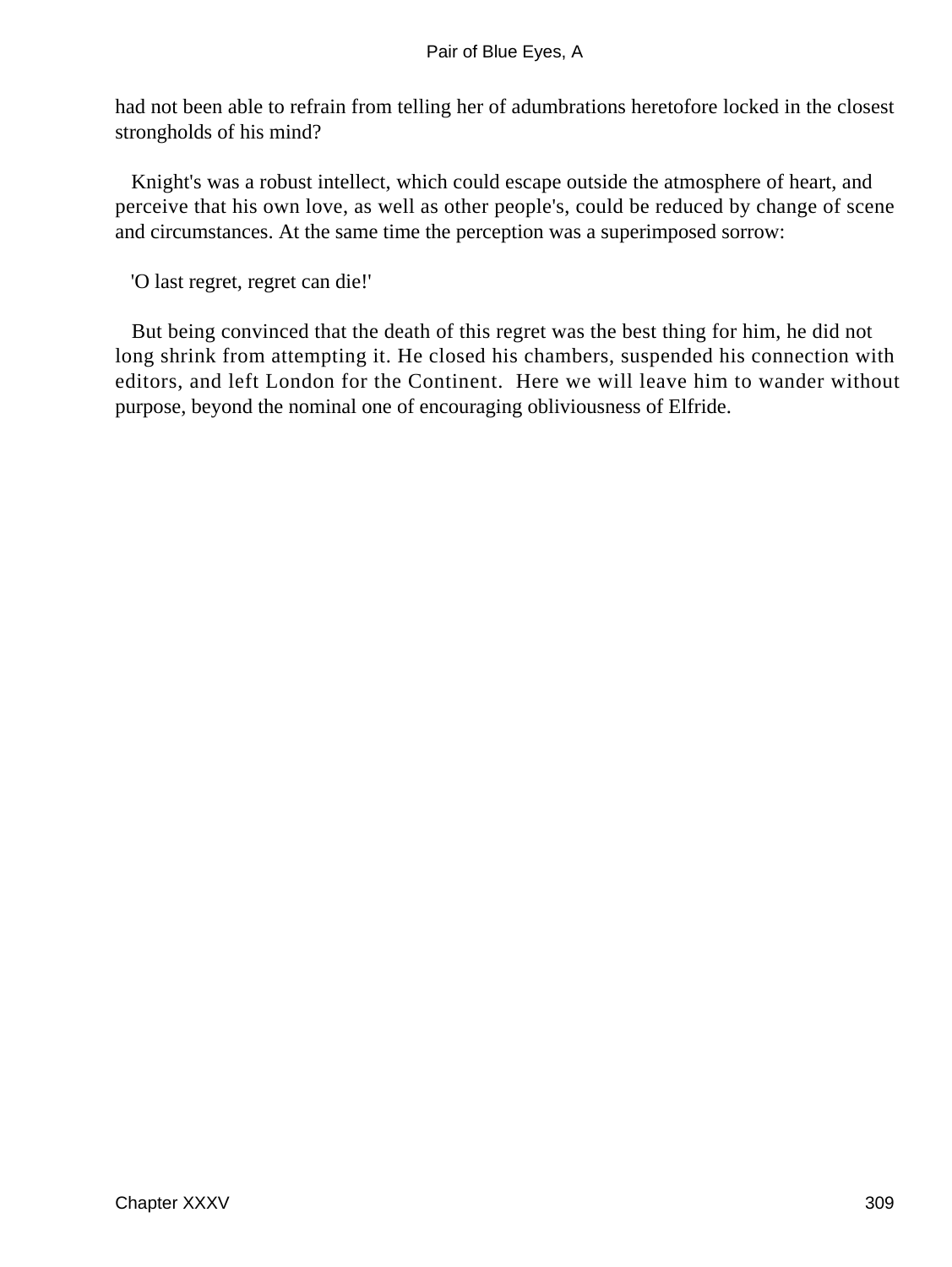# **[Chapter XXXVI](#page-347-0)**

*'T*he pennie's the jewel that beautifies a'.'

'I can't think what's coming to these St. Launce's people at all at all.'

'With their «How−d'ye−do's,» do you mean?'

 'Ay, with their «How−d'ye−do's,» and shaking of hands, asking me in, and tender inquiries for you, John.'

 These words formed part of a conversation between John Smith and his wife on a Saturday evening in the spring which followed Knight's departure from England. Stephen had long since returned to India; and the persevering couple themselves had migrated from Lord Luxellian's park at Endelstow to a comfortable roadside dwelling about a mile out of St. Launce's, where John had opened a small stone and slate yard in his own name.

 'When we came here six months ago,' continued Mrs. Smith, 'though I had paid ready money so many years in the town, my friskier shopkeepers would only speak over the counter. Meet 'em in the street half−an−hour after, and they'd treat me with staring ignorance of my face.'

'Look through ye as through a glass winder?'

 'Yes, the brazen ones would. The quiet and cool ones would glance over the top of my head, past my side, over my shoulder, but never meet my eye. The gentle−modest would turn their faces south if I were coming east, flit down a passage if I were about to halve the pavement with them. There was the spruce young bookseller would play the same tricks; the butcher's daughters; the upholsterer's young men. Hand in glove when doing business out of sight with you; but caring nothing for a' old woman when playing the genteel away from all signs of their trade.'

'True enough, Maria.'

 'Well, to−day 'tis all different. I'd no sooner got to market than Mrs. Joakes rushed up to me in the eyes of the town and said, «My dear Mrs. Smith, now you must be tired with your walk! Come in and have some lunch! I insist upon it; knowing you so many years as I have! Don't you remember when we used to go looking for owls' feathers together in the Castle ruins?» There's no knowing what you may need, so I answered the woman civilly. I hadn't got to the corner before that thriving young lawyer, Sweet, who's quite the dandy, ran after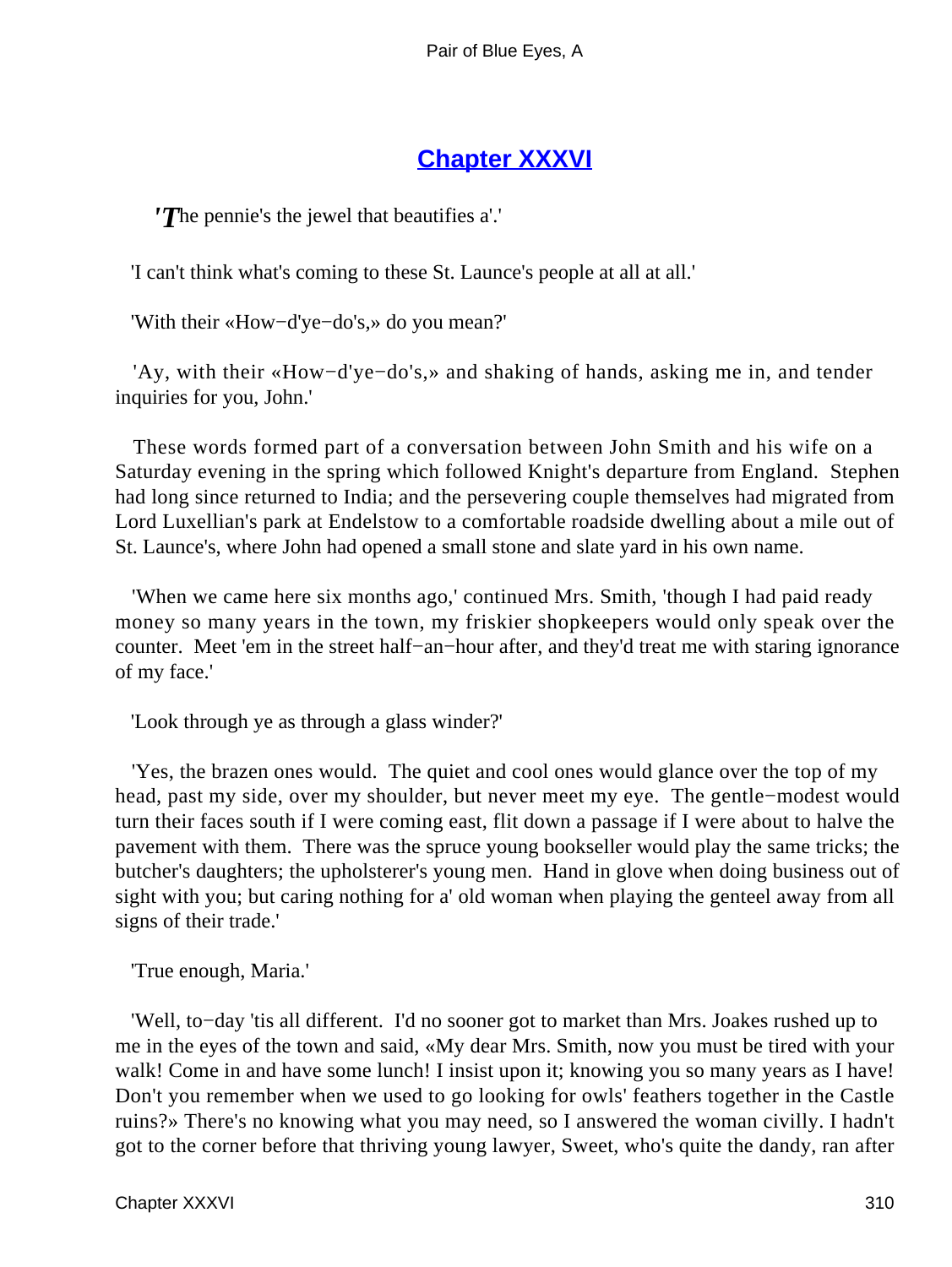me out of breath. «Mrs. Smith,» he says, «excuse my rudeness, but there's a bramble on the tail of your dress, which you've dragged in from the country; allow me to pull it off for you.» If you'll believe me, this was in the very front of the Town Hall. What's the meaning of such sudden love for a' old woman?'

'Can't say; unless 'tis repentance.'

 'Repentance! was there ever such a fool as you. John? Did anybody ever repent with money in's pocket and fifty years to live?'

 'Now, I've been thinking too,' said John, passing over the query as hardly pertinent, 'that I've had more loving−kindness from folks to−day than I ever have before since we moved here. Why, old Alderman Tope walked out to the middle of the street where I was, to shake hands with me – so 'a did. Having on my working clothes, I thought 'twas odd. Ay, and there was young Werrington.'

'Who's he?'

 'Why, the man in Hill Street, who plays and sells flutes, trumpets, and fiddles, and grand pehanners. He was talking to Egloskerry, that very small bachelor−man with money in the funds. I was going by, I'm sure, without thinking or expecting a nod from men of that glib kidney when in my working clothes  $-$  – '

 'You always will go poking into town in your working clothes. Beg you to change how I will. 'tis no use.'

 'Well, however, I was in my working clothes. Werrington saw me. «Ah, Mr. Smith! a fine morning; excellent weather for building,» says he, out as loud and friendly as if I'd met him in some deep hollow, where he could get nobody else to speak to at all. 'Twas odd: for Werrington is one of the very ringleaders of the fast class.'

 At that moment a tap came to the door. The door was immediately opened by Mrs. Smith in person.

 'You'll excuse us, I'm sure, Mrs. Smith, but this beautiful spring weather was too much for us. Yes, and we could stay in no longer; and I took Mrs. Trewen upon my arm directly we'd had a cup of tea, and out we came. And seeing your beautiful crocuses in such a bloom, we've taken the liberty to enter. We'll step round the garden, if you don't mind.'

 'Not at all,' said Mrs. Smith; and they walked round the garden. She lifted her hands in amazement directly their backs were turned. 'Goodness send us grace!'

Who be they?' said her husband.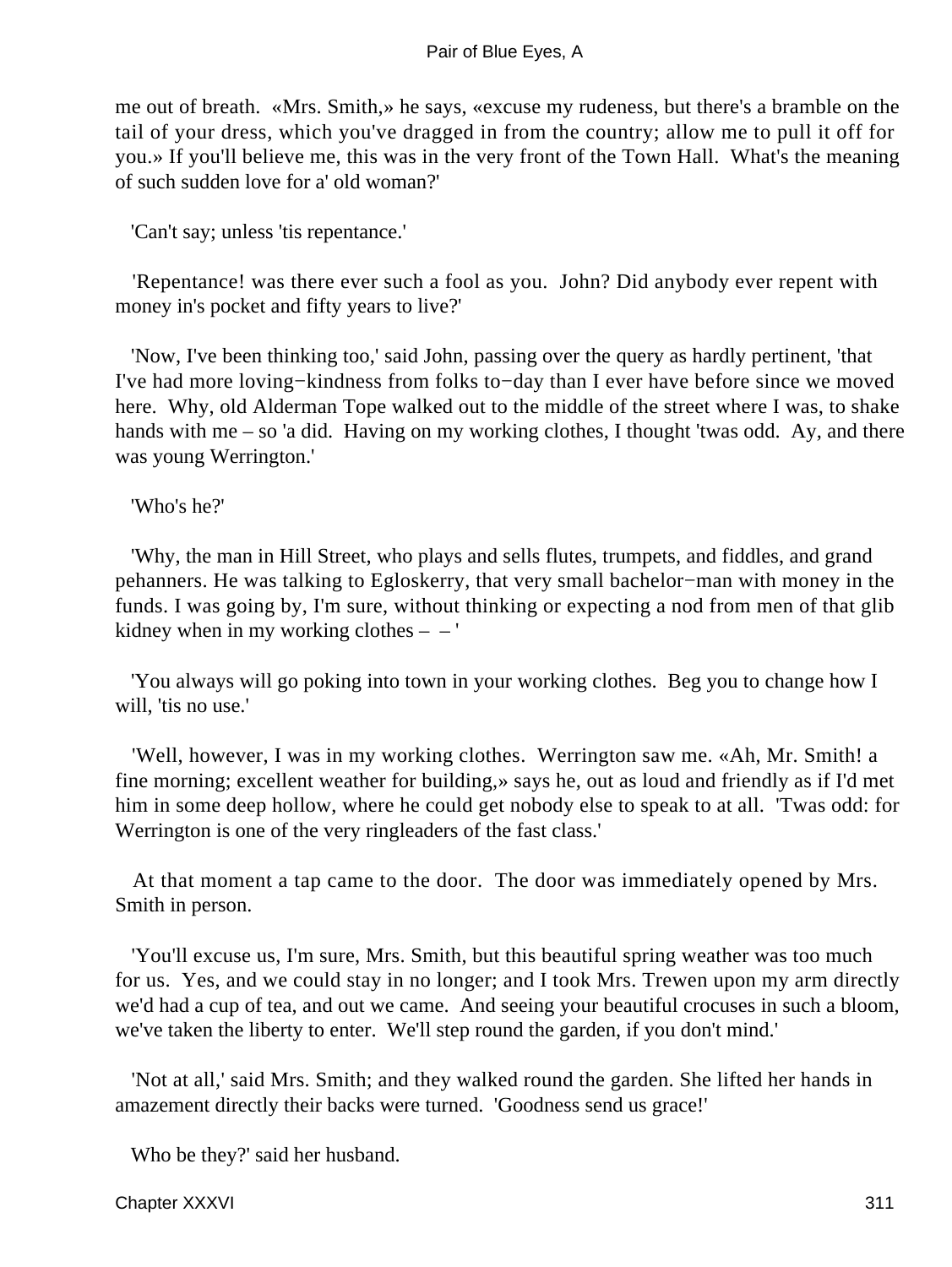'Actually Mr. Trewen, the bank−manager, and his wife.'

 John Smith, staggered in mind, went out of doors and looked over the garden gate, to collect his ideas. He had not been there two minutes when wheels were heard, and a carriage and pair rolled along the road. A distinguished−looking lady, with the demeanour of a duchess, reclined within. When opposite Smith's gate she turned her head, and instantly commanded the coachman to stop.

 'Ah, Mr. Smith, I am glad to see you looking so well. I could not help stopping a moment to congratulate you and Mrs. Smith upon the happiness you must enjoy. Joseph, you may drive on.'

And the carriage rolled away towards St. Launce's.

Out rushed Mrs. Smith from behind a laurel−bush, where she had stood pondering.

 'Just going to touch my hat to her,' said John; 'just for all the world as I would have to poor Lady Luxellian years ago.'

'Lord! who is she?'

'The public−house woman – what's her name? Mrs. – Mrs. – at the Falcon.'

 'Public−house woman. The clumsiness of the Smith family! You **Might** say the landlady of the Falcon Hotel, since we are in for politeness. The people are ridiculous enough, but give them their due.'

 The possibility is that Mrs. Smith was getting mollified, in spite of herself, by these remarkably friendly phenomena among the people of St. Launce's. And in justice to them it was quite desirable that she should do so. The interest which the unpractised ones of this town expressed so grotesquely was genuine of its kind, and equal in intrinsic worth to the more polished smiles of larger communities.

By this time Mr. and Mrs. Trewen were returning from the garden.

 'I'll ask 'em flat,' whispered John to his wife. 'I'll say, «We be in a fog – you'll excuse my asking a question, Mr. and Mrs. Trewen. How is it you all be so friendly to−day?» Hey? 'Twould sound right and sensible, wouldn't it?'

'Not a word! Good mercy, when will the man have manners!'

 'It must be a proud moment for you, I am sure, Mr. and Mrs. Smith, to have a son so celebrated,' said the bank−manager advancing.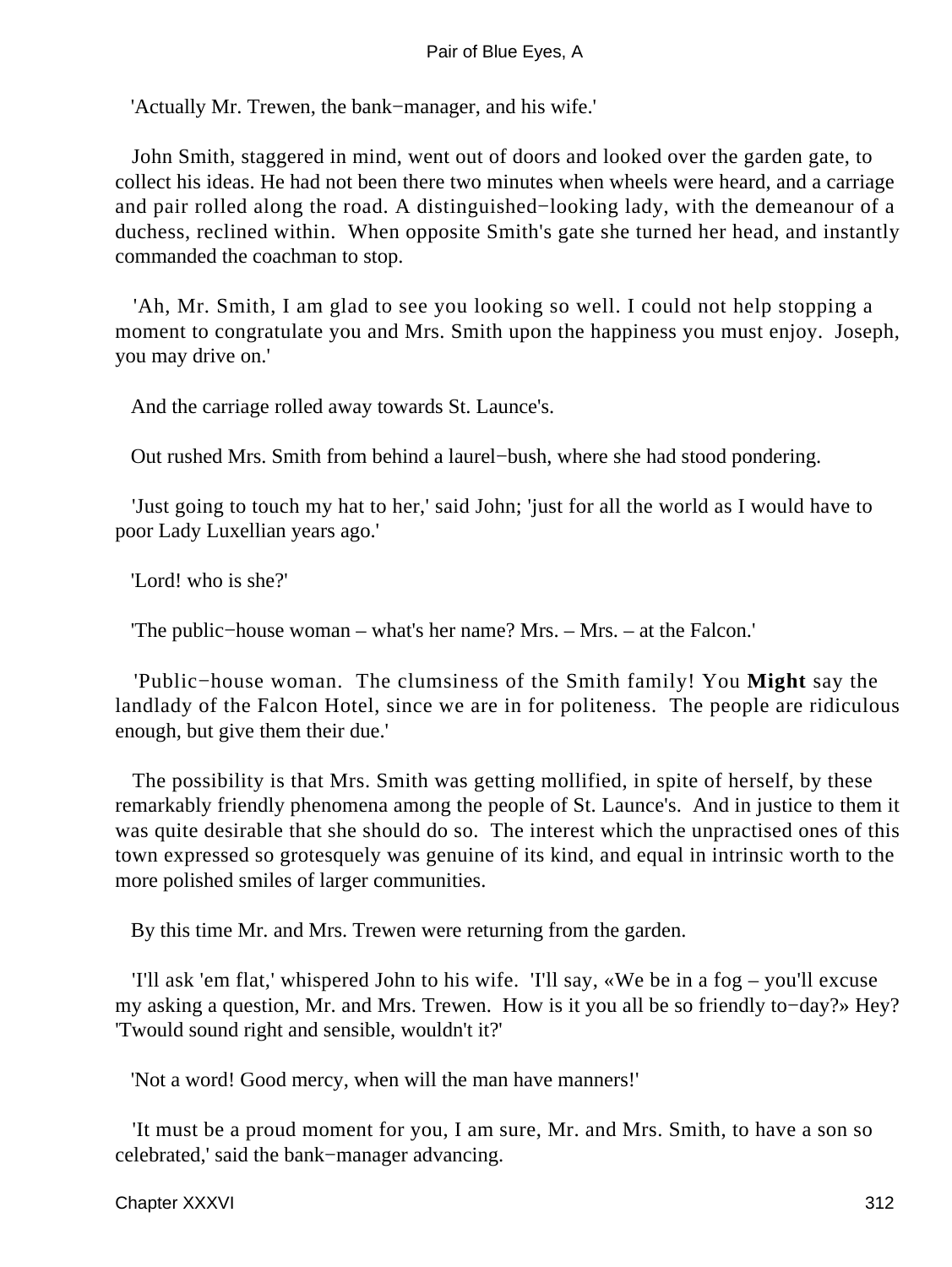'Ah, 'tis Stephen – I knew it!' said Mrs. Smith triumphantly to herself.

'We don't know particulars,' said John.

'Not know!'

'No.'

 'Why, 'tis all over town. Our worthy Mayor alluded to it in a speech at the dinner last night of the Every−Man−his−own−Maker Club.'

'And what about Stephen?' urged Mrs. Smith.

 'Why, your son has been feted by deputy−governors and Parsee princes and nobody−knows−who in India; is hand in glove with nabobs, and is to design a large palace, and cathedral, and hospitals, colleges, halls, and fortifications, by the general consent of the ruling powers, Christian and Pagan alike.'

''Twas sure to come to the boy,' said Mr. Smith unassumingly.

 ''Tis in yesterday's St. Launce's Chronicle; and our worthy Mayor in the chair introduced the subject into his speech last night in a masterly manner.'

 ''Twas very good of the worthy Mayor in the chair I'm sure,' said Stephen's mother. 'I hope the boy will have the sense to keep what he's got; but as for men, they are a simple sex. Some woman will hook him.'

 'Well, Mr. and Mrs. Smith, the evening closes in, and we must be going; and remember this, that every Saturday when you come in to market, you are to make our house as your own. There will be always a tea−cup and saucer for you, as you know there has been for months, though you may have forgotten it. I'm a plain− speaking woman, and what I say I mean<sup>'</sup>

 When the visitors were gone, and the sun had set, and the moon's rays were just beginning to assert themselves upon the walls of the dwelling, John Smith and his wife sat dawn to the newspaper they had hastily procured from the town. And when the reading was done, they considered how best to meet the new social requirements settling upon them, which Mrs. Smith considered could be done by new furniture and house enlargement alone.

 'And, John, mind one thing,' she said in conclusion. 'In writing to Stephen, never by any means mention the name of Elfride Swancourt again. We've left the place, and know no more about her except by hearsay. He seems to be getting free of her, and glad am I for it. It was a cloudy hour for him when he first set eyes upon the girl. That family's been no good to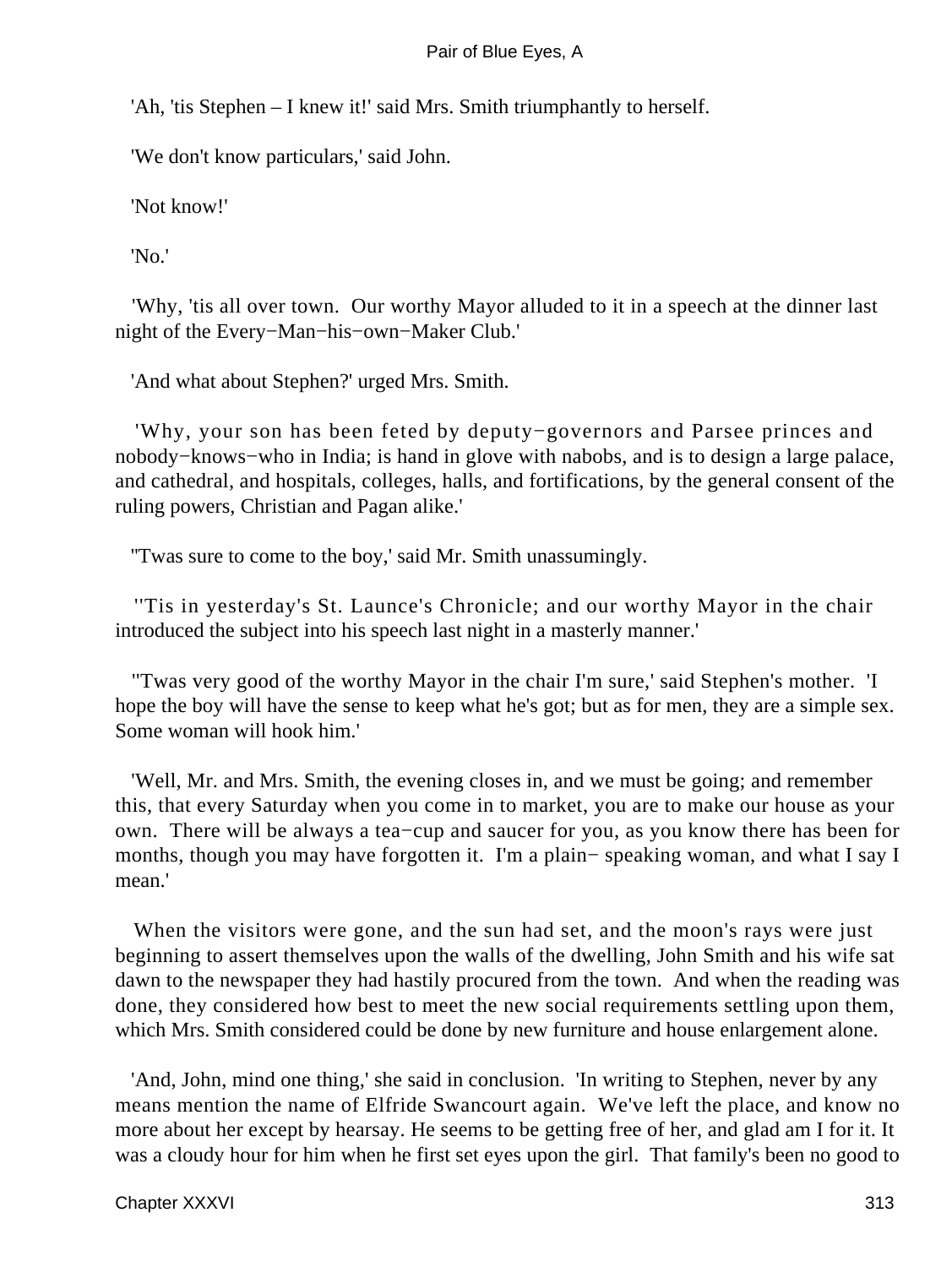him, first or last; so let them keep their blood to themselves if they want to. He thinks of her, I know, but not so hopelessly. So don't try to know anything about her, and we can't answer his questions. She may die out of his mind then.'

'That shall be it,' said John.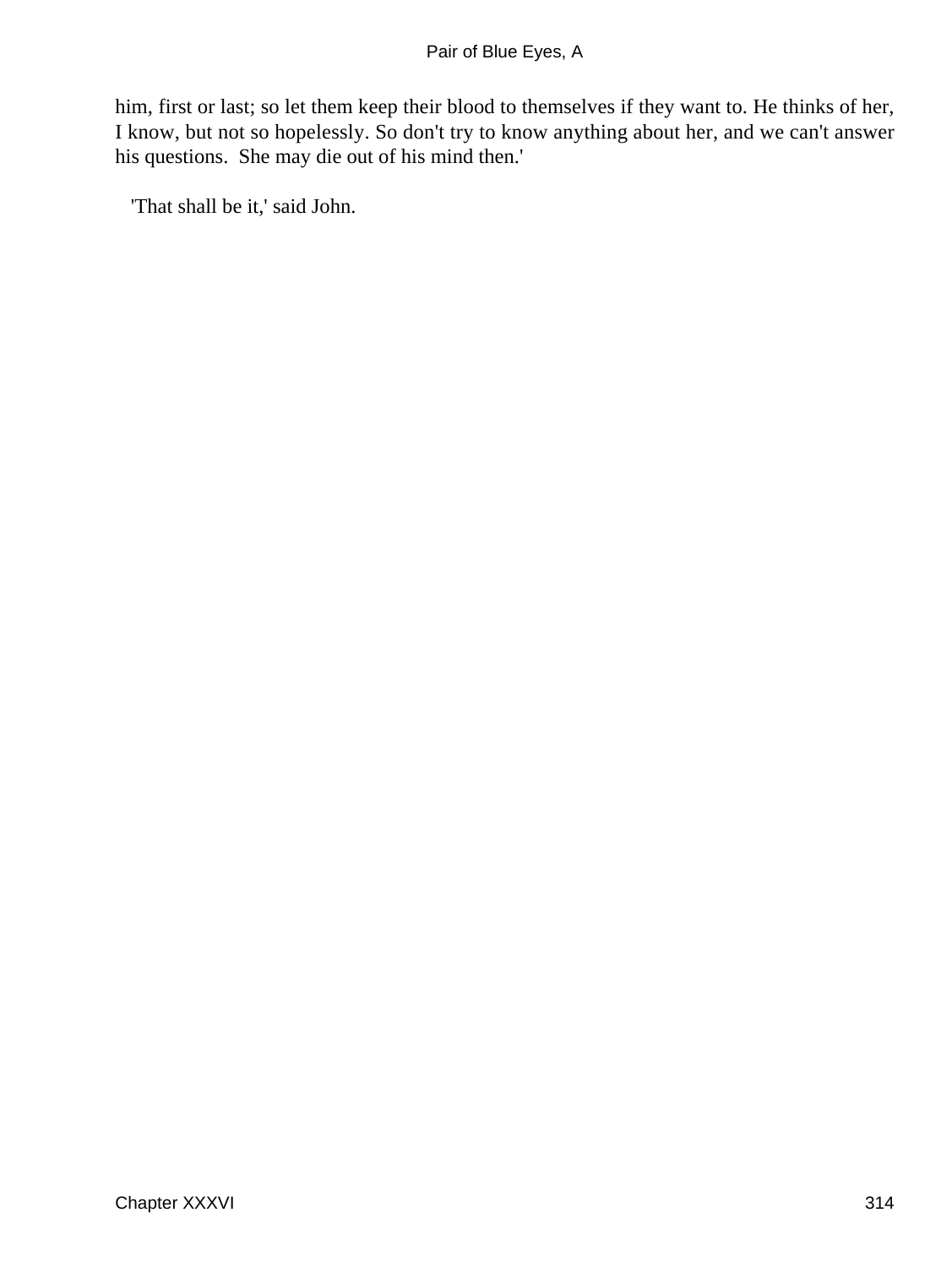# **[Chapter XXXVII](#page-347-0)**

*'A*fter many days.'

Knight roamed south, under colour of studying Continental antiquities.

 He paced the lofty aisles of Amiens, loitered by Ardennes Abbey, climbed into the strange towers of Laon, analyzed Noyon and Rheims. Then he went to Chartres, and examined its scaly spires and quaint carving then he idled about Coutances. He rowed beneath the base of Mont St. Michel, and caught the varied skyline of the crumbling edifices encrusting it. St. Ouen's, Rouen, knew him for days; so did Vezelay, Sens, and many a hallowed monument besides. Abandoning the inspection of early French art with the same purposeless haste as he had shown in undertaking it, he went further, and lingered about Ferrara, Padua, and Pisa. Satiated with mediaevalism, he tried the Roman Forum. Next he observed moonlight and starlight effects by the bay of Naples. He turned to Austria, became enervated and depressed on Hungarian and Bohemian plains, and was refreshed again by breezes on the declivities of the Carpathians.

 Then he found himself in Greece. He visited the plain of Marathon, and strove to imagine the Persian defeat; to Mars Hill, to picture St. Paul addressing the ancient Athenians; to Thermopylae and Salamis, to run through the facts and traditions of the Second Invasion – the result of his endeavours being more or less chaotic. Knight grew as weary of these places as of all others. Then he felt the shock of an earthquake in the Ionian Islands, and went to Venice. Here he shot in gondolas up and down the winding thoroughfare of the Grand Canal, and loitered on calle and piazza at night, when the lagunes were undisturbed by a ripple, and no sound was to be heard but the stroke of the midnight clock. Afterwards he remained for weeks in the museums, galleries, and libraries of Vienna, Berlin, and Paris; and thence came home.

 Time thus rolls us on to a February afternoon, divided by fifteen months from the parting of Elfride and her lover in the brown stubble field towards the sea.

 Two men obviously not Londoners, and with a touch of foreignness in their look, met by accident on one of the gravel walks leading across Hyde Park. The younger, more given to looking about him than his fellow, saw and noticed the approach of his senior some time before the latter had raised his eyes from the ground, upon which they were bent in an abstracted gaze that seemed habitual with him.

'Mr. Knight – indeed it is!' exclaimed the younger man.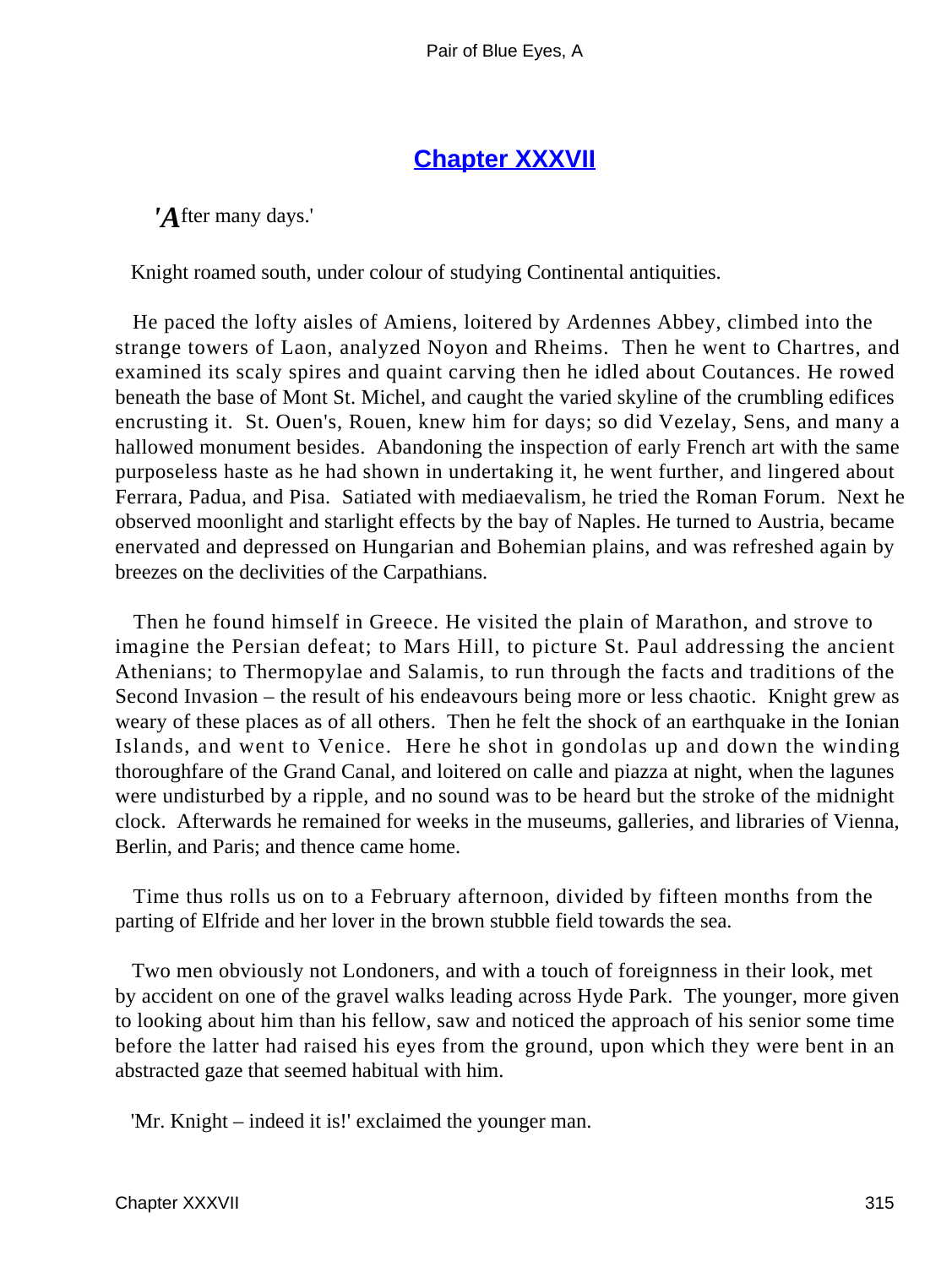'Ah, Stephen Smith!' said Knight.

 Simultaneous operations might now have been observed progressing in both, the result being that an expression less frank and impulsive than the first took possession of their features. It was manifest that the next words uttered were a superficial covering to constraint on both sides.

'Have you been in England long?' said Knight.

'Only two days,' said Smith. India ever since?'

'Nearly ever since.'

 'They were making a fuss about you at St. Launce's last year. I fancy I saw something of the sort in the papers.'

'Yes; I believe something was said about me.'

'I must congratulate you on your achievements.'

 'Thanks, but they are nothing very extraordinary. A natural professional progress where there was no opposition.'

 There followed that want of words which will always assert itself between nominal friends who find they have ceased to be real ones, and have not yet sunk to the level of mere acquaintance. Each looked up and down the Park. Knight may possibly have borne in mind during the intervening months Stephen's manner towards him the last time they had met, and may have encouraged his former interest in Stephen's welfare to die out of him as misplaced. Stephen certainly was full of the feelings begotten by the belief that Knight had taken away the woman he loved so well.

 Stephen Smith then asked a question, adopting a certain recklessness of manner and tone to hide, if possible, the fact that the subject was a much greater one to him than his friend had ever supposed.

'Are you married?'

'I am not.'

Knight spoke in an indescribable tone of bitterness that was almost moroseness.

'And I never shall be,' he added decisively. 'Are you?'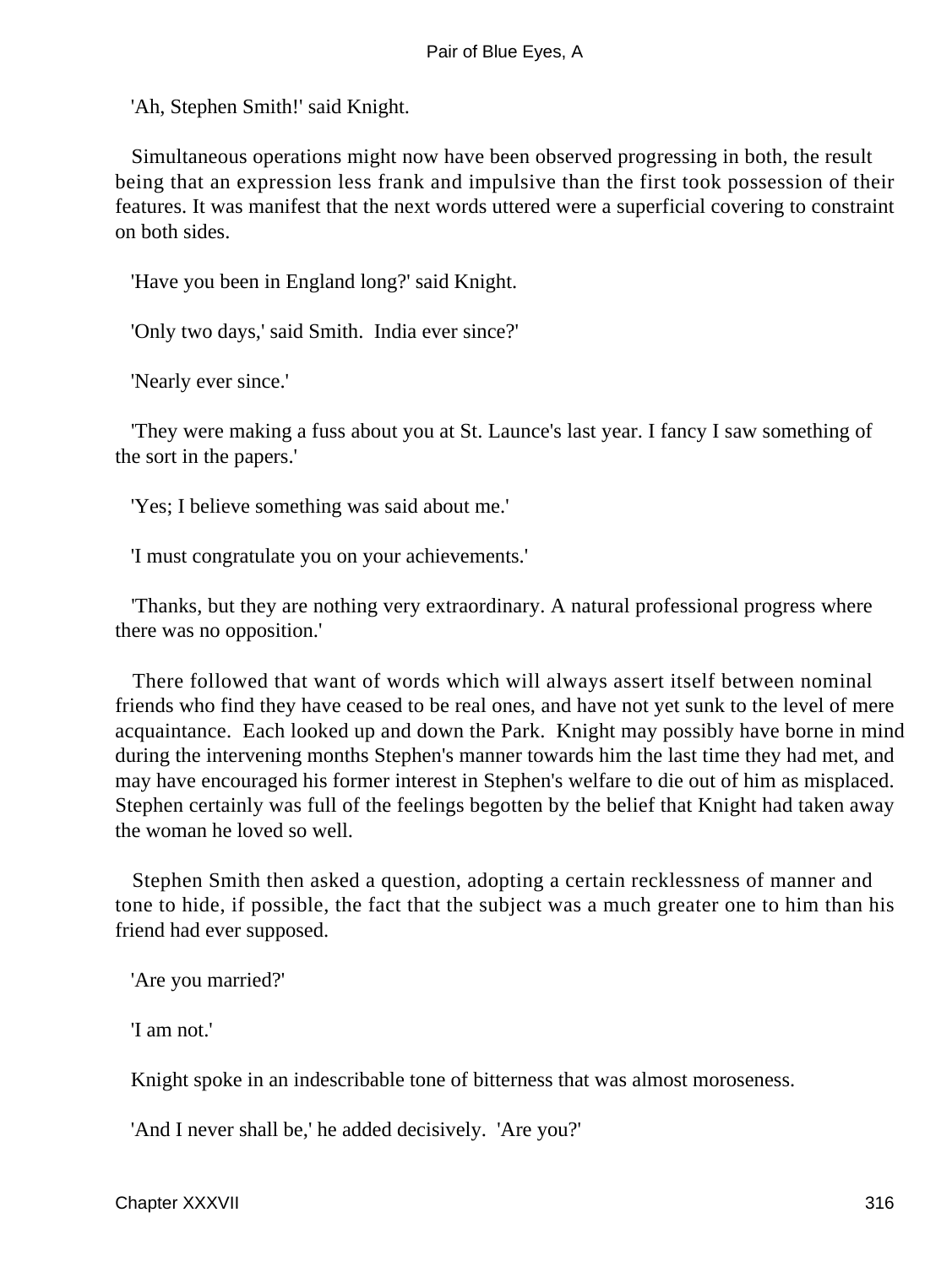'No,' said Stephen, sadly and quietly, like a man in a sick−room. Totally ignorant whether or not Knight knew of his own previous claims upon Elfride, he yet resolved to hazard a few more words upon the topic which had an aching fascination for him even now.

 'Then your engagement to Miss Swancourt came to nothing,' he said. 'You remember I met you with her once?'

 Stephen's voice gave way a little here, in defiance of his firmest will to the contrary. Indian affairs had not yet lowered those emotions down to the point of control.

 'It was broken off,' came quickly from Knight. 'Engagements to marry often end like that – for better or for worse.'

'Yes; so they do. And what have you been doing lately?'

'Doing? Nothing.'

'Where have you been?'

 'I can hardly tell you. In the main, going about Europe; and it may perhaps interest you to know that I have been attempting the serious study of Continental art of the Middle Ages. My notes on each example I visited are at your service. They are of no use to me.'

'I shall be glad with them....Oh, travelling far and near!'

 'Not far,' said Knight, with moody carelessness. 'You know, I daresay, that sheep occasionally become giddy – hydatids in the head, 'tis called, in which their brains become eaten up, and the animal exhibits the strange peculiarity of walking round and round in a circle continually. I have travelled just in the same way – round and round like a giddy ram.'

 The reckless, bitter, and rambling style in which Knight talked, as if rather to vent his images than to convey any ideas to Stephen, struck the young man painfully. His former friend's days had become cankered in some way: Knight was a changed man. He himself had changed much, but not as Knight had changed.

 'Yesterday I came home,' continued Knight, 'without having, to the best of my belief, imbibed half−a−dozen ideas worth retaining.'

 'You out−Hamlet Hamlet in morbidness of mood,' said Stephen, with regretful frankness.

Knight made no reply.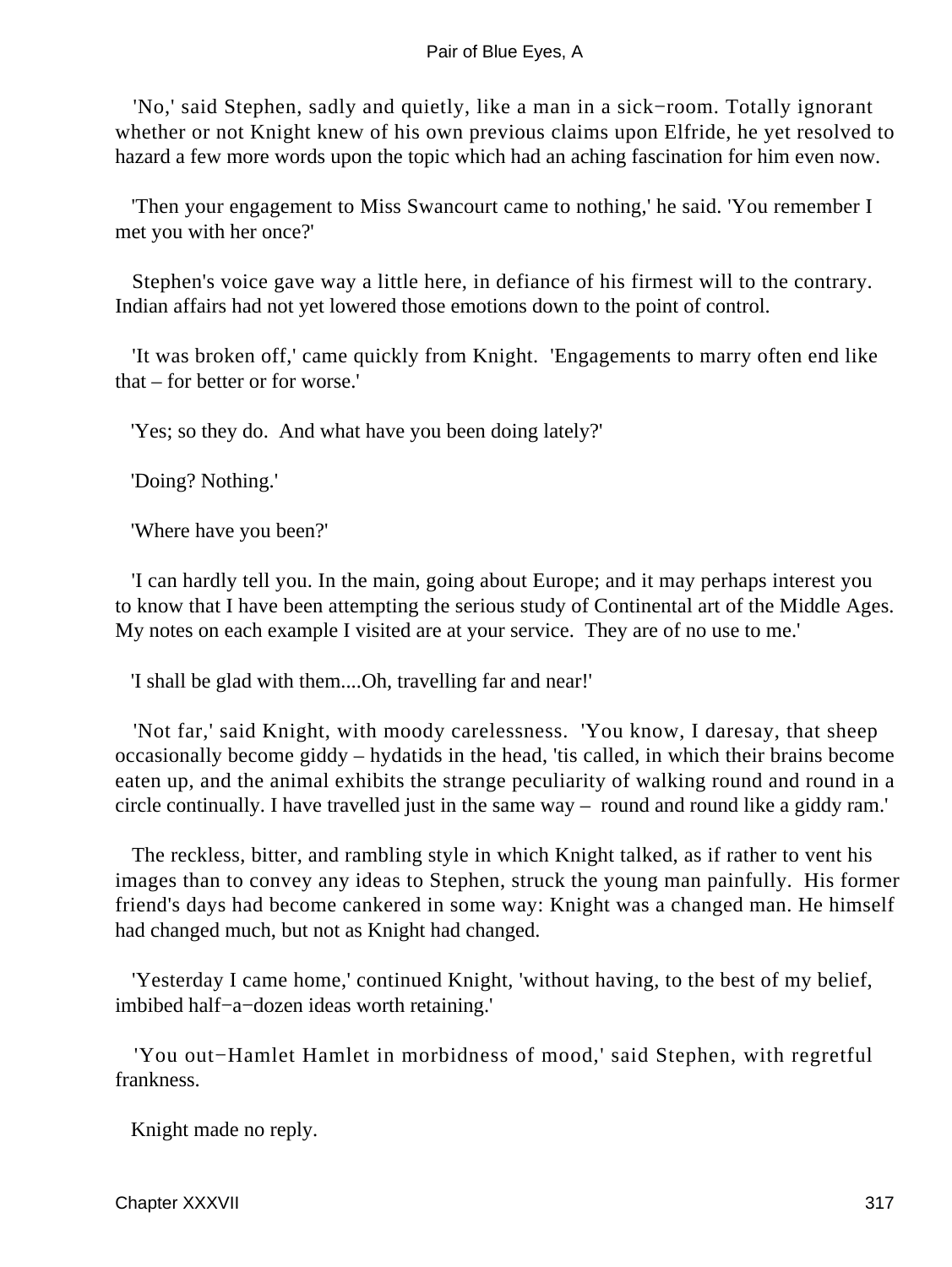'Do you know,' Stephen continued, 'I could almost have sworn that you would be married before this time, from what I saw?'

Knight's face grew harder. 'Could you?' he said.

Stephen was powerless to forsake the depressing, luring subject.

'Yes; and I simply wonder at it.'

'Whom did you expect me to marry?'

'Her I saw you with.'

'Thank you for that wonder.'

'Did she jilt you?'

 'Smith, now one word to you,' Knight returned steadily. 'Don't you ever question me on that subject. I have a reason for making this request, mind. And if you do question me, you will not get an answer.'

 'Oh, I don't for a moment wish to ask what is unpleasant to you – not I. I had a momentary feeling that I should like to explain something on my side, and hear a similar explanation on yours. But let it go, let it go, by all means.'

'What would you explain?'

 'I lost the woman I was going to marry: you have not married as you intended. We might have compared notes.'

'I have never asked you a word about your case.'

'I know that.'

'And the inference is obvious.'

'Quite so.'

 'The truth is, Stephen, I have doggedly resolved never to allude to the matter – for which I have a very good reason.'

'Doubtless. As good a reason as you had for not marrying her.'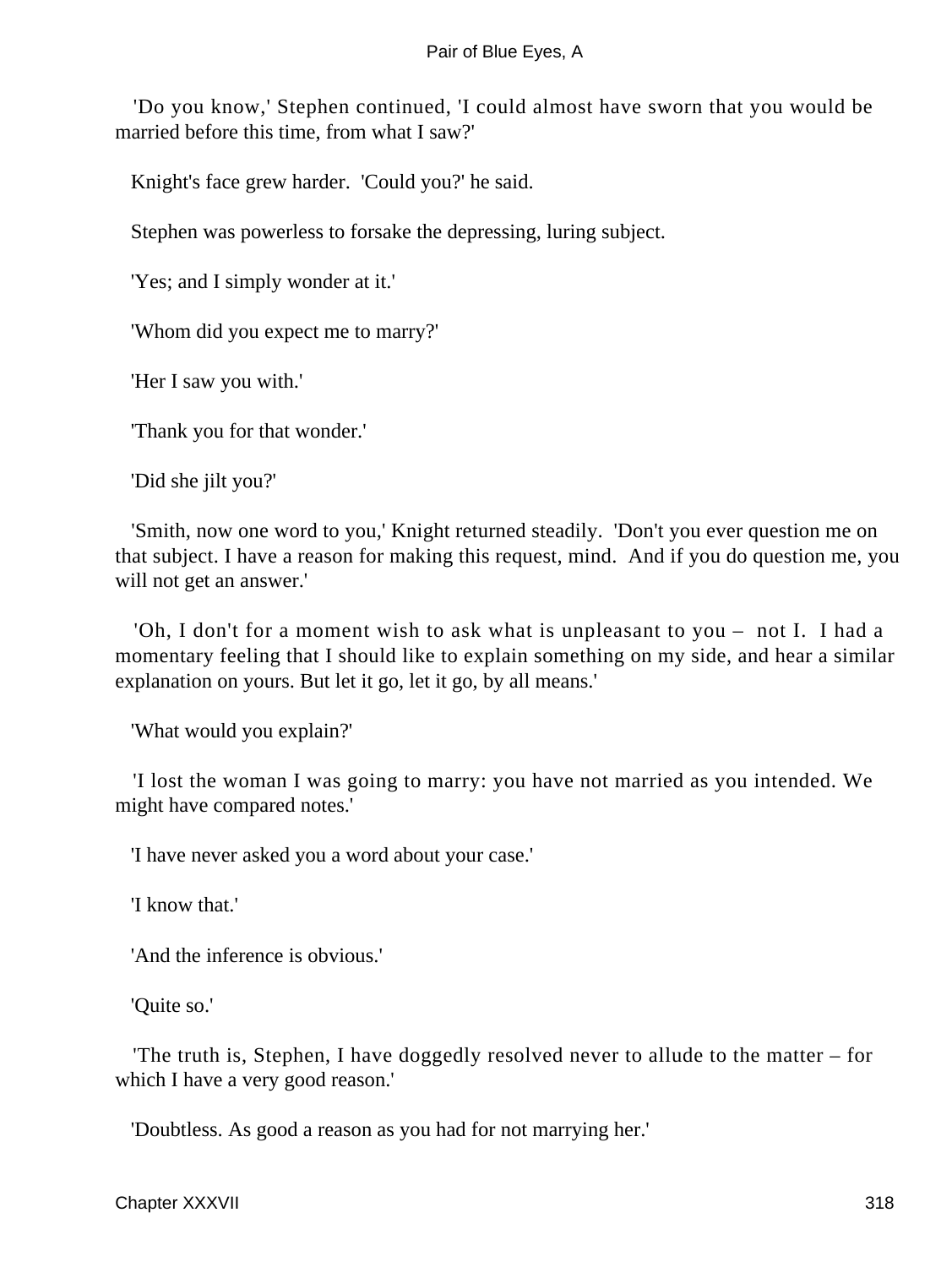'You talk insidiously. I had a good one – a miserably good one!'

Smith's anxiety urged him to venture one more question.

 'Did she not love you enough?' He drew his breath in a slow and attenuated stream, as he waited in timorous hope for the answer.

 'Stephen, you rather strain ordinary courtesy in pressing questions of that kind after what I have said. I cannot understand you at all. I must go on now.'

 'Why, good God!' exclaimed Stephen passionately, 'you talk as if you hadn't at all taken her away from anybody who had better claims to her than you!'

'What do you mean by that?' said Knight, with a puzzled air. 'What have you heard?'

'Nothing. I too must go on. Good−day.'

 'If you will go,' said Knight, reluctantly now, 'you must, I suppose. I am sure I cannot understand why you behave so.'

 'Nor I why you do. I have always been grateful to you, and as far as I am concerned we need never have become so estranged as we have.'

 'And have I ever been anything but well−disposed towards you, Stephen? Surely you know that I have not! The system of reserve began with you: you know that.'

 'No, no! You altogether mistake our position. You were always from the first reserved to me, though I was confidential to you. That was, I suppose, the natural issue of our differing positions in life. And when I, the pupil, became reserved like you, the master, you did not like it. However, I was going to ask you to come round and see me.'

'Where are you staying?'

'At the Grosvenor Hotel, Pimlico.'

'So am I.'

 'That's convenient, not to say odd. Well, I am detained in London for a day or two; then I am going down to see my father and mother, who live at St. Launce's now. Will you see me this evening?'

 'I may; but I will not promise. I was wishing to be alone for an hour or two; but I shall know where to find you, at any rate. Good−bye.'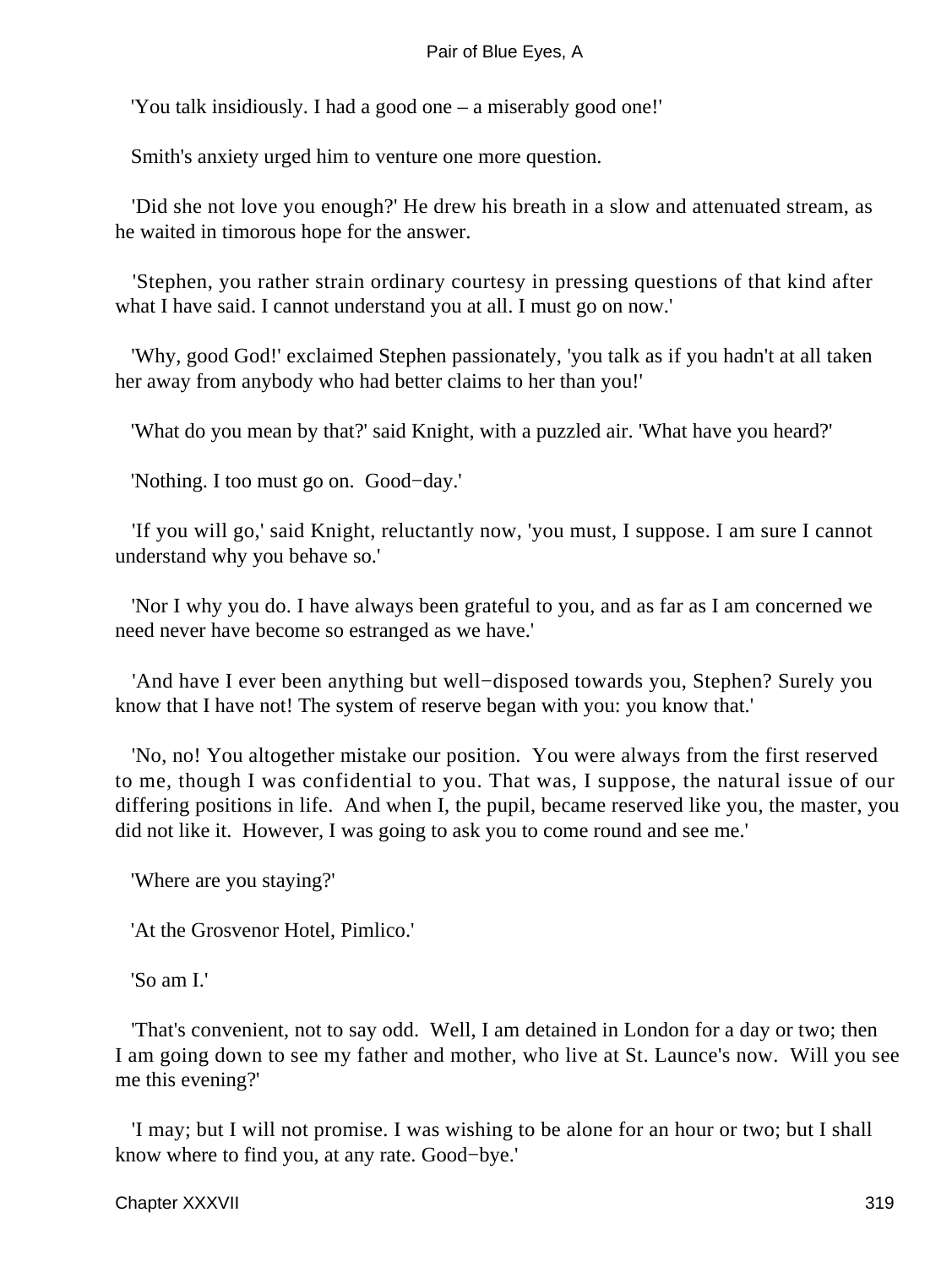# **[Chapter XXXVIII](#page-347-0)**

*'J*ealousy is cruel as the grave.'

 Stephen pondered not a little on this meeting with his old friend and once−beloved exemplar. He was grieved, for amid all the distractions of his latter years a still small voice of fidelity to Knight had lingered on in him. Perhaps this staunchness was because Knight ever treated him as a mere disciple – even to snubbing him sometimes; and had at last, though unwittingly, inflicted upon him the greatest snub of all, that of taking away his sweetheart. The emotional side of his constitution was built rather after a feminine than a male model; and that tremendous wound from Knight's hand may have tended to keep alive a warmth which solicitousness would have extinguished altogether.

 Knight, on his part, was vexed, after they had parted, that he had not taken Stephen in hand a little after the old manner. Those words which Smith had let fall concerning somebody having a prior claim to Elfride, would, if uttered when the man was younger, have provoked such a query as, 'Come, tell me all about it, my lad,' from Knight, and Stephen would straightway have delivered himself of all he knew on the subject.

 Stephen the ingenuous boy, though now obliterated externally by Stephen the contriving man, returned to Knight's memory vividly that afternoon. He was at present but a sojourner in London; and after attending to the two or three matters of business which remained to be done that day, he walked abstractedly into the gloomy corridors of the British Museum for the half−hour previous to their closing. That meeting with Smith had reunited the present with the past, closing up the chasm of his absence from England as if it had never existed, until the final circumstances of his previous time of residence in London formed but a yesterday to the circumstances now. The conflict that then had raged in him concerning Elfride Swancourt revived, strengthened by its sleep. Indeed, in those many months of absence, though quelling the intention to make her his wife, he had never forgotten that she was the type of woman adapted to his nature; and instead of trying to obliterate thoughts of her altogether, he had grown to regard them as an infirmity it was necessary to tolerate.

 Knight returned to his hotel much earlier in the evening than he would have done in the ordinary course of things. He did not care to think whether this arose from a friendly wish to close the gap that had slowly been widening between himself and his earliest acquaintance, or from a hankering desire to hear the meaning of the dark oracles Stephen had hastily pronounced, betokening that he knew something more of Elfride than Knight had supposed.

 He made a hasty dinner, inquired for Smith, and soon was ushered into the young man's presence, whom he found sitting in front of a comfortable fire, beside a table spread with a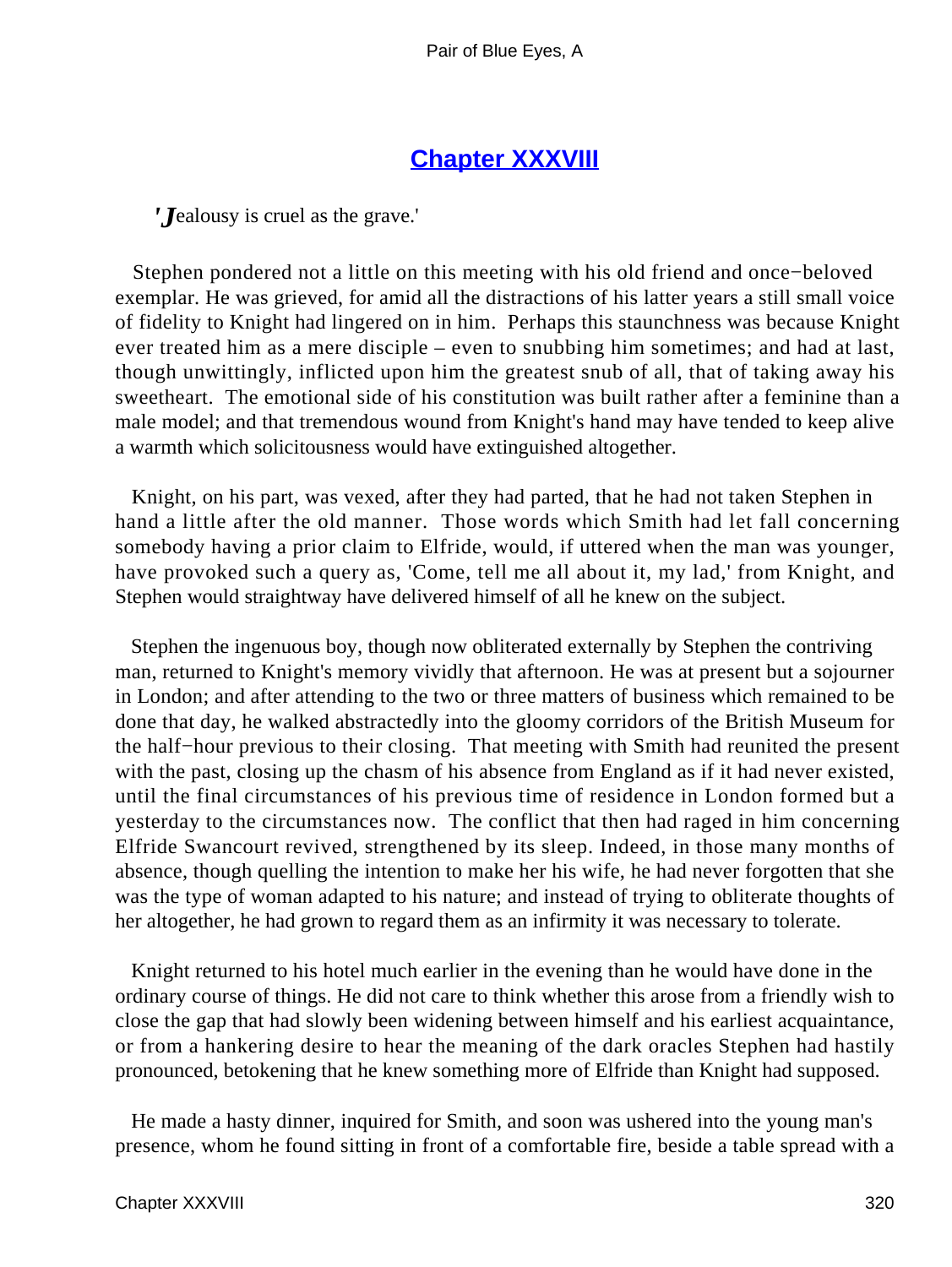few scientific periodicals and art reviews.

 'I have come to you, after all,' said Knight. 'My manner was odd this morning, and it seemed desirable to call; but that you had too much sense to notice, Stephen, I know. Put it down to my wanderings in France and Italy.'

'Don't say another word, but sit down. I am only too glad to see you again.'

 Stephen would hardly have cared to tell Knight just then that the minute before Knight was announced he had been reading over some old letters of Elfride's. They were not many; and until to−night had been sealed up, and stowed away in a corner of his leather trunk, with a few other mementoes and relics which had accompanied him in his travels. The familiar sights and sounds of London, the meeting with his friend, had with him also revived that sense of abiding continuity with regard to Elfride and love which his absence at the other side of the world had to some extent suspended, though never ruptured. He at first intended only to look over these letters on the outside; then he read one; then another; until the whole was thus re−used as a stimulus to sad memories. He folded them away again, placed them in his pocket, and instead of going on with an examination into the state of the artistic world, had remained musing on the strange circumstance that he had returned to find Knight not the husband of Elfride after all.

 The possibility of any given gratification begets a cumulative sense of its necessity. Stephen gave the rein to his imagination, and felt more intensely than he had felt for many months that, without Elfride, his life would never be any great pleasure to himself, or honour to his Maker.

 They sat by the fire, chatting on external and random subjects, neither caring to be the first to approach the matter each most longed to discuss. On the table with the periodicals lay two or three pocket−books, one of them being open. Knight seeing from the exposed page that the contents were sketches only, began turning the leaves over carelessly with his finger. When, some time later, Stephen was out of the room, Knight proceeded to pass the interval by looking at the sketches more carefully.

 The first crude ideas, pertaining to dwellings of all kinds, were roughly outlined on the different pages. Antiquities had been copied; fragments of Indian columns, colossal statues, and outlandish ornament from the temples of Elephanta and Kenneri, were carelessly intruded upon by outlines of modern doors, windows, roofs, cooking−stoves, and household furniture; everything, in short, which comes within the range of a practising architect's experience, who travels with his eyes open. Among these occasionally appeared rough delineations of mediaeval subjects for carving or illumination – heads of Virgins, Saints, and Prophets.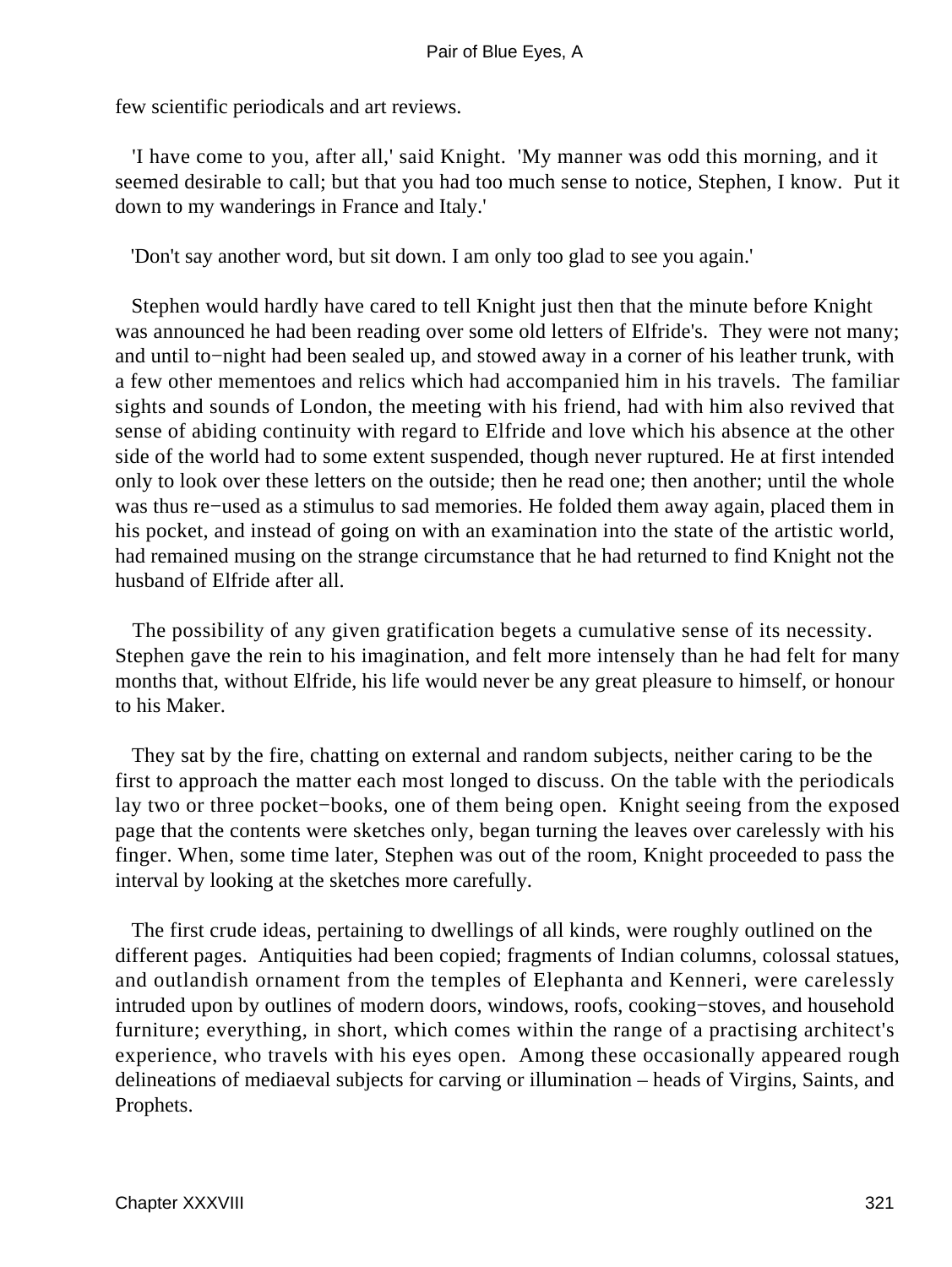Stephen was not professedly a free−hand draughtsman, but he drew the human figure with correctness and skill. In its numerous repetitions on the sides and edges of the leaves, Knight began to notice a peculiarity. All the feminine saints had one type of feature. There were large nimbi and small nimbi about their drooping heads, but the face was always the same. That profile – how well Knight knew that profile!

 Had there been but one specimen of the familiar countenance, he might have passed over the resemblance as accidental; but a repetition meant more. Knight thought anew of Smith's hasty words earlier in the day, and looked at the sketches again and again.

On the young man's entry, Knight said with palpable agitation –

'Stephen, who are those intended for?'

 Stephen looked over the book with utter unconcern, 'Saints and angels, done in my leisure moments. They were intended as designs for the stained glass of an English church.'

'But whom do you idealize by that type of woman you always adopt for the Virgin?'

'Nobody.'

And then a thought raced along Stephen's mind and he looked up at his friend.

 The truth is, Stephen's introduction of Elfride's lineaments had been so unconscious that he had not at first understood his companion's drift. The hand, like the tongue, easily acquires the trick of repetition by rote, without calling in the mind to assist at all; and this had been the case here. Young men who cannot write verses about their Loves generally take to portraying them, and in the early days of his attachment Smith had never been weary of outlining Elfride. The lay−figure of Stephen's sketches now initiated an adjustment of many things. Knight had recognized her. The opportunity of comparing notes had come unsought.

'Elfride Swancourt, to whom I was engaged,' he said quietly.

'Stephen!'

'I know what you mean by speaking like that.'

'Was it Elfride? YOU the man, Stephen?'

 'Yes; and you are thinking why did I conceal the fact from you that time at Endelstow, are you not?'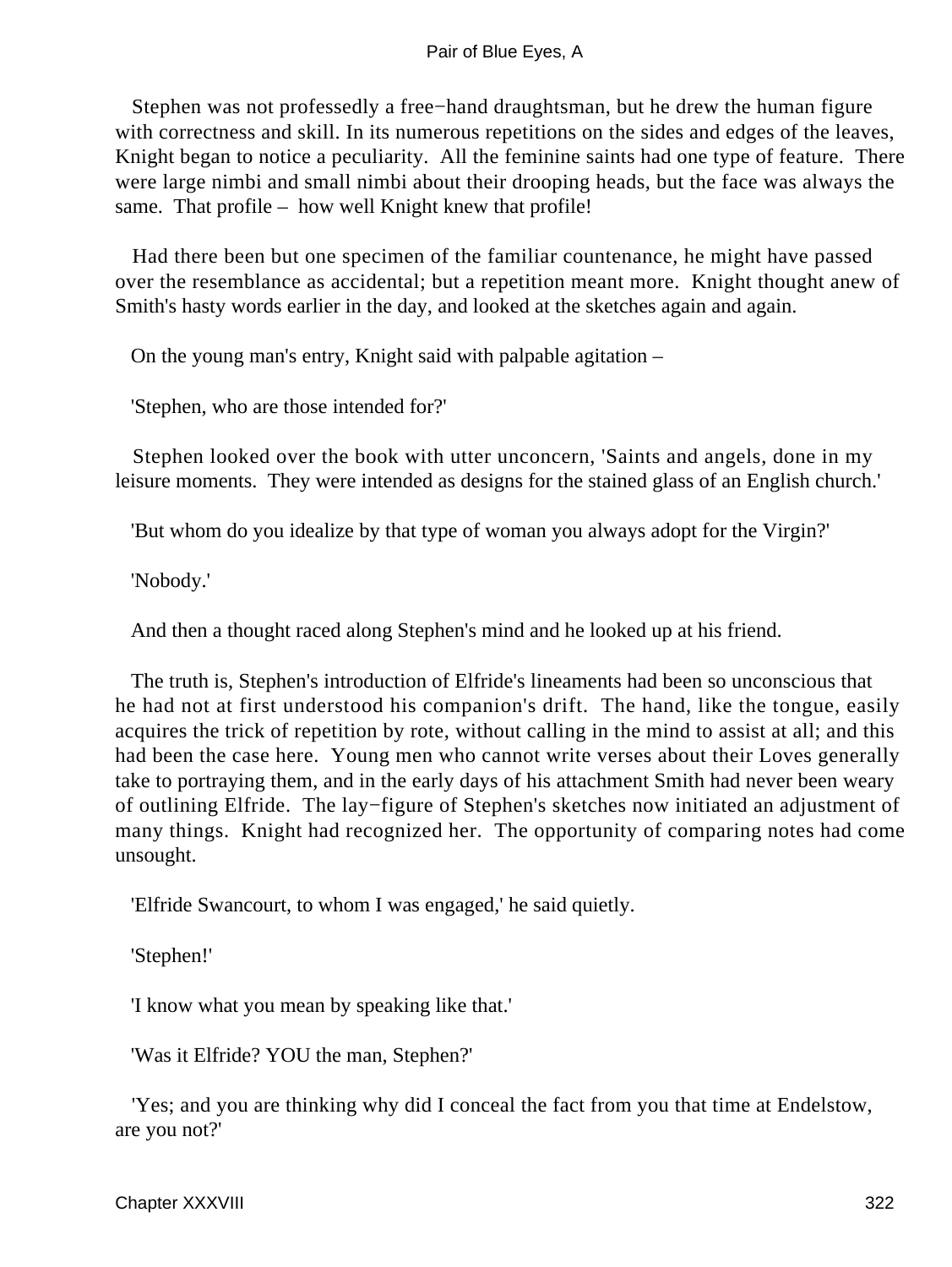'Yes, and more – more.'

 'I did it for the best; blame me if you will; I did it for the best. And now say how could I be with you afterwards as I had been before?'

'I don't know at all; I can't say.'

Knight remained fixed in thought, and once he murmured –

 'I had a suspicion this afternoon that there might be some such meaning in your words about my taking her away. But I dismissed it. How came you to know her?' he presently asked, in almost a peremptory tone.

'I went down about the church; years ago now.'

 'When you were with Hewby, of course, of course. Well, I can't understand it.' His tones rose. 'I don't know what to say, your hoodwinking me like this for so long!'

'I don't see that I have hoodwinked you at all.'

'Yes, yes, but'  $-$ 

 Knight arose from his seat, and began pacing up and down the room. His face was markedly pale, and his voice perturbed, as he said –

 'You did not act as I should have acted towards you under those circumstances. I feel it deeply; and I tell you plainly, I shall never forget it!'

'What?'

 'Your behaviour at that meeting in the family vault, when I told you we were going to be married. Deception, dishonesty, everywhere; all the world's of a piece!'

 Stephen did not much like this misconstruction of his motives, even though it was but the hasty conclusion of a friend disturbed by emotion.

'I could do no otherwise than I did, with due regard to her,' he said stiffly.

 'Indeed!' said Knight, in the bitterest tone of reproach. 'Nor could you with due regard to her have married her, I suppose! I have hoped – longed – that HE, who turns out to be YOU, would ultimately have done that.'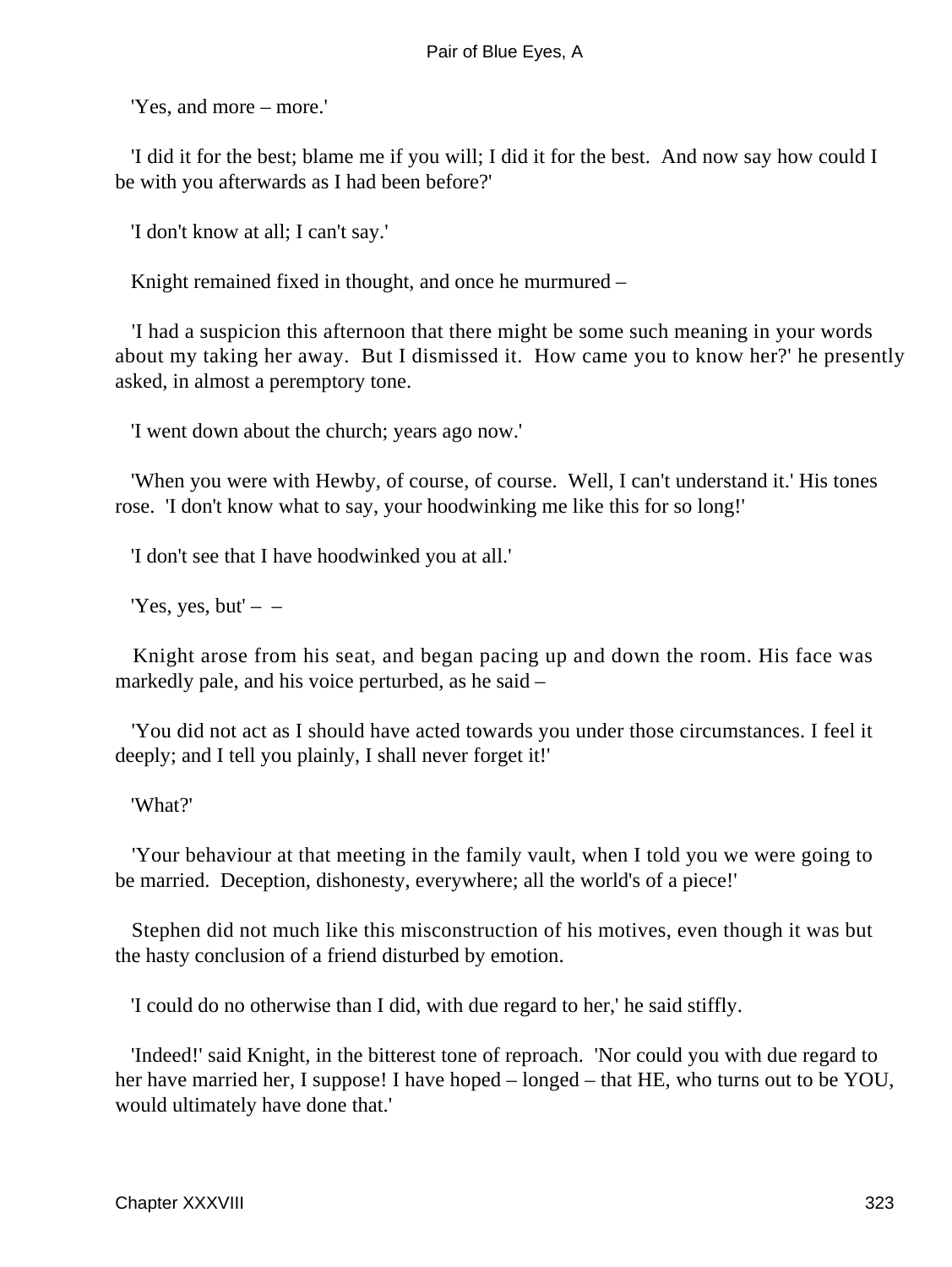'I am much obliged to you for that hope. But you talk very mysteriously. I think I had about the best reason anybody could have had for not doing that.'

'Oh, what reason was it?'

'That I could not.'

 'You ought to have made an opportunity; you ought to do so now, in bare justice to her, Stephen!' cried Knight, carried beyond himself. 'That you know very well, and it hurts and wounds me more than you dream to find you never have tried to make any reparation to a woman of that kind – so trusting, so apt to be run away with by her feelings – poor little fool, so much the worse for her!'

'Why, you talk like a madman! You took her away from me, did you not?'

 'Picking up what another throws down can scarcely be called «taking away.» However, we shall not agree too well upon that subject, so we had better part.'

 'But I am quite certain you misapprehend something most grievously,' said Stephen, shaken to the bottom of his heart. 'What have I done; tell me? I have lost Elfride, but is that such a sin?'

'Was it her doing, or yours?'

'Was what?'

'That you parted.'

'I will tell you honestly. It was hers entirely, entirely.'

'What was her reason?'

'I can hardly say. But I'll tell the story without reserve.'

 Stephen until to−day had unhesitatingly held that she grew tired of him and turned to Knight; but he did not like to advance the statement now, or even to think the thought. To fancy otherwise accorded better with the hope to which Knight's estrangement had given birth: that love for his friend was not the direct cause, but a result of her suspension of love for himself.

 'Such a matter must not be allowed to breed discord between us,' Knight returned, relapsing into a manner which concealed all his true feeling, as if confidence now was intolerable. 'I do see that your reticence towards me in the vault may have been dictated by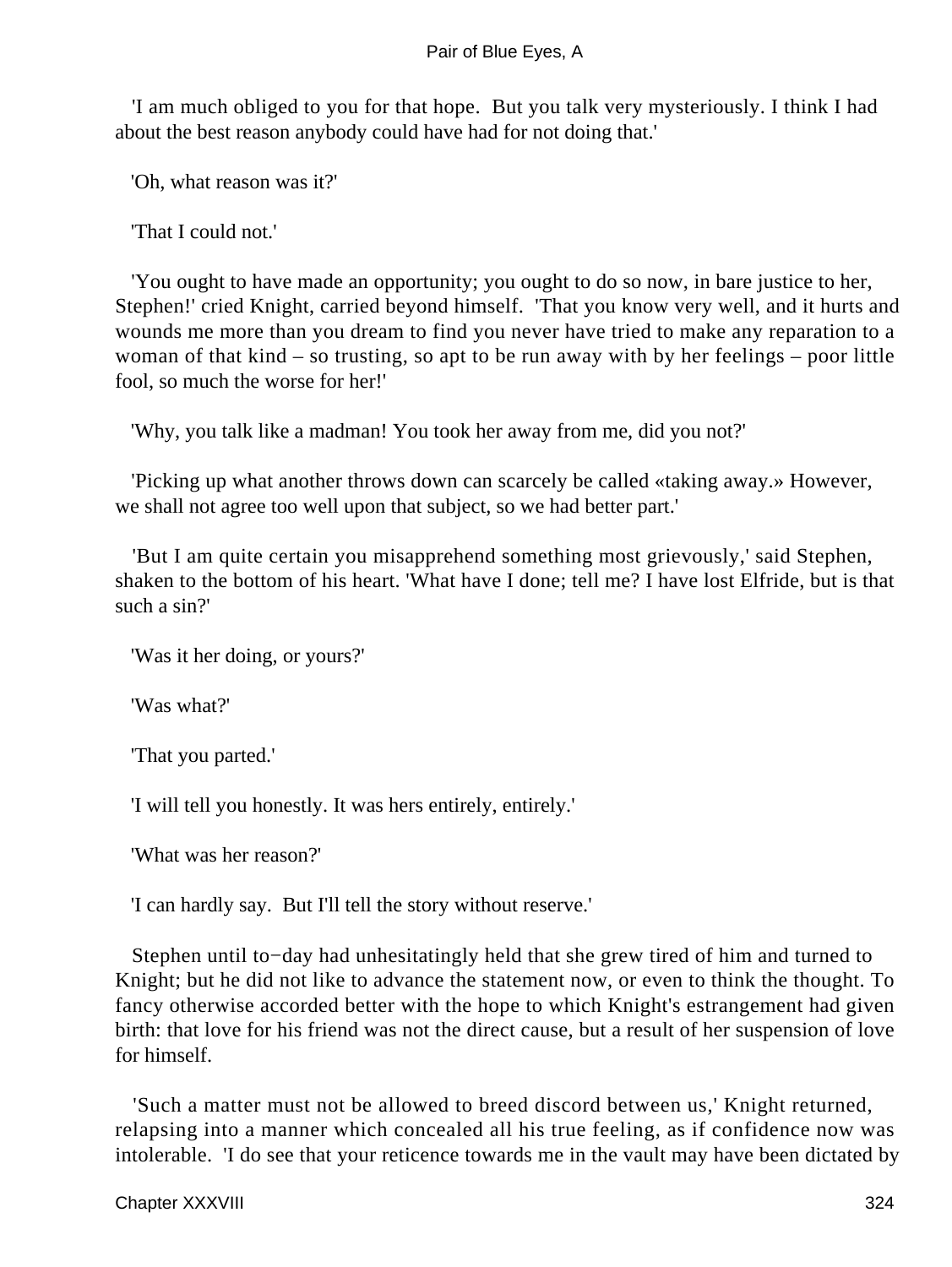prudential considerations.' He concluded artificially, 'It was a strange thing altogether; but not of much importance, I suppose, at this distance of time; and it does not concern me now, though I don't mind hearing your story.'

 These words from Knight, uttered with such an air of renunciation and apparent indifference, prompted Smith to speak on – perhaps with a little complacency – of his old secret engagement to Elfride. He told the details of its origin, and the peremptory words and actions of her father to extinguish their love.

 Knight persevered in the tone and manner of a disinterested outsider. It had become more than ever imperative to screen his emotions from Stephen's eye; the young man would otherwise be less frank, and their meeting would be again embittered. What was the use of untoward candour?

 Stephen had now arrived at the point in his ingenuous narrative where he left the vicarage because of her father's manner. Knight's interest increased. Their love seemed so innocent and childlike thus far.

 'It is a nice point in casuistry,' he observed, 'to decide whether you were culpable or not in not telling Swancourt that your friends were parishioners of his. It was only human nature to hold your tongue under the circumstances. Well, what was the result of your dismissal by him?'

'That we agreed to be secretly faithful. And to insure this we thought we would marry.'

 Knight's suspense and agitation rose higher when Stephen entered upon this phase of the subject.

'Do you mind telling on?' he said, steadying his manner of speech.

'Oh, not at all.'

 Then Stephen gave in full the particulars of the meeting with Elfride at the railway station; the necessity they were under of going to London, unless the ceremony were to be postponed. The long journey of the afternoon and evening; her timidity and revulsion of feeling; its culmination on reaching London; the crossing over to the down−platform and their immediate departure again, solely in obedience to her wish; the journey all night; their anxious watching for the dawn; their arrival at St. Launce's at last – were detailed. And he told how a village woman named Jethway was the only person who recognized them, either going or coming; and how dreadfully this terrified Elfride. He told how he waited in the fields whilst this then reproachful sweetheart went for her pony, and how the last kiss he ever gave her was given a mile out of the town, on the way to Endelstow.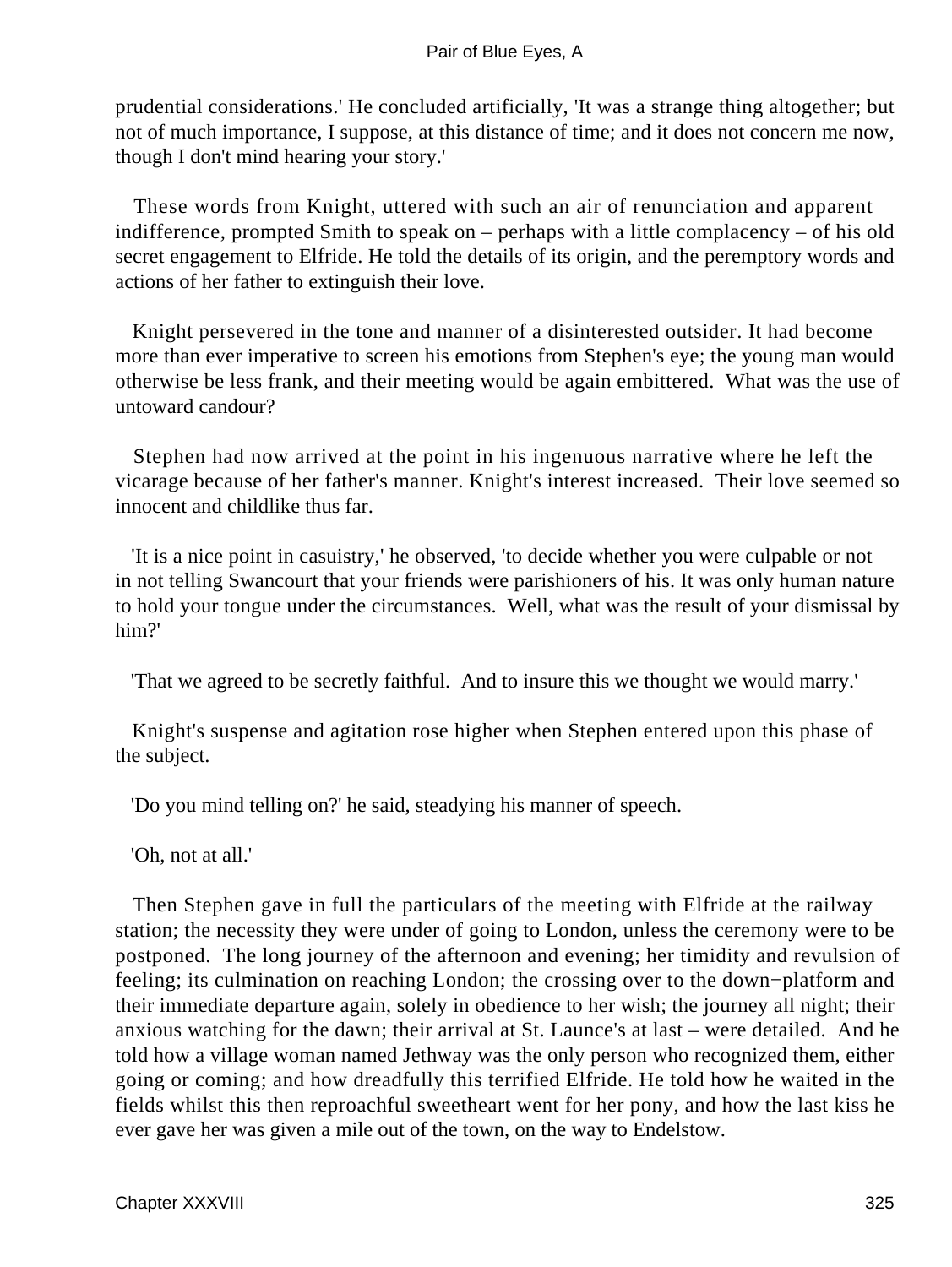These things Stephen related with a will. He believed that in doing so he established word by word the reasonableness of his claim to Elfride.

'Curse her! curse that woman! – that miserable letter that parted us! O God!'

Knight began pacing the room again, and uttered this at further end.

'What did you say?' said Stephen, turning round.

 'Say? Did I say anything? Oh, I was merely thinking about your story, and the oddness of my having a fancy for the same woman afterwards. And that now I – I have forgotten her almost; and neither of us care about her, except just as a friend, you know, eh?'

Knight still continued at the further end of the room, somewhat in shadow.

 'Exactly,' said Stephen, inwardly exultant, for he was really deceived by Knight's off−hand manner.

 Yet he was deceived less by the completeness of Knight's disguise than by the persuasive power which lay in the fact that Knight had never before deceived him in anything. So this supposition that his companion had ceased to love Elfride was an enormous lightening of the weight which had turned the scale against him.

 'Admitting that Elfride **Could** love another man after you,' said the elder, under the same varnish of careless criticism, 'she was none the worse for that experience.'

'The worse? Of course she was none the worse.'

'Did you ever think it a wild and thoughtless thing for her to do?'

 'Indeed, I never did,' said Stephen. 'I persuaded her. She saw no harm in it until she decided to return, nor did I; nor was there, except to the extent of indiscretion.'

'Directly she thought it was wrong she would go no further?'

'That was it. I had just begun to think it wrong too.'

 'Such a childish escapade might have been misrepresented by any evil−disposed person, might it not?'

 'It might; but I never heard that it was. Nobody who really knew all the circumstances would have done otherwise than smile. If all the world had known it, Elfride would still have remained the only one who thought her action a sin. Poor child, she always persisted in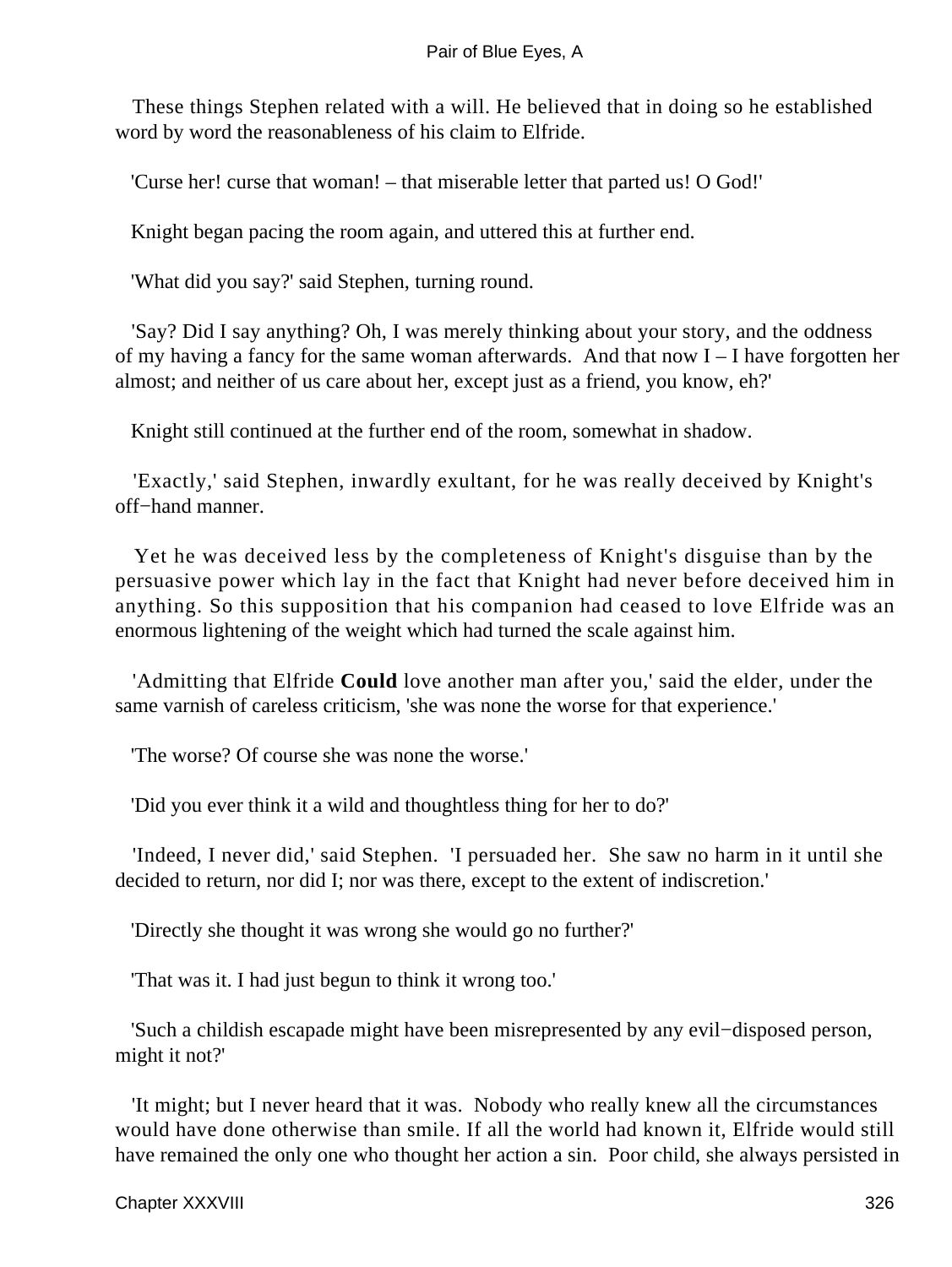thinking so, and was frightened more than enough.'

'Stephen, do you love her now?'

 'Well, I like her; I always shall, you know,' he said evasively, and with all the strategy love suggested. 'But I have not seen her for so long that I can hardly be expected to love her. Do you love her still?'

 'How shall I answer without being ashamed? What fickle beings we men are, Stephen! Men may love strongest for a while, but women love longest. I used to love her – in my way, you know.'

 'Yes, I understand. Ah, and I used to love her in my way. In fact, I loved her a good deal at one time; but travel has a tendency to obliterate early fancies.'

'It has – it has, truly.'

 Perhaps the most extraordinary feature in this conversation was the circumstance that, though each interlocutor had at first his suspicions of the other's abiding passion awakened by several little acts, neither would allow himself to see that his friend might now be speaking deceitfully as well as he.

 'Stephen.' resumed Knight, 'now that matters are smooth between us, I think I must leave you. You won't mind my hurrying off to my quarters?'

'You'll stay to some sort of supper surely? didn't you come to dinner!'

'You must really excuse me this once.'

'Then you'll drop in to breakfast to−morrow.'

'I shall be rather pressed for time.'

'An early breakfast, which shall interfere with nothing?'

 'I'll come,' said Knight, with as much readiness as it was possible to graft upon a huge stock of reluctance. 'Yes, early; eight o'clock say, as we are under the same roof.'

'Any time you like. Eight it shall be.'

 And Knight left him. To wear a mask, to dissemble his feelings as he had in their late miserable conversation, was such torture that he could support it no longer. It was the first time in Knight's life that he had ever been so entirely the player of a part. And the man he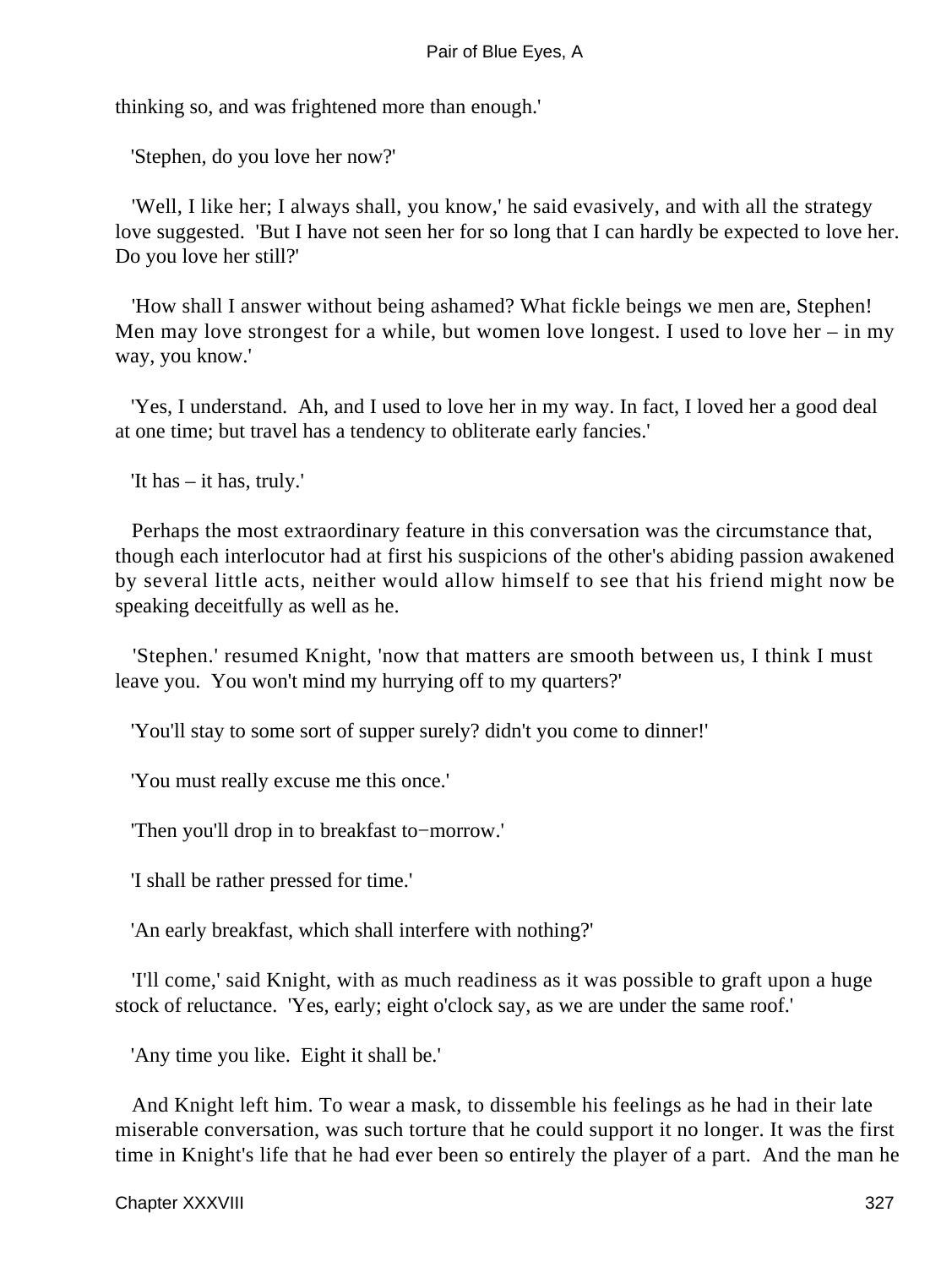had thus deceived was Stephen, who had docilely looked up to him from youth as a superior of unblemished integrity.

 He went to bed, and allowed the fever of his excitement to rage uncontrolled. Stephen – it was only he who was the rival – only Stephen! There was an anti−climax of absurdity which Knight, wretched and conscience−stricken as he was, could not help recognizing. Stephen was but a boy to him. Where the great grief lay was in perceiving that the very innocence of Elfride in reading her little fault as one so grave was what had fatally misled him. Had Elfride, with any degree of coolness, asserted that she had done no harm, the poisonous breath of the dead Mrs. Jethway would have been inoperative. Why did he not make his little docile girl tell more? If on that subject he had only exercised the imperativeness customary with him on others, all might have been revealed. It smote his heart like a switch when he remembered how gently she had borne his scourging speeches, never answering him with a single reproach, only assuring him of her unbounded love.

 Knight blessed Elfride for her sweetness, and forgot her fault. He pictured with a vivid fancy those fair summer scenes with her. He again saw her as at their first meeting, timid at speaking, yet in her eagerness to be explanatory borne forward almost against her will. How she would wait for him in green places, without showing any of the ordinary womanly affectations of indifference! How proud she was to be seen walking with him, bearing legibly in her eyes the thought that he was the greatest genius in the world!

 He formed a resolution; and after that could make pretence of slumber no longer. Rising and dressing himself, he sat down and waited for day.

 That night Stephen was restless too. Not because of the unwontedness of a return to English scenery; not because he was about to meet his parents, and settle down for awhile to English cottage life. He was indulging in dreams, and for the nonce the warehouses of Bombay and the plains and forts of Poonah were but a shadow's shadow. His dream was based on this one atom of fact: Elfride and Knight had become separated, and their engagement was as if it had never been. Their rupture must have occurred soon after Stephen's discovery of the fact of their union; and, Stephen went on to think, what so probable as that a return of her errant affection to himself was the cause?

 Stephen's opinions in this matter were those of a lover, and not the balanced judgment of an unbiassed spectator. His naturally sanguine spirit built hope upon hope, till scarcely a doubt remained in his mind that her lingering tenderness for him had in some way been perceived by Knight, and had provoked their parting.

 To go and see Elfride was the suggestion of impulses it was impossible to withstand. At any rate, to run down from St. Launce's to Castle Poterel, a distance of less than twenty miles, and glide like a ghost about their old haunts, making stealthy inquiries about her, would be a fascinating way of passing the first spare hours after reaching home on the day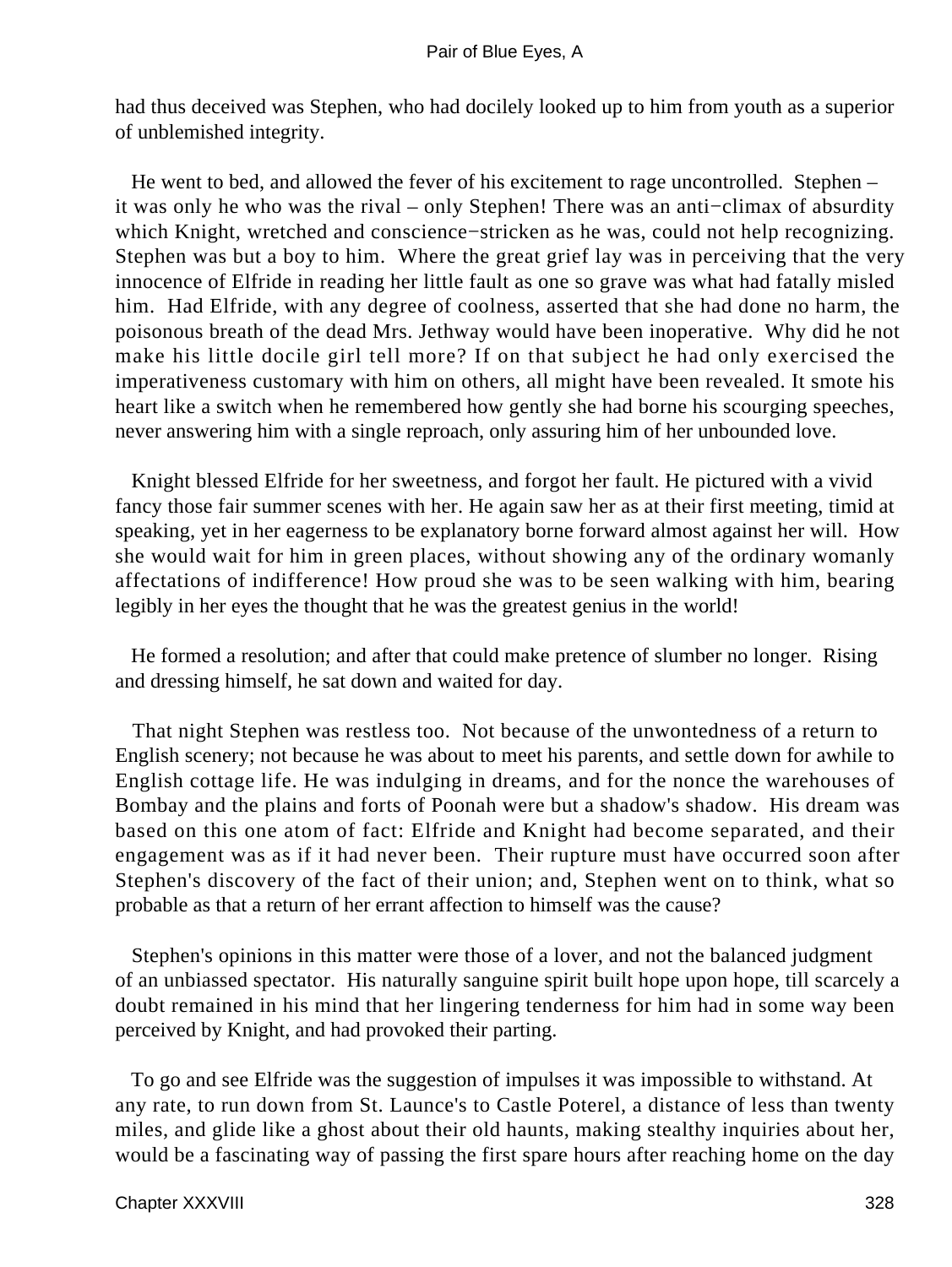after the morrow.

 He was now a richer man than heretofore, standing on his own bottom; and the definite position in which he had rooted himself nullified old local distinctions. He had become illustrious, even sanguine clarus, judging from the tone of the worthy Mayor of St. Launce's.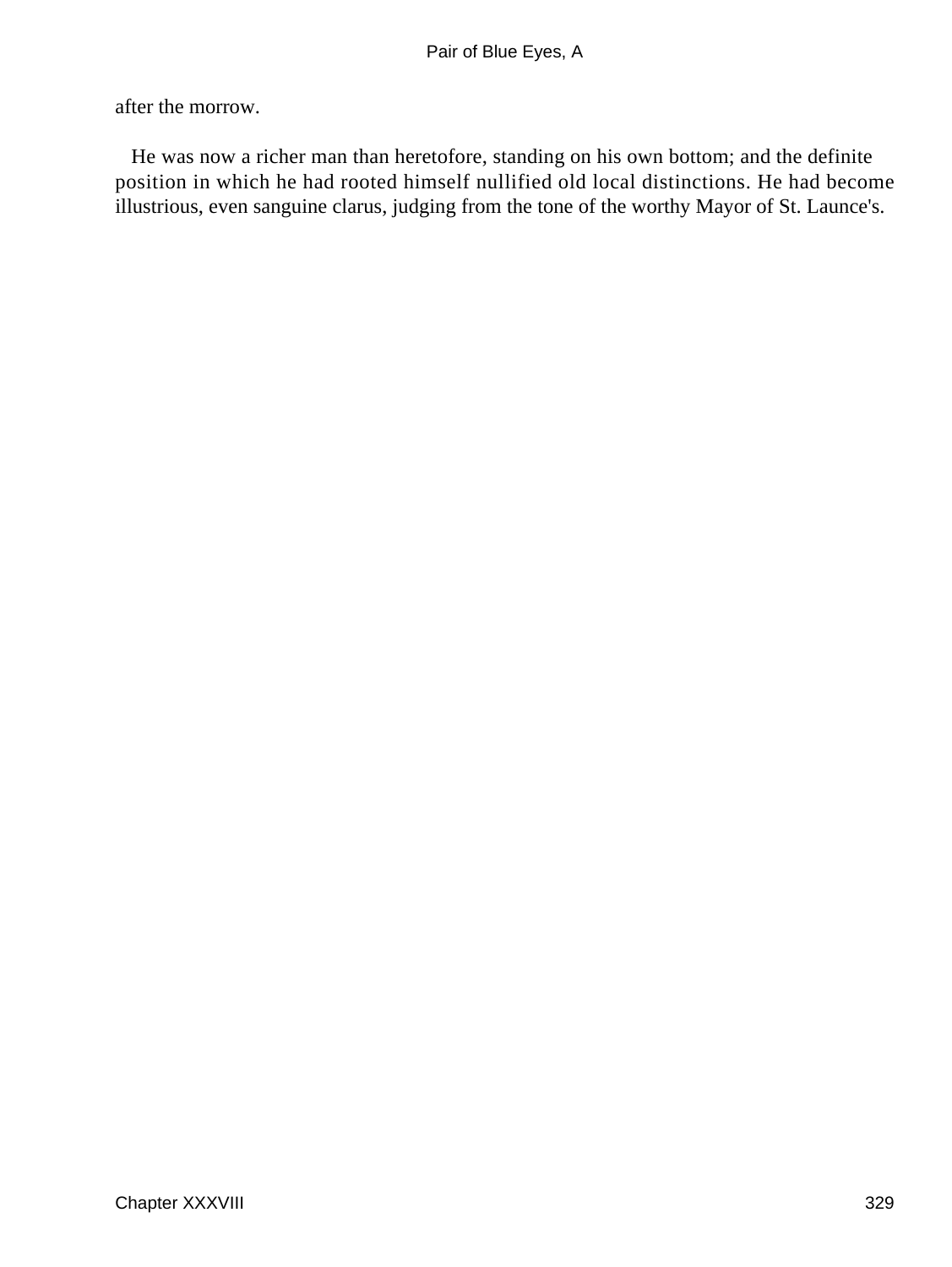# **[Chapter XXXIX](#page-347-0)**

<span id="page-330-0"></span>*'E*ach to the loved one's side.'

 The friends and rivals breakfasted together the next morning. Not a word was said on either side upon the matter discussed the previous evening so glibly and so hollowly. Stephen was absorbed the greater part of the time in wishing he were not forced to stay in town yet another day.

 'I don't intend to leave for St. Launce's till to−morrow, as you know,' he said to Knight at the end of the meal. 'What are you going to do with yourself to−day?'

 'I have an engagement just before ten,' said Knight deliberately; 'and after that time I must call upon two or three people.'

'I'll look for you this evening,' said Stephen.

 'Yes, do. You may as well come and dine with me; that is, if we can meet. I may not sleep in London to−night; in fact, I am absolutely unsettled as to my movements yet. However, the first thing I am going to do is to get my baggage shifted from this place to Bede's Inn. Good−bye for the present. I'll write, you know, if I can't meet you.'

 It now wanted a quarter to nine o'clock. When Knight was gone, Stephen felt yet more impatient of the circumstance that another day would have to drag itself away wearily before he could set out for that spot of earth whereon a soft thought of him might perhaps be nourished still. On a sudden he admitted to his mind the possibility that the engagement he was waiting in town to keep might be postponed without much harm.

 It was no sooner perceived than attempted. Looking at his watch, he found it wanted forty minutes to the departure of the ten o'clock train from Paddington, which left him a surplus quarter of an hour before it would be necessary to start for the station.

 Scribbling a hasty note or two – one putting off the business meeting, another to Knight apologizing for not being able to see him in the evening – paying his bill, and leaving his heavier luggage to follow him by goods−train, he jumped into a cab and rattled off to the Great Western Station.

Shortly afterwards he took his seat in the railway carriage.

The guard paused on his whistle, to let into the next compartment to Smith's a man of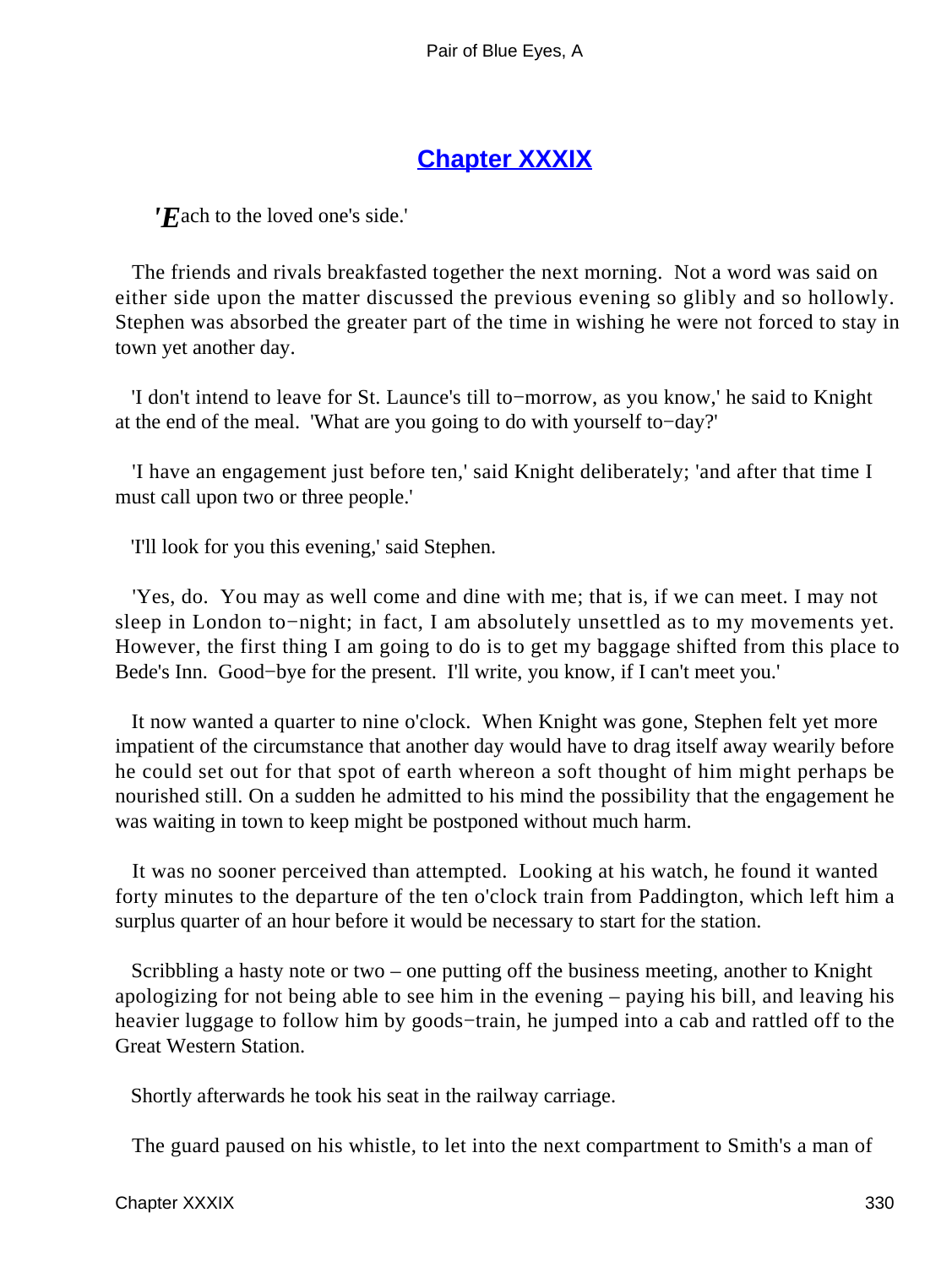whom Stephen had caught but a hasty glimpse as he ran across the platform at the last moment.

 Smith sank back into the carriage, stilled by perplexity. The man was like Knight – astonishingly like him. Was it possible it could be he? To have got there he must have driven like the wind to Bede's Inn, and hardly have alighted before starting again. No, it could not be he; that was not his way of doing things.

 During the early part of the journey Stephen Smith's thoughts busied themselves till his brain seemed swollen. One subject was concerning his own approaching actions. He was a day earlier than his letter to his parents had stated, and his arrangement with them had been that they should meet him at Plymouth; a plan which pleased the worthy couple beyond expression. Once before the same engagement had been made, which he had then quashed by ante−dating his arrival. This time he would go right on to Castle Boterel; ramble in that well−known neighbourhood during the evening and next morning, making inquiries; and return to Plymouth to meet them as arranged – a contrivance which would leave their cherished project undisturbed, relieving his own impatience also.

 At Chippenham there was a little waiting, and some loosening and attaching of carriages.

 Stephen looked out. At the same moment another man's head emerged from the adjoining window. Each looked in the other's face.

Knight and Stephen confronted one another.

'You here!' said the younger man.

'Yes. It seems that you are too,' said Knight, strangely.

'Yes.'

 The selfishness of love and the cruelty of jealousy were fairly exemplified at this moment. Each of the two men looked at his friend as he had never looked at him before. Each was **Troubled** at the other's presence.

'I thought you said you were not coming till to−morrow,' remarked Knight.

'I did. It was an afterthought to come to−day. This journey was your engagement, then?'

 'No, it was not. This is an afterthought of mine too. I left a note to explain it, and account for my not being able to meet you this evening as we arranged.'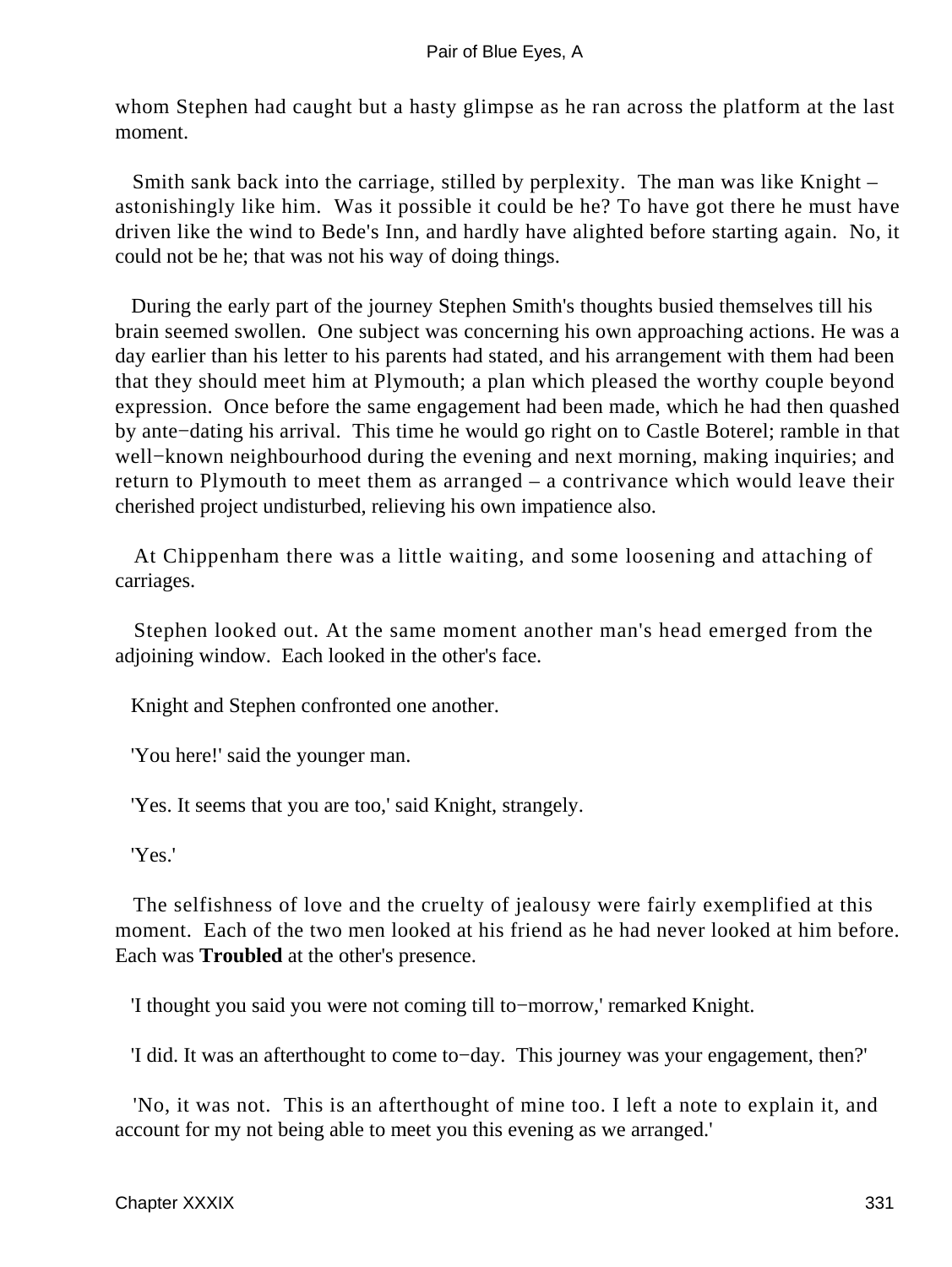'So did I for you.'

'You don't look well: you did not this morning.'

'I have a headache. You are paler to−day than you were.'

'I, too, have been suffering from headache. We have to wait here a few minutes, I think.'

 They walked up and down the platform, each one more and more embarrassingly concerned with the awkwardness of his friend's presence. They reached the end of the footway, and paused in sheer absent−mindedness. Stephen's vacant eyes rested upon the operations of some porters, who were shifting a dark and curious− looking van from the rear of the train, to shunt another which was between it and the fore part of the train. This operation having been concluded, the two friends returned to the side of their carriage.

'Will you come in here?' said Knight, not very warmly.

 'I have my rug and portmanteau and umbrella with me: it is rather bothering to move now,' said Stephen reluctantly. 'Why not you come here?'

 'I have my traps too. It is hardly worth while to shift them, for I shall see you again, you know.'

'Oh, yes.'

 And each got into his own place. Just at starting, a man on the platform held up his hands and stopped the train.

Stephen looked out to see what was the matter.

 One of the officials was exclaiming to another, 'That carriage should have been attached again. Can't you see it is for the main line? Quick! What fools there are in the world!'

 'What a confounded nuisance these stoppages are!' exclaimed Knight impatiently, looking out from his compartment. 'What is it?'

 'That singular carriage we saw has been unfastened from our train by mistake, it seems,' said Stephen.

 He was watching the process of attaching it. The van or carriage, which he now recognized as having seen at Paddington before they started, was rich and solemn rather than gloomy in aspect. It seemed to be quite new, and of modern design, and its impressive personality attracted the notice of others beside himself. He beheld it gradually wheeled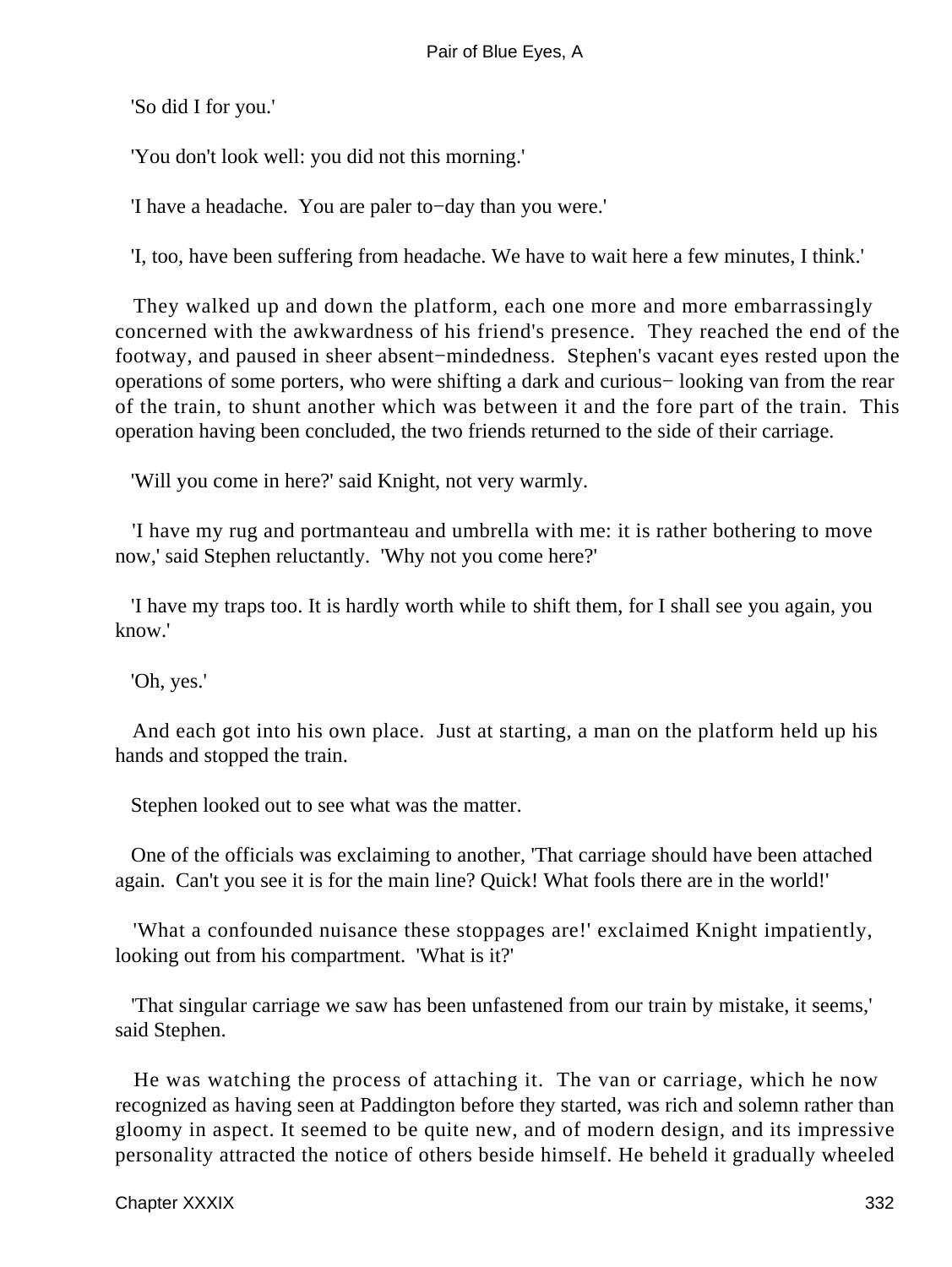forward by two men on each side: slower and more sadly it seemed to approach: then a slight concussion, and they were connected with it, and off again.

 Stephen sat all the afternoon pondering upon the reason of Knight's unexpected reappearance. Was he going as far as Castle Boterel? If so, he could only have one object in view – a visit to Elfride. And what an idea it seemed!

 At Plymouth Smith partook of a little refreshment, and then went round to the side from which the train started for Camelton, the new station near Castle Boterel and Endelstow.

Knight was already there.

 Stephen walked up and stood beside him without speaking. Two men at this moment crept out from among the wheels of the waiting train.

'The carriage is light enough,' said one in a grim tone. 'Light as vanity; full of nothing.'

 'Nothing in size, but a good deal in signification,' said the other, a man of brighter mind and manners.

 Smith then perceived that to their train was attached that same carriage of grand and dark aspect which had haunted them all the way from London.

 'You are going on, I suppose?' said Knight, turning to Stephen, after idly looking at the same object.

'Yes.'

'We may as well travel together for the remaining distance, may we not?'

'Certainly we will;' and they both entered the same door.

 Evening drew on apace. It chanced to be the eve of St. Valentine's – that bishop of blessed memory to youthful lovers – and the sun shone low under the rim of a thick hard cloud, decorating the eminences of the landscape with crowns of orange fire. As the train changed its direction on a curve, the same rays stretched in through the window, and coaxed open Knight's half−closed eyes.

'You will get out at St. Launce's, I suppose?' he murmured.

'No,' said Stephen, 'I am not expected till to−morrow.' Knight was silent.

'And you – are you going to Endelstow?' said the younger man pointedly.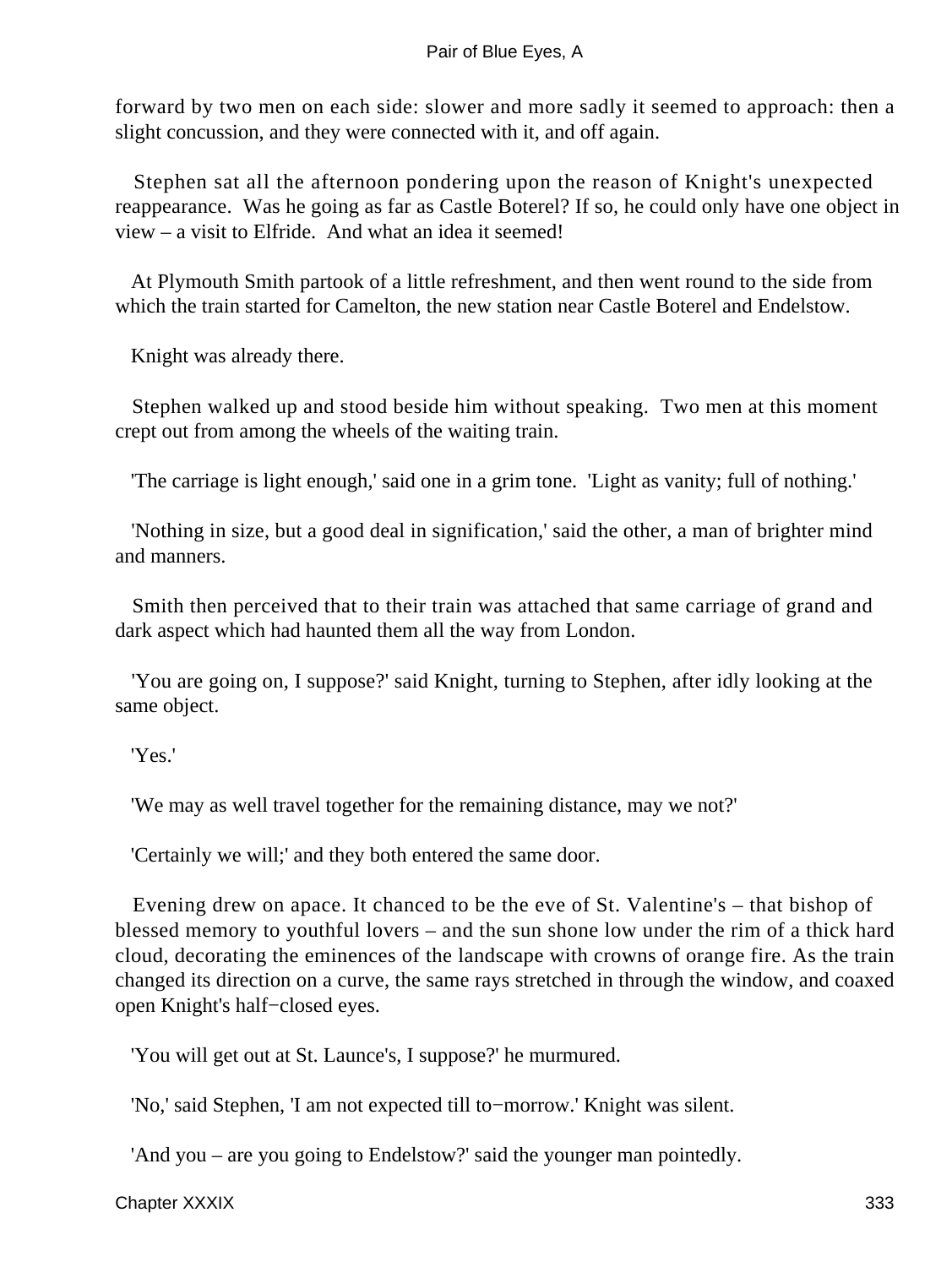'Since you ask, I can do no less than say I am, Stephen,' continued Knight slowly, and with more resolution of manner than he had shown all the day. 'I am going to Endelstow to see if Elfride Swancourt is still free; and if so, to ask her to be my wife.'

'So am I,' said Stephen Smith.

'I think you'll lose your labour,' Knight returned with decision.

 'Naturally you do.' There was a strong accent of bitterness in Stephen's voice. 'You might have said **Hope** instead of THINK,' he added.

 'I might have done no such thing. I gave you my opinion. Elfride Swancourt may have loved you once, no doubt, but it was when she was so young that she hardly knew her own mind.'

 'Thank you,' said Stephen laconically. 'She knew her mind as well as I did. We are the same age. If you hadn't interfered  $-$  – '

 'Don't say that – don't say it, Stephen! How can you make out that I interfered? Be just, please!'

 'Well,' said his friend, 'she was mine before she was yours – you know that! And it seemed a hard thing to find you had got her, and that if it had not been for you, all might have turned out well for me.' Stephen spoke with a swelling heart, and looked out of the window to hide the emotion that would make itself visible upon his face.

 'It is absurd,' said Knight in a kinder tone, 'for you to look at the matter in that light. What I tell you is for your good. You naturally do not like to realize the truth – that her liking for you was only a girl's first fancy, which has no root ever.'

 'It is not true!' said Stephen passionately. 'It was you put me out. And now you'll be pushing in again between us, and depriving me of my chance again! My right, that's what it is! How ungenerous of you to come anew and try to take her away from me! When you had won her, I did not interfere; and you might, I think, Mr. Knight, do by me as I did by you!'

'Don't «Mr.» me; you are as well in the world as I am now.'

'First love is deepest; and that was mine.'

'Who told you that?' said Knight superciliously.

 'I had her first love. And it was through me that you and she parted. I can guess that well enough.'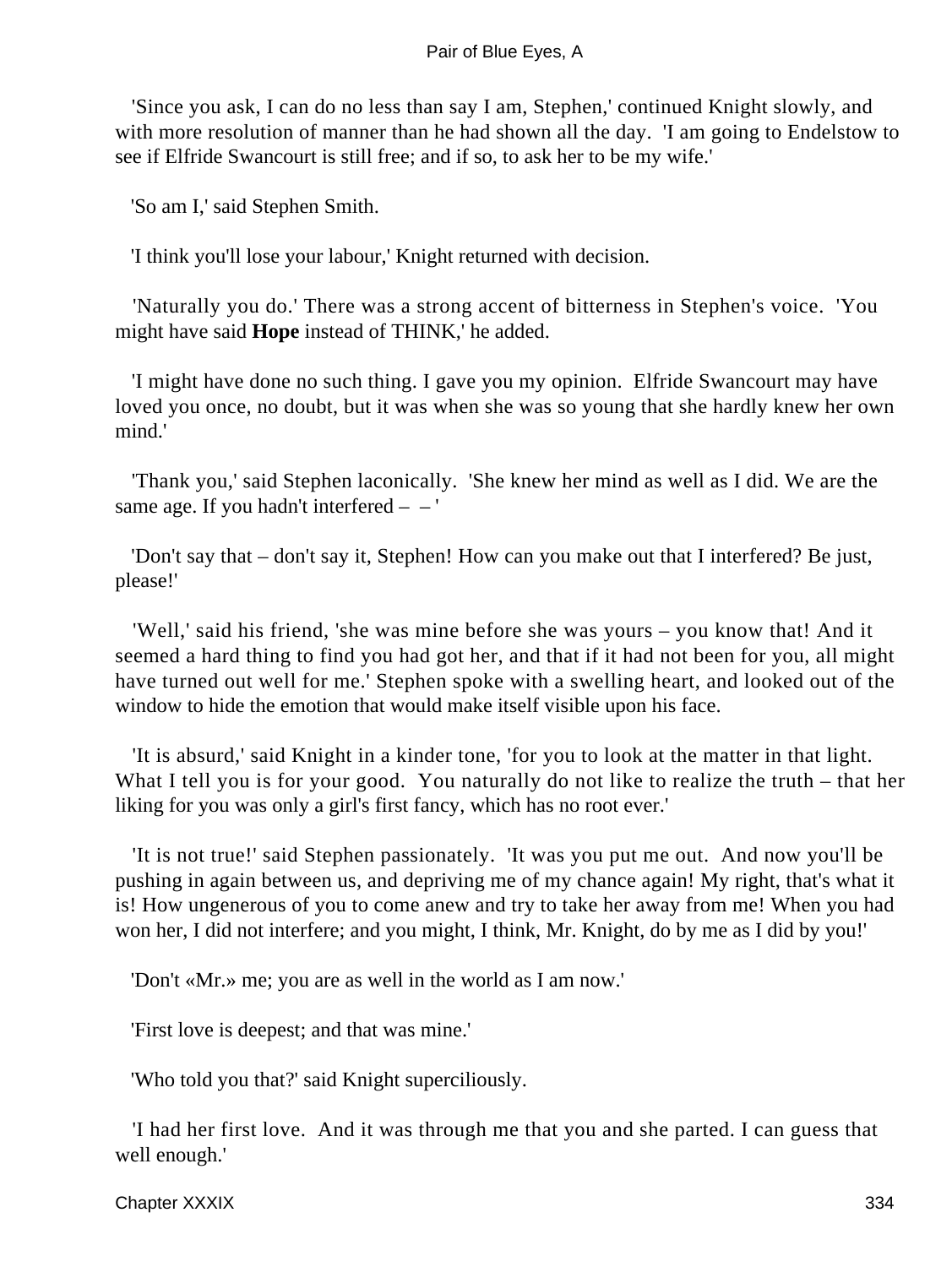'It was. And if I were to explain to you in what way that operated in parting us, I should convince you that you do quite wrong in intruding upon her – that, as I said at first, your labour will be lost. I don't choose to explain, because the particulars are painful. But if you won't listen to me, go on, for Heaven's sake. I don't care what you do, my boy.'

 'You have no right to domineer over me as you do. Just because, when I was a lad, I was accustomed to look up to you as a master, and you helped me a little, for which I was grateful to you and have loved you, you assume too much now, and step in before me. It is cruel – it is unjust – of you to injure me so!'

 Knight showed himself keenly hurt at this. 'Stephen, those words are untrue and unworthy of any man, and they are unworthy of you. You know you wrong me. If you have ever profited by any instruction of mine, I am only too glad to know it. You know it was given ungrudgingly, and that I have never once looked upon it as making you in any way a debtor to me.'

 Stephen's naturally gentle nature was touched, and it was in a troubled voice that he said, 'Yes, yes. I am unjust in that – I own it.'

'This is St. Launce's Station, I think. Are you going to get out?'

 Knight's manner of returning to the matter in hand drew Stephen again into himself. 'No; I told you I was going to Endelstow,' he resolutely replied.

 Knight's features became impassive, and he said no more. The train continued rattling on, and Stephen leant back in his corner and closed his eyes. The yellows of evening had turned to browns, the dusky shades thickened, and a flying cloud of dust occasionally stroked the window – borne upon a chilling breeze which blew from the north−east. The previously gilded but now dreary hills began to lose their daylight aspects of rotundity, and to become black discs vandyked against the sky, all nature wearing the cloak that six o'clock casts over the landscape at this time of the year.

 Stephen started up in bewilderment after a long stillness, and it was some time before he recollected himself.

'Well, how real, how real!' he exclaimed, brushing his hand across his eyes.

'What is?' said Knight.

 'That dream. I fell asleep for a few minutes, and have had a dream – the most vivid I ever remember.'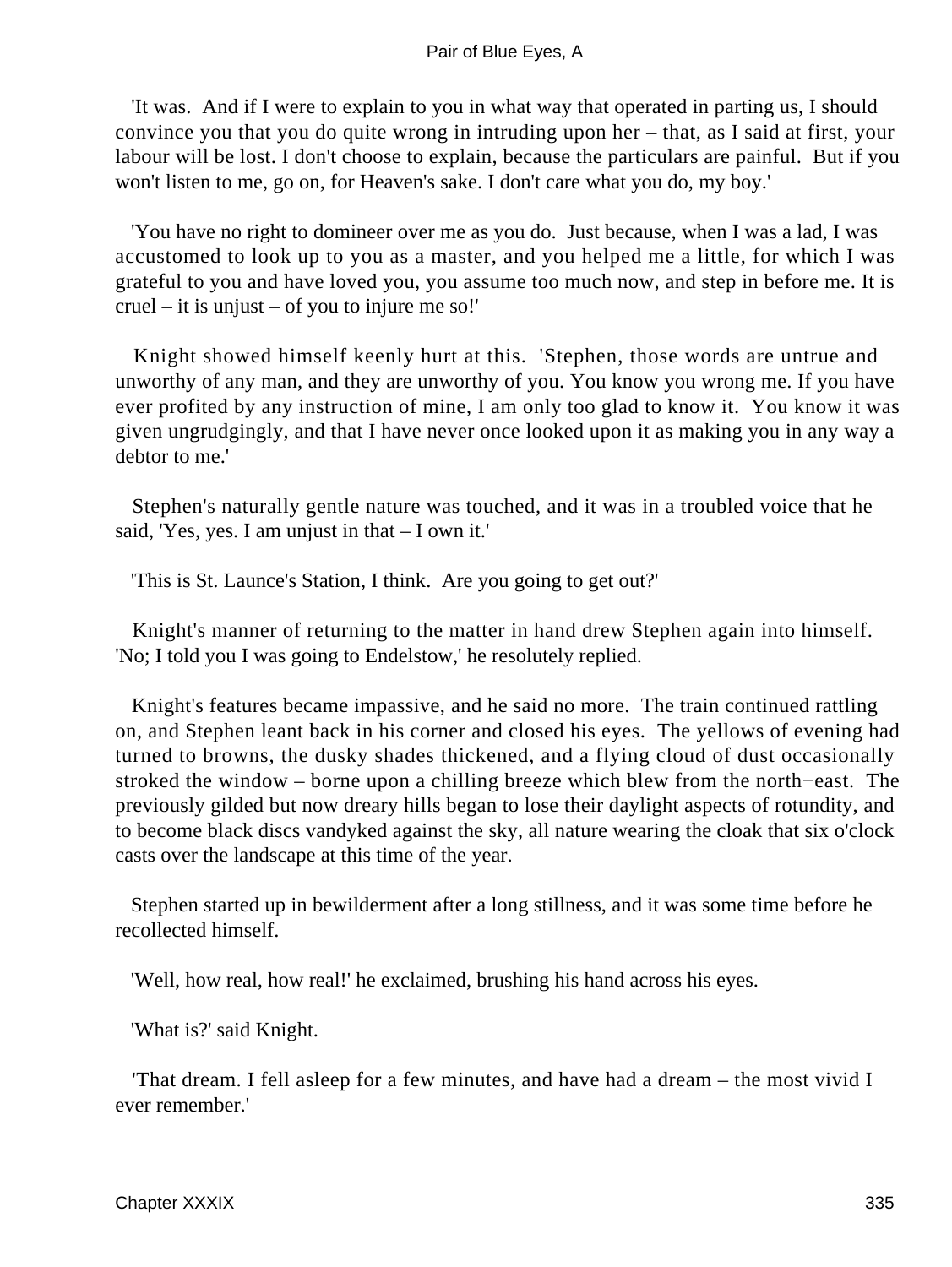He wearily looked out into the gloom. They were now drawing near to Camelton. The lighting of the lamps was perceptible through the veil of evening – each flame starting into existence at intervals, and blinking weakly against the gusts of wind.

'What did you dream?' said Knight moodily.

'Oh, nothing to be told. 'Twas a sort of incubus. There is never anything in dreams.'

'I hardly supposed there was.'

 'I know that. However, what I so vividly dreamt was this, since you would like to hear. It was the brightest of bright mornings at East Endelstow Church, and you and I stood by the font. Far away in the chancel Lord Luxellian was standing alone, cold and impassive, and utterly unlike his usual self: but I knew it was he. Inside the altar rail stood a strange clergyman with his book open. He looked up and said to Lord Luxellian, «Where's the bride?» Lord Luxellian said, «There's no bride.» At that moment somebody came in at the door, and I knew her to be Lady Luxellian who died. He turned and said to her, «I thought you were in the vault below us; but that could have only been a dream of mine. Come on.» Then she came on. And in brushing between us she chilled me so with cold that I exclaimed, «The life is gone out of me!» and, in the way of dreams, I awoke. But here we are at Camelton.'

They were slowly entering the station.

 'What are you going to do?' said Knight. 'Do you really intend to call on the Swancourts?'

 'By no means. I am going to make inquiries first. I shall stay at the Luxellian Arms to−night. You will go right on to Endelstow, I suppose, at once?'

 'I can hardly do that at this time of the day. Perhaps you are not aware that the family – her father, at any rate – is at variance with me as much as with you.

'I didn't know it.'

 'And that I cannot rush into the house as an old friend any more than you can. Certainly I have the privileges of a distant relationship, whatever they may be.'

 Knight let down the window, and looked ahead. 'There are a great many people at the station,' he said. 'They seem all to be on the look−out for us.'

 When the train stopped, the half−estranged friends could perceive by the lamplight that the assemblage of idlers enclosed as a kernel a group of men in black cloaks. A side gate in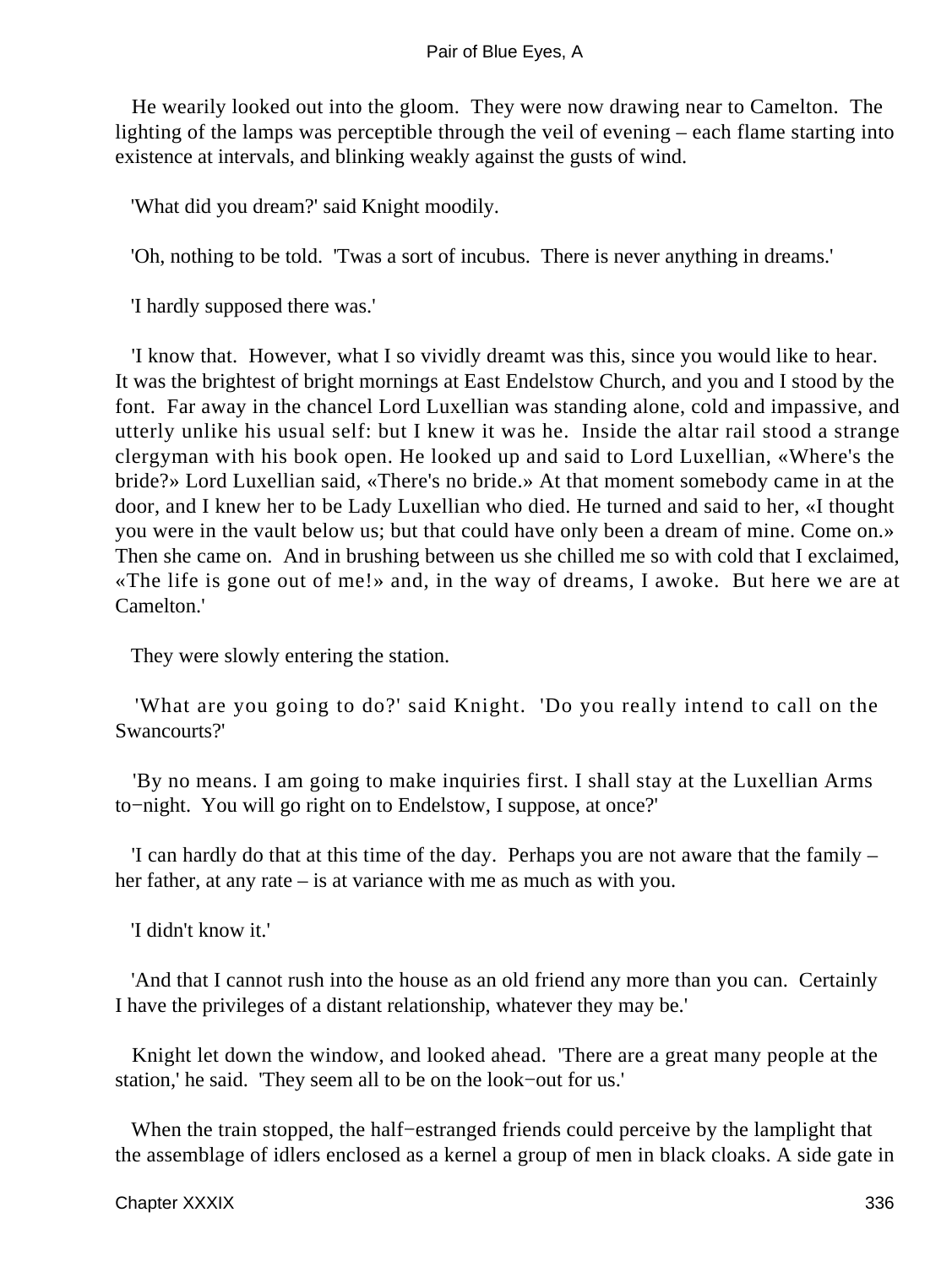the platform railing was open, and outside this stood a dark vehicle, which they could not at first characterize. Then Knight saw on its upper part forms against the sky like cedars by night, and knew the vehicle to be a hearse. Few people were at the carriage doors to meet the passengers – the majority had congregated at this upper end. Knight and Stephen alighted, and turned for a moment in the same direction.

 The sombre van, which had accompanied them all day from London, now began to reveal that their destination was also its own. It had been drawn up exactly opposite the open gate. The bystanders all fell back, forming a clear lane from the gateway to the van, and the men in cloaks entered the latter conveyance.

 'They are labourers, I fancy,' said Stephen. 'Ah, it is strange; but I recognize three of them as Endelstow men. Rather remarkable this.'

 Presently they began to come out, two and two; and under the rays of the lamp they were seen to bear between them a light−coloured coffin of satin−wood, brightly polished, and without a nail. The eight men took the burden upon their shoulders, and slowly crossed with it over to the gate.

 Knight and Stephen went outside, and came close to the procession as it moved off. A carriage belonging to the cortege turned round close to a lamp. The rays shone in upon the face of the vicar of Endelstow, Mr. Swancourt – looking many years older than when they had last seen him. Knight and Stephen involuntarily drew back.

Knight spoke to a bystander. 'What has Mr. Swancourt to do with that funeral?'

'He is the lady's father,' said the bystander.

'What lady's father?' said Knight, in a voice so hollow that the man stared at him.

 'The father of the lady in the coffin. She died in London, you know, and has been brought here by this train. She is to be taken home to−night, and buried to−morrow.'

 Knight stood staring blindly at where the hearse had been; as if he saw it, or some one, there. Then he turned, and beheld the lithe form of Stephen bowed down like that of an old man. He took his young friend's arm, and led him away from the light.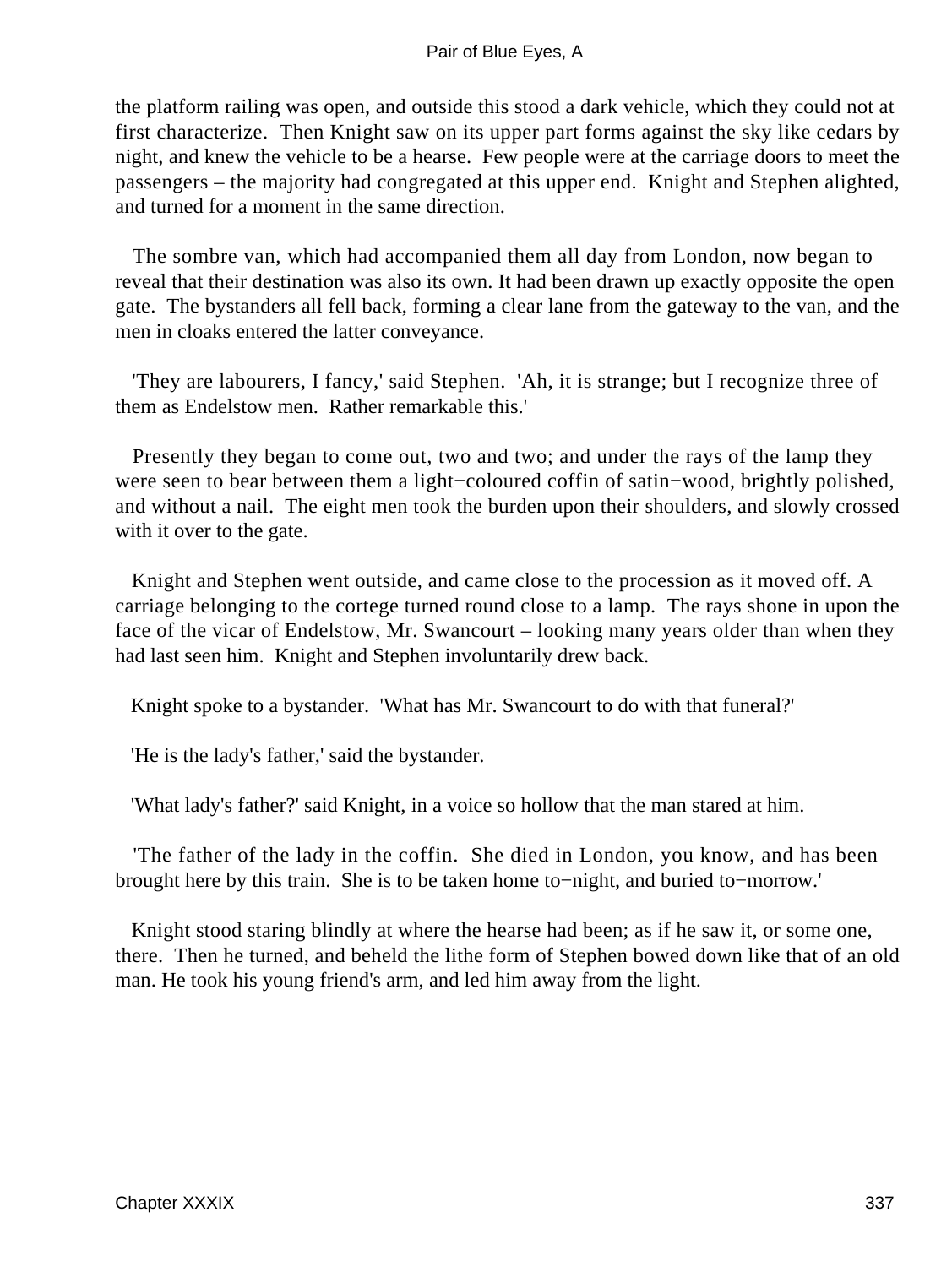# **[Chapter XL](#page-347-0)**

<span id="page-338-0"></span>*'W*elcome, proud lady.'

 Half an hour has passed. Two miserable men are wandering in the darkness up the miles of road from Camelton to Endelstow.

 'Has she broken her heart?' said Henry Knight. 'Can it be that I have killed her? I was bitter with her, Stephen, and she has died! And may God have NO mercy upon me!'

'How can you have killed her more than I?'

 'Why, I went away from her – stole away almost – and didn't tell her I should not come again; and at that last meeting I did not kiss her once, but let her miserably go. I have been a fool – a fool! I wish the most abject confession of it before crowds of my countrymen could in any way make amends to my darling for the intense cruelty I have shown her!'

 'YOUR darling!' said Stephen, with a sort of laugh. 'Any man can say that, I suppose; any man can. I know this, she was MY darling before she was yours; and after too. If anybody has a right to call her his own, it is I.'

 'You talk like a man in the dark; which is what you are. Did she ever do anything for you? Risk her name, for instance, for you?'

Yes, she did,' said Stephen emphatically.

 'Not entirely. Did she ever live for you – prove she could not live without you – laugh and weep for you?'

'Yes.'

'Never! Did she ever risk her life for you – no! My darling did for me.'

'Then it was in kindness only. When did she risk her life for you?'

 'To save mine on the cliff yonder. The poor child was with me looking at the approach of the Puffin steamboat, and I slipped down. We both had a narrow escape. I wish we had died there!'

'Ah, but wait,' Stephen pleaded with wet eyes. 'She went on that cliff to see me arrive

Chapter XL 338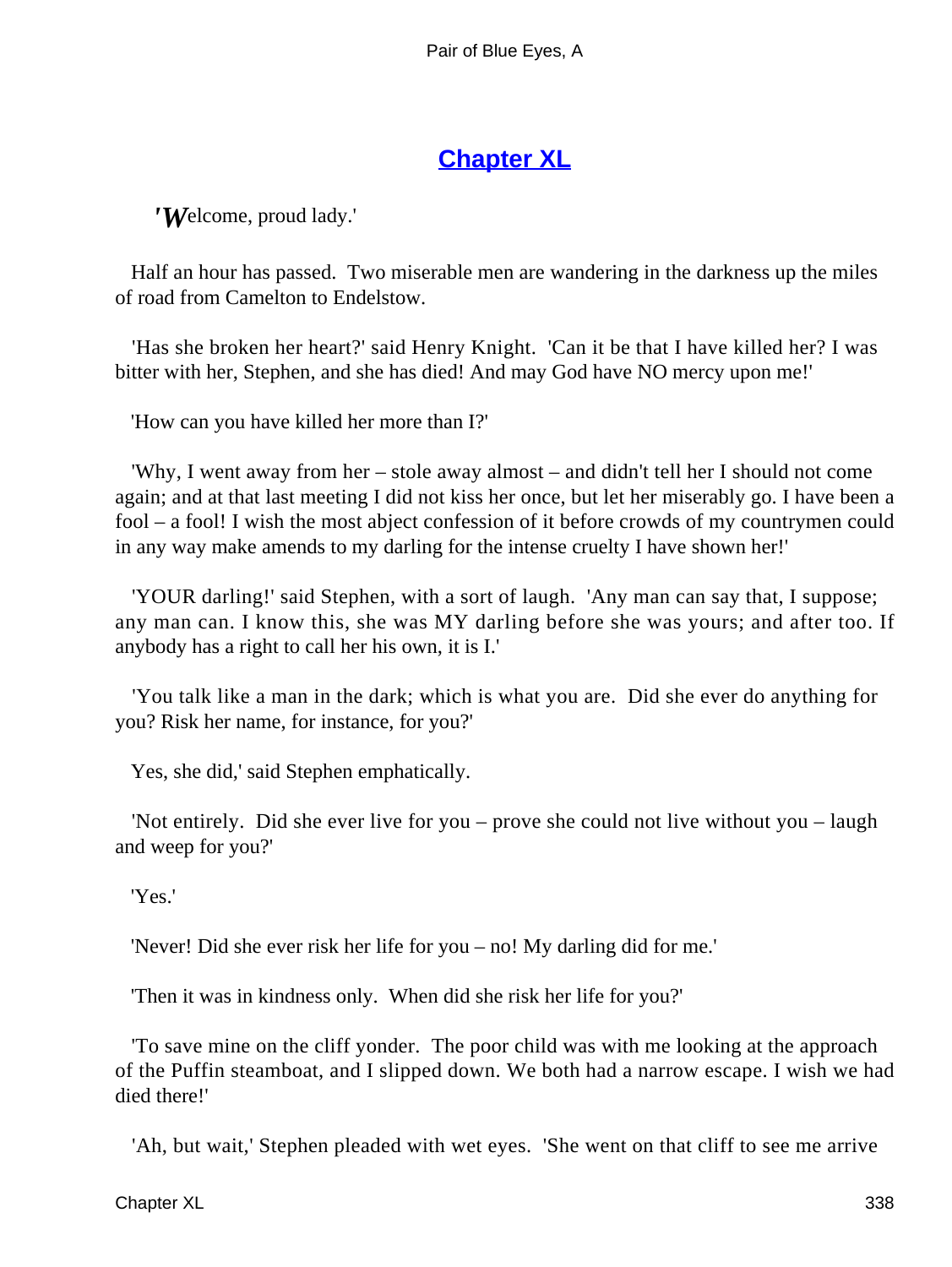home: she had promised it. She told me she would months before. And would she have gone there if she had not cared for me at all?'

 'You have an idea that Elfride died for you, no doubt,' said Knight, with a mournful sarcasm too nerveless to support itself.

'Never mind. If we find that – that she died yours, I'll say no more ever.'

'And if we find she died yours, I'll say no more.'

'Very well – so it shall be.'

 The dark clouds into which the sun had sunk had begun to drop rain in an increasing volume.

'Can we wait somewhere here till this shower is over?' said Stephen desultorily.

 'As you will. But it is not worth while. We'll hear the particulars, and return. Don't let people know who we are. I am not much now.'

 They had reached a point at which the road branched into two – just outside the west village, one fork of the diverging routes passing into the latter place, the other stretching on to East Endelstow. Having come some of the distance by the footpath, they now found that the hearse was only a little in advance of them.

'I fancy it has turned off to East Endelstow. Can you see?'

'I cannot. You must be mistaken.'

 Knight and Stephen entered the village. A bar of fiery light lay across the road, proceeding from the half−open door of a smithy, in which bellows were heard blowing and a hammer ringing. The rain had increased, and they mechanically turned for shelter towards the warm and cosy scene.

 Close at their heels came another man, without over−coat or umbrella, and with a parcel under his arm.

 'A wet evening,' he said to the two friends, and passed by them. They stood in the outer penthouse, but the man went in to the fire.

The smith ceased his blowing, and began talking to the man who had entered.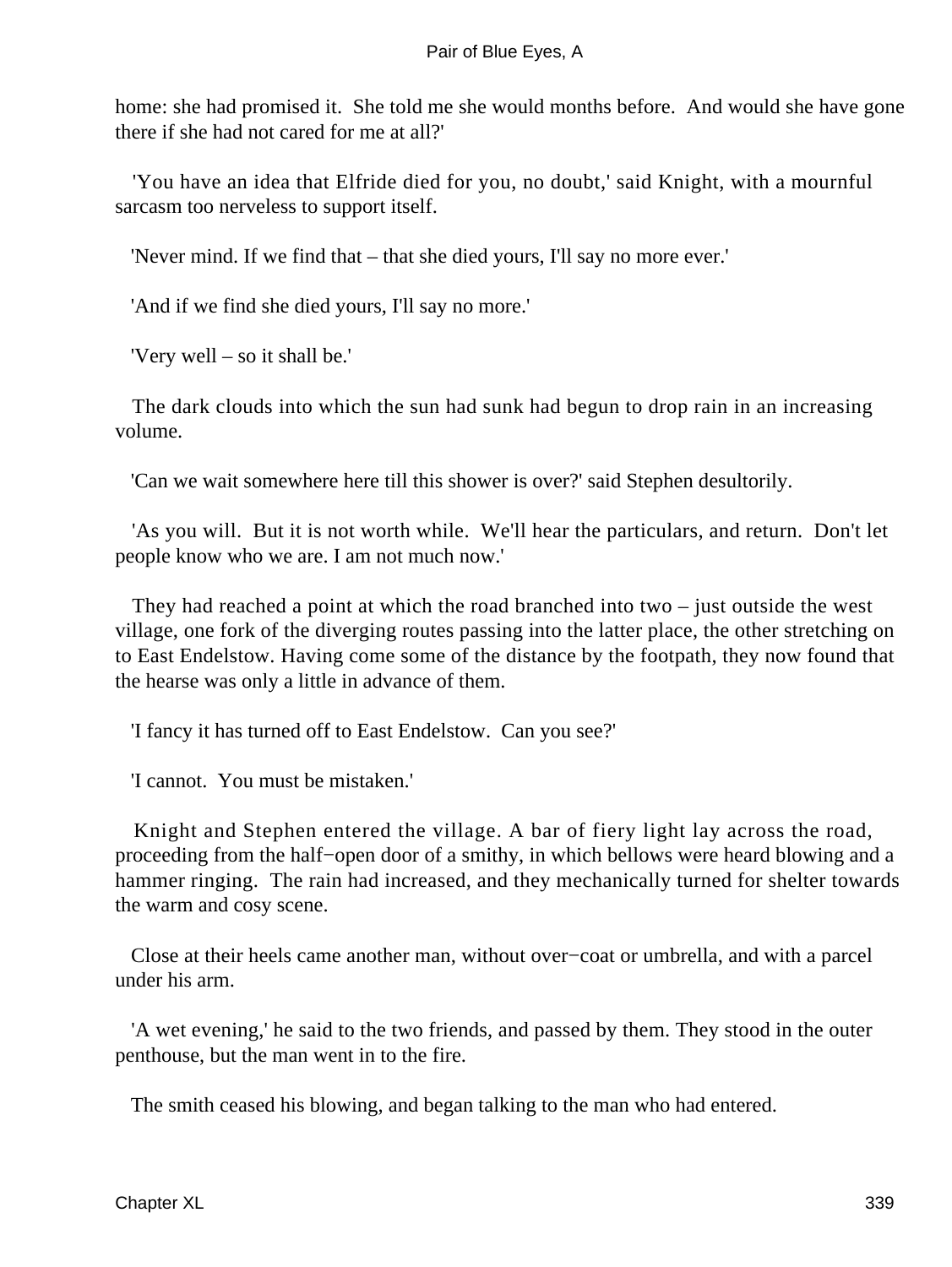'I have walked all the way from Camelton,' said the latter. 'Was obliged to come to−night, you know.'

 He held the parcel, which was a flat one, towards the firelight, to learn if the rain had penetrated it. Resting it edgewise on the forge, he supported it perpendicularly with one hand, wiping his face with the handkerchief he held in the other.

'I suppose you know what I've got here?' he observed to the smith.

'No, I don't,' said the smith, pausing again on his bellows.

'As the rain's not over, I'll show you,' said the bearer.

 He laid the thin and broad package, which had acute angles in different directions, flat upon the anvil, and the smith blew up the fire to give him more light. First, after untying the package, a sheet of brown paper was removed: this was laid flat. Then he unfolded a piece of baize: this also he spread flat on the paper. The third covering was a wrapper of tissue paper, which was spread out in its turn. The enclosure was revealed, and he held it up for the smith's inspection.

 'Oh – I see!' said the smith, kindling with a chastened interest, and drawing close. 'Poor young lady – ah, terrible melancholy thing – so soon too!'

Knight and Stephen turned their heads and looked.

'And what's that?' continued the smith.

'That's the coronet – beautifully finished, isn't it? Ah, that cost some money!'

''Tis as fine a bit of metal work as ever I see – that 'tis.'

 'It came from the same people as the coffin, you know, but was not ready soon enough to be sent round to the house in London yesterday. I've got to fix it on this very night.'

The carefully−packed articles were a coffin−plate and coronet.

 Knight and Stephen came forward. The undertaker's man, on seeing them look for the inscription, civilly turned it round towards them, and each read, almost at one moment, by the ruddy light of the coals:

 E **L f r i d e,** Wife of Spenser Hugo Luxellian, Fifteenth Baron Luxellian: Died February 10,  $18 -$ .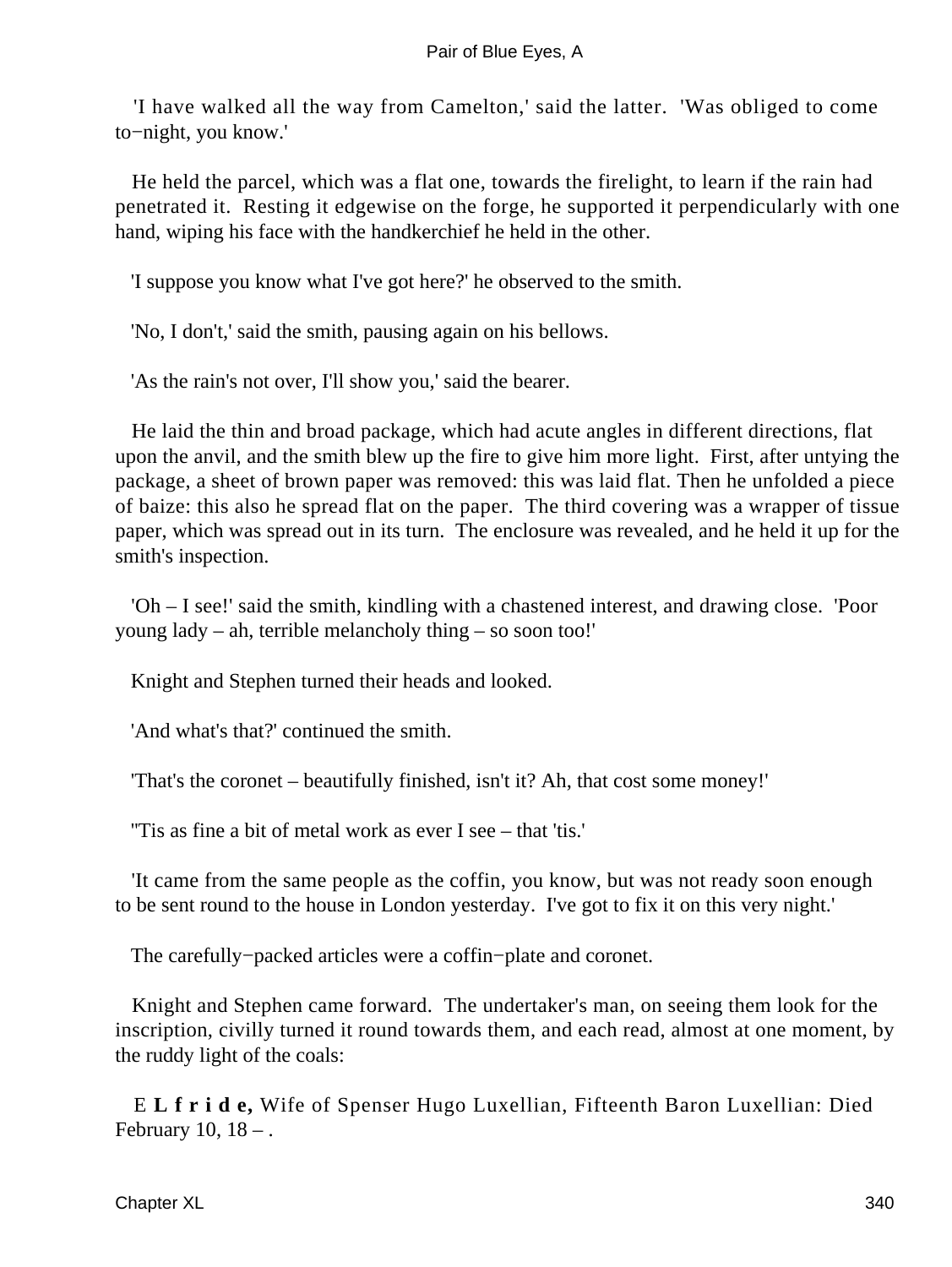They read it, and read it, and read it again – Stephen and Knight – as if animated by one soul. Then Stephen put his hand upon Knight's arm, and they retired from the yellow glow, further, further, till the chill darkness enclosed them round, and the quiet sky asserted its presence overhead as a dim grey sheet of blank monotony.

'Where shall we go?' said Stephen.

'I don't know.'

 A long silence ensued....'Elfride married!' said Stephen then in a thin whisper, as if he feared to let the assertion loose on the world.

'False,' whispered Knight.

'And dead. Denied us both. I hate «false» – I hate it!'

Knight made no answer.

 Nothing was heard by them now save the slow measurement of time by their beating pulses, the soft touch of the dribbling rain upon their clothes, and the low purr of the blacksmith's bellows hard by.

'Shall we follow Elfie any further?' Stephen said.

 'No: let us leave her alone. She is beyond our love, and let her be beyond our reproach. Since we don't know half the reasons that made her do as she did, Stephen, how can we say, even now, that she was not pure and true in heart?' Knight's voice had now become mild and gentle as a child's. He went on: 'Can we call her ambitious? No. Circumstance has, as usual, overpowered her purposes – fragile and delicate as she – liable to be overthrown in a moment by the coarse elements of accident. I know that's it, – don't you?'

'It may be – it must be. Let us go on.'

 They began to bend their steps towards Castle Boterel, whither they had sent their bags from Camelton. They wandered on in silence for many minutes. Stephen then paused, and lightly put his hand within Knight's arm.

 'I wonder how she came to die,' he said in a broken whisper. 'Shall we return and learn a little more?'

 They turned back again, and entering Endelstow a second time, came to a door which was standing open. It was that of an inn called the Welcome Home, and the house appeared to have been recently repaired and entirely modernized. The name too was not that of the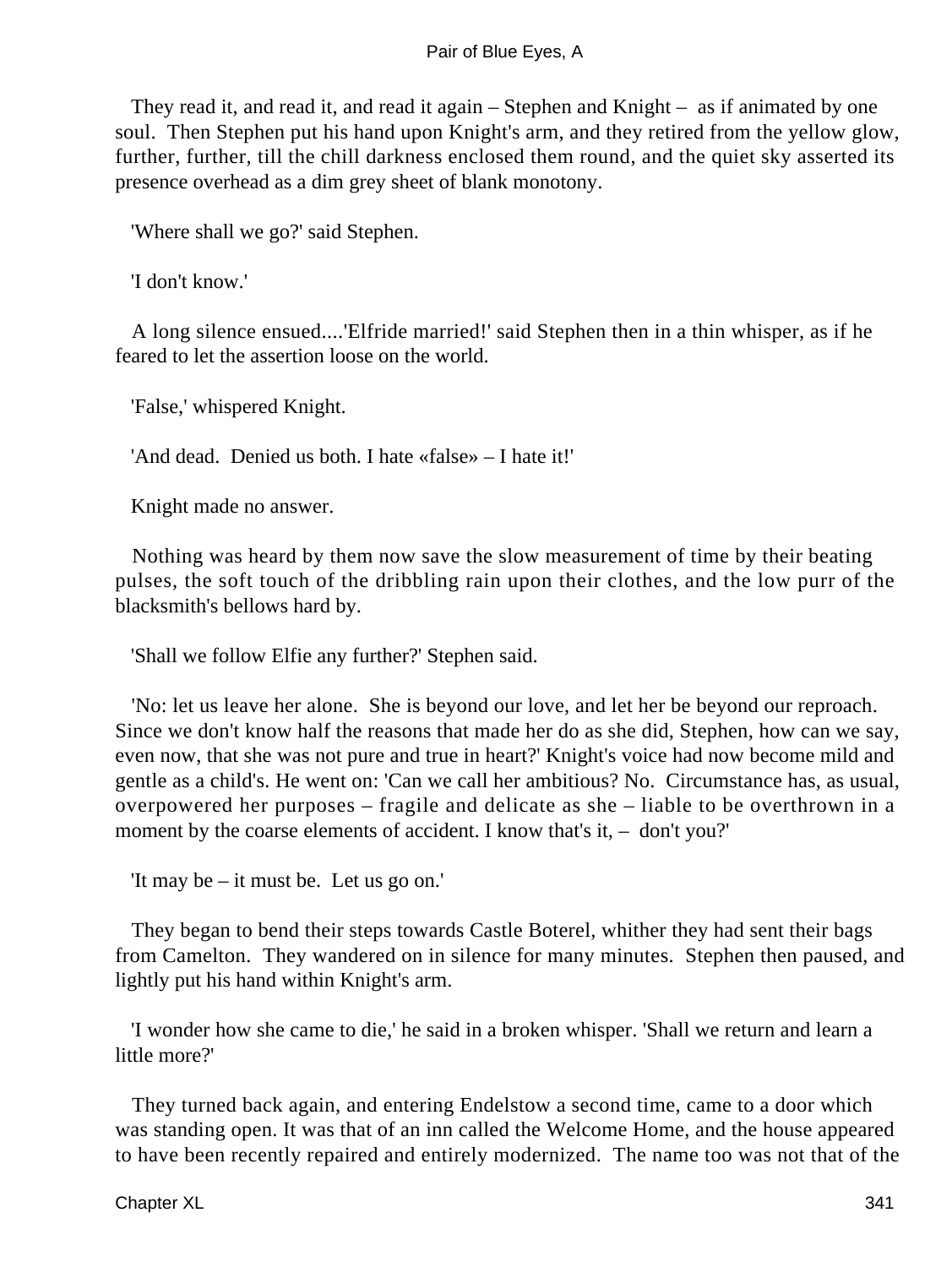same landlord as formerly, but Martin Cannister's.

 Knight and Smith entered. The inn was quite silent, and they followed the passage till they reached the kitchen, where a huge fire was burning, which roared up the chimney, and sent over the floor, ceiling, and newly−whitened walls a glare so intense as to make the candle quite a secondary light. A woman in a white apron and black gown was standing there alone behind a cleanly−scrubbed deal table. Stephen first, and Knight afterwards, recognized her as Unity, who had been parlour−maid at the vicarage and young lady's−maid at the Crags.

'Unity,' said Stephen softly, 'don't you know me?'

She looked inquiringly a moment, and her face cleared up.

 'Mr. Smith – ay, that it is!' she said. 'And that's Mr. Knight. I beg you to sit down. Perhaps you know that since I saw you last I have married Martin Cannister.'

'How long have you been married?'

 'About five months. We were married the same day that my dear Miss Elfie became Lady Luxellian.' Tears appeared in Unity's eyes, and filled them, and fell down her cheek, in spite of efforts to the contrary.

 The pain of the two men in resolutely controlling themselves when thus exampled to admit relief of the same kind was distressing. They both turned their backs and walked a few steps away.

Then Unity said, 'Will you go into the parlour, gentlemen?'

 'Let us stay here with her,' Knight whispered, and turning said, 'No; we will sit here. We want to rest and dry ourselves here for a time, if you please.'

 That evening the sorrowing friends sat with their hostess beside the large fire, Knight in the recess formed by the chimney breast, where he was in shade. And by showing a little confidence they won hers, and she told them what they had stayed to hear – the latter history of poor Elfride.

 'One day – after you, Mr. Knight, left us for the last time – she was missed from the Crags, and her father went after her, and brought her home ill. Where she went to, I never knew – but she was very unwell for weeks afterwards. And she said to me that she didn't care what became of her, and she wished she could die. When she was better, I said she would live to be married yet, and she said then, «Yes; I'll do anything for the benefit of my family, so as to turn my useless life to some practical account.» Well, it began like this about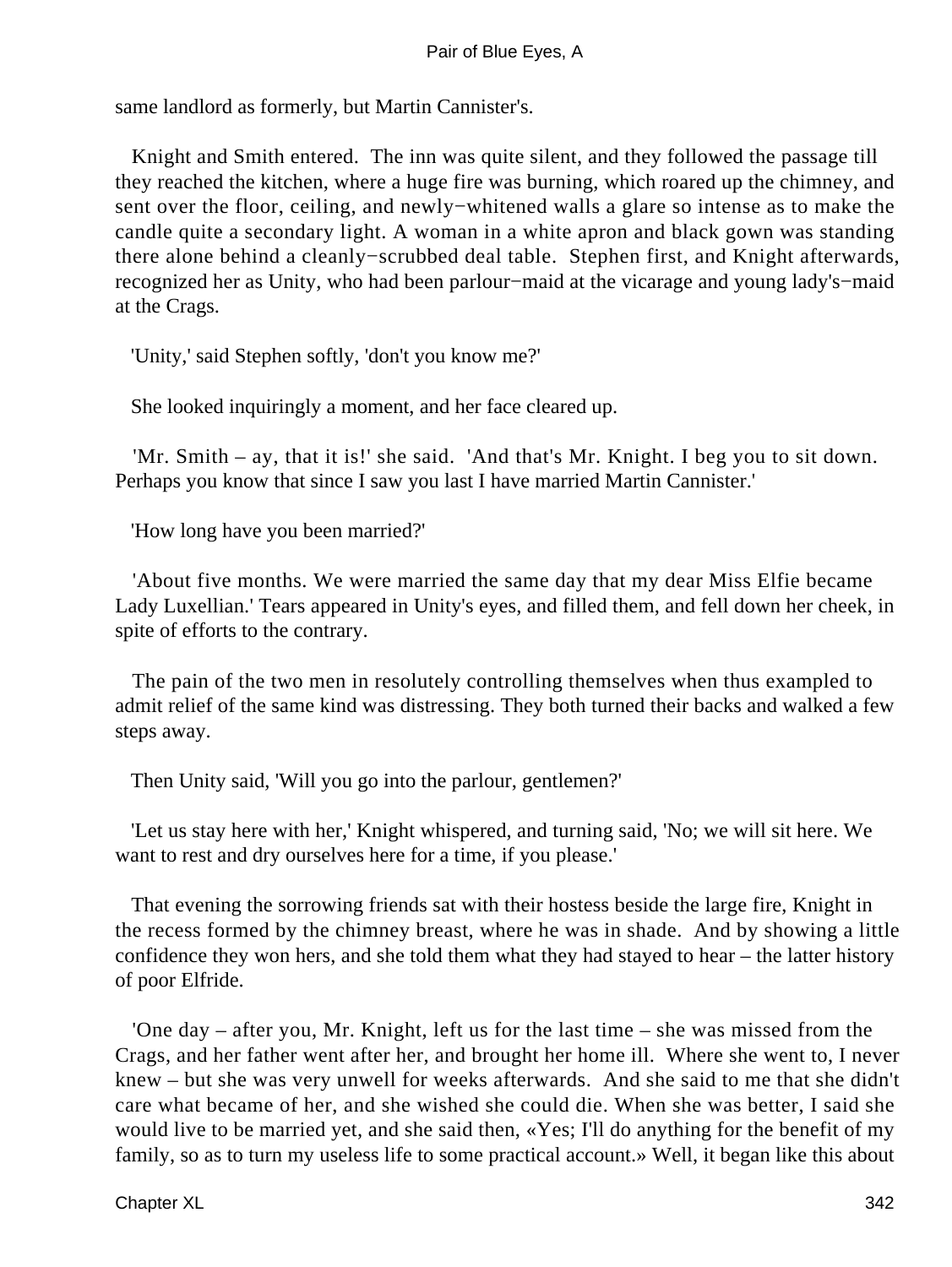Lord Luxellian courting her. The first Lady Luxellian had died, and he was in great trouble because the little girls were left motherless. After a while they used to come and see her in their little black frocks, for they liked her as well or better than their own mother – −that's true. They used to call her «little mamma.» These children made her a shade livelier, but she was not the girl she had been  $- I$  could see that  $-$  and she grew thinner a good deal. Well, my lord got to ask the Swancourts oftener and oftener to dinner – nobody else of his acquaintance – and at last the vicar's family were backwards and forwards at all hours of the day. Well, people say that the little girls asked their father to let Miss Elfride come and live with them, and that he said perhaps he would if they were good children. However, the time went on, and one day I said, «Miss Elfride, you don't look so well as you used to; and though nobody else seems to notice it I do.» She laughed a little, and said, «I shall live to be married yet, as you told me.»

'«Shall you, miss? I am glad to hear that,» I said.

'«Whom do you think I am going to be married to?» she said again.

'«Mr. Knight, I suppose,» said I.

 '«Oh!» she cried, and turned off so white, and afore I could get to her she had sunk down like a heap of clothes, and fainted away. Well, then, she came to herself after a time, and said, «Unity, now we'll go on with our conversation.»

'«Better not to−day, miss,» I said.

'«Yes, we will,» she said. «Whom do you think I am going to be married to?»

'«I don't know,» I said this time.

'«Guess,» she said.

'«'Tisn't my lord, is it?» says I.

'«Yes, 'tis,» says she, in a sick wild way.

'«But he don't come courting much,» I said.

 «'Ah! you don't know,» she said, and told me 'twas going to be in October. After that she freshened up a bit – whether 'twas with the thought of getting away from home or not, I don't know. For, perhaps, I may as well speak plainly, and tell you that her home was no home to her now. Her father was bitter to her and harsh upon her; and though Mrs. Swancourt was well enough in her way, 'twas a sort of cold politeness that was not worth much, and the little thing had a worrying time of it altogether. About a month before the

Chapter XL 343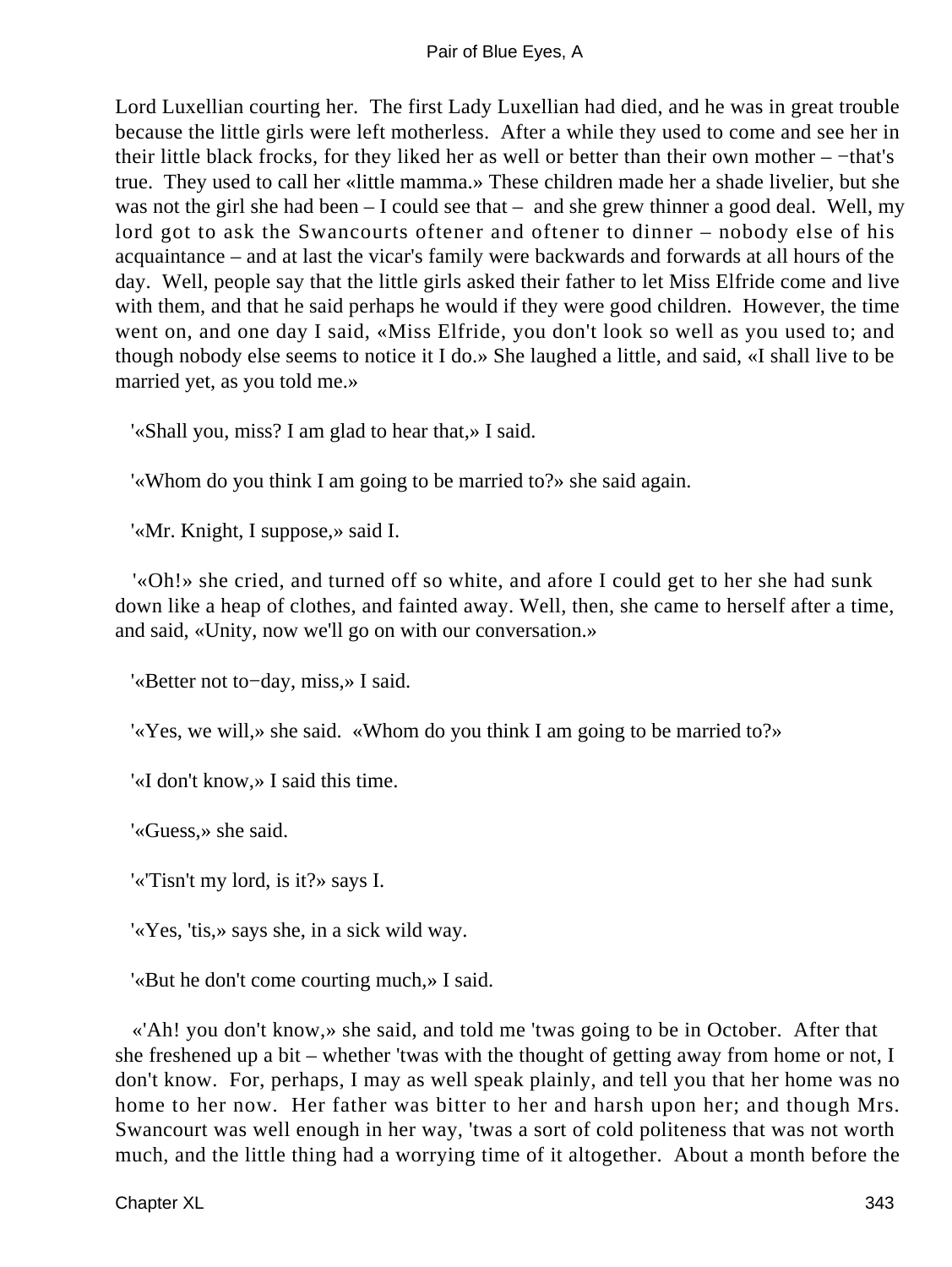wedding, she and my lord and the two children used to ride about together upon horseback, and a very pretty sight they were; and if you'll believe me, I never saw him once with her unless the children were with her too – which made the courting so strange−looking. Ay, and my lord is so handsome, you know, so that at last I think she rather liked him; and I have seen her smile and blush a bit at things he said. He wanted her the more because the children did, for everybody could see that she would be a most tender mother to them, and friend and playmate too. And my lord is not only handsome, but a splendid courter, and up to all the ways o't. So he made her the beautifullest presents; ah, one I can mind – a lovely bracelet, with diamonds and emeralds. Oh, how red her face came when she saw it! The old roses came back to her cheeks for a minute or two then. I helped dress her the day we both were married – it was the last service I did her, poor child! When she was ready, I ran upstairs and slipped on my own wedding gown, and away they went, and away went Martin and I; and no sooner had my lord and my lady been married than the parson married us. It was a very quiet pair of weddings – hardly anybody knew it. Well, hope will hold its own in a young heart, if so be it can; and my lady freshened up a bit, for my lord was SO handsome and kind.'

'How came she to die – and away from home?' murmured Knight.

 'Don't you see, sir, she fell off again afore they'd been married long, and my lord took her abroad for change of scene. They were coming home, and had got as far as London, when she was taken very ill and couldn't be moved, and there she died.'

'Was he very fond of her?'

'What, my lord? Oh, he was!'

'VERY fond of her?'

 'VERY, beyond everything. Not suddenly, but by slow degrees. 'Twas her nature to win people more when they knew her well. He'd have died for her, I believe. Poor my lord, he's heart−broken now!'

'The funeral is to−morrow?'

 'Yes; my husband is now at the vault with the masons, opening the steps and cleaning down the walls.'

 The next day two men walked up the familiar valley from Castle Boterel to East Endelstow Church. And when the funeral was over, and every one had left the lawn−like churchyard, the pair went softly down the steps of the Luxellian vault, and under the low− groined arches they had beheld once before, lit up then as now. In the new niche of the crypt lay a rather new coffin, which had lost some of its lustre, and a newer coffin still, bright and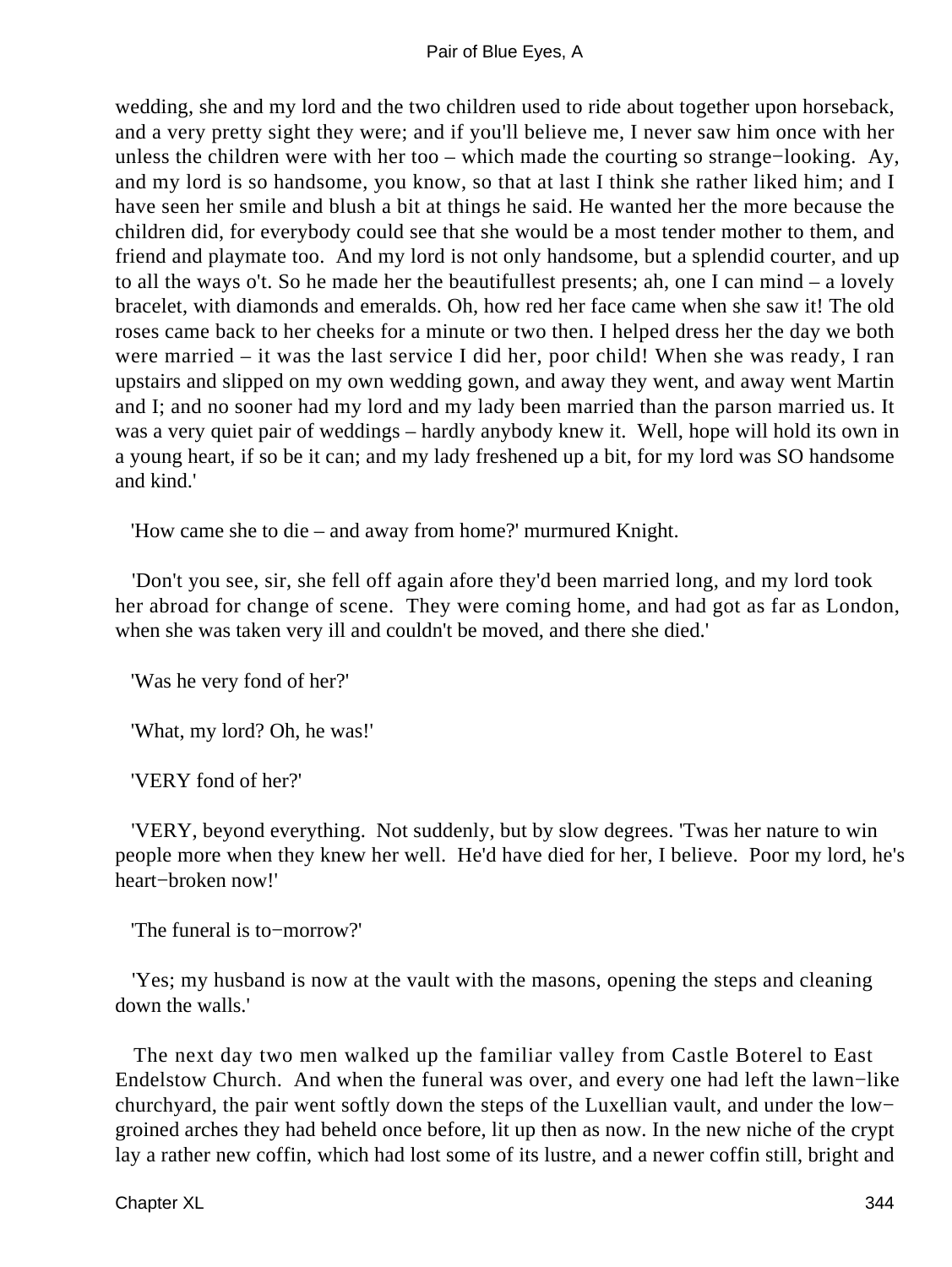untarnished in the slightest degree.

 Beside the latter was the dark form of a man, kneeling on the damp floor, his body flung across the coffin, his hands clasped, and his whole frame seemingly given up in utter abandonment to grief. He was still young – younger, perhaps, than Knight – and even now showed how graceful was his figure and symmetrical his build. He murmured a prayer half aloud, and was quite unconscious that two others were standing within a few yards of him.

 Knight and Stephen had advanced to where they once stood beside Elfride on the day all three had met there, before she had herself gone down into silence like her ancestors, and shut her bright blue eyes for ever. Not until then did they see the kneeling figure in the dim light. Knight instantly recognized the mourner as Lord Luxellian, the bereaved husband of Elfride.

 They felt themselves to be intruders. Knight pressed Stephen back, and they silently withdrew as they had entered.

 'Come away,' he said, in a broken voice. 'We have no right to be there. Another stands before us – nearer to her than we!'

 And side by side they both retraced their steps down the grey still valley to Castle Boterel.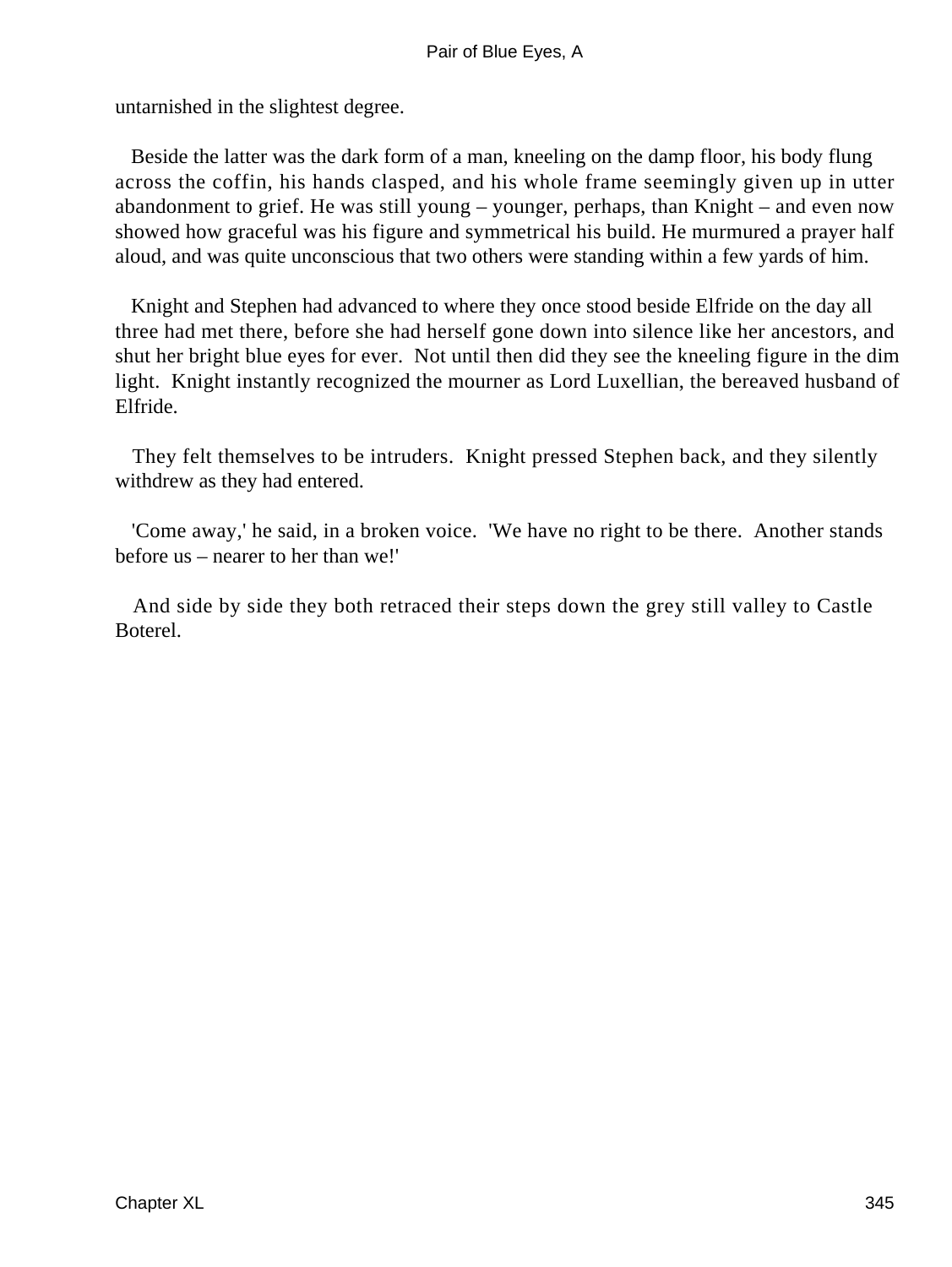# **Table Of Content**

**[PREFACE](#page-3-0)**

**[Chapter I](#page-5-0)**

**[Chapter II](#page-8-0)**

**[Chapter III](#page-14-0)**

**[Chapter IV](#page-20-0)**

**[Chapter V](#page-29-0)**

**[Chapter VI](#page-37-0)**

**[Chapter VII](#page-43-0)**

**[Chapter VIII](#page-61-0)**

**[Chapter IX](#page-71-0)**

**[Chapter X](#page-79-0)**

**[Chapter XI](#page-89-0)**

**[Chapter XII](#page-100-0)**

**[Chapter XIII](#page-114-0)**

**[Chapter XIV](#page-122-0)**

**[Chapter XV](#page-130-0)**

**[Chapter XVI](#page-133-0)**

**[Chapter XVII](#page-138-0)**

**[Chapter XVIII](#page-145-0)**

**[Chapter XIX](#page-162-0)**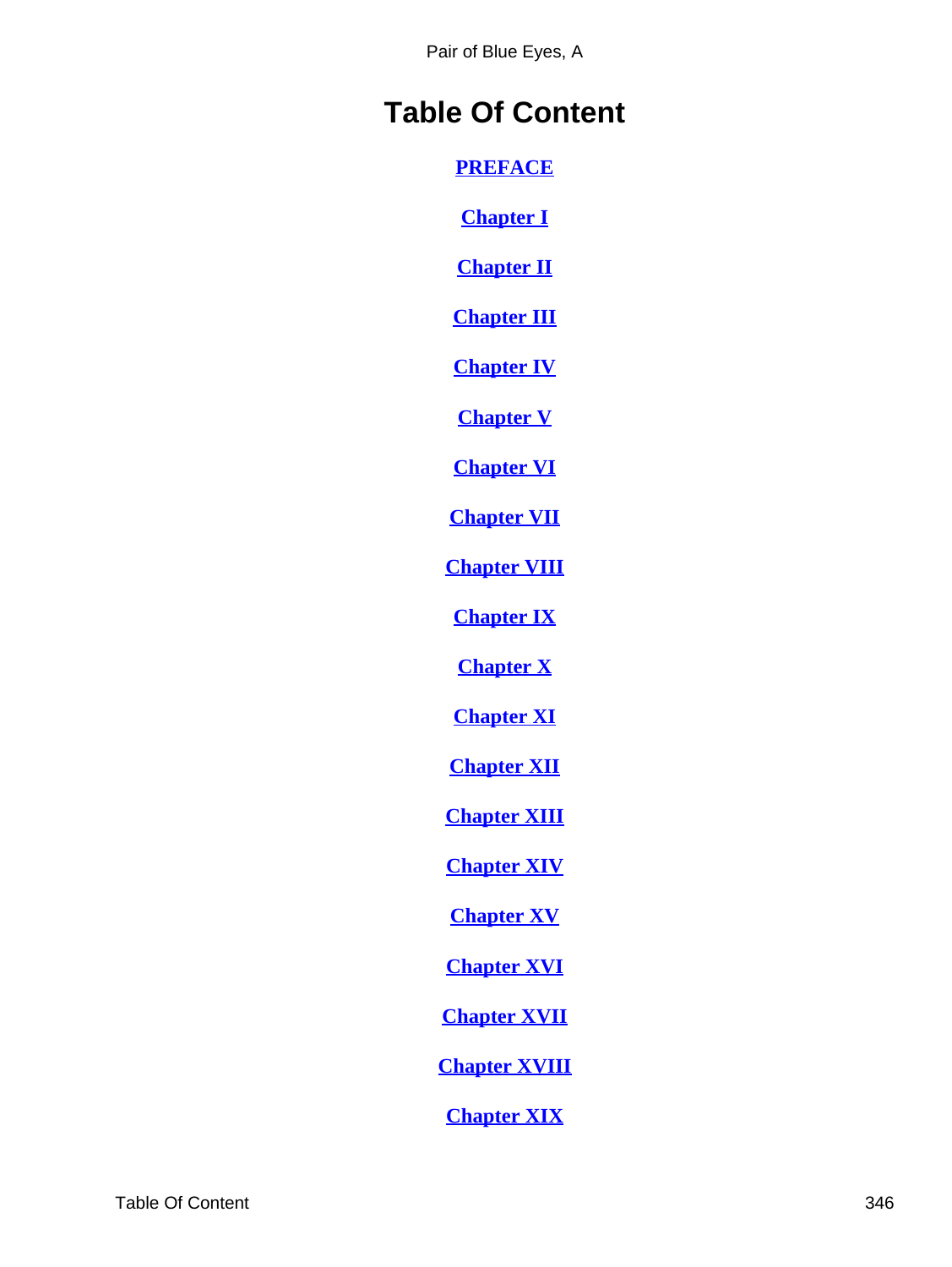<span id="page-347-0"></span>**[Chapter XX](#page-171-0)**

**[Chapter XXI](#page-184-0)**

**[Chapter XXII](#page-193-0)**

**[Chapter XXIII](#page-202-0)**

**[Chapter XXIV](#page-213-0)**

**[Chapter XXV](#page-216-0)**

**[Chapter XXVI](#page-223-0)**

**[Chapter XXVII](#page-229-0)**

**[Chapter XXVIII](#page-242-0)**

**[Chapter XXIX](#page-252-0)**

**[Chapter XXX](#page-267-0)**

**[Chapter XXXI](#page-276-0)**

**[Chapter XXXII](#page-283-0)**

**[Chapter XXXIII](#page-290-0)**

**[Chapter XXXIV](#page-297-0)**

**[Chapter XXXV](#page-305-0)**

**[Chapter XXXVI](#page-310-0)**

**[Chapter XXXVII](#page-315-0)**

**[Chapter XXXVIII](#page-320-0)**

**[Chapter XXXIX](#page-330-0)**

**[Chapter XL](#page-338-0)**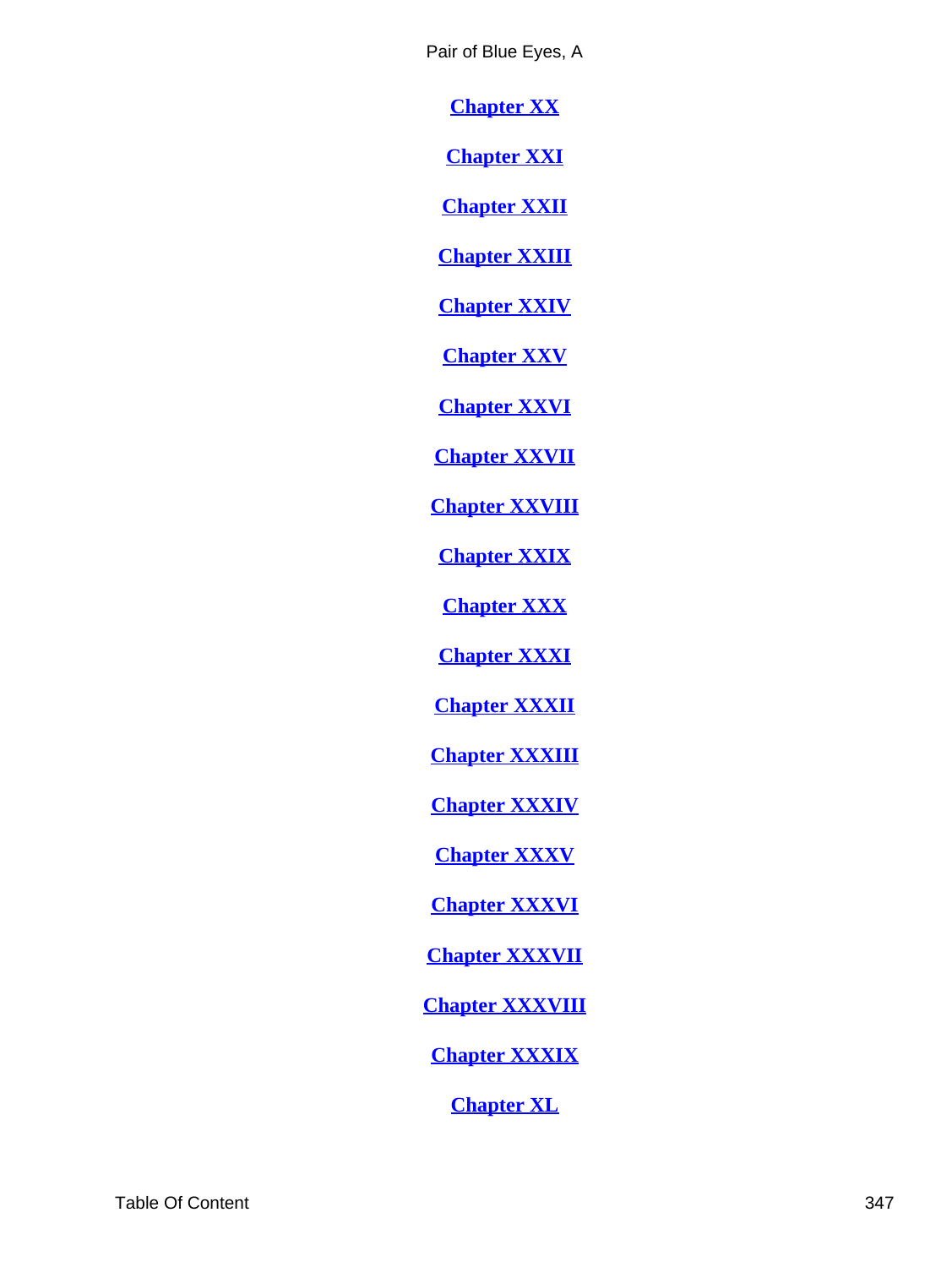# **About Phoenix Editions**

# **Why Phoenix Editions?**

With the already available tools, converting files to eBook formats is not a big task. You can use a plugin in MS Word and with just one click have a lit file. You can drag and drop html into Adobe Acrobat and create a pdf file.

If we can be happy over the possibilities given to anyone to publish and to be published, we must nevertheless look at previous experiences from the history of the computer and the internet in order to get some needed advice:

• The lack of standards threatens the persistance of data.

We are able to access data from tablets from 3.000 year B.C. but not from files created 10 years ago in a proprietary format, stored in some specific non standard media, or even in previous versions of existing products.

- If not enough care is taken, some operations like drag and drop or cut and paste can result in the production of corrupted data.
- Many ebooks come from html files. But outdated tags are still being used, and one only needs to view the source to find beginning tags without their corresponding end tags, improper nesting, and proprietary or non standard encoding. If the source code is not cleaned up, all this will make its way to the derivated ebook.
- Not every user knows how, is able to or wants to use the more advanced standard features of available ebooks formats, resulting in a work that very often doesn't make for the most pleasing reading experience.
- Centuries of history and experience in graphical and printing arts should not be lost for the sake of speed in converting to an ebook format. Much can be done in our search for excellence to adapt and improve, the end result of which is a ebook of higher quality.

But, we must be very careful in our search for quality and in our establishing criteria to meet this lofty goal. Otherwise, as we know and are aware of, a new kind of elitism, censorship or snobism can arise out of this endeavour.

Finding the proper and fair way to achieve this quality of ebook without such detrimental effects led us to implement what we at Phoenix−Library call **Phoenix Editions**.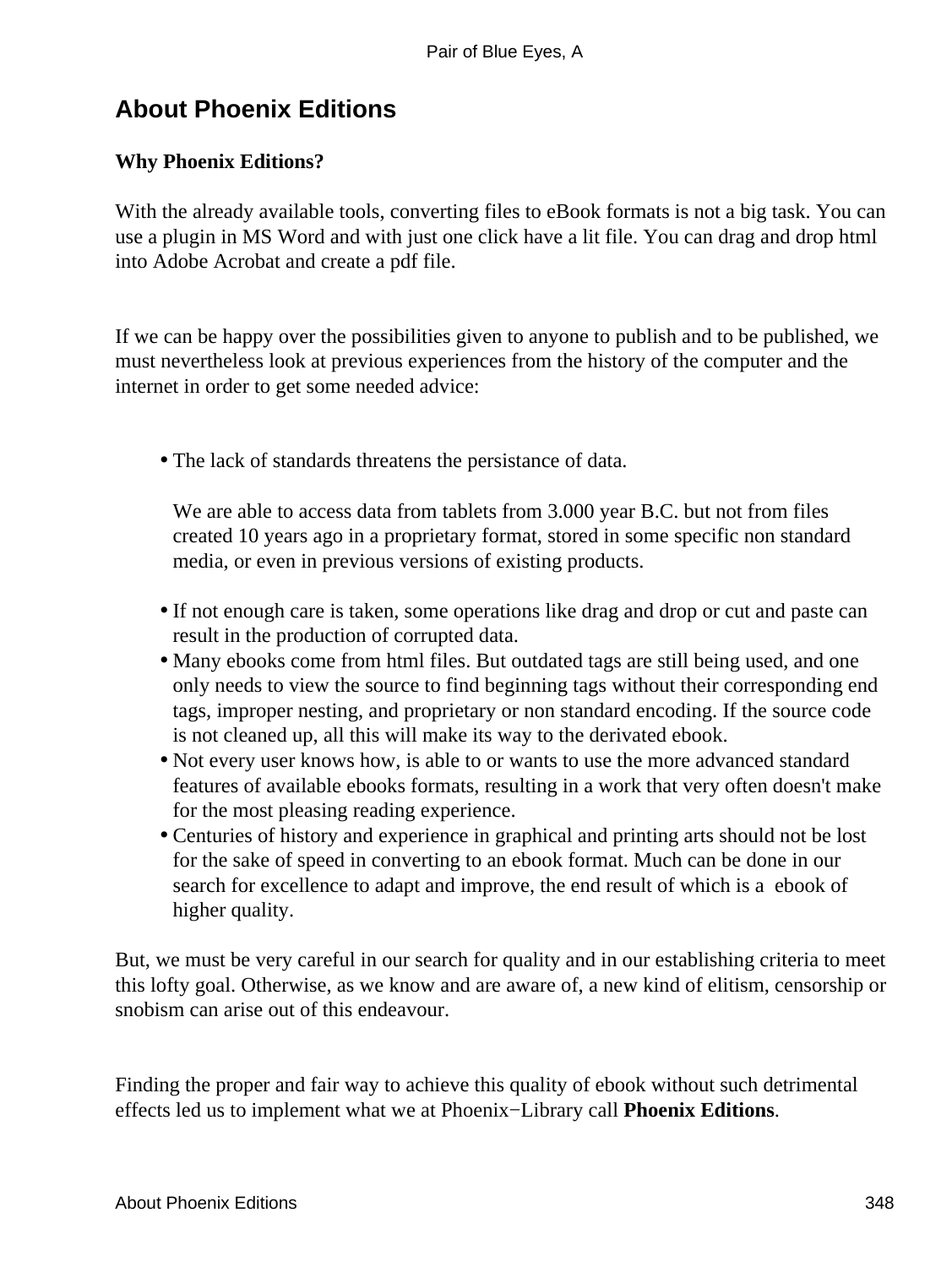# **What is a Phoenix Edition**

At Phoenix−Library we call a Phoenix Edition, an ebook with the following characteristics:

- It is converted from clean and standard xhtml/xml files
- It uses meta tags to identify content, and other data
- The available resources specific to each ebook format are used to give the reader a pleasant reading experience.

This means: objectives and normative criteria, regardless of taste, aesthetic or otherwise subjective evaluations of contents and/or presentation.

## **Phoenix Edition of a RocketEdition file:**

An ebook with a cover, a table of contents with active links, chapter breaks, a "go to" touch access at least to a TOC, oeb compliant metadata, indentation if required from a pEdition reproduction, internal links to notes.

## **Phoenix Edition of a Softbook file:**

An ebook with a cover, a table of contents with active links, chapter breaks, oeb compliant metadata, indentation if required from a pEdition reproduction, internal links to notes.

## **Phoenix Edition of a MS−Reader file:**

An ebook with a cover, an external table of contents with active links at least to an internal TOC, chapter breaks, images, oeb compliant metadata, indentation if required from a pEditon reproduction, internal links to notes.

## **Phoenix Edition of a Mobipocket file:**

An ebook with a cover, an external table of contents with active links at least to an internal TOC, chapter breaks, oeb compliant metadata, indentation if required from a pEdition reproduction, internal links to notes.

## **Phoenix Edition of a Acrobat file:**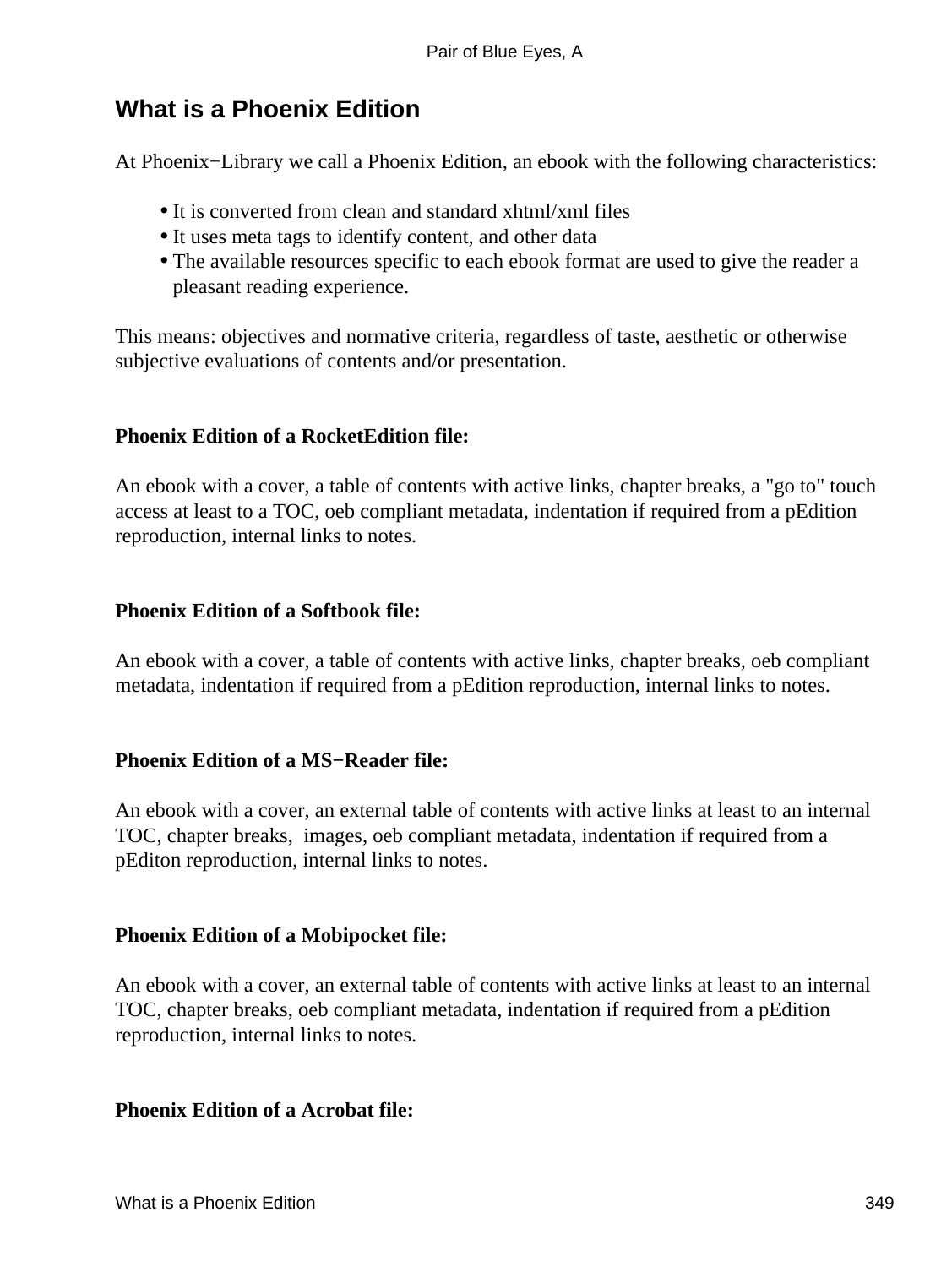An ebook with a cover, images, chapter breaks, matching page numbers, oeb compliant metadata, indentation if required from a pEdition reproduction, internal links to notes.

**Note 1:** These criteria will be discussed in the Phoenix eBook newsgroups in order to be refined and then implemented in a Phoenix Edition guideline, that will be available in the near future to all Phoenix−Library associates.

**Note 2:** In order to stimulate and reward all associate eBookProducers in their search for excellence, a percentage of all associate subscriptions will be allocated to this cause.